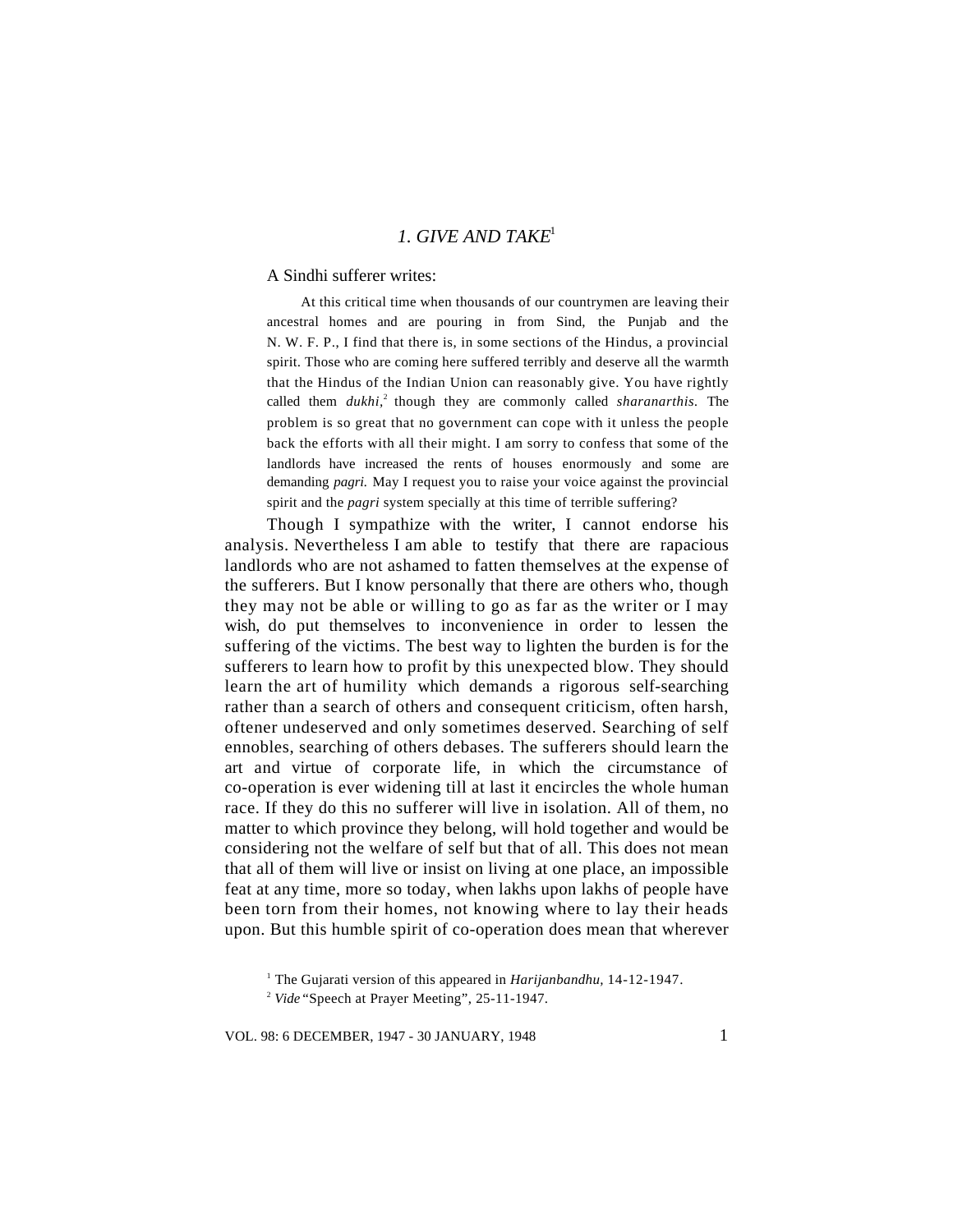they are placed, they will feel one with all the sufferers, no matter from what strata of society they are drawn or to which province they belong. Insistence on being accommodated in a particular place of one's choice there will be none. The sufferers will never grumble. They will disdain to occupy houses belonging to Muslim owners or tenants, whether these places are physically occupied or evacuated. It is for the Government to decide what they will do with property evacuated under abnormal conditions that are prevalent in India today. The sufferers' one and only care would be to hold together and act as one man. It would be seen that if the idea thus presented takes shape and spreads, the problem of accommodating sufferers, otherwise styled refugees, will become incredibly simple and they will cease to be a menace.

Moreover, every sufferer who is not a cripple will do his or her full share of work against bread, clothing and shelter in a becoming manner. Thus they will realize the dignity of labour and feel dependent upon no one. All will be equal to one another irrespective of sex. Some labour will be shared by all, e.g., sanitary work including latrine- cleaning and scavenging. No labour will be considered too low or too high. In this society there will be no room for drones, idlers or loafers. This camp life is any day superior to the city life of dirt and squalor side by side with palaces—difficult to decide which is a greater eyesore between the two.

NEW DELHI, December 6, 1947

*Harijan*, 14-12-1947

# *2. LETTER TO VALJI G. DESAI*

*December 6, 1947*

CHI. VALJI,

I read your article on the cinema<sup>1</sup> just now. It took me some time to decipher some of the English words which were unfamiliar to me. When you quote from a book, it will perhaps help if you send the book, too. Alternatively, you may get the article typed or write it in a still clearer hand. I would not be able to translate this article into Gujarati. I myself did not follow all the English words fully. You had

<sup>&</sup>lt;sup>1</sup> The article entitled "Reconstitute Film Censor Boards" appeared in *Harijan*, 14-12-1947.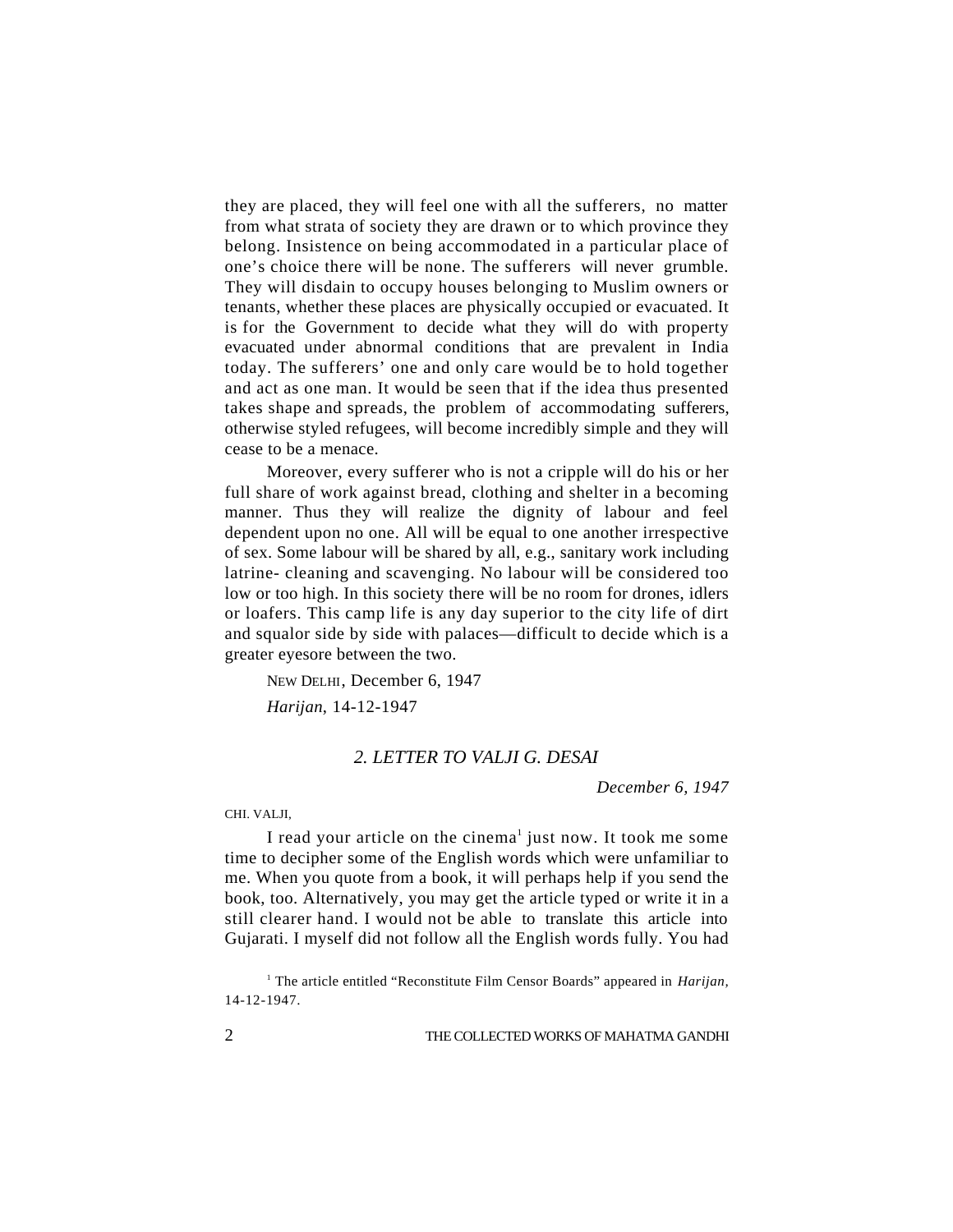agreed to send the Gujarati and the Hindi translations also. Even if you cannot send the Hindi, send the Gujarati. You may, if you wish, send it directly. I am writing to the people at Ahmedabad not to translate it into Gujarati. As for your previous articles, I am inquiring about them.

Are you all right?

*Blessings from*

**BAPU** 

From the Gujarati original: C. W. 7506. Courtesy: Valji G. Desai

#### *3. SPEECH AT PRAYER MEETING*

NEW DELHI, *December 6, 1947*

BROTHERS AND SISTERS,

You heard the *bhajan* and the *Ramdhun* sung by Subbulakshmi<sup>1</sup>. She is new to Delhi. Usually she gives music recitals. One ought to lose oneself while singing *bhajans* and *Ramdhun.* Today you must have realized why people are so keen to hear her. She has a melodious voice. I welcomed her message offering to come and sing here.

Today I do not wish to take more than 15 minutes. Yesterday I took 25 minutes which was too long. I am ashamed of it. I must train myself to finish within 15 minutes. Today I intend to take only 15 minutes and leave out what cannot be covered within that time.

I had a letter from a friend yesterday. I have only been able to read a part of it. I have another letter today which I have not been able to go through. I must ask to be excused. The letter which I have read in part says that I am too simple a man, that I do not know how the world's affairs are run and am apt to be deceived. The correspondent also explains the nature of the deception and cautions me to be careful. He asks me to see what is happening in Pakistan and suggests that we should do the same here. That we should take revenge I do not agree. We cannot burn the houses of the Muslims. However humble those houses may be they are as dear to their owners as the palaces of millionaires may be to them. It is in these houses that they live. When

<sup>1</sup> M. S. Subbulakshmi, eminent exponent of Carnatak music

VOL. 98: 6 DECEMBER, 1947 - 30 JANUARY, 1948 3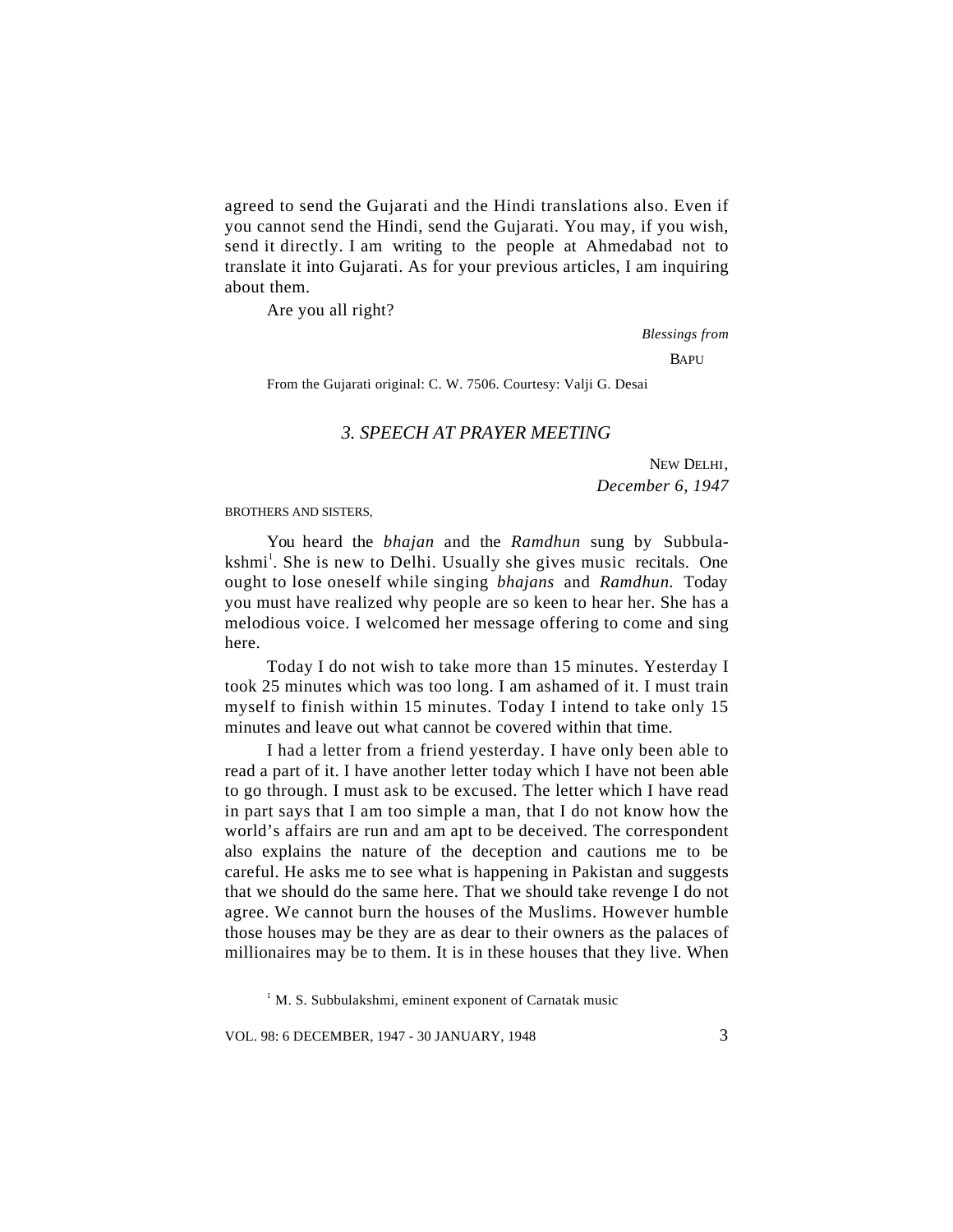a Muslim has to go to Pakistan he suffers.

 The correspondent asks when the displaced Hindus and Sikhs can go back to their homes. I may inform him that so long as they do not go back I shall not rest. It is a different thing if they die before that happens. So long as there is a single Hindu or Sikh left who does not get his house back, I shall not rest. Yes, one may not ask that the house that has been burnt should be restored to its former state. No government can do that, not even the Government of India. I shall say that the Hindus and Sikhs should go to Model Town and stay there. The Lahore Hindus and Sikhs can ask the Pakistan Government to return them their houses and their land just as they are. All that they should ask is that the Muslims who have occupied their properties should be made to vacate them. We cannot ask them to raise houses on the land. They should merely return the land. Those who are now in the Indian Union should become truthful and decent. We must not imitate Pakistan. If they cut off their noses we can't do the same.

I shall further say to the correspondent that if we have made a mistake we must rectify it. Everyone makes mistakes. Only, one must not repeat them. Man is liable to err, even as he has the potentiality to do good. Once he rectifies his mistakes, he can only do good. If we stick to our dharma it is not necessary to advertise it to the world.

I have had to write on what happened to Kathiawar Muslims. I did the right thing. It is good to tell the Hindus there about it. It is good to tell the Government. It is our right. When we agreed to the formation of Pakistan we had not bargained for the houses of Hindus and Sikhs being burnt in Pakistan and their being driven out of the country. If mistakes have been made they must be rectified. Of course they can say that we should also rectify our own mistakes. They may say that the Muslims who had gone to Pakistan were driven out of India and that they should be taken back. If that is done the displaced Hindus and Sikhs could go back to Pakistan and the displaced Muslims in Pakistan could come back to India. This will be good both for India and Pakistan. If not, then both the countries will fall in the eyes of the world. We have always conducted ourselves honourably. We won our freedom honourably. It is not I who say it. It is not Hindus and Muslims who say it. It is the whole world that says that we have attained our freedom by honourable means. We should preserve it by honourable means and not by resorting to rowdyism. Rowdyism could be the way to lose our freedom. If we keep our conduct and our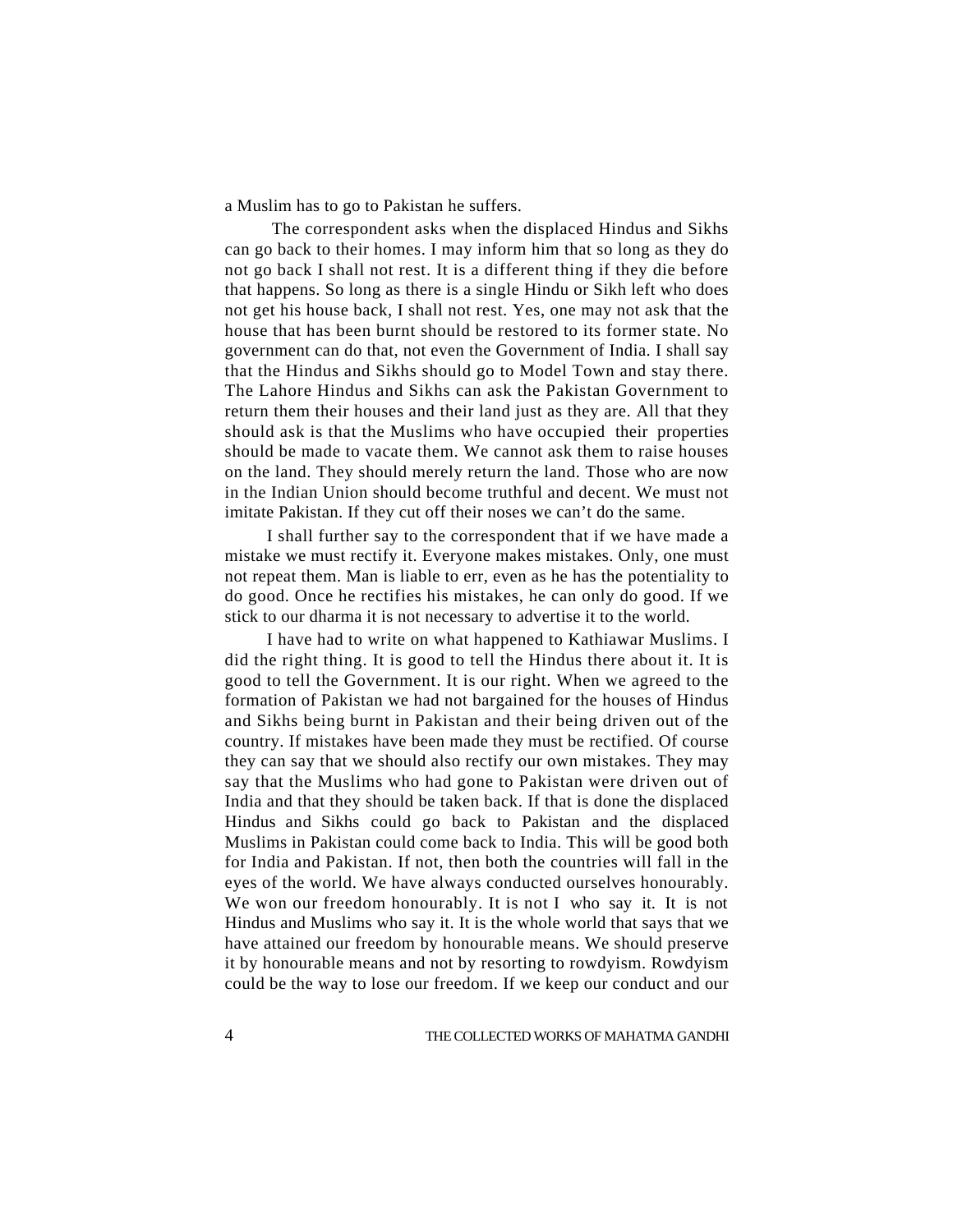behaviour clean the world will see that we have made amends for our former mistakes. What is the world going to do about Pakistan —you may ask. I shall say that the world does not have to do anything or say anything. Pakistan has to cleanse itself.

I am reminded that the Resolution<sup>1</sup> passed by the A. I. C. C. had my support and that I am responsible for its being passed. I am however told that people do not want it. Displaced Hindus and Sikhs do not want to go back to Pakistan. I do not say that they should go back as beggars. True, they have come away from Pakistan because they were helpless. But they must go back with dignity. The Pakistan Muslims should tell them that they have changed for the better and now invite them to go back. Similarly we should tell the Muslims who have gone away that their houses and their land are as they had left behind and that they should come and occupy them. If we get over our madness and behave as gentlemen, things will be all right. Where is the deception here? I do not deceive anyone. The world should not look for deception here. The A. I. C. C. has passed the Resolution that the displaced Hindus and Sikhs should all go back to their homes and land in Lyallpur and they should be invited to do so with love. Our Sikh brethren used to be farmers there. They have to go there in any case. This is my dream. I wish to live to see this dream realized. If it is not the will of God that this dream be realized, He will take me away. That is why I am staying on in Delhi. If I cannot do this here, where else can I do anything? If only Pakistan would mend its ways, confess its errors and assure us that it would behave decently, all would be well and we could live as good neighbours. There is no reason why we should remain enemies of each other. Enmity cannot be our dharma. I have concluded within ten minutes today.

#### [From Hindi]

Courtesy: All India Radio. Also *Prarthana Pravachan—*II, pp. 175-8

<sup>1</sup> *Vide* Appendix "A. I. C. C. Resolutions", Resolution (2), "Repatriation of Refugees", 15-11-1947.

VOL. 98: 6 DECEMBER, 1947 - 30 JANUARY, 1948 5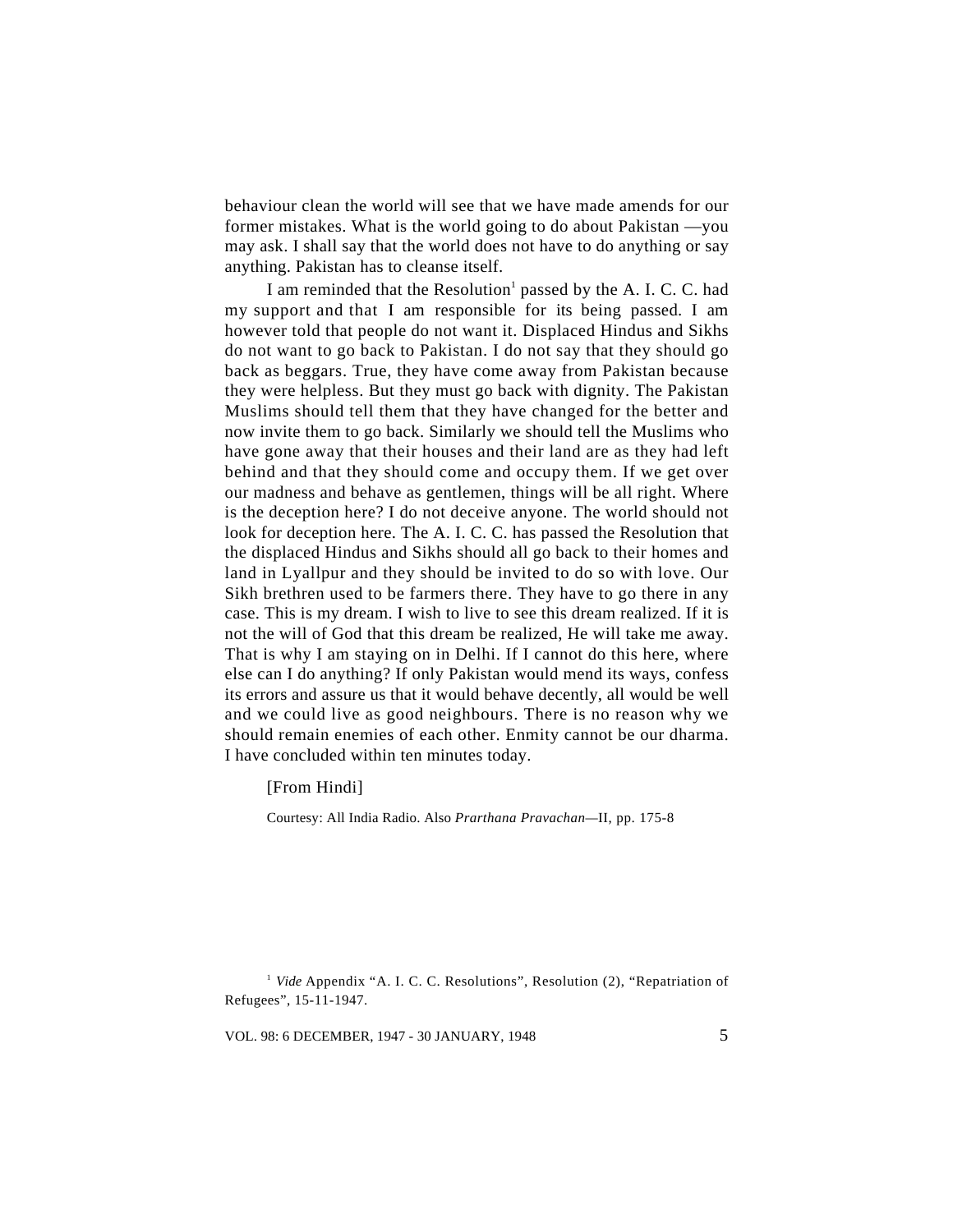# *4. DISCUSSION AT KASTURBA GANDHI NATIONAL MEMORIAL TRUST MEETING*

NEW DELHI, *December 7, 1947*

QUESTION: Should the *sevikas*<sup>1</sup> of the Kasturba Trust be given instruction in first-aid and home remedies or should this be a different department? For instance, should the women engaged in Nayee Talim and khadi work receive such training too?

GANDHIJI: I do hold that any woman who wants to be an all-round village worker must have a basic training in nursing. That is to say she must know how to deal with and treat common diseases such as boils, malaria, scabies, vomiting, diarrhoea and so on. I of course believe only in nature cure. But these women must know what the disease is, what diet is to be given and how sponging, enema, etc., have to be given. All this is of course covered under Nayee Talim.

Q. Now that we have our own Government, should we accept assistance from the Government? For instance scholarships?

G. This, as in the case of the previous question, is a matter of individual discretion. But I hold the view that we should not alter the policy we have adopted so far. People everywhere seem to have become unconcerned and imagine that since now we have our own Government there is no harm in accepting grants. But our Government has been there for barely five months, and in this brief period it has had to carry enormous burdens. The financial plight of the Government today is far from easy and we must not make it more difficult by burdening it further, nor should the Government involve itself in the question. This much relief can certainly be expected with our own Government in power, viz., that workers, both men and women, working in the Kasturba Trust and other national institutions, will not have to face the difficulties they did under the British rule.

Q. If the *sevikas* who have received training start working for the Communist Party, what should one do? Should one ask them to refund the expenses incurred on their training? Again, if women from the Communist Party or the Socialist Party request for training being given to them, should they be given the training? And should we take in trainees recommended by the Government?

1 Women workers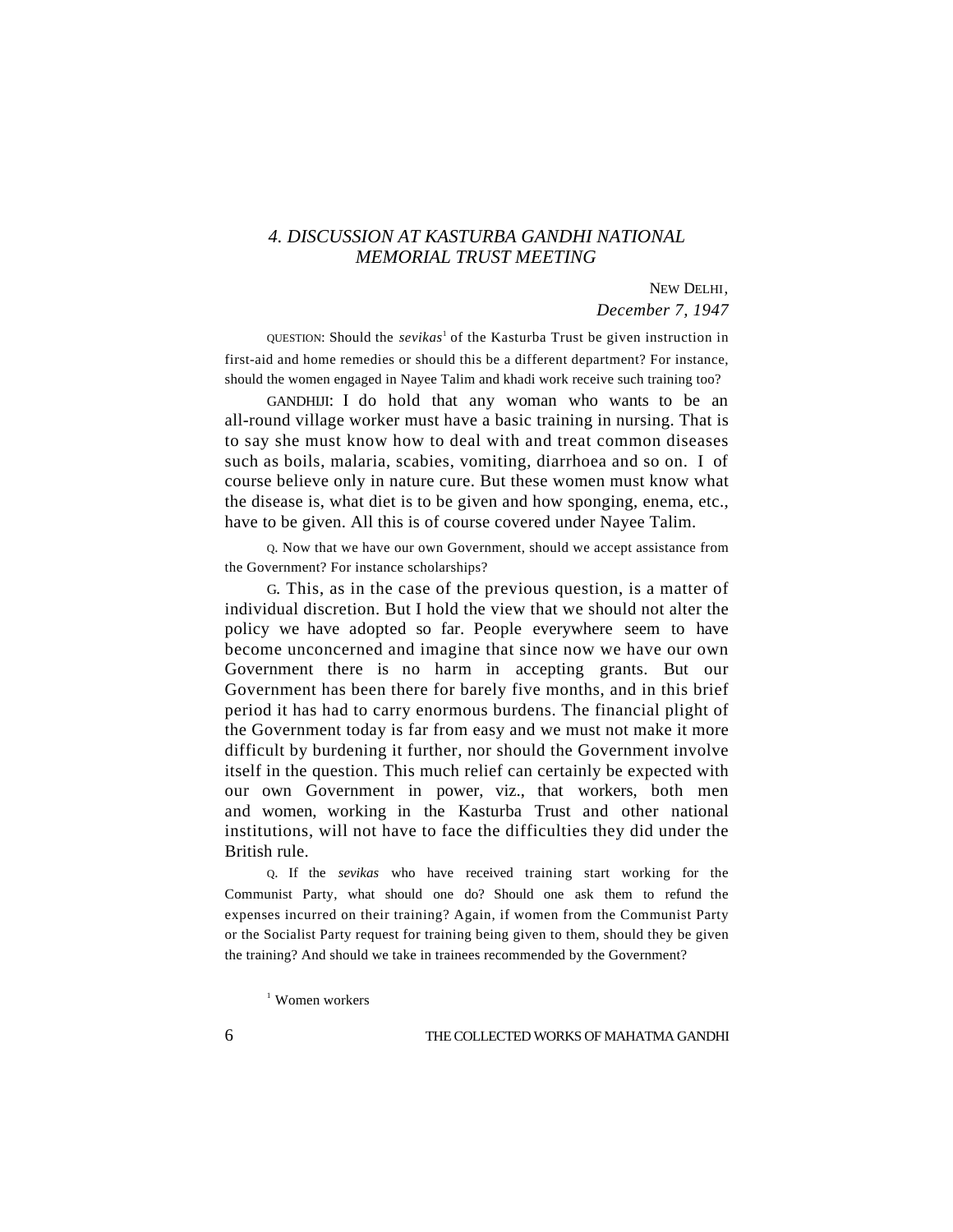G. It cannot of course be a happy situation if we train workers and are then denied the benefit of their services. But we must not be disappointed. If the Government sends us trainees and pays their expenses we must give them the training. And we must emphatically tell the trainees that courtesy demands that they observe the conditions that go with the training. We must not worry which is a trainee follows, or which party she comes from. We must be satisfied if she signs the pledge and follows the rules. This is not a sectarian organization or a party organization. It is an institution of service. We should not seek Government grants. We have to train women village workers for the revival of the villages.

Q. Should we have prayers in the training institutions?

G. Certainly, prayers we must have. In fact I hold that prayers must become a part of life. It is so with me. Prayer is the food of the soul. It is the broom to sweep away all the dirt from the mind. And the women getting instructions in the camp should as a matter of etiquette present themselves for prayers at the appointed time. Whether they are believers or non-believers, whether they have faith in prayers or not, they must attend the prayers. It cannot be without its effects.

[From Gujarati] *Dilhiman Gandhiji—*II, pp. 43-5

#### *5. SPEECH AT PRAYER MEETING*

NEW DELHI, *December 7, 1947*

#### BROTHERS AND SISTERS,

Today I wish to talk to you about a very complicated matter, which is also rather sensitive. It has appeared in the newspapers. You will have seen that yesterday some Hindu women workers went to Lahore and met some Muslim women there.<sup>1</sup> They discussed the

<sup>1</sup> An Inter-Dominion Conference was held in Lahore on December 6, to consider ways and means for the restoration of abducted women.

A joint appeal to the people of Pakistan and India to restore all abducted women was made by the representatives at the Conference. Prominent among the signatories to the appeal were: Ghazanfar Ali, Iftikhar Hussain Khan of Mamdot, Begum Liaquat Ali Khan, Begum Shah Nawaz, Begum Bashir Ahmed, Iftikhar-ud-din, K. C. Neogy, Swaran Singh, Rameshwari Nehru, Mridula Sarabhai and Kamaladevi Chattopadyaya.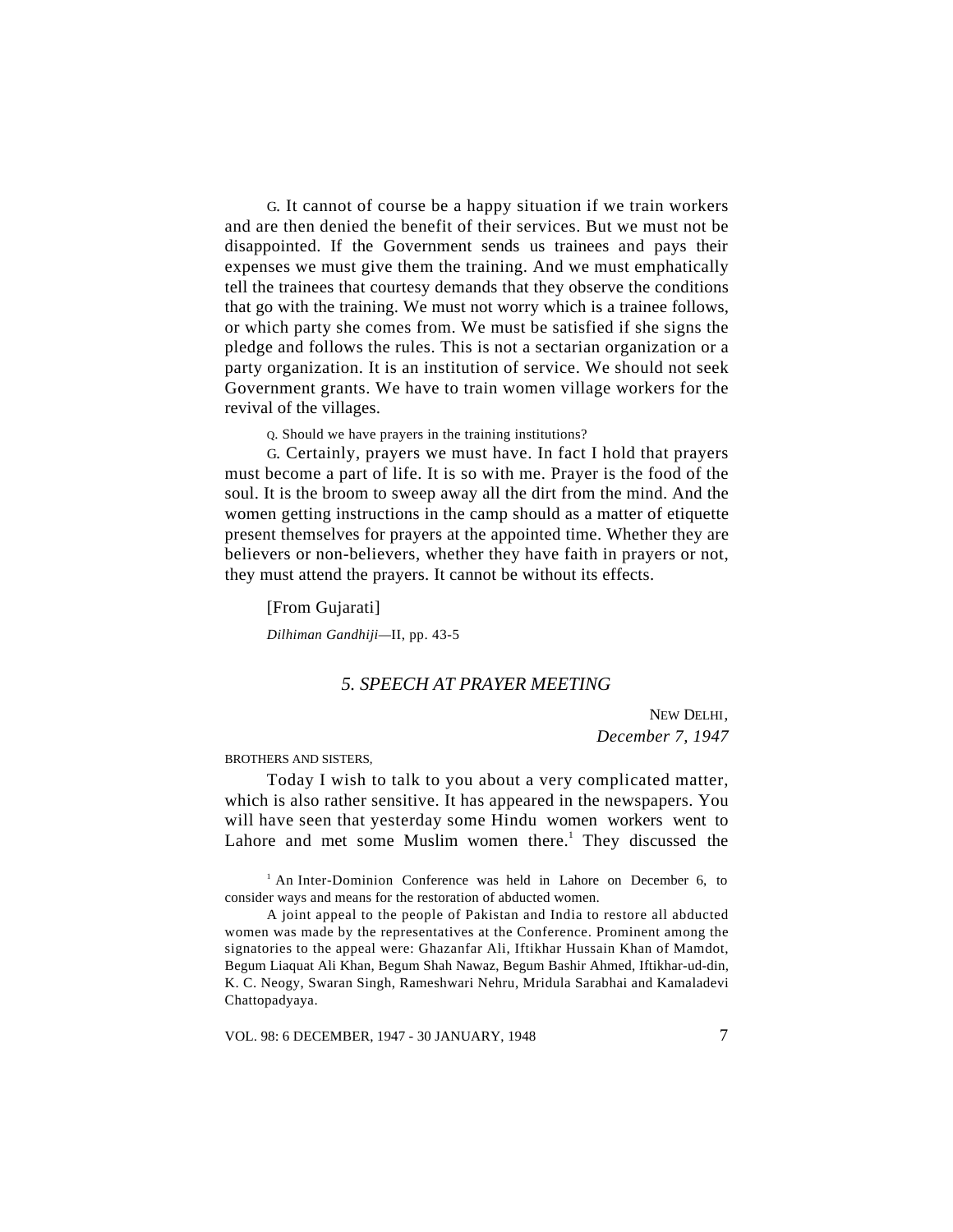question of what ought to be done about the Hindu women abducted by Muslims in Pakistan and the Muslim women abducted by Hindus and Sikhs in East Punjab. A very large number of Muslims have already left India and it is possible some more may yet leave. We should now resolve that not a single Muslim will be compelled to leave. If they voluntarily opt for Pakistan that is a different matter. But the fact is that no one wants voluntarily to leave India. Why should anyone want to give up one's house and property? It is not as if they had houses and properties waiting for them in Pakistan. Those voluntarily opting for Pakistan or going for the sake of jobs are very few, which is natural because there are not enough jobs for them in Pakistan. And if their established businesses in India are not affected, there is no reason for them to go.

But what of the women? This is a complicated question. Some say that about 12,000 women had been abducted by Hindus and Sikhs and twice that number had been abducted by Muslims in Pakistan. Some others say that this estimate is too low. I would say 12,000 is not a small number. Why, a thousand, or even one, is not a small number. Why should even a single woman be abducted? It is barbaric for a Hindu woman to be abducted by a Muslim or a Muslim woman to be abducted by a Hindu or a Sikh. Some people believe that 12,000 represents a very conservative figure. Let us say that 12.000 is women had been abducted by Muslims of Pakistan and another 12,000 women had been abducted by Hindus and Sikhs of East Punjab. The problem is how to recover them. The women workers had been to Pakistan to consider how to solve this problem. The Hindu and Sikh women carried away by force should be restored to their families. Similarly the Muslim women taken away should be restored to theirs. This task should not be left to the families of the women. It should be our charge. They also met Ghazanfar Ali<sup>1</sup> and a police officer whose name I forget. Mridulabehn<sup>2</sup> and Rameshwaribehn<sup>3</sup>, who had been to Lahore, both gave me separate reports and told me that they discussed

<sup>1</sup> Minister in charge of Relief and Rehabilitation in Pakistan; he had suggested at the Conference that a joint organization of the Dominions of India and Pakistan should be formed for the restoration of kidnapped women and children to their families.

<sup>2</sup> Daughter of Ambalal Sarabhai; one of the trustees of the Kasturba Gandhi National Memorial Trust

<sup>3</sup> Rameshwari Nehru; Vice-President, Central Board of Harijan Sevak Sangh; President of the women's section set up by the Ministry of Relief and Rehabilitation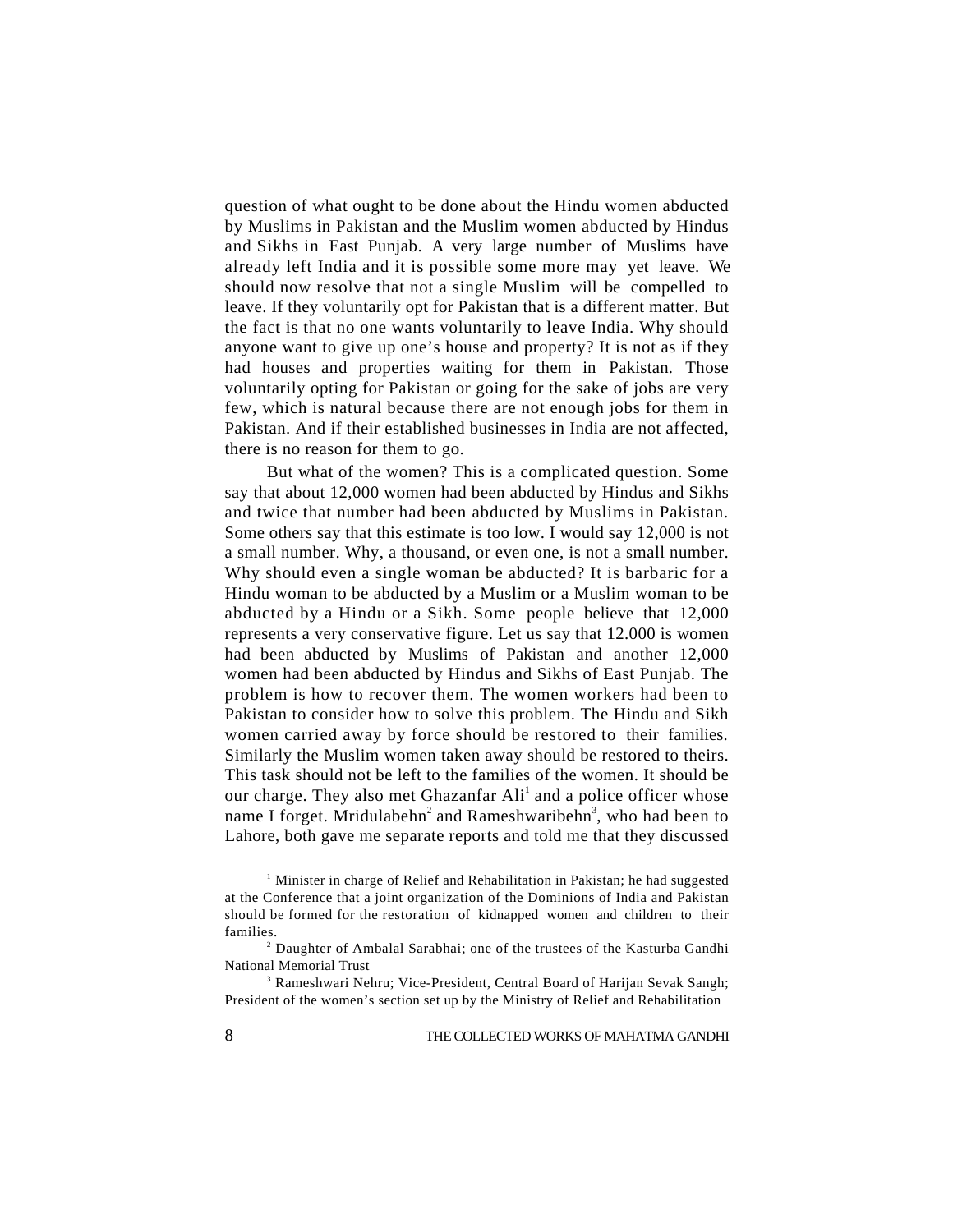the question of how abducted women should be recovered. Obviously it will not do to send police parties or armed units as an escort for these women. Of course some Hindu and Sikh women workers could go to Pakistan accompanied by police officers from East Punjab to bring back the abducted women. But this is not being done. It is said that the women concerned do not now want to return, but still they have to be brought back. Muslim women similarly have to be taken back to Pakistan. It is also said that the Sikh and Hindu women concerned have embraced Islam and married their Muslim abductors. It could be true. Bat I do not admit that they are not willing to return. Similar is the case of Muslim women in India.

We have become barbarous in our behaviour. It is true of East Punjab as well as of West Purjab. It is meaningless to ask which of them is more barbaric. Barbarity has no degrees. Raja Gazanfar Ali says that both parties have indulged in atrocious behaviour. It is not necessary to ask who has been more guilty. Atrocities have taken place on a mass scale and it is irrelevant who took the first step. The need is for women who have been abducted and harassed to be taken back to their homes. It is my belief that the police cannot do this. The army cannot do this. Yes, a team of women workers could be sent to East Punjab and another team to West Punjab but I do not think that would be effective. I can say as a man of experience that this is not the way to do this work. This is a task for the Governments to tackle. I am not saying that the Governments were behind the abductions. It was not the Government of East Punjab which organized abductions. In East Punjab Hindus and Sikhs were responsible for them and in West Punjab Muslims were responsible. What further investigation is required? Whatever the number—I put it at 12,000 at least—East Punjab and West Punjab should return them.

It is being said that the families of the abducted women no longer want to receive them back. It would be a barbarian husband or a barbarian parent who would say that he would not take back his wife or daughter. I do not think the women concerned had done anything wrong. They had been subjected to violence. To put a blot on them and to say that they are no longer fit to be accepted in society is unjust. At least this does not happen among Muslims. At least Islam is liberal in this respect, so this is a matter that the Governments should take up. The Governments should trace all these women. They should be traced and restored to their families. The police and women social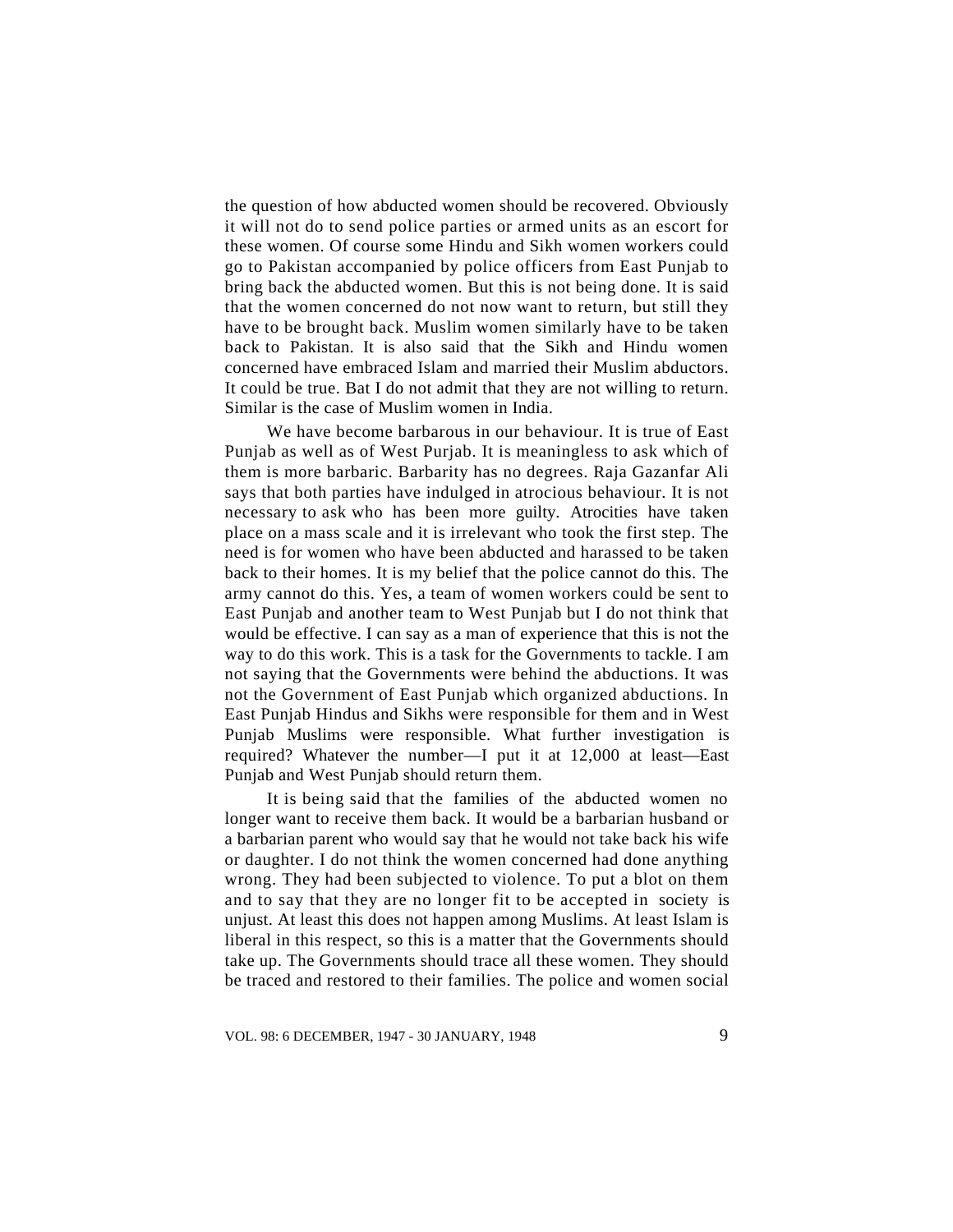workers cannot effectively deal with this. The problem is difficult, which means to say that public opinion is not favourable. You cannot say that all the 12,000 women were abducted by ruffians. I do not think that is the case. It is good men that have become ruffians. People are not born as goondas; they become so under certain circumstances. Both the Governments had been weak in this respect. Neither Government has shown enough strength to recover the abducted women. Had both the Governments exercised authority, what happened in East Punjab and West Punjab would not have happened. But our independence was born only three months ago. It is still in its infancy.

In my view Pakistan is responsible for spreading this poison. But what good can come from apportioning responsibility? There is only one way of saving these women and that is that the Governments should even now wake up to their responsibility, give this task the first priority and all their time and accomplish it even at the cost of their lives. Only thus can these women be rescued. Of course we should help the Government if it requires help.

As I told you yesterday I should not speak for more than fifteen minutes; so I end here. Two or three minutes are still left but I shall not use them.

[From Hindi]

Courtesy: All India Radio. Also *Prarthana Pravachan—*II. pp. 178-82

# *6. A NOTE*

*Decemebr 8, 1947*

It would of course be best if a woman could remain unmarried her whole life. But only one in a million would be able to do so. Desire for marriage is a natural thing. There is nothing to be ashamed of in it. To believe marriage to be a fall has an adverse effect on the mind and causes harm in many other ways. The best way is to treat marriage as a religious duty and to exercise the utmost self-restraint in the married state. The householder's state is one of the four states of *Varnashrama.* The other three states depend on it. But these days marriage has become a means of indulgence and that has led to terrible consequences.

Women should regard the duties of the householder's state as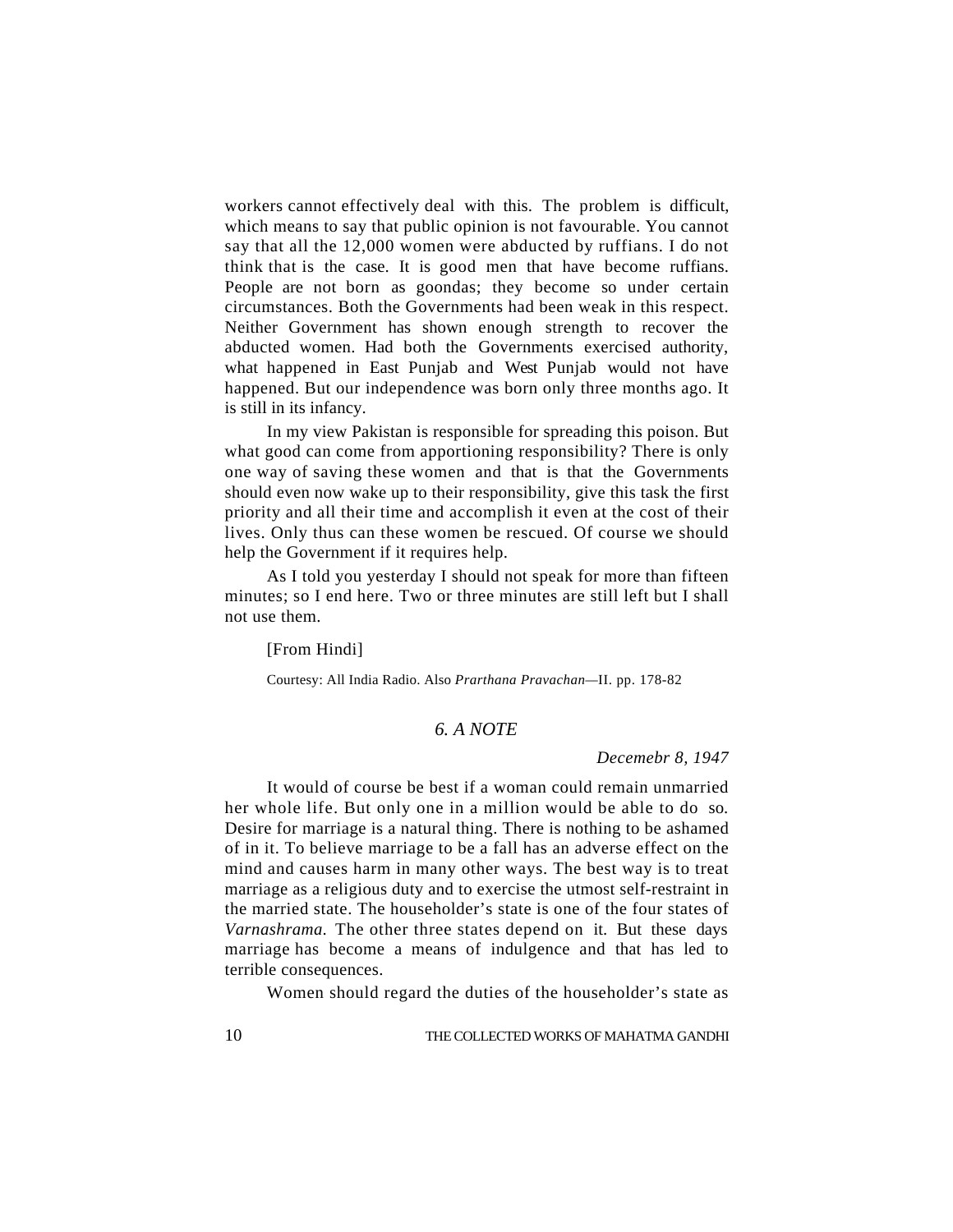religious duties and live accordingly. Personally I believe the if we give thought to it and live the householder's life with the same strict discipline which a sannyasi follows, we would find that a householder's path is much harder to follow than becoming a sannyasi, that it is a path full of thorns. But a rosebush is full of thorns and yet when the roses bloom in the midst of those thorns, the whole bush looks grand. We should strive to reach the condition of the rosebush.<sup>1</sup> Hence we should marry not with the motive of physical pleasure but to cultivate self-control and bring lustre to the householder's dharma. That will immensely increase our capacity for service. If a woman filled with such a spirit of service chooses as partner a man with similar feelings, the united power of service of the two could benefit the country many more times than the service of either of them singly. Similarly, if the householder's life, as I have said, is a religious duty, motherhood automatically becomes one. That duty is much more arduous. In order to fulfil it, the couple should practise self-control and bring forth progeny with a due sense of religious and moral responsibility. For that, women should know the rules of physical, mental and spiritual hygiene. The woman who presents the country with healthy, vigorous and well-brought-up children also serves the country. If the couple have the spirit of service in them, their children are bound to be influenced by it and will themselves take up work of service when they grow up. The point I wish to make is that those who are inspired by a total spirit of service will serve under all conditions. If the couple do not live their life in the spirit of service, they will be nothing but imposters. Their having been married will then have no meaning. The argument that after marriage no work of service is possible has no substance. It depends entirely on the marrying couple. As my explanation shows, marriage puts the partners to a severe test but also helps them to render service.

[From Gujarati] *Dilliman Gandhiji* – II, pp. 49-50

<sup>&</sup>lt;sup>1</sup> The simile of the rose is a recurrent analogy in Gandhiji's definition of service and spiritualism: *vide* "Speech at Thirumangalam", 30-9-1927, "Interview to a Missionary", before 22-3-1935 and "Answers to Questions", 1-12-1936.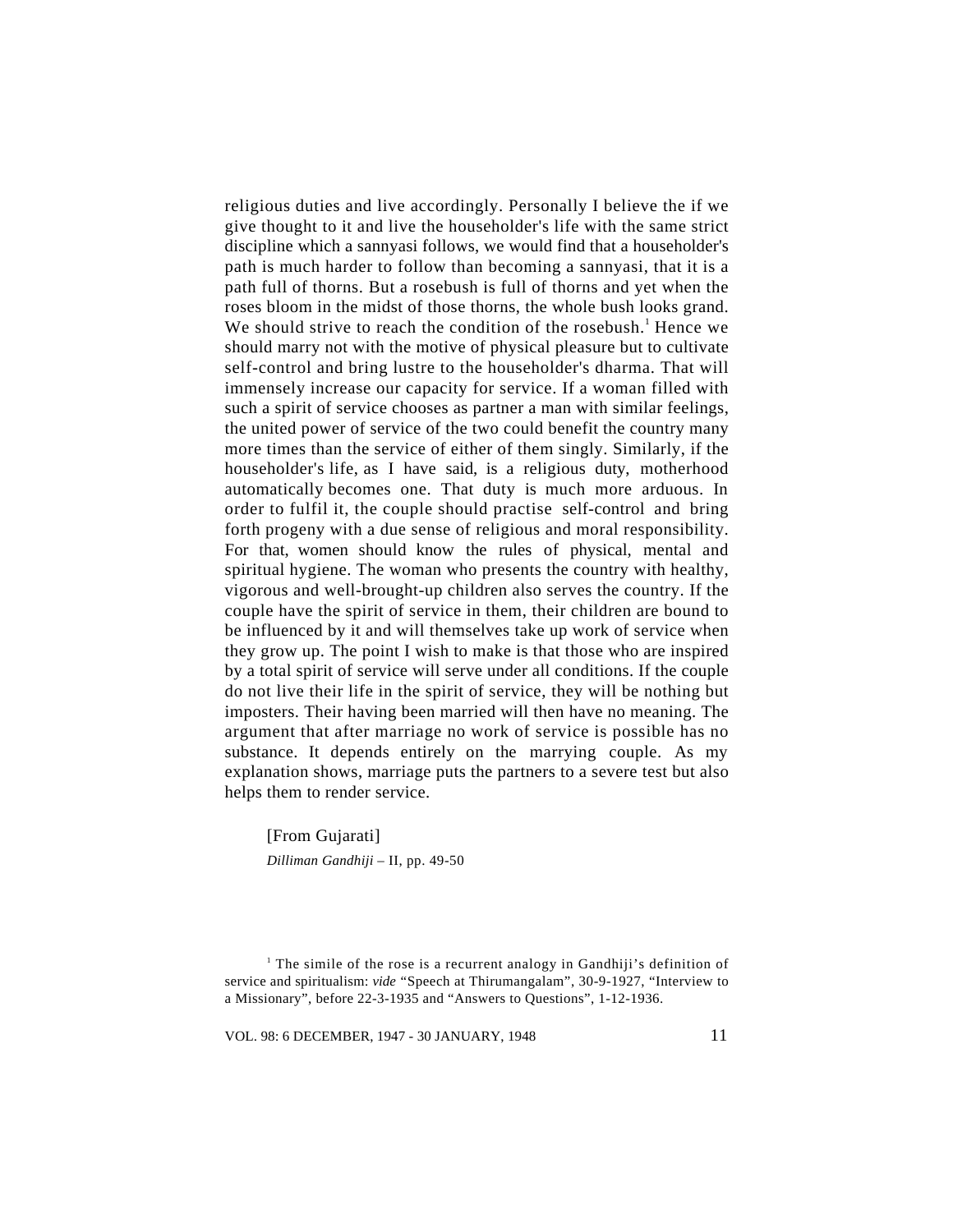## *7. A NOTE*

#### *December 8, 1947*

To live, man primarily requires two things - food and clothing. And the means of solving the problem are simple. One way is to accept gifts. But begging never helps the poor to solve their problem. On the contrary, they lose their spirit and become weak and indolent. Another way is to take up a job. But service, too, does not make one self-reliant. The third way is to produce the things one needs. There are two means of doing that the *charkha* and the mill. Through mills we can produce cloth on a large scale and become self-sufficient as a community but not as individuals. There is talk about a third world war. If a third world war breaks out, it is doubtful whether we shall not be dragged into it. But I leave that question aside, though I can say with confidence that if India only makes up her mind, not only can she keep herself away from war but she has the strength to prove to the world the futility of war. But today while brother is cutting brother's throat in our own country, with what face can I promise that? I therefore leave that question aside for the present.

But if unfortunately for the country it is attacked by bombs, the first targets will be the mills and not the homes where the *charkha* is plied. If, when the mills are razed to the ground as a result of the bombing, the charkha and the *takli* are plying, we shall not feel helpless and the world will see that though India's mills had been reduced to ashes, she was still standing on her feet.

[From Gujarati] *Dilliman Gandhiji—* II, pp. 51-2

#### *8. A FOREWORD*

Charlie Andrews<sup>1</sup> was simple like a child, upright as a die, and shy to a degree. For the biographers<sup>2</sup> the work has been a labour of love. A life such as Andrews' needs no introduction. It is its own introduction.

NEW DELHI, December 8, 1947

*Charles Freer Andrews*, p. 15

<sup>1</sup> Charles Freer Andrews (1871-1940); English missionary, author and educationist; a close associate of Gandhiji and Rabindranath Tagore

<sup>2</sup> Benarsidas Chaturvedi and Marjorie Sykes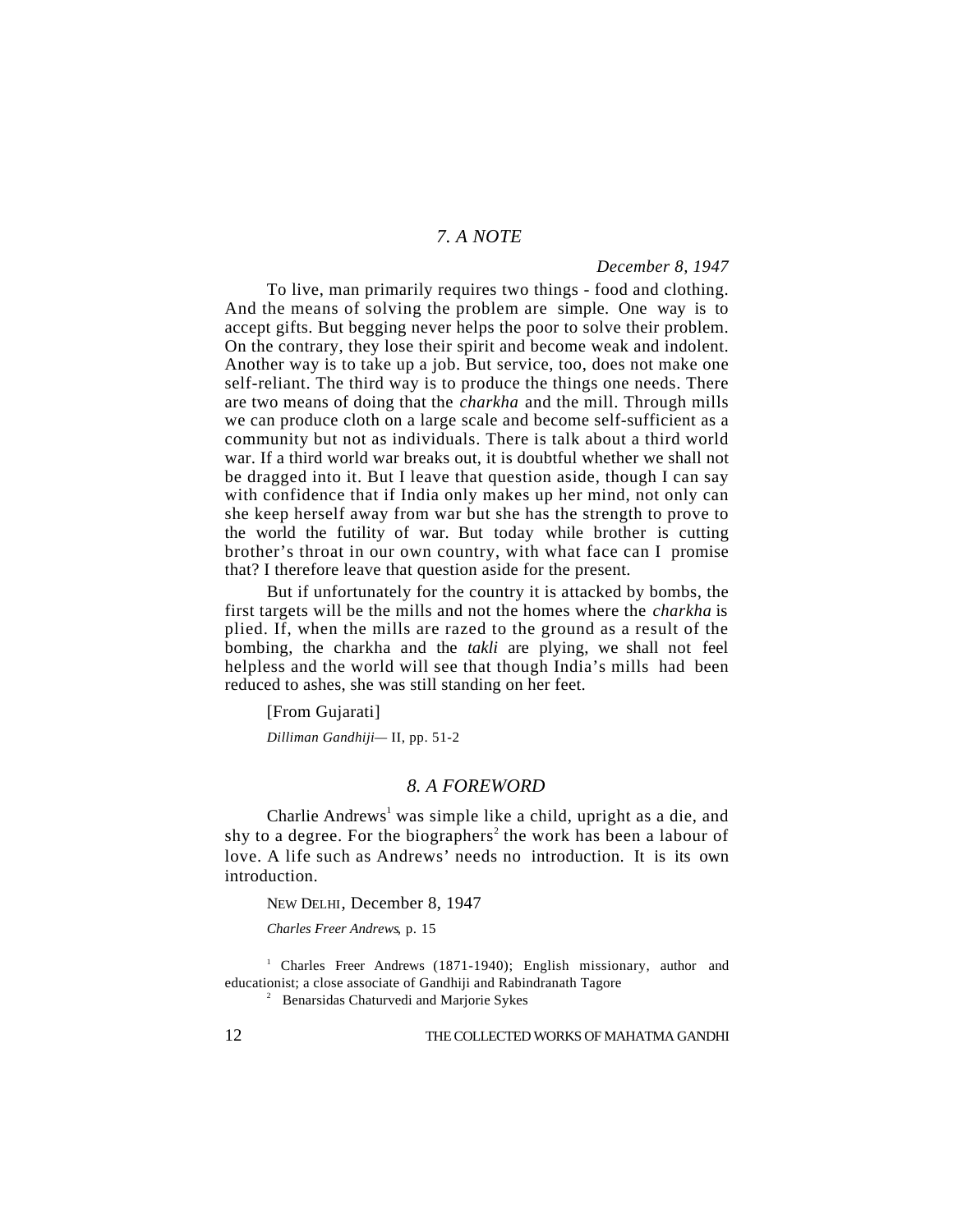## *9. NO LIMITATIONS*<sup>1</sup>

#### A correspondent says in substance:

Individual ahimsa I can understand. Corporate ahimsa between friends is also intelligible. But you talk of ahimsa towards avowed enemies. This is like a mirage. It will be a mercy if you give up this obstinacy of yours. If you do not, you will forfeit the esteem you enjoy. What is worse, you, being considered a *Mahatma,* mislead many credulous persons to their own and society's harm.

That non-violence which only an individual can use is not of much use in terms of society. Man is a social being. His accomplishments to be of use must be such as any person with sufficient diligence can attain. That which can be exercised only among friends is of value only as a spark of non-violence. It cannot merit the appellation of ahimsa. "Enmity vanishes before ahimsa", is a great aphorism. It means that the greatest enmity requires an equal measure of ahimsa for its abatement. Cultivation of this virtue may need long practice, even extending to several births. It does not become useless on that account. Travelling along the route, the pilgrim will meet richer experiences from day to day so that he may have a glimpse of the beauty he is destined to see at the top. This will add to his zest. No one is entitled to infer from this that the path will be a continuous carpet of roses without thorns. A poet<sup>2</sup> has sung that the way to reach God accrues only to the very brave, never to the fainthearted. The atmosphere today is so much saturated with poison that one refuses to recollect the wisdom of the ancients and to perceive the varied little experiences of ahimsa in action. "A bad turn is neutralized by a good", is a wise saying of daily experience in practice. Why can we not see that if the sum-total of the world's activities was destructive, it would have come to an end long ago? Love, otherwise ahimsa, sustains this planet of ours.

This much must be admitted. The precious grace of life has to be strenuously cultivated, naturally so because it is uplifting. Descent is easy, not so ascent. A large majority of us being undisciplined, our daily experience is that of fighting or swearing at one another on the slightest pretext.

<sup>&</sup>lt;sup>1</sup> A Gujarati version of this appeared in *Harijanbandhu*, 14-12-1947. 2 Pritam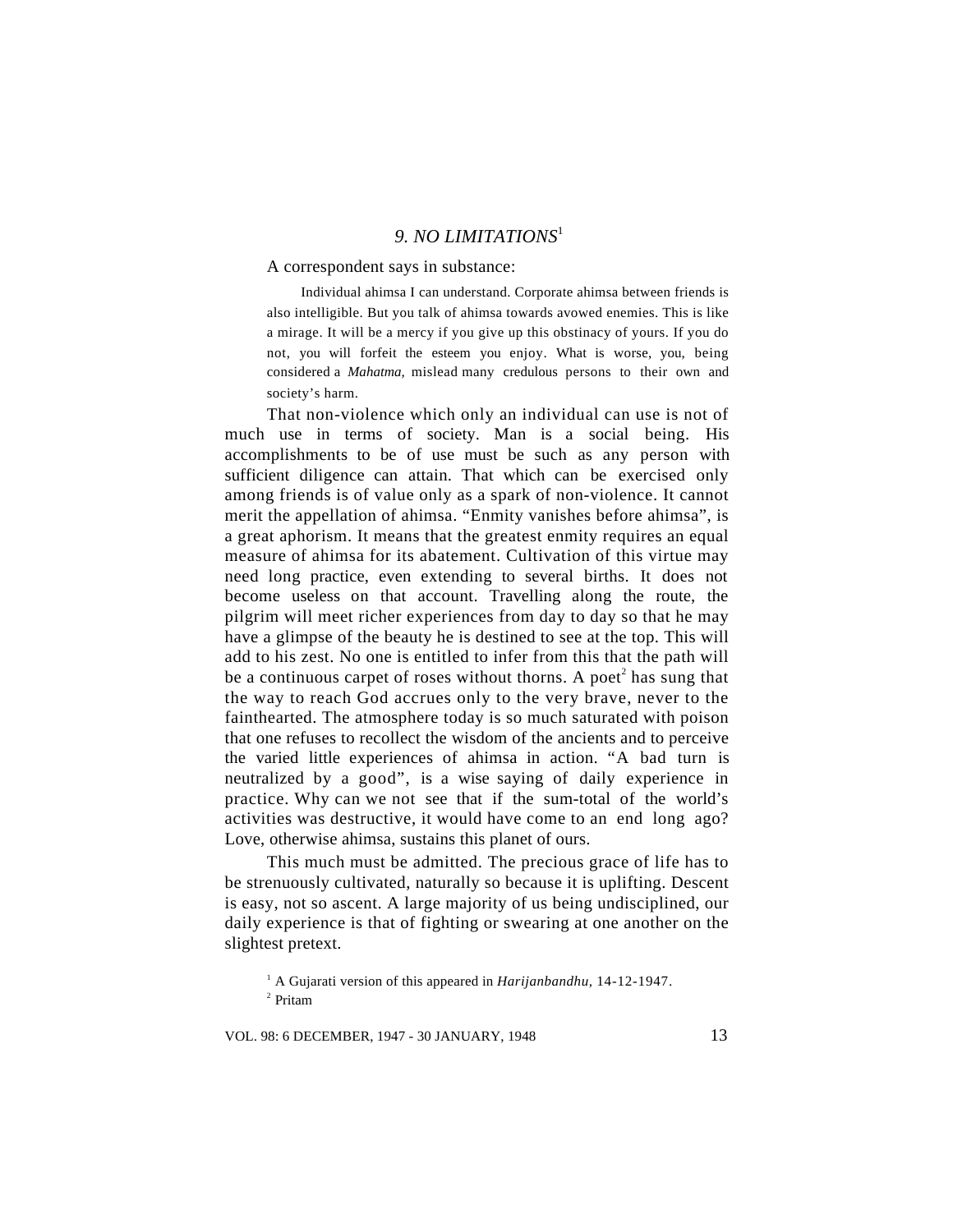This, the richest grace of ahimsa, will descend easily upon the owner of hard discipline.

NEW DELHI, December 8, 1947 *Harijan,* 14-12-l947

### *10. SPEECH AT PRAYER MEETING*<sup>1</sup>

NEW DELHI, *Silence Day, December 8, 1947*

A Muslim organization has cautioned me against taking at face value anything said to me whether by a Hindu or a Muslim and making it the basis of an argument. It suggests that I had better investigate the matter first and then decide what to do and it adds that I should personally visit Kathiawar and see things for myself. I have already said that this is a thing I cannot at present undertake. I should do what I can remaining in and around Delhi. Those who offer me advice forget that so far it has been possible to have the charges withdrawn. When one wants to arrive at the truth for the sake of the truth, the result is always good. This has been repeatedly tried. In such matters patience and perseverance are of the utmost importance.

I keep receiving letters from Sind. There is one from Karachi which says: "There are no killings but Hindus cannot live here with honour and dignity. The Muslims who have gone there from India can enter any Hindu homes at will and announce their intention to stay there. They have no authority, but we dare not say no to them. There had been innumerable incidents of this kind. The Karachi of a few months ago has become a thing of dreams." This is the substance of the letter which is very long. What the letter says can, I feel, be believed. It means that there is total anarchy there. This is the way of killing people slowly. There is also such a thing as killing souls. I appeal to Pakistan to stop this lawlessness. It is a disease and the sooner it is got rid of the better.

Sugar has been decontrolled. Cereals, pulses and cloth will soon be decontrolled. The purpose of decontrol is not to bring down the prices all at once. The purpose for the present is to make our life natural. Controls imposed from above are always bad. In our country,

<sup>&</sup>lt;sup>1</sup> As Gandhiji was observing silence, his written speech was read out at the prayer meeting.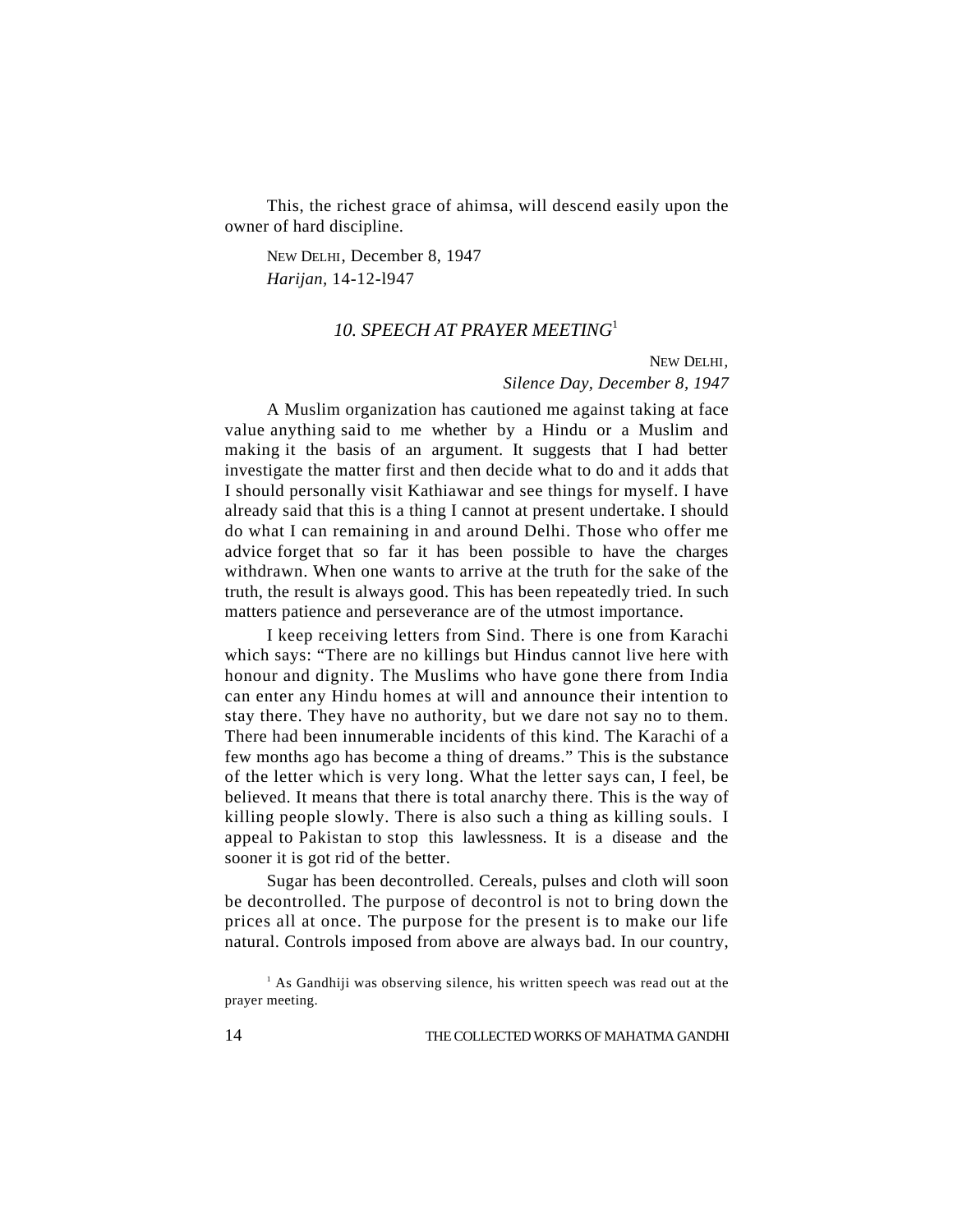this is especially so because we have a vast population spread over a country 1,900 miles long and 1,500 miles broad. I do not take count of Pakistan here. We are not a martial nation. We produced, or at any rate we can produce, our own food and enough cotton for our requirements. When controls are lifted people will have a feeling of freedom and they will also have the right to make mistakes. This is an age-old way of making progress to advance by making mistakes and rectifying them. If you keep a child wrapped up in cottonwool it will die or become stunted. If you want to see him grow into a strong man you will have to train him to stand every kind of weather. Similarly if the Government deserves to be called a government it must teach people how to face shortages. It must teach them to weather bad times by united effort. It is no good helping them somehow to keep alive without their having to work for it.

Viewed thus, decontrol means that instead of merely a few people in the Government the millions have to learn to be farsighted. The Government will have to assume fresh responsibilities on behalf of the people so that it can discharge its obligation towards them. It would have to improve transport. It would have to teach people ways of improving the yield. In this matter the Food Ministry will have to pay more attention to small farmers than to big landlords. The Government thus has on the one hand to trust the people as a whole and keep a watch on their occupations and on the other to keep in mind the interest of the small farmers. So far no attention has been paid to them and yet a large majority of the population consists of them. The peasant himself consumes what he grows. He sells his small surplus in order to buy the other necessities of life. One consequence of controls was that the peasant could realize only a very low price from the market for his produce. Therefore in so far as the peasant gets a higher price for foodgrain the price of foodgrain will increase. The consumer should not mind that. The Government will have to see that any benefit from the rise in prices under the new arrangement goes wholly to the farmer. This will have to be explained to the people every day or at least every week. Millers and all kinds of middlemen will have to co-operate with the Government and work under its direction.

I think this is being done. All these various persons and organizations should work in full concord and in full co-operation. So far they have always exploited the poor. The rivalry that has so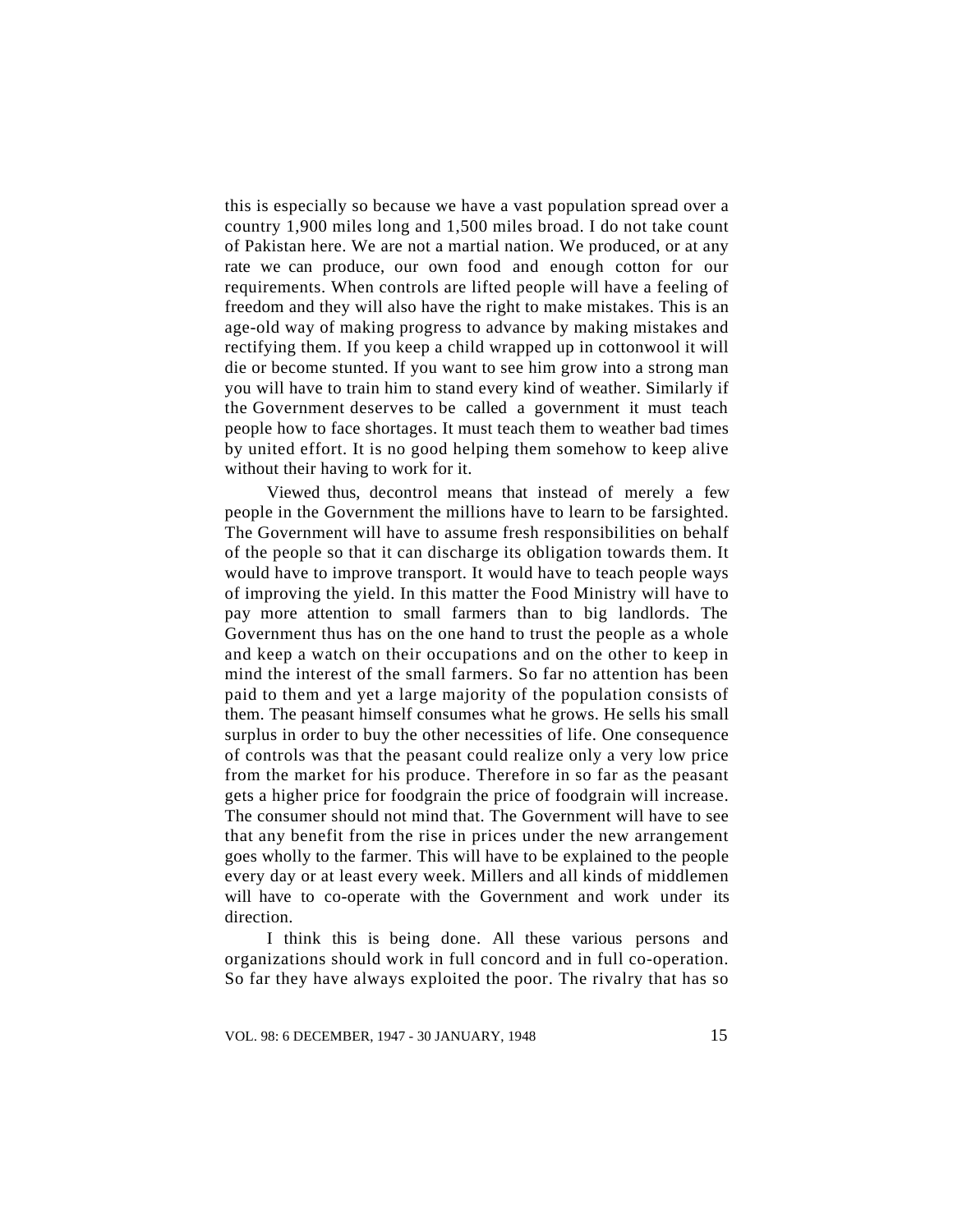marked their attitude to each other should go. Especially in the matter of food and cloth no one should work for the sake of profit. If decontrol leads to traders making larger profits, then the purpose of decontrol will be defeated. Let us hope that capitalists and businessmen will offer full co-operation.

[From Hindi]

Courtesy: All India Radio. Also *Prarthana Pravachan—*II, pp. 182-5

# *11. LETTER TO ISMAT IFTIKHAR-UD-DIN*

NEW DELHI, *December 9, 1947*

 $MY$  DEAR ISMAT<sup>1</sup>,

I was sorry that you were so ill and glad to hear that you were better. You should get quite well quickly, so as to do the very necessary work of reclaiming the poor abducted women in both the parts of the Punjab.

Tell Iftikhar<sup>2</sup> it was naughty of him to cease to write to me after his transfer of loyalty.

BAPU

BEGUM IFTIKHAR-UD-DIN

From a copy: Pyarelal Papers. Courtesy: Pyarelal

# *12. LETTER TO JIVANJI D. DESAI*

*December 9, 1947*

CHI. JIVANJI,

I have not been able to write much this time. Still enough is being dispatched. There are two copies of each item.

The Hindustani will be completed by Sushila by this evening and will, therefore, be dispatched tomorrow. That is what was done last week, too.

<sup>1</sup> Wife of Mian Iftikhar-ud-din

<sup>2</sup> President, Punjab Provincial Congress Committee; left Congress in 1946 and joined the Muslim League; Minister of Rehabilitation in Pakistan till November, 1947; President, Punjab Muslim League, 1950; on being expelled from it founded the Azad Pakistan Party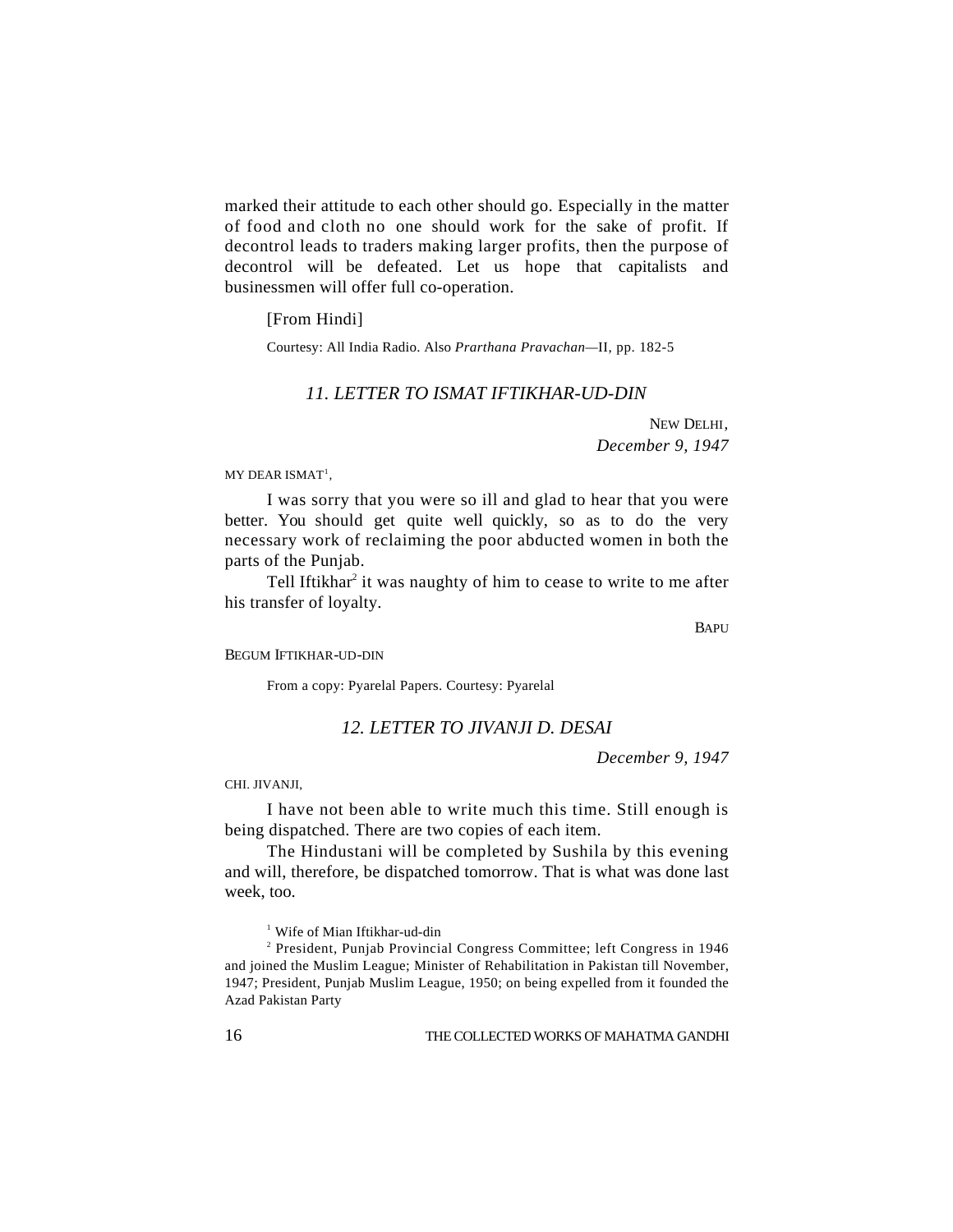I understand why some articles were left out. Nobody on that side is to be blamed.

*Blessings from*

**BAPU** 

From the Gujarati original: C. W. 6962. Courtesy: Jivanji D. Desai. Also G. N. 9988

### *13. LETTER TO A MAULANA*

BIRLA HOUSE, NEW DELHI, *December 9, 1947*

MAULANA SAHEB,

I had a talk with Sardar Patel about the Muslims from outside who want to settle in Delhi. He says that he has no objection to nationalist Muslims settling in Hazarat Nizamuddin if they wish, whatever their number. But he is against bringing Muslims from outside, to be rehabilitated in the interior of Delhi in houses now evacuated. For, if the Muslims now evacuating these houses return, where will they be accommodated? Secondly, if Muslims from outside are rehabilitated in these houses the Hindu and Sikh refugees who cannot find accommodation are bound to object and argue that while they have not been rehabilitated outsiders are brought in for settling. The Sardar's view seems quite right to me. Therefore you may bring the nationalist Muslims and help them settle in Hazarat Nizamuddin. These outsiders should not be accommodated in the city's interior.

From a copy of the Hindi: Pyarelal Papers. Courtesy: Pyarelal

#### *14. TALK WITH WORKERS OF KASTURBA TRUST*

#### *December 9, 1947*

Only a woman should be appointed an Agent of the Kasturba Trust. For instance, in Assam and Utkal, no women workers are available. We should therefore do without Agents there. But having regard to the aims of the Trust, men should not be employed as Agents. If today we employ them as Agents, tomorrow we shall be tempted to employ them in other capacities too. The Turst's object is to find ways and means to uplift the women and children of villages.

I do not want the Trust merely to run hospitals. We must explain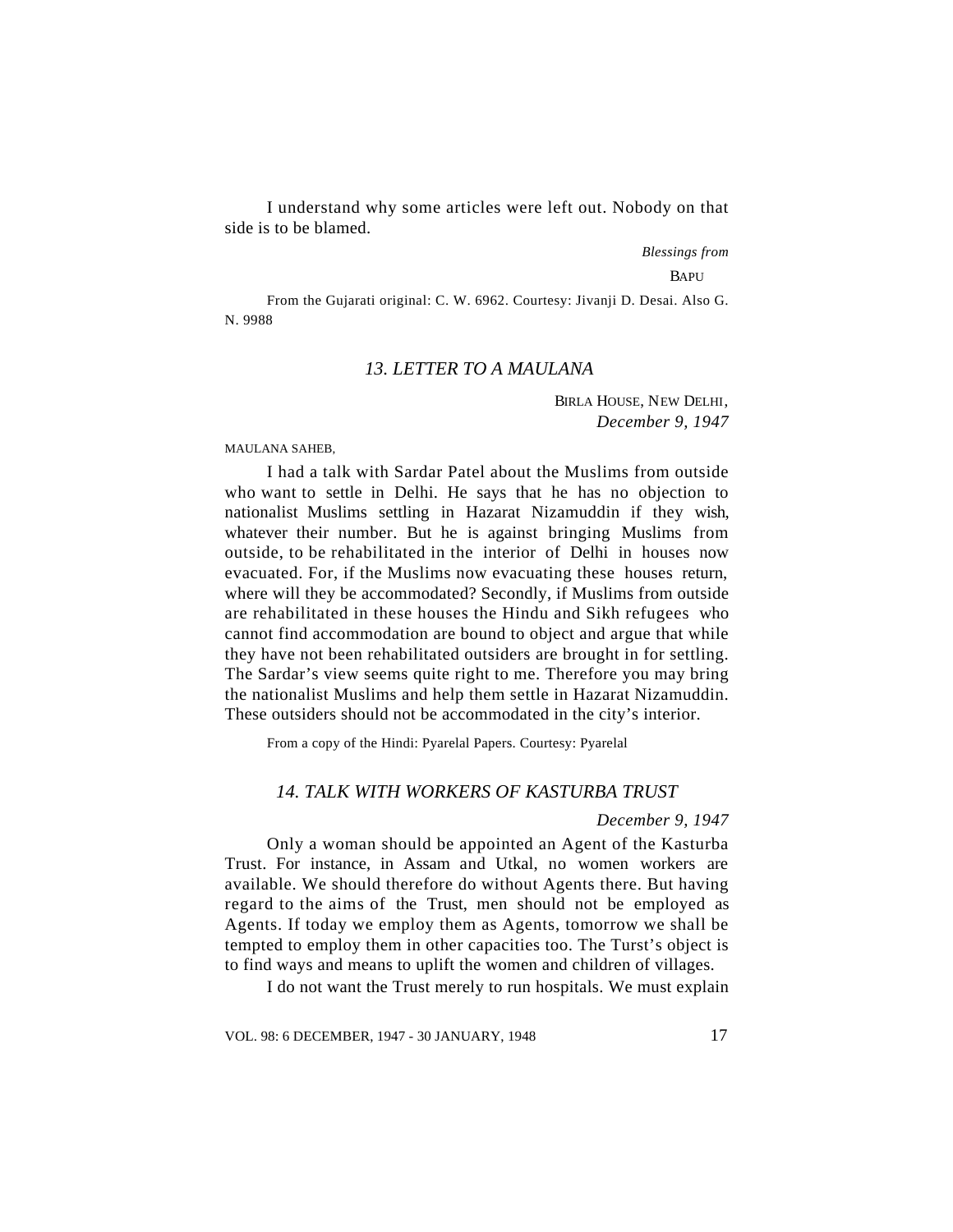the meaning of freedom to the women in the seven lakh villages of India. We should explain to them the duties and not the rights of a woman as mother, sister and daughter in a free country. If we talk about rights, that will increase mutual distrust and strife. If they understand their duties, they will automatically understand their rights. For instance, if a girl is born, the parents ask what need there is to educate her, and sell her off when she grows up. We should try to eradicate such wrong ideas and evil practices. If a girl of 20 is sold or married off to an old man of 60 or 70, what is the duty of the girl as a wife? A girl of 20 cannot be said to be a mere child. If such a girl has been educated by the Trust, she can very humbly and respectfully tell her husband that she looked upon him as her father and she serves him as such. She can tell him that her parents had married her to him in their ignorance, but she would treat him as her father. In this way she can adopt the path of service.

QUESTION. If a woman is violated and a child is born, what should she do?

GANDHIJI. If this happens, the woman should feel ashamed of herself. I would not call it violation. The woman does have a share in it. Still, however, if she kills the child, her sin will be even greater. What she can do to expiate the sin is to bring up the child. After all, what crime has the child committed? In Nadiad they had placed a box in which a woman could put her new-born baby so that the mother could escape social obloquy and the child's life might be saved. I must confess that I do not approve of this method. It encourages moral looseness in men and women. If along with innocent women morally loose women also follow the same way, you should arouse a feeling among the women that such action is shameful. However, though such women should feel ashamed of themselves, to have the child is the utmost limit of cruelty. Even cruelty must have some limits.

 [From Gujarati] *Dilliman Gandhiji* – II, pp. 64-6

# *15. SPEECH AT PRAYER MEETING*

NEW DELHI, *December 9, 1947*

#### BROTHERS AND SISTERS,

Today I attended a meeting of the Trustees of the A.I.S.A. and naturally I had to speak for half an hour to the women. If I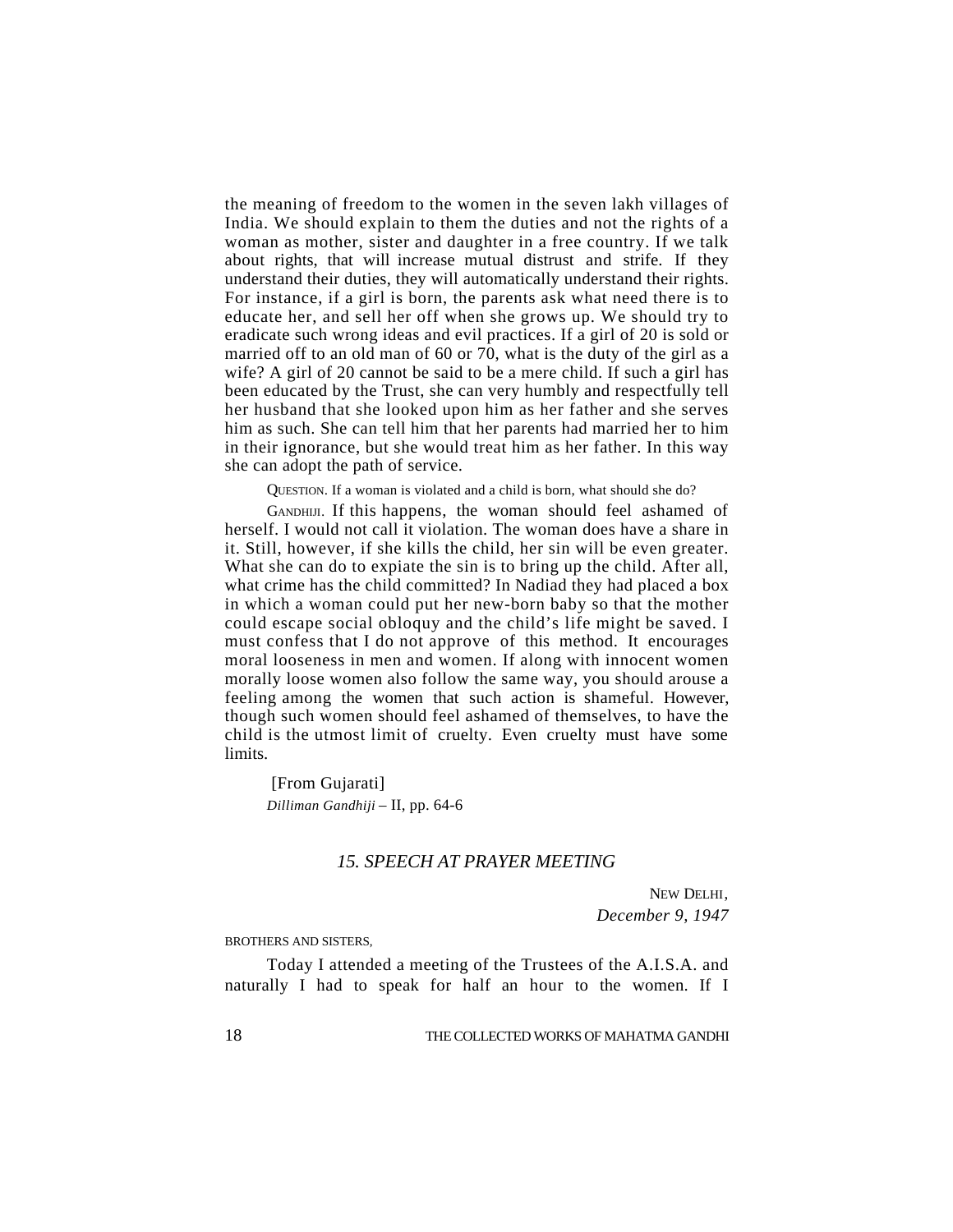have the time—for I shall be finishing the speech in 15 minutes —I shall tell you about that today. Otherwise I shall do so tomorrow.

You will have seen in the papers today a report saying that Sardar Patel and I are going to Pilani. Why? For a change of air. It is a mere canard. I do not know what the Sardar has in mind but I certainly know that this is not the time to seek a change of air. The Sardar works all day long and rests at night and that is all the change of air he gets. The same applies to me. It is true that I am not so overworked because I do not have to run a government. But I receive many visitors and I get tired. Therefore I have to give myself rest. The air is quite congenial in Delhi at present and there is no need to go out for a change of air. What can Pilani offer? So far as I am concerned I have taken a pledge to do or die. I have not fulfilled that pledge. I cannot understand why newspapers publish such rumours. I can only conclude that a large part of what the newspapers put out consists of falsehoods. Then I came to know—though not from newspapers—that since we are going there certain directives have come from Jaipur about the quantity of sugar, wheat and other provisions that we shall be needing. Although we are only two persons to be provided for, a scarcity seems to have been created in the market. It is of course only hearsay. If true it reveals a shocking state of affairs that our movements should influence the market. It is as though we lived only in order to eat or that we had large retinues following us. This should not be so. The Sardar is a poor man, and so am I. It is true that he lives in a palatial house; so do I at present. Of course the best thing would have been for him and for me to live in a mud hut. Anyway, what I was trying to tell you is about the way rumours are spread. After all I am available here. They might have asked me if I planned to go to Pilani. I now have a telegram from the Associated Press in this connection which hurts me even more. The Sardar is always busy but they should have asked me whether we are going.

I have a letter from a friend from Sind. He has given his name but I shall not disclose it though he would not mind my doing so. I had told you about a letter from a doctor in Sind who had reported the hardships of the Sind Harijans.<sup>1</sup> The doctor has been arrested. Whether he was arrested because he wrote to me or for some other

<sup>&</sup>lt;sup>1</sup> *Vide* "Speech at Prayer Meeting", 3-12-1947.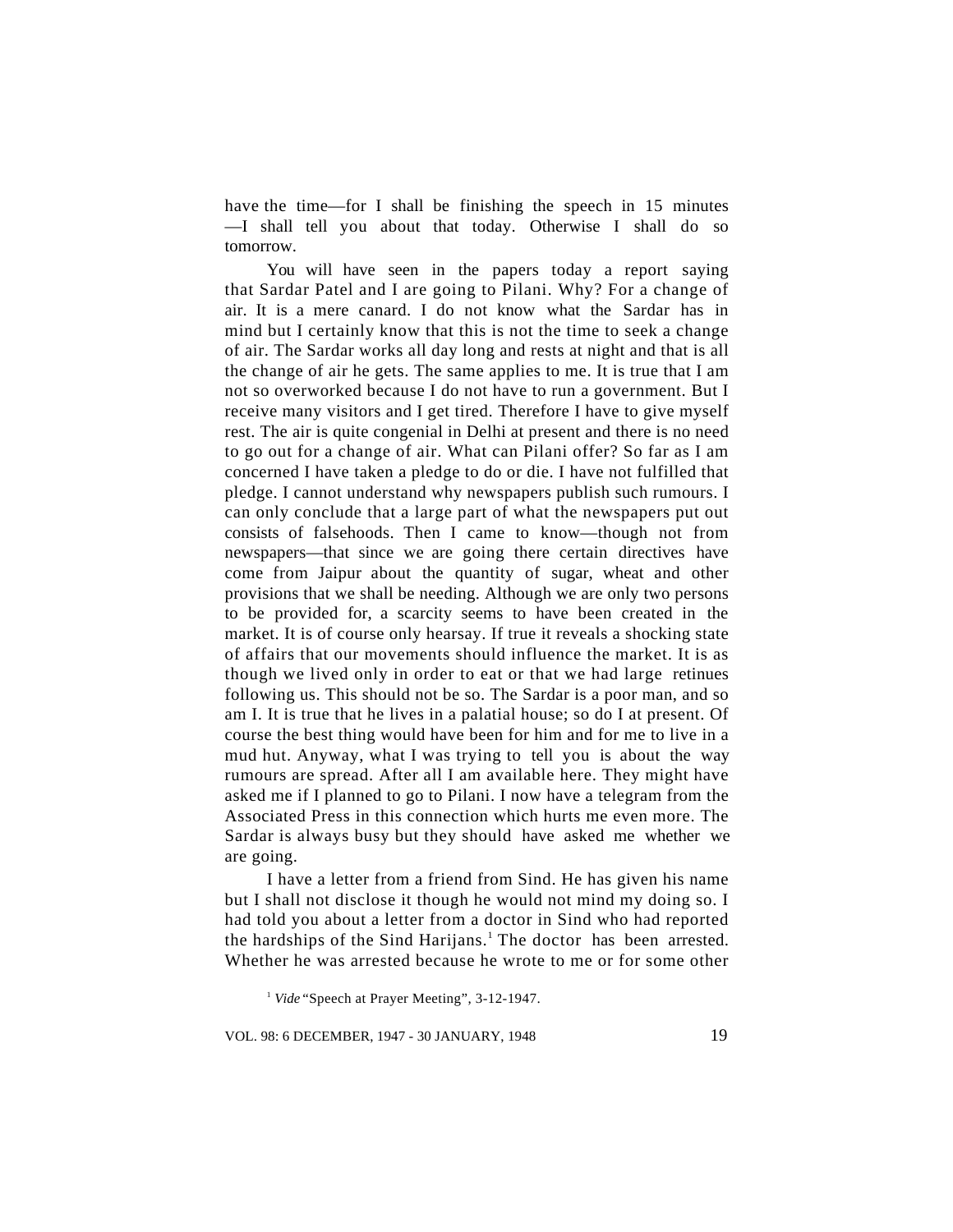reason I do not know. Many persons who served Harijans have been arrested. This is the kind of thing that is happening in Sind. I admit that people are not being murdered, but as I told you yesterday this is worse than murder. When you murder a man he is dead and everyone then puts up with the fact, but to harass people and kill them by inches is much worse. A man was arrested and then released—maybe they will release others too. But it is bad to arrest people like this. I do not wish to make accusations against the Pakistan Government but I must warn them that if they keep arresting Harijan workers in this way it will be impossible for the workers to continue to stay in Sind. The same is true of Harijans. This sort of thing was common during the British rule. Must we continue the same practice?

I still have a few minutes, so I shall tell you about another matter, viz., about the women. The Kasturba Memorial Trust has been set up because there are 700,000 villages in India and women and children living in them must be served. But there is a larger issue confronting us; a large number of Hindu and Sikh women have been abducted by Muslims and an equally large number of Muslim women have been abducted by Hindus and Sikhs. Leave aside the question which community has abducted more women. In any case under each of the two Governments no less than 12,000 women and girls have been abducted. What is the Kasturba Trust to do? I shall do what lies in my power. One thing is obvious, that we cannot take up this work to advertise ourselves. Those who are public servants have to do the work of service. Once the work is over there is an end to it. It is of no importance whether the matter is reported in the newspapers or not. Again, we have to consider the various things that should be done for women. I can suggest a few things. Most women workers we have are from the cities. We could find a few in villages and even these had some connection with cities. I do not say that it is bad, that it is wrong to have anything to do with cities. But for the last 150 years the trend has been for cities to exist only to squeeze wealth out of the villages. They took raw material from the villages, carried on trade with foreign countries and made crores of rupees. This money did not go to the villagers, or only a very small fraction of it did. The bulk of it went to millionaires and the mill-owners. Towns exist to exploit the villages. The city culture does not therefore fit into the framework of villages. A woman worker from a town should not carry to the villages the atmosphere and the ways of towns. Maybe she has a lot of money and articles of luxury. Maybe she has a motor car, cosmetics, dresses of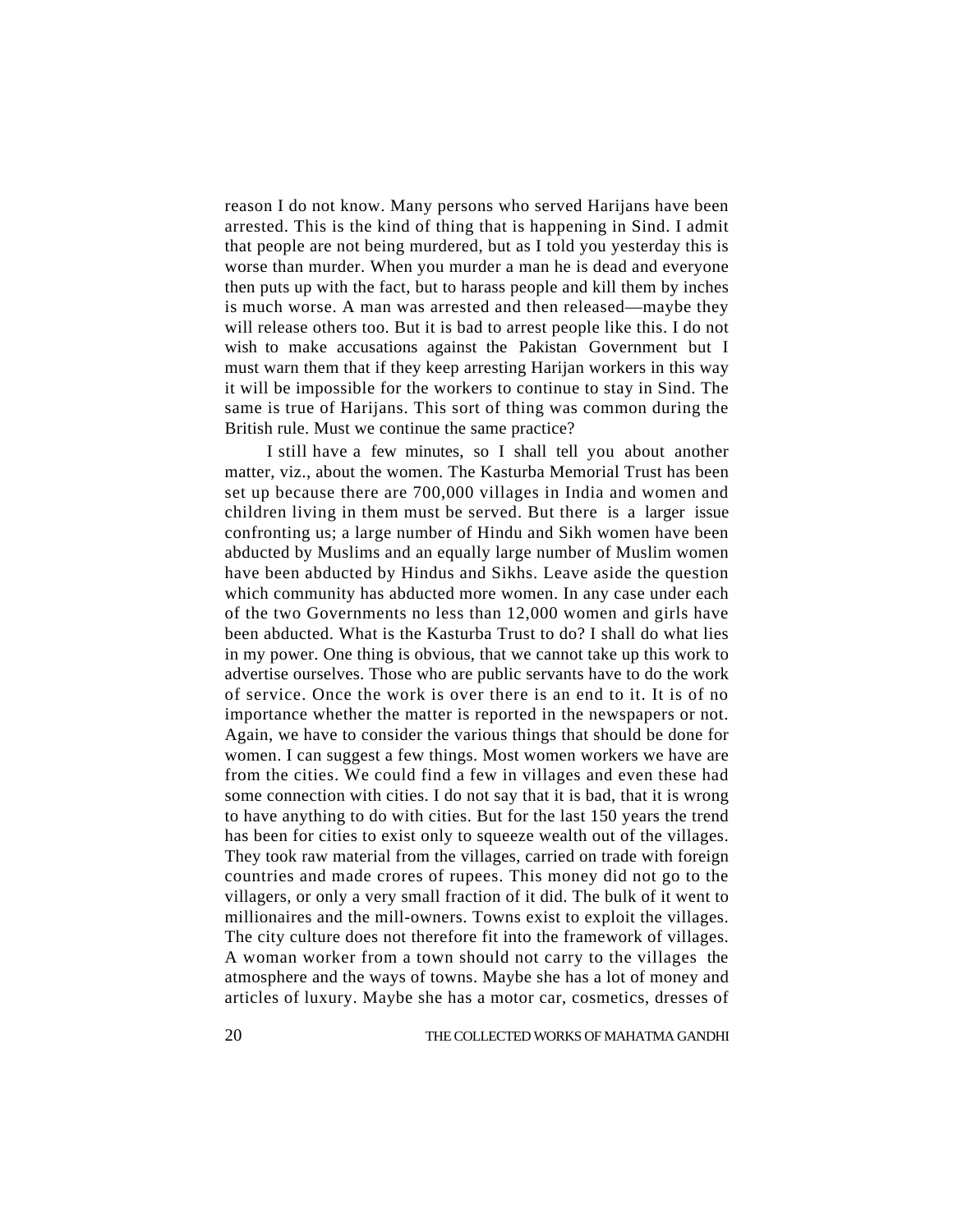velvet and toothpastes, foreign or indigenous, tooth brushes, dainty shoes and sandals. If she takes all these things along with her, how can she serve the villages? If with these things she sets the standard for the villagers they will devour the villages. The cities should be for increasing the prosperity of the villages, for making money available to them for developing the village culture. But what is happening is the very opposite of this. I cannot explain to you everything. All I have to say is that the women workers who truly want to serve, not to exploit, must have a sense of propriety and take to the villages only the things that it would be appropriate to take. Such reforms as they wish to introduce must be in conformity with the genius of the villages. If that happens our seven lakh villages which today are in a sunken state can come up. The villages are not inhabited by uncivilized people with no art and nothing good to show in life. There is much beauty in the villages. There is much art and there are industries that the whole world knows about. Village crafts have been appreciated all over the world. Therefore the women workers who would serve villages must leave behind the things associated with city-life. They should take with them only what is good and moral. Then alone can they help in the uplift of the millions of our women and children. This much at any rate let us do.

#### [From Hindi]

Courtesy: All India Radio. Also *Prarthana Pravachan—*II, pp. 185-8

#### *16. QUESTION BOX*

Q. Why does Gandhiji resort to a fast when he faces extreme difficulties? What is the effect of this action on the life of the public of India?

A. Such a question has been put to me before but never, perhaps, precisely in the same terms. The answer, however, is easy. It is the last weapon in the armoury of the votary of ahimsa. When human ingenuity fails, the votary fasts. This fasting quickens the spirit of prayer, that is to say, the fasting is a spiritual act and, therefore, addressed to God. The effect of such action on the life of the people is that when the person fasting is at all known to them their sleeping conscience is awakened. But there is the danger that the people through mistaken sympathy may act against their will in order to save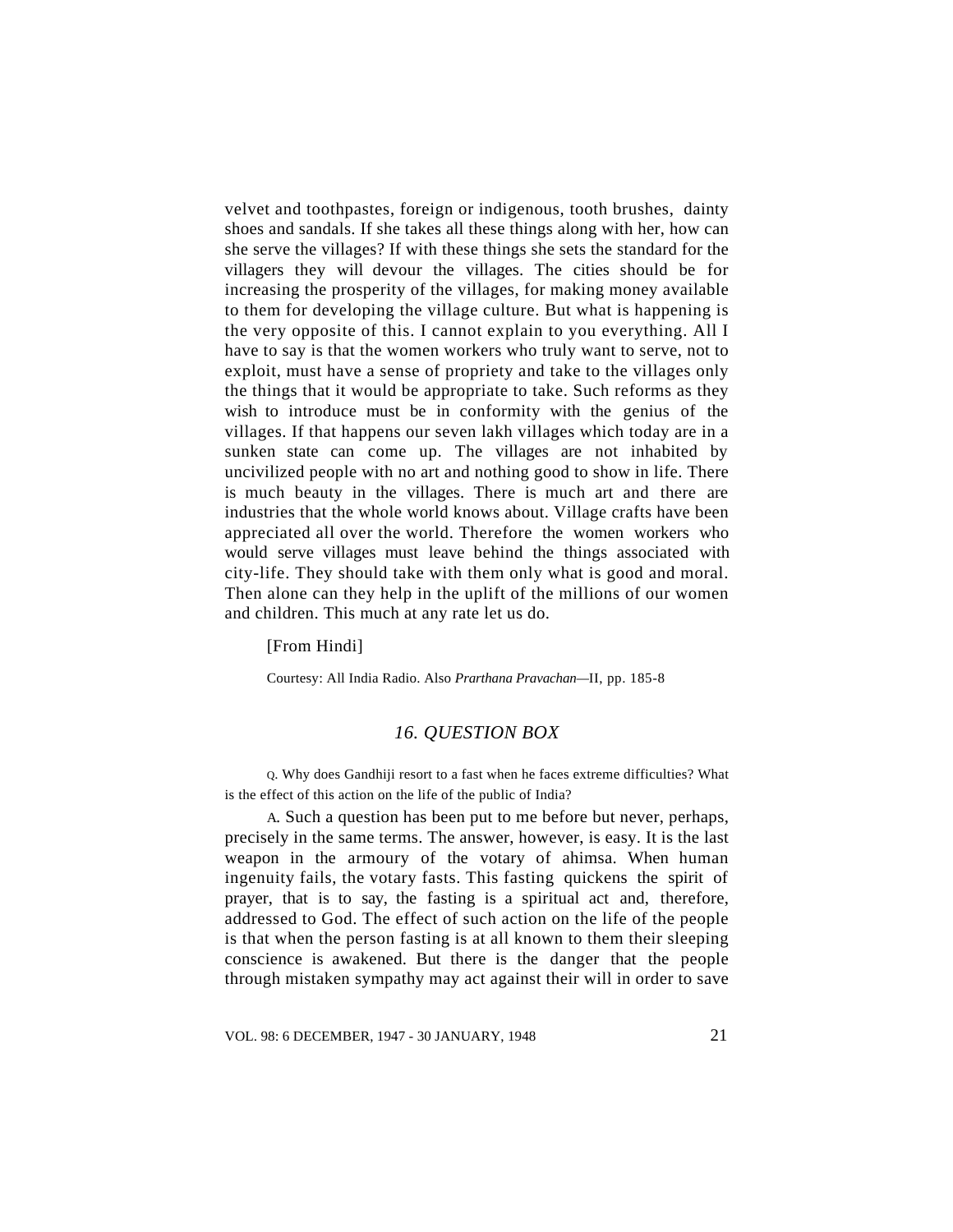the life of the loved one. This danger has got to be faced. One ought not to be deterred from right action when one is sure of the rightness. It can but promote circumspection. Such a fast is undertaken in obedience to the dictates of the inner voice and, therefore, prevents haste.

NEW DELHI, December 10, 1947

*Harijan,* 21-12-1947

### *17. ITS DEEP ROOTS*<sup>1</sup>

A correspondent writes to the effect that:

Even after independence, the hold of the English language on the city people does not seem to have relaxed to any appreciable extent. In proof of his statement he cites the Industrial and Agricultural Exhibition held in Bombay, at which the opener's speech was in English, the signboards were painted in English and the correspondence for the most part was conducted in English. The ration cards are in English, much to the annoyance of the general public, who cannot read English. Our leaders feel that their important pronouncements must be made in English without the slightest regard for the poor public.

This is a just complaint, demanding peremptory redress. The unfortunate inertia has to be thrown out before a visible change for the better takes place in this important matter.

NEW DELHI, December 10, 1947 *Harijan,* 21-12-1947

# *18. DISCUSSION WITH H. S. SUHRAWARDY*

[*December 10, 1947*] 2

You must know that the people here and even in a greater measure the members of the Union Government do not have that trust in you that I have. They tell me that you are fooling me, that in

2 From *Dilhiman Gandhiji—*II

<sup>1</sup> This appeared under "Notes", a Hindi version of which appeared in *Harijan Sevak,* 21-12-1947.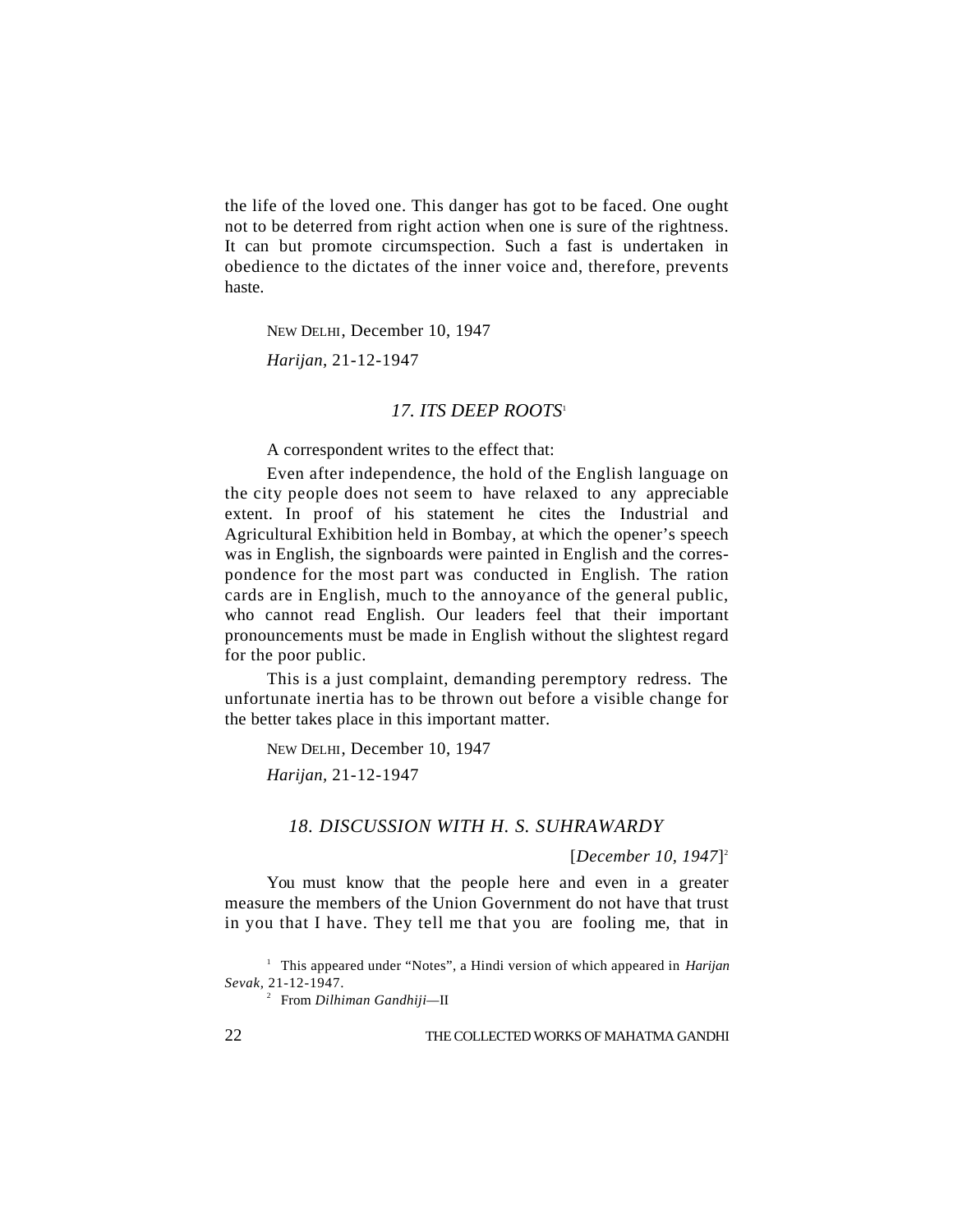Calcutta you hung on my words because the Muslims were in peril but here things are different and so are you. If you wish to remove their distrust and suspicion, you must have the courage plainly to tell Jinnah and Liaquat Ali that they must adopt a uniform policy with the Indian Union in regard to the recovery of the abducted women and other matters pertaining to the minorities. Similarly, you must ascertain the truth about what is said to be happening in Karachi and ask Jinnah how it comports with his declaration that the minorities in Pakistan would be fully protected. And if you cut no ice with them, you must, as a Muslim and an Indian national, issue a statement disapproving of Pakistan's policy in unequivocal terms. Thereby you will serve both India and Pakistan.<sup>1</sup>

*Mahatma Gandhi—The Last Phase*, Vol. II, pp. 525-6

# *19. TALK WITH TEACHERS AND STUDENTS*

BIRLA HOUSE, NEW DELHI, *December 10, 1947*

Students, parents and teachers should all become proficient in crafts. only by imparting education through crafts can India stand before the world. Just as there are laboratories in schools, our kitchens should be our laboratories. For instance germinated pulses are rich in vitamins, but when we cook them with spices all the vitamins are destroyed. How much heat and how much time will food require to cook so that it is easily digested and also preserves vitamins? How much food in calories will a child, a student, a grown-up man, a moneyed man, a worker or a common man require? How much ghee, oil, milk or grain should one consume? If all this is taught to the students while cooking, they would become experts in the science of nutrition.

There is similarly a science in the charkha as also in nursing the sick. Today boys of twenty become graduates and can speak a foreign language as fluently as their mother tongue. Although history, geography, arithmetic, geometry, Sanskrit, etc., are taught through a

 $<sup>1</sup>$  A group of local Muslims called on Gandhiji soon after. He gave them</sup> similar advice that they should set forth their views in a public statement if they felt that the minorities in Pakistan were not getting a fair deal and boldly and unequivocally say that this was a disgrace to Pakistan and a stigma on Islam.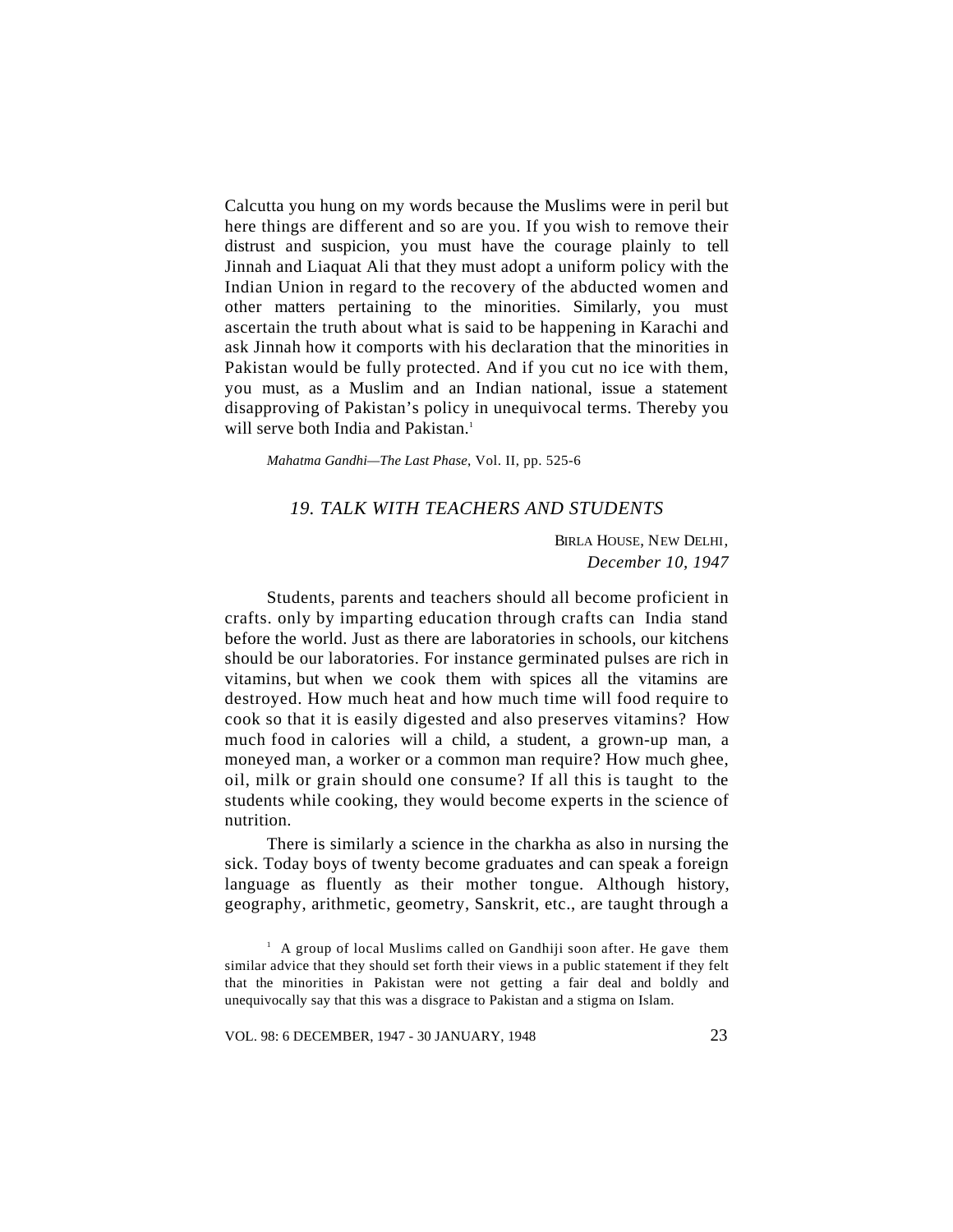foreign language they pass the examinations. This shows that our boys are not dull or incompetent. I tell you that no English or other foreign students can speak Hindustani or Gujarati however hard they may try, as fluently as our students can speak English. I know of many Englishmen who have been here for years and who have been trying to learn Hindi and yet even now they cannot pronounce the word rqe [you], they pronounce it Vqe. Look at Mirabehn. No one could be more hard-working. She resents it if she is introduced as an English woman. She lives and serves as a daughter of India. She still cannot properly pronounce the sound '**r**' of Hindustani. But we must not be content with getting degrees in English. We must learn hygiene, chemistry, economics, etc. And that not through books but through crafts. Students should diligently acquire knowledge. When there is knowledge to be found in cooking, in disease, in recreations, what need is there to pore over books? If you take chillies in excess you will get dysentery. So from this we can gain knowledge about the cause of dysentery. Thus we can make experiments on ourselves and gain knowledge from our experiences. This knowledge is permanent. Why need one cram the dates of Lord Curzon's birth and death? And if, even after cramming them, one forgets them at the examination one's parents will have wasted the fee money. Of course if one wants to study these dates because of interest in them, that is a different matter. But today we do not need such education. If therefore the flame of freedom is to be lighted in India the very first need is a revolution in education. After all, students are the real wealth of the country. Teachers, in so far as they mould the students, are the silent servants of the country. Their profession not only earns them their bread but is also one of service. But today we neglect those we call teachers. Parents must take an active interest in teachers. Parents commit a grave sin when they address teachers disrespectfully. The teachers can impart no enlightenment to students till we learn to show towards them the same respect that we show to the priest in the temple or to our spiritual preceptor. And if the students are not enlightened we may be certain the country will remain enveloped in darkness. Today all this seems a fond hope. We fought the English for so long. People used to make fun of us and ask if we thought we would get freedom by going to jail and by being flogged. But I had the firm conviction that freedom would come through that path alone and no other. Similarly while today the cloud of hatred and enmity darkens the relations between brother and brother, we cannot find a way to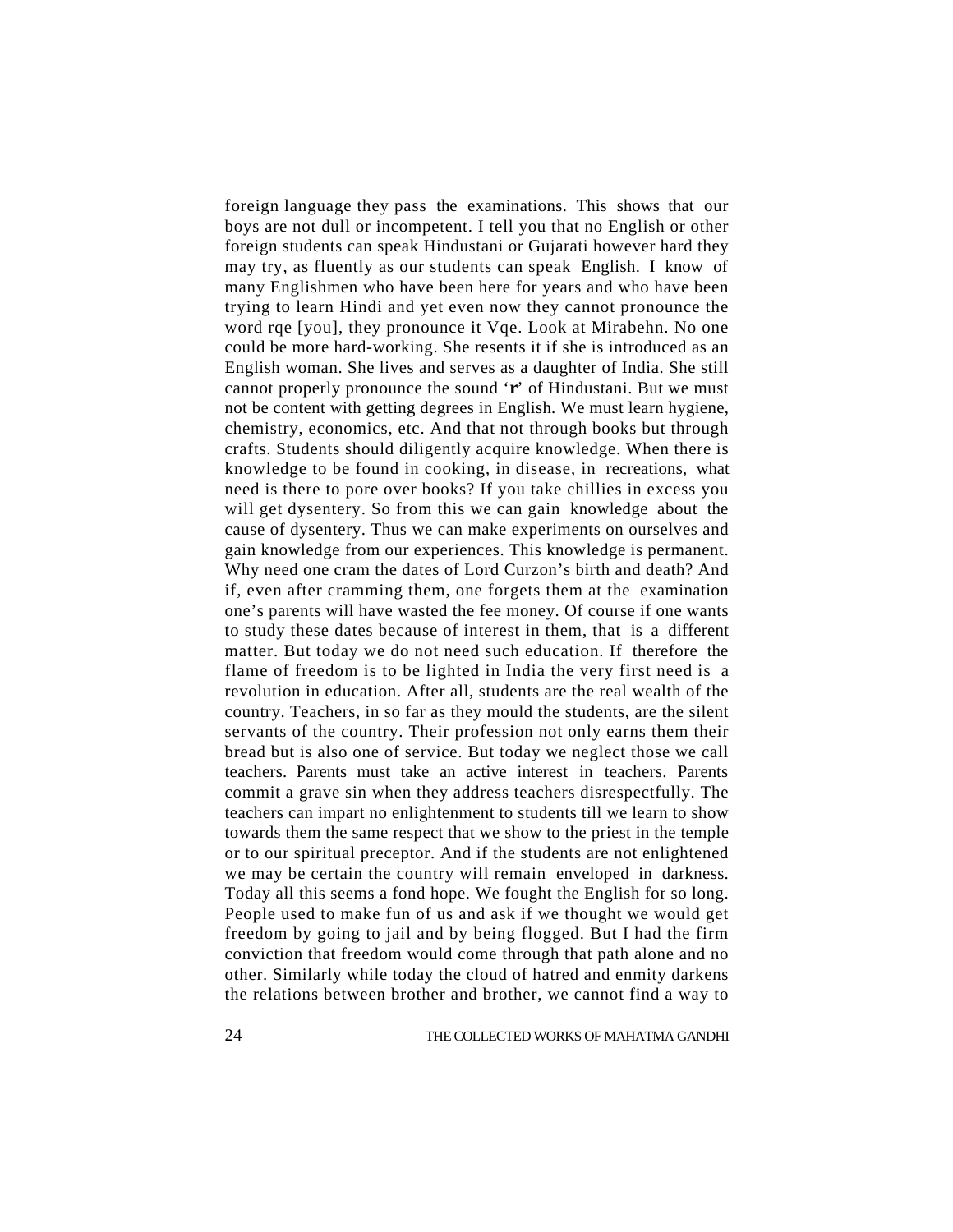happiness because of our ignorance. Ignorance has rendered us blind. It is our misfortune that we are unable to see who is clear as day.

[From Gujarati] *Dilhiman Gandhiji*—II, pp. 71-4

### *20. SPEECH AT PRAYER MEETING*

NEW DELHI, *December 10, 1947*

BROTHERS AND SISTERS,

Yesterday I told you that I attended the meeting of the A. I. S. A. and addressed a few words to the women. Today again I had to go to a meeting of the Talimi Sangh. But maybe I shall have to leave that out for today. I must speak today of the A. I. S. A. You know what the Spinners' Association is. It carries on khadi activity which is centred round the charkha. First, the cotton has to be ginned, carded, made into slivers, and then spun and woven. If the hundreds of millions of people in India take to this work—it is easy, we can even teach it to children—all the expenditure on cloth can be saved. If cloth is thus manufactured in villages it becomes almost free. And if cotton is grown in the villages the saving would be twice as much, for we would have to spend nothing on cloth and we could also benefit from the craft and prosper. I therefore feel that if we do not behave foolishly there should be no dearth of cloth in our country. There should be no dearth even if there is not a single textile mill left in India. Today we have to look up to the mills. We have forgotten the charkha and khadi. People do certainly sport khadi caps because they have got used to it, having worn it during the struggle for freedom. But one feels sad that khadi is not a living thing in our lives. The Spinners' Association has been working for many years. It has disbursed crores of rupees and yet we are where we were. This is a matter to be pondered over. The charkha teaches us ahimsa. If everybody took up the charkha the villages would become prosperous and would not present the depressing spectacle they do today. During the discussion at the meeting, it was shown how, through the charkha and khadi, the shortage in cloth could be made good and crores of rupees could be given to the villagers, not in cash but in the saving that would be effected from not having to buy mill-cloth. It may be said that in manufacturing khadi we would have to pay for the cotton. But the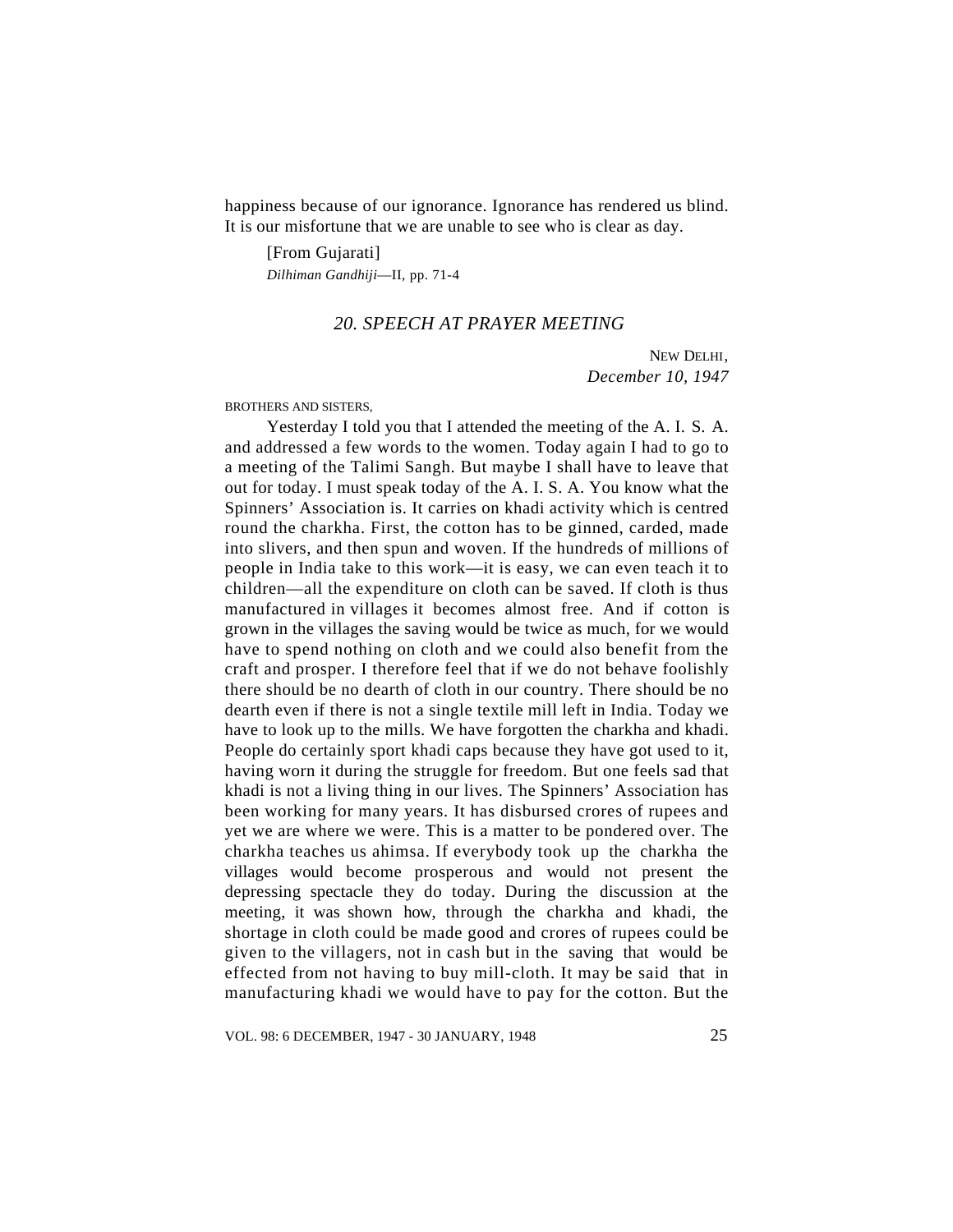price of cotton would be very little. If we use all the cotton that is today produced, it should be enough. But the Government gives all the facilities to the mills. It is more concerned for the capitalists than for the farmers. It is a painful fact. I am not against capitalists, I am myself staying in the house of a capitalist. But I know the attitude that the capitalists have adopted. The Government may say that they do everything for the poor. But even the British used to say it. The truth is that the interests of the poor are not served. The Government should humbly accept this. It is easy to say that the poor should be helped. Let the ministers decide to go and live in the villages. If they are true socialists—and if I have my way I would make them behave so—if they are true servants of the poor, not only of the workers but of the peasants who are more numerous, if they want to uplift the people, I would tell them that they should only wear khadi. There is nothing to prevent them from producing their own khadi at home. I will tell the people what they are doing. Ever since I came here I have been saying this but have been able to achieve nothing. All that I have managed to get is a few crores of rupees for the villages. But what I want is that the music of the charkha should be heard in every home and no cloth except khadi should be seen anywhere. If this happened the poverty prevailing in the villages would disappear. That it has not so far happened is our misfortune.

One cannot say that in other respects things are going on well here. There are speeches being made—I shall not name the speakers because full particulars are still lacking—that the few Muslims still remaining here will not be allowed to stay on, that the mosques still standing will be taken over to house Hindus. What else will happen only God knows. I think that if the Hindus occupied the mosques it would be the end of Hinduism. So much for Delhi.

Something about Ajmer has come to our notice. And it is the same story there. I have visited the town many times. It has Muslims and Hindus in large numbers. There is an important Muslim shrine<sup>1</sup> there. It is also visited by Hindus and thus the two have been living in amity. They are one not in religion but in their ways of life. Not that there were no quarrels between the two communities but today the rioting has been much more serious. It seems from what little has appeared in the newspapers that a large number of Muslims have been killed. There was first a scare among the Muslims and those who

<sup>1</sup> Of Hazarat Moinuddin Chishti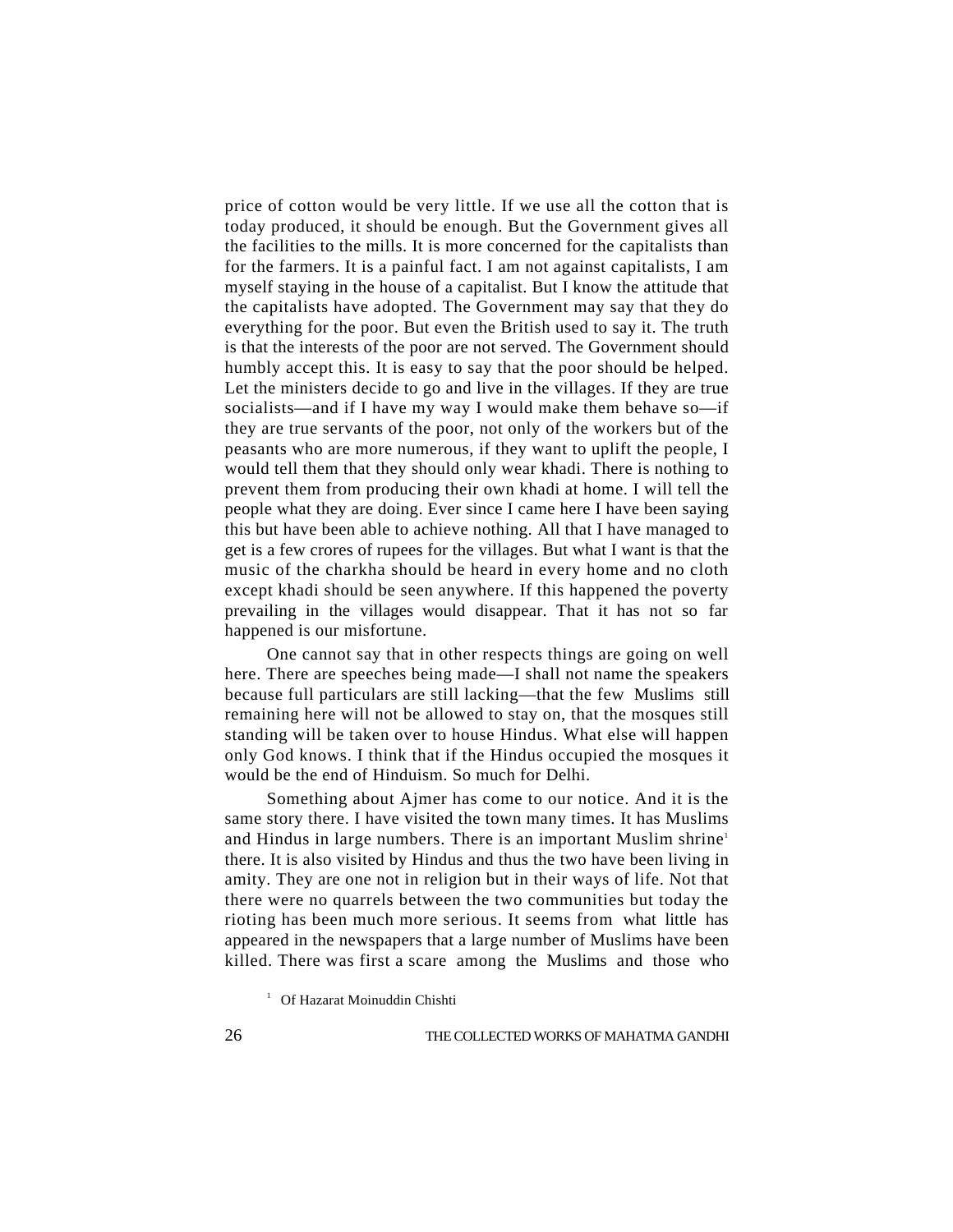could ran away leaving a few behind. Then followed the riots. I understand that is what is happening in the villages all around. I shall talk to you again after I have full particulars. All I say is that it is a shameful affair. Let us pray to God to give us the wisdom not to destroy Hinduism by our conduct. It cannot do any good to destroy Hinduism in the process of killing Muslims. If we wish to live we must let live. Man was not made by God to live through killing others. It must not be allowed to happen that the Hindus and Sikhs in Pakistan and Muslims in India are killed and the rest become slaves. We are inviting our own destruction. There is a saying in Sanskrit: "A man loses his reason when he is to be destroyed." our minds have become perverse. The cries of "kill, slaughter, drive out the Muslims", are a sign of our having lost our reason. There are many other things I want to say but I have not the time, having resolved not to speak for more than 15 minutes.

[From Hindi]

Courtesy: All India Radio. Also *Prarthana Pravachan—*II, pp. 189-92

### *21. WHO SHOULD BE PROVINCIAL GOVERNORS?*<sup>2</sup>

The following is a free translation of Principal Shriman Narayan Agrawal's letter in Hindustani from Wardha:

In the Constitution that is being framed by the Constituent Assembly, there is to be provision for the election of provincial Governors by the majority of voters under the adult franchise system. From this one is entitled to infer that, as a rule, the nominees of the Congress Parliamentary Board will be elected. The Chief Minister of the province will also be of the Congress party. Common sense dictates that the provincial Governor must be above party politics of the province concerned, or above being unduly influenced by the Chief Minister or above friction between himself and his Chief Minister.

In my opinion there is no necessity for a Governor. The Chief Minister should be able to take his place and people's money to the tune of Rs. 5,500 per month for the sinecure of the Governor will be saved. Nevertheless, no provincial Governor should belong to his own province.

Moreover, in this way the expense and worry of an election by the majority of the adult population will be saved. Will it not be proper and better

<sup>2</sup> A Hindi version of this appeared in *Harijan Sevak,* 21-12-1947.

 $^{\rm 1}$  विनाशकाले विपरीतबुद्धि :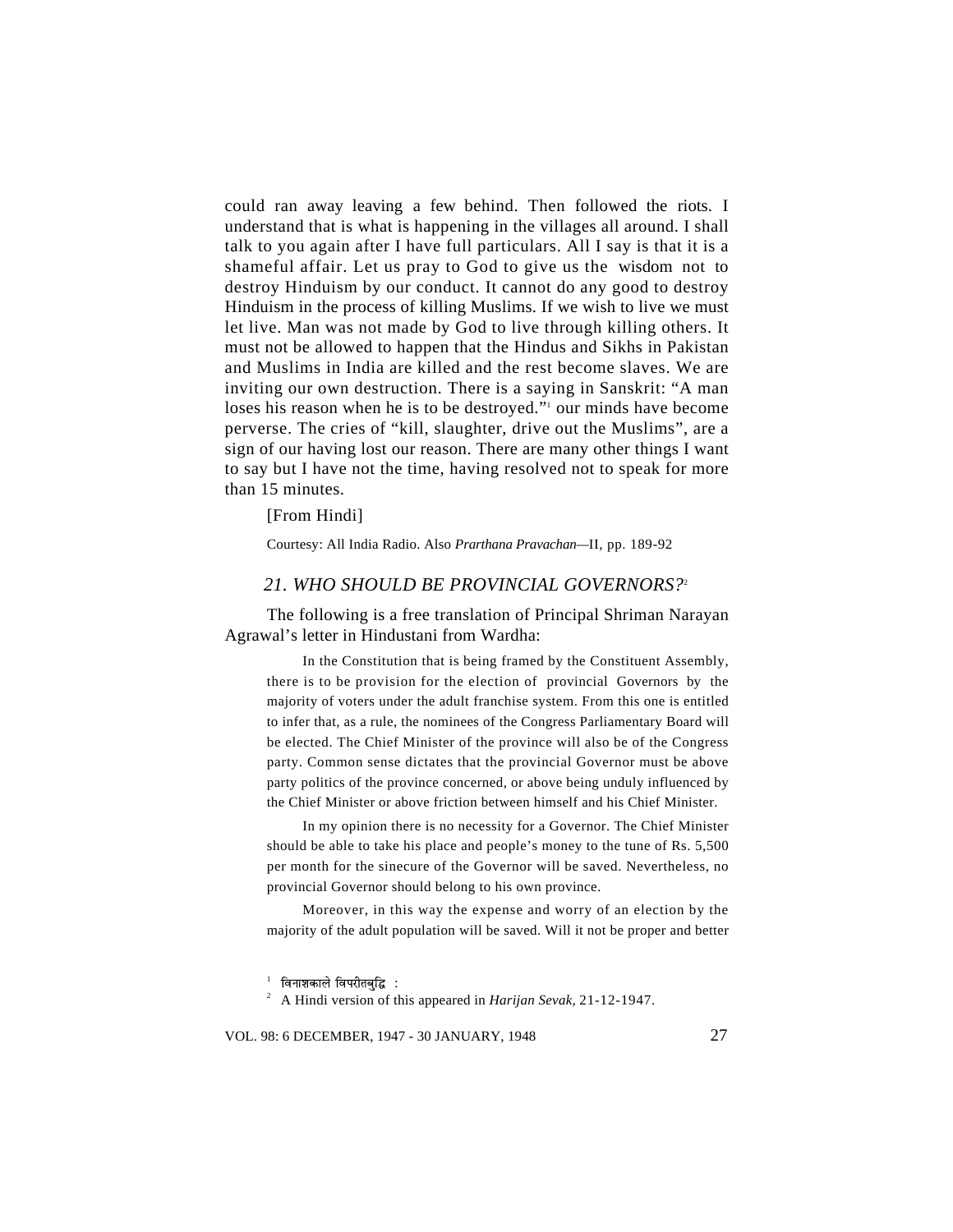for the President of the Union to select Governors satisfying the reasonable test above suggested? Such Governors will surely raise the tone of the public life of the provinces governed by them. It is worthy of note that the present Governors have been appointed by the Central Cabinet of the Union on the above basis and, therefore, their influence on their provinces has been wholesome. I fear that if the Governors are elected as threatened under the forthcoming Constitution, their influence is likely to be unwholesome.

Further, the Constitution as foreshadowed makes no mention of the village panchayat being the foundation of the progressive decentralization in the place of the old hunger for centralization. There are other such defects which one can profitably point out, but I have no right or desire to enter into an elaborate criticism of our seasoned leaders. I have but ventured to draw your attention to the defects which have appeared to me and demand your guidance.

There is much to be said in favour of the argument advanced by Principal Agrawal about the appointment of provincial Governors. I must confess that I have not been able to follow the proceedings of the Constituent Assembly. I do not know the context in which the proposal under discussion has been made. But, examined in isolation, the criticism appears irresistible; with the exception that much as I would like to spare every pice of the public treasury, it would be bad economy to do away with provincial Governors and regard Chief Ministers as a perfect equivalent. Whilst I would resent much power of interference to be given to Governors, I do not think that they should be mere figure-heads. They should have enough power enabling them to influence ministerial policy for the better. In their detached position they would be able to see things in their proper perspective and thus prevent mistakes by their Cabinets. Theirs must be an all-pervasive moral influence in their provinces.

Principal Agrawal says that there is no mention or direction about village panchayats and decentralization in the foreshadowed Constitution. It is certainly an omission calling for immediate attention if our independence is to reflect the people's voice. The greater the power of the panchayats, the better for the people. Moreover, panchayats to be effective and efficient, the level of people's education has to be considerably raised. I do not conceive the increase in the power of the people in military, but in moral terms. Naturally, I swear by Nayee Talim in this connection.

NEW DELHI, December 11, 1947 *Harijan*, 21-12-1947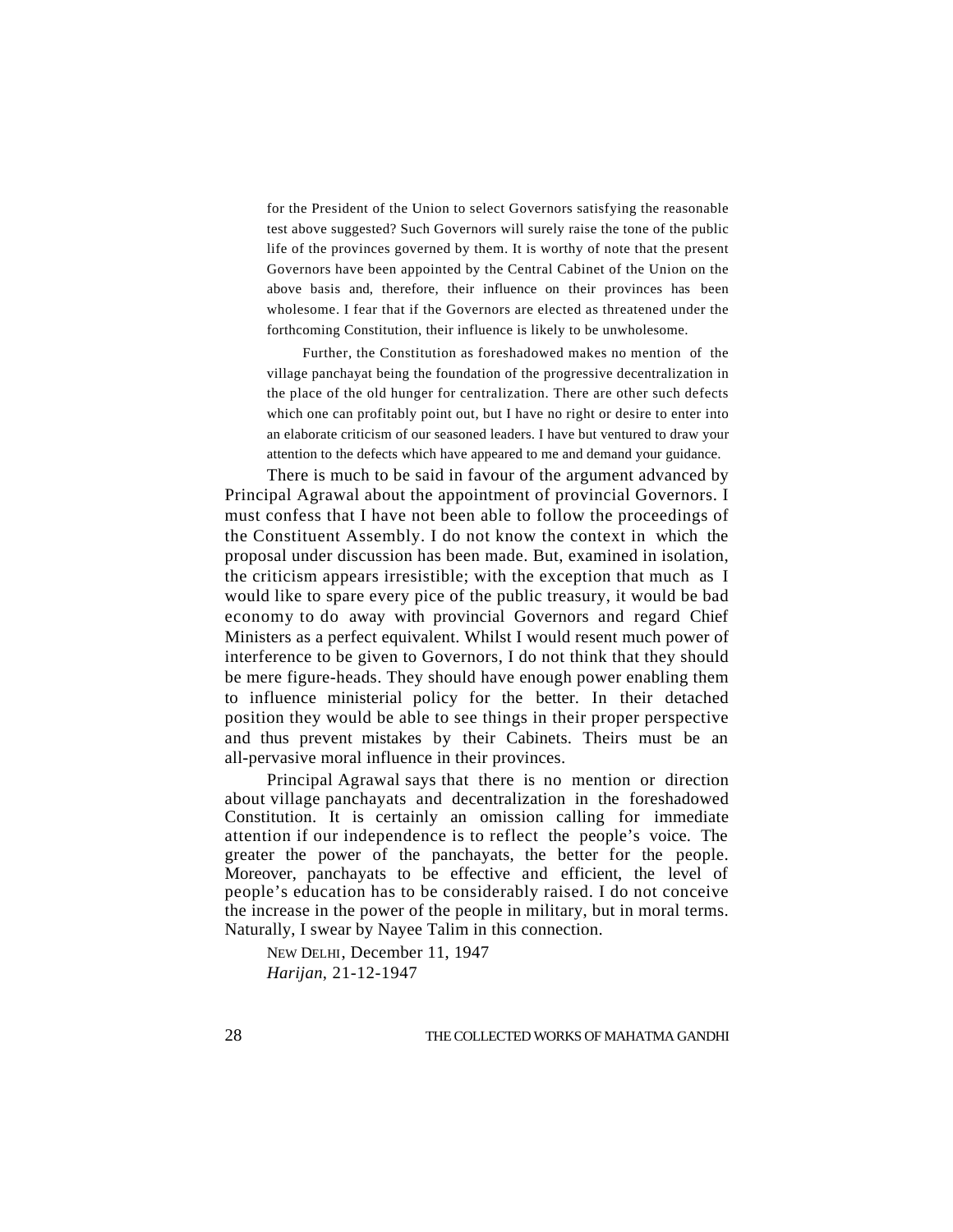*December 11, 1947*

CHI. MANILAL,

I got your letter only today. I also got the one sent with Dinshaw. I am replying just now to the former.

It was indeed welcome news to me that Gangabehn<sup>1</sup> had gone there. If she is able to stay on there permanently, nothing could be better. But that will of course depend on Purushottam's<sup>2</sup> health.

I will be glad if a primary teachers' camp is held there. The condition that the camp should involve no financial liability is only reasonable.

I hope Balkoba's fund will be completed. That Dhiru is persisting in his effort is not surprising, for it is in his nature.

If the gentleman sent there by Haribhau Phatak can stay there and can be a help to you, that would indeed be fine. But his being able to work will depend on his not getting fainting fits.

In view of the decision not to purchase the Ramanama land, the plan to purchase some other plot seems all right. Where will you find the money for it?

If the work at Uruli progresses steadily, no matter how slowly, I should be very much pleased.

Your vow of lifelong dedication cannot but produce an echo in the hearts of other people. Whatever effect is produced there will be the fruit of ahimsa. Without ahimsa village uplift seems impossible to me.

> *Blessings from* **BAPU**

From the Gujarati original: C. W. 2724. Courtesy: Manibhai B. Desai

### *23. LETTER TO VIJAYALAKSHMI PANDIT*

NEW DELHI, *December 11, 1947*

CHI. BEHN VIJAYALAKSHMI,

This letter will be handed over to you by Shri Datar from Uruli Kanchan. His son Chi. Madhavrao is blind. Datar has read somewhere that they are providing the blind with new eyes in Russia. If this is true

<sup>&</sup>lt;sup>1</sup> Wife of Purushottam Bhatt

<sup>2</sup> Purushottam Bhatt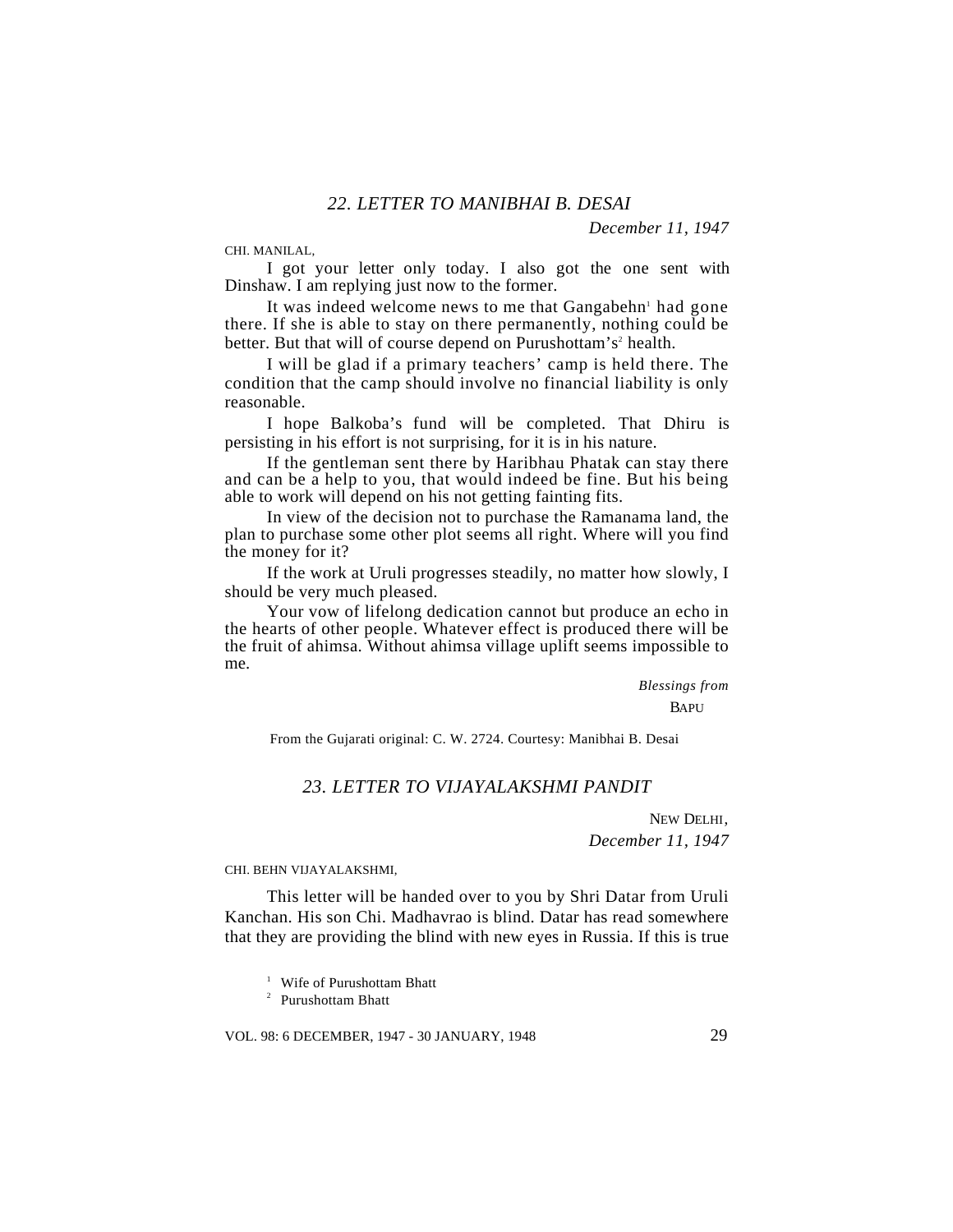Datar would like to take Chi. Madhavrao to Russia. If this is feasible do whatever can be done. Datar is a man of means and he will be able to bear the necessary expenses.

From a copy of the Hindi: Pyarelal Papers. Courtesy: Pyarelal

### *24. SPEECH AT PRAYER MEETING*

NEW DELHI, *December 11, 1947*

BROTHERS AND SISTERS,

A friend desires that the verses from the Koran we recite here should be explained. These verses are ancient. The Koran was composed by Mohammed Saheb—it was spoken by him, thirteen centuries ago. The extracts from it that we recite are considered sublime like our *mantras.* The very reading of it bestows merit on the reader. It is good to know the meaning, of course, but even without knowing it a correct recitation itself is of great value. I can now explain the substance of it. I do not know Arabic or Persian. I do possess a translation, but it is not here now. Tomorrow I can provide a literal translation. In substance, it is a prayer to God. God is one and the same, by whatever name we may call Him. Allah is one of His names. Then His attributes are described. He is called Rahim and Rehman but He is one God. It is then said that God alone can save us from Satan. Satan drags us down and makes us do evil deeds only God can save us from that fate. Man admits that he on his own does not do noble deeds but God prompts him to do so. Man is like a drop of water in a sea. If God does not save man Satan will devour him. God is great.God is All there is. His mercy alone can save us. I should say that however much we may recite this prayer, ponder over it and follow its import it is not enough. You may ask why in that case Muslims indulge in such barbarous behaviour. But then do Christians who have made so much progress, who are learned, follow the teachings of the Bible? Where are the Christians that live according to the Bible? Where are the Hindus who conduct themselves according to the *Gayatri?* We recite from *Ishopanishad*, "All things are pervaded by the Lord", meaning that God is in everything. He gives us everything. Whatever a man possesses has been given to him by God. We should renounce all and enjoy what we must. Nothing is ours.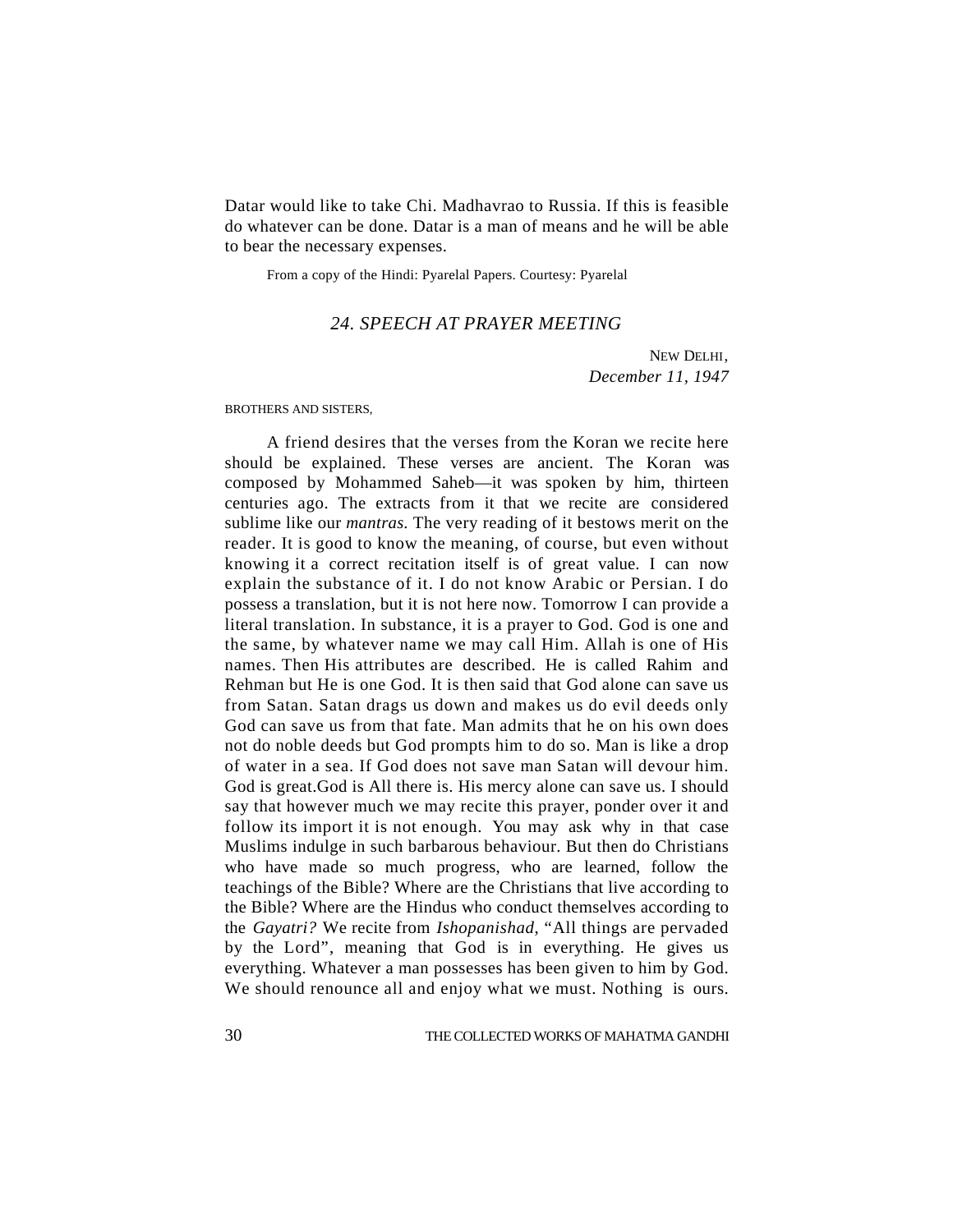House, property and everything is surrendered to God. It is a great thing. Then it is said that we should not be envious of others' riches. We should not covet another's wealth. Let the Hindus but conduct themselves according to this one single *mantra.* Let the whole world thus conduct itself. It is not for the Hindus alone. It does not even mention Hindus. Let the Sikhs conduct themselves according to the *mantra*. It is not as if they did not believe in it. If everyone conducted himself accordingly the tragedy we have been witnessing all around us could not have come to pass. Everyone is not wicked, nor is everyone an angel. We cannot say that all Sikhs are wicked while all Hindus are angels or that all Muslims are angels.

Another verse is from the Parsi scripture. The first *mantra* in the prayer proclaims obeisance to the Guru. It is followed by other verses in Sanskrit. Then there are *bhajans.* And yet we do not keep our hearts clean. It is a painful thing.

I had said I would explain to you what was being done in the Harijan Colony. But I have to leave it for the present, for there are other things to speak of and I have only fifteen minutes. Some Muslim friends from the U. P. came to see me today for a second time. They told me that they had been to the Punjab in Pakistan. They found other Indian Muslims there. They had planned to work out with the Muslims there some kind of a compromise which would make things easier here in India. They had obtained my permission for the visit. They returned today. They said they wanted one thing from me. I should ask the Hindus and the Sikhs to return to Lahore. These Muslim friends will accompany them. Should it become necessary they will be the first to lay down their lives. But that will not be necessary. They have talked to the authorities there. They are willing to rehabilitate the non-Muslims there. I asked them to give it to me in writing. It is not something that can be done right away. It is a big thing. If this can be done a great part of my work will have been accomplished. They said, I should at least test their word. They have given to me their views in writing. Their report says:

The Peace Mission from the U. P. visited West Punjab twice. The first visit lasted a month and the second a week. The conditions there are much improved. The Government as well as the public are trying to re-establish order. It is the desire of the West Punjab Government that the non-Muslims residing there at present should continue to live there and those who have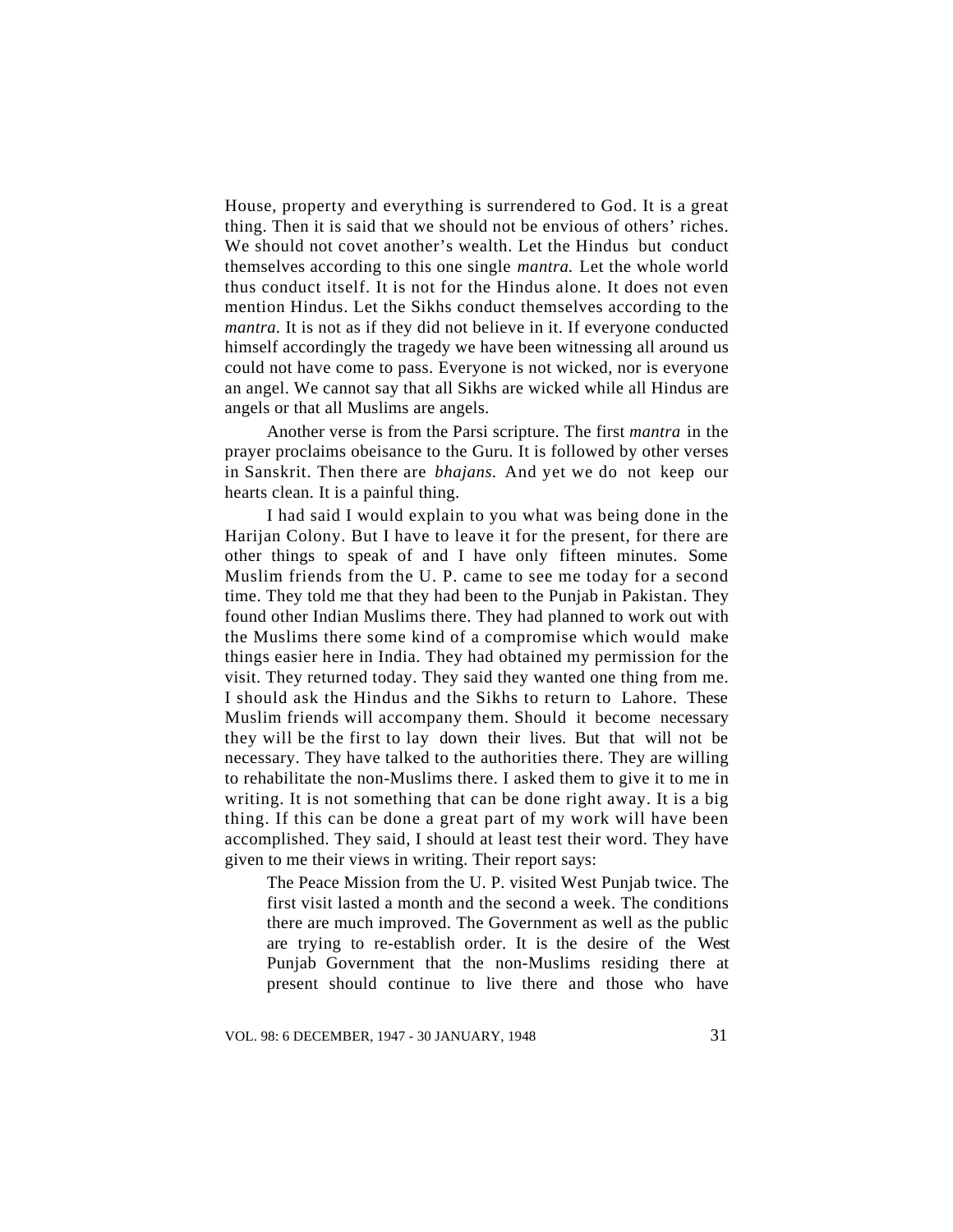migrated from there should go back to their homes. The Government has issued the directive that the non-Muslims returning to their homes in West Punjab should be given back their rights over their houses and properties and given full protection and provided with all the facilities they may need. If, notwithstanding all the pleading, some non-Muslims do not wish to go back, they will have full rights to exchange or sell their properties in any way they like. The Government is being very severe with those provoking riots and are taking all measures to ensure protection to those who may return. The Peace Mission has been able to persuade the people and the Government of Pakistan to accept the responsibility to protect the honour and dignity of non-Muslims. We, the members of the U. P. Peace Mission request the non-Muslim brethren from Pakistan to go back to West Punjab and settle there. We are willing to accompany them on their journey back and will protect them at the cost of our own lives. We will return only after these non-Muslims are fully assured of their safety.

This is signed by four persons. It is a very promising development. The newspapers have put out something quite different but we should not worry about that. There are many refugees concentrated in Model Town. In Lahore Hindus and Sikhs have large properties. There is also a Gurdwara there. I asked the Mission from U. P. if the Sikhs could go back there. They gave the assurance that Sikhs could go there. They said it was not that people in general had become friends; there was still some poison in the air; it could not be removed all at once. But the Government had made sure that there would be no more killings.

It would be a great thing. I had not thought things could improve so quickly. I do not know how far this is the case, but let us in our hearts grant the possibility that there are people among Muslims who can do this. It would be inhuman to think that all Muslims are wicked. There are very good men among them. A Hindu friend had accompanied the Muslim friends. He brought me a letter. I have not the time to read it out but its substance is the same. He runs a large hotel visited daily by about a thousand persons. A majority of them are perhaps Muslims but certainly Hindus also go to the hotel. They find no difficulties in their way. He says there is nothing to prevent the Hindu refugees from going back there. I will not say that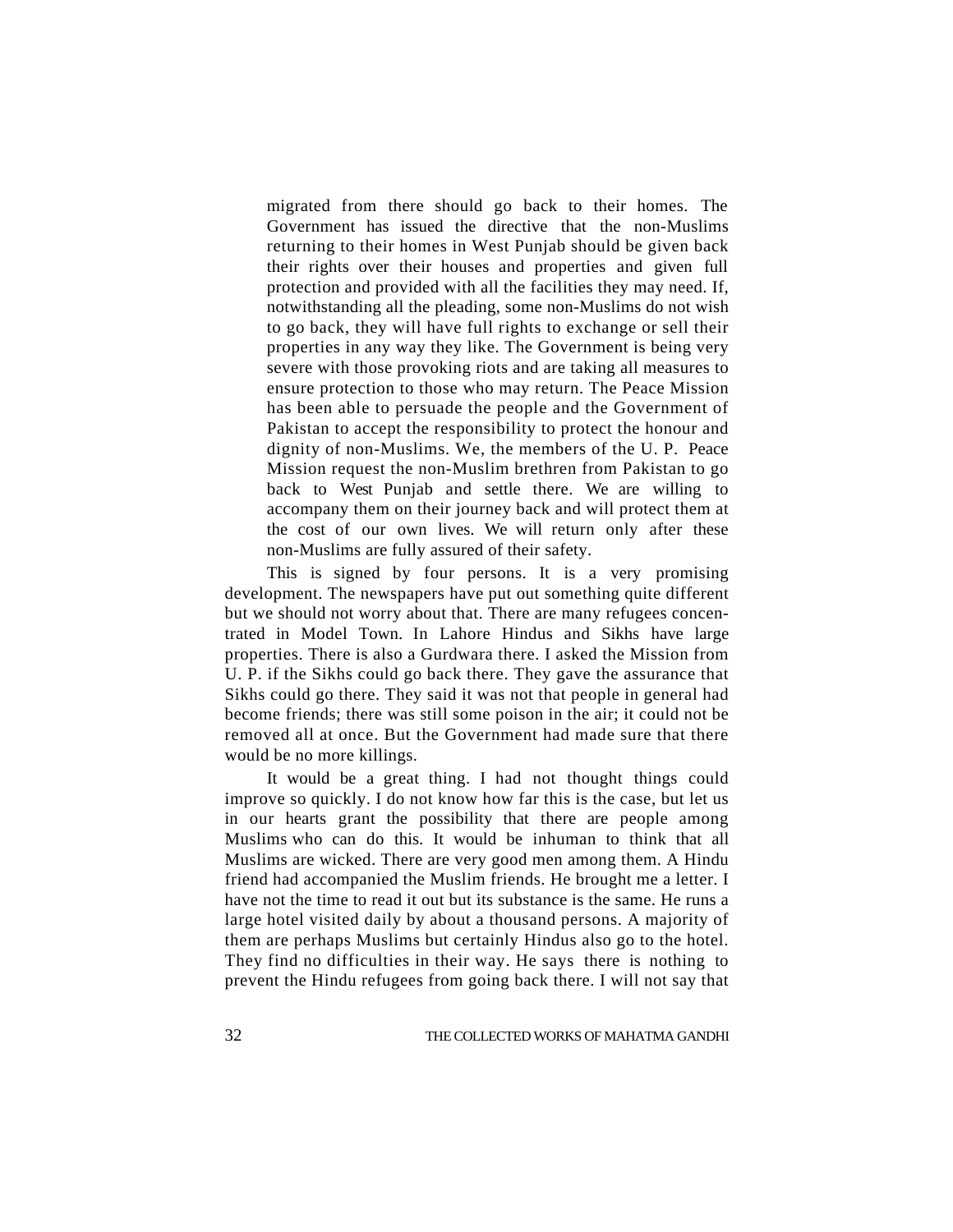they must go back right away. Nor would I say that they should not go. But it would be good if they did go back.

[From Hindi]

Courtesy: All India Radio. Also *Prarthana Pravachan—*II, pp. 192-6

## *25. ADVICE TO DECCAN STATES' UNION RULERS*<sup>1</sup>

NEW DELHI, *December 11, 1947*

Gandhiji advised the Rulers to have perfect unity with their people. They are trustees of the people and their servants, he added.

*The Bombay Chronicle,* 12-12-1947

# *26. LETTER TO LORD MOUNTBATTEN*

NEW DELHI, *December 11, 1947*

DEAR FRIEND,

Your promised letter was delivered here at 5.15 p. m. It came into my hand after 7 p.m. You have given me more than I had expected or wanted.

> *Yours sincerely,* M. K. GANDHI

H. E. THE G. G. OF INDIAN UNION

From a copy: Pyarelal Papers. Courtesy: Pyarelal

<sup>&</sup>lt;sup>1</sup> The Rulers of Sangli, Aundh, Phaltan, Miraj (Senior), Ramdurg and representatives of Bhavnagar and other States met Gandhiji in the evening.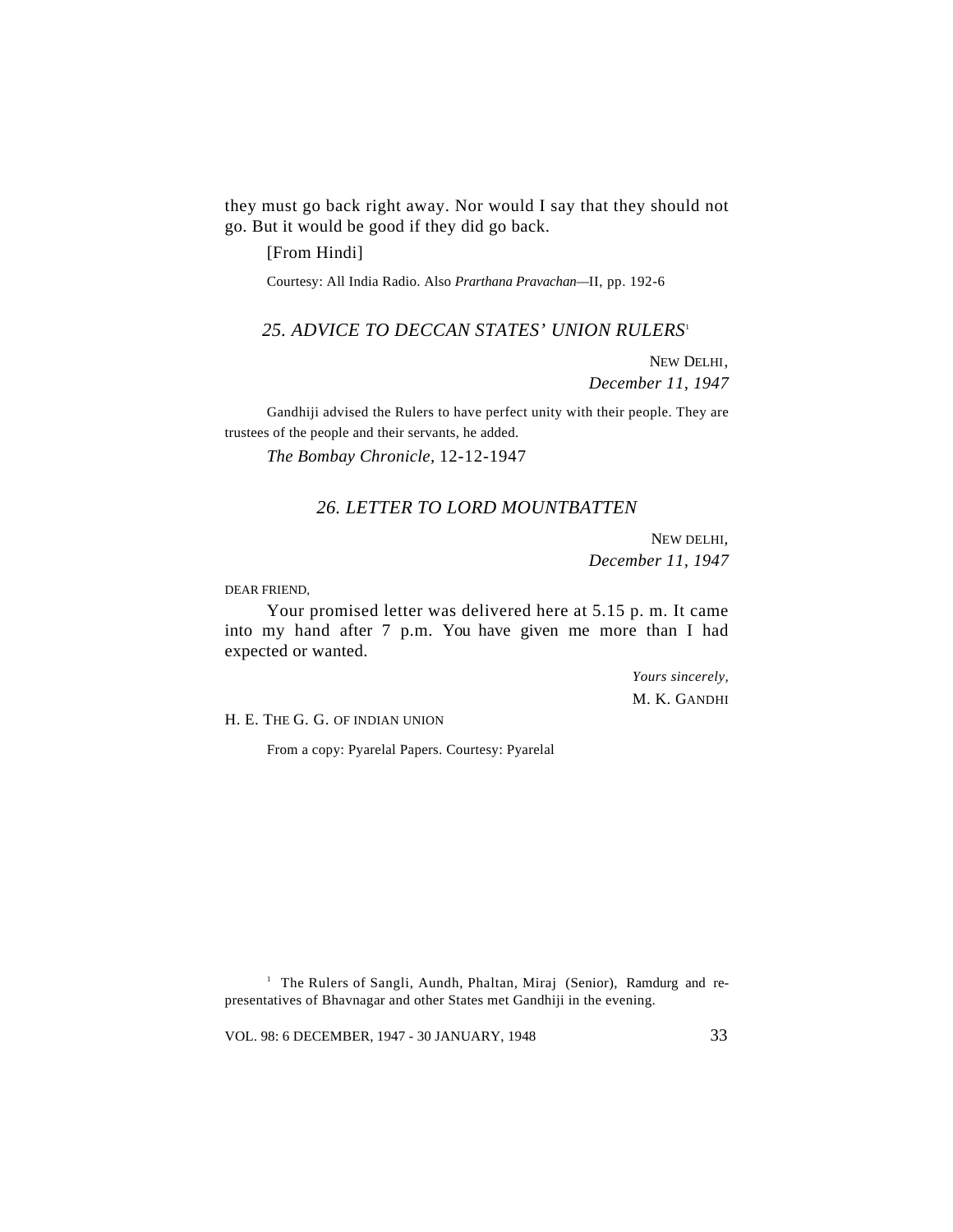# *27. DISCUSSION AT CONSTRUCTIVE WORKS COMMITTEE MEETING<sup>1</sup>*

NEW DELHI, *December 11/12, 1947*

J*.* B. KRIPALANI: This meeting has been convened by the Constructive Works Committee of the Congress. The question has been raised what the constructive workers should do.

GANDHIJI: The first thing we have to do is to improve our national character. No revolution is possible till we build our character. The pity is that though swaraj is so recent an achievement, there is already a slackness in constructive efforts. I know there are a few difficulties. Government help also may not be forthcoming at places. But the Congress has always been in our hands. And if you will only make an effort the Government too will remain in our hands.

QUESTION: Should constructive workers take part in politics?

GANDHIJI: I have answered this question many times before. I repeat my answer: leave politics to Rajendra Babu, Jawaharlal and Vallabhbhai. You confine yourselves to constructive work.

It is difficult to answer the question why constructive work is making so little headway, though the Congress has sworn adherence to it for years and men like Jawaharlal, Rajendra Babu and Vallabhbhai are at the helm of affairs. All the Sanghs, except the Harijan Sevak Sangh, were brought into being by the Congress. Why is it then that the workers of these Sanghs lack the power to make the Government go the whole hog with them? No doubt, the fault lies with us, the constructive workers. We had faith in constructive work, but our faith was not deep or enlightened enough to illumine our intellect and so our growth has been lop-sided. The criticism levelled against the constructive workers is that they are generally lacking in imagination and intellect. Our intelligentsia are not lacking in sympathy. Reason, as a rule, follows in the footsteps of feeling. But we

<sup>1</sup> The versions available in *Mahatma* and *Mahatma Gandhi—The Last Phase* have been collated with the Hindi version in *Dilhiman Gandhiji.*

Congress workers, including Shankarrao Deo and R. R. Diwakar, had posed the question whether it would not be better in view of the halting policy pursued by the Government, to form themselves into a separate body and go into the Government for the furtherance of the constructive programme.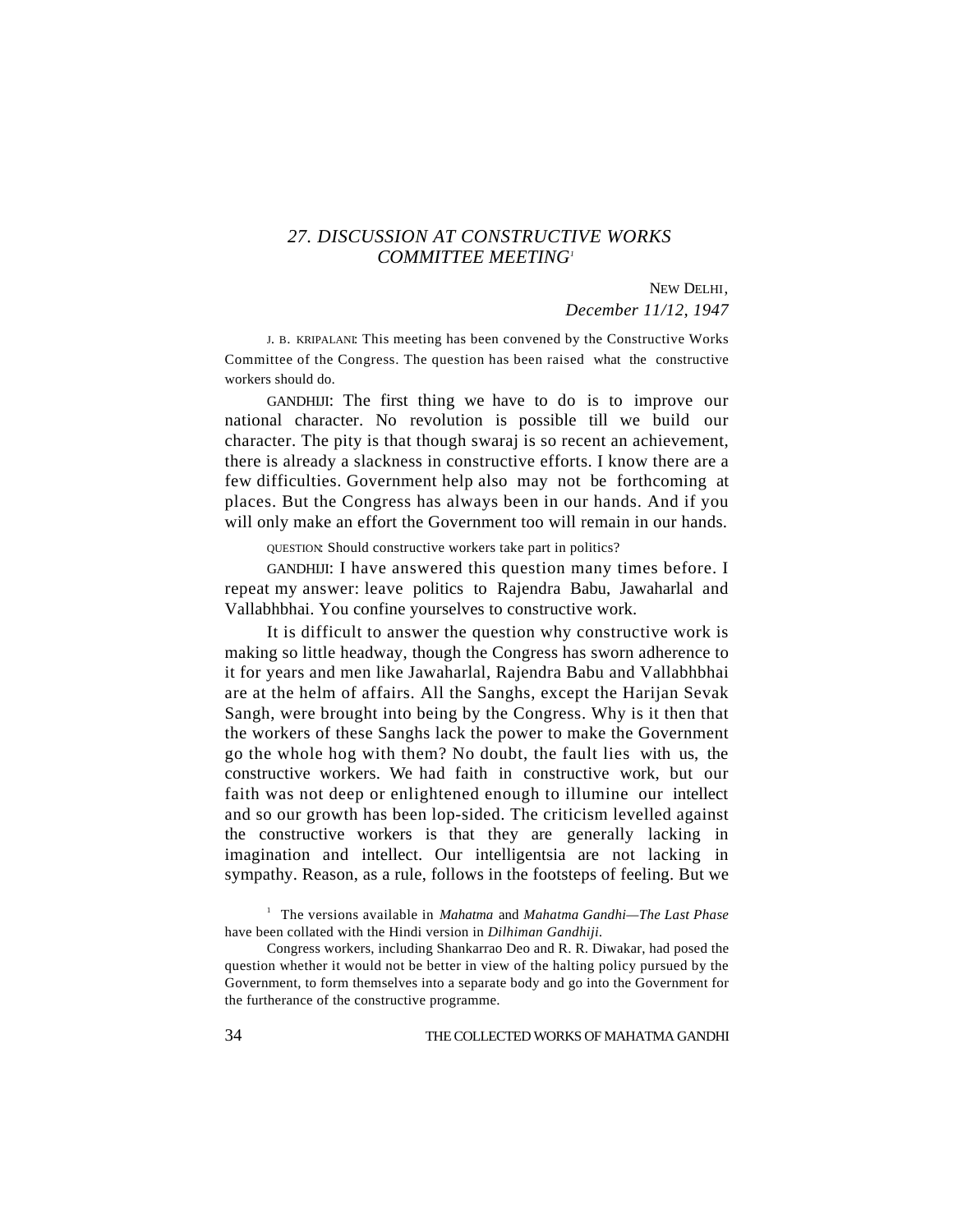have not sufficiently penetrated the hearts of the intelligentsia to convince their reason.

This is my analysis of the situation. There should be rapport between the constructive workers and the institution. We must first purify ourselves. The Congress has always had the constructive programme. Now it has the power. Why is it then that our work is not progressing? It may be that we have no heart. Because if we were endowed with a heart we would have been sensitive to the pain of others. Moreover, a person may be in sympathy with one in distress and still may not be of any help to him. But our minds have not opened. Many eminent people who are in politics have had this experience. I have had a hand in the formation of all these various institutions, and I can say that things are in such a state because our hearts are not pure. A current was generated. The people caught on to the idea that that was the way to overcome the British. Villagers too flocked to us in ever larger numbers. It gladdened us that there was such awakening in the country. But in the forefront were intellectuals. And the result was that the freedom that came was not true freedom. The fight being over, our interest in the constructive programme waned. Constructive work is not a strategy or a technique of fighting. Constructive work connotes a way of life. It can be carried on only by men who have adopted it by the heart as well as by the intellect.

 $Kumarappa<sup>1</sup>$  pointed out that our way of life would be determined by what we do. Then the Sangh<sup>2</sup> came to be formed, in which the Congress helped. The Congress lent the constructive workers' Sanghs its name and also gave them the charter to function. But the Congressmen failed to come up to the scratch and to shoulder the burden. Such is our bankruptcy. If the Sanghs could come together and could work under the direction of a jointly chosen representative, it would mark a big step forward. To set our own house in order is the first indispensable requisite, if we want to influence political power. If all the Sanghs gave a good account of themselves, worked unitedly and in co-operation, without a jar or jolt, it would be a grand thing. But they must not do it for the sake of popularity, nor hanker after political power, even in their dreams. Soon we shall have adult suffrage. That is a good thing. But to regard adult suffrage as a means of capturing political power, would be to put it to corrupt use.

1 J. C. Kumarappa

<sup>2</sup> All India Village Industries Association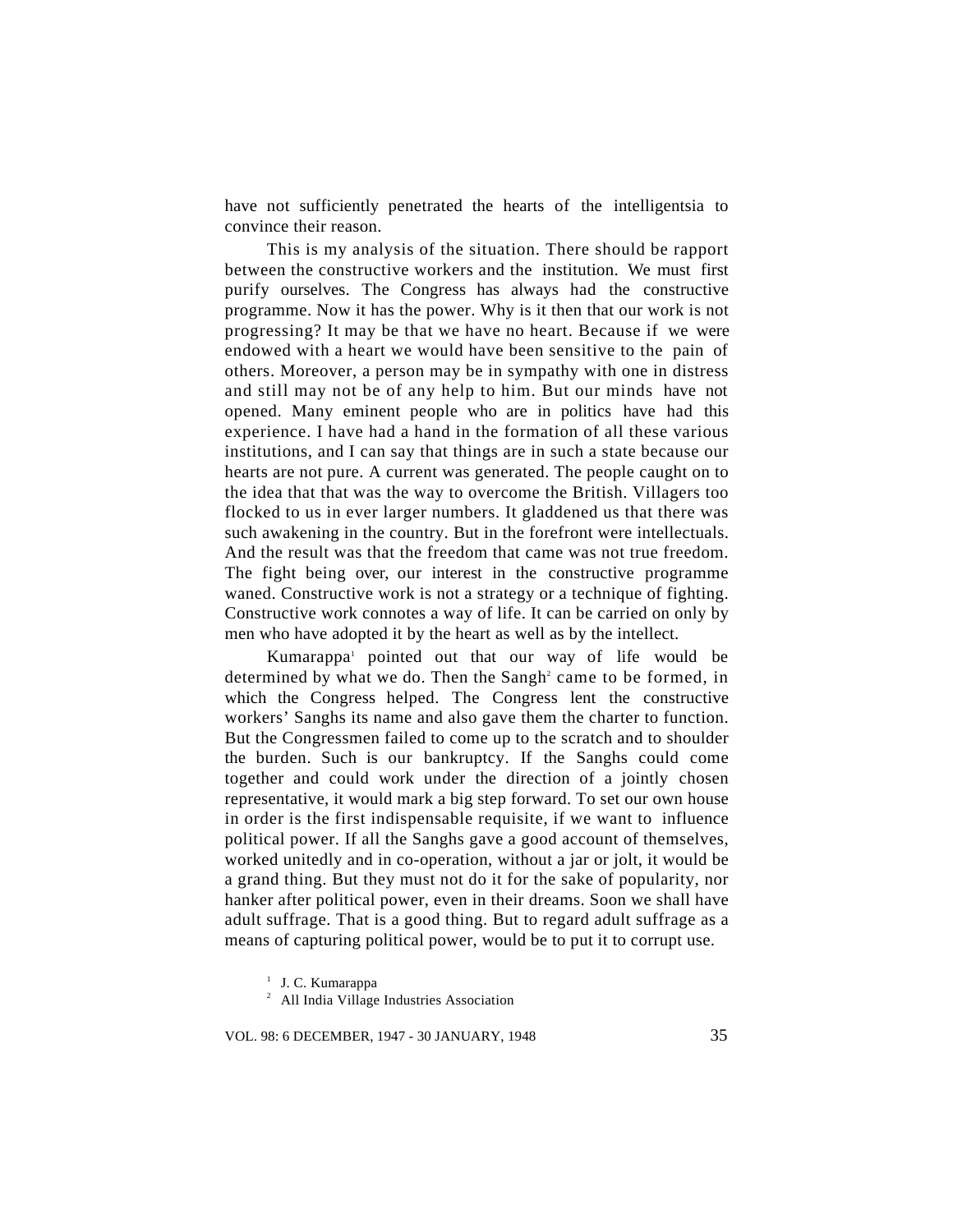The objective of the constructive works organizations is to generate political power. But if we say that political power having come, it must be ours as a price for our labours, it would degrade us and spell our ruin. Take the case of the Charkha Sangh. It has the largest membership of all the Sanghs. But we have never endeavoured to get its members enrolled on the voters' list. It was suggested at one time that we should get their names enrolled on the Congress register. I opposed it. "Do we want to capture the Congress?", I asked. That would be tantamount to killing it. The Congress can be ours only by right of service. Today we have our own Government. Under adult suffrage, if we are worth our salt, we should indeed have that hold upon the people that whomsoever we might choose, should be returned. In Sevagram I deprecated the proposal of our people enrolling themselves as voters. What actually happened was that the people from the village came and sought our advice as to whom they should give their vote, because they knew that we were their true servants and had no axe to grind.

Today politics has become corrupt. Anybody who goes into politics gets contaminated. Let us keep out of it altogether. Our influence will grow thereby. The greater our inner purity, the greater shall be our hold on the people, without any effort on our part.

My eyes have now been opened. I see that what we practised during the fight with the British under the name of non-violence, was not really non-violence. God had purposely sealed my eyes, as He wanted to accomplish His great purpose through me. That purpose being accomplished, He has restored to me my sight. Now I can see with open eyes what is to be done. I have been learning the art for so many years. Maybe I have got the technique. If I make a mistake I rectify it. I therefore say that there is no need for us to consult the Government. They went as far as they could.

Has what I am doing today penetrated your hearts? Then you should have the strength to remove corruption, wheresoever it may be. You have met here as the constructive wing of the Congress. For that you need not get into any committee. Your work is among the masses. The Constituent Assembly is today forging the Constitution. Do not bother about making changes in it. Shriman Narayan Agrawal has written to me that in the Constitution that is being framed now, there is no mention of *gram* panchayat, whereas the Congressmen have always said that the *gram* panchayat must be the foundation of our future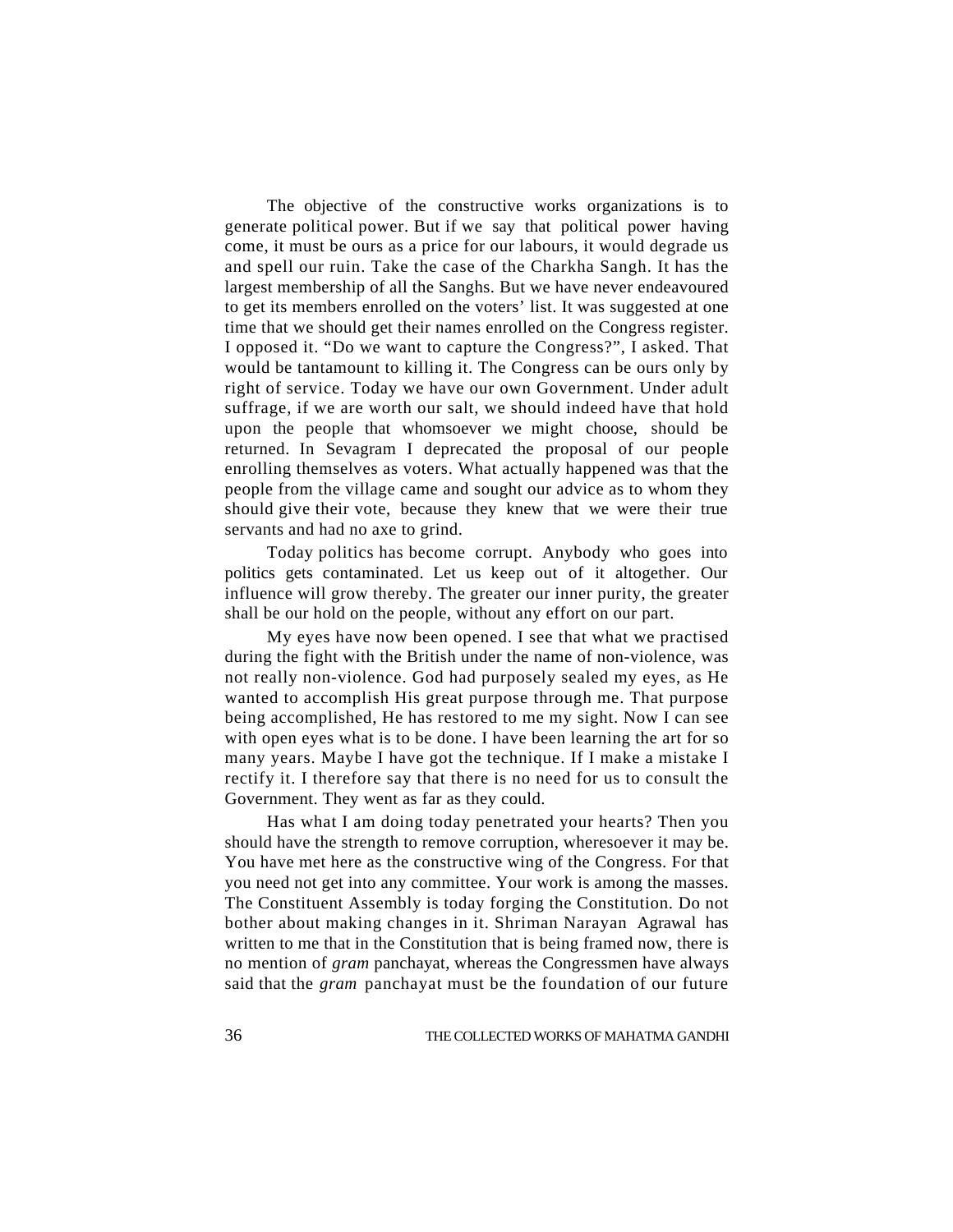polity. We have to resuscitate the village, make it prosperous and give it more education and more power. What good will the Constitution be if the village does not find its due place in it? What Shriman Narayan Agrawal says, appeals to me. But we must recognize the fact that the social order of our dreams cannot come through the Congress of today. Nobody knows what shape the Constitution will ultimately take. I say, leave it to those who are labouring at it. Let the constructive workers consolidate their strength, and the way to do it is through the unification of the various constructive works organizations. And if we cannot do that, let each Sangh continue on its way and develop its strength as best as it can, making intelligence more and more the hallmark of all its activity. The Charkha Sangh is the biggest Sangh. It has funds. It is pursuing the policy of decentralization. I am not unaware of its perils and its difficulties. We have to create a superior, more advanced type of khadi worker. Not till then, shall Panchayat Raj become a reality. The workers of the Charkha Sangh are not there merely to earn a living for themselves or merely to distribute some wages to the spinners and weavers, etc., by way of poor relief. The only goal worthy of their ambition is to create a non-violent order of society. But, in this they have not made much headway. If our khadi workers are there for wages only, then we had better bid good-bye to the dream of realizing a non-violent social order. The success will depend on our uttermost purity. Impatience would be fatal.

We are today rather poor. But this poverty does not discourage me. Only now we are coming to realize that all our workers are from cities. They do not even know what non-violence is. When a woman gives me yarn she does it for money. But why does she covet money? The root cause is poverty. It is that root we have to destroy. Where is khadi today? The people who wear khadi do so to gain political ends. There is no credit in it. Our work may be slow but we can generate great strength through it. Let us forget about the Congress Constitution, because even after the Constitution has been given shape our work must go on. We have to pursue our ends in a different way. You must not succumb to the desire to become ministers.

The really poor villager is haunted by the spectre of destitution. He cannot see beyond the satisfaction of his primary needs. The villager does not understand non-violence, nor do I talk to him of it, but I try only to see that he becomes a good spinner and gets a fair minimum subsistence wage. I do not mind if the volume of our work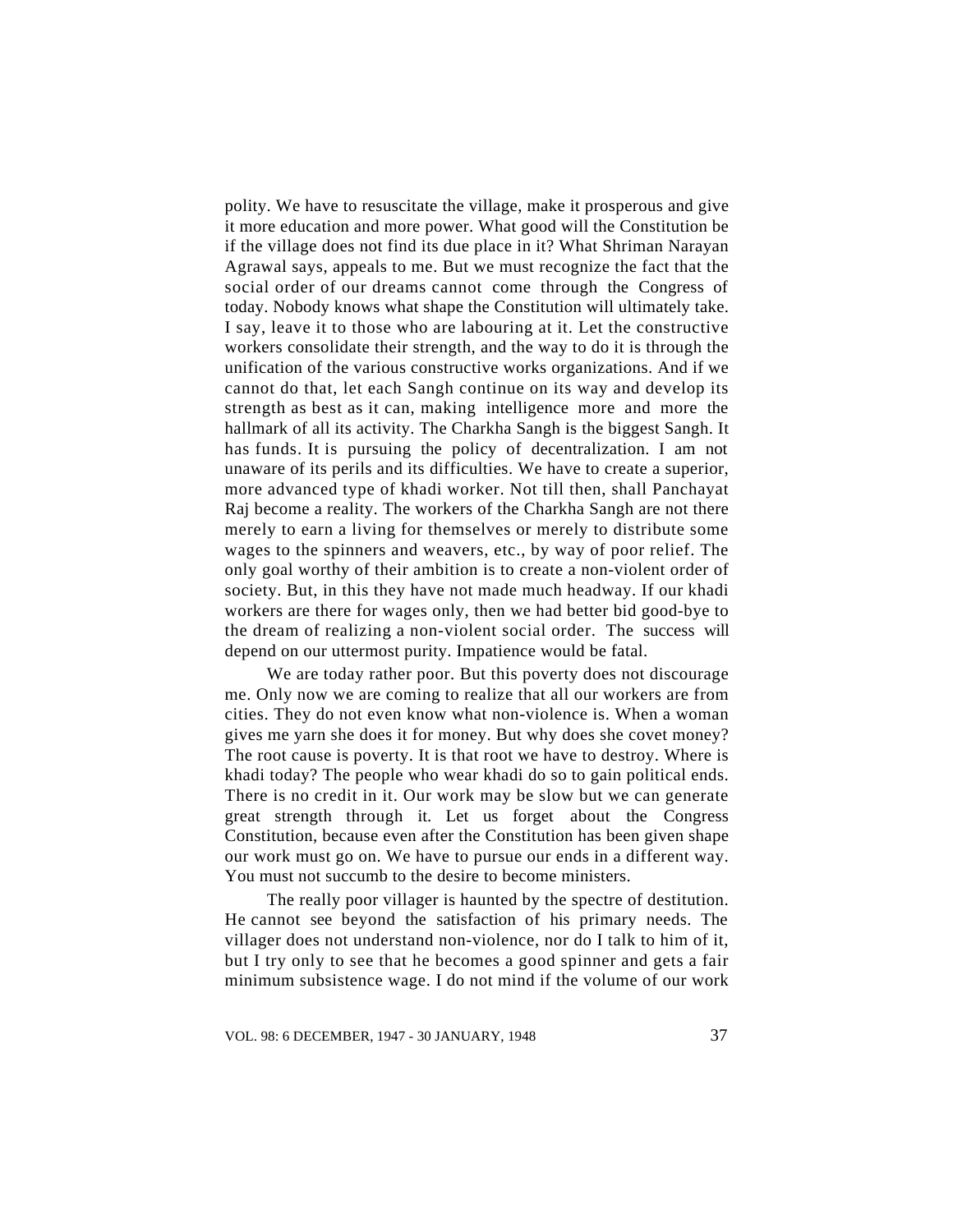is small, so long as it is solid. Constitution-making will be over in a few months. What next? The responsibility of working it and making a success of it will rest on you. Suppose you get a constitution after your heart, but it does not work. After five years, someone will say: 'You had your innings, now give us a chance.' You will have to give in and they may try to seize power, set up a dictatorship and strangulate the Congress. *Per contra,* suppose you do not assume power but gain hold on the public, you will be able to return at the polls whomsoever you may wish. Forget membership so long as the voters are in your hand. Think of the root and take care of it as much as you can, and make self-purification the sole criterion. Even a handful imbued with this spirit will be able to transform the atmosphere. The people will soon perceive the change and they will not be slow to respond to it. Yours is an uphill and difficult task but it is full of rich promise.

QUESTION: The people are with us, but the Government obstruct our effort. What are we to do?

GANDHIJI: If the people are with you, the Government are bound to respond. If they do not, they will be set aside and another installed in their place. Even in the days of Lord Wavell, I used to tell the people that they did not know their own strength, or they could get Lord Wavell removed at will. When the British saw that he would rule over us only by martial law, they removed him. It is a tribute to the British, for they could very well have imposed martial law.

QUESTION: Should there not be an over-all organization, which would include and co-ordinate all the Sanghs' activities?

GANDHIJI: A separate organization is not necessary for that purpose. What is needed is co-ordination of the work of the Sanghs. The various Sanghs have worked separately and independently of one another till now. We tried to set up a co-ordinating committee for the purpose of *samagra gram seva,* but it did not work. If we all unite, we shall function like the departments of the Central Government. For instance, why should there be separate stores and sales depots for the Spinners' Association and the Village Industries Association? Why could not the machinery of the Spinners' Association be available for furthering the activities of both? The members of the Charkha Sangh will do the work of the Gram Udyog too. There is the question of the sale of *tad gur.* Why should not the Charkha Sangh take it over? Our workers' children have to be educated. Shall we build a separate school for them? Is that not the function of the Talimi Sangh? If we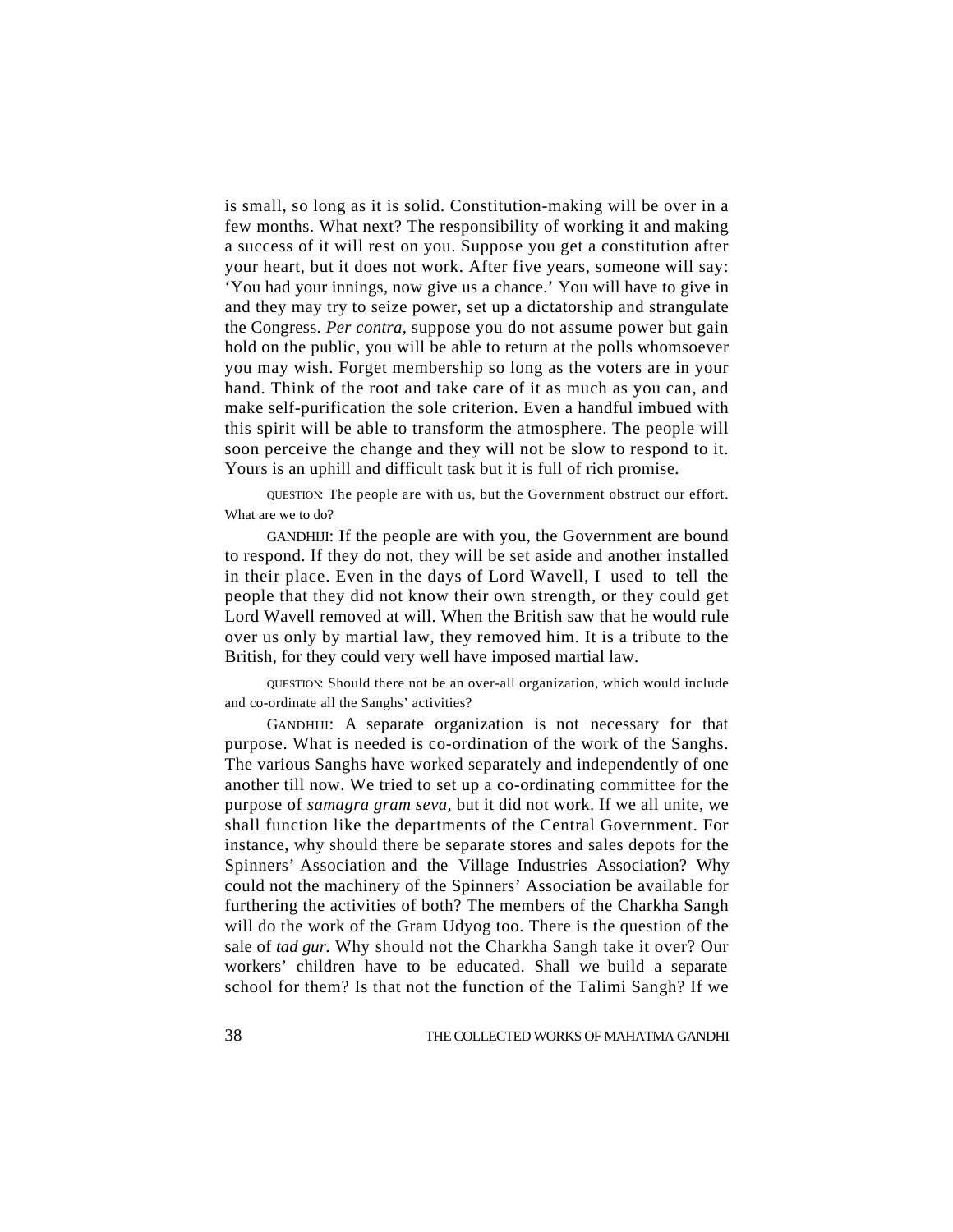will not co-operate even in such matters, it will show that we have not understood how ahimsa works. The central body will lay down the general lines of policy which all the Sanghs will follow. If we are determined and pledge ourselves to 'do or die', we are bound to succeed.

ARYANAYAKUM: Let the Presidents and Secretaries of the various Sanghs meet first in a preliminary informal conference and, after discussion, place before Gandhiji the implication and difficulties of unification.

SHANKARRAO DEO: This is not the right way to go about it. The workers should meet first. A gathering of the Presidents and the Secretaries will not have the requisite atmosphere. It is a narrow and subjective approach.

GANDHIJI: It is neither narrow, nor subjective. The workers' conference can follow, not precede. The Charkha Sangh has its Board;  $Jajuji<sup>1</sup>$  must consult it first. The average worker will not even understand.

SHANKARRAO DEO: We have a number of intelligent workers, let them be called.

GANDHIJI: We seem to be talking at cross purposes. The discussion that I have proposed, involves technical matters. It needs specialists. The general workers will feel themselves at sea in such a discussion. Let the props and pillars unite. All will then feel the glow of strength. Forget me. Dr. Zakir Husain is a great organizer. He has suggested that just now nothing should be decided under the spell of my presence. And, therefore, he has recommended that the matter be taken up later at Sevagram. I like it. The atmosphere at Sevagram would be calmer and free from the communal virus. When I came here, I did know that I would have to speak on these things. I was told that in the Constitution Committee of the Congress there were some constructive workers; how could they make their influence felt in the Congress? I had come to tell you that you must not expect to get the Constitution you desire through the Congress. Nor need that worry you. It should be enough if the Constitution you get does not actually stand in the way of constructive effort. The second thing I had come to tell you was that the various Sanghs should become the research laboratories in their respective fields. Our constructive works

1 Shrikrishnadas Jaju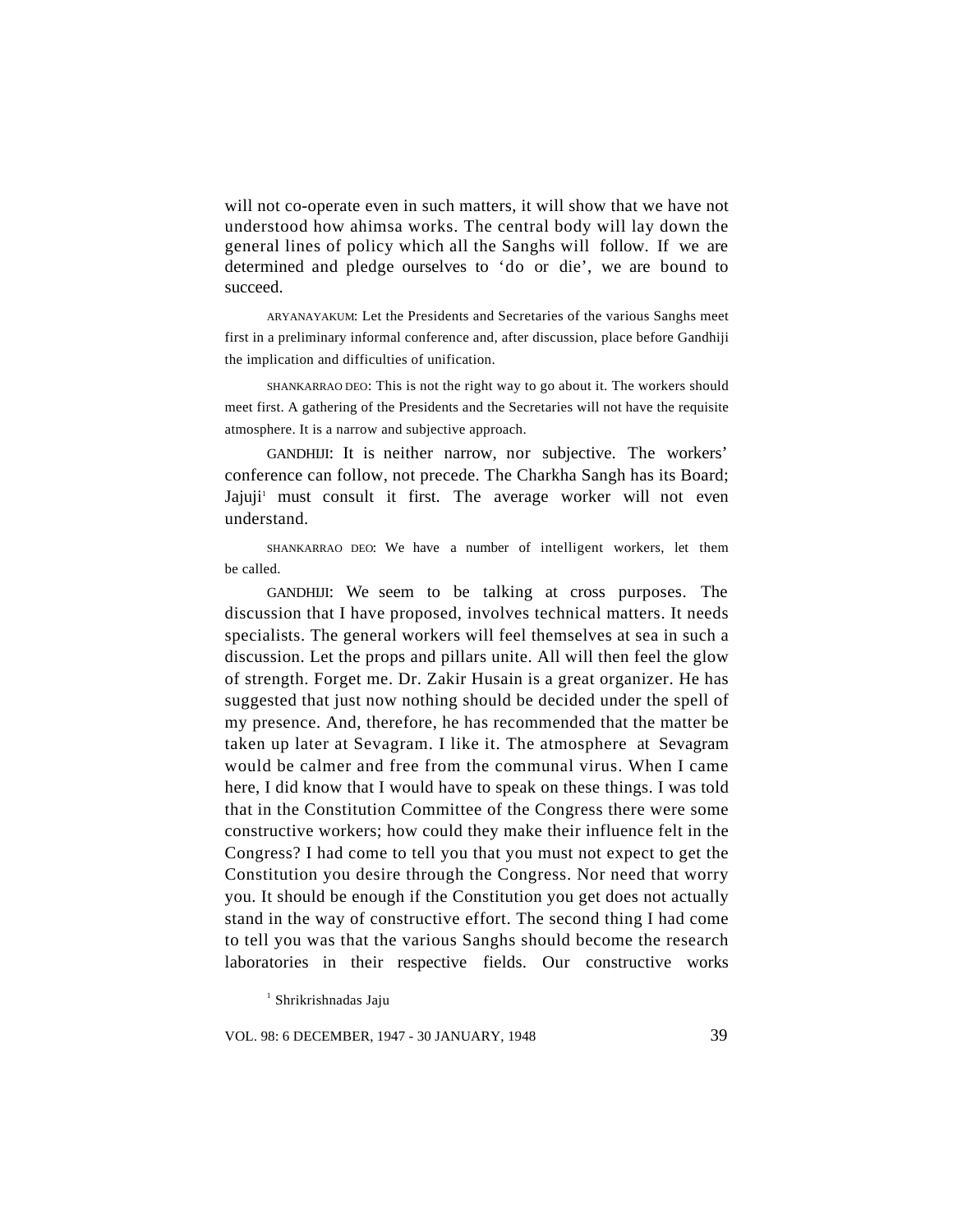institutions are not democracies, but they are the instruments for the building up of democracy. The Congress has lent us its name and its prestige and, in return, it derives prestige from us for the service which, as its true servants, we render. The connection of the constructive works organizations with the Congress is spiritual. It can be severed at any moment. As specialists we should be able to tender to the Congress our advice on what needs to be done.

QUESTION: Why cannot we get it done through the Congress?

GANDHIJI: Because the Congressmen are not sufficiently interested in constructive work. If they were, it should not have been necessary for us to meet here.

QUESTION: That being the Congressmen's psychology, what is the use of giving place to the constructive works organizations in the Congress Constitution?

GANDHIJI: Because the Constitution moulds the psychology of the people. People may not do the things they believe, but then it should be our duty to see that through our neglect our case does not go by default.

QUESTION: Labour is represented in the Assembly through their representatives. There are special seats reserved for universities. Why should not constructive workers' organizations have their functional representatives in the A. I. C. C., who would act in the general way, too?

GANDHIJI: No, surely not the mixture. Functional is all right. But in general there is so much corruption today, that it frightens me. Everybody wants to carry a lot of votes in his pockets, because the votes give power. Under adult suffrage, anybody who is eligible has a vote. Let all such members of the various Sanghs form themselves into one body and let the Congress Working Committee and the A. I. C. C. take from among them their nominees, to advise and to guide them in matters and policies pertaining to constructive work. There are many labour organisations in the country. There is the Ahmedabad Labour Union, the Charkha Sangh, the Goseva Sangh, the Chamber of Commerce and so on. The Congress claims to represent them all. The Congress, of course, claims to represent the Princes too. But I would not ask you to include the Chamber of Princes in your scheme. Take all the living organizations with you. Purify yourselves of all dross.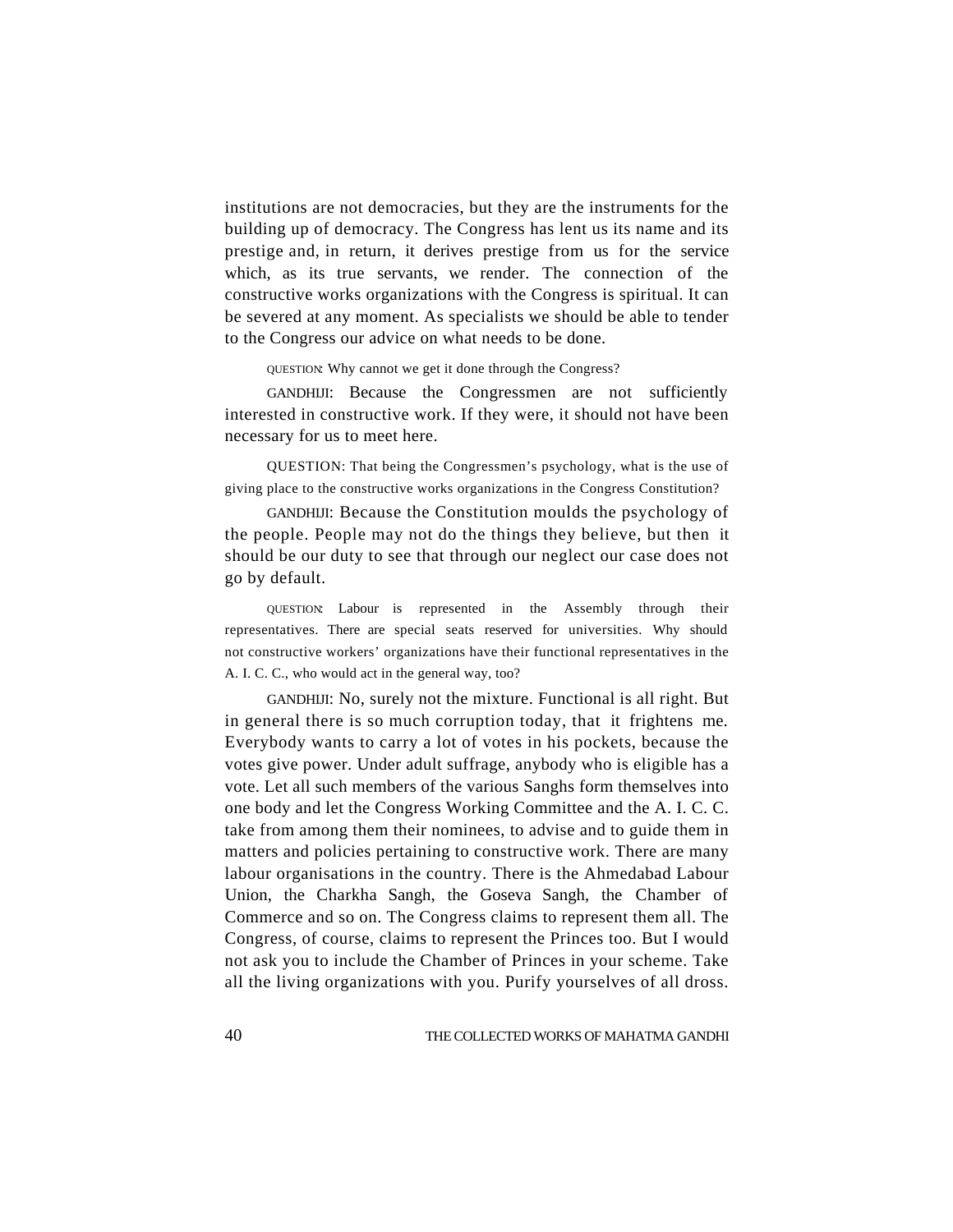Banish the very idea of capture of power and keep it on the right path. Therein lies salvation. There is no other way.

*Mahatma*, Vol. VIII, pp. 279-85, *Mahatma Gandhi—The Last Phase*, Vol. II, pp. 661-6, and *Dilhiman Gandhiji*—II, pp. 80-5

# *28. DISCUSSION AT HINDUSTANI TALIMI SANGH MEETING*<sup>1</sup>

#### *December 11/12, 1947*<sup>2</sup>

There were some workers, who were worried at the paradox free India Government presented. The Congress had sworn adherence to the constructive programme for years, while it was in the wilderness. But having come into power, it showed signs of giving it the go-by. Was not the remedy for those who had faith in the constructive work to enter the Government and use it for the purpose of building up a non-violent social order? Gandhiji was opposed to it, but he held that the purpose could be achieved if the various organizations which he had founded for carrying on constructive work came up to the standard which he had set for them. And as a preparatory step to the discharge of that role, he recommended the unification and co-ordination of those organizations into one body. He placed the onus of the transformation on the shoulders of the Hindustani Talimi Sangh. It should be easy for them to do that if Nayee Talim was what he had envisaged it to be. What he had proposed was only a part of adult education.

The Nayee Talim is today on its trial. It has either to transform the prevailing atmosphere, or perish in the attempt.

There is one section in the country today in our midst which holds that the Hindus and Muslims cannot coexist, that either the Muslims should get out of Hindustan or they should live here as the vassals of the Hindus. And similarly, in Pakistan, only the Muslims should remain. It is a poisonous doctrine and in it lies the root of Pakistan. Pakistan has come into being; their dream has vanished but the virus has remained. I have pledged myself to resist this doctrine and to do or die in the attempt. But to correct the wrong psychology of the people is the function of Nayee Talim.

Dr. Zakir Husain said that while in principle what Gandhiji had stated was unexceptionable, still there was need to hasten slowly. Things had changed considerably after independence. Everybody felt the urge and impatience to make new

<sup>&</sup>lt;sup>1</sup> The two-day session was presided over by Zakir Husain.

<sup>2</sup> From *The Hindustan Times,* 13-12-1947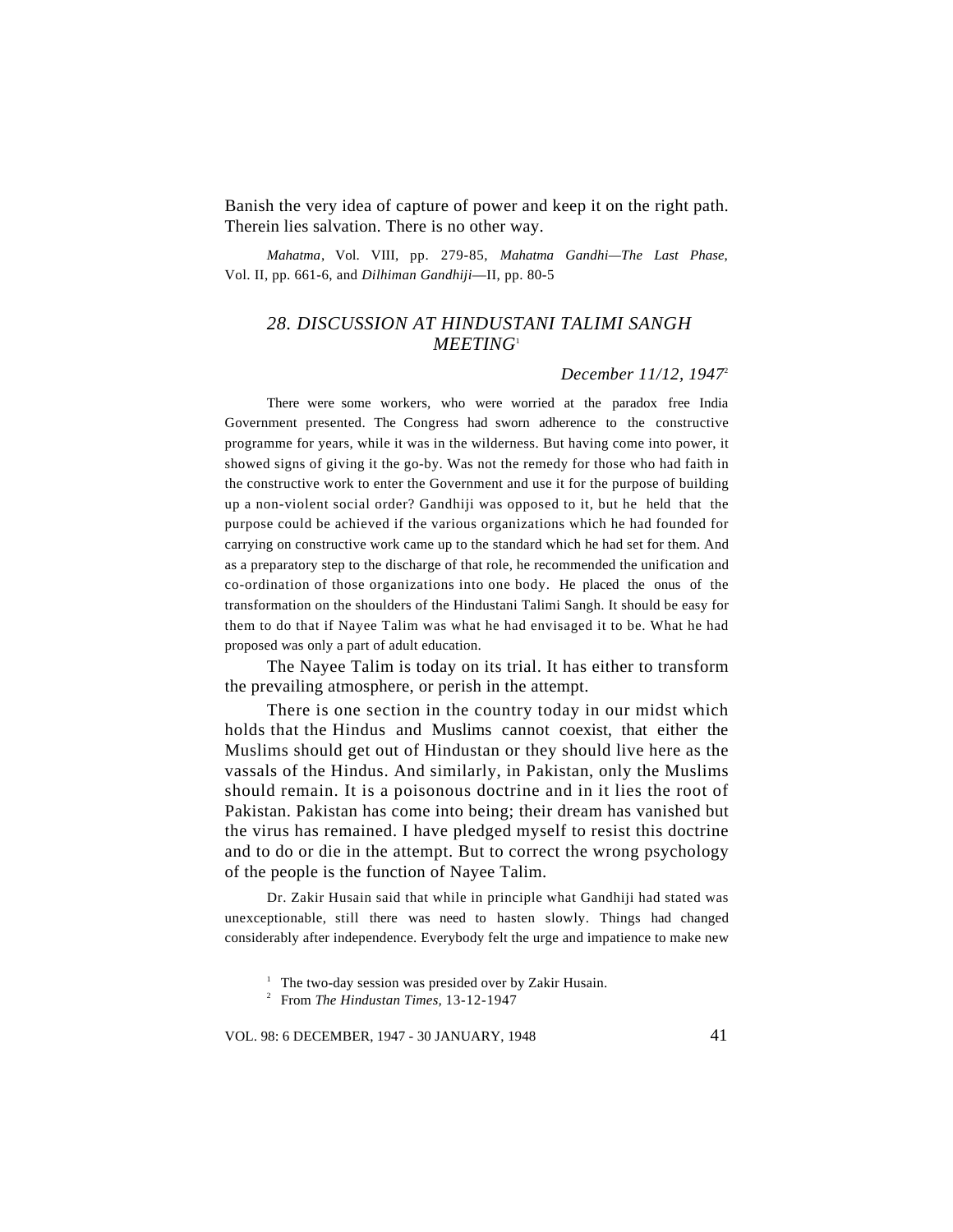and daring experiments and the need for an absolutely free hand. If the merger resulted in maladjustment, it might retard, instead of helping progress.

A suggestion was then made that they might function as the separate branches of a tree that have sprung from a common trunk and a reference was made in that connection to the Gandhi Seva Sangh which was described as functioning as the parent trunk, at one time. But Gandhiji smelt danger in that. He did not want the constructive workers' organizations to be drawn into power politics and become a rival to the Congress or the Government in the contest for political power.

Gandhi Seva Sangh is no longer there. Nor did it attempt to rally all constructive workers under one organization. It did once make a short-lived attempt to enter into and purify the politics of the country but had to admit defeat.

DR. ZAKIR HUSAIN: Various organizations were created separately as *ad hoc* bodies to perform certain specific functions. If they are united into one body, it will not be possible to keep power politics out of it.

If the united constructive workers' sangh tried to go into power politics, it would spell its ruin. Or else why should I myself not have gone into politics and tried to run the Government my way? Those who are holding the reins of power today, would easily have stepped aside and made room for me, but whilst they are in charge, they can carry on only according to their own lights. But I do not want to take power into my hands. By abjuring power and by devoting ourselves to pure and selfless service of the voters, we can guide and influence them. It would give us far more real power than we shall have by going into the Government. But a stage may come, when the people themselves may feel and say that they want us and no one else to wield the power. The question could then be considered. I shall most probably be not alive then. But when that time comes, the Sanghs will produce from amongst them someone who will take over the reins of administration. By that time, India shall have become an ideal state.

DR. ZAKIR HUSAIN: Shall not we need ideal men in order to inaugurate and run the ideal State?

We can send men of our choice, without going into the Government ourselves. Today, everybody in the Congress is running after power. That presages grave danger. Let us not be in the same cry as the power-seekers. Today, many Congressmen say: "Pandit Jawaharlal is getting so much salary, and why should not we?" They forget that a person of Jawaharlal's talents could any day have commanded a far greater emolument than he is getting today. If an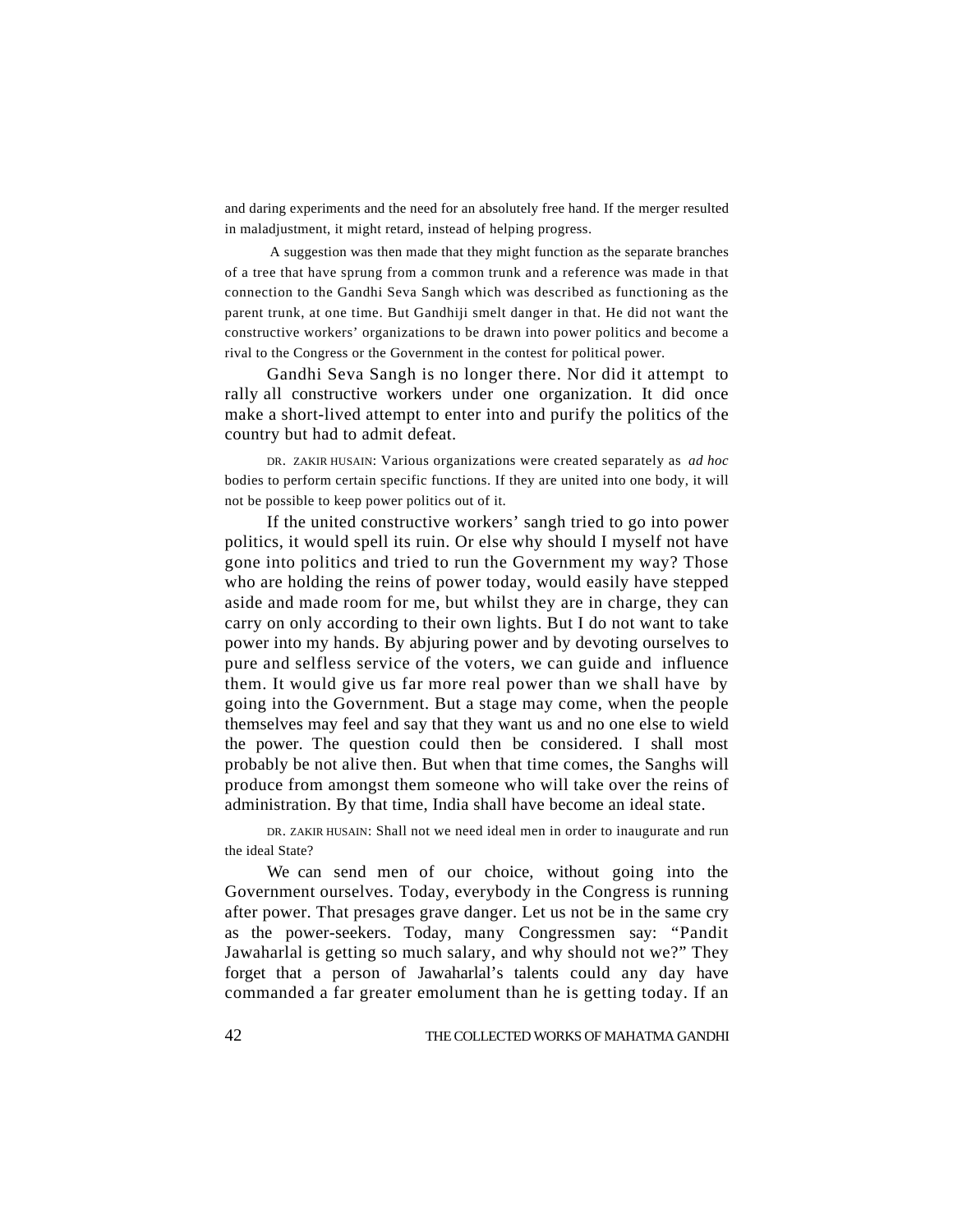ordinary humble worker like myself, who neither needs nor has the capacity to earn independently, say, Rs. 3,000 per month, draws that much amount as salary, it is a deplorable thing. It is my firm view, that we should keep altogether aloof from power politics and its  $contagion.<sup>1</sup>$ 

*Mahatma,* Vol. VIII, pp. 227-9

### *29. LETTER TO SHARDA G. CHOKHAWALA*

*December 12, 1947*

CHI. BABUDI,

I have your letter. It is good that you have patiently stayed on at Nagpur. Continue to stay there. I know you will not easily lose heart, you must not.

I am very glad that Shakaribehn is there. You did well in sending over Anand to Sevagram.

Remember that all of us, whether healthy or sick, live through God's grace.

> *Blessings from* **BAPU**

From the Gujarati original: C.W. 10080. Courtesy: Sharda G. Chokhawala

### *30. LETTER TO KANJI*<sup>2</sup>

NEW DELHI, *December 12, 1947*

BROTHER KANJI,

I have received your letter. Only that you may not feel any anxiety, I am writing this reply.

Other controls may go and there may be harm because of their going. Let there be harm. But why don't you give up the control on your English? Your mother tongue is Gujarati, how is it that you have forgotten it completely?

<sup>1</sup> It was decided to hold an All-India Basic Education Conference from March 6 to 9 in Bihar. In the mean time a preliminary conference was to be held at Sevagram to work on the reorganization plan.

 $2$  The Gujarati original is not available.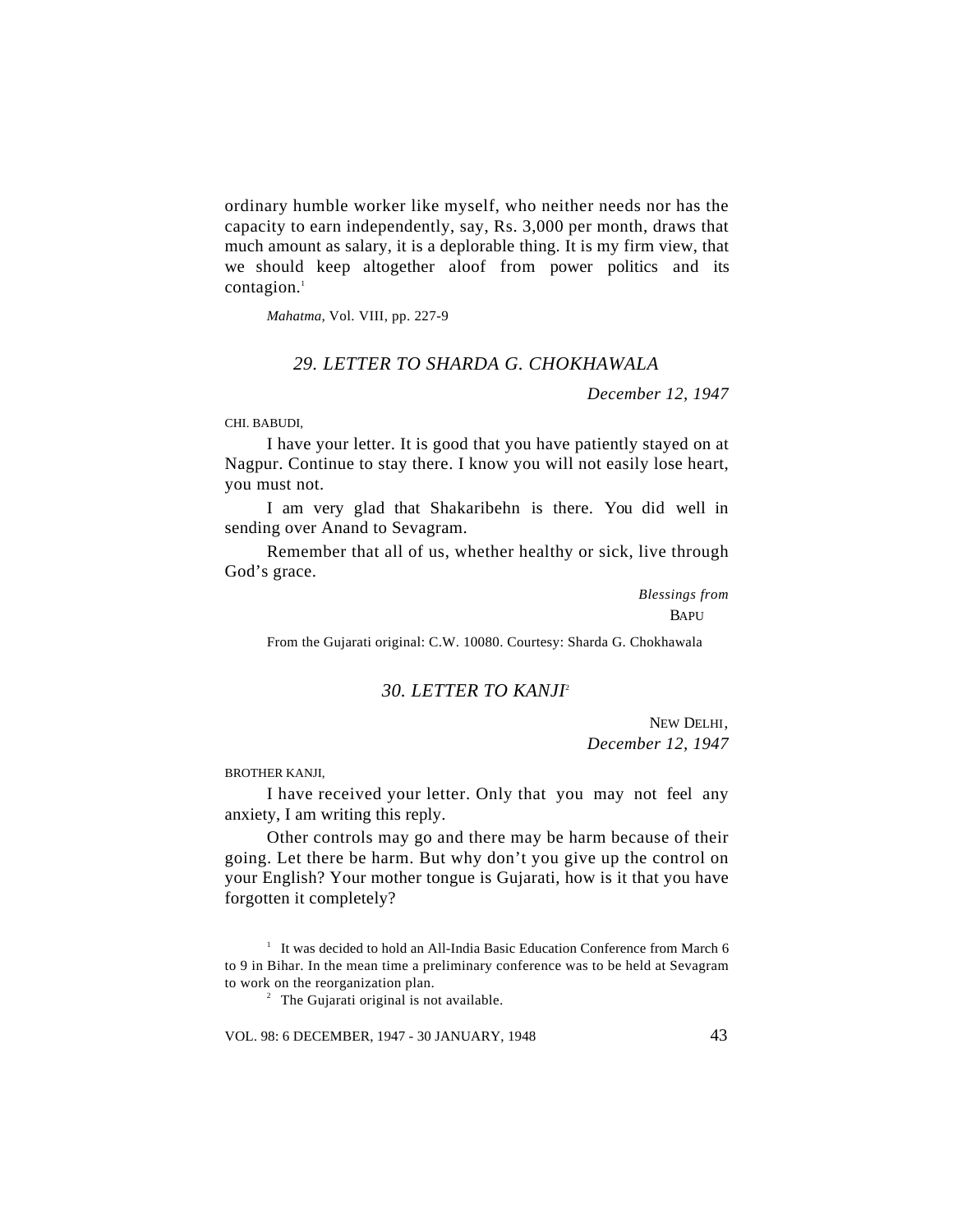How can I leave the Birla Brothers' house if somebody else tells me to do so? When my experience is to the contrary, to say that they are opposed to [de]control is not correct. Reasons for removal of control for me and them are different and my opposition to control is of long standing and from the time when I was not living in their house. Everybody must act on the promptings of his conscience; you, on yours; I, on mine; others, on their own; and from that at last truth will come out.

*Yours,*

M. K. GANDHI

From a copy: B. G. Kher Papers. Courtesy: Nehru Memorial Museum and Library

#### *31. SPEECH AT PRAYER MEETING*

NEW DELHI, *December 12, 1947*

BROTHERS AND SISTERS,

I have a letter from a refugee, saying I had advised the refugees yesterday to start going back. I had said nothing of the kind. I had said that we would have to see about it and could say something definite only after I had made sure that what I had been told represented the truth. The correspondent says that he wants to go back right away because here there is anarchy all round, no one cares about anyone else, there is no food to eat and no clothes to wear, and nothing is being done for the refugees. I am aware that all this is true. Things have reached a stage where everyone cannot be looked after and everything cannot be made available. I think that all that is possible is being done. But even if it is not being done I cannot advise anyone to go back. If they had not come at all it would have been different. But since they have come they should return only after things are fully normal. They should certainly be in readiness, for the sooner they are in a position to go back the better it will be.

Yesterday I had said I would read out to you the translation of the verse from the Koran recited here. I had already explained to you the substance. The translation runs: "I surrender myself to Allah to save myself from the wicked Satan. I begin with the name of God. Whatever I do, I do in His name because it is He who provides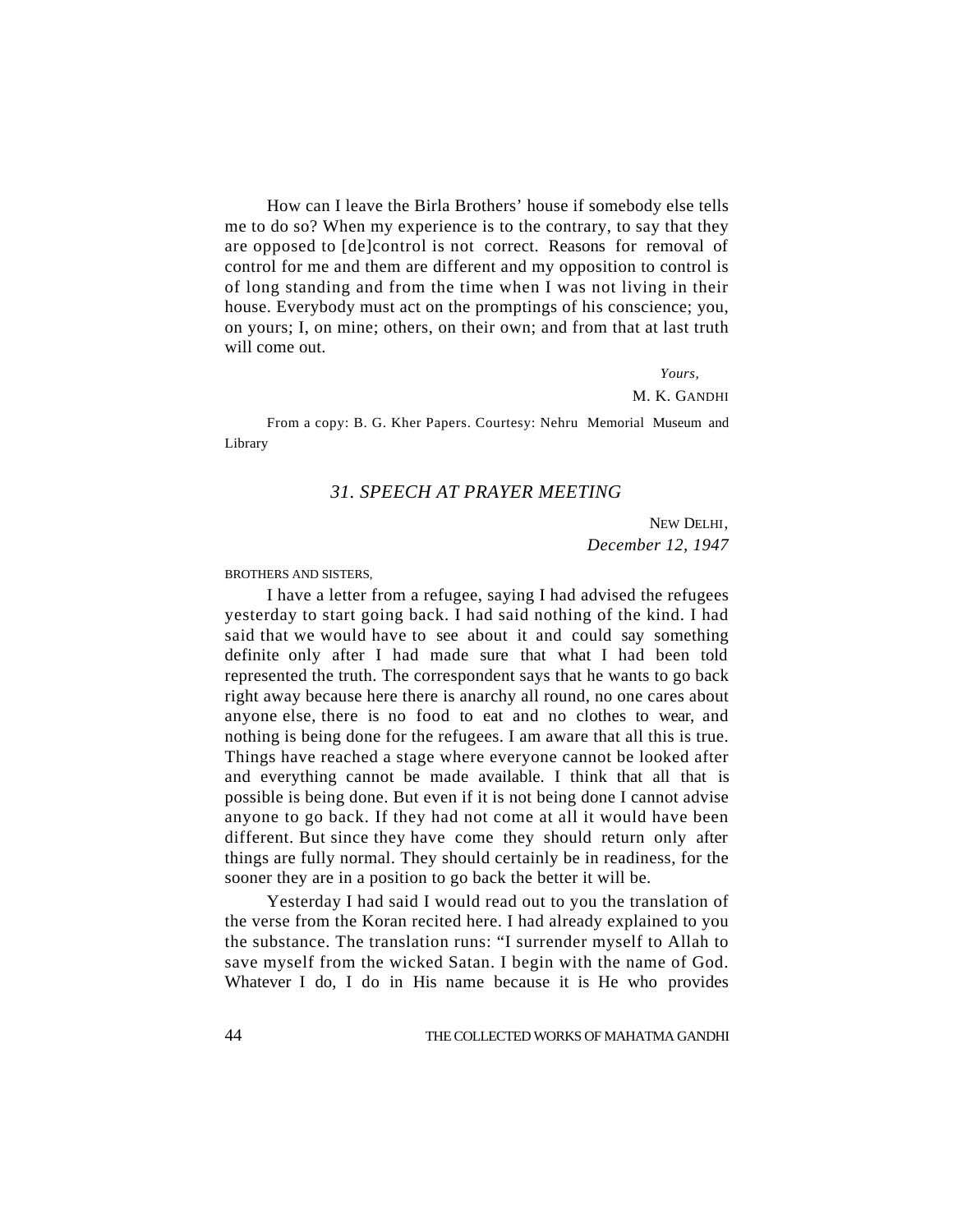everything, He who is Rahim, the mighty, and Rehman, the merciful. He is all in all. God is one. He is unborn. It is He who causes everything to be born. He has no equal. He is sufficient unto Himself. That is why we say that He is faultless and formless. He is the home of all attributes. His attributes cannot be fathomed."

Today I have four or five letters. One is from Kathiawar. I had mentioned a letter from some Muslims from Kathiawar<sup>1</sup> but a few Muslims object even to that. I do not know why. The same people who had made accusations had written to me that nothing much had happened and if there had been some slight disturbance the Congressmen had tried their best to establish peace and that they were living happily in their homes.

Another letter is from Burma and yet another from perhaps Bombay. It is unsigned and I do not know where to send my reply. The letter from Bombay says that I do nothing but create confusion. Whether or not I am creating confusion, I know, and you who hear me also know. It says I should investigate what happened in Kathiawar, but how can, I unless I am supplied with details? It is not within my power to initiate any investigation. I can only ask the Government to do so.

Another letter is about Ajmer. It is from the Hindus. They say what I had said was not the truth.<sup>2</sup> There had been rioting no doubt but it was not started by the Hindus. It was started by the Muslims. It had always been like that. Then I realized that this is the other side of the picture. God alone knows what is true and what is not. I had based my statement on what I had seen in the newspapers. I had also heard things from various people. If we persist in such conduct we cannot keep the Government going.

A correspondent wants money to be made available for the renovation of the Somnath temple. The Sardar had agreed that the temple should be renovated but that the money should not be taken from the Junagadh treasury or the treasury of the Government of India. The correspondent asks why the money should not thus be made available. I do not wish to go into the question in any detail. All I can say is that if money is taken from the Government for this purpose, then the same rule should apply to other cases also. It will

<sup>&</sup>lt;sup>1</sup> *Vide* "Speech at Prayer Meeting", 5-12-1947.

<sup>2</sup> *Vide* "Speech at Prayer Meeting", 10-12-1947.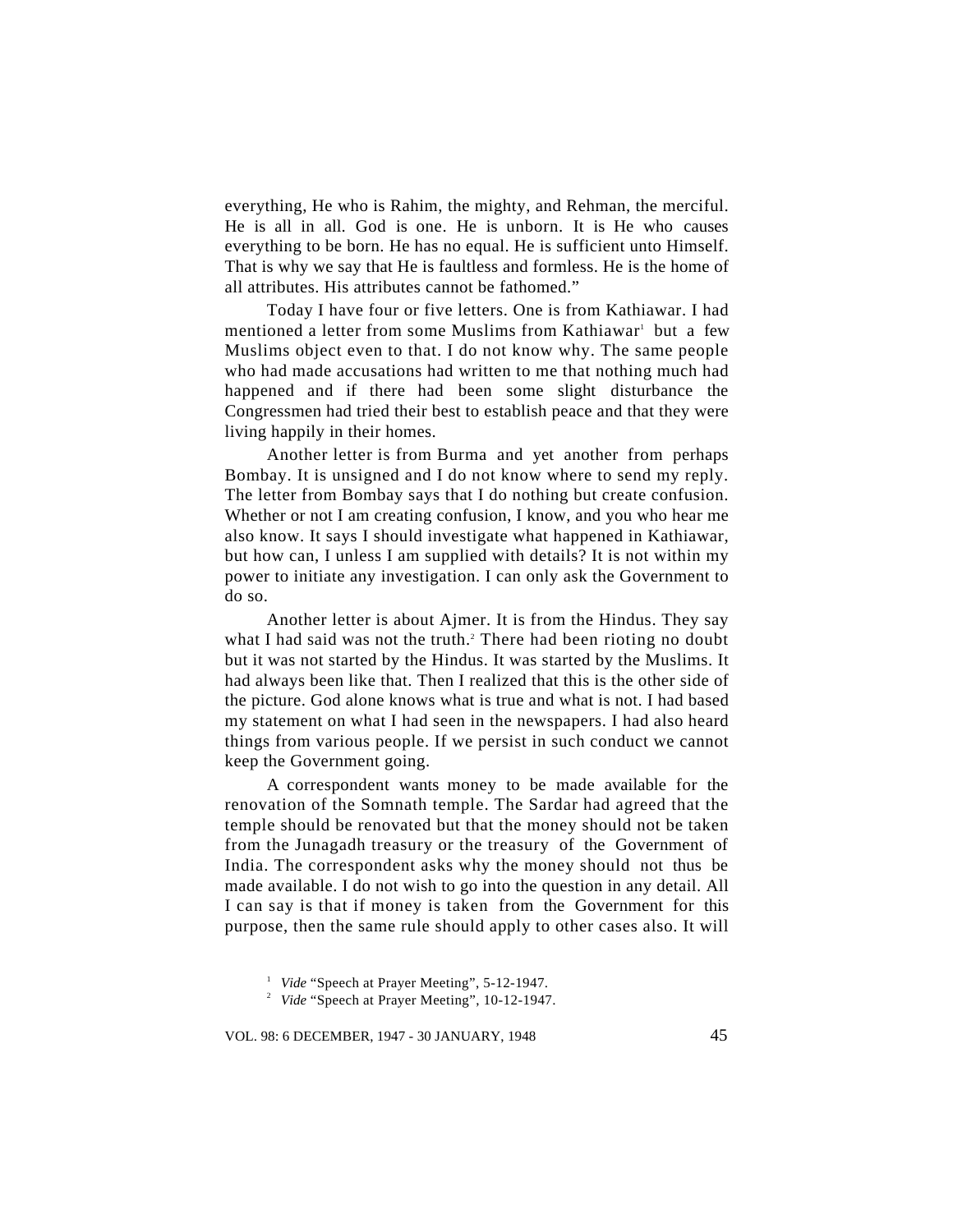have far-reaching consequences.

According to newspaper reports there has been rowdyism in Calcutta.<sup>1</sup> It seems that we have got used to thinking that we can take what we want by resorting to rowdyism. It is a dangerous trend. This is a thing I have never taught. We fought against the British for thirty years. But it was a non-violent struggle. There was no place in it for physical assaults or snatching things by force. The Government in Bengal is our government. It is run by Congressmen. They should not have been subjected to such behaviour. Supposing they have made a mistake—I personally do not know where their mistake lay rowdyism is not the way to point it out. Why should we indulge in barbaric behaviour? There were students among those who indulged in rowdyism. They are well-educated. It hardly behoves them to stop the members of the Assembly from entering the Assembly, to block all the entrances and, not stopping there, to get into the Assembly itself. But that is what they did. It seems to me that if we persist in this kind of thing the Government cannot be carried on for long. The demonstration was intended to make the Assembly desist from enacting the Bill that the demonstrators did not want. The Bill proposed by the Government is meant for preventing people from indulging in violent activities. Even if the demonstrators did not like this Bill, they should have expressed their opposition in a peaceful way. They should not have indulged in rowdyism. We did not do such things against the British, If any people did so I used to admonish them. We always behaved as gentlemen—I for one even used to undertake fasts.

Our Government today is faced with a number of important tasks. Those tasks have to be attended to. We cannot complain if it becomes necessary for the police to resort to lathi charge or use of tear-gas or to firing. Freedom does not mean that those provoking breach of peace should not be punished. If this happens one should not complain. There are various lawful ways of voicing protests. You can talk to people, write in the newspapers, complain to the Parliament or to the Central Government. We have all the necessary means. We cannot say the Government is ineffective. It is only three months old. We are like a three-month-old child. one cannot say we are mature. I

 $1$  On December 11, there was a demonstration in Calcutta against the Security Bill, which was pending in the Assembly. One person was killed and several people were injured in the clash between the demonstrators and the police.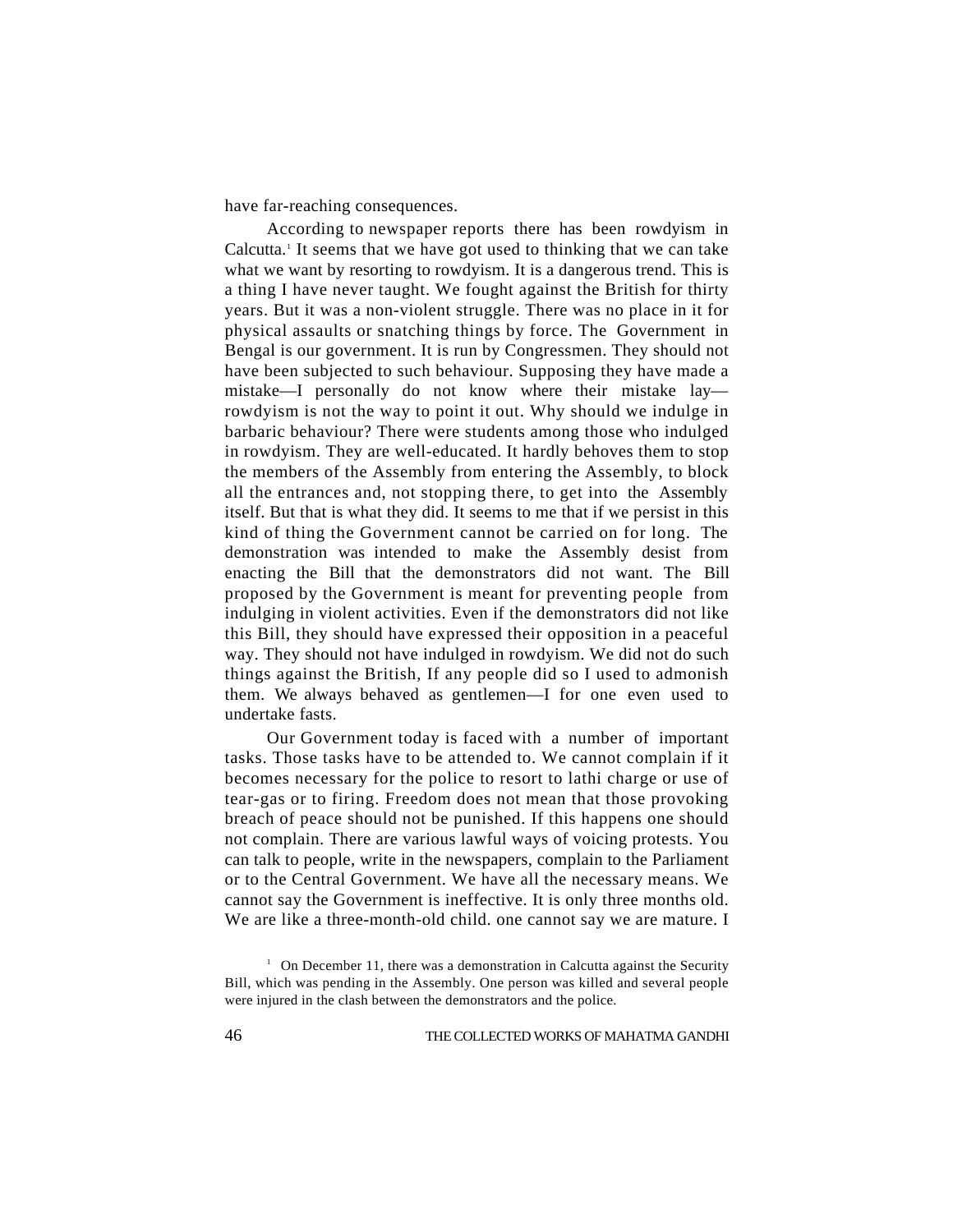would therefore humbly plead with those who resort to rowdyism to desist from it.

It is not that all of those indulging in rowdyism are hooligans or illiterate people. There are among them well-educated people. If they carry on such activities all the work we want to do will come to a stop. We have to reach food to the people. We have to provide them assistance in various other ways. It seems that it has become a profession with some to have all work stopped. This should not be so. It is a mercy that the entire population of Calcutta was not involved in this. But even if they were, it would not have been a good thing. This kind of thing should stop. People should realize that the Government belongs to them and if the Government does not help them they should protest in lawful ways.

[From Hindi]

Courtesy: All India Radio. Also *Prarthana Pravachan—*II, pp. 196-9

# *32. NEVER DANGEROUS*<sup>1</sup>

When it is relevant, truth has to be uttered, however unpleasant it may be. Irrelevance is always untruth and should never be uttered. Misdeeds of the Hindus in the Union have to be proclaimed by the Hindus from the house-tops, if those of the Muslims in Pakistan are to be arrested or stopped. Confession of one's guilt purifies and uplifts. Its suppression is degrading and should always be avoided.

NEW DELHI, December 13, 1947 *Harijan,* 21-12-1947

### *33. THE DOCTRINE OF MERGER*<sup>2</sup>

Merger, as used here, has no legal significance. People of some States in the Deccan Union<sup>3</sup> are reported to have expressed an intense desire for extinction of their Princely houses and their absorption in their provinces. This has been described as merging in British India (as it was called during British rule), as distinguished from Princely

<sup>1</sup> A Gujarati version of this appeared in *Harijanbandhu*, 21-12-1947.

<sup>2</sup> A Hindi version of this appeared in *Harijan Sevak,* 21-12-1947.

<sup>3</sup> The Deccan States' Union consisted of the States of Aundh, Bhor, Miraj Junior, Sangli, Ramdurg, Phaltan, Kurundwar Senior and Kurundwar Junior.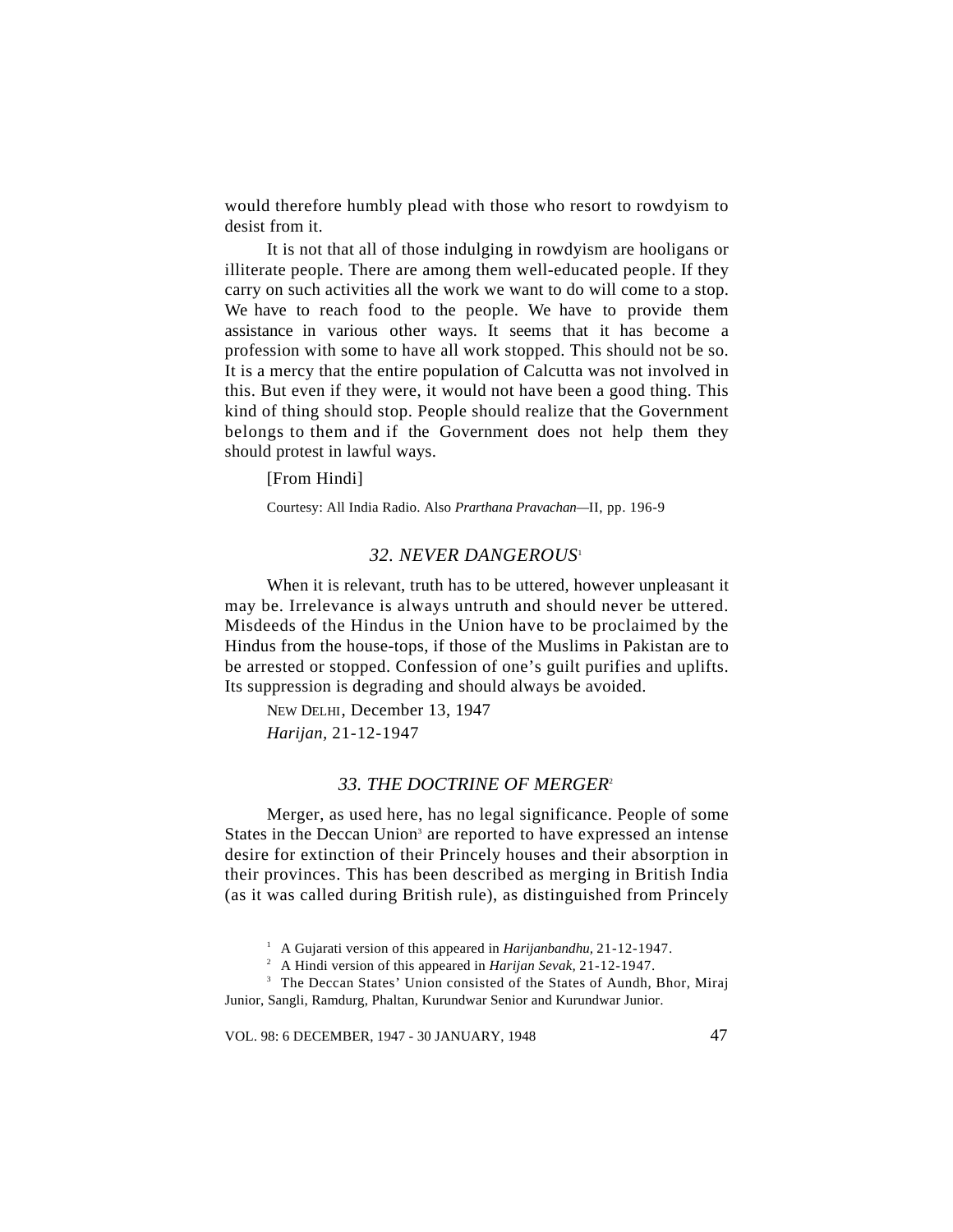India or States.

In a society based on non-violence, there should be no impatient destruction compassed by [one] man of another, for, every evil-doer, unless he mends his ways, is bound to destroy himself. Evil can never be self-existent. Therefore, the Congress policy has always been to mend Princely rule, not to end it, and to induce the Princes to become trustees and servants in reality of their people. In pursuance of that policy the Congress Government has tried and in the main succeeded in inducing the States to accede to the Union instead of planning the destruction of Princely rule and absorption of their States as an integral part of the Union provinces concerned. Therefore, merger can take place only under two conditions, viz., if the misrule of a particular Prince is self-evident and is irremediable, the people will have the right, as it will be their duty, to seek absorption or merger in their province. The second condition would be when a Prince and the people of his State both desire merger. It is suggested that any one State or its people, whether powerful or insignificant, should not seek merger unless all the States or the majority desire it. I do not think so. Misrule cannot wait to be ended before there is equal misrule in other States. Nor can a Prince who does not wish for any Princely power be expected or be made to wait till the other Princes are ready. Each case will have to be decided on its merits by the Central Government.

NEW DELHI, December 13, 1947

*Harijan,* 21-12-1947

### *34. SPNING STILL!*<sup>1</sup>

A correspondent writes:

I and the members of my family have been regular spinners and weavers of khadi. Now that we have got our freedom, do you still contend that we should spin and wear khadi?

This is a strange question. Nevertheless, it represents the condition of many people. Such persons evidently took to the spinning-wheel and khadi merely mechanically and as one of the means of attaining freedom. These friends forget that freedom was not mere removal of the foreign yoke, though it was the first essential. Khadi represents and represented a way of life based on non-violence.

<sup>1</sup> A Gujarati version of this appeared in *Harijanbandhu*, 21-12-1947.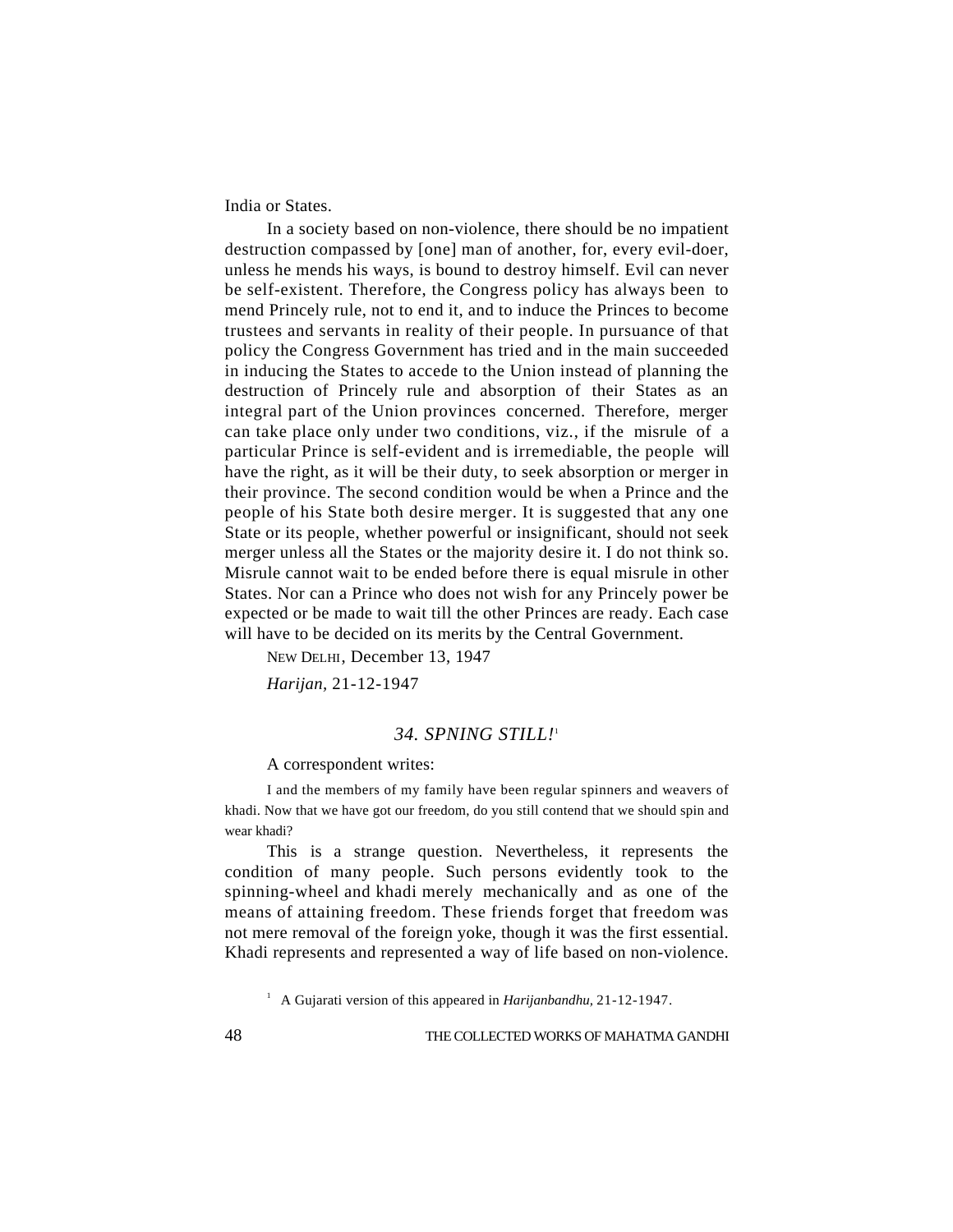Rightly or wrongly, it is my opinion that practical disappearance of khadi and non-violence shows that the main implication of khadi was not grasped by us during all these years. Hence, the tragedy we witness of fratricidal strife and the lawlessness on many sides. I have no doubt that spinning and weaving of khadi are more important than ever if we are to have freedom that is to be instinctively felt by the masses of the villagers of India. That is the Kingdom of God on earth. Through khadi we were struggling to establish supremacy of man in the place of the supremacy of power-driven machine over him. Through khadi we were striving for equality of all men and women in the place of the gross inequality to be witnessed today. We were striving to attain subservience of capital under labour in the place of the insolent triumph of capital over labour. Unless, therefore, all the effort made during the past thirty years in India was a retrograde step, hand-spinning and all it implies must be prosecuted with much greater vigour and far greater intelligence than hitherto.

NEW DELHI, December 13, 1947 *Harijan,* 21-12-1947

## *35. LETTER TO T. S. AVINASLINGAM CHETTIAR*

BIRLA HOUSE,

NEW DELHI, *December 13, 1947*

#### MY DEAR AVINASLINGAM,

Please read the enclosed<sup>1</sup> and tell me whether what is attributed to you is true. I do not feel like publicly dealing with it unless I know the exact fact.

> *Yours,* **BAPU**

#### SHRI T. S. AVINASLINGAM CHETTIAR MINISTER FOR EDUCATION

From the original: Pyarelal Papers. Nehru Memorial Museum and Library. Courtesy: Beladevi Nayyar and Dr. Sushila Nayyar

<sup>1</sup> Not traceable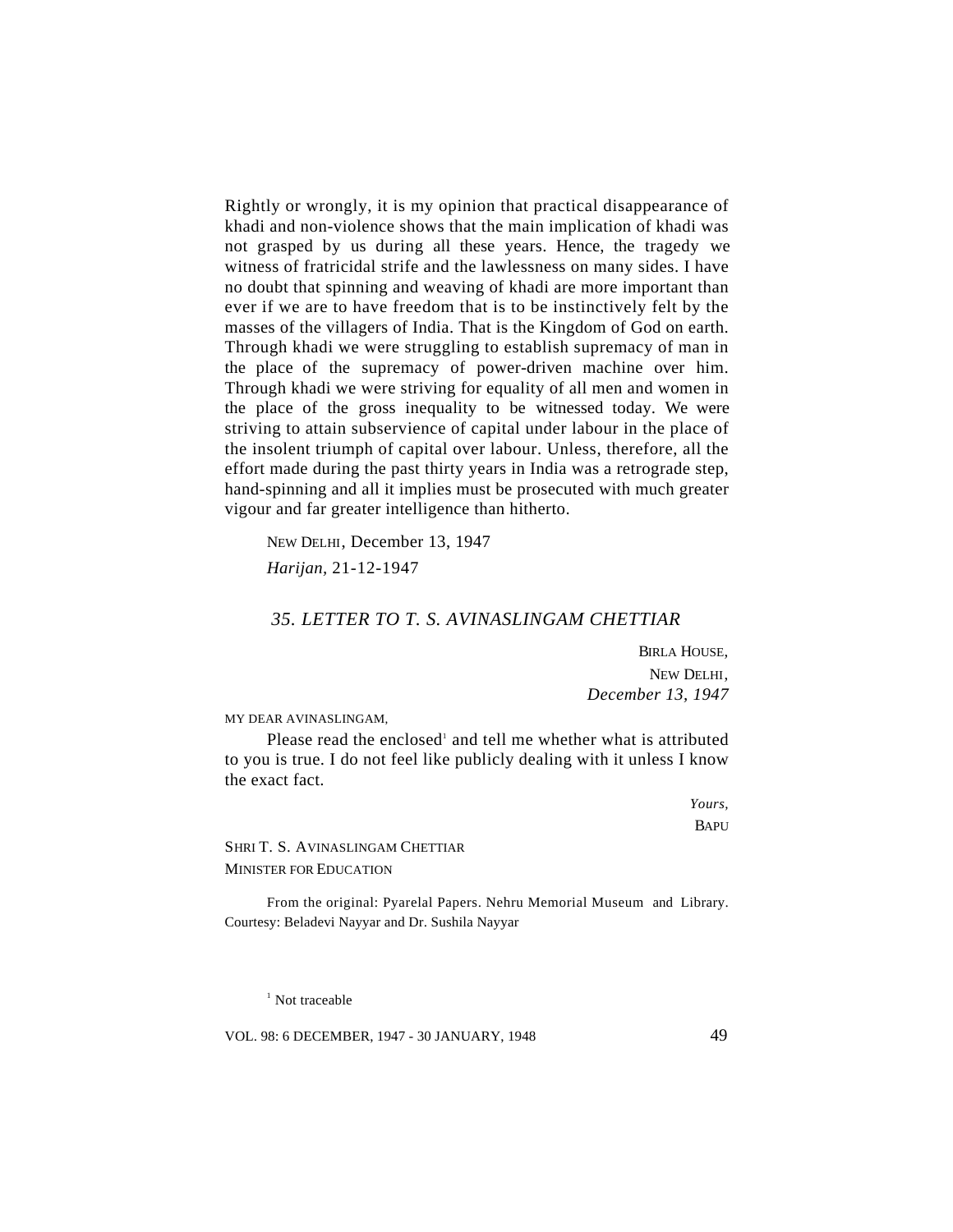*December 13, 1947*

CHI. NARAHARI,

I am addressing this to you because I think that you alone will be able to read it. As Dada also will be arriving there by tomorrow, I must write a few lines. I don't like your having the stroke. If the cause is not internal, you will soon get well. But the rule is that after such an attack the patient must take complete rest for some time. Probably the sea-coast will be more suitable. Whether you are fit enough to undertake the journey, the doctor there would know. I might say that if I had been there I would have known. God is the support of us all. May He protect you.

I hope Mani<sup>1</sup> is not scared. Vanamala<sup>2</sup> at any rate must not be.

*Blessings from* **BAPU** 

From a photostat of the Gujarati: S. N. 9147

### *37. SPEECH AT PRAYER MEETING*

NEW DELHI, *December 13, 1947*

BROTHERS AND SISTERS,

Yesterday I told you that I was going to Harijan Nivas for doing some work there. The meetings of the Charkha Sangh and Talimi Sangh, etc., were being held there in which I had something to do. I shall speak to you about that.

Today I would speak to you about the charkha which was the subject of discussion there. What is the significance of the charkha? Why do I lay so much emphasis on it? It is true that when I first discovered the charkha, it was a common thing in the Punjab. But I did not know about it. And when women came and placed before me heaps and heaps of yarn it made me very happy. I took a charkha from there. The same thing I saw later in Gujarat. By Gujarat I do not mean the Gujarat of Punjab which is a district and a town. I am speaking of the Gujarat which is near Bombay. Vijapur is a town in the Gaekwar State. There was a woman worker there who used to

<sup>1</sup> Addressee's wife

<sup>2</sup> Addressee's daughter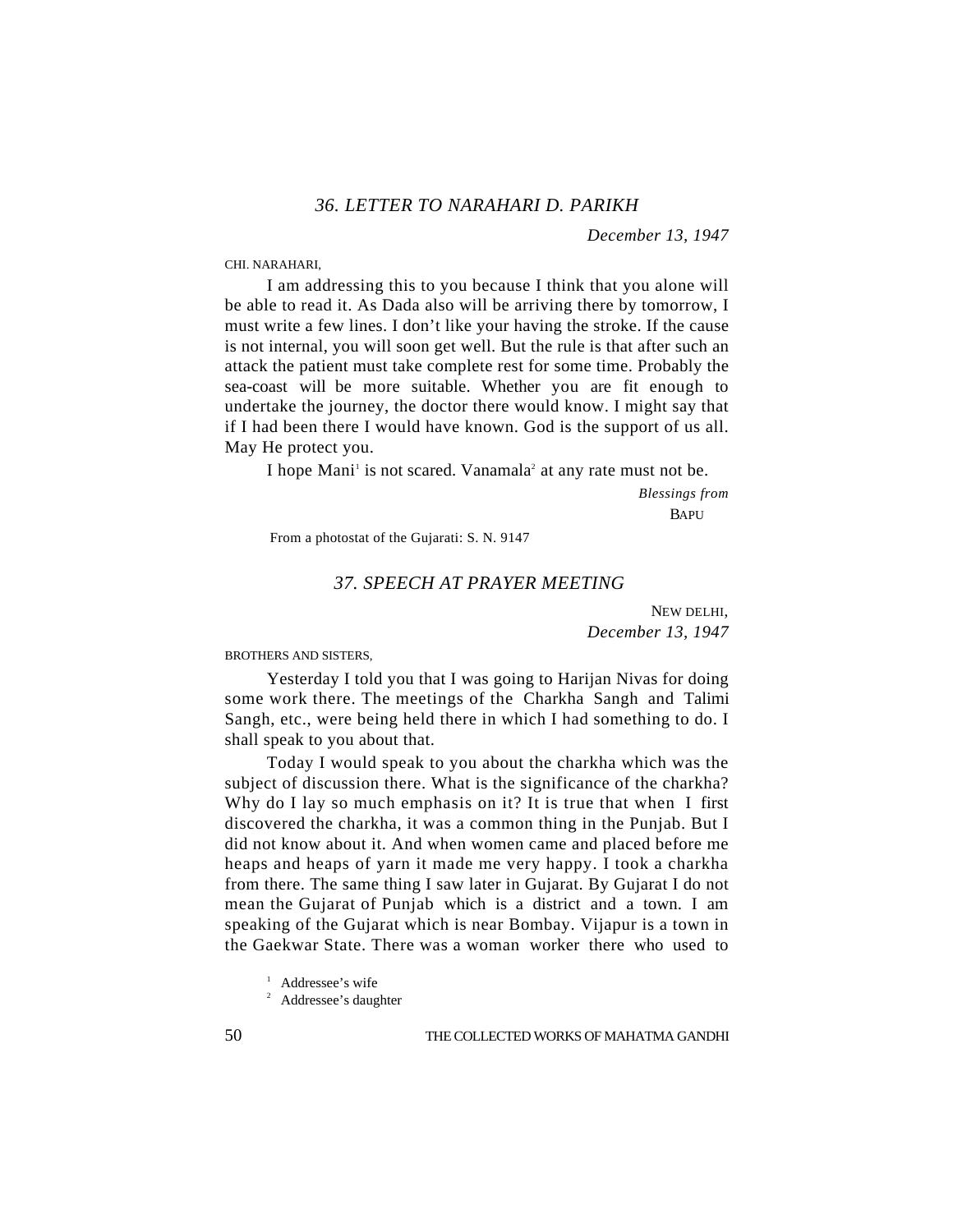travel a good deal. Her name was Gangabehn. She came to know of my craze for the charkha. She too went to Vijapur. In Gujarat women, who lived in purdah and included both Muslims and Rajputs, used to spin. But no one took notice of their spinning. Gangabehn told them that she would buy all the yarn they could spin. They then began to sell all their yarn to her. Women would line upto go to her, give their yarn and take slivers from her. I do not wish to go into the question of who made the slivers. They also got some money from her. Later, as we progressed, the amount of money the women received also increased. In this way lakhs of homes could get some money earned by the women. The charkha thus became very popular there and through this work of khadi the women were able to earn enough money for their food. Their demands were small. They did not ask for a daily wage of two rupees, or three rupees. They got two pice and they were content. When they got three or four they were more than satisfied. Still later the progress was much more.

Afterwards when I thought over it I realized that the charkha had tremendous potentiality. What is this power? What can the charkha achieve? The charkha represents the power of non-violence. If on the one side there is the armed might of the whole world and on the other the charkha plied by the chaste hands— not unworthy hands—of our women, the power of the charkha is greater. You have all had a glimpse of that power. I have had a little more of it. But no one amongst us has known the whole of it. People merely thought that the charkha was only for poor women. That it certainly is. But it is also a symbol of non-violence. If people knew this they would not burn the charkha.

Time was when the whole of India plied the charkha and it enjoyed pride of place. There were no mills then either in India or anywhere else in the world. Cotton textiles were sent to the outside world from India and there was a time when Dacca muslin known as *shabnam*<sup>1</sup> was very popular. It was greatly valued by people outside India. They appreciated its beauty. I do not wish to go into all that history, though it is quite interesting. Nevertheless at that time the charkha was a symbol of slavery, for women were then forced to give a certain quantity of yarn and this was done by order of the government. And the Government was not a Muslim government but a Hindu government. It is all described in the books written at the behest of the Hindu Government. Later on Bengal passed into Muslim

 $<sup>1</sup>$  Literally "dew"</sup>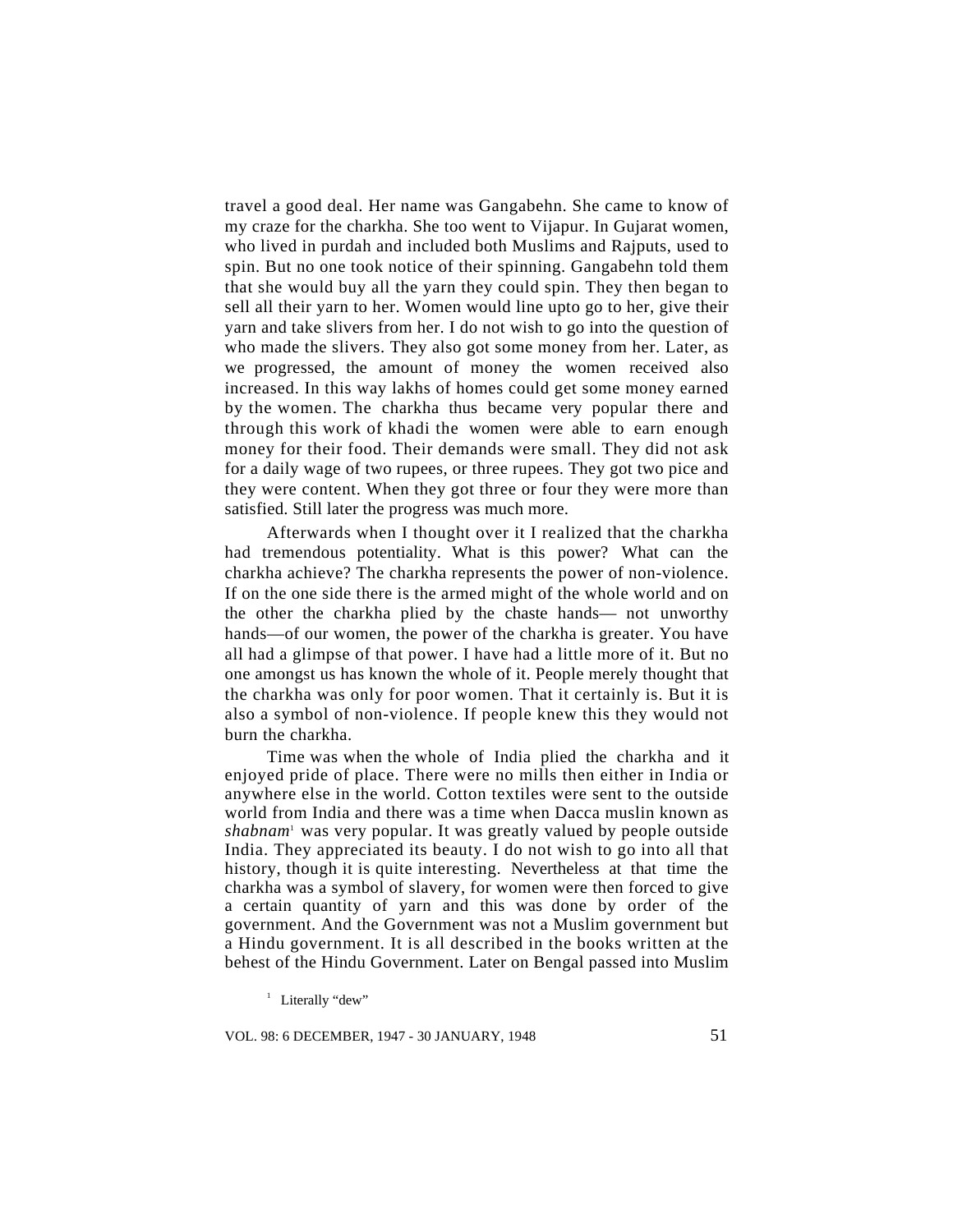hands, but this system goes back to much earlier times. The charkha then truly stood for slavery. Women were forced to spin; they had to supply fixed quantities of yarn and they could not even ask to be paid for it. The Government itself decided what little money was to be paid for their labour and when even that money was not paid the women could do nothing about it. The attitude then prevalent was that after all women were born to do such work. They should be thankful if they were paid just a little money for it. It is a tragic history the way women were exploited and I do not wish to go into it. The charkha which was then a symbol of slavery has been transformed into a symbol of our freedom, and that is what I have been shouting from the house-tops.

During the Khilafat days the Ali Brothers were quick to seize on the charkha. They said that we should now be able to gain a victory over England through the balls of yarn prepared by our women. All we had to do was to fling the balls at those who imported cloth from England to sell it here. This was in 1920. But the work of the charkha had been started perhaps in 1916. In 1919<sup>1</sup> I had toured the Punjab. You may ask me why, although we have gained freedom, this storm is raging in India. The reason for it is that in truth we have not embraced the charkha. It is only women who have done some work in this direction. They liked what I said because I am their friend and their servant. Some of them came out from their seclusion after I entered the field. Before that women would not attend meetings nor speak at meetings. So women were kind to me and they took up the charkha. But if they had taken up the charkha not out of kindness to me but in the knowledge that the charkha would give them strength and give India strength, we would not have been in the predicament we are in today. We have to develop in us the power that non-violence alone can give. For that we shall once again have to adopt the charkha. Today we have forgotten the charkha. We shall have to accept the charkha with all that it stands for. Only then can we sing the glory of the tri-colour. That is why we have the charkha in the middle of the tri-colour though of course now the figure has been reduced to a wheel and we find a different interpretation for it.<sup>2</sup> That interpretation

<sup>&</sup>lt;sup>1</sup> Gandhiji had toured the Punjab in October-December 1919.

<sup>&</sup>lt;sup>2</sup> Attributing great significance to the *Chakra*, Prof. Radha Kumud Mookerjee traced its origin to Lord Vishnu's *Sudarshan Chakra—*the Cosmic Circle, comprehending all that is animate or inanimate. The Buddha called it the *Dhamma-Chakka—*the Wheel of Righteousness—which was later adopted by Emperor Ashoka as the State symbol.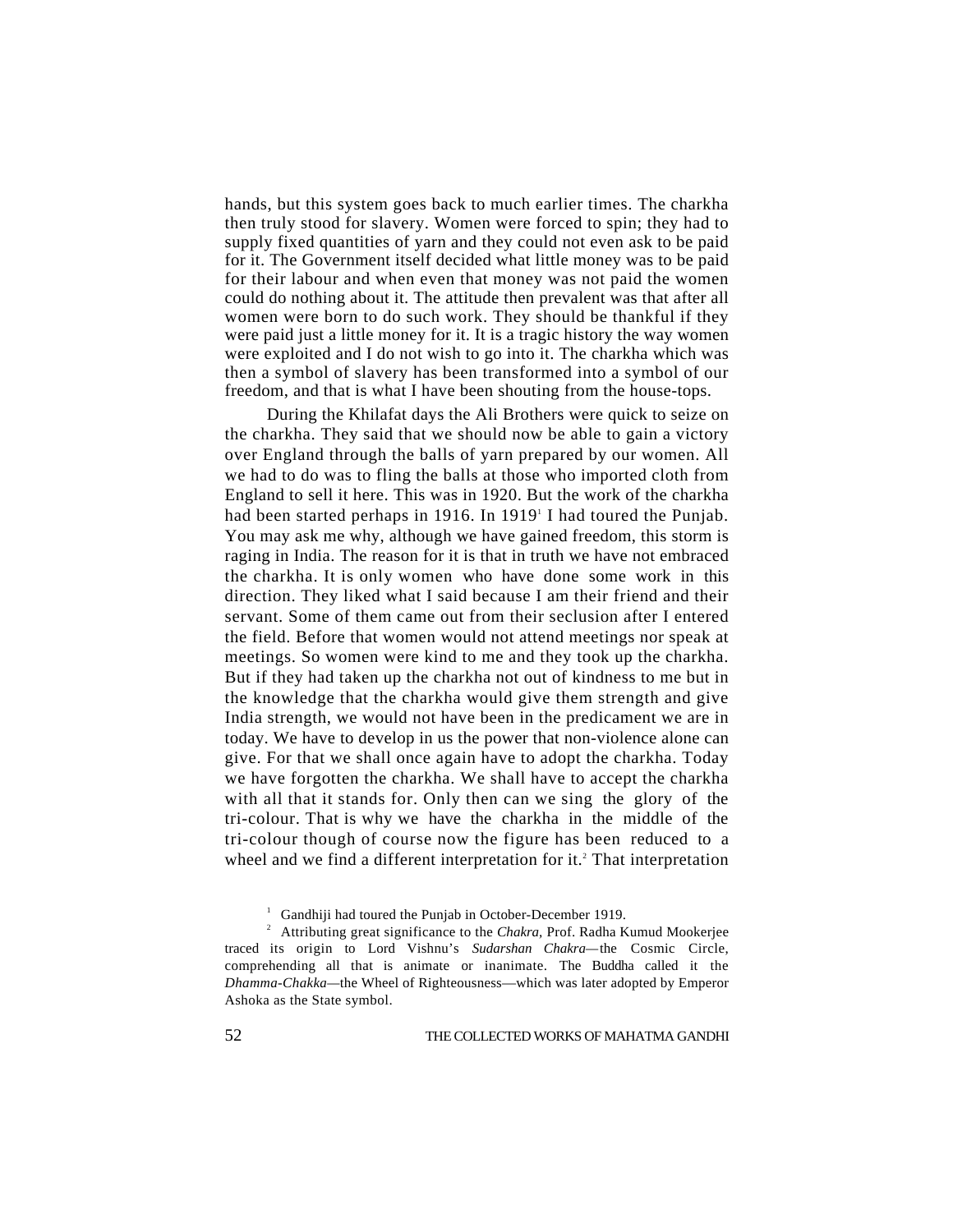is not bad. The idea behind the three colours was that the Hindus, Muslims and others should work together and the idea of having the charkha on it was that such work should be pursued through the charkha. Today we have a larger army. We are trying to augment it further. Our expenditure on the army has increased enormously. What if the British are no longer here. It is a tragedy and a shame. For so long we fought through the charkha and the moment we have power in our hands we forget it. Today we look up to the army. It is because we have forgotten the charkha that we indulge in mutual fighting. Our mistake was to imagine that the charkha was a thing only for women.

When I told the Sikhs and Muslims of the Punjab to ply the charkha they were shocked. Could the charkha be for men? Men had swords in their hands. I merely laughed. Later a few Sikhs and Muslims accepted my advice and began to spin quite well. But still I must say that the charkha has not made for itself a home in the Punjab. But I do not want them to take up the charkha out of kindness to me. They may well burn the charkha and give up wearing khadi. The charkha being a symbol of non-violence and a repository of great power, it is an emblem of courage. Let us embrace that ahimsa with deliberation and with all our heart and intellect. Then no one can take it away from us. If the ten crore adults in our country take to spinning there can never be a famine of cloth in India. We produce a great quantity of cotton and we can earn crores of rupees. The important thing is that no military force can stand up to the power created by crores of people working together. It is my fault, not that of ahimsa, if I cannot prove that. That is because I am lacking in *tapashcharya.* But you cannot say that ahimsa does not have the power. That power can find the fullest expression through the charkha. If the millions do not ply the charkha, the loss is obvious. only a few lakhs of people can be employed by the mills. What occupation shall we provide for the hundreds of millions? This is what you have to consider. This is a supreme economic as well as moral question.

### [From Hindi]

Courtesy: All India Radio. Also *Prarthana Pravachan—II* pp. 200-2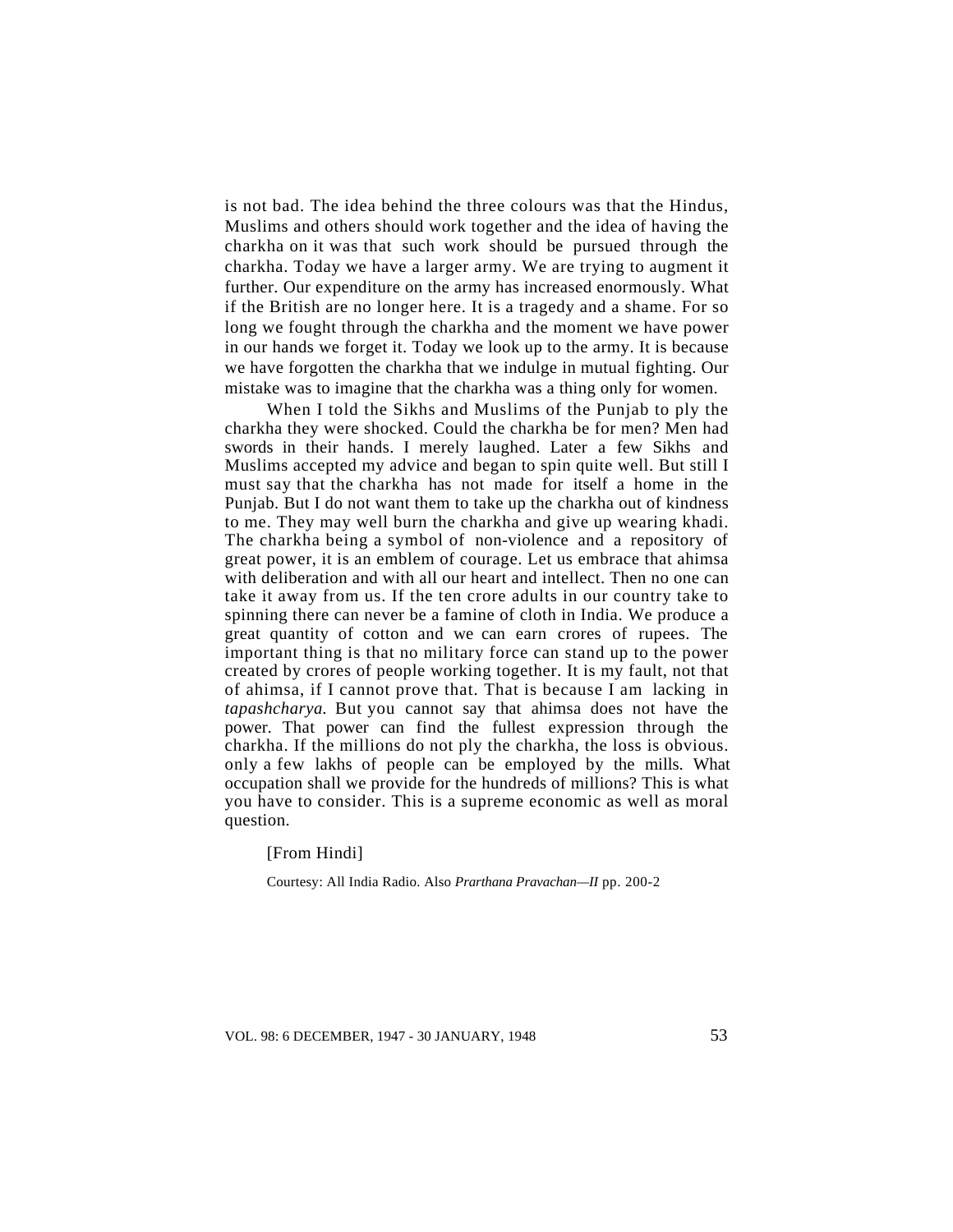A correspondent writes<sup>1</sup>:

I wonder if the correspondent has fully grasped the deeper meaning of Mr. Gregg's presentation. The latter will answer if he chooses.

*Harijan,* 14-12-1947

### *39. SPEECH AT PRAYER MEETING*

NEW DELHI, *December 14, 1947*

BROTHERS AND SISTERS,

As I was coming to the prayer, I received a note saying that a Muslim friend of the writer had been forced to go away to Pakistan. The friend had left with the writer of the note some gold and silver bought with the earnings of his own labour. He wants to know how it is to be sent to its owner in Pakistan, who however has not given his name and address in Pakistan. If he furnishes the particulars I shall pass on the gold and silver to the Government to be sent to the person concerned. Till he is traced the property can remain with the Government. It is gratifying to know that notwithstanding all that has happened there are still among us Hindus and Muslims between whom fraternal feelings continue to exist and who do not covet what belongs to their friends of the other community. If everyone was like this the misfortune that has befallen us would soon be overcome.

I told you I would be reporting to you briefly whatever took place at the meetings of various Sanghs being held in the Harijan Colony. Yesterday I told you about the Charkha Sangh and its activities of spinning and weaving. I have to tell you now about village industries and Nayee Talim. I shall deal with Nayee Talim today.

Nayee Talim is not a thing with which everyone is acquainted, though the work has been going on now for seven or eight years.

<sup>&</sup>lt;sup>1</sup> The letter is not reproduced here. The correspondent had rejected the explanation suggested by Richard B. Gregg, for the recent violence in India. *Vide* "A Psychological Explanation", 11-11-1947.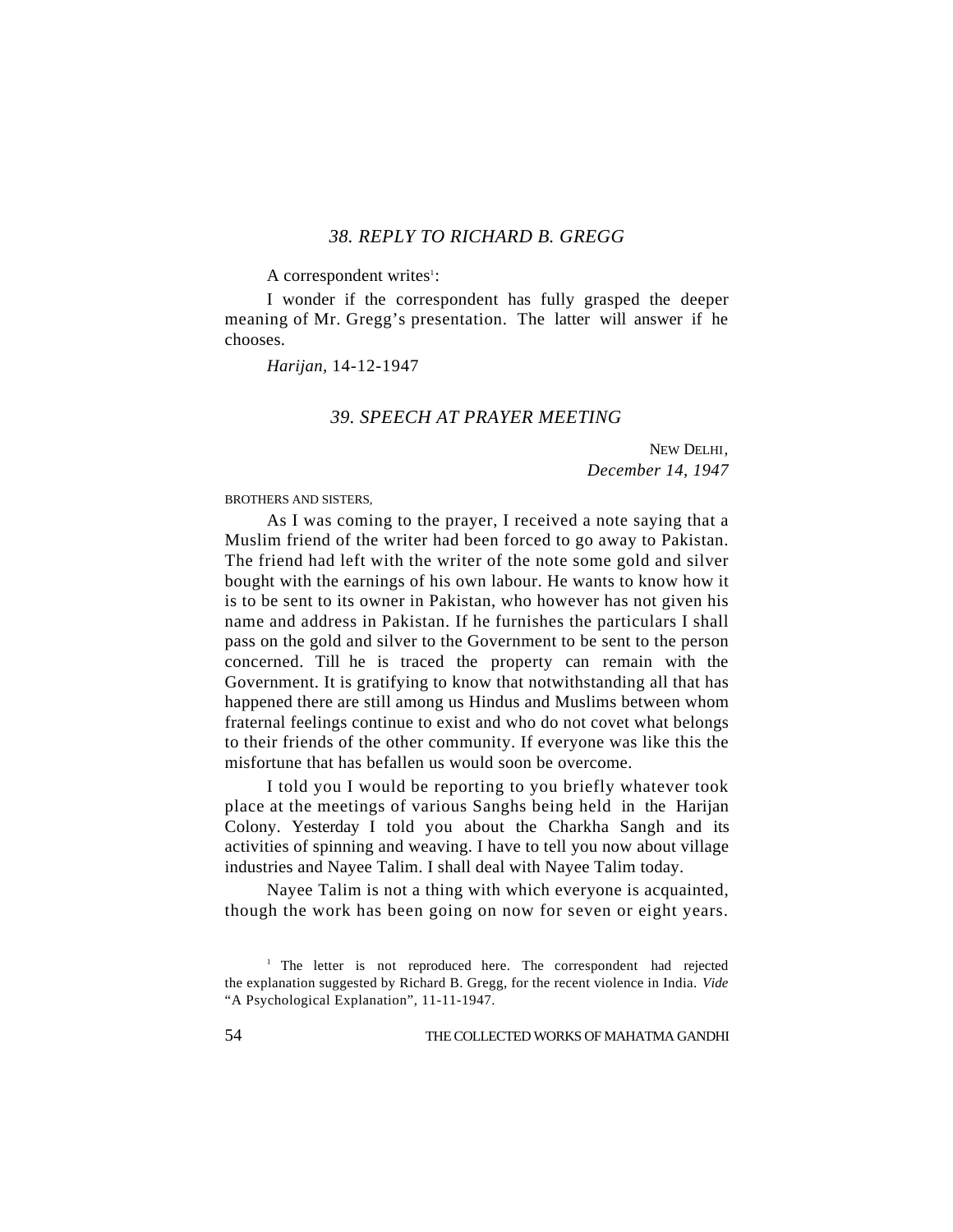Nayee Talim consists in imparting all instructions through some handicrafts. The idea in a way has much deeper roots. The argument is that no education is true education unless it is founded in truth and non-violence. A man may have acquired all the learning, understood the essence of all the scriptures, may have studied Sanskrit, Arabic and Persian, but, as the Sanskrit saying<sup>1</sup> goes, unless he has acquired true wisdom all his education has been in vain. By true wisdom is meant that which leads us to *mukti.* There are of course various kinds of *mukti.* There is release from the bondage of action, release from the clutches of a tyrant, release of a girl from the hands of a maniac, and liberation of the country from foreign yoke. The *makti* meant here is the liberation from all the ills of the world. Education that is not rooted in truth and non-violence is no education in the proper sense of the word. There are so many instances of people who were highly learned and yet were satanic in their pursuits. One famous instance is that of Ravana. Ravana possessed great learning and his penance too was great. And yet because his pursuits were demoniac he perished, whereas Rama lives even today. We regard Rama as a manifestation of the Supreme Lord. So in order to acquire true wealth of learning we must cultivate truth and non-violence. The discussion at the meeting centred round the question of the method of giving such education. It could not obviously be imparted through books. Then what should be done? Millions of people in the country pursue some handicraft. They cannot all be rich. Even in America everyone is not rich. True, the poverty there is of a different order but the hardships attendant on poverty are similar. In the same way various other ills widespread in India also exist there. With all their wealth and all their learning they have not been able to overcome these. I thought that if the millions were to be given education it could be done only through handicraft. If among a population of hundreds of millions a lakh or two have secured what now passes for education, what good can it do? And if everyone tried to have that education we would go bankrupt. The real system of education is one where the children of rich and poor, of king and subject, receive education through crafts. And this cannot be done unless we adhere to truth and non-violence. It becomes a question of religion here—not religion in a sectarian sense but religion in a universal sense. Such religion is eternal. It cannot change. It is for all, as much for Hindus as for Muslims. One cannot

 $^{\rm 1}$  सा विद्या या विमुक्तये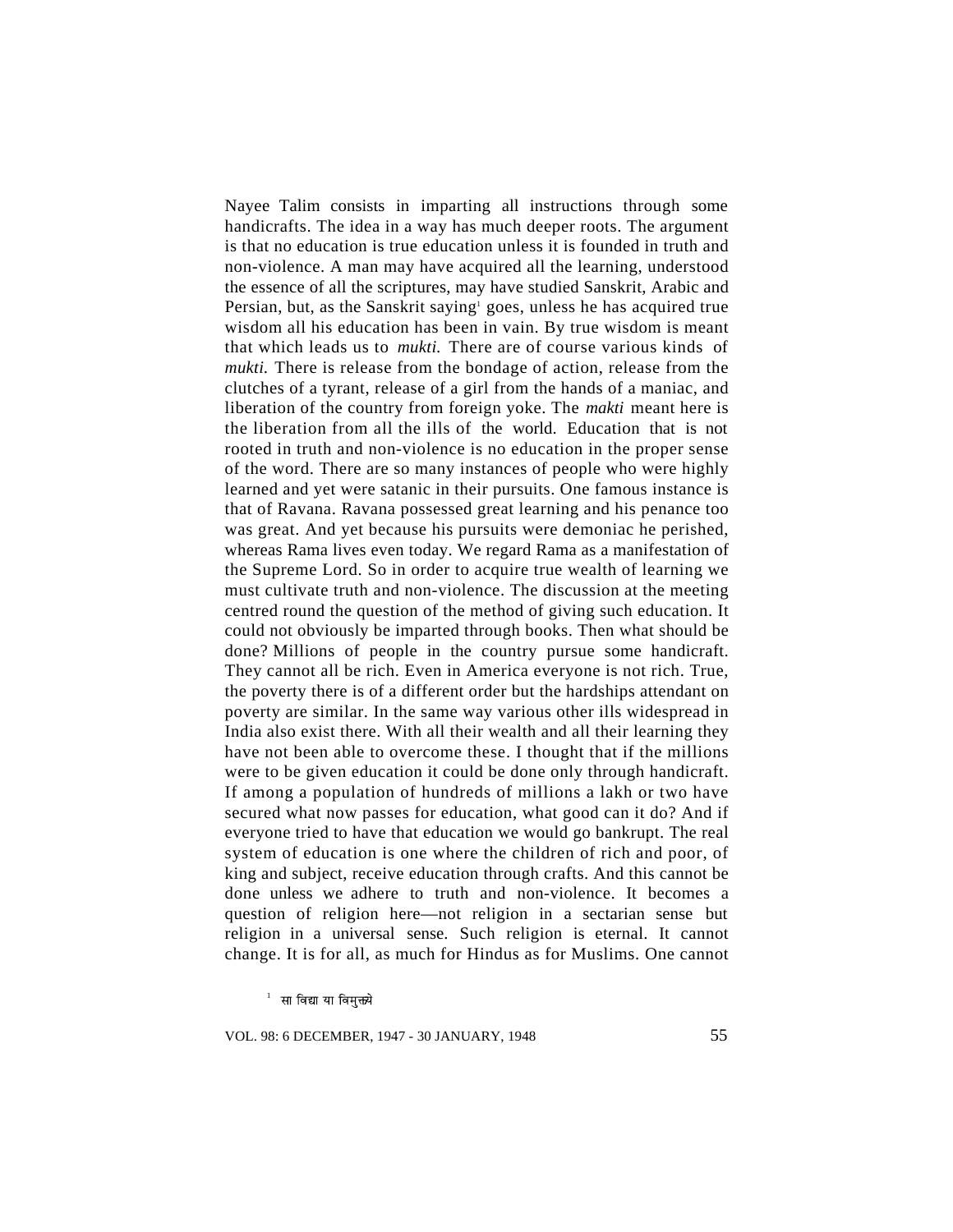say that Hindus should speak the truth and Muslims should tell lies. It is in the interest of all to speak the truth. It is no one's religious duty to commit violence. If someone asks me whether Sikhs and Muslims may not receive Nayee Talim I shall say that if Sikhs and Muslims both declare that they are votaries of violence then certainly Nayee Talim would not be for them. Nayee Talim is not the special province of any one sect. I have studied all religions and assimilated their essence. Muslims and Sikhs both come and sit beside me. They advocate violence only where all other methods fail. But when we initiate a child into education we should begin by teaching him how to die rather than kill. We therefore decided that if we had to conduct Nayee Talim it had to be in this way. Those carrying it on must stand by truth and non-violence. Only then can it succeed. But I do not know if it is so now. I cannot read anyone's heart. I am also not a prophet. The reins of Nayee Talim are not in my hands. All I can do is to offer advice when asked. True, I conceived the idea. But the organization itself was formed by the Congress. Zakir Husain is its President. If he does not hold by truth and non-violence he should resign. But I have never known him to be guilty of falsehood or violence. He is associated with me only because he does not believe in violence. The Secretaries of the Hindustani Talimi Sangh are Aryanayakum and his wife. They too are votaries of truth and non-violence. I am busy otherwise and they have to run the scheme. They are the moving spirit behind Nayee Talim. It is not even Zakir Saheb. He is only the President. If Aryanayakum and Asha Devi abandoned it the scheme would collapse. It is not an organization which can run on its own. Take the Congress for instance. I am of course out of it. But even if Jawaharlal, the Sardar and Rajendra Babu go out of it the Congress will go on. Or take the Charkha Sangh. I am its President. If I leave it, its work will go on, for it is an organization that has existed for many years. But that is not so with Nayee Talim. It has yet to establish itself well. It will be well established when those running it have the qualities of the *sthitaprajna* described in the *Gita*<sup>1</sup>. We must find an activity in which everyone can participate. I want to tell you that handicrafts alone provide such activity.

[From Hindi]

Courtesy: All India Radio. Also *Prarthana Pravachan—*II, pp. 202-4

 $1$  II. 55-72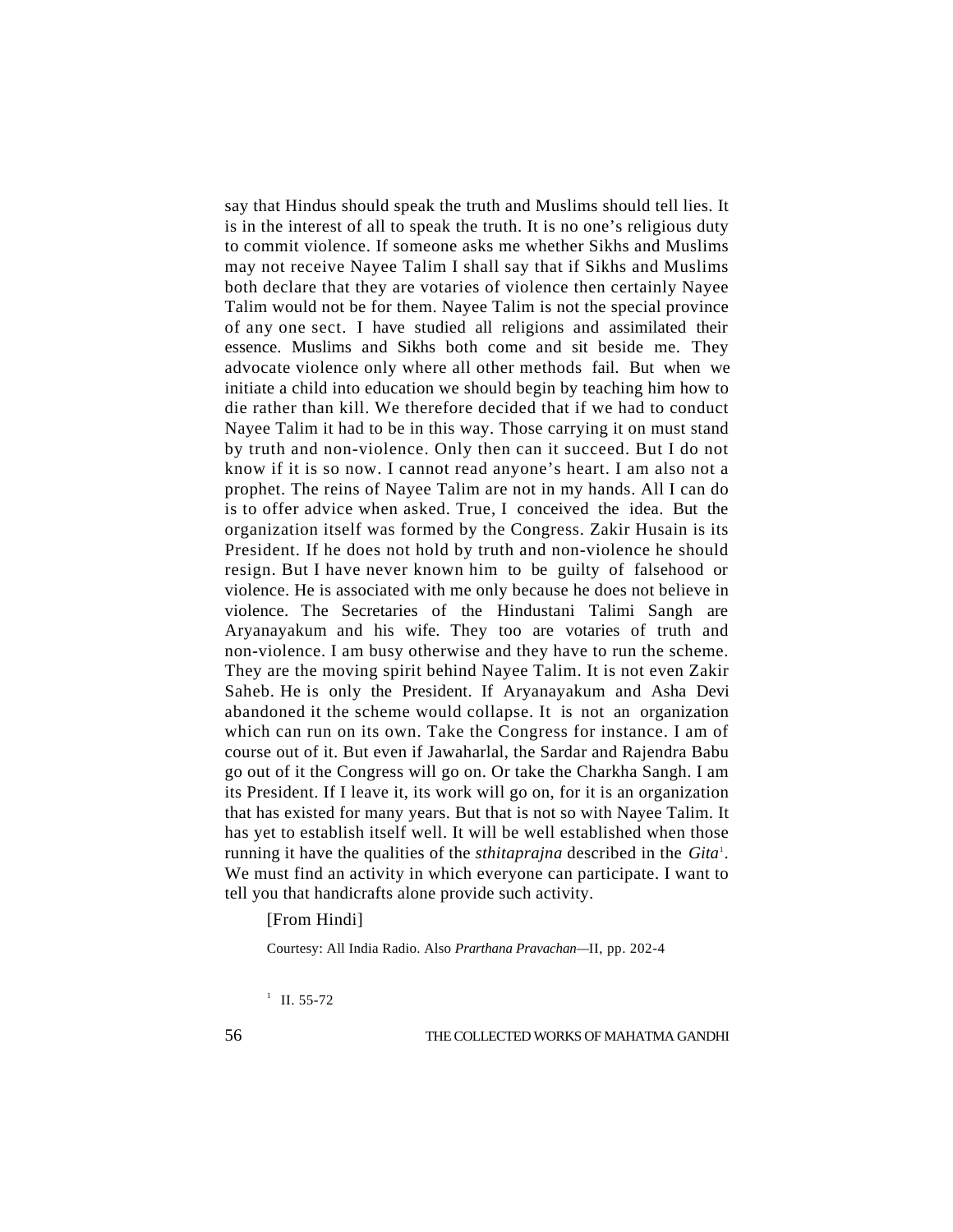*December 15,1947*

CHI. VALJI,

I got the letter written on the reverse side yesterday. I am sending the article on railways<sup>1</sup> after revising it.

I feel a trace of violence in what you have suggested. Read what St. Paul says about charity<sup>2</sup>. I am doing that, too, in my own way. Though I am a friend of the Ministers, I am not a Minister. People outside the Government cannot understand their difficulties. And I, too, am an outsider. Need I say more to a wise man?

I am sending Thadani's to the man himself. I have still not received the volumes of *Prempanth*<sup>3</sup>. But I think they will arrive in due course. I will not write specially to acknowledge their receipt.

*Blessings from*

BAPU

From the Gujarati original: C. W. 7507. Courtesy: Valji G. Desai

### *41. SPEECH AT PRAYER MEETING*<sup>4</sup>

NEW DELHI, *December 15, 1947*

BROTHERS AND SISTERS,

I was pained to read in the papers that the refugees have forcibly occupied the buildings of six municipal schools and have so far resisted all attempts of the New Delhi Municipal Committee to make them vacate the buildings. The Municipality, one understands, is now seeking police help in the matter.

This episode is an instance of shameless rowdyism. In the capital city of India such happenings are a cause for great shame. I hope those responsible for this will repent and leave the school premises. If

<sup>1</sup> The article was published under the title "Democratize Our Railways" in *Harijan,* 21-12-1947.

<sup>4</sup> As Gandhiji was observing silence, his written speech was read out at the meeting.

<sup>&</sup>lt;sup>2</sup> I Corinthians, ch. 13

<sup>&</sup>lt;sup>3</sup> Ten volumes of Gandhiji's writings in Gujarati edited by the addressee. For Gandhiji's foreword to it, *vide* "Foreword", before 29-7-1946.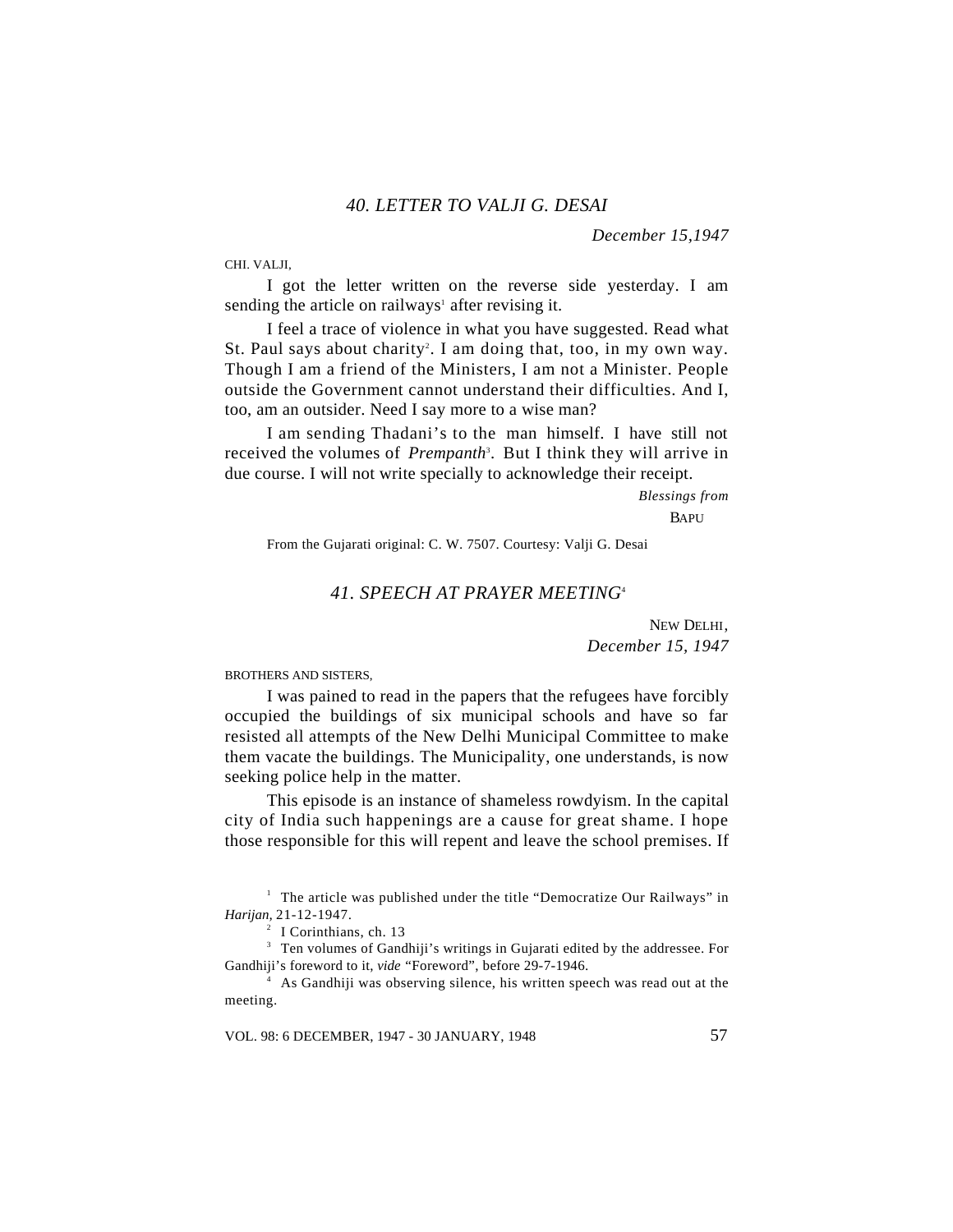they do not, I hope their friends will try to make them see reason and the authorities will not be forced to carry out its threat. It is a general complaint against the refugees that in spite of all their tribulations they have not become sober, responsible and industrious citizens. Let us hope that the refugees in general and those who have forcibly occupied schools will repent and prove that the complaint is not justified.

On Saturday<sup>1</sup> I referred to the rowdyism in Calcutta. Those indulging in rowdyism there were not refugees. The incident had a different background too. It is the duty of all leading men, whatever their persuasion or party, to safeguard the dignity of India. India's dignity cannot be saved if misgovernment and corruption flourish. I mention corruption because misgovernment and corruption always go together. I have it from very trustworthy sources that corruption is increasing in the country. Is everyone then going to think only of himself, not at all of India?

A correspondent writes:

I have just been listening to your prayer speech of yesterday on the radio. You say some Muslims from U. P. who have been to Lahore, have assured you on behalf of the Pakistan Government that non-Muslims, and in particular Hindus, can go back there and resume their businesses. In the first place to invite only the Hindus and not the Sikhs shows cunning and is intended to create a breach between Hindus and Sikhs. Such assurances are treacherous. They are a mockery. only persons like you can be taken in by such talk from the Muslims. I send you a cutting from *The Hindustan Times* of December 11. It will tell you something about the sincerity and truthfulness of the Pakistan Government. Will you still say that the Muslims who come to you are honest people? All they are concerned about is to make you believe that the Pakistan Government is just to the minorities and all is well in that country, although facts speak otherwise. If those Muslim gentlemen come to you again, please show them the cutting. I am sure you will not have forgotten what befell the Hindus and Sikhs who had gone to Lahore on November 20 last to take out their valuables from the bank. The armed units escorting them were attacked in the presence of responsible Government officers of Pakistan who did nothing to stop the attackers.

The cutting says:

According to a report recently published in the *Civil and Military*

 $<sup>1</sup>$  December 12</sup>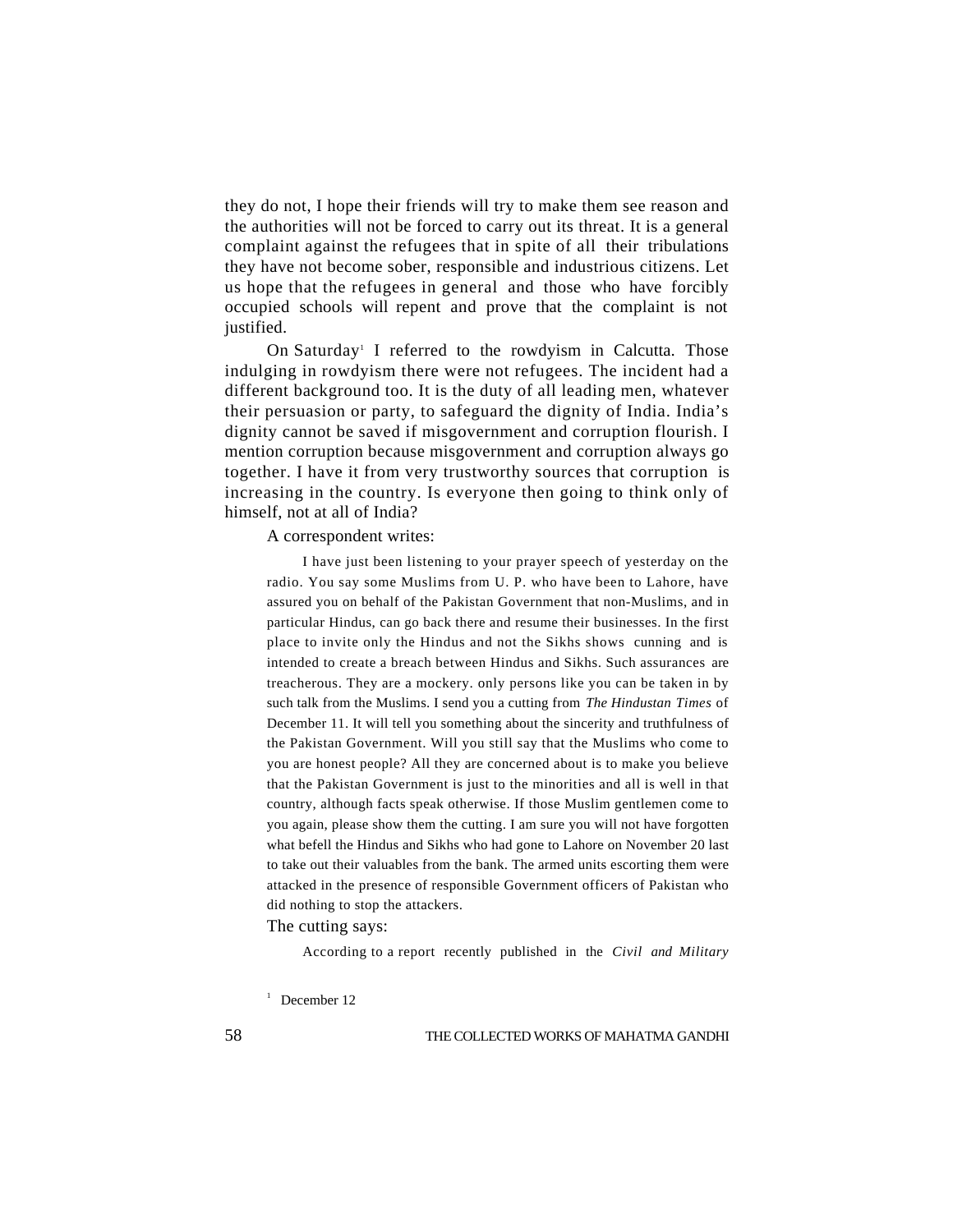*Gazette* of Lahore, non-Muslim traders and shopkeepers who had left Pakistan during the riots are coming back in the hope of resuming their trades, after an interval of months. But before they are given back the possession of their shops they are made to sign such impossible conditions that many had to go back disappointed. The Rehabilitation Commissioner has laid down the following conditions for letting people reopen their shops:

- 1. The proprietor or owner will keep a full account of sales.
- 2. He will not transfer cash or commodities from one place to another without prior permission of the Government.
- 3. He will give an undertaking to keep his shop as a going concern.
- 4. He will deposit in a bank the daily proceeds from sales.
- 5. He will live permanently in Lahore.

No conditions are laid down for the Muslims. Then why these conditions for the Hindus? The Hindus say they cannot abide by the conditions. So they go back disappointed.

I have already spoken of the possibility of disappointment and even if the report is accurate it does not necessarily follow that what the Muslim friends told me is false. The persons concerned have not only to think of their own position but they have to think of India, whose representatives they are, and of Pakistan which has given them the assurances. I may say that the Muslim friends concerned keep in touch with me. They came to see me today too. But I was observing silence and writing my prayer message and so could not see them. They sent me word that they were not sitting idle but working for their mission. My advice to the correspondent is not to be so full of distrust and so sensitive. He will lose nothing by trusting. Distrust eats up a man. He should behave with discretion. For myself I can only say that I do not regret what I have done. All my life I have trusted in people with my eyes open. I shall continue to trust the Muslim friends till it is proved that they cannot be trusted. Trust begets trust. It gives one the strength to face treachery. If refugees from both sides are to go back to their homes the way for it is the way I have adopted and am following. The correspondent's suspicion that it is a trick to create a split between the Hindus and the Sikhs is wrong. I had even mentioned to the Muslim friends the possibility of their assurance being given such prejudicial construction. They denied vehemently that there was any trickery in it. I see nothing wrong in a path being paved for those wishing to return. It cannot be denied that there is more poison in Pakistan for Sikhs than for Hindus but the Hindus and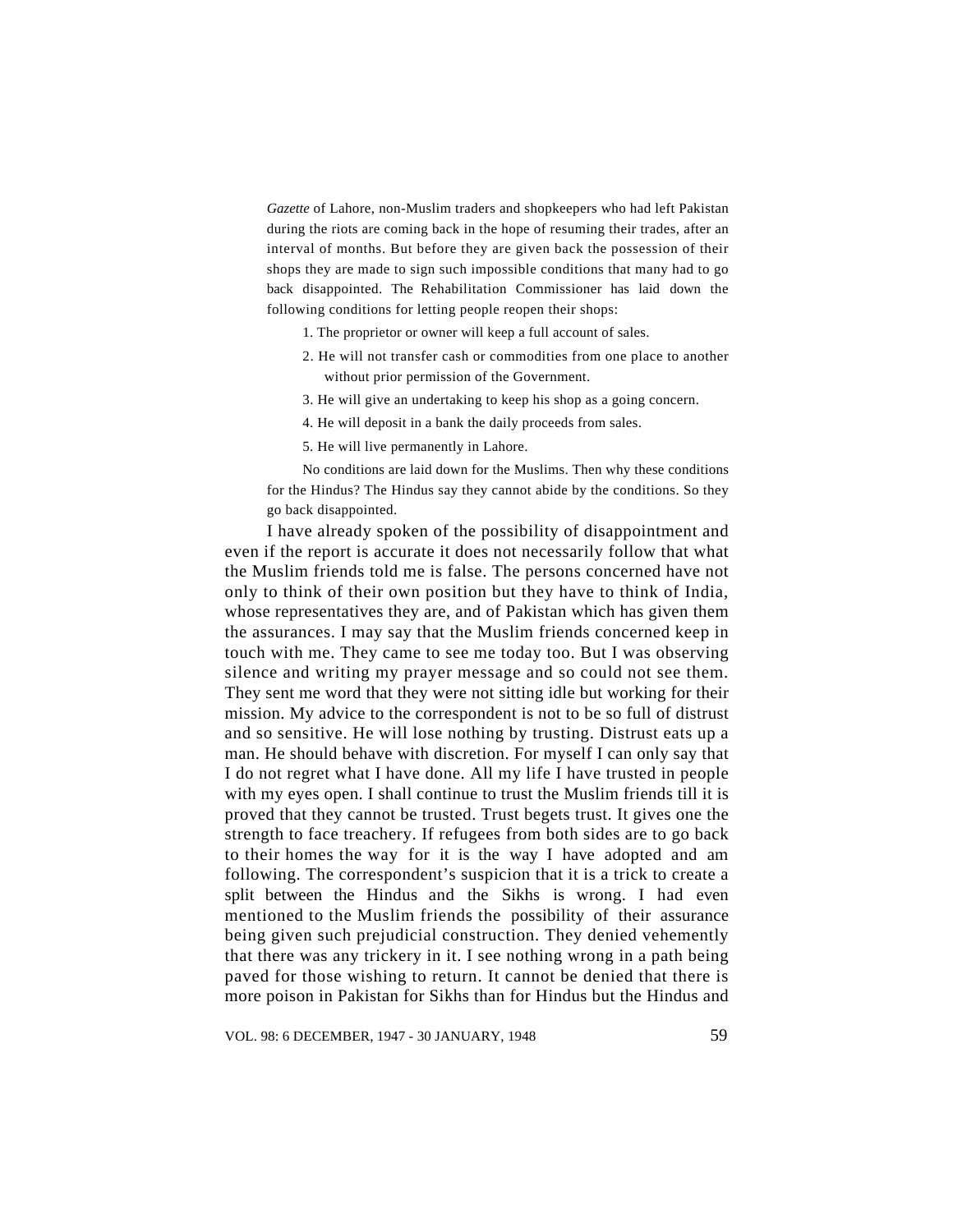Sikhs have to swim or, sink together. They should harbour no malice. Intriguers cannot have sincere amity among themselves.

A correspondent from East Pakistan says:

Now that India has been partitioned how can you call yourself a citizen of united India? Now what belongs to one Dominion cannot belong to the other.

Whatever the legal pundits may say they cannot rule the hearts of men. Who can prevent the correspondent from saying that he is a citizen of the world? Legally that is not the case and some countries have laws that would prevent him from entering those countries. But if one has not been reduced to an automation, as some of us have not been, what does it matter to one what one's legal status is? So long as we are morally on the right path we do not have to worry. What we have to take care of is that we do not nurse enmity towards anyone or any country. For instance no one who harbours enmity towards Muslims or Pakistan can claim to be a citizen of both Pakistan and India. If such feeling of enmity spreads it will end up in a war breaking out between the two countries. Every country will treat as traitors those of its citizens who harbour malice towards it and help a foreign country. Loyalty is indivisible.

### [From Hindi]

Courtesy: All India Radio. Also *Prarthana Pravachan—*II, pp. 204-8

# *42. LETTER TO JIVANJI D. DESAI*

*December 16, 1947*

CHI. JIVANJI,

I am sending a lot this time. The notes will be sent by Kalyanam or Sushila. The items contain three or four varieties of model Hindustani, including some articles<sup>1</sup> by Sundarlal. If all of them cannot be included this time, you may include as many as possible. Do you think the compositors there will be able to decipher the handwriting? If you think any portion requires to be revised here, let me know. Dev's article<sup>2</sup> is a long one. You may break it up into two or

<sup>&</sup>lt;sup>1</sup> The articles entitled "Hindi ya Hindustani", "Somnathka Mandir" and "Notes" appeared in *Harijan Sevak,* 21-12-1947 and 28-12-1947.

<sup>&</sup>lt;sup>2</sup> Which appeared in *Harijan Sevak*, 4-1-1948 and 11-1-1948 under the title "Prayashchittaki Yatra"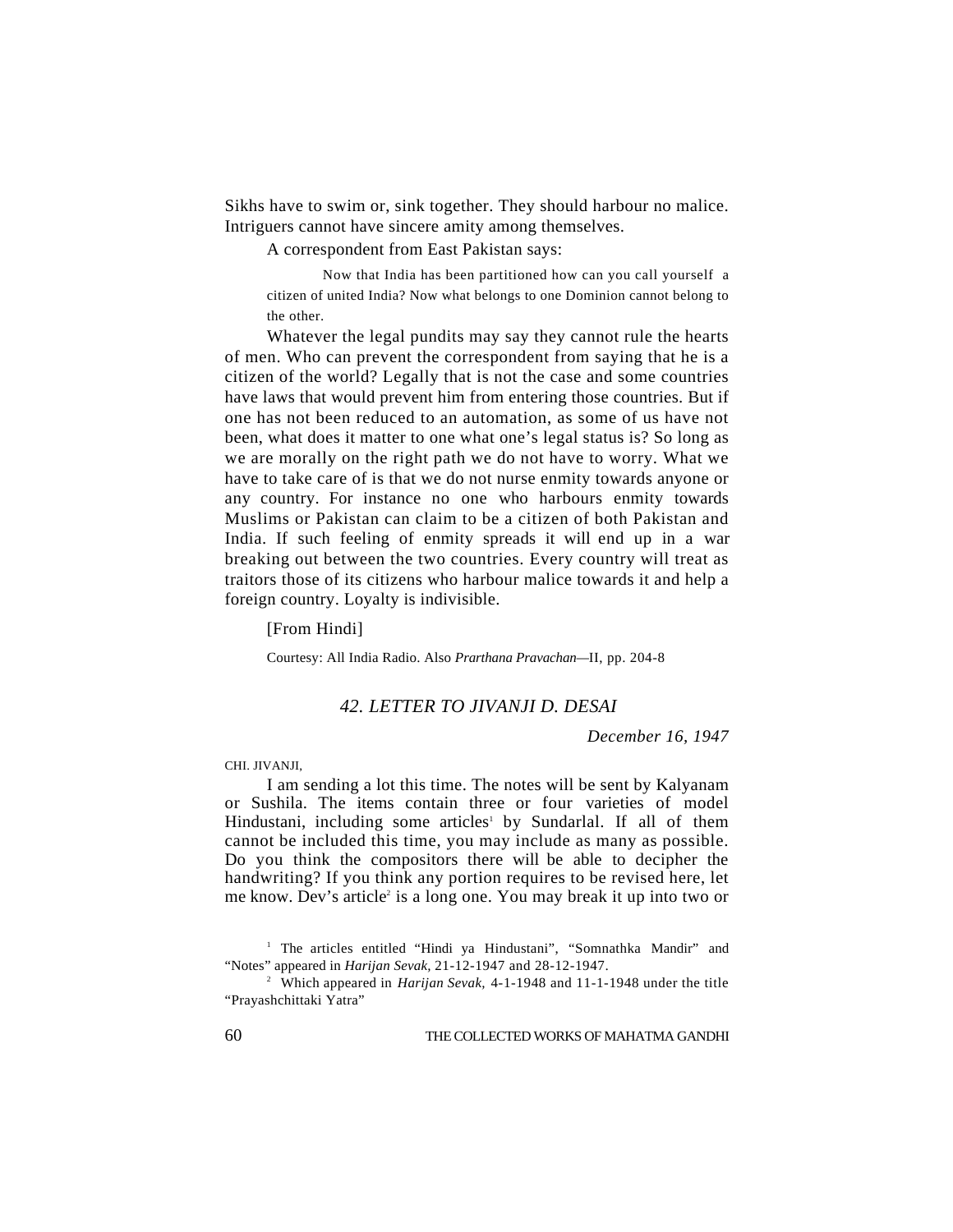three instalments. Its English translation also is there. It also may be broken up into the same number of instalments.

Please don't think that I shall be able to repeat this performance every time.

Pyarelal arrived here yesterday. He also will write something now.

Let me know if there is any effect on circulation.

*Blessings from* **BAPU** 

From the Gujarati original. C. W. 6963. Courtesy: Jivanji D. Desai

### *43. LETTER TO AMTUSSALAAM*

*December 16, 1947*

CHI. AMTUL SALAAM,

I have your letter. Bari<sup>2</sup> has written to you. How is it his letter has not reached you*?* He does not wish you to come here. Go to Borkamta. Your field of work is there. I am sending a telegram.

*Blessings from*

**BAPU** 

From a photostat of the Hindi: G. N. 591

### *44. TELEGRAM TO AMTUSSALAAM*

NEW DELHI, *December* [*16*] 3 *, 1947*

AMTULSALAAM GANDHI CAMP RAMGANJ **NOAKHALI** 

**BAPU** 

YOU CAN GO BORKAMTA

From a photostat: G. N. 592

<sup>1</sup> Which appeared in *Harijan*, 4-1-1948 and 11-1-1948, under the title "The Pilgrimage of Penance"

2 NMBari Khan, addressee's brother

<sup>3</sup> MThe date has been inferred from the letter to the addressee dated December 16, 1947; *vide* the preceding item.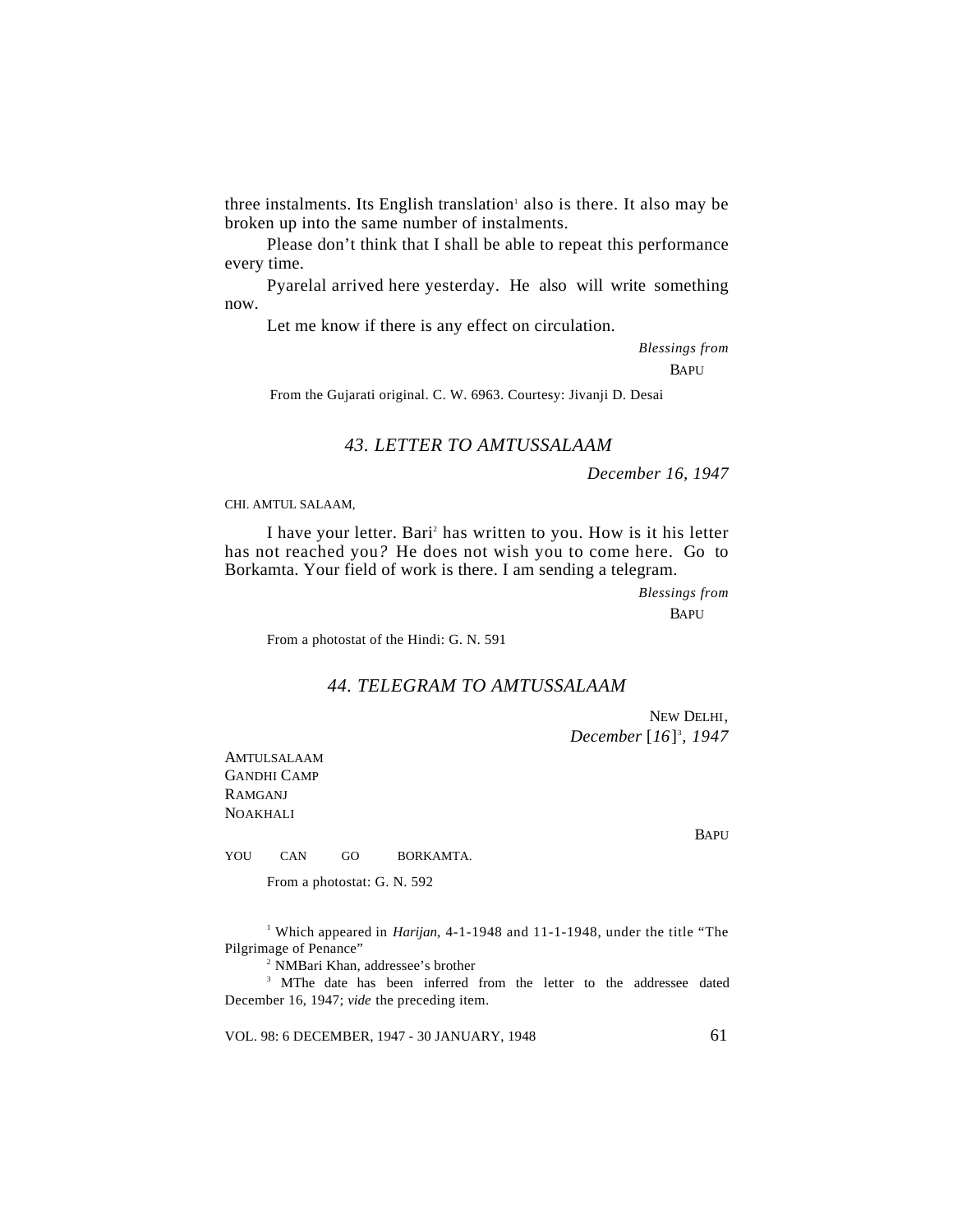# *45. SPEECH AT PRAYER MEETING*

NEW DELHI. *December 16, 1947*

BROTHERS AND SISTERS,

I am told— and to some extent it is true—that controls on certain articles of food and clothing have been removed and will be removed from more articles. There is now no doubt that controls are on the way out and Brijkishan has told me of its very first consequence. *Gur*, which used to be sold at Re. 1 a seer is now available at 8 [annas] a seer. This is some achievement. Of course the price should be still lower. When I was young no one could have dreamt that *gur* would ever become so dear. A seer of it could be had for one anna or less. We should therefore hope that the price of this commodity will further fall. No doubt we cannot have it free of cost. Similarly, sugar has come down from Rs. 32 to Rs. 20 a maund. *Moong*<sup>1</sup>, *urad*<sup>2</sup> and *arhar*<sup>3</sup> are now sold at 1\_ seers for a rupee. The same is true of *gram*. *Gram*, in my opinion, is included in the pulses, but in this region it has various special uses and so it is kept separate. It used to sell at Rs. 24 a maund. Now the price is Rs. 18. The black-market price of wheat used to be Rs. 34 a maund. It is now Rs. 24. The same goes for other articles. People used to frighten me that I did not know how markets were operated, how prices rose and fell, that I did not know economics, that I was saying what I did because I was a mahatma and did not have to suffer the consequences of decontrol; it was the poor who would have to suffer. But from the first results of decontrol I see that the people will live rather than die through the measure. I shall therefore say that control on maize, barley and millet should also be lifted. Because those who are used to millet will continue to eat millet. They will not be able to digest wheat. Similarly there are many whose staple diet is maize. I thus see no reason why control on these articles should continue. Dr. Rajendra Prasad too had promised that gradually all controls would be lifted. We have seen the desirable consequences of some controls being lifted. Now take match-boxes. One has to pay an exorbitant price for a box of matches in the black-market, which is really the open market. There is no doubt that if it is decontrolled it will have a very good

<sup>&</sup>lt;sup>1</sup> Varieties of pulses

<sup>2</sup> *ibid*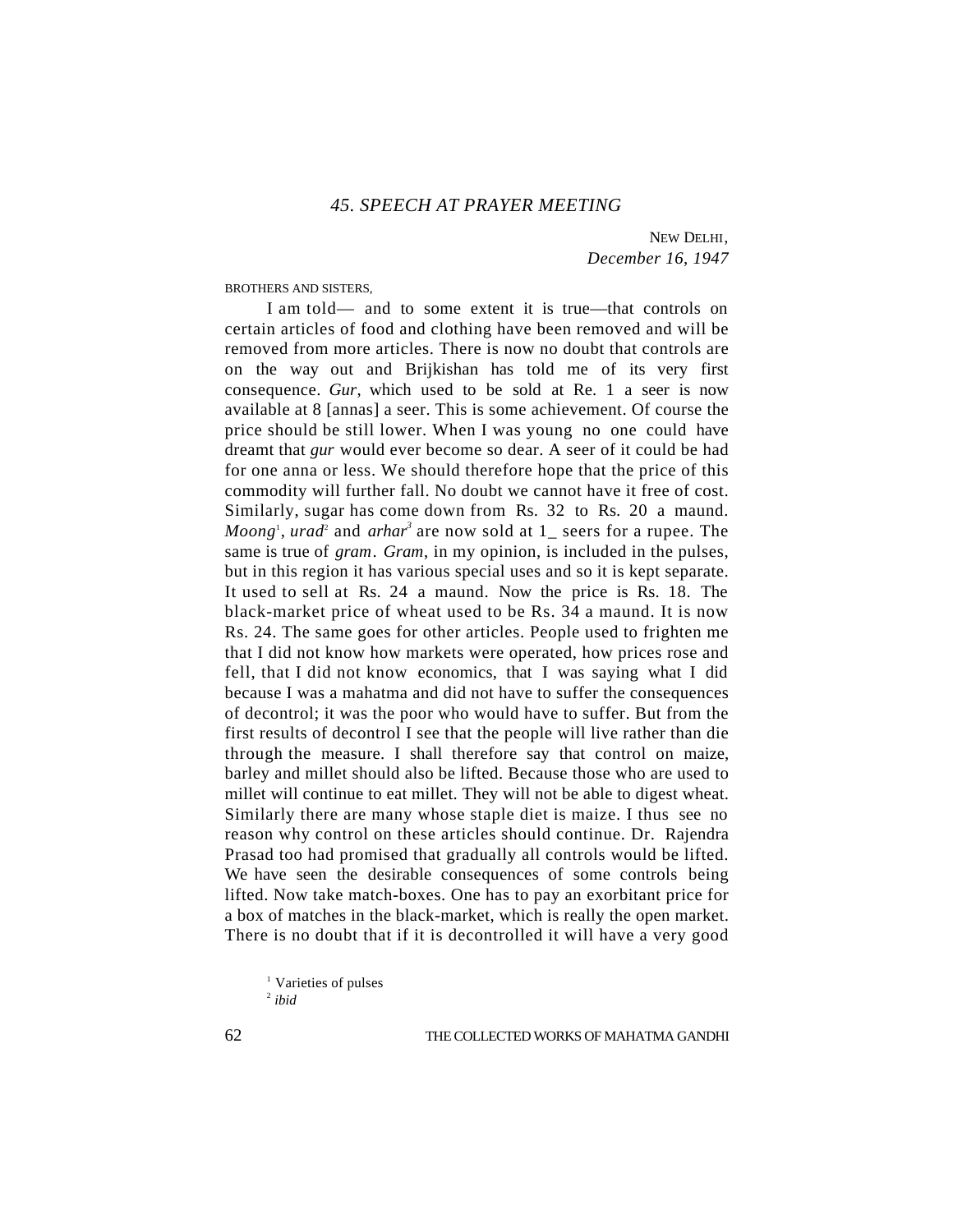effect. Match-boxes never used to be so costly. In my time it cost almost nothing. Today a box of matches is sold, maybe, for one anna. Then one got a whole dozen for that price. Things were never so costly as they are now. I am happy when people's incomes rise but the rise in prices always distresses me. If the prices rise the excess should go to the toiler, but even then prices cannot rise so steeply. This happens when traders turn wicked and greedy and want to pocket as much profit as they can. We have got our independence and we have been through a great calamity also, but still we have not learnt purity of conduct. If our traders content themselves with what is a just profit, I have not the least fear that decontrol will lead to a rise in prices. Even those who have such a fear attribute it to the fact that we are wicked and dishonest. Traders care only for their profits and the farmers and other producers too are only concerned with filling their own bellies and nobody bothers about the consumers. If that is so, how can one say that there is democracy in India? How can such things be permitted in a democracy? In a democracy it is incumbent on the Government to trust the people. It must clearly say that it will do as the people desire but that if what they desire brings them hardships it cannot be held responsible. True, we have a Civil Service, but all of us who are here should consider ourselves soldiers and serve the people. Today malpractices flourish. I am continuously receiving telegrams, etc., from everywhere. I understand there are some fishy practices going on in Bombay though I do not know exactly what. This should stop. But the people should congratulate the Government for the good work that has so far been done. It also encourages it. So much for the lifting of controls.

There is then the matter of the [Indian] Civil Service. I am receiving letters every day complaining of the expenditure still being incurred on the Civil Service. How can all I. C. S. men be removed all at once? And if they were, how would the work go on? Some have already gone and some others, who are soon to go, are having to do much hard work. The I. C. S. is in the charge of the Sardar. He praises that cadre very highly. Although they are few in number the I. C. S. men deserve to be complimented for the work they do. They no doubt receive high salaries. Still, it is we who constitute the real Civil Service. Let the Government accept us as the Civil Servants and, in order to enforce discipline, punish us as it does the Civil Servants. Let it summon any one of us and say he has to do such and such work. Is not there a law to punish those guilty of misconduct? If there is none, I shall say they should frame one. They should place on the whole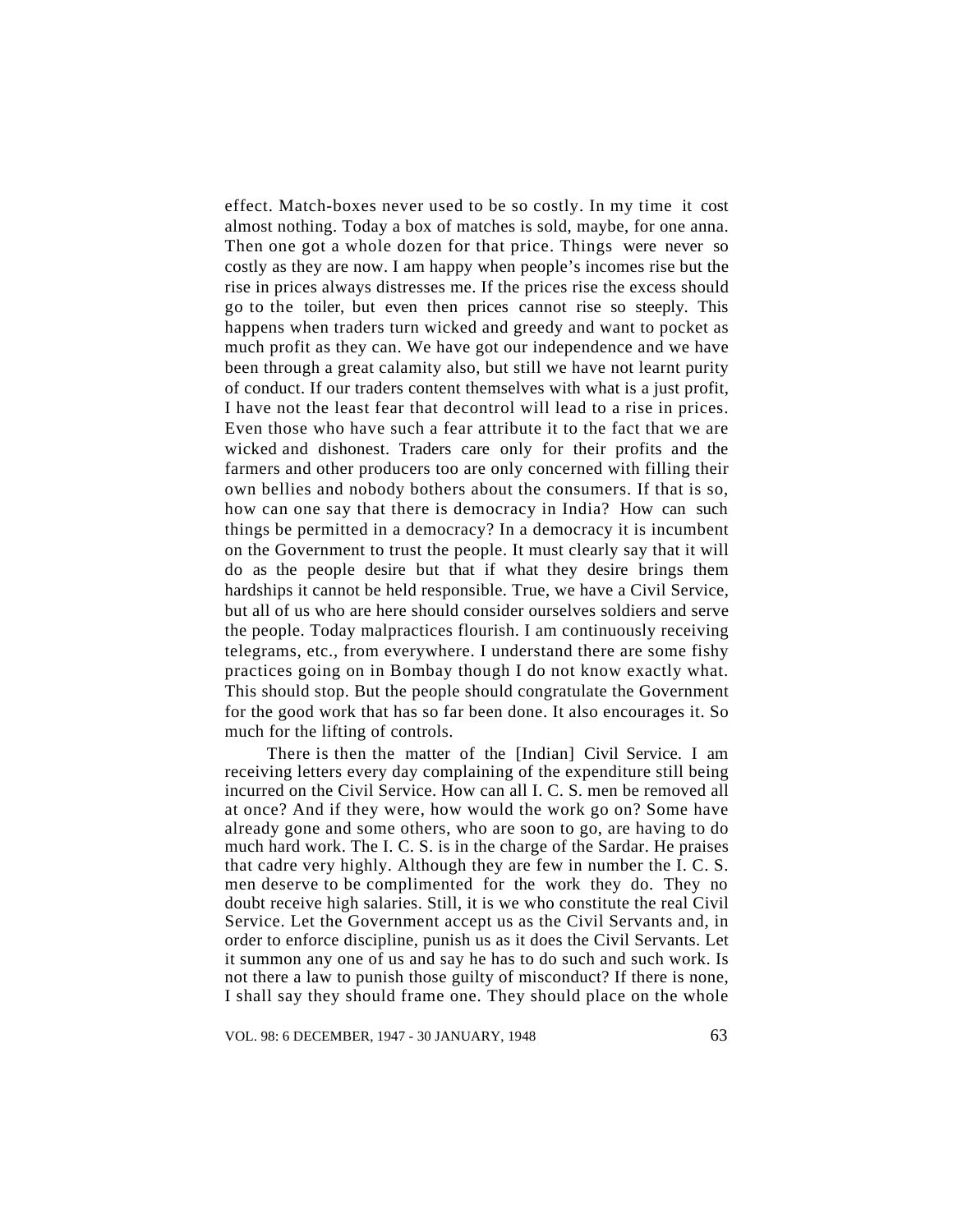people the responsibility they have placed on the Civil Service. It is after all a people's government.

Why do I have to say this? Because there has been a fresh development; the Congress has said that there should be a Parliamentary Secretary attached to each Minister, and these Parliamentary Secretaries should be not from among the I. C. S. officers but from the ranks of the Congress or from among those supporting the Congress. Of course they will not work gratis. They will have to be paid salaries. If today we did not control the Government with its immense financial resources, how could we have paid these salaries? But since we control the Government we must pay one a salary of Rs. 1,500 or Rs. 2,000, give him a house and other benefits, and call him a Parliamentary Secretary. I must say it pains me—be it a Parliamentary Secretary attached to the Prime Minister or to the Home Minister or any other Minister. Even if the Parliament —or rather the Congress Party—insists on creating such a post, does one have to work only for a salary? In that case India will become a worthless country. Was our strength born only today? Let us first produce some results. Let us sit down and assess how much we have produced in excess of what was produced till August 14. Have we produced more grain, more cloth, more industrial goods? When people become industrious, earn money and become prosperous so that they can be generous in giving, then we can say that lustre has been added to India's name and its worth has gone up. But today our per capita income is only Rs. 70. This is nothing. When this has doubled or risen even further and the rural incomes have also risen you can then ask the Government to pay more. But if our production does not increase and we go on increasing our expenditure, where shall we be? Take for instance a shop—and India is only a large shop—whose proprietor seeks from the manager an account of the sales every evening. If he is told the sale today has been worth Rs. 1,000 while yesterday it was worth only Rs. 500 he is pleased. But when he is told that the expenditure has been of the order of Rs. 1,500, he will fly into a rage and start shouting at the manager. Shouting and abusing is bad no doubt and so is getting angry, but his point is well taken. If the income is Rs. 1,000 and the expenditure Rs. 1,500, where is he to find the Rs. 500 to balance the books? Today we have the money, so we go on a spree. Tomorrow it will be gone. It therefore pains me when we throw money away so recklessly. This will do for today.

[From Hindi]

Courtesy: All India Radio. Also *Prarthana Pravachan—*II, pp. 208-13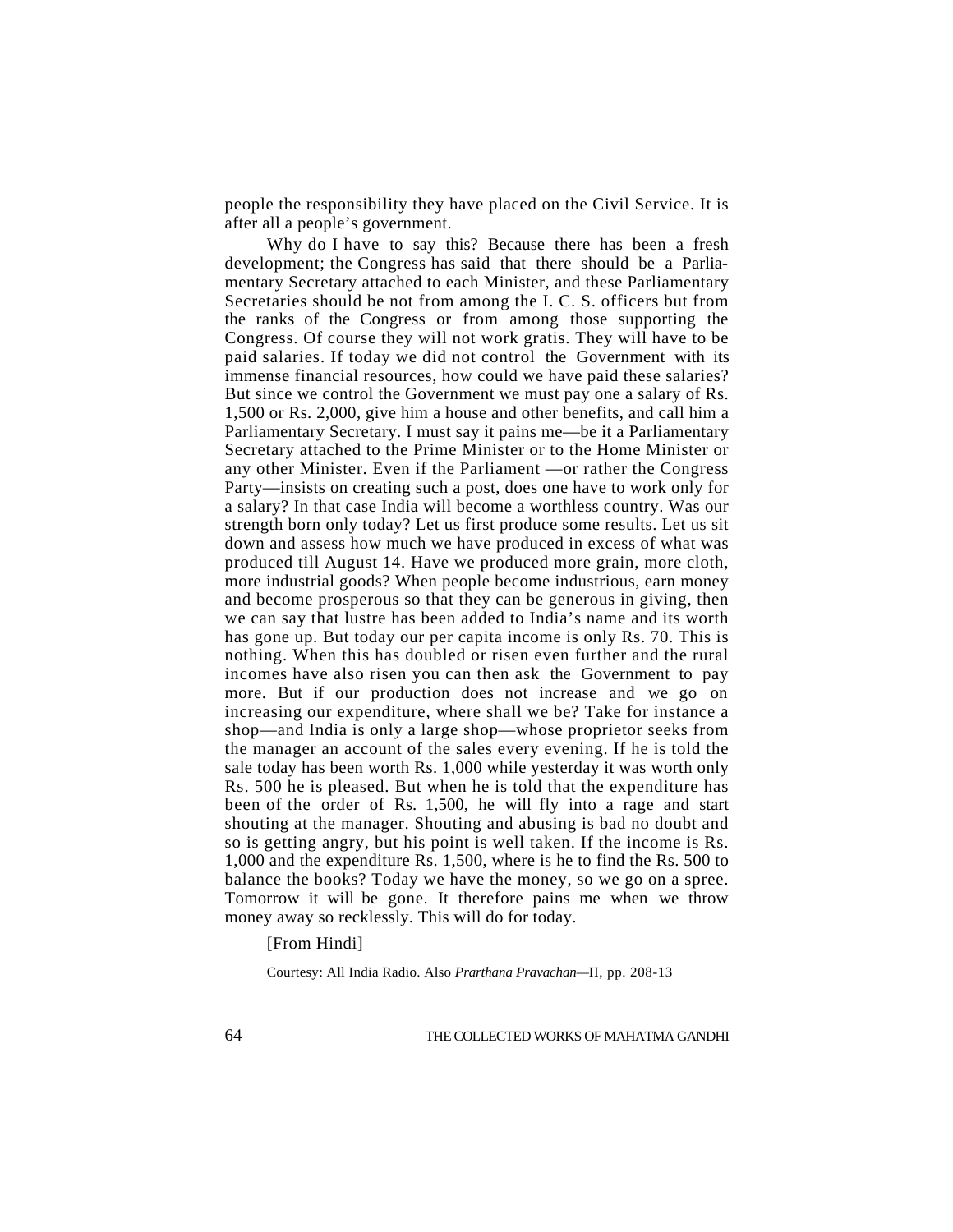## *46. LETTER TO KIRAN SHANKAR*

NEW DELHI, *December 17, 1947*

DEAR KIRAN SHANKAR,

Your letter. I had some talk with Satin Babu but what I said I do not recollect. Anyone who quotes me should produce my written word. I could have only discussed general principles.

> *Yours sincerely,* M. K. GANDHI

From a copy: Pyarelal Papers. Courtesy: Pyarelal

### *47. LETTER TO VALJI G. DESAI*<sup>1</sup>

*December 17, 1947*

CHI. VALJI,

I see no contradiction between the two replies. The only difference is that Tha. has enumerated more virtues.

> *Blessings from* BAPU

From the Gujarati original: C. W. 7508. Courtesy: Valji G. Desai

### *48. LETTER TO NARANDAS GANDHI*

*December 17, 1947*

CHI. NARANDAS,

You have given me quite a vivid description. We are living in critical times. Be vigilant. Khadi is not merely khadi, but includes

<sup>1</sup> On top of the letter Gandhiji has made the following note in English: Tagore's equations:

Rama= ideal son

 $=$  ideal brother  $=$  ideal husband  $=$  ideal ruler Bharat Lakshman  $\int$  = ideal brother }

 $\text{S}$ ita = ideal wife

VOL. 98: 6 DECEMBER, 1947 - 30 JANUARY, 1948 65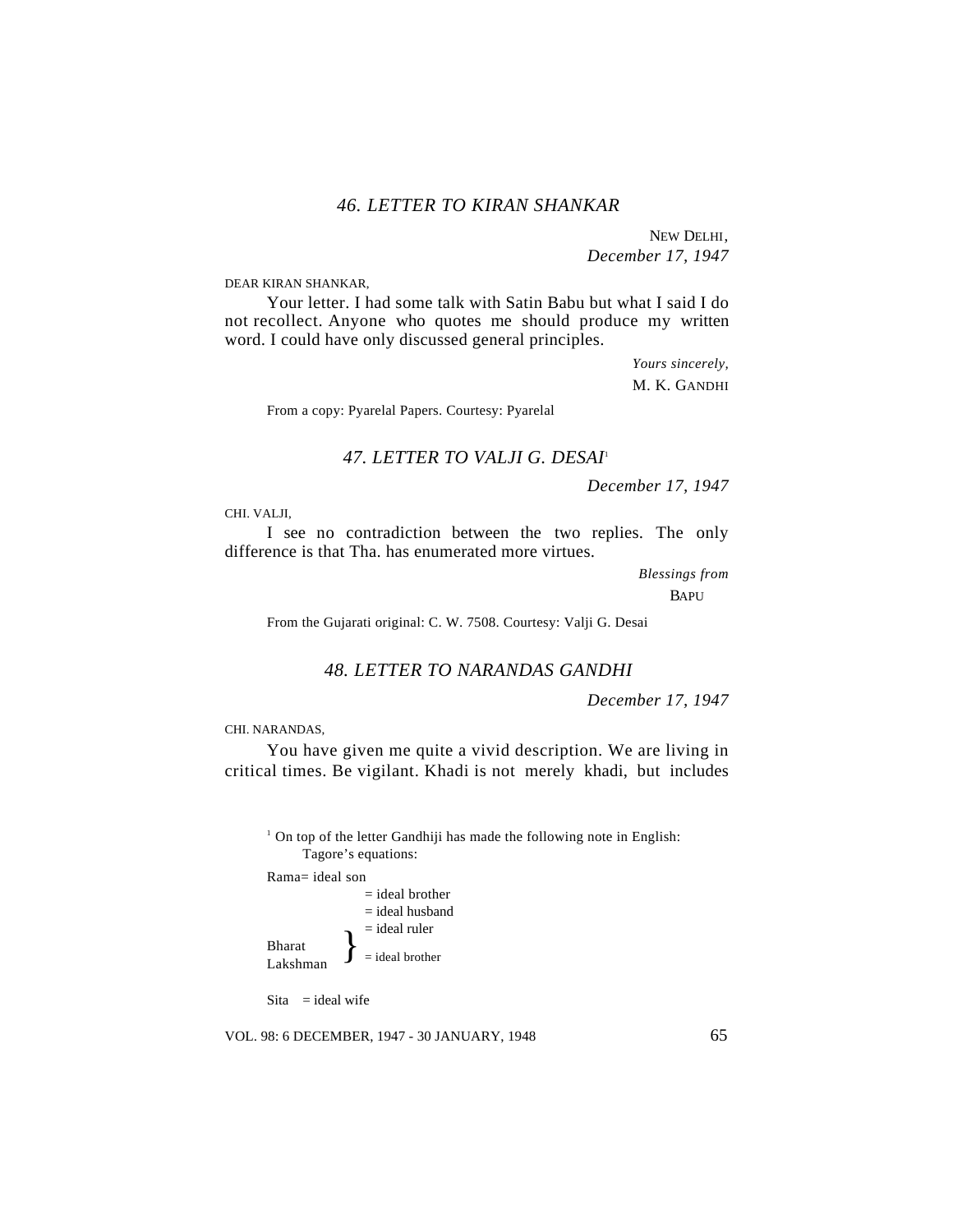many other things. Without these other things, khadi is no more than a peasant's *pankoru*<sup>1</sup>.

They say you have grown old. Could it be true?

*Blessings from* **BAPU** 

[From Gujarati]

*Bapuna Patro-9: Shri Narandas Gandhine,* Part II, p. 320. Also C. W. 8649. Courtesy: Narandas Gandhi

### *49. LETTER TO JAMNA GANDHI*

 *December 17, 1947*

CHI. JAMNA,

I have your letter. Kanu and Abha can go there when they want. I think they are no more in a position to serve their own parents exclusively. Who can ride two horses at a time? The best course is to serve as well as you can and repeat the name of Rama, the dispeller of distress, whether or not you are in distress, and live as He keeps you.

*Blessings from*

**BAPU** 

From a copy of the Gujarati: Pyarelal Papers. Courtesy: Pyarelal

### *50. LETTER TO SHANKARLAL*

NEW DELHI, *December 17, 1947*

CHI. SHANKARLAL,

I got two letters from you. Nothing after that. I can understand that many friends come to you. But those whose presence is not needed there should be asked to go back to their business. Keep them all well informed. This will stop the crowding around you, and allow the patients as well as their attendants to have some peace. It will also save money and time. Narahari will recover by and by. But he will have to have prolonged rest. Did the hailstorm cause heavy damage?

*Blessings from*

**BAPU** 

From a copy of the Gujarati: Pyarelal Papers. Courtesy: Pyarelal

 $<sup>1</sup>$  A rich garment; literally, a silk sari, worn at a wedding</sup>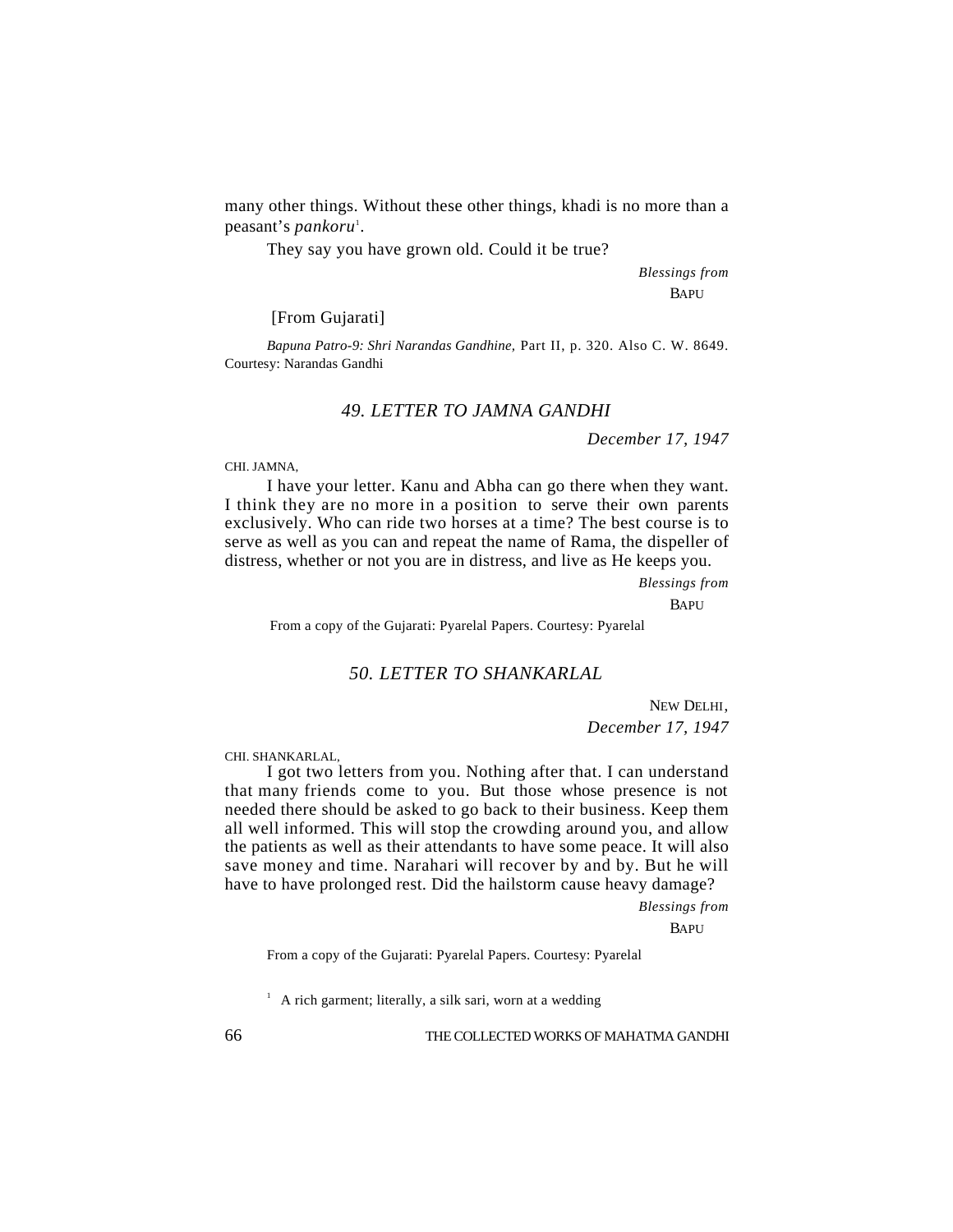# *51. A LETTER*

*December 17, 1947*

I am passing through a difficult time. I have not a moment to spare. I am convinced that this communal conflict is not of the common people's making. A handful of persons are behind it. Whose fault is it if I do not see amity even between these two.  $\ldots$  .? If the ocean itself catches fire, who can put it out? Falsehood has spread so much that one cannot say where it will end.

If in that *yajna,* our struggle for freedom, we had been wholly negligent in preserving truth it is doubtful that we could have attained even this so-called swarajya. Truth is my only God. Truth alone to me is prayer, penance and the rest. I am a Hindu. I know that if the world were to adopt my Hinduism mankind would be free from all the worldly ills and man would live in a truly human manner. All this that I have dictated for you has just occurred to me after the prayer.

My health is all right. It is no small mercy of God that even under such heavy burden of work the body continues to be fit.

You would all be well. Chi. Manu will write to you the rest.

*Blessings from* BAPU

[From Gujarati]

*Dilhiman Gandhiji*—II, pp. 112-3

 $1$  Omission as in the source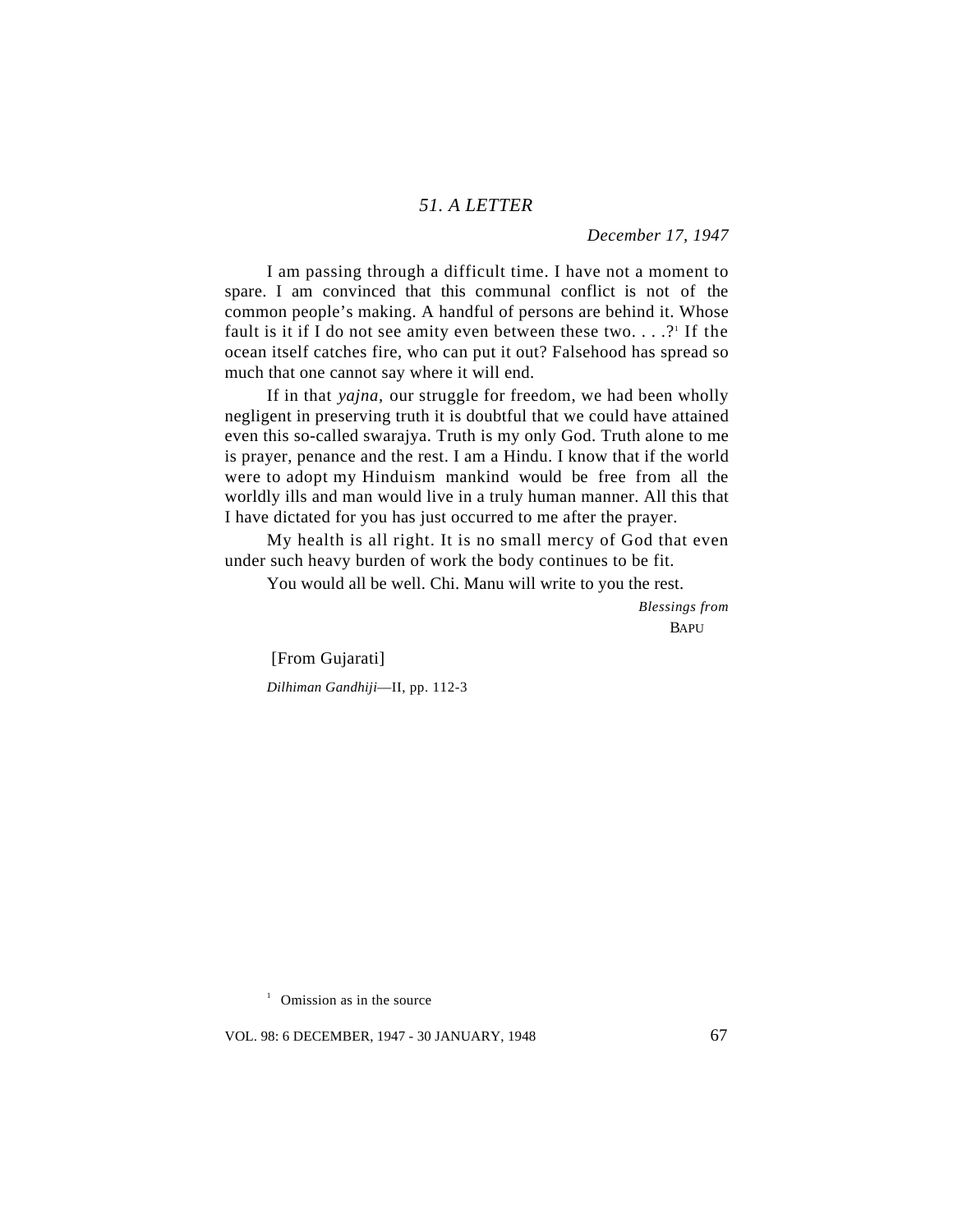# *52. MESSAGE TO U. P. STUDENTS*

### *December 17, 1947*

I have your letter and invitation. I love being among students because I consider myself a student. But at present I am trapped here. Still, this too is a big school. I am being schooled here and am staying here for my examination. Whether I pass or not is in the hands of God. Both are the same to me. You should take your examination in the same spirit. I do not mean that you should only read books for your examination. I can say from experience that so long as our schools do not impart lessons in moral uplift there can be no awakening amongst us. Today the atmosphere in colleges and schools is not pure. First of all it should be purified. Today, though the students read so many books and spend so much money they are not free from anxiety, because they are not self-reliant. I want to change this pitiable condition and I want the students' help in this. We shall remain crippled as long as we do not conduct our universities through crafts.

Now swarajya has come. Let us all be brothers and sisters. Let no one be high and no one low. Let there be no Hindus, no Parsis, no Christians and no Jews. We should realize that we are only Indians, and that religion is a private matter.

M. K. GANDHI

[From Hindi]

*Dilhiman Gandhiji*—II, PP. 113-4

### *53. SPEECH AT PRAYER MEETING*

NEW DELHI, *December 17, 1947*

BROTHERS AND SISTERS,

A friend who is living in Hoshiarpur, maybe he belongs there, has asked me a number of questions. He has given his name, but I do not wish to disclose it. I shall leave his questions too. He says before the partition the Punjab was one, so that if someone had his business in one part he had his house and property in another. This friend had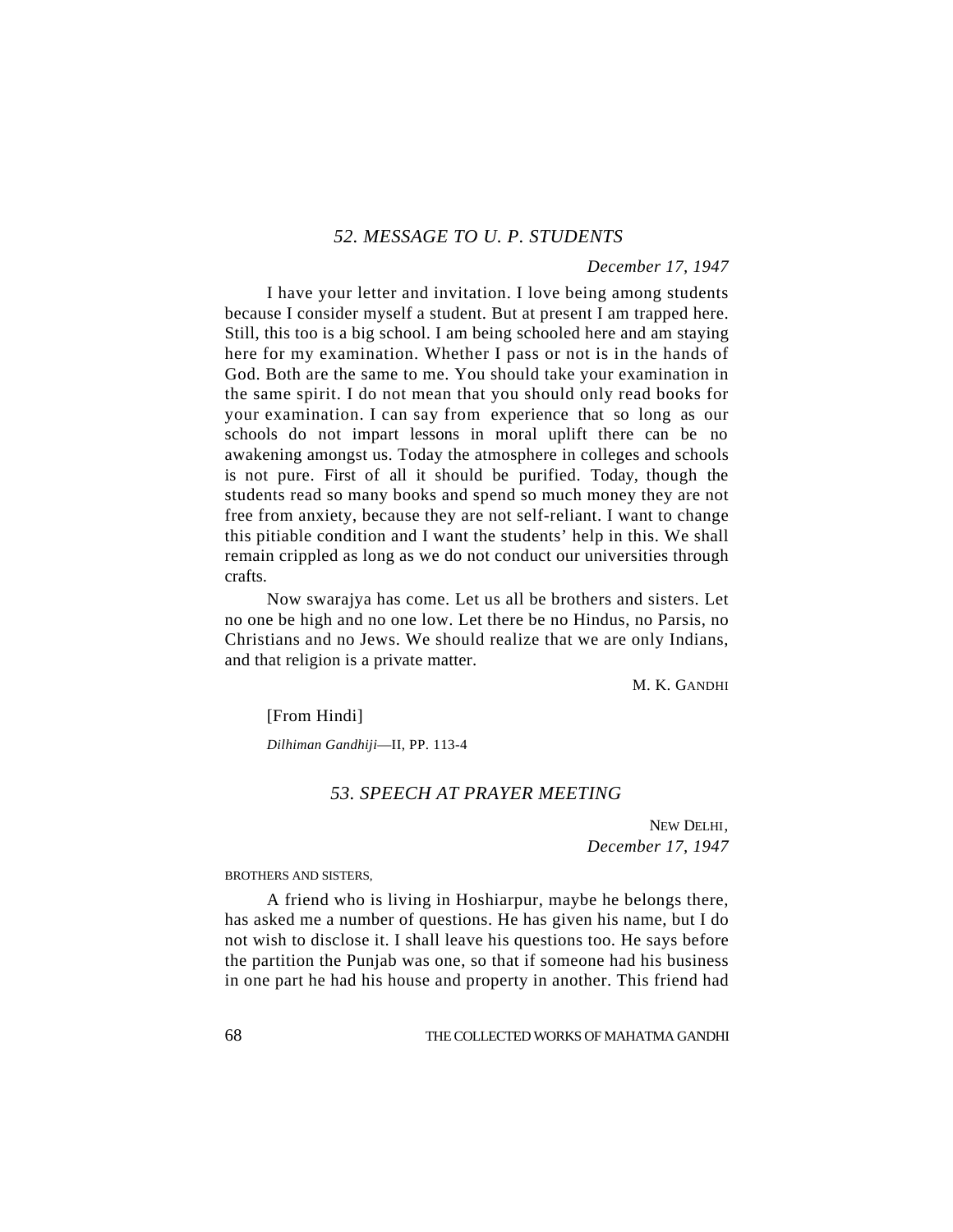his business in West Punjab, while his house and property were in East Punjab. He had to flee West Punjab along with thousands of others. He thought since he had his property in East Punjab he would be able to carry on his business there. But he found on his arrival there that his house had been occupied by a Government official. He was given only two rooms, the rest being kept by the official. It would appear that it is a large house. He asks if he is not entitled to get back his house. If he does not get it back, will the Government help him or must he then go to court? In my opinion he should be given back the house. Why should litigation be forced on him? If the occupant is a Government official, it is all the more necessary for the house to be returned to its owner.

As I had occasion to mention earlier, refugees tend to occupy any vacant premises anywhere, even breaking locks where they happen to be locked. So long as someone lives as a tenant in a house and pays rent it is all right. But how can he continue to live there when the owner of the house returns to the house? He can only stay there if he arrives at some understanding with the owner, but it cannot be that he should retain the major portion of the house and the owner should become a guest in his own house. But the refugees are not in the position of tenants. All that they can say for themselves is that they have been forced out of their houses. Does it give them the right to occupy any property? If such property happens to be the house of a Muslim, then all is over. Refugees think it is theirs by right. But we can do no good either to ourselves or to India in this way. Has anyone ever done any good to himself by theft or plunder or arson? If this sort of thing goes on here, it must happen in Pakistan, too, and it will become impossible for anyone except Muslims to live in that country. I receive communications every day warning me against being taken in by sweet talk and telling me that no one except Muslims has any place in Pakistan. But if only Muslims are left in Pakistan in the end, they will then quarrel among themselves. Whether this sort of thing goes on in Pakistan or India, it is not good. It is worse in fact if it happens in India, for we never said that India belonged to Hindus alone or that only one community could live here. Everyone who is born in India and who considers himself an Indian has a right to stay in India. Pakistan however was conceived as a homeland of Muslims. But when Pakistan became a reality on August 14 they said everyone would be able to live in Pakistan. This made me happy. What irks me is that what is said is often not implemented. And if the Hindus and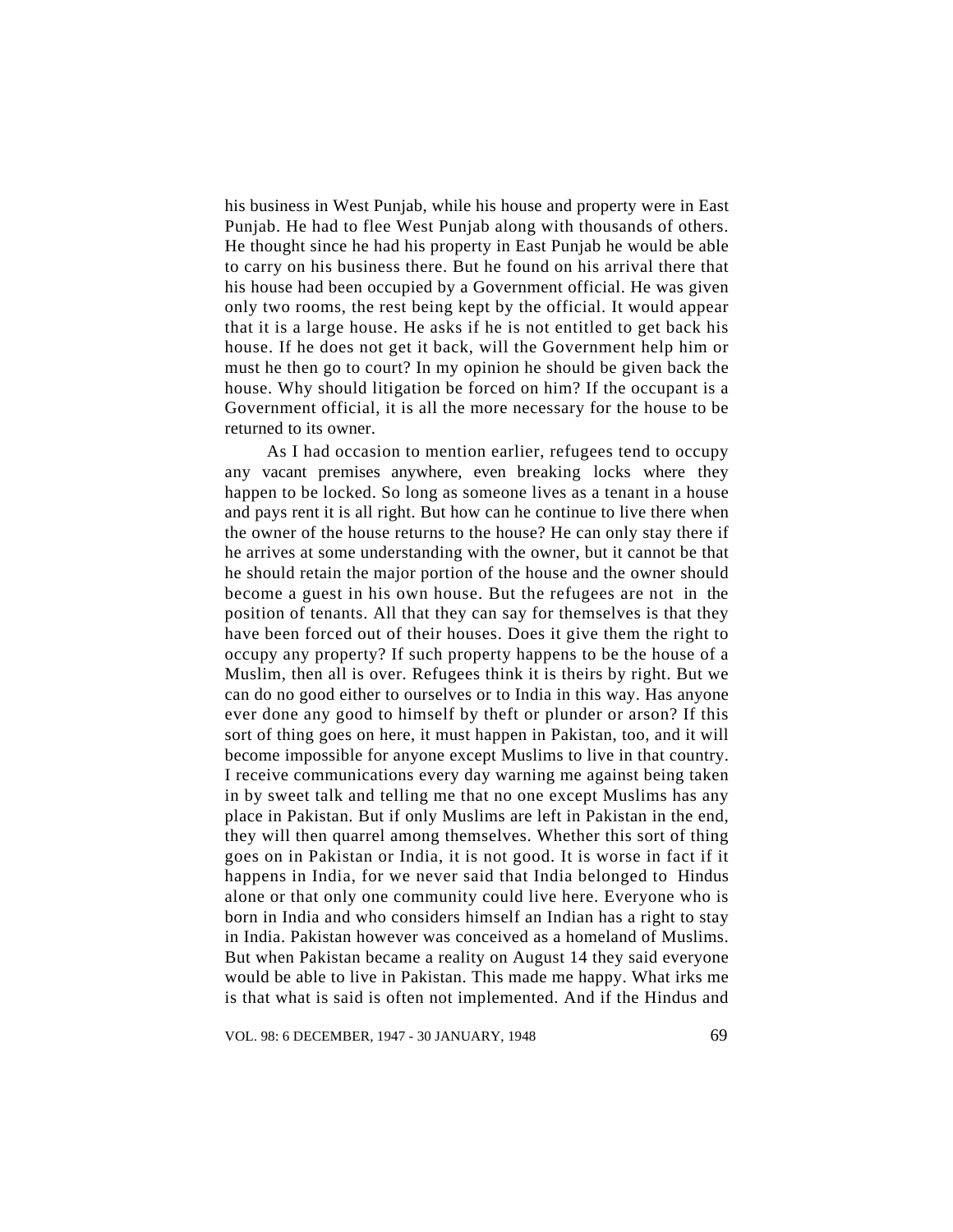Sikhs here do the same I see in it only the ruin of the two communities and of the world. No good can ever come of it.

A friend from Lahore says he had to leave his house and property against his wishes. He was forced to flee West Punjab and come here. When I advised the refugees to go back he went back. He found that his house and land were no longer his. He was given long lectures but he was not given back his property. How then could I say that the refugees should go back?

I have dealt with this question before but since he has raised it I shall say something again. I have very clearly said that the refugees should go back only when the circumstances have become more propitious. Those who would like to return, should keep themselves in readiness. First the Muslim friends who have taken the initiative in this respect have to go there. So far it is only an idea but it cannot remain only an idea indefinitely. They spoke in the name of the Pakistan Government. Or they will have to admit in the end that they have failed and that they were wrong in representing the Pakistan Government as desiring the Hindus to go back. The correspondent says that declarations are one thing and practice quite another and he wants to know whether he should go back. He has every right to ask. I must clearly say that at the moment there is no question of anyone going back. There are many people wanting to go back. I tell them that when the time comes for them to go back I shall let them know the date. I shall not ask anyone to go now. No one can really think of this at such an early stage, but it is very satisfying when these Muslim friends give this assurance. If they succeed I am sure that the present poison in the atmosphere will soon disappear. What needs to be done is to ensure that it will. For the present, however, the correspondent and others like him should keep calm. When the time comes I shall let them know. After all no one wants to go to Pakistan secretly. What I hope is that the Pakistan Government will arrange for a train which can take 5,000 people. They will go willingly and as a matter of right. They will go because they will have been invited.

There is yet another matter I must speak about and that is East Africa. You may perhaps not know that Nairobi is the most salubrious part of East Africa. It is like Simla in India. We in India have four or five months that are quite good and then we have months of severe heat, especially severe in the plains. People then want cool air and go to Simla or Darjeeling for it. India is a big country. Not so East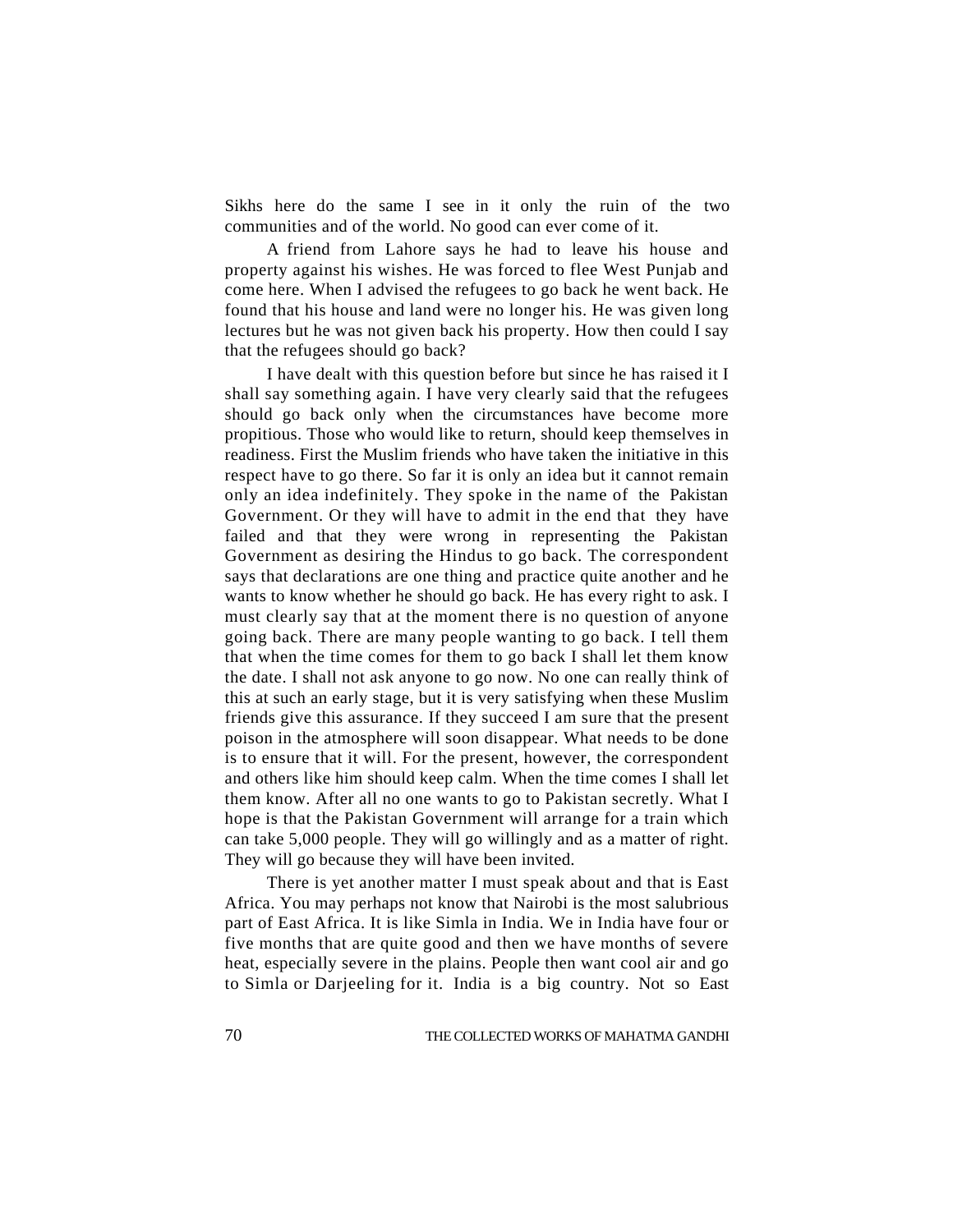Africa. It was the Sikhs who built Nairobi. Sikhs are very sturdy and industrious people. With great labour they built a railway in Nairobi. And yet they are debarred from Nairobi. They may go there as labourers but not as settlers and traders. So much about Nairobi. But the thing does not stop there. Once the first step is wrong, you go wrong all the way. So now they propose to enact a Bill against Indian immigration into East Africa, very much on the lines of South Africa. Attempts are being made to take away such rights as the Indians have so far enjoyed. The Bill has not yet been passed but it has been introduced in the Legislative Assembly. The Indians there have hopes from us. They have sent a communication to Pandit Nehru, who is also our Foreign Minister in addition to being our Prime Minister. They have sent him a telegram and forwarded a copy to me. They want me to say something on the matter. Since I have been in Africa they have a claim on me. I therefore take this opportunity to raise my voice. It will no doubt reach there. India is now a free country. Will free India be treated thus? Mombasa and East Africa are British territories. Will the Indians be subjected to maltreatment in a British territory? You must know that there are a large number of Indian traders there— many of them Khoja and other Muslims. There are also many Hindus. They are from all parts of India. They have also earned a lot of money through their trade with the Negroes there. They have been there since long before the British entered the area. Even Europeans had not made their entry there and if they had they were not many in number. Indians have built large mansions there. Even ships then belonged to us. Later, when our position deteriorated, we lost the ships too.

Afterwards the British and other Europeans followed. It is a long story into which I need not go. Indians lived in peace with the Negroes and did business with them. I shall not say they were always honest but certainly they did not take anything from anyone forcibly. There are no communal differences between Hindus and Muslims there. They are living in amity and harmony. They want this anti-Indian Bill to be withdrawn. It must be withdrawn. India is a free country and I am sure Jawaharlal will do what needs to be done in this regard.

[From Hindi]

Courtesy: All India Radio. Also *Prarthana Pravachan—*II, pp. 213-8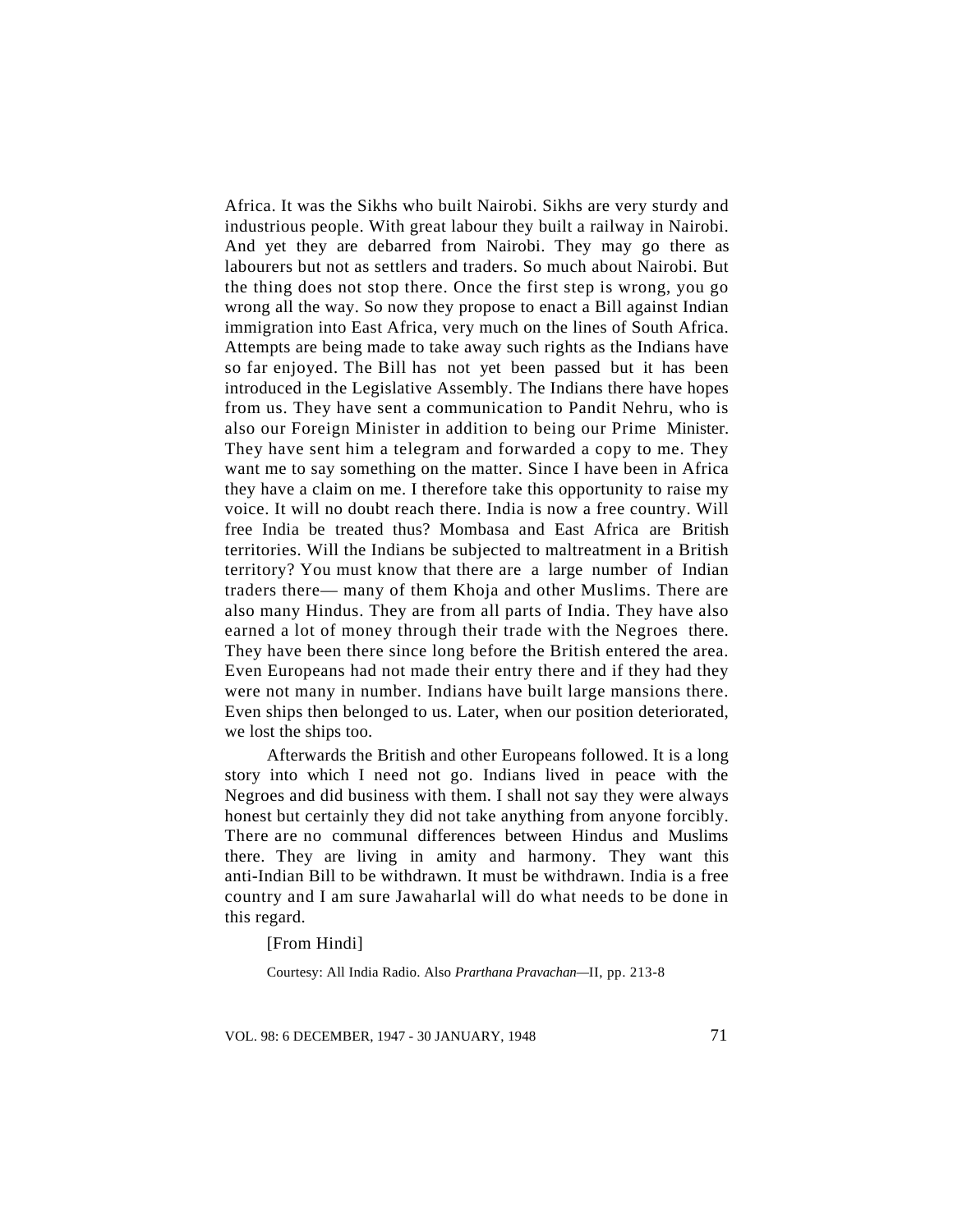# *54. FRAGMENT OF A LETTER*

#### *December 18, 1947*

I do feel angry but only with myself. Why should I be angry with you? Even if a woman like you hesitates to accept her mistakes, I do not see that you are at fault; the fault really is mine. For you have been brought up under my care. The atmosphere there<sup>1</sup> perhaps was not pure and so you did not inculcate all the virtues that make for sound character. And it was my responsibility to see that the atmosphere there was pure. I did not see to it. Hence I cannot disown my responsibility. In the same way I assumed that the Satyagraha struggles were conducted solely on the basis of truth and non-violence. Today God has made me realize that that was not so. Hence I say that we make frantic efforts just to keep ourselves alive and therefore we cannot see our mistakes. Our ahimsa is not ahimsa. It has been used as a weapon of the weak. It is *himsa* that passes by the name of ahimsa. That is why today rivers of blood are flowing everywhere. What the consequences may be is anybody's guess. But seeing all this, people like you should take pity on an old man like me and pray to God to take me away. I know that today I irritate everyone. How can I believe that I alone am right and all others are wrong? What irks me is that people deceive me. They should tell me frankly that I have become old, that I am no longer of any use and that I should not be in their way. If they thus openly repudiate me I shall not be pained in the least. And I shall also then cultivate the indomitable strength needed to serve *Daridranarayana*<sup>2</sup> *.* I have only unburdened my heart to you. If possible let other girls read this. Your health will be all right. . . .<sup>3</sup>'s going to America is in the offing. I am not very keen about it. So I do not have full information as to what is being done in that regard.

[From Gujarati]

*Dilhiman Gandhiji*—II, pp. 123-4

- 1 In the Ashram
- God in the form of the poor
- $3$  Omission as in the source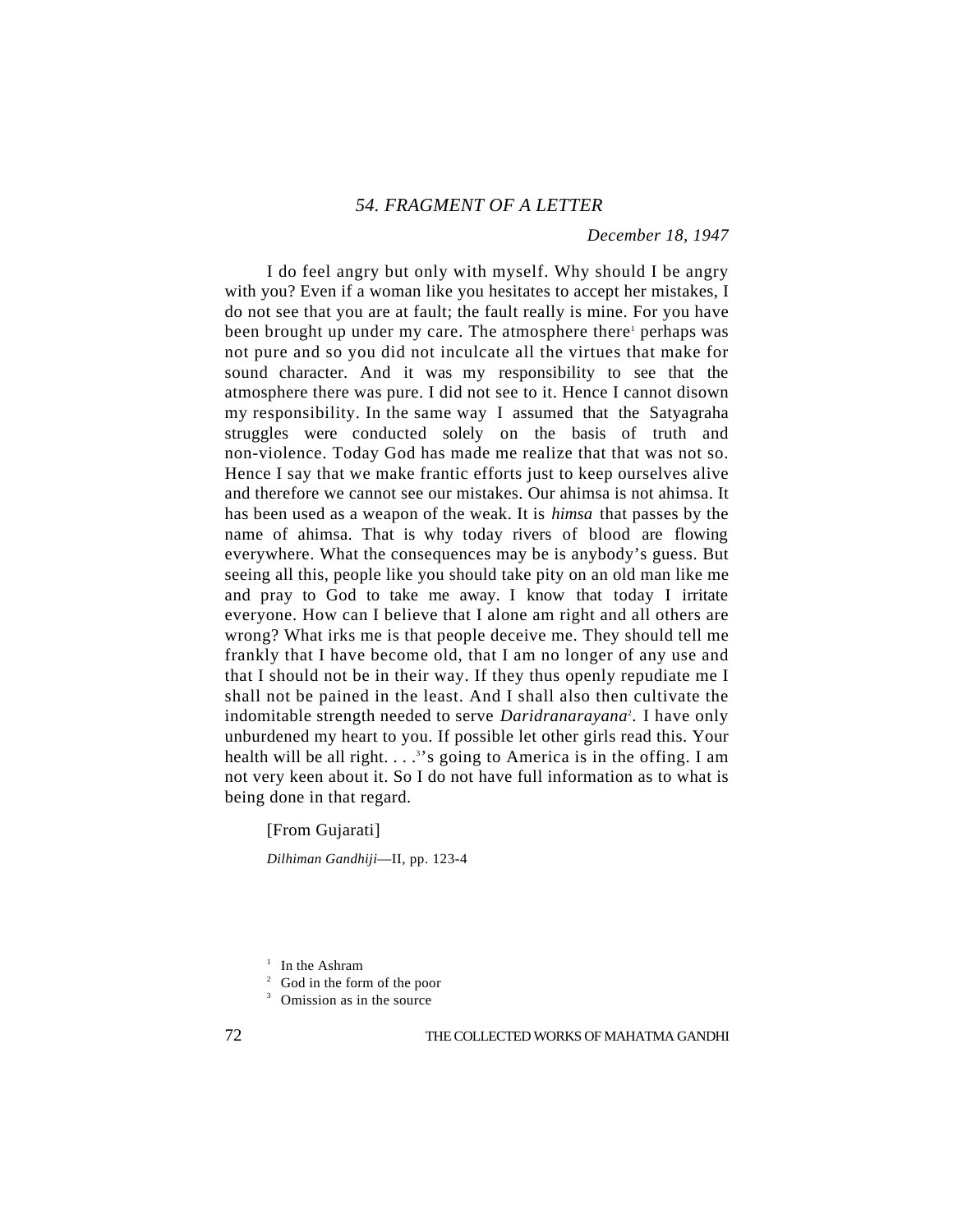*December 18, 1947*

You of course come to see me every day. For a long time now I have been feeling that nationalist Muslims are perhaps a prey to fear. They come to me every day and talk a good deal but the impression I get is that they exaggerate somewhat. If we indulge in exaggeration it will do no good to anyone— be he Hindu or Muslim. If we think that we alone are right and suppress others in the belief that we are great and that therefore there is no harm in coercing others, we shall fall; we shall be deceiving ourselves. But if we are truthful we shall show fearlessness, discretion and earnestness in our conduct. If we are in error we should duly admit it. We shall not fall thereby, we shall only rise higher.

M. K. GANDHI

[From Hindi] *Dilhiman Gandhiji*—II, pp. 122-3

# *56.SPEECH AT PRAYER MEETING*

NEW DELHI, *December 18, 1947*

BROTHERS AND SISTERS,

 A correspondent writes to ask why I object to English being used, but not to Urdu. The Muslims and the English are the same to us since we are friends of all. The correspondent's complaint arises out of ignorance. Not only do I not object to Urdu being used, I am its advocate. It is a provincial language like Punjabi, Marathi, Gujarati, Bengali and Oriya. There are as many languages as there are provinces in India. To be sure there are many more languages in India but scholars have selected 14 or 15 which have well-developed literatures and which are more developed than the rest. But all these 14 or 15 languages cannot be used in all the provinces. The question also is what language should serve as a link language between the provinces. Ever since I returned from South Africa I have been insisting that only a language which the largest number of Hindus and Muslims speak can be our national language. This can only be Hindustani written in the Devanagari or the Persian script. English has no place in India. The British ruled over India and so English became important. It is a foreign language, not an Indian language. Therefore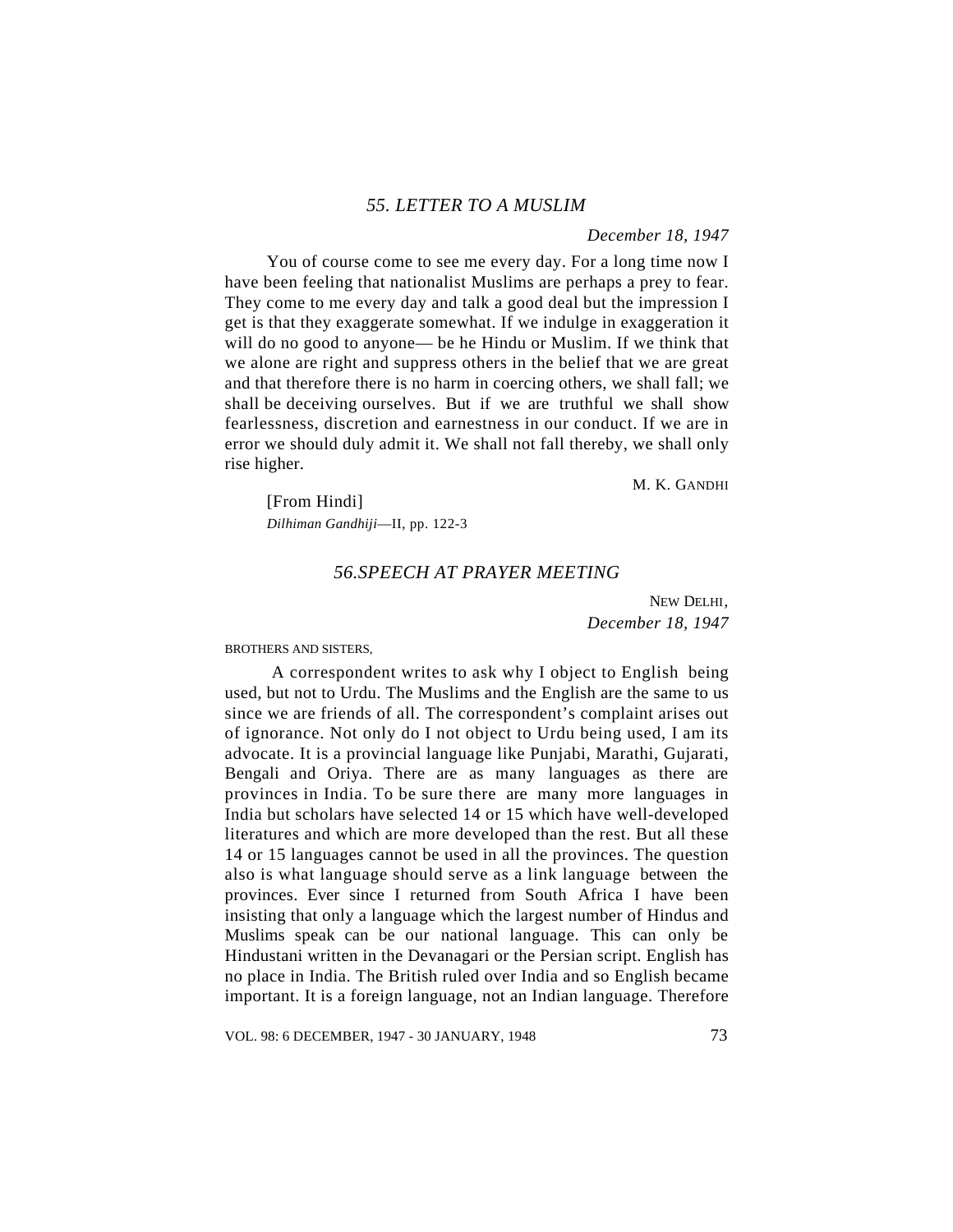I say, not reluctantly but proudly, that Urdu is an Indian language formed in India. We are all devotees of Tulsidas. You will be surprised to know that he has used any number of words of Arabic or Persian origin in his *Ramayana.* He just picked up words spoken in the streets and used them because Tulsidas was writing for you and me. He was not writing for the few speaking Sanskrit. The language of Tulsidas therefore is our language.

Lala Lajpatrai<sup>1</sup> was known as the Lion of the Punjab. He is now no more. He was a friend of mine and occasionally I jokingly used to ask him when he would learn to speak in Hindi. He said that would never be. You must know that he was an Arya Samajist<sup>2</sup> and performed *havan* and other rituals. As I used to stay with him I observed all this. In these rituals Sanskrit alone is used and he was able to pick a few words here and there in Devanagari. But his mother tongue was Urdu. He was a great Urdu scholar, could write fluently in Urdu and could also deliver long orations in that language. He could also deliver long orations in English but he could never understand Sanskritized Hindi. I could make myself understood by him only when I used selected Arabic and Persian words. How then can the correspondent object to my not objecting to Urdu? I think no one should object to Urdu. English I certainly object to. I have been twice President of the Hindi Sahitya Sammelan<sup>3</sup> and I said the same thing there and no one opposed it. They in fact applauded me. I am the same man. How then can anyone suggest that I love Hindi less and am therefore less of an Indian? In my view he who objects to Urdu is to that extent less of an Indian.

 Today we find ourselves in a mess and have created poison for ourselves. This is what happened in Ajmer. If you want to safeguard Hinduism you cannot do so by treating as enemies the Muslims who have stayed on in India. My days in this world are numbered. Soon I shall be gone. You will then realize that what I said was right. The same rule applies to Muslims. Islam will be dead if Muslims can tolerate only Muslims. The same goes for Christians and Christianity.

 $1$  (1865-1928); nationalist leader from the Punjab, educationist and journalist; organized a massive agrarian movement in the Punjab in 1907, and was deported to Burma; President of the Indian National Congress, 1920; died of injuries sustained during demonstration against Simon Commission

 $2$  A member of the Arya Samaj, a reformist sect of Hinduism, founded by Dayanand Saraswati

<sup>&</sup>lt;sup>3</sup> In Mareh 1918 and April 1935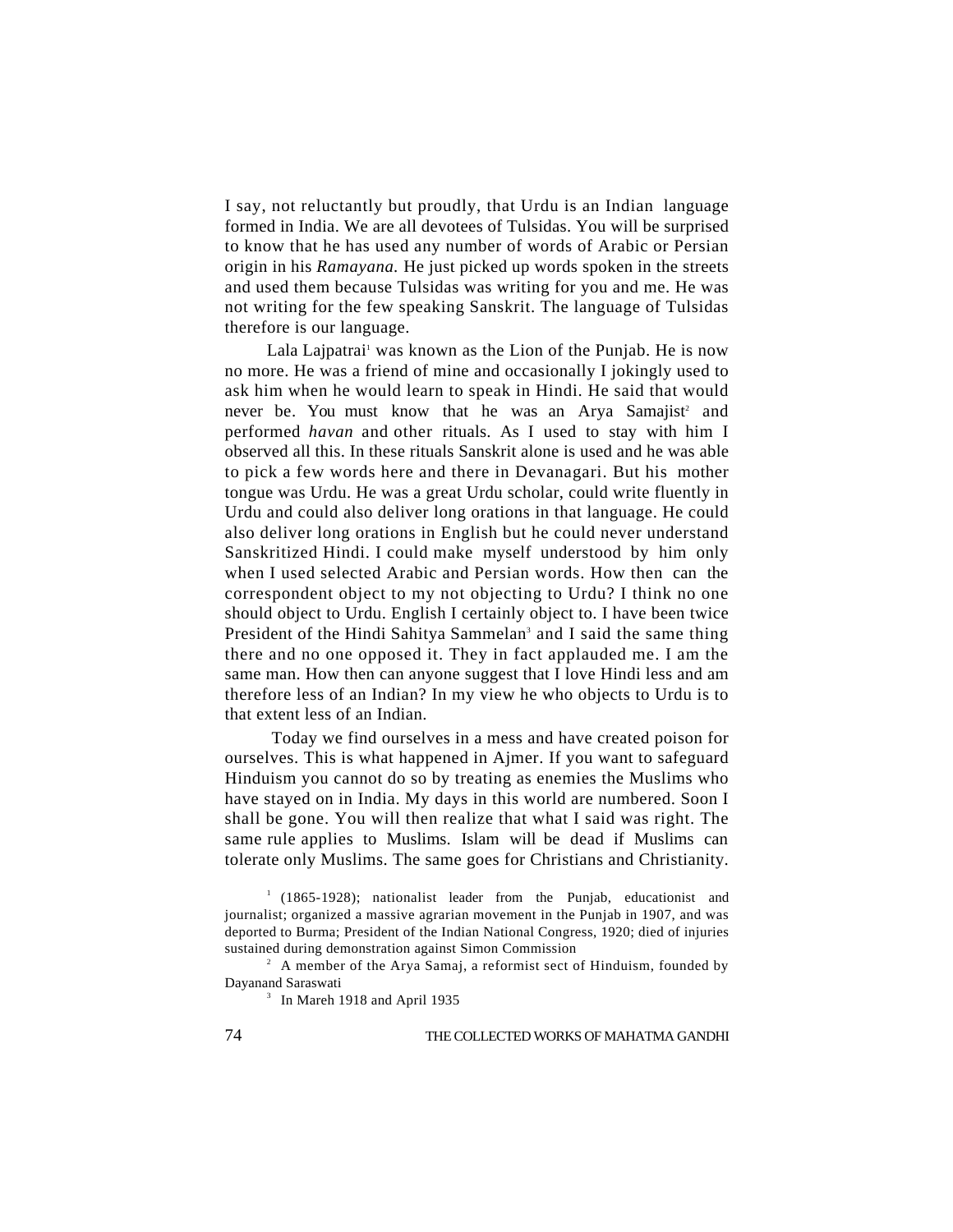All the religions of the world are good, for they teach righteousness and friendship. Those that teach enmity between men, I do not consider religions.

Even during the British rule I had said that English could not be the language of India. I love the English language. I can read and write it. Everyone knows that I am not an enemy either of the English or their language. But everything has its place. English is an international language. If we want to deal with the world outside India, we can do so only through English. English is a universal language. Hindustani has not yet acquired that universality. It is a matter of sorrow that while we have freed ourselves of English rule, we have not been able to free ourselves of the impact of English culture and the English language.

Hindustani is the language that has been formed through the blending of Hindi and Urdu like the confluence of the two rivers Ganga and Jamuna at Prayag. They share the same grammar which is the grammar of Hindustani. It has words from Sanskrit, Persian, English and various other languages. The word 'court' is as much a foreign word as 'kachehari' and there is no reason to reject the first and keep the latter. Similarly there are words like 'bicycle' and 'rail'. By what name would you like to call a rail? The fact is that so many English words have got into our speech and we do not despise them. But if the correspondent had written to me in English, I would have thrown away the letter knowing that he did know Hindustani. Similarly if I were to send him any letter written in English he would have the right to throw it away. The matter is really quite simple but we have forgotten what is right and what is wrong. And a kind of perversity has come to lodge in us. May God protect us.

# [From Hindi]

Courtesy: All India Radio. Also *Prarthana Prasachan—*II, pp. 218-22

# *57. LETTER TO REV. CARDES*

[*December 19, 1947*] 1

MY DEAR CARDES,

Your letter. I am so glad you are there at last and in the room that was allotted to me. Make yourself at home and take up the work

<sup>1</sup> The letter is placed in the source among those of this date.

VOL. 98: 6 DECEMBER, 1947 - 30 JANUARY, 1948 75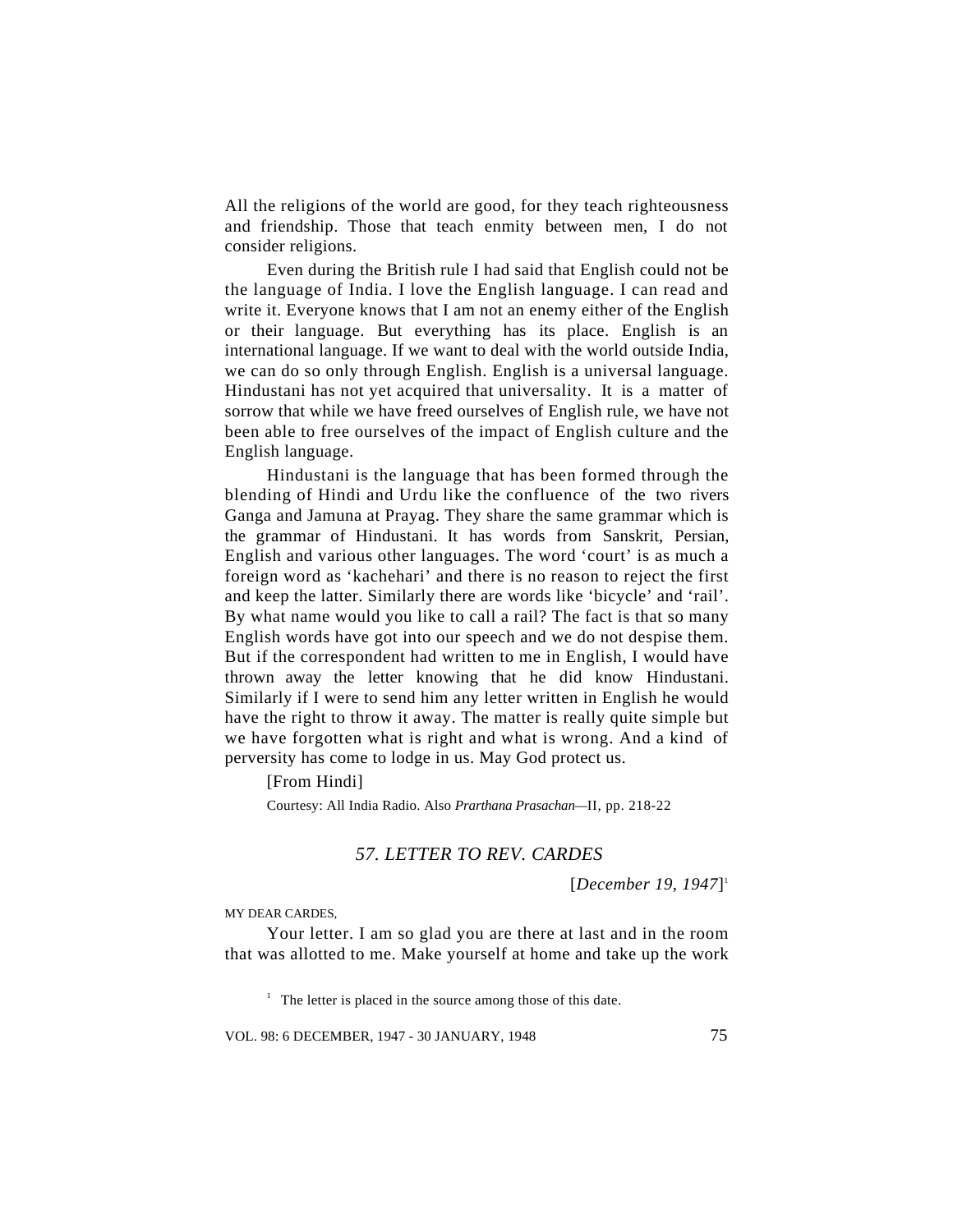that suits you most.

I had thought you were passing through Delhi. Did you not? Do write to me fully.

Love.

**BAPU** 

REV. CARDES SEVAGRAM<sup>1</sup>

From a copy: Pyarelal Papers. Courtesy: Pyarelal

# *58. LETTER TO NAWAB OF BHOPAL*

New Delhi *December 19, 1947*

DEAR NAWAB SAHEB,

Your kind wire reached me yesterday. I know the patients<sup>2</sup> are in safe hands. Chandrani is a promising servant of humanity. I wonder who the assailants were. An inmate of the Ashram is going to see the patients and bringing this note to you. A note is going to Shwaib<sup>3</sup> too.

> *Yours sincerely,* M. K. GANDHI

From a copy: Pyarelal Papers. Courtesy: Pyarelal

# *59. LETTER TO CHANDRANI*

*December 19, 1947*

CHI. CHAND,

What a girl you are! People went thrice to the railway station to receive you but you did not arrive. At last a dining-car attendant mentioned that two women had come for meals and that even the bill was unpaid; but no one knew what happened after that. My

<sup>&</sup>lt;sup>1</sup> The address is in Devanagari script.

 $2$  Chandrani and her mother, who were assailed by some miscreants near Bhopal Station. Chandrani was thrown out of the train.

<sup>&</sup>lt;sup>3</sup> Shwaib Qureshi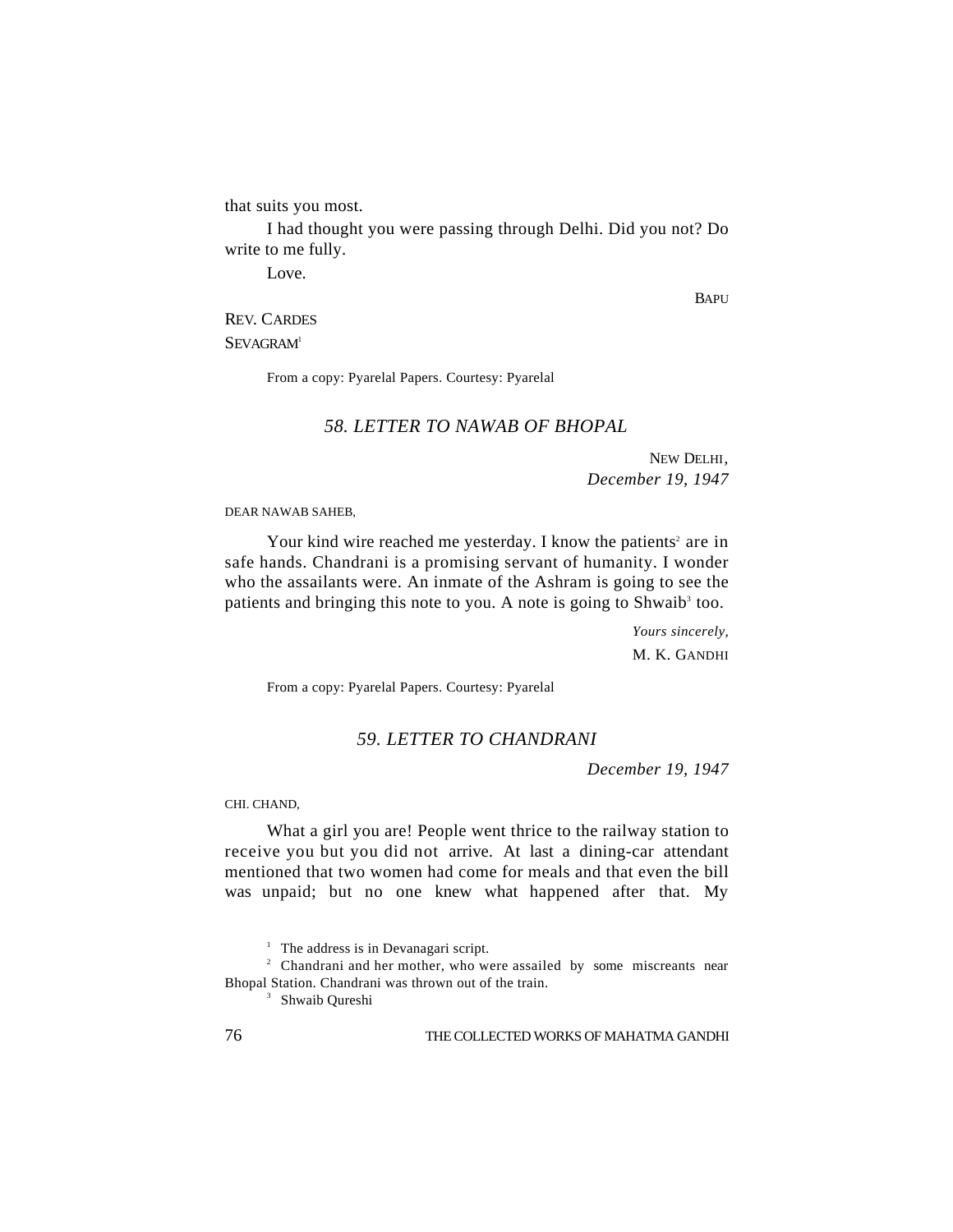apprehension proved right.<sup>1</sup> I learnt about it from the newspapers yesterday. Now I have all the details. Nawab Saheb has wired that you and your mother are out of danger. It's all God's grace. I hope you are both cheerful. You both are coming here soon, are you not? Take as much rest as the doctors advise. How were you attacked, who were the assailants? This is being brought to you by Om Prakash. Tell him everything if you cannot yourself write. Send him back soon. Your brother is ready to come. Would you like him to come? Whatever you say will be done.

Pyarelal is here.

*Blessings to you both from* **BAPU** 

From a copy of the Hindi: Pyarelal Papers. Courtesy: Pyarelal

#### *60. LETTER TO CAHIMANLAL N. SHAH*

NEW DELHI, *December 19, 1947*

CHI. CHIMANLAL,

I have had a full discussion with Aryanayakum. I suggested to him that although you were the lawful manager he should regard himself as the *de facto* manager and act accordingly. It means no one should lay claim to that part of the Ashram which he requires for the Talimi Sangh. If he asks all the inmates of the Ashram to leave, no one should stay on. He does believe that there is no difference between the inmates of the Ashram and the members of the Talimi Sangh or between the Ashram and the Talimi Sangh. He cannot do any good to the Talimi Sangh at the cost of that of the Ashram. I accept this fact in whatever I do, so should all of us. Moreover, he says that neither Jaju nor Krishnadas has the slightest misunderstanding about or mistrust of him, which they earlier had. I asked him to convey all this to you. I also asked him to write you a letter to this effect. He said that there was no need for a letter. Tell me if you wish to have any change in this. Tell me also if there has been any change.

<sup>1</sup> When the addressee and her mother failed to arrive at Delhi as scheduled on the 17th, Gandhiji had jocularly remarked: "Someone might have thrown Chand out mistaking her to be a Punjabi."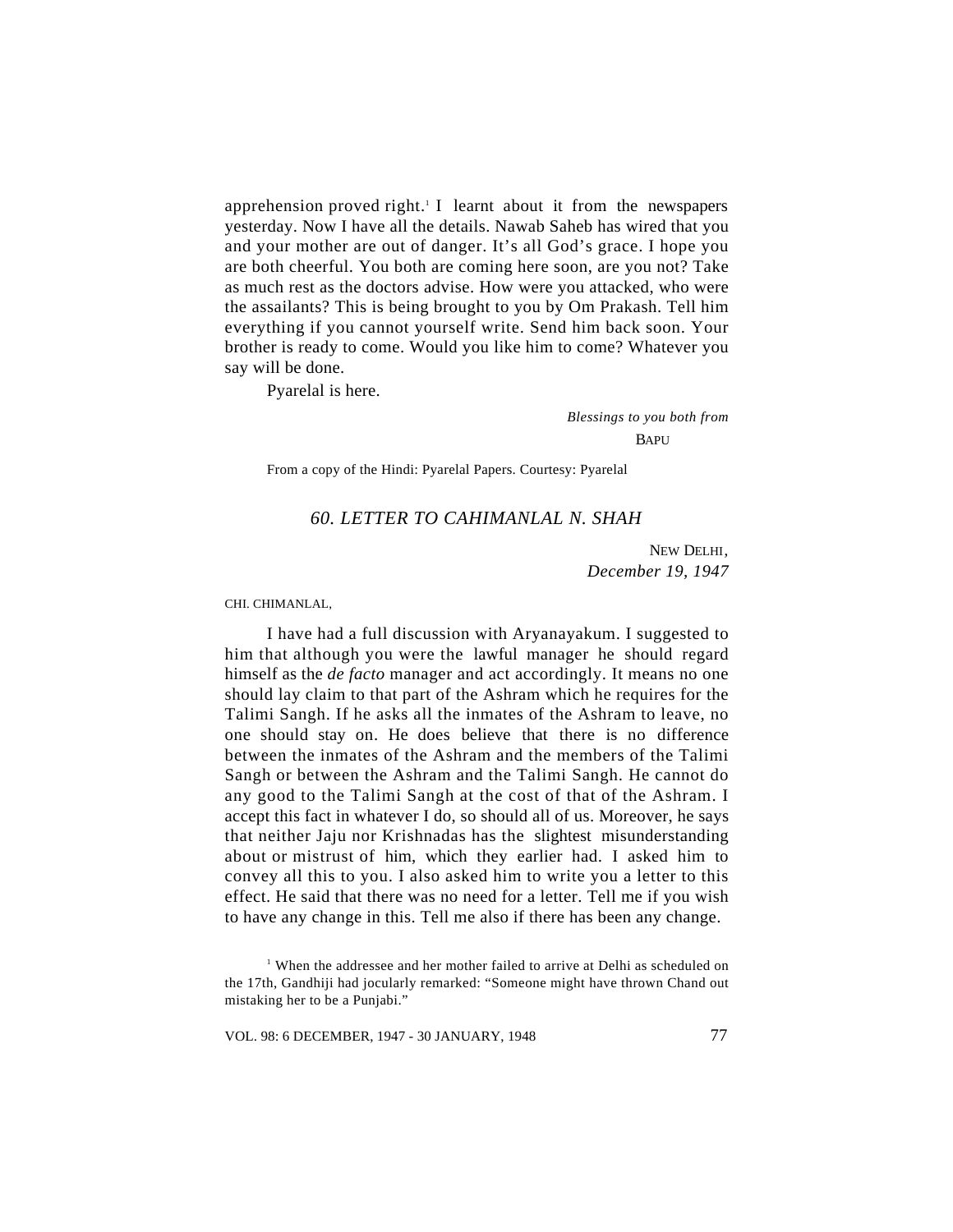You are likely to have seen something about Chand in the newspapers. It's a sad story. I cannot dictate any more.

*Blessings from*

**BAPU** 

From a copy of the Gujarati: Pyarelal Papers. Courtesy: Pyarelal

### *61. LETTER TO DEV PRAKASH NAYYAR*

*December 19, 1947*

CHI. DEV,

Read this letter from Hunar. What is it about? Talk with Hunar if you wish. Hand over my letter<sup>1</sup> to him.

I have your letter. There are many articles of yours but I have not understood which of them you want back. I shall enquire from Pyarelal.

You must have read the report about Chand in the newspapers. Everything is being done from this end. There is a wire from Nawab Saheb saying that there is no cause for worry. Om Prakash has come. He is leaving today. You must not worry at all.

> *Blessings from* **BAPU**

From a copy of the Hindi: Pyarelal Papers. Courtesy: Pyarelal

#### *62. LETTER TO M. A. HUNAR*

*December 19, 1947*

CHI. HUNAR,

I have your letter. Probably it became your duty to stay on when Mahesh detained you. Pandit Sundarlal is here. He has not told me anything. I should at least have the opportunity to give a hearing.

I do hope that there is only some misunderstanding somewhere about Dev. I have always held that Dev cannot be tainted by *Kaliyug*<sup>2</sup> *.* I am sending on your letter to him. You should have a free and frank talk with him.

General Shah Nawaz will be a little delayed.

*Blessings from*

**BAPU** 

From a copy of the Hindi: Pyarelal Papers. Courtesy: Pyarelal

<sup>1</sup> *Vide* the following item.

2 Last and worst of the four *yugas* (aeons)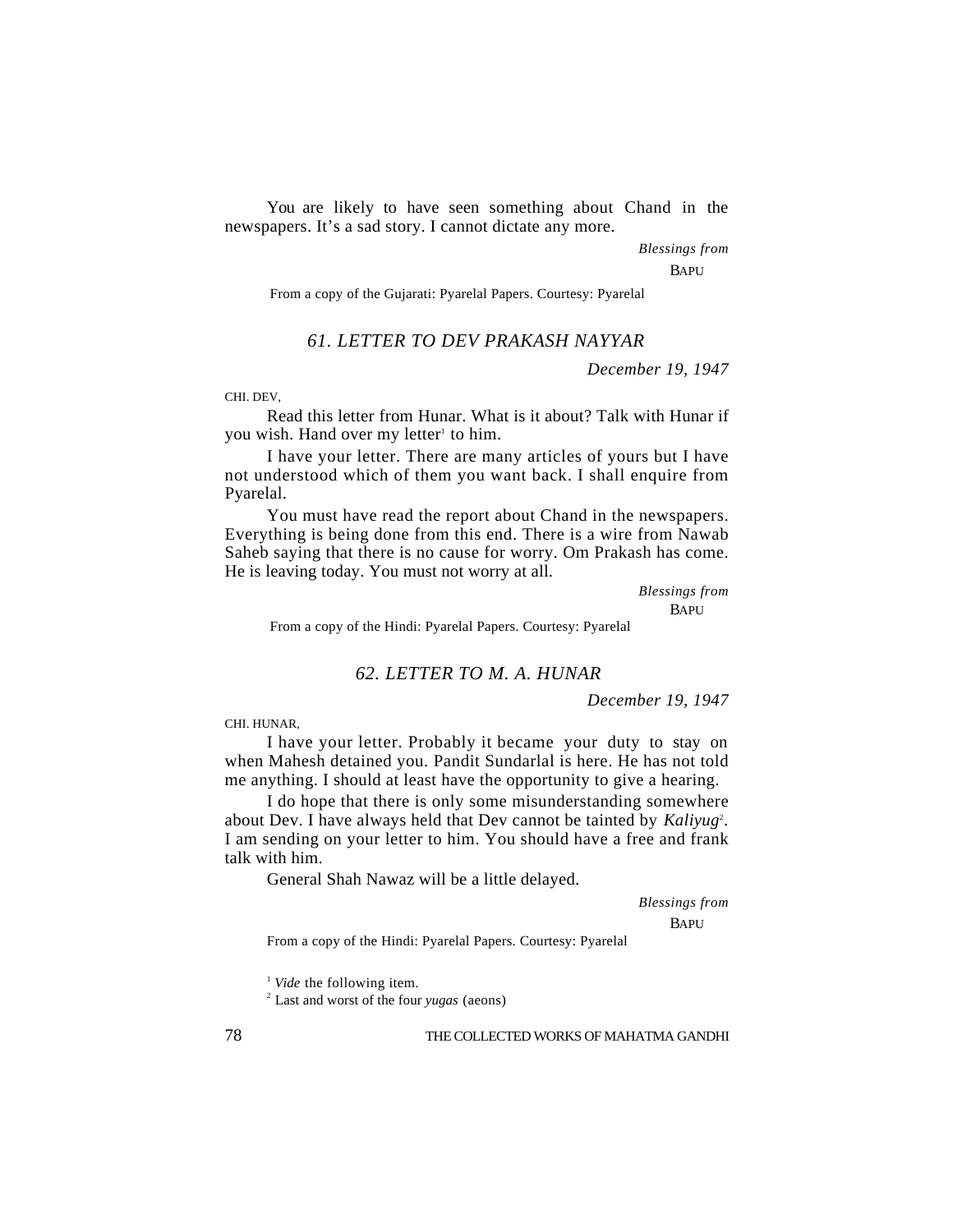## *63. MESSAGE TO BIHAR*

#### *December 19, 1947*

I am here but my heart is in Bihar. The peace that has been brought to Bihar should not suffer the slightest breach. Even if the whole of India should burn, Bihar must not lose its peace. If Bihar can do this, then just as the history of India's freedom movement began with the Champaran Satyagraha<sup>1</sup> and came to be written in letters of gold, similarly Bihar will occupy the place of glory in India's history for aeons to come. Of this I have not the slightest doubt.

[From Gujarati]

*Dilhiman Gandhiji*—II, p. 133

### *64. ADDRESS TO MEOS*

JESARAH, *December 19. 1947*

Addressing a gathering mainly of the Meos Gandhiji remarked that his voice was not so powerful as it once used to be. There was a time when whatever he said was acted upon. If it had the original power, not a single Muslim should have found it necessary to migrate to Pakistan from the Indian Union or a single Hindu or Sikh to leave his hearth and home in Pakistan and seek asylum in the Indian Union. What had taken place—the orgy of murder, arson, loot, abductions, forcible conversions and worse that they had witnessed—was, in his opinion, unmitigated barbarism. True, such things were not unknown before, but there was not that wholesale communal discrimination. Tales of such happenings had filled him with grief and shame. Even more shameful was the demolition and desecration of mosques, temples and gurdwaras. Such madness, if it was not arrested, must spell ruin to both the communities. They were far from freedom while this madness reigned.

What was the remedy, Gandhiji continued. He had no faith in the force of bayonets. He could only present to them the weapon of non-violence, which provided an answer to every emergency and which was invulnerable. It was common to all great religions—to Christianity no less than to Hinduism, etc., but it had today been reduced to a mere copy-book maxim by the votaries of religions and in practice they all followed the law of the jungle. His might be today a voice in the wilderness,

VOL. 98: 6 DECEMBER, 1947 - 30 JANUARY, 1948 79

<sup>&</sup>lt;sup>1</sup> Launched in 1917 against the *Tinkathia* system, under which peasants had to grow indigo on 3/20 of their holdings at the will of the landlords.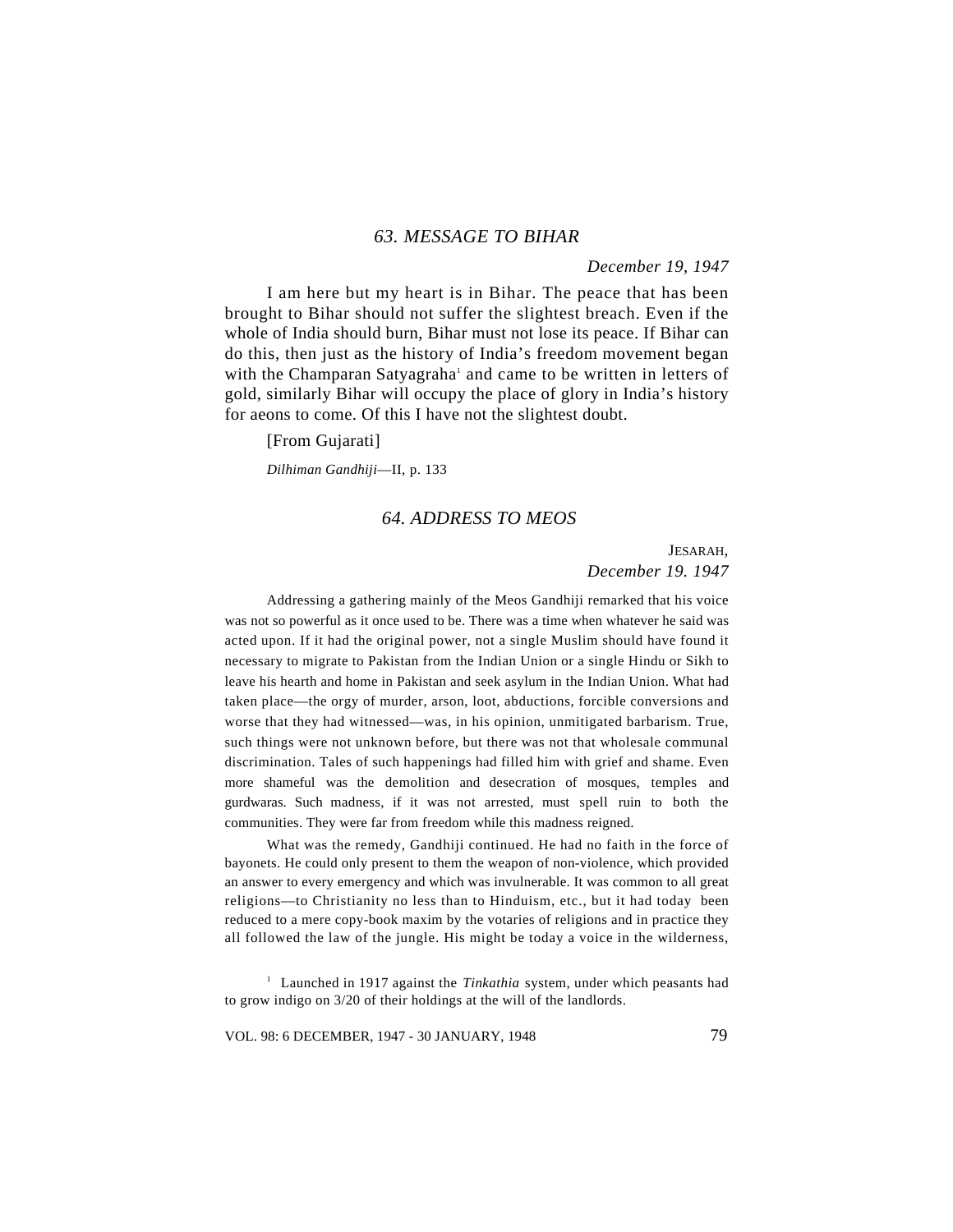said Gandhiji, but he had no other message to give them except this message of non-violence of meeting the challenge of brute force with the power of the spirit.

Gandhiji then referred to the representation which was read to him by a representative of the Meos in which had been catalogued their complaints for which they wanted redress. He had placed that letter, Gandhiji told the audience, in the hands of Dr. Gopichand, their Chief Minister and the speaker would leave it to him (Dr. Gopichand) to tell them what he proposed to do in regard to the various points set forth in it. All he could say was that if any Government officer had been guilty of misconduct, he was sure, the Government would not hesitate to take suitable action against him. No individual could be allowed to usurp the function of the Government and expect a reshuffle of Government officers at his bidding. He was clear too that no conversion or marriage of a woman to a member of the opposite community could be recognized as valid on the plea of consent or free will. It was abuse of words to talk of free consent when terror reigned.

He would feel happy, continued Gandhiji, if his words could bring some consolation to them in their distress. Referring to the Meo refugees who had been driven out of the Alwar and Bharatpur States, Gandhiji remarked that he looked forward to the day when all enmities would be forgotten and all hatred buried underground and all those who had been driven away from their hearths and homes would return to them and resume their avocations in perfect security and peace as before. His heart would then dance with joy. He would never give up that hope so long as he lived. But he was free to confess that today conditions were not ripe for it. He was sure that the Union Government would not be remiss in discharging its duty in that respect, and the States would have to listen to the advice of the Union Government. The Instrument of Accession did not give to the Rulers of the States the freedom to oppress their subjects. The Rulers had to be trustees and servants of their subjects if they wanted to retain their status.

Gandhiji concluded by giving a word of advice to the Meos. He had been told, he remarked, that the Meos were almost like criminal tribes. If the statement was correct, it called for an all-out effort on their part to reform themselves. It should not be left to others to do the work of reclamation. He hoped that the Meos would not resent his advice, but take it in the spirit in which it was offered. To the Government he would say that even if the allegation regarding the Meos was correct, that was no argument for sending them away to Pakistan. The Meos were subjects of the Indian Union and it was its duty to help them to reclaim themselves by providing them with facilities of education and establishing settlements for them to settle in.<sup>1</sup>

*Harijan,* 28-12-1947*, and The Hindustan Times,* 20-12-1947

<sup>1</sup> The audience was then addressed by Dr. Gopichand Bhargava. On his way back to Delhi, Gandhiji visited an open-air camp of the Meos and talked with the people there.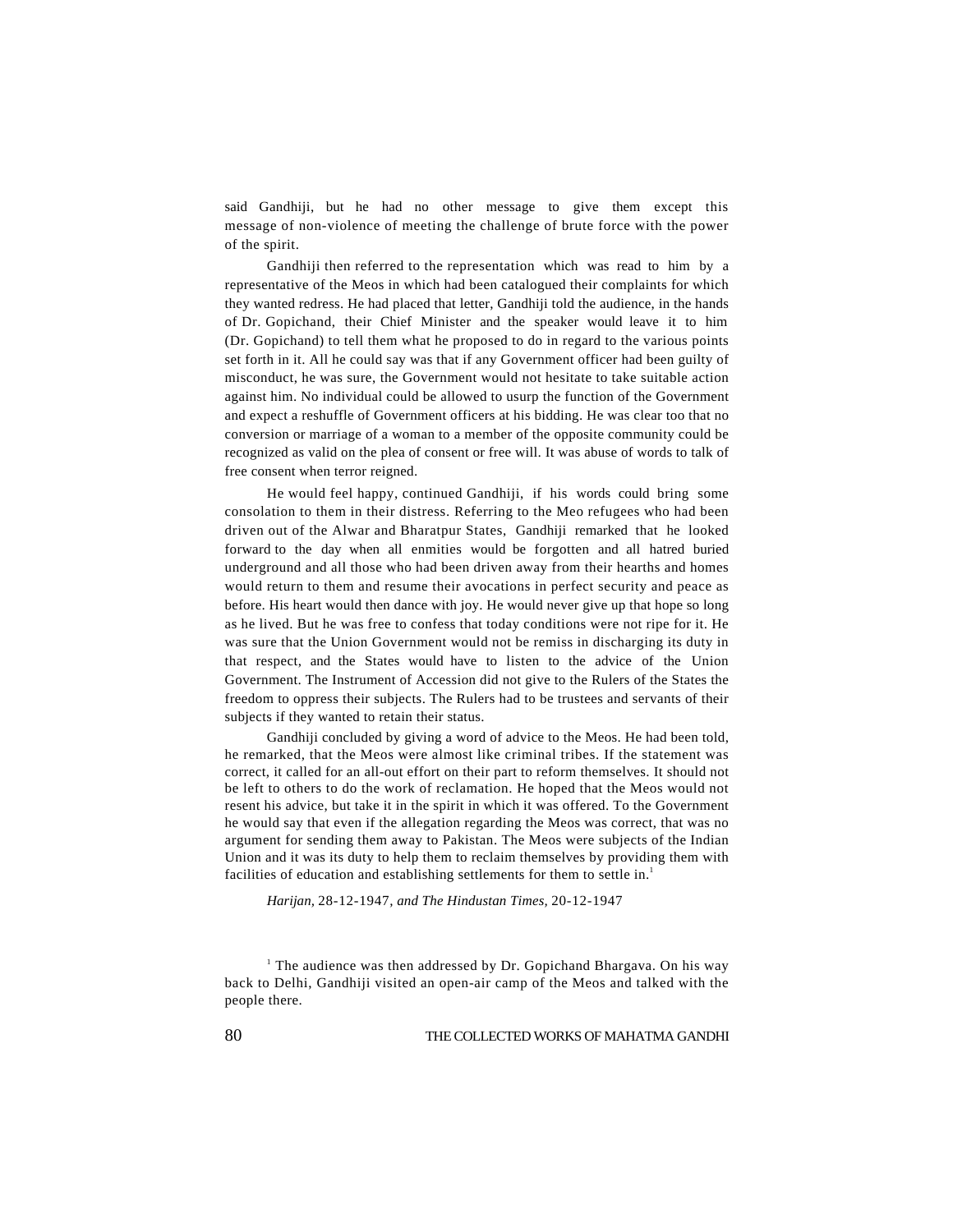## *65. SPEECH AT PRAYER MEETING*

NEW DELHI, *December 19, 1947*

#### BROTHERS AND SISTERS,

Today I had to go to Gurgaon to see the Meos. The Meos there consist of refugees from Alwar and Bharatpur, besides those who are natives of the place. The East Punjab Premier Dr. Gopichand Bhargava accompanied me. He told the Meos that those of them who wanted to stay could stay on. The Government would protect them. That hundreds of thousands had to leave their houses and properties in Pakistan was something barbarous. It was also a barbarous thing that people had to leave their houses and properties here. One cannot go into who committed more barbarities because such a discussion cannot end the enmity that has been generated. It should not be our fate to be eternal enemies of each other. It will only end in our ruin. I have said that I cannot tolerate this. Those who have made up their minds to go will certainly go but no one will be forced to go. There are men and women there in large numbers. All of them are in distress. Many of them have not even tents to shelter them and the days are so cold. It is a tragic sight. The Alwar State should admit its mistake and invite them back. The Bharatpur State should do the same. One cannot say that Meos are a criminal tribe. Who can say who is criminal and who is not? And will you exile those who are criminals? Will you kill them? This will never do. You have to reform them and educate them and show them the ways of civilized behaviour.

My second topic today is sugar. Sugar is not produced everywhere. It has to be transported from the places where it is produced. If we do not have sugar here we have to bring it from the U. P. or Coimbatore, but how to do it? It can only be brought in railway wagons, but there are no wagons available. Dr. John Matthai who is in charge of the Railways is helpless. He says all the wagons are already in use and are being fully utilized. Then there is a shortage of coal and iron and of staff. Also the producers of sugar keep on raising prices and after all it cannot be carried on one's head. But though there is a shortage of railway wagons there is motor transport. A motor-truck runs as fast as a train and it does not require steel rails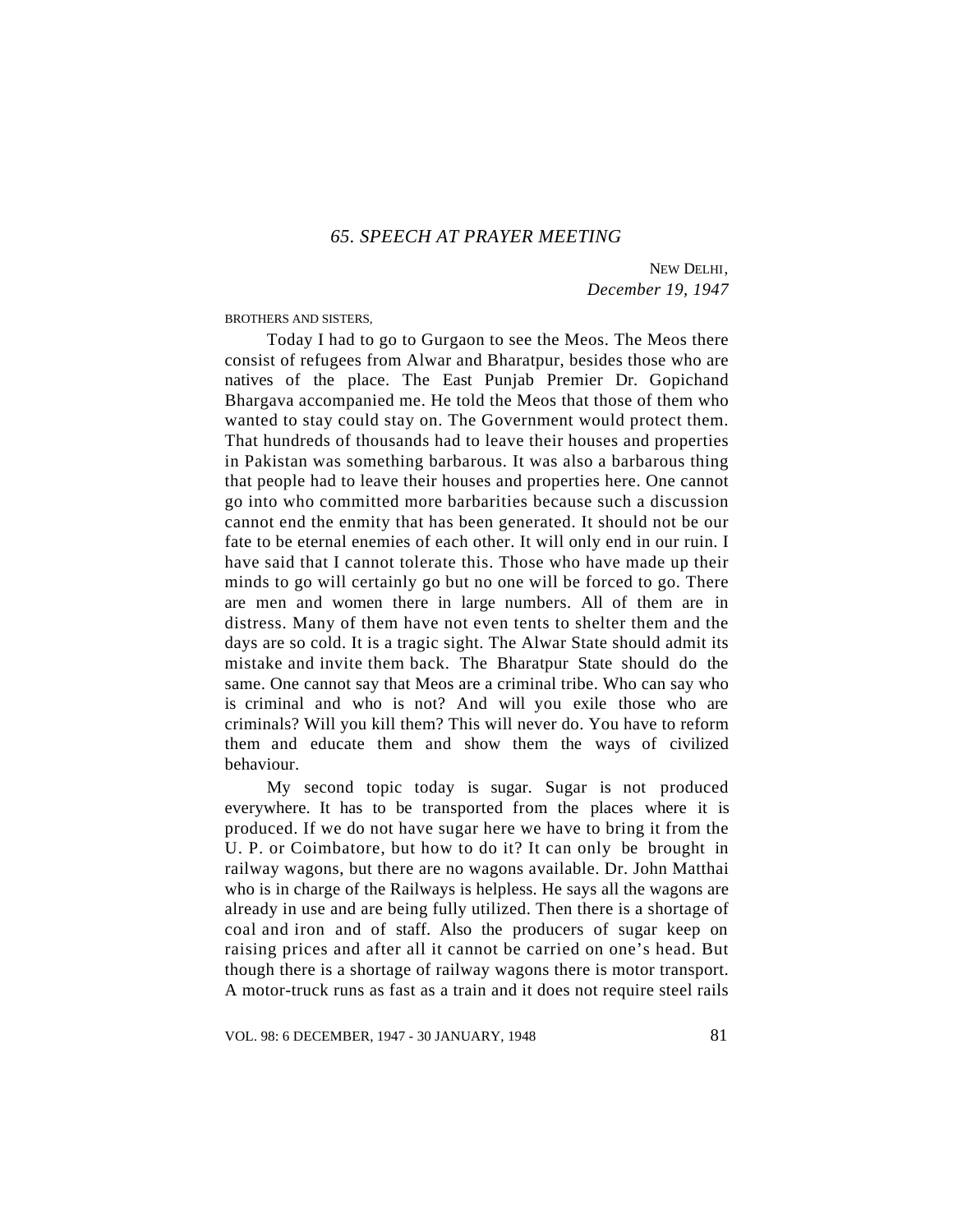on which to ply. But motor transport requires petrol and petrol is still a controlled article. If the control over petrol is lifted the trucks and lorries will start plying more easily and haul goods from one place to another. The movement of salt can also become more smooth. It is paradoxical that we produce so much salt and there is no tax on it any more, and yet it is so costly. That is because supplies do not arrive. In my view it has been a mistake to appoint contractors for producing and supplying salt. If petrol is decontrolled trucks can be used for carrying salt and several other things. It does not seem right to decontrol certain articles and continue control over others. When we have adopted decontrol as a policy we must pursue it fully and see what happens. You cannot say there is no petrol in the market. Black-market is flourishing in petrol and it will continue to flourish so long as the control over it is not lifted. I am told that corruption has also increased, that it is necessary to grease the palm of the petroleum officer and it is not a question of a rupee or two but of hundreds of rupees. Petrol is required only by those who run motor transport. The Government should retain what petrol it needs for itself and release the rest to be sold in the open market. Of course even if petrol should become virtually extinct and trains should become immobilized, the country's affairs will not stop. Only the mode of transport will be changed. We will revert to old ways. I have therefore no fears from the control over petrol being lifted.

We do not produce enough foodgrain for ourselves. We may tell people to cultivate whatever land they have but for this one is told that fertilizers are required for the import of which we have to spend crores of rupees. The fertilizers cause erosion of the soil. This is not what I say. It is what those who know the subject say. Mirabehn has been doing this work. She convened a conference of experts.<sup>1</sup> Some very important people were with her in this. There was Rajendra Babu and Sir Datar Singh and various others who know something about the subject. The conclusions of the Conference are in the newspapers. It recommended ways to make compost and what is called organic manure. We have dung in plenty; then there is also human faeces which can make very good manure. After it is converted into compost nobody can say how it was made. If you take it in hand it has a pleasant smell, not an unpleasant one. In making compost they also mix grass, leaves and other farmyard waste with the dung and in time

<sup>&</sup>lt;sup>1</sup> The All India Compost Conference; *vide* "Compost Manure", 21-12-1947.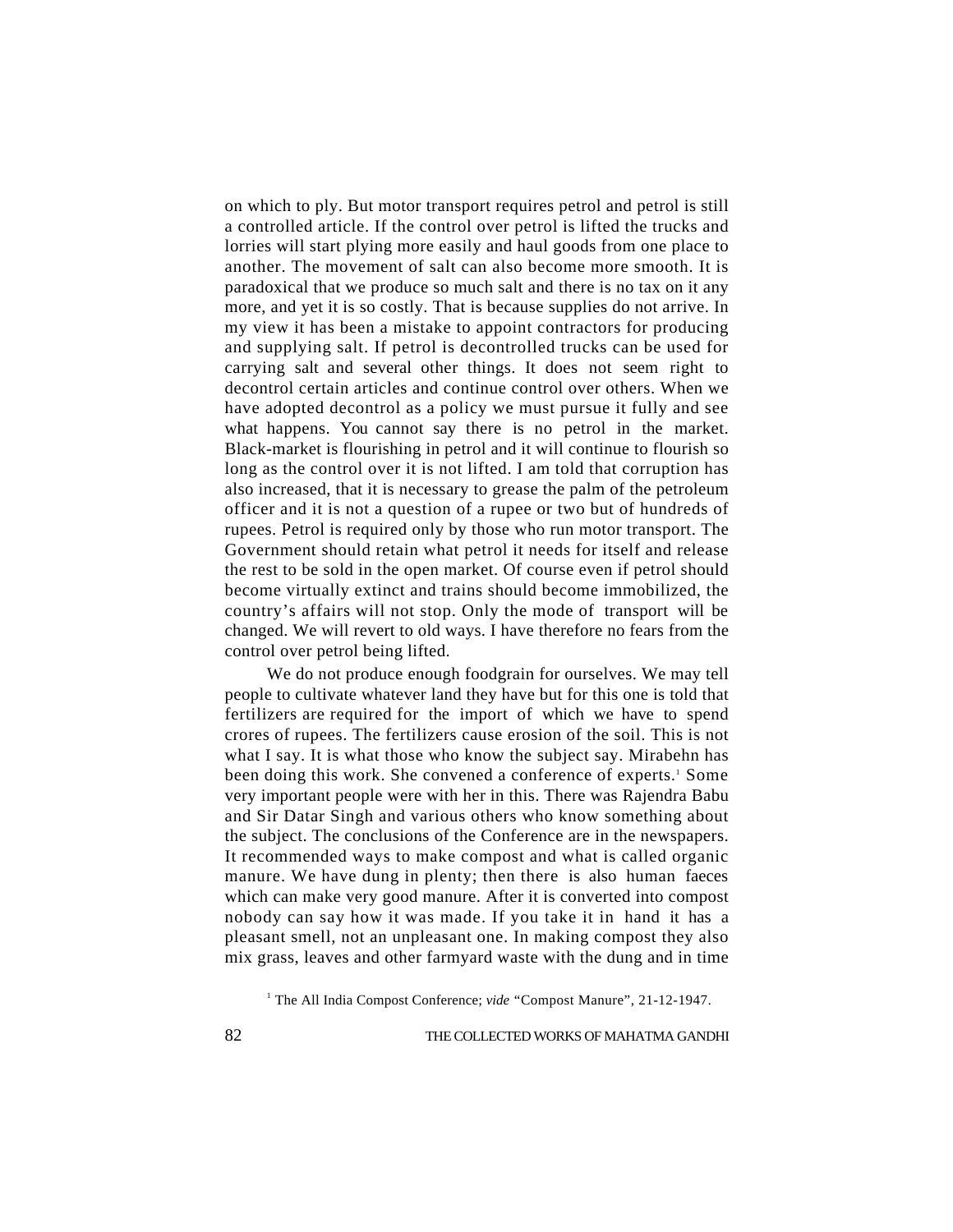it is converted into very good manure. The Conference also passed many resolutions but the substance was that we should all work hard at agriculture and grow four maunds where only one maund grew before. Mirabehn has left today. She lives in Rishikesh near Hardwar. She intends to carry on this work there. I thought I would tell you about this so that you can make what use you can of the information.

[From Hindi]

Courtesy: All India Radio. Also *Prarthana Pravachan—*II, pp. 222-6

# *66. LETTER TO DEV PRAKASH NAYYAR*

*5 a. m., December 20,* 1947

CHI. DEV,

Yesterday I wrote a letter to you which will have reached you.

Don't worry about Chand. Her mother's brother met me yesterday.

Pyarelal read "The Call of the Hour" yesterday. I have read it by now. The ideas are good. The last portion requires more thought. I have made no effort to revise it; that would require more time and from where can I have it? It is not easy to form an association. First, discuss the matter with a few people, then proceed further. Anyway, it is for you to consider what the atmosphere prevailing there<sup>1</sup> demands. Of course, you must consult Mahesh. If he disapproves you may give up the idea. There is no harm in printing it as an essay after it has been trimmed.

Enclosed with the letter to you yesterday were a letter from Hunar and also my letter to him.

I do not understand what you have written in your letter to Sushila. I cannot imagine stopping any work that is being carried on in my name. I have not given up either Noakhali or Calcutta or Bihar. In any of these three places, as here, I have only to do or die.

> *Blessings from* **BAPU**

From a copy of the Hindi: Pyarelal Papers. Courtesy: Pyarelal

<sup>1</sup> In Bihar

VOL. 98: 6 DECEMBER, 1947 - 30 JANUARY, 1948 83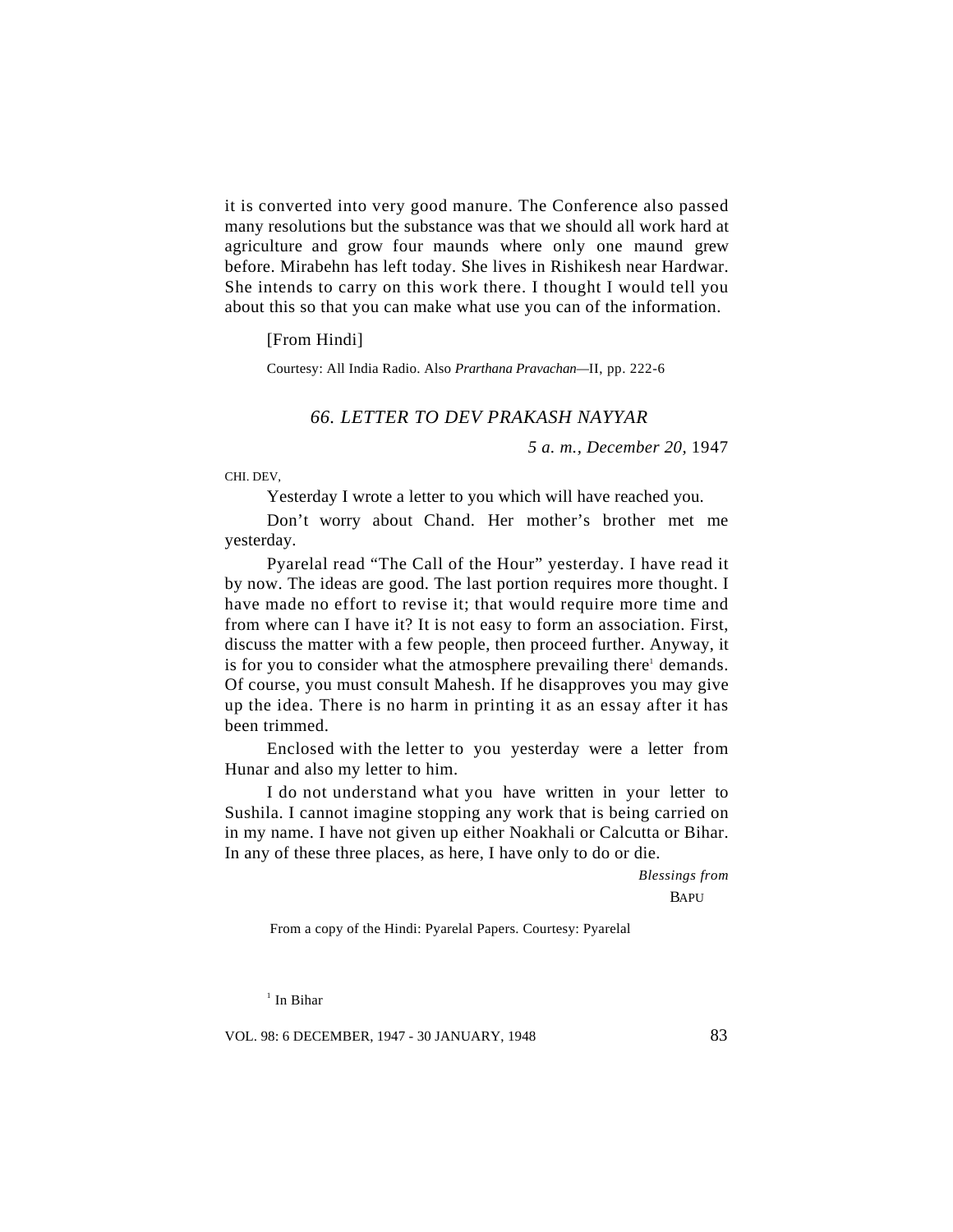# *67. FRAGMENT OF A LETTER*

#### *December 20, 1947*

I am now an old man; and maybe the country is experiencing, in your sense, the surge of freedom. I do not see the joy of it on any face. It may be that since I myself feel no joy my eyes cannot see any. Does not a jaundiced person see only yellow? If everybody practised his own dharma our condition would immediately improve. *Atman* itself is *atman's* friend and foe.<sup>1</sup>

It is quite true that  $\ldots$ <sup>2</sup> has no use for non-violence and truth. But of what worth are non-violence and truth today? Truth is not a piece of stone. It is a diamond more valuable than the Koh-i-noor and requires much more hard labour to mine....  $\frac{3}{3}$  But those who are today engaged in demoniacal activity will find it difficult to understand the experiment in truth.

[From Gujarati]

*Dilhiman Gandhiji*—II, pp. 139-40

### *68. SPEECH AT PRAYER MEETING*

NEW DELHI, *December 20, 1947*

BROTHERS AND SISTERS,

It is a matter of grief that there has been rioting again in Delhi. It has been of a minor nature, but still it is regrettable. If it is our wish that Muslims should leave India, we should say so clearly or the Government may declare that it will not be safe for Muslims to continue to live in India. Or we should all tell them that rather than be killed off slowly in riots, it would be better for them to go. But if we do so I see in it the doom of Hinduism and Sikhism. Likewise it will be the doom of Islam if Pakistan decides that no Hindus and Sikhs may live there. There are not very many Muslims left in India. We have already expelled a large number. They did not go voluntarily. They were compelled to leave. I wish we could become brave and noble and courageous. It is only a coward who will say that a Muslim

1  *Bhagavadgita, VI. 5* 2 omissions as in the source 3 *ibid*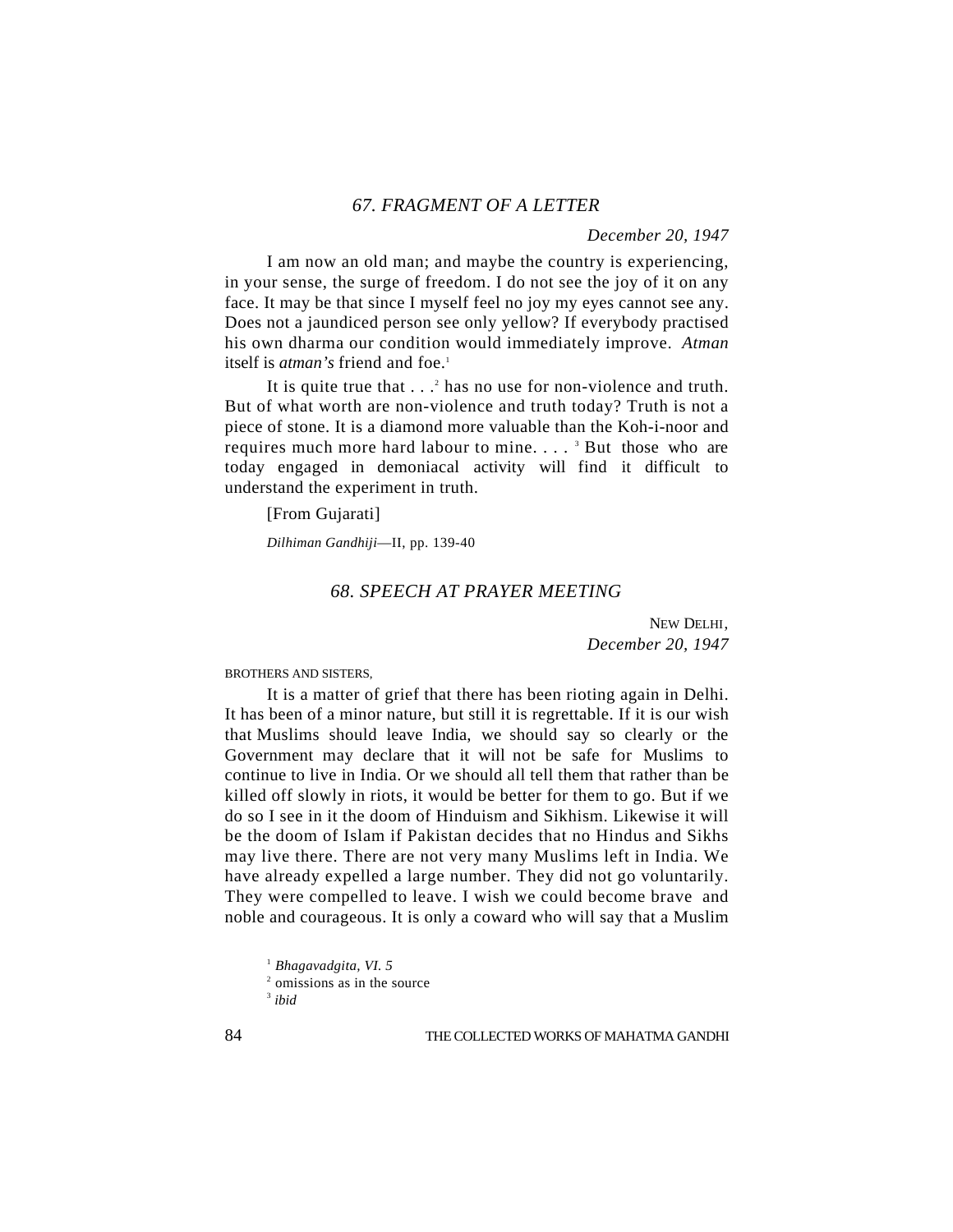may not stay in India. Why can't a Muslim stay in India? If he is bad he must be reformed—not through violence but by persuasion. Why have we come to this pass that Hindus and Sikhs should live in fear in Pakistan and Muslims should live in fear in India? And yet we make the tall claims that everyone can live in our country in peace. I tell the Government that they must see that our promises are fulfilled. The army, the police and the officials have all to become good. If we behave decently we can make progress. If not, the reins of power that have come into our hands will slip away.

I have not yet told you all that happened at the meeting of the Charkha Sangh. The charkha is the pivot of the village industries. If the charkha does not ply in the seven lakh villages of India the other village industries cannot flourish. The charkha is the sun while the other village industries are the planets revolving around it. If the sun should become extinct the planets cannot go on, for they depend on the sun. For India the sun is the wheel which you can see enshrined in the flag. It does not matter whether you see it as the Sudarshan Chakra [of Krishna] or the Dharma Chakra of Ashoka. In my eyes it is the symbol of the spinning-wheel. If that charkha goes on in the villages of India other village industries will also go on. But we shall have to see that they go on, because if they decline the charkha also will decline. There are many villages around Delhi. The villages supplied so many things. Today all those things are not procurable. Perhaps you do not know, although you should, that Delhi was full of Muslim craftsmen. They have all left. Look at Panipat. There were many Muslims there, weaving blankets and making such other things. Today their trade is ruined. If Muslim craftsmen leave India it is India's loss. What is the reason for our fighting in Kashmir? I consider it barbarous for the tribal raiders to have attacked Kashmir; we had to send an army to fight them.

Yesterday I told you that Mirabehn had taken up the work of compost-making and that the Government was helping her. We can all carry on this work in our homes. We can collect human waste, cow-dung and vegetable waste—which mix beautifully and turn out to be an excellent manure—smelling good.

The work of the Village Industries and the Charkha Sangh can go on only if the masses take it up. All the four organizations, namely, the Charkha Sangh, the Harijan Sevak Sangh, the Gramodyog Sangh and the Talimi Sangh had been formed for the masses, not for the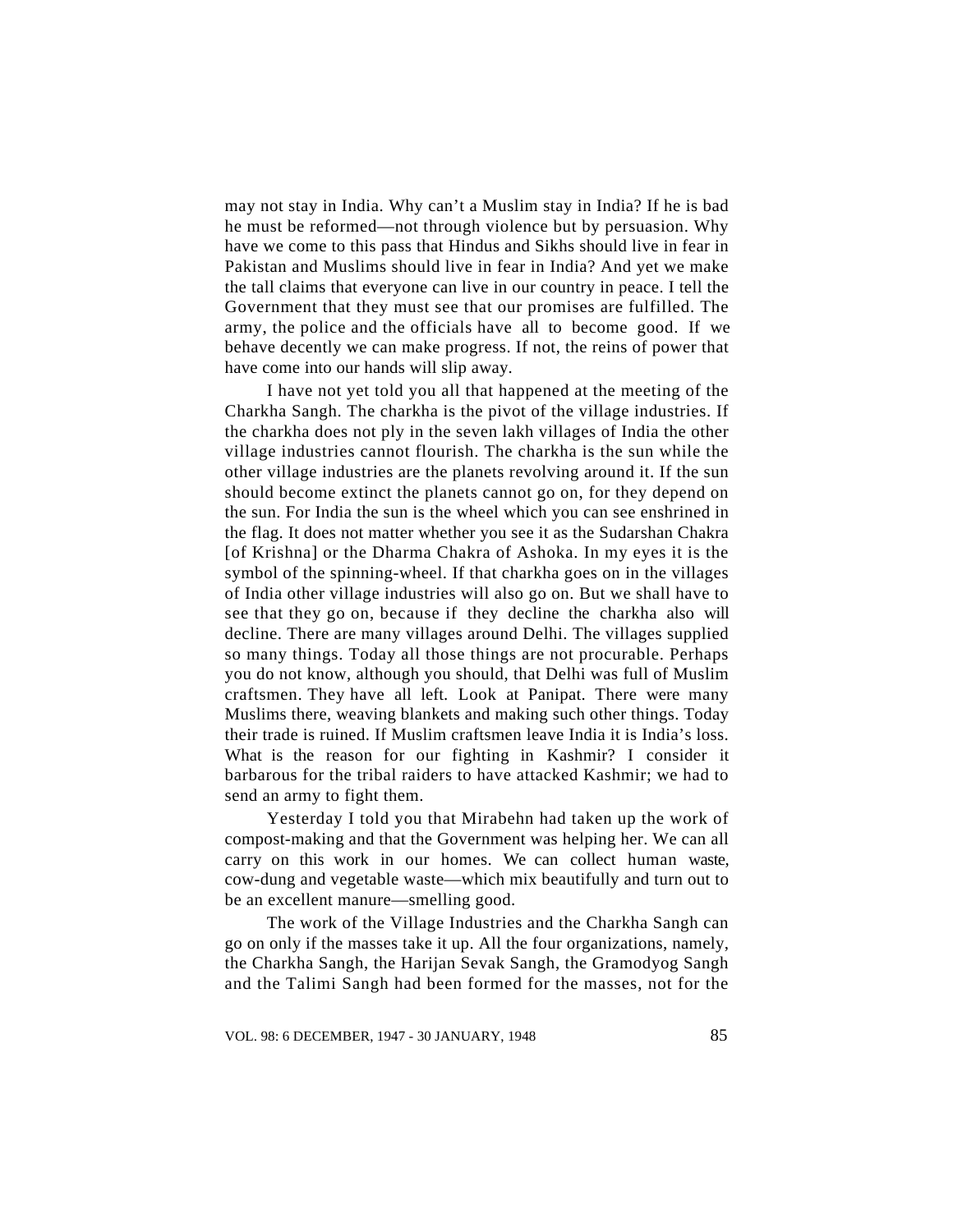rich. Everyone should co-operate in the work of these bodies. If we want true democracy to be established in India, we must all co-operate in furthering that work. It is only the people who can make a success of any work. The people provide the foundation on which alone we can raise a structure of any height. But if we only continue our internecine strife we shall meet with the same fate as the Yadavas did. Krishna, you will remember, belonged to the Yadava clan and yet because they strayed from the right path they took to drinking, debauchery and fighting among themselves. The result was that they met with a sad end. If we want that India should avoid that fate we should all take in hand the activities pursued by the four organizations I have mentioned.

[From Hindi]

Courtesy: All India Radio. Also *Prarthana Pravachan—*II, pp. 226-9

# *69. LAWS OF HEALTH*

Shri Brijlal Nehru, himself a faddist like me, has written to the Press belauding the statement of the Minister of Health that "a very great deal of our ill-health is due to our own fault" and saying that there is to his knowledge no governmental agency responsible for removing this fault. He adds:

The attention of our Health Minister has so far been confined to the establishment of hospitals, sanatoria, clinics, dispensaries, etc., i.e., devices for the treatment of disease; no institutions have been founded for the prevention of disease by bringing home to the people the need of correct living and the methods of doing so.

He then goes on to suggest that a separate branch be established to attend to the promotion of health as distinguished from treatment of disease. This agency may be given the assistance of an advisory body of both experts and laymen so that the experts may devise their schemes with the full knowledge of the requirements of the people and the limitations under which they have to live and work.

Why does this fellow-faddist want a separate branch for this very necessary purpose? This was the fashion under the old regime which went on piling expenditure on expenditure and deluded itself and the gullible public that the greater the expense the greater the utility. I would have the Minister of Health require the doctors under her and the other staff understand that their first care must be the attainment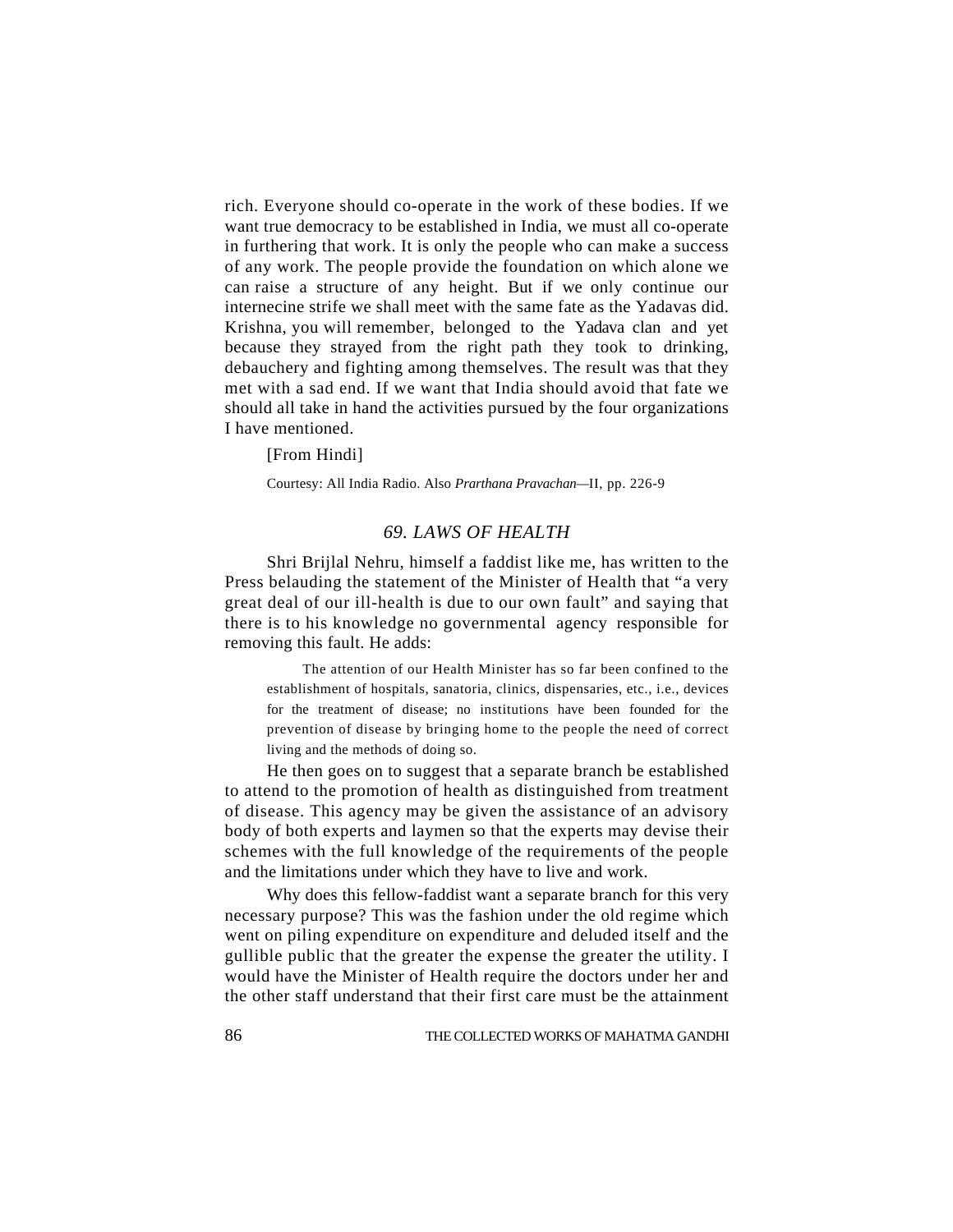and preservation of the health of the public whom they are paid to serve.

As a preliminary step the writer

would have the production of a book on health laws and correct living in the conditions prevailing in India. To carry weight with the public, the book must be brought out under the authority of the Health Ministry of the Government of India.  $\ldots$  <sup>1</sup>. The duty of writing such a book may be entrusted to the Indian Medical Association, who should be required to produce it within a stated time. A transfer of emphasis from disease to health in the teaching given in our medical colleges would in itself be most desirable.

Indeed, the teaching of the laws of health should be obligatory in all schools and colleges. If the treatise recommended by Shri Brijlal Nehru is brought out, I hope the authors would be instructed to avoid the introduction of disease under the guise of preserving health such as the craze for various inoculations.

NEW DELHI, December 21, 1947

*Harijan,* 28-12-1947

### *70. COMPOST MANURE*<sup>2</sup>

An All India Compost Conference was held in New Delhi during the month to consider the question of compost development on the widest scale possible. It was the conception of Shrimati Mirabehn and was presided over by Dr. Rajendra Prasad. Sardar Datar Singh, Dr. Acharya and other eminent men in the line took part in it. Several important resolutions were passed by it on schemes for towns and villages. A subcommittee consisting of Shrimati Mirabehn, Shri Shivakumar Sharma, Dr. B. N. Lal and Dr. K. G. Joshi (with Dr. B. N. Lal as convener) was appointed to prepare a skeleton scheme for the provinces. The resolutions emphasized the necessity of "the agricultural utilization of town sewage, sullage and sludge, the utilization of the by-products of the slaughter-house and other trade wastes (for example, wool waste, mill waste, leather waste, etc.) and for the composting of other materials like waterhyacinth, cane-trash, press mud, forest leaves, etc."

These resolutions are good and useful if they do not remain

<sup>&</sup>lt;sup>1</sup> Omission as in the source

<sup>2</sup> For the Gujarati article on the same subject, *vide* the following item.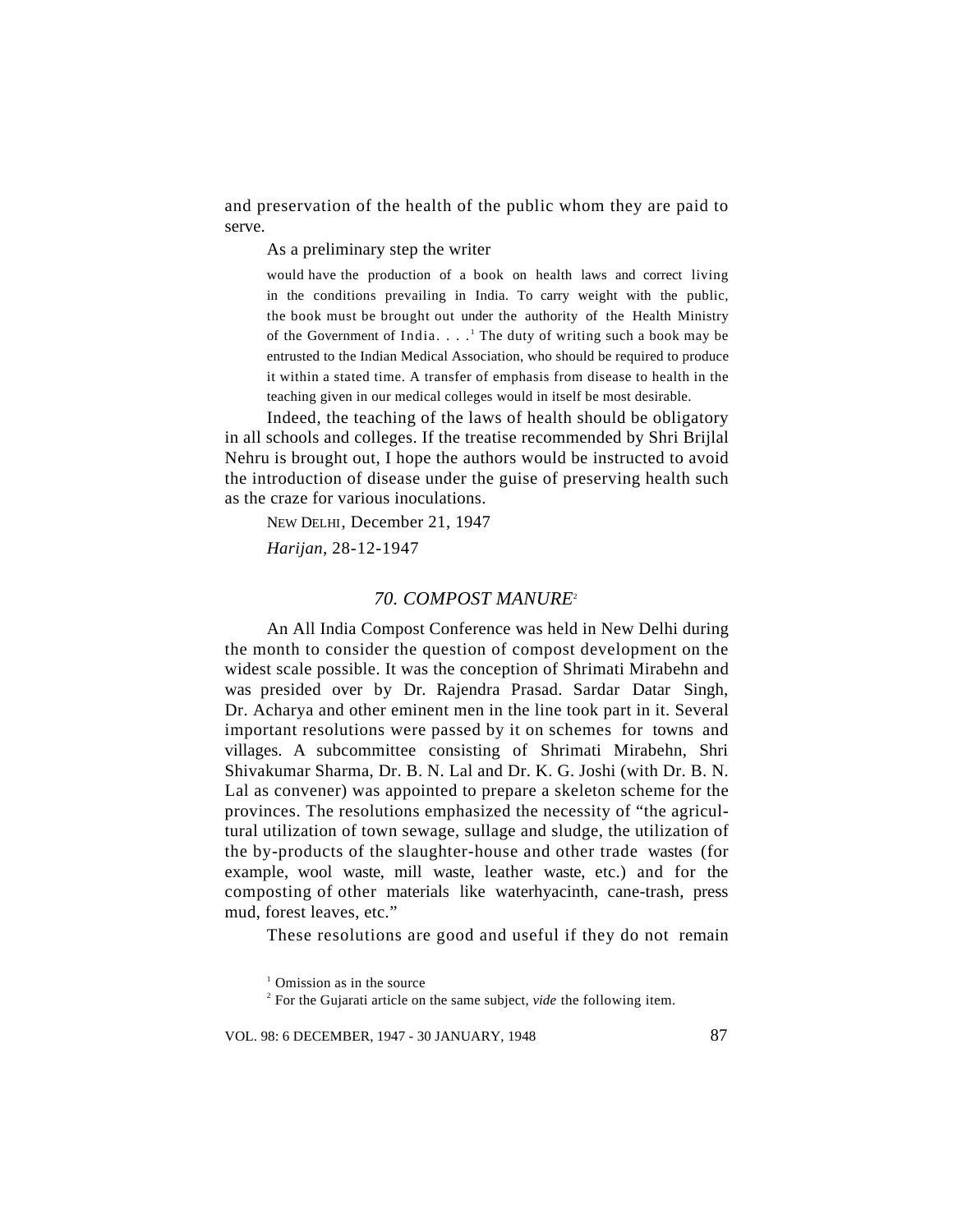merely on paper. The chief thing is whether they would be reduced to practice throughout India. To do so will tax the resources of many Mirabehns. Given the willing co-operation of the masses of India, this country can not only drive out shortage of food, but can provide India with more than enough. This organic manure ever enriches, never impoverishes the soil. The daily waste, judiciously composted, returns to the soil in the form of golden manure causing a saving of millions of rupees and increasing manifold, the total yield of grains and pulses. In addition, the judicious use of waste keeps the surroundings clean. And cleanliness is not only next to godliness, it promotes health.

NEW DELHI, December 21, 1947 *Harijan,* 28-12-1947

# *71. COMPOST MANURE*

Manure may be described as of two kinds: chemical and organic. One might ask how manure could be organic? The word "organic" is from English. Organic manure is made from human and animal excreta mixed or not mixed with grass, leaves and other such things. We do not regard plants as lifeless but we do regard iron, etc., to be so. Manure formed from such mixture is called "compost" in English. I consider such manure as valuable as gold. It keeps the soil ever fertile. It does not erode the soil and make it barren. It is said that chemical fertilizers destroy the humus of the soil as also bacteria and makes it necessary to keep the soil fallow after every few years of cultivation. Moreover organic manure prevents the breeding of pests.

Under Mirabehn's inspiration and through her efforts a Conference was called in Delhi this month to popularize such manure among the people. It was presided over by Dr. Rajendra Prasad. It was attended by Sardar Datar Singh, Dr. Acharya and others who are experts in this field. After three days of deliberation they passed several important resolutions. In these resolutions they have pointed out what should be done in cities and in the seven lakh villages. The Conference has suggested the method of mixing human and animal excreta, garbage, rags and factory waste, in rural and urban areas. For this purpose a small sub-committee has been formed.

The face of India will change if the resolutions do not remain on paper and crores of people put them into actual practice. We will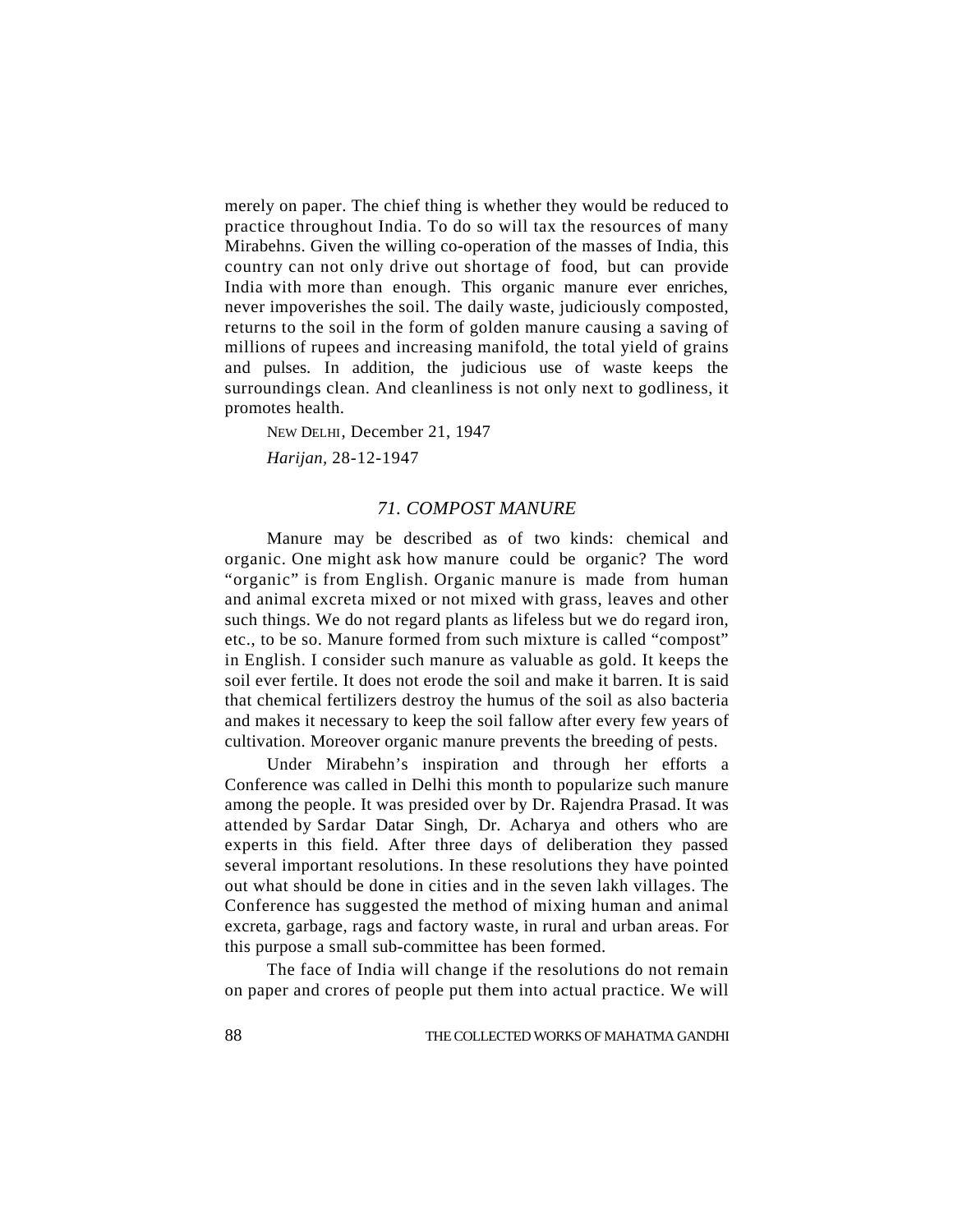be then able to save golden manure worth crores of rupees which is being wasted because of our ignorance. The soil will become fertile and we will get better crops than what we are getting. As a result we will be rid of famines, crores of people will get enough to eat and the surplus can be exported.

 Today our crops are in the same poor condition as our men and animals. The fault is not of the soil but of the people. The worms of lethargy and ignorance are eating into us.

The task undertaken by Mirabehn is of immense magnitude. It will require thousands of Mirabehns. People should take up the work with zest and Government departments should be awake. Merely a few volunteers will not be able to do the work which requires crores of men. We should have an army of volunteers.

Is India so fortunate? Here India means both the parts. If the southern part takes up the work one may be sure the northern part will also take it up.

NEW DELHI, December 21, 1947 [From Gujarati] *Harijanbandhu,* 28-12-1947

# *72. LETTER TO CHHAGANLAL JOSHI*

NEW DELHI. *December 21, 1947*

CHI. CHHANGANLAL,

I have seen your letter and the note you gave to Dr. Dinshaw and Jehangir. I like the note. It was good that you went with the gentlemen.<sup>1</sup> I think they are both noble, circumspect, patriotic and industrious. There is a letter from Jehangir informing me that they will be seeing me next week.

Let us hope that by God's grace the atmosphere of Kathiawar will not be vitiated.

> *Blessings from* **BAPU**

From a copy of the Gujarati: Pyarelal Papers. Courtesy: Pyarelal

<sup>1</sup> *Vide* "Letter to Narandas Gandhi", 5-12-1947.

VOL. 98: 6 DECEMBER, 1947 - 30 JANUARY, 1948 89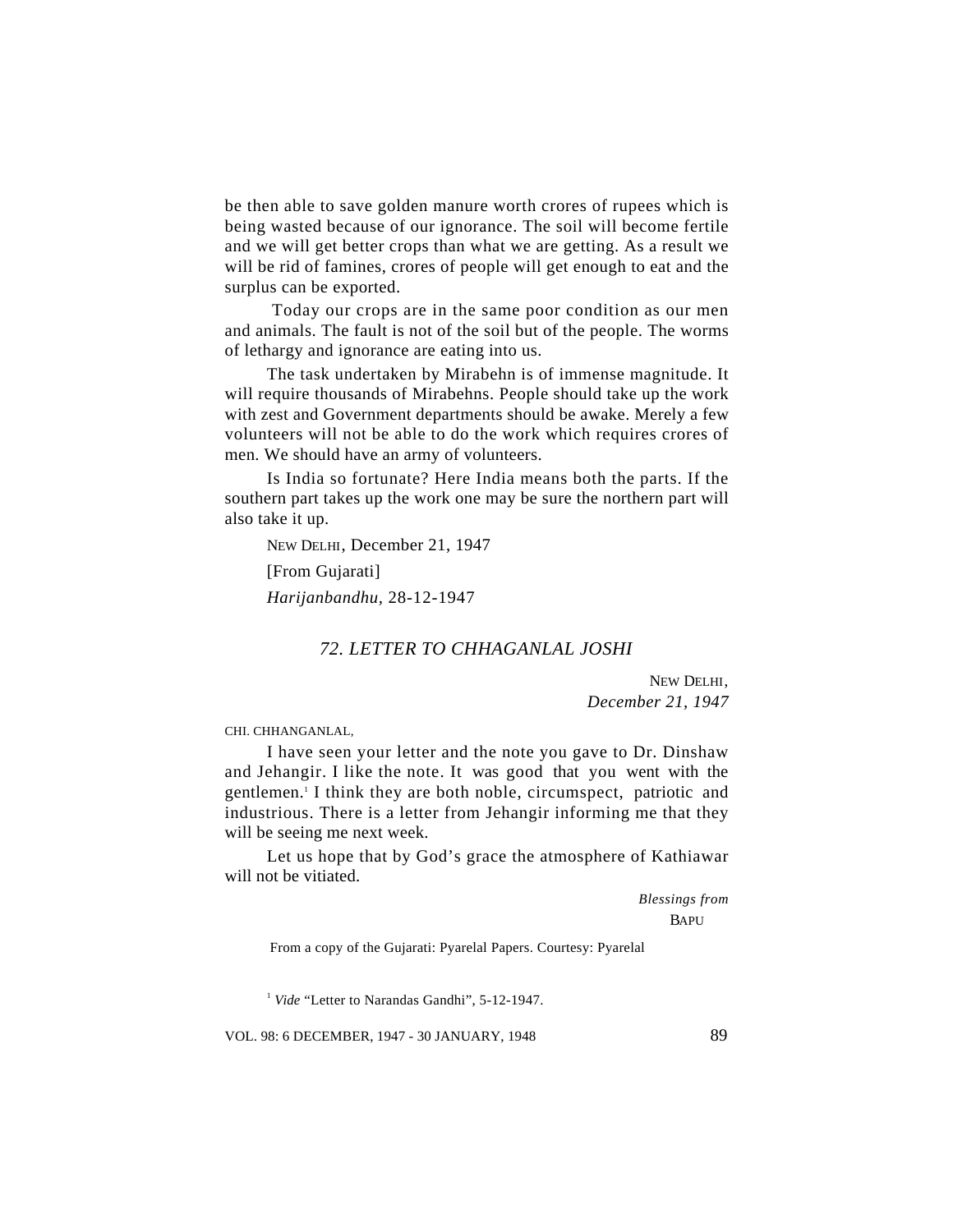# *73. LETTER TO LILAVATI ASAR*

NEW DELHI. *December 21, 1947*

CHI. LILI,

I have your postcard. So you have found a place. You deserve congratulation. I deem it your good fortune that you have an opportunity to study under a man like Dr. Mangaldas Shah. You should not be put out by his severity. You should welcome it and benefit from it. If someone wants to improve us and in so doing corrects us, takes us to task in the presence of others, we should be pleased rather than annoyed. More so when the person happens to be our teacher. If a doctor makes a mistake, the patient has to pay for it—at times with his life. One should therefore look for a teacher who does not condone mistakes.

You must get rid of your tendency to worry. That the pain in your feet should persist I don't like. You must go to a doctor and find a cure for it. It will be a crime to be careless or lazy in this matter.

You must devote yourself to your studies without being impatient. You must think of nothing else for the present. Ponder and digest what you read. The student who is given to cramming is considered a fool of the first water.

I am quite well. So is everyone else.

*Blessings from* **BAPU** 

From the Gujarati original. Courtesy: Pyarelal

#### *74. FRAGMENT OF A LETTER*

*December 21, 1947*

....<sup>1</sup> So long as saintliness is not of the heart, it is of no value to me. If saintliness is hypocritical it will destroy itself. I am not certain how long I shall have to be here. I must do or die. And since I am resolved to die I do pray to God that He may fulfil the wish. All of you too should make the same prayer.

In Delhi, during day-time, many incidents, small and big, keep occurring. I have been and continue to be patient beyond measure. In

<sup>1</sup> Omission as in the source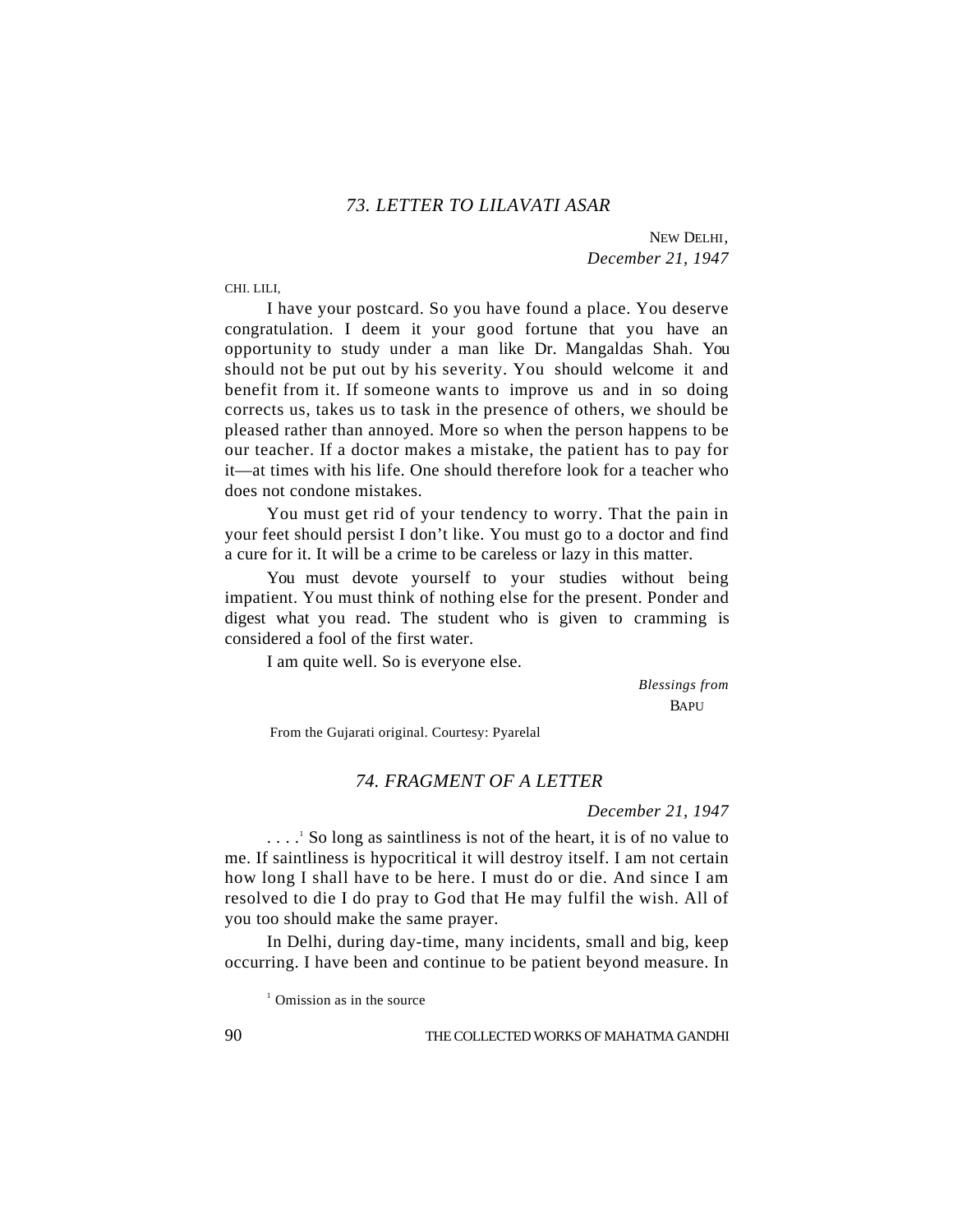the end it will be as Rama commands me. Thus I dance as He pulls the strings. I am in His hands and so I am experiencing ineffable peace.

[From Gujarati]

*Dilhiman Gandhiji*—II, p. 145

# *75. NOTES*

### A WORTHY EXAMPLE

Shri Dilkhush Divanji of Karadi fame reports the glorious death at his post of one of his staunch workers. The late Valjibhai was the nephew of Panchakaka, the famous farmer of Karadi, who took part in the no-tax campaign of Bardoli<sup>1</sup>. He never wavered. He refuses even now to till his land or to pay the tax. He rightly says that there is no swaraj of his dream so long as we need the police to guard our homes and the military to protect us from ourselves. The deceased left a lucrative job and purely from a patriotic motive became a weaver. He proved worthy of his uncle and died in harness. No man can wish for a nobler death than Valjibhai's. It is to be wished that the weavers who were trained by him would multiply themselves. If India is to come to her own, she needs thousands of weavers who will weave nothing but hand-spun yarn and expects every man and woman and child above six years to spin good yarn daily for at least half an hour. Such is Divanji's' dream and Valjibhai died for its realization.

### STOCK GRAIN IN VILLAGES

Shri Vaikunth Lallubhai Mehta writes to say that in view of general decontrol it is imperative that there should be sufficient grain stocked in the hands, if possible of the village panchayats, not for profiteering, but as an insurance against scarcity by whatever cause induced. His original letter is in Gujarati which I have reproduced and dealt with in the Gujarati columns.<sup>2</sup> Here has been given the pith of his argument. I have always held that whatever may be said in favour of cash payment of taxes, its introduction injured the nation to the extent that the system of stocking grain in the villages was disturbed. The conservation of' grain in the villages is needed for the reason already mentioned. The condition always must be that the growers and dealers

<sup>1</sup> From February to August 1928

<sup>2</sup> *Vide* the following item.

VOL. 98: 6 DECEMBER, 1947 - 30 JANUARY, 1948 91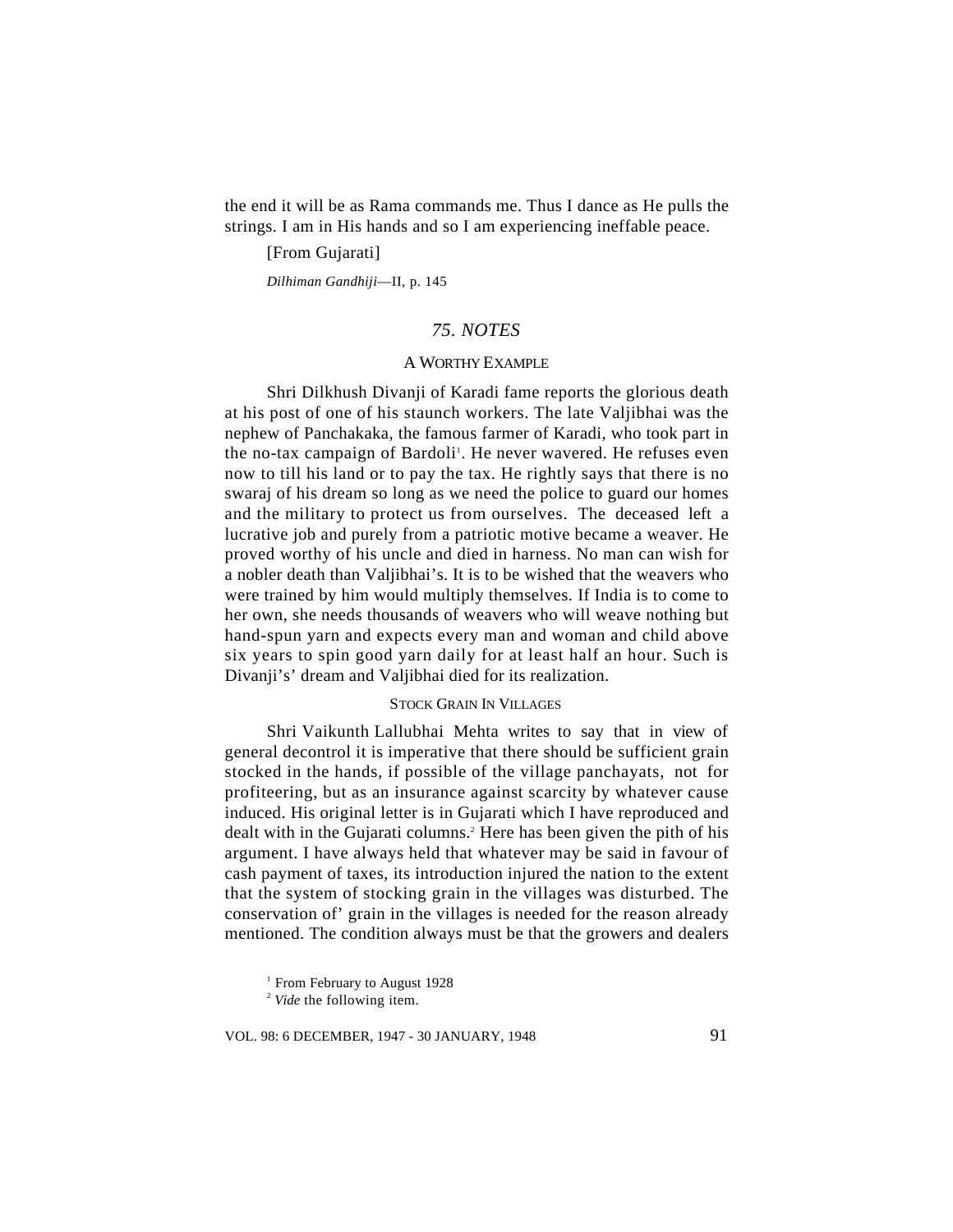must not be greedy or unscrupulous. When this simple honesty becomes common, the consumer cannot be cheated. There is no question of high or low prices when a nation's economics are put on a sound basis and when all parties have an income commensurate with the expenditure required for the necessaries of life.

#### THE GATES OF SOMNATH?

Pandit Sundarlal has contributed to the Hindustani columns an interesting article<sup>1</sup> on the reputed gates of Somnath. The curious must see the original. The main point made by the writer is that the gates which were taken away to Ghazni were never brought back as then stated. The gates were a fabrication and when the fraud was discovered the exhibition of the 'gates' never travelled beyond Agra. Pandit Sundarlal is anxious that by an oversight the fabrication might not be used in the projected renovation of the famous temple.

NEW DELHI, December 22, 1947

*Harijan,* 28-12-1947

### *76. NEED FOR STORING GRAIN IN VILLAGES*

Shri Vaikunthbhai writes:

Under the present trading system the grain produced in the villages is being sent out. Therefore in many parts of the country the villages are left with no stocks of grain. As a result the poor have to face hardships and there is a steep rise in prices during the monsoon. To save the poor from such a plight, it is desirable that some grain should be stocked in villages under the care of the *Panch,* and only the surplus should be sent out. With this end in view Shri Achyut Rao Patwardhan and I had prepared a scheme four years ago. Shri Kumarappa has also acknowledged the need for such a scheme in his plan.

If the scheme meets with your approval, under the present changed circumstances you may kindly recommend it to the Provincial Governments and the villagers.

I think the suggestion has something in it. Such stocks are necessary in the economic conditions of the country. Ever since the system of collecting revenue in cash was introduced, the stocks of grain in the villages have diminished. I shall not go into the merits or

<sup>&</sup>lt;sup>1</sup> Which appeared in *Harijan Sevak*, 28-12-1947, under the title "Somnathka Mandir"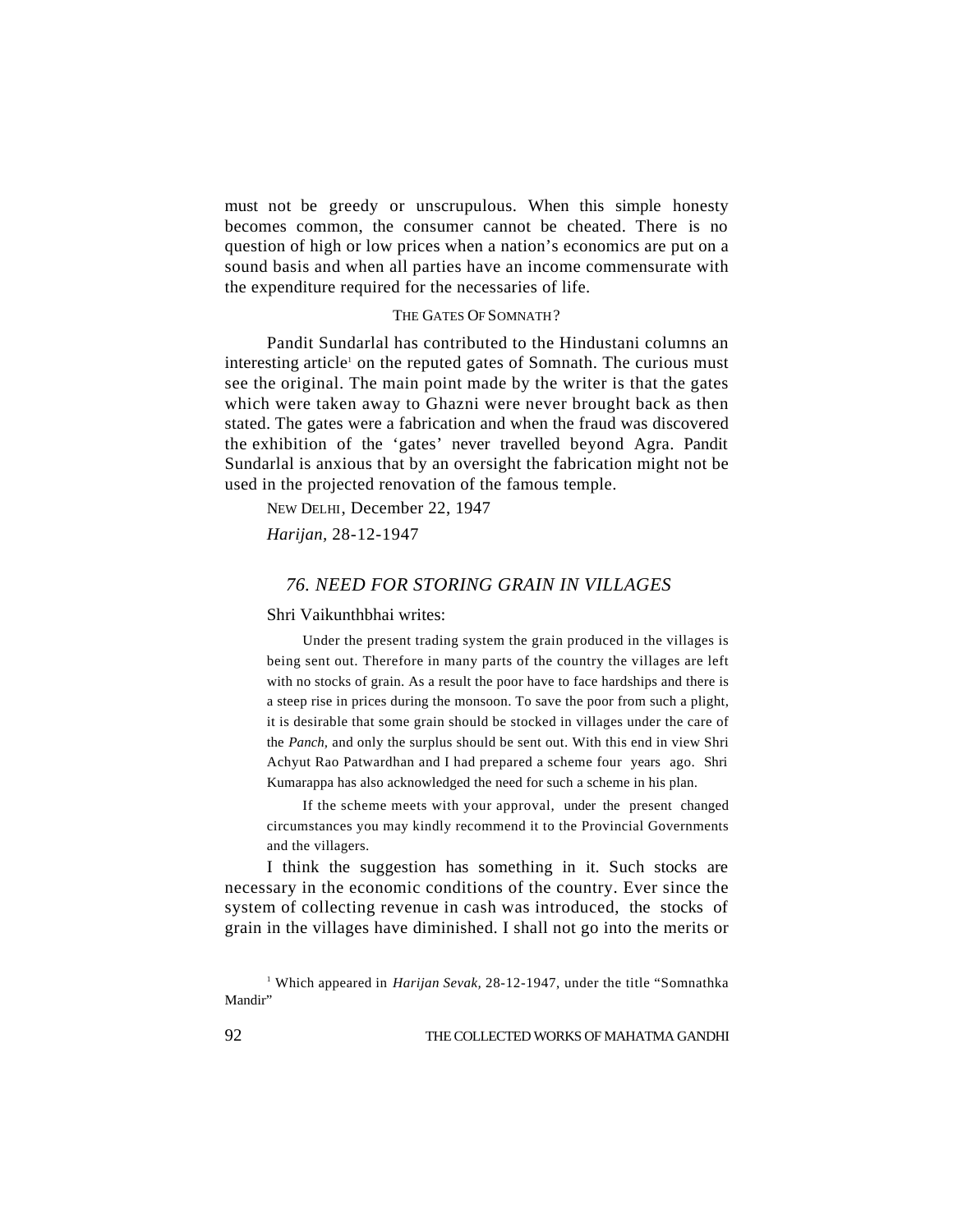demerits of the cash revenue system; but I do believe the country could have been saved from the present difficult situation if we had continued to stock grain in the villages. Now that the controls are being removed no one will suffer any hardship if the grain is stocked as suggested by Vaikunthbhai and if the villagers and the traders become honest. If the farmers and the traders get a fair margin of profit there can be no high prices for the working class and other people in the cities. What really matters is that necessaries of life should be within the reach of every one. There can then be no question of high or low prices.

NEW DELHI, December 22, 1947

[From Gujarati]

*Harijanbandhu,* 28-12-1947

### *77. TRIBUTE TO VALJIBHAI*<sup>1</sup>

NEW DELHI, *December 22, 1947*

India, indeed the world, has had few dedicated servants like the late Valjibhai. He has proved the truth of the saying: "As the tree so the fruit, as the father, so the son." Panchakaka's pledge will remain without parallel. We have not attained true swaraj yet. At present it seems quite far away. Why is it that we have only six or seven weavers as good as Valjibhai? Can it be claimed that we have won swaraj with the power of Karadi?

M. K. GANDHI

From a microfilm of the Gujarati: M. M. U./XXIII

# *78. LETTER TO JAWAHARLAL NEHRU*

BIRLA HOUSE, NEW DELHI, *December 22, 1947*

DEAR PANDITJI,

Maulana Shaheed and some other Maulanas of Delhi came to Bapu yesterday and told him that recent happenings in Delhi had well-nigh driven the local Muslims to desperation. They wanted to be told definitely and authoritatively as to whether the

1 This also appeared in *Harijanbandhu,* 28-12-1947.

VOL. 98: 6 DECEMBER, 1947 - 30 JANUARY, 1948 93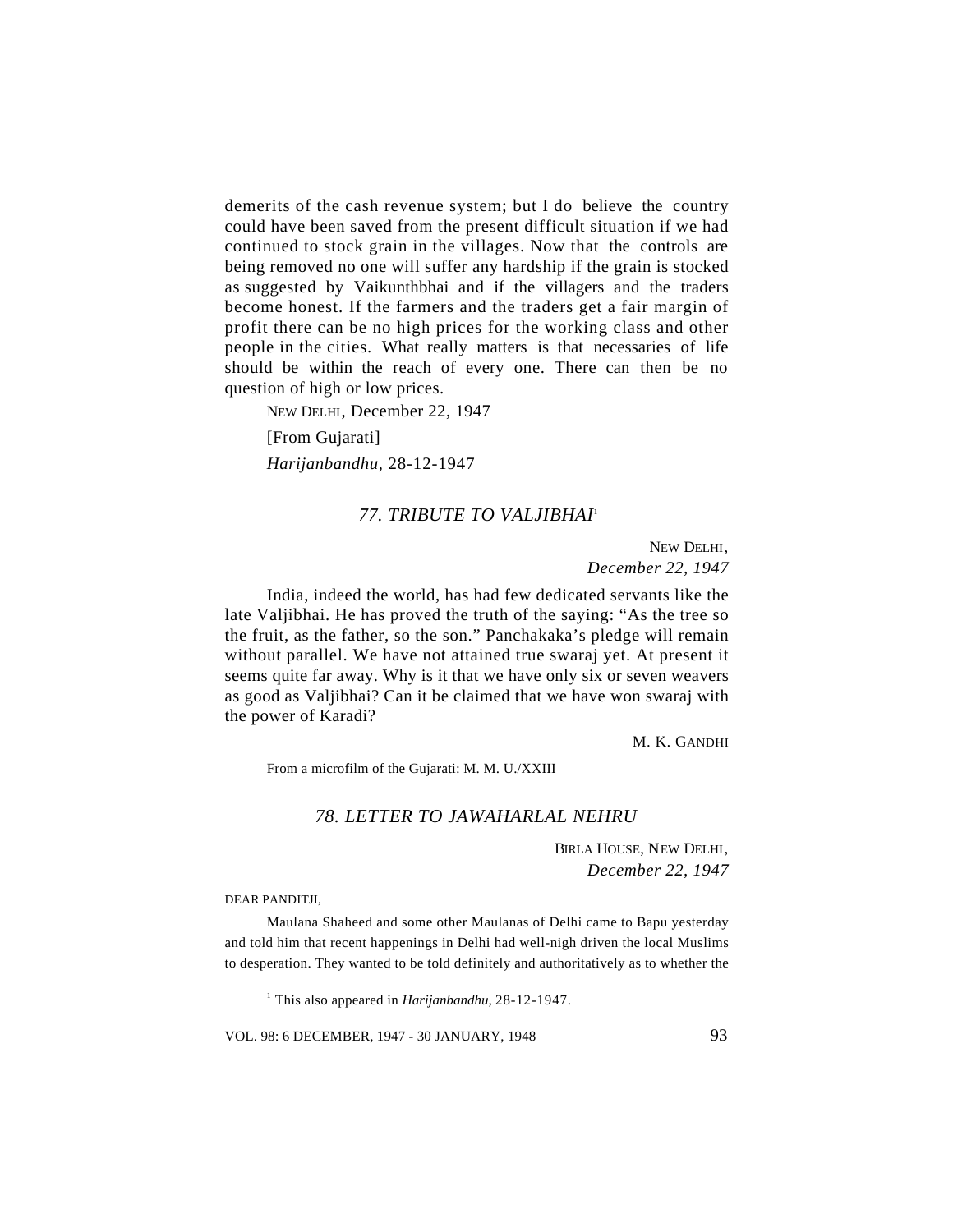Government really wanted to keep them in the Indian Union or would prefer their going away. In the former case the Government's declaration of policy would need to be followed by suitable action. They suggested a joint meeting with you, the Sardar and the Maulana Sahib in Bapu's presence. Bapu has asked me to convey to you that he would be available for the purpose at any time that may suit you.<sup>1</sup>

> *Yours sincerely,* PYARELAL

*Sardar Patel's Correspondence*, Vol. IV, p. 410

## *79. LETTER TO DR. BANERJEE*

NEW DELHI, *December 22, 1947*

DEAR DR. BANERJEE,

Your letter. Have I not said every [worthy] cause carries its own blessings? The rest is superfluous.

> *Yours sincerely,* M. K. GANDHI

From a copy: Pyarelal Papers. Courtesy: Pyarelal

#### *80. LETTER TO V. L. MEHTA*

NEW DELHI, *December 22, 1947*

BHAI VAIKUNTH,

I have your letter. I understand about Shamaldas. I am sending the portion regarding grain to *Harijan.*<sup>2</sup>

> *Blessings from* **BAPU**

SHRI VAIKUNTH LALLUBHAI MEHTA **ANDHERI** BOMBAY

From the Gujarati original: V. L. Mehta Papers. Courtesy: Nehru Memorial Museum and Library

<sup>1</sup> The addressee along with Vallabhbhai Patel met Gandhiji on the evening of December 26.

<sup>2</sup> *Vide* "Need for Storing Grain in Villages", 22-12-1947.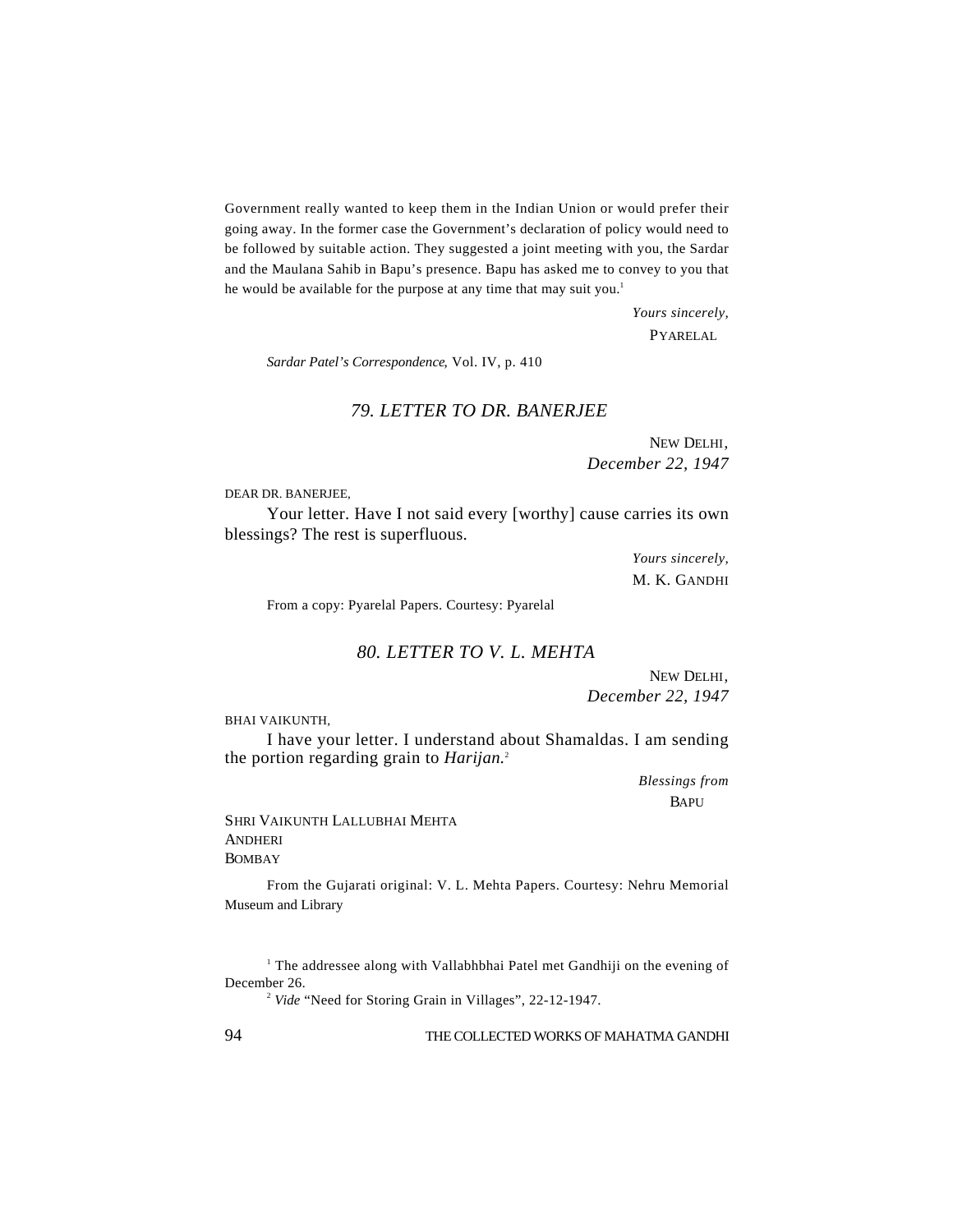*December 22, 1947*

RESPECTED SISTER,

His Highness the Maharaja<sup>2</sup> informed me that you were ill and bed-ridden. I was grieved to hear it. May God give you peace of mind. Keep repeating Ramanama. I believe it to be an unfailing remedy.

> *Blessings from* **BAPU**

From a photostat of the Gujarati: G. N. 7745

## *82. LETTER TO KANU GANDHI*

*December 22, 1947*

CHI. KANAM $^3$ ,

I see from your letters that you are not only steadily improving your handwriting but are also becoming mature in your thinking. Continue to grow in wisdom in the same way as you grow in age.

*Blessings from*

**BAPU** 

From the Gujarati original: C. W. 9524. Courtesy: Kanu Gandhi

# *83. LETTER TO BACHU*

NEW DELHI, *December 22, 1947*

CHI. BACHU,

Of course I don't have time but since it is a Monday<sup>4</sup> I am writing this much. If you have appendicitis there is no cause for worry. You will soon be all right after an operation. Don't be afraid. Stop writing with a lead pencil, for the writing fades out. I hope Kumi<sup>5</sup>

 $2^2$  Of Bhavnagar, addressee's nephew, who carried this letter to the addressee

<sup>&</sup>lt;sup>1</sup> Rajmata of Kishangarh, who was suffering from cancer

<sup>3</sup> Son of Ramdas Gandhi

<sup>4</sup> Gandhiji usually observed silence on Monday.

<sup>5</sup> Kumi Adalaja, Harilal Gandhi's wife's sister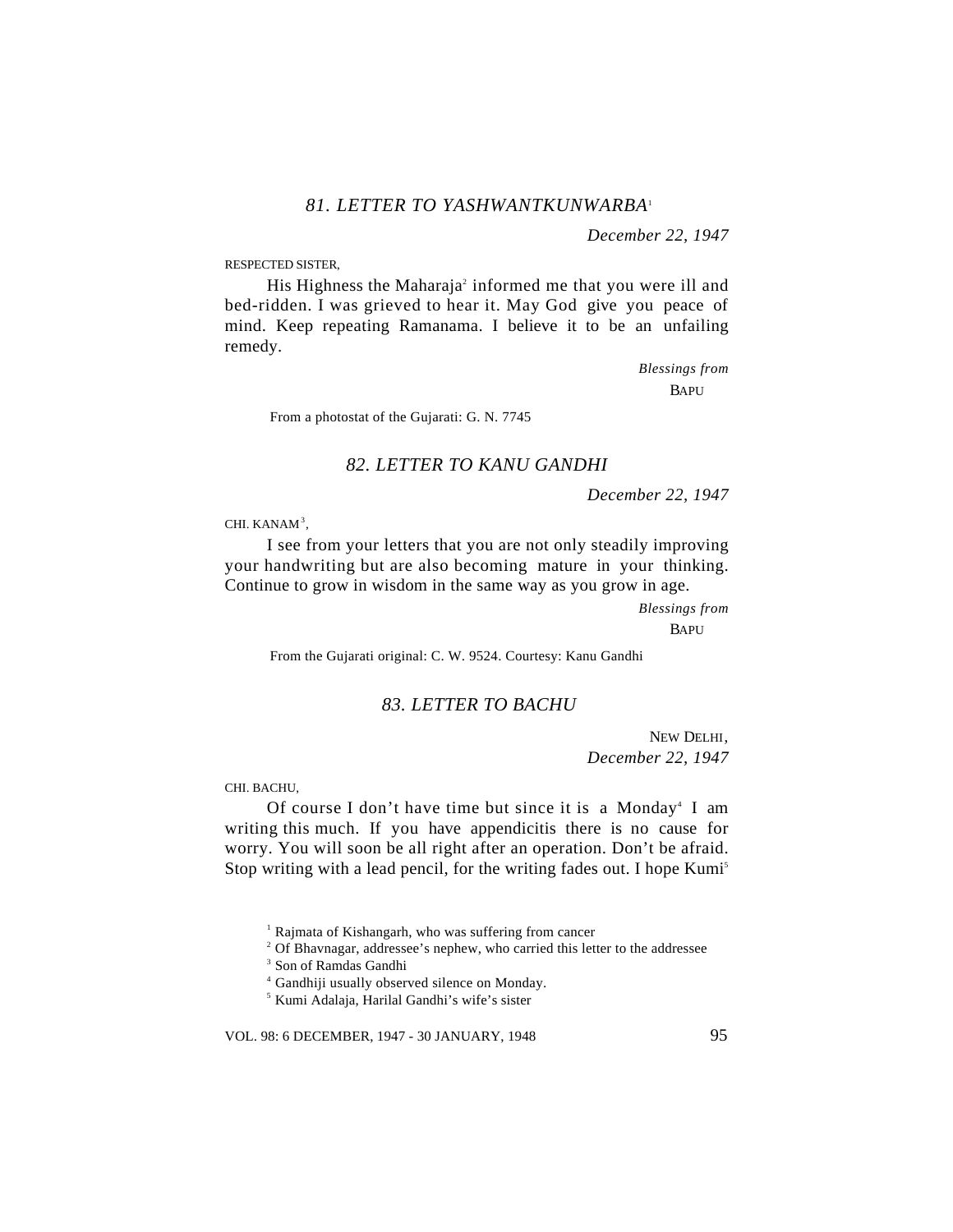is all right. If Manu<sup>1</sup> has returned tell her that I got her letter. It did not call for an answer. I hope she has come back recovered. I am sure Baby is enjoying herself. Has she made any progress in reading?

From a copy of the Gujarati: Pyarelal Papers. Courtesy: Pyarelal

# *84. LETTER TO RAMDAS GANDHI*

NEW DELHI, *December 22, 1947*

CHI. RAMDAS,

Your letter. Someone did mention to me that you were coming. I forget who it was. I was glad that we were going to meet. But it is perfectly all right that you stayed back. What needs to be considered is whether you can rest while you are there.

It is true that I crushed my finger. I had a sharp shooting pain which gave me a reeling sensation. It was nothing to worry about. In fact I had gone to a meeting<sup>2</sup>. The pain subsided in a minute or two and I addressed the meeting. When I got out of the car Brijkishan slammed the door without looking around and my finger which happened to be there got crushed. I am no doubt careful but even a careful person does meet with such accidents. Sumi<sup>3</sup> has come here, along with another girl and a boy. It is about Radhakrishna. Hope all of you are well.

> *Blessings from* **BAPU**

From a copy of the Gujarati: Pyarelal Papers. Courtesy: Pyarelal

# *85. LETTER TO SHARDA H. KOTAK*

*December 22, 1947*

CHI. SHARDA,

I have two letters from you, one written with a lead pencil. One should not write with a lead pencil. Luckily Dada<sup>4</sup> is here and this will

<sup>&</sup>lt;sup>1</sup> Daughter of Harilal Gandhi, married to Surendra Mashruwala

<sup>&</sup>lt;sup>2</sup> Of the Constructive Works Committee on December 11

<sup>3</sup> Sumitra, addressee's daughter

<sup>4</sup> Lakshmidas Asar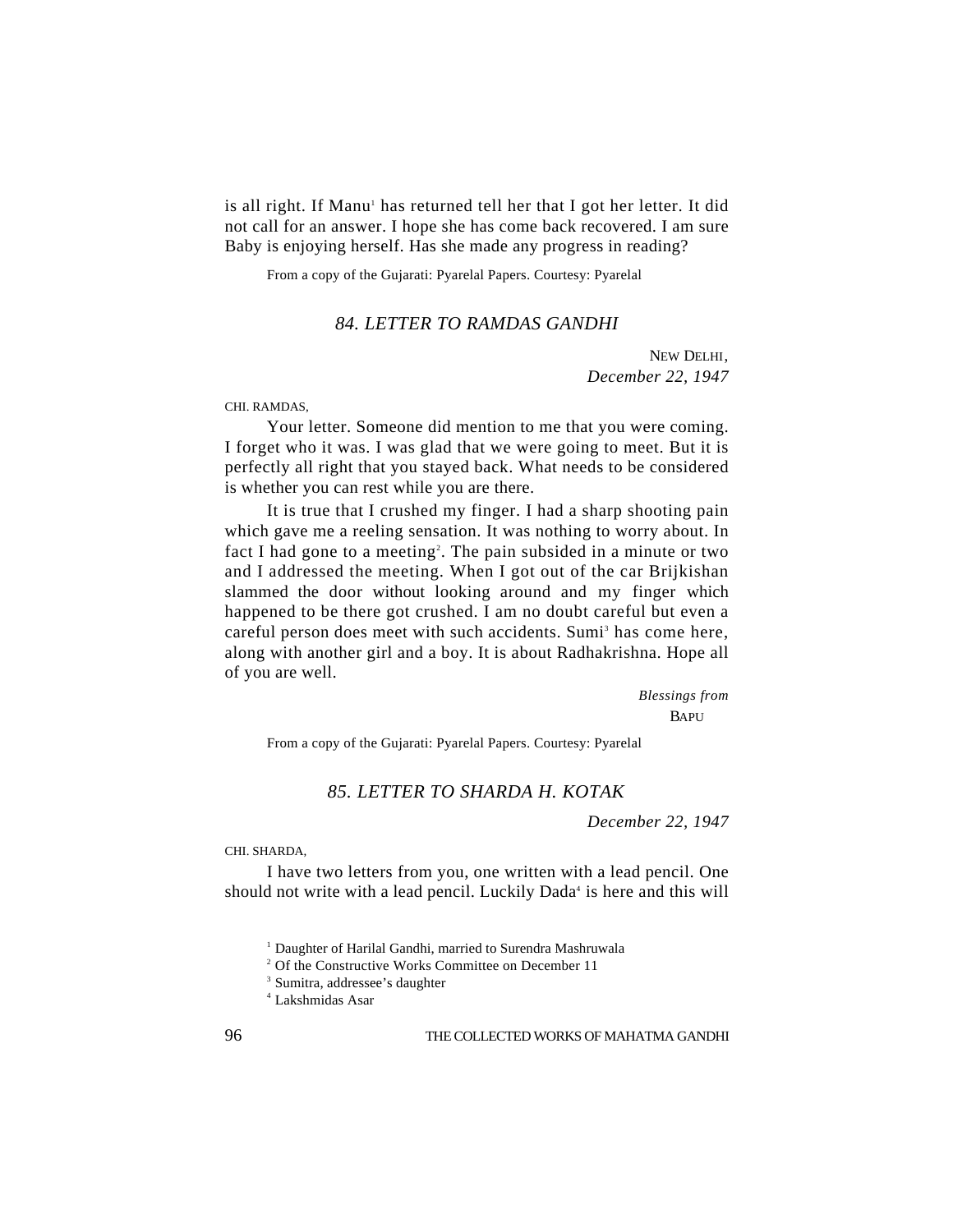go with him. Do as he says. I shall have a talk with him in detail. Everything yours is there. Write to me from time to time. No one else need be consulted.

> *Blessings from* **BAPU**

From a copy of the Gujarati: Pyarelal Papers. Courtesy: Pyarelal

### *86. NOTE TO MANU GANDHI*

#### *December 22, 1947*

What you say is also worth considering.<sup>1</sup> You should tell Panditji<sup>2</sup>. But I see no harm in it. Even as it is what is my word worth now? And what is it to me whether my word has any worth left or not? I am certainly going to say whatever I think is true. I do not find any merit in the belief that a man can judge another man. Only the Almighty can judge us. All will be well with us if we are faithful to Him and fear Him. Instead of bothering about what would please men we should concern ourselves with what would please God. Only then will our path become easy.

Is it not enough if, instead of worrying about other people's affairs, you and I can do this? See, how badly you have caught a cold. You had fever last night. You must take hot water. It does not matter if you cannot do anything else but if you learn to fulfil the duty towards the body you can do much work for me. Your heart and mind are sound, but your hands and feet are weak. See what pass India has come to because of lack of co-operation and how I am shouting for harmony. You should learn from it that however strong your heart and mind may be, if there is no strength in your hands and feet your progress will stop. And are you going to let me down?

[From Gujarati] *Dilhiman Gandhiji*—II, pp. 153-4

<sup>1</sup> Manu Gandhi had remarked that frequent reference to the same subject by Gandhiji, Sundarlal and others would only irritate people and such utterances would become ineffective.

2 Sundarlal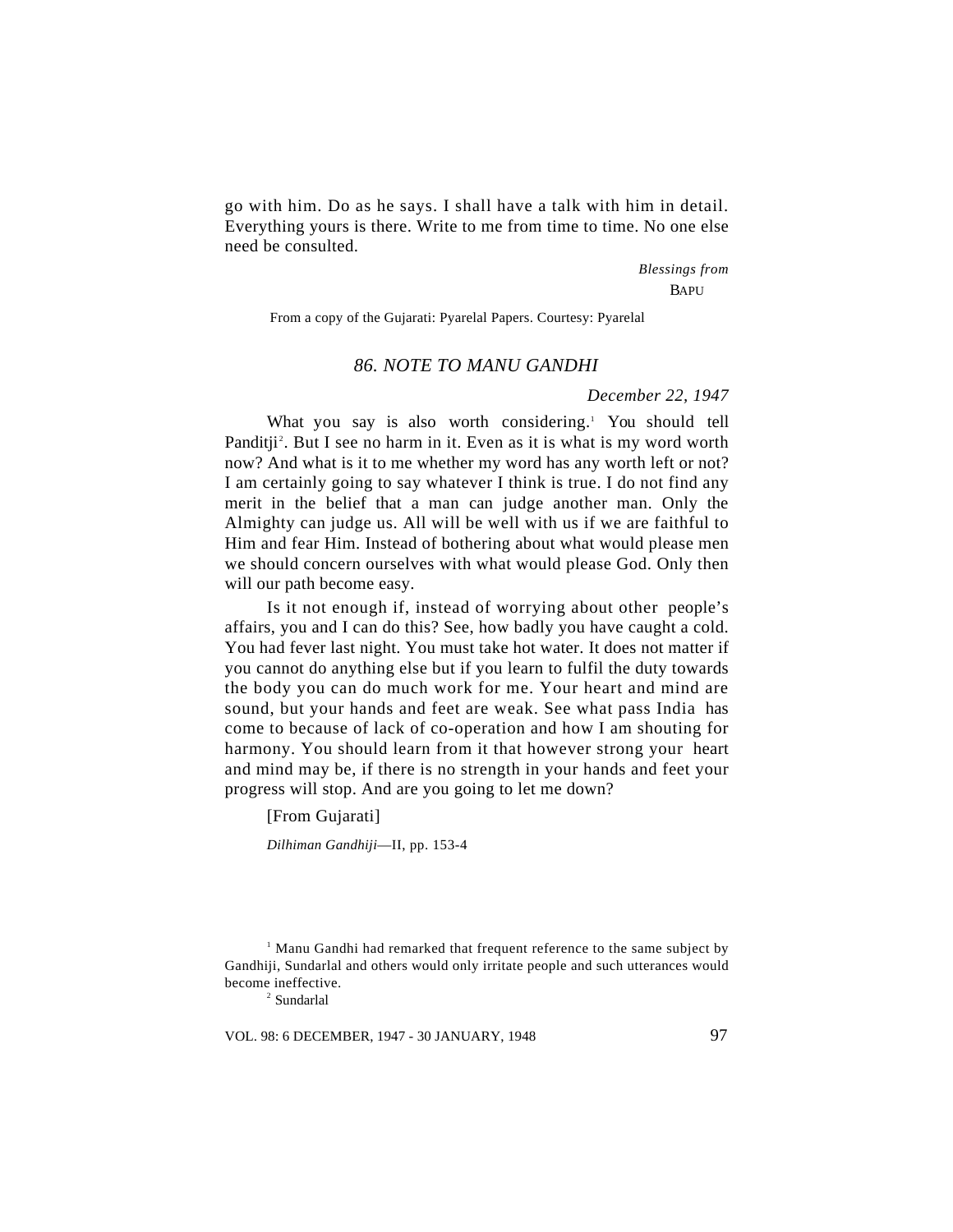# *87. LETTER TO KUNDANLAL FIRODIA*

NEW DELHI. *December 22, 1947*

BROTHER FIRODIA,

Why did you write to me in English?

I understand about Visapur. It will be desirable if we know the names and addresses of girls. It is good that you have informed me.

*Blessings from*

BAPU

SHRI KUNDANLAL FLRODIA **DODKOKERE** SIKAR AHMEDNAGAR BOMBAY PROVINCE

From a photostat of the Hindi: G. N. 7917

## *88. SPEECH AT PRAYER MEETING*<sup>1</sup>

NEW DELHI. *December 22,* 1947

BROTHERS AND SISTERS,

Some eight or ten miles from here, at Mehrauli, there is a shrine of Qutubuddin Bakhtiyar Chisti. Esteemed as second only to the shrine at Ajmer, it is visited every year not only by Muslims but by thousands of non-Muslims too. Last September this shrine was subjected to the wrath of Hindu mobs. The Muslims living in the vicinity of the shrine for the last 800 years had to leave their homes. I mention this sad episode to tell you that, though Muslims love the shrine, today no Muslim can be found anywhere near it. It is the duty of the Hindus, Sikhs, the officials and the Government to open the shrine again and wash off this stain on us. The same applies to other shrines and religious places of Muslims in and around Delhi. The time has come when both India and Pakistan must unequivocally declare to the majorities in each country that they will not tolerate desecration of religious places, be they small or big. They should also undertake to

<sup>1</sup> As Gandhiji was observing silence, this was read out at the meeting.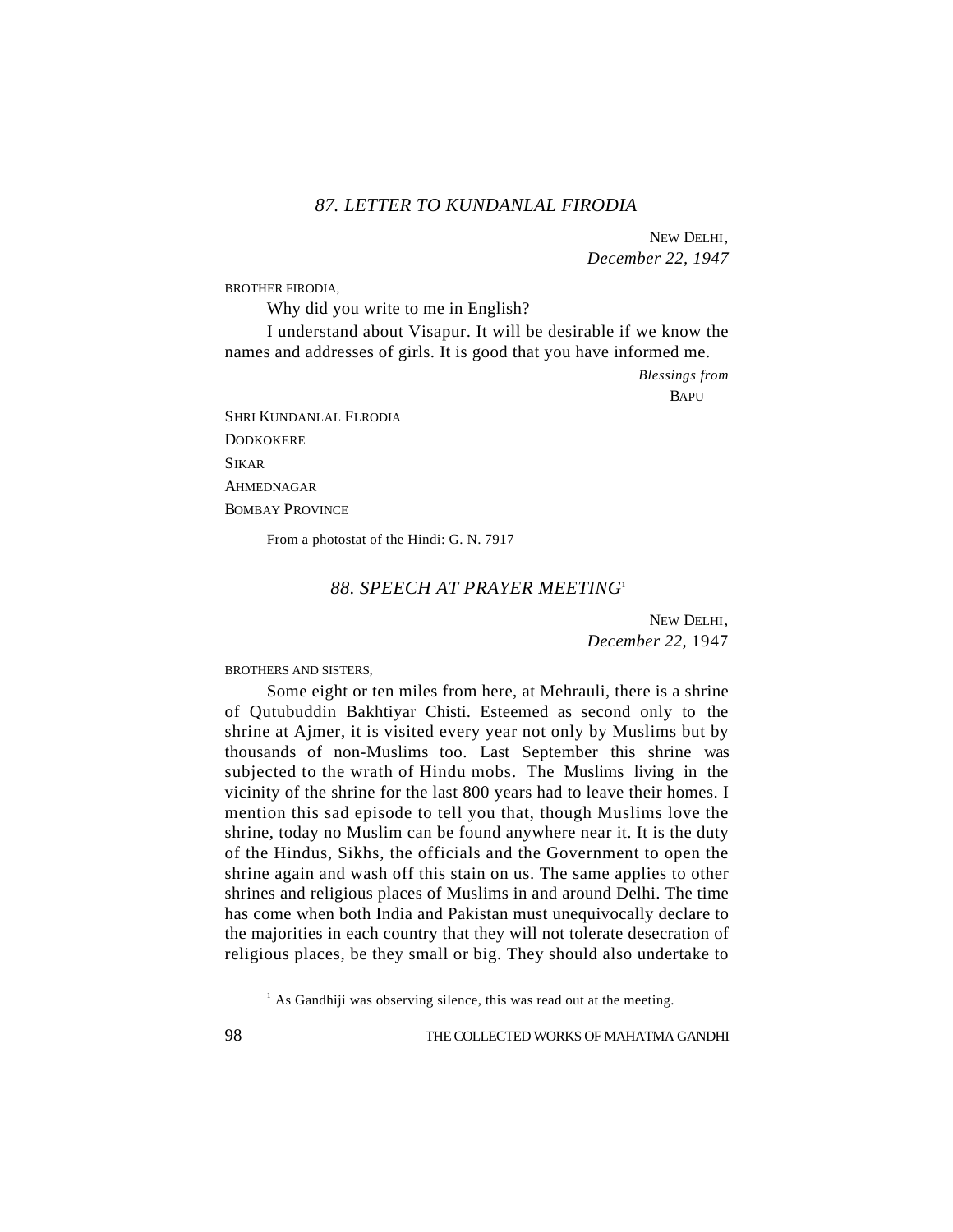repair the places damaged during riots.

Muslims have asked me whether, in view of the decision of the Muslim League in Karachi<sup>1</sup>, members of the Muslim League should take part in the Conference called by Maulana Azad in Lucknow<sup>2</sup> and also whether Muslims might participate in the Conference of the Muslim League in Madras, and in any case what should be the course to be adopted by the members of the Muslim League in India. I have not the least doubt that if they receive a personal or public invitation they should attend the Conferences in Lucknow and Madras. They should fearlessly and openly declare their views at these meetings. If they have learnt anything from the 30 years of non-violent struggle they should not worry that they are in a minority in the Indian Union and that the majority in Pakistan can be of no help to them. It does not need belief in non-violence to see that a minority however small it may be has no reason to feel afraid for its honour and for the things it holds dear. If man could but know his Maker and realize that he himself is a reflection of that Maker, no power on earth can take away his self-respect. No one can take away my self-respect; I can only lose it. During my struggle against the mighty Government of the Transvaal, a dear English friend of mine in Johannesburg used to tell me, "I always like to be with a minority, for a minority as a rule does not commit mistakes, and even if it does it can be rectified. But a majority is drunk with power and it is difficult to reform it." If by majority the friend also meant one-sided armed might he was right. We know from bitter experience how a handful of Englishmen had transformed themselves into a majority through force of arms and how they dominated the whole of India. India lacked arms and, even if the arms had been there, we did not know how to use them. It is a matter of regret that Hindus and Sikhs have not learnt a lesson from the British rule in our country. The Muslims of the Union suffered from false pride in their majority in the East and the West. Today they are rid of that burden. If they now see the virtues of being a minority they will show the beauties of Islam in their own way. They must

<sup>1</sup> The Council of the All-India Muslim League had passed a resolution in Karachi on December 15, bifurcating the Muslim League into two bodies —one for Pakistan and the other for India.

<sup>2</sup> The Indian Union Muslims' Conference was scheduled to be held in Lucknow on December 27 and 28 under the presidentship of Abul Kalam Azad. Members of the Provincial Assemblies, the Constituent Assembly and various Muslim organizations had been invited to attend it.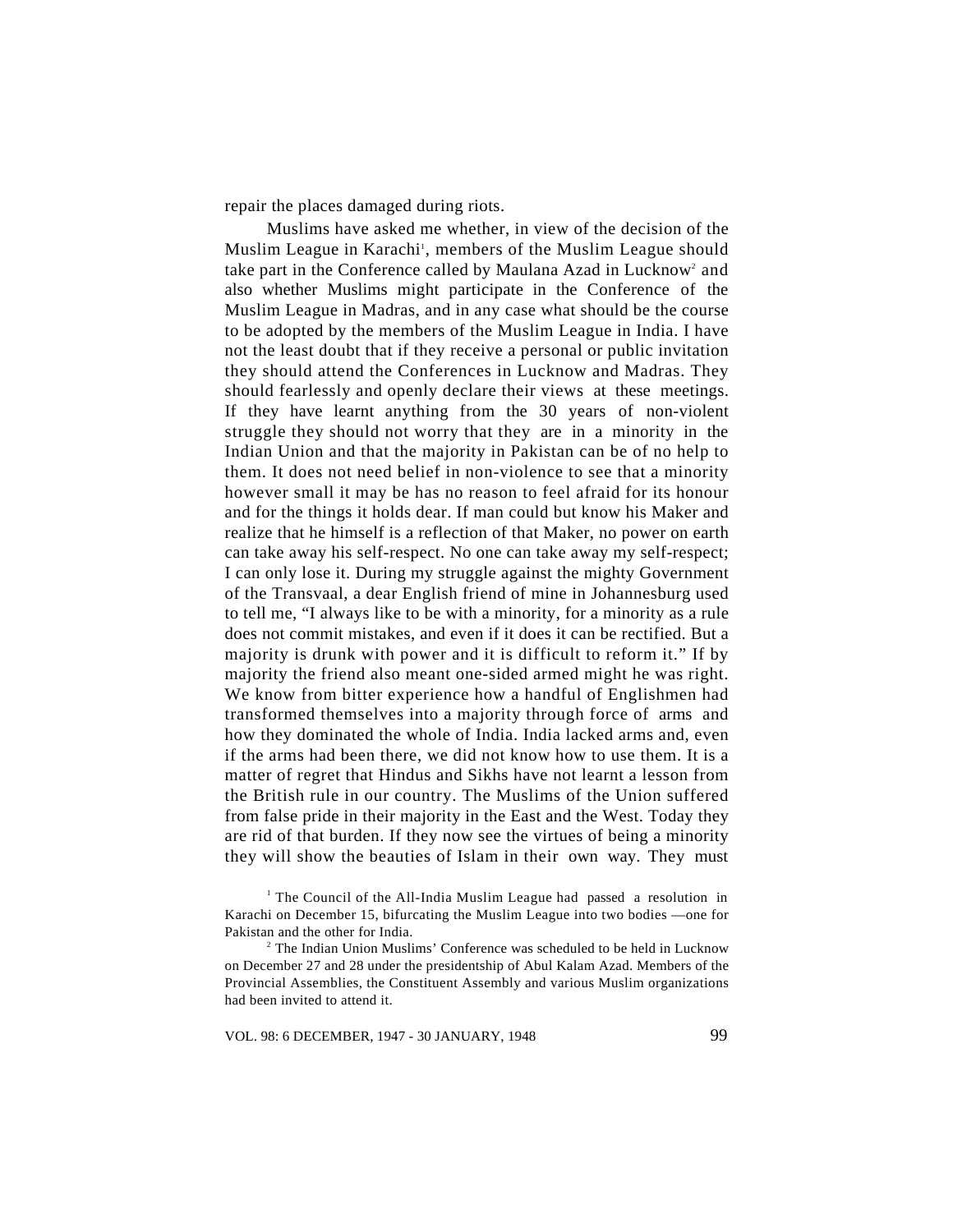remember that the best days of Islam were the days of the Prophet Mohammed's minority in Mecca. Christianity began to decline after the time of Constantine<sup>1</sup>. I do not want to prolong the argument here. My advice emanates from my faith and if Muslim friends do not have this faith they are free to reject it.

In my view they should all be prepared to join the Congress. But they must not apply for entry into that body till they are sure of a hearty welcome and equality of treatment. In principle there is no question of majority and minority so far as the Congress is concerned. The Congress follows no religion unless it be a religion of humanity. It treats men and women alike. It is a purely political body in which Sikhs, Hindus, Muslims, Christians, Parsees and Jews are all equal. The Congress has not always been able to practise what it preached. This sometimes created an impression among the Muslims that it was a caste Hindu organization. In any case as long as this kind of tug of war goes on Muslims should keep away with dignity. When the Congress wants their services they should come into the Congress. Till then they can be servants of the Congress as I am a servant of the Congress. Although I am not a four-anna member of the Congress I have a voice in that organization, and that is because ever since 1915 when I returned from South Africa I have been loyally serving the Congress. If every Muslim similarly serves the Congress he will find that his services are similarly appreciated.

Today every Muslim is considered a supporter of the League and therefore an enemy of the Congress. This has been the unfortunate result of the teachings of the League. Today there is no cause left any more for enmity. Four months are a very short time for getting rid of the poison of communalism. It is the misfortune of India that Hindus and Sikhs took this poison to be nectar and made themselves the enemies of the Muslim League. In returning brickbat for brickbat they brought a stain to their name and put themselves in the same category as Muslims. I appeal to the Muslim minority to raise themselves above this poisonous atmosphere, to remove the suspicion that had been created concerning them and to show that they could live in India as her honourable citizens without any deceit and dissimulation.

One consequence of partition is that the League cannot continue

<sup>&</sup>lt;sup>1</sup> Emperor of Rome (306 A. D. to 337 A. D.) who made Christianity the State religion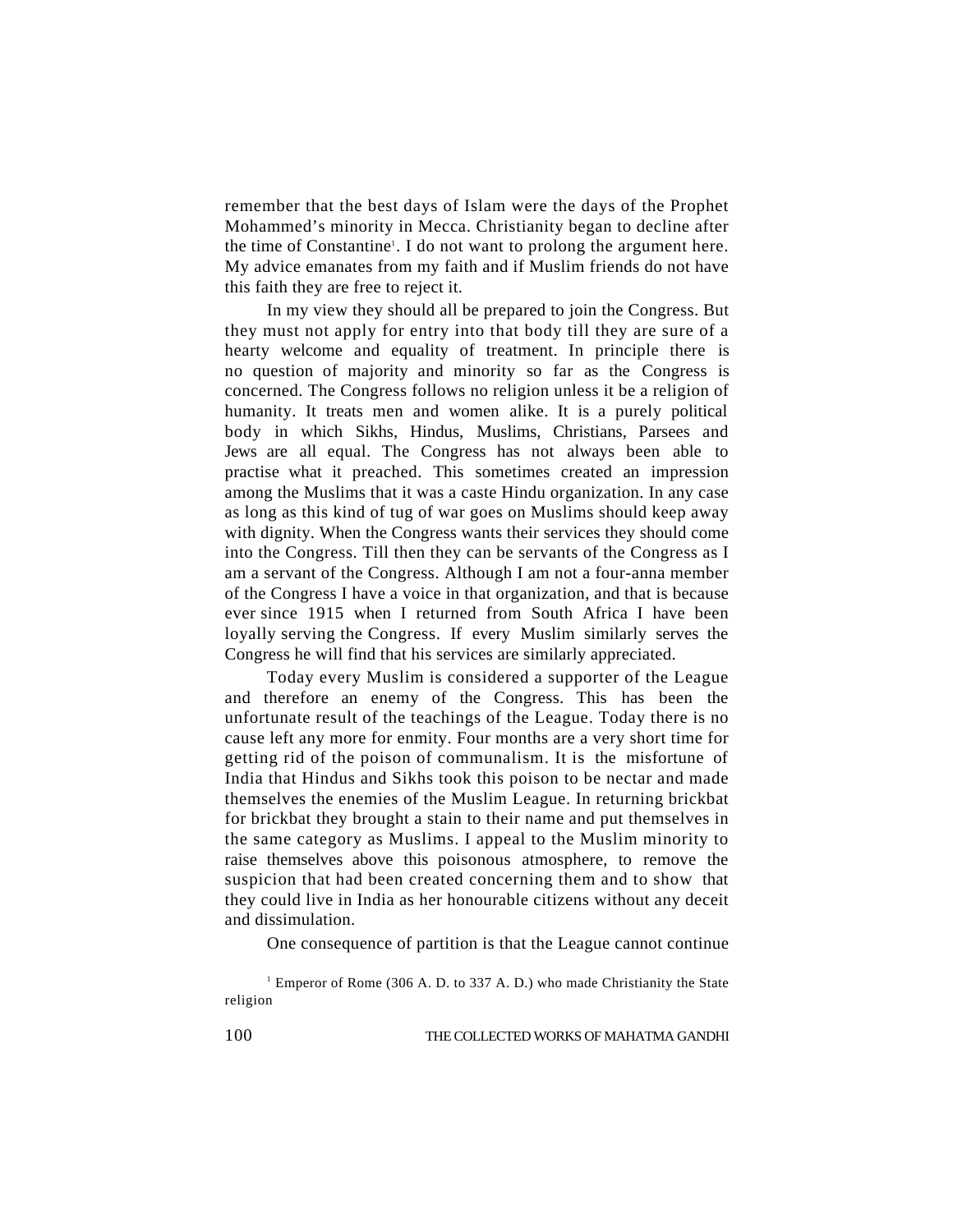as a political organization. The Hindu Mahasabha, the Sikh Sabha and the Parsee Sabha similarly cannot continue as political bodies. They may well stay as religious bodies. Their task then will be internal reform of society, to seareh for things of religious value and to act on them. Then the atmosphere will become free of poison and these organizations will rival each other in doing good. They will have amity for each other and they will help the Government. Their political ambitions can be realized through the Congress alone whether they are in the Congress or not. If the Congress thinks only of those who are in the Congress it will become very narrow in its sphere of service. Even today there are very few people in the Congress. If no other organization can rival the Congress it is because the Congress has been trying to represent the whole of India, because it has dedicated itself to the service of the poorest and the lowliest.

[From Hindi]

*Prarthana Pravachan*—II pp. 229-32

# *89. LETTER TO SHARDA G. CHOKHAWALA*

*December 23, 1947*

CHI. BABUDI,

I have read your postcard. Why need we discuss today what may happen after twenty-five days? I understand your impatience. If nothing happens in those days, I will agree with your view. If you are to die, I should like to see you die with your head in my lap. I see no possibility just now of such a thing happening. But how can you die before I do? The very thought is unbearable to me. You should, therefore, resolve to live and make up your mind that, after leaving the sick-bed, you will give yourself up to the service of the country. God will, then, keep you alive if He needs your services; otherwise He will take you away. Where is the cause for worry in this?

Won't you do this?

*Blessings from* **BAPU** 

From the Gujarati original: C.W. 10081. Courtesy: Sharda G. Chokhawala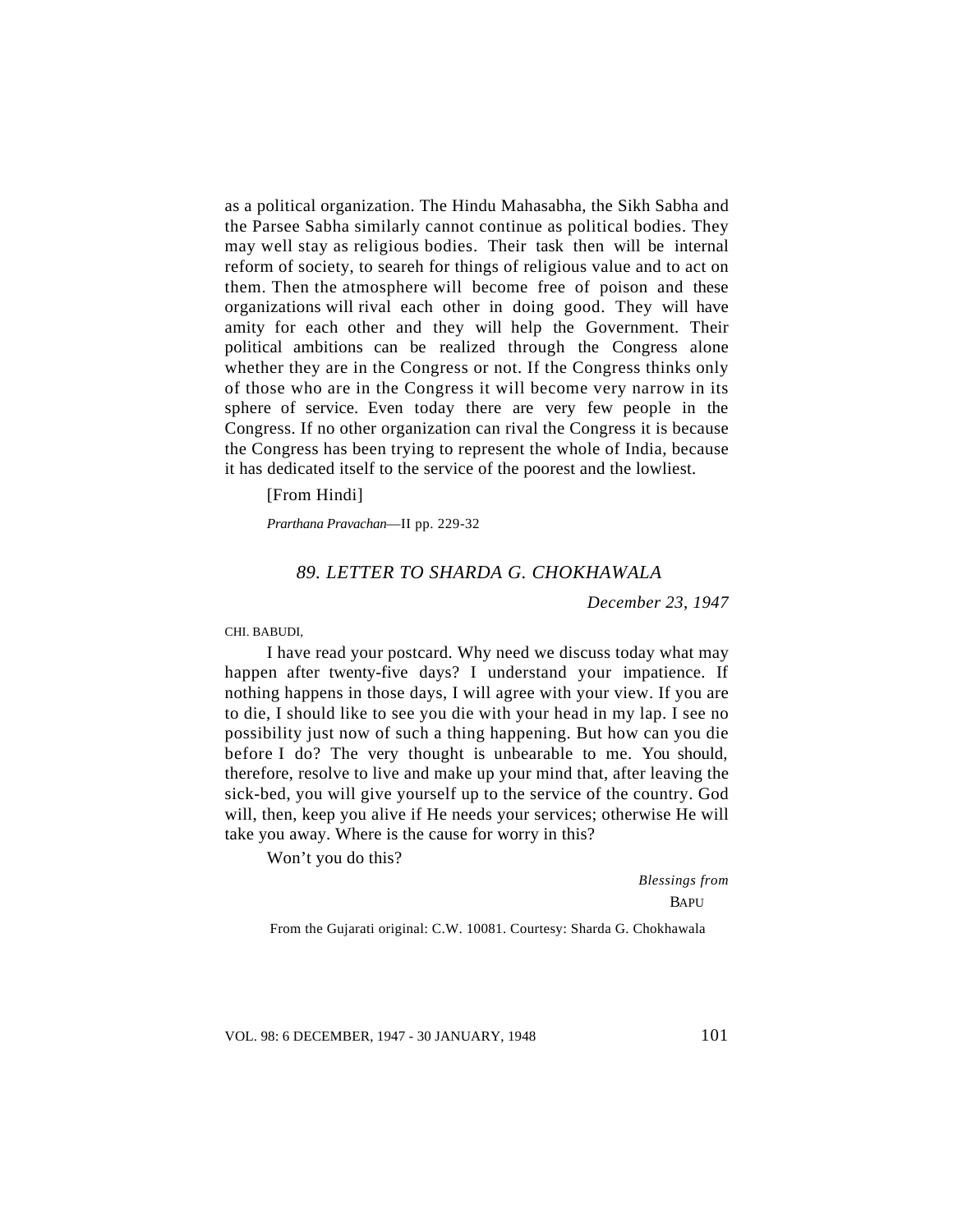# *90. LETTER TO NARAHARI D. PARIKH*

*December 23, 1947*

CHI. NARAHARI,

I was very happy to see your handwriting. I cannot bear the thought of your being bed-ridden.<sup>1</sup> But now that you are, do not be in a hurry to leave the bed. The man who survives a crisis will win his heart's desire, as the saying is. Here you should substitute the phrase 'healthy man' for "the man who survives a crisis".

> *Blessings from* **BAPU**

From a photostat of the Gujarati: G. N. 9148

# *91. LETTER TO VANAMALA PARIKH*

*December 23, 1947*

CHI. VANUDI,

I got your letter.

All the symptoms you describe are to be observed in a case of stroke. With proper care and the right diet, the patient does recover. I believe that massage done by a masseur cannot benefit as much as massage done by you can, that is, massage done with the love and strength you possess. You do have strength, don't you? Such massage does not require much physical strength. It requires only some skill. Haven't you had experience of Dinshaw's method of massaging?

For motions, you may convey my view to the doctor that there will be no harm in administering a full enema when the bowels begin to move. I hope Mani is cheerful.

> *Blessings from* **BAPU**

From a photostat of the Gujarati: G. N. 5799. Also C. W. 3022. Courtesy: Vanamala Desai

<sup>1</sup> Vide "Letter to Narahari D. Parikh", 13-12-1947.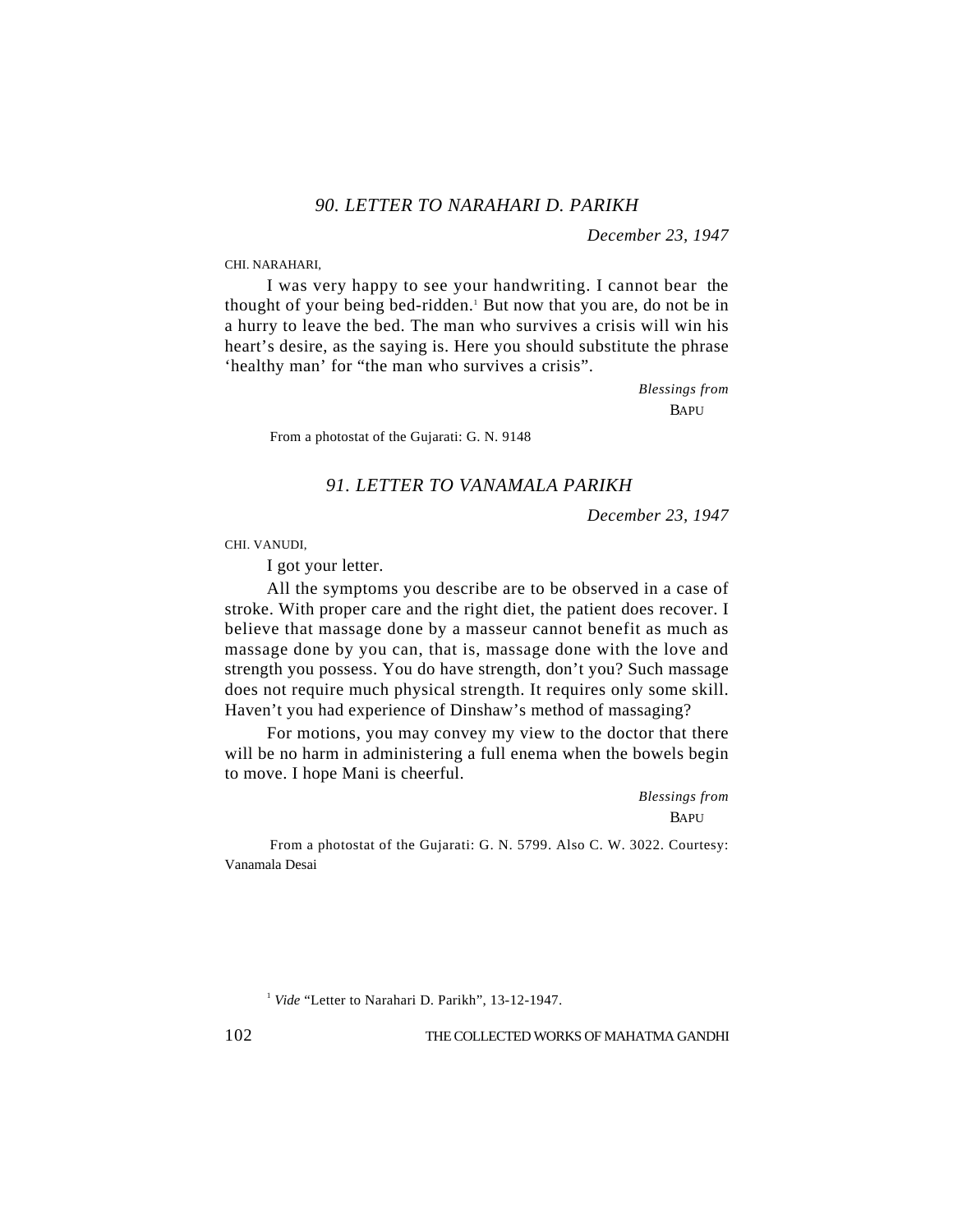*December 23, 1947*

CHI. AMRITLAL $^1,$ 

Why need you worry whether or not I give my blessings? Have I the experience which you have? Even if I disapprove, you should do what you believe to be a good thing, and even with my approval you should never do what you believe to be wrong. This is what I feel. The question of my blessings, therefore, does not arise. You may unhesitatingly do what seems right to you.

> *Blessings from* **BAPU**

From a photostat of the Gujarati: G.N. 10817

# *93. FRAGMENT OF A LETTER*

*December 23, 1947*

I am stuck here for now. I have no doubt that the needful should be done about the village industries. It is our misfortune, however, that I see no concerted effort in any undertaking. Of course one cannot complain if there is no unity; but what can be more painful than that such disunity should engender personal animosities? I am at the moment passing through a situation which cannot even be dreamt of. All the same I do not worry. My only prayer to God in the present situation is "one step is enough for me". God will keep me as long as He needs me. Why need I worry about it? Well, Suhrawardy is sitting opposite me, so only this much for today.

Blessings to Chi.  $\ldots$ <sup>2</sup>. She will be well.

*Blessings from* **BAPU** 

[From Gujarati]

*Dilhiman Gandhiji*—II, p. 160

1 Secretary, Hindustani Prachar Sabha, Wardha

2 Omission as in the source

VOL. 98: 6 DECEMBER, 1947 - 30 JANUARY, 1948 103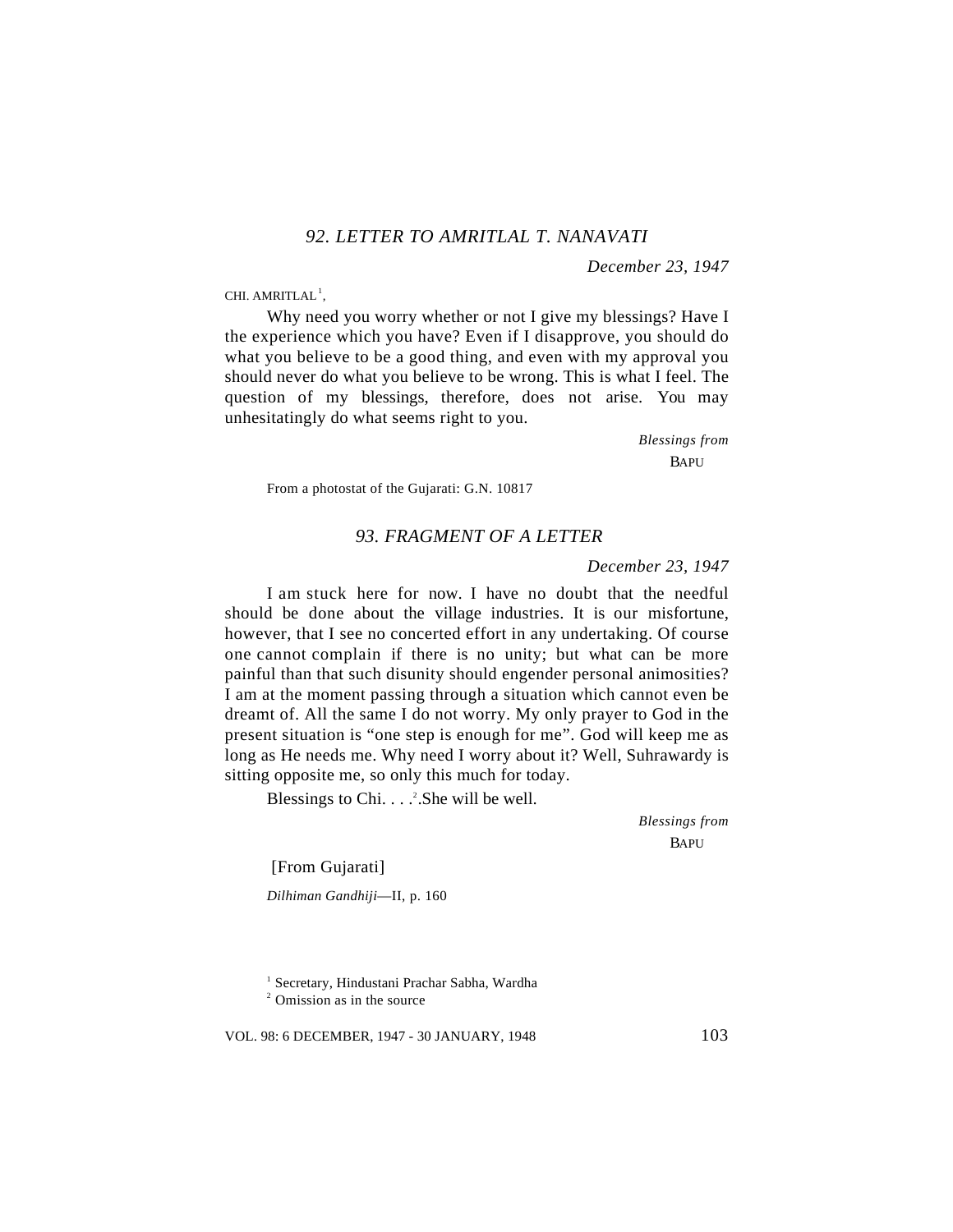# *94. SPEECH AT PRAYER MEETING*

NEW DELHI. *December 23, 1947*

BROTHERS AND SISTERS,

A friend suggests that since it is getting cold we should begin our prayer half an hour earlier, that is, at 5 p. m. I admit it is getting to be pretty cold. Though the days will be getting longer minute by minute from now on, for today it is already the 23rd of December, still if all of you so wish we can begin the prayer at 5 p.m. from tomorrow.<sup>1</sup> Today I shall deal with three points.

Here is the first. You saw that yesterday people<sup>2</sup> arrived here from Bahawalpur. They are in great distress.<sup>3</sup> They say that all the Hindus and Sikhs there should be brought here for their lives are in danger. Today two friends from Bahawalpur came to see me. They said that if no steps were taken in this respect they would go and fast in front of the Governor-General's house. I told them that their fasting could neither bring here the Hindus and Sikhs left behind nor ensure their safety. That besides the Governor-General had no power except such as he derived from his Cabinet. He merely affixed his signature. If they thought that fasting before the residence of Pandit Nehru or the Sardar would do any good they were equally mistaken. They saw the point and gave up the idea of fasting. Yesterday I was observing silence and so could not say anything. The Nawab of Bahawalpur should permit all the Hindus and Sikhs to go wherever they want to. If he does not he will be failing in his duty. I cannot relate to you the things that have happened there under the very nose of the Nawab. A large number of Hindus and Sikhs were tortured and killed. It is the Sikhs who built Bahawalpur. They are a brave people. They can fight and cultivate land. They have been cultivating the land

<sup>&</sup>lt;sup>1</sup> Gandhiji asked those who wanted the prayers to be held earlier to raise their hands. A large number of them raised their hands. It was, therefore, decided to hold the prayers at 5 p. m.

<sup>&</sup>lt;sup>2</sup> Who carried placards reading "Save the 70,000 Hindus and Sikhs of Bahawalpur"

<sup>&</sup>lt;sup>3</sup> In the State of Bahawalpur, which had acceded to Pakistan on November 8, seventy thousand Hindus and Sikhs were awaiting evacuation. It was reported that the Pakistan authorities were not agreeing to their evacuation through the Military Evacuation Organization. The Hindus and Sikhs concentrated in camps were without adequate food or clothing.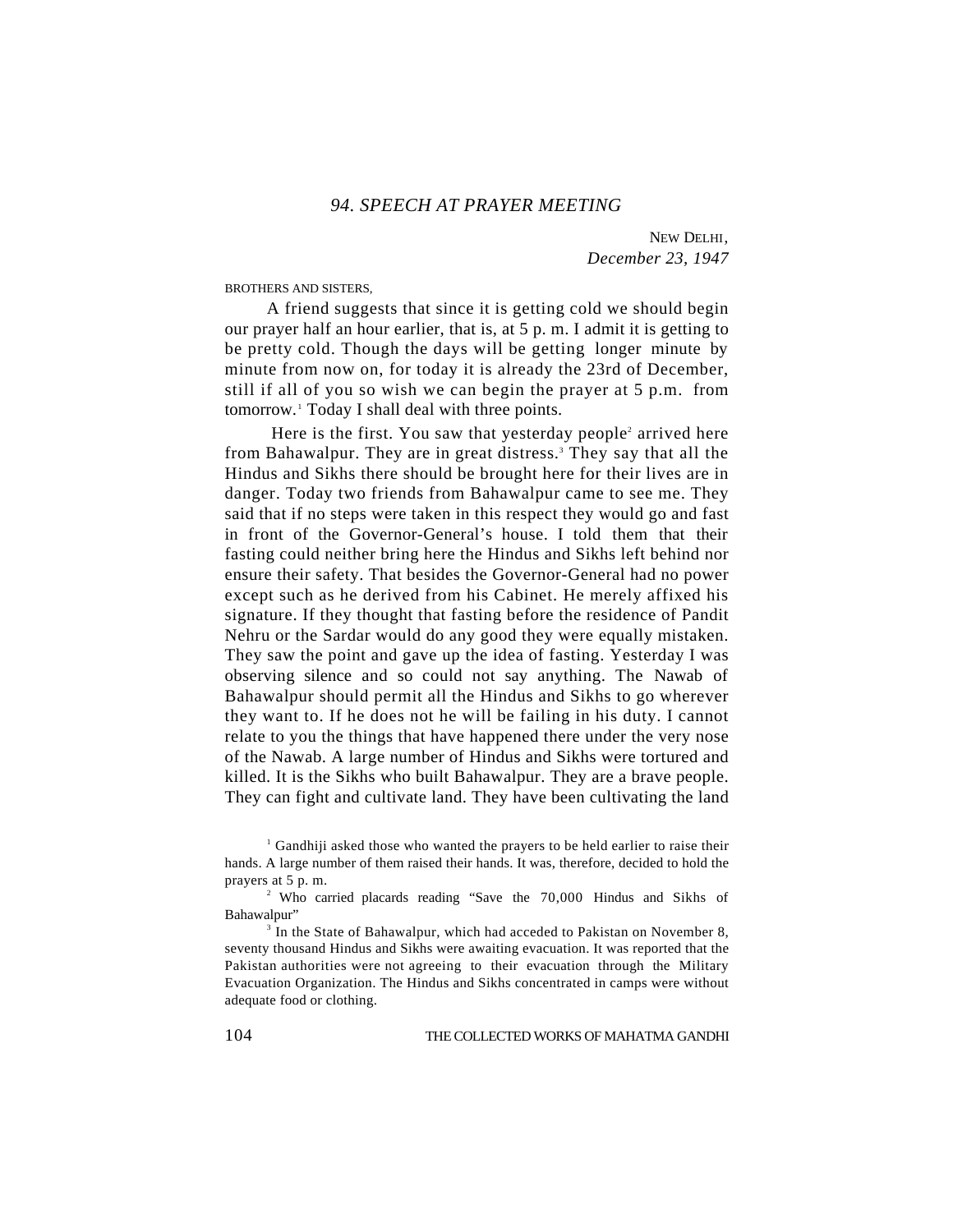there; so have the Hindus. They have committed no crime. Their only crime is that they are Hindus or Sikhs. A large number of these innocent people were murdered and some ran away. When Hindus and Sikhs cannot live there in peace, what is the worth of anything that the Nawab may say? I appeal to the Nawab that he should do his duty. If Hindus and Sikhs cannot live there in honour he should arrange for them to leave or he should declare that none of the Hindus and Sikhs still in Bahawalpur will be touched and that they can continue to live in Bahawalpur in peace. If they are starving, food should be made available to them.

According to a report in today's *Statesman* about the refugee camps in Lahore, the Muslims in the camps are living in insanitary conditions. Epidemics like cholera and smallpox have broken out and even those who have escaped them are dying of cold and exposure. How can people live under the open sky in this cold? They need shelter and clothes and food. If these three things are not available they must face death. I do not know all that is happening there. Yes, scavengers have been brought over from Sialkot who will clean the camps and remove nightsoil. The officials say that they are not doing enough work. It is clear that the people there are in distress. What does it matter that they are in Pakistan? Why should human beings be so degraded? It pains me. Those people who ran away from here to escape our excesses were deprived of their hearths and homes. They are not familiar with the surroundings there and they have to suffer hardships. But why can't they keep themselves clean? I should advise all the refugees, be they in India or in Pakistan, that they should not be dependent on others for everything. They should not ask for help to cook for them or to remove their night-soil. People who were being uprooted from their homes are in no position to make such demands. It's a privilege of the rich. They may employ ten when one is enough, but not we. These are the symptoms of our degradation. The refugees in the camps in Lahore should firmly and courageously declare that they will not have scavengers from Sialkot, that they will themselves do the cleaning of their camps. The Pakistan Government and the officials concerned should also make it clear to the refugees that they will not have scavengers brought from Sialkot. They should at least do what every human being can do. And if even then there are deaths, that will be a different matter. I have said it before, and I say it again, that the refugees should conduct themselves with decency. They should do all that they can do and not become a burden on others.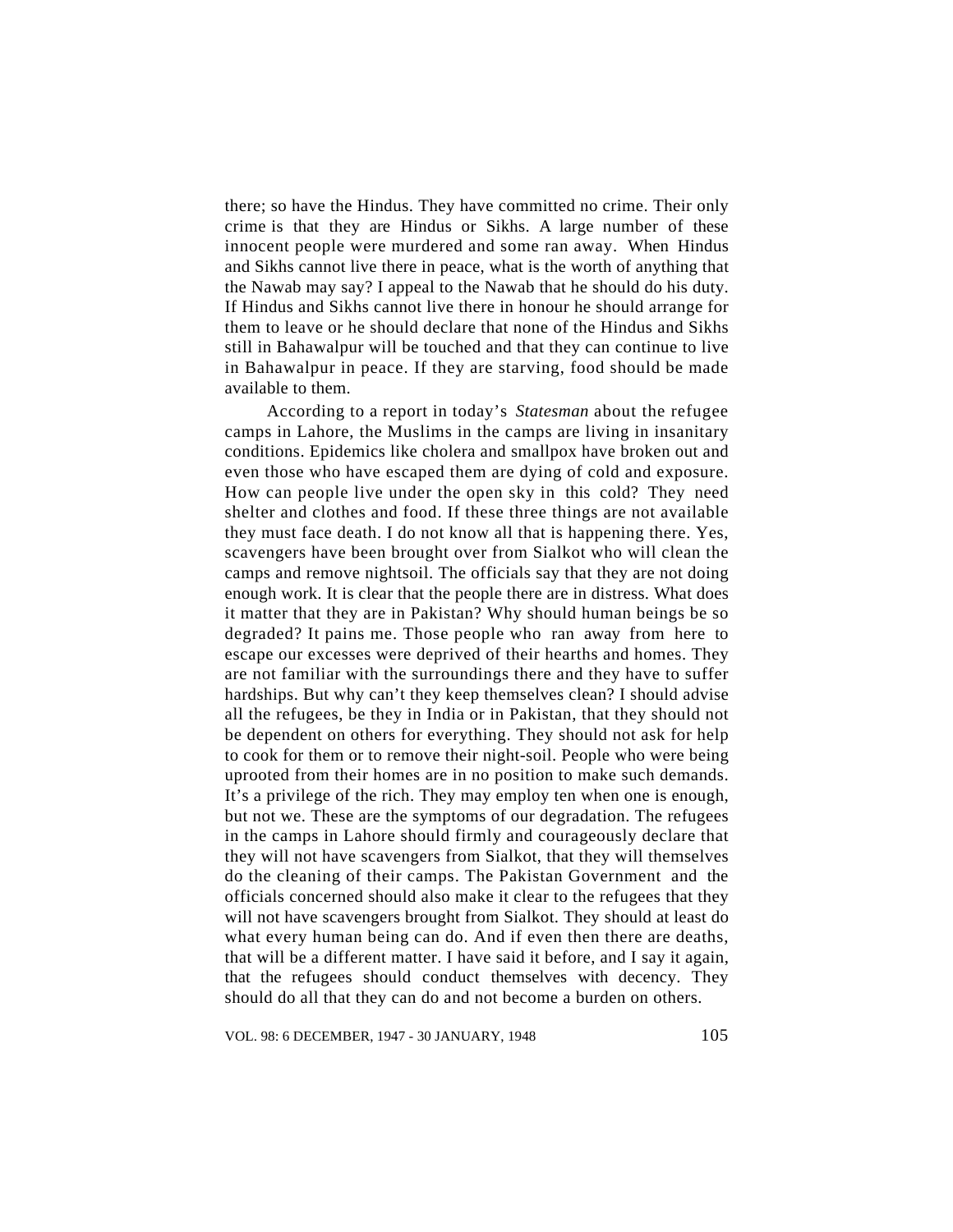And here is something good that I want to tell you. I told you once that Pyarelal had come here. You know who Pyarelal is. He is my Secretary. He had been working in Noakhali for a long time. There were others with him too. At the risk of their lives they gave support and courage to the Hindus who felt insecure there. The Muslims too very soon understood that they were their friends and servants and had gone there not to promote violence but to promote amity between the two communities.

Pyarelal has some interesting news from Noakhali: A temple had been demolished and occupied by Muslims. It became a cause of strife. Later when the Muslims expressed their desire to live in amity with the Hindus, Pyarelal pointed out that the Hindus no longer had the temple where they could go and worship. The Muslims thereupon rebuilt the temple with their own labour and assured the Hindus that they were free to go to the temple and offer worship. Now they are all happy. The officials too co-operated. If everyone in India and Pakistan acted in this spirit the faces of the two countries would change. If we stick to our own religion and refrain from interfering with another's, it will be a great thing.

[From Hindi]

Courtesy: All India Radio. Also *Prarthana Pravachan—*II, pp. 236-8

### *95. LETTER TO ANAND T. HINGORANI*

NEW DELHI *December 24, 1947*

CHI. ANAND,

I have your letter. I write this while drinking my hot water. It is  $5$  a.m.

You seem to be much troubled by your ear. If that is so, go to America and see what can be done about it. If you can appreciate the blessing of not hearing, then there is no need to go anywhere. What you need to know you can know with Gangi's' assistance.

*Blessings from*

**BAPU** 

From a microfilm of the Hindi. Courtesy: National Archives of India and Anand T. Hingorani

<sup>1</sup> Addressee's wife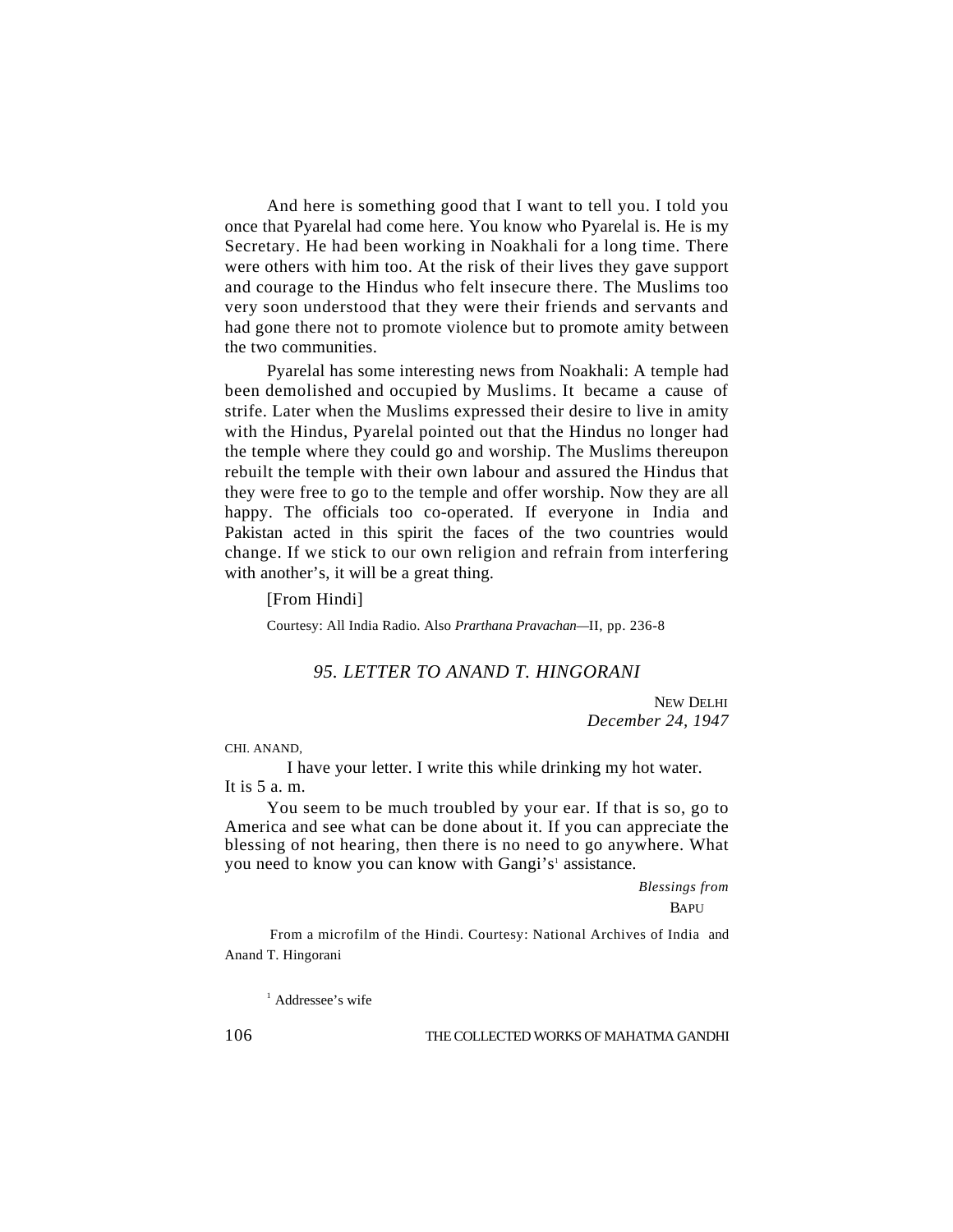# *96. LETTER TO GANGI A. HINGORANI*

NEW DELHI. *December 24, 1947*

CHI. GANGI,

I have your letter. I am writing this with great difficulty, otherwise I would have to let your letter go unanswered.

There are no facilities for your staying with me in Delhi. I am myself staying at the house of a rich man. It is difficult to keep anyone with me here. If I set up an ashram anywhere and stay there you can come. But such an opportunity is impossible in this life. Consider also that it is not your duty to leave Anand and go elsewhere. I feel that as long as Anand finds his deafness an affliction, you cannot leave him. Also Anand cannot move about by himself. What can you learn by staying with me? I consider it wrong for people to imagine that they gain anything by staying with me.

> *Blessings from* **BAPU**

 From a microfilm of the Hindi. Courtesy: National Archives of India and Anand T. Hingorani

# *97. LETTER TO DILKHUSH DIWANJI*

NEW DELHI, *December 24, 1947*

CHI. DIWANJI,

I got your letter in reply to my question. I am glad. Although the sizing is done with good speed it must still be taking up a lot of time. I understand doubling takes much less time and greatly facilitates the process of weaving. Please think over this.

From a copy of the Gujarati: Pyarelal Papers. Courtesy: Pyarelal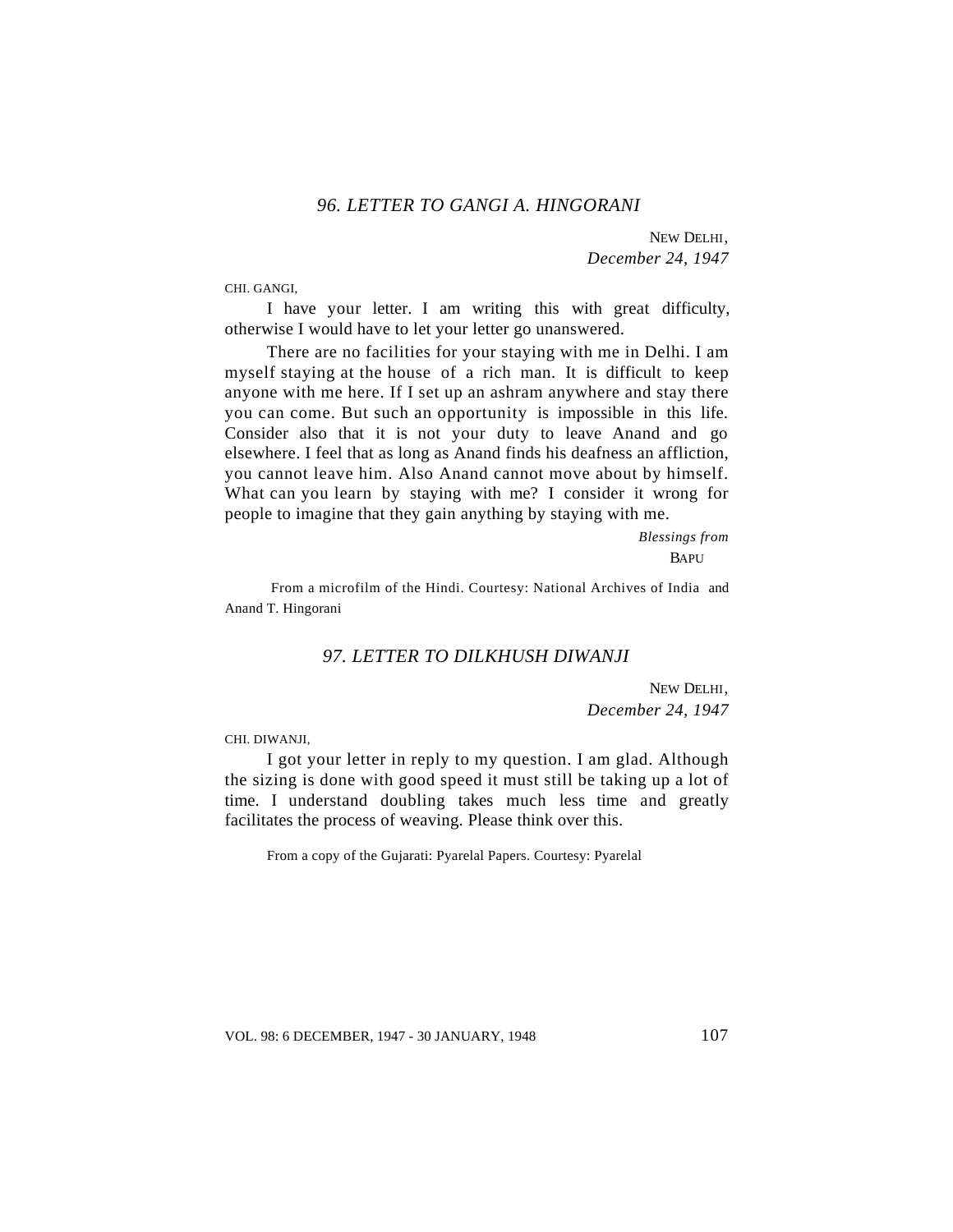# *98. SPEECH AT PRAYER MEETING*

NEW DELHI, *December 24, 1947*

#### BROTHERS AND SISTERS,

I often receive Sikh visitors. I also read newspapers sometimes. They say that I have proved an enemy of the Sikhs. They would not have minded it much but for the fact that my word seemed to carry weight with the world outside India where it is believed that India has secured its freedom through non-violent means. This had never happened before anywhere in the world. But a tree is known by its fruit, and by no other means. For man is not God, man can know a thing from its results. The fruit of independence has been that today Hindus, Muslims and Sikhs have become one another's enemies.

As I have admitted earlier I had been under the delusion that our struggle was truly non-violent. God had rendered me blind and I was misled. Because the lame, the crippled, the coward cannot be non-violent. Lame, crippled and dumb I do not mean literally, for God helps these and they are always non-violent. Even a child can stand before the world on the strength of non-violence. Prahlad was an instance. We do not know whether Prahlad was a historical character. To me he was more than a historical character, for I believe in the story. Prahlad's father<sup>1</sup> commanded him not to utter the name of God. But Prahlad insisted that he would continue to utter the name of God. The image of 12-year-old Prahlad remains before my eyes. Therefore I say that those who are lame and crippled at heart can never be truly non-violent. So long as the light does not shine in the heart no one can understand the beauty of non-violence. What we offered during the struggle was passive resistance which simply meant that we would not kill the British though in our hearts we wanted to kill them. But we had not the power. When the millions took up passive resistance it did bring about our freedom. The freedom we have obtained is crippled freedom. It is only partial. I therefore laugh when I see our Sikh brethren getting angry. In my eyes there is no difference between the Hindus and the Sikhs. I have read the

<sup>1</sup> Hiranyakashipu, the Demon-king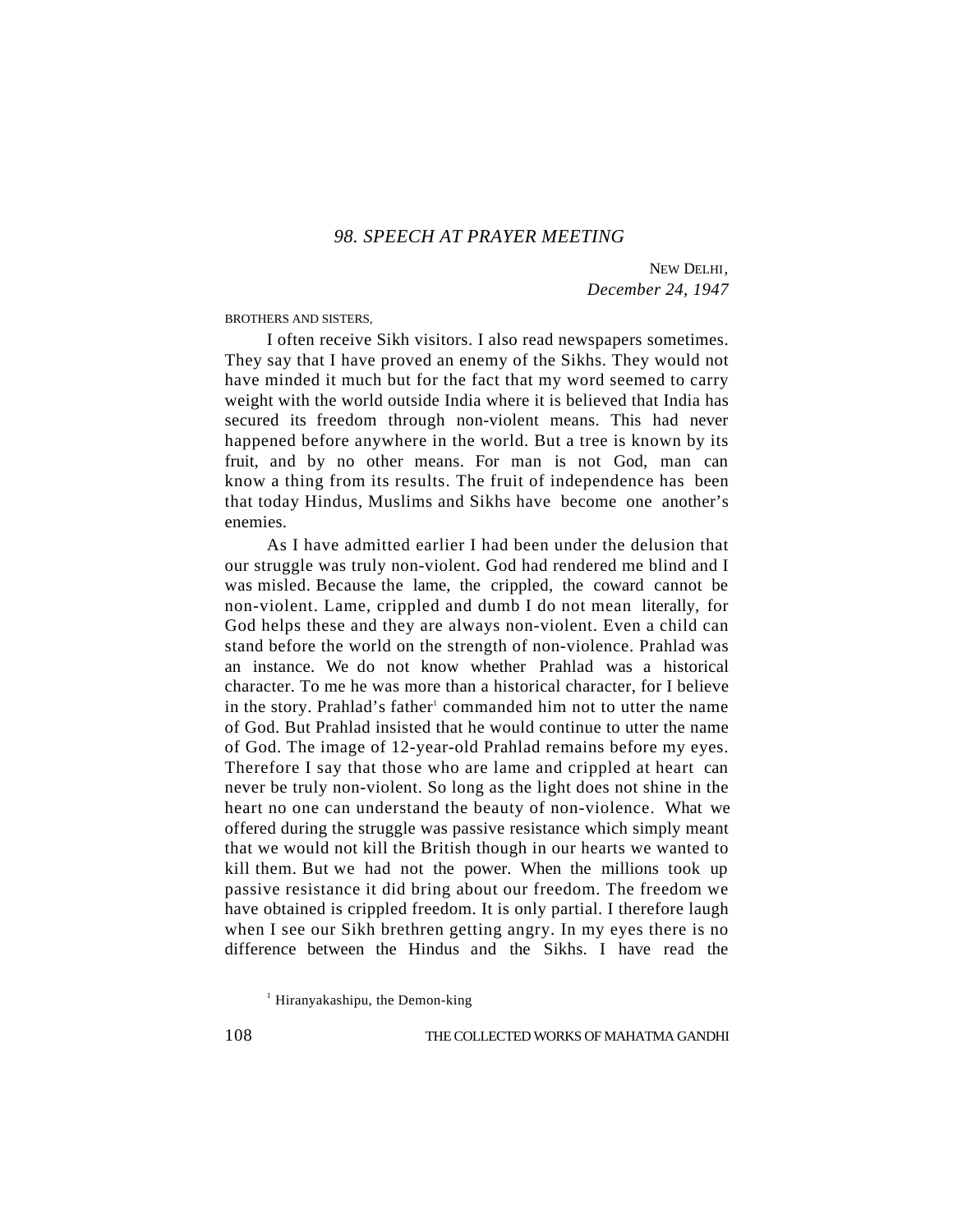*Granthsaheb.* A friend chides me for not knowing anything about the *Granthsaheb.* He says I cannot understand the Sikhs and that if I did, I would not have written what I wrote about Guru Govind Singh. That was many years ago and the mistake was not mine. But he still says so because he is a friend. If I say that the Sikhs are taking to drinking and gambling it does not mean that it applies to all or only to Sikhs. Hindus too are a prey to these evils but Hindus do not have the strength that the Sikhs have. The Sikhs should not use that strength indiscriminately. They may wield the sword but only where they must. Their sword should not fall where it ought not to fall. I am a true friend of the Sikhs when I say that anyone who commits crimes or is guilty of bad conduct sins before God. He degrades his religion.

Today is the 24th. Tomorrow is Christmas. Christmas is to Christians what Diwali is to us. Really neither Diwali nor Christmas is an occasion when we should indulge in revelry and lose our heads. I do not regard Christmas as an occasion for people to indulge in drunkenness. Christmas reminds one of Jesus Christ. I offer greetings to the Christians in India and abroad. May the New Year bring them prosperity and happiness. It has never been my wish that the freedom of India should mean the ruin of the Christians here or that they should become Hindus or Muslims or Sikhs. For a Christian to become a Hindu or a Muslim is a fate worse than death. According to my view a Christian should become a better Christian, a Muslim a better Muslim and a Sikh a better Sikh. I want that all the Christians in and outside India should become free in the true sense. Let them exercise self-restraint and pursue the path of sacrifice and martyrdom shown by Jesus Christ. Let them be free and increase the area of freedom in the world. I see from the papers that the Government proposes to stop the grants made to them. The money they receive from America and England will also stop coming. It is feared that 75% of the churches in India will have to be closed down. But a religion does not prosper with the help of money. Most Christians in India are poor people. What does it matter if the Government help should stop? They should be glad that they will now be free of the curse of pecuniary assistance. once a lot of money and presents came into the house of Hazarat Omar. This worried Omar and he told his wife that with all that wealth he was no longer certain if he would be able to retain his self-control and would not take to pleasure. A church does not need a building. The human body is the real church. It is there that God dwells. Then we have the sky for the roof and the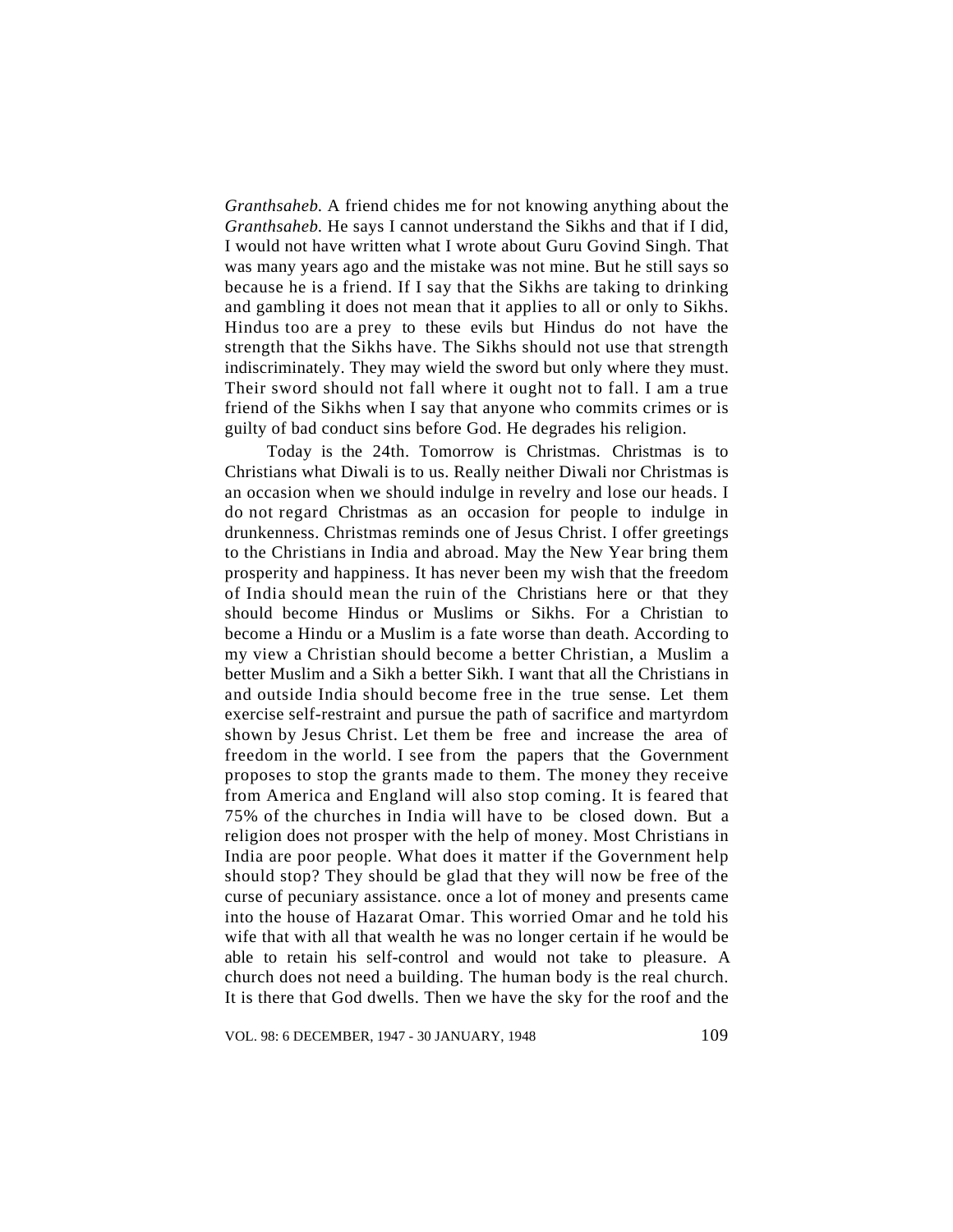earth for the floor. We can utter God's name anywhere. I shall therefore say that the Christians need not feel worried. They do not really need assistance from the Government or anyone. They should follow the teachings of their religion. If they but persevere in the path of sacrifice shown by Christ, no one can take their religion away from them.

[From Hindi]

Courtesy: All India Radio. Also *Prarthana Pravachan—*II, pp. 236-8

#### *99. LETTER TO HAMID-UD-DIN*

NEW DELHI, *December 25, 1947*

BHAI HAMID-UD-DIN,

I got your letter about Barwani. I have been doing what I can ever since the first telegram came. The local Muslims have some staunch Hindus for their friends. I am also in correspondence with them. They are working hard. Isn't there exaggeration in what you write? It happened in the case of Junagadh. My informants were well-placed Muslims. They had exaggerated matters to such an extent that at last they had to publicly issue a correction and apologize. I am not bothered about it but at present such exaggeration gives rise to dislike of all Muslims. And this hurts me very much. I am therefore sounding a note of caution to you. After all the Government officers have also taken some steps.

Please let me have whatever authoritative information you have.

From a copy of the Gujarati: Pyarelal Papers. Courtesy: Pyarelal

### *100. FRAGMENT OF A LETTER*

#### *December 25, 1947*

No one can harm a person who is sustained by Ramanama. I believe in this principle and so I have no physical illness. It is by the grace of God that I am able to remain calm even though there is conflagration all around. Had it not been for this I would have broken down by now. That is why I proclaim at the top of my voice that I dance as Rama wills. We are in this world to do our duty. I believe that not a leaf moves without His command. And look at the pride of man;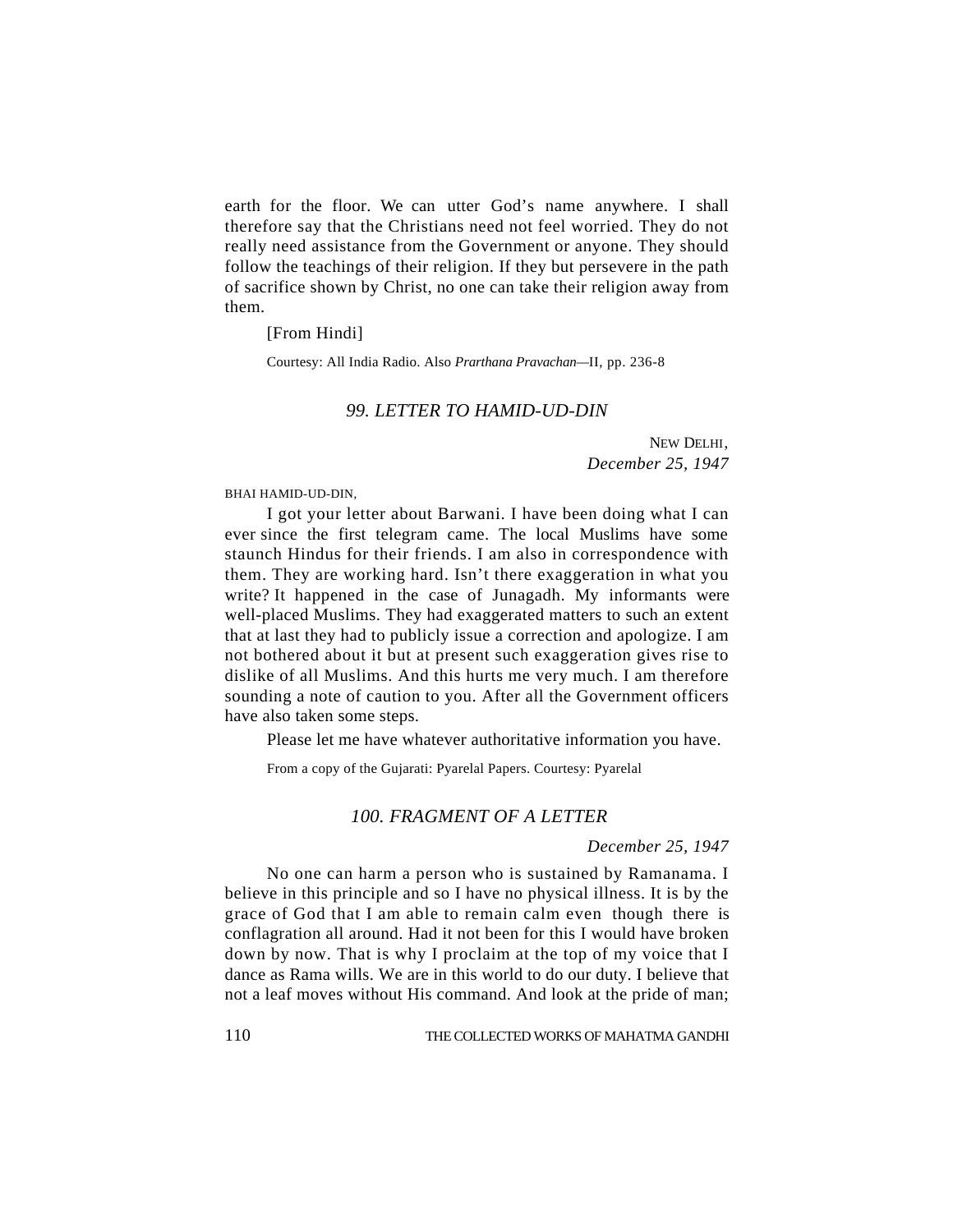he believes he does everything. But God is magnanimous and only laughs at this abysmal ignorance. Now you will all understand where I am. You must all be well. What I write in *Harijan* shows me as I am. I am very clear about the language. In the same way I am clear about the political questions. Let us see what God wills me to do.

[From Gujarati]

*Dilhiman Gandhiji*—II, pp. 165-6

## *101. FRAGMENT OF A LETTER*

*December 25, 1947*

Slackness in khadi work will not do. We should understand that the more we slacken the more we shall fall behind. This fragile thread has had behind it sixty long years of work. It still remains unbroken and thanks to it we have reached our present position. Even now I am convinced that if only we had plied the wheel more vigourously, the thread would not have broken even as slightly as it has. If we do not want to preserve what we have gained, then certainly we may let the thread snap. Fragile as this thread is, it has the strength to bind not only India but the whole world. My purpose in labouring the point is simply this: If India is to live and live well there is no alternative to the constructive programme. Otherwise your fall will be quick, remember this.

[From Gujarati]

*Dilhiman Gandhiji*—II, pp. 165-6

### *102. LETTER TO KRISHNADAS*

NEW DELHI, *December 25, 1947*

CHI. KRISHNADAS,

I have your letter of December 20. Khadi Pratishthan certainly becomes uncertified. To ask for money immediately does not seem to be proper. I do not consider it right now to insert a condition which is not there in the written agreement. I do not remember now if I had said anything. If I did, surely my signature would be there.

I find a great difference between dealers in uncertified khadi and Khadi Pratishthan. Khadi Pratishthan was born for khadi and will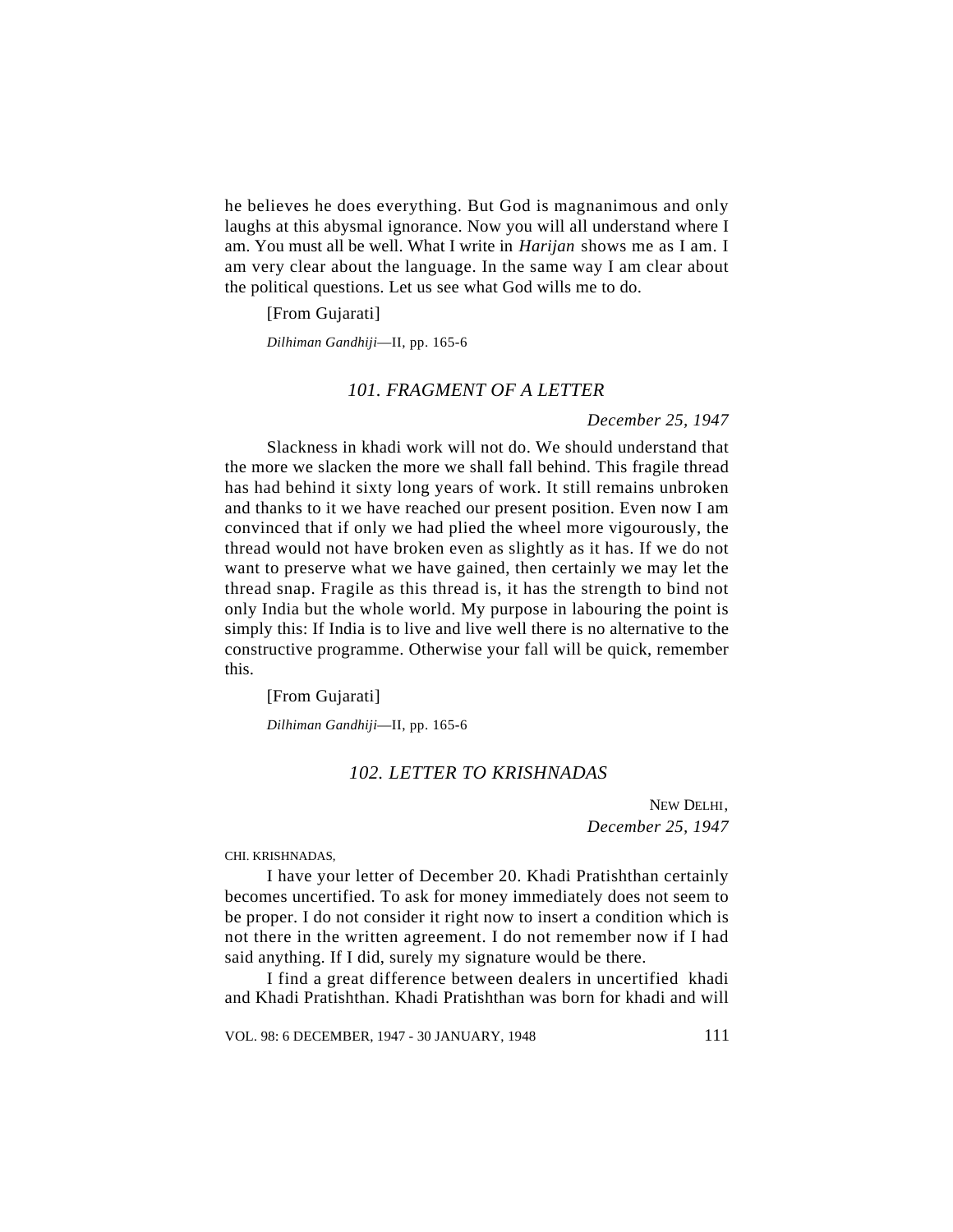die for it. Other dealers carry on their business for the sake of business. They also practise dishonesty. Even so I shall send your letter on to Khadi Pratishthan and ask them.<sup>1</sup>

Are those who deal with the Hindustani correspondence there fully familiar with Hindustani? In your letter लिखापढ़ी<sup>2</sup> are two words but I have seen the expression used only as one word.

> *Blessings from* **BAPU**

From a photostat of the Hindi: G. N. 2739

#### *103. LETTER TO HEMPRABHA DAS GUPTA*

NEW DELHI, *December 25, 1947*

CHI. HEMPRABH $A^3$ ,

Herewith Krishnadas's letter. Please let me know about the matter. I feel that as the rules of the Sangh<sup>4</sup> stand Khadi Pratishthan is an uncertified body. I enclose a copy of the letter I have written to Krishnadas. I hope Babua is well and Didimoni too. Arun<sup>5</sup> should become perfectly fit. If he believes in nature cure, he may consult Kulranjan.

> *Blessings from* **BAPU**

From a photostat of the Hindi: G. N. 2740

## *104. SPEECH AT PRAYER MEETING*

New Delhi *December 25, 1947*

BROTHERS AND SISTERS,

You all know something of what is happening in Kashmir. But I want to draw your attention to a proposal about Kashmir. It is being said and also reported in the newspapers that we should invite someone to arbitrate between the Indian Union and Pakistan in the

<sup>1</sup> *Vide* the following item.

<sup>2</sup> Written agreement, correspondence

<sup>3</sup> Wife of Satis Chandra Das Gupta

4 All India Spinners' Association

5 Addressee's son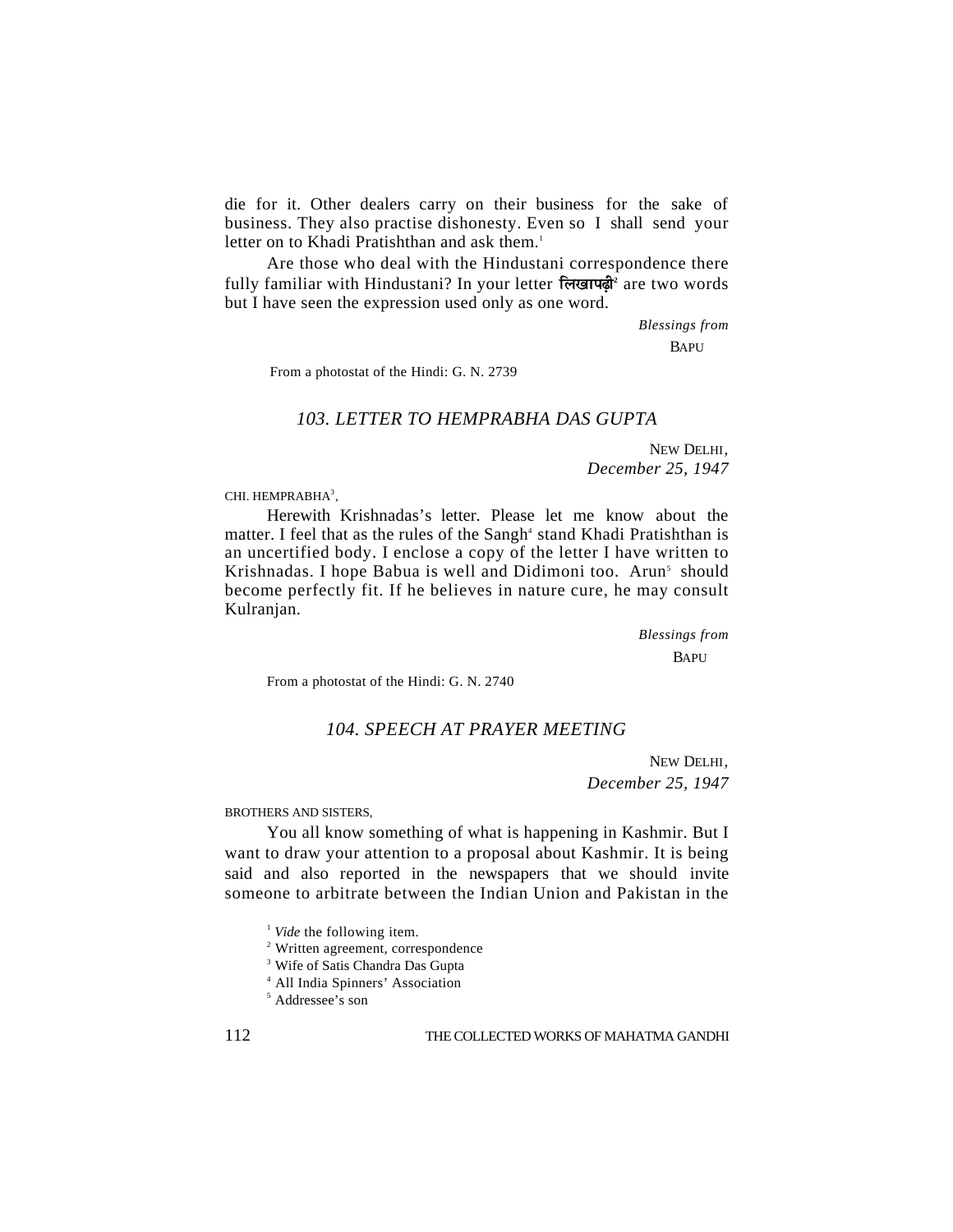dispute over Kashmir. How can this be? How long can this kind of thing go on? Instead of resulting in a settlement of the dispute, this will merely introduce into it a third party. Can we not settle the issue between ourselves? There is a large preponderance of Muslims in Kashmir. Maybe they are more than 95% . Jammu does not have very many Muslims. I do not know what is the percentage of Muslims in the population but Jammu and Kashmir is one State. It cannot be partitioned. If we start the process of partitioning where is it going to end? It is enough and more than enough that India has been partitioned into two. If we partition Kashmir, why not other States?

What is the nature of the dispute in Kashmir? It is said that the raiders are outsiders. They are aggressors and plunderers. But as time passes it looks as if it was not so. I get some Urdu newspapers. I can read Urdu a little myself and others also read them out to me. Today some bits from the *Zamindar* were read out to me. I know the editor<sup>1</sup> of the *Zamindar.* He has an unbridled tongue. He has issued an open invitation to all Muslims to muster for an assault on Kashmir. He has heaped abuse on the Dogras and the Sikhs. He calls the raid in Kashmir a jihad<sup>2</sup>. But there is always restraint about a jihad. There is nothing of the kind here. Do they want that Hindus, Sikhs and Muslims should perpetually remain divided? What is our duty if Muslims start cutting up the Hindus and Sikhs? As I have been telling you every day Hindus and Sikhs must not retaliate.

The simple fact is that Pakistan has invaded Kashmir. Units of the Indian army have gone to Kashmir but not to invade Kashmir. They have been sent on the express invitation of the Maharaja and Sheikh Abdullah. Sheikh Abdullah is the real Maharaja of Kashmir. Muslims in their thousands are devoted to him. He is called the Lion of Kashmir.

One should always admit one's mistakes. The Hindus and Sikhs of Jammu or those who had gone there from outside killed Muslims there. The Maharaja of Kashmir is responsible for the happenings in his State. It was not Sheikh Abdullah who was behind these murders. He in fact went to Jammu and tried to reason with the Hindus and Sikhs. He tried to save the lives of Hindus, Muslims and Sikhs. The Maharaja of Kashmir is a Dogra Rajput. Abuses have been heaped on him. If he has been at fault he can be removed. One can understand

<sup>1</sup> Maulana Zafar Ali Khan

<sup>&</sup>lt;sup>2</sup> Crusade or war waged for a holy cause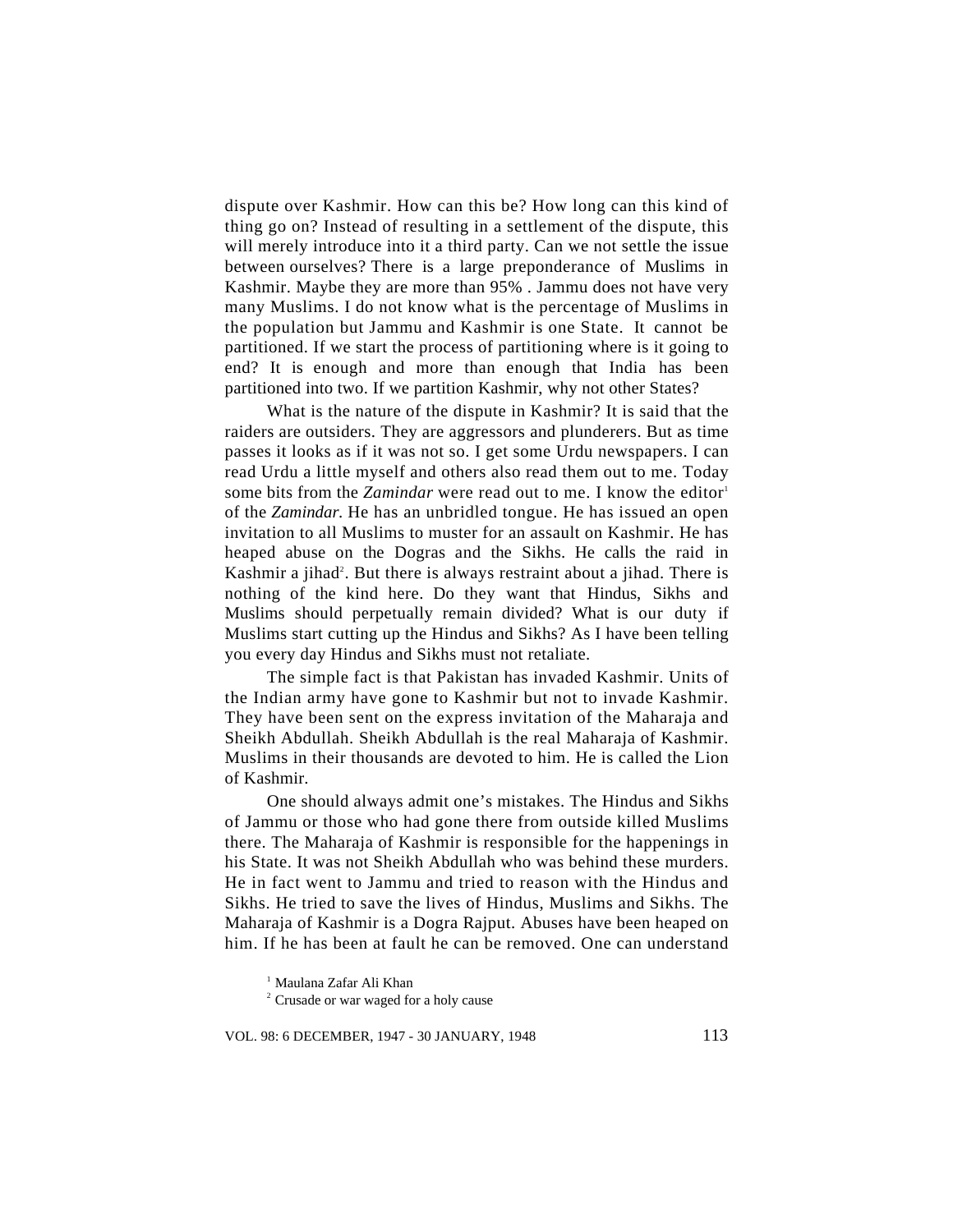that. But what have the Muslims of Kashmir done? Why is jihad being carried on against them?

I want to say to the Government of Pakistan in all humility that if their claim to being the greatest Islamic power in the world is true, they should make sure that every Hindu and every Sikh in Pakistan is justly treated. They should be protected. But Pakistan presents a different picture. I shall advise Pakistan and India to sit together and decide the matter. If the two are interested in the settlement of the dispute, where is the need for an arbitrator? The Maharaja can step aside and let India and Pakistan deliberate over the matter. Sheikh Abdullah will of course be there. If they want an arbitrator they can appoint one from among themselves, but it should certainly not be a third power. They may, if they so desire, persuade the Maharaja to step down. After all he is a human being. A large number of Muslims have been killed there and Muslim women have been dishonoured. I met the Maharaja and his Prime Minister. And I told him what I had to say. The Maharaja should clearly say that he is no longer the Ruler, it is the Muslims of Kashmir who are the real rulers and they may do what they like. After the Maharaja and his Prime Minister withdraw themselves only Sheikh Abdullah remains. He can form an interim government and restore law and order. The armies can be withdrawn. If the two countries arrive at a settlement on these lines it will be good for both. It is not that India had invaded a Muslim State or had gone there to help the Maharaja. Our Government is for the people and it is in the interest of the people that we enter into negotiations with the Princes. The Congress Government can take no other course.

I saw a couplet in an Urdu magazine today. It hurt me. I do not remember the words but the substance is this: "Today Somnath is on the tongue of everyone. If the temple is renovated it will have to be avenged. A new Ghazni must come from Ghazni to avenge what happened in Junagadh." It is painful to think that such a thing can issue from the pen of a Muslim. I have said that I must do or die; which means that I shall either bring about Hindu-Muslim amity or lay down my life. This sort of thing cannot affect my resolve. I cannot return evil for evil. I can only return good for evil. I tell you all this so that you may not be taken in by such things. You must not remember the wrong that Ghaznavi did. Muslims should realize and admit the wrongs perpetrated under the Islamic rule. The Hindu and Sikh rulers of Kashmir and Patiala, etc., should also admit the excesses committed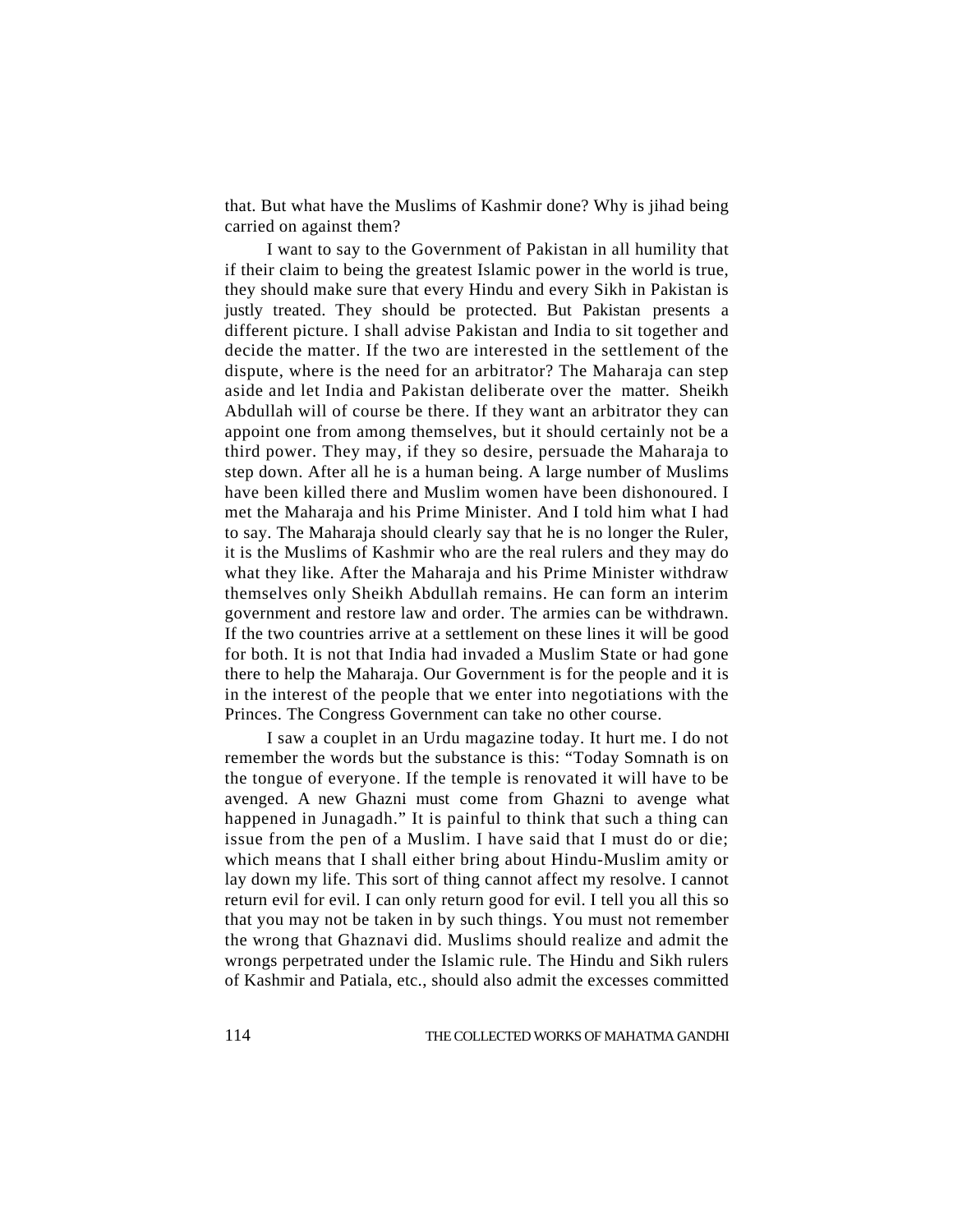in their States. There is nothing to be ashamed of in confessing one's sins, it only lightens one's guilt. If Muslims in the Indian Union teach their children that a Ghaznavi must come to avenge them and destroy the Hindus, who is going to tolerate this? If this mischievous couplet had not been published in an important magazine I would not even have mentioned it. $<sup>1</sup>$ </sup>

[From Hindi]

Courtesy: All India Radio. Also *Prarthana Pravachan—*II, pp. 239-41

### *105. LETTER TO NIRANJAN SINGH GILL*

[After *December 25, 1947* ] 2

I have your two letters. You did well in writing to me about the Harijans. Continue doing work of service in this way.

It will be a great thing if the Deshseva Sena can be completely non-violent.

From a copy of the Hindi: Pyarelal Papers. Nehru Memorial Museum and Library. Courtesy: Beladevi Nayyar and Dr. Sushila Nayyar

## *106. LETTER TO G. V. MAVALANKAR*

*December 26, 1947*

I have had your letter and the report of our conversation<sup>3</sup> read out to me just now (at a quarter to five in the morning). You have taken great pains over the report. I think the subject did not deserve so

<sup>1</sup> The couplet appeared under the title "Mahmud Ghaznavi" in Aligarh Urdu *Magazine* published from the Aligarh University. When the attention of Nawab Mohammad Ismail Khan, the Vice-Chancellor, was drawn to it, he sent a letter expressing regret for the oversight.

 $2^2$  The letter is written on the addressees note of December 25, 1947.

<sup>3</sup> The addressee's endeavour to establish a regional university in Gujarat had become a controversial subject. Gandhiji's article "Navin Vidyapitho", which could admit of the interpretation that he was opposed to the proposed university in Gujarat, was being quoted against it. The addressee, therefore, had a frank talk on the subject with Gandhiji on December 11.

For Gandhiji's article, *vide* "Of New Universities", 25-10-1947.

VOL. 98: 6 DECEMBER, 1947 - 30 JANUARY, 1948 115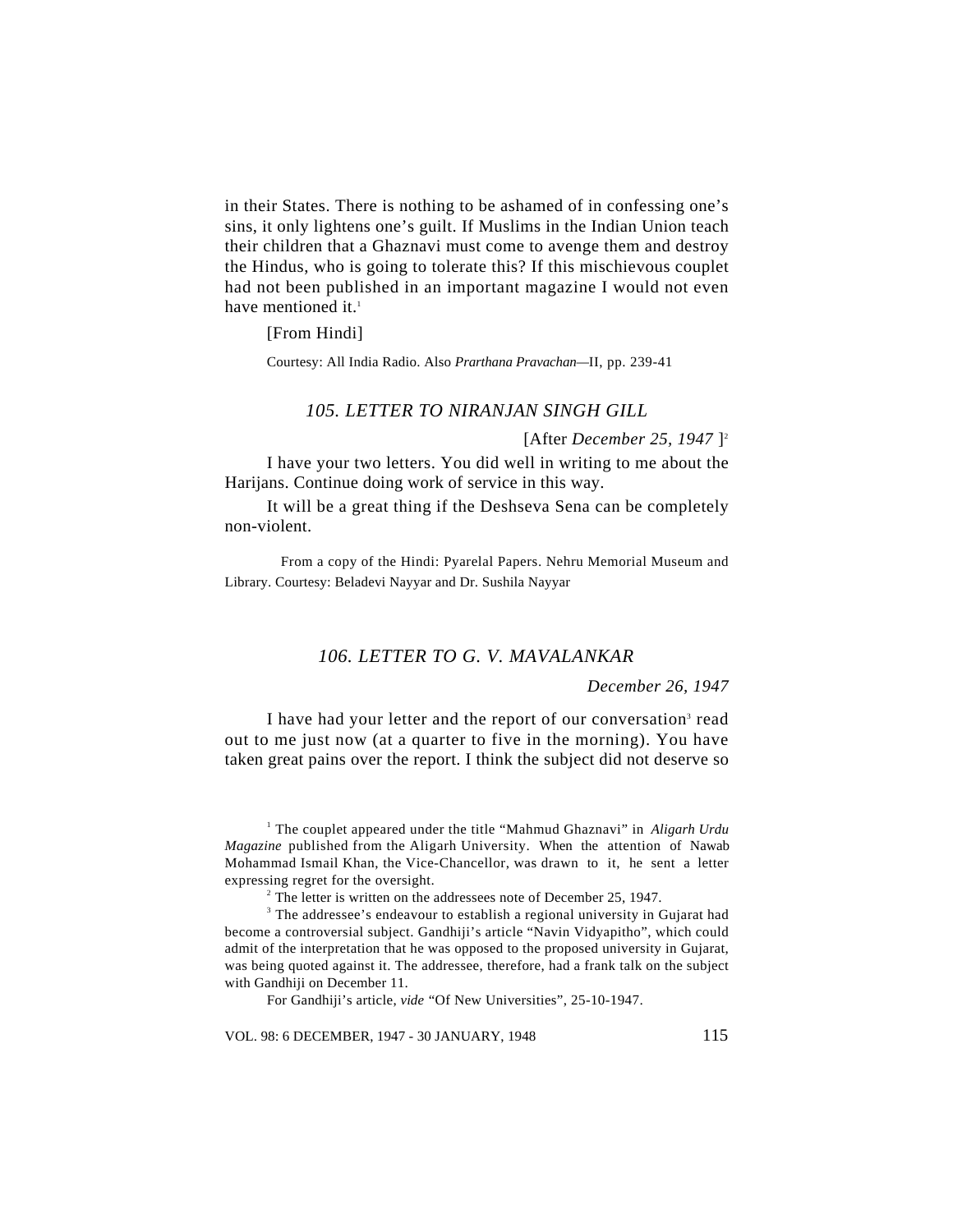much labour. You have, of course, summarized my views quite well.<sup>1</sup> I don't feel at all like adding to or removing anything from the summary.

I learnt one new fact from you, namely, that Gujarat is the only linguistic region now left without a regional university. I must admit that this fact weakens my case. Even so, I do wish that this last regional university to be established would help in the progress of Indian civilization, which means the civilization of the country's villages. You may, if you wish, describe this desire as a form of greed or ignorant attachment on my part.

I still believe that, if the people loved the country as a whole rather than their respective regions, we should be able to bring about the establishment of linguistic provinces in a few months. You and I should, therefore, prove that your fear<sup>2</sup> will prove groundless and that my dream will be realized. We should exert ourselves to the utmost to that end. My regret is that I am not in a position just now to join in such an effort. I will, therefore, rest content with writing an occasional article in *Harijan* on the subject or addressing such a letter to you.

I hope you are keeping good health.

[From Gujarati]

*Sansmarano,* pp. 205-6

## *107. SPEECH AT PRAYER MEETING*

NEW DELHI, *December 26, 1947*

BROTHERS AND SISTERS,

I am happy and also sorry to announce that we shall not be having our prayer here tomorrow. Instead I shall be going to Sambhal, where a village panchayat has been formed. It is thought that because of my visit a large number of people will gather there. We shall have the prayer there. I have never been to that village before. They say the distance is about 11 miles, maybe a mile less or more. We shall of course have our prayer the day after tomorrow.

 $2$  Namely, that the linguistic redistribution of provinces might take years

<sup>&</sup>lt;sup>1</sup> While Gandhiji accepted the principle of universities being based on regional languages, he maintained that the linguistic redistribution of provinces should first be accomplished.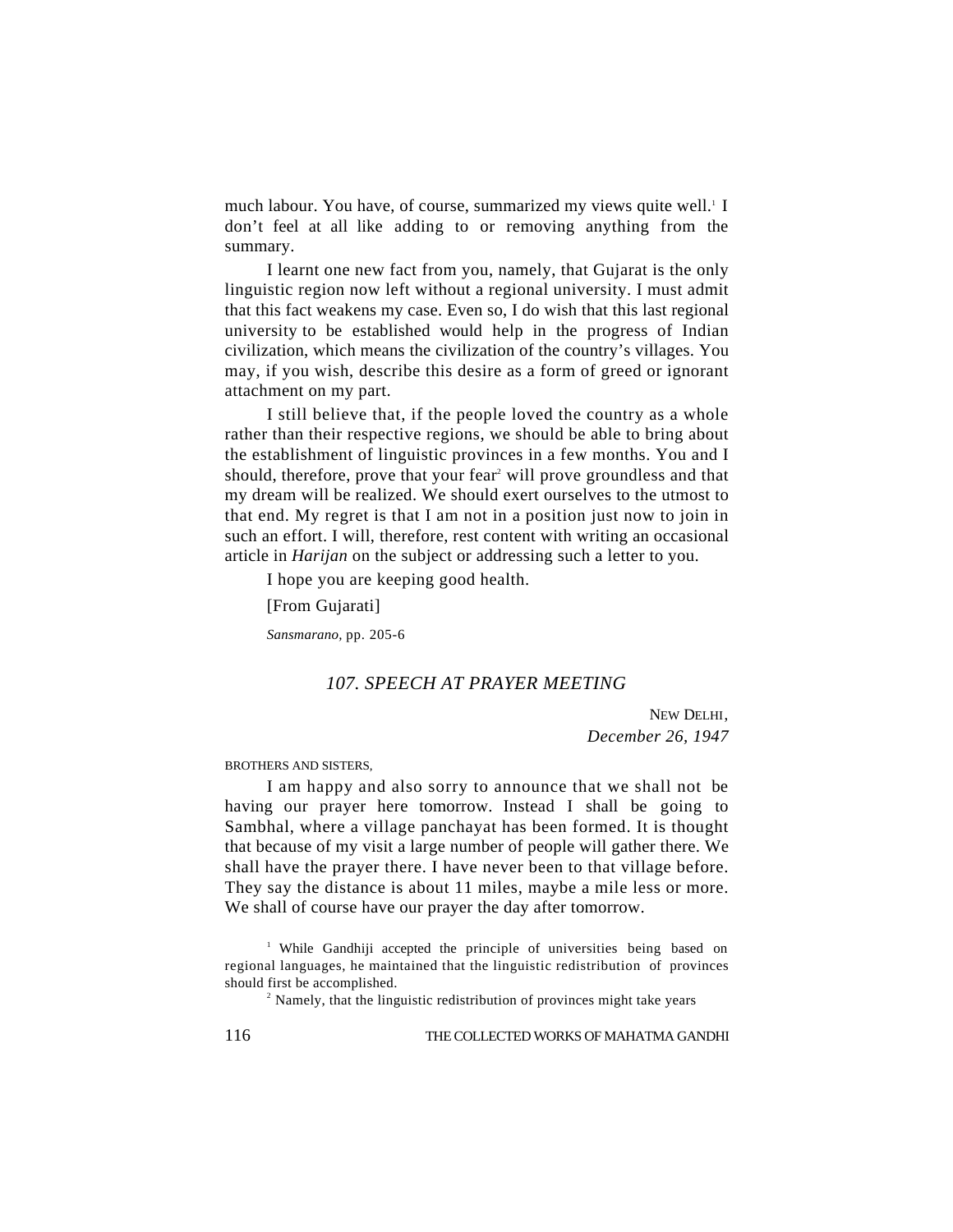Today I wish to tell you about the Tibbia College. Both Hindu and Muslim students joined it for studying Ayurveda which was taught there. Later, courses in Yunani, allopathy and homoeopathy were added. Hakim Ajmalkhan was the founder of the college. He was a popular leader of Delhi. Today we have made ourselves enemies of Muslims. It was not so when we thought of starting this college where everyone irrespective of communal considerations could study medicine. All contributed freely. Among the donors were Hindu Rajas and Muslim Nawabs. The late Dr. Ansari worked hard to make the scheme a success. It was under the management of a Trust which had on its board Hindus and Muslims. Today some Hindu friends came to me and asked what would happen to the college now. They said it was difficult to continue it under the present circumstances. Funds had ceased to come. It would be a matter of grief and shame if such a large institution had to close down. I am trying my best to avoid this calamity. The college is situated in Karol Bagh. But Muslim boys fear to go anywhere near it. We have driven out Muslims from Panipat. It is still a moot question where they will be able to live. It is a matter of shame for us. It seems that we are doing our best to ruin ourselves. For, when we try to ruin others we ruin ourselves. This is the rule of life.

Another matter I wish to speak about is that of abducted girls. I spoke on the matter once.<sup>1</sup> But I must speak again and again, for only then will the people understand. It is not a question of a mere ten or twenty girls. The number could be in hundreds or even thousands. Nobody knows. Where are all those girls? Muslims have abducted Hindu and Sikh girls. We want to recover them. In Lahore some Hindu, Muslim and Sikh women met and decided to have these abducted girls recovered and restored to their homes. They decided that Muslim girls carried away by Hindus and Sikhs should also be returned. I have received a long list of girls abducted from Patiala. Some of them come from very well-to-do Muslim families. When they are recovered it will not be difficult for them to be returned to their parents. As regards Hindu girls it is still doubtful whether they will be accepted by their families. This is very bad. If a girl has lost her parents or husband it is not her fault. And yet Hindu society does not look upon such a girl with respect any more. The mistake is ours, not the girl's. Even if the girl has been forced into marriage by a Muslim, even if she has been violated, I would still take her back with respect. I

<sup>1</sup>*Vide* "Speech at Prayer Meeting", 7-12-1947.

VOL. 98: 6 DECEMBER, 1947 - 30 JANUARY, 1948 117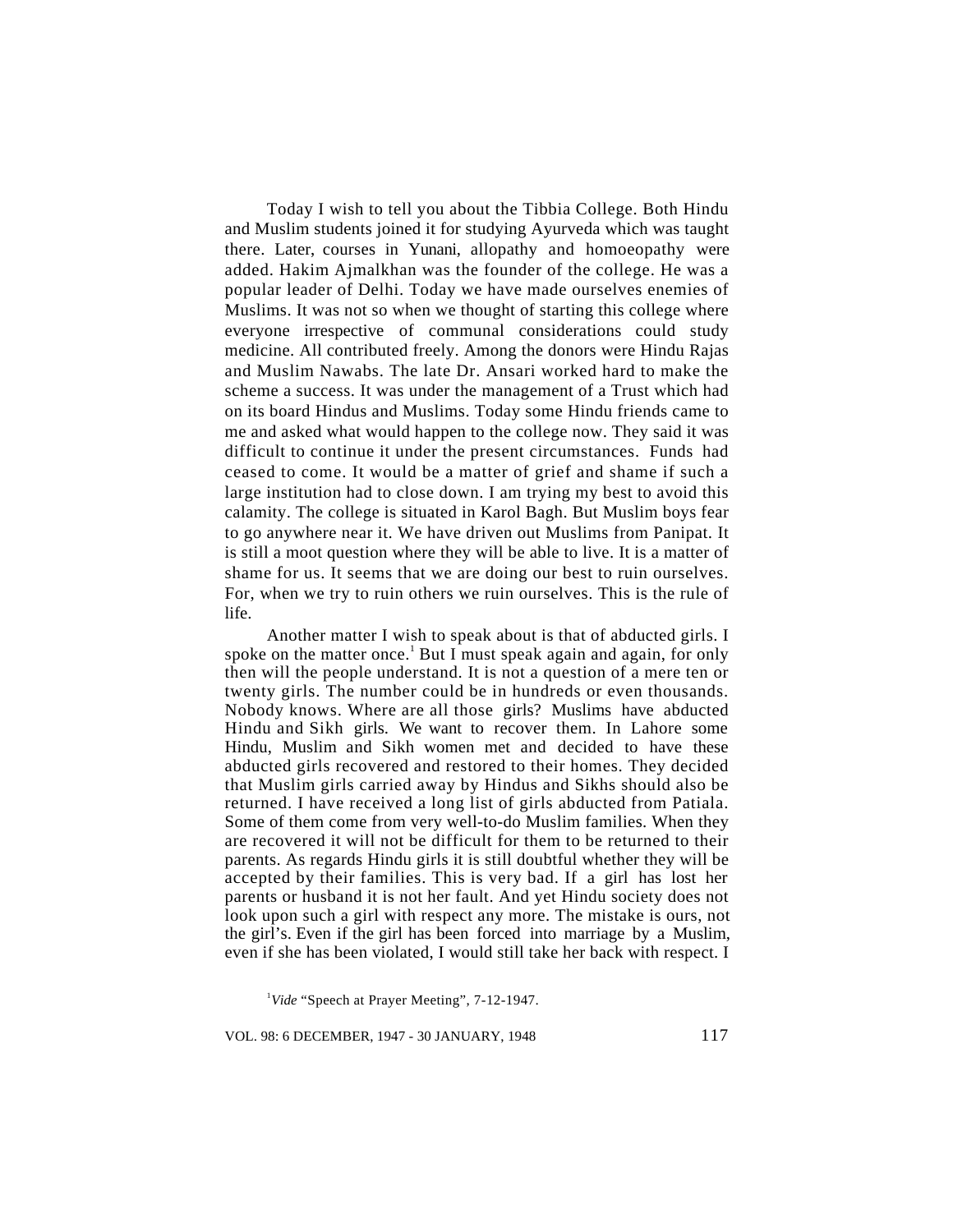do not want that a single Hindu or Sikh should take up the attitude that if a girl has been abducted by a Muslim she is no longer acceptable to society. We should not hate her. We should sympathize with her and take pity on her. If a girl is a Sikh, in my eyes she remains a Sikh, if a Hindu, she remains a Hindu. If my daughter has been violated by a rascal and made pregnant, must I cast her and her child away? Nor can I take the position that the child so born is Muslim by faith. Its faith can only be the faith of the mother who bore it. After the child grows up he or she will be free to take up any religion. Today we are in such an unfortunate situation that some girls say that they do not want to come back, for they know that if they return they will only face disgrace and humiliation. The parents will tell them to go away, so will the husbands. I have suggested that a sort of home should be established for such girls which should take up the responsibility for their food and shelter and education, so that they can stand on their own feet. These girls are innocent. The culprits are those—be they Hindus or Muslims or Sikhs—who have abducted them. Let the Hindus and Sikhs who have abducted Muslim girls return them. Let the Muslims who have abducted Hindu and Sikh girls return them. And let them confess publicly that they are guilty. The list I have received makes me tremble. What has happened in Kashmir? A large number of Muslims have been slaughtered. Women have been slaughtered and young girls have been abducted. If my voice can reach those guilty of this outrage, I shall ask them to return all those girls. I am told that several hundred Hindu and Sikh girls had similarly been carried away. I am also told that a certain *pir*<sup>1</sup> is holding in his house a large number of Hindu and Sikh girls. Those who have abducted them are reported to have said that they do not mean to harm or dishonour these girls in any way but that they will not return them so long as the abducted Muslim girls are not returned. This will be a wicked bargain. We should not act in such a way. We should behave like decent men. We must return all the abducted girls without any preconditions. If we want to retain our freedom we must learn decency of conduct.

## [From Hindi]

Courtesy: All India Radio. Also *Prarthana Pravachan—*II, pp. 241-3

 $<sup>1</sup>$  A Muslim saint</sup>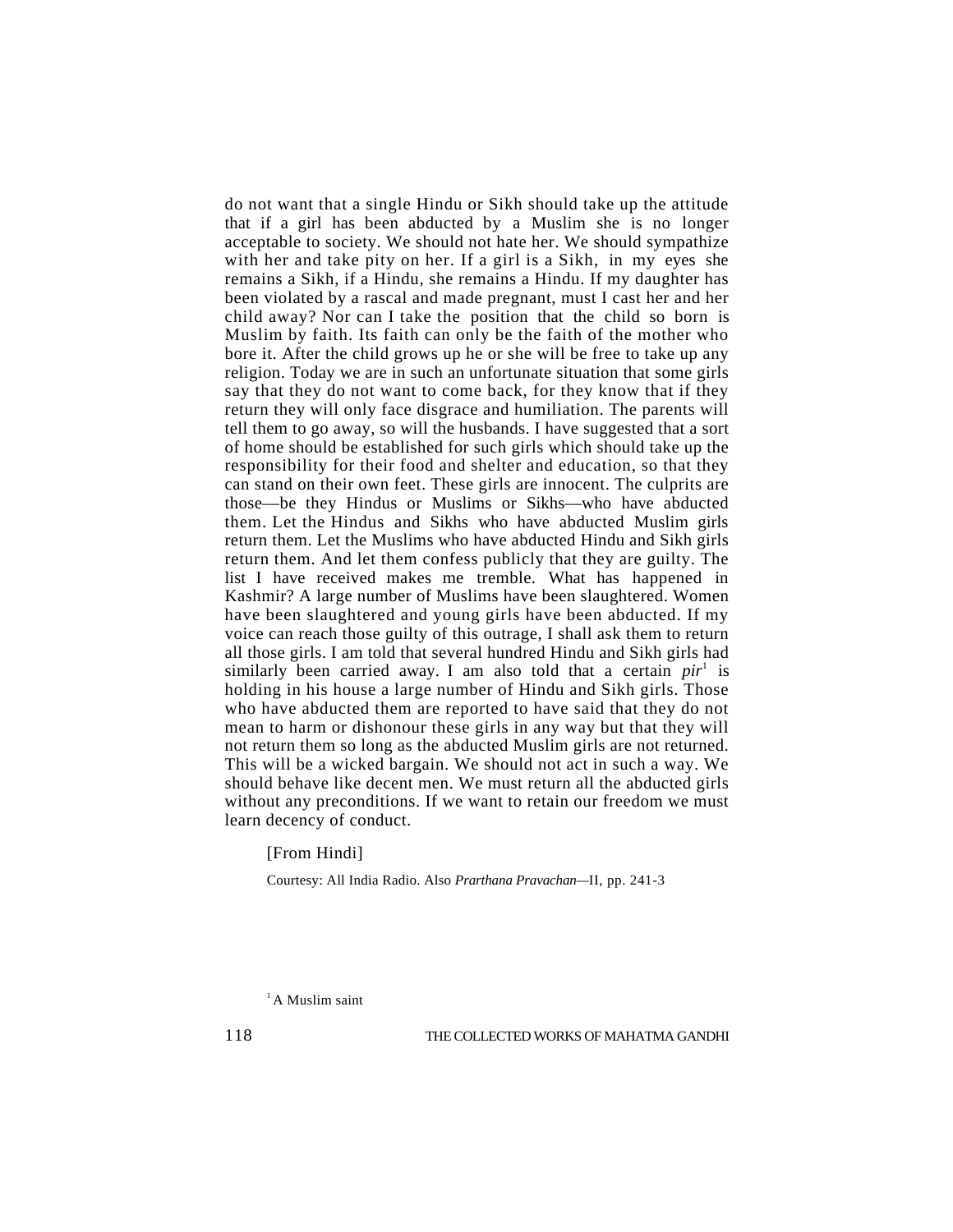## *108. LETTER TO RATHINDRA NATH TAGORE*

NEW DELHI, *December 27, 1947*

DEAR RATHINDRA<sup>1</sup>,

Just after the morning prayer I see your letter.

I am glad about the notation of *Vandemataram*<sup>2</sup> and *Janagana*<sup>3</sup> I suppose you know that though I talk about notations, my ignorance of the language of notation is deplorable. An ignorant man, if he is truthful, can derive joy by proxy.

Of course, wherever I am, Santiniketan is always in my heart.

*Yours,* **BAPU** 

From a photostat: G. N. 2293

#### *109. LETTER TO B. G. KHER*

*December 27, 1947*

 $B$ HAI KHER<sup>4</sup>,

The bearer of this note, Sevakram<sup>5</sup>, a silent worker of Sind, possesses qualities worthy of his name. He serves the Harijans. We have to accommodate all the Harijans from Sind in the Bombay Presidency. Please do so as far as possible.

From a copy of the Gujarati: Pyarelal Papers. Courtesy: Pyarelal

<sup>1</sup> Son of Rabindranath Tagore

<sup>2</sup>*Vandemataram,* a song from Bankimchandra Chatterjee's novel *Anand Math,* one of the most popular patriotic songs during the freedom struggle

<sup>3</sup>*Jana-gana-mana,* a song by Rabindranath Tagore, which was adopted as the national anthem of India

<sup>4</sup>(1888-1957); Chief Minister, Bombay, 1937-39 and 1946-52; Member, Constituent Assembly; India's High Commissioner in Britain, 1952-54; Chairman, Official Language Commission, 1955; Chairman, Gandhi Smarak Nidhi, 1956-57

 $<sup>5</sup>$  Literally, 'Rama in the form of a servant'. The worker later became Chairman</sup> of the Servants of the People Society.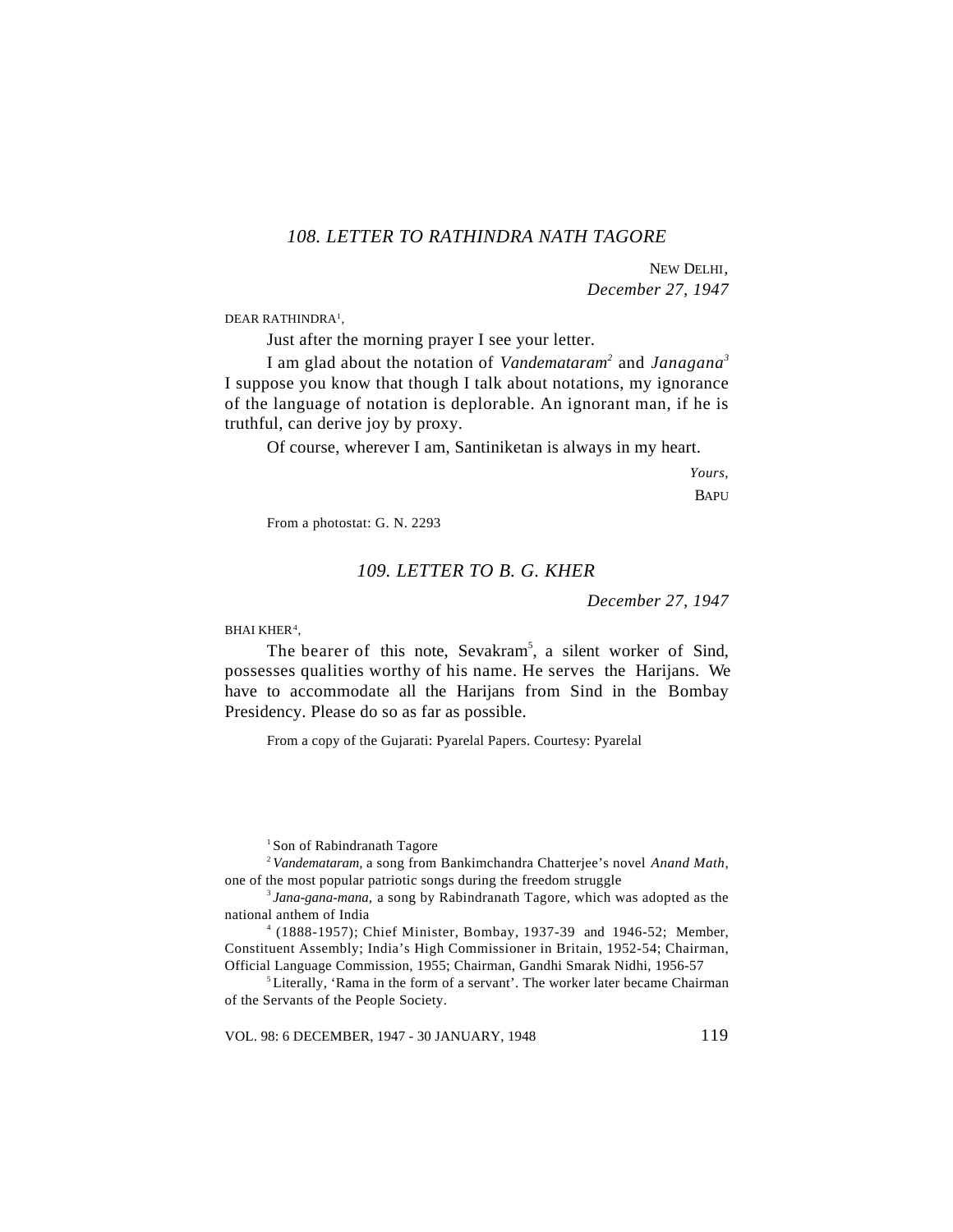## *110. LETTER TO MANIBEHN PATEL*

NEW DELHI. *December* [*27*],<sup>1</sup> *1947*

CHI. MANI,

Sevakram who will bring this note is a dedicated servant of Harijans. All Harijans in Sind should be brought to India and rehabilitated in the Bombay State, Saurashtra, Kutch, Gujarat, Udaipur, Jodhpur and other places. The Sardar should do all he can in the matter.

SHRI MANIBEHN PATEL

C/O SARDAR PATEL

NEW DELHI

[From Gujarati]

*Bapuna Patro—4: Manibehn Patelne*, p. 145

## *111. LETTER TO KHANDUBHAI DESAI*

*December 27, 1947*

BHAI KHANDUBHAI,

The bearer of this note, Sevakram, will recount to you the story of the Harijans of Sind. Try to accommodate as many of them as you can in the mills. I believe that Sevakram is first-class worker. You may make whatever use you wish this note.

From a copy of the Gujarati: Pyarelal Papers. Courtesy: Pyarelal

#### *112. LETTER TO SURYAKANT*

NEW DELHI, *December 27, 1947*

CHI. SURYAKANT,

I have your letter. I can never ask you to give up truth; never give up obedience to your parents. Go on serving people.

*Blessings from*

**BAPU** 

From a copy of the Gujarati: Pyarelal Papers. Courtesy: Pyarelal

 $1$  In Pyarelal Papers the letter is found among those of this date. The book, however, has "29". *Vide* also the preceding and the following items.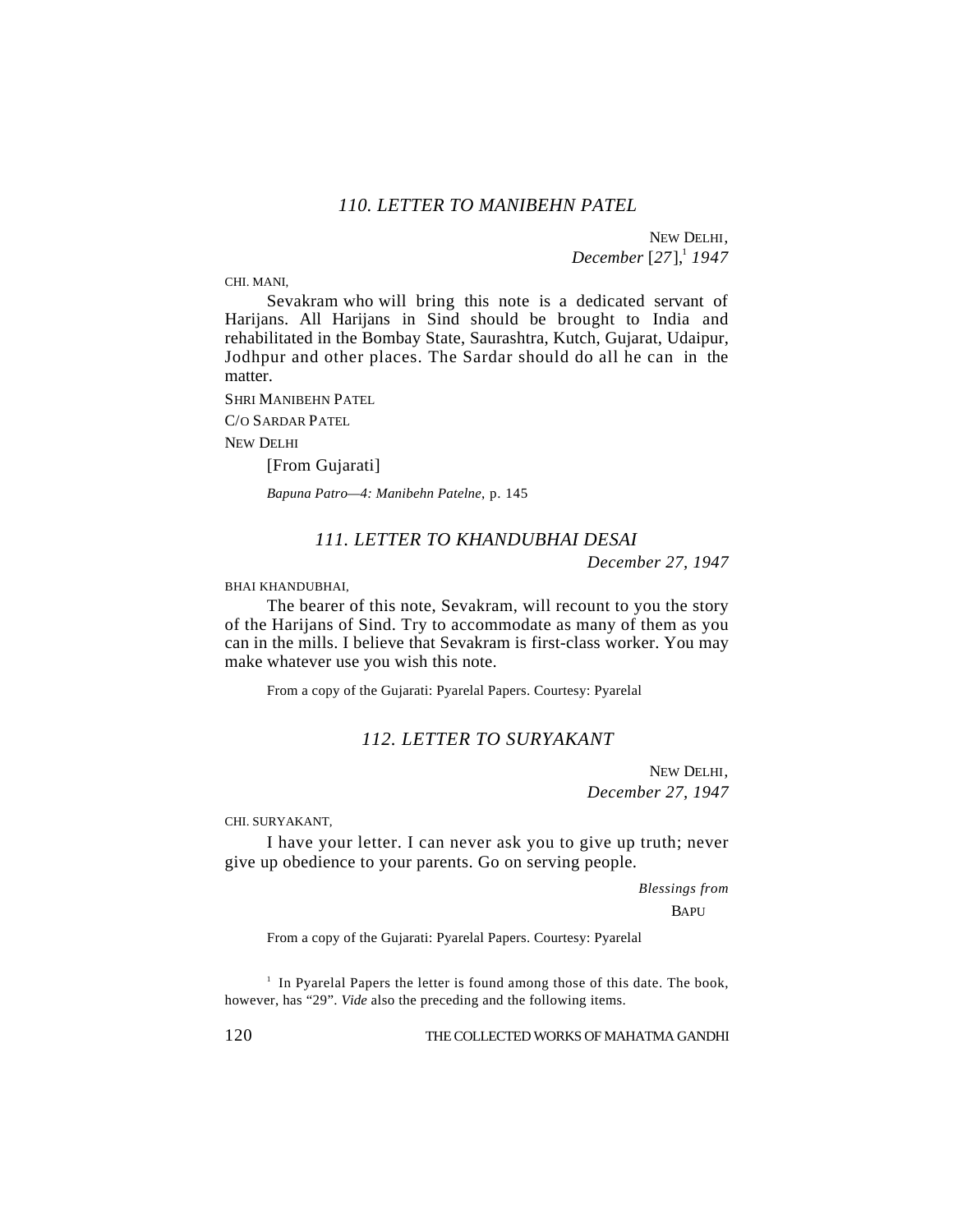SAMBHAL, *December 27, 1947*

#### BROTHERS AND SISTERS,

It gives me special pleasure to hold a prayer meeting in this village. You should not thank me or give me an address of welcome or garland me. Prayer is our dharma. We pray when we get up in the morning. We should pray regularly morning and evening. In the evening at 5, or earlier in winter, we can have congregational prayer. We must utter God's name when we stand or sleep or eat. We must also remember God when at work. We should not give ourselves to selfish pursuits. We must pursue the path of service. I have too little time now to explain to you the whole significance of prayer.

Though, as I have told you, I want no addresses of welcome and garlands, still since you have given me these I thank you for the honour. You speak in your address of the greatness of truth and non-violence. But if our conduct is not in conformity with truth and non-violence, talking of them is hypocritical. I do not like this. Ever since I came to India from South Africa I had been travelling all over the country. I have traversed India many times and seen thousands of villages. People talk of truth and non-violence but they do not act accordingly. They think in one way, speak in another and act in yet another way. It is a matter of shame for us that in India Hindus, Muslims and Sikhs should be slaughtering one another. Mercifully there have been no riots here in and around your village because the number of Muslims here is small and they can do no harm. If we want to behave as enemies of one another, let us at any rate stop talking of ahimsa. Let us be truthful to this extent. We have not become free in order to slaughter one another. Freedom means that we should voluntarily do what is good. We have become free to do good, not to do evil. We never pray to God to let us utter falsehoods. If we do that it would be surrender to Satan.

It is a good thing you have formed a panchayat. But if it does not function properly and is a panchayat only in name, it will do no good. In former times there used to be real panchayats in the villages of India. Even I have not seen them. But travellers from China and Greece have reported about them. These travellers were not paid by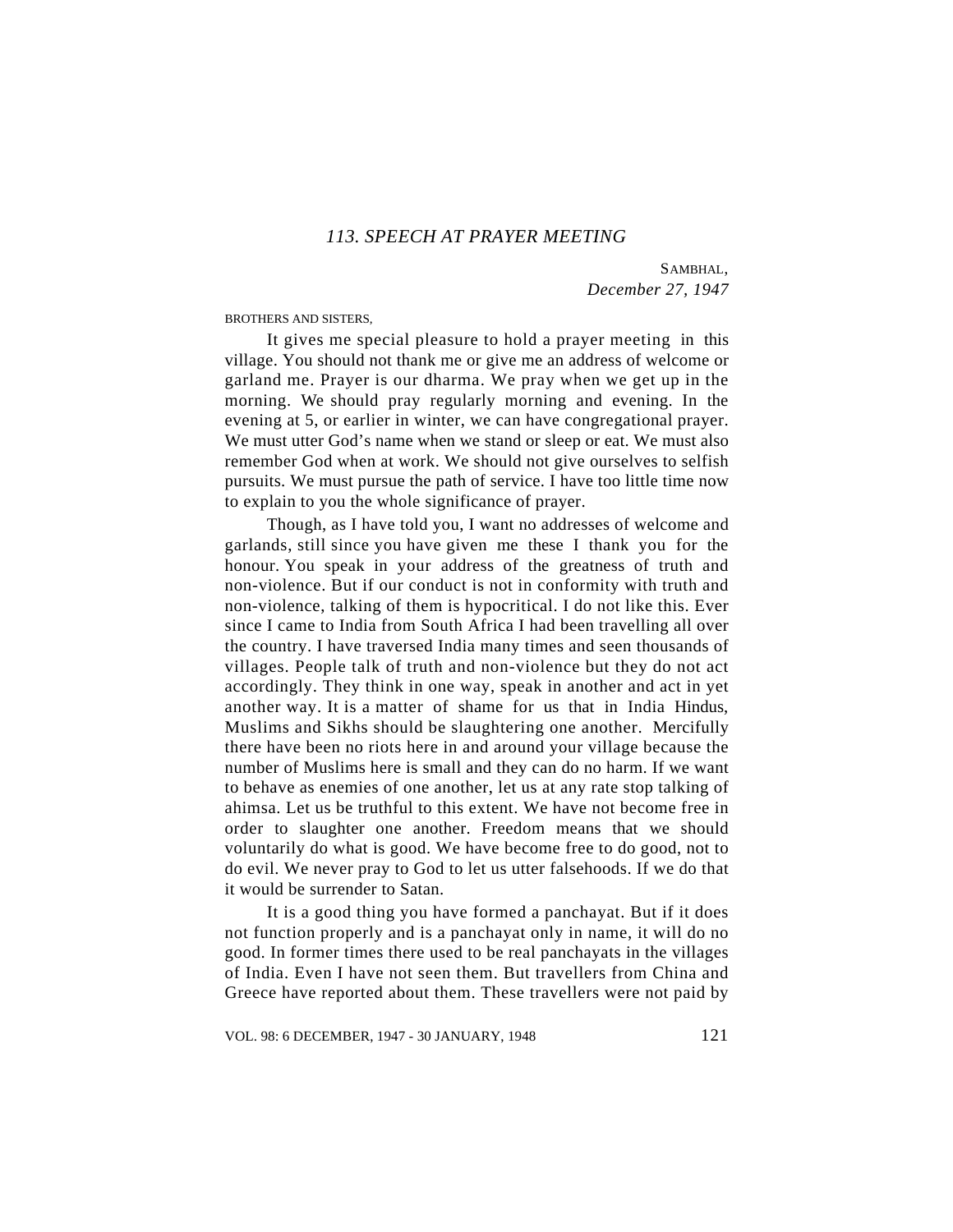anyone. They were not even invited. They came on their own undergoing great hardships. They came in order to gain knowledge. They write that there were at the time no thefts anywhere in India; there were no locks on the doors. All this was not what happened thousands of years ago. Our history does not go back to thousands of years.

Formerly there were four *varnas*<sup>1</sup> Today these have grown into a large number. It becomes meaningless to call them *varnas.* It is a great responsibility you have assumed in forming a panchayat. The cows yield so little milk that many people say that they should be slaughtered. Muslims no doubt slaughter cows. But no one in the world slaughters as many cows as the Hindus do. Hindus do not treat the cows well. They do not know how to look after them. This amounts to slowly killing the cows. It is much better to kill them all at once. We worship cows and yet treat them most cruelly. I shall say your panchayat has done something if at the end of the year the cows that today give three seers of milk give six.

Similarly you should produce twice the present amount of foodgrain. You can do so by giving to the land the nourishment that it needs. Mirabehn had called a conference which was attended by a large number of people. They came to the conclusion that all the cow-dung, human faeces and vegetable-waste available in villages could be turned into rich manure. It requires not expenditure but a little labour and it increases the fertility of the soil.

 I do not know how clean you keep your village. But it is your paramount duty to make yourselves strong. You must keep yourselves clean externally and internally. Your village should be free of dirt and dung in every way. And it should be free from foul smells. You should follow the rules of sanitation.

Why do you need a cinema here? Instead of this, you can perform the various plays and stage dramas known to us. The cinema will only make you spend money. Then you will also learn to gamble and fall into other evil habits. Those addicted to alcohol, *ganja*<sup>2</sup> and *bhang*<sup>3</sup> should give up these addictions. Then I shall feel that your Panchayat has done some good work. Then people will come from Delhi to see your village. You must forget untouchability. If you will

<sup>1</sup>*Viz.,* Brahmin, Kshatriya, Vaishya and Shudra

<sup>&</sup>lt;sup>2</sup>Hemp

<sup>&</sup>lt;sup>3</sup> Hemp flowers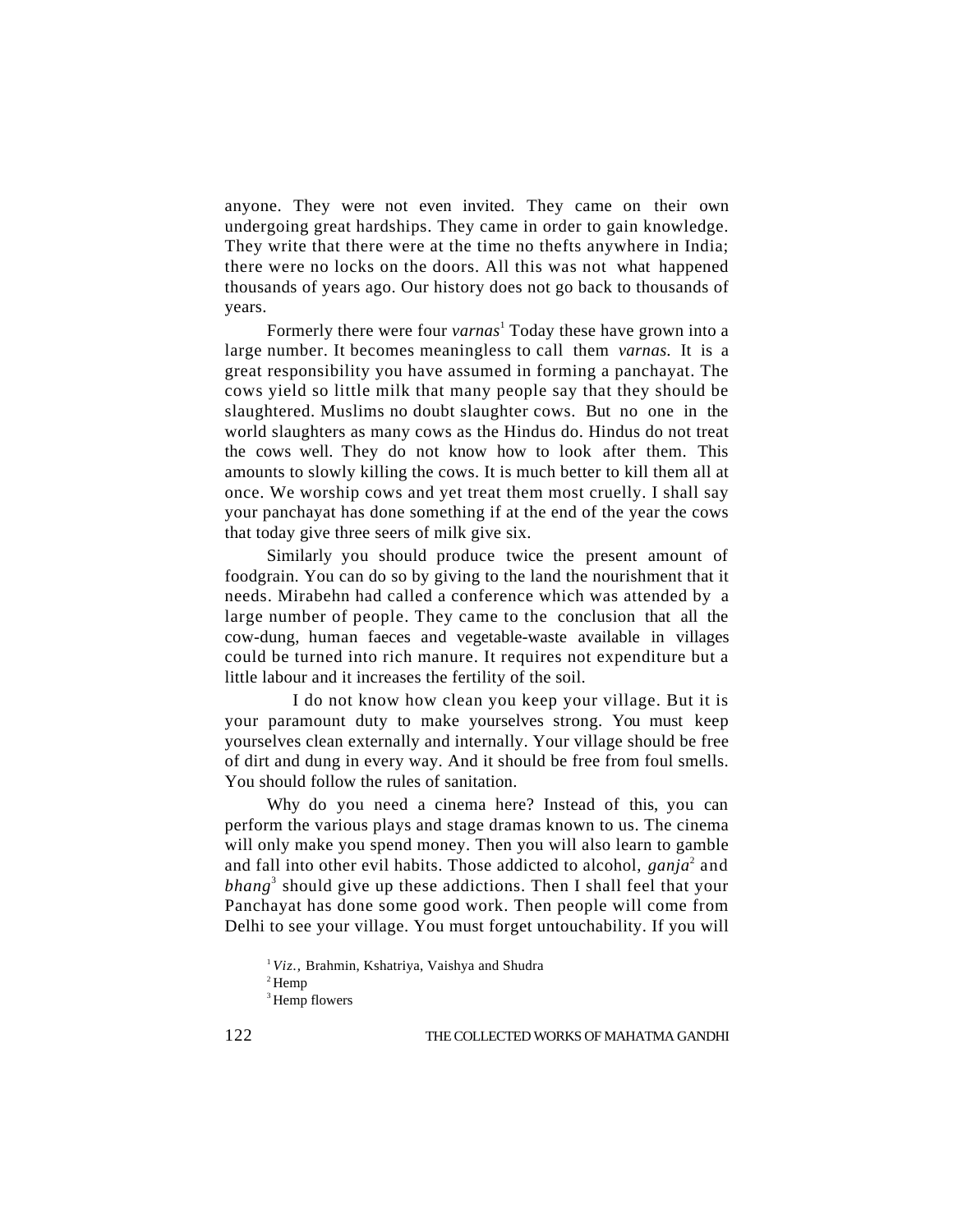realize that Hindus, Muslims, Sikhs and Parsis are all brothers you will show what free India means. May God give you the strength to accomplish all this.

Please do not clap your hands. What I have said is a part of the prayer. I want your blessings and if you do all that I have told you, you will have given me all I need.

[From Hindi]

Courtesy: All India Radio. Also *Prarthana Pracachan—*II pp. 243-6

#### *114. MESSAGE TO INDONESIA*<sup>1</sup>

[Before *December 28, 1947*] 2

Success is at your door although the situation does not look bright at present. India fought for 30 years without sympathy from outside.

Mahatma Gandhi advised Indonesia to take every opportunity to establish closer relations with other Asian peoples.

He was also reported to have told an Indonesian Women's League delegation attending the All-India Women's Conference<sup>3</sup> in Madras:

Don't waver. Victory is in sight.

*The Hindu,* 29-12-1947

## *115. LETTER TO VALJI G. DESAI*

*December 28, 1947*

CHI. VALJI,

I went through your articles in the early hours of the morning. You will be surprised to learn that I did not find even one of them worth publishing. The article about villages does not apply to our conditions. A few selected paragraphs from it may be published. There does not appear to be much in the one about the fox and the hare. It seems you have not seen Dacca. The stopping of races there will have no effect in Calcutta. There can be no comparison between Hiroshima and our conditions in regard to building new houses. You

<sup>1</sup> This was given to a correspondent of *Merdeka*, a daily of the Batavia Republic and appeared under the date-line "Batavia, December 28".

<sup>3</sup> Held on December 29

<sup>2</sup>  *ibid*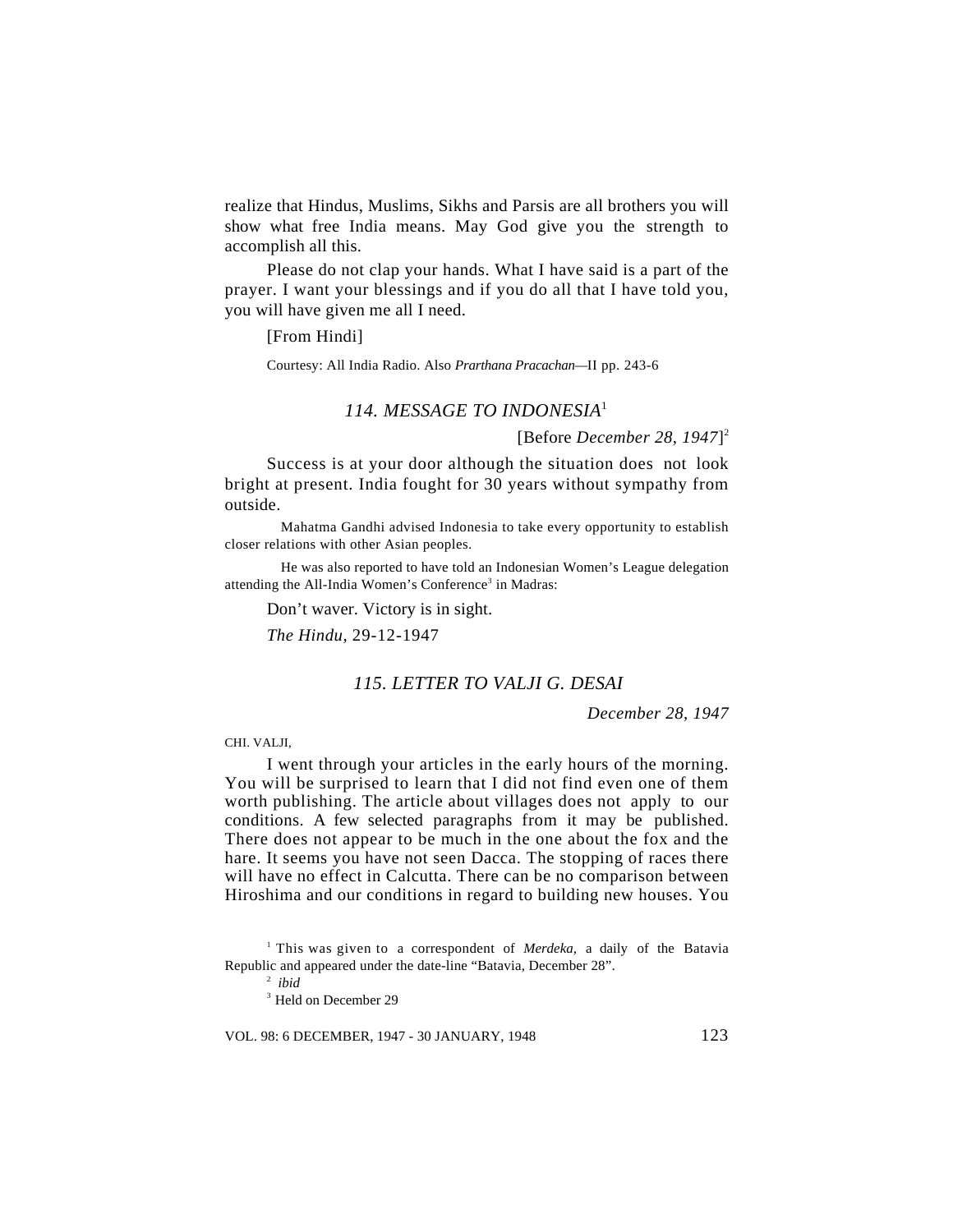should go deeper into the subjects on which you write.

*Blessings from* **BAPU** 

From the Gujarati original: C. W. 7509. Courtesy: Valji G. Desai

## *116. LETTER TO SHANTIKUMAR N. MORARJEE*

NEW DELHI, *December 28, 1947*

CHI. SHANTIKUMAR,

I don't think it necessary to publish your letter after the reply that Kumarappa<sup>1</sup> has given.

I got your letter regarding Mahadev<sup>2</sup>. It will be published in *Harijan* as suggested by you.<sup>3</sup>

 In regard to the two parts about which you have sought my opinion, it is "yes".

*Blessings from*

**BAPU** 

From a photostat of the Gujarati: C. W. 4741. Courtesy: Shantikumar N. Morarjee

## *117. ADDRESS TO CLOTH MERCHANTS*<sup>4</sup>

DELHI, *December 28, 1947*

BROTHERS,

If you will be quiet you will be able to hear me. I have come here only for one thing and that is to say a few words about the controls. I feel that the control imposed on foodgrain is bad. It cannot

<sup>1</sup> Reviewing the Government scheme for shipping, J. C. Kumarappa in his article, "A Rudderless Shipping Programme", wrote that the scheme was not well-conceived and lacked proper thought and appreciation of organization. He suggested that the question needed to be handled with care, deep thought and tact, and that the Government should take into confidence the various interests affected by the industry, while drafting a workable scheme.

 $\frac{1}{2}$  The Mahadev Desai Memorial Trust. The addressee was one of the three Trustees nominated by Gandhiji.

<sup>3</sup> The article entitled "Mahadev Desai (Bombay) Memorial Trust" appeared in *Harijan*, 9-5-1948.

<sup>4</sup> The meeting convened by the Cloth and Yarn Merchants' Association was held at the Hardinge Library in the afternoon,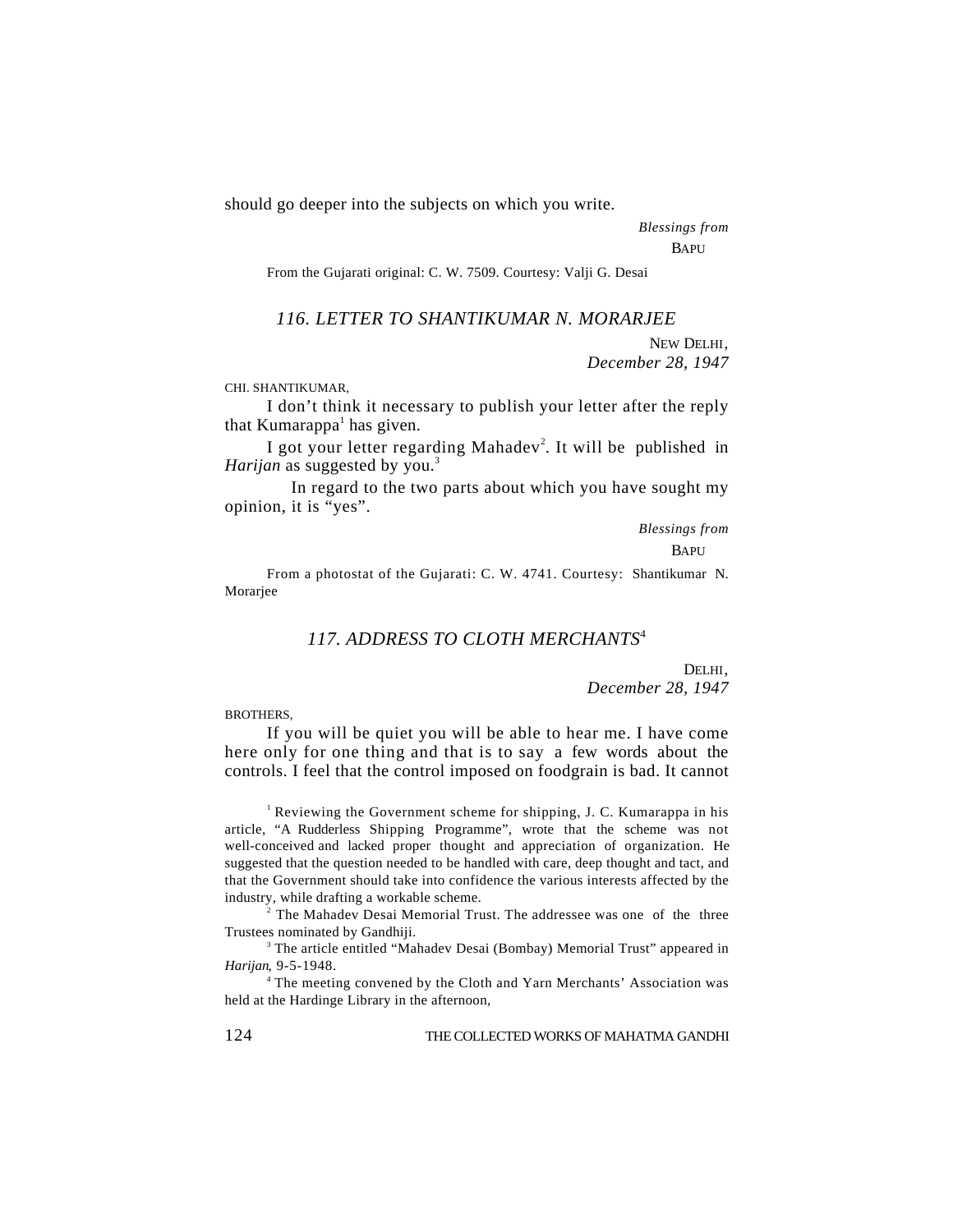do any good to India. Control on cloth should also go. When ours is a free country, why should we have controls? Jawaharlal, Sardar Patel and others are the servants of the people. They cannot do anything against the wishes of the people. They cannot hold their offices if we ask them to step down. They themselves are not keen to stay on. They always say that they want to work for the people and that they are the servants of the people. It is also true. We fought the British for thirty-two years and in that we have shown how true democracy functions. Our strength is not like that of the British. They could have summoned armed forces from England. We do not have all that. But our Ministers have greater force than the armed force. Jawaharlal, Sardar Patel and others have the might of public opinion at their back which is greater than the might of an army or a police.

Why was it necessary to impose controls? The controls became necessary because of the fear of dishonesty and profiteering on the part of the traders. Why should a trader get more for his labour than a labourer gets for his? He should not take more. If the traders realize this we shall not have the difficulties which we are facing today in the matter of food and clothing. If we all refuse to put up with controls, they will have to go. If you and I are honest these controls cannot remain. But if we are not honest, removal of controls will kill India. The traders' associations and mill-owners should meet each other and remove the suspicion which people have against them and thus strengthen each other's hands. The *Gita* says: "Cherish the gods thus and let the gods cherish you."<sup>1</sup> The gods are not to be found up in the sky. Just as our girls are regarded as goddesses so are we gods. But it is good that no one calls himself a god. That is man's humility. We should become and remain as pure as gods and live happily. Then our poverty, starvation and nakedness will disappear.

As far as cloth especially is concerned people in the villages themselves can, indeed must, produce the cloth they require. When our womenfolk begin spinning the yarn with their own pure hands, crores of rupees will go into the pockets of our villagers. We should take up such pure business. I consider myself a peasant, a Bhangi and a trader. You should learn from me how to carry on an honest trade. I know how to do business. After all I have been a lawyer. Is not legal practice a kind of trade? Today when I serve others I am pursuing a trade. Trade does not mean earn ing money anyhow. If you want to get the controls removed for the sake of the people and not for your

 $1$  III. 11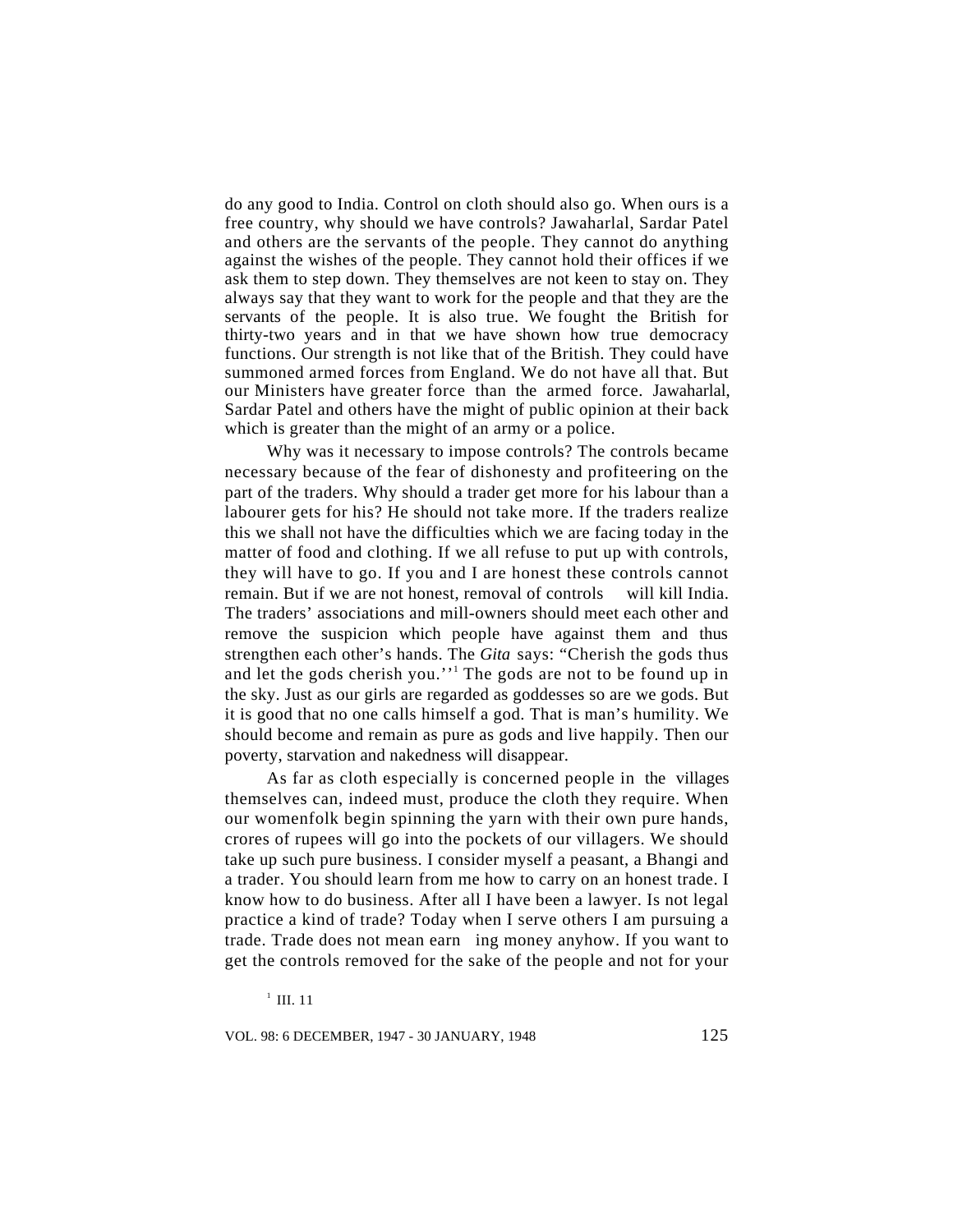own, they will certainly go. You have displayed the slogan that the prosperity and freedom of India lie in decontrol. If that is true you have to be very honest and brave in your business dealings.

I have a letter which says that import of foreign cloth is on the increase in India. It also says that our cloth is being exported. In my opinion both these things are wrong. You will next start saying that you will not marry Indian women but import women from outside. What kind of trade will that be? My mother is my mother. Shall I choose for mother another woman more beautiful than she? In the same way you should not get beautiful clothes from outside.

These days businessmen import cloth in order to make money. But why should we import foreign cloth and export our cloth? We should make do with whatever cloth we produce here. We may export whatever remains after our need is fulfilled. You may export mill-cloth but only after we have produced the required quantity of khadi in the country. Control on cloth should go but at the same time control on petrol, firewood and other things should also go.

Here you have a sign saying "Beware of the mill-owners' tricks". Then you have to beware of the traders' tricks and my tricks also. You will have to cut my throat if I deceive you or if I serve my interest in the name of service. If the mill-owners or businessmen serve their own interests, then you have to boycott them.

[From Hindi] *Harijan Sevak,* 4-1-1948

## *118. SPEECH AT PRAYER MEETING*

NEW DELHI, *December 28, 1947*

BROTHERS AND SISTERS,

Today I was at a meeting of cloth merchants<sup>1</sup>, where they told me that cloth too should be decontrolled as so many other things had been. I have no doubt that control on cloth should be lifted. You will see from the papers what happened at the meeting. One thing the traders told me was that, even without the control on cloth being lifted,

<sup>1</sup> Vide the preceding item.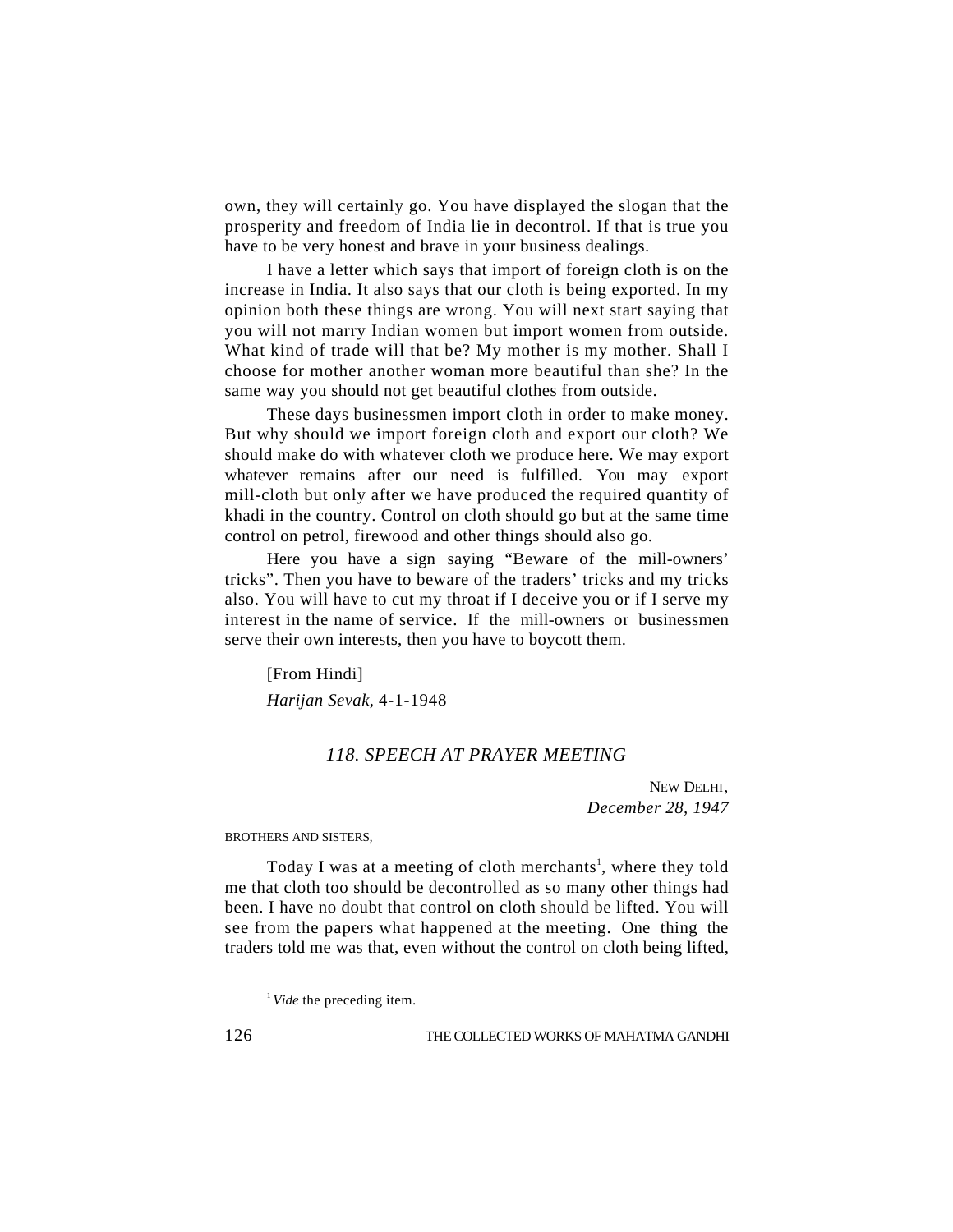the prices of cloth had begun to decline. The reason, they say, is that now my voice is raised for decontrol and the Government listens to me, and hence it is expected that cloth will soon be decontrolled. This has led to the hoarded cloth being brought out into the open market and so the prices have registered a decline. The same was the case with sugar. People tell me that wherever one goes one sees large stocks of sugar. It is being sold at one rupee a seer. I am told that people are even able to bargain and buy it for 15 as. or even 14 as. I am receiving telegrams from all quarters reporting much relief among people as a consequence of decontrol. Blessings are showered on me for having brought about decontrol. But it is not I who should be blessed, but the masses, for it is their voice that I have taken up. And that is why my voice was heard, otherwise who would listen to me? My own voice counts for nothing.

I say we should not treat Muslims as enemies. But people turn away from me. They say I am mad. I must say that if the masses do not listen to me they will be doing harm to their dharma. I say nothing improper. Tulsidas says that compassion is the essence of religion. You may say that Tulsidas was mad but no other book is as popular in the country as his *Ramayana.* It is not only in Bihar or in Delhi where it is popular, it is read everywhere. I only repeated what Tulsidas said. Why then do they say that I am mad?

I don't understand the control over firewood. It is not something you can eat. If it is freely available, will anyone eat it or burn it all up? They will burn only as much as is necessary. Why then should there be control over it? I shall not be satisfied till control on firewood is lifted. Today it has become so scarce that the poor suffer.

People ask me to press for decontrol of petrol also. I must say that control over petrol should be lifted and the sooner the better. We shall only gain thereby. There will be more motor vehicles on the roads which will only be for the good of the masses. Of course if there were more trains plying there would be no need for so much petrol. But laying more railway lines involves expenditure running into crores. We must make the best use of what we have. We have for the present all the railways we need. There are enough roads for going from one place to another. Only there is no petrol. What we need today is not rail transport but motor transport. I am sure that if petrol is decontrolled motor transport will increase. Lifting of controls is leading everywhere to lowering of prices. No decontrolled article has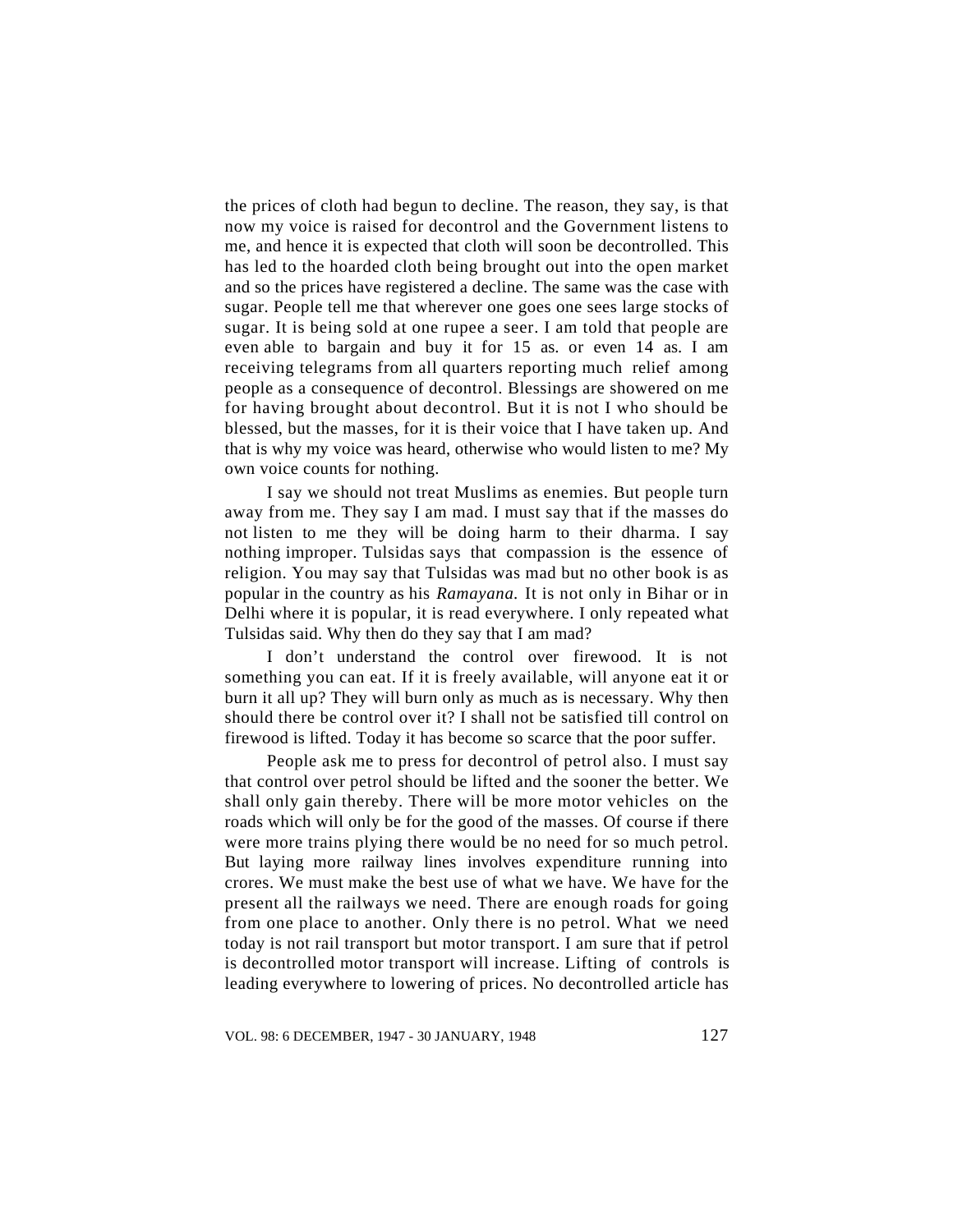shown a rise in price. If this had not been so I would not be getting all these telegrams. Decontrol of petrol and increase in road transport will facilitate the movement of food and cloth in the country. Salt too will be more easily available.

It is the price of salt that needs to be cut down the most. The tax on salt has been withdrawn, but the price of salt has increased, which is wrong. We have not learnt to make salt. We have a vast sea coast and we should have no shortage of salt. Even a child can make salt out of sea-water. If I bring a little sea-water from the Bay of Bengal, I can easily convert it into salt. It is a pity that one has to pay so much for this commodity and take so much trouble. The reason is that salt is not being easily transported from where it is manufactured. I know a mistake has been made in this regard in appointing contractors to transport salt. They have become dishonest and are making a lot of money. Others cannot transport salt. This contract system should be changed and the control over salt should be lifted. Two things are important, the change in the contract system and the organization of road transport. That will do for today.

[From Hindi]

Courtesy: All India Radio. Also *Prarthana Pravachan—*II, pp. 247-9

#### *119. MATTER WELL PLACED*

Compost is matter well placed, whereas rubbish and excreta, solid and liquid, are matter misplaced when they are allowed to lie anyhow to the discomfort of the public and detriment to their health. It is a criminal waste depriving mother earth of her precious food. Thus says Shrimati Mirabehn in her leaflet reproduced in full<sup>1</sup> in the *Harijan,* 23-11-'47, pp. 428-9:

We do not treat our Mother Earth properly. She does her best to feed us all, but we do not feed her in return. How can she sustain us, her children, if we do not serve her as dutiful children should serve a revered mother? Year after year we plough, sow and reap harvests from the fields, but very rarely do we give any manure to the soil, and even what we give is usually *half-kachcha*<sup>2</sup> rubbish. Just as we need well-cooked food, so does the soil need well-prepared

<sup>1</sup> Under the title "How to Grow More Food" 2 Imperfect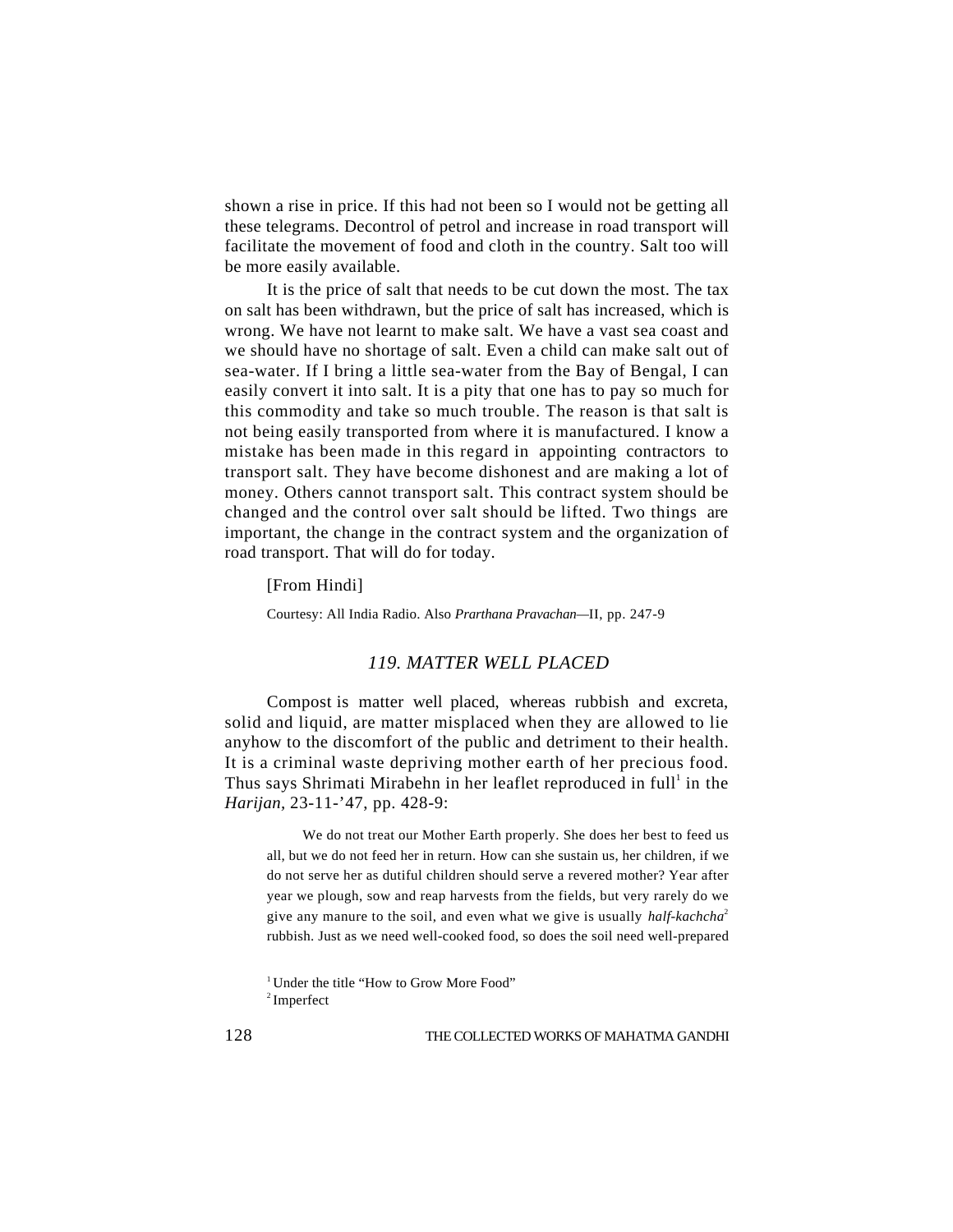manure.

The curious may get a copy of the leaflet from her at the Kisan Ashram, Rishikesh, near Haridwar.<sup>1</sup>

NEW DELHI, December 29, 1947 *Harijan*, 4-1-1948

### *120. "DHAN" OF DUST*

I could have given the heading *"Dhan* from Dust". But I have chosen *"Dhan* of Dust".

The process of sifting the grains from dust means obtaining *dhan* from dust. Similarly the industrious people of China collect gold dust by washing mud or sand. This too I would call *dhan* from dust. This is a transformation of the dust and much more so of the grains. Normally we use the term *dhan* for foodgrain. But when we use the word *dhan* for the grains of gold in dust, is it not a great transformation? Here *dhan* means some useful object whose value can be determined.

But when we say "wealth of dust" it implies a chemical transformation of dust. For instance, when we convert the dust, that is, earth into grains, we have converted the dust into wealth. When we sow the seeds in the earth and water them properly, it produces grain. I would call this creating *dhan* from dust. Our language has not become precise because we have neglected it.

Let me now come to the main point. I consider "compost" *dhan* of dust. Compost means the gold-like manure made from a proper mixture of such matter as cow-dung, faeces, droppings of birds and animals, grass, chaff, refuse, urine, etc. If we mix such manure with the earth in the field and then sow the seeds, it will yield at least double the crop and yet the soil will not lose its fertility.

Mirabehn is working hard in this direction. She has set up an ashram at Rishikesh. There she expects to carry on the work which she had begun in Delhi. She has started issuing small pamphlets on this subject. These pamphlets can be obtained from her. Her pamphlet is published in Urdu. She writes it in English as she does not have

<sup>&</sup>lt;sup>1</sup> According to a "Note" in *Harijan*, 8-2-1948, her correct address was: Ashram Pashulok, Rishikesh, Dehradun, U. P.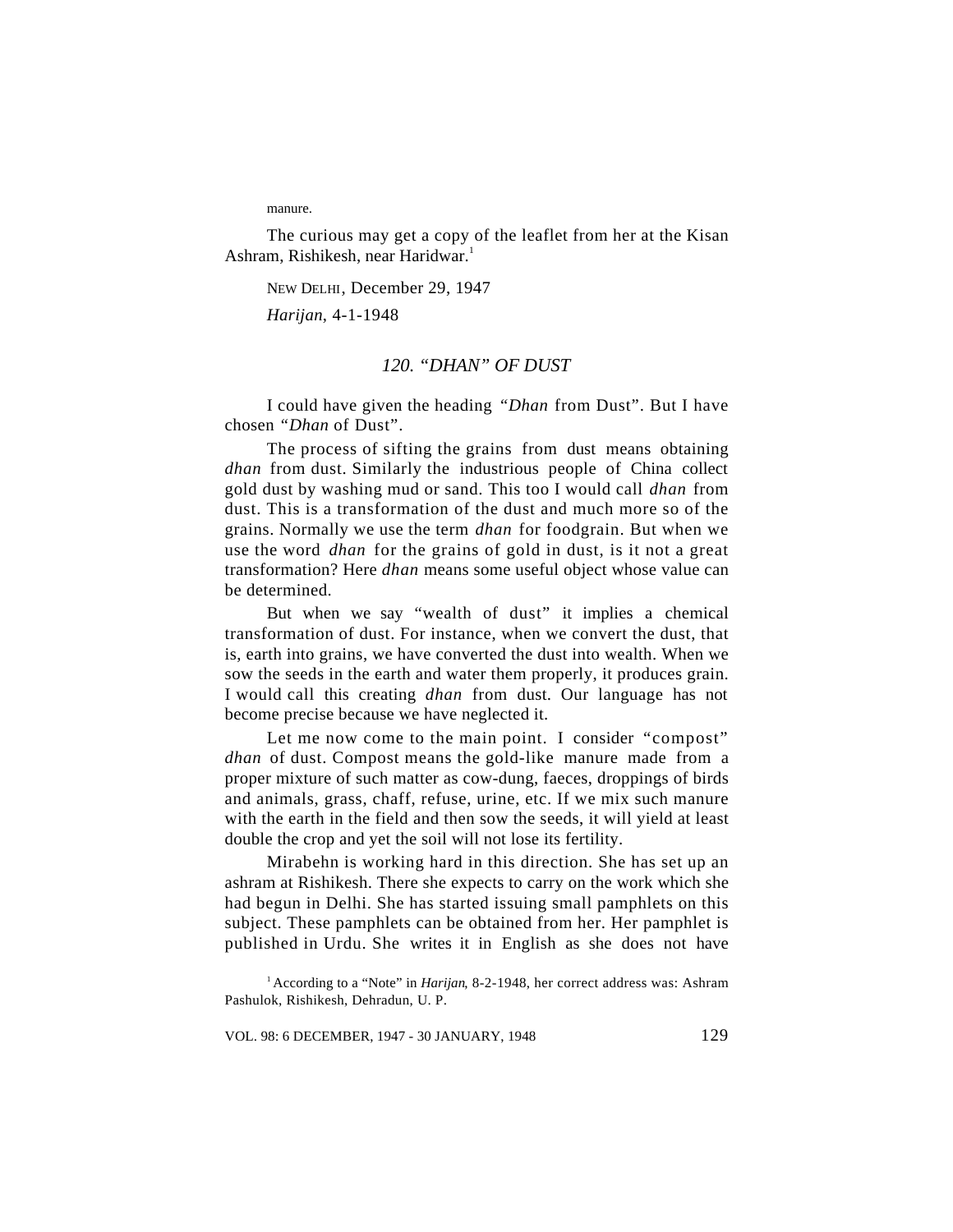sufficient knowledge of Hindustani and people working under her render it into Urdu.

NEW DELHI, December 29, 1947 [From Gujarati] *Harijanbandhu,* 4-1-1948

## *121. "URDU HARIJAN"*

Readers know that two editions of *Harijan* in identical language are brought out every week—one in the Devanagari script and the other in the Urdu script. One which is printed in the Urdu script is called the *Urdu Harijan.* Shri Jivanji writes about its steadily dwindling circulation. $<sup>1</sup>$ </sup>

I have always been of the opinion that no newspaper should be published at a loss. People should subscribe to the paper they want. I do not regard a journal self-supporting which meets its expenses out of advertisements. I allowed the Urdu edition to continue at a loss so long only because *Harijan* on the whole with all its language editions did not incur any loss. However there should be a limit to that also. My views on Hindustani and the two scripts remain unchanged. So for some time the Urdu edition will come out as usual. In the mean time the readers of the Gujarati edition and others should decide whether they would like to have the Urdu edition. If they want it they should help to enrol subscribers till the circulation reaches at least two thousand. Along with this they should also give thought to another point. It will become my duty to close down the Devanagari *Harijan*<sup>2</sup> also if people show an aversion to the Urdu script and the Urdu edition has to be stopped. I do not consider it right to bring out *Harijan* exclusively in the Devanagari. As a reformer it is my duty to bring out the paper either in both the scripts or in neither.

Much has been written on why the language is called "Hindustani" and not "Hindi" and why it should be written in both the Devanagari and Urdu scripts. I cannot think of any new arguments. My intention in writing this is to discuss how the *Harijan*

<sup>&</sup>lt;sup>1</sup>The letter is not reproduced here. Jivanji Desai had stated that the circulation of the *Urdu Harijan* had fallen to 250 copies from 1,800 copies and that it was running at a loss of Rs. 20,000 per year.

<sup>2</sup>*Harijan Sevak*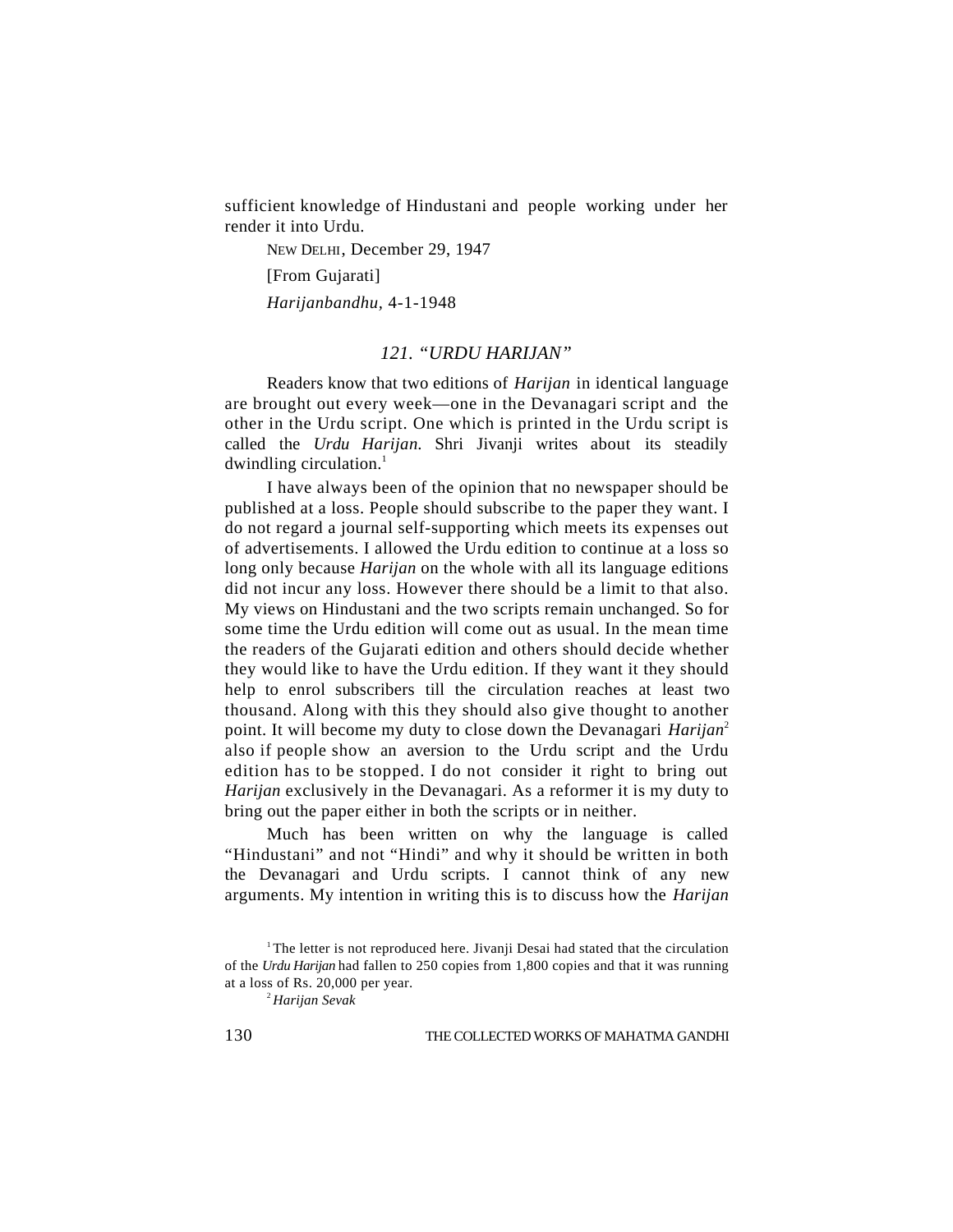in the Urdu script may be kept going. I feel confident that my hope will be realized.

NEW DELHI, December 29, 1947 [From Gujarati] *Harijanbandhu,* 4-1-1948

## *122. LETTER TO PYARELAL*<sup>1</sup>

*December 29, 1947*

CHI. PYARELAL,

Please make the attempt.

Remember this: If you have assimilated my message, as long as you are free go on teaching the people to protect themselves. If death comes in the course of your mission of non-violence, you will embrace it. If they throw you into prison, you may fast unto death. Those who have this strength may stay on in Noakhali and face death, undeterred by what may befall the women. One ought not to run away in fear. Ask me again if you wish.

> *Blessings from* **BAPU**

From a facsimile of the Gujarati: *Mahatma Gandhi—The Last Phase,* Vol. II, between pp. 496 and 497

### *123. LETTER TO VALLABHBHAI PATEL*

BIRLA HOUSE, *December 29, 1947*

CHI. VALLABHBHAI,

....<sup>2</sup> met me only yesterday. He said he did not know you were going to Jammu, nor did he know that the Jamsaheb<sup>3</sup> accompanied you. He also said that if he had known, he would perhaps have made suggestions or sent a letter. Is this correct?

 $1$  The addressee had asked what Gandhiji would expect the workers in Noakhali to do in the event of a war between the two Dominions and whether planned evacuation could be arranged for the women from there.

<sup>&</sup>lt;sup>2</sup> Omission as in the source

<sup>&</sup>lt;sup>3</sup> Of Saurashtra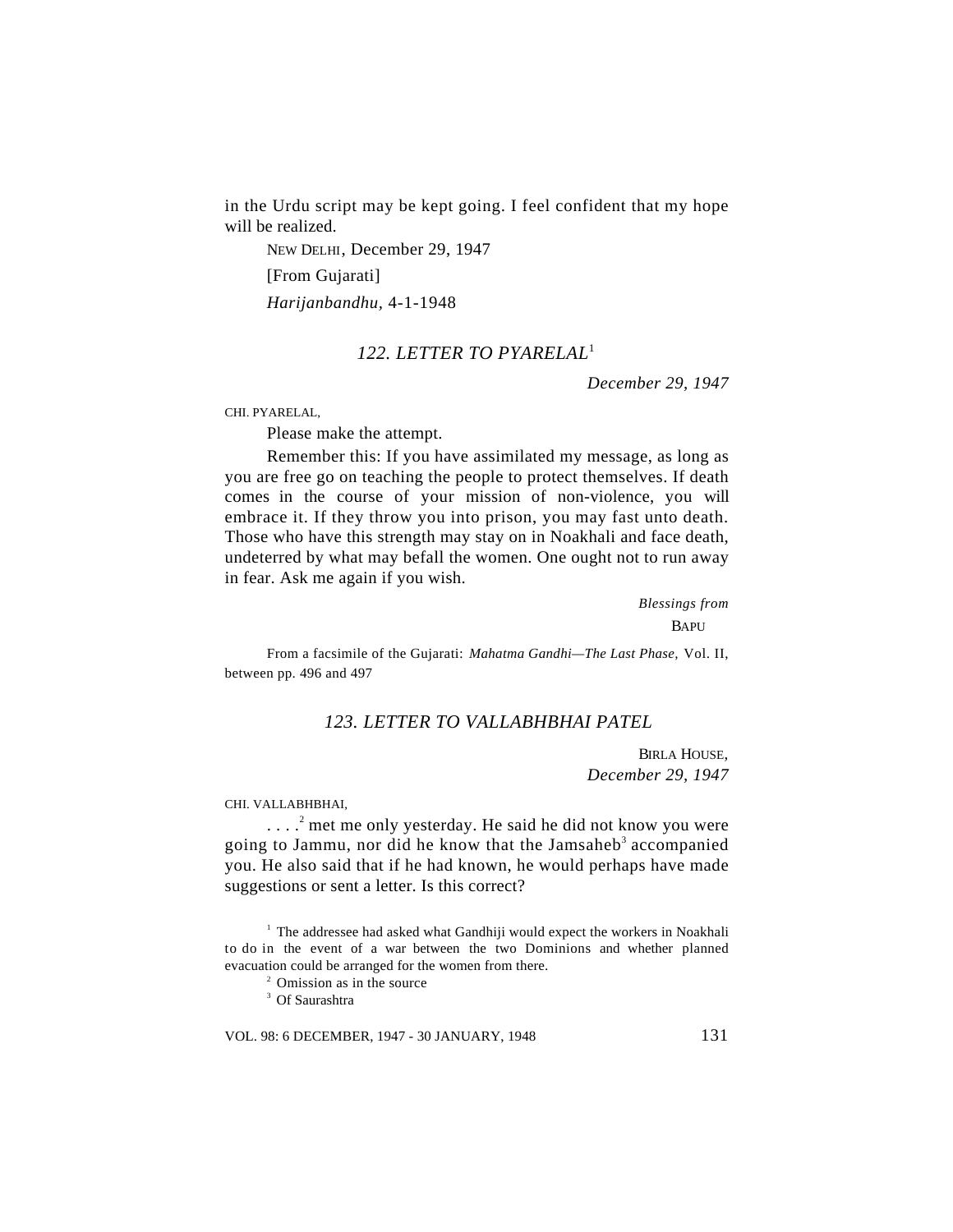After meeting Randhawa<sup>1</sup> I felt that it would save your time if I could write direct to him. Would that be in order?

> *Blessings from* BAPU

SARDAR VALLABHBHAI PATEL 1 AURANGZEB ROAD NEW DELHI [From Gujarati]

*Bapuna Patro-2: Sardar Vallabhbhaine,* p. 377

# *124. FRAGMENT OF A LETTER*

*December 29, 1947*

...<sup>2</sup> Religion makes for peace, love and joy in the world. But man is an animal and possessing an intellect he goes on committing greater and greater sins. Therefore if we look at it in the right way science and religion are complementary to each other.

[From Gujarati]

*Dilhiman Gandhiji—*II, p. 193

# *125. FRAGMENT OF A LETTER*

*December 29, 1947*

Medical science too has been much abused. Doctors and vaidyas have been exploiting it for fleecing their patients. In many instances they have even killed their patients. Through advertisements of drugs making false claims, people are made to pay at times even with their lives. But only the abuse needs to be stopped. From this it does not follow that medical science has been intended as a way of cheating and fleecing people.

## [From Hindi]

*Dilhiman Gandhiji—*II, p. 193

<sup>&</sup>lt;sup>1</sup> Deputy Commissioner of Delhi

 $2$  Omission as in the source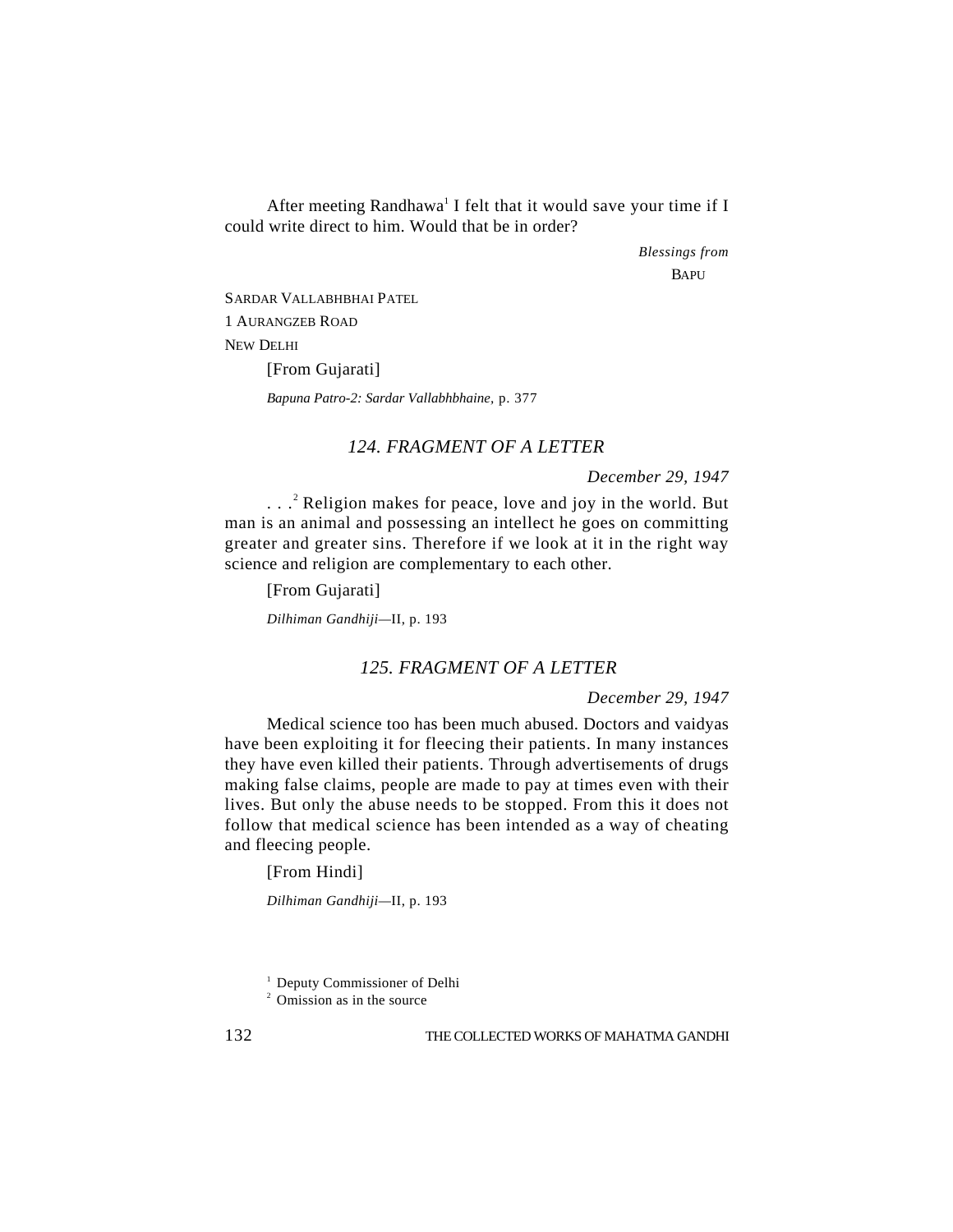# *126. SPEECH AT PRAYER MEETING*<sup>1</sup>

NEW DELHI. *December 29, 1947*

#### BROTHERS AND SISTERS,

Yesterday was the death anniversary of Hakim Ajmal Khan. Hakim Ajmal Khan belonged to all—Hindus, Muslims, Christians, Parsis and Jews. He was a devout Muslim. But he served everyone with equal devotion. The finest memorial to his labours was the famous Tibbia College and hospital at Delhi. All classes of students studied unani, ayurvedic and allopathic systems of medicine there. The communal poison, for which there was no place in this institution, has forced it to close down. I think the sole reason for this is that its founder Hakim Ajmal Khan was a Muslim, however good and however respected. If the memory of that great patriot cannot bury the communal strife let it at least give a new life to this college.

I mentioned earlier that it would be good to have our meetings in the open air under the canopy of the sky. If the habit grows we will have to make suitable arrangements for the site, etc., accordingly. In towns big and small we will have to have open space for the purpose. We will have to change our habits. We will have to learn to be quiet rather than noisy and we will have to learn to sit in an orderly way. We must learn also to speak only when we must and at a pitch that is sufficient for the occasion, neither too high nor too low. We should respect the right of our neighbour and not come in the way of others, individually or in groups. We should not interfere with other people's business. This will require on many occasions extreme self-restraint. In such an order of things the dirt and noise we find in the busiest areas of Delhi will no longer be there and however large the crowds there will be no pushing and jostling and no confusion. We must not think that we can never reach that goal. Some group or other will have to take the initiative and work for this sincerely. Just think how much saving it will mean in energy and expenditure.

I have been severely reprimanded for what I said concerning Kashmir and its Maharaja<sup>2</sup>. It seems to me that those who upbraid me have not really read attentively what I said. The advice I gave is the

<sup>&</sup>lt;sup>1</sup> As Gandhiji was observing silence, his written speech was read out after the prayers.

<sup>2</sup>*Vide* "Speech at Prayer Meeting", 25-12-1947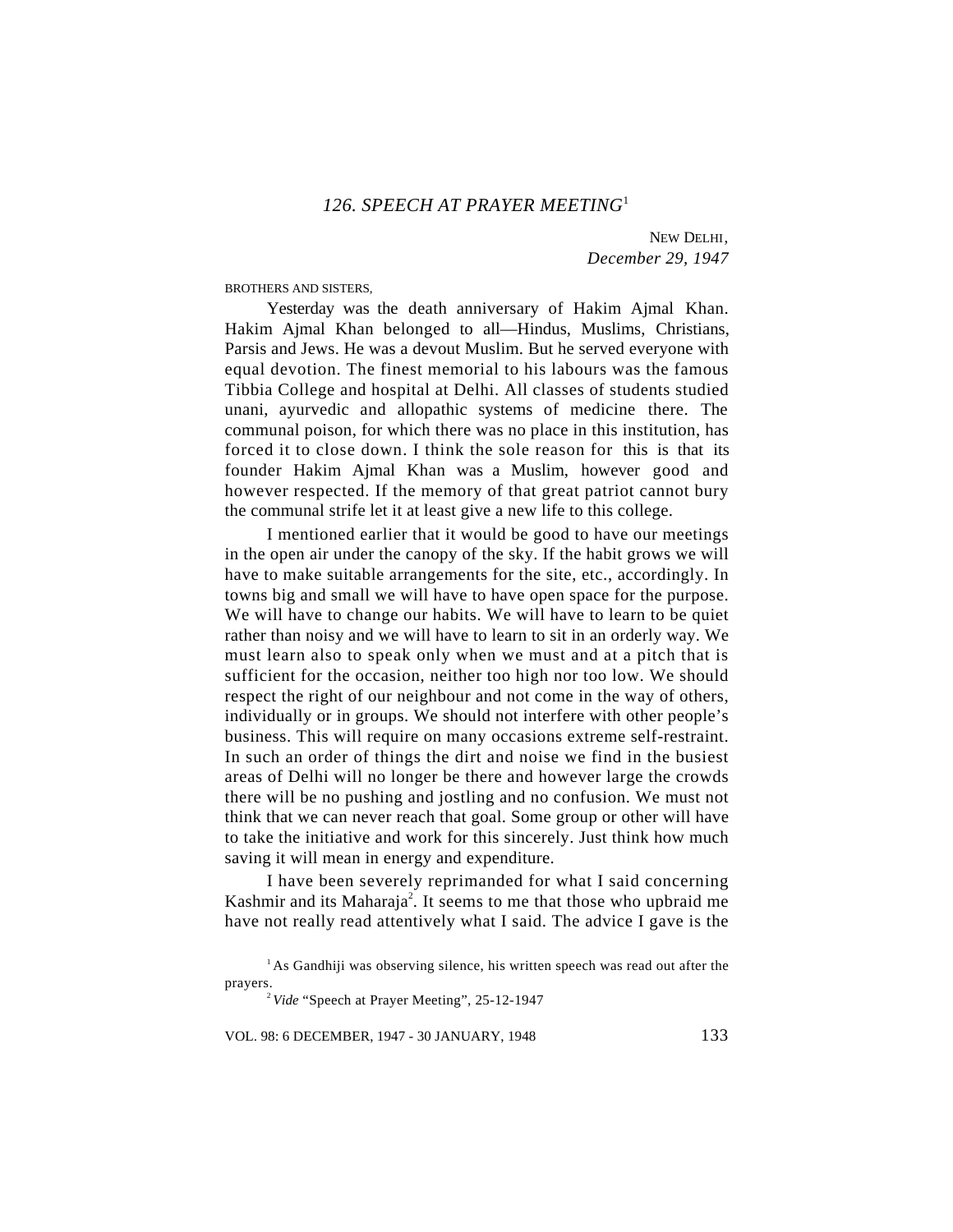kind of advice the humblest man may give. Occasionally it becomes one's duty to offer such advice. If the Maharaja had acted on my advice he would have risen very high in his own eyes and in the eyes of the world. Today his own plight and the plight of his State are not enviable. Kashmir is a Hindu State, the majority of its people being Muslims. The raiders called their raids a jihad. They say that the Muslims of Kashmir are being ground down under the tyranny of Hindu raj and that they have come for their succour.

The Maharaja has invited Sheikh Abdullah at just the right time. The task is new for Sheikh Abdullah. But if the Maharaja thinks the Sheikh can shoulder the burden he should be encouraged in every way. It seems obvious to me, as it should seem obvious to others outside, that if Sheikh Abdullah cannot carry with him the minority as well as the majority, Kashmir cannot be saved by military might alone. Both the Maharaja and the Sheikh asked India for armed assistance.

My advice to the Maharaja is that he should be a constitutional sovereign like the King of England and run his government and use the Dogra army<sup>1</sup> according to the advice of Sheikh Abdullah and his Interim Cabinet. What is there so strange about this? The terms of the State's accession to the Union remain as before. They confer certain rights on the rulers. I have ventured to advise the Maharaja that he should voluntarily relinquish or limit these rights and play his constitutional role as a Hindu ruler.

If the reports I get are inaccurate they should be put right. If my views regarding Hinduism and the duties of a Hindu ruler are erroneous, there is no question of any weight being given to my advice. If the Sheikh as the Chief of the Emergency Administration or as a true Muslim is found wanting in doing his duty he should remove himself from the scene and hand over the reins of administration to a better man. Today Hinduism and Islam are being tested on the soil of Kashmir. If the right thing is done and the right direction given to the process the chief actors will win fame. It is my prayer that in the present darkness in the country Kashmir may become the star that provides light.

So much for the Maharaja and Sheikh Saheb. Will not the Governments of Pakistan and the Union come together and decide the issue with the help of impartial Indians? Is there no one in India who

<sup>&</sup>lt;sup>1</sup> The Jammu and Kashmir State Forces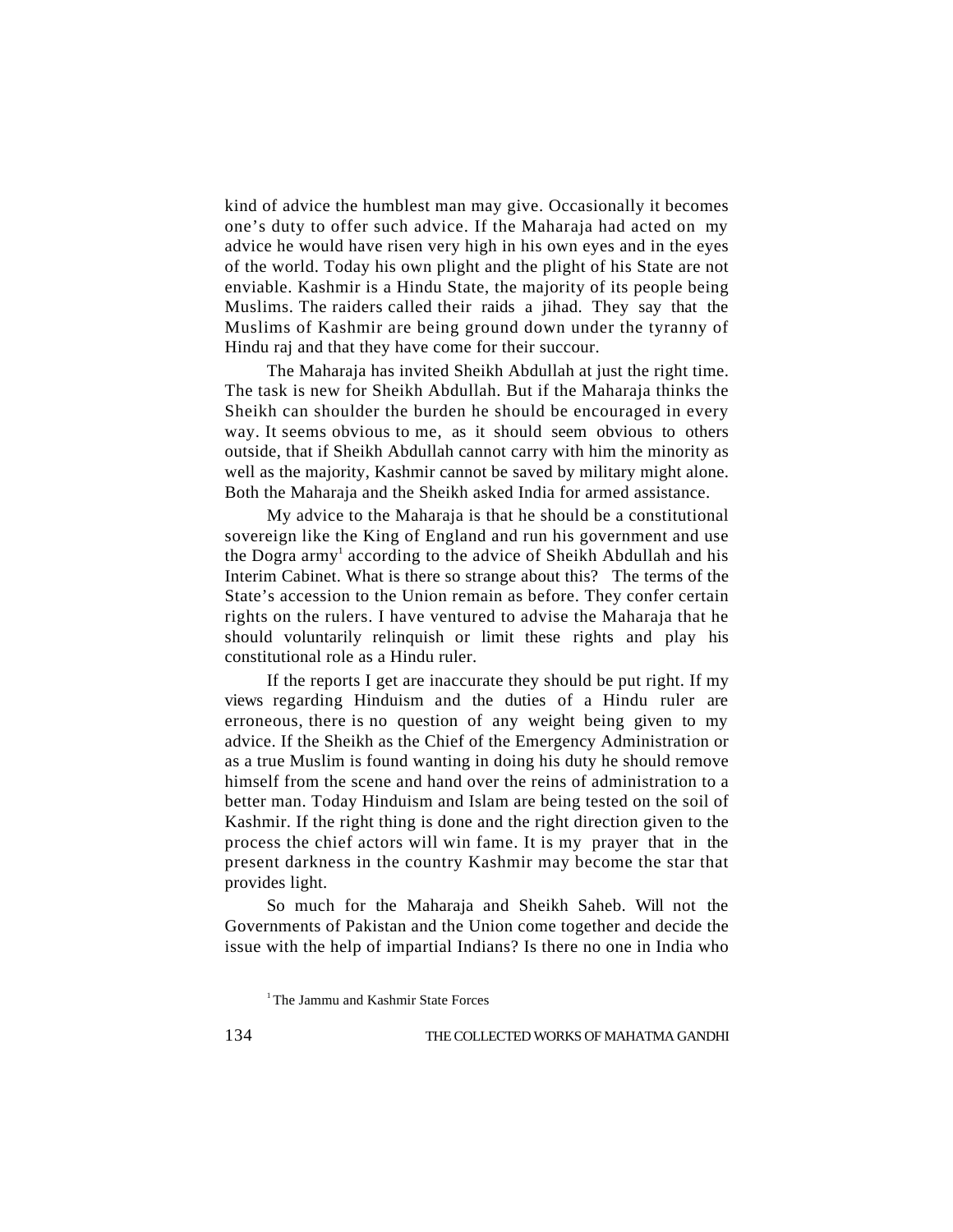is impartial? I am sure we have not become bankrupt to that extent.

A lady from Mathura has sent Rs. 50 by M. O. for buying blankets for the refugees. She does not disclose her name even to me. She wants me to acknowledge receipt in my prayer speech. I accordingly do so.

It is surprising that people of the States whose rulers have expressed a desire to accede to India are sending me telegrams full of complaints. If a raja or a jagirdar feels that he cannot carry on the administration all by himself, who can force him to keep his State as a separate entity? Those who spend money on these telegrams would be better advised to save their money. It seems to me those behind these telegrams have some axe to grind. They should go to the Home Secretary for advice.

Several Muslims especially in the Post and Telegraph Department say that they had earlier declared their willingness to stay in the Union for propaganda purposes and that they now want to change their option. There are also Muslims who have been dismissed from service. I think the reason for this can only be that they are suspected of being anti-Hindu. I sympathize with them. But I feel that however unjustified the suspicion may be in individual instances it should be forgiven and they should not give way to anger. I can only offer my well-tried prescription. Very few people can get into Government jobs. It should never be one's aim in life to secure a Government job. One's aim in life should only be to live honestly. If a man is willing to use his hands he will always find scope to make an honest living. I think that if Muslims want to retain their self-respect they should not run after Government jobs to the extent of going to Pakistan for them. Power comes from true service. Often power becomes a cause for one's downfall. To fight for it is unseemly. At the same time it is the duty of the Government to create opportunities of employment for the large number of unemployed men and women. If the task is handled with skill it can bring benefits to the Government instead of being a strain. I assume here that those for whom work has to be found will be of sound health and will be willing workers, not shirkers.

[From Hindi]

Courtesy: All India Radio. Also *Prarthana Pravachan—*II, pp. 249-53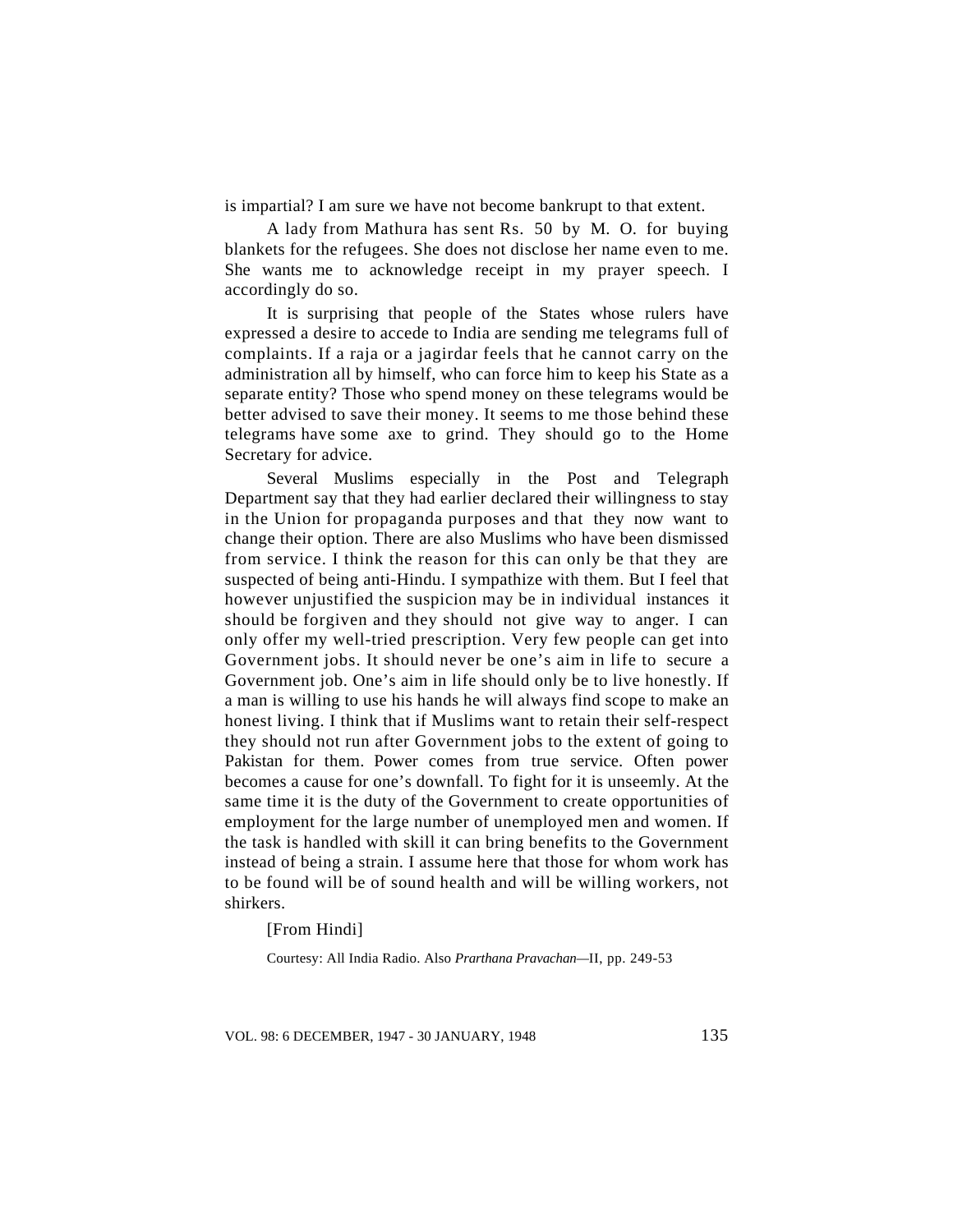*December 30, 1947*

DEAR DAUGHTER<sup>2</sup>,

You are silly. I would have welcomed your Hindustani however imperfect it would have been. As it is, I can hardly decipher your signature. Of this more when we meet. Do come with your friend and stay with me if you wish and will stand discomfort.

Amtul Salaam writes to me often enough. I am sending her your letter. She will be pleased.

Love.

**BAPU** 

BEGUM RASHID 17 YASHWANT NIVAS ROAD **INDORE** 

From a copy: Pyarelal Papers. Courtesy: Pyarelal

# *128. LETTER TO MUNNALAL G. SHAH*

*December 30, 1947*

CHI. MUNNALAL,

If you can free yourself from the work there, you may come over whenever you wish.

> *Blessings from* **BAPU**

From the Gujarati original: C. W. 7225. Courtesy: Munnalal G. Shah

## *129. LETTER TO JIVANJI D. DESAI*

*December 30, 1947*

CHI. JIVANJI,

I am sending very little English material this time. The Gujarati matter, I feel, is sufficient. I am sending Sundarlal's Hindi and English articles. You may, if you wish, break up both into instalments. If I feel

<sup>&</sup>lt;sup>1</sup> Widow of Abdul Rashid Khan, brother of Amtussalaam

 $2$  The superscription is in Hindi.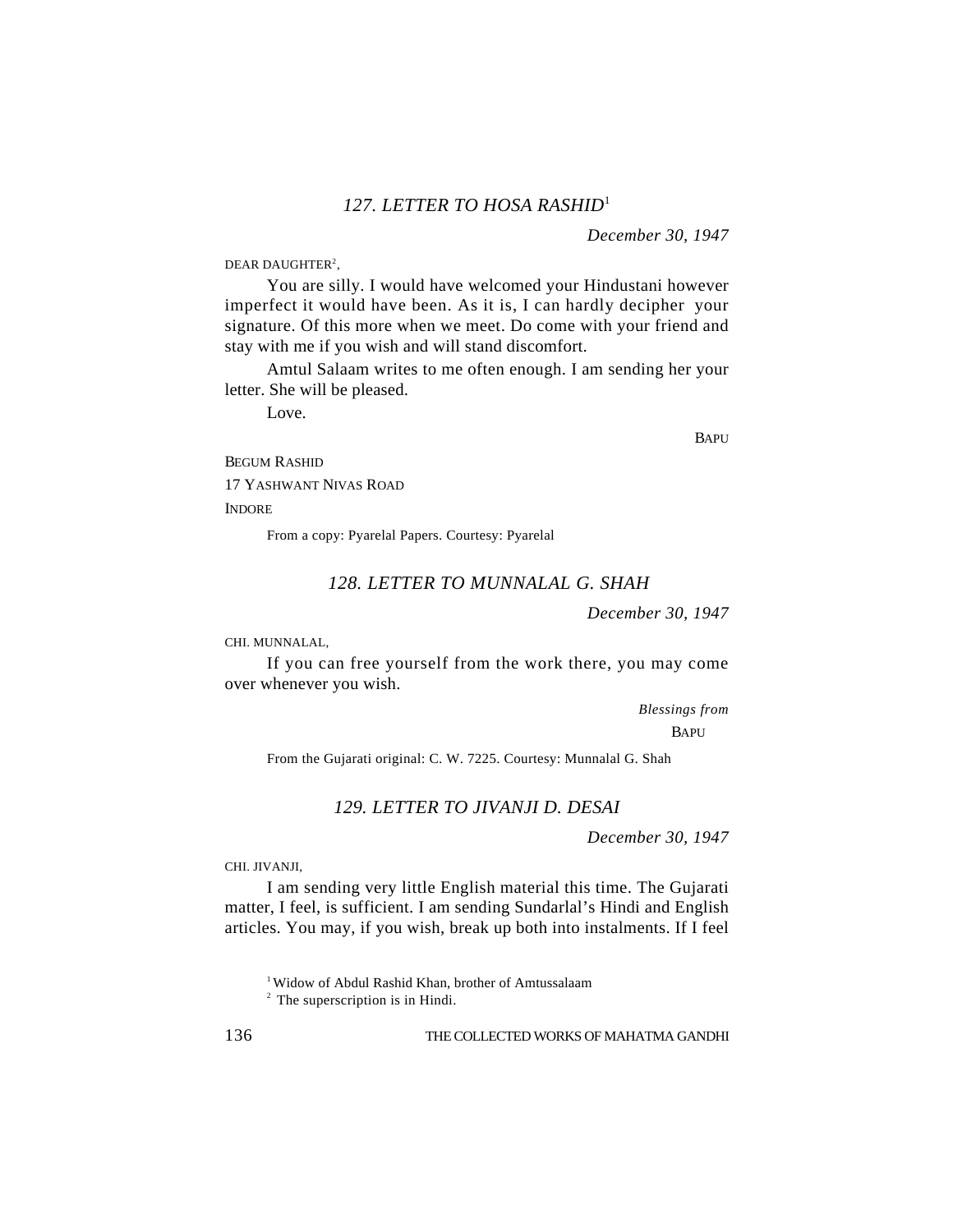like it, I may send something more tomorrow.

You will see what I have done in regard to the *Urdu* [*Harijan*].<sup>1</sup>

*Blessings from*

**BAPU** 

From a photostat of the Gujarati: G. N. 9990. Also C. W. 6964. Courtesy: Jivanji D. Desai

## *130. LETTER TO SHARDA G. CHOKHAWALA*

*December 30, 1947*

CHI. BABUDI,

You must not be impatient. Follow Sushila's<sup>2</sup> instructions. Having placed oneself in the hands of a doctor, it is best to do what he says. Nobody can truly foretell the future. One can do no more than guess. That being so, persistence in one course is the best remedy. Do nothing unwillingly or under anybody's pressure. Give up all worry.

*Blessings from*

**BAPU** 

From the Gujarati original: C. W. 10082. Courtesy: Sharda G. Chokhawala

#### *131. LETTER TO CHIMANLAL N. SHAH*

*December 30, 1947*

CHI. CHIMANLAL,

I have fixed Rs. 50,000 for the Hindustani Prachar [Sabha]. Hand over the amount to Nanavati<sup>3</sup>. I expect you know that he has now been appointed Secretary.

Let us see what happens in Sharda's case. Sushila who is going there will take the decision.

In the case of Champa<sup>4</sup>, I leave [the decision] to you. I think it is best that she should quit the Ashram. The burden, however, is to be borne by you. Hence if you find it too heavy, harden your heart and tell her clearly 'No'. You may take it that it is for the good of all that the decision may not be taken by me.

From a copy of the Gujarati: Pyarelal Papers. Courtesy: Pyarelal

<sup>1</sup>*Vide "Urdu Harijan"*, 29-12-1947.

<sup>2</sup> Dr. Sushila Nayyar

<sup>3</sup> Armritlal T. Nanavati, Secretary, Hindustani Prachar Sabha, Wardha

4 Champa R. Mehta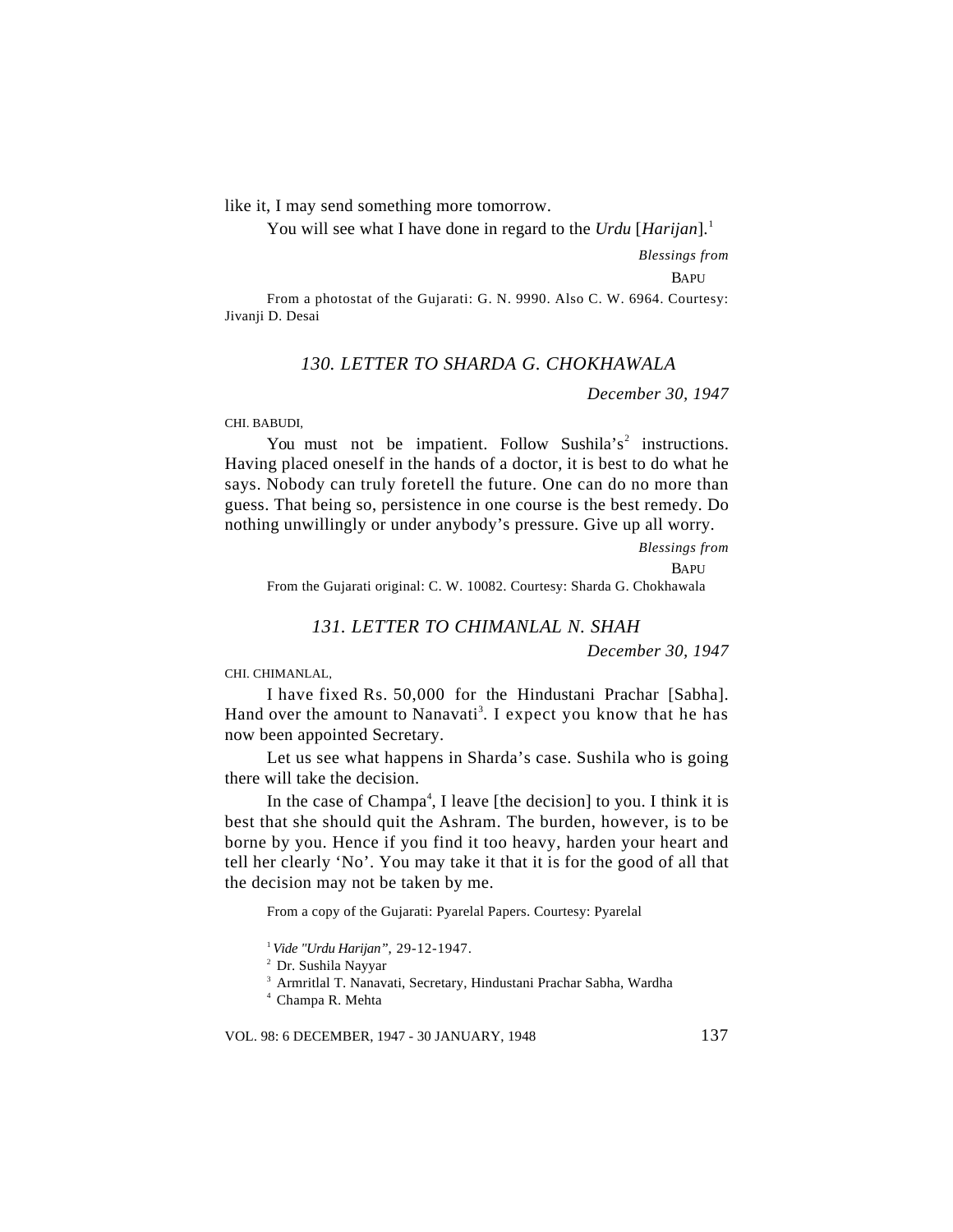*December 30, 1947*

BHAI MORARJI,

Herewith Balubhai's letter and a cutting. Please do what is needed and write to me if you have anything to say. If the information given in the letter is correct there is some substance in the complaint.

Isn't it proper that food control has been lifted if only in the urban areas? Another letter suggesting this is from Shrilal, which also I am enclosing.

The third letter is from Boriavi. This is about milk. Please look into that, too. 'Please return the letters after you have made use of them.

From a copy of the Gujarati: Pyarelal Papers. Courtesy: Pyarelal

#### *133. LETTER TO RAMDAS GANDHI*

*December 30, 1947*

CHI. RAMDAS,

This, a casual one. May you all progress in your spirit of service. That will be as good as doing all [that you should]. And for that too your health must be all right.

> *Blessings from* **BAPU**

From a copy of the Gujarati: Pyarelal Papers. Courtesy: Pyarelal

#### *134. LETTER TO HARSHADRAM*

*December 30, 1947*

BHAI HARSHADRAM,

I have both your letters, one to Dr. Mehta, dated the 21st and another to me, dated the 24th. Bulsaria also writes what you say. I have not been able to know who among those who write to me is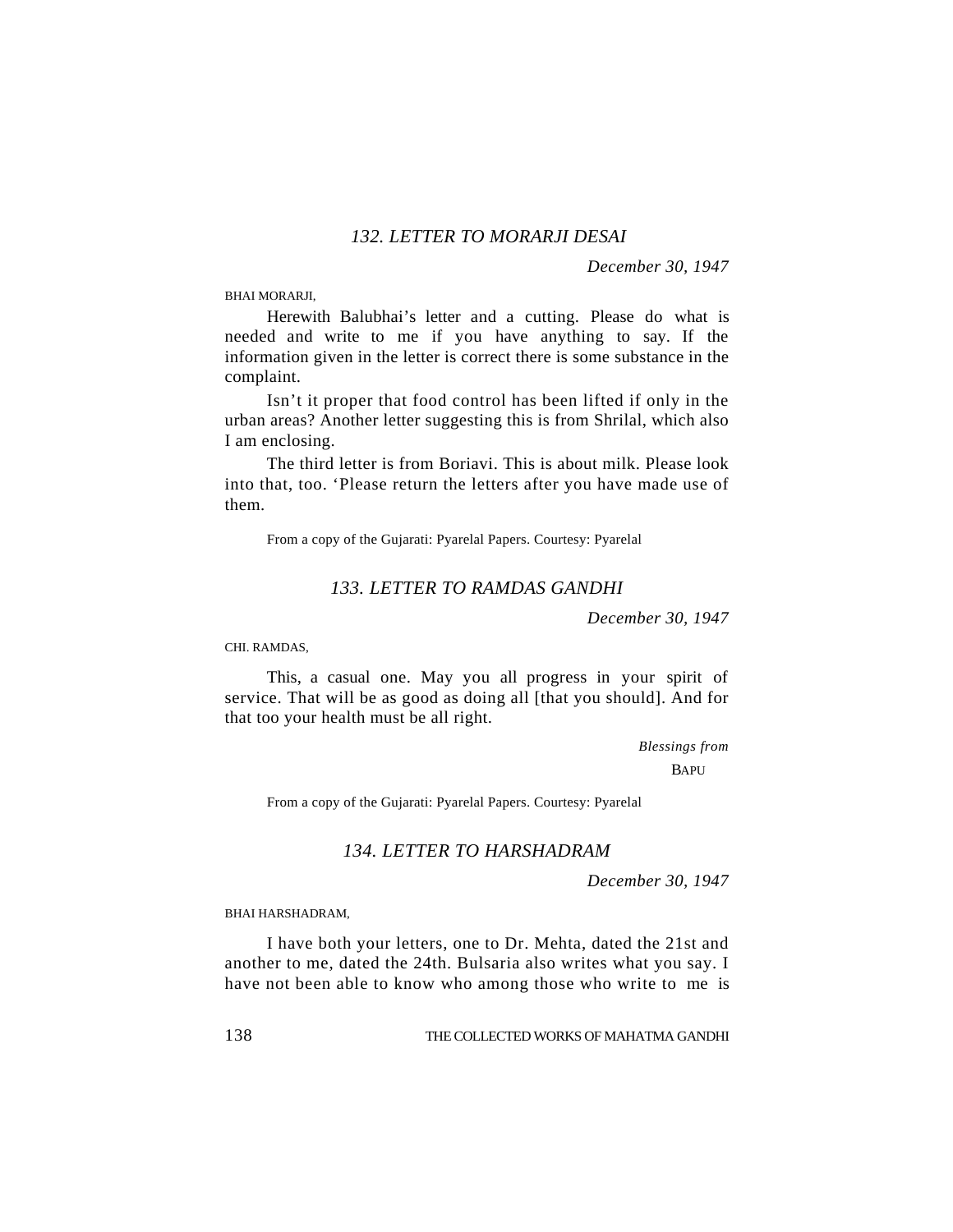looking after the work of Vachchharaj. Do you all work as a team or separately? You should not work separately. In the case of voluntary service all the workers should be comrades. I cannot know from here how much rent you should take from Vallabhram. That is why I must have used 'reasonable' or some such expression.

I cannot recollect having got a letter earlier.

From a copy of the Gujarati: Pyarelal Papers. Courtesy: Pyarelal

# *135. FRAGMENT OF A LETTER*

*December 30, 1947*

The notion that our own religion alone is true and all others are false is instilled in children right from their infancy. So they develop the attitude that what they believe alone is true.

[From Gujarati]

*Dilhiman Gandhiji—*II, p. 195

### *136. LETTER TO AMTUSSALAAM*

*December 30, 1947*

DAUGHTER AMTUL SALAAM,

You will be glad to read this letter. I have given you permission to come. The Maharaja of Patiala saw me. I told him about your family. Let us see what happens.

> *Blessings from* **BAPU**

From a photostat of the Hindi: G. N. 593

# *137. FRAGMENT OF A LETTER*

*December 30, 1947*

I hold that self-government is not an end, but only a means to good government. And true democracy is what promotes the welfare of the people. The test of a good government lies in the largest good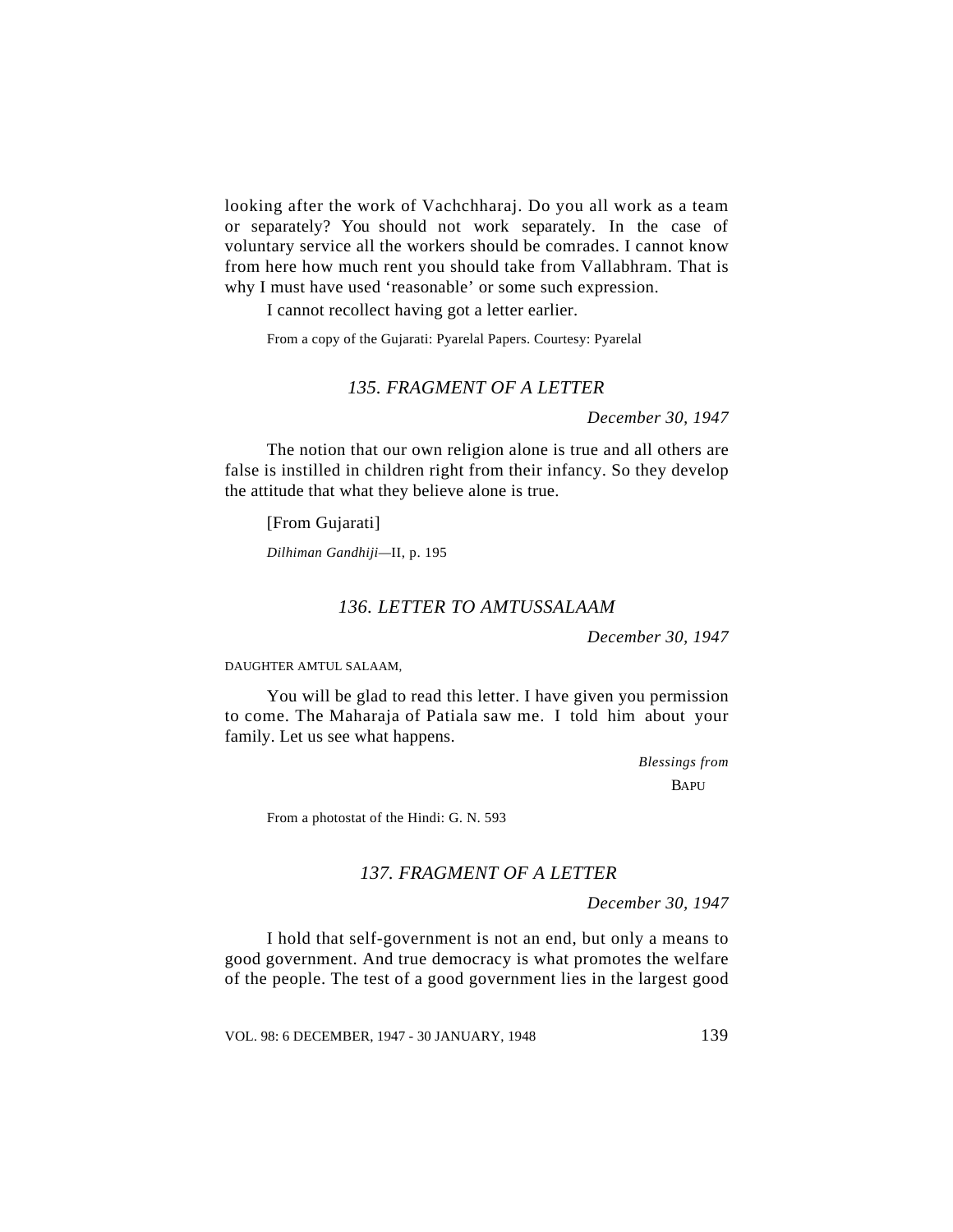of the people with the minimum of controls. The test of autocracy, socialism, capitalism, etc., is also people's welfare or good government. In themselves they are of no value. Any system of government can fail if people do not have honesty and a feeling of brotherhood. There may be work, there may be men to do the work and tools with which to do it, yet in my view a system that admits of poverty and unemployment is not fit to survive even for a day.

How are you all? I myself am quite fit. I have to do or die here. Manu is ill. She has been having high fever for the last two days. This girl has learnt much but she neglects her health. Unless she has high fever she goes on working. She inflicts much brutality and violence on her body. Doctors suspect typhoid. We shall see. Even though sick she goes on doing me acts of service. I have just put her to sleep.

Blessings to all the children.

*Blessings from* **BAPU** 

[From Hindi]

*Dilhiman Gandhiji—*II, p. 196

#### *138. SPEECH AT PRAYER MEETING*

NEW DELHI, *December 30, 1947*

BROTHERS AND SISTERS,

I told you yesterday in my written message and I also mentioned earlier that we should all know our respective places. We must know when to speak and when to keep silent and how to conduct ourselves, so that even if millions are there there should be no disturbance and no feeling of crowding. This is what happens with armies. They maintain an external discipline. What happens internally is another matter. We have not had this kind of training. I have often noticed that, when after the prayer I rise to go, people want to take a peep at me from all around and crowd round me. Good manners demand that after the prayer meeting is over everyone should quietly remove himself. Each one should ponder on whatever good things I may have said and go home.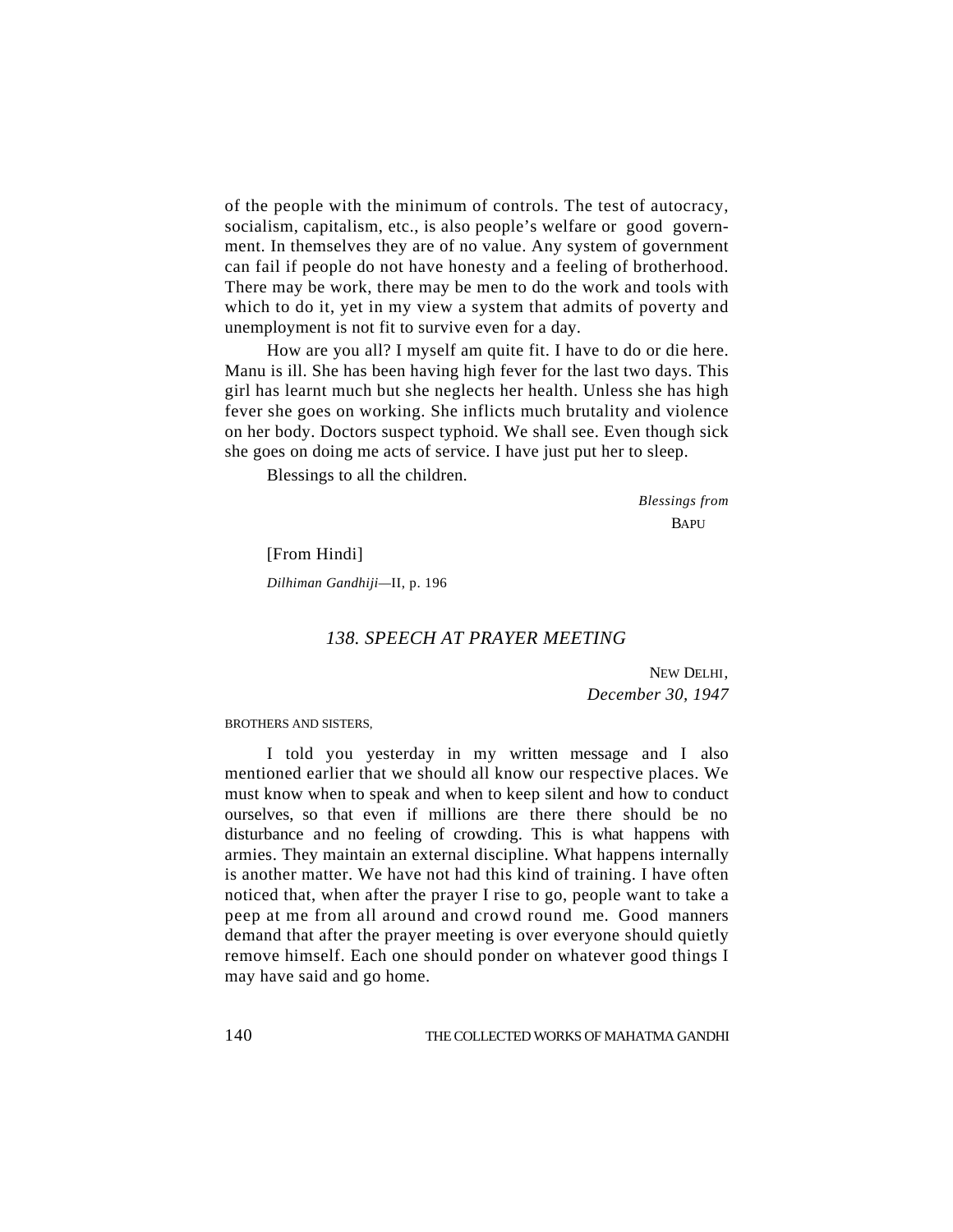I have a letter from Bahawalpur. I once spoke about Bahawalpur to you.<sup>1</sup> The people there liked what I said. They want me to mention the matter again and repeat that all the Hindus and Sikhs who are still there and who want to leave the place should be allowed to do so. All those who want to come have not been able to come. There are still a large number of people there. They want that no obstacle should be placed in their way and they should not be subjected to any assaults. Whether my saying anything on the subject will have any effect God alone knows. But one must make an effort whatever the effectiveness of one's effort might be. Of course the Nawab has said that Hindus, Muslims and Sikhs are equal in his eyes. And he is equally interested in the welfare of all his subjects. When he says so, who am I to question his motives? Still I can plead with him and his officials that those Hindus and Sikhs who do not want to stay there should be allowed to leave. It is his duty to put them on a train and have them safely escorted to the border. But even if he cannot do so he can at any rate allow them to leave on their own, taking away such of their property as they can. It will be a matter of thankfulness if he can do this much. But I do not want to limit myself to only making a plea to the Nawab. I want to tell Qaid-e-Azam Jinnah and his Government that today it has become impossible for a Hindu or any non-Muslim to live peaceably in Sind. Those Hindus who are called untouchables are particularly harassed there and they have no means of livelihood. They at least should not be subjected to indignities. Those who are not happy living there should be allowed to leave. If their conditions of life are made easy even those who have left Sind will go back there, seeing that Sind has regained its former state. But at present that is not the case. Even their schools have been taken over for the use of refugees who have gone there from Kathiawar. They say that the needs of the refugees are the first priority. How can Hindus live in Sind under such conditions? It will only mean that Pakistan has become Islamistan where no non-Muslim may live or where he can live only as a slave. I think no one will like to be a slave. This sort of thing is in no one's interest. I have many other things to say and only fifteen minutes to say them.

<sup>&</sup>lt;sup>1</sup> Vide "Speech at Prayer Meeting", 23-12-1947.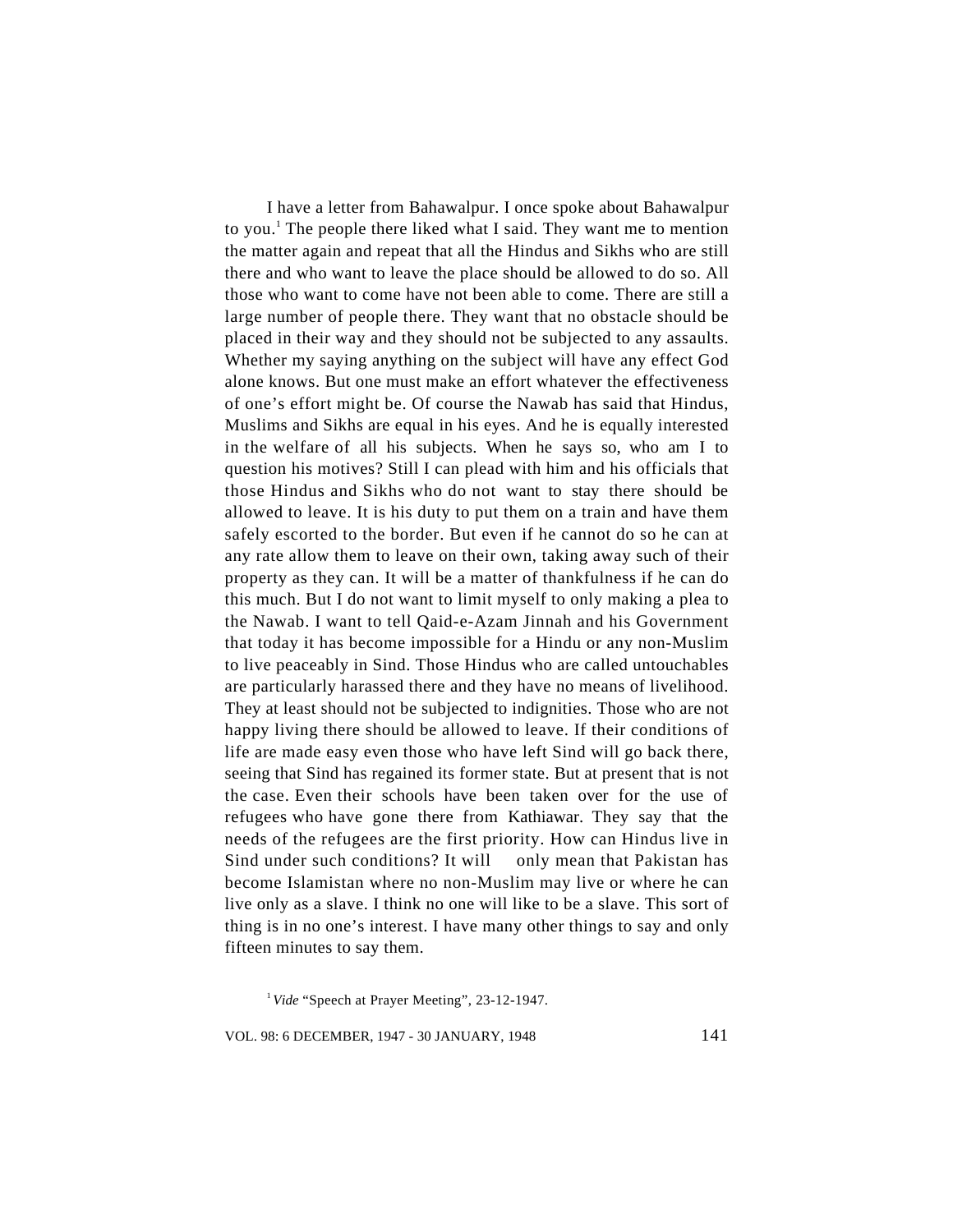I had spoken to you about Pandharpur.<sup>1</sup> There is a temple there of Lord Vithoba. It is the largest temple in Maharashtra. I have visited it. I had suggested that it should be opened to Harijans. Afterwards the trustees of the temple also supported my demand. When I got the news that the temple had been opened to the Harijans I had told you of it. Everyone seemed content and no voice was raised in opposition. Now they say that a large number of Brahmin priests are unhappy over this because the temple is visited by many Harijans every day. Some of the priests seem to have gone on a fast. This has distressed me. I have received this wire only today, and since I cannot reach there in any other way I think I should make a mention of the matter here and maybe my voice will reach Pandharpur. I want to say in all humility and sincerity that those who have resorted to the fast and still call themselves priests are really not priests. They are serving neither themselves nor Hinduism. The image in the temple is the image of Vithoba, i. e., of Krishna or Vishnu. It could not be the will of Vishnu that some should have His glimpse and others may not. In my view as long as the Harijans were barred from the temple it had not been really consecrated. Why should these people now fast? A Bill has been passed concerning Harijans' entry into temples. Even the lawmakers are Hindus. When millions of Hindus say that the temple should be opened to Harijans, how can they say that it should remain closed? I see no merit in the fast. I think it is sinful and should be given up. I think the priests should relent and say they were mistaken and their eyes have now been opened. It cannot be that in the temple of God one man should be admitted and another kept out. It is believed that visiting a temple cleanses the sinner of his sins in the same way as bathing in the Ganga does. I personally do not support the view that the water from the Ganga washes away the sins but it is a belief widely held. And maybe it does good to one who bathes in the Ganga in the faith that his sins will be washed away. Besides who can say that Harijans are all sinners? There are among Harijans persons of great merit as well as sinners.

A complaint has been sent to me pertaining to Bombay. It may be true of other places too. The complaint is that very little rice is supplied to card-holders in Bombay, perhaps half a seer in a week. This is wholly inadequate and will encourage black-marketing. I will say that control should go. Some people argue that rationing has

<sup>1</sup>*Vide* "Speech at Prayer Meeting", 5-11-1947.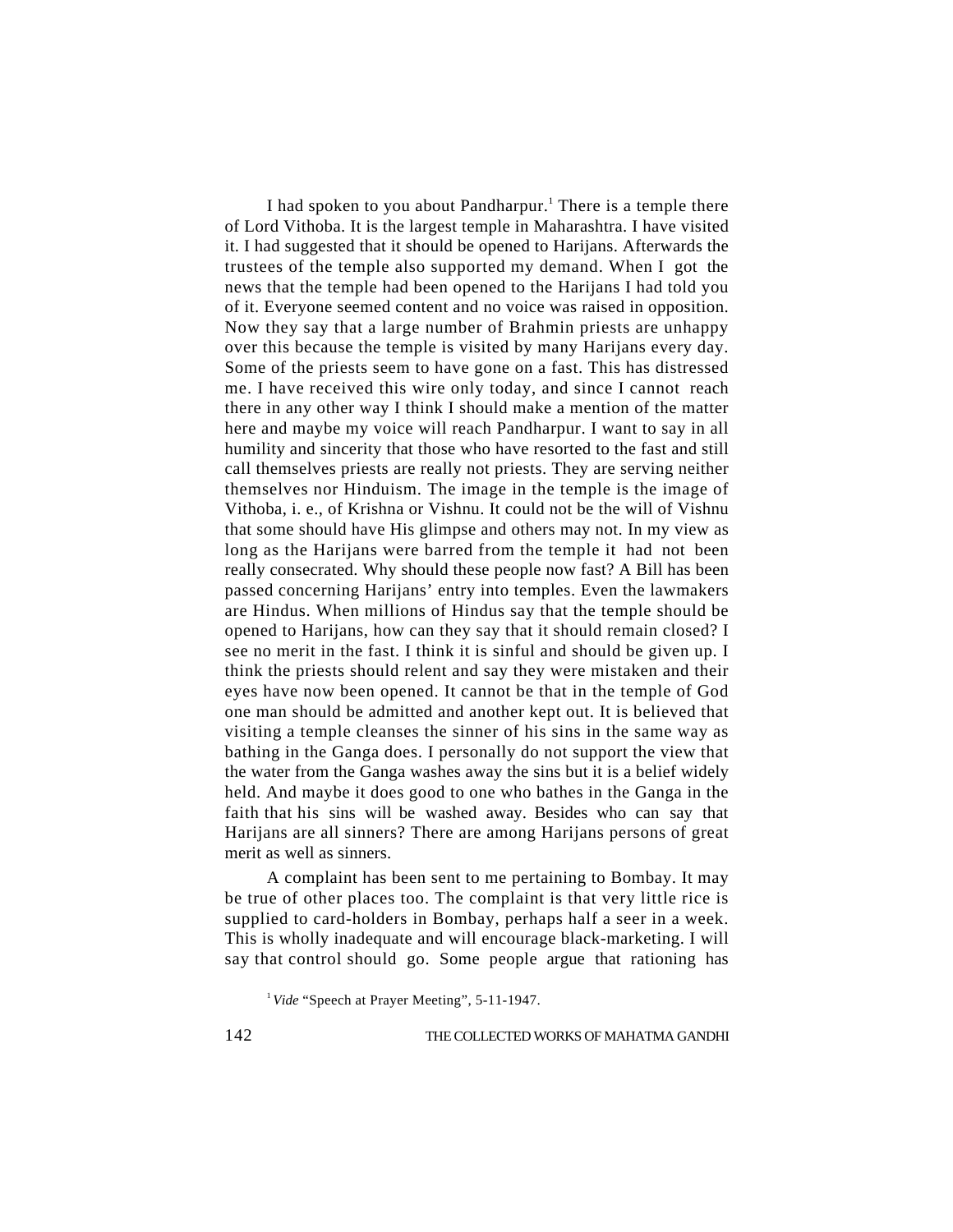brought much relief to cities. I think it should be removed from the cities too. If everyone conducts himself honestly there will be no need for controls.

[From Hindi]

Courtesy: All India Radio. Also *Prarthana Pravachan—*II, pp. 254-5

## *139. TATYASAHEB KELKAR*

Friends have more than once asked me why I have not noticed the death of so great a patriot as Tatyasaheb Kelkar<sup>1</sup>, especially because he was a political opponent and more so because I am much misunderstood among a school of Maharashtrians. These reasons made no appeal to me: the very reasons which according to my critics should have prompted my notice.

I conceive it to be very unseemly to notice *pro forma* such a serious event as death. But I must do so now, though it is late, because of the importunity of one of my oldest friends— Haribhau Phatak.

I would at once admit that if it was usual for the *Harijan* to notice important deaths and births then Tatyasaheb's death should be among the first to merit notice. But industrious readers will have noticed that the *Harijan* has not followed any such practice. Notice has depended upon my whim of the moment and leisure. For some time past I have been unable to read newspapers regularly.

Whatever may be said to the contrary, Tatyasaheb, though a political opponent, I had always counted as a friend whose criticism was profitable. I knew and honoured him as the late Lokamanya's<sup>2</sup> valued follower. It was, I fancy, in 1919 that I pleaded at an A. I. C. C. meeting for a constitution for the Congress<sup>3</sup> and said that if the

 $1$  N. C. Kelkar who died on October 4, 1947

 $2$  Bal Gangadhar Tilak (1856-1920); nationalist leader, scholar and writer; one of the founders of the Deccan Education Society, *Kesari* and *Mahratta;* was sentenced to six years' deportation in 1908; launched the Home Rule Movement along with Annie Besant in 1916; started the Congress Democratic Party in 1920; author of *The Orion, The Arctic Home of the Vedas* and *Gitarahasya*

 $3$  In December 1919, at Amritsar the A.I.C.C. had appointed a subcommittee, consisting of Gandhiji, N.C. Kelkar, I. B. Sen, A. Rangaswami Iyengar and Vithalbhai Patel to consider the constitution of the Congress. *Vide* "The Congress", 7-1-1920 and "The Congress", 11-1-1920.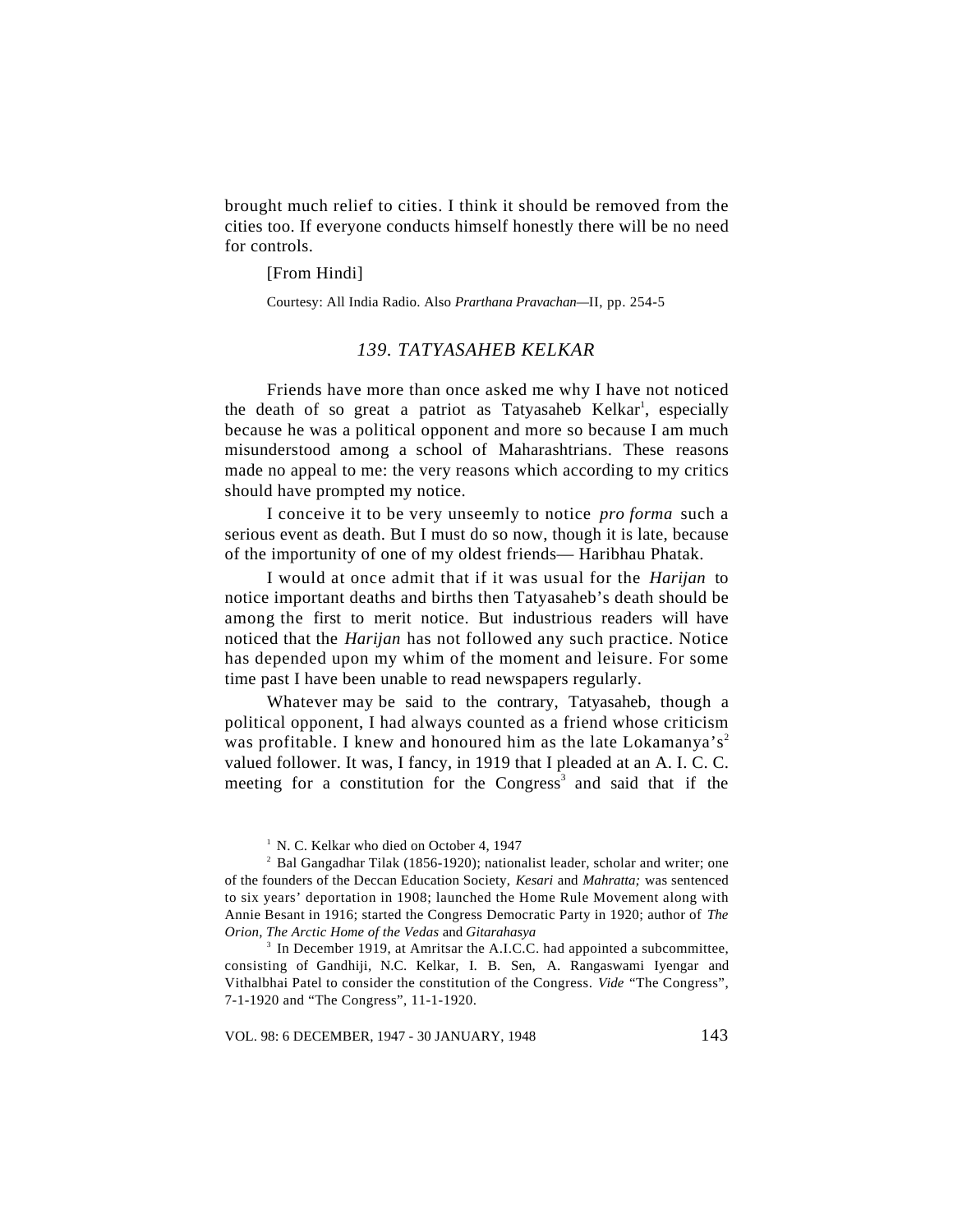Lokamanya gave me Tatyasaheb and the Deshbandhu<sup>1</sup>, Shri [I. B.]<sup>2</sup> Sen, I would undertake to draw up one for submission to the Congress. Be it said to the credit of both the collaborators that though I submitted my draft to them in time, they never interfered with it. At the Committee that sat to consider the draft Tatyasaheb always offered helpful criticism. It was again at my suggestion that he was invariably appointed a member of the Working Committee. I do not remember an occasion when his criticism though sometimes bitter was not constructive. He was fearless but polite and friendly.

I had early learnt that he was a scholarly writer of Marathi. It has been my regret that I never got the time to learn Marathi sufficiently to drink deep of the wisdom of the modern Marathi writers like Tatyasaheb and the late Hari Narayan Apte. It would be churlish on my part to ignore the death of so great a star like Shri Narasopant Chintaman Kelkar in the Indian firmament.

NEW DELHI, December 31, 1947 *Harijan,* 4-1 -1948

#### *140. LETTER TO VALLABHRAM*

*December 31, 1947*

BHAI VALLABHRAM,

I got your letter. Do go to Panchgani again when you are in a position to do so.

I had tried *bhilama*<sup>3</sup> under the supervision of a vaidya of Poona named Joshi, after my release from jail. He had told me that it benefited only if it was consumed in the proper manner. Need I tell you this? I wish you to cultivate ideal health of body and mind.

I am not unaware of the chaos at Panchgani. But I find myself helpless. Things were all right when Vachchharaj was alive. His brother doesn't have his capacity. You did well, however, in drawing my attention. When you go again now, you may use your loving

<sup>&</sup>lt;sup>1</sup>C. R. Das (1870-1925); was elected President of Indian National Congress at Gaya, 1922, but resigned thereafter and organized Swarajya Party; Mayor of Calcutta, 1924 and 1925

<sup>&</sup>lt;sup>2</sup> The source has "Nishith", obviously a slip.

<sup>3</sup>*Semicarpus anacardium*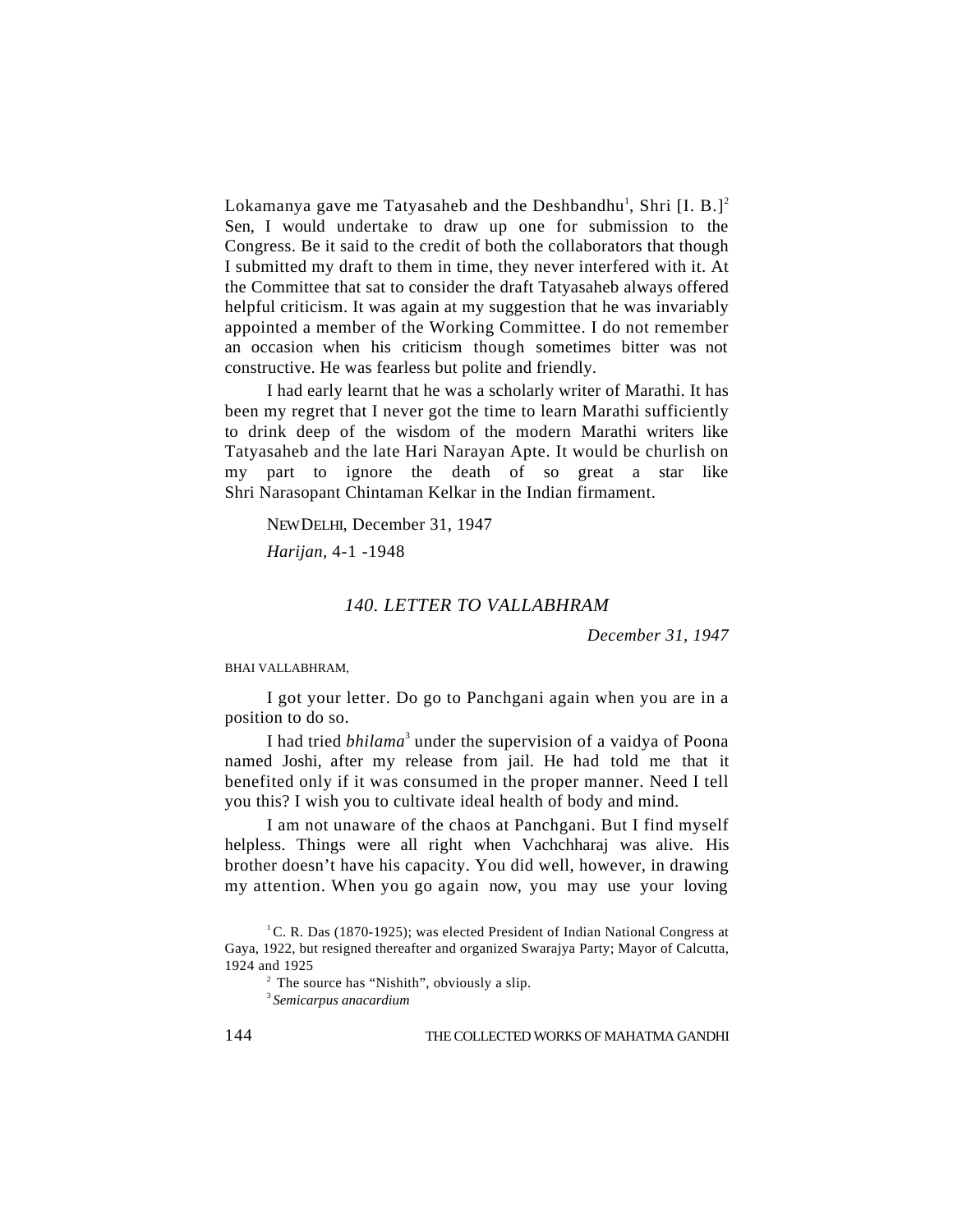influence and get the necessary reforms introduced.

I have been convinced for a long time of the truth of what you say, namely, that if the Indian vaidyas don't see their dharma and act accordingly, they have no future.

> *Blessings from* **BAPU**

From the Gujarati original: C. W. 2922. Courtesy: Vallabhram

### *141. LETTER TO SHARDA G. CHOKHAWALA*

[*December 31, 1947*] 1

CHI. BABUDI,

I got your letter yesterday. I have already sent one through Sushila. You are a wise girl and hence I expect you will not worry on account of your health or anything else. One must acquire the faith that God will keep one as He wishes. If one gains this faith there can be no question of weeping either secretly or openly.

I do get news of your health from some source or other. I hear that the doctor there who looks after you is a very noble lady, persevering and efficient. It is all right whether you are cured under her treatment or you succumb to your illness. Therefore, so long as the doctor does not wash her hands off you, you had better stay where you are.

From a copy of the Gujarati: Pyarelal Papers. Courtesy: Pyarelal

#### *142. FRAGMENT OF A LETTER*

*December 31, 1947*

We used to find the struggle against the British a hard task. But today it seems to me that that fight was a comparatively simple matter. The struggle today is much more difficult. We could make a mountain out of a mole-hill during the British regime. Today we are cutting at our own roots. When duty calls we run away from it. We cannot establish good government without purification. We have deserved the present regime because we have not purified ourselves. This, in my

 $<sup>1</sup>$  The letter is placed in the source among those of this date.</sup>

VOL. 98: 6 DECEMBER, 1947 - 30 JANUARY, 1948 145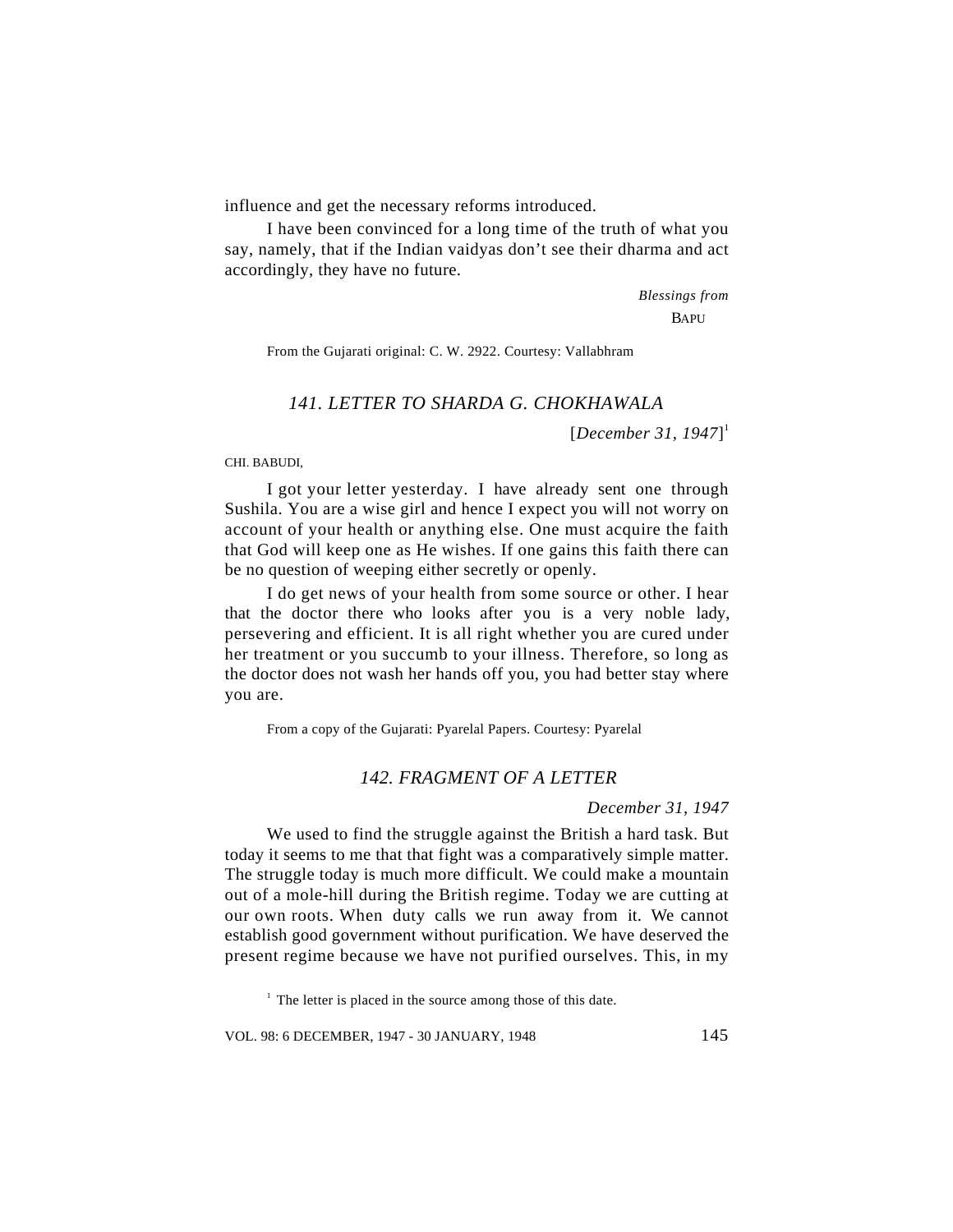view, is not swaraj. Swaraj means that under our own government one will live and let others live a simple life.

[From Gujarati]

*Dilhiman Gandhiji*— II, p. 201

### *143. A LETTER*

*December 31, 1947*

BHAI SHAHEED,

I read in the newspapers that you had fallen ill and therefore could not go to Lucknow.<sup>1</sup> What is this? How are you now?

Dinshaw and Jehangir Patel came here and have gone back.

From a copy of the Hindi: Pyarelal Papers. Courtesy: Pyarelal

## *144. LETTER TO HOSHIARI*

[*December 31, 1947*] 2

CHI. HOSHIARI,

I wrote you a letter which you must have received. It pains me that you are not keeping good health. It is our duty to be able to face any situation. If we grow like that there will be no reason for worry. Do come over here if it is necessary. You must keep Gajaraj there; he ought to remain there, he should have the strength to live by himself. Perhaps this is what I have already written.

From a copy of the Hindi: Pyarelal Papers. Courtesy: Pyarelal

## *145. LETTER TO BALVANTSINHA*

CHI. BALVANTSINHA,

NEW DELHI, *December 31, 1947*

I have your letter. I have already written a letter to you and along with it to Hoshiari also. You must have got it by now. It might be good for Hoshiari to come here. So she may as well come. Gajaraj

 $<sup>1</sup>$  For the Indian Union Muslims' Conference</sup>

 $2^{\circ}$  The letter is placed in the source among those of this date.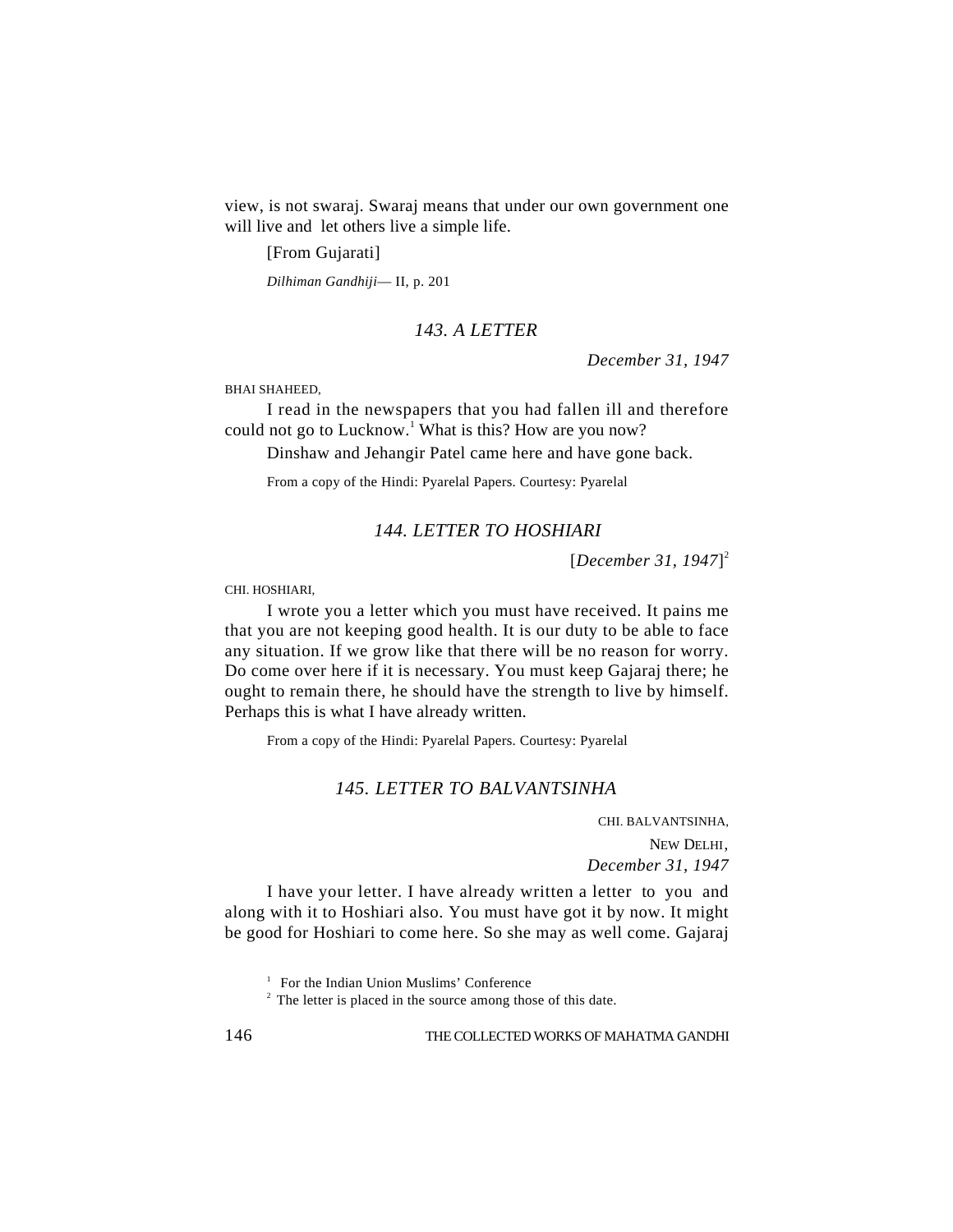is to stay on there, I suppose, and he is now used to living alone. I understand what you say about Sharda. I take a detached view. It is all right if she passes away. Well and good if she survives. If she dies she will be released from pain and have a new body. That is no small matter. And if she recovers and lives she will render service. Now Sushila is there for a couple of days; she will discuss everything.

From a copy of the Hindi: Pyarelal Papers. Courtesy: Pyarelal

#### *146. TALK WITH SUBHADRA GUPTA AND OTHERS<sup>1</sup>*

#### *December 31, 1947*

How can they (the refugees) have any confidence in you or respect for you when you go among them like up-to-date eves decked out in silks? And then you tell them to wear self-spun khadi and do the cleaning. . . I do not care if only half a dozen of you go. If there is simplicity, sincerity and purity within and without, your work will flourish. After doing full justice to your overloaded breakfast tables in your spacious bungalows you alight from posh cars dangling your stylish vanity bags, while those you are supposed to serve cannot even afford the luxury of a bath for lack of a change of clothes. Do you ever care to think that you are going to see people who had to leave behind properties worth thousands? . . . Social service these days has become a means for getting on in the world. Many socialites have consequently taken to this profitable hobby. There are of course exceptions but they are few and far between. I want women workers who would set an example in self-help, simplicity and dignity of labour.

*Mahatma Gandhi—The Last Phase,* Vol. II, p. 683, and *Dilhiman Gandhiji—* II, pp. 201-2

### *147. A MESSAGE<sup>2</sup>*

NEW DELHI, *December 31, 1947*

I am certain that no sin or guilt can be imputed to those Hindu and Sikh sisters who have been abducted, molested or converted by

<sup>1</sup> The report in *Mahatma Gandhi—The Last Phase* has been collated with the Gujarati version in *Dilhiman Gandhiji.*

 $2$  The message, addressed to the refugees, was released through the Ministry of Relief and Rehabilitation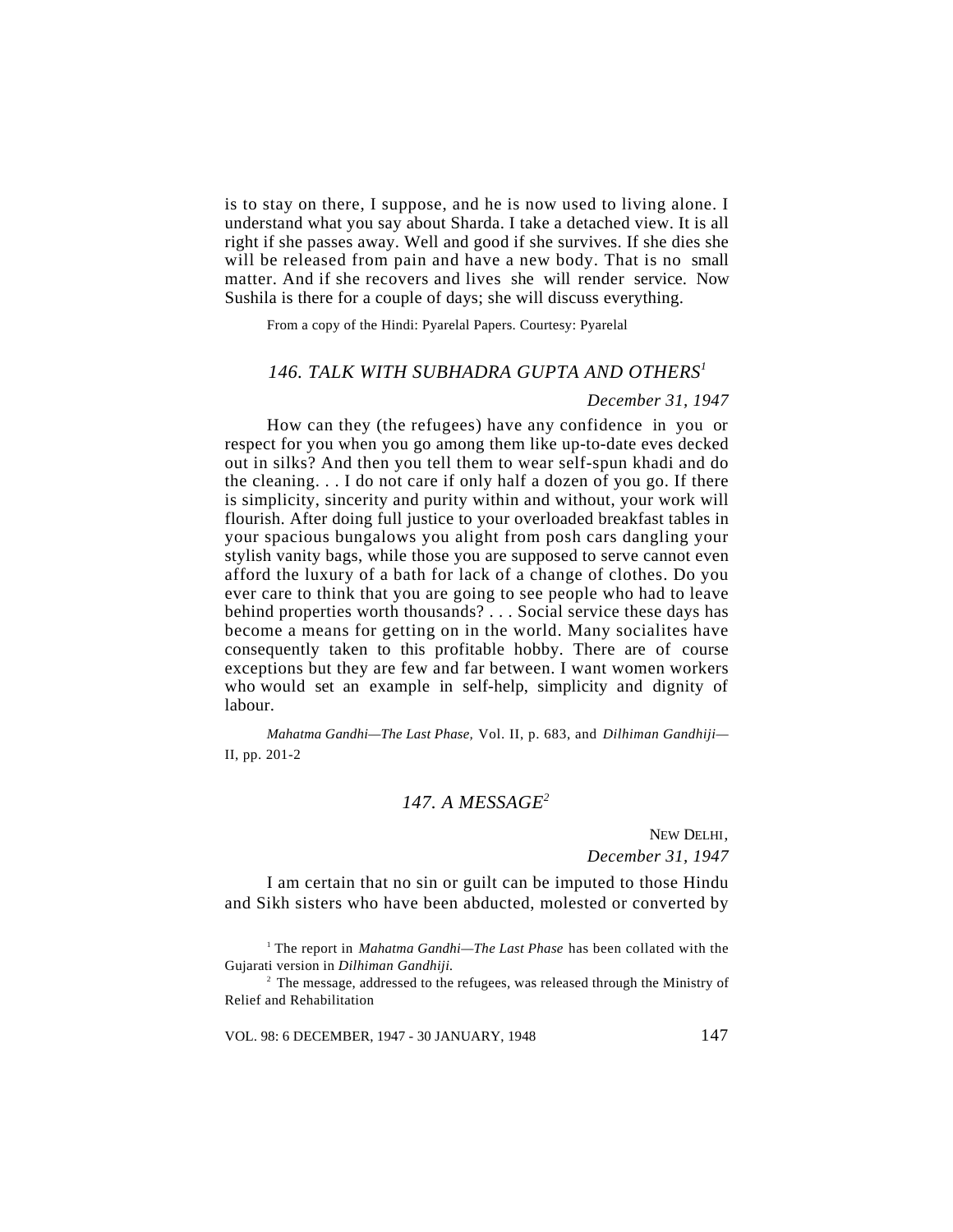Muslims. They should be received with open arms and given the same place which they occupied before in society.

The saintly poet Tulsidas once said: "Compassion is the root of religion." If we do not show regard to those sisters of ours, we cease to have any religion at all.

*The Hindu,* 1-1-1948

### *148. SPEECH AT PRAYER MEETING*

NEW DELHI, *December 31, 1947*

#### BROTHERS AND SISTERS,

Here are a few questions. Let me see how many of them I can deal with.

A friend writes to ask how, when Hindus and Sikhs cannot live peacefully in Sind, the Hindus from Punjab can be asked to go back. Has there been some significant change of heart? I think the Correspondent could not have asked the question if he had known the whole situation. What I had told the Punjab Hindus was after a meeting I had with some Muslim friends.<sup>1</sup> I cannot yet definitely advise the Punjab refugees to go back. It is right that so long as Hindus and Sikhs cannot live happily in Sind I cannot have any hopes as regards the Punjab either. At present the complaints I am receiving from all sides seem to be as to why Hindus and Sikhs from. Other places in Pakistan are not being allowed to come.

A few men from Chitral and Swat came to see me. They say there are still 251 Hindus in those places. I said that this was not a very large number. In Sind there are Hindus and Sikhs in much greater numbers and when they cannot come how can you expect the few in Swat and Chitral to be allowed to leave? The Government is doing what it can and so long as all the Hindus and Sikhs stranded in Pakistan do not arrive here it will not rest. I shall therefore not speak of the refugees returning to Pakistan till there is a change of heart. I know that if there is a change of heart in one place the same thing will happen at other places. If we have a change of heart here there will be a change of heart in Pakistan. It will take some effort no doubt but there will be a change. After all madness seized us only after it had

<sup>1</sup> Vide "Speech at Prayer Meeting", 11-12-1947.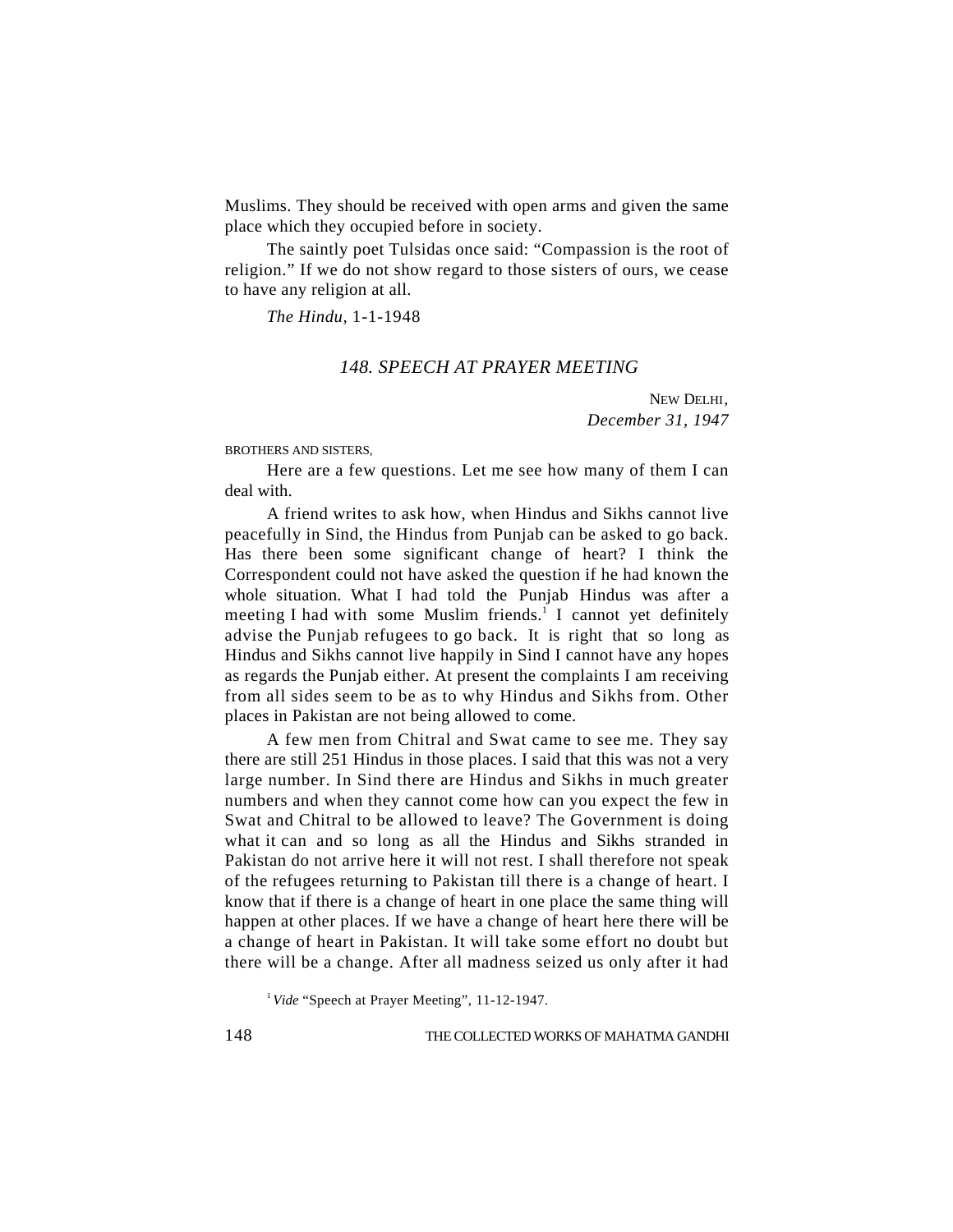seized people in Pakistan. I shall not go into the various stages and degrees of madness. If sanity does not return we shall lose both India and Pakistan. There will be a war. The present state cannot last. People say that the required change in the situation has already taken place, that Hindus and Sikhs have come to India and Muslims from India have gone to Pakistan. They point out that transfer of populations of such magnitude cannot be reversed. I do not hold this view. Even if I am the only one to say it I shall still say that so long as people do not go back to their homes there will be no peace in the two countries. All the comforts you can provide to the Sikh and Hindu refugees are not going to heal the wounds they have suffered. It will be a matter of perpetual distress to them that they have lost their hearths and homes and if there is a war in fifty years' time or a hundred years' time, they are going to remember this. Such things are not forgotten.

A friend asks if the refugee camps cannot be made centres of training in handicrafts. This is certainly possible if even a single refugee wants it. It will not be necessary for me to bring any pressure on the Government to do this. It will readily agree to do what will save them the enormous expenditure they incur at present in running these camps. This will also enable the refugees to earn their livelihood without losing self-respect. I suggested that the friend should campaign for this and create an atmosphere where the refugees will themselves ask that they should be taught handicrafts. This will raise India higher and arrest the rot that has set in in India.

A lady has just given me this note. She is I think a Hindu from Pakistan. She says she had gone out for a short period and when she returned she found the lock of her house broken and some Sikhs occupying the house. She went to the police and had them arrested. One of them escaped. Now she wants to know what she should do whether she should leave the house? I would not advise her to leave. I did not advise even those coming from Pakistan to leave their houses. But what is my advice worth? People will not be ready to lay down their lives on my saying so. I shall advise the lady not to leave her house. Why did the Sikh friends forcibly enter her house? The refugees should declare that they will not force themselves on anyone, nor enter anyone's house without permission. They should live on what little money they get.

A lady has written to me a beautiful letter. She does not give her name and address. She says she listens to my speeches every day on the radio, but that the hymns and *bhajans* sung at the meeting are not relayed. She suggests that if not every day at least once every third or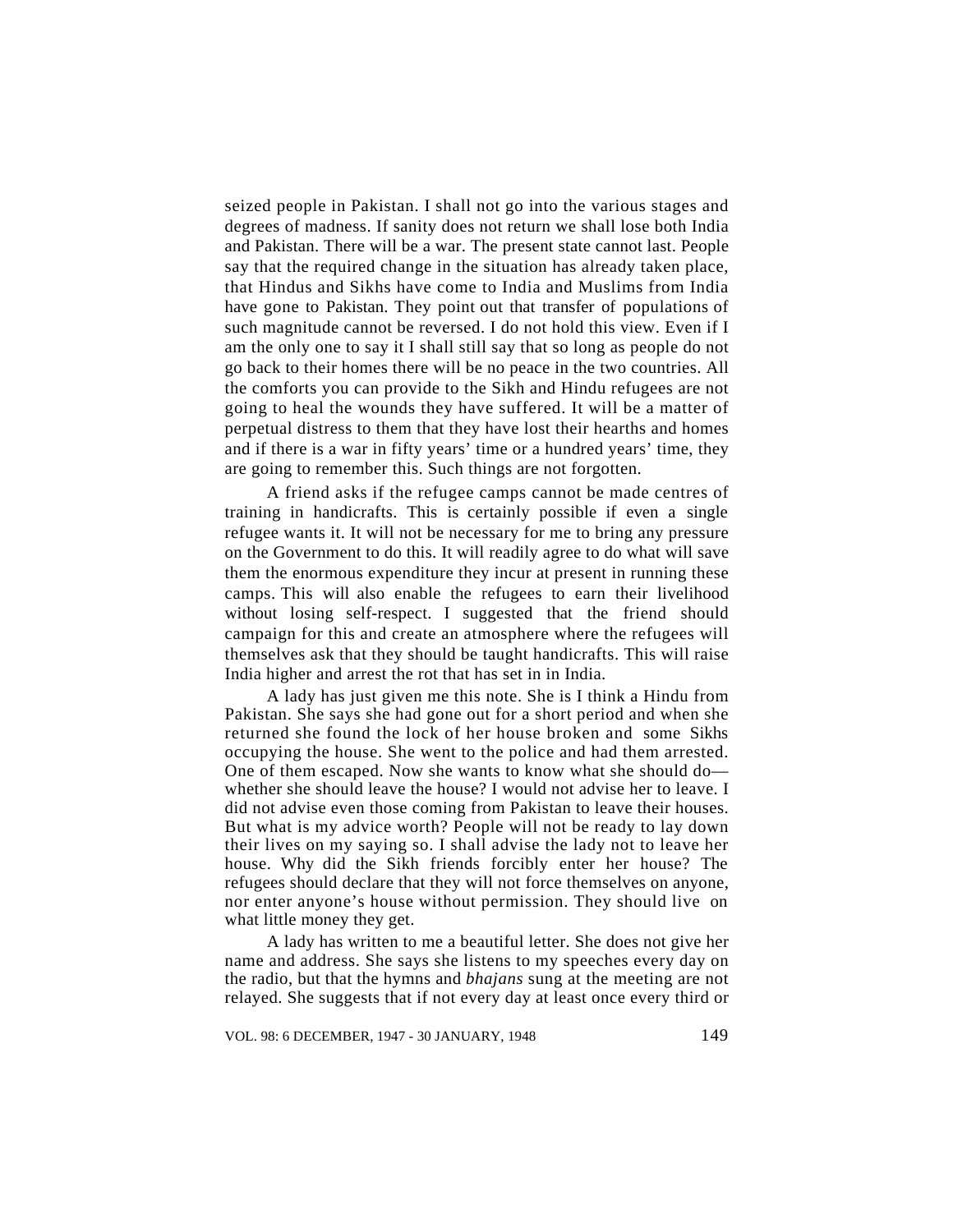fourth day the prayer should be broadcast; that my speeches are only of mundane significance, while prayers are something spiritual. My speeches are recorded by the radio people and then relayed. I have no hand in this. Maybe they think that what I say will make for public good. I do not know what is possible for the radio people to do. But I think the *bhajans* sung here, however badly sung they may be, should be relayed. I respect the sister for what she has written. I must however disagree with her when she separates the prayer from the prayer speech. I have told you that what I say after the prayer is part of the prayer. I cannot sing it to you and my voice has no sweetness. Besides, I have grown so old that I would not be able to sing even if I wanted. So the girls sing and sing well. Whatever therefore is said or sung here is a prayer addressed to God. I should advise people to understand this.

Now about Junagadh and Ajmer. I spoke to you about the telegrams from Junagadh. Now I have a telegram about Ajmer. I know the story concerning Ajmer. What happened there was pretty grim. But the telegram exaggerates it. Such exaggeration only annoys people and provokes them. There is already so much poison in Delhi; but to say that Muslim property there is being plundered and their houses burnt, and that the shrine is in danger, is not right. The fact is that no one is going to touch the shrine. Why then do they send me such telegrams? There certainly have been instances of looting there. There also have been cases of arson and killings too. This is not to be denied. But exaggerating it only makes it smaller. I appeal to everyone to compare the report with the events. Only then can we ensure the justice which we seek. If we cannot confine ourselves to facts we are doomed.

[From Hindi]

Courtesy: All India Radio. Also *Prarthana Pravachan—*II, pp. 255-8

## *149. TALK WITH ENGLISH FRIENDS<sup>1</sup>*

*December 31, 1947<sup>2</sup>*

No human being or religious institution is perfect in this imperfect world. Religious institutions are an answer to the challenge of the age and the particular circumstances prevailing at the time. Today we worship Christ but the Christ in the flesh we crucified.

<sup>&</sup>lt;sup>1</sup> Who, accompanied by Amrit Kaur, met Gandhiji in the evening

<sup>2</sup>From *Dilhiman Gandhiji*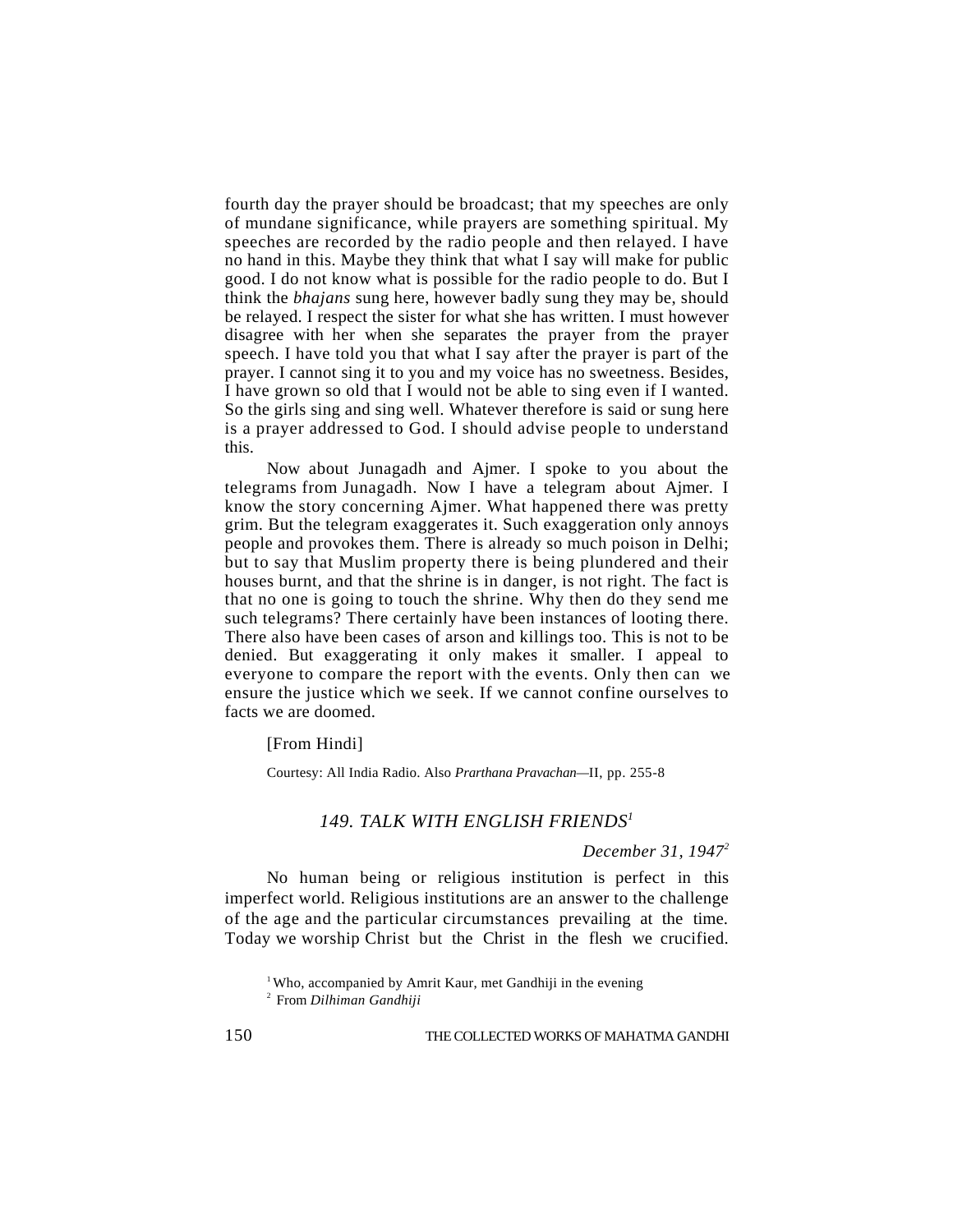Stoning prophets and erecting churches to their memory afterwards has been the way of the world through the ages. They in the past could at least plead in mitigation that they did not know what they were doing. We can offer no such defence. And as the Confucian saying goes, "To know what is right and not to do it is cowardice."

In theory, a perfect religion is possible. But mankind has not known any so far just as no man can claim to have seen God. It is this that has been the goal of my aspiration and striving for the last sixty years. I cannot claim to have attained complete success but I feel I am coming closer to it every day and that is enough for me.

*Mahatma Gandhi—*The Last Phase, Vol. II, p. 697

## *150. LETTER TO KARL STRUVE<sup>1</sup>*

BIRLA HOUSE, NEW DELHI, *January 1, 1948*

DEAR FRIEND,

I thank you for your letter of 11th November<sup>2</sup> which I have just received.

I have not seen the report you refer to. In any case, whatever I have said does not refer in any way to the failure of ahimsa, but it refers to my failure to recognize, until it was too late, that what I had mistaken for ahimsa was not ahimsa, but passive resistance of the weak, which can never be called ahimsa even in the remotest sense. The internecine feud that is going on today in India is the direct outcome of the energy that was set free during the thirty years' action of the weak. Hence, the proper way to view the present outburst of violence throughout the world is to recognize that the technique of unconquerable non-violence of the strong has not been discovered as yet. Not an ounce of non-violent strength is ever wasted. I must not, therefore, flatter myself with the belief nor allow friends like you to entertain the belief that I have exhibited any heroic and demonstrable non-violence in myself as yet. All I can claim is that I am sailing in that direction without a moment's stoppage. This confession should

<sup>&</sup>lt;sup>1</sup> This, along with the addressee's letter, appeared in *Harijan* under the title "Ahimsa Never Fails".

<sup>2</sup>*Vide* Appendix "Letter from Karl Struve", 11-1-1948.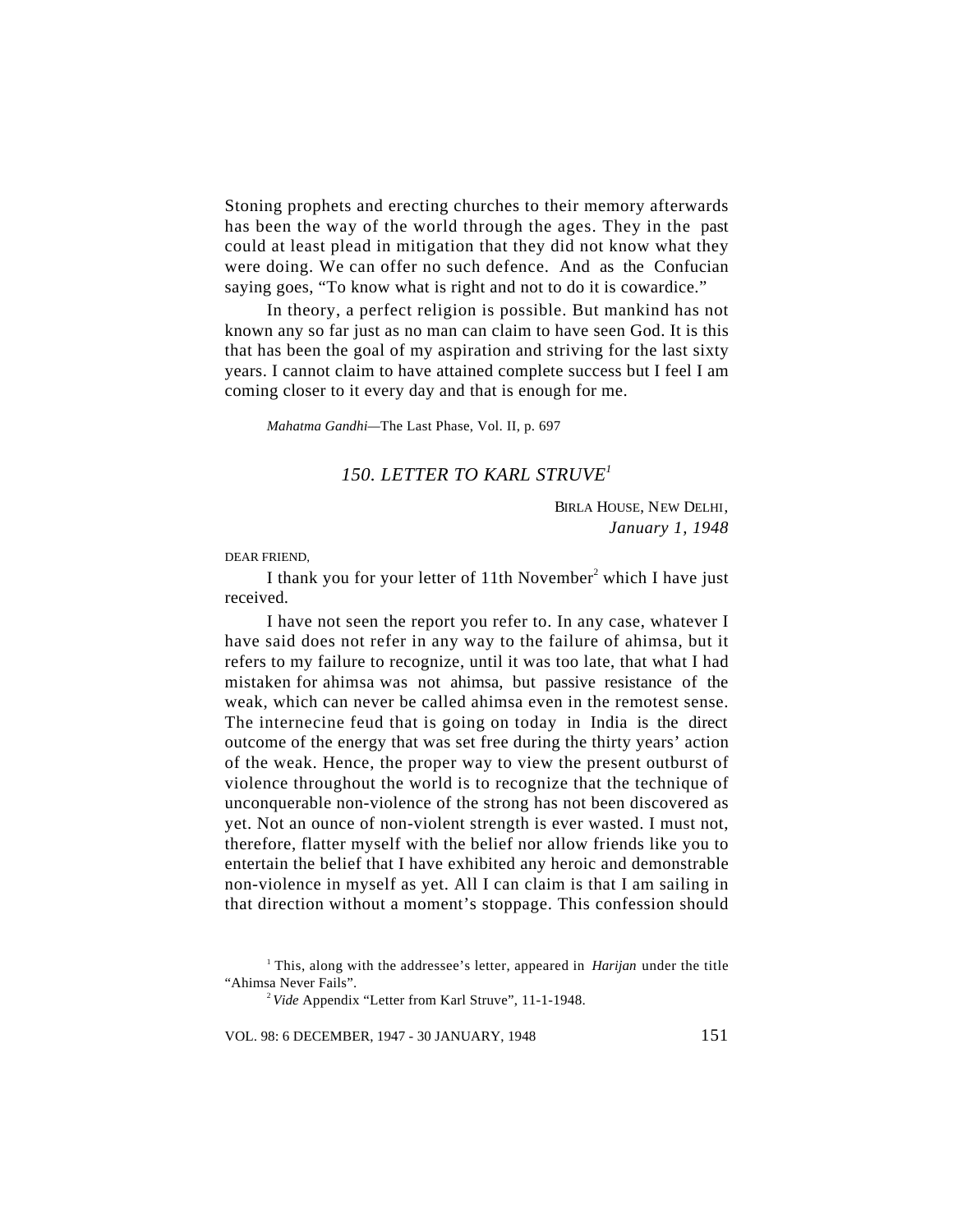strengthen your belief in non-violence and spur you and friends like you to action along the path of non-violence.

> *Yours sincerely,* M. K. GANDHI

KARL STRUVE, ESQ. WENTERF BEI REINBEK

From a photostat: G. N. 860

# *151. LETTER TO PRAGJI K. NAYAK*

NEW DELHI, *January 1, 1948*

BHAI PRAGJI,

I have your letter.

I am pained by such ignorance on the part of an eminent person like you. And why all this hatred of the Muslims?

If we do not prefix *Shri* to a man's name we should then use Mr. If not that, then *ji* for a Hindu, and *saheb* for a Muslim—what is improper about this?

Serve the people where you are, that will be much better than coming to me.

**BAPU** 

PRAGJIBHAI KALYANJI NAYAK, ENGINEER MAMA'S POLE BARODA

From a copy of the Gujarati: Pyarelal Papers. Courtesy: Pyarelal

# *152. FRAGMENT OF A LETTER<sup>1</sup>*

*January 1, 1948*

So your brother has departed. I had not even known that he was ill. We must be thankful that God has relieved him of his suffering. One day all of us—you, I and our near and dear ones—have to go. Now all over the country hundreds are dying every day. Many have left behind orphans with no one to support them. Many others have lost innocent children of tender age. You must consider the plight of

<sup>1</sup> This was addressed to a woman.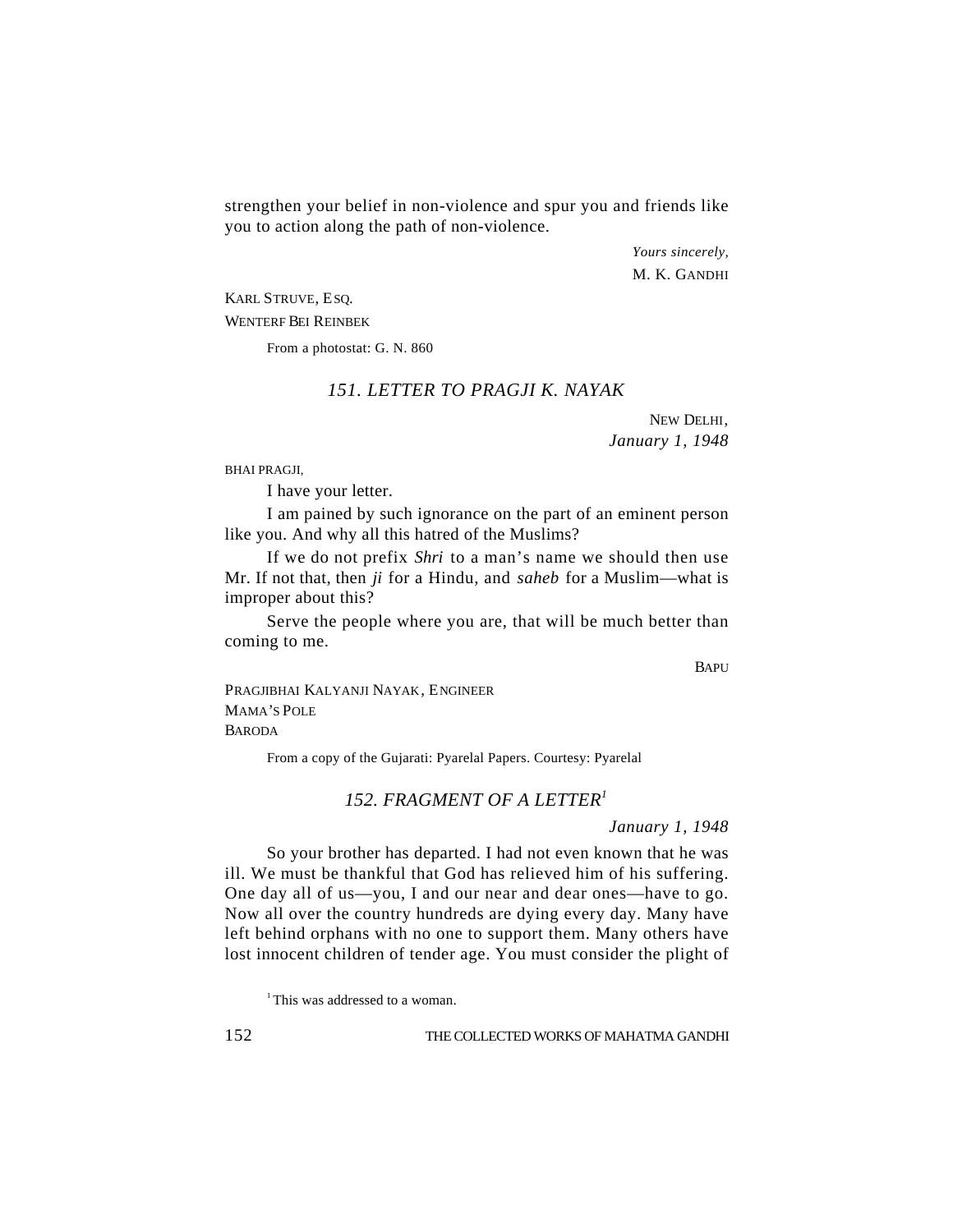the country and console yourself. It is selfish to think only of one's own sorrow.

[From Gujarati]

*Dilhiman Gandhiji—*II, p. 206

### *153. FRAGMENT OF A LETTER*

*January 1, 1948*

Blind imitation is evidence of paralysis of the mind. How can we apply the rule of measure for measure to something that is bad and imitate it? It betrays meanness to talk about the number of Muslims killed in India or the number of Hindus killed in Pakistan. May God grant good sense to all. Today I am sustained only by this prayer.

[From Gujarati]

*Dilhiman Gandhiji—*II, p. 210

### *154. FRAGMENT OF A LETTER*

*January 1, 1948*

In my opinion there is no improvement in the situation here. For the present I am here but I am not sure what it will be possible to do. If there is peace in the city it is only from fear of the police. There is fire in people's hearts. That fire must either consume me or must be extinguished. No third way seems likely at the moment.

[From Hindi]

*Dilhiman Gandhiji—*II, p. 206

### *155. SPEECH AT PRAYER MEETING*

NEW DELHI, *January 1, 1948*

BROTHERS AND SISTERS,

Today is New Year's Day according to the English calendar. I am happy to see such a large number of people gathered here. I regret that it took no less than 7 minutes for us to make room for the women to sit. Even one minute lost at such a meeting is hundreds of thousands of minutes lost to hundreds of thousands of people. Our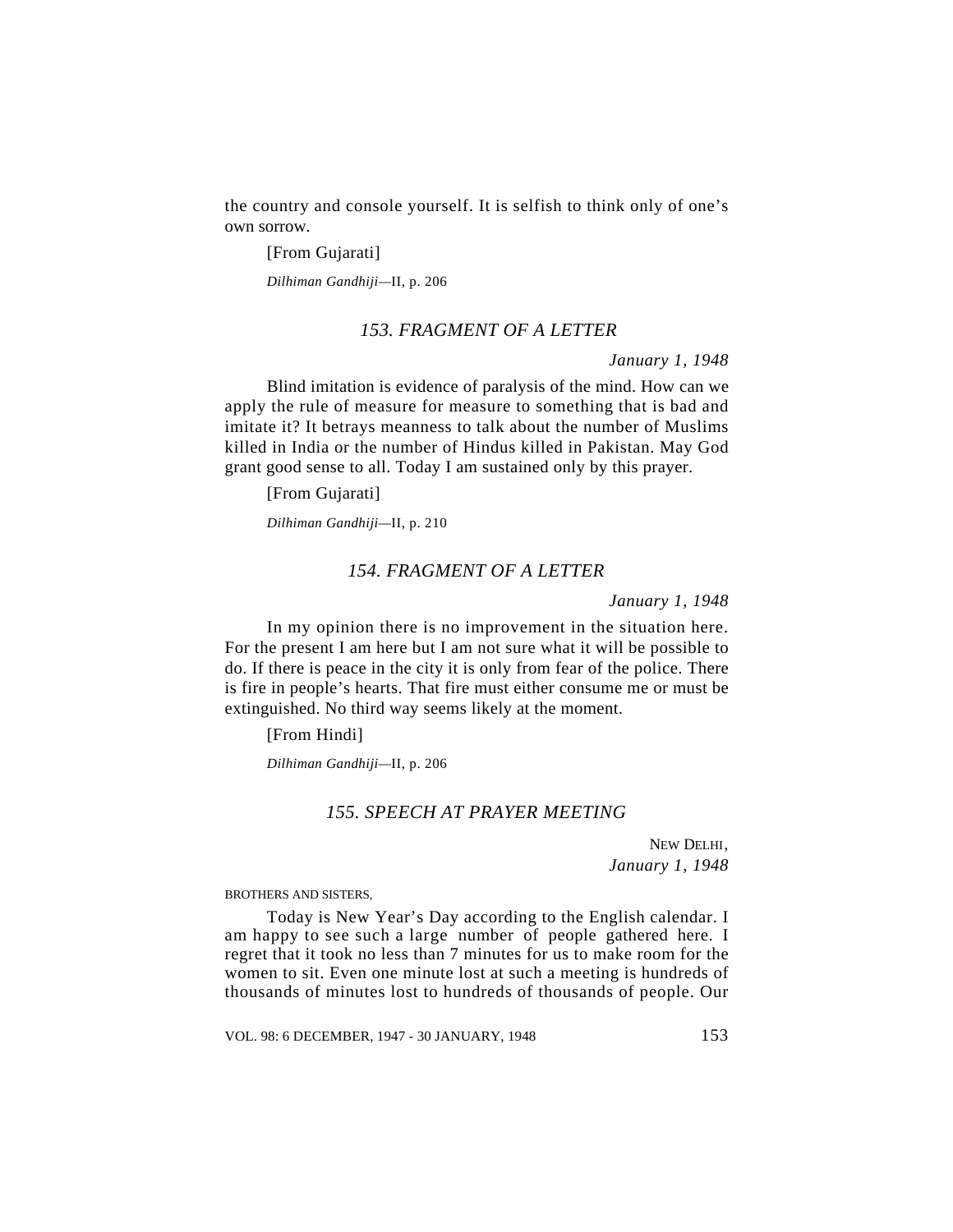brothers should learn to offer first place to the sisters. The country where women are not honoured is not really civilized. According to Manu<sup>1</sup> men and women should both understand their own limits. We should learn to behave with added restraint now that we are free. I hope the audience attending the prayer meetings will be even larger in future. But all those that come should come with prayer in their hearts, for prayer is the food for the heart. We cannot get anywhere else such food as we get from God. I also hope that the audience will maintain silence and will return to their homes in silence.

Recently there was a Harijan conference in U. P., at which it is reported, a minister preached to the Harijans that they should give up their unclean habits, unclean living and unclean clothes and abstain from alcohol. A Harijan countered that the Government could burn up the unclean clothes just as it could have palm trees cut down and wine shops closed. I admire the courage of the Harijan friend. I for one make *gur* from palm. I shall advise the Harijan brethren that the cure is in their own hands. Even if liquor is sold in shops they should keep away from it as they would from poison. In fact liquor is worse than poison. Labourers drink in order to forget their domestic worries. Poison can only kill the body. Liquor can kill even the soul. One loses the ability to control one's action. I would advise the Government to close down liquor shops and to replace them by eating-houses where people could get pure and light food. Here they should distribute books from which people could learn something and they should provide to them some harmless entertainment. But there should be no place for cinema. This will help people to give up alcohol. I say this from my experience of many countries. I have seen this in India and I had seen it also in South Africa. I am quite sure that giving up alcohol increases both the physical vigour of man and his capacity to earn. It is for this reason that prohibition has been a part of the Congress programme since 1920. Now that we are free the Government should redeem its pledge and give up the unholy excise revenue. It is not a real loss, for it will bring enormous good to the people. This is the way to our prosperity. We should achieve this through our own effort.

[From Hindi]

*Prarthana Pravachan*—II, pp. 258-9

<sup>1</sup> Codifier of Hindu Law, author of *Manavadharmashastra*, generally known as *Manusmriti*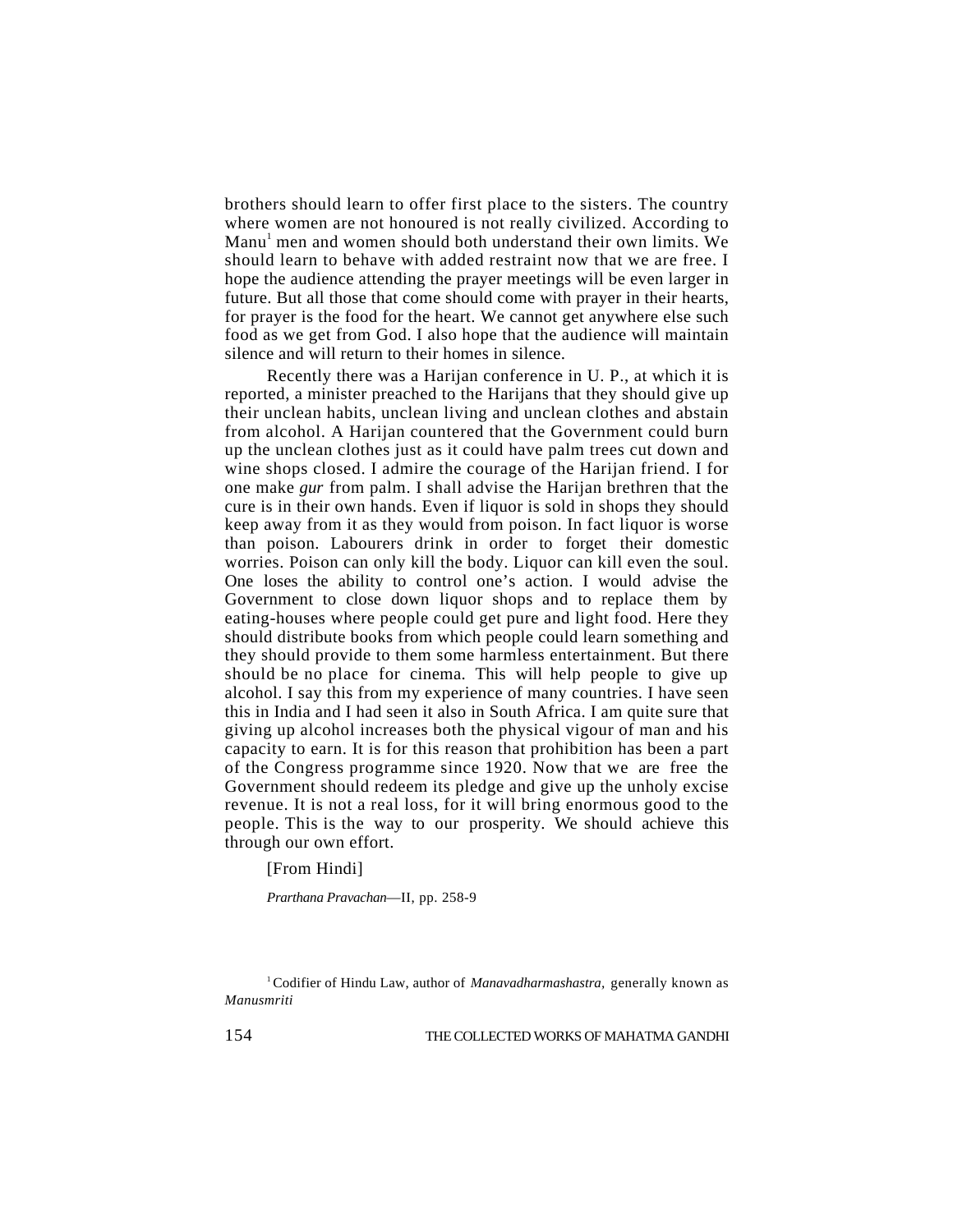### *156. A NOTE<sup>1</sup>*

[After *January 1, 1948*] 2

I didn't see the pen at all. I even inquired about it. I you had told me, I would certainly have written. Now from tomorrow after you have finished other things go for a bath.

From a photostat of the Gujarati: G. N. 8731

### *157. WANTED ACCURACY*

A correspondent from Malabar writes:<sup>3</sup>

The confidence with which Shri Dev Prakash Nayyar has written on the "Intellectual Content of the *Takli"* in the *Harijan* of 21-12-47, takes one's breath away. He has made out that all knowledge is contained in the *takli* or can be derived from it or it is the quintessence of knowledge.... No doubt, the *takli,* charkha and spinning have a place in the proper scheme of education, especially, Nayee Talim, but to Say that the *takli* naturally takes you to mathematics, physics, economics, etc. is but "sentimental nonsense." The takli-enthusiasts need not carry their arguments in favour of spinning to a ridiculous extent. The cause of spinning cannot be advanced that way.

The correspondent evidently has not read as carefully as necessary Shri Dev Prakash Nayyar's contribution on the *takli* As I read it, he has advanced no such claim as the correspondent imagines. The author has not said that "all knowledge is contained in" or that "it is derived from" the *takli,* nor has he said that it is "the quintessence of knowledge". His thesis simply is that much knowledge that we derive from the books can be better given by competent teachers through crafts. The fact that the correspondent who is a practised spinner of long standing is "shocked" at Shri Dev Prakash Nayyar's claim and calls it "sentimental nonsense" proves that education does not reside in the *takli,* but it does in an educationist who, like Shri Dev Prakask Nayyar, having tested the possibilities of the *takli* is entitled to make the claim above mentioned.

I fear I must deprive the correspondent of the smug satisfaction that not even I have attributed to the innocent-looking *takli* more than "economic and moral virtues". Even the modest claim, I am sorry,

<sup>&</sup>lt;sup>1</sup> This was scribbeled on a letter from Nrisimhaprasad K. Bhatt dated January 1.

<sup>2</sup>  *ibid*

<sup>&</sup>lt;sup>3</sup> Only extrctts from the letter are reproduced here.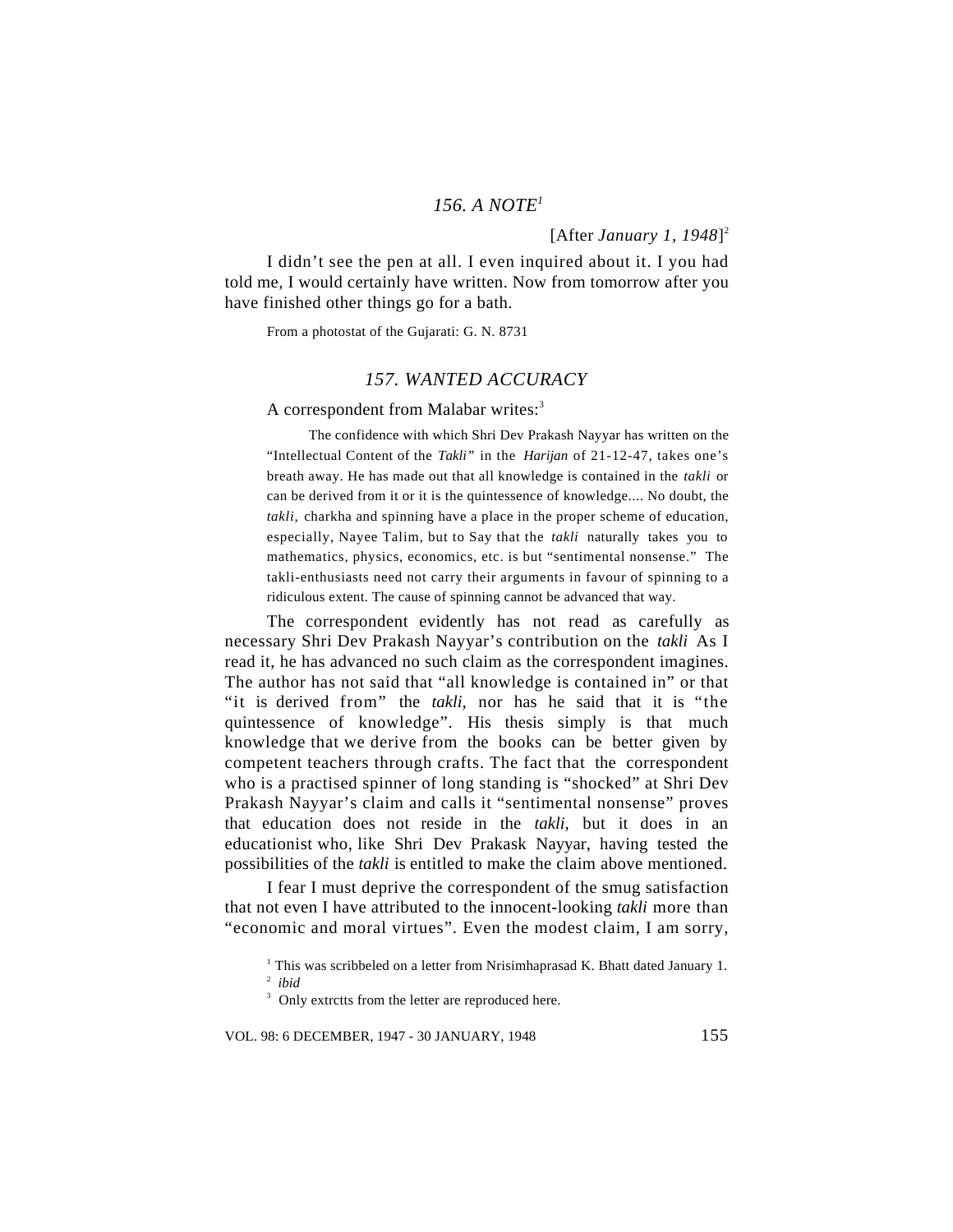claim, I am sorry, has not found universal acceptance. I was probably the first in India to ascribe what may be termed extravagant virtue to the *takli* and the like. Practical teachers along the line have found many more possibilities in handicrafts than I had mentioned. All honour to them for it.

I would strongly advise the correspondent humbly to accept Shri Dev Prakash Nayyar's cautious claim and seek more information from him as to how in the course of his giving his pupils lessons in Nayee Talim, he came upon his discovery. If the discovery is only imaginary, the correspondent will soon find out to Shri Dev Prakash Nayyar's discomfiture. The fall of an apple from its branch is said to have enabled Newton's rich mind to discover the law of gravitation.

NEW DELHI, January 2, 1948

*Harijan,* 11-1-1948

### *158. LETTER TO D. G. TENDULKAR*

NEW DELHI, *January 2, 1948*

MY DEAR TENDULKAR<sup>1</sup>,

Here are the addresses which I was able to correct between yesterday and this morning under severe stress. I have removed the inverted commas commencing with each paragraph. I hope you will understand all the corrections and that I have not been too late.<sup>2</sup>

> *yours,* BAPU

D. G. TENDULKAR 407 KALBADEVI ROAD BOMBAY

From a facsimile: *Mahatma,* Vol. I, p. VII

<sup>1</sup> Author of *Mahatma: Life of Mohandas Karamchand Gandhi*, which was published in eight volumes

<sup>&</sup>lt;sup>2</sup> Gandhiji took a keen interest in the addressee's venture and on January 22, 1948, discussed with him "the smallest details" about the format, the type, illustrations, standardization of spelling and so on.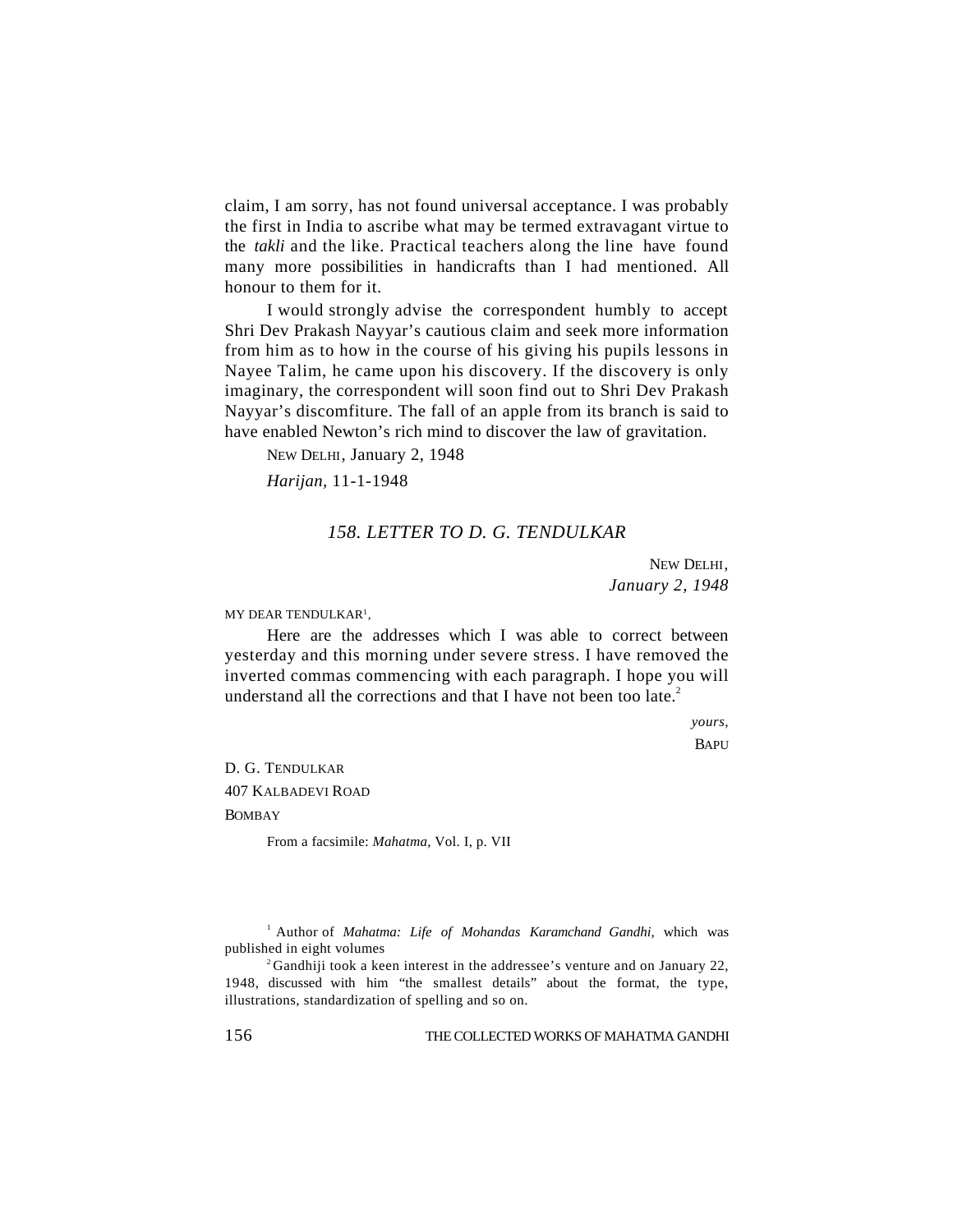### *159. FRAGMENT OF A LETTER*<sup>1</sup>

*January 2, 1948*

The *Gita* rightly says that action without knowledge is of no worth. I have had experience of this many times and many others too will have had the experience. If action is informed by knowledge devotion comes on its own. To do this one must always take one's stand on truth. If one has come to realize truth nothing else remains to be done. As we look into a mirror and discover the lightest spots on our faces, so must we look into our hearts. Only afterwards may we criticize others. Hardly anyone can claim perfection for himself. It is my humble advice to you that rather than observe the faults of . . . you should observe your own.... should follow my advice only if he finds it good. Otherwise he may reject it.

[From Gujarati]

*Dilhiman Gandhiji—*II, pp. 212-3

### *160. LETTER TO JAISUKHLAL GANDHI*

#### *January 2, 1948*

I find myself here in a fiery pit. It is difficult to say what will happen. Maybe we shall know soon. Manu is completely exhausted. Her condition has reached a stage where it causes worry. The fault is perhaps as much mine as hers. I have made her work eighteen hours at a stretch. And I have subjected her to an equal or even greater mental strain. After all she is only a young girl of sixteen or seventeen years. Still I am convinced that if she only has Ramanama inscribed in her heart she will suffer no physical enfeeblement. But how can I measure this? So long as her condition does not improve it must remain a cause of worry to me. In this *yajna* her part is of no small significance. So many girls come to me. But in the matter of service Manu, considering her age, surpasses all the others. And if I had not sent for her, I would have carried the guilt of having done her injustice. Now my only wish is to see her restored to health.

I cannot say how long I shall have to stay here. I have to do or die. There is no third way.

How is your health? I hope you are not continuing the dietetic

 $1$  Omissions in the letter are as in the source.

VOL. 98: 6 DECEMBER, 1947 - 30 JANUARY, 1948 157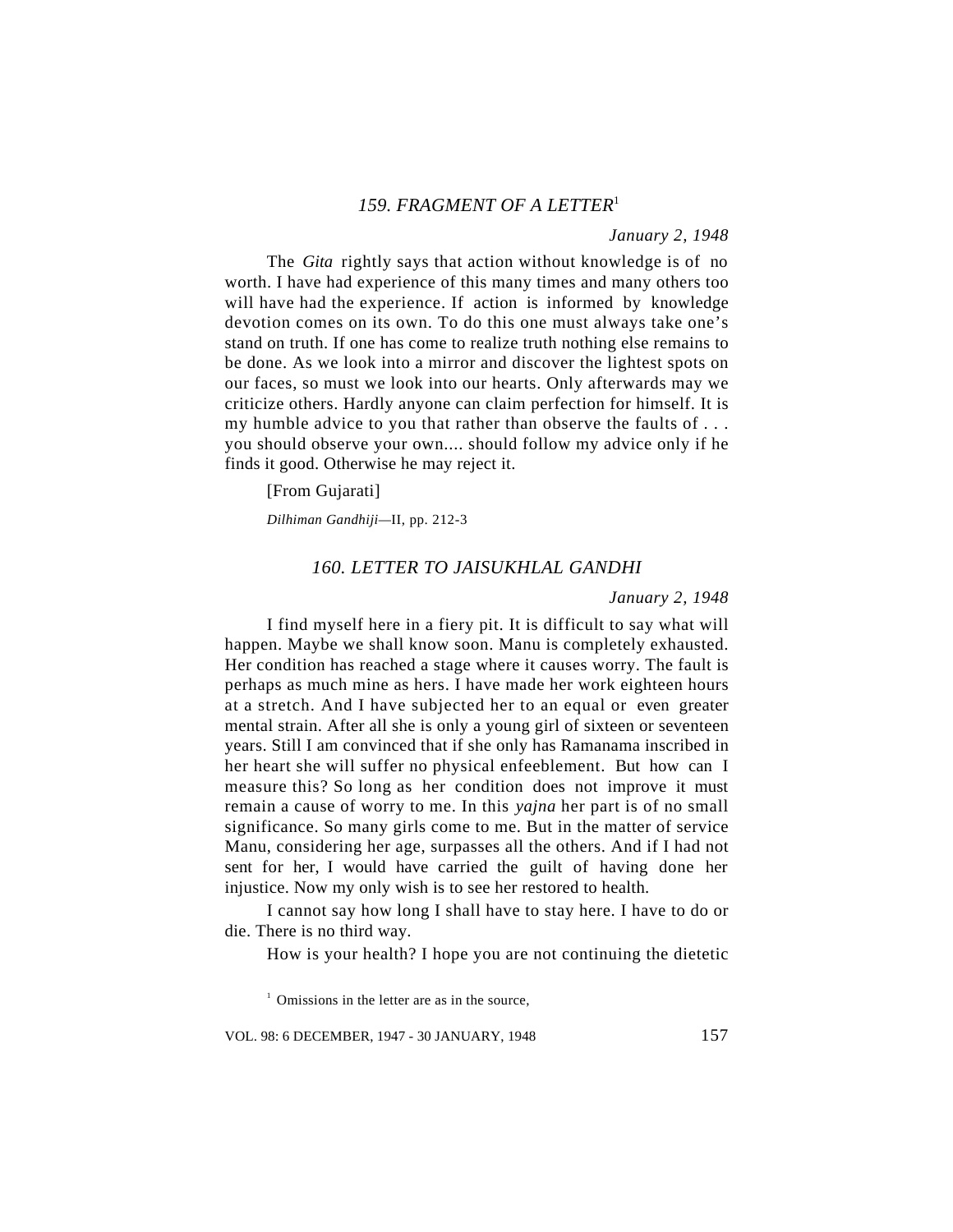experiments. Manu will write the rest. I am well. It is God's mercy that under the present strain I am able to keep myself fit.

> *Blessings from* **BAPU**

[From Gujarati] *Dilhiman Gandhiji—*II, p. 213

## *161. FRAGMENT OF A LETTER*

*January 2, 1948*

Man today is afraid of man, afraid of his neighbour. How can I then talk about national issues? We deliberately bring suffering on ourselves, deceive ourselves. No one can harm another. In my view man is himself the cause of his sufferings. This city which is the metropolis of the country has the appearance of a dead city. No one trusts anyone. Such peace as one finds is to be attributed to the fear of the police. Why is it that the freedom achieved through non-violence is sought to be sustained by violence? I have been searching my heart. I find despair there. Maybe it was the will of God that I should witness this day. Now I have to do or die. Let us see how much I have yet to overcome to reach the state of *sthitaprajna.* I thank God that he woke me up at last.

Manu is seriously ill. The girl has tremendous energy but she has become weak in the body. I admit that I have treated her harshly and this is the result of that. After all how much can her poor body bear? I have extracted much physical work from her and even more mental work. But I have the satisfaction that she has lost nothing. I have trained her well. If only I could bring her back to health now! She is careless about her health. She forgets everything in serving me. You should not worry. I am much concerned about her health. Typhoid is suspected.

How are you all? The situation in Bihar is difficult, but the fate of Delhi today will be the fate of the country....<sup>1</sup>

[From Hindi]

*Dilhiman Gandhiji—*II, pp. 211-2

 $1$  Omission as in the source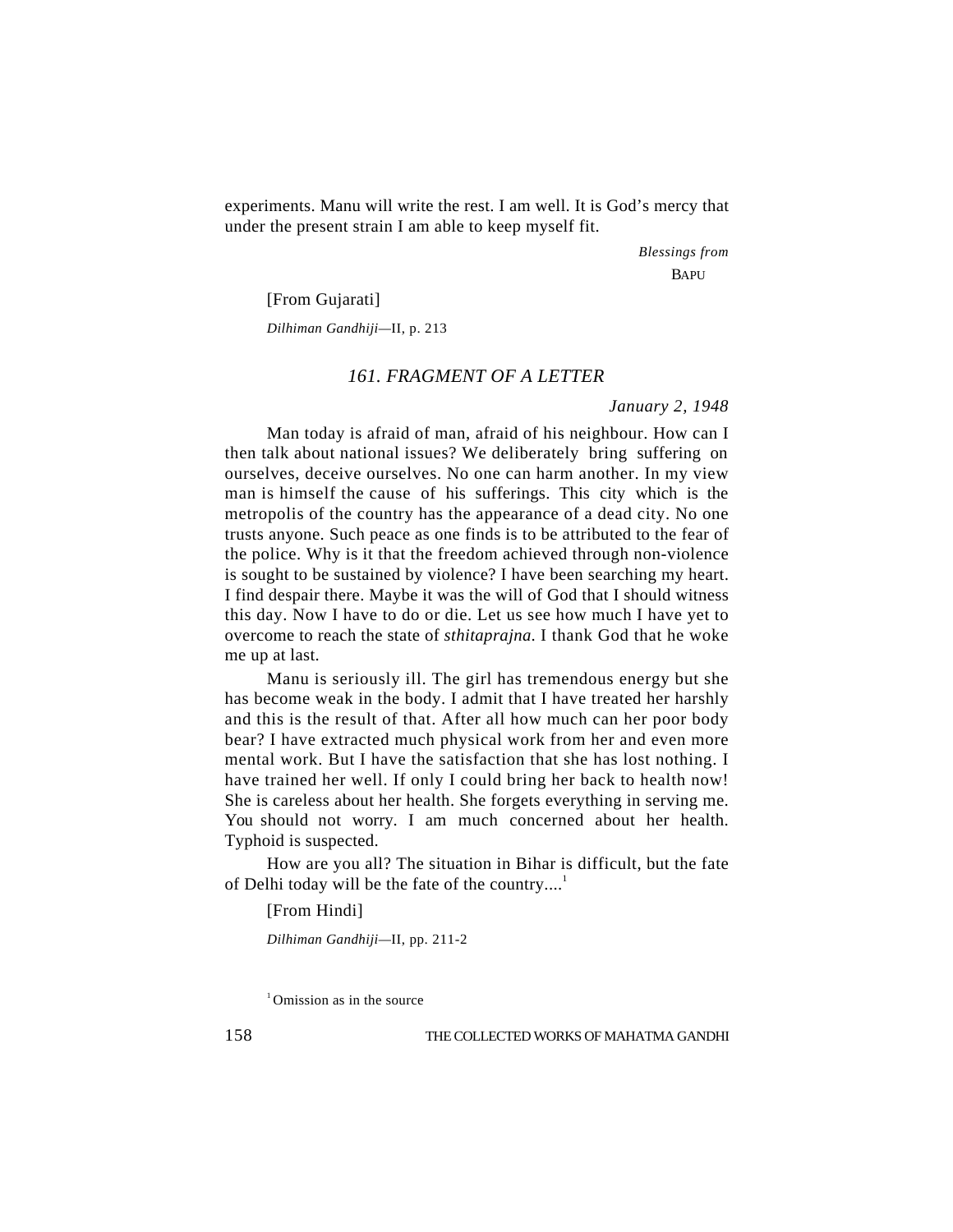### *162. SPEECH AT PRAYER MEETING*

NEW DELHI, *January 2, 1948*

#### BROTHERS AND SISTERS,

Tomorrow we may have to hold the prayer meeting at the Wavell Canteen, where many refugees are living. I have been there once and I was asked then to hold the prayer meeting there, but I could not stay on. Today someone from the camp came and requested me and I have agreed to go there tomorrow. So if it does not rain tomorrow I shall hold the prayer there. But if it rains it may not be possible to have the prayer there. In that case we shall have it here. In any case the prayer meeting will be held. Thus it is a little uncertain about tomorrow. Of course if you wish, you may come here and if there is no prayer, you can go back.

I saw you laugh at my little umbrella<sup>1</sup>. It is a beautiful thing. It costs nothing. It was given to me free of cost not because I am a Mahatma. The fact is that when I was touring in Noakhali, $2$  it was very hot and some people took pity on me and gave me this. They put it on also when it rains. Mostly people have to work in the fields, they cannot do so in the heat of the sun without putting this on. Muslims live there in large numbers. There are Hindus too, but mostly they carry on business. Everyone has this kind of umbrella. There was a Muslim friend there because after all every Muslim did not consider me his enemy and later they had all understood that I had not gone there to plunder them or to prepare a case against them, but I had gone there only to give such solace as I could to the Hindus. So they gave me this umbrella. I did not really need it much there because I did not do more than an hour of walking each day. They also gave one to Nirmal Babu<sup>3</sup>. When I left Noakhali Manu suggested that I should take along this umbrella because I would have to do a lot of walking in the sun and it would be a good covering for the head. This can be made anywhere. It can be made even here. The other kind of umbrella needs a handle while this has no handle. When it is windy we can tie the string attached to it round the face.

 $1$  A broad straw hat which Gandhiji used as an umbrella

 $2$  From November 6, 1946 to March 1947

<sup>3</sup> Nirmal Kumar Bose, a professor of Calcutta University, who accompanied Gandhiji as his interpreter on his walking tour of Noakhali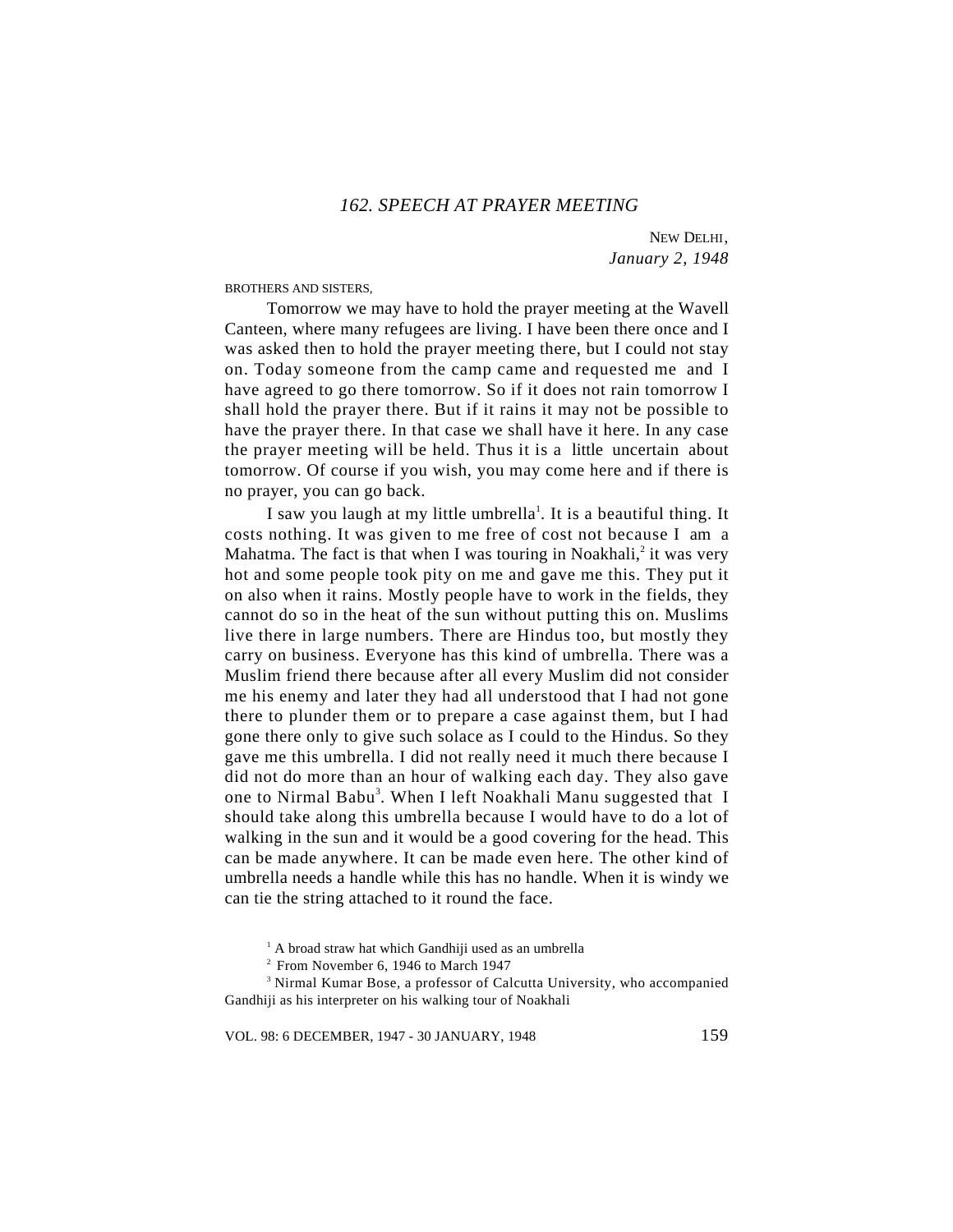The *bhajan* that was sung today, though well sung, is really a morning *bhajan.* In this *bhajan* we pray to God to wake up. But God is always awake. He never sleeps. But there is a belief in Hinduism that when dawn breaks everyone must wake up. The devout go round calling everyone to arise. We have *bhajans* for the morning, *bhajans* for the noon, *bhajans* for the evening and *bhajans* for the night. Only musicologists know all the subtle distinctions. I do not know much but since some *bhajan* or other is sung here every day I have come to have some idea.

I have a long letter apparently written by a Hindu. He says I have learnt nothing and am still friendly with Muslims, though I have been repeatedly told how stupid it is to imagine that any Muslim can be our brother or be loyal to the Indian Union. If there are any such, he says, I should keep them and send the rest away. If I did not do so, what would happen, he asks, in case, God forbid, a war broke out between India and Pakistan. Do I imagine that the several crores of Muslims in India will be loyal to India and fight against Pakistan? It is easy to pose such questions but difficult to answer them. All that I can say is: Wherever we may choose to live, if we want to live as men we must not assume anyone to be bad till he has been proved to be bad. If you read newspapers you will know that recently about one lakh of Muslims had gathered in Lucknow.<sup>1</sup> One cannot believe that there was not a single Muslim Leaguer among them. There must have been some, even if there had been no League leaders. If later they betray you, you can shoot them. You may shoot one or two or a certain number. Everyone will not be disloyal. Nowhere in the world can everyone be disloyal. Therefore the correspondent writes out of ignorance. But today he is angry. The barbarities the Muslims have committed are on his brain. He wants all Muslims to be driven out. If similarly Pakistan says that Hindus have committed barbarities here and they should be driven out, I shall say it is foolish to say so. It will be the limit of folly. It is this attitude that was responsible for the partition of the country. If you want to bring the two together, that can be done only if we become good. Only the good and the noble can be brave. Stupid people can never be brave. Today the poison around us

 $<sup>1</sup>$  At the Indian Union Muslims' Conference, which met on December 27 and</sup> 28, Abul Kalam Azad called for the winding up of the Muslim League in India. The Conference unanimously adopted a resolution asking Muslims in India to dissolve all communal and political organisations and advising them to join the Congress.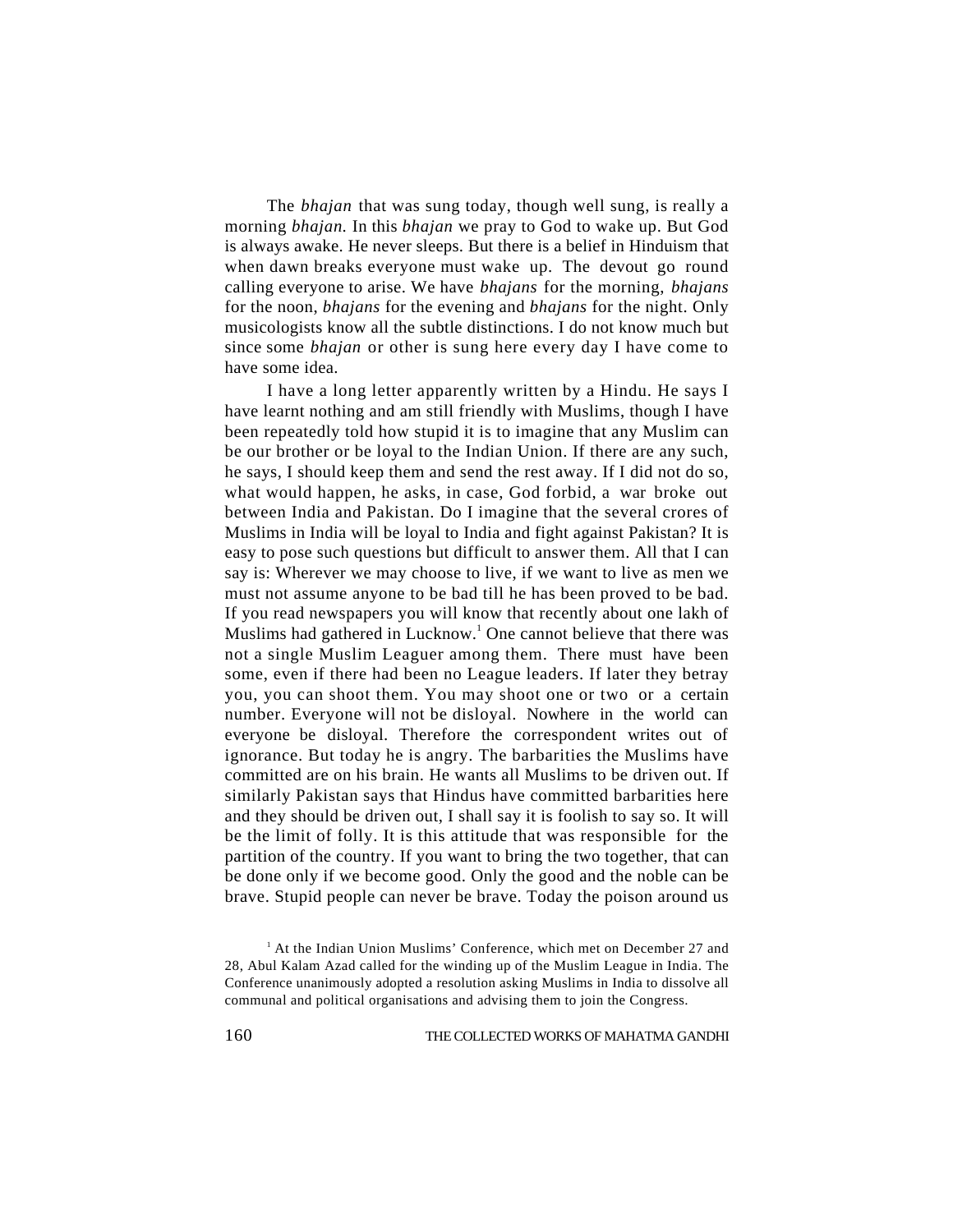is only increasing. Kashmir has added more poison. If there is a war both countries are going to bleed. I do not wish to be alive to see that. I do not wish to be a witness to that carnage. I can only pray to God and ask you all to join in the prayer that He may take me away. Why should we not so conduct ourselves that any conflict between India and Pakistan becomes impossible? We must be brave and trust the Muslims. If later they violate the trust you can cut off their heads. But you cannot say that if anyone refuses to go to Pakistan his head should be cut off. This means cutting off millions of heads on both sides of the border which would be the limit of madness. There are now perhaps thirty or thirty-five millions of Muslims in India. If we harass them we shall not survive as a nation nor can our Hinduism. I pray to God that He may cure us of this folly and this madness so that our country which has advanced may continue to make progress. Today we seem to be falling and the sort of letter that the correspondent has written gives further impetus to the fall. The note is written in English. He writes English quite well, but I cannot praise him for that.

#### [From Hindi]

Courtesy: All India Radio. Also *Prarthana Pravachan*-II, pp. 260-1

### *163. IS IT DESERVED?*

NEW DELHI, *January 3, 1948*

In the course of a long letter which Reverend Dr. John Haynes Holmes<sup>1</sup> had written to me before leaving the hospitable shores of India, he writes:

Of course you have been sad, well-nigh overborne, by the tragedies of recent months, but you must never feel that this involves any breakdown of your life-work. Human nature cannot bear too much—it cracks under too great strain—and the strain in this case was as terrific as it was sudden. But your

 $1(1879-1964)$ ; a pacifist, founder of a non-sectarian community church in New York; Editor of *Unity* in which Gandhiji's *Autobiography* was first published in America; author of *My Gandhi*

Dr. Haynes Holmes came to India on October 5, 1947 as Tagore Memorial Professor at the Banaras Hindu University under the auspices of the Watumul Foundation. He met Gandhiji on October 12, 1947.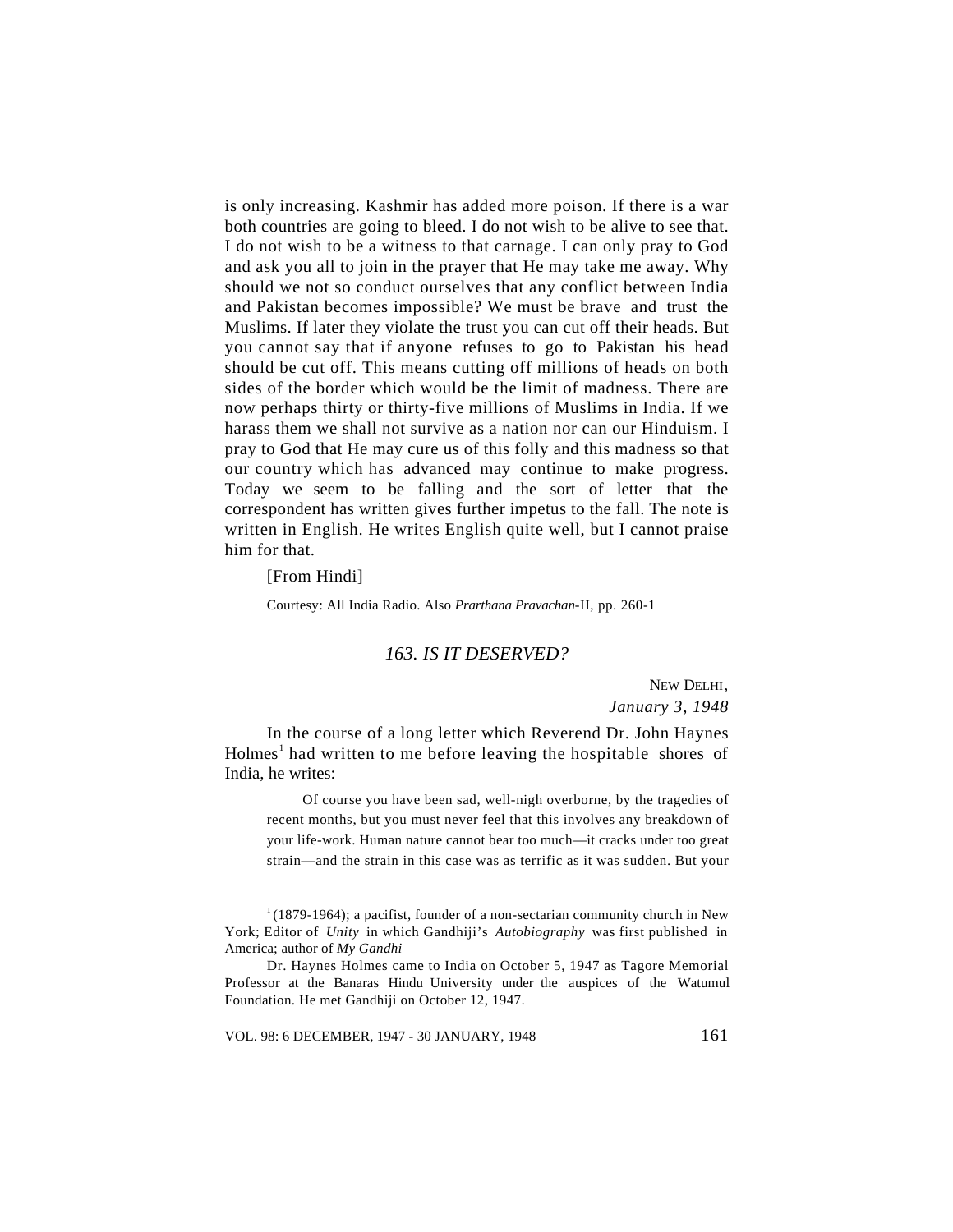teaching remained as true and your leadership as sound as ever. Single-handed you saved the situation, and brought victory out of what seemed for the moment to be defeat. I count these last few months to be the crown and climax of your unparalleled career. You were never so great as in these dark hours.

I wonder if the claim can be proved. That much more than Dr. Holmes observed can be proved of ahimsa, I have not the slightest doubt. My difficulty is fundamental. Have I attained the requisite qualifications for exhibiting the virtues of ahimsa, even as Dr. Holmes has said? Knowing as I do the working of ahimsa, however imperfectly, I see every reason for the utmost caution in advancing claims that cannot be proved beyond a doubt.

M. K. G.

From a photostat: C. W. 10971. Courtesy: Rogers W. Holmes. Also *Harijan,* 11-1-1948

## *164. FRAGMENT OF A LETTER*<sup>1</sup>

*January 3, 1948*

I have your angry letter. How can I tolerate your being so angry? When iron is heated sparks fly from it. But however much one may strike it with a hammer, the hammer does not become hot. If you can only make yourself like a hammer everything will come about as you desire. For the rest, if the sea catches fire what can anyone say?

[From Gujarati]

*Dilhiman Gandhiji—II, p.* 218

# *165. LETTER TO SAVITRI BAJAJ*

*January 3, 1948*

CHI. SAVITRI<sup>2</sup>,

Kamalnayan told me that you have had a baby and that you had afterwards developed a fever. I hope by now it is gone and you are both well.

> *Blessings from* **BAPU**

From a photostat of the Hindi: G. N. 3062

 $<sup>1</sup>$  This was addressed to a woman.</sup>

2 Wife of Kamalnayan Bajaj, son of Jamnalal Bajaj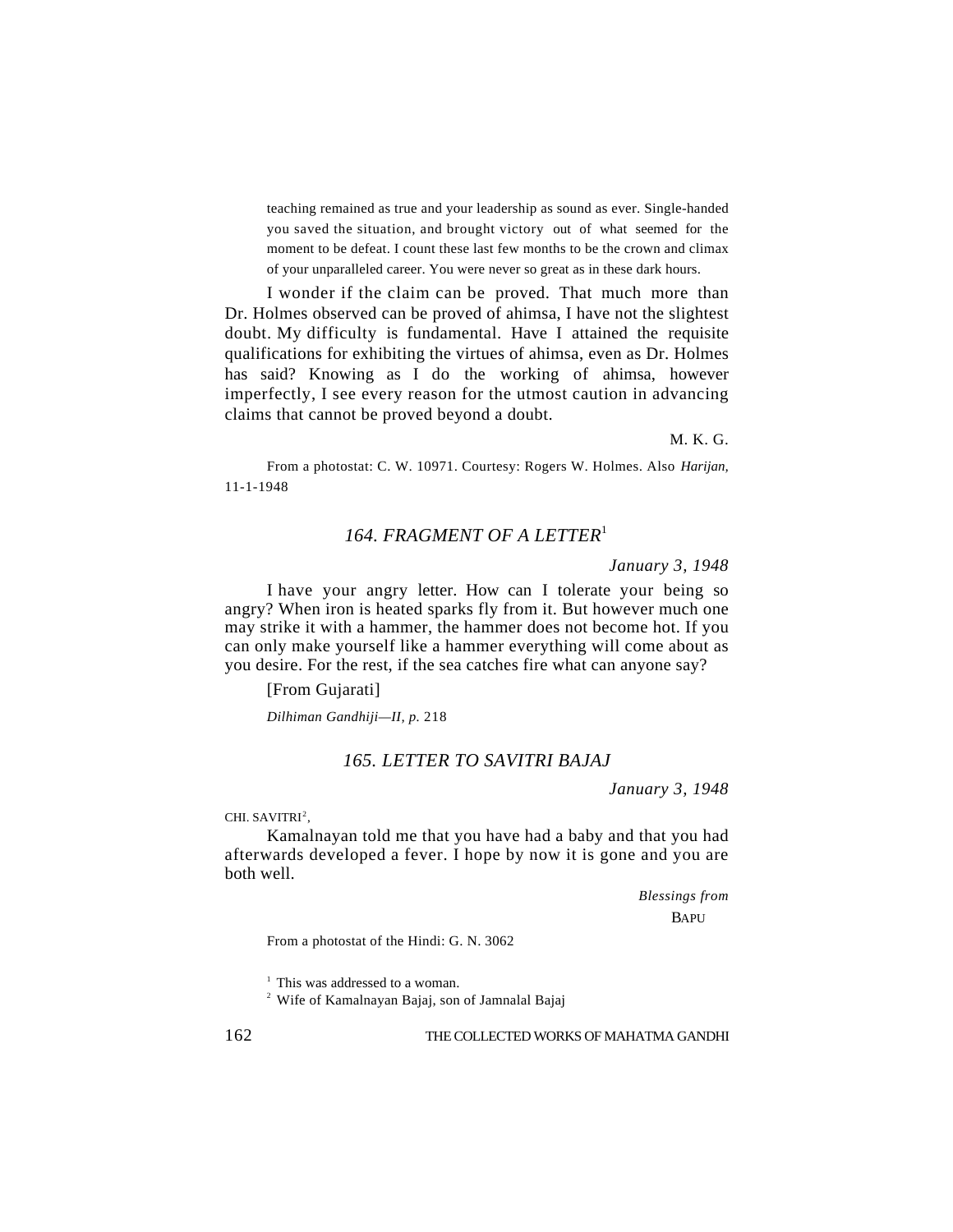#### *166. LETTER TO HEMPRABHA DAS GUPTA*

NEW DELHI. *January 3, 1948*

CHI. HEMPRABHA,

I have your letter. What do we lose if we do not get a certificate from the Charkha Sangh? In my opinion we only gain as our aim is to serve khadi and thus the Charkha Sangh.

> *Blessings from* **BAPU**

From a photostat of the Hindi: G. N. 2741

#### *167. FRAGMENT OF A LETTER*

*January 3, 1948*

It does not appear likely that I shall be able to get out of here. I have to do or die. You may think there is peace in Delhi. But that peace is not the peace of the hearts. It is imposed by arms. I am waiting for the call from within. I have here three or four girls in attendance. I am living in the palatial Birla House. But I find no rest. The girls are serving me well. For the time being I do not feel the need to call upon your services. Of course the girls can leave whenever they want with my permission. Only Manu has a part in this *yajna.* The rest of the girls are here only accidentally. They can go as they came. I have to admit that Manu's service in this *yajna* has been significant. Only, she has been neglecting her body.

How are you all? How is Khadi Pratishthan doing? How many people are there in the Ashram? Ashrams should not depend on outside help. About Sevagram I have come to the conclusion that it should either become self-supporting or it should be closed down. The Ashram has become like a *pinjrapole*<sup>1</sup>.

[From Hindi]

*Dilhiman Gandhiji—*II, pp. 218-9

<sup>1</sup> A shelter for old and sick cattle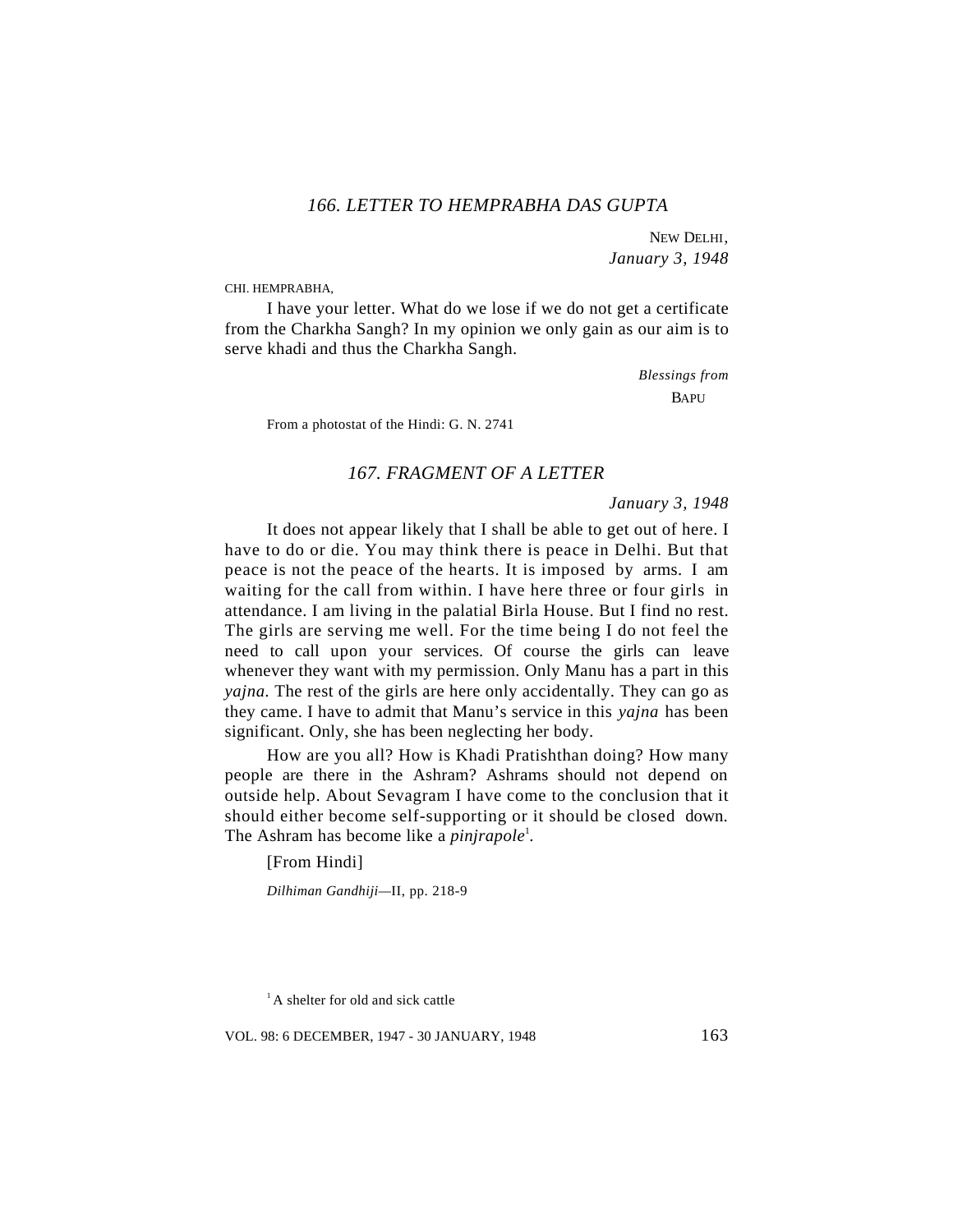### *168. FRAGMENT OF A LETTER*

*January 3, 1948*

I am nowhere near realizing Rama yet, but I am striving. When I have the realization, the glow of my ahimsa will spread all around.

The situation here is extremely perilous. About Kashmir Mountbatten is doing all he can. Whatever may happen, Bengal and Bihar must be spared the conflagration. If there is the slightest disturbance there you will not find me alive. Let everyone have this message of mine.

[From Hindi]

*Dilhiman Gandhiji—*II, p. 217

# *169. SPEECH AT PRAYER MEETING*<sup>1</sup>

NEW DELHI, *January 3, 1948*

BROTHERS AND SISTERS,

I am happy to be able to fulfil the promise I made to you to visit the camp and speak a few words to you. I am also happy to observe that there are almost as many women in the camp as there are men. First of all I shall request you to join me in the prayer that peace and love may again be established in India and the world and all men may become brothers. Today there is no peace to be seen anywhere in the world. Peace cannot be established with the help of money. So long as there is no peace in the heart there can be no peace outside. Only when peace issues from within the heart and is expressed through the eyes, words and actions of men can we say that peace has been established. A man of peace can live happily even in a mud hut and has no thought of the morrow, for it is only God who knows what will happen on the morrow. Shri Ramachandra, who was a man like us, had no idea when he was about to be installed on the throne that he would have to go into exile. But he realized only too well that

<sup>1</sup> Held at Wavell Canteen Refugee Camp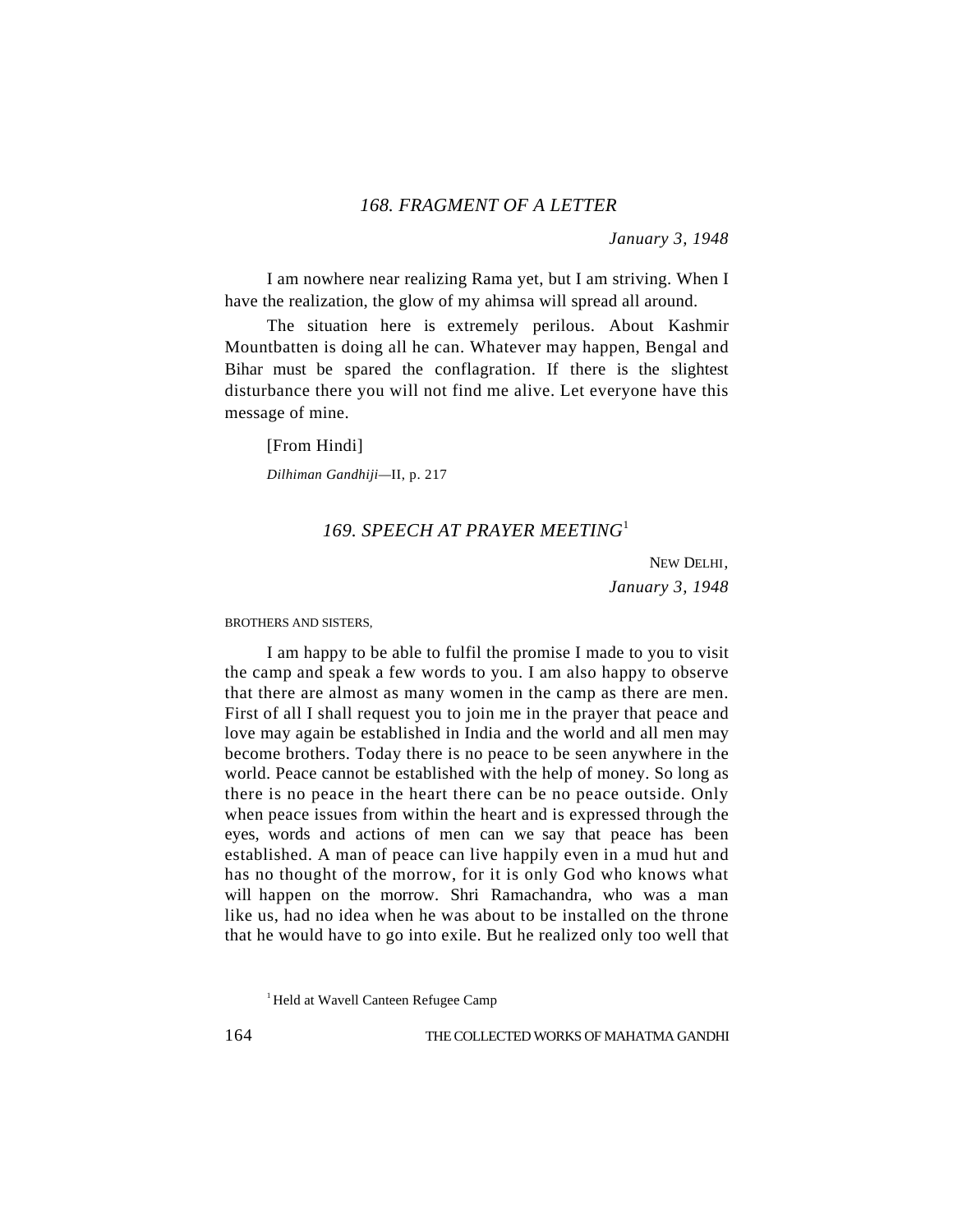securing peace was not the same thing as securing a throne and that peace was not dependent on external conditions. Therefore when he knew that he had to go to the forest his peace was not ruffled. If Hindus and Sikhs could have that realization the madness that has seized them would have been cured and, whatever the actions of the Muslims, they themselves would have remained calm. If Hindus and Sikhs even now realize this, I am sure it will have the most desirable effect on the Muslims.

I am told that this camp is being very well managed. I cannot accept this assurance fully till I know that the refugees too fully participate in keeping the camp clean and that they co-operate with the officials in every way. I know how dirty the streets of Delhi are. One can only say that the camp is well managed when it is made to look at least cleaner than the roads of Delhi. I know the sufferings you have had to bear. Some of you have come from well-to-do homes. You must not hope here for the comforts you had in the past. You must learn to adapt yourselves to the new situation and try with patient labour to improve your conditions.

I remember how on the eve of the Boer War in 1899 Englishmen had left the Transvaal for Natal. They knew how to face hardships. They all lived the same way. One of them was an engineer and worked with me as a carpenter. We have been a slave country for centuries and we have not learnt this virtue. Now that we are free—and freedom is a precious thing—I hope our refugee brothers and sisters will learn something from their sufferings and make this an ideal camp so that people, if not from all over the world, least from all over India, can come and visit it and take pride in it. The hymn that has been sung in the prayer just now means that we should surrender to God all that we possess and take from it only the barest minimum for our needs. If we act in conformity with this hymn, not only this camp but the whole of Delhi will breathe a new life and all our hearts will be filled with an inner joy.

### [From Hindi]

Courtesy: All India Radio. Also *Prarthana Pravachan—*II, pp. 261-2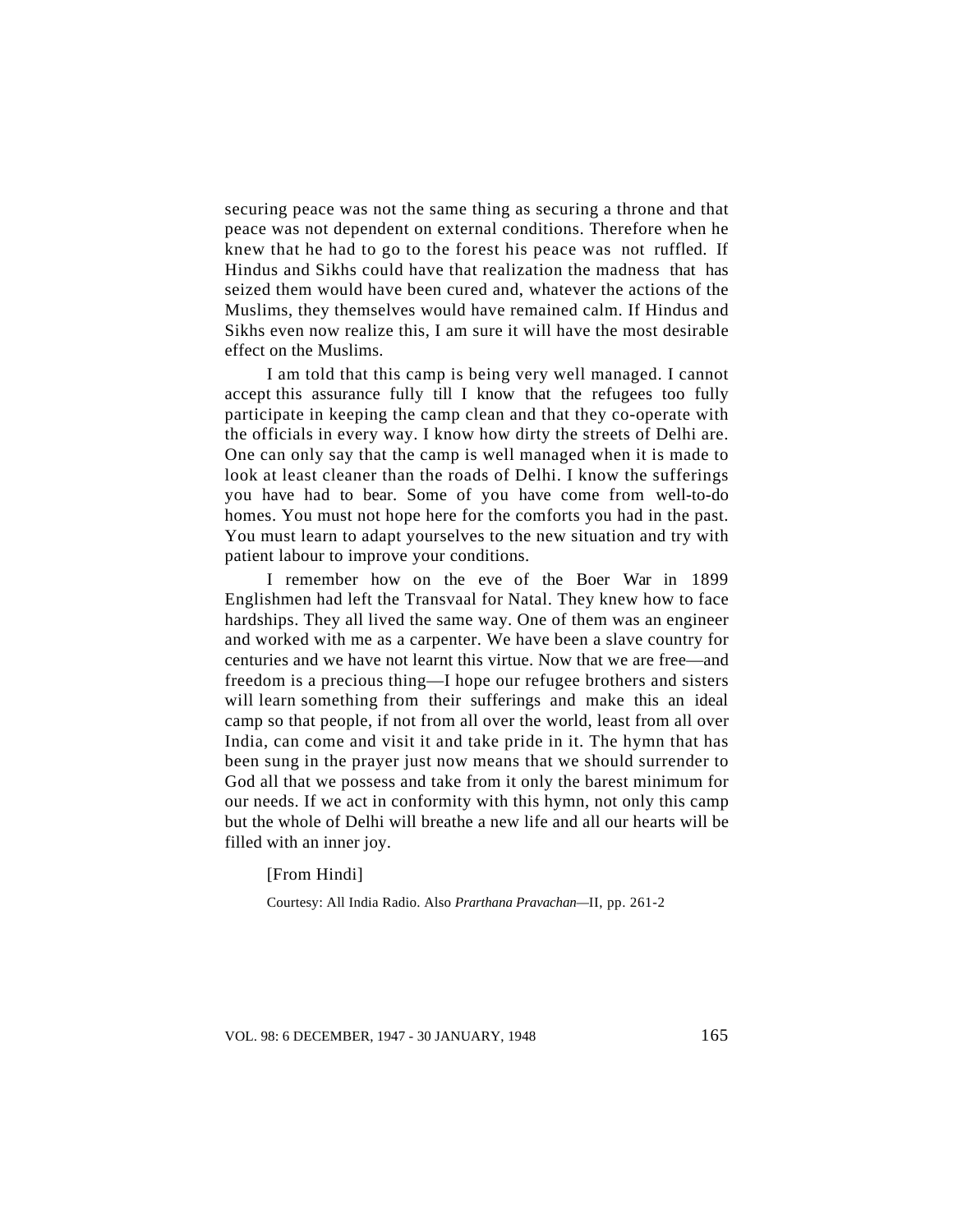# *170. QUESTION BOX*<sup>1</sup>

Q. It does not matter whether the lingua franca be called Hindi or Hindustani; in any case the common language in actual use will remain Hindustani. It cannot, however, be gainsaid that in advanced literature and science certain words will be necessary which can only be derived from Sanskrit. Where is the harm in making this clear to the public?

A. The first part of the question would be correct provided the name adopted were accepted by all in the same light. The controversy arises not over the name but what it is meant to convey. In advanced literature and science we should not draw exclusively from Sanskrit. A small committee can be appointed to prepare a dictionary of current words irrespective of their original source.

Q. With regard to the script, it would be burdensome to have to use two scripts in the conduct of the affairs of the nation. Why not then adopt the Nagari script which is current in all provinces? Does the two-script proposal mean that the Central Government should use both the scripts in its correspondence and publications? Would telegraph and other offices also have to use both the scripts?

I do not subscribe to the view often put forward that the two-script proposal is meant to appease the Muslims. Our concern should be to select the script which might be advantageous to the nation as a whole without wishing any injustice. It would not be correct to hold that the adoption of the Nagari script would be harmful to Muslim interests. As far as I can see, it would be necessary to adopt both the scripts, but only as a temporary measure— ultimately one script should be acceptable to all. How can this be disputed?

A. With the adoption of the two scripts, the easier one will ultimately survive. All that is wanted is that the Urdu script should not be boycotted, as such boycott would imply discrimination. A controversy arose over such discrimination and this has now been accentuated. With this background, we who believe in unity and are opposed to civil strife are bound to adopt both the scripts. Again we cannot forget that many Hindus and Sikhs are ignorant of the Nagari script. There is no question of all people having to learn both the scripts, but only of those liable to serve outside their province. Nor is it suggested that all notices should be issued by the Central Government in both the scripts—but only those meant for all.

<sup>&</sup>lt;sup>1</sup>A Hindi version of this appeared in *Harijan Sevak*, 11-1-1948. The questions were sent by Rameshchandra of Shillong; *vide* "Letter to Rameshchandra", 4/5-1-1948*.*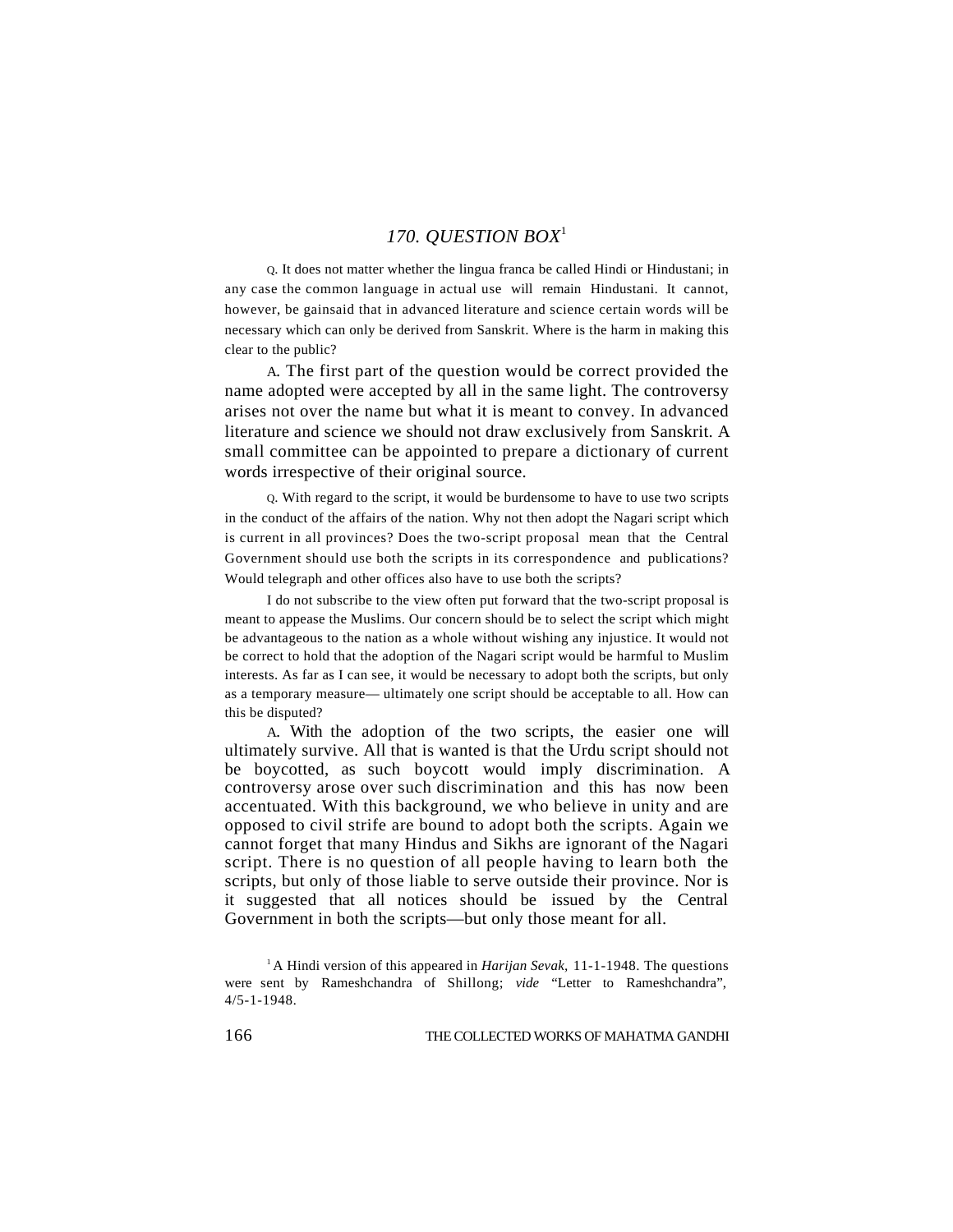Having regard to the present communal antagonism, the boycott of the Urdu script would be regarded as an antidemocratic measure.

The question whether telegraph and other offices would also have to use both the scripts is a minor one. When we get rid of the incubus of the English language and the Roman script, our minds will be clearer and we shall realize the futility of such controversies.

While we must always refrain from an improper course with the object of appeasing others, there is no harm in conciliating when the course itself is intrinsically proper. If all accepted our script willingly, it would be so good, but even to achieve this end it is necessary to retain both the scripts at present.

NEW DELHI, January 4, 1948 *Harijan*, 11-1-1948

#### *171. FRAGMENT OF A LETTER*

#### *January 4, 1948*

Who knows what will happen tomorrow? Everything about me is uncertain. But I am moving towards light. Your leucorrhoea must be cured. You should abstain from salt. Pulses in this disease are as poison. So are spices. Hip-baths, mudpacks on the stomach and rest are necessary. Had you been here I would have made you fast. But I have full faith that if you resort to these external remedies and recite Ramanama with your whole heart, you will certainly be cured of the disease. In India 75 per cent of the women suffer from this ailment. The main reason is the feeling of shame associated with it, total ignorance about the matter and unnatural eating and Iiving. It wilI not be wrong to say that our sisters do not have any idea of how terrible and painful this disease is. I have made up my mind that if I can extricate myself from my present involvements my first task will be to tackle all these diseases of women through nature cure. But today this seems fanciful.

Chand is not yet fully restored. Her disease is more of the mind than of the body. Abha and Manu are well. Sushila is due here today from Bombay. I write this in the early morning. Even if I can write to you only occasionally, you should write to me regularly. The rest from Manu.

> *Blessings from* **BAPU**

[From Gujarati]

*Dilhiman Gandhiji*—II, pp. 225-6

VOL. 98: 6 DECEMBER, 1947 - 30 JANUARY, 1948 167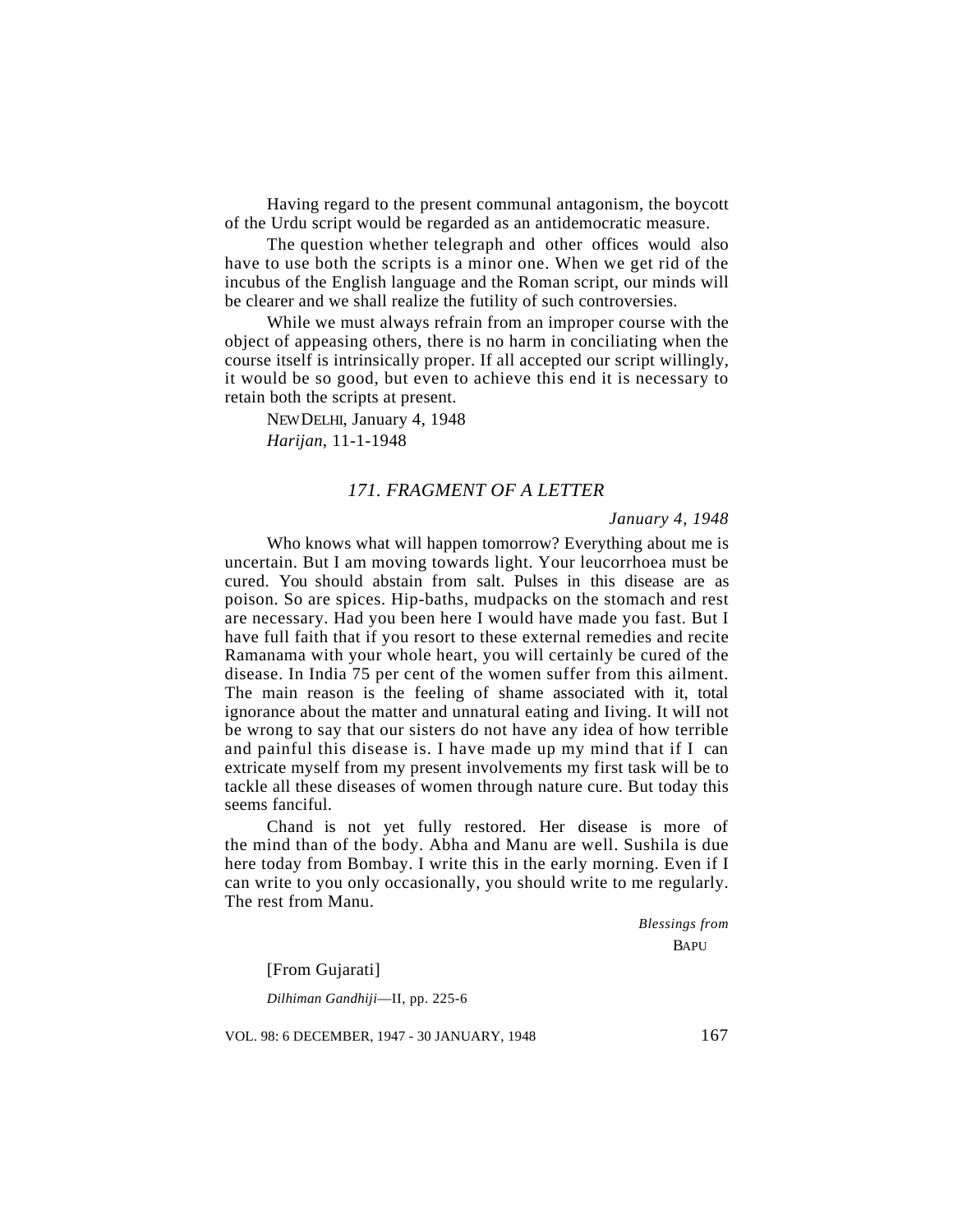### *172. PRAGMENT OF A LETTER*<sup>1</sup>

*January 4, 1948*

Children should not write in pencil. They should not use a fountain-pen. Writing with a reed pen improves the handwriting. I hope you help your mother with domestic chores and regularly spin half an hour every day. You should do physical exercises and make your body strong. I hope you have learnt to make *chapatis* and cook vegetables. Anyway you will tell me when we meet. Be cheerful and happy. Manu will write the rest.

> *Blessings from* **BAPU**

[From Gujarati]

*Dilhiman Gandhiji—*II, p. 225

### *173. LETTER TO M. B. GODBOLE*<sup>2</sup>

NEW DELHI, *January 4, 1948*

BHAI GODBOLE,

I have your letter. The first book was a translation of Dr. Lindlahr's book, was it not? Are there any other books by him?

I no longer hold the view I had held earlier. Greater experience has convinced me that Dr. Lindlahr's book is quite ordinary. His book has gained very little currency in America. Anyway you may send me your book. I would like to see it when I have some leisure. The publication of the book should not be held up for the sake of my foreword.

I feel grateful that you have agreed to render some help at Uruli. You should go there and see things for yourself. It has a trust of which Dr. Mehta is one of the trustees. There is no harm in doing that. I am writing to the Secretary of the Trust about your letter.

From the Hindi original: Pyarelal Papers. Courtesy: Pyarelal

<sup>1</sup> This was addressed to a young girl.

<sup>2</sup> This was in reply to the addressee's letter dated December 30, 1947 requesting Gandhiji to send a foreword for his translation of Dr. Lindlahr's *Practice of Nature Cure.*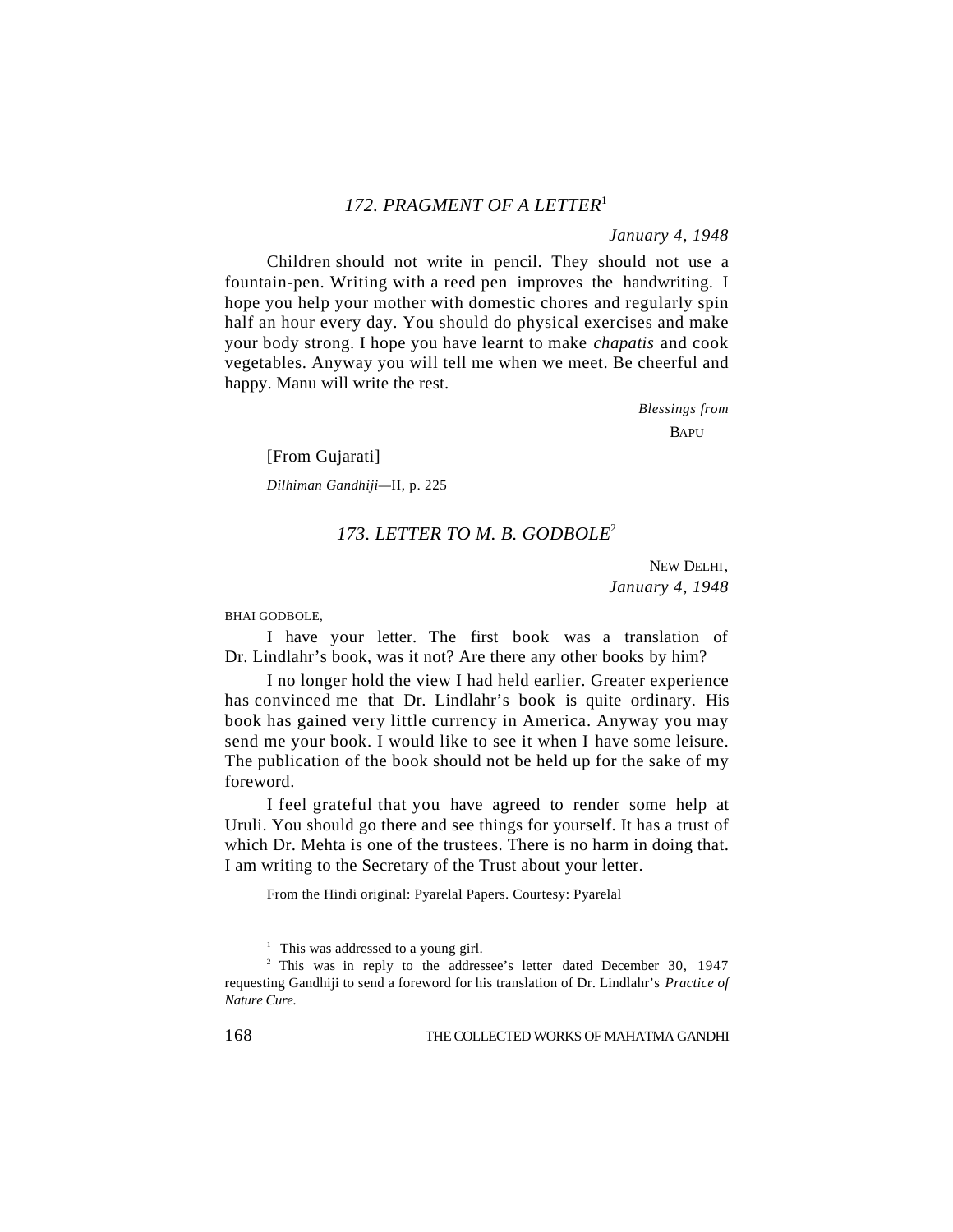#### *174. LETTER TO RAJA OF AUNDH*

NEW DELHI, *January 4, 1948*

 $RAJA SAHEB<sup>1</sup>,$ 

I have your letter.<sup>2</sup> You are doing good work. May God grant you success.

> *Yours,* M. K. GANDHI

From a copy of the Hindi: Pyarelal Papers. Courtesy: Pyarelal

#### *175. SPEECH AT PRAYER MEETING*

NEW DELHI, *January 4, 1948*

BROTHERS AND SISTERS,

I have been a little late today because it had been raining and I was told that I should be in no hurry for I might not find many people here. But I said that no matter how small the audience, it was my duty to be present. There was also some other business to attend to and this took a few minutes. I thank you for having come in spite of the rain and it gives me much satisfaction that there are so many of you. It shows that you are keen on the prayer. If you have come merely out of curiosity then it has no value.

 Today there is talk of war everywhere. Everyone fears a war breaking out between the two countries. If that happens it will be a calamity both for India and for Pakistan. India has written to the U. N. because whenever there is a fear of conflict anywhere the U. N. is asked to promote a settlement and to stop fighting from breaking out. India therefore wrote to the U. N. O. However trivial the issue may appear to be, it could lead to a war between the two countries. It is a long memorandum and it has been cabled.<sup>3</sup> Pakistan's Zafarullah

<sup>1</sup> The addressee was the first to introduce full responsible government in the State in 1939. Aundh was one of the eight States which made up the United Deccan State formed on December 20, 1947, at Miraj.

<sup>3</sup> On January 1, 1948, the Government of India submitted a formal complaint to the Security Council. *Vide* Appendix "Letter from Indian Representatives to the Security Council", 1-1-1948.

<sup>&</sup>lt;sup>2</sup> For details, *vide* "Speech at Prayer Meeting", 6-1-1948.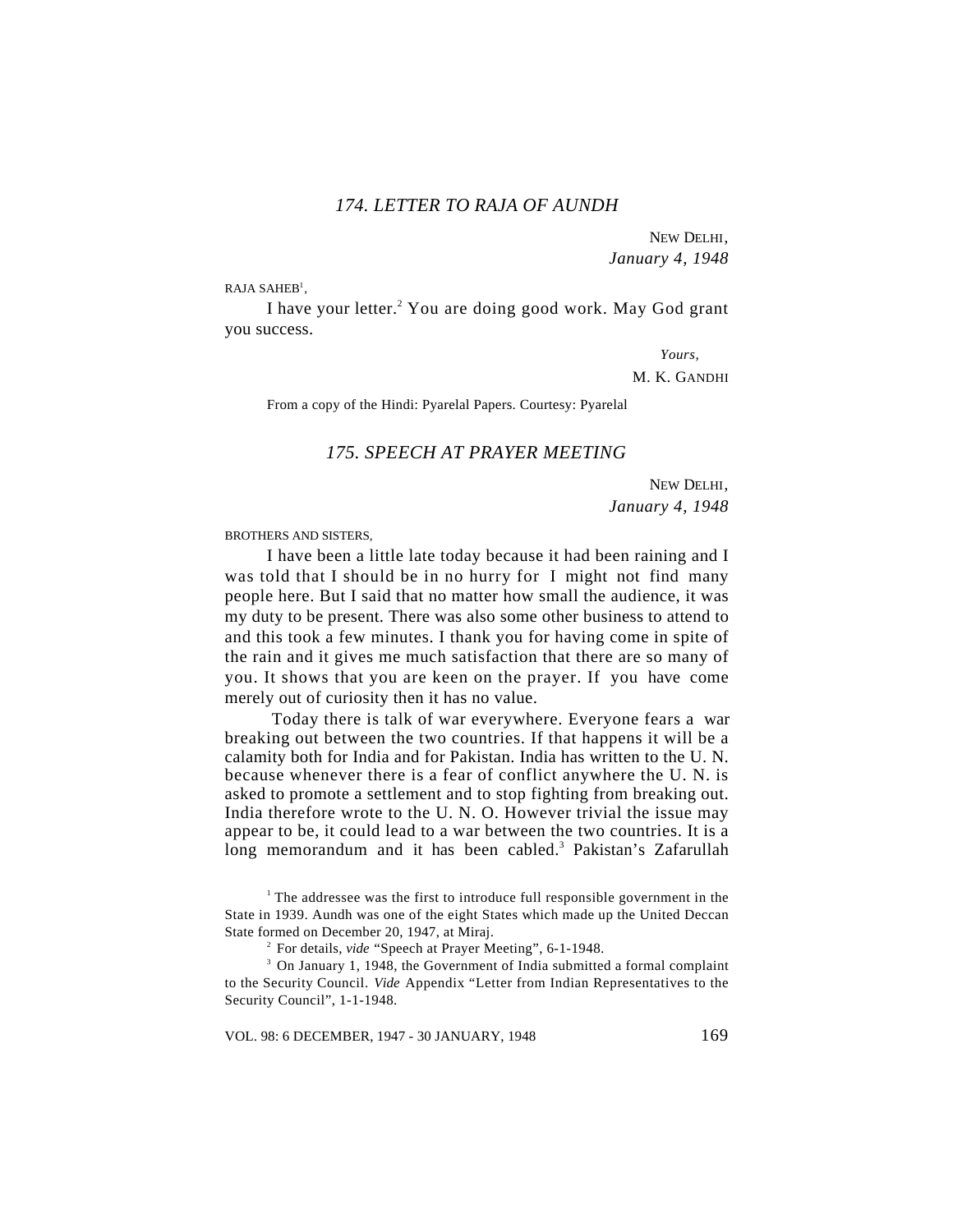Khan<sup>1</sup> and Liaquat Ali Khan<sup>2</sup> have since issued long statements. I would take leave to say that their argument does not appeal to me. You may ask if I approve of the Union Government approaching the U. N. O. I may say that I both approve and do not approve of what they did. I approve of it, because after all what else are they to do? They are convinced that what they are doing is right. If there are raids from outside the frontier of Kashmir, the obvious conclusion is that it must be with the connivance of Pakistan. Pakistan can deny it. But the denial does not settle the matter. Kashmir has acceded to India. And India has accepted the accession upon certain conditions. If Pakistan harasses Kashmir and if Sheikh Abdullah who is the leader of Kashmir asks the Indian Union for help, the latter is bound to send help. Such help therefore was sent to Kashmir. At the same time Pakistan is being requested to get out of Kashmir and to arrive at a settlement with India over the question through bilateral negotiations. If no settlement can be reached in this way then a war is inevitable. It is to avoid the possibility of war that the Union Government has taken the step it did. Whether they are right in doing so or not God alone knows.

Whatever might have been the attitude of Pakistan, if I had my way I would have invited Pakistan's representatives to India and we could have met, discussed the matter and worked out some settlement. They keep saying that they want an amicable settlement but they do nothing to create the conditions for such a settlement. I shall therefore humbly say to the responsible leaders of Pakistan that though we are now two countries—which is a thing I never wanted—we should at least try to arrive at an agreement so that we could live as peaceful

 $<sup>1</sup>$ At a Press conference at Karachi, on January 1, Mohammad Zafarullah Khan,</sup> Pakistan Foreign Minister, denying Pakistan's complicity in the attack on Kashmir had stated: "Kashmir on all sides was surrounded by predominantly Muslim areas and realizing that something was to be done to help the Kashmir Muslims in their plight, individual Muslims from the surrounding areas did whatever they could to bring help."

 $2^2$  Denying the charges of aggression and looting, the Prime Minister of Pakistan had, among other things, stated on January 3: "There are some who are helping the forces of the Azad Kashmir Government, who have come from tribal areas because of the reports . . . of the general massacre of Muslims that had been going on in Kashmir by armed bands of Hindus, Sikhs and troops of the Maharaja." He claimed that "the conspiracy and plans for the occupation of Kashmir by Indian troops were laid well in advance and the excuse that India sent her troops because of the so-called invaders having entered Kashmir territory, was only intended to deceive the world." He further said that "we made it clear that we had no control over the forces of the Provisional Government of Kashmir or the tribesmen, engaged in fight."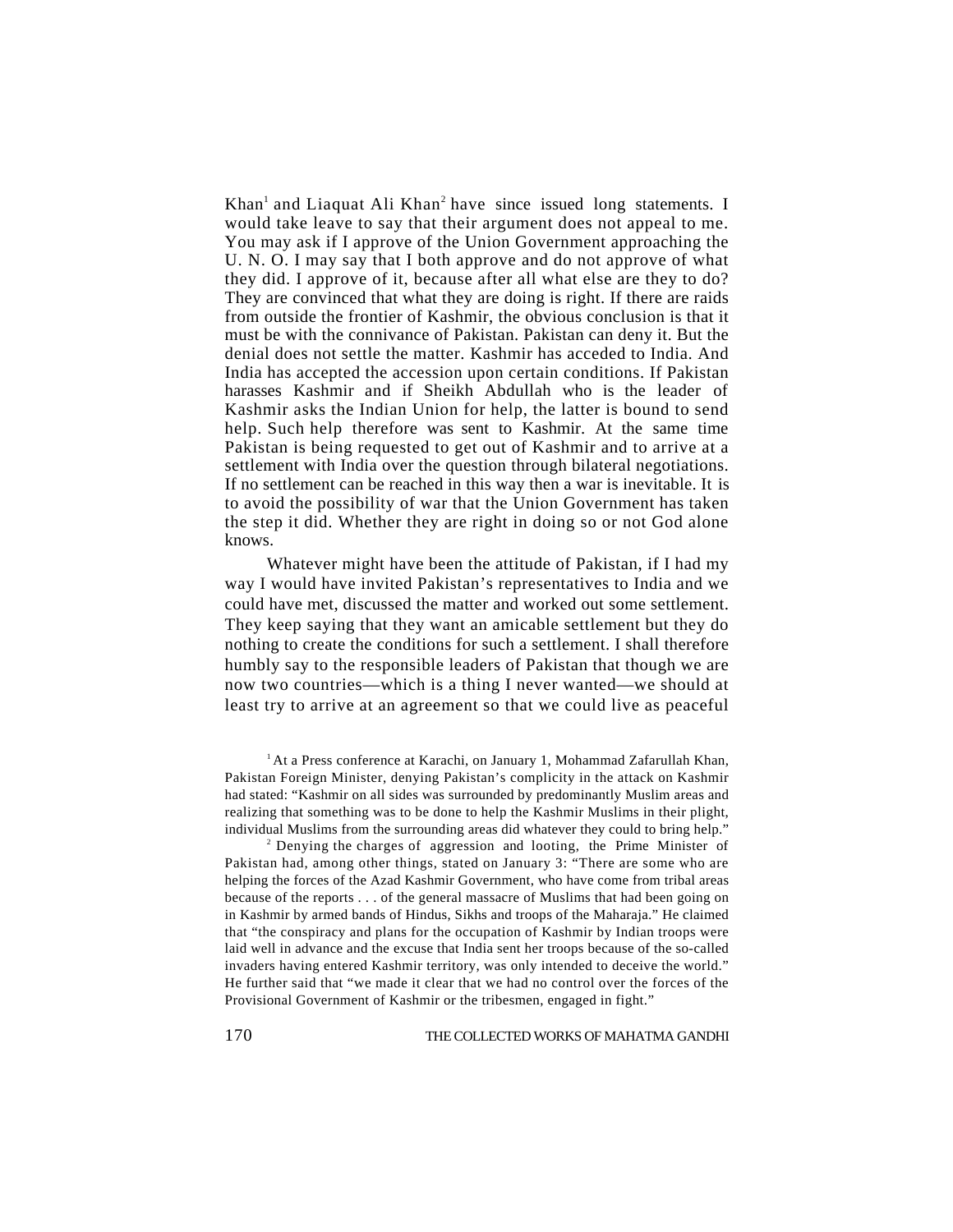neighbours. Let us grant for the sake of argument that all Indians are bad, but Pakistan at least is a new-born nation which has moreover come into being in the name of religion and it should at least keep itself clean. But they themselves make no such claim. It is not their argument that Muslims have committed no atrocities in Pakistan. I shall therefore suggest that it is now their duty, as far as possible, to arrive at an amicable understanding with India and live in harmony with her. Mistakes were made on both sides. Of this I have no doubt. But this does not mean that we should persist in those mistakes, for then in the end we shall only destroy ourselves in a war and the whole of the sub-continent will pass into the hands of some third power. That will be the worst imaginable fate for us. I shudder to think of it. Therefore the two Dominions should come together with God as witness and find a settlement. The matter is now before the U. N. O. It cannot be withdrawn from there. But if India and Pakistan come to a settlement the big powers in the U.N.O. will have to endorse that settlement. They will not object to the settlement. They themselves can only say that they will do their best to see that the two countries arrive at an understanding through mutual discussions. Let us pray to God that He may spare us the threatened strife, but not at any price. All that we may pray to God is to grant that we may either learn to live in amity with each other or if we must fight to let us fight to the very end. That may be folly, but sooner or later it will purify us.

Now a few words about Delhi. I came to know of the incidents which took place last evening throught Brijkishan. I had gone to the  $\text{ Camp}^1$  for the evening prayer, I came away after the prayer but he had stayed over to talk to the people in the Camp. There are some Muslim houses at a little distance from the Camp. About four or five hundred inmates of the Camp— mostly women and children but also some men—issued out of the Camp to take possession of the houses. I am told they did not indulge in any kind of violence. Some of the houses were vacant. Some were occupied by the owners. They tried to take possession even of the latter. The police were near at hand. They immediately went to the spot and brought the situation under control at about 9 O'clock according to the newspapers but about 11 O'clock according to the information I have. The police have stayed on there. I understand they had to use tear gas. Tear gas does not kill but it can be pretty painful. I am told that something has happened today again.

1 Wavell Centeen Refugee Camp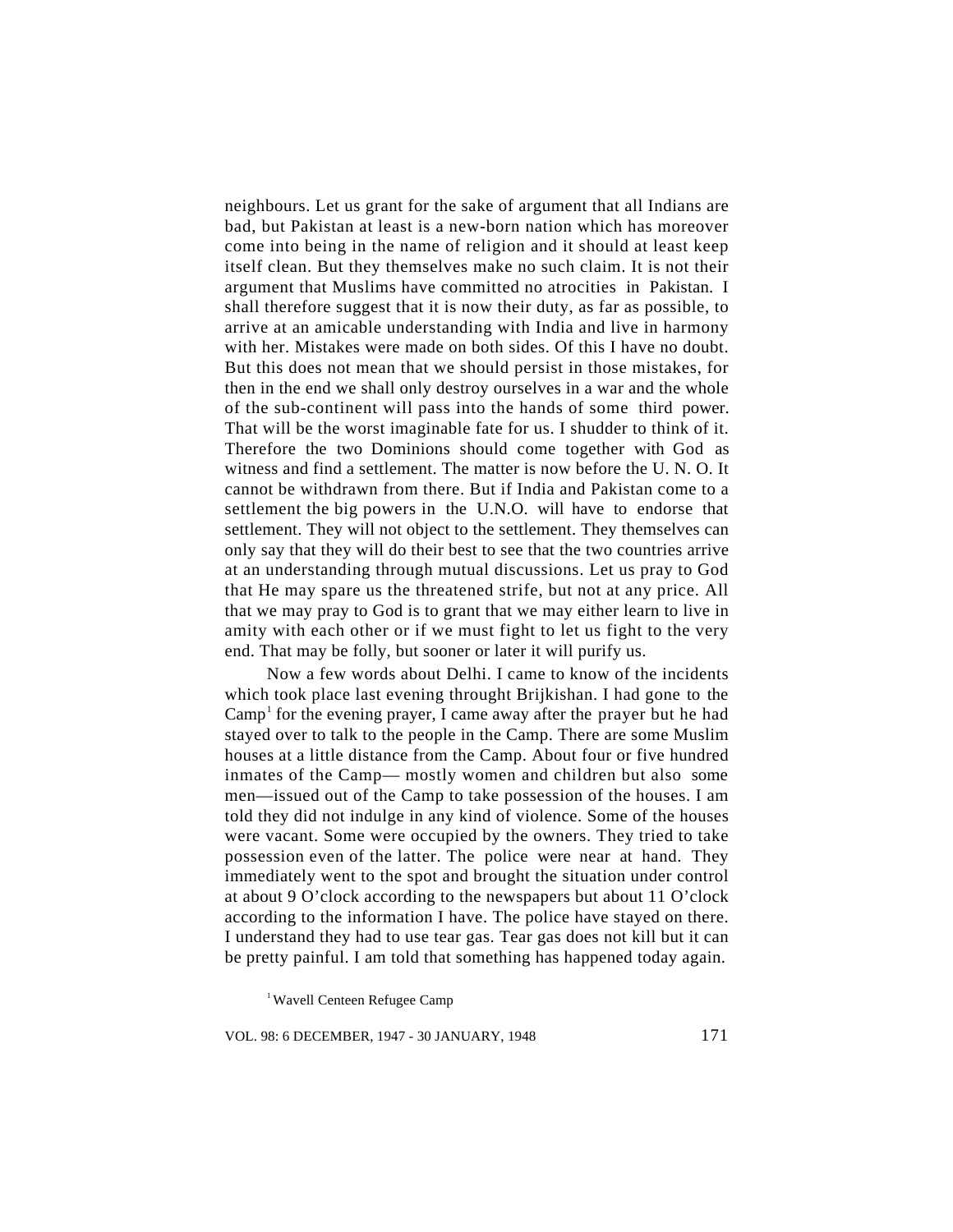All I can say is that it is a matter of great shame for us. Have not the refugees learnt even from their immense suffering that they have to exercise some restraint? It is highly improper to go and occupy other people's houses. It is for the Government to find them shelter or whatever else they need. Today the Government is our own. But if we defy our own Government and defy the police and forcibly occupy houses the Government is not likely to continue for long. It is still worse that such things should happen in the capital city of India where there are so many ambassadors from all over the world. Do we want to show them the spectacle of people occupying whatever they can? It is all the more regrettable that women and children were used as a shield. It is inhuman. It is like Muslim rulers keeping a herd of cows in the vanguard of their armies to make sure that the Hindus would not fight. It is uncivilized, barbaric behaviour. It is still more barbaric to put women and children in front to provide against the police making a lathi charge. It is abuse of womanhood. I must humbly ask all the refugees—women and children—-not to behave in this way. Let them settle down. If they don't, then apart from a war between India and Pakistan, we may kill ourselves in mutual strife. We may lose Delhi and make ourselves the laughing-stock of the world. If we want to keep India a free country, we must stop the things that are at present going on.

[From Hindi]

Courtesy: All India Radio. Also *Prarthana Pravachan*—II, pp. 263-7

#### *176. LETTER TO R. R. DIWAKAR*

[*January 4/5, 1948*] 1

BHAI DIWAKAR<sup>2</sup>,

I wrote something about what you had written [to me]. Why is it not possible to follow my suggestion? Such things do hold up the work.

*Blessings from*

**BAPU** 

From a copy of the Hindi: Pyarelal Papers. Courtesy: Pyarelal

 $1$  In the source this and the following two letters are placed between those of January 4 and 5, 1948.

 $2$  The addressee was a member of the Congress Constitution Committee appointed by the A. I. C. C. for revising the constitution of the Congress. *Vide* Appendix "A. I. C. C. Resolutions: The Congress Constitution", 16-11-1947.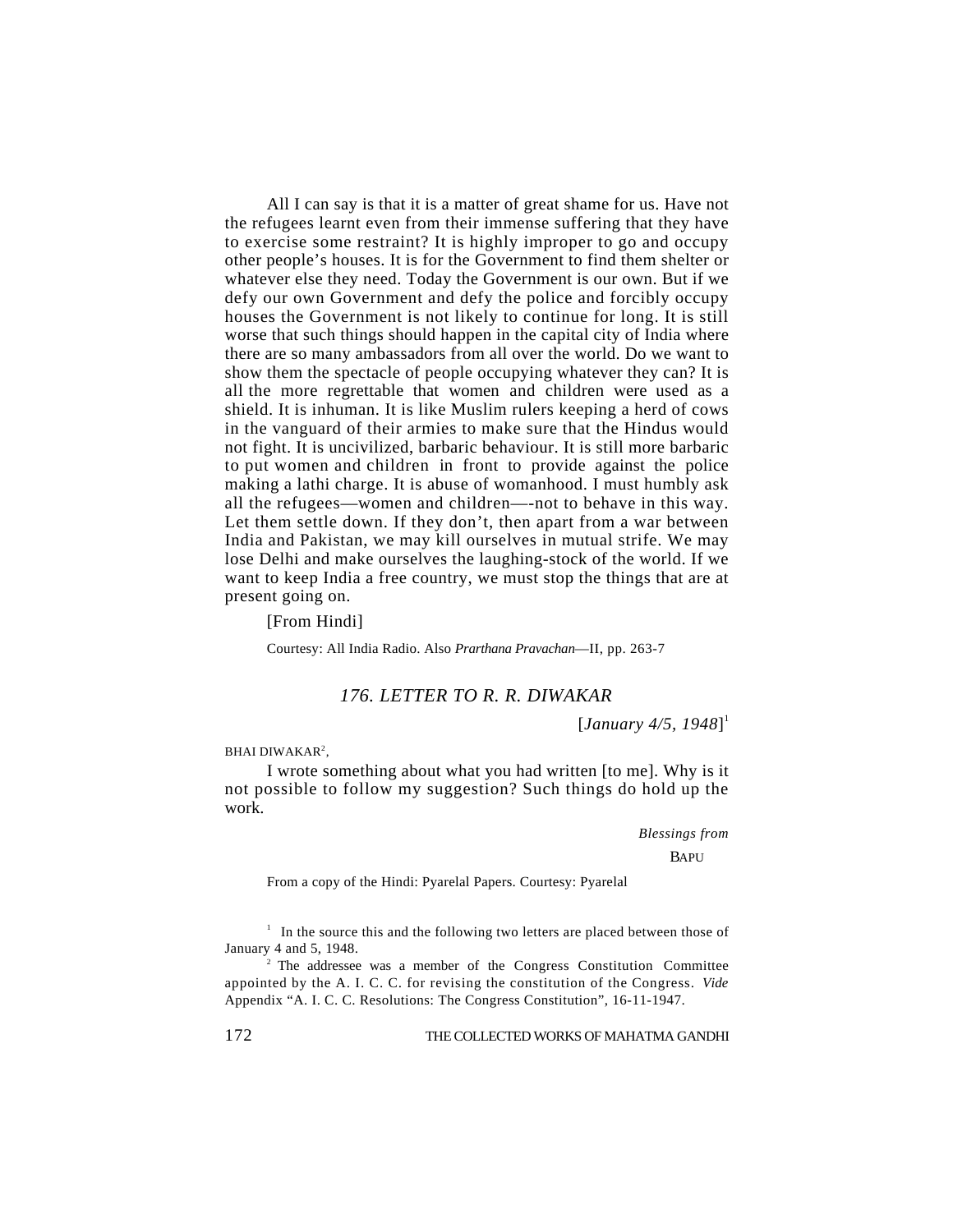[*January 4/5, 1948*]

BHAI MAHMUD,

What is this?

Do return to me the certificate I had given for that person, if you have not already torn it up.

> *Blessings from* **BAPU**

From a copy of the Hindi: Pyarelal Papers. Courtesy: Pyarelal

#### *178. LETTER TO RAMESHCHANDRA*

[*January 4/5, 1948*]

#### BHAI RAMESHCHANDRA,

I am sorry that I could not meet you. The answers to your questions I am forwarding to *Harijan Sevak* and you will find them there. $<sup>1</sup>$ </sup>

*Blessings from*

**BAPU** 

From a copy of the Hindi: Pyarelal Papers. Courtesy: Pyarelal

#### *179. LETTER TO JIVANJI D. DESAI*

*January 5, 1948*

CHI. JIVANJI,

What I have sent this time is worth thinking over. The Gujarati items need not be translated into English there, nor the English into Gujarati or Hindustani. Some of the Hindustani items will have to be translated into Gujarati there. We try to send reports of my daily speeches in Hindustani, in such language as I actually use but with some revisions, and it is not, therefore, necessary to translate the speeches from English into Gujarati. It will do even if you give only summaries from the Hindustani reports. This will mean that the editions of *Harijan* in all the three languages will be self-contained and independent of one another. It remains to be seen whether we can attain this ideal. I cannot say how long I shall be able to cope with the

<sup>1</sup>*Vide* "Question Box", 4-1-1948.

VOL. 98: 6 DECEMBER, 1947 - 30 JANUARY, 1948 173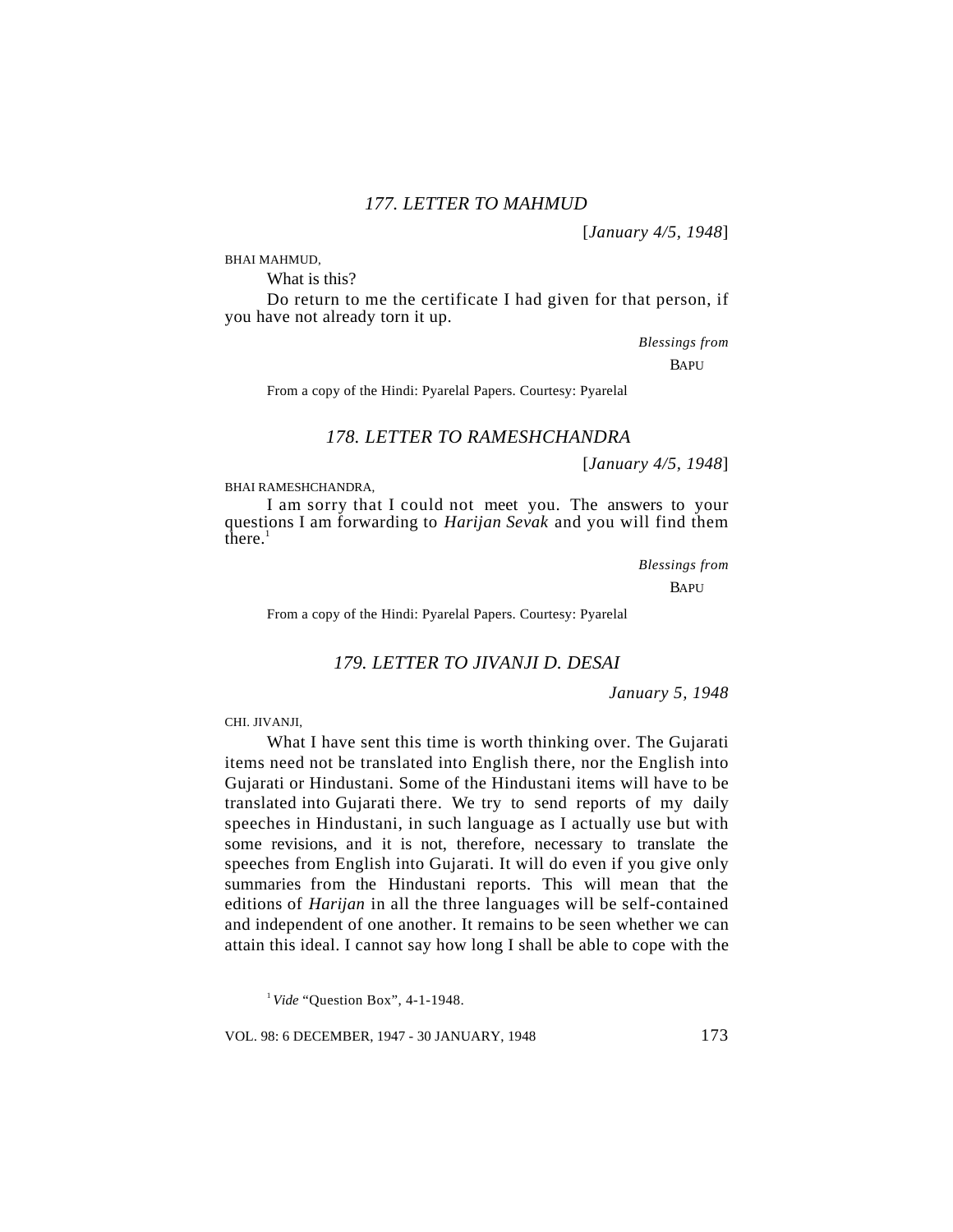work involved. Let us try, however.

A good many Hindustani articles by Sundarlal have accumulated. I think it is high time they are taken up. I exact pretty hard work from him. His Hindustani seems to be the real thing and of excellent quality. It is the speech of ordinary people in North India.

Please let me know if you have any comments to make on this.

*Blessings from* **BAPU** 

 $[PS.]$ 

Will it be all right if I send the final instalment on Wednesday?

From a photostat of the Gujarati: G. N. 9991

## *180. LETTER TO VIJAYA M. PANCHOLI*

NEW DELHI, *January 5, 1948*

CHI. VIJAYA<sup>1</sup>,

Are both of you all right? If the mind is cheerful there is no danger of the body getting ill.

It is now time for the prayer and, therefore, I must stop here.

*Blessings from* BAPU

From a photostat of the Gujarati: G. N. 7153. Also C. W. 4645. Courtesy: Vijaya M. Pancholi

## *181. LETTER TO NRISIMHAPRASAD K. BHATT*

NEW DELHI, *January 5, 1948*

CHI. NANABHAI,

I got today your letter dated the 1st. Your birthday falls on the 7th. Now tell me how my blessings in writing can reach you [in time]. Even a telegram may not. These days a telegram takes four days. You of course have my blessings in spirit, because it is my own work that you are doing. And my blessings are always with any work that is

<sup>1</sup> Wife of Manubhai Pancholi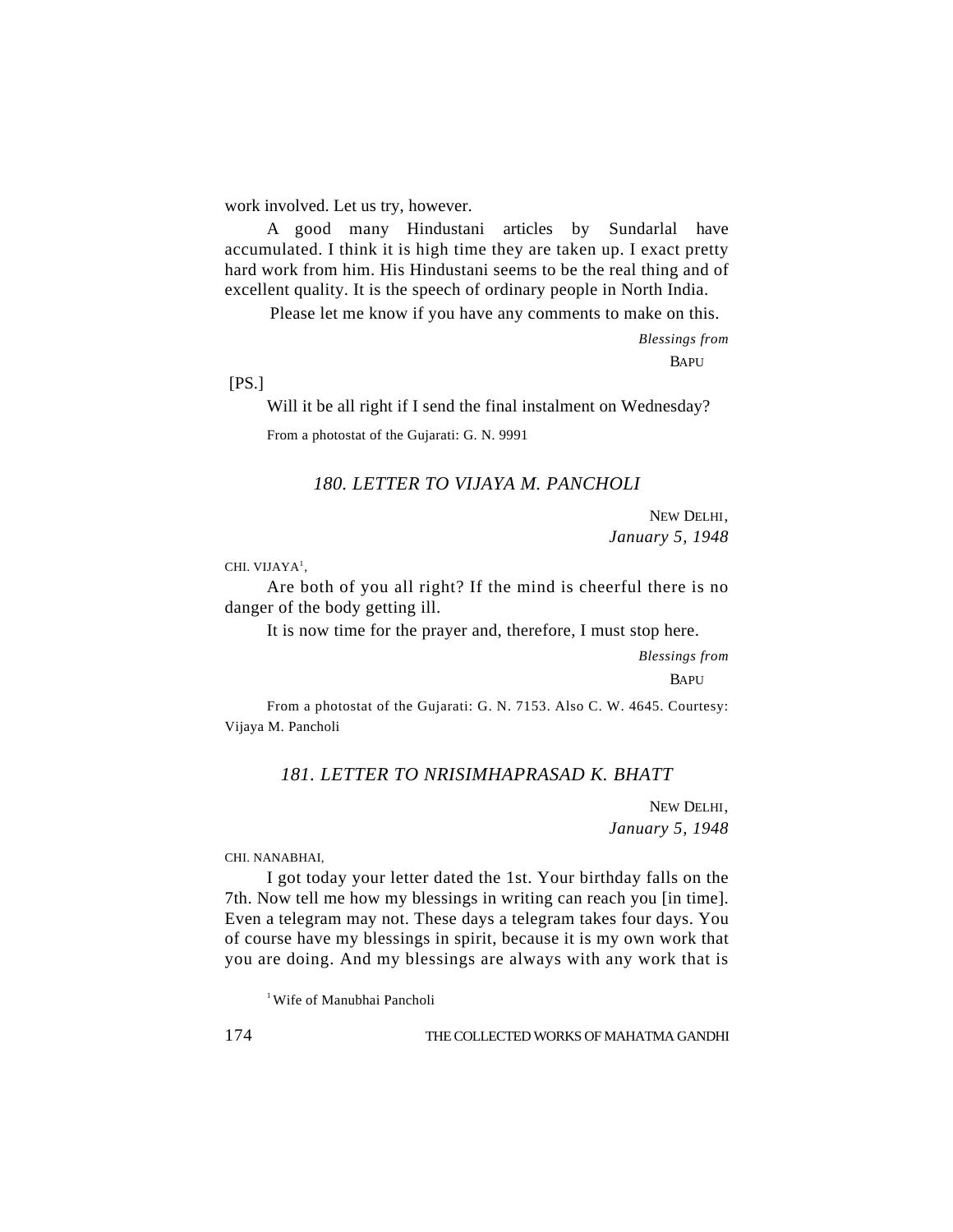mine.

You will certainly come personally when you can. How is your health these days?

> *Blessings from* **BAPU**

From a copy of the Gujarati: Pyarelal Papers. Courtesy: Pyarelal

# *182. NOTE TO MUSLIMS*<sup>1</sup>

NEW DELHI, *January 5, 1948*

It would be more helpful if you could supply some proof in its support. Moreover I have been receiving complaints that Muslims too have arms in plenty in their possession. Therefore, first you should persuade the Muslim brothers and get the arms from them and hand them over to me. And then if the Government fails to provide protection to them I will die first, before letting them die.

[From Gujarati]

*Dilhiman Gandhiji—*II, p. 323

### *183. NOTE TO SUBHADRA GUPTA*<sup>2</sup>

NEW DELHI, *January 5, 1948*

If a girl like you had not come to me with such a complaint and instead if I were to hear that Subhadra had been killed, while trying to save Muslims from Hindus, I would dance for joy. I feel that only when Hindu men and women thus bravely sacrifice their lives will this conflict end.

[From Gujarati]

*Dilhiman Gandhiji—*II, p. 233

<sup>1</sup> Who had come with the complaint that Hindus harassed Muslims living in Hindu localities and that they were armed as well

 $2$  The addressee had mentioned the harassment of the Muslims at the hands of Hindus.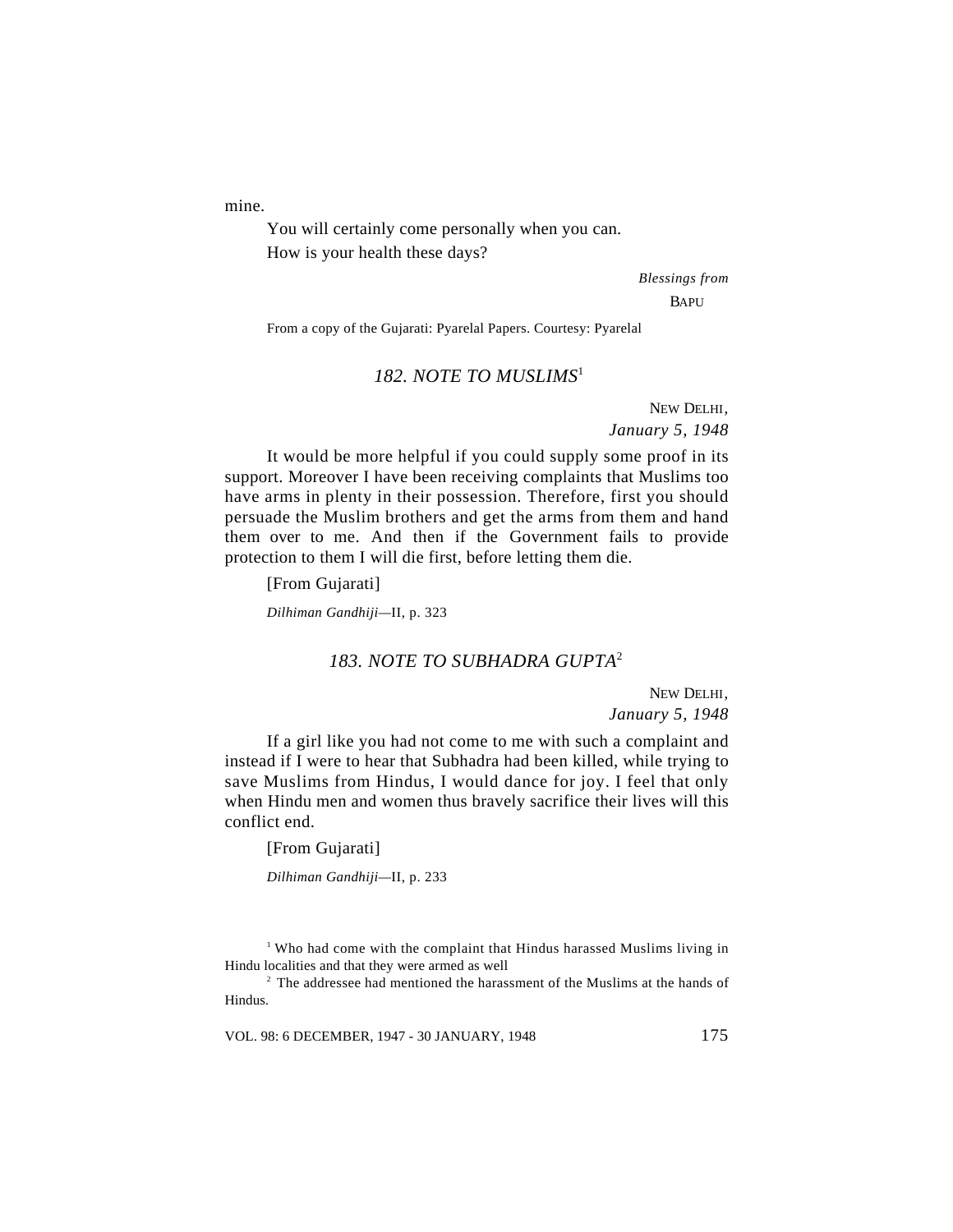# *184. SPEECH AT PRAYER MEETING*<sup>1</sup>

NEW DELHI, *January 5, 1948*

#### BROTHERS AND SISTERS,

I am being flooded with letters and telegrams congratulating me on the lifting of controls on most things and pleading that the controls which still remain should be lifted. I give below the substance of an English letter, written by a successful businessman. The letter says:

As desired by you I give below the comparative prices of white sugar, jaggery, brown sugar and other articles of food before and after lifting of controls.

| Current rates                                                   |                        |                 | Rates in November before         |           |
|-----------------------------------------------------------------|------------------------|-----------------|----------------------------------|-----------|
|                                                                 |                        |                 | lifting of controls              |           |
| Sugar                                                           | Rs. 37-8               | a maund         | Rs. 80 to 85 a manual            |           |
| Jaggery                                                         | Rs. 13 to 15,          | $\ddotsc$       | Rs. 30 to 32                     | ٠,        |
| <b>Brown Sugar</b>                                              | Rs. 14 to 18,          | ٠,              | Rs. 37 to 45,                    | $\ddotsc$ |
| Sugar Cubes                                                     | 11 As. a packet        |                 | Rs. $1-8$ to Rs. $1-12$ a packet |           |
| Sugar <i>deshi</i>                                              | Rs. 30 to 35 a maund   |                 | Rs. 78 to 80 per maund           |           |
| It will be noticed that prices of sugar have fallen by 50 p. c. |                        |                 |                                  |           |
| Wheat                                                           | $Rs.$ 18 to 20 a maund |                 | Rs. 40 to 50 a manual            |           |
| Rice Basmati                                                    | Rs. 25                 | ٠,<br>,,        | Rs. 40 to 45,                    | ,,        |
| Maize                                                           | Rs. 15 to 17           | $\ddotsc$<br>٠, | Rs. 30 to 35,                    | ٠,        |
| Gram                                                            | Rs. 16 to 18           | ,,<br>,,        | Rs. 38 to 40                     | ,,        |
| Mung                                                            | Rs. 23                 | ,,<br>,,        | Rs. 35 to 38,                    | ,,        |
| Urad                                                            | Rs. 23                 | ,,<br>,,        | Rs. 34 to 37                     | ,,        |
| Arhar                                                           | Rs. 22                 | ,,<br>,,        | Rs. 32                           | ٠,<br>٠,  |
| Pulses:                                                         |                        |                 |                                  |           |
| Gram                                                            | Rs. 20                 | ,,<br>,,        | Rs. 30                           | ,,<br>,,  |
| Mung                                                            | Rs. 26                 | ,,<br>,,        | Rs. 39                           | ٠,<br>٠,  |
| Urad                                                            | Rs. 26                 | ,,<br>,,        | Rs. 37                           | ,,<br>٠,  |
| Arhar                                                           | Rs. 22                 | ,,<br>,,        | Rs. 32                           | ,,<br>٠,  |
| Oil:                                                            |                        |                 |                                  |           |
| Mustard                                                         | Rs. 65                 | ,,<br>,,        | Rs. 75                           | ,,<br>,,  |

Following lifting of controls the market is inundated with woollen and silken textiles. Their prices have fallen by 50 p. c. and at some places by 66 p. c. In the

 $<sup>1</sup>$  As Gandhiji was observing silence, this was read out after the prayer.</sup>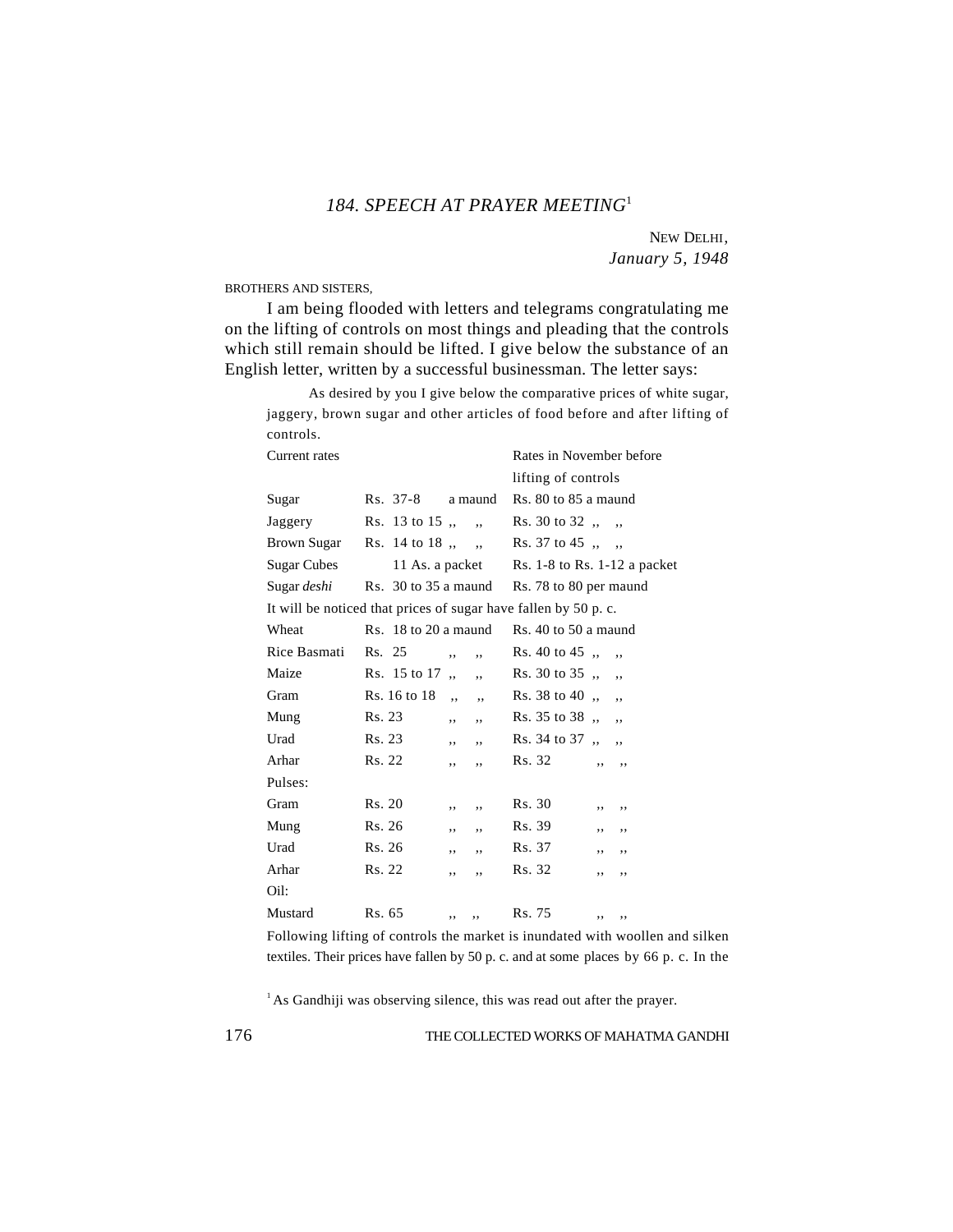expectation that control on cotton textiles will be lifted their prices are slowly falling. If the control is lifted then the prices are likely to fall by 60 p. c. This will lead to competition among the various mills and make cloth more easily available. But if control on cotton textile is lifted the export of cloth from India should be banned for at least three years. In Government offices they merely play mysterious games with the figures of statistics. They should not hinder the implementation of decontrol. Presumably petrol was controlled on account of the exigencies of war and can now be decontrolled. The truth is that control on petrol has benefited only a few transport companies which have now a vested interest in keeping the control. It does not benefit the masses. It need hardly be pointed out that a single bus or truck which has a permit to ply on one particular stretch of road will be able to make Rs. 15,000 a month. If the control on petrol is lifted one cannot earn more than Rs. 300 a month out of one vehicle. Today petrol permits are freely being sold. A petrol permit for one lorry can easily be sold to a transport magnate for as much as Rs. 10,000. If control is lifted the various problems before the country such as food, housing and so on will be solved by themselves. Please try to have the control on petrol lifted and help the masses who are suffering on account of control. A free India should have no use for controls.

It seems to me that there is not much one can say when faced with these figures. Maybe I am ignorant, those with more knowledge should correct me.<sup>1</sup> When people by and large want a thing there is no room left for any hesitation in a democracy.

It is said that India consumes merely one per cent of the amount of petrol produced in the world. There is no cause for despair in this. After all our road transport does go on. But does it mean that because we are not a warlike people we do not need more petrol? Or if we need more, will there be shortage for the rest of the world? Let not the learned laugh at my ignorance. I seek light. If I hide the darkness I cannot get light. The question is: If so little petrol falls to our share, how is it that huge stocks of petrol are available in the black-market?

If the situation described by the correspondent really prevails it is shocking. It means that controls are a boon to the rich and a bane for the poor. And yet it is in the name of the poor that the controls are

 $1$  Commenting on this, A. D. Gorawala, former President of Commodities Prices Board, said in Bombay that the prices quoted before decontrol were blackmarket prices and that "reports from various areas of Bombay showed that after decontrol prices had risen from 50 to 100 per cent above the controlled rates" for wheat and sugar.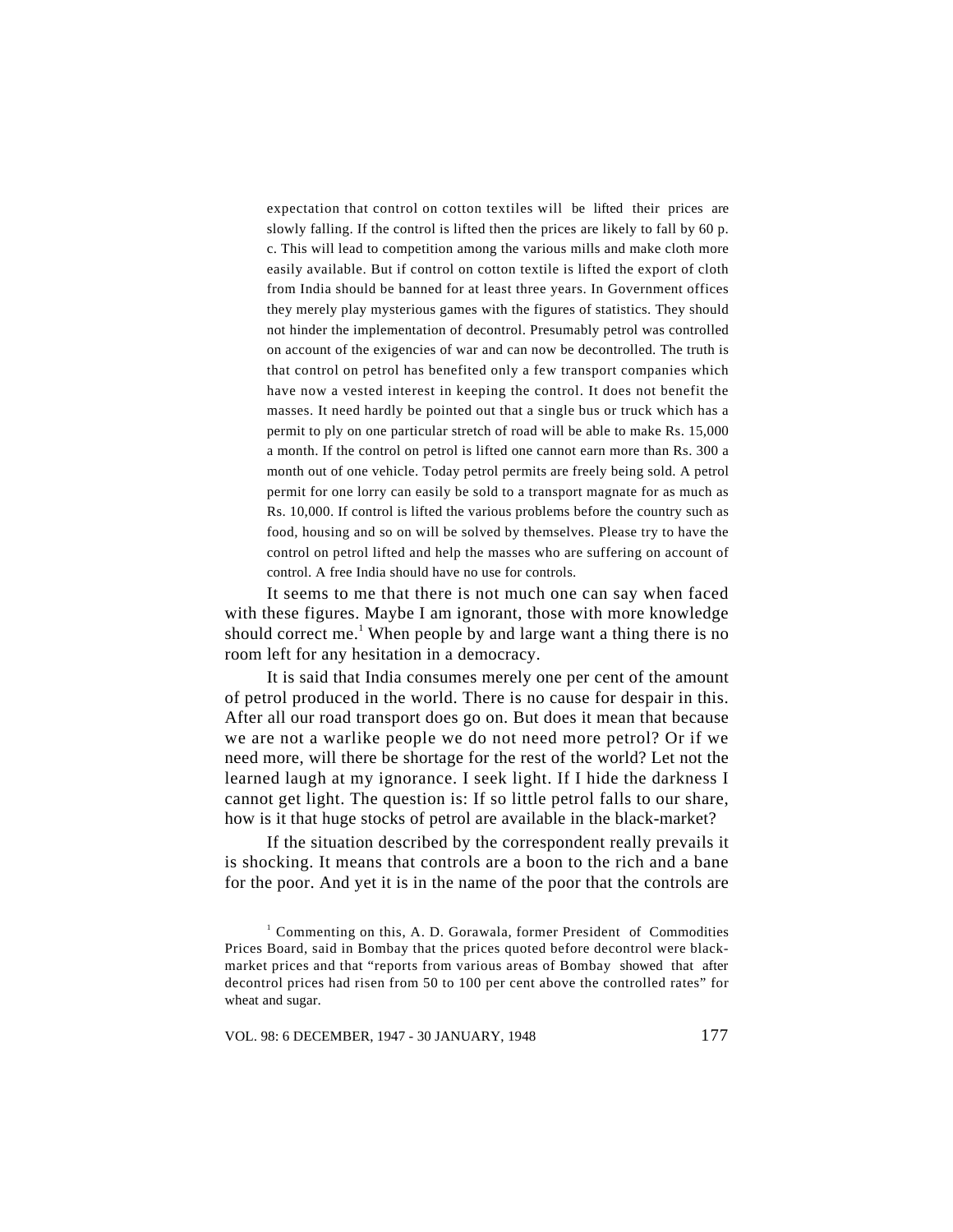imposed. If that is how monopoly functions it should be done away with without a moment's thought.

As for cloth, if we have not forgotten khadi which has been described as "the livery of freedom"<sup>1</sup> there is no possible argument for continuing the control over it. We have enough cotton and we have innumerable hands which can work the looms and the wheels in the villages. We can thus produce without difficulty enough cloth for ourselves. It needs neither the noise of the cities nor motor transport. In former times the railways first served the need of the army. Its second task was to carry cotton to the ports and carry cloth into the interior from the ports. Now our calico is khadi. It is made in villages and is consumed in villages. There is therefore no need of centralization here. Let us not ruin our villages out of our indolence or our ignorance.

[From Hindi]

Courtesy: All India Radio. Also *Prarthana Pravachan*—II, pp. 267-70

## *185. KHADI CAN REMOVE CLOTH SHORTAGE*

A friend writes that khadi can help to remove the shortage of cloth in a matter of six months. For this two conditions will be necessary, viz., (1) that the Central and Provincial Governments should adopt the policy of encouraging spinning and weaving in every village, and (2) that provincial and all-India leaders should put forth greater efforts to popularize khadi.

In my opinion it should be worth while and it is the duty of the Congress to fulfil these conditions for the sake of remedying cloth shortage. Our undoubted indifference in this respect shows that we have failed in our duty. The price of cloth having risen so high, the present is the most opportune time to get over this indifference. This can be done by the example and conduct as well as the wisdom of those who have unshakable faith in khadi. When the Government adopts the policy of promoting the cause of khadi, control over cloth and other commodities will automatically go. Meanwhile also, cloth should be decontrolled in the interests of the poor.

NEW DELHI, January 6, 1948

*Harijan,* 11-1-1948

<sup>&</sup>lt;sup>1</sup> By Jawaharlal Nehru. *Vide* "Letter to Jawaharlal Nehru", 30-7-1937 and Appendix "Livery of Freedom", 31-7-1937.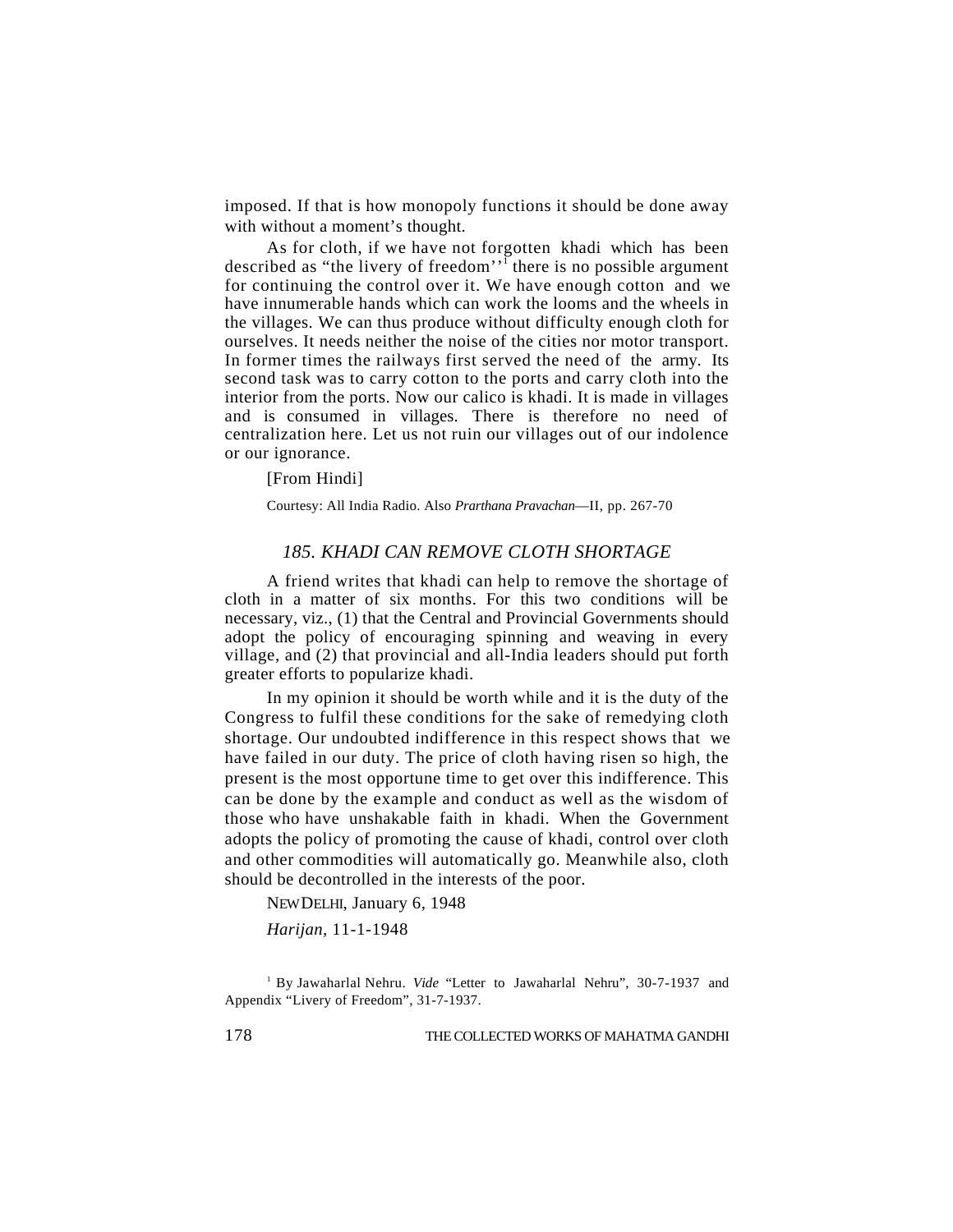### *186. CERTIFIED AND UNCERTIFIED KHADI*<sup>1</sup>

The same friend, who suggests that khadi can remove cloth shortage, writes that India having attained independence, there is little difference now between certified and uncertified khadi, mill-cloth and foreign cloth. Khadi may have significance for him who spins and weaves to clothe himself, but people are unable to do so or even to spin the minimum quota of yarn prescribed for the purchase of khadi from the bhandars. No improvement is noticeable in the quality of pure khadi, while many useful varieties of uncertified khadi are available. Moreover, it is difficult nowadays to give what can be termed a living wage in the khadi industry. On these grounds the writer observes that the purchase of uncertified khadi should be permitted. He proceeds to argue that having regard to the acute shortage of cloth all over the country and to the fact that the Union Government itself imports foreign cloth, there should be no objection to the purchase of such cloth either.

That such questions can be raised shows the change in the times. My answer is that only "certified khadi" should be used. Let me indicate the meaning of this term. Even the Charkha Sangh's definition is incomplete. The term really implies that a reasonable wage is given to spinners and weavers and the price of khadi fixed with an eye on public good and not with a profit motive. Certification of such khadi by the Charkha Sangh becomes necessary, as people have as a rule, to fall back upon the purchase of khadi in addition to self-made (स्वावलनी) khadi. Any other khadi is uncertified and open to objection and should not, therefore, be used. It is open to the public to suggest improvements in the conditions presented for the certification of khadi, but it would be definitely wrong to abolish the distinction between certified and uncertified khadi.

Again, how can one shut one's eyes to the distinction between khadi, mill-cloth and foreign cloth, or justify the import of foreign cloth because foreign rule has ended? We must remember that we opposed foreign rule because it involved the economic ruin of the country. The first fruit of freedom should, therefore, be to put an end to this curse.

In fine it follows that pure khadi alone has place in swaraj: in it

<sup>&</sup>lt;sup>1</sup> A Hindi version of this appeared in *Harijan Sevak* under the date-line "New Delhi, 5-1-1948".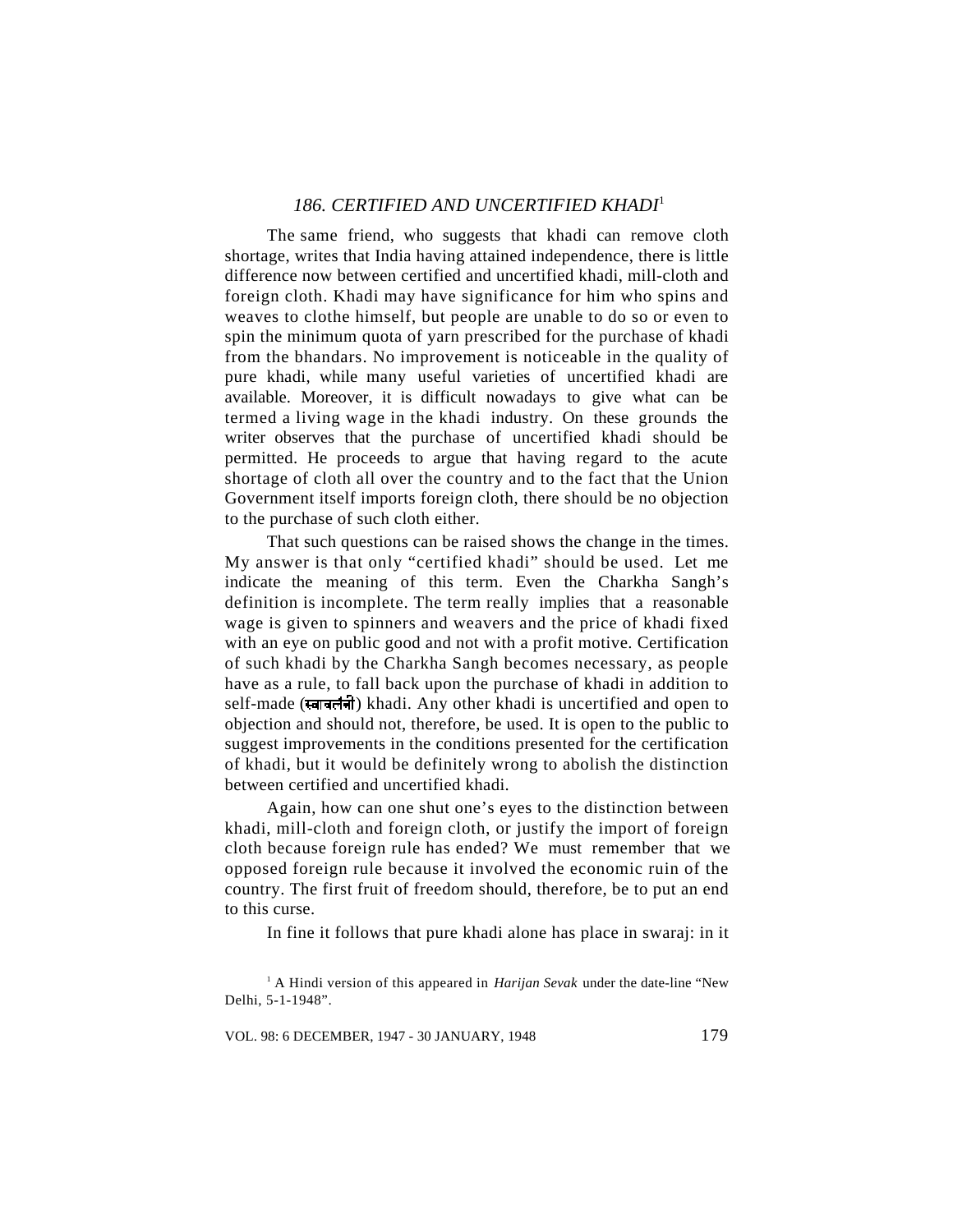lies the well-being of the people as well as true equality.

NEW DELHI, January 6, 1948

*Harijan,* 11-1-1948

# *187. HARIJANS IN HOSTELS*<sup>1</sup>

Apropos the recent legislation enacted by the Government of Bombay extending to the Harijans the right of admission to temples, wells, dharmashalas, schools, hostels, etc., Shri Parikshitlal writes that though this automatically covers undenominational hostels as well, school and college hostels have not in actual practice been thrown open to the Harijan students. His experience has been that the school and college authorities have not adapted themselves to the spirit of the times to the extent the hostel students have. As the academic year will soon be over and fresh admissions will be made shortly, he has advised the authorities to do the needful before the Harijan students are forced to assert their legal right in the matter and has also suggested to me to recommend the throwing open of the hostels in Bhavnagar and other Kathiawar States to the Harijan students.

I endorse his suggestion and would add that if the students in the hostels are sincere, they are sure to succeed in the matter. In the present age the autocratic will of the managing committees cannot prevail, particularly when, as in this case, they are in the wrong and the students are in the right. Be that as it may, the Harijan students should unquestionably be admitted to hostels with honour.

NEW DELHI, January 6, 1948

*Harijan,* 11 -1-1948

### *188. LETTER TO SITA GANDHI*

*4.30 a. m., January 6, 1948*

CHI. SITA,

I have your letter. The previous one was long and I could not cope with it. I am writing this immediately after prayers.

It is good that you have decided to go to Phoenix. When you go

<sup>&</sup>lt;sup>1</sup> A Gujarati version of this appeared in *Harijanbandhu*, 11-1-1948 under the date-line "New Delhi, 4-1-1948".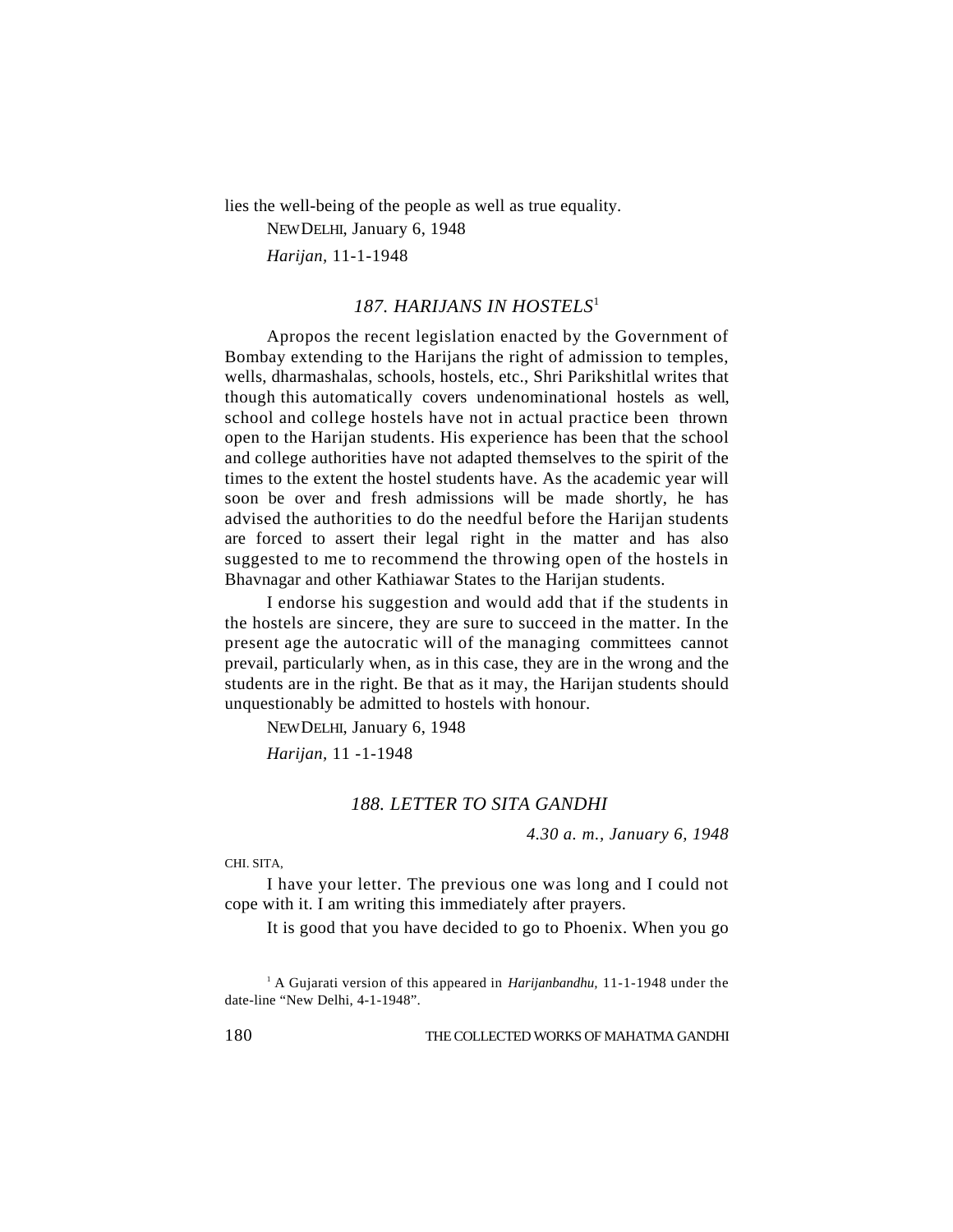there you will be able to form your own ideas. Your dream of helping Manilal will also materialize to some extent. Who knows what is in store?

It is good news that Vasant and the baby boy are well. Nowadays they look for names from novels or from the Sanskirt plays. I would know nothing about it. What is in a name? It seldom happens that a person comes to have qualities worthy of his name. As the poet says, "Fondly was the infant given the name of Hari but in infancy did it die."

Pass on the accompanying [letters].

*Blessings from*

**BAPU** 

From a copy of the Gujarati: Pyarelal Papers. Courtesy: Pyarelal

#### *189. LETTER TO SUSHILA GANDHI*

NEW DELHI, *4.30 a. m., January 6, 1948*

CHI. SUSHILA,

I have had two letters from you, one of which is lying in the heap. The one to which I am replying was received yesterday.

I am glad that Sita is going there. I should not be glad but there is a reason for it.

Your duty seems clear. You must give all possible help to Manilal in his work, forgetting everything else. Ordinarily I would not give such advice, but in this case I have reason for doing so. Since Manilal is engaged in public service, I feel that it would be a great thing if you could identify yourself with him. The statement that ordinarily I would not give such advice refers to cases in which the husband tries to tempt his wife to pleasure. 1 should like you to retain only one attachment, giving up all others, and I have explained to you what that is. I am not asking you to look after the children carefully because they are yours, but since they are under your charge you ought to protect them. That would have been your duty even if they had not been your own children. I have tried to follow this rule from a very young age. Manilal knows about it. For you service of the country will be where Manilal lives.

You may do whatever you can to help the struggle there without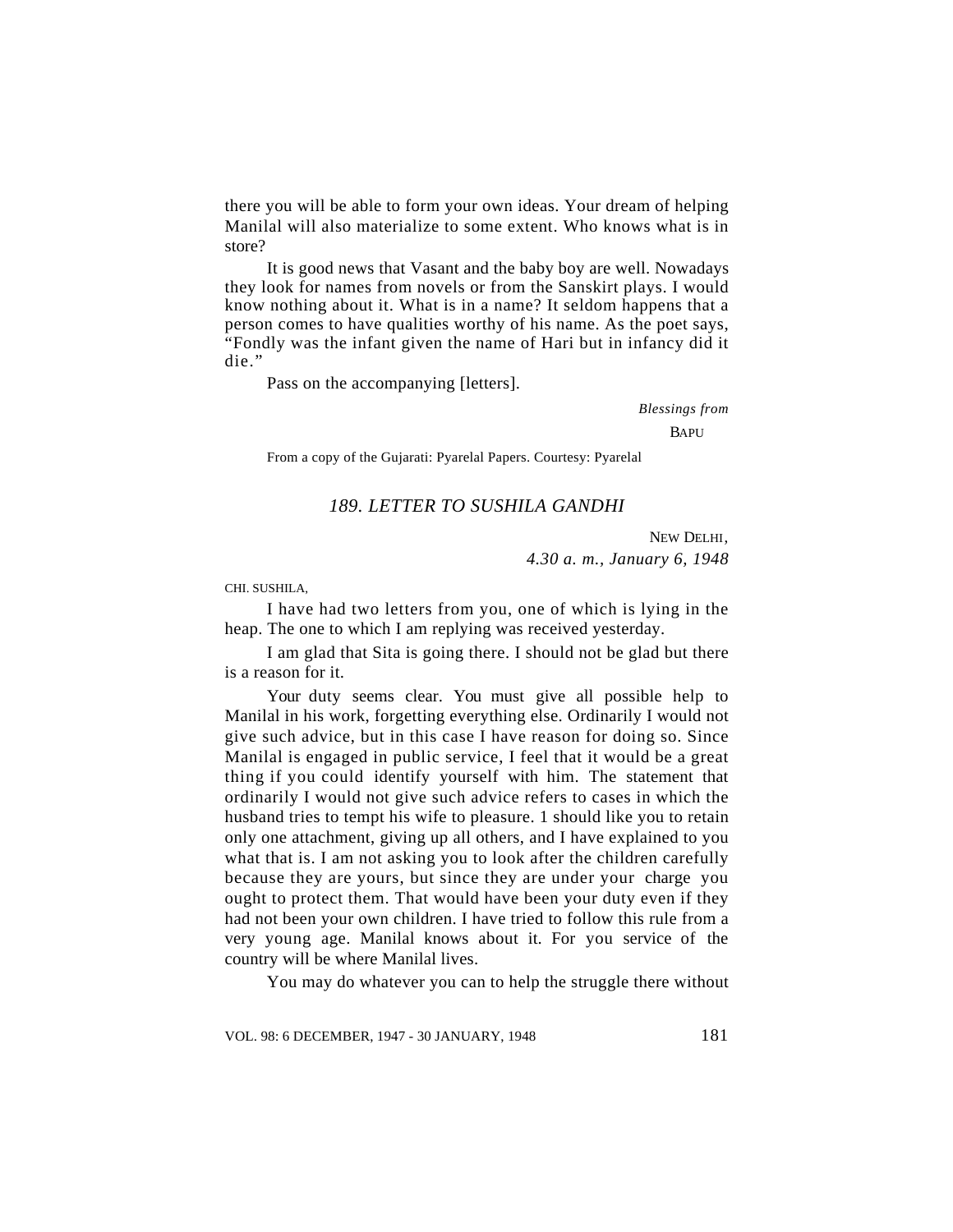getting involved in it.

I am glad that you have succeeded in persuading Manilal to take milk and curds. He must be free from all disease.

> *Blessings from* **BAPU**

From a photostat of the Gujarati: G. N. 5021

# *190. LETTER TO MANILAL GANDHI*

NEW DELHI, *5 a. m., January 6, 1948*

CHI. MANILAL,

I could get no time at all before now to write to you. I got the mail yesterday and so am writing this letter.

I am forced to the conclusion that your health has suffered because of lack of curds and milk in your diet. In the wide vegetable kingdom nothing has been discovered so far which can serve as a substitute for milk. As long as one keeps fit, one does not feel the need for animal foods, but once the health goes down it cannot be rebuilt without such foods.

Now that Sita is going there, you will get all the help you need. I agree that her studies will suffer there. But she will certainly learn what I believe she ought to learn, namely, whatever she can while helping her parents in their work under their own guidance. This is real economics. I have no time just now to explain why. Probably you don't even need an explanation.

Do what you can in connection with the struggle there which is going to be a difficult one.

I have so far maintained my health in spite of the great pressure of work. God will do as He wills. Sushila<sup>1</sup> was to proceed to America in a few days for further experience. But now those people have on their own put off the visit. Let us see what happens. According to me, what we cannot get in our own country will be of no use to us. But I am not able to convince anybody about this.

> *Blessings from* BAPU

From a photostat of the Gujarati: G. N. 5020

1 Dr. Sushila Nayyar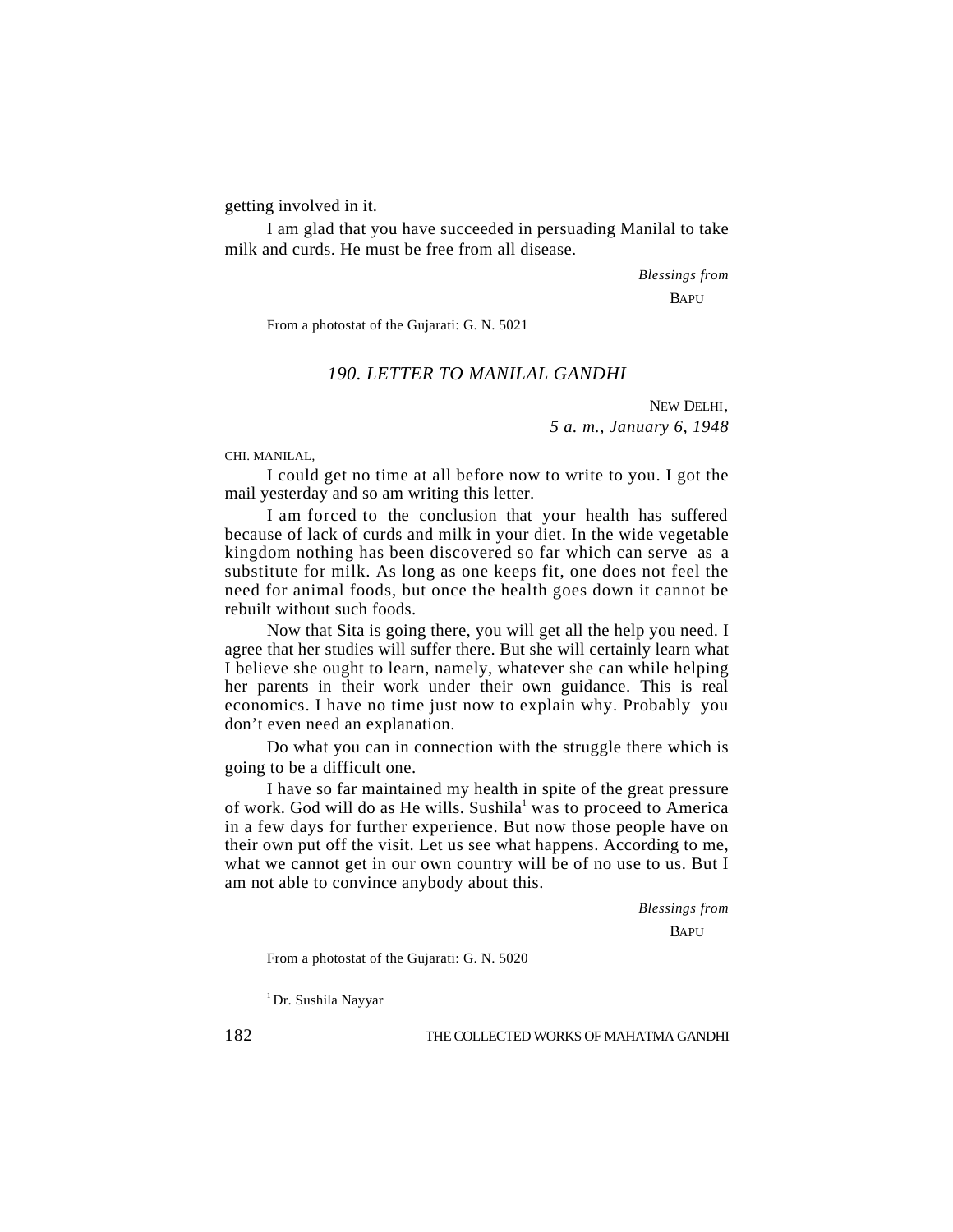# *191. LETTER TO ILA GANDHI*

*5.15 a. m., January 6, 1948*

CHI. ILA<sup>1</sup>,

I suppose you are too busy to spare time to write to me.

Do you still talk a lot? How nice it would be if you took a vow of silence!

> *Blessings from* **BAPU**

From a photostat of the Gujarati: G. N. 5019

#### *192. LETTER TO ARUN GANDHI*

*5.30 a. m., January 6, 1948*

CHI. ARUN<sup>2.</sup>

Yes, I think I did get a note from you.

Build up fine health. Your real education will be what you learn from Manilal. To which school do you go? Do not forget your Gujarati.

> *Blessings from* **BAPU**

From a photostat of the Gujarati: G. N. 5018

# *193. LETTER TO ANAND T. HINGORANI*

NEW DELHI, *January 6, 1948*

CHI. ANAND,

I have your letter.

Losing money means being freed of a curse, as the poet sings in the following *bhajan:*

He who has by good fortune found Rama

is blessed with three things:

First, he loses kine, kin, wife,

<sup>1</sup> Daughter and son of Manilal Gandhi 2 *ibid*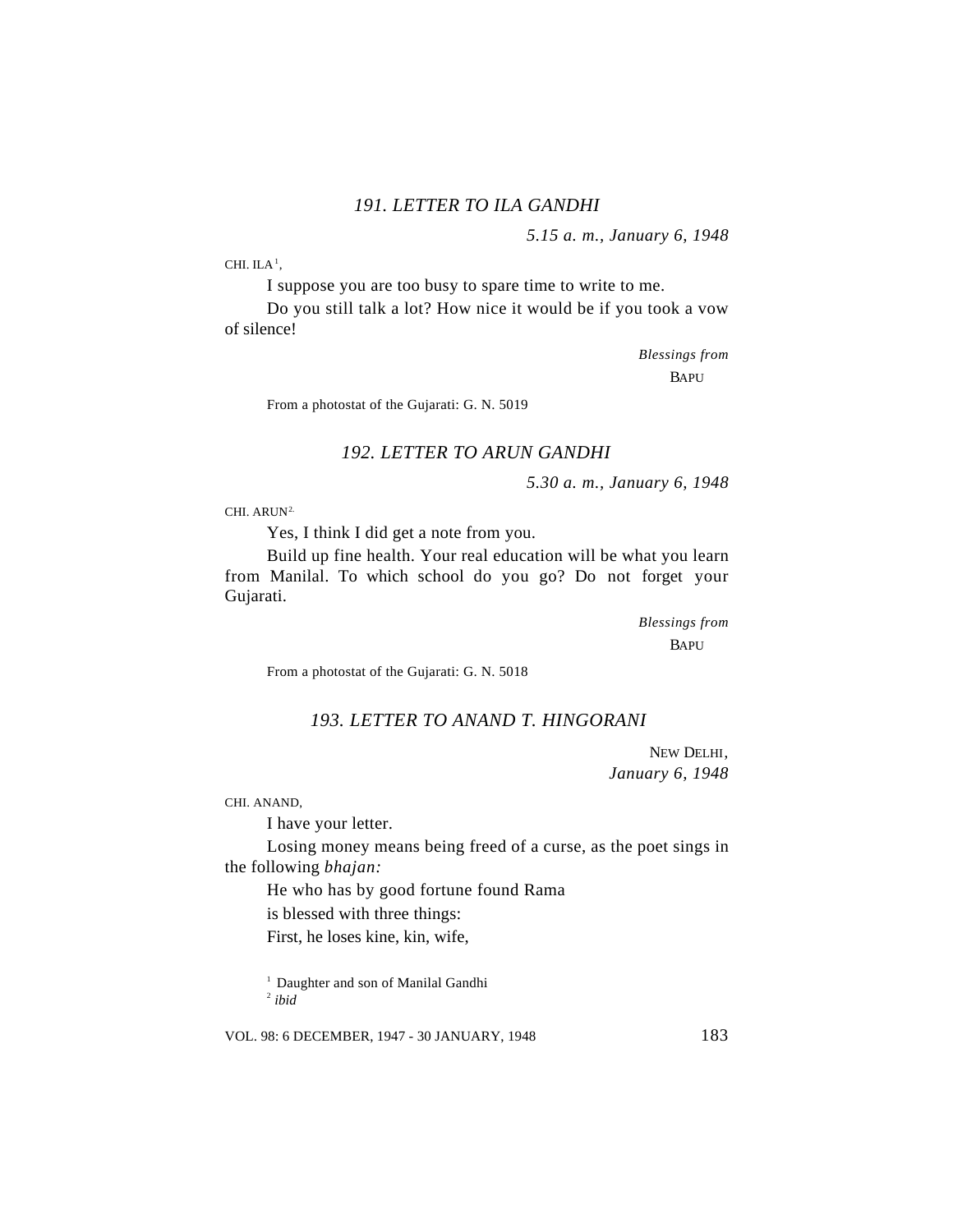his wraps and shawls, his elephants and horses and is made destitute of all resources. Second, he is humiliated by the world, and loses all respect, he counts for nothing among his kinsmen and has no friend left. Third, he suffers bodily affliction. Day and night he is sickly. His eyes cannot glimpse happiness. His life is spent in pain. In three ways thus he is a pauper. But he thinks only of Him, And is ever alight with the knowledge, That all things are yoked to the Nameless God. He who does not know these three things, has really attained nothing. It is only after suffering many a birth and old age, That Tukdo has attained to that state.

Why grieve that you cannot hear? The advantages are clear. You have seen my three preceptors—the three monkeys I keep before me. One of them has his hands over his ears. What more shall I say?

Your handwriting is good.

*Blessings from* BAPU

From a microfilm of the Hindi. Courtesy: National Archives of India and Anand T. Hingorani

## *194. LETTER TO MAHADEV A. HINGORANI*

NEW DELHI, *January 6, 1948*

CHI. MAHADEV<sup>1</sup>,

I was glad to have your letter. To me you were only born yesterday. It does not even occur to me that fifteen years have passed since. Why do you want to meet me? We all meet in thought, indeed.

 $1$  Son of Anand T. Hingorani by his first wife, Vidya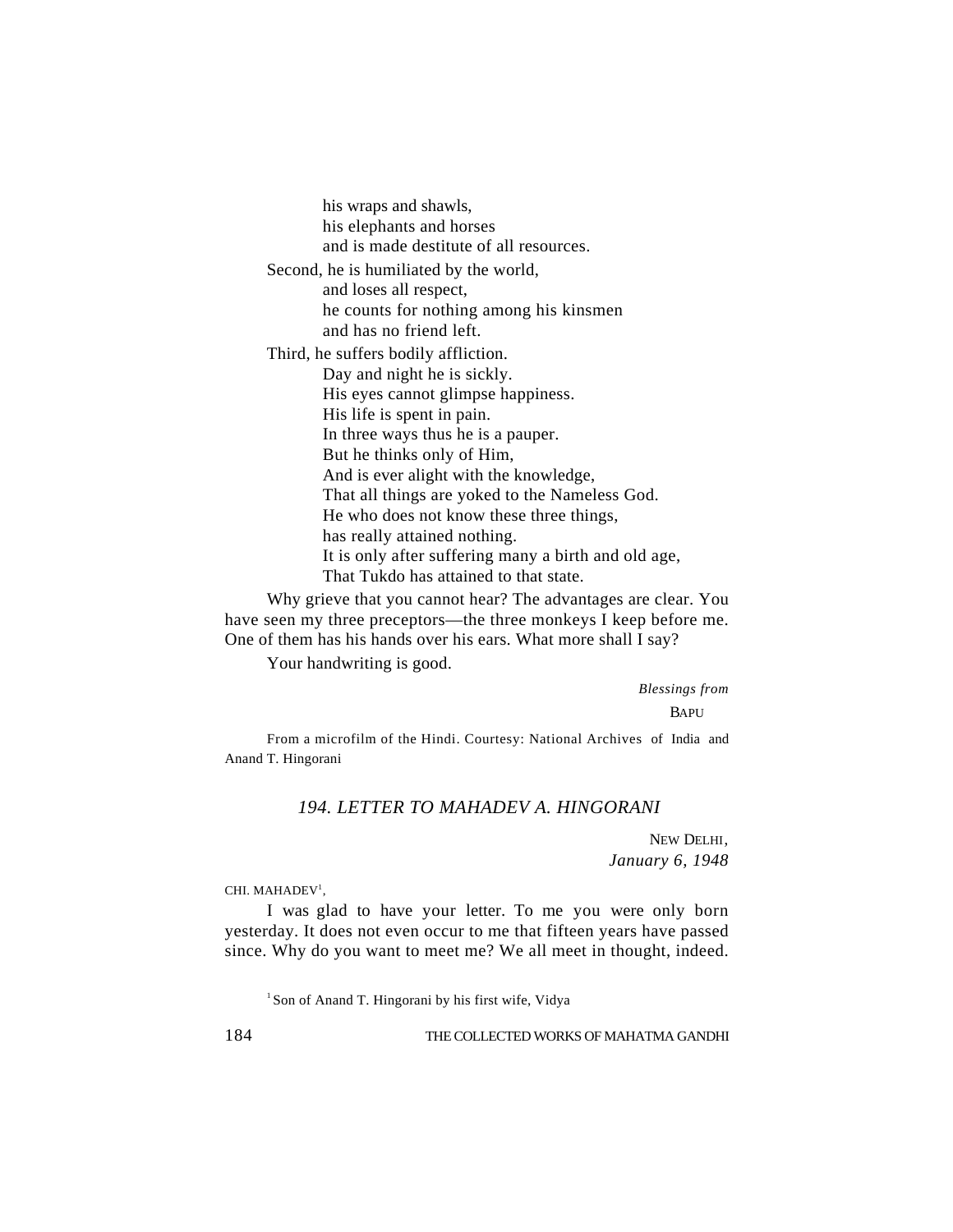Live long and serve for a long time.

*Blessings from*

**BAPU** 

From a microfilm of the Hindi. Courtesy: National Archives of India and Anand T. Hingorani

### *195. LETTER TO GANGI A. HINGORANI*

NEW DELHI, *January 6, 1948*

CHI. GANGI,

I have your letter and Anand's also. What do you want to do living alone with me? You must understand that your duty is to live with Anand and living with him to do what service you can.

It cannot be said that you are fully recovered. Get well soon.

*Blessings from* **BAPU** 

From a microfilm of the Hindi. Courtesy: National Archives of India and Anand T. Hingorani

#### *196. SPEECH AT PRAYER MEETING*

NEW DELHI, *January 6, 1948*

BROTHERS AND SISTERS,

I hear that even today people have been trying to get into the Muslim houses. The police have been doing their duty and trying to stop them. After all what can the police do? They can only resort to tear gas. I am told that that was what they did. There is plenty of room here. One cannot say that Delhi lacks space. There is no doubt that refugees are in a bad plight. It is not right that they should have to live under the open sky. When it rains it is not enough that they should have only a cloth between them and the sky. Therefore, in distress they resort to anything. But it does not seem right that they should single out only Muslim houses. I told one of them that this was a pretty big house, a large number of men could be accommodated

VOL. 98: 6 DECEMBER, 1947 - 30 JANUARY, 1948 185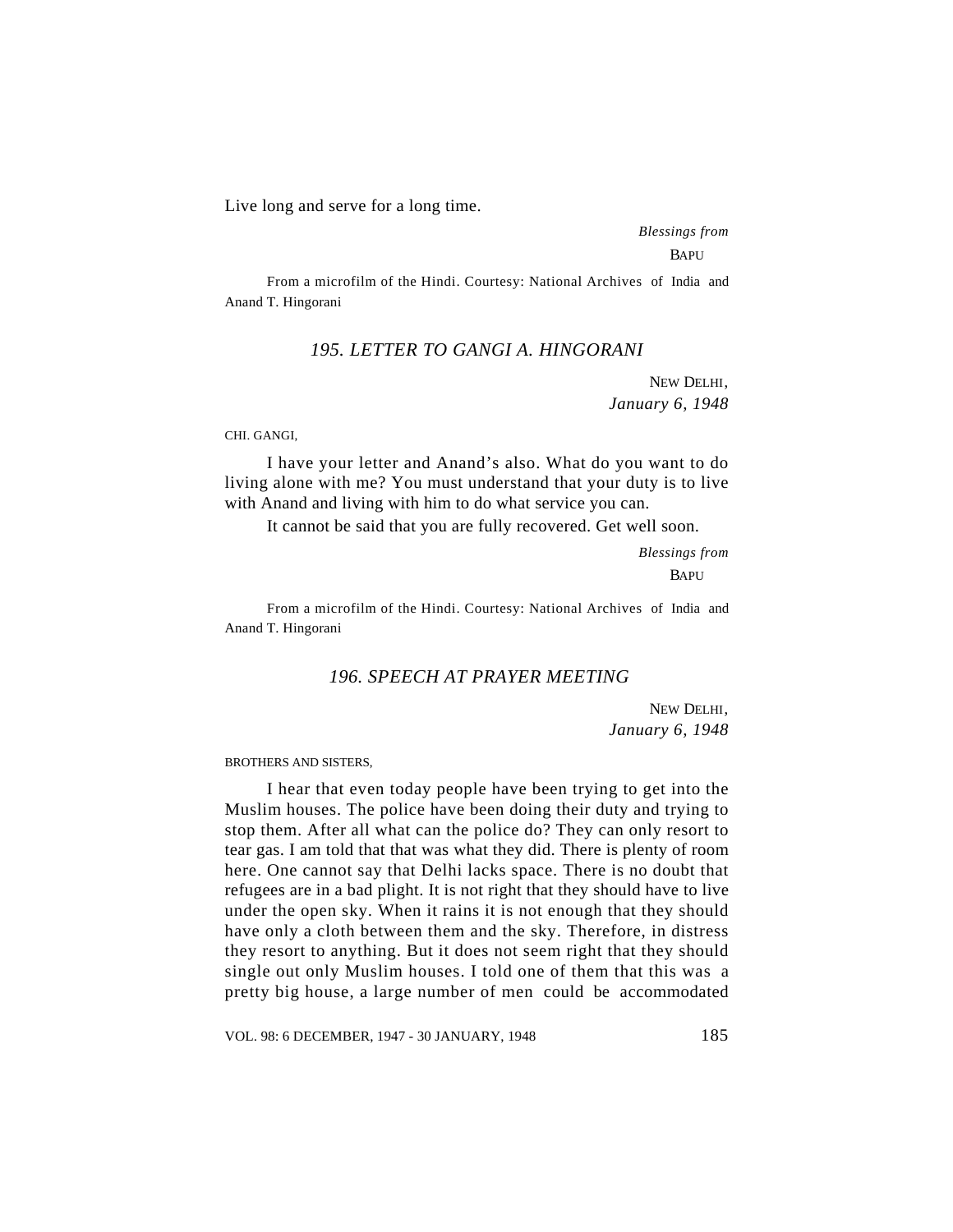here. They could throw me out and also throw out the ailing woman with me and afterwards the owner. He said that it was easy for me to find accommodation but who would give the refugees any accommodation? I would understand what they are doing if every other recourse had failed and if the people of Delhi had also failed them. But it is not good—it will do us no good to occupy the houses of those we have scared away or driven out.

The police today offered the refugees a few houses which they refused. Let them say clearly that they do not want any Muslims here. It would not be decent but at least it would have the virtue of being a straightforward course. They may say that since the Muslims have killed Hindus in Pakistan they shall kill the Muslims in India or that they do not trust them. But what is happening today is sheer madness.

Our present misfortune is that people unthinkingly indulge in meaningless rowdyism. The mentality seems to be that now that we are a free country we can do what we like. A report from Bombay says that the Government there is in a great difficulty. Dock workers have gone on a strike.<sup>1</sup> Such strikes are going to be our undoing, to say nothing of the fact that they can bring no benefit to the workers whichever the party behind the strike may be, Congress or Socialist or Communist or any other. Our country today is passing through a critical phase. Our effort should be to tide over the present situation and survive.

I have a letter from the Maharaja of Aundh, a small State in Maharashtra.<sup>2</sup> He had even when the British rule was still strong in India handed over the reins of the government to the people of his State. He and his son felt that they should serve the people. They devised a constitution, had a body elected and made it responsible for the administration. The Maharaja writes that the feeling among the other Rulers is that whatever he may do he should only do along with the other Rulers and that he should not act all by himself. He has almost decided to merge his State with India but he still continues to be the Raja, though only as a servant of his people. He will accept whatever is sanctioned to him by his people. Sardar Saheb feels that the Rulers should be given pensions, unconditionally, whether they

 $1$ <sup>1</sup> The workers of the engineering department of the Bombay Port Trust were demanding speedy implementation of the Pay Commission's recommendations.

<sup>2</sup>*Vide* "Speech at Prayer Meeting", 4-1-1948*.*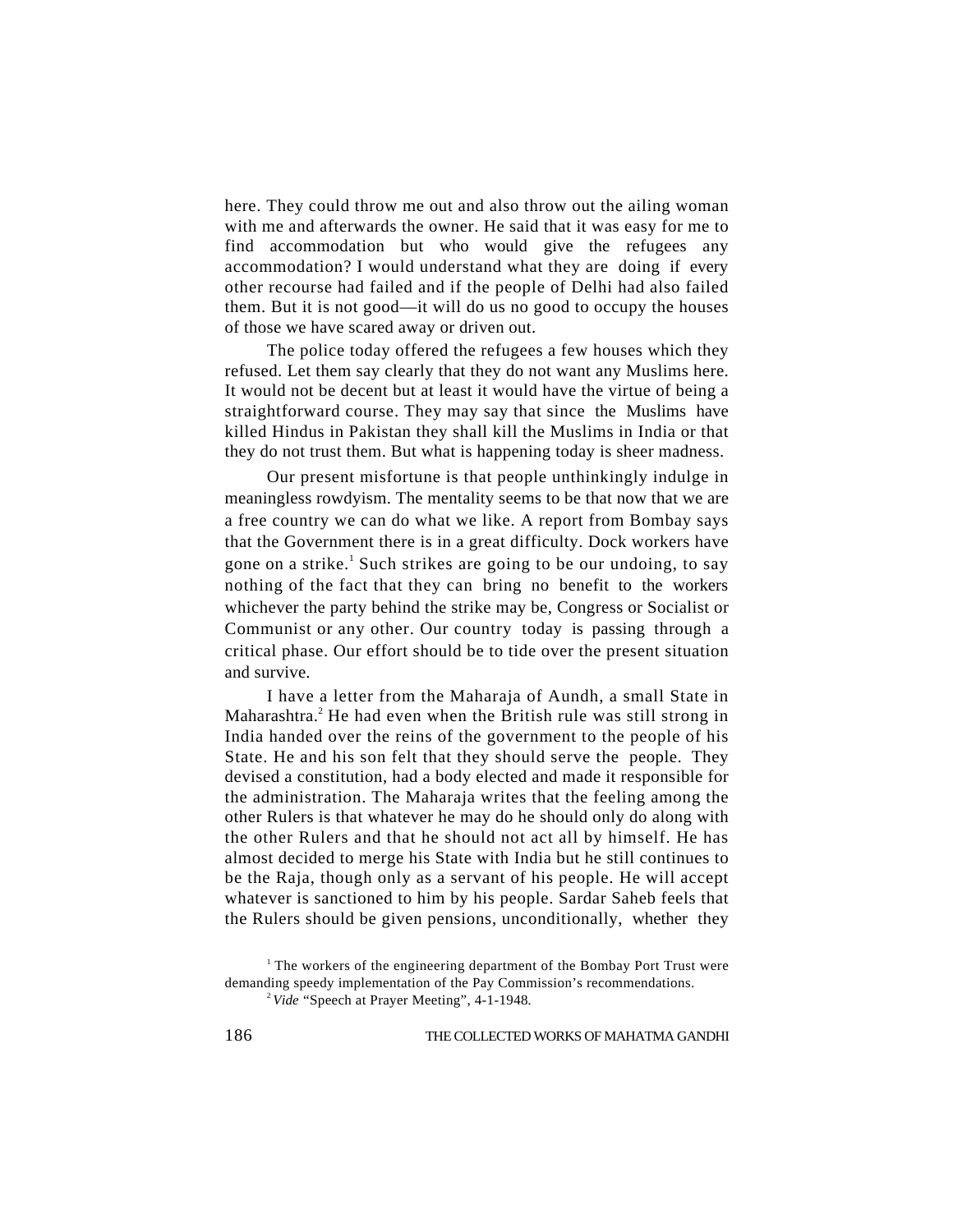functioned as such or not. He has started the process with Orissa.<sup>1</sup> I do not consider it right that the Maharaja of Aundh should be pensioned off. Only he should not interfere in the administration because the State now has responsible Government. But he has been told that the nature of administration in his State cannot be different from what it is in other States that have merged with India. It cannot have separate laws. But I say there is no need for any laws. When the power has been handed over to the people it does not mean that the administration should be conducted from Delhi. If there is a representative government it wilI have villagers on it. Such a body should run the administration. There should be no need to interfere with its work. Nor can any law be made for interfering with it. Otherwise it would not be popular rule. Popular rule cannot be established by the sword.

A friend writes that only a happy country can be said to have Ramarajya, that we may import goods from outside, but only as much as we can export, so that the trade is balanced. He says this has not been the case with us. We have always been debtors. Lately we have become creditors. But how long can we remain creditors if we keep up the present rate of spending? What we should do is to have the very minimum of imports and the very maximum of exports. Only then can we have a surplus of foreign exchange.

The fact is that what we import from outside is only our raw material converted into consumer goods. Our aim should be that we should have no need for importing anything or if we import anything it should only be to help other countries. If some country needs money and asks us for it we should be able to send the money. The correspondent is right in saying that so far America alone is such a country. We do not want to be like America but at least we can reduce our imports to match our exports.

[From Hindi] *Prarthana Pravachan*—II, pp. 271-4

 $1$ <sup>1</sup>The administration of the 25 Orissa States was taken over by the Government of India on January 1 and they were merged with the Orissa Province.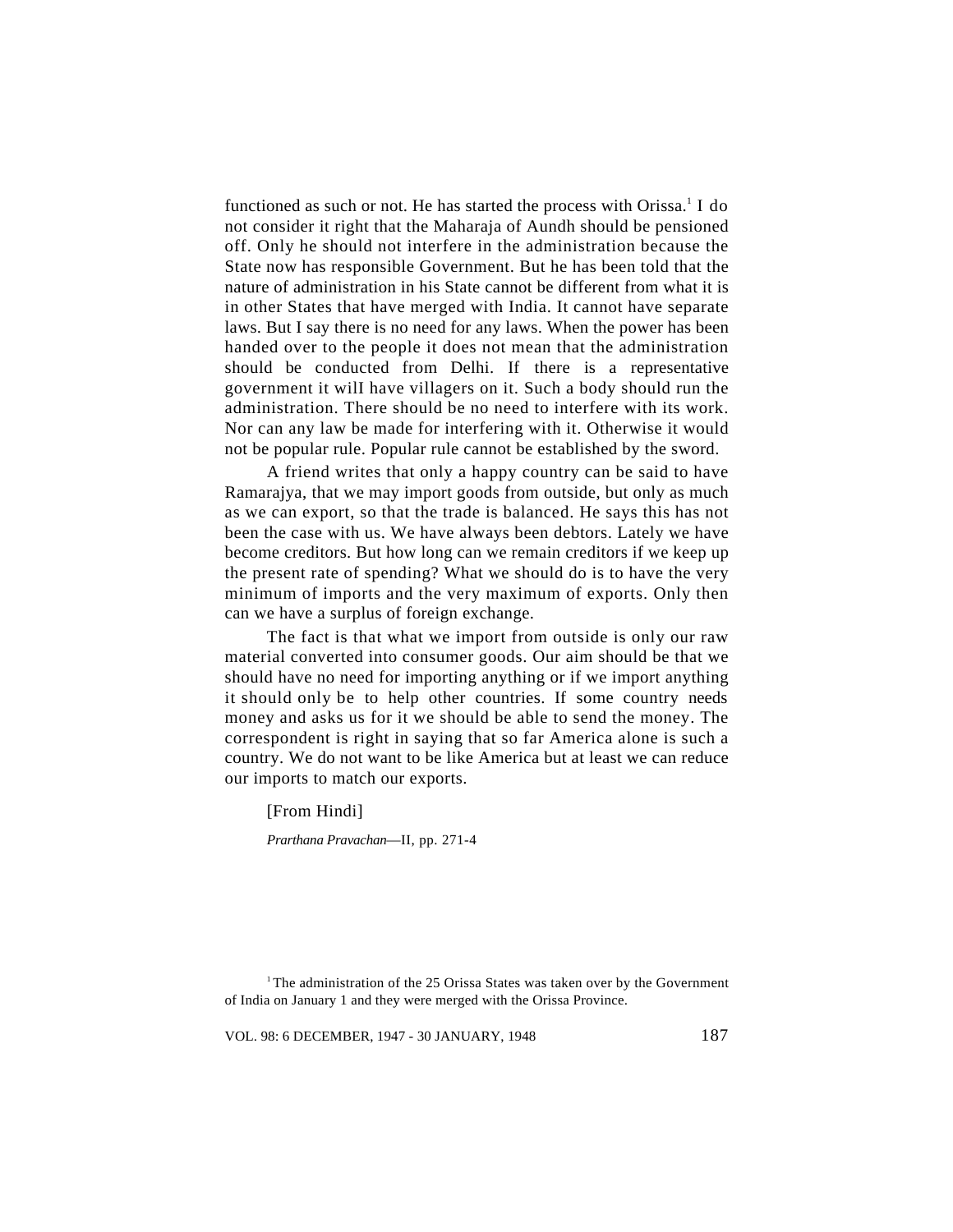# *197. A LETTER*

*January 7, 1948*

The news from Sind causes anxiety.<sup>1</sup> I of course want to go to Sind but with what face can I go? To try to quench the flames elsewhere while one's own house is burning will only make the flames rage more furiously. The better course would be to try and extinguish the fire at home. If one succeeds in that it will also help elsewhere.

[From Gujarati]

*Dilhiman Gandhiji—*II, p. 244

## *198. FRAGMENT OF A LETTER*

*January 7, 1948*

To entertain enmity against the shark while living in the sea is not bravery but only folly. Therefore, if you are unable to abide by the rules of the Ashram, you can by all means stay outside and carry on various activities of public service. I have no time to write more.

[From Gujarati]

*Dilhiman Gandhiji*—II, p. 244

# *199. FRAGMENT OF A LETTER*<sup>2</sup>

*January 7, 1948*

. . . Had to go without sleep today. For a while attended to Manu and looked through the post. The pressure of work here is so great that I can cope with the post to some extent only if I attend to it early

 $1$ On January 6, 184 Sikh refugees from upper Sind had arrived in Karachi in the morning by train. While proceeding in open carriages to the Gurdwara at Ratan Talao, they were followed by a Muslim mob and stoned all the way. Nearly 8,000 Muslims surrounded the Gurdwara, scaled its walls and pounced upon the refugees. The trouble spread through the city and nearly 2,000 shops and tenements, mostly belonging to Hindus, were broken open and property worth one crore was looted. Over 120 Hindus and Sikhs were reported to have been killed.

The authorities, unable to control the situation, called in the troops at 2 p. m. and a curfew was imposed.

2 Omissions in the letter are as in the source.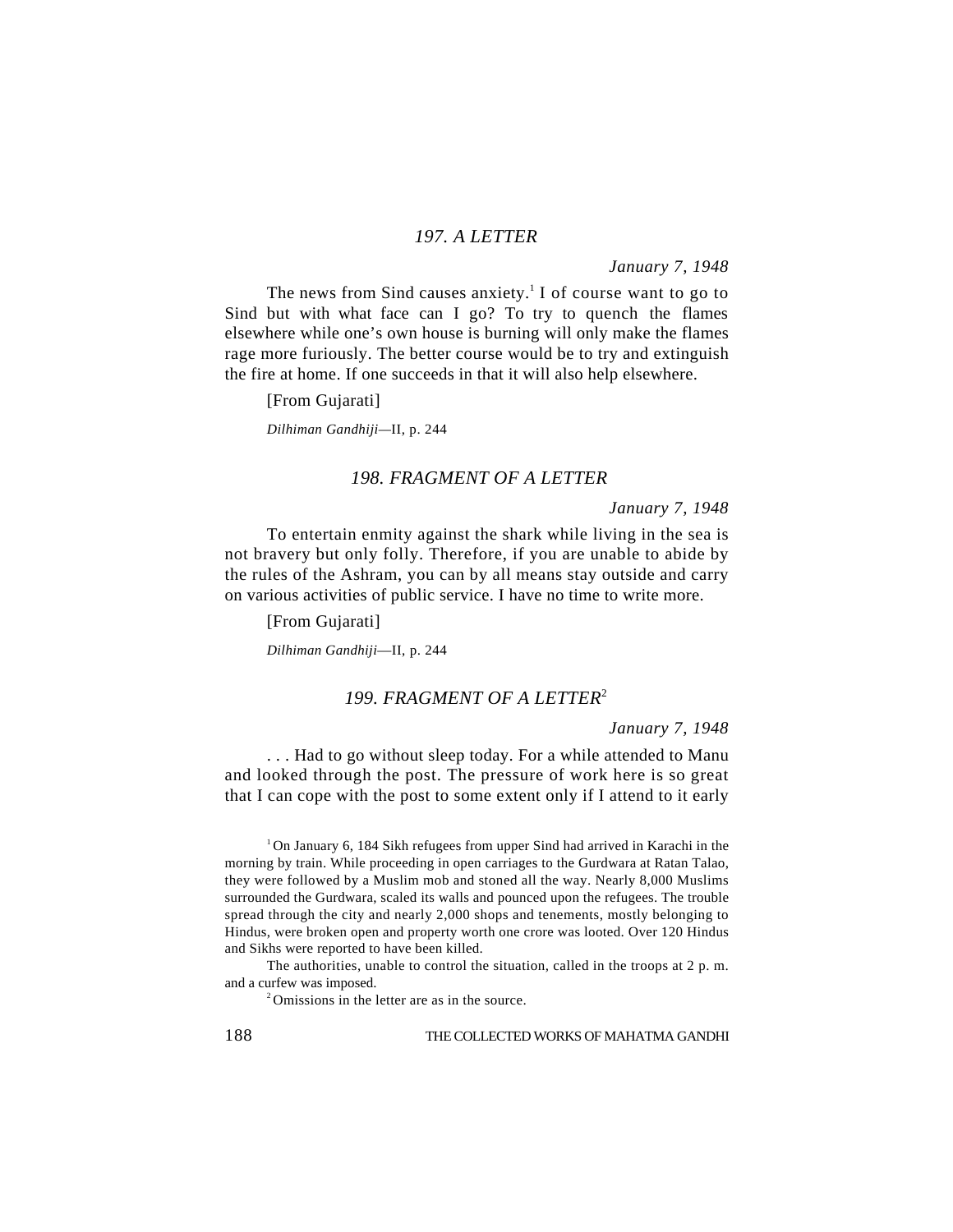in the morning immediately after the prayer. Afterwards the rush of visitors begins. I must achieve something or die in the attempt. I cannot say what will happen. I seek light. I can glimpse some rays in the darkness. Only when I attain enlightenment in full, shall heart-unity in Delhi be enduring.

Well, I have managed to write this with great difficulty. How are you all? How is your health? You must keep writing to Manu. She will write the rest. I have not succeeded in bringing her back to health. She wrecked her body in serving me in Noakhali. If she can regain her strength I shall be immensely relieved. If she could follow my advice and give herself rest for a couple of months and be cheerful, I would see about the outward treatment. Today this is not possible. I cannot give her my full attention. If I can bring matters here to some conclusion, my next task will be to make Manu strong as a wrestler. Or else she may well die. . . . This of course I write in jest.

[From Gujarati]

*Dilhiman Gandhiji—*II, pp. 244-5

## *200. FRAGMENT OF A LETTER*

*January 7, 1948*

I am hoping that we shall be able to achieve something here in a few days. Right now there is a conflagration raging here. Today we have forgotten our humanity. God will show the path He wills us to take. We must not give up the effort.

[From Hindi]

*Dilhiman Gandhiji—*II, p. 244

## *201. SPEECH AT PRAYER MEETING*

NEW DELHI, *January 7, 1948*

BROTHERS AND SISTERS,

I have here several notes and I shall try to deal with as many as I can within 15 minutes.

A friend writes that he has gone on an indefinite fast. All that I can say is that it is not right for him to fast. To resort to a fast thus is a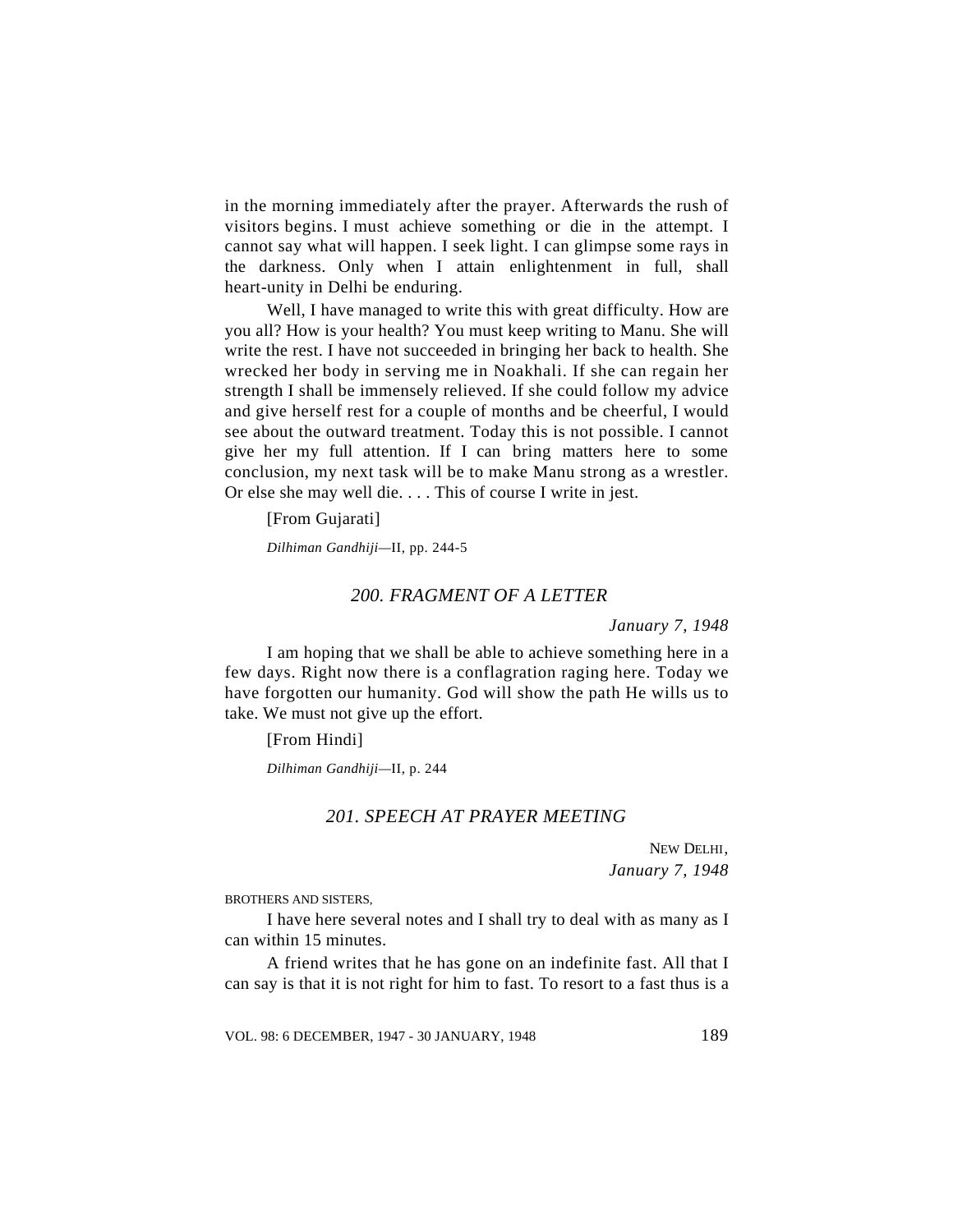sin. While I am alive I should be consulted because I have much experience of fasting. I shall not go into the matter further.

I am told that students are about to go on a strike. The date set is the 9th. I must say that it will be a wrong step. As I pointed out yesterday, to resort to strikes to gain one's end is not a good thing. I have no doubt in my mind that it is not non-violence. I have conducted many non-violent strikes. It cannot be said that every strike is non-violent and every strike is legitimate. Students should confine themselves to studies and keep away from strikes. I hope they will listen to me. I may again mention that I have had a long experience spanning some fifty years of non-violent strikes. I carried it on successfully not in India but in South Africa. I do not remember any instance when it failed me in anything I had undertaken. It cannot fail. If your cause is just and if what you are doing is the only course open to you, you are bound to succeed.

Today I received visitors from the Punjab, Sind, the Frontier Province and other places—all in Pakistan. They described to me their sufferings and asked me why I was not doing anything in the matter. How can they know all that I am trying to do? The only reason I am staying on here is that I may be able to get something done somehow for these people. Today I have become weak. Time was when what I said went home. Today it is not the case. Then I was the General of non-violence. Now that time is past. Today mine is a cry in the wilderness. But even if I am alone I must say what is right. People say that the Government is manned by persons who are my co-workers and that they will do whatever I say. It is true that they are my co-workers, but why should they do whatever I say? They will only do what seems right to them. I can plead with them and argue with them. If they see the point, well and good; if not, I am helpless. They might tell me that running a government is full of complications and difficulties, and that if I were in the Government I would find out that I could not do as I pleased. If the Ministers who are my friends, their secretaries and the police, for I am no one's enemy, were all to go by what I said all would be well. The Government can always say that they have not the right type of officials and staff. They are the same people who were there during the British rule. They cannot be turned out either. Whatever the reasons, I cannot make the Government today do all that I want. I am as helpless as any one of you. I am not God. I do only what my strength permits.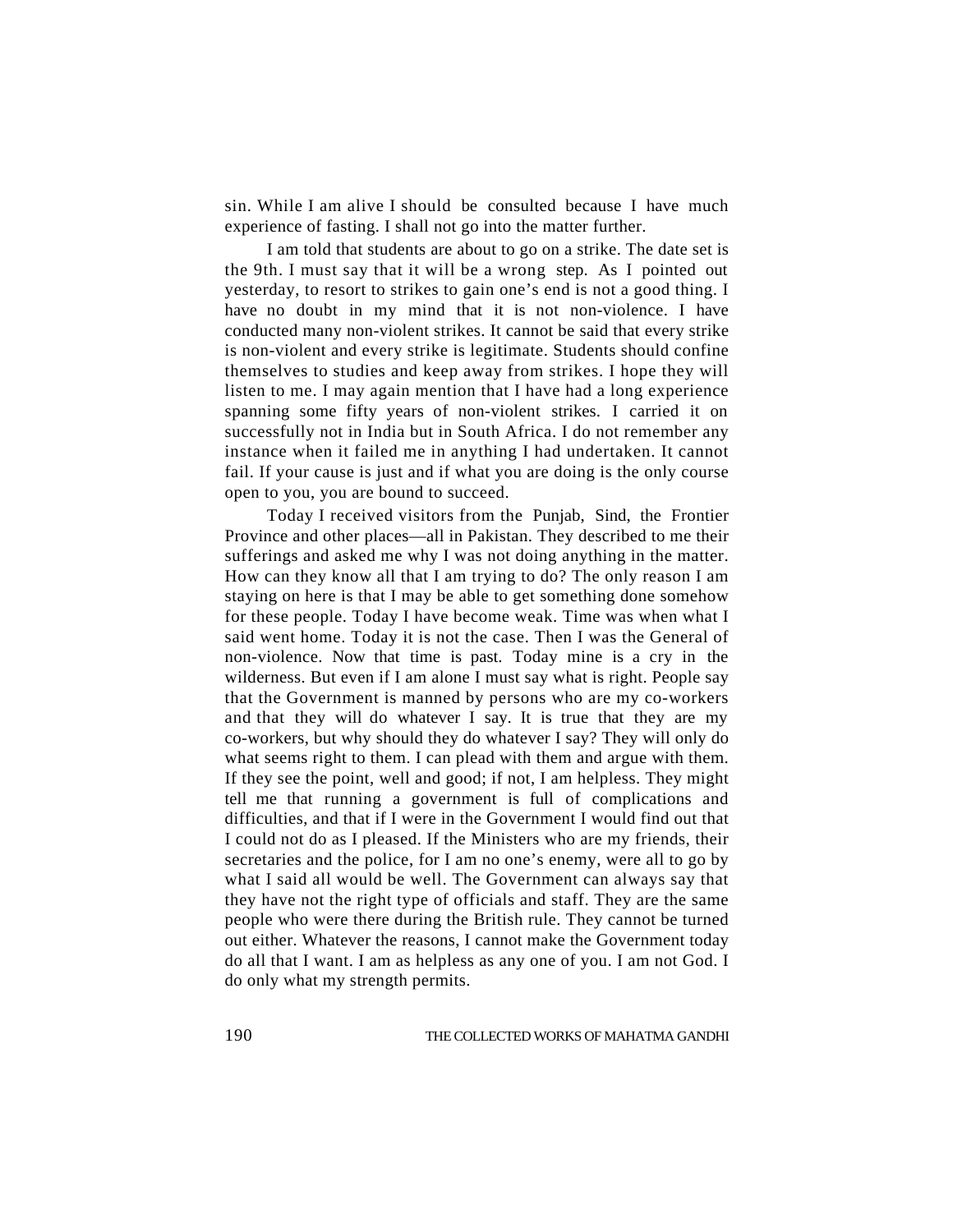But what are the people to do? They have to have shelter, clothing and food. When I myself have all those things, why should anyone be deprived of them? After all they have not committed any crime like assault or murder. They have been hounded out from their homes. They are our brothers and sisters. They have been subjected to indignities and injustice and if even on coming here they cannot live in peace they have the right to turn round and demand why they should be deprived of the necessities of life when they are freely available to others. I admit this is unjust. But I have told them what they can do. The way is not for them to get into anyone's house and occupy it. Their attack should be non-violent. I have also told them which houses are thus to be attacked.

They must also agree to do any kind of work assigned to them to the extent that they can. For instance you may not assign writing work to a man who cannot write. But if you give a pickaxe to a man he should not say that he can only wield a pen. Similarly they should live in any shelter that is given to them, be it a tent or a room. All that is necessary is that there should be a roof overhead and it should not matter if it is only a thatched roof. Similarly they do not need any cots. One can sleep on straw very comfortably. I know from experience that straw can be as warm as any cotton mattress. Let us accept as a blessing from God anything we can get. If people can learn contentment the few lakhs of refugees can be made reasonably happy. There is plenty of room here. Only their hearts should be clean. Unfortunately the case is the very reverse.

You saw what has happened in Karachi.<sup>1</sup> People used to say that such things could not happen in Sind. I always said that Hindus could not live in peace in Sind. And not only Hindus, even others. That was proved yesterday. They had assembled in a Gurdwara awaiting evacuation. The Gurdwara was attacked. A few were killed, some were injured. The Government says that the situation was brought under control as soon as possible. But in the first place such a thing should not have happened at all. I must tell the Pakistan Government to see that such things do not happen or else they should quit the Government. Maybe if there is no government there will be plunder and looting for a few days. But later the situation will improve. I have the same thing to say to the Government in India. I shall not listen to the Government saying that people cannot be persuaded. If the people

<sup>1</sup> Vide footnote to "A Letter", 7-1-1948.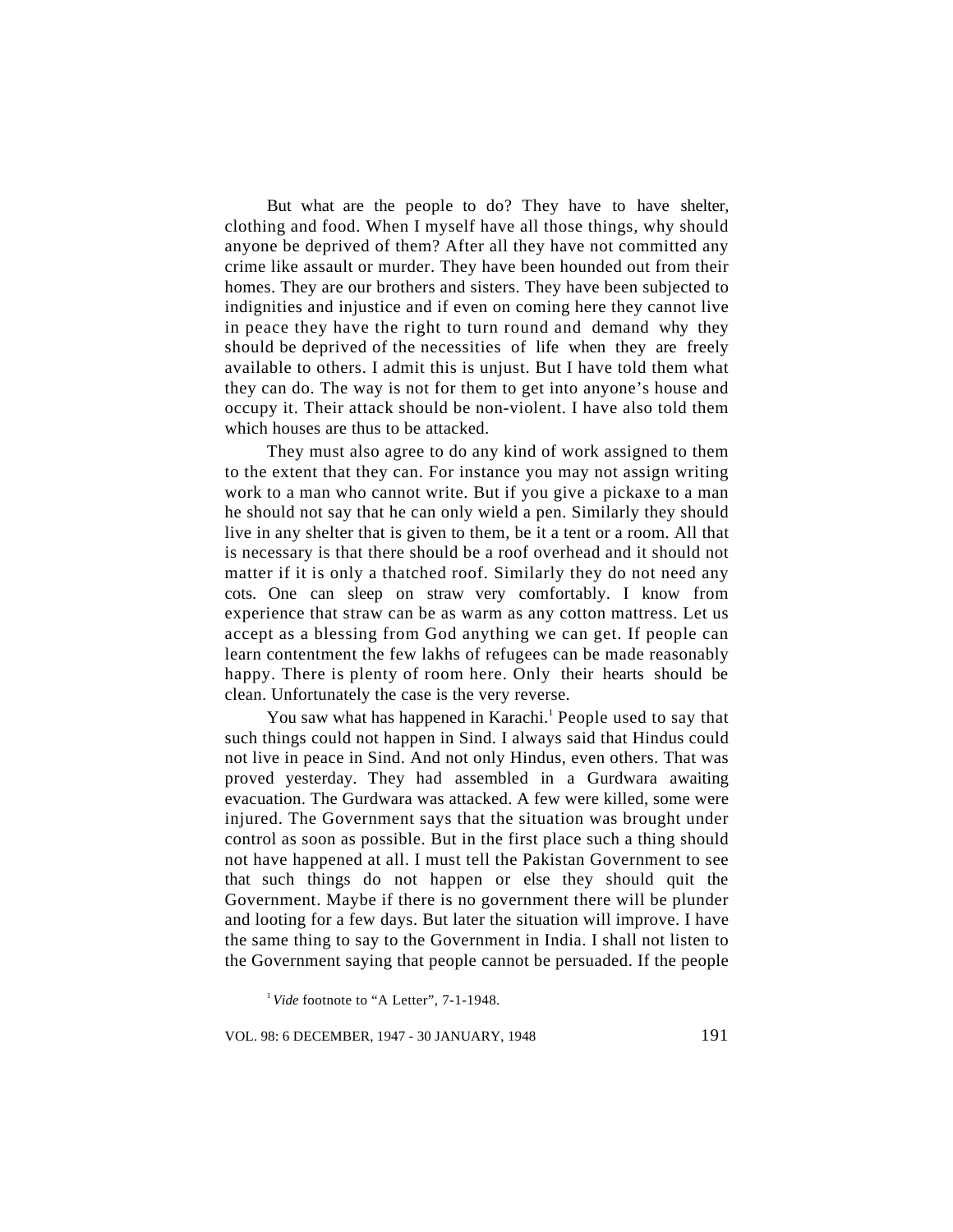cannot be persuaded they must give up the pretext of governing. Both the Governments are the same in my eyes. If the Pakistan Government allows the people to be murdered in this way, the Government will not last long. To you, brothers, I shall only say, do not let yourselves become mad. You must swallow your anger. You must not answer anger with anger and say, 'We will destroy the mosques, occupy them and kill the Muslims.' This will not be just. Such personal vengeance will put an end to the rule of law. Certainly we should provide all reasonable facilities to the refugees. It will be shameful if we do not. We should not be afraid or upset or angry over what has happened in Karachi. In return we on our part should live peacefully. If we can conduct ourselves decently, if we let the Muslims stay on, and if the refugees behave with civility, we shall soon overcome the present painful situation.

[From Hindi]

Courtesy: All India Radio. Also *Prarthana Pravachan—*II*,* pp. 275-9

# *202. LETTER TO SHANTA NERULKAR*

*5.45 a. m., January 8, 1948*

CHI. SHANTA $^1$ ,

I have your letter and also the list sent by you.

I have signed the budget.

I would like the Talimi Sangh to take over everything.<sup>2</sup> It will be a test for you all. If you do not master the art of taking work from other institutions it will be the end of all work. If you are complacent and depend on my help you are likely to repent it. How long can I live? If you have the grace of God you have everything. And I have already defined the condition for obtaining that grace.

> *Blessings from* **BAPU**

From a copy of the Hindi: Pyarelal Papers. Courtesy: Pyarelal

<sup>1</sup> Member, Hindustani Talimi Sangh

<sup>2</sup> The reference is to the unification and co-ordination of the four Sanghs as suggested by Gandhiji. *Vide* "Discussion at Talimi Sangh Meeting", 11/12-12-1947.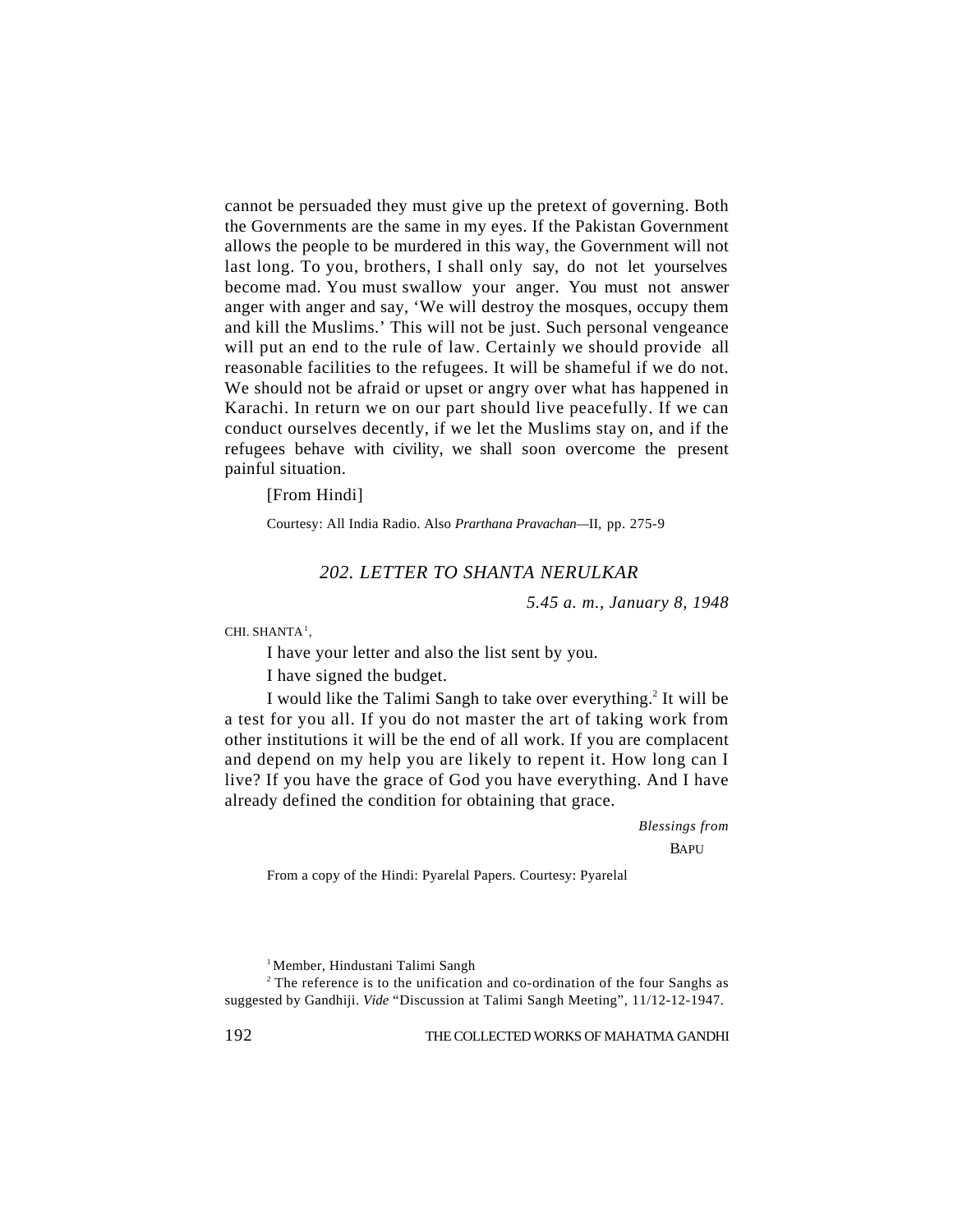*5.50 a. m., January 8, 1948*

CHI. ARYAM,

I have your two letters. You should find some time and improve your Hindustani and both the scripts. If Asha is not there you should take the help of others who know Hindustani. Why not Meetu's<sup>1</sup> help?

I would like the Talimi Sangh to take up the work of the K. G. N. M. Trust as well. It may be said that I am running a risk here. It is for you, it is your duty, to see whether you can shoulder all the responsibility. The co-operation of all the institutions and people depends upon your tact and friendliness. I can but obtain it for you; it is for you to carry it through and to develop it. Do you understand what I am saying? Ask me if you don't. You could even have written to me in Bengali.

I understand what you say about Ramachandran. I am writing to him $^2$ 

*Blessings from*

**BAPU** 

From a copy of the Hindi: Pyarelal Papers. Courtesy: Pyarelal

#### *204. LETTER TO AMINA G. QURESHI*

*January 8, 1948*

CHI. AMINA,

I find your letter very sweet. I think it was no less than your good luck that you could serve Totaram<sup>3</sup>. You are absolutely right that after the late Imam Saheb he was the lone elder in the Ashram. Parikshitbhai had sent me a telegram. Wahid<sup>4</sup> has indeed risen high. If he works hard he is sure to forge ahead as you say. Take care of your health. If you make the proper changes in your diet you will get rid of the redundant fat. Which college does Hamid<sup>5</sup> go to? What is Sultana<sup>6</sup> doing?

From a copy of the Gujarati: Pyarelal Papers. Courtesy: Pyarelal

<sup>1</sup> Addressee's daughter

- <sup>2</sup>The letter is not traceable.
- <sup>3</sup>Totaram Sanadhya; *vide* "The Late Totaram Sanadhya", 12-1-1948.
- 4 Addressee's children

6 Son of Chhaganlal Gandhi

<sup>5</sup> *ibid*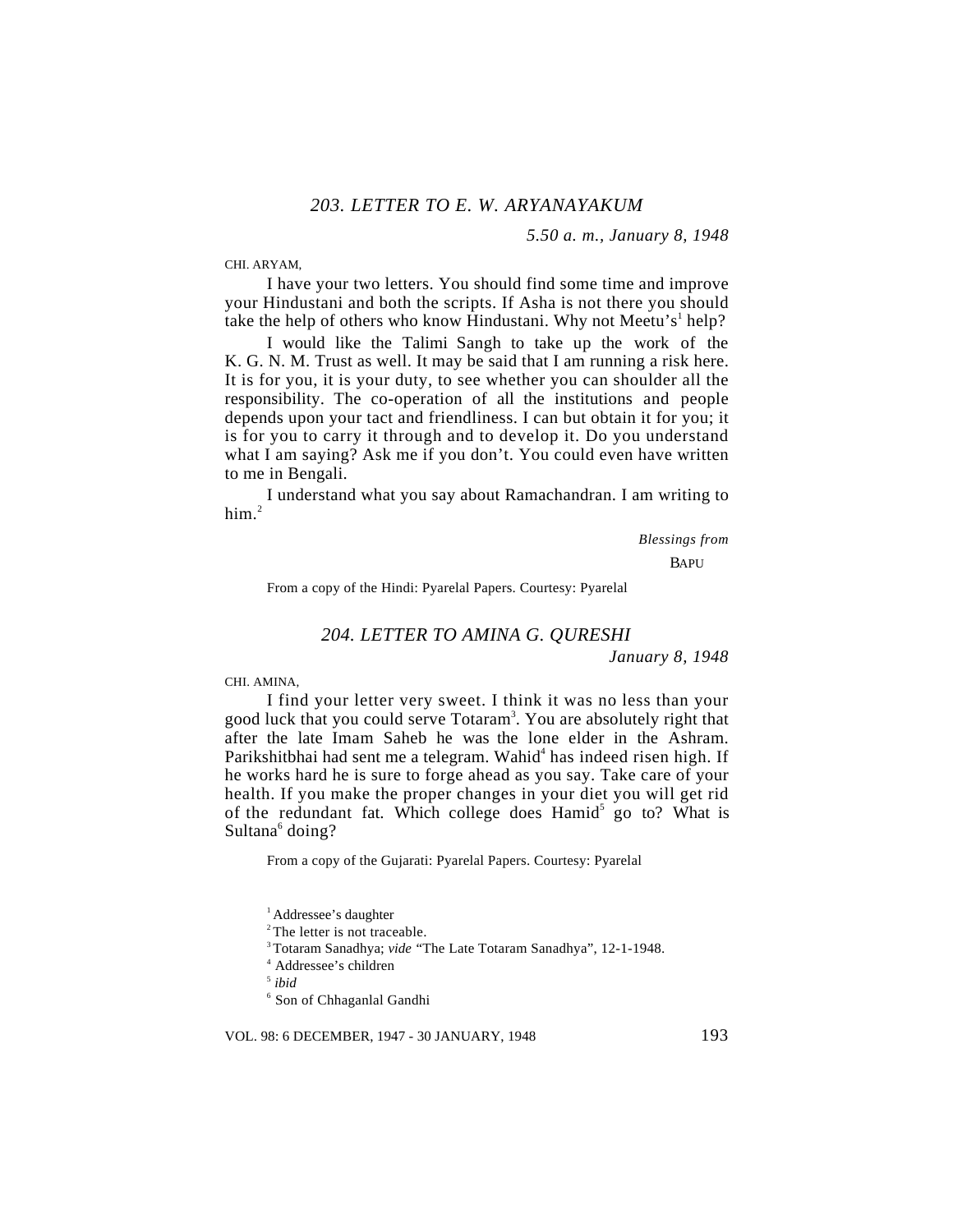*January 8, 1948*

CHI. KRISHNADAS<sup>1</sup>,

It is quite correct that you should write in Hindustani. I am, however, replying in Gujarati.

I am very glad that Manojna<sup>7</sup> co-operates with you. Seek more help from her if you can. She can speedily improve her knowledge of Hindustani and of the two scripts. Then why can't we devote our entire attention to it? All our [dealings] needs must be in Hindustani, not in Hindi or Urdu. Hence I would not regard the expression *nirvachit,* which has been used in the resolution that we have passed, as Hindustani. There must be a simpler equivalent for it. If *nirvachit* means 'one who has been elected' why can't we say *chuna hua?* This is only by way of an illustration. Why should the letter-heads be in English any more? My point was that it never ought to have been. Anyway now we surely cannot have it, so all such letter-heads should be utilized in some other way. You can cut off the part carrying the print and get a rubber-stamp for the name and address, or have them reprinted. A third way is to score out the printed portions. But that is a method I myself do not like.

Why should our constitution be in English? It should be in beautiful Hindustani. Even now we should have it rendered into Hindustani.<sup>2</sup>

Now about Khadi Pratishthan. An ordinary uncertified khadi bhandar defies us and carries on its business. It competes with us. What Khadi Pratishthan does is not with a view to competing with us; rather, whatever policy it adopts should help us to learn something. If we look at it from this point of view I see a very great difference. Even then we don't propose to act in haste.

I am forwarding your letter to Hemprabhadevi.

From a copy of the Gujarati: Pyarelal Papers. Courtesy: Pyarelal

<sup>1</sup> addressee's wife

 $2^2$ A committee was later appointed to translate the Constitution into Hindi. It consisted of Ghanshyam Singh Gupta (President), Raghuvira, Kamalapati Tripathi and Haribhau Upadhyaya.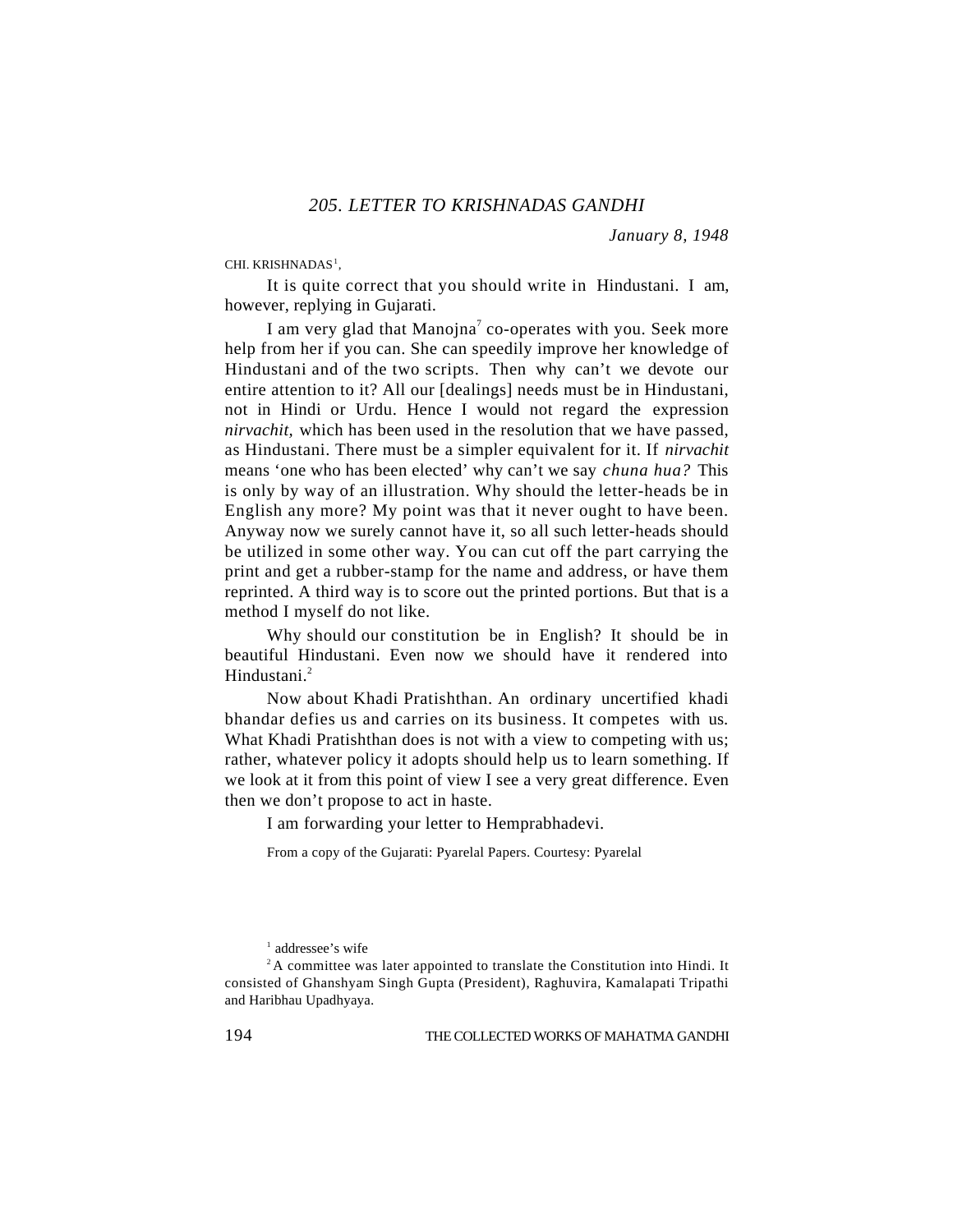## *206. FRAGMENT OF A LETTER*

*January 8, 1948*

Kakasaheb has been here for the last two days. It was with the greatest difficulty that I could find time to talk to him about Hindustani and other things. If he had not himself spoken he might have stayed on for weeks and I might not have found time to talk to him. Innumerable people—men and women—visit me during the day. There is a huge pile of letters to be attended to. The work connected with *Harijan* has to be done. There is not a moment to spare. Usually Manu shaves me. But today I have taken away this work from her. I am lying in the bath, plying the razor and dictating this letter to Manu.

I am not as fit as I should be, which shows weakness of my faith in Ramanama....<sup>1</sup>should go to Rajkot. By staying here he will only deceive himself and others. Man is his own enemy. No one can be the enemy of another. Similarly, no one in the world can harm anyone.

You should give up the craving to live in the Ashram. I have told the few people who are still there to stay there only if they can stand on their own feet.

I had never doubted that the removal of rationing would bring the relief it has brought. The Government hesitated because they were afraid of hurting the vested interests. But can a government be carried on in this way? Nothing is certain about me. There is still much fire smouldering here. One cannot say when it may not leap into flames.

[From Gujarati]

*Dilhiman Gandhiji—*II, pp. 250-1

#### *207. FRAGMENT OF A LETTER*

*January 8, 1948*

I had your letter written in English. First, I must apologize for the delay in answering it. I have not a moment's leisure. Even now I am lying in the bath shaving. Usually Manu performs this service, but today I am doing it myself and I am dictating this to Manu. Such is

 $1$  Omission as in the source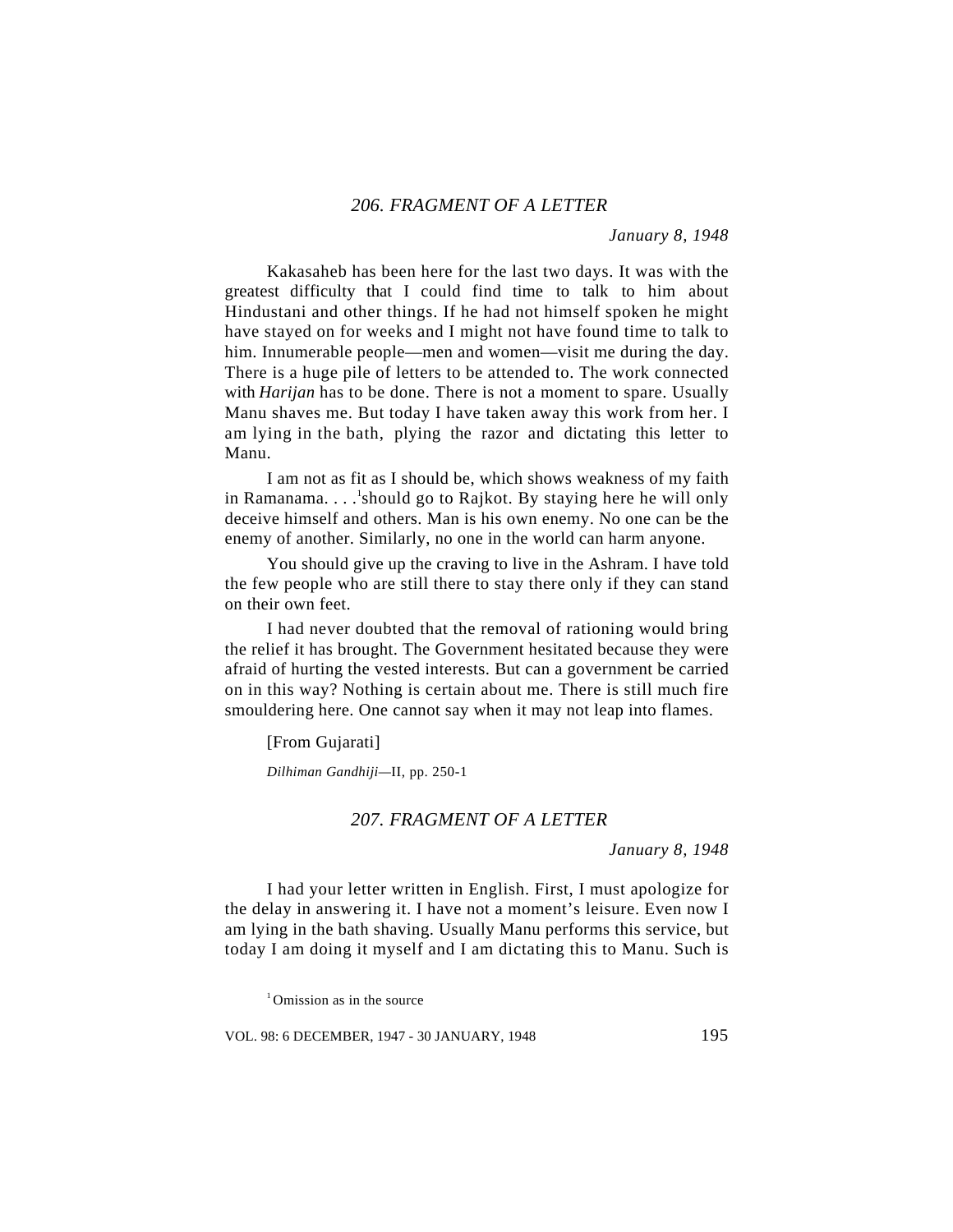my plight.

The Bahawalpur situation has got out of hand.<sup>1</sup> Who will mend matters? I am full of anxiety. Panditji<sup>2</sup> comes at least once a day. I shall speak to him. My going there will serve no purpose. If I can achieve something here it will have an impact on the whole of India. Running about from one place to another will achieve nothing. I have to do or die here. Even if I can die bravely it will do a lot of good. Let us see what God wills. We are all in His hands.

You must not rush here, abandoning the people. Even if you die there courageously, it will be well for Bahawalpur.

[From Hindi]

*Dilhiman Gandhiji—*II, p. 251

# *208. LETTER TO GOVIND BALLABH PANT*

*January 8, 1948*

BHAI GOVIND BALLABH PANT,

Read the enclosed and do whatever is proper.

From a copy of the Hindi: Pyarelal Papers. Courtesy: Pyarelal

## *209. LETTER TO MANGAL SINGH*

*January 8, 1948*

SARDARJI,

I got your letter written in English. Why did you write in English instead of in Hindustani? It appears that you have sent copies of the letter to others as well. As I had already replied to it, you would not, I suppose, expect another reply from me. I am already doing what I can with whatever strength I have. I do not hold the reins of the Government.

SARDAR MANGAL SINGH, EX-M.L.A. (CENTRAL) SHIROMANI AKALI DAL AMRITSAR

From a copy of the Hindi: Pyarelal Papers. Courtesy: Pyarelal

<sup>1</sup> Vide "The Doctrine of Merger", 13-12-1947. 2 Jawaharlal Nehru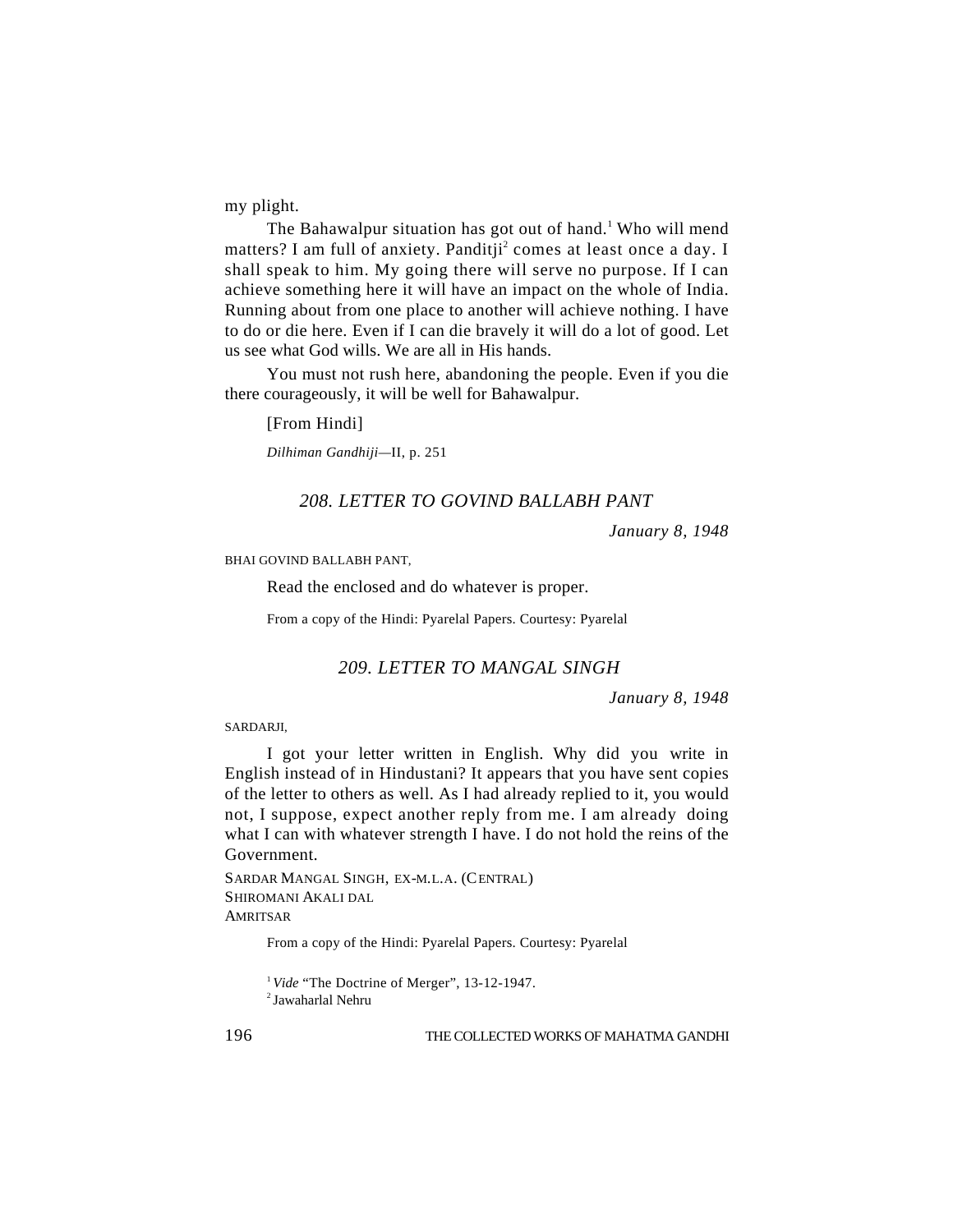# *210. SPEECH AT PRAYER MEETING*

NEW DELHI. *January 8, 1948*

#### BROTHERS AND SISTERS,

A correspondent refers to what I had said about the Harijans and drinking.<sup>1</sup> As a matter of fact it was not only Harijans I had mentioned but all others. He asks if only Harijans should give up drinking, what about the soldiers and rich people? It is a silly question. If the rich do not give up drinking, does it mean that others too should not give it up? Even if there is no prohibition drinking does not become a virtue. Does it mean that if others sin we should also sin? Since he has asked me I would tell him that all those who drink should give up the habit. Since the Harijans and the labour class cannot be persuaded the law must persuade them. They take to drink because they are deprived of other comforts of life. They want to drown their poverty in drink. But what reason can there be for the rich and the soldiers to drink? It is not that all the soldiers drink. Even among the English there are many who do not drink. Everyone should give up drinking. The law will apply to all. It will not make any exception in favour of the rich.

I shall speak now of the students' strike. I understand that students who are Congress supporters will not join the strike. It seems the strike was organized by the Communist students. There are all types of students—Communist, Socialist and Congress supporters. I am not concerned with that. I am addressing them all. If the Congress students are not taking part in the strike they deserve to be complimented. I shall advise all the students not to go on strike. It pains me that Communist students are taking this step. Communists are clever people. They too want to serve the country. But this is not the way to serve the country. And why should the students support any particular party? The students form a party themselves. Their job is to study not merely for themselves but for the service of the country. So long as one is a student one is not a Communist, or a Socialist, or a Congressman. One is merely a student devoted wholly to studies. Strike for them will be fatal.

I have a question here. It is a good question. I am asked why I who have been advising everyone to give up evil things don't offer

<sup>1</sup> Vide "Speech at Prayer Meeting", 1-1-1948.

VOL. 98: 6 DECEMBER, 1947 - 30 JANUARY, 1948 197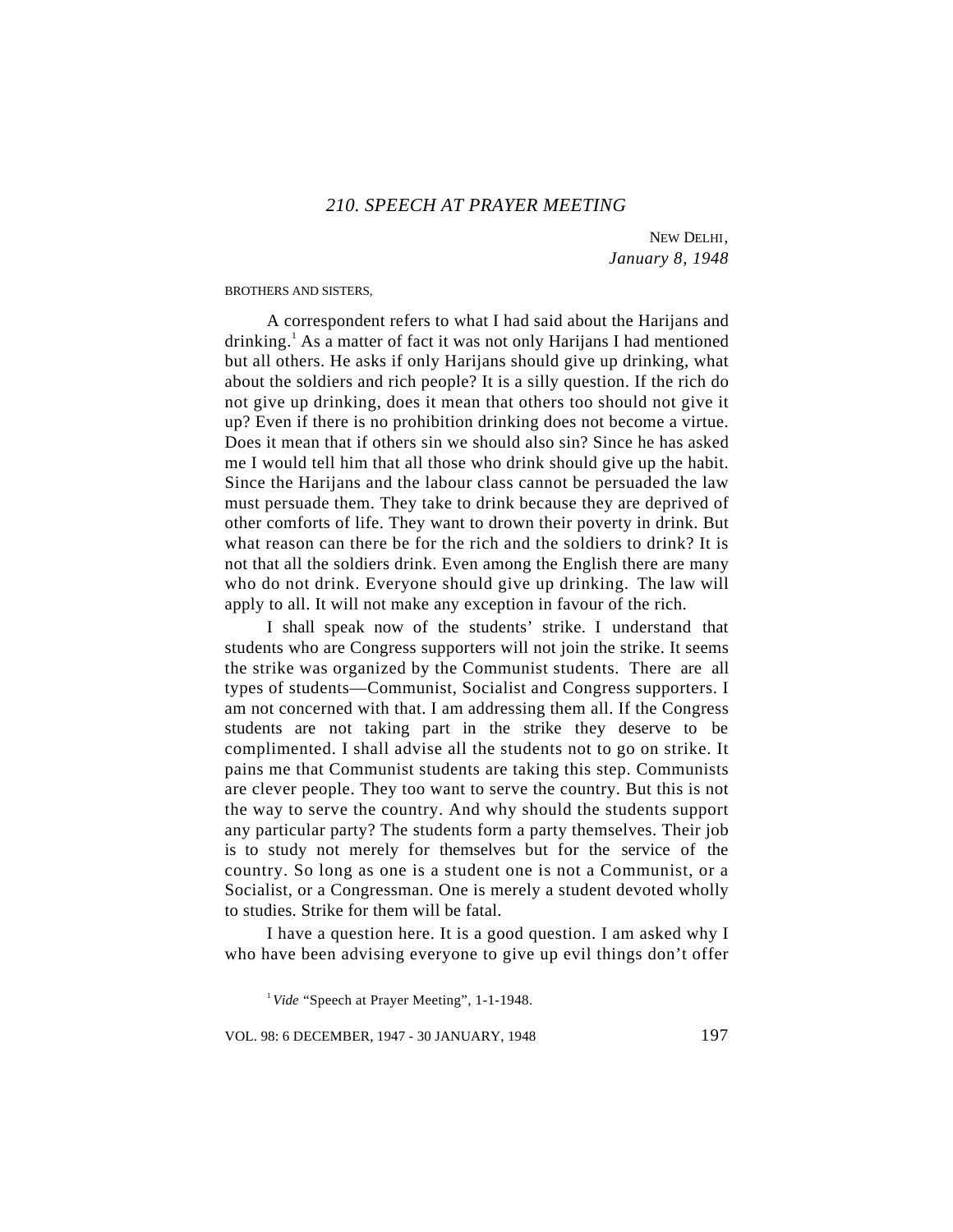the same advice to Pakistan, why I do not go there and resort to satyagraha. I have answered the question except for the satyagraha part. How can I go to Pakistan so long as we are behaving here as they do in Pakistan? I can only go to Pakistan after India has cleansed herself. I will do or die here. Hindus and Sikhs of Delhi have gone mad. They want all the Muslims here to be driven out. A large number have already gone. They want the rest also to go. There are Sikhs and Hindus in Pakistan who want to come away. But what is the use of satyagraha today? There is no satyagraha and no ahimsa left now. Everyone has become a votary of violence. They want the help of the army and can be happy only when they have such help. Today armed force has replaced God. Today even our newspapers are spreading filth. If people would listen to me, the newspapers would present a very different picture. The correspondent asks: "Since Hindus and Sikhs in such large numbers have been thrown out of Pakistan, where is the place for the Muslims to live? And so long as the same number of Muslims do not leave India, where is the place for the refugees to occupy?" I think that the number of Muslims who have already left equals the number of Hindu and Sikh refugees from Pakistan. It is madness to demand that the rest of them should also go because attempts are being made to drive out from Pakistan the Hindus and Sikhs still left there. We still have large numbers of Muslims in India. I am told that the meeting called by Maulana Azad in Lucknow was attended by 70,000 Muslims. It was the largest number of Muslims who attended a meeting in recent times. Must we kill all those Muslims or send them away to Pakistan, and why? I shall never give such shameful advice. There is no bravery in it.

A number of people from Bahawalpur came to see me today. A few persons from Mirpur-Kashmir also came. They are obviously in great difficulty. While they were still talking Panditji dropped in. I asked him to hear what the visitors had to say. The representatives of Mirpur had a talk with Panditji and I hope something will be done. I do not say that all that they want will be done. Although it is not yet a formal war, it is something very similar. In the circumstances it will be difficult to find a way of bringing over all the people marooned there. I am sure the Government will do what it can. But if there are still some people left there who cannot be helped, there is nothing much we can do about it. We do not have enough trains and buses. The Kashmir road is not yet fit for transporting millions of people. It is too narrow.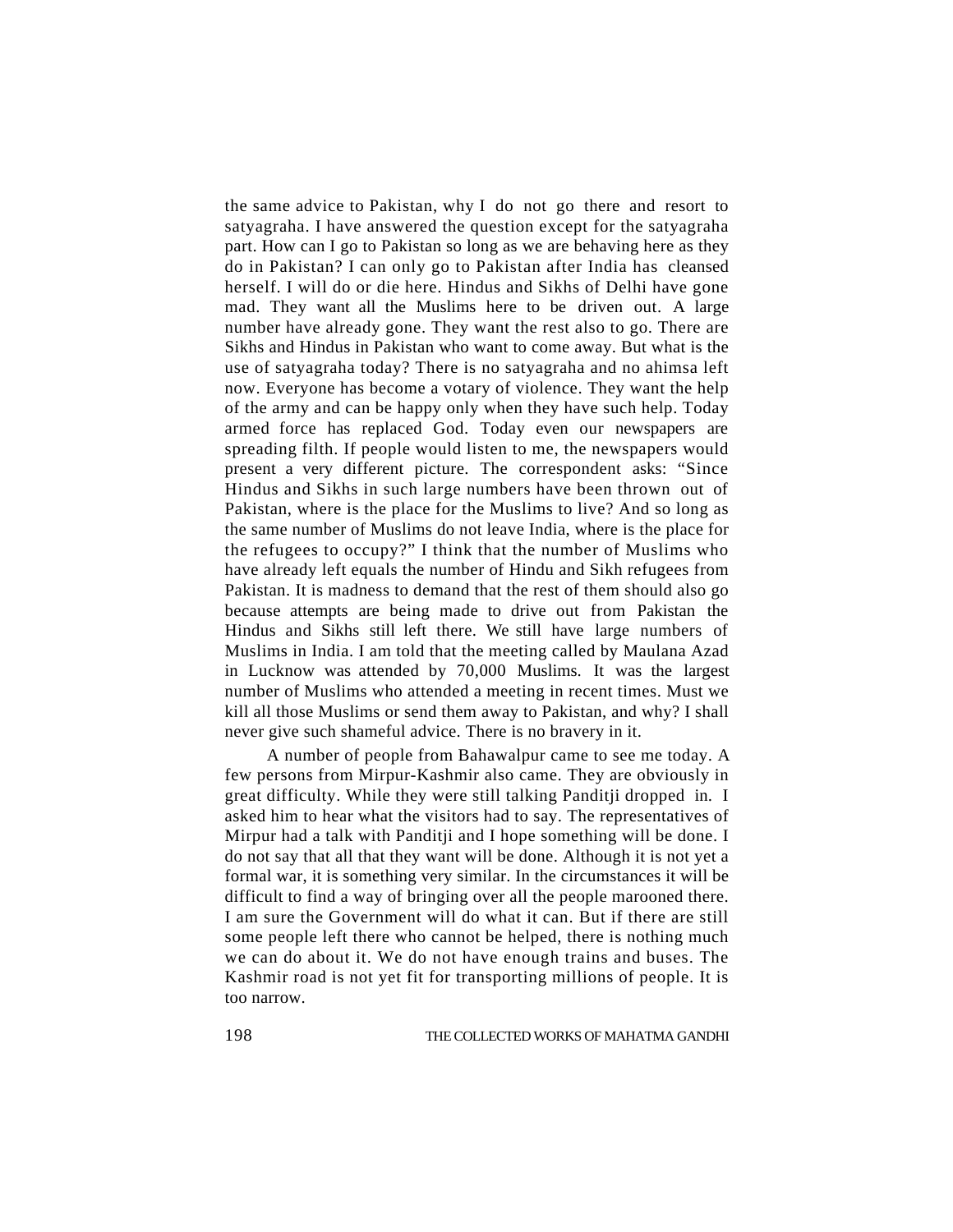The Bahawalpur refugees told me that the other refugees could have their names registered for jobs and send in applications, but that all the applications of those coming from Bahawalpur were not being entertained. They asked why there should be such discrimination. They were very polite and reasonable. They said that people coming from the Frontier Province, the Punjab and Sind could apply and were eligible for jobs. I said this could not be true and if there was such discrimination against the refugees from Bahawalpur it must be a mistake. The Sardar has said that there would not be any discrimination. However, I shall find out.

[From Hindi]

*Prarthana Pravachan*—II, pp. 279-83

# *211. LETTER TO NARANDAS GANDHI*

*January 9, 1948*

CHI. NARANDAS,

The Ashram and [I] are sorry for Chi. Navin<sup>1</sup>. I have to be a mute spectator of whatever happens. Everyone follows his own nature; how can Navin be an exception? I am totally indifferent about this marriage. What could have been your idea in writing to me? How can there be any blessings from me?

I am glad that you undertook the journey.

*Blessings from* **BAPU** 

From a copy of the Gujarati: Pyarelal Papers. Courtesy: Pyarelal

<sup>1</sup> Son of Vrajlal Gandhi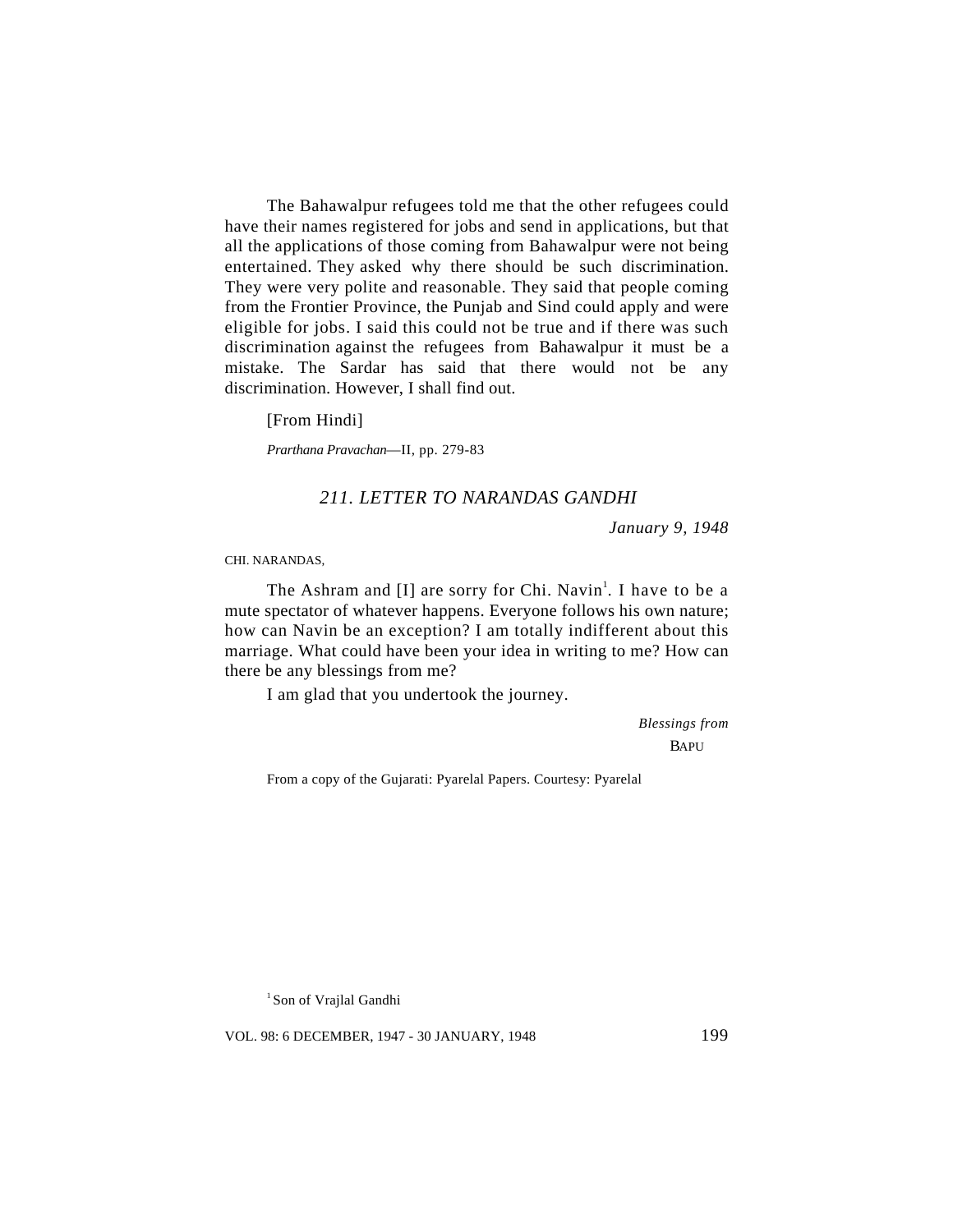# *212. FRAGMENT OF A LETTER*

#### *January 9, 1948*

Today this capital city is under a kind of siege. Although India is free the capital of India is protected by the army and the police and I can do nothing but sit here and watch. Votaries of non-violence today have had to put their trust in the weapons of violence. What a severe test it is going to be for us. If this is God's will, what strange design does it hide? But I have to do or die. Those who believe that arms can save Delhi are greatly mistaken. Whether it be Delhi or the world only one thing can save us and that is heart amity.

I have no time at all. There is a heap of letters to be answered. So only this much for today.

[From Gujarati] *Dilhiman Gandhiji*—II, p. 257

#### *213. LETTER TO AMRITA LAL CHATTERJEE*

NEW DELHI, *January 9* [*1948*] 1

CHI. AMRITA LAL,

I have your letter. I am glad that you wrote it in Hindustani in the Bengali script.

I think Dhiren is committing a mistake. It is a good thing that the marriage is still far away. He has a perfect right to act as he wants. Blessings are unnecessary when the cause is good; they become a curse when the cause is bad.

I have read your letter about Kanaiyo.<sup>2</sup> I am writing to him. My thoughts are firm and clear and I am conveying them to him. It will be good if you read his letters.

> *Blessings from* **BAPU**

From a photostat of the Hindi: C. W. 10425. Courtesy: Amrita Lal Chatterjee

<sup>1</sup>The source has "1947", evidently a slip, for the addressee's letter under reply was dated December 27, 1947.

 $2$ Kanu Gandhi and the addressee had expressed their disapproval of Gandhiji's experiment in *brahmacharya* and Abha Gandhi's participation in it.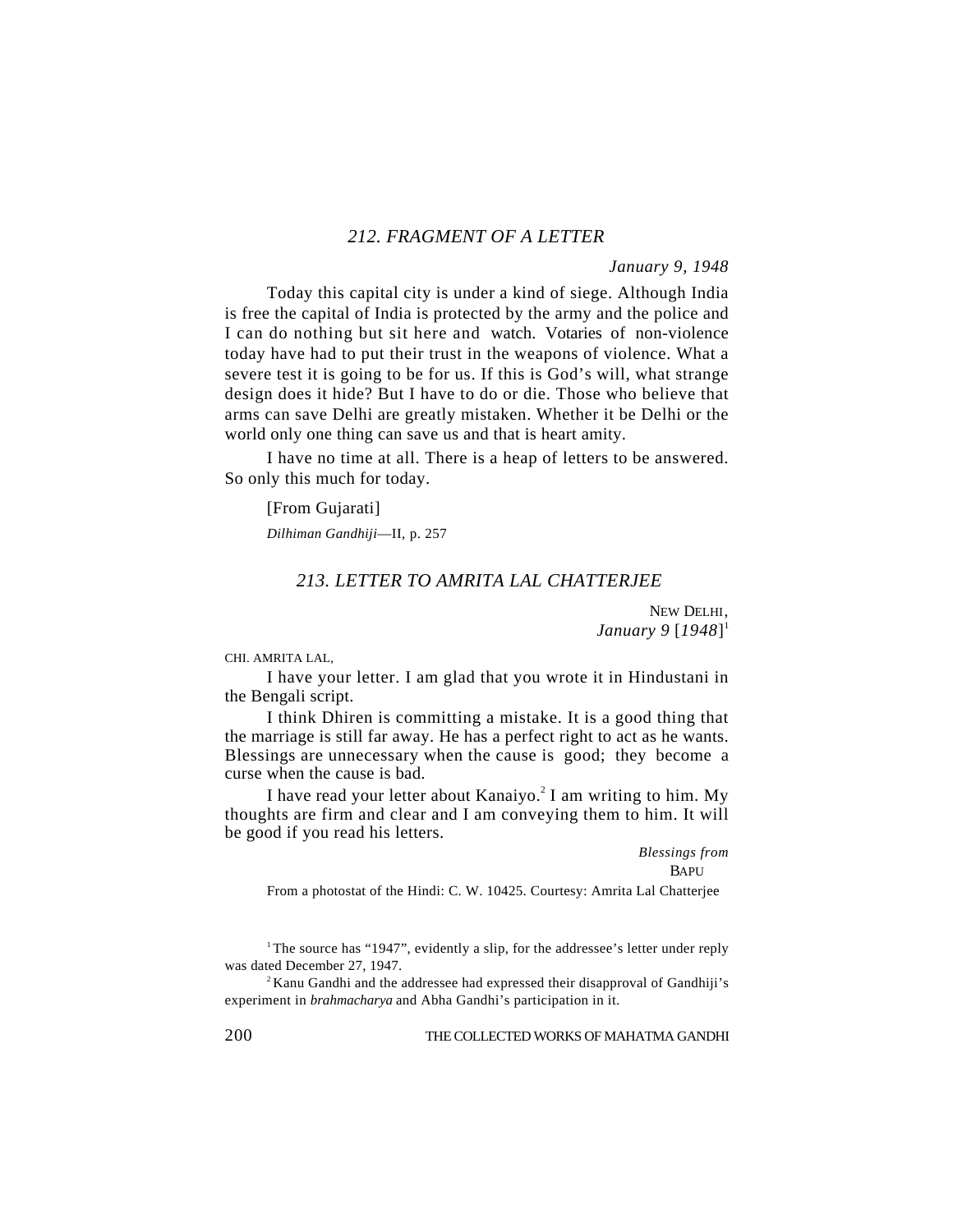*January 9, 1948*

#### DAUGHTER AMTUL SALAAM,

Your letter is full of anger. Anger seems to be the food on which you subsist. My simplest statement seems crooked to you. Let it be. Can one help one's nature?

I have never felt that you are a Muslim and I am a Hindu. The only feeling I have is that you are A. S. and I am Gandhi. Where our *atmans* are concerned we are one.

I hold that it is your duty to go to Borkamta. No other question arises if you too believe the same. It is imperative that you go to Borkamta soon. In my view you are the moving spirit behind whatever has been achieved there. It was and still is your most significant work. Only you can sustain it. At present no one but you can accomplish that work. If you do not ask me for money, that too would be in your interest. Nothing belongs to me; everything belongs to one or the other trust. Wherever you stand you stand in the capacity of my daughter, do you not?

What can be done if you hold a different view despite Bari's and my opinion that you should forget all about Patiala?

> *Blessings from* **BAPU**

From a copy of the Hindi: Pyarelal Papers. Courtesy: Pyarelal

## *215. TRIBUTE TO BHAURAO PATIL*

NEW DELHI, *January 9, 1948*

The services of Shri Bhaurao Patil are in themselves a true tribute to him. Yet the activity taken up by the students is worthy of praise. May Shri Bhaurao continue for long to render service.

M. K. GANDHI

G. J. SALUNKE PRESIDENT, BHAURAO PATIL FELICITATION FUND COMMITTEE SATARA

From a copy of the Hindi: Pyarelal Papers. Courtesy: PyarelaI

VOL. 98: 6 DECEMBER, 1947 - 30 JANUARY, 1948 201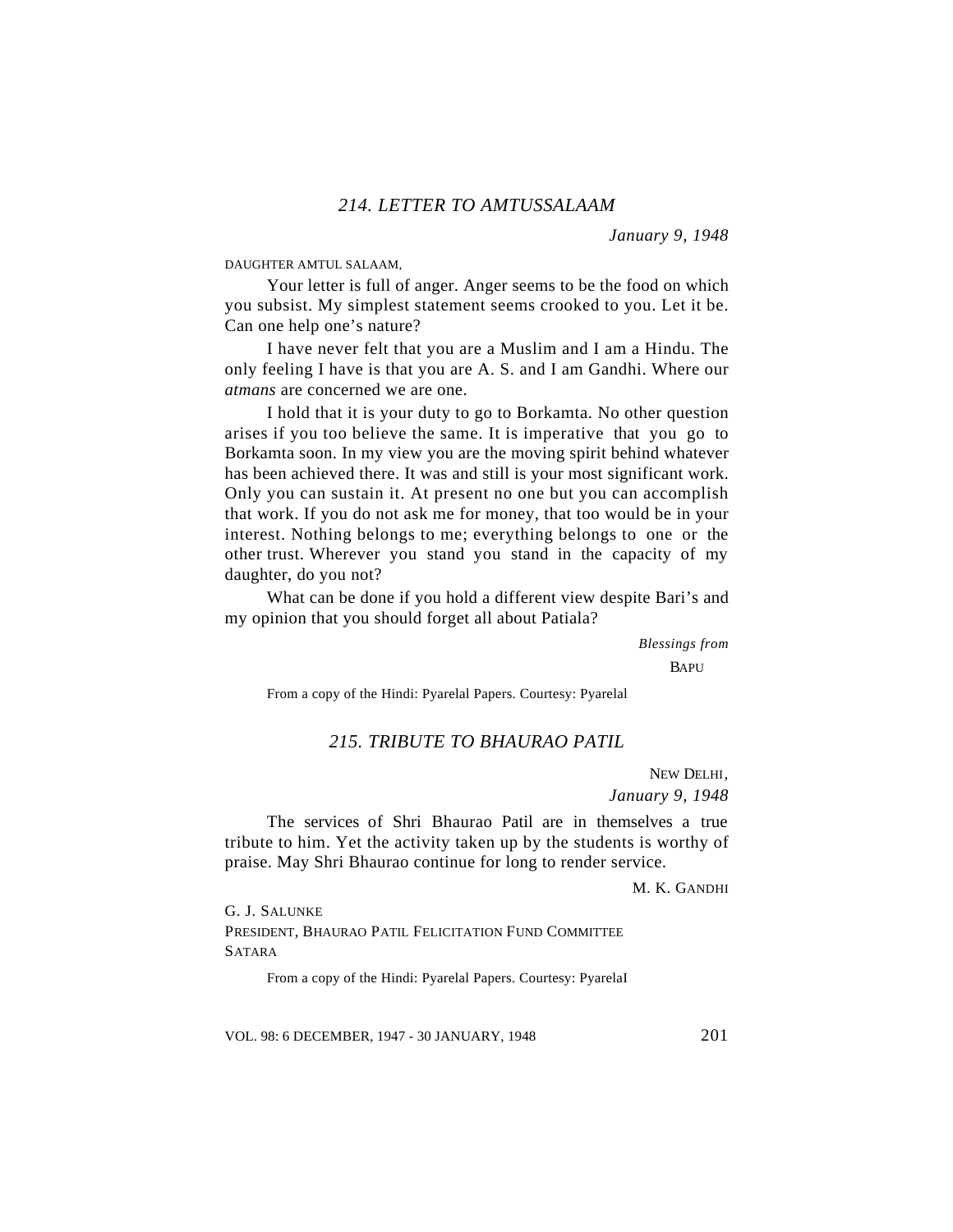BIRLA HOUSE, NEW DELHI, *January 9, 1948*

What I want is that you should have Nanabhai as your counsellor, even as sage Vashishtha was in Ramarajya. He will not shine more by being the Chief Minister. When there is friction between the ruler and the subjects he can bring them together. He should not transfer his institution<sup>2</sup> to the city. He should continue it in Ambla. I do not feel that Nanabhai will say no. He will not fit too well in the seat of power. His place can only be in the field of education. If everyone becomes Chief Minister, who will make up the subjects? Just as the ministers should be educated so also the people should be educated. Only if the people are educated will they keep the ministers on their toes. Only an educated people can discern the path to freedom. My own view is that Balwantrai should be made Chief Minister. He served the old Bhavnagar State for many years. The qualities that Balwantrai has are not to be found in Nanabhai. And Nanabhai's qualities Balwantrai does not possess. Dhebar alone cannot tackle the problems of Kathiawar. If the entire Kathiawar has only these two I shall have no worry. We cannot burden Dhebar alone with the responsibility of the whole of Kathiawar. In the ceremony Pattani<sup>3</sup> should be kept in the forefront. This is my considered view. But if you invite him only to censure him, then you should not invite him. If we start with prejudices of any kind we shall only frustrate our purpose. You must learn from him. There will be occasions when the State will be able to find a way through difficulties through his experience alone. I am giving my opinion unsought. If you do not like it you can reject it. You should not think that you have to accept it because I say it. If you do anything just to please me, it will not please me but it will harm us both.

[From Gujarati]

*Dilhiman Gandhiji—* II, pp. 259-60

<sup>1</sup> Which included Manubhai Pancholi, Balwantrai Mehta, Mohanbhai Motichand Gadhadawala and others. They expressed the view that Nrisinha prasad Kalidas Bhatt should be made Chief Minister in the popular government at Bhavnagar.

<sup>2</sup> Gram Dakshinamurty 3 Anantrai Pattani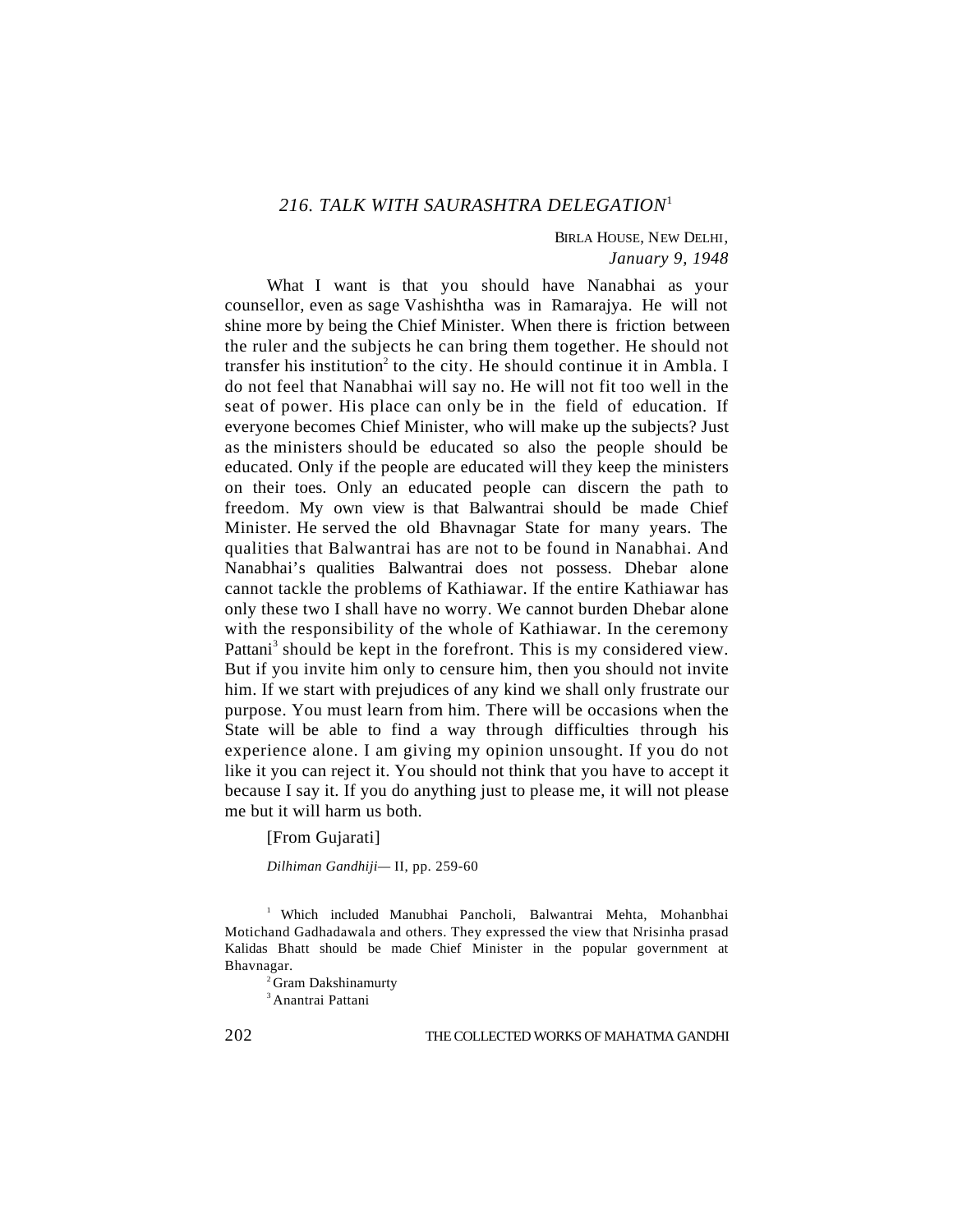## *217. SPEECH AT PRAYER MEETING*

NEW DELHI, *January 9, 1948*

#### BROTHERS AND SISTERS,

I want to say something about a Hindu temple in Bahawalpur. It is still there but is no more in the possession of the Hindus. The chief priest of the temple came to see me today. His name is Bhagwandas. He saw with his own eyes how the temple was attacked and how the Hindus ran for their lives by the backdoor. The chief priest also ran away with them. He described to me how he was able to save some women. He could not save them all but quite a number were rescued. He wants me to find a way of bringing over the Hindus still stranded there. I told him that I was doing all that a single individual could do. The Government was trying to do something but it was not easy because one Government should not interfere in the affairs of another. I have said it before and I say it again that what is required at the present juncture is patience. We should not fear death. We must fear dishonour and indignity. To save one's honour one must lay down one's life. If someone is asked to embrace Islam or be prepared to die, he must choose death. Death is inevitable and cannot be avoided for ever. This of course does not mean that we should not do what we can to save ourselves but our ultimate trust should be in God.

A refugee came to see me today. He was not a beggar, nor a poor man. He has known prosperity. He lives in a bungalow nearby. The bungalow belonged to a Muslim who ran away. The refugee friend was a friend of that Muslim. He comes from the place where the Muslim has gone to settle. He told him to go and live in his bungalow. Now he says he has received a notice from the Government asking him to vacate the bungalow which is required for public purposes. I have no doubt that the Government would requisition the house. There are many people, ambassadors and others coming from outside and the Government would want to provide them proper accommodation. After all the Government cannot put up new houses by magic. It is said that sages had this power in former times. It is related in the *Ramayana* how the sage Bharadwaja had made a whole city appear from nowhere with the power of his *mantra.* Today I know of no such *mantra.* I therefore can understand it if the Government requisitions houses when it wants them but it should then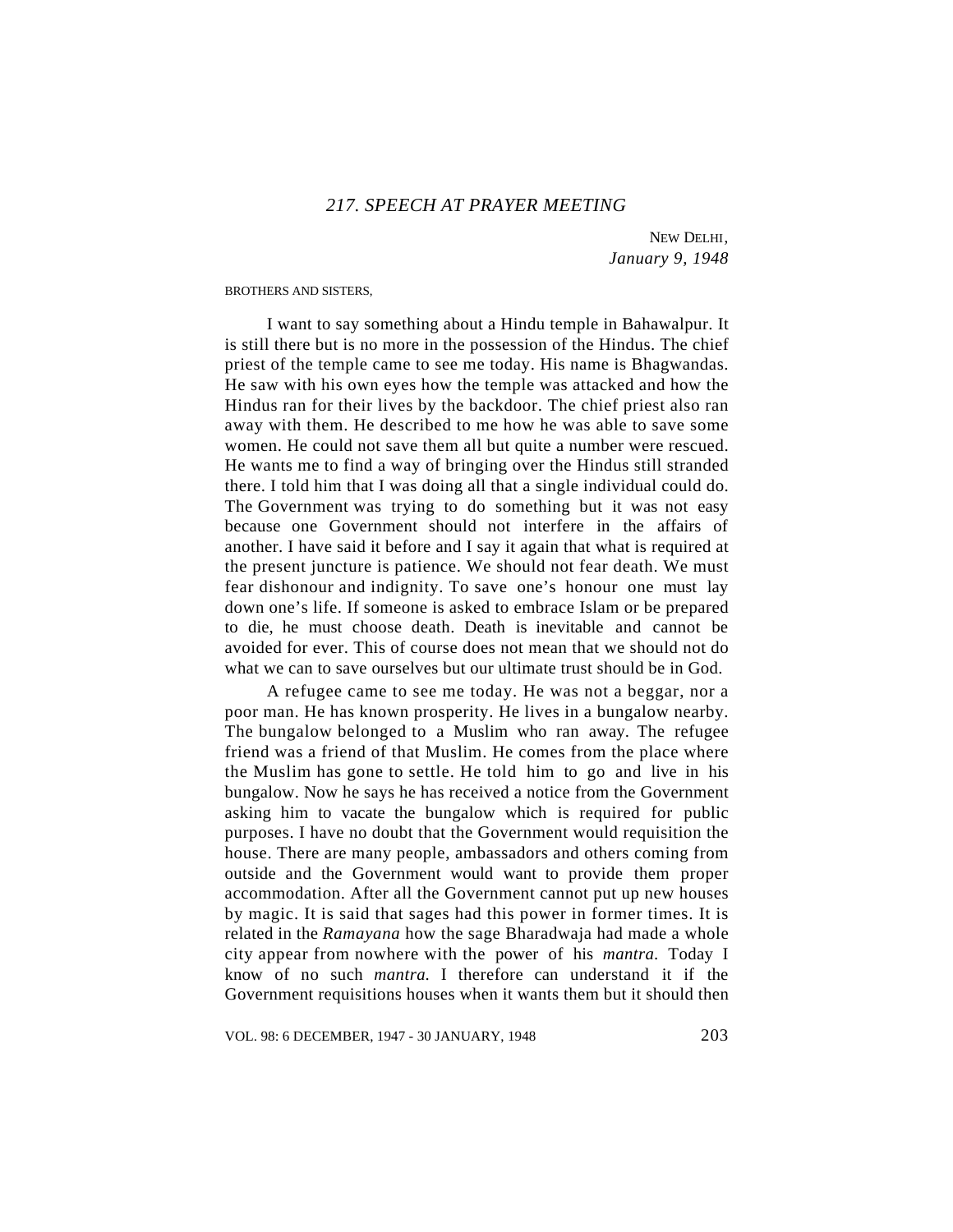provide alternative accommodation to the people living there. If the Government just pushes out the occupants, where are they to go? I am sure the Government cannot act thus. But if such a notice has been received I cannot really hold out any assurance of help. I myself do not have a house of my own. I am living in another's house. The affected person should approach the Government. I still think that what he says is not correct but if it is, it is a painful matter. I know that anyone lawfully residing in a house cannot be served with such a notice.

 I have several other letters. A correspondent attributes to me the statement that in Bombay everyone was allowed to draw one seer of rice per day as his rationed quota. So far as I remember I never said this. In the present conditions of scarcity one seer of rice per day per head would be too liberal an allowance. Still I shall see what I had said. He says the quota is a quarter seer per head, per day. This means one seer in four days. This is not too bad. But in fact I recollect it was only one seer in seven days. But if I had said that the allowance was one seer per head per day it should be taken as incorrect.

There are so many notes and letters that I find it difficult to decide which one to take up. One says that I am staying here in Birla House where poor people cannot enter; formerly when I was in Bhangi Colony poor people could approach me. What he says is true and I like it. I think I had referred to this the first time I came here.<sup>1</sup> I came here at a time when Delhi was in the grip of communal rioting. The town looked like a graveyard. Bhangi Colony had also become crowded with refugees and it was feared that anything might happen anywhere. So the Sardar said that he would not allow me to live there. So they moved me to Birla House. I did not object because after all I cannot make do with a room. There had to be an office and a kitchen, and moreover there are many people living with me. Here I am also within easy reach of the ministers. They do not send for me. They themselves come to me. It is their kindness. It takes them only two minutes to come here. It took them 10 to 16 minutes to go to Bhangi Colony. The Muslim brethren also find it easy to come here while they are scared of going to Bhangi Colony. It will be a great thing if we can save such of them as are left. Today goondaism rules the streets. Anyone going on a bicycle is pulled down and his money or watch is snatched away. Even those travelling in cars are stopped and

<sup>1</sup> Vide "Speech at Prayer Meeting", 10-9-1947.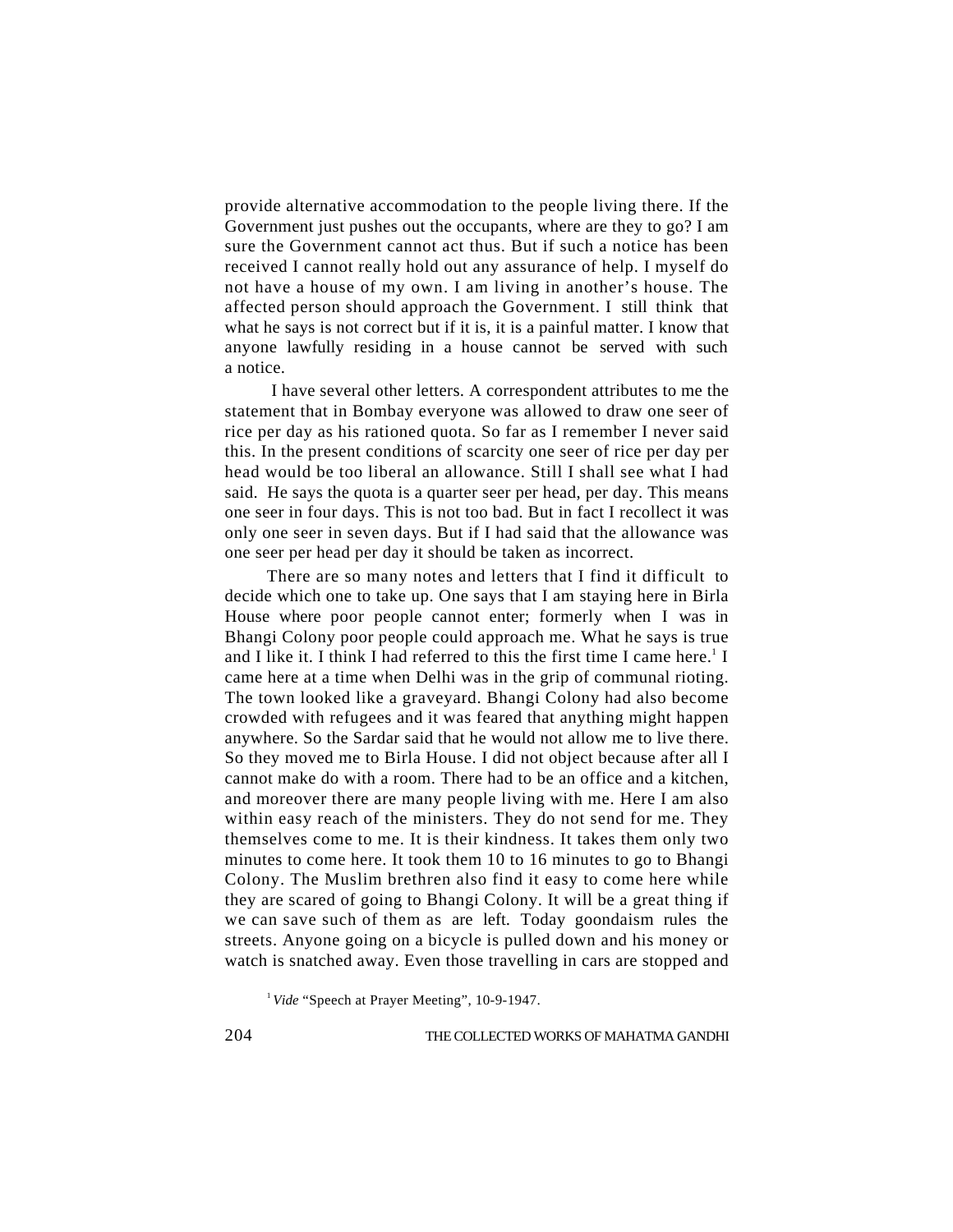looted. Such is our present plight. It is a matter of great shame.

[From Hindi]

Courtesy: All India Radio. Also *Prarthana Pravachan—*II, pp. 283-5

#### *218. LETTER TO VIJAYA M. PANCHOLI*

*January 9, 1948*

CHI. VIJAYA,

It is after a long time that you seem to have found occasion to write to me. I often think of you.

The answer to your question is the verse which we sing every day at the morning prayer. The prayer, in its entirety, is meant not only to be recited but to be acted upon. This is what the verse means: "Our misfortunes are not real misfortunes, nor are our good fortunes so in fact. Real misfortune is the forgetting of Vishnu, and the highest wealth consists in constantly thinking of Him and trying to see Him in one's heart." Think over this and shed your weakness. Why need one who feels Rama in his heart, bemoan massacres or lose his reason because of them? And, moreover, what about the inhuman conduct we were guilty of on our side? Hence did Narasimha sing: "Let not thy mind be affected by suffering or happiness, for they were created with the body." Think over this. I don't like your being weak. You should go to Panchgani. Accommodation is available there now. Uruli also is a fine place. You should find some time for rest.

Nanabhai must have received my letter. $1$ 

I have written this letter in great hurry, having put off going to bed for a while.

Look after the children with great care.

*Blessings from* BAPU

From a photostat of the Gujarati: G. N. 7154. Also C. W. 4646. Courtesy: Vijaya M. Pancholi

<sup>1</sup> Vide "Letter to Vijaya M. Pancholi", 5-1-1948.

VOL. 98: 6 DECEMBER, 1947 - 30 JANUARY, 1948 205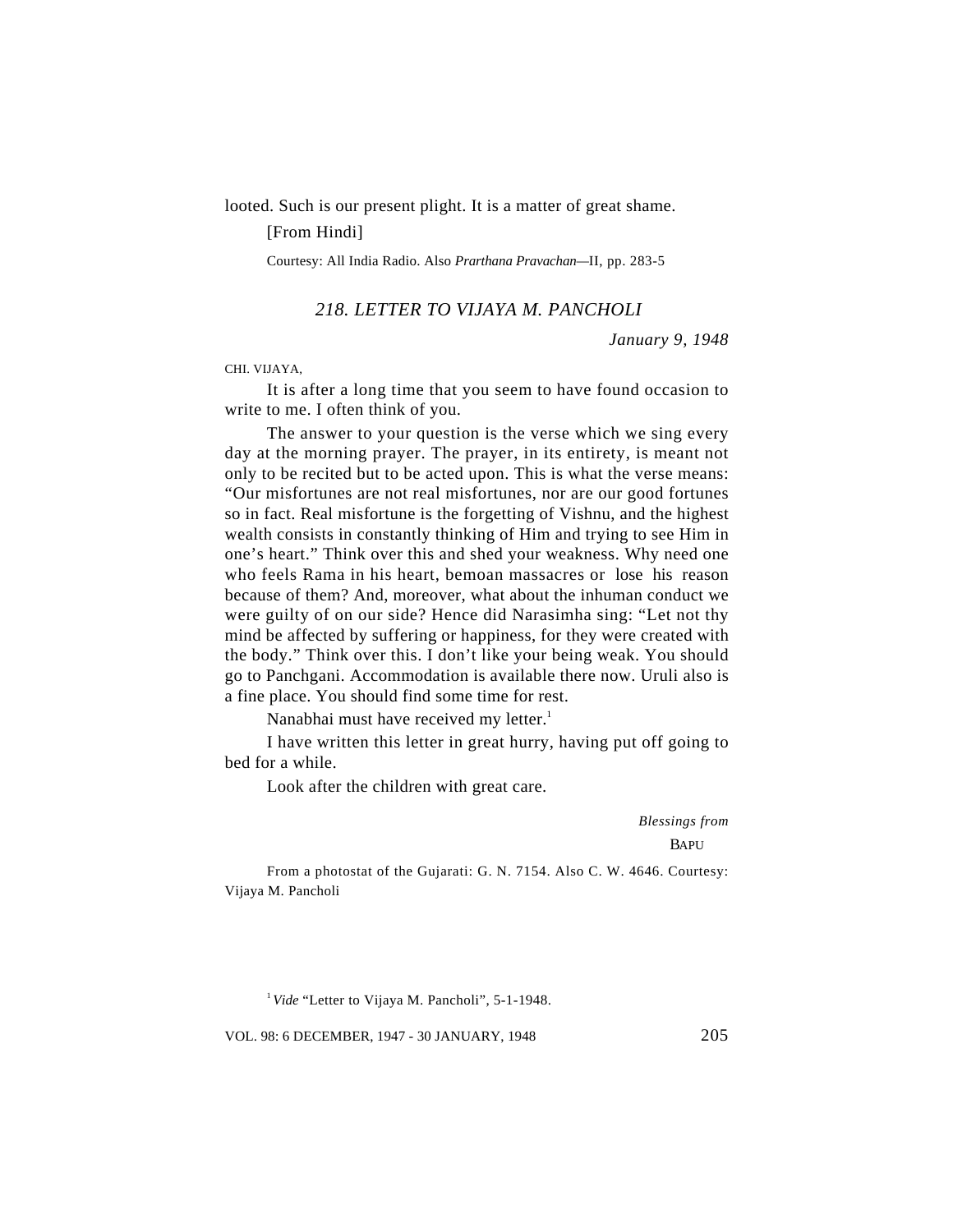*January 10, 1948*

CHI. SHARDA,

Harjivan having passed away, your highest good lies in acknowledging your faults when they are pointed out by others. One may only praise the departed for his good qualities. How can  $Dada<sup>1</sup>$ realize that even when I was finding fault with you I was only admiring your good qualities? However, irrespective of what I did or did not tell him let me tell you one thing, that I greatly appreciate your strength of character, and as for Harjivan he was simply devoted to you. He believed that whatever *brahmacharya* he could observe he did with the help of your strength of character. He did not look upon it as a great achievement on his part. It was therefore you who succumbed to his entreaties. Thus you fell and brought him down with you. If you never had any respect for *brahmacharya,* raising a family would have been regarded as the normal thing for you as for anyone else. Only he can fall who has risen high. I write all this so that you can be strong in future and may not feel dejected. You should now devote yourself cheerfully to your own work and your own dharma, and conduct yourself as Dada advises.

From a copy of the Gujarati: Pyarelal Papers. Courtesy: Pyarelal

#### *220. LETTER TO GANGADHARRAO DESHPANDE*

*January 10, 1948*

BHAI GANGADHARRAO,

I have your letter. I have always believed in the unification of Karnataka and have loved the idea. I interpret Panditii's statement<sup>2</sup> only to mean that the Central Government cannot take the initiative in determining the boundary. But if the concerned provinces reach a

<sup>1</sup>Lakshmidas Asar

<sup>2</sup> Replying to a question on November 27, 1947, in the Parliament, Jawaharlal Nehru said that "the creation of the provinces of Maharashtra and Karnataka raised greater difficulties, as any marked change would probably affect the structure and economy of the provinces concerned. It must be remembered that creation of new provinces would require careful consideration in all its bearings, so that any decision taken would be acceptable to the neighbouring provinces concerned. Every decision must be considered from the point of view of the country as a whole."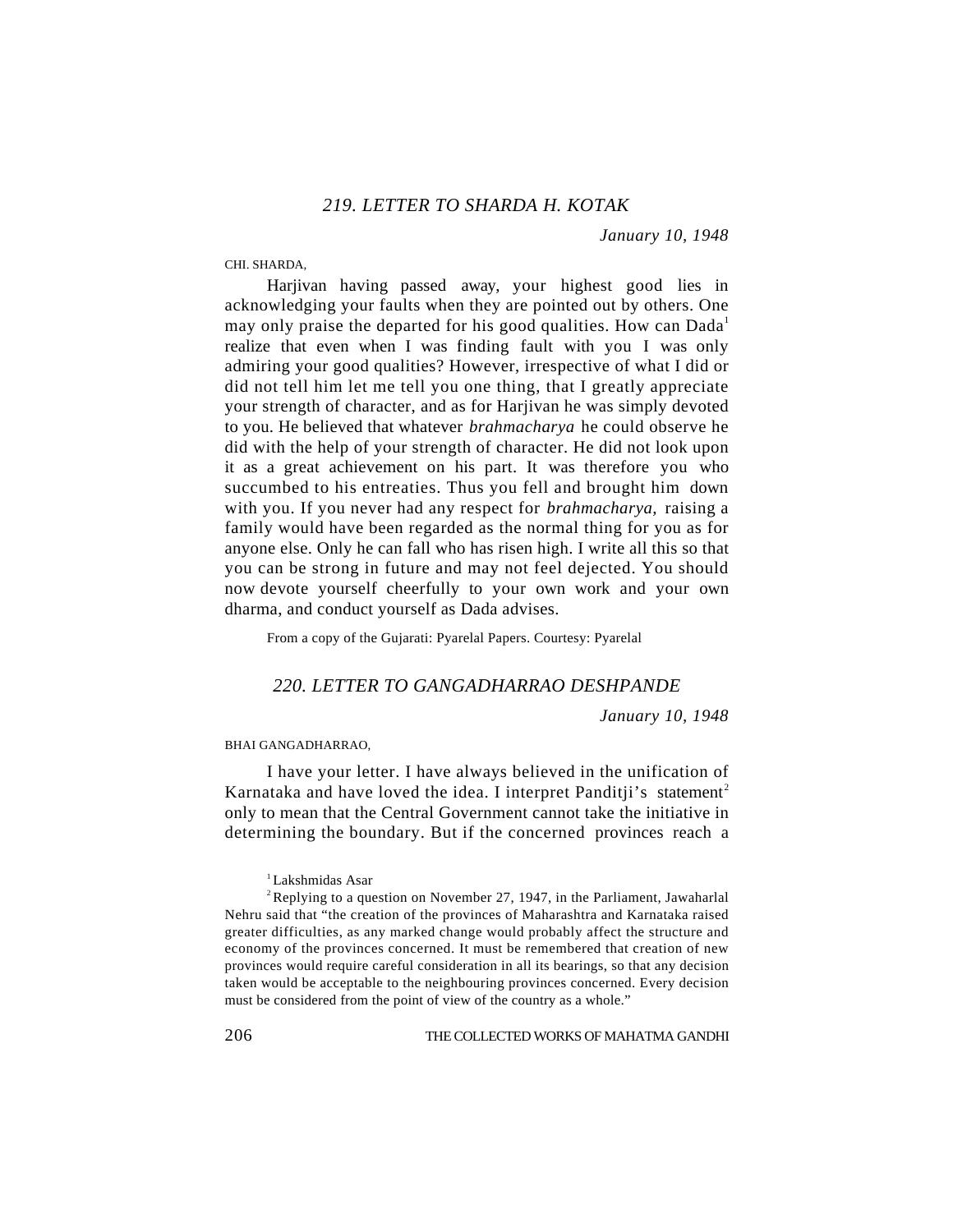mutual understanding and ask for the Centre's approval, there will be no harm in it. I am keeping well.

From a copy of the Hindi: Pyarelal Papers. Courtesy: Pyarelal

#### *221. SPEECH AT PRAYER MEETING*

NEW DELHI, *January 10, 1948*

BROTHERS AND SISTERS,

It is shocking to see how we have fallen today. Those who pretend to be *sadhus* and boast of self-control and their recitation of the *Gita*, show no self-control at all.<sup>1</sup> But generally these days the prayer meetings are quiet and well-ordered, which is a good thing.

I had been warned that the Bahawalpur refugees would create a disturbance today and would keep on shouting through the meeting.<sup>2</sup> I said it could not be true. I know their sufferings. I assure them that all the Hindus and Sikhs stranded there will be brought over. The Nawab has given the assurance—although I do not know how much one can depend on the assurances of Rajas and Nawabs—-that from now on Hindus and Sikhs there will not be subjected to any harassment, that those who want to leave will be allowed to leave under proper arrangements and those remaining will not be asked to embrace Islam. It may be that they are all safe there. The Government too are seized of the matter. You may demand that they should be brought over right now. But you must understand that, though formerly we were one country, we are now two countries and enemies of each other. We try to do what we can. There are seventy thousand Hindus and Sikhs there. In Sind the number is much larger. They are not safe there. I have a telegram from Karachi which says that the situation is much worse than it was described in the newspapers and that the damage done was much greater. The times are such that we must maintain the utmost self-possession and patience. If we lose patience we shall lose the battle. Defeat is a word that should find no

 $<sup>1</sup>A$  man wearing a saffron robe had got up and insisted on reading out his letter</sup> to Gandhiji. It was with great difficulty that he was made to sit down.

 $2^{2}$  As Gandhiji walked to the prayer ground, the refugees from Bahawalpur staged a demonstration and shouted slogans asking for help for the 70,000 Hindus and Sikhs stranded there. They became perfectly peaceful when Gandhiji sat down for prayers.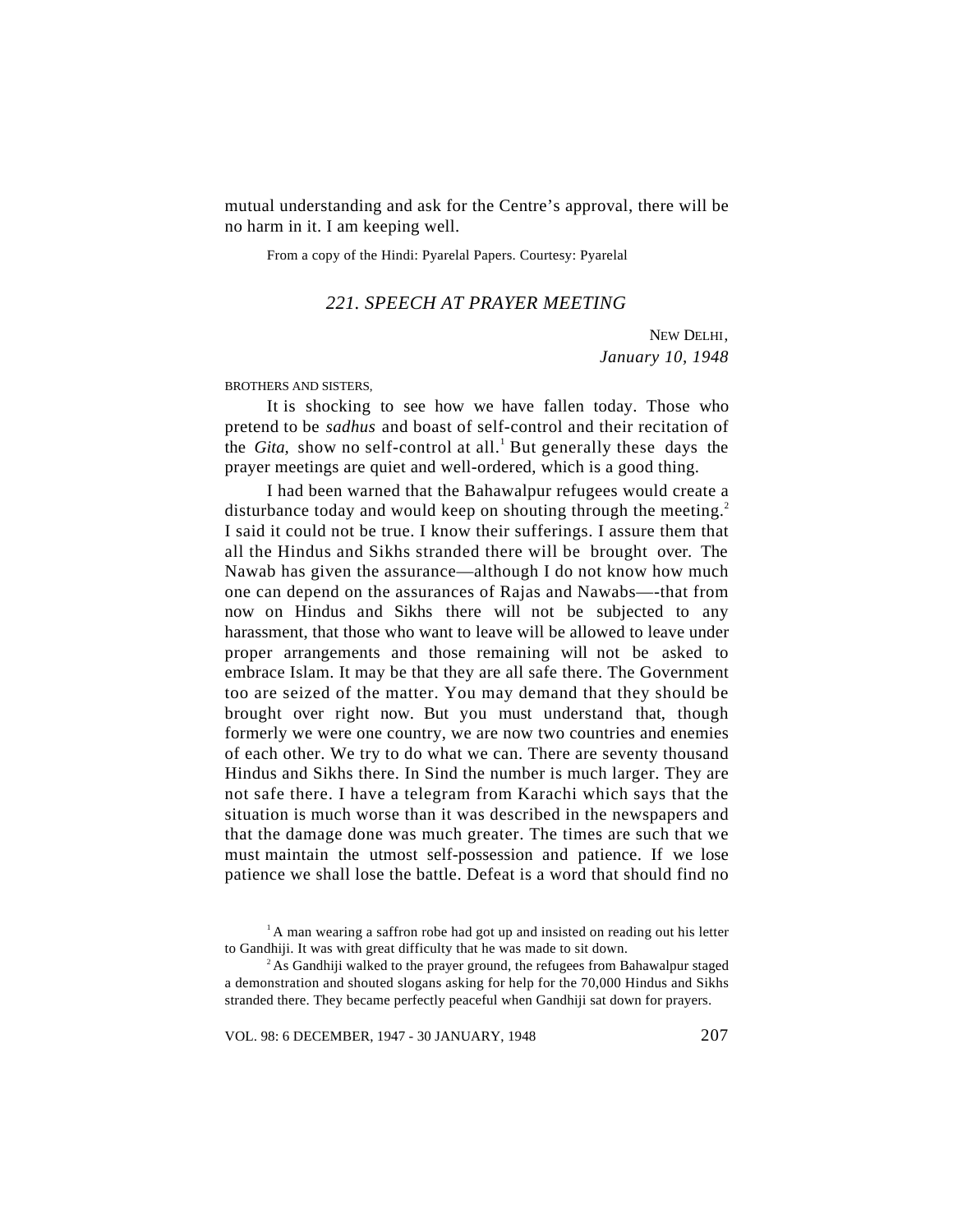place in our dictionary. For this it is necessary not to be provoked into anger. We have to think calmly what we must do.

Today the Iranian Ambassador came to see me. He is a guest of the Government. He said, "Iran and India have always been friends. Both Iranians and Indians come of Aryan stock." He is right. If we look at the *Zend Avesta,* we shall find many Sanskrit words in it. We have also had dealings with each other. The Ambassador said that India was the largest nation in Asia and that Iran sincerely wanted friendship with India. Gurudev<sup>1</sup> had once paid a visit to Iran and he was very satisfied with the visit. The Ambassador told me that the relations between Iran and India ought not to be allowed to deteriorate. I asked him how that could be. Then he referred to an incident involving an Iranian in Bombay. There are many Iranians in Bombay. They run tea-shops there, which are visited by large numbers of Hindus, Muslims, Parsis and Christians. There seems to have been some rioting there. I do not know anything about it. I am told some Iranians were killed. Iranians are after all Muslims. So the rioters must have decided that it was quite all right to kill them. I asked him if he had any complaint to make about the way the Government handled the situation. He said he had none and that the Government had quickly brought the situation under control. He says the Government here too is good, that it has posted armed guards for the protection of the Muslims who are here. He says in Iran Hindu, Sikh and Muslim traders lived together in amity. Exaggerated reports from India are always going there. What may happen in future nobody knows. But the Government in Iran is keeping itself vigilant, and it does not want to weaken its friendship with India for whatever cause.

I still have two minutes, so I take up a letter. The correspondent says that, though some people are happy that the controls on articles of food have been lifted, he would like to warn me that lifting of controls has not been a very good thing and that I have only been getting one-sided information. But when I receive so many wires and letters congratulating me, what am I to say? I cannot reject them saying that they present only one view. I cannot know the opinions of all and I cannot see everything that is happening in the world because I am not gifted with divine sight. The millions of people in India are my eyes and ears, hands and feet. I also want to know the other side.

<sup>1</sup> Rabindranath Tagore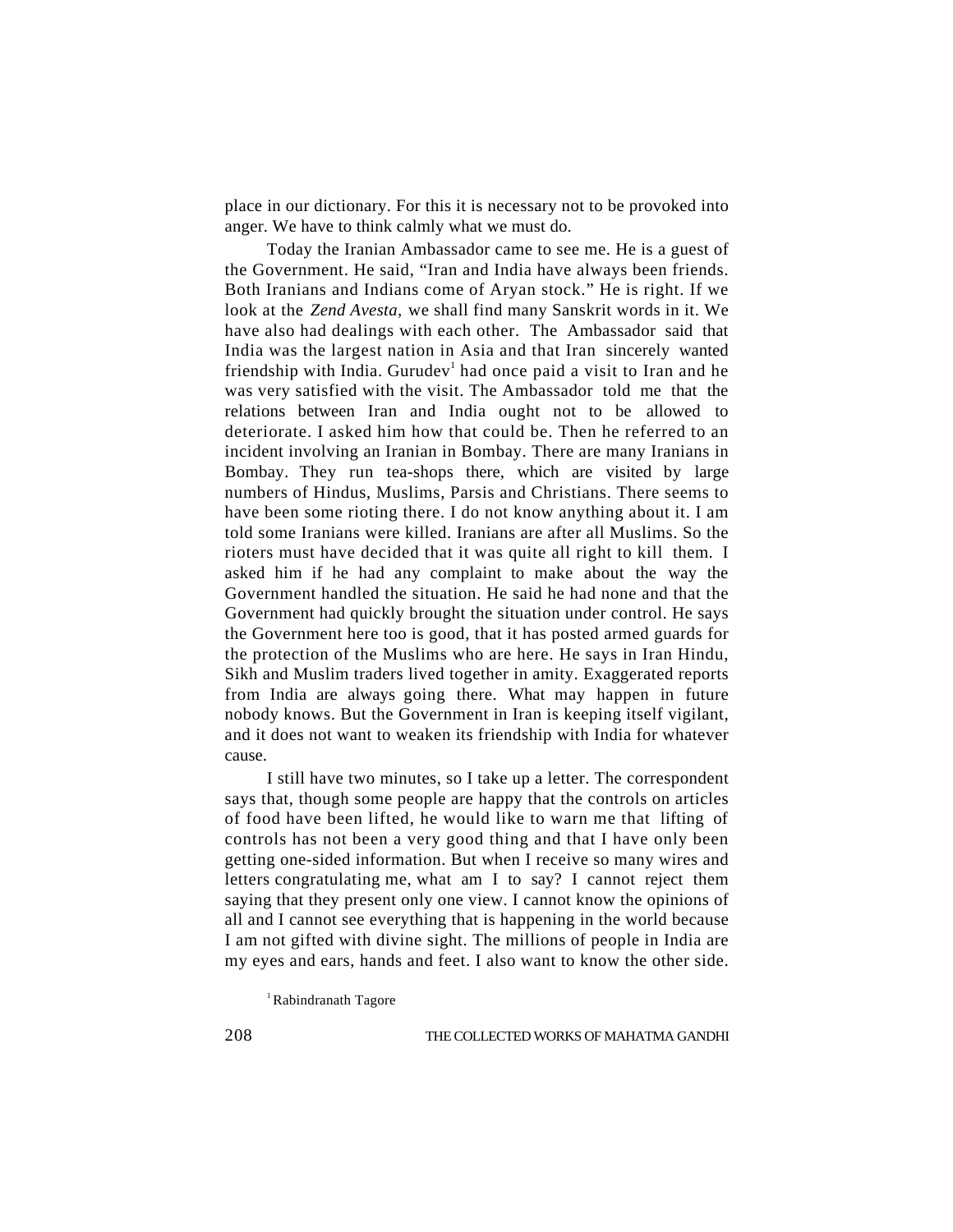Do not believe in anything simply because I say it. Believe only what your eyes see. You will learn from your mistakes. Do what appears to you right. Only then will you be able to keep your freedom and deserve it.

[From Hindi]

Courtesy: All India Radio. Also *Prarthana Pravachan—*II, pp. 285-7

#### *222. "URDU HARIJAN"*

Two weeks ago I hinted in the Gujarati columns that the *Harijan* printed in the Urdu script was likely to be stopped as its sale was steadily dwindling. Apart even from financial considerations, I saw no meaning in publishing it, if there was no demand for it. The dwindle to me was a sign of resentment against its publication. I would be foolish if I failed to profit by it.

My view remains unalterable especially at this critical juncture in our history. It is wrong to ruffle Muslim or any other person's feeling when there is no question of ethics. Those who take the trouble of learning the Urdu script in addition to the Nagari, will surely lose nothing. They will gain a knowledge of the Urdu script, which many of our countrymen know. If it was not for cussedness, this proposition will be admitted without any argument. The limitations of this script in terms of perfection are many. But for elegance and grace it will equal any script in the world. It will not die so long at least as Arabic and Persian live, though it has achieved a status all its own without outside aid. With a little adaptation it can serve the purpose of shorthand. As a national script, if it is set free from the bondage of orthodoxy, it is capable of improvement so as to enable one to transcribe Sanskrit verses without the slightest difficulty.

Lastly, those who in anger boycott the Urdu script, put a wanton affront upon the Muslims of the Union who, in the eyes of many Hindus, have become aliens in their own land. This is copying the bad manners of Pakistan with a vengeance. I invite every inhabitant of India to join me in a stern refusal to copy bad manners. If they will enter the heart of what I have written, they will prevent the impending collapse of the Nagari and Urdu editions of the *Harijan.* Will Muslim friends rise to the occasion and do two things—subscribe to the Urdu edition and diligently learn the Nagari script and enrich their intellectual capital?

NEW DELHI, January 11 , 1 948

*Harijan,* 18-1 -1948

VOL. 98: 6 DECEMBER, 1947 - 30 JANUARY, 1948 209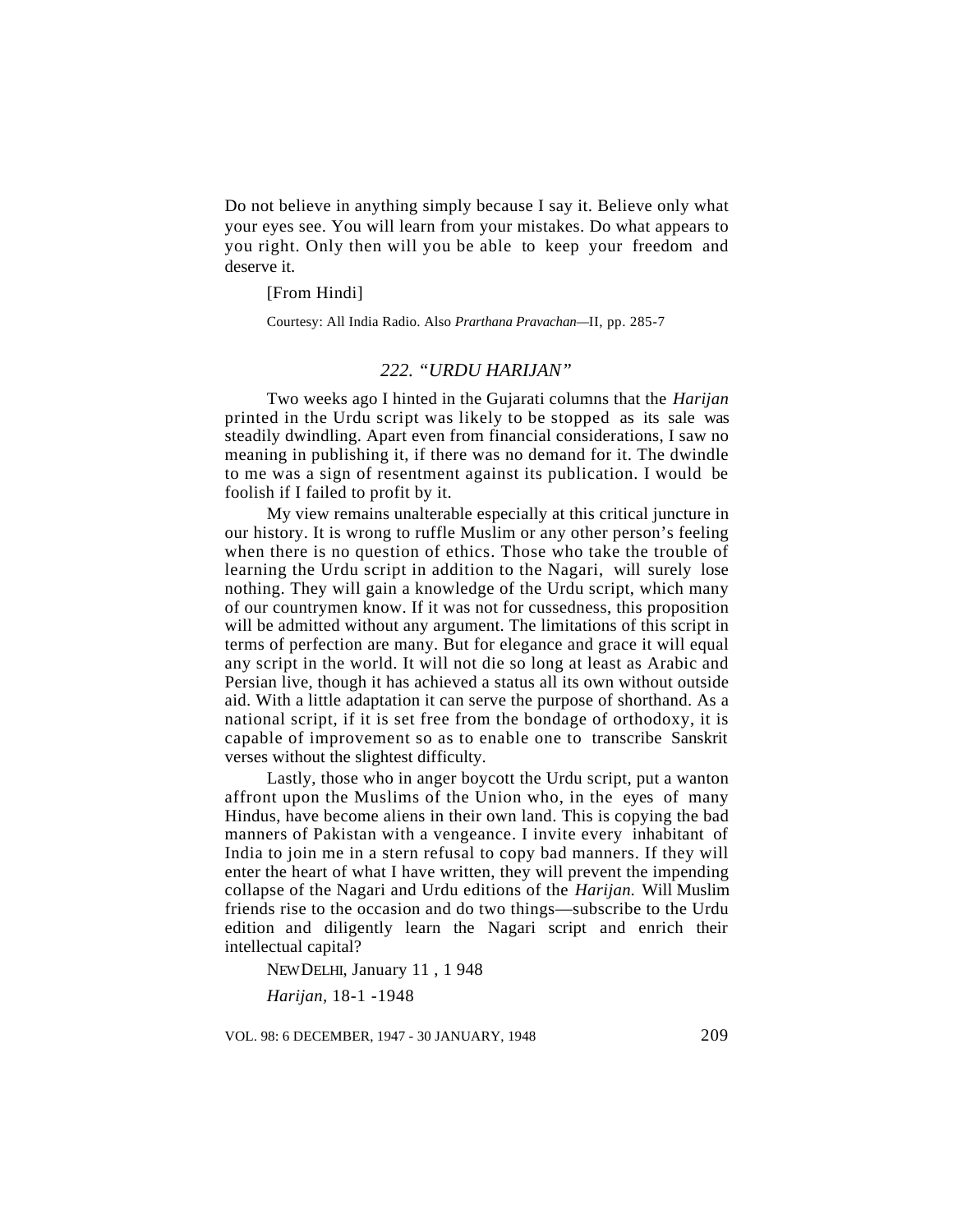# *223. HOW DEMOCRACY WORKS*

A valued correspondent has written to me two letters, one issuing a timely warning about the ill effects of hasty decontrol and the other about the possibility of an outbreak of Hindu-Muslim riots. I have dealt with both the letters in a letter which has become unexpectedly argumentative and gives my view of democracy which can only come out of non-violent mass action. I, therefore, reproduce the letter below without giving at the same time the letters to which it is in answer. There is enough in the answer to enable the reader to know the purport of the two letters. I have purposely refrained from giving the name of my correspondent and the scene of action, not because the letters are confidential, but because nothing is to be gained from disclosing either:

You still write as if you had the slave mind, though the slavery of us all is abolished. If decontrol has produced the effect you attribute to it, you should raise your voice, even though you may be alone in doing so and your voice may be feeble. As a matter of fact you have many companions and your voice is by no means feeble unless intoxication of power has enfeebled it. Personally, the bogey of the shooting up of prices by reason of decontrol does not frighten me. If we have many sharks and we do not know how to combat them, we shall deserve to be eaten up by them. Then we shall know how to carry ourselves in the teeth of adversity. Real democracy people learn not from books, not from the government who are in name and in reality their servants. Hard experience is the most efficient teacher in democracy. The days of appeals to me are gone. The cloak of non- violence which we had put on during the British regime is no longer now necessary. Therefore, violence faces us in its terrible nakedness. Have you also succumbed or you too never had non-violence? This letter is not to warn you against writing to me and giving me your view of the picture, but it is intended to tell you why I would swear by decontrol even if mine was a solitary voice.

Your second letter about Hindu-Muslim tension is more to the point than the first. Here too you should raise your voice openly against any soft handling of the situation or smug satisfaction. I shall do my part but I am painfully conscious of my limitations. Formerly I could afford to be the monarch of all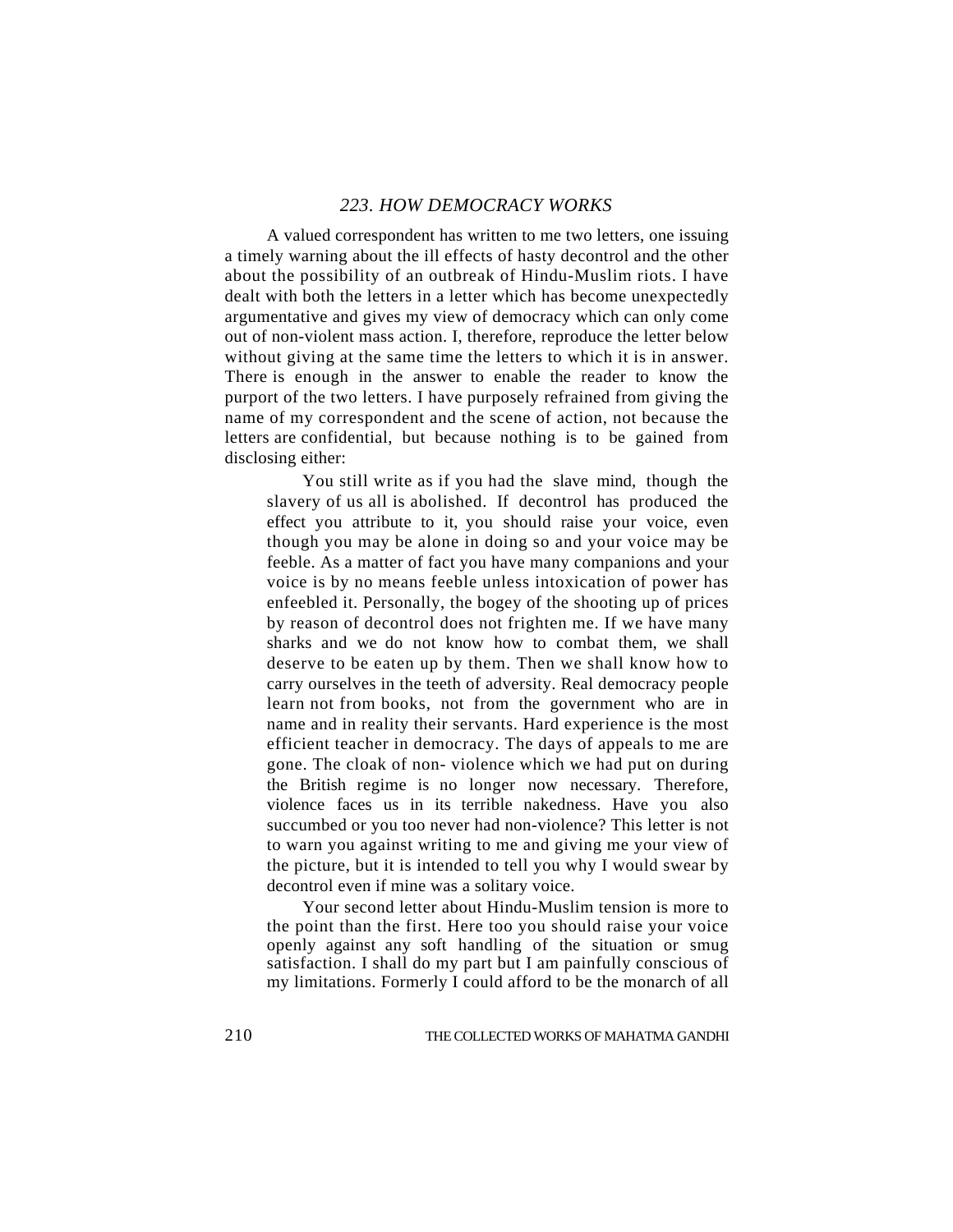I surveyed. Today I have many fellow-monarchs, if I may still count myself as such. If I can, I am the least among them. The first days of democracy are discordant notes which jar on the ear and give you many headaches. If democracy is to live in spite of these killing notes, sweet concord has to rise out of this seemingly discordant necessary lesson. How I wish that you would be one of the masters who would contribute to the production of concord out of discord!

You will not make the mistake of thinking that your duty is finished when you have apprised me of the situation in your part of the country.

NEW DELHI, January I 1, 1948 *Harijan,* 18-1-1948

## *224. HOW TO INCREASE YIELDS?*

Bhai Harilal Bawabhai Patel of Gram Dakshinamurty writes:

There is nothing new in Bhai Harilal's suggestion. Nevertheless, those who hold the reins of the country are no farmers. So what has been said above can be of help. Let us find time from political activities and engage ourselves in constructive work, give proper importance to agricultural reforms, teach the farmers as much as possible and learn from them what we can.

If we use farmyard manure or compost it is not necessary to keep the fields fallow. This manure keeps the soil ever fresh. It also does not have to be carried from place to place. After a little experience, such manure can be produced in every village. But these things cannot be done mechanically. Let us glean what knowledge we can find in writings such as above and provide right education to the farmers by carrying on original experiments, and thus benefit them.

NEW DELHI, January 11, 1948 *Harijanbandhu,* 18-1 -1948 [From Gujarati]

<sup>&</sup>lt;sup>1</sup> The letter is not translated here.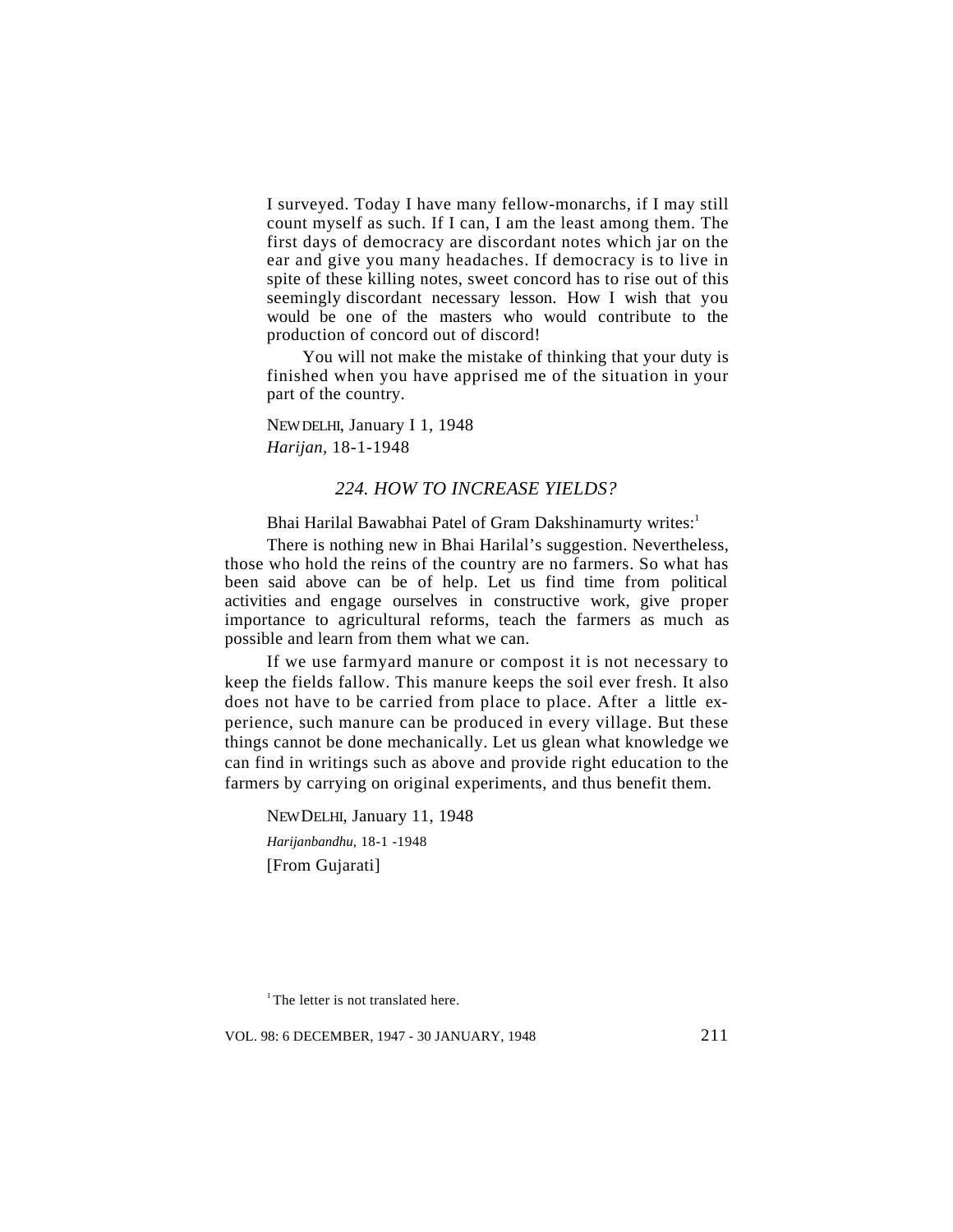# *225. A NOTE*

*Sunday, January 11, 1948*

All natural remedies, i. e., the use of water, air, light, earth and the open sky are to be included. The book will tell people how to keep well and be stronger by the adoption of the natural laws.

From a photostat: G. N. 7833. Also C. W. 4197. Courtesy: Amrit Kaur

## *226. LETTER TO PRABHAKAR*

*January 11, 1948*

CHI. PRABHAKAR,

I have your letter. What point have I not answered?

It was not good that the man died; but he was released and it has been a test for us.

I do not like the idea of leaving out the Sanskrit *shlokas.* I see no need for the reading to be done in English. Have  $\dots$ <sup>1</sup> translated into Hindi and read it.

> *Blessings from* **BAPU**

From a photostat of the Hindi: G. N. 9042. Also C. W. 9166. Courtesy: Prabhakar

## *227. SPEECH AT PRAYER MEETING*

NEW DELHI, *January 11, 1948*

BROTHERS AND SISTERS,

Only yesterday I complimented you on the calm you maintained in the meeting. But if boys and girls continue to whisper or if women bring children who cry it is not good education for

 $1$  One word is illegible here.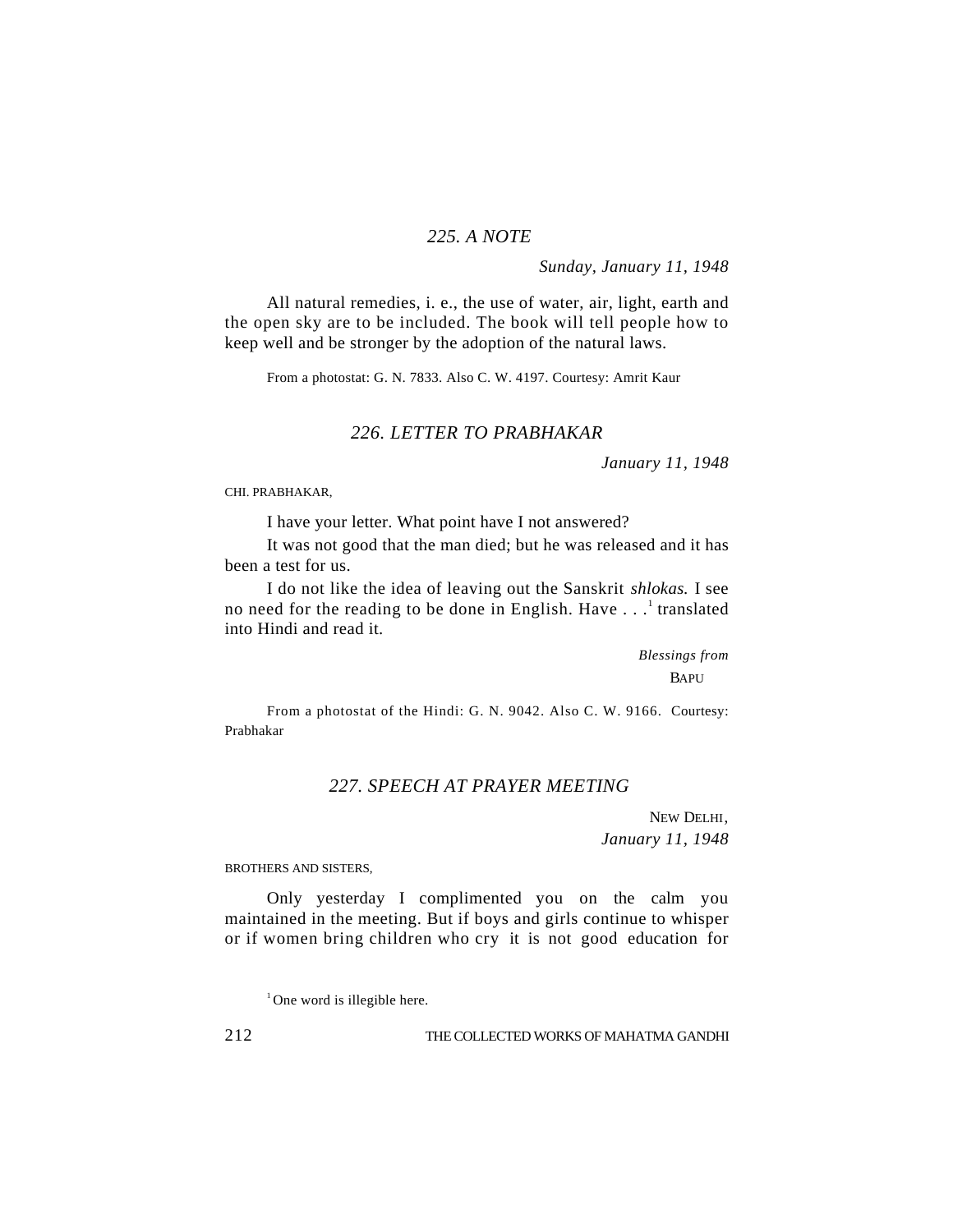them.<sup>1</sup> If they cannot keep the children quiet they should not bring them to the meeting. I shall request all my brothers and sisters to have the decency to keep quiet and also to keep the children quiet. Continuous conversation during prayer obstructs it. They should realize that God is omnipotent and omnipresent. He hears everything. We must not abuse His silence and mercy.

I have to refer to a painful matter. It concerns Andhra. I have two letters from Andhra. One of them is from an elderly gentleman<sup>2</sup> whom I know and who does not write as a rule. The other is from a young man whom I do not know. There is no use telling you the names because you do not know them. Both say that after August 15, all fear has vanished from people's minds. The British who were feared are gone. There is no fear of punishment and also no fear of God. In Andhra people are of robust health and when they feel that they are free they lose all self-control. Now they do nothing but what will further their self-interest. One of the correspondents bewails the fact that all the sacrifices made by the Congress to see India free has resulted in this. The Congress today is falling. Everyone in the Congress today wants to become an M. L. A. Those who succeed do not work for the country but only for themselves. An M. L. A. gets quite a sizable salary—I do not recollect how much—but it is quite adequate for one's necessities. The correspondent says that the M. L. As nevertheless are corrupt and they harass civil servants and try to browbeat them into doing their bidding. In this way both suffer morally— civil servants as well as those who call themselves our representatives. The elder correspondent suggests that I should go and live in Andhra and see how things are. But I have lived not only among Andhras but among all classes of people. To me people of every province are Indians even if they speak different languages. If someone says that he belongs to Andhra and has nothing to do with the rest of the country, I too shall have nothing to do with him. He says the rot is spreading amongst us. The more people we return to the assemblies, the greater the amount of filth. The fewer there are the less filth there will be. He therefore suggests that we should reduce the number of M. L. A.s because they do not in any case represent the people. They go into the assemblies to serve their self-interest. They

 $1$ It being a Sunday, a large number of people attended the prayer meeting.

<sup>2</sup>Konda Venkatappayya; *vide* "Letter to Konda Venkatappayya", 12-1-1948 and "Speech at Prayer Meeting", 12-1-1948.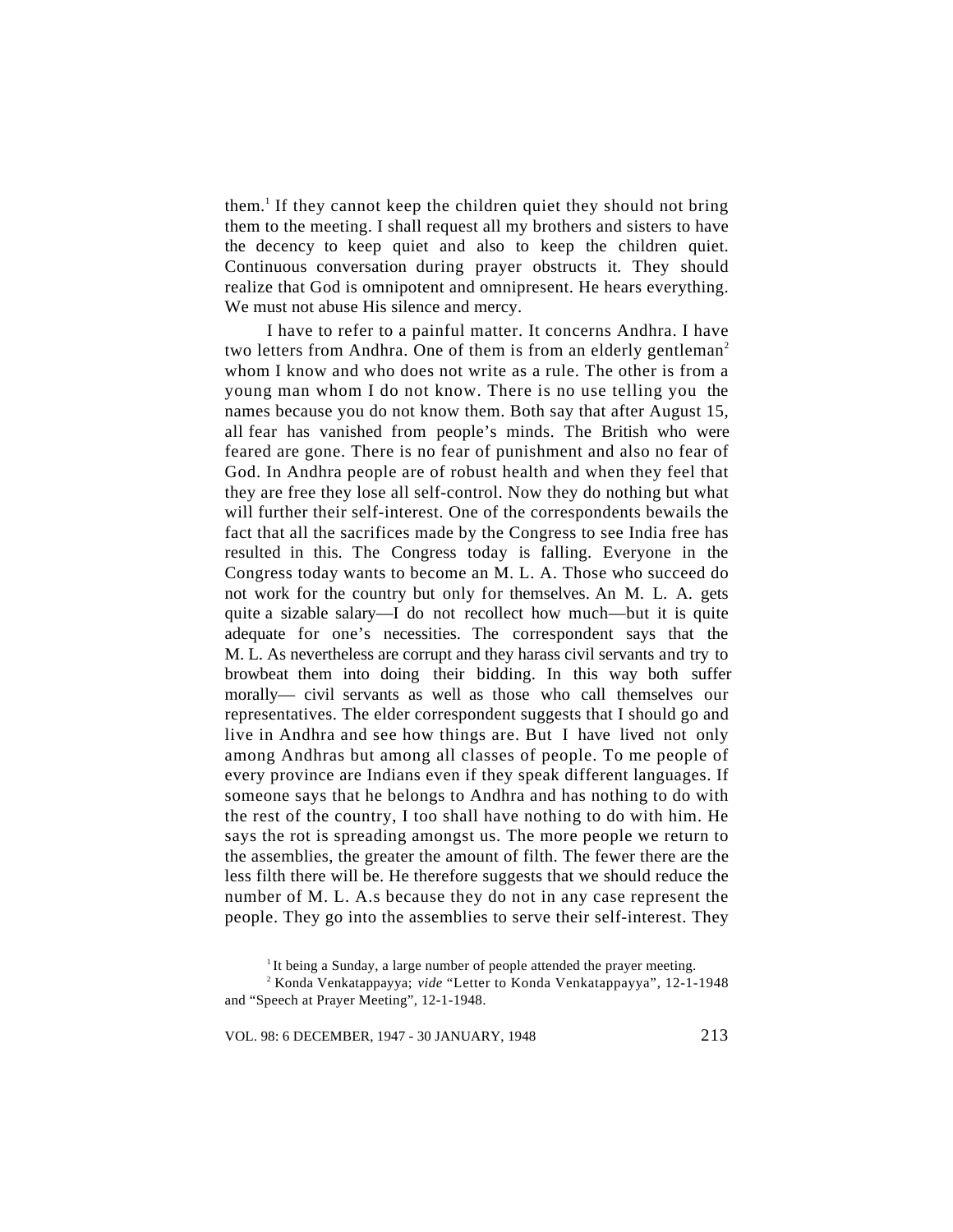even try to capture the Congress. Then there are others who call themselves Communists or Socialists. They also feel all-important and talk about capturing the whole of India. But who will control India? Socialists and Communists and Congressmen are all Indians. Let us not say that India is ours. Let us rather say that we belong to India. If we make India our own, we must do so not to further our self-interest, not to enrich our relatives or to provide them jobs but to serve.

The women are talking. This is very bad. If you must talk, then come to the dais and make a speech from here. Maybe they do not hear a word of what I am saying. They do not come here to listen. They come here because they have nothing else to do.

A few Muslims came to see me today. They say they have been and still are nationalist Muslims and Congressmen. They say formerly Congressmen had great regard for them but now they have fallen in their eyes. If the Congressmen think so little of them, they should ask them to go and they will go. Let the Government say so, too. In that way they will be spared the assaults and the humiliation that are their lot. Those who met me did not speak only for themselves. They represented all the Muslims. I advised them to keep calm and assured them that the Government was doing all it could. We would see what to do if it failed. Today we must forget that we are Hindus or Sikhs or Muslims or Parsis. If we want to conduct the affairs of India properly we must be only Indians. It is of no consequence by what name we call God in our homes. In the work of the nation, all Indians of all faiths are one. If Hindus say that they will kill Muslims or will not permit them to live in India they will be committing suicide and the Muslims will be spared the trouble of killing the Hindus. We cannot commit suicide. We are Indians and we must lay down our lives in protecting Hindus, Muslims, Parsis, Sikhs and all others.

#### [From Hindi]

Courtesy: All India Radio. Also *Prarthana Pravachan—*II, pp. 288-90

## *228. RACING AND BETTING*

A correspondent from Madras writes a pathetic letter on the subject of betting on the race-course and holds that the two go together. If betting went, horse-racing probably would fall flat. It is wholly unnecessary for the sake of the love of horse flesh to have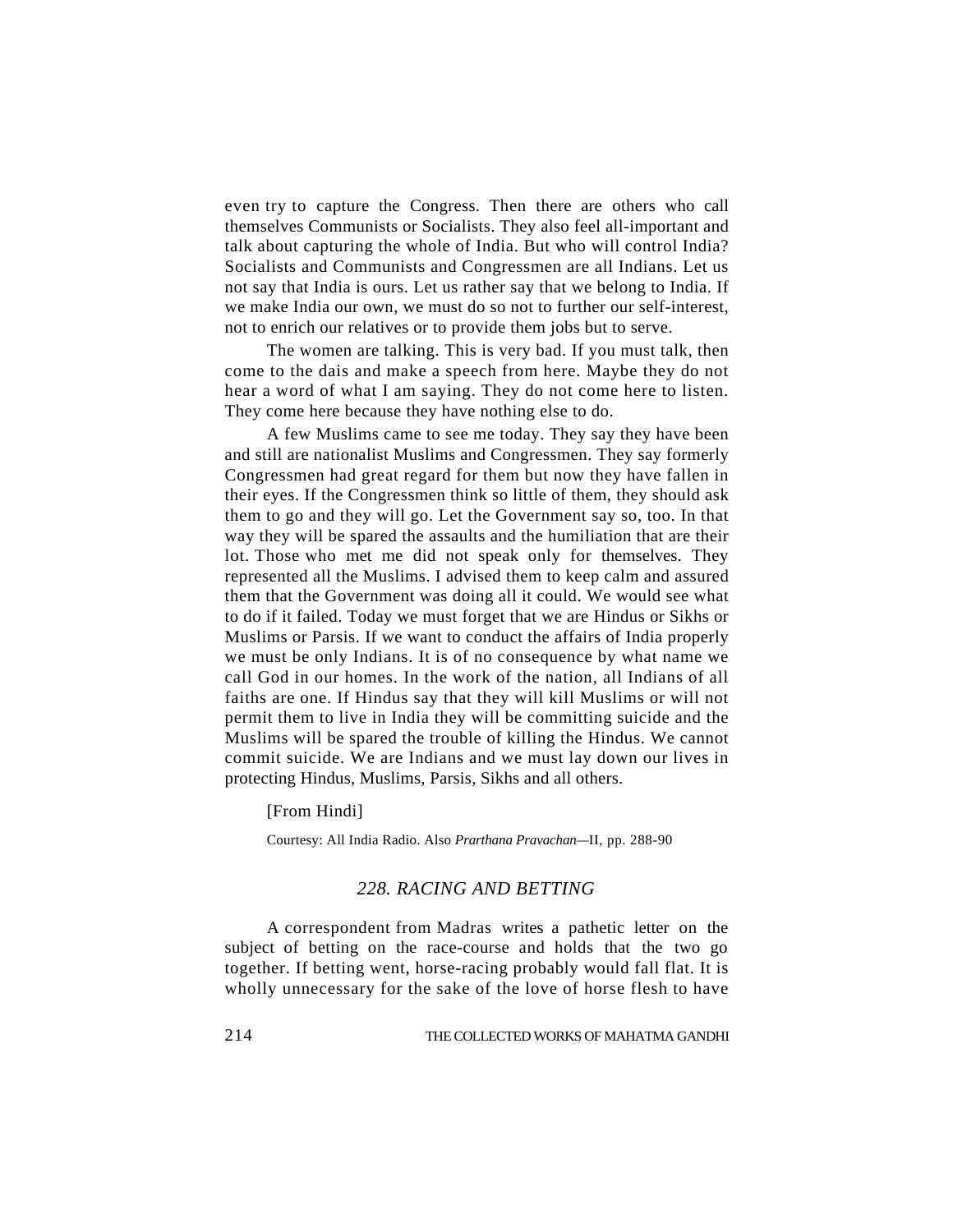horse races and all their attendant excitement. They pander to the vices of humanity and mean a waste of good cultivable soil and good money. Who has not witnessed as I have, the ruin of fine men caused by the gamble on the racecourses? It is time to leave alone the vices of the West and to strive to adopt the best that it has to give.

NEW DELHI, January 12, 1948 *Harijan,* 18-1-1948

# *229. THE LATE TOTARAM SANADHYA*

Totaramji has passed away at a ripe old age without requiring any nursing. He was a jewel of the Sabarmati Ashram. Though not a scholar, he had wisdom. He had a treasure of devotional songs and yet he was not an accomplished singer. He used to delight the Ashram by his *ektara*<sup>1</sup> and his devotional songs. His wife was exactly like him. She departed before Totaramji.

Where people live in groups there are bound to be some conflicts. I do not remember any occasion when this couple might have been a party to any such conflict or the cause of one. Totaramji loved the soil. Farming was his very life. He came to the Ashram years ago and never left it. Men and women, young and old, always sought his guidance. He brought unfailing solace to them.

He was an orthodox Hindu. But, he held Hindus, Muslims and people of other religions in equal regard. There was no trace of the

feeling of untouchability in him. He had no vices. He never took part in politics, and yet his love for the country was so great that it could be compared with the best of its kind. Renunciation came to him naturally. He added lustre to it.

This good man had gone to Fiji as an indentured labourer. He was the discovery of Deenabandhu Andrews. The credit for having brought him to the Ashram goes to Benarsidas Chaturvedi.

Till the end of his life it was Amina, Ghulam Rasool Qureshi's wife and Imam Saheb's daughter, who rendered him what service she could.

 ${}^{1}$ A one-stringed instrument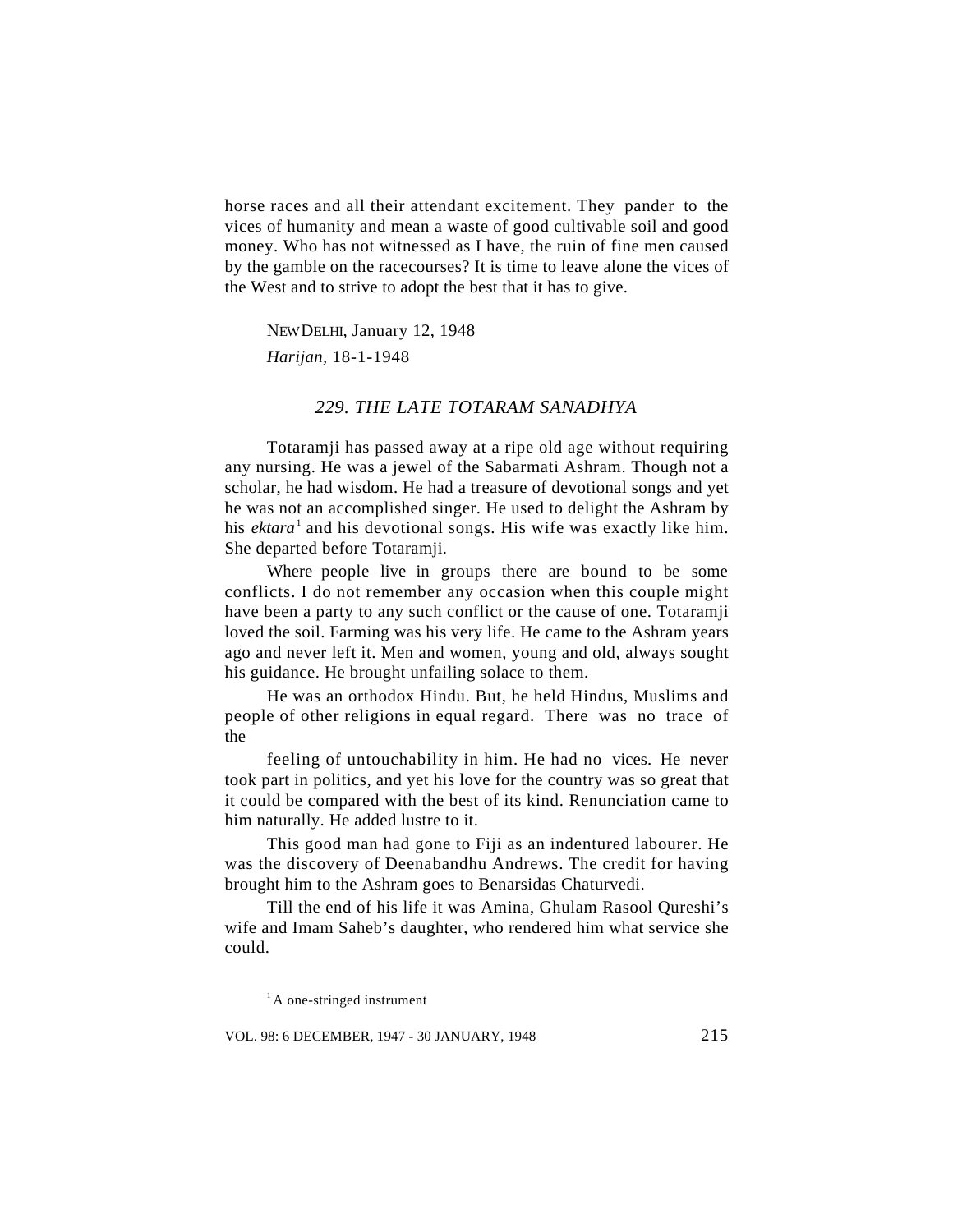"Great men live for others" was literally true in the case of Totaramji.

NEW DELHI, January 12, 1948 [From Gujarati] *Harijanbandhu,* 18-1-1948

# *230. LETTER TO KONDA VENKATAPPAYYA*

NEW DELHI, *January 12, 1948*

DEAR DESHABHAKTA,

It is refreshing to get a fairly long letter from you. I referred to it yesterday in my prayer speech.<sup>1</sup> What you say is too shocking for words.<sup>2</sup> I cannot move out of Delhi.

Love.

**BAPU** 

From a photostat: G. N. 3233

# *231. LETTER TO PARTHASARATHY*

NEW DELHI, *January 12, 1948*

DEAR PARTHASARATHY,

Go on as you are doing calmly, patiently and politely.

*Yours,* 

M. K. GANDHI

From a copy: Pyarelal Papers. Courtesy: Pyarelal

## *232. LETTER TO SHARDA G. CHOKHAWALA*

*January 12, 1948*

CHI. BABUDI,

I have your letter. I should like you not to lose your peace of

<sup>1</sup> Vide "Speech at Prayer Meeting", 11-1-1948. <sup>2</sup>*Vide* "Speech at Prayer Meeting", 12-1-1948.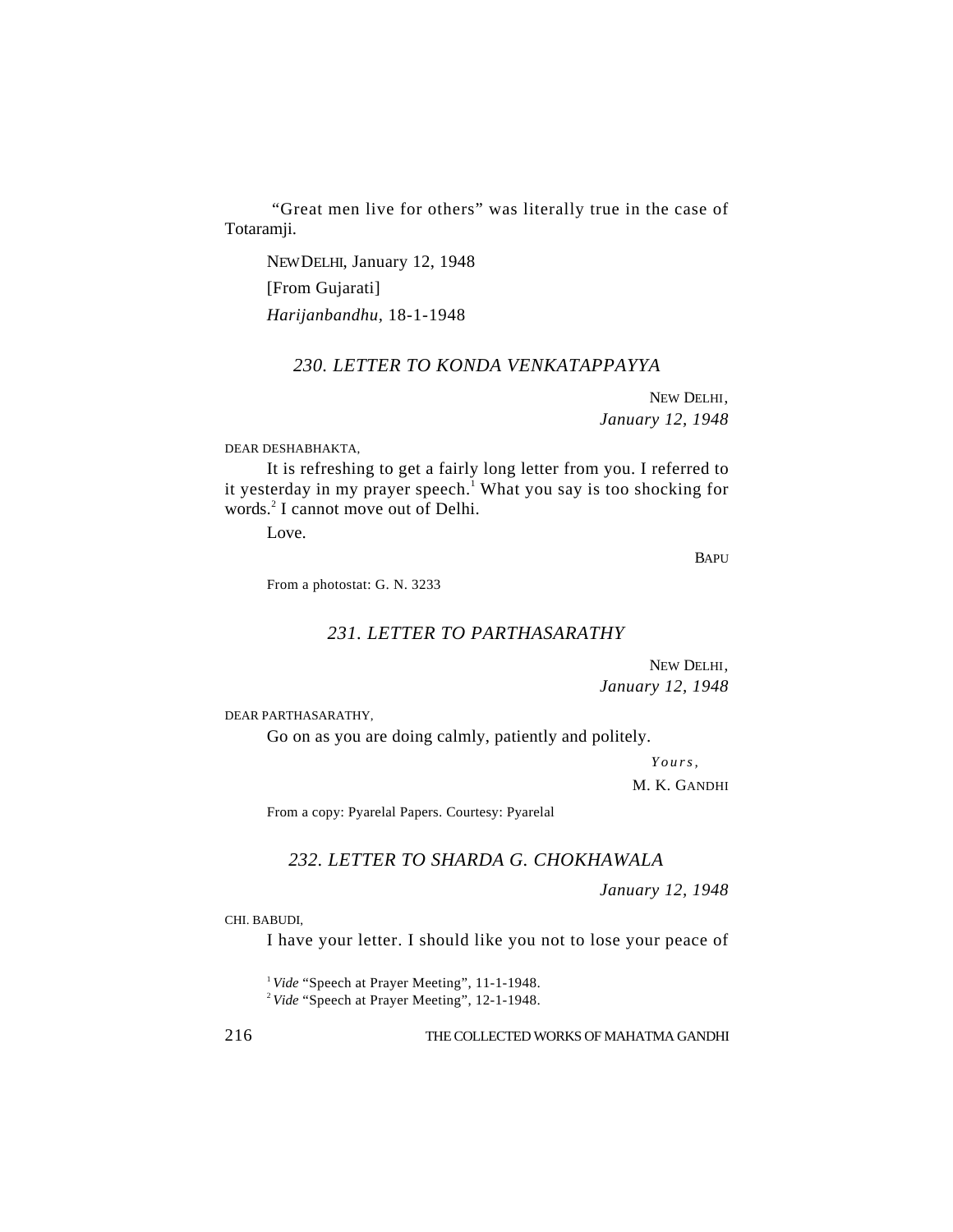mind even when nearing death. He or she who has Rama in his or her heart even while lying on sick-bed is in fact serving the people. Goodwill for others is in itself a form of service. To such a person life and death are the same thing. I want you to cultivate such a state of mind.

The rest Sushila will write.

*Blessings from*

**BAPU** 

From the Gujarati original: C. W. 10083. Courtesy: Sharda G. Chokhawala

# *233. LETTER TO SARAIYA*

NEW DELHI, *January 12, 1948*

BHAI SARAIYA*,*

In your article you seem to have missed the point altogether or I have failed to understand it. If a single new coin is offered in exchange for three rupees, don't you think it shows an utterly absurd situation?

What can we say about the innocent?

*Blessings from* **BAPU** 

SWASTIK COURT QUEEN'S ROAD BAND STAND **BOMBAY** 

From a copy of the Gujarati: Pyarelal Papers. Courtesy: Pyarelal

### *234. LETTER TO KEDARNATH SAHNI*

NEW DELHI. *January 12, 1948*

BHAI KEDARNATH,

I got your letter. Your wife has departed in peace. Hence, there can be no cause for grief. Anyway, the body is destined to perish some day or the other, some now, some later.

VOL. 98: 6 DECEMBER, 1947 - 30 JANUARY, 1948 217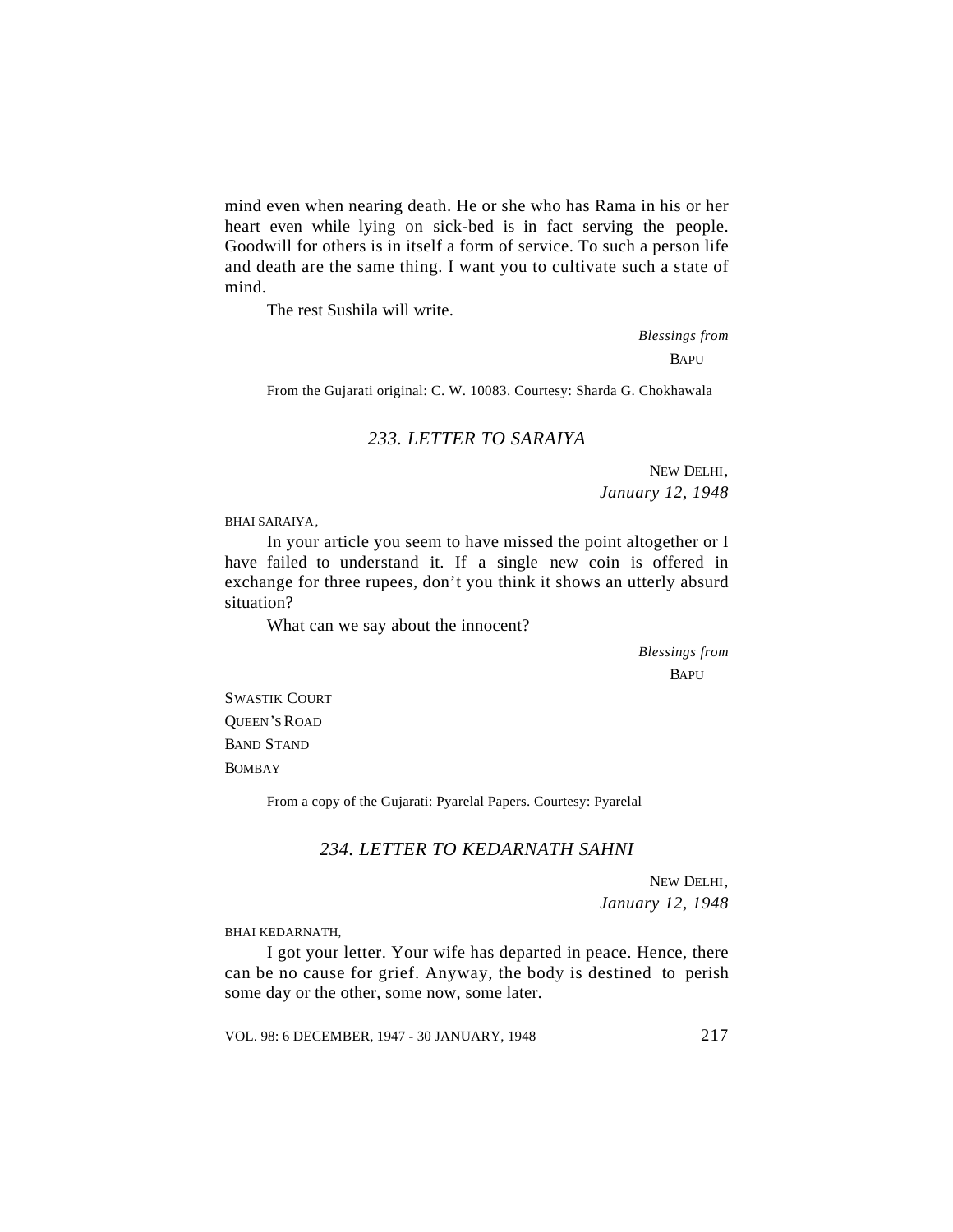It was almost impossible for me to go there yesterday, it was sufficient that Dr. Sushila went.

> *Blessings from* M. K. GANDHI

KEDARNATH SAHNI **MAGISTRATE** KARNAL

From a copy of the Hindi: Pyarelal Papers. Courtesy: Pyarelal

## *235. SPEECH AT PRAYER MEETING*<sup>1</sup>

NEW DELHI. *January 12, 1948*

One fasts for health's sake under laws governing health or fasts as a penance for a wrong done and felt as such. In these fasts, the fasting one need not believe in ahimsa. There is, however, a fast which a votary of non-violence sometimes feels impelled to undertake by way of protest against some wrong done by society and this he does when he, as a votary of ahimsa, has no other remedy left.

Such an occasion has come my way. When on September 9 I returned to Delhi from Calcutta, I was to proceed to West Punjab. But that was not to be. Gay Delhi looked a city of the dead. As I alighted from the train I observed gloom on every face. I saw even the Sardar, whom humour and the joy that humour gives never desert, was no exception this time.

The cause of it I did not know. He was on the platform to receive me. He lost no time in giving me the sad news of the disturbances that had taken place in the metropolis of the Union. At once I saw that I had to be in Delhi and do or die.

There is apparent calm brought about by prompt military and police action. But there is storm within the breast. It may burst forth any day. This I count as no fulfilment of the vow to "do" which alone can keep me from death, the incomparable friend. I yearn for heart friendship between Hindus, Sikhs and Muslims. It subsisted between them the other day. Today it is non-existent. It is a state that

<sup>&</sup>lt;sup>1</sup> As Gandhiji was observing silence, his speech written in English was translated into Hindi and read out after the prayers.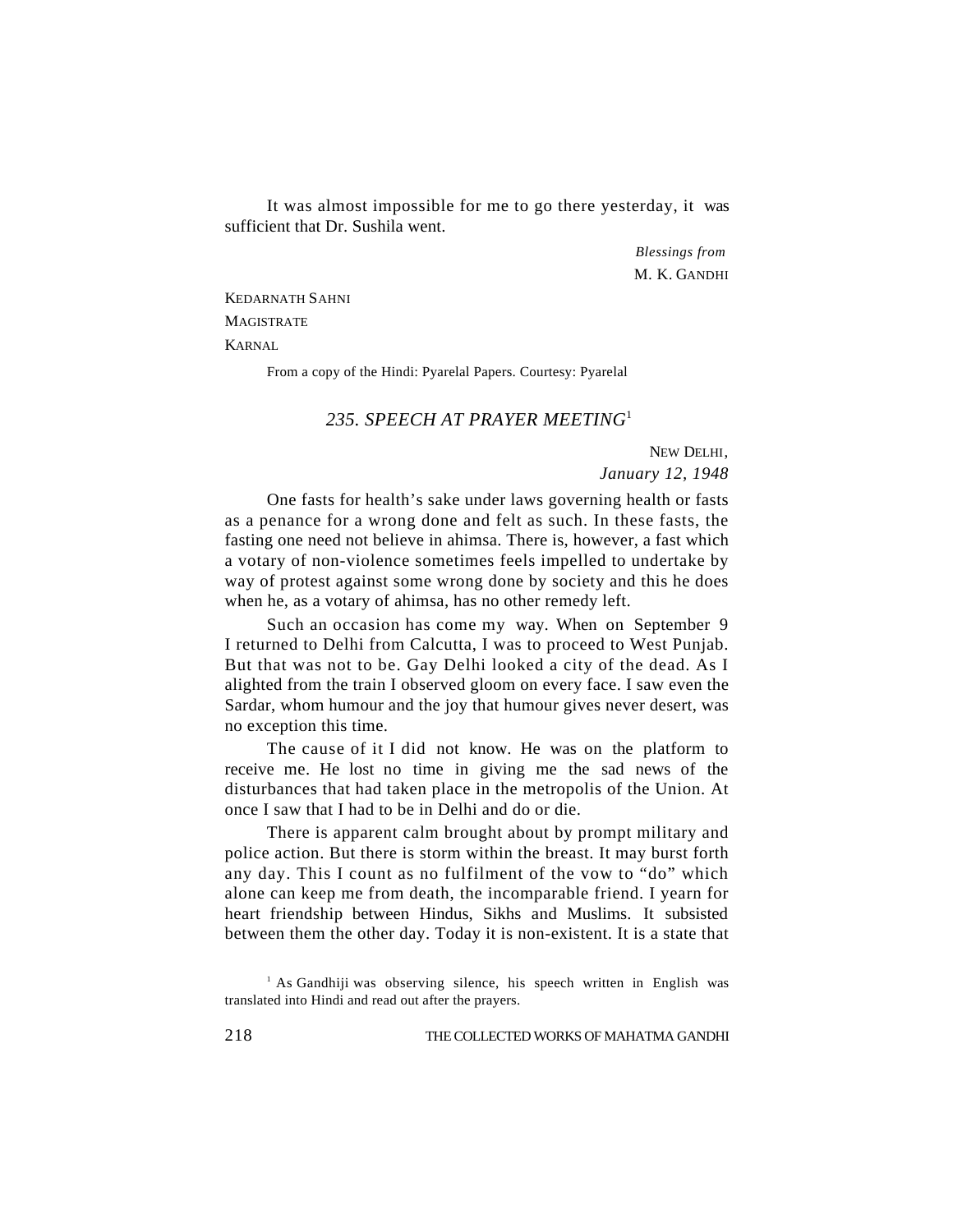no Indian patriot worthy of the name can contemplate with equanimity.

Though the voice within has been beckoning for a long time, I have been shutting my ears to it lest it might be the voice of Satan, otherwise called my weakness. I never like to feel resourceless; a satyagrahi never should. Fasting is his last resort in the place of the sword—his or others.

I have no answer to return to the Muslim friends who see me from day to day as to what they should do. My impotence has been gnawing at me of late. It will go immediately the fast is undertaken. I have been brooding over it for the last three days. The final conclusion has flashed upon me and it makes me happy.<sup>1</sup> No man, if he is pure, has anything more precious to give than his life. I hope and pray that I have that purity in me to justify the step. I ask you all to bless the effort and to pray for me and with me.

The fast begins from the first meal tomorrow (Tuesday). The period is indefinite and I may drink water with or without salts and sour limes. It will end when and if I am satisfied that there is a reunion of hearts of all communities brought about without any outside pressure, but from an awakened sense of duty.

The reward will be the regaining of India's dwindling prestige and her fast-fading sovereignty over the heart of Asia and therethrough the world. I flatter myself with the belief that the loss of her soul by India will mean the loss of the hope of the aching, storm-tossed and hungry world. Let no friend or foe, if there be one, be angry with me. There are friends who do not believe in the method of the fast for reclamation of the human mind. They will bear with me and extend to me the same liberty of action that they claim for themselves.

With God as my supreme and sole counsellor, I felt that I must take the decision without any other adviser. If I have made a mistake and discover it, I shall have no hesitation in proclaiming it from the house-top and retracing my faulty step. There is little chance of my making such a discovery. If there is a clear indication, as I claim there is, of the Inner Voice, it will not be gainsaid. I plead for all absence of argument and inevitable endorsement of the step. If the whole of India

This was the fifteenth fast to be undertaken by Gandhiji.

<sup>&</sup>lt;sup>1</sup> Gandhiji had given no inkling of what was in his mind to his close associates—not even to Vallabhbhai Patel and Jawaharlal Nehru who had met him shortly before this announcement at the prayer meeting.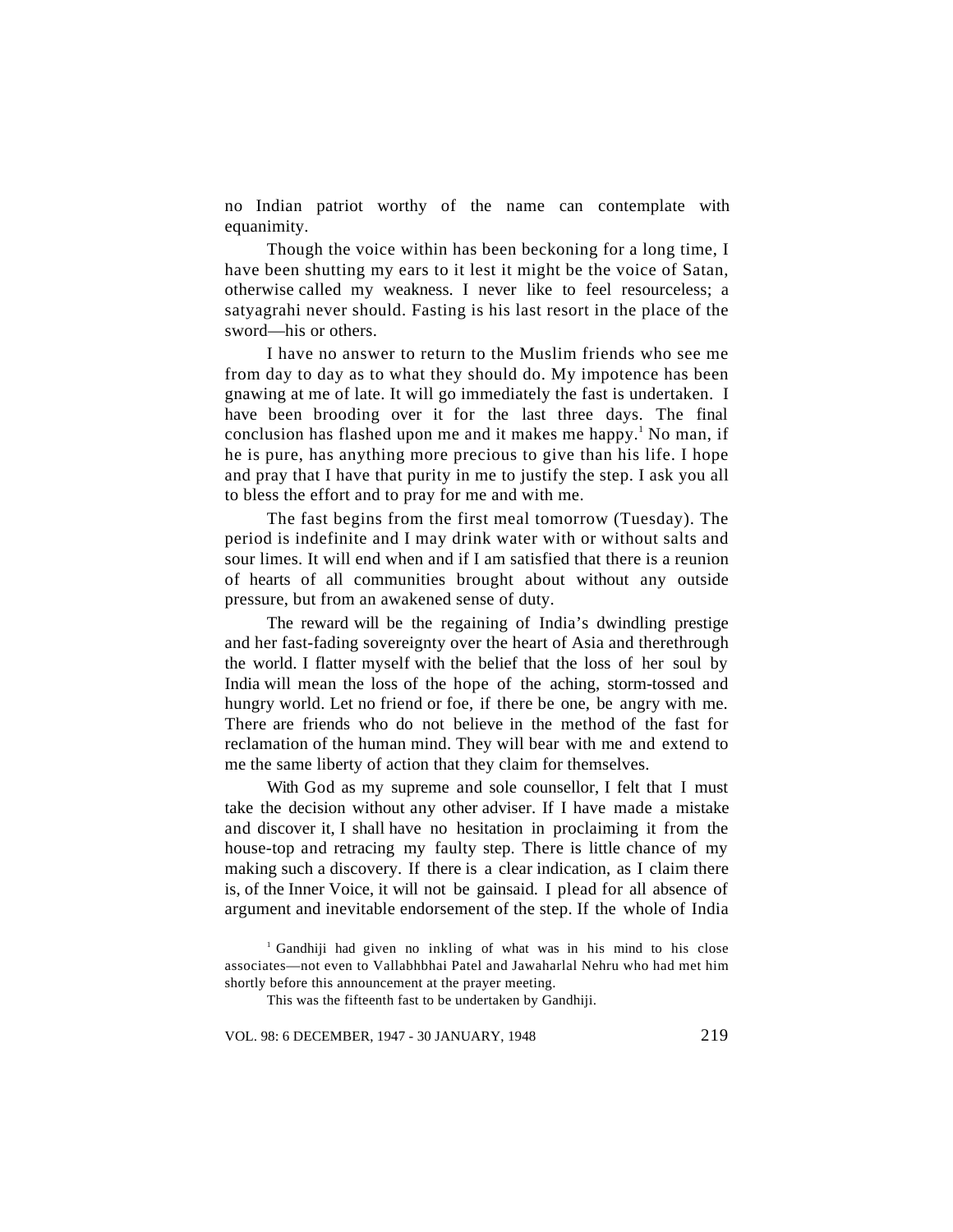responds or at least Delhi does, the fast might be soon ended.

But whether it ends soon or late or never, let there be no softness in dealing with what may be termed as a crisis. Critics have regarded some of my previous fasts as coercive and held that on merits the verdict would have gone against my stand but for the pressure exercised by the fasts.

What value can an adverse verdict have when the purpose is demonstrably sound? A pure fast, like duty, is its own reward. I do not embark upon it for the sake of the result it may bring. I do so because I must. Hence I urge everybody dispassionately to examine the purpose and let me die, if I must, in peace which I hope is ensured. Death for me would be a glorious deliverance rather than that I should be a helpless witness of the destruction of India, Hinduism, Sikhism and Islam. That destruction is certain if Pakistan does not ensure equality of status and security of life and property for all professing the various faiths of the world and if India copies her. Only then Islam dies in the two Indias, not in the world. But Hinduism and Sikhism have no world outside India. Those who differ from me will be honoured by me for their resistance however implacable. Let my fast quicken conscience, not deaden it.

Just contemplate the rot that has set in in beloved India and you will rejoice to think that there is an humble son of hers who is strong enough and possibly pure enough to take the happy step. If he is neither, he is a burden on earth. The sooner he disappears and clears the Indian atmosphere of the burden, the better for him and all concerned.

I would beg of all friends not to rush to Birla House nor try to dissuade me or be anxious for me. I am in God's hands. Rather they should turn the searchlight inwards, for this is essentially a testing-time for all of us. Those who remain at their post of duty and perform it diligently and well, now more so than hitherto, will help me and the cause in every way. The fast is a process of self- purification.

I told you yesterday of two letters from Andhra. One was from the aged friend, no other than Deshabhakta Konda Venkatappayyagaru. I give here extracts from it:

The one great problem, apart from many other political and economic issues of a very complicated nature, is the moral degradation into which the men in Congress circles have fallen. I cannot say much about other provinces but in my province the conditions are very deplorable. The taste of political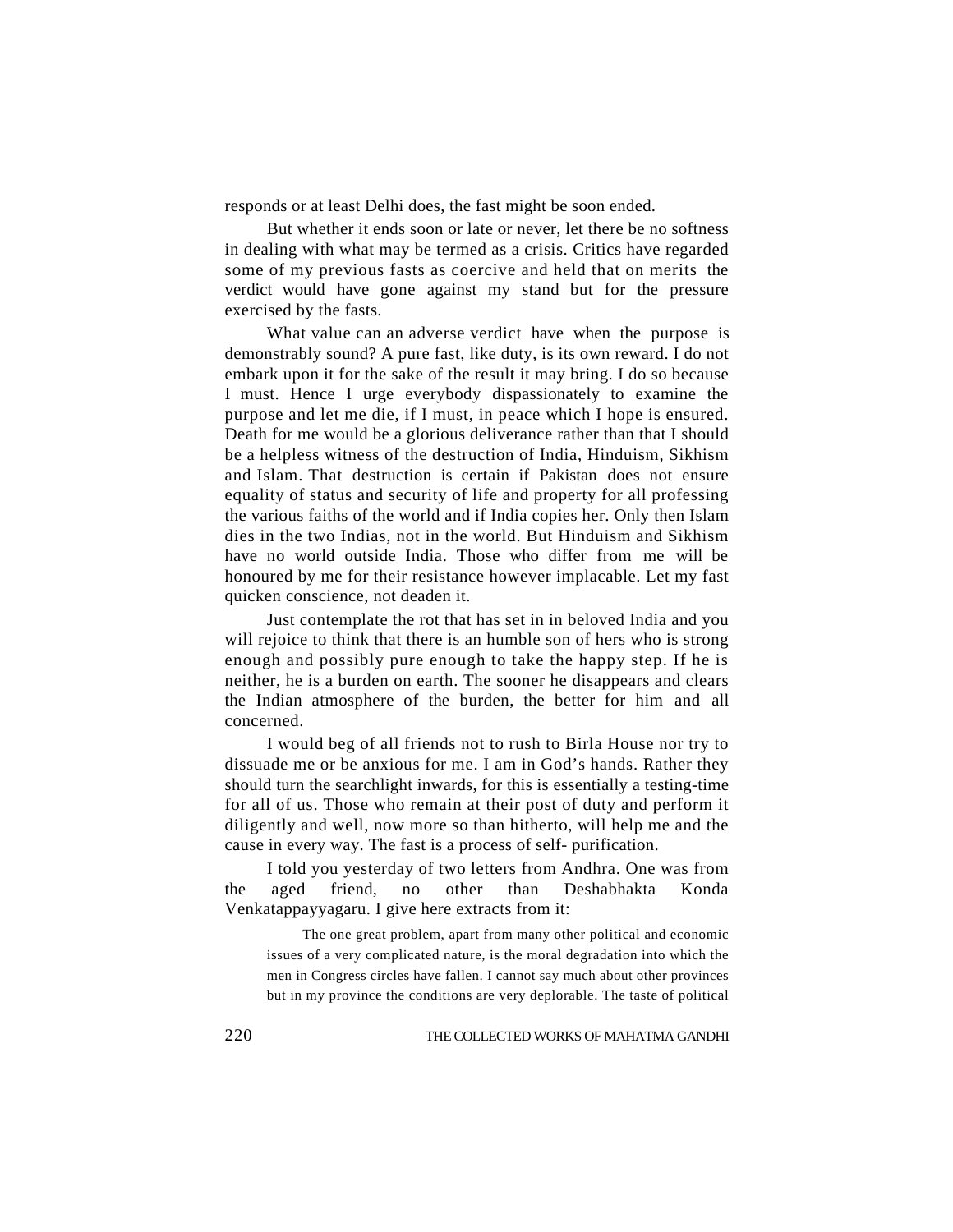power has turned their heads. Several of the M. L. A.s and M. L. C.s are following the policy of making hay while the sun shines, of making money by the use of influence, even to the extent of obstructing the administration of justice in the criminal courts presided over by magistrates. Even the District Collectors and other revenue officials do not feel free in the discharge of their duties on account of the frequent interference by the M. L. A.s and M. L. C.s on behalf of their partisans. A strict and honest officer cannot hold his position, for false reports are carried against him to the Ministers who easily lend their ears to these unprincipled self-seekers.

Swaraj was the only all-absorbing passion which goaded men and women to follow your leadership. But now that the goal had been reached, all moral restrictions have lost their power on most of the fighters in the great struggle, who are joining hands even with those who were sworn opponents of the national movement and who, now, for their personal ends enlist themselves as Congress members. The situation is growing intolerable every day with the result that the Congress as well as the Congress Government have come into disrepute.

The recent municipal elections in Andhra have proved how far and how fast the Congress is losing its hold upon the people. The municipal elections in the town of Guntur were suddenly ordered to be stopped by an urgent message from the Minister for Local Bodies (Madras) after every preparation was made for carrying on election. Only a nominated council was in power for, I believe, the last ten years or more and for nearly a year now the municipal administration has been in the hands of a commissioner. Now the talk prevails that the Government would soon nominate councillors to take charge of the municipal affairs of this town.

I, old, decrepit, with a broken leg, slowly limping on crutches within the walls of my house, have no axe to grind. I no doubt entertain certain strong views against some of the leading Congressmen in the two parties into which the members of the Provincial and District Congress Committees now stand divided. And I have made no secret of my views.

The factions in the Congress circles, the money-making activities of several of the M. L. A.s and M. L. C.s and the weakness of the Ministers have been creating a rebellious spirit among the people at large. The people have begun to say that the British Government was much better and they are even cursing the Congress.

Let the people of Andhra and the other provinces measure the words of this self-sacrificing servant of India. As he rightly says the corruption described by him is no monopoly of Andhra. He could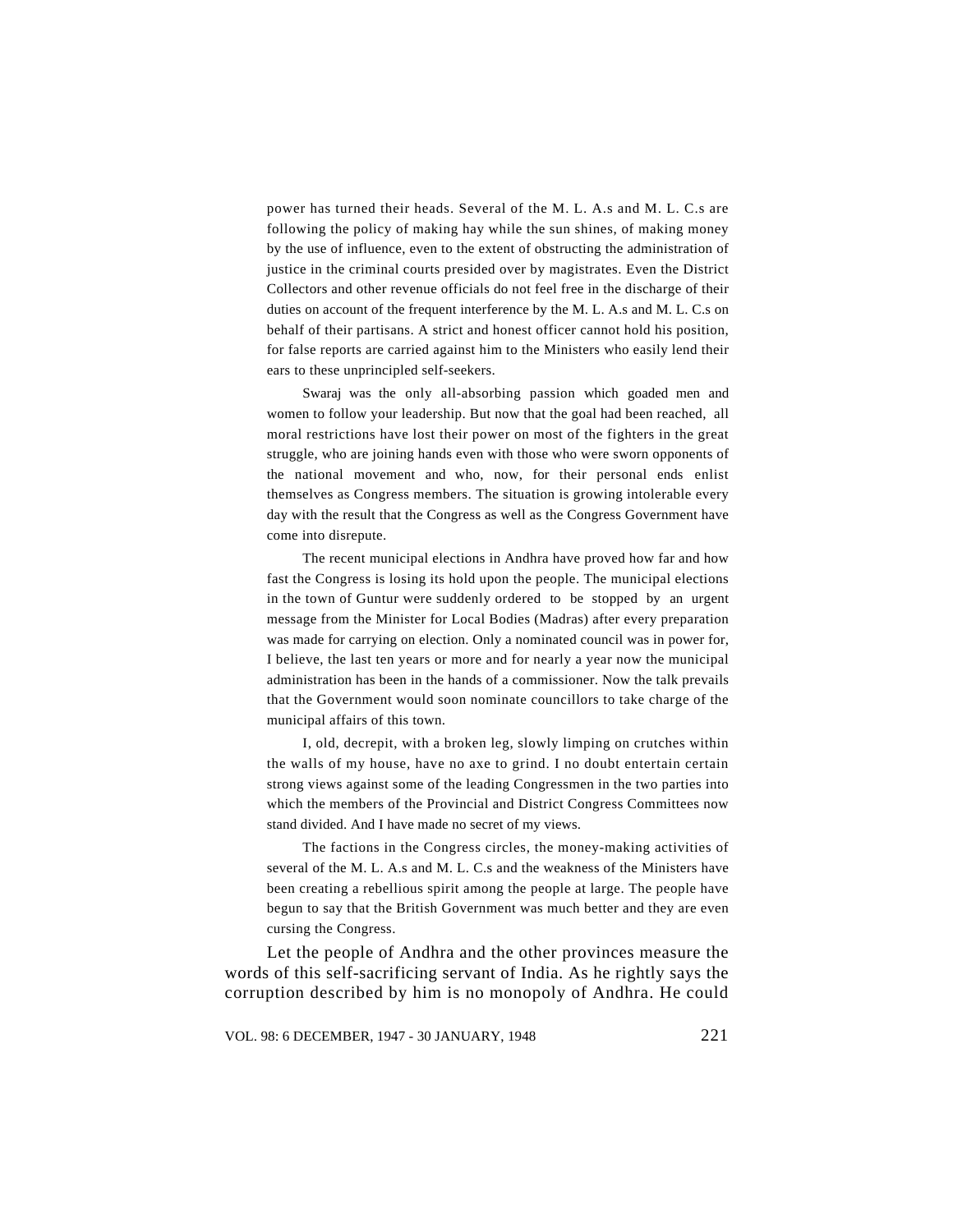only give first-hand evidence about Andhra. Let us beware.

My Bahawalpur friends, I have to ask you to be patient. Sardar Saheb saw me only at noon. Being silent and preoccupied I could say or write nothing. Shri Shanker<sup>1</sup> from his office was too busy to come so that I could not place your case before him and possibly save the Sardar's precious time. $2$ 

*The Hindustan Times,* 13-1-1948, and *Harijan,* 18-1-1948

# *236. LETTER TO A PUBLISHER*<sup>3</sup>

NEW DELHI, *January 13, 1948*

Who am I to write a foreword for the autobiography of a celebrity like sage Romain Rolland who, alas, is no more among us? I consider myself unfit for the task. What is more, I have not even had a moment to read the volume.

M. K. GANDHI

From a copy: C. W. 10590. Courtesy: Madeleine Rolland. Also *Romain Rolland and Gandhi Correspondence, p.* 352

## *237. LETTER TO MANIBEHN PATEL*

*January 13, 1948*

CHI. MANI,

I had a talk with the Sardar today. Therefore not again just now. I wish to see the men<sup>4</sup> from Bahawalpur. I will send for you after that. I can't judge how I misunderstood the matter. I will rectify the mistake.

> *Blessings from* **BAPU**

[From Gujarati]

*Bapuna Patro-4: Manibehn Patelne*, p. 145

<sup>1</sup>V. Shankar, Private Secretary to Vallabhbhai Patel

 $2^2$ Gandhiji visited Lord Mountbatten after the prayers.

<sup>3</sup>Who was planning to bring out Romain Rolland's *Voyage Intereur*

<sup>4</sup> Officials from Bahawalpur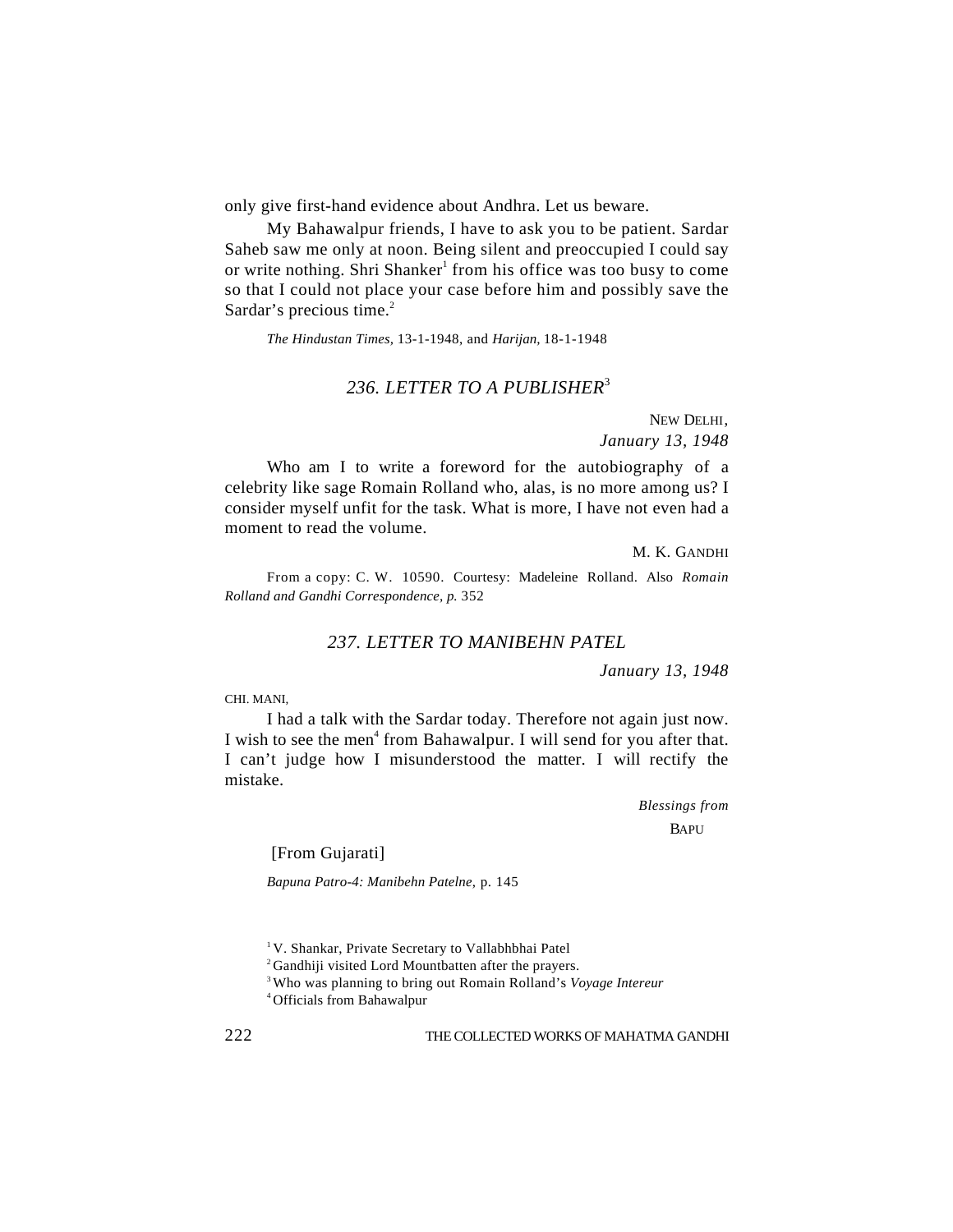### *238. TALK WITH A SIKH FRIEND*<sup>1</sup>

#### *January 13, 1948*

My fast is against no one party, group or individual exclusively and yet it excludes nobody. It is addressed to the conscience of all, even the majority community in the other Dominion. If all or any one of the groups responds fully, I know the miracle will be achieved. For instance, if the Sikhs respond to my appeal as one man, I shall be wholly satisfied. I shall go and live in their midst in the Punjab, for they are a brave people and I know they can set an example in non-violence of the brave which will serve as an object lesson to all the rest.

*Harijan,* 18-1-1948

# *239. SPEECH AT PRAYER MEETING*<sup>2</sup>

NEW DELHI, *January 13, 1948*

BROTHERS AND SISTERS,

Today I may not finish my speech in 15 minutes as usual, as I have much to say.

Today I have come to the prayer meeting because for the first twenty-four hours after beginning a fast the body does not feel it or should not feel it. I began eating at half past nine this morning. People kept coming and talking to me.<sup>3</sup> I finished eating a little before eleven.<sup>4</sup> So I have been able to come to the meeting and this is not surprising. Today I can walk about and sit up and I have also done some work. From tomorrow there will be some change. Rather than coming here and not speaking, I might as well sit in my room and think. If I have to utter the name of God, I can do it there. I therefore

<sup>1</sup> Reproduced from Pyarelal's article "An All-in Fast"

<sup>2</sup>The gathering at the prayer meeting was much larger than usual.

4 Prayers were held at 11 a. m. as Gandhiji commenced his fast.

VOL. 98: 6 DECEMBER, 1947 - 30 JANUARY, 1948 223

<sup>&</sup>lt;sup>3</sup> Vallabhbhai Patel was with Gandhiji for nearly 45 minutes. Prominent among the callers were Abul Kalam Azad, Jairamdas Doulatram, H. S. Suhrawardy and Dr. Jivraj Mehta.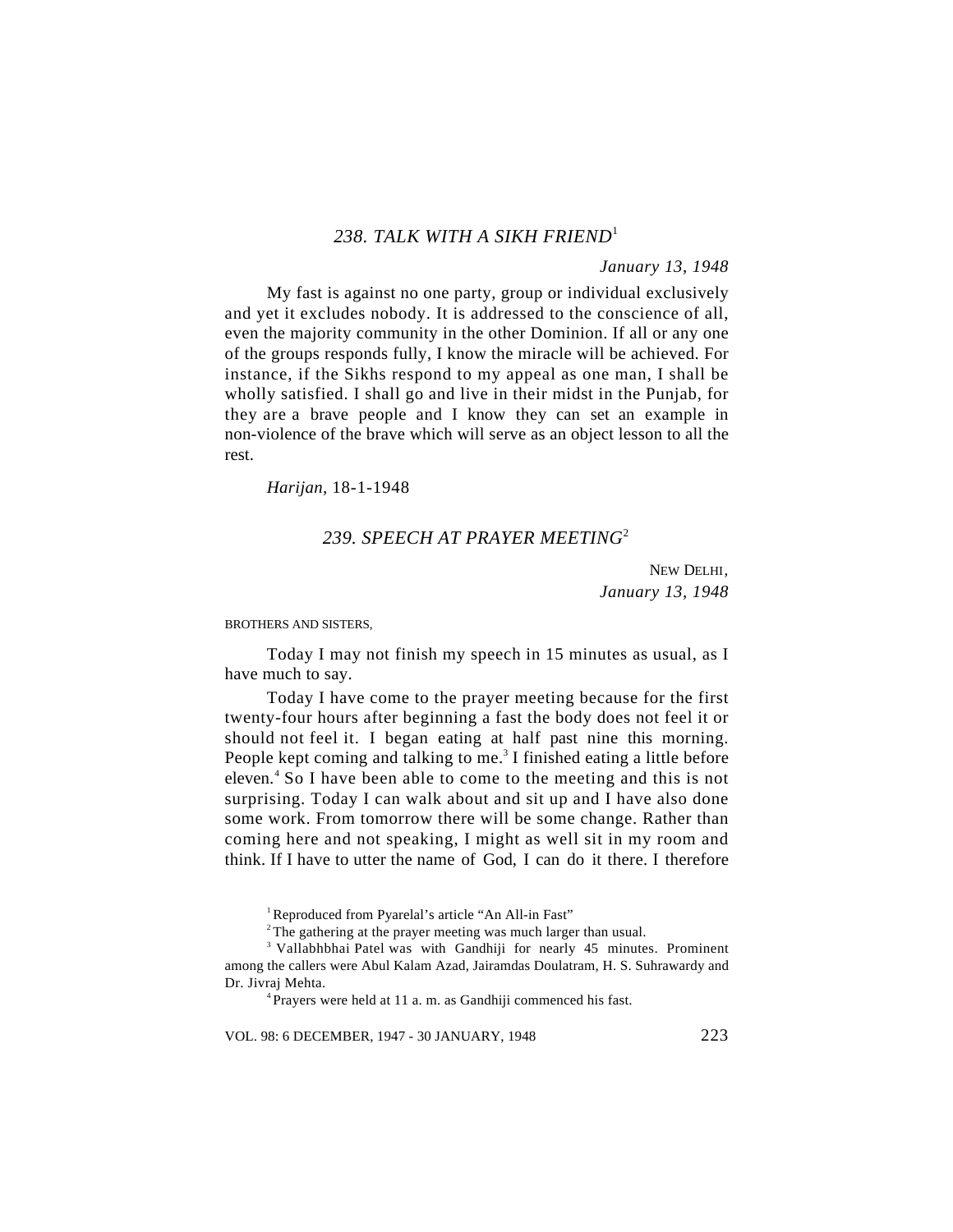feel that I shall not be coming to the prayer meeting from tomorrow. But if you do wish to join in the prayer you may come if you feel like it. The girls will come and sing the prayer. At least one of them will come. I have told you my programme in case you should feel disappointed at my not coming.

I had written down yesterday's speech and it has been published in the newspapers. Now that I have started my fast many people cannot understand what I am doing, who are the offenders—Hindus or Sikhs or Muslims. How long will the fast last? I say I do not blame anyone. Who am I to accuse others? I have said that we have all sinned. That does not mean that any one particular man has sinned. Hindus in trying to drive out the Muslims are not following Hinduism. And today it is both Hindus and Sikhs who are trying to do so. But I do not accuse all the Hindus and Sikhs because not all of them are doing it. People should understand this. If they do not, my purpose will not be realized and the fast too will not be terminated. If I do not survive the fast, no one is to be blamed. If I am proved unworthy, God will take me away. People ask me if my fast is intended for the cause of the Muslims. I admit that that is so. Why? Because Muslims here today have lost everything in the world. Formerly they could depend on the Government. There was also the Muslim League. Today the Muslim League is no longer there. The League got the country partitioned and even after the partition there are large numbers of Muslims here. I have always held that those who have been left behind in India should be given all help. It is only humanity.

Mine is a fast of self-purification. Everyone should purify himself. If not, the situation cannot be saved. If everyone is to purify himself, Muslims will also purify themselves. Everyone should cleanse his heart. No one should find fault with the Muslims whatever they may do. If I confess before someone that I have done wrong, then it is a kind of atonement.

I do not say this in order to appease the Muslims or anyone else. I want to appease myself which means that I want to appease God. I do not want to be a sinner against God. Muslims also must become pure and live peacefully in India. What happened was that for election purposes Hindus and Sikhs recognized the Muslim League. I shall not go into that history. Then followed the partition. But before partition became a fact the hearts had already become divided. Muslims were also at fault here, though we cannot say that they alone were at fault.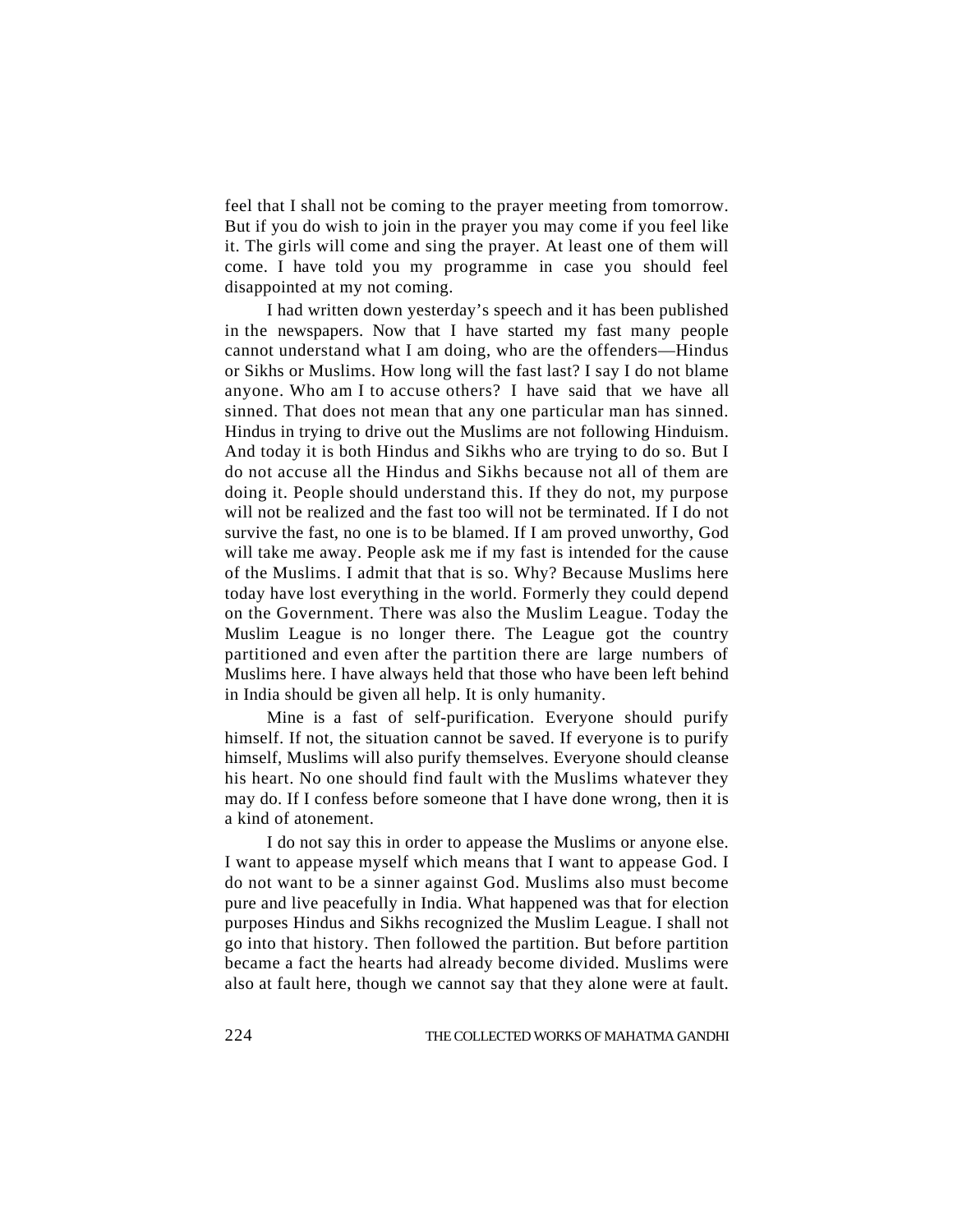Hindus, Sikhs and Muslims, all are to blame. Now all of them have to become friends again. Let them look to God, not to Satan. Among the Muslims too there are many who worship Satan. Among the Hindus and the Sikhs many worship not Nanak and other Gurus, but Satan. In the name of religion we have become irreligious.

Since I have undertaken the fast in the cause of the Muslims, a great responsibility has come to devolve on them. They must understand that if they are to live with the Hindus as brothers they must be loyal to the Indian Union, not to Pakistan. I shall not ask them whether they are loyal or not. I shall judge them by their conduct.

Then the name of the Sardar is being mentioned. The Muslims say that I am good, but the Sardar is not and he must be removed. They say that Jawaharlal too is good. They say if I join the Government it will be a good thing. They object only to the Sardar. I must tell the Muslims that their argument serves no purpose, because the Government is the whole Cabinet, neither the Sardar nor Jawahar by himself. They are your servants. You can remove them. Yes, Muslims alone cannot remove them. But at least they can bring to the Sardar's notice any mistakes which in their opinion he commits. It will not do merely to criticize him by quoting some statement or other he might have made. You must say what he has done. You must tell me. I meet him often and I shall bring it to his notice. Jawaharlal can dismiss him and if he does not, there must be some reason. He praises the Sardar.<sup>1</sup> Then the Government is responsible for whatever the Sardar does. You too are responsible for he is your representative. That is how things go in a democracy. Therefore I shall say that the Muslims must become brave and fearless. They should also become God-fearing. They must think that for them there is no League, no Congress, no Gandhi, no Jawaharlal but only God, that they are here in the name of God. Let them not take offence at whatever Hindus and Sikhs may do. I am with them. I want to live and die with them. If I cannot keep you united, my life is worthless. The Muslims thus carry a great responsibility. They must not forget this.

The Sardar is blunt of speech. What he says sometimes sounds bitter. The fault is in his tongue. I can testify that his heart is not like

<sup>&</sup>lt;sup>1</sup>The report in *The Hindustan Times* here adds: "The Sardar had not ceased to be his (Gandhiji's) esteemed friend though he was no longer his 'yes man' as he was once popularly and affectionately nick-named."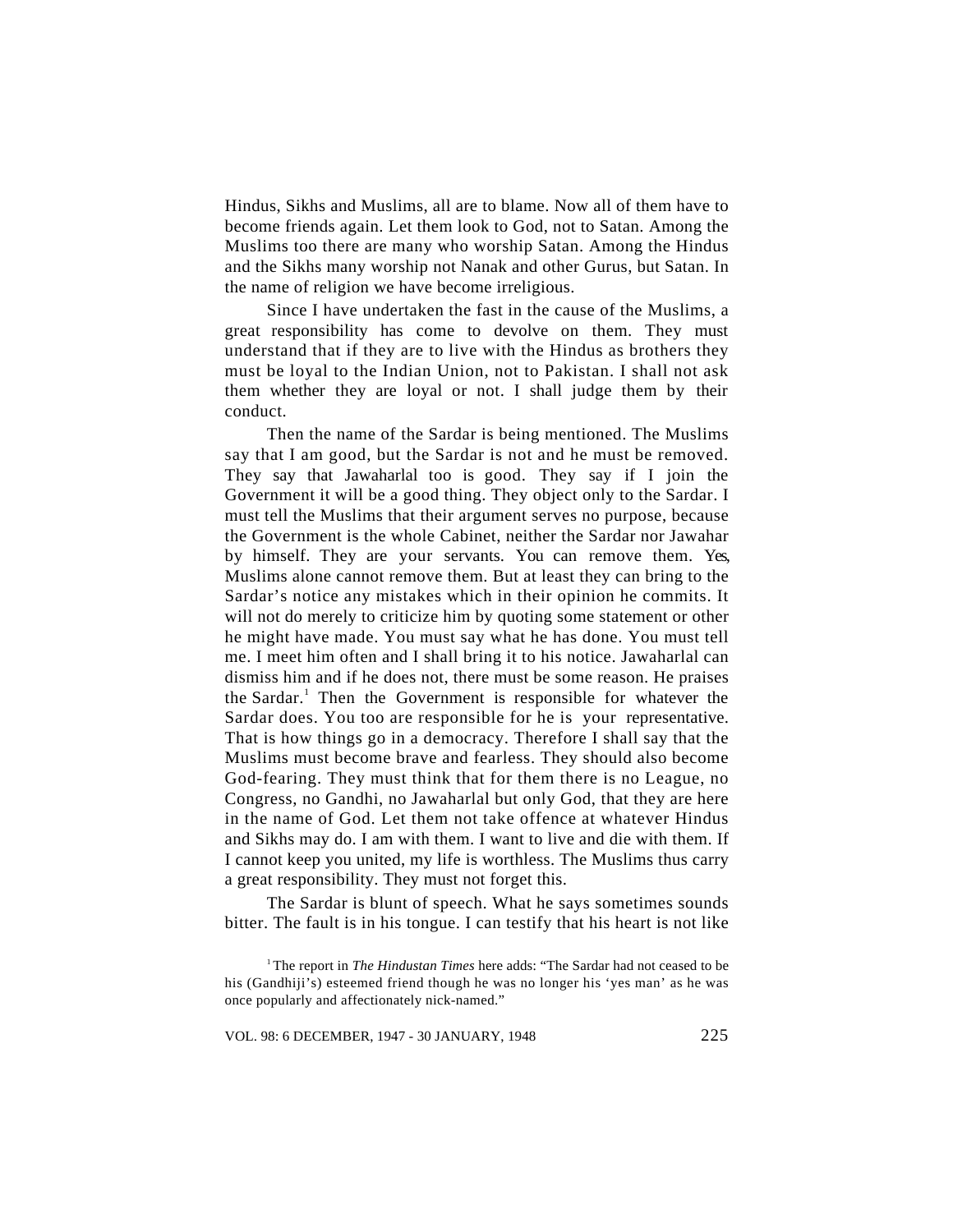his tongue. He has said in Lucknow<sup>1</sup> and in Calcutta<sup>2</sup> that all Muslims should live here and can live here. He also told me that he could not trust those Muslims who till the other day followed the League and considered themselves enemies of Hindus and Sikhs and who could not have changed overnight and suddenly become friends. If the League is still there who will they obey, Pakistan or our Government? The League's persistence in its old attitude makes him suspect it, and rightly so. He says that he no longer has faith in the *bona fides* of the League Muslims and he cannot trust them. Let them prove that they can be trusted. Then I have the right to tell the Hindus and Sikhs what they should do.

The song<sup>3</sup> these girls sang was composed by Gurudev. We sang it during our tours in Noakhali. A man walking alone calls to others to come and join him. But if no one comes and it is dark, the Poet says, the man should walk alone because God is already with him. I asked the girls especially to sing this song which is in Bengali. Otherwise they would have sung only Hindustani songs. The Hindus and Sikhs should cultivate this attitude if they are true to their religions. They should not generate an atmosphere in which the Muslims should be compelled to flee to Pakistan. Hindus and Sikhs should become brave and show that even if all the Hindus and Sikhs in Pakistan were to be killed there would be no retaliation in India. I do not want to live to see our people copy Pakistan. If I am to live I shall ask every Hindu and every Sikh not to touch a single Muslim. It is cowardice to kill Muslims and we must become brave and not cowards.

 $1$ Addressing a public meeting at Lucknow on January 6, Vallabhbhai Patel had said: "I want to ask the Indian Muslims only one question. In the recent All-India Muslim Conference why did you not open your mouths on the Kashmir issue? Why did you not condemn the action of Pakistan?

These things create doubt in the minds of people. . . . So I want to say a word as a friend of Muslims. It is our duty now to sail in the same boat and sink or swim. I want to tell you very clearly that you cannot ride two horses. You select one horse, whichever you like better."

 $2$  Speaking at a mammoth gathering at Calcutta on January 3, Vallabhbhai Patel had emphasized that there could be no serious talk of a Hindu State. But one fact was indisputable. There were 4\_ crores of Muslims in India many of whom had helped the creation of Pakistan. How could one believe that they would change overnight. "The Muslims said they were loyal citizens, and therefore, why should anybody doubt their *bona fides?* To them we would say: 'Why do you ask us? Search your own conscience'."

<sup>3</sup>With the refrain *Ekla chalo re—*Walk thou alone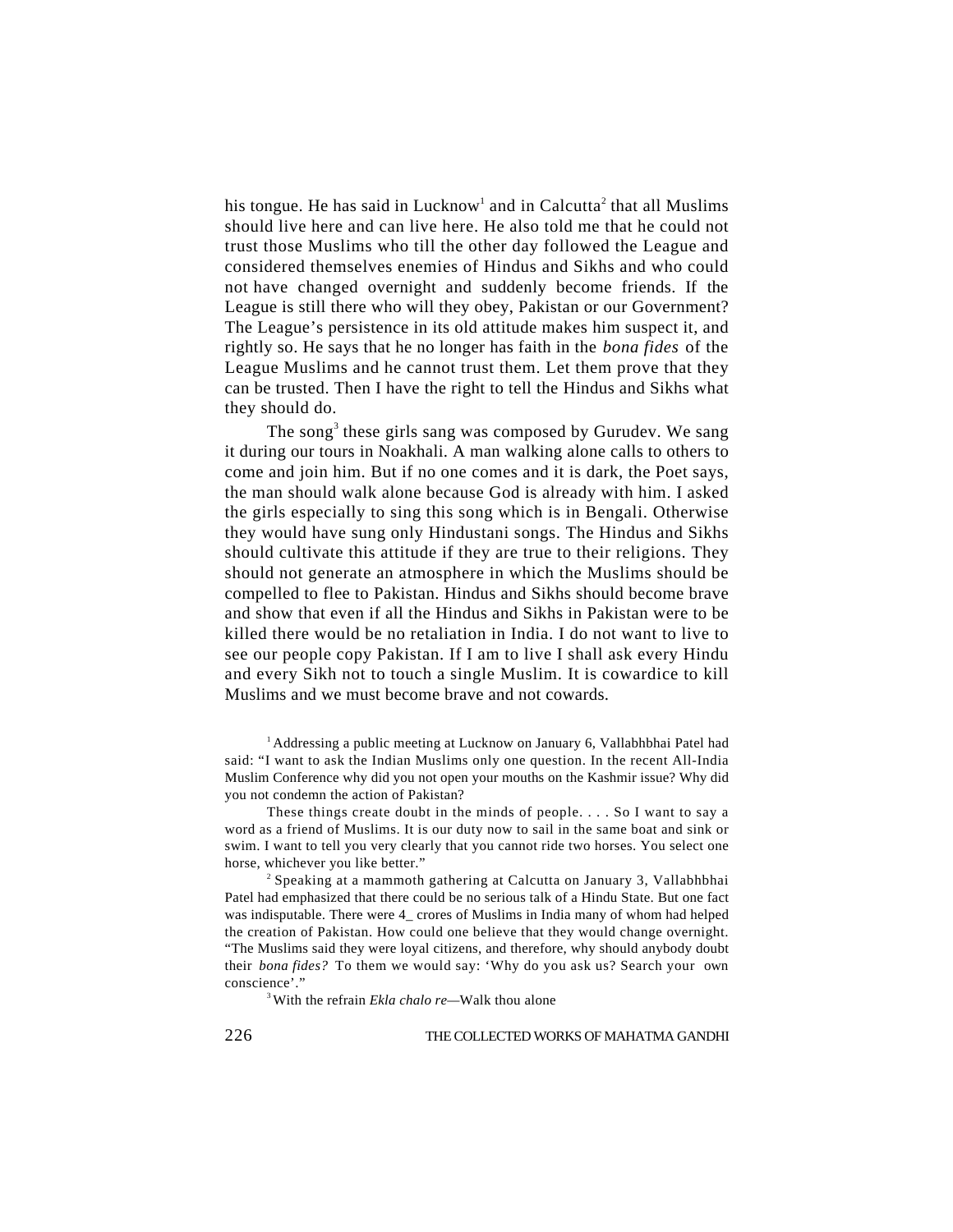I shall terminate the fast only when peace has returned to Delhi. If peace is restored to Delhi it will have effect not only on the whole of India but also on Pakistan and when that happens, a Muslim can walk around in the city all by himself. I shall then terminate the fast. Delhi is the capital of India. It has always been the capital of India. So long as things do not return to normal in Delhi, they will not be normal either in India or in Pakistan. Today I cannot bring Suhrawardy here because I fear someone may insult him. Today he cannot walk about in the streets of Delhi. If he did he would be assaulted. What I want is that he should be able to move about here even in the dark. It is true that he made efforts in Calcutta only when Muslims became involved. Still, he could have made the situation worse, if he had wanted, but he did not want to make things worse. He made the Muslims evacuate the places they had forcibly occupied and said that he being the Premier could do so. Although the places occupied by the Muslims belonged to Hindus and Sikhs he did his duty. Even if it takes a whole month to have real peace established in Delhi it does not matter. People should not do anything merely to have me terminate the fast.

So my wish is that Hindus, Sikhs, Parsis, Christians and Muslims who are in India should continue to live in India and India should become a country where everyone's life and property are safe. Only then will India progress.

[From Hindi]

Courtesy: All India Radio. Also *Prarthana Pravachan—*II, pp. 293-300

## *240. NOTE TO MANU GANDHI*<sup>1</sup>

NEW DELHI, *January 13, 1948*

CHI. MANUDI,

If you were to have more courage, your entire bearing would change. You have considerable capability in you but that has not been developed fully because of your withdrawing nature. Think over this.

Your timidity is killing you. You should have the courage to tell anyone that it is your duty to eat where you do because your parents

 $1$  Gandhiji gave this to the addressee before retiring to bed.

VOL. 98: 6 DECEMBER, 1947 - 30 JANUARY, 1948 227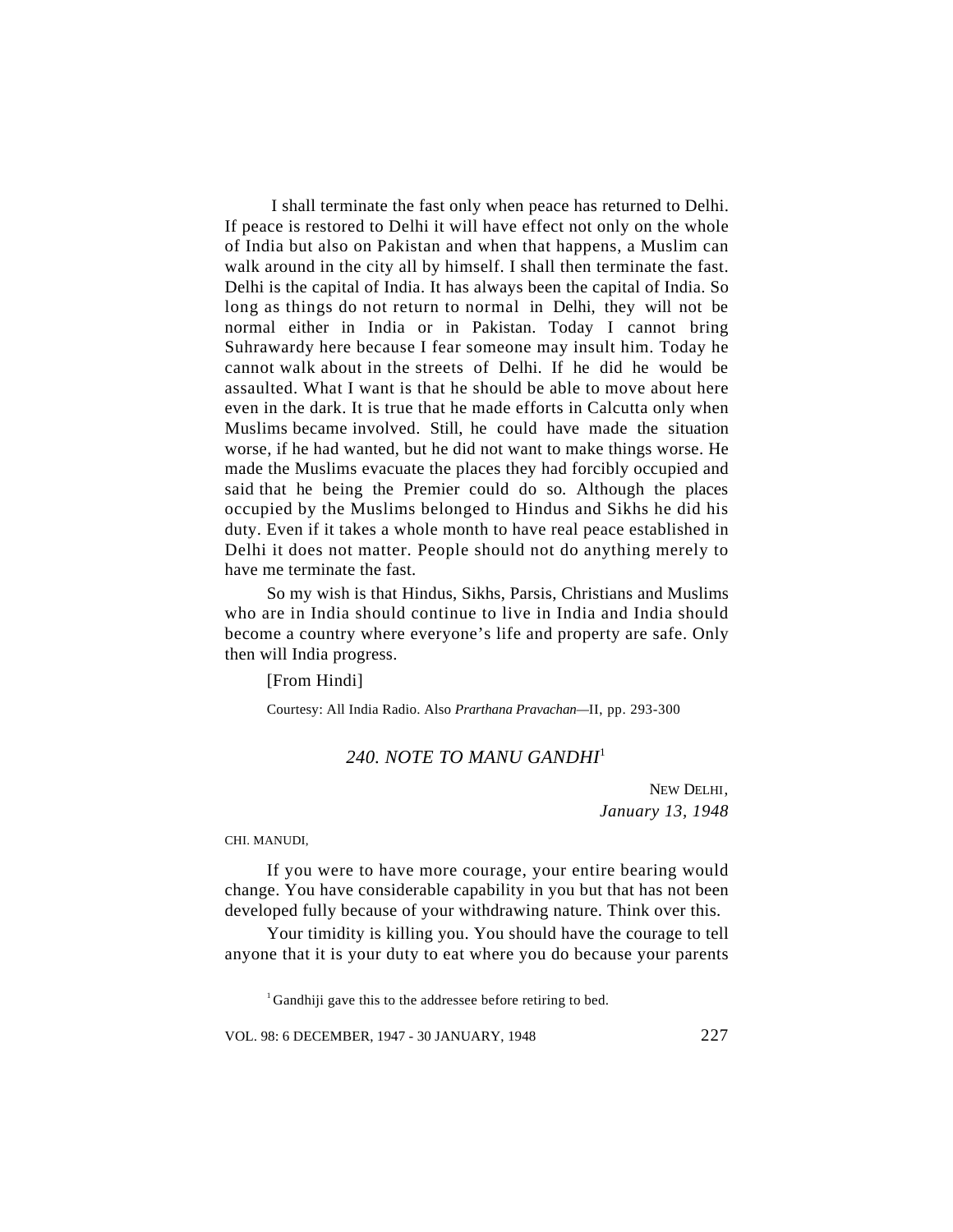like you to do so. You should admit that, since you are lacking in firmness of mind, if you eat at somebody's place you will eat only what and as much as he permits. You should say you will get used to it by and by. You should explain this fearlessly to everybody. Only then will your latent capacity come out and shine. You don't know how much it pains me to see you keep ill. Think what absolute trust Jaisukhlal has put in me. If, therefore, you do not improve and become perfect both physically and mentally, I would be deeply pained.

> *Blessings from* **BAPU**

From a microfilm of the Gujarati: M.M.U./III

## *241. NOTE TO BALVANTSINHA*<sup>1</sup>

[After *January 13, 1948*] 2

The improvement in the charkha has not gone beyond the stage to which Maganlal<sup>3</sup> brought it. Its science is still imperfect. It is for the Ashram to perfect it. After I am gone the whole country may give up the charkha but the Ashram will not do so. You have been in the Ashram from its inception and you have to die there.

**BAPU** 

[From Hindi]

*Bapuki Chhayamen,* p. 333

## *242. TALK WITH A MUSLIM FRIEND*

[After *January 13, 1948*]

A Muslim friend entreated Gandhiji to give up the fast "for the sake of us Muslims". "You are our only hope and support," he pleaded. "The Muslims are not innocent. Have not the Hindus and Sikhs too suffered beyond words?"

I know that. That is the very reason why I am fasting. I shall become a broken reed and be lost to both Hindus and Muslims, like

<sup>&</sup>lt;sup>1</sup> This was in reply to the addressee's letter written after the commencement of Gandhiji's fast on January 13.

<sup>2</sup> *ibid*

<sup>&</sup>lt;sup>3</sup> Maganlal Gandhi; *vide* "My Best Comrade Gone", 26-4-1928.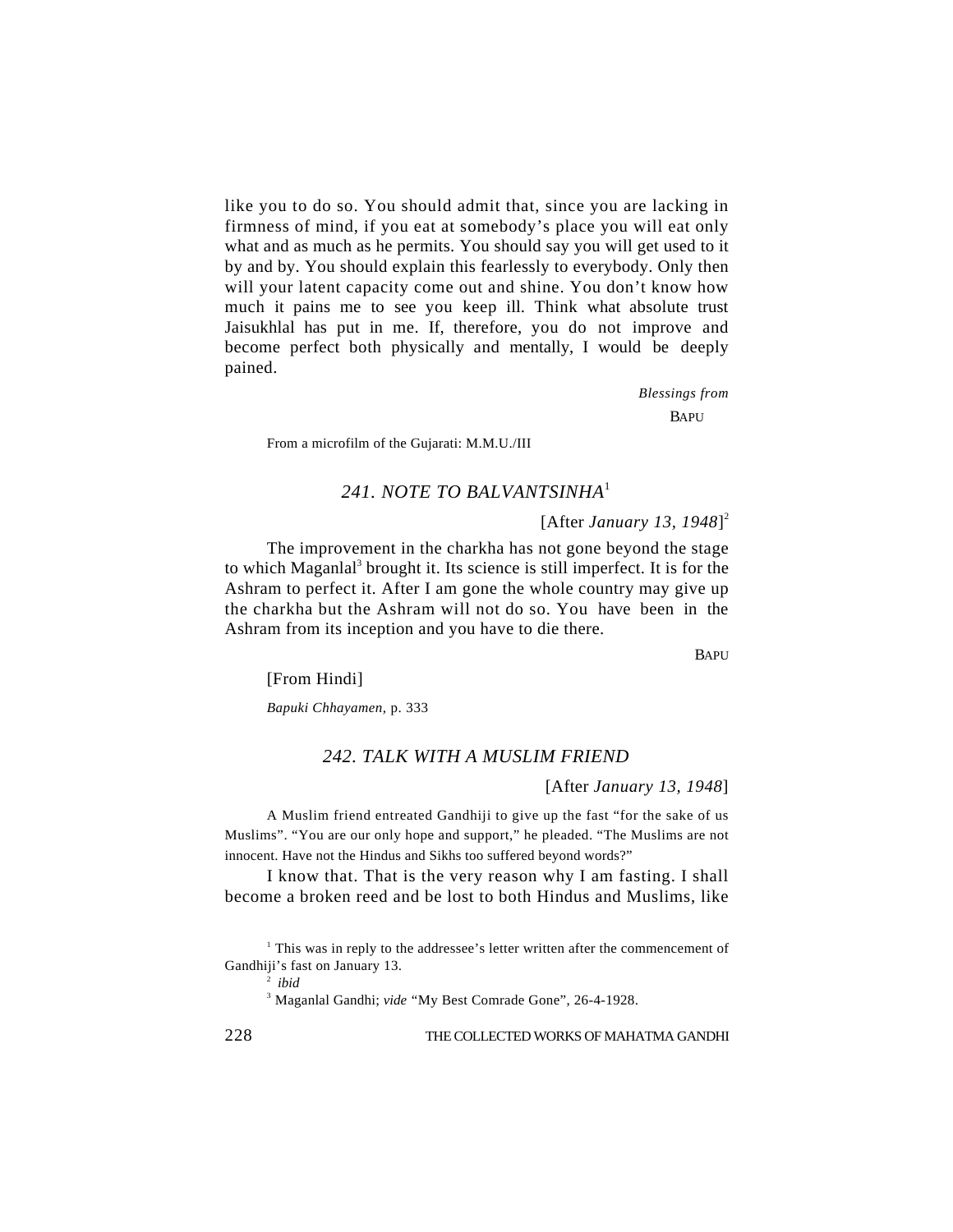salt that hath lost its savour, if in this hour of test, I fail to live up to my creed and their expectations.

*Mahatma Gandhi—The Last Phase,* Vol. II, p. 706

# *243. TO GUJARATIS*<sup>1</sup>

I am dictating this from my bed early on Wednesday morning. It is the second day of the fast though it is not yet twenty-four hours since the fast commenced. It is the last day for posting matter for this week's *Harijan.* So I think it proper to address a few words to the people of Gujarat.

I do not consider this an ordinary fast. I have undertaken it after much reflection. Yet it is not reflection that has impelled it; it is God who rules over reason. It is addressed to no one or is addressed to all. There is no anger of any kind behind it, nor the slightest tinge of impatience. There is a time for everything. Of what use would any efforts be after the opportunity has slipped? What therefore remains to be considered is whether there is something that each Indian can do. Gujaratis are Indians. And since I write this in Gujarati it is addressed to all Indians who know Gujarati.

Delhi is the capital of India. If we do not accept partition in our hearts, that is, if we do not consider Hindus and Muslims separate peoples, we shall have to admit that Delhi is no longer the capital of India as we have visualized it. Delhi has always been the capital. It is this city which was Indraprastha, which was Hastinapur. We see the ruins standing today. It is the heart of India. It would be the limit of foolishness to regard it as belonging only to the Hindus or the Sikhs. It may sound harsh but there is no exaggeration in it. It is the literal truth. All Hindus, Muslims, Sikhs, Parsis, Christians and Jews who people this country from Kanyakumari to Kashmir and from Karachi to Dibrugarh in Assam and who have lovingly and in a spirit of service adopted it as their dear motherland, have an equal right to it. No one can say that it has place only for the majority and the minority should be dishonoured. Whoever serves it with the purest devotion must have the first right over it. Therefore, anyone who seeks to drive out the Muslims is Delhi's enemy number one and therefore India's enemy number one. We are heading towards that catastrophe.

<sup>1</sup>A translation of this appeared in *Harijan*, 18-1-1948.

VOL. 98: 6 DECEMBER, 1947 - 30 JANUARY, 1948 229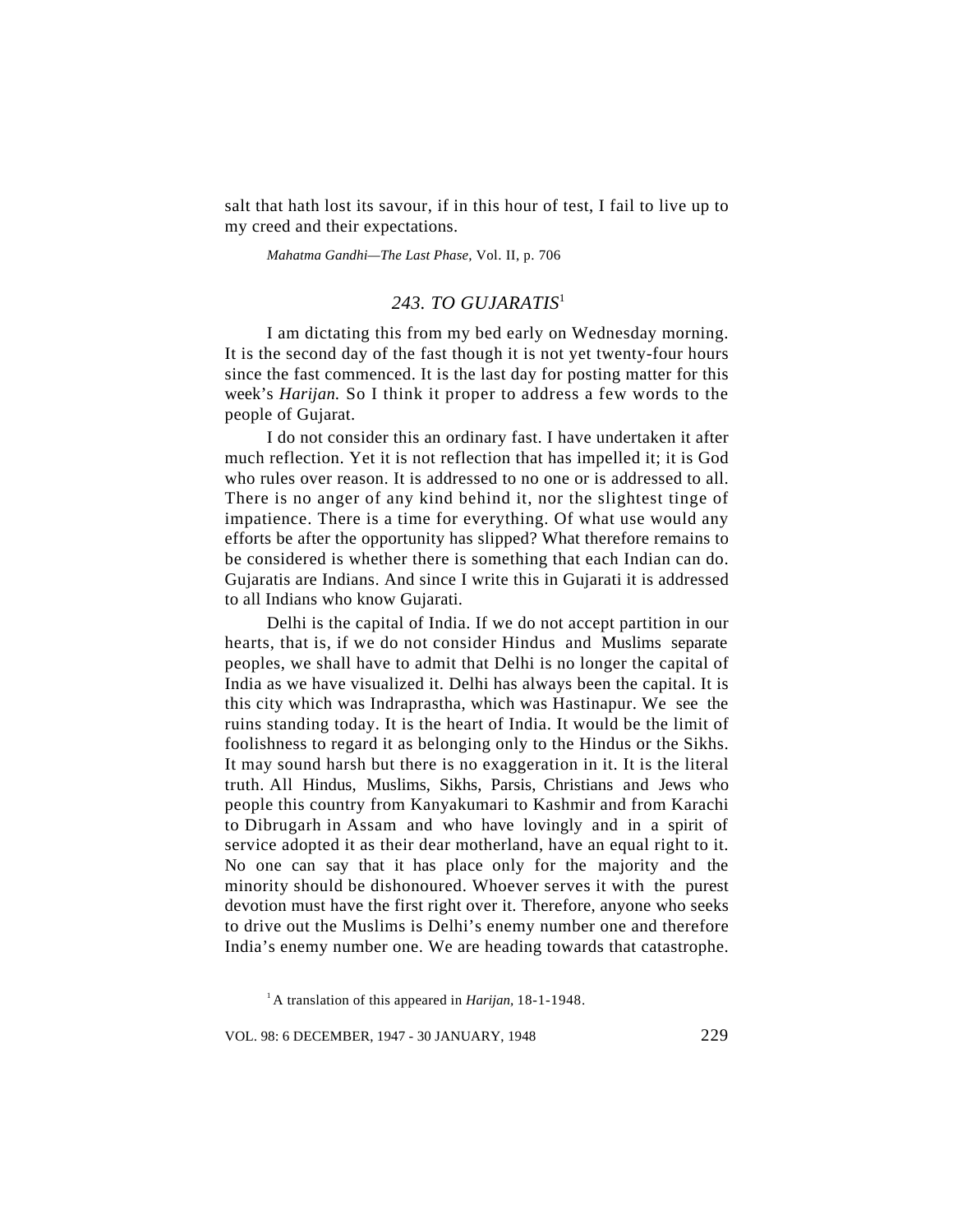Every Indian must do his bit to ward it off.

 What should we do then? If we would see Panchayat Raj, i. e., democracy established, we would regard the humblest and the lowliest Indian as being equally the ruler of India with the tallest in the land. For this everyone should be pure. If they are not they should become so. He who is pure will also be wise. He will observe no distinctions between caste and caste, between touchable and untouchable, but will consider everyone equal with himself. He will bind others to himself with love. To him no one would be an untouchable. He would treat the labourers the same as he would the capitalists. He will, like the millions of toilers, earn his living from service of others and will make no distinction between intellectual and manual work. To hasten this desirable consummation, we should voluntarily turn ourselves into scavengers. He who is wise will never touch opium, liquor or any intoxicants. He will observe the vow of swadeshi and regard every woman who is not his wife as his mother, sister or daughter according to her age, and never see anyone with eyes of lust. He will concede to woman the same rights he claims for himself. If need be he will, sacrifice his own life but never kill another. If he is a Sikh, he will, as taught by the Gurus, be as heroic "as one lakh and a quarter" of men and will not yield an inch. Such an Indian will not ask what his duty in the present hour is.

NEW DELHI, January 14, 1948 [From Gujarati] *Harijanbandhu,* 18-1-1948

### *244. LETTER TO DEVDAS GANDHI*

*Makar Sankranti, January 14,1948*

#### CHI. DEVDAS,

I have been through your letter early in the morning after the prayer.<sup>1</sup> I also understand the little talk we had yesterday. My

<sup>1</sup>The addressee's letter dated January 13, 1948 read: "Your statement has been written in haste. Quite a few improvements could have been made in it. I had wished to tell you my views about the propriety of your fasting. But as I had no hint of the oncoming fast, I made no attempts to tell you these. . . . My chief concern and my argument against your fast is that you have surrendered to impatience, whereas your mission by its very nature calls for infinite patience. You do not seem to have realized what a tremendous success your patient labour has achieved. It has saved ... thousands of lives and may still save many more. . . .By your death you will not be able to accomplish what you can by living. I would, therefore, beseech you to pay heed to my entreats and give up your decision to fast."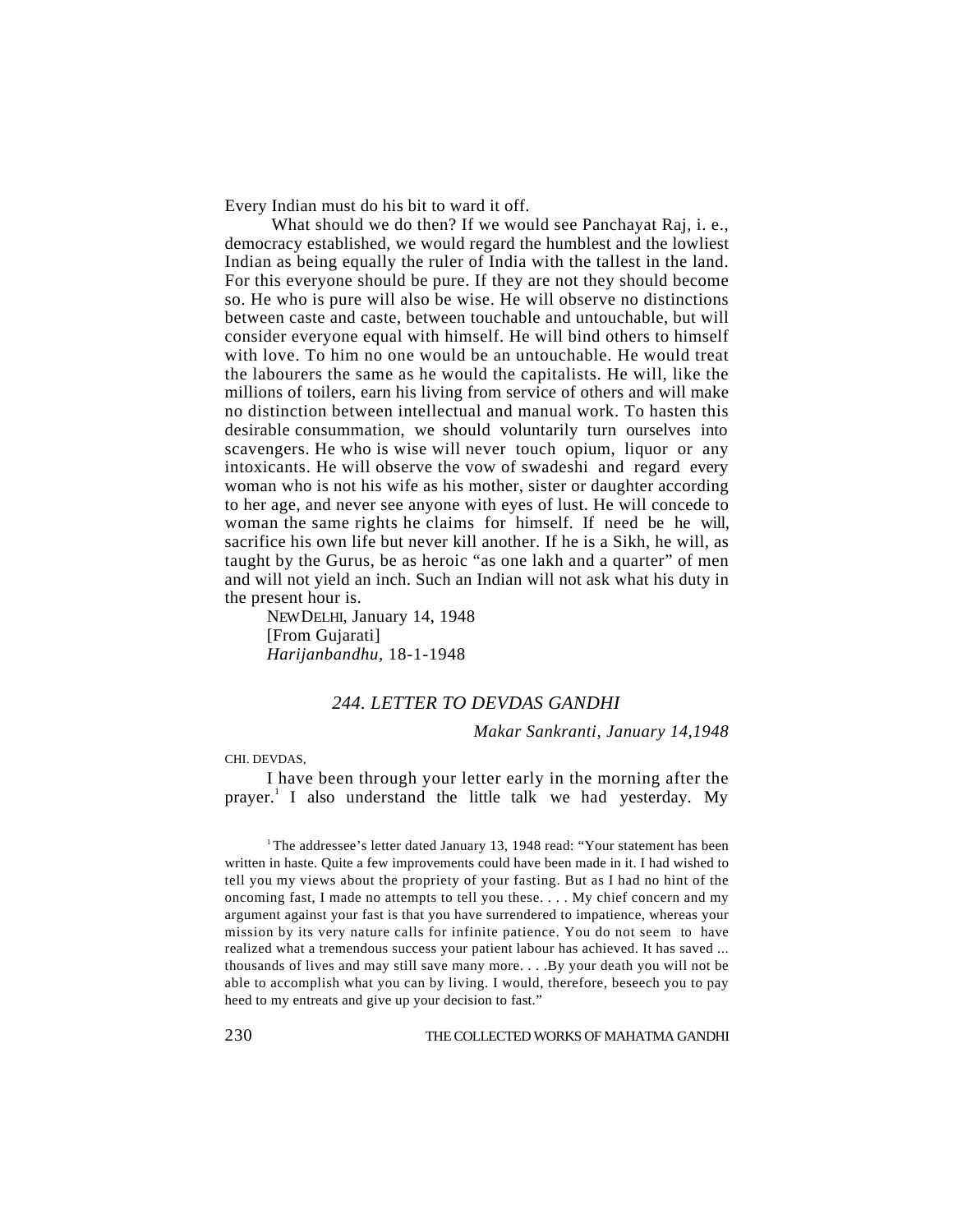statement was not issued in haste in your sense of the word. In one sense it was, because I took less time in drafting it than I normally would. The reason for it was the four days of reflection and prayer that preceded it. That statement was the result of reflection and prayer, and so it cannot be called a hasty one either in my language or in the language of anyone who knows.

The statement certainly needed some polishing for improving the expression and making the language more refined and I made the changes the moment you suggested them. I did not want to hear either from you or from anyone about the propriety of my fast. That I have listened to you so far is a sign of my modesty and patience. You got the notice the moment I thought about it. Your main anxiety and your reasoning are meaningless. It is true you are my friend. It is true that you have risen high. But you can never cease to be a son and so your concern is only natural. However, your reasoning displays shallowness of thought and impatience. I consider this act of mine as the extreme limit to my patience. Is patience that kills its very object patience or stupidity? I can't claim credit for what has been achieved since my arrival in Delhi. It would be sheer conceit on my part to do so. That one or more lives were saved through my efforts has no value for the world. Only the All-knowing God can see its value. It is nothing but ignorance to say that "one who had been patient from the beginning of September has ceased to be so all of a sudden." It was only when in terms of human effort I had exhausted all resources and realized my utter helplessness that I laid my head on God's lap. That is the meaning of the fast. Read and think over *Gajendramoksha* which is considered the greatest epic. Perhaps then you will be able to value my action. The last sentence of your letter is a beautiful expression of your love. The origin of that love is ignorance or attachment. That this attachment is universal does not make it enlightenment. So long as we are unable to leave aside the question of life and death it is an illusion to think that we can do a particular thing only if we are alive. Strive as long as you are alive is a beautiful thing to say but bear in mind that striving has to be in a spirit of detachment. Now perhaps you will understand why I cannot comply with your request. Rama who, has prompted me to go on fast will bid me give it up if He wants me to do so. In the mean time you, I and all of us should realize and have faith that it is equally well whether Rama preserves my life or ends it. I have only one prayer: 'O Rama, give me strength during the fast so that desire to live may not tempt me into premature termination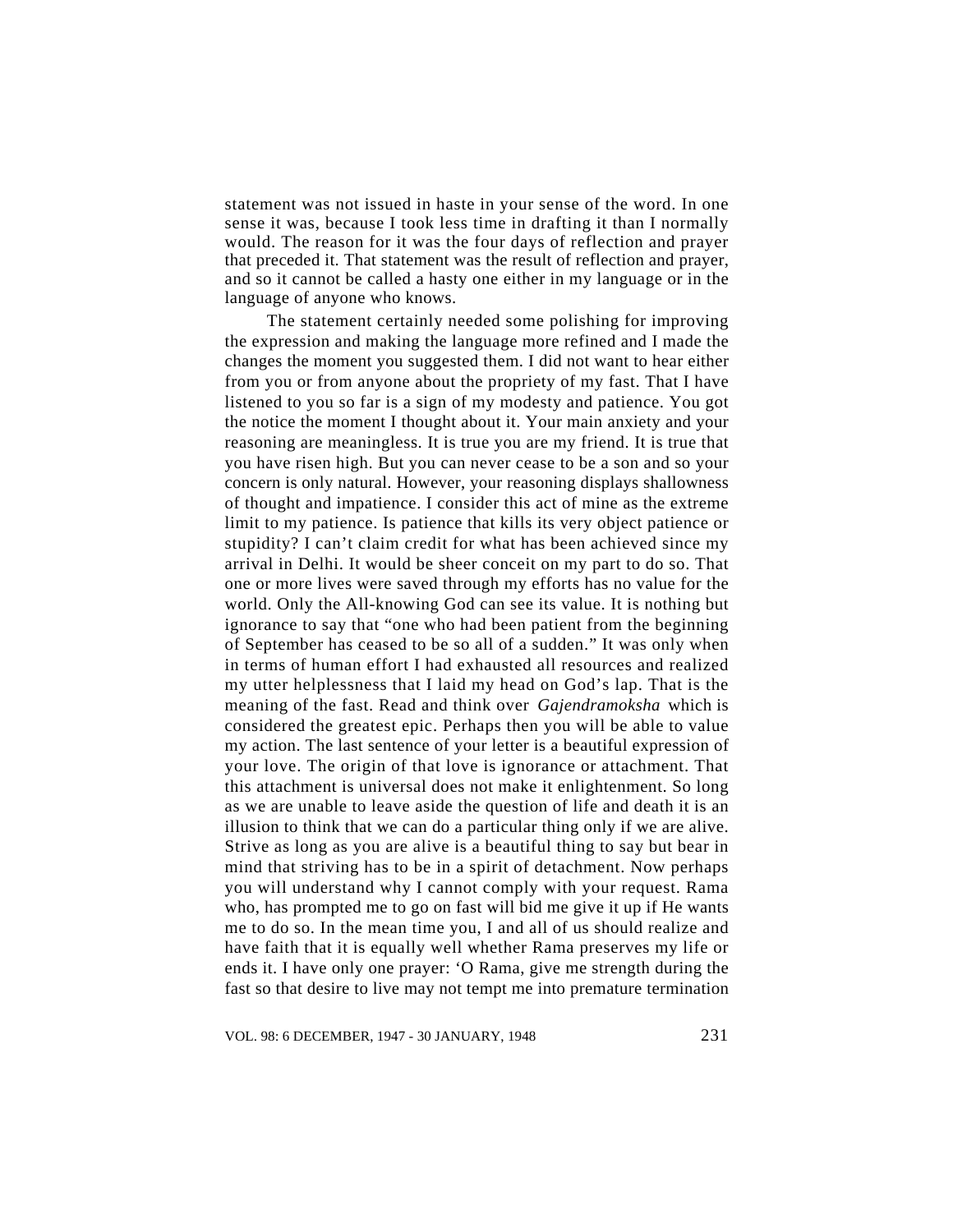of my fast.' Preserve this letter which I have dictated to Manu after deep thought and read it from time to time.

> *Blessings from* **BAPU**

[From Gujarati]

*Dilhiman Gandhiji*—II, pp. 297-9

## *245. TALK WITH MUSLIMS*

NEW DELHI, *January 14, 1948*<sup>1</sup>

When the Delhi Maulanas came to see him in the course of the day Gandhiji greeted them with, "Are you now satisfied?" Then, turning to the one who had said to him three days ago that he should get the Union Government to send them to England, he remarked:

I had no answer to give you then. I can now face you. Shall I ask the Government to arrange a passage for you to England? I shall say to them: Here are the unfaithful Muslims who want to desert India. Give them the facility they want.

The Maulana said he felt sorry if his words had hurt him. Gandhiji retorted with urbane banter:

That would be like the Englishman who kicks you and at the same time goes on saying, 'I beg your pardon'! Do you not feel ashamed of asking to be sent to England? And then you said that slavery under the British rule was better than independence under the Union of India. How dare you, who claim to be patriots and nationalists, utter such words? You have to cleanse your hearts and learn to be cent per cent truthful. Otherwise India will not tolerate you for long and even I shall not be able to help you.

*Mahatma Gandhi—The Last Phase,* Vol. II, p. 709

<sup>1</sup>From *Dilhiman Gandhiji*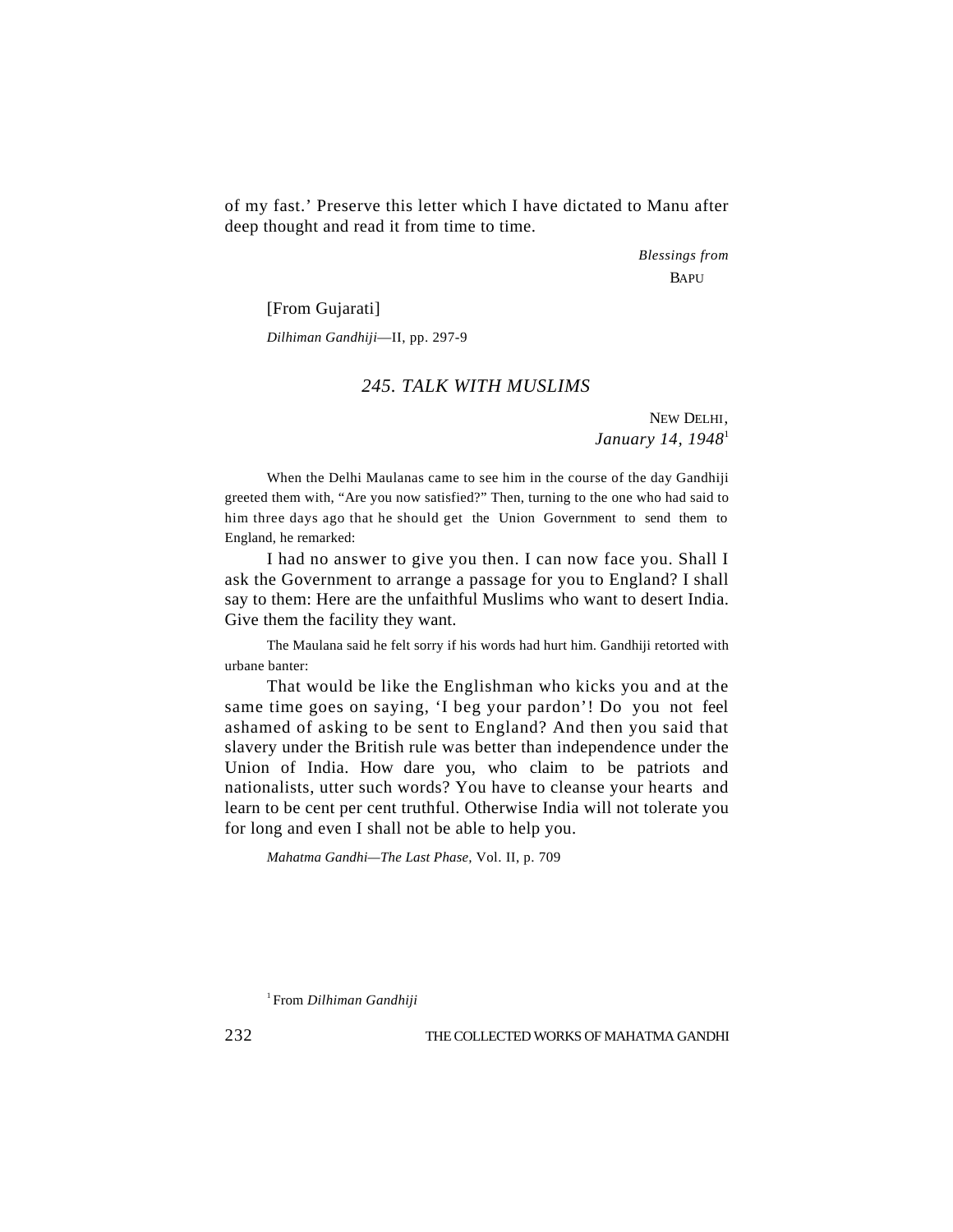## *246. SPEECH AT PRAYER MEETING*

NEW DELHI, *January 14, 1948*

BROTHERS AND SISTERS,

Yesterday I said I might not be able to come to the meeting today. But I have managed it. However, from tomorrow or the day after I may not be in a condition to move about. Doctors have advised me rest from today.<sup>1</sup> I have placed myself not in the hands of the doctors but in the hands of God. I have no such attachment for life that I must live under any circumstances. Whether I die or live is wholly in the hands of God. I can only pray that my faith may remain firm and no one may interfere in my acting on that faith. Today man has become weak. He asks: Where is God? I want everyone to become strong. Only then can we escape misery. The few things I wanted to say to you I had in fact dictated in English, because I was not sure what my physical condition would be. I thought if I could not speak to you, a translation of the message could be read out. It was intended not only for you but for the millions in the country who would hear it on the radio and those who want to hear in my own voice what I have to say. I am a prisoner of their love and I thought that they had better hear my own voice today. I feel that a thirty-six hours' fast is very useful physically. It cleanses the body and can cause no harm. True, I have to conserve my energy for the future but God will see to that. I have been receiving many telegrams from all quarters—a lot of them from Muslims. I have also had cablegrams from outside India. I have told Pyarelal to pick out the most relevant of them. Not all need be published; only the few that can teach something to the people should be published. There are others which say that I should give up the fast and all will be well. But how can I give up the fast? God inspired the fast and He alone may terminate it. I have a telephonic message from Mridulabehn. She is in Lahore. She has a large number of friends among Muslims. She is a Hindu girl. The fast has distressed her. I carried her in my arms when she was a little girl. Now she has grown

 $1$ Gandhiji spent the second day of his fast as per his normal routine except for the morning and evening walks. He took hot water without salt or lime, participated in two meetings with the Cabinet Ministers and received a deputation of refugees from the N. W. F. P., besides a number of visitors and friends.

Drs. Jivraj Mehta and Sushila Nayyar issued a health bulletin that each day's fast increased both immediate and future danger to Gandhiji's life.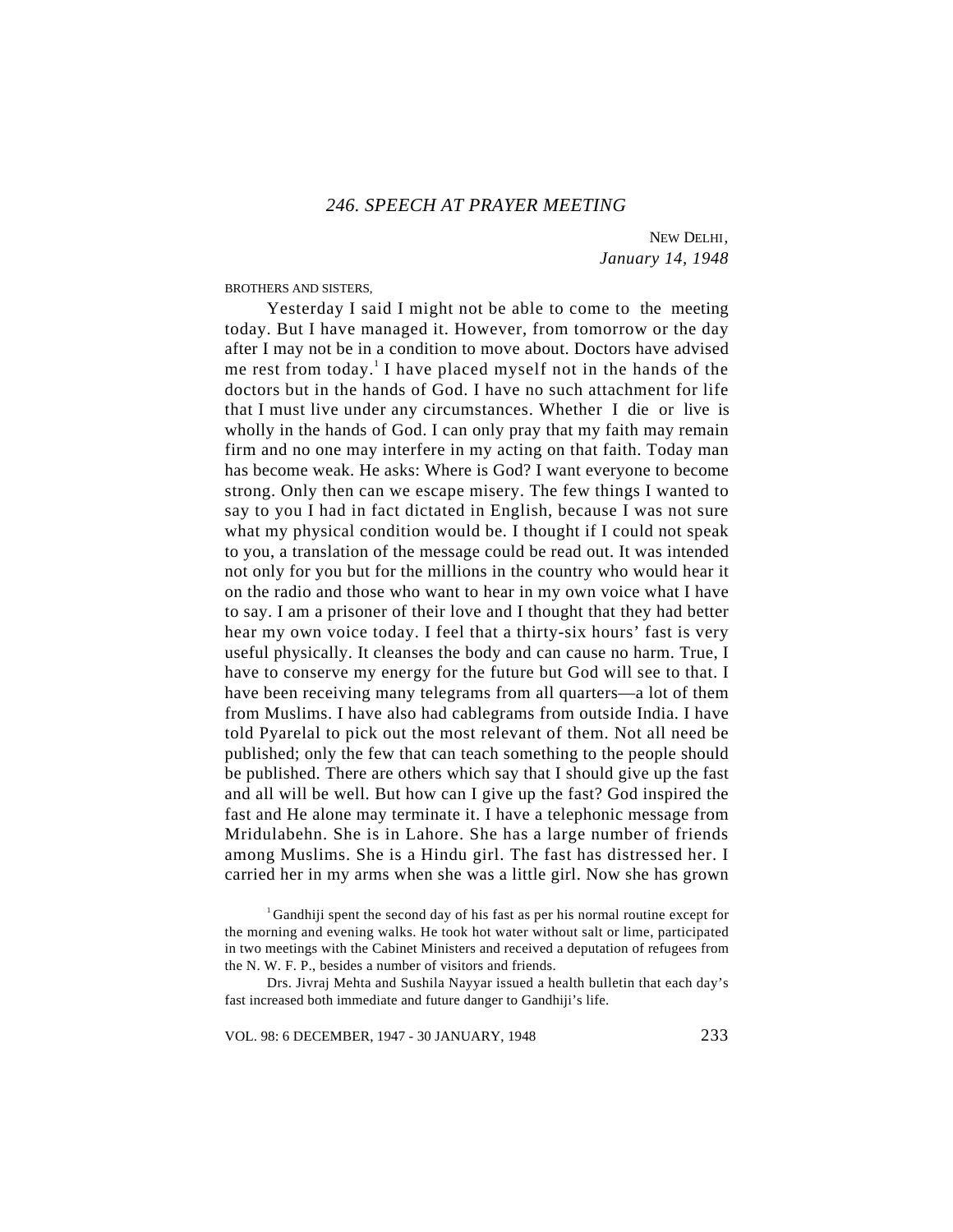up. She goes about everywhere all by herself. She says Muslims, even officers in the Pakistan Government are asking her what they can do for me, now that I am doing what I am doing for their sake. This pleased me. I do not know whether my message has reached them. By tomorrow it will certainly reach them. My answer is that there is no need for them to ask. Although this *yajna is* being performed in Delhi it is for the whole country.

The fast is for self-purification. You must have God enthroned where today Satan sits enthroned. There must be some indication of it. Everybody cannot undertake a fast. It has become my proud privilege to do so. If everyone had this privilege they would have lived in amity. Hindus say, 'Kill the Muslims.' Muslims say, 'Kill the Hindus.' Sikhs say, 'Kill the Muslims.' If Hindus, Muslims and Sikhs fight in this way it helps no one. If you want to participate in the *yajna,* you must become brothers and should have love instead of hate in your hearts. Let all Hindus, Muslims and Sikhs pledge that they will not touch liquor, they will not touch opium. They will have nothing to do with adulterous men and adulterous women. Everyone will look upon other women as mothers or sisters or daughters. Everyone must exercise self-restraint and become clean. If they do all these things and if even then I regard Pakistan as full of sin, I will have to repent and say that Pakistan is not a land of sin but a land of purity. But what is needed is action, not mere words. If the Muslims of Pakistan become thus transformed, it is bound to have an effect in India. I have never tried to hide my view that Pakistan has committed crimes against Hindus.

What has happened in Karachi? Innocent Sikhs were murdered and their properties looted. Now I understand the same thing has happened in Gujrat.<sup>1</sup> There was a caravan coming from Bannu or somewhere. They were all refugees running away to save their lives. They were waylaid and cut down. I do not want to relate this grim tale. I ask the Muslims if in their name this kind of thing continues in Pakistan, how long will the people in India tolerate it. Even if a hundred men like me fasted they would not be able to stop the

<sup>1</sup> On January 13, a train carrying non-Muslim refugees from Bannu was attacked at the Gujrat (West Punjab) Station by the tribesmen who had assembled there on their way to Jammu. In spite of the heroic defence put up by the troops escorting the train, hundreds of refugees were killed or maimed and women and girls abducted by the tribesmen.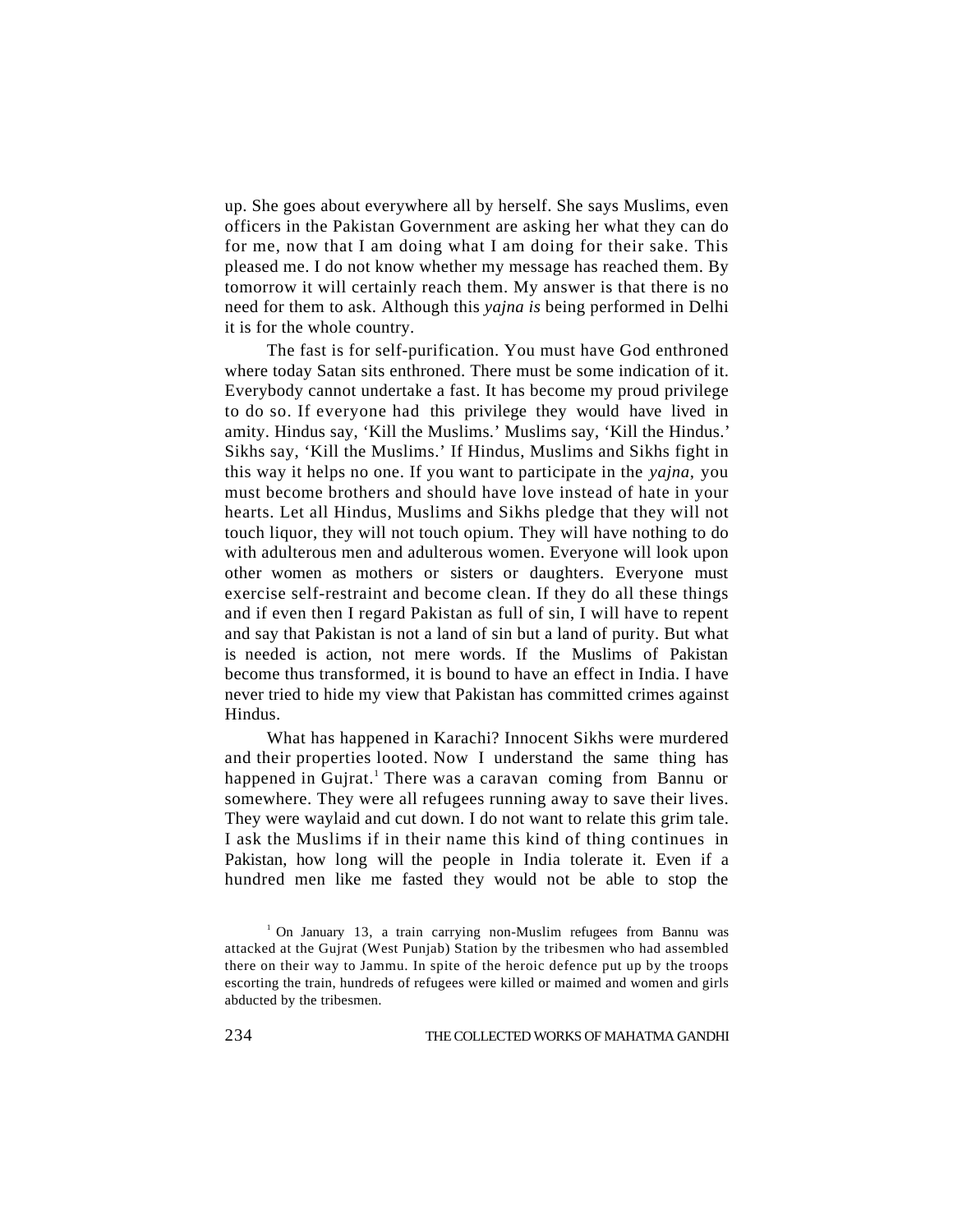tragedy that may follow. You should all become good. Whether you are Muslims or tribals, you must all say that you will have the Hindus and Sikhs back. The poet says, "If there is paradise it is here, it is here." He had said it about a garden. I read it ages ago when I was a child. But paradise is not so easily secured. If Hindus, Muslims and Sikhs became decent, became brothers, then that verse could be inscribed on every door. But that will be only when Pakistan has become pure. But if you say one thing and do another, the place will become another hell. Cleanse your hearts and install God there. If that happens in Pakistan, we in India shall not be behind them. It does not matter that the country is geographically divided, so long as our hearts are one. There are so many different governments in the world. What does it matter if there are fifty or five hundred? There are seven hundred thousand villages in India. If each one of them had a government of their own it would be a good thing.

They tell me that I am mad and have a habit of going on fast on the slightest pretext. But I am made that way. When I was young I never even read the newspapers. I could read English with difficulty and my Gujarati was not satisfactory. I have had the dream ever since then that if the Hindus, Sikhs, Parsis, Christians and Muslims could live in amity not only in Rajkot but in the whole of India, they would all have a very happy life. If that dream could be realized even now when I am an old man on the verge of death, my heart would dance. Children would then frolic in joy to see that there is no strife any more. I urge all of you to help me in this task. If we all persevere in our respective religions and become good there can be harmony between all religions. We must not fear whether a man is a Sikh or a Pathan. We must fear God. This is what I want to see.

You can all try and become such men. What after all is society? Society is made up of individuals. It is we that make society. We are asleep and then say that we are helpless because society is such. The same goes for the Government. It is we who are the Government. If one man takes the initiative others will follow and one can become many; if there is not even one there is nothing.

I am not sure that I shall be able to come here tomorrow. But the prayers will be held and the girls will sing the *bhajans.*

[From Hindi]

Courtesy: All India Radio. Also *Prarthana Pravachan-*II, pp. 300-4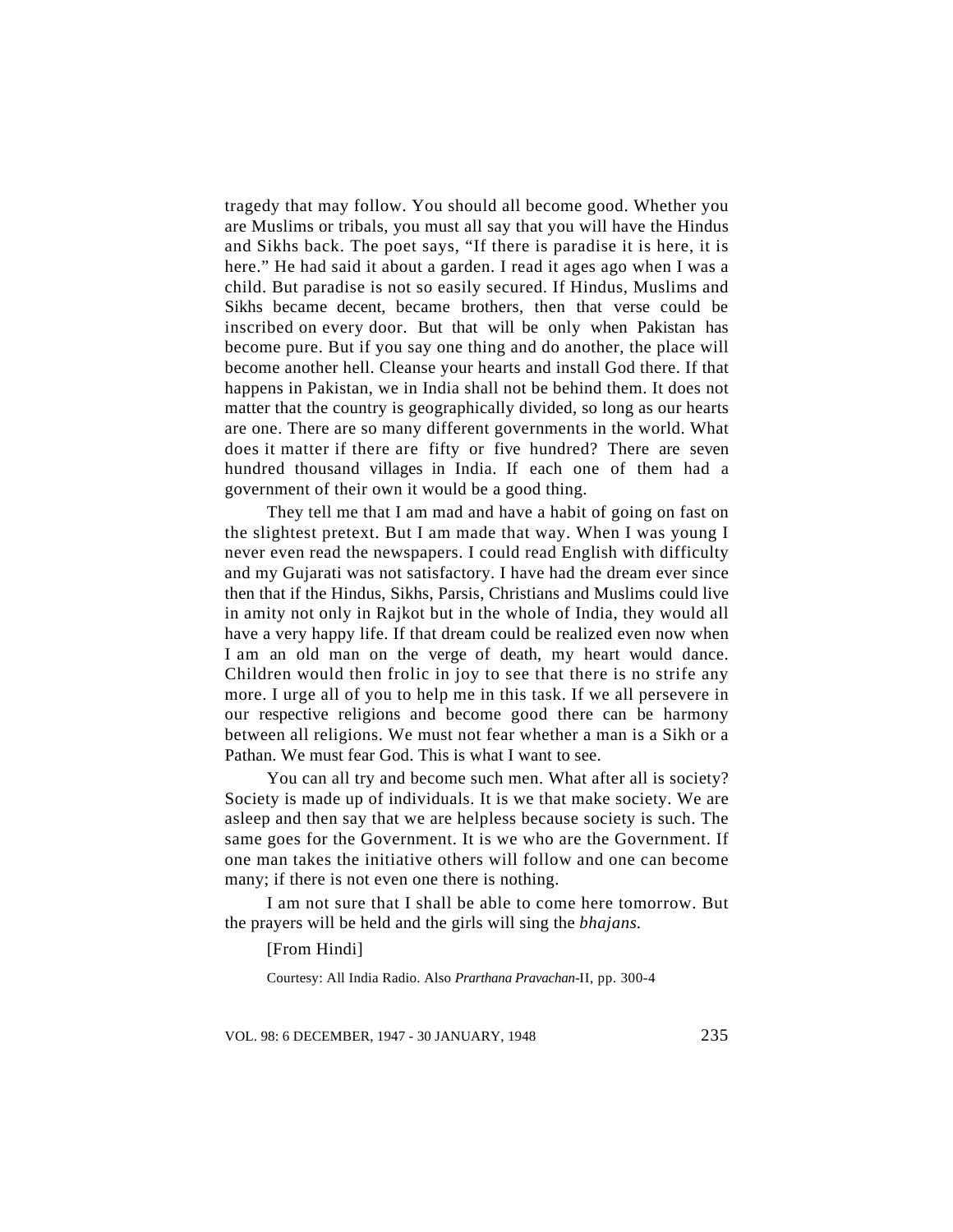### *247. SPEECH AT PRAYER MEETIING*<sup>1</sup>

NEW DELHI, *January 15, 1948*

BROTHER AND SISTERS,

This is a new experience for me. I have never so far had occasion to convey my word thus to the people. I cannot go to the prayer ground and my voice from here cannot reach you. Even so I thought that if you could hear my voice you would feel reassured. I have already dictated what I have to say. I do not know for how long this state will continue. $2$ 

My request to you is that none of you should think what another is doing, but each of you should examine your own self and purify yourself to the extent you can. I am convinced that if people in large numbers purify themselves it will do them a lot of good and it will also do me good. India then will benefit and maybe I shall be able to give up my fast sooner. Let no one be concerned about me. Let everyone be concerned for himself. You must give thought to the progress of the country and the welfare of the people. In the end all men have to die. He who is born cannot escape death. Why then should we fear death or grieve over it? It is my belief that death is a friend to whom we should be grateful, for it frees us from the manifold ills which are our lot.

Newspapermen sent me a message two hours after my prayer speech of last evening, asking to see me as they had some doubts to be cleared. After a heavy day's work I felt disinclined out of exhaustion to see them for discussion. I, therefore, told Pyarelal to inform them to excuse me and further tell them that they should put down the questions in writing and send them to me next morning. They have done so.

<sup>1</sup>The opening two paragraphs were spoken by Gandhiji, as he lay in bed, on the microphone in Hindi. The rest of the speech had been dictated earlier in English to Pyarelal. Sushila Nayyar read out the speech in Hindi at the prayer meeting.

The report in *The Hindustan Times* has been collated with the Hindi version in *Prarthana Pravachan.*

 $2$ <sup>2</sup>The doctors who examined Gandhiji issued the following bulletin at 4.30 pm. "Today is the third day of Gandhiji's fast. He is naturally losing weight. The weakness has considerably increased. He had to be carried out of the bathroom in an arm-chair this morning. His voice is feeble. Acetone bodies have appeared in the urine."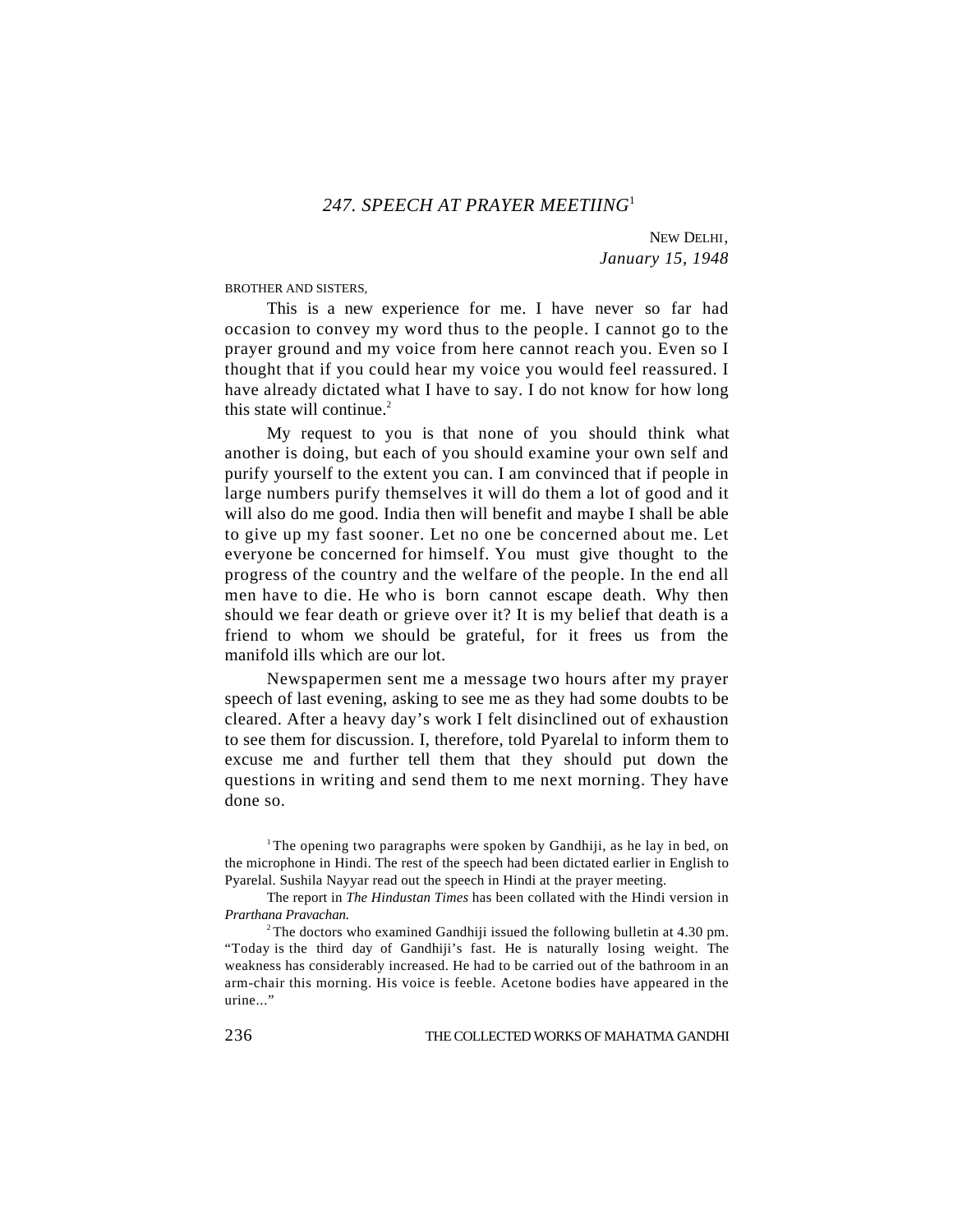Q. You have undertaken the fast when there was no disturbance of any kind in any part of the Indian Dominion.

What was it if it was not a disturbing disturbance for a crowd to make an organized and a determined attempt to take forcible possession of Muslim houses?<sup>1</sup> The disturbance was such that the military had to reluctantly resort to tear-gas and even to a little shooting if only in the air, before the crowd dispersed.

It would have been foolish for me to wait till the last Muslim had been turned out of Delhi by subtle undemonstrative methods, which I would describe as killing by inches.

Q. You have stated that you could not give any reply to the Muslims who came to you with their tale of fear and insecurity and who have complained that Sardar Patel, who is in charge of the Home Affairs, is anti-Muslim. You have also stated that Sardar Patel is no longer a "yes-man" as he used to be.<sup>2</sup>

These factors create the impression that the fast is more intended to bring about a change of heart in the Sardar and thereby amounts to a condemnation of the policy of the Home Ministry. It would be helpful if you can clear the position.

As to this I feel that my reply was precise, not admitting of more interpretations than one. The suggested interpretation never crossed my mind. If I had known that my statement could bear any such interpretation, I would have dispelled the doubt in anticipation.

Many Muslim friends had complained of the Sardar's so-called anti-Muslim attitude. I had, with a degree of suppressed pain, listened to them without giving any explanation. The fast freed me from the self-imposed restraint and I was able to assure the critics that they were wrong in isolating him from Pandit Nehru and me, whom they gratuitously raise to the sky. This isolation did them no good.

The Sardar has a bluntness of speech which sometimes unintentionally hurts, though his heart is expansive enough to accommodate all. Thus my statement was meant deliberately to free a lifelong and faithful comrade from any unworthy reproach.<sup>3</sup>

<sup>1</sup> Vide "Speech at Prayer Meeting", 4-1-1948.

<sup>2</sup>*Vide* "Speech at Prayer Meeting", 13-1-1948.

<sup>3</sup> Expressing his anguish, Vallabhbhai Patel had written to Gandhiji on January 13, "... you have again and again to take up cudgels on my behalf. This ... is intolerable to me."

Again on January 16 he said in Bombay that some Muslims went to Gandhiji and complained about his Lucknow speech and "Gandhiji felt compelled to defend me. That also pained me, for after all I am not a weak person who should be defended by others."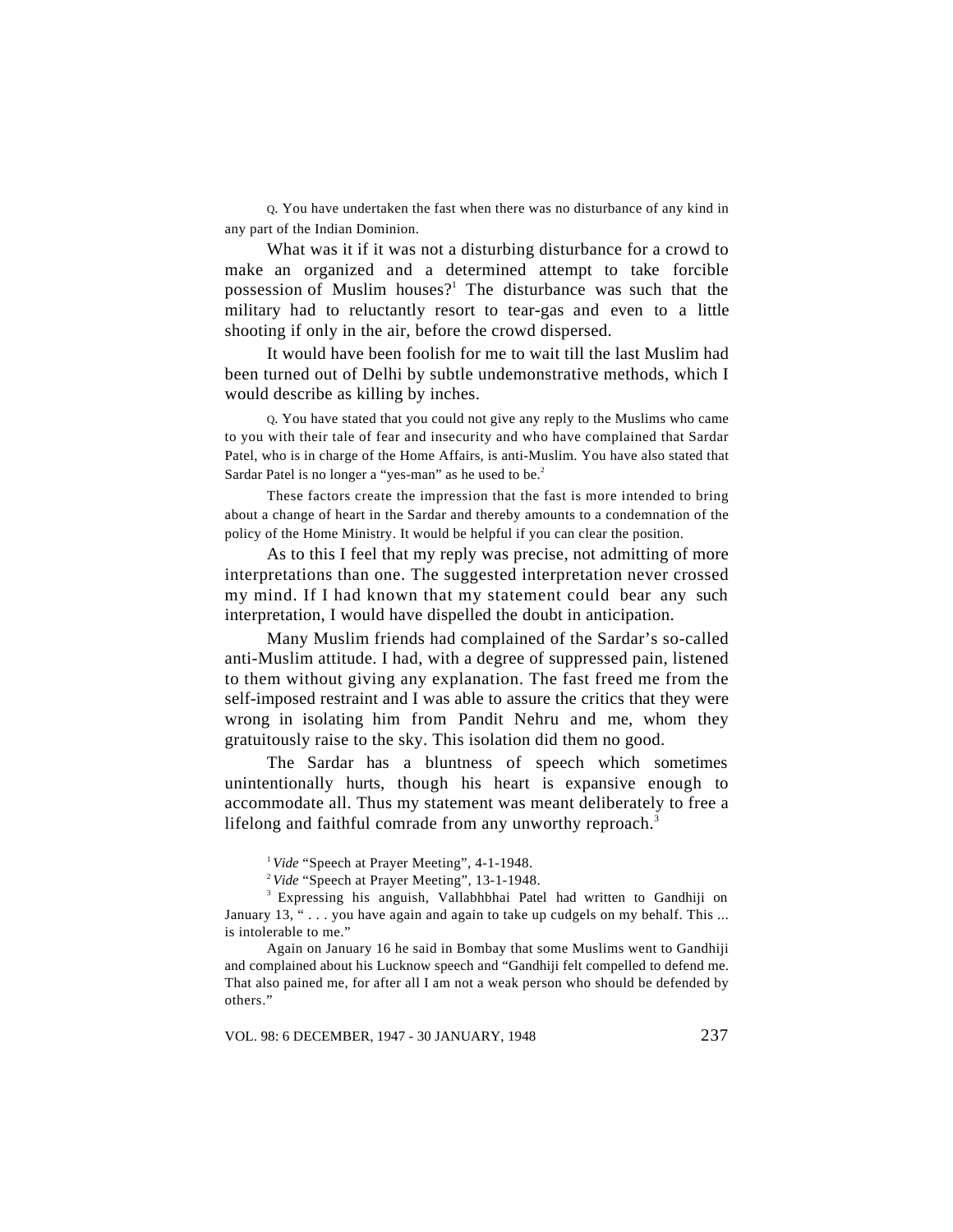Lest my hearers should run away with the idea that my compliment carried the meaning that I could treat the Sardar as my "yes-man", as he was affectionately described, I balanced the compliment by adding the proviso that he was too masterful to be anybody's "yes-man".

When he was my "yes-man", he permitted himself to be so named, because whatever I said instinctively appealed to him. Great as he was in his own field and a very able administrator, he was humble enough to begin his political education under me because, as he explained to me, he could not take to the politics in vogue at the time I began my public career in India. When power descended on him, he saw that he could no longer successfully apply the method of nonviolence which he used to wield with signal success.

I have made the discovery that what I and the people with me had termed non-violence was not the genuine article but a weak copy known as passive resistance. Naturally, passive resistance can avail nothing to a ruler. Imagine a weak ruler being able to represent any people. He would only degrade his masters who, for the time being, had placed themselves under his trust. I know that the Sardar could never betray or degrade his trust.

I wonder if with a knowledge of this background to my statement, anybody would dare call my fast a condemnation of the policy of the Home Ministry. If there is any such person, I can only tell him that he would degrade and hurt himself, never the Sardar or me. Have I not before now said emphatically that no outside power can really degrade a man? Only he can degrade himself.

Though I know that this sentence is irrelevant here, it is such a truth that it bears repetition on all occasions. My fast, as I have stated in plain language, is undoubtedly on behalf of the Muslim minority in the Union and, therefore, it is necessarily against the Hindus and Sikhs of the Union and the Muslims of Pakistan.

It is also on behalf of the minorities in Pakistan as in the case of the Muslim minority in the Union. This is a clumsy compression of the idea I have already explained. I cannot expect the fast taken by a very imperfect and weak mortal, as I truly confess I am, to have the potency to make its proteges proof against all danger. The fast is a process of self-purification for all. It would be wrong to make any insinuation against the purity of the step.

Q. Your fast has been undertaken on the eve of the meeting of the United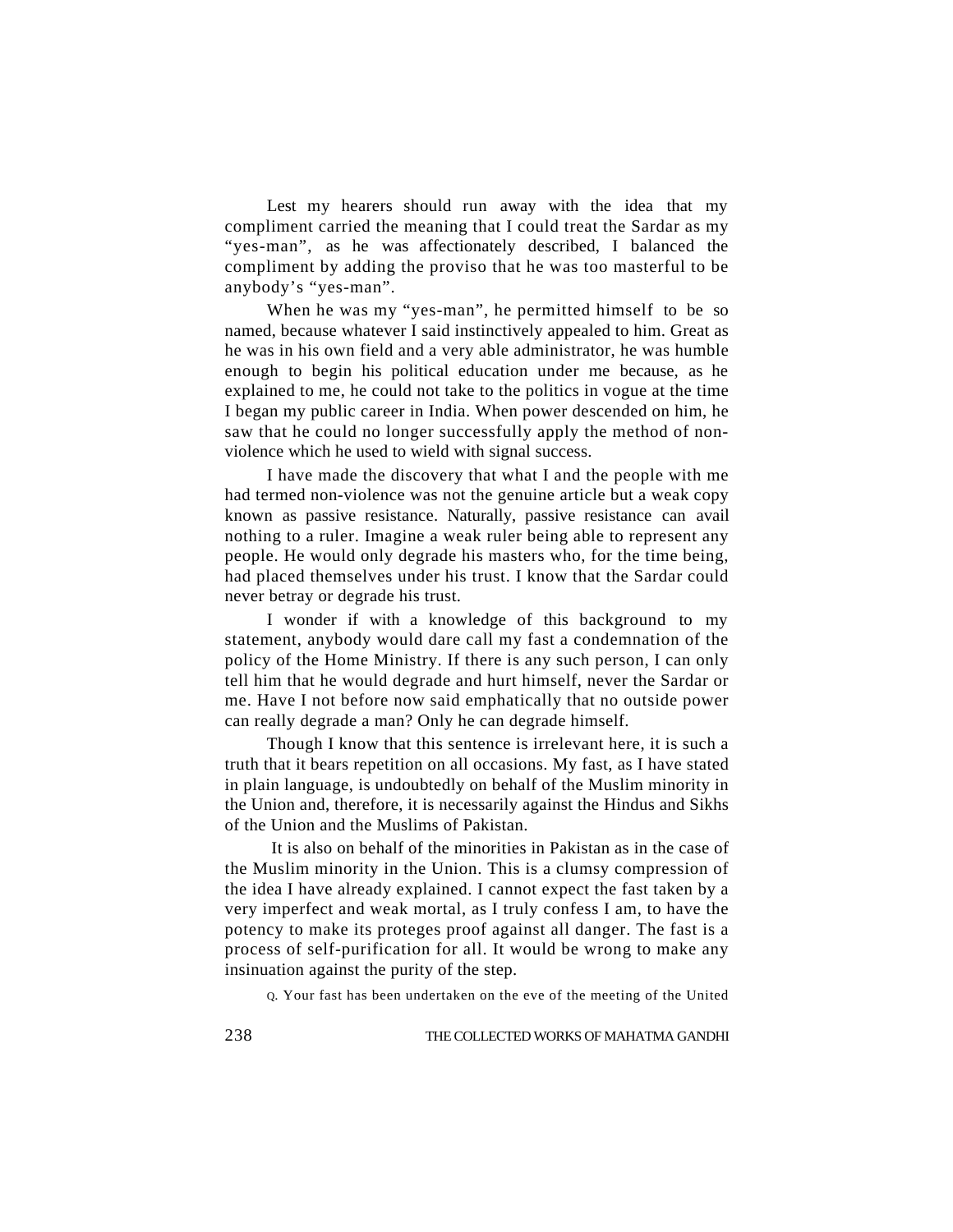Nations Security Council<sup>1</sup> and so soon after the Karachi riot and Gujrat massacre. What publicity the latter incidents received in the foreign Press is not known, but undoubtedly your fast has overshadowed all other incidents and Pakistan representatives would not be worth their past reputation if they do not seize the opportunity to declare that the Mahatma has undertaken the fast to bring sanity among his Hindu followers, who have been making the life of the Muslims in India impossible.

Truth takes a long time to reach the four corners of the globe. But in the mean time your fast may have the unfortunate effect of prejudicing our cause in the eyes of the United Nations.

This question does not demand or need any elaborate answer.

From all I have known of the powers and peoples outside India, I make bold to say that the fast has created only a healthy impression. Outsiders who are able to take an impartial and unbiased view of what is happening in India cannot distort the purpose of the fast, which is meant to bring sanity to all those who inhabit both the Union and Pakistan.

It is impossible to save the Muslims in the Union if the Muslim majority in Pakistan do not behave as decent men and women. Happily for the cause, the Muslims of Pakistan, as Mridulabehn's inquiry of yesterday made clear, have become wide awake to a sense of their duty. The United Nations know that my fast aids them to come to a right decision and to give the right guidance to the two newly-made Dominions.<sup>2</sup>

*The Hindustan Times,* 16-1-1948, *Harijan,* 25-1-1948 and *Prarthana Pravachan*— II, pp. 304-5

 $1$ Gopalaswami Ayyangar, leader of the Indian Delegation to U. N. O., opened the debate on the Kashmir issue in the United Nations Security Council on January 15.

 $2^{2}$ In response to popular demand Gandhiji's cot was placed in the verandah and as men and women filed past him, Gandhiji acknowledged their greetings with folded hands.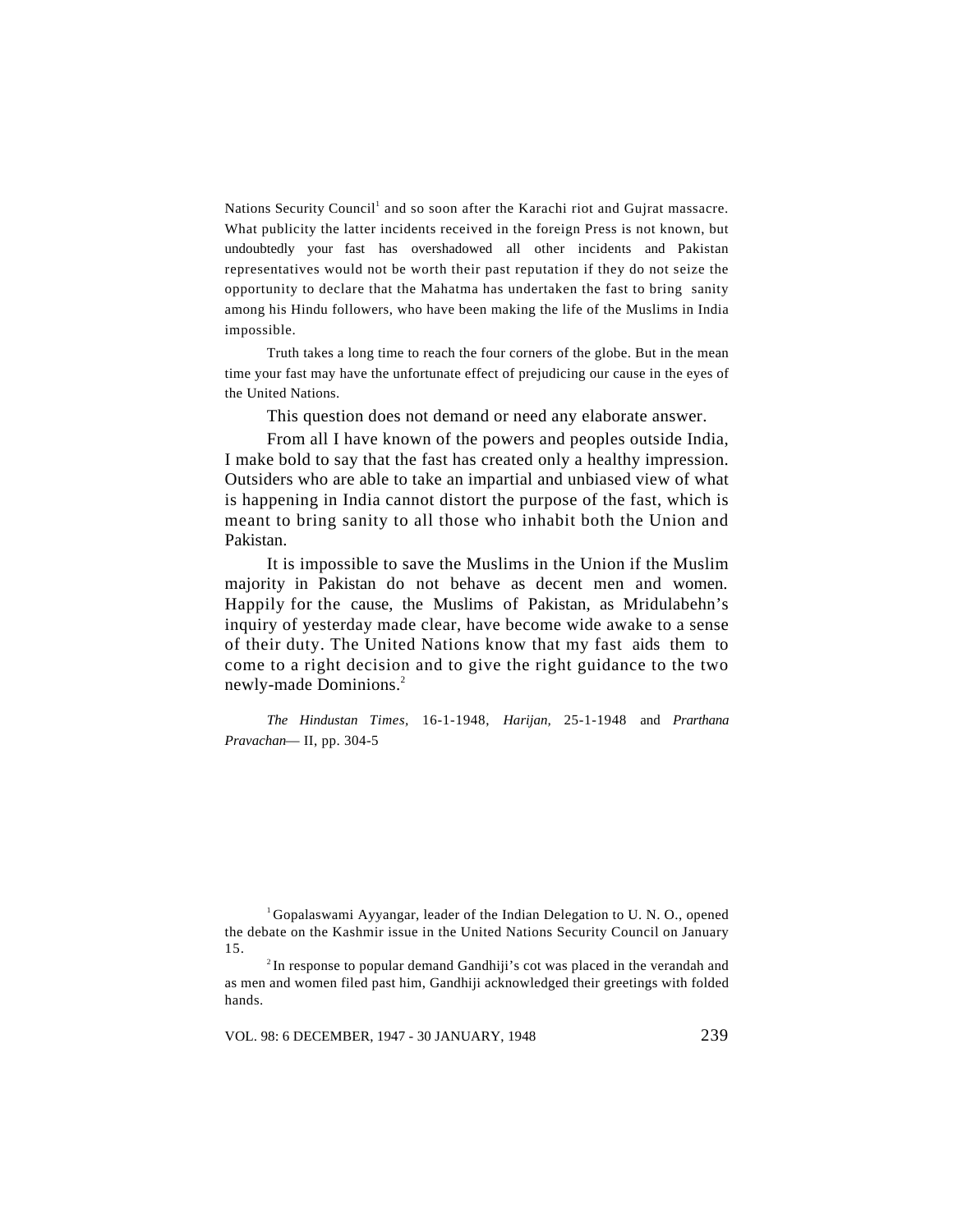# *248. LETTER TO MIRABEHN*

BIRLA HOUSE, NEW DELHI, *January 16, 1948*

CHI. MIRA

I got your letter yesterday. Evidently when you wrote it, you had no knowledge of this, my greatest fast. Whether it will ultimately prove so or not is neither your concern nor mine. Our concern is the act itself, not the result of the action. The fast was commenced as usual with a service, part of which was singing of "When I survey"<sup>1</sup>. It was well sung by Sushila. There were some good friends at the service. The company was impromptu. No one was invited. I am dictating this immediately after the 3.30 a. m. prayer and while I am taking my meal such as a fasting man with prescribed food can take. Don't be shocked. The food consists of 8 ozs. of hot water sipped with difficulty. You sip it as poison, well knowing that in result it is nectar. It revives me whenever I take it. Strange to say, this time I am able to take about 8 meals of this poison-tasting but nectar-like meal. Yet I claim to be fasting and credulous people accept it. What a strange world!

I shall watch and see how you can keep two typists constantly at their typewriters. If it is only self-deception and the typists a fraud on you, you will succumb and fall ill in the midst of attractive surroundings of your own choice. One man claims that oil-cakes are easier to make, cheaper in the end, and yet as effective as compost which requires a fair amount of technical skill for a *kisan.*

Your description of Goswami's Goshala is tragic, if true. It is enough to make one despair of the cow, the mother of prosperity, receiving her due in a country accused of cow worship. There is no swaraj in such a land.

Your describing the Ashram as "Pashulok" is a magnificent idea. It is poetic. Don't ever write Pashulok Ashram. Ashram-Pashulok with a dash in between is good. Though now that I am thinking over it a little more deeply, Pashulok Ashram perhaps better represents your idea. Since, however, it is your excellent idea that is to be carried out, your choice is to be final.

 $<sup>1</sup>$  A hymn by Isaac Watts</sup>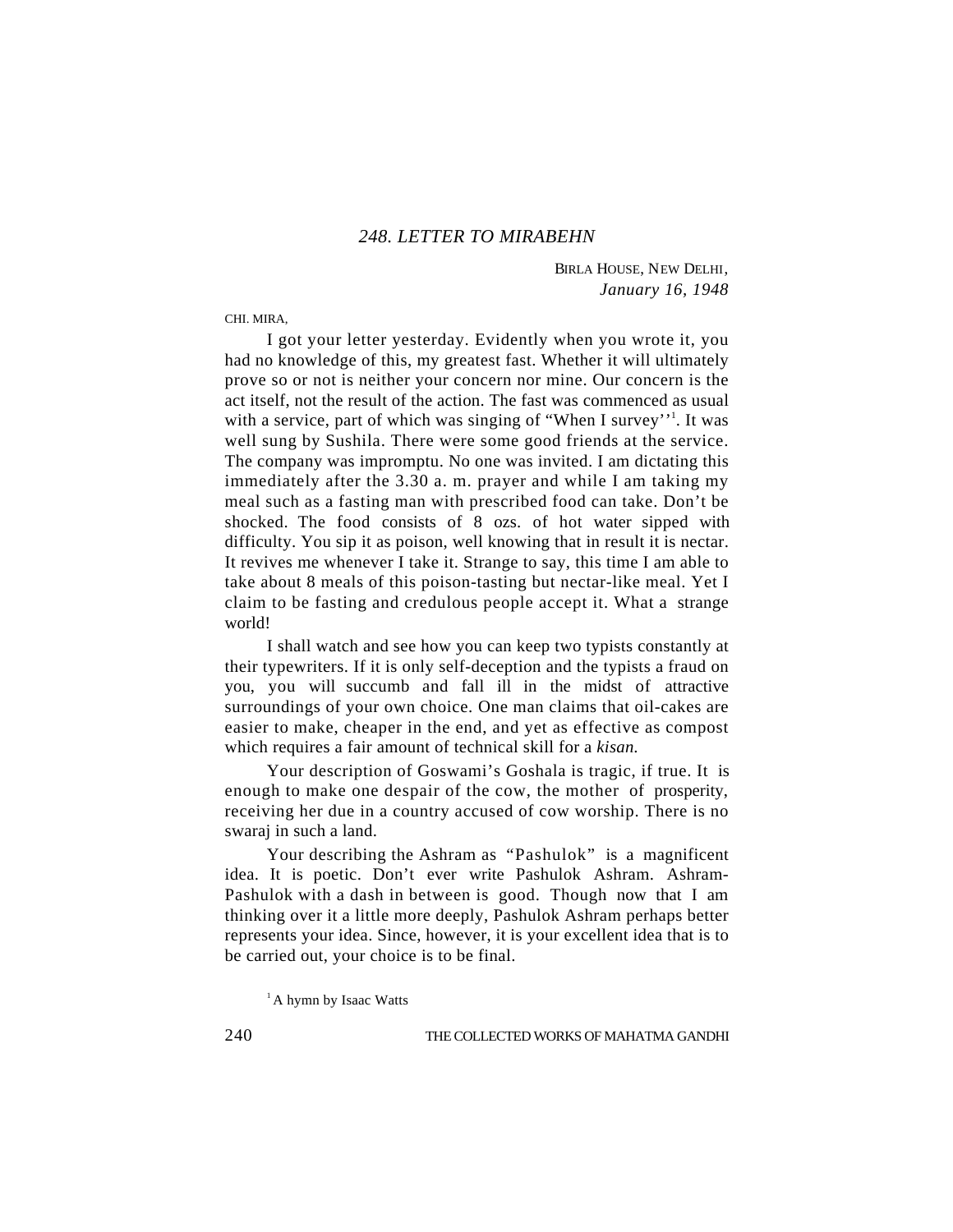I see that you are destined for serving the cow and nothing else. But I seem to see a vital defect in you. You are unable to cling to anything finally. You are a gipsy, never happy unless you are wandering. You will not become an expert in anything and your mother is also likely to perish in your lap. The only person and that a woman who really loves the cow will fail her. Shall I pity you, the cow or me, for I, the originator of the real idea of serving and saving the cow for humanity, have never cared or perhaps never had the time to become even a moderate expert. Satis Babu is better than you and me. He adopted the idea and has become a fair expert, in fact the real source of milk among Muslims, not Hindus in Bengal. It is he who has produced with amazing labour and concentration the only classic we have on [the] cow. He is a genius. I bow my head before him. Correspondence with him will give you something.

Don't rush here because I am fasting. The *yajna,* as I have called it, demands that everyone, wherever he or she is, should perform his or her duty. If an appreciable number do this, I must survive the ordeal. Trust God and be where you are. Pursue Goswami.<sup>1</sup>

From the original: C. W. 6532a. Courtesy: Mirabehn. Also G. N. 9927

### *249. TELEGRAM TO ANAND T. HINGORANI*

NEW DELHI, *January 16, 1948*

ANAND HINGORANI DECCAN GYMKHANA POONA

BAPU APPRECIATES YOUR OFFER BUT ASKS YOU TO DESIST. WHEREVER HE GOES TODAY HE BECOMES A BURDEN ON THAT PLACE. THERE IS NO ACCOMMODATION WHERE HE IS STAYING NOR ANYWHERE ELSE. HIS MESSAGE IS DO YOUR DUTY WHEREVER YOU ARE.

PYARELAL

From a microfilm. Courtesy: National Archives of India and Anand T. Hingorani

 $1$ This letter remained undespatched due to oversight and was sent hurriedly, when discovered, without being signed by Gandhiji, on January 19, 1948.

VOL. 98: 6 DECEMBER, 1947 - 30 JANUARY, 1948 241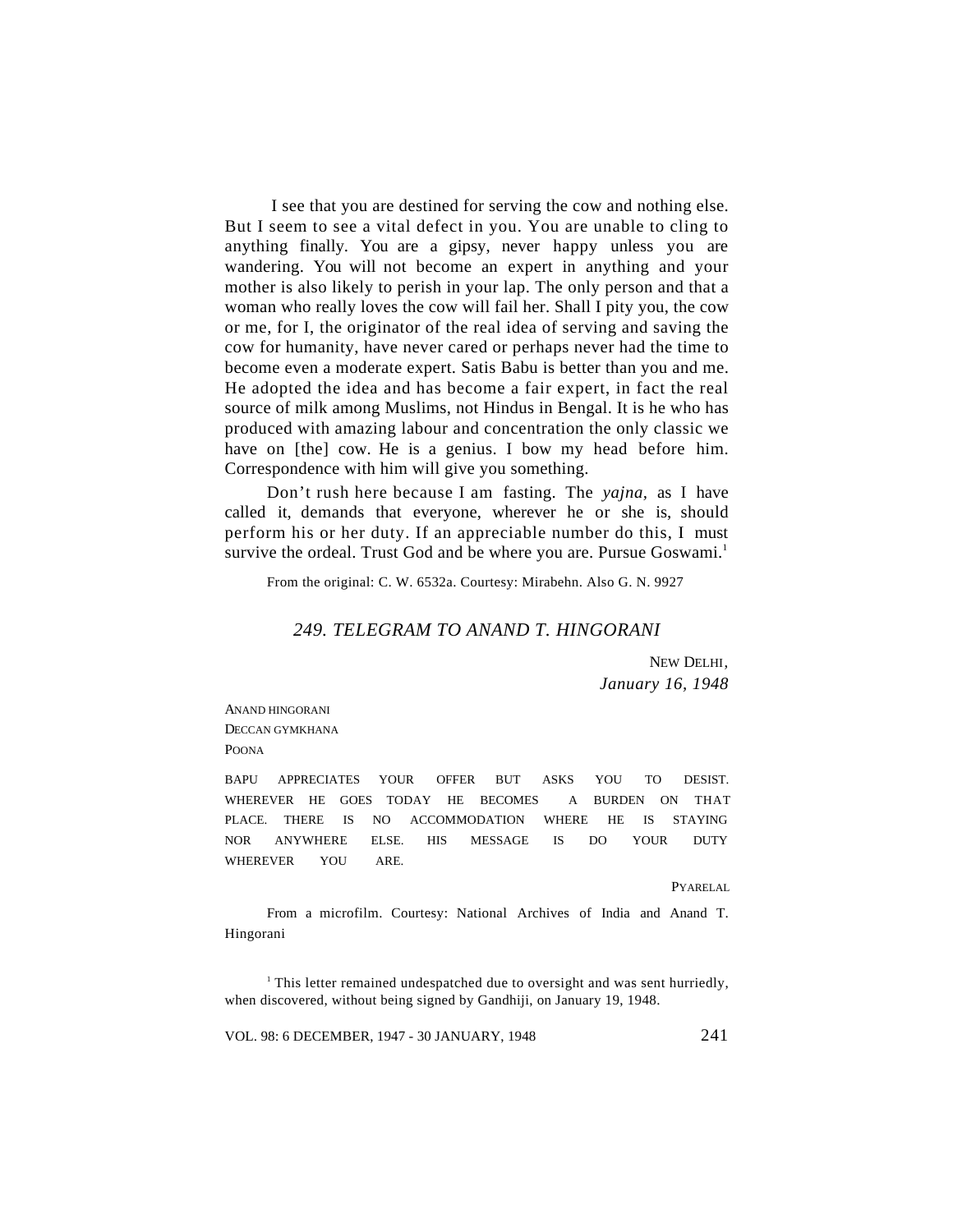*January 16, 1948*

CHI. PREMA,

I got both your letters yesterday. I had received the *tilgur*<sup>1</sup> on the *Sankranti*<sup>2</sup> day itself. I saw that little bag on my desk. The card pinned to it was on the other side. I looked at it and read your name. I remembered that it was the *Sankranti* day and understood. I then got the parcel opened by Abha and asked her to distribute one piece as from you and the other one as from me among all those present, since, because of the fast, I myself could not partake of it. Immediately the *tilgur* grains were distributed among all present. I read your poem describing the significance of the *tilgur,* and was pleased. I would never slight a religious celebration which was used to strengthen pure sentiments. But celebrations which involve conspicuous enjoyments displease me.

Shankarrao Deo told me yesterday that you had written to him earnestly requesting him to inquire about my health daily and write to you. If he has to do this, please consider that he will not be able to attend to his duty. He has to go and visit different localities; should he neglect that duty in order to inquire after an old man? Why need you also come running here to see how I am? Please remember that there are a great many people here engaged in service of one kind or another. If I let all of them come and see me, my fast would have to be indefinitely prolonged. For they would then labour under the delusion that they were doing their all in looking after me and so neglect their real duty. If you still feel that you must come, you are free to do so.

Both your letters are like beautiful poems. I did not know that you had such great command over the language.

About the Socialists, I believe that they are self-sacrificing, studious and courageous men. I do not know what they have been doing. If it is enough to know what appears in the newspapers about them, then that much I know, though not in great detail. If they remain in the Congress and also serve on the Working Committee, I think they will strengthen the organization. The reason is that such men would never seek to strengthen their party at the expense of the

 $<sup>1</sup>$  A preparation of sesame and gur</sup>

 $2$  January 14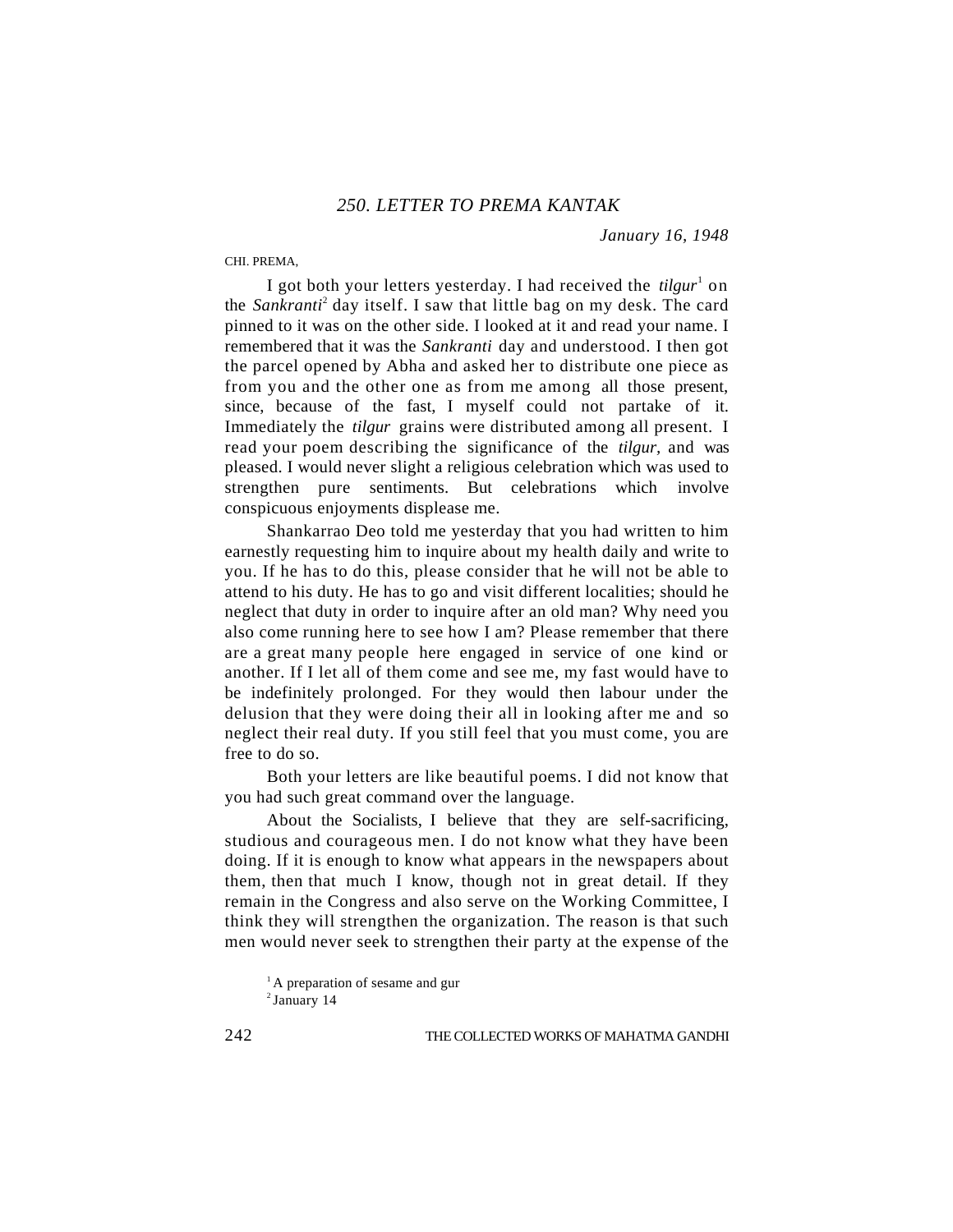Congress and, if they did, they would only weaken it. If the converse also is true, those who follow my line of thinking should bear love towards the Socialists or other opponents and disarm their distrust through love. Even the bitterest enemy could be won over through love.<sup>1</sup> If we fail, we should know that the fault must be ours. Our love in that case is imperfect.

The words attributed to me when I proposed Jayaprakash's name as President must have been uttered by me, for they were true then.<sup>2</sup> There is some change in the position now. How it came about, we need not consider. It may be that in my affection I may consider a person deserving to be President. But his fitness to be President has nothing to do with my love. Let me tell you that even I would not be able to describe the context and the manner in which I had made the remark.

It is true that the Working Committee is selected from among men belonging to the majority in the Congress, but it does not always happen that the majority elects the President from its own ranks. A wise Committee would certainly select a capable and upright man from among the minority if they found one. In this way alone would democracy succeed in the end. A narrow-minded majority is bound to invite disaster.

As far as I know, Jayaprakash's views and policies are not harmful to the country's interests, but his method is. If, however, he becomes President, he must follow the Congress policy. Anyway, he was wise enough to decline to be President in the prevailing atmosphere of opposition to him. When a person who has opposed the official policies from outside becomes the leader of the whole country, he would if he has any touch of patriotism in him give up his opposition. This is not a rule laid down by me, but the common rule in a democracy. I am surprised how you failed to see this. I have explained above how my mind was working. But this does not mean that anybody should give up his views and act contrary to his own

 $1$  Vallabhbhai Patel, however, warned the Socialists in Bombay for pursuing their "obstructionist policy". On January 21, the Bombay Provincial Congress Committee expelled 17 Socialists from the Congress for "gross indiscipline" .

 $2^2$  At the Congress Working Committee which met to elect the new President following Jawaharlal Nehru's resignation, Nehru was reported to have proposed the name of Acharya Narendra Dev. Gandhiji had reportedly endorsed it and remarked: "You can have even Jayaprakash as President."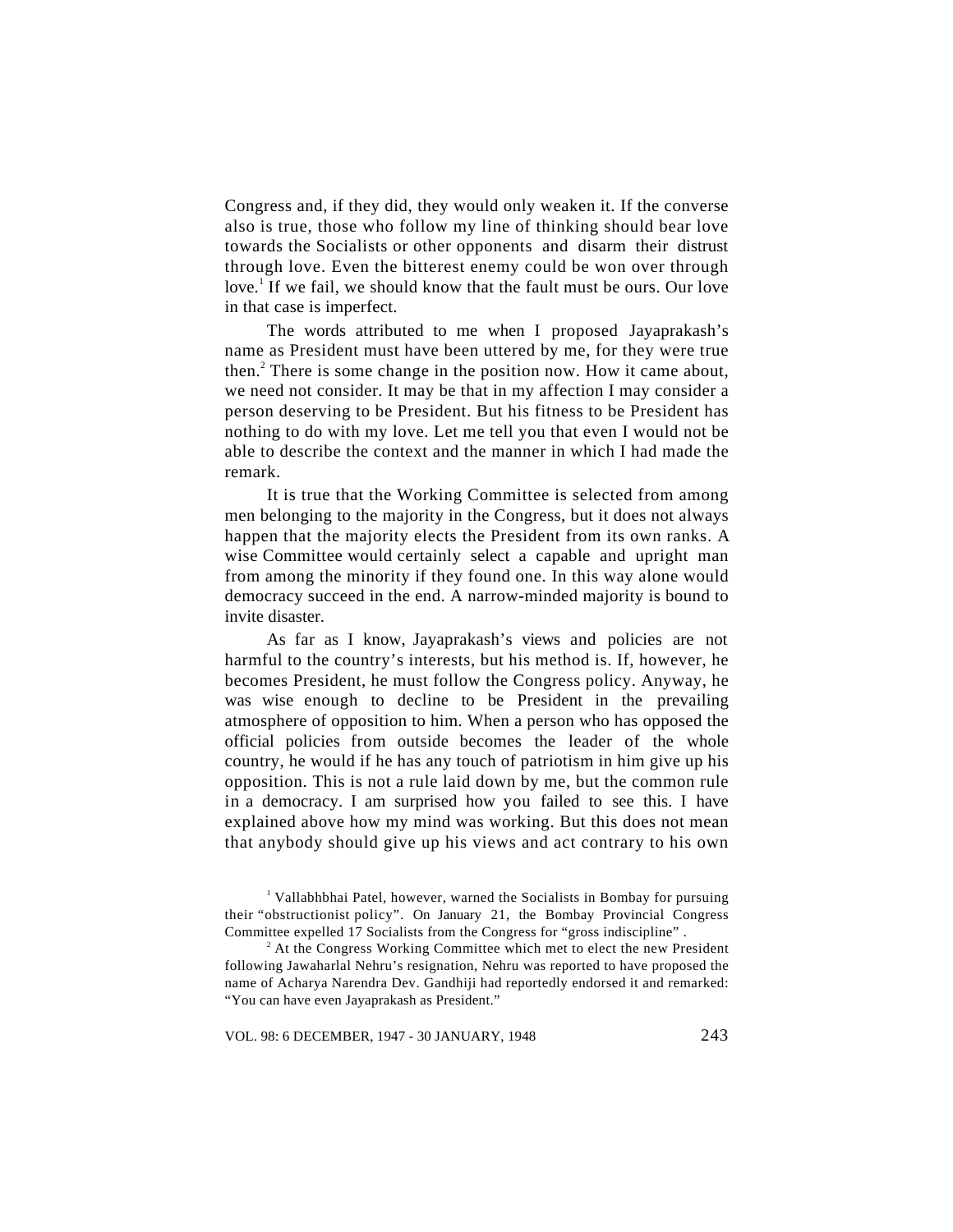convictions out of deference to me or to anybody even more important than I.

2. In order to explain this<sup>1</sup> fully, I would have to write a treatise. I am sure you don't expect me to do that on the fourth day of my fast. I don't remember what I wrote on the subject earlier. But in any case I would attach no importance to it. What matters to me, and should matter to you, is what I believe today. It would be a suicidal policy to take every decision by a majority vote. In matters involving no moral principle, there is always room for give and take. My own view is this, that if the provinces must be formally reorganized on a linguistic basis from right now, why not confirm what the Congress did in  $1920$ ? If that is done and if the boundaries of each province are also determined through joint discussions among the parties concerned, I think the problem of Maharashtra, Bombay and Gujarat can be solved. But I think I must conclude the letter now, for Deo is waiting to carry it away. I had sent for him.

3. The Congress is still a political body and will remain so in the future. When, however, it holds political power, it becomes one of the parties, no matter how big. Those, therefore, who have perfect faith in ahimsa should not hold any office in the Government.

You could not have expected such a detailed reply in the present circumstances. But the fact that I am able to dictate it shows that this fast is causing me the least pain.

> *Blessings from* **BAPU**

From a photostat of the Gujarati: G. N. 10459. Also C. W. 6897. Courtesy: Prema Kantak

## *251. SPEECH AT PRAYER MEETING*

NEW DELHI, *January 16, 1948*

BROTHERS AND SISTERS,

I had not hoped to be able to speak to you today. But you will be glad to know that today by God's grace I feel my voice is stronger

<sup>1</sup> The addressee had sought Gandhiji's opinion regarding the claim of Maharashtra over Bombay, firstly because of its geographical situation and secondly because Maharashtrians constituted the majority there.

<sup>2</sup>*Vide* "Congress Constitution Adopted at Nagpur Session", December 1920.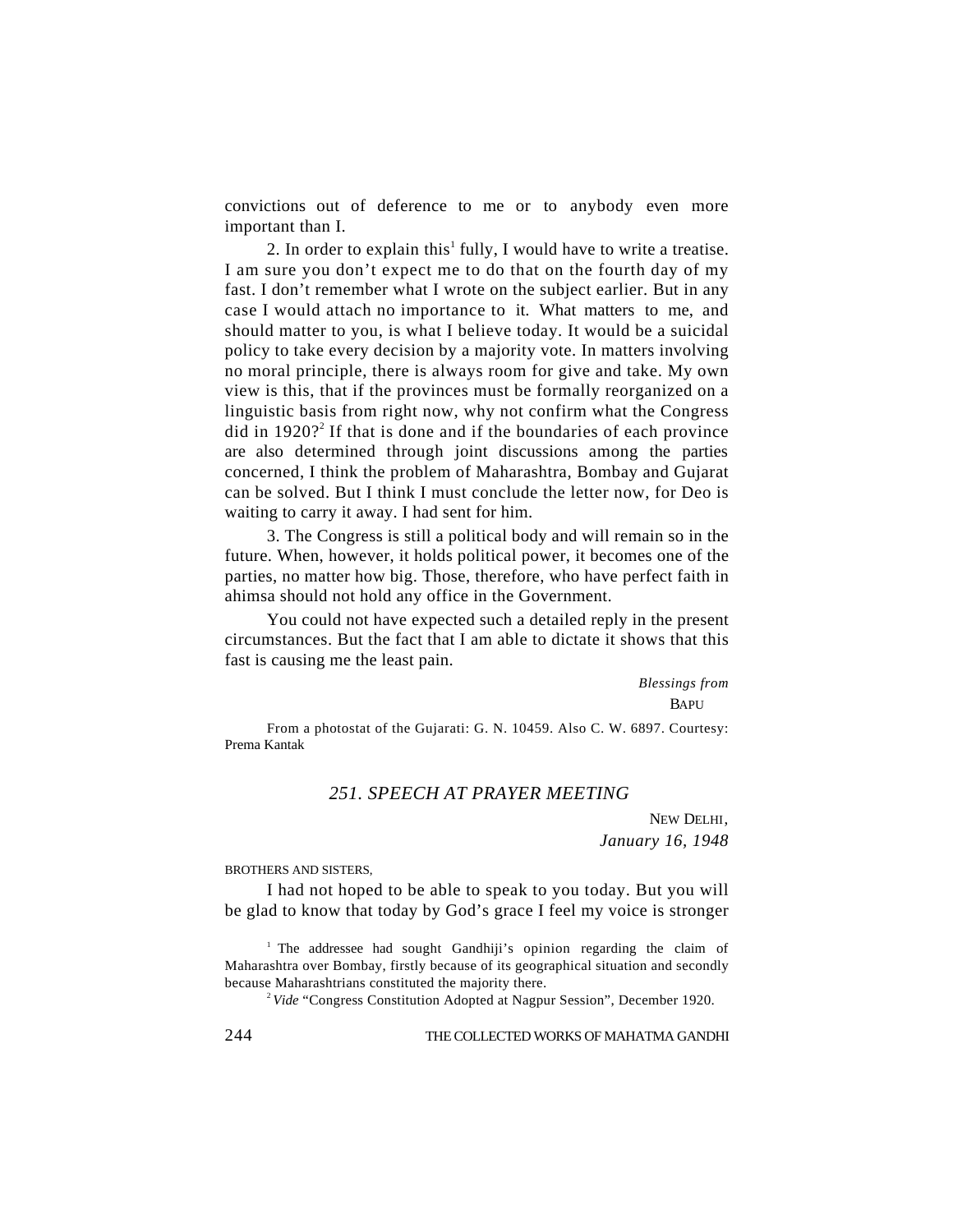than it was yesterday. During all my previous fasts I never felt as strong as I am feeling today on the fourth day of the fast. My hope is that if you will continue the *yajna* of self-purification my strength to address you can remain to the end. I may say that I am in no hurry at all. Hurry will not help our work. I feel ineffable peace. I do not want that anyone should do anything incompletely and tell me that everything is all right. When there is perfect peace in Delhi there will be peace all over India. I have no wish to live if I cannot see peace established all round me, in India as well as in Pakistan. This is the meaning of this *yajna*.<sup>1</sup>

It is never a light matter for any responsible Cabinet to alter a deliberate settled policy.<sup>2</sup> Yet our Cabinet, responsible in every sense of the term, has with equal deliberation yet promptness unsettled their settled fact.<sup>3</sup> They deserve the warmest thanks from the whole country, from Kashmir to Cape Comorin and from Karachi to the Assam frontier. And I know that all the nations of the earth will proclaim this gesture as one which only a large-hearted Cabinet like ours could rise to. This is no policy of appeasement of the Muslims. This is a policy, if you like, of self-appeasement. No Cabinet worthy of being representative of a large mass of mankind can afford to take any step merely because it is likely to win the hasty applause of an unthinking public. In the midst of insanity, should not our best representatives retain sanity and bravely prevent a wreck of the ship of State under their management? What then was the actuating motive? It was my fast. It changed the whole outlook. Without the fast they could not go beyond what the law permitted and required them to do. But the present gesture on the part of the Government of India is one of unmixed goodwill. It has put the Pakistan Government on its honour. It ought to lead to an honourable settlement not only of the Kashmir question, but of all the differences between the two Dominions. Friendship should replace the present enmity. Demands of equity

<sup>3</sup>For the Government communique regarding the latest decision, *vide* Appendix "Government Communique", 16-1-1948.

 $1$  Lying in bed Gandhiji spoke this in Hindi on the microphone. What follows had been dictated earlier in English and its translation in Hindi was read out at the prayer meeting. The report in *Harijan* has been collated with the Hindi version in *Prarthana Pravachan.*

<sup>&</sup>lt;sup>2</sup>For the Government's earlier stand, regarding the payment of cash balances to Pakistan as enunciated by Vallabhbhai Patel, *vide* Appendix "Vallabhbhai Patel's Statement to the Press", 12-1-1948.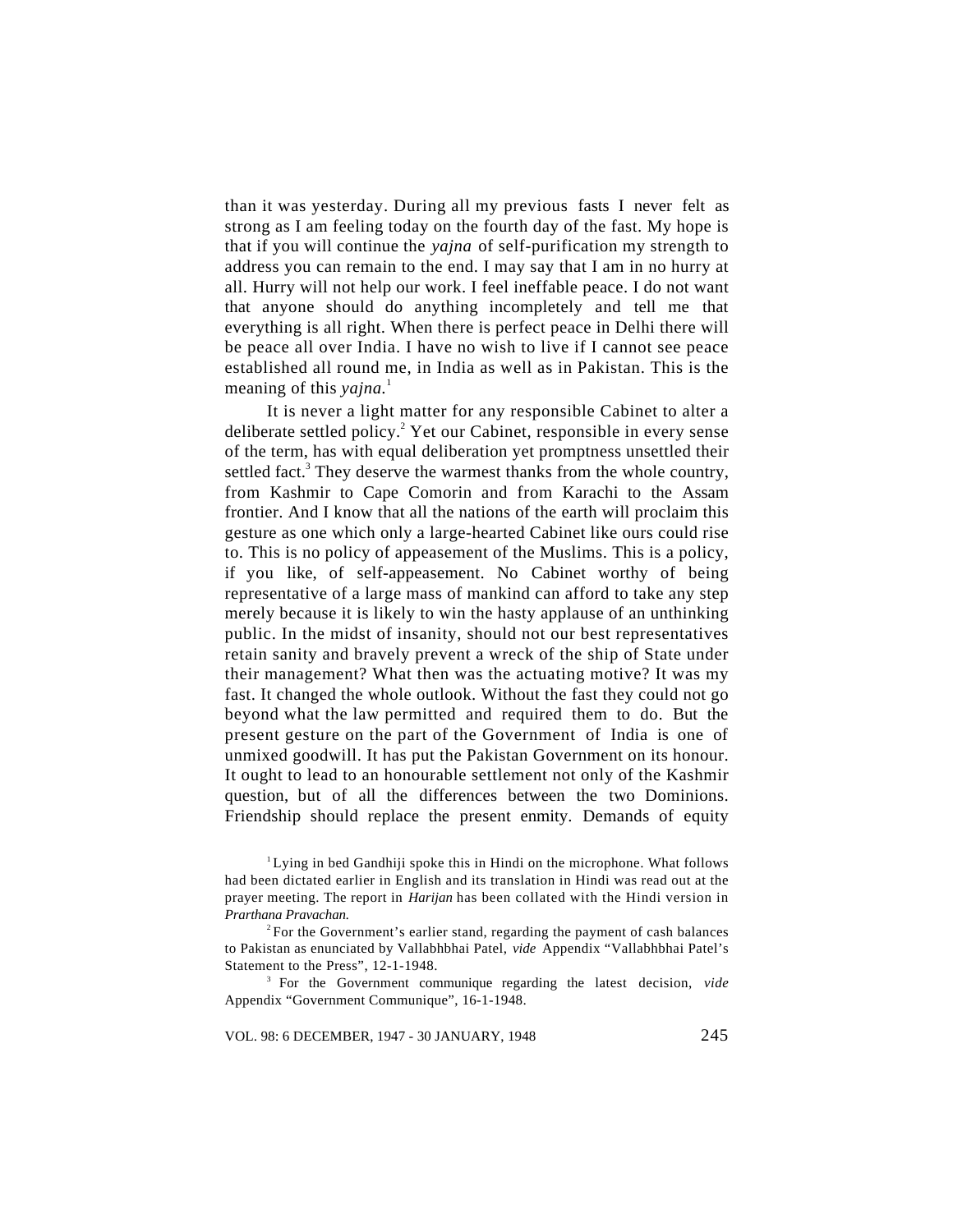supersede the letter of the law. There is a homely maxim of law which has been in practice for centuries in England that when common law seems to fail, equity comes to the rescue. Not long ago there were even separate courts for the administration of law and of equity. Considered in this setting, there is no room for questioning the utter justice of this act of the Union Government. If we want a precedent, there is a striking one at our disposal in the form of what is popularly known as the MacDonald Award<sup>1</sup>. That Award was really the unanimous judgment of not only the members of the British Cabinet, but also of the majority of the members of the Second Round Table Conference. It was undone overnight as a result of the fast undertaken in the Yeravda prison.<sup>2</sup>

I have been asked to end the fast because of this great act of the Union Government. I wish I could persuade myself to do so. I know that the medical friends who, of their own volition and at considerable sacrifice, meticulously examine me from day to day are getting more and more anxious as the fast is prolonged. Because of defective kidney function they dread not so much my instantaneous collapse as permanent after-effects of any further prolongation. I did not embark upon the fast after consultation with medical men, be they however able. My sole guide, even dictator, was God, the Infallible and Omnipotent. If He has any further use for this frail body of mine, He will keep it in spite of the prognostications of medical men and women. I am in His hands. Therefore, I hope you will believe me when I say that I dread neither death nor permanent injury even if I survive. But I do feel that this warning of medical friends should, if the country has any use for me, hurry the people up to close their ranks. And like the brave men and women that we ought to be under hard-earned freedom, we should trust even those whom we may suspect as our enemies. Brave people disdain distrust. The letter of my vow will be satisfied if the Hindus, Muslims and Sikhs of Delhi bring about a union, which not even a conflagration around them in all the other parts of India or Pakistan will be strong enough to break. Happily, the people in both the Dominions seem to have instinctively realized that the fittest answer to the fast should be a complete

<sup>&</sup>lt;sup>1</sup> The Communal Award which was published on August 8, 1932

 $2^{\circ}$  Gandhiji had gone on fast on September 20, 1932, in protest against the provision of separate electorates for the Depressed Classes. He broke his fast on September 26, following the Poona Pact.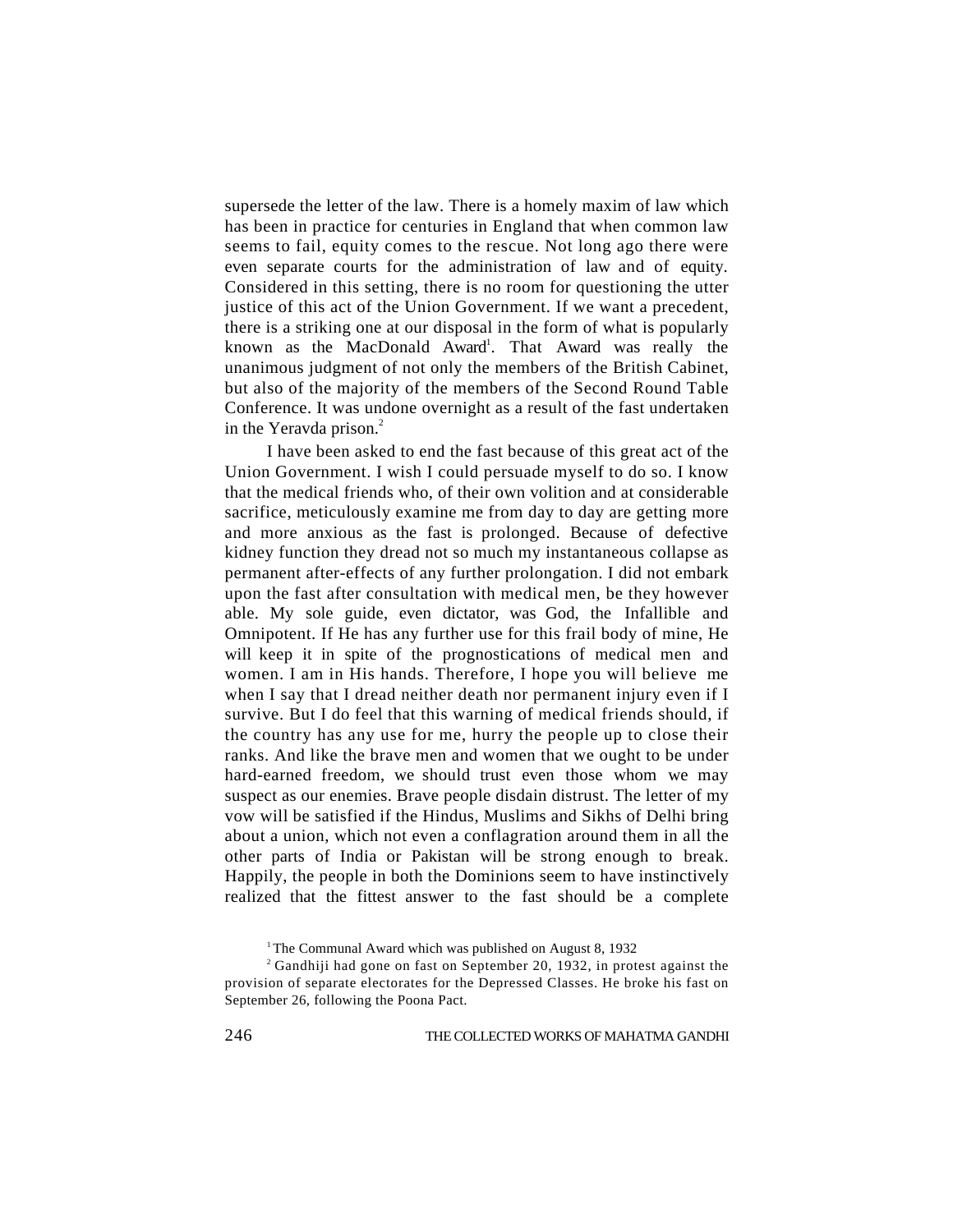friendship between the two Dominions, such that members of all communities should be able to go to either Dominion without the slightest fear of molestation. Self-purification demands nothing less. It will be wrong for the two Dominions to put a heavy strain upon Delhi. After all, the inhabitants of Delhi are not superhuman. In the name of the people, our Government have taken a liberal step without counting the cost. What will be Pakistan's countergesture?<sup>1</sup> The ways are many if there is the will. Is it there?<sup>2</sup>

*Harijan,* 25-1-1948, and *Prarthana Pravachan—*II, pp. 309-12

### *252. TALK WITH RAJENDRA PRASAD*

NEW DELHI, *January 17, 1948*

Let all the representatives give [their assurances] under their signatures. I shall publish them. I regard verbal assurances as worthless, only the written ones carry weight with me. Suppose the [Muslim] refugees return from there and are killed on the way? Even if they are allowed to come to Delhi, are they not supposed to go out? Today tickets are not being issued to Muslims, what more need I understand? If madness is the order of the day in Pakistan, should we also become mad? I shall die if I have to. Doctors cannot peep into my heart—which is above everything else. No one need worry about me. Our only consideration should be whether or not our conduct is right and whether we are purifying ourselves. The purpose of the fast is that we should be awakened. No doubt, Dr. Bidhan [Chandra Roy] has become anxious and he has conveyed it to Maulana. But I do not want that anyone should persuade me to terminate my fast under false assurances. If it happens it will further worsen the situation.

[From Hindi]

*Dilhiman Gandhiji—*II, p. 328

 $1$ Ghulam Mohammad, Finance Minister of Pakistan, referring to Government of India's decision, said: "I am glad that Mahatma Gandhi's efforts have been fruitful and that he has succeeded in making the Government of India see the error of its ways and save it from a most untenable position."

 $2$ Men and women filed past Gandhiji as he lay on his cot.

As Gandhiji's kidneys were not functioning properly Abul Kalam Azad suggested that he should have some *mosambi* juice mixed with water. Gandhiji refused to take anything but sour lime and said that he was aware of the damage to his body and that the reason for it was lack of perfect faith in Ramanama.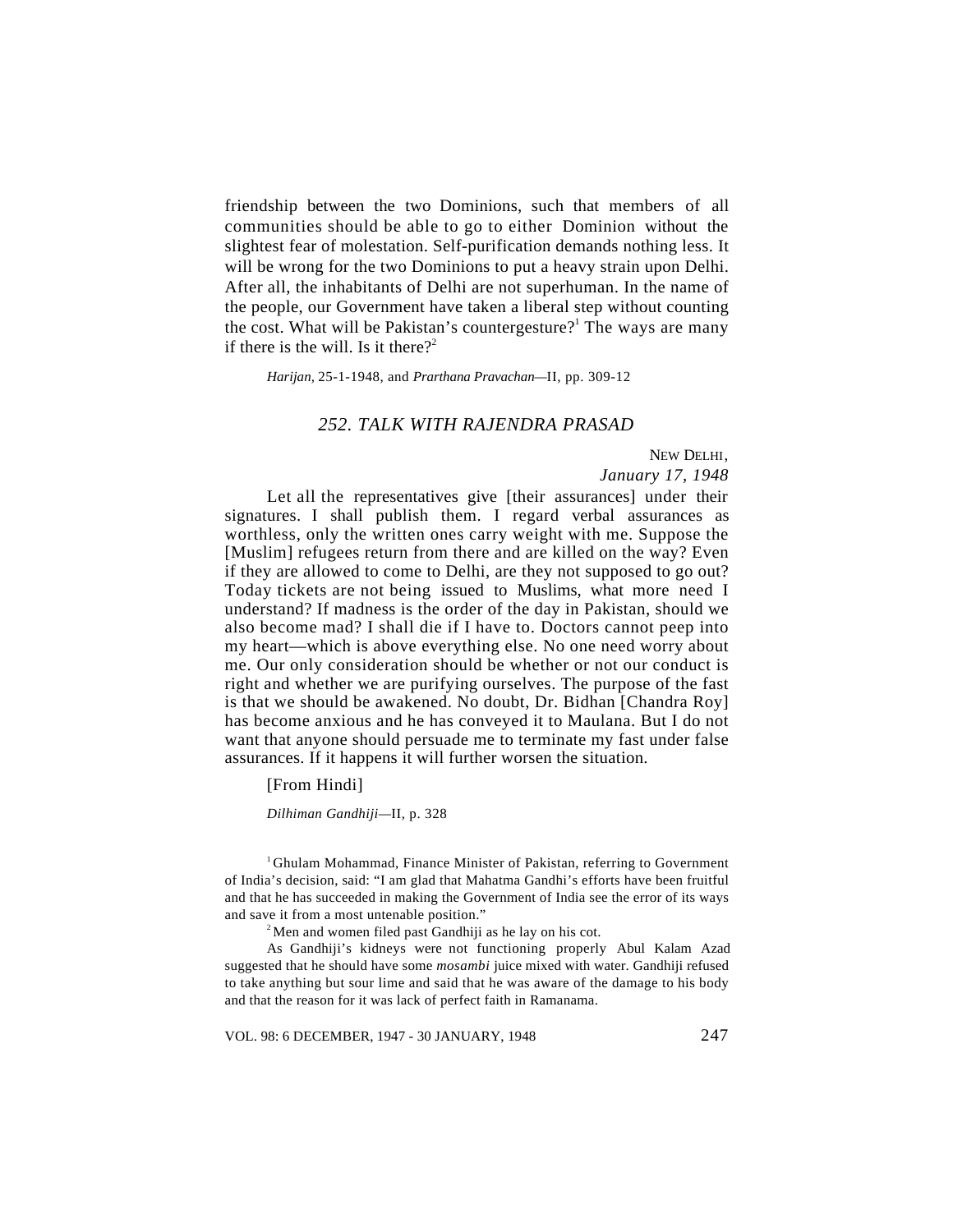# *253. SPEECH AT PRAYER MEETING*<sup>1</sup>

NEW DELHI, *January 17, 1948*

#### BROTHERS AND SISTERS,

God's mercy it is that on this fifth day of the fast I can speak a few words without feeling exhausted.<sup>2</sup> I have dictated the message for today which Sushilabehn will read out to you.

Whatever you do words must be backed by your full mind and heart, or it will avail nothing. You will be making the greatest mistake if you think only of how I am to be kept alive. It is not in any human hand to keep me alive or to kill me. It is in God's hands. I have not the least doubt about it, and no one else should have the least doubt.

The meaning of this fast is that our hearts should be cleansed and awakened. In that alone lies the good of all. Please do nothing out of pity for me. I shall fast for as many days as I can and if it is the will of God that I should die then I shall die.

 I know many of my friends are distressed and want me to terminate the fast at once. Today I cannot do so. When the occasion for it comes I shall not persist in the fast. Ahimsa requires us to accept our limitations and not to feel proud. It calls for humility. There is no pride in what I say. There is only pure love in it.<sup>3</sup>

I repeat what I have said before—nothing is to be done under pressure of the fast. I have observed before that things done under pressure of a fast were undone after the fast was over. If any such thing happens, it would be a tragedy of the highest degree. There is no occasion for it at any time. What a spiritual fast does expect is cleansing of the heart. The cleansing, if it is honest, does not cease to be when the cause which induced it ceases. The cleansing of a wall

 $1$  Over four thousand men and women had assembled for the prayers. The Hindi version in *Prarthana Pravachan* has been collated with the report in *Harijan.*

 $2$ <sup>2</sup>The health bulletin issued on January 17 read: "Mahatma Gandhi is definitely weaker and has begun to feel heavy in the head. This is significant in view of the fact that the kidneys are not functioning well. In our opinion it will be most undesirable to let the fast continue. Therefore it is our duty to tell the people of all communities to take immediate steps to produce the requisite conditions for ending the fast without delay."

<sup>3</sup> Gandhiji spoke the above in Hindi on the microphone for about three minutes. What follows had been dictated earlier in English and its translation in Hindi was read out at the meeting.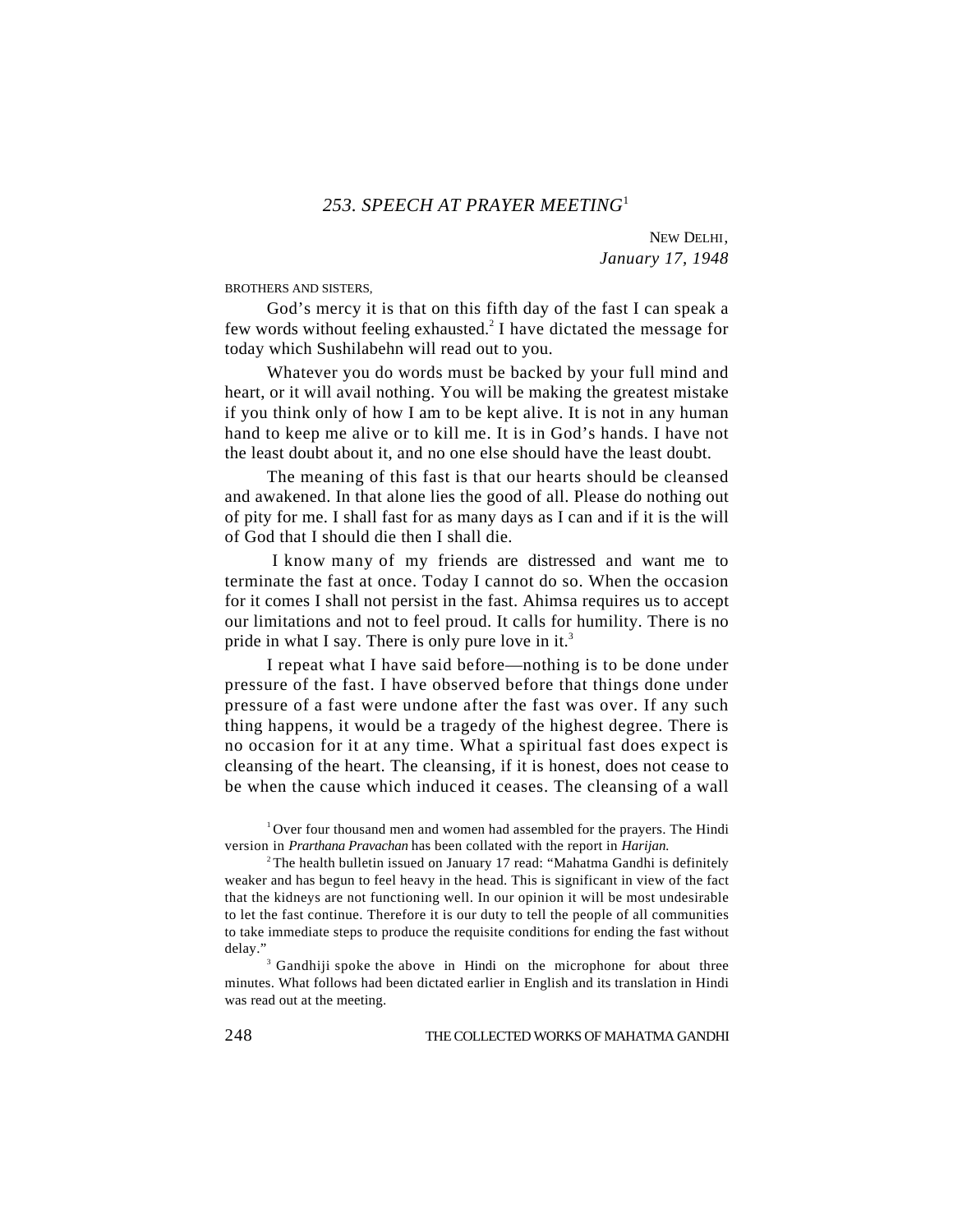seen in the form of a white-wash done to welcome a dear one does not cease when the dear one has come and gone. This material cleansing is bound to require renovation after some time. Cleansing of the heart once achieved only dies with one's death. Apart from this legitimate and laudable pressure, the fast has no other function which can be described as proper.

The number of telegrams coming from Rajas, Maharajas, and common people continues to increase. There are telegrams from Pakistan too. They are good as far as they go. But as a friend and well-wisher I must say to all those who reside in Pakistan and mould its fortunes that they will fail to make Pakistan permanent if their conscience is not quickened and if they do not admit the wrongs for which Pakistan is responsible.

This does not mean that I do not wish a voluntary reunion, but I wish to remove and resist the idea that Pakistan should be reunited by force of arms. I hope that this will not be misunderstood as a note of discord, whilst I am lying on what is truly a death-bed. I hope all Pakistanis will realize that I would be untrue to them and to myself if out of weakness and for fear of hurting their feelings, I failed to convey to them what I truthfully feel. If I am wrong in my estimate, I should be so told and if I am convinced, I promise that I shall retract what I have said here. So far as I know, the point is not open to question.

My fast should not be considered a political move in any sense of the term. It is in obedience to the peremptory call of conscience and duty. It comes out of felt agony. I call to witness all my numerous Muslim friends in Delhi. Their representatives meet me almost every day to report the day's events. Neither Rajas and Maharajas nor Hindus and Sikhs or any others would serve themselves or India as a whole, if at this, what is to me a sacred juncture, they mislead me with a view to terminating my fast.<sup>1</sup> Let them know that I feel never so

 $<sup>1</sup>$  Addressing a gathering of three hundred thousand people in Delhi, on January</sup> 17, Abul Kalam Azad said: "Before coming here I went to Gandhiji again and asked him what we should do so that he may break his fast. He gave me seven tests which should be fulfilled by the people. Assurances on these points, he said, must come from responsible people who can guarantee the proper fulfilment of these conditions. . . . No false assurance should be given." The conditions were as follows:

Complete freedom of worship to Muslims at the tomb of Khwaja Qutub-ud-Din Bakhtiar and non-interference with the celebration of the Urs which was due to be held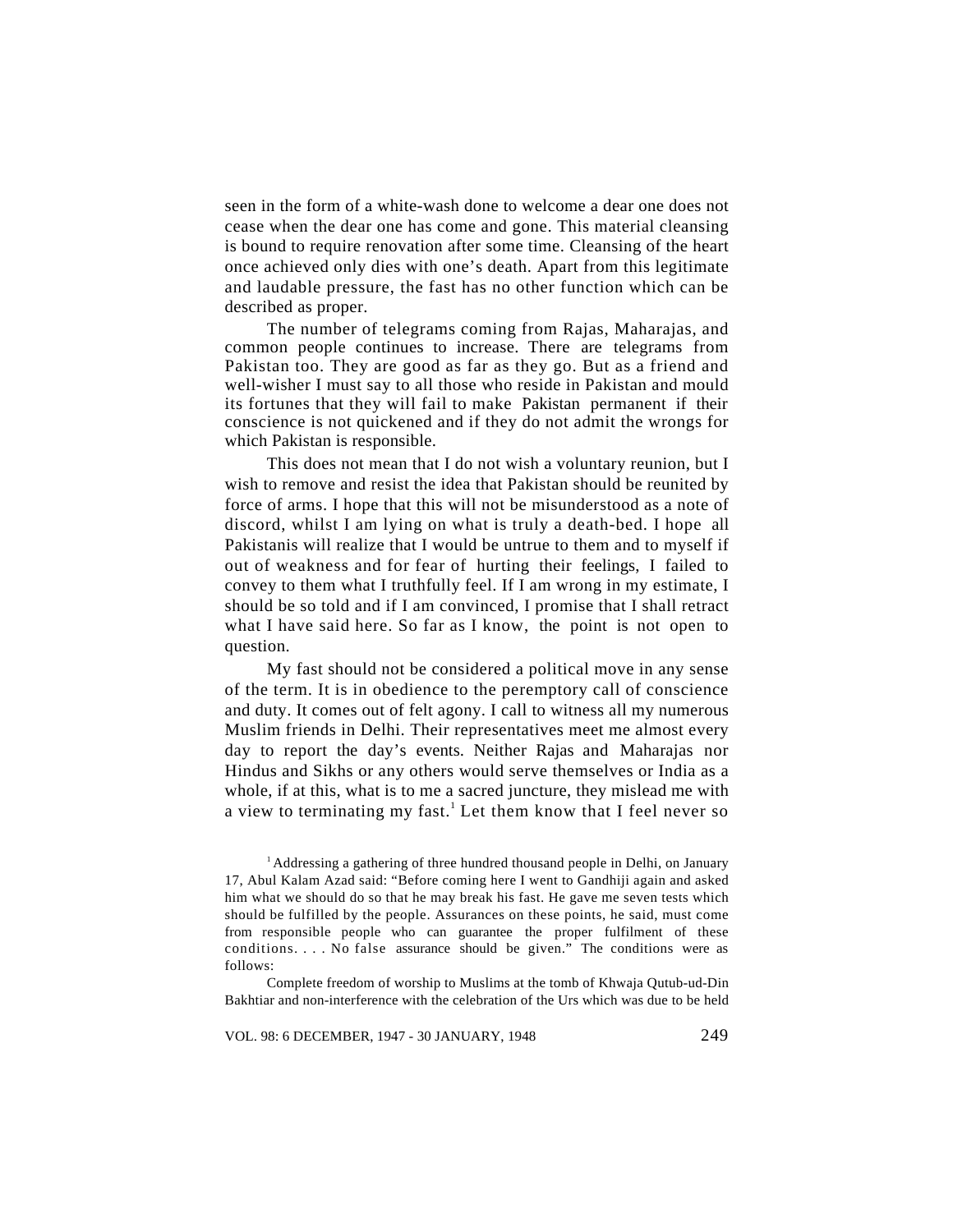happy as when I am fasting for the spirit. This fast has brought me higher happiness than hitherto. No one need disturb this happy state, unless he can honestly claim that in his journey he has turned deliberately from Satan towards God.<sup>1</sup>

*The Hindustan Times,* 18-1-1948, *Harijan,* 25-1-1948, and *Prarthana Pravachan*—II, pp. 312-3

## *254. NEITHER ANGER NOR INFATUATION*

A correspondent writes: $2$ 

When what is really true is stated, it is an improper use of the word to call it anger. In anger a man does strange things. If I have to close down the Urdu *Harijan* it becomes necessary for me to do the same with the Nagari *Harijan.* There is no question of anger in doing the right thing. What I consider proper, others such as the above correspondent, may not. How am I concerned with that? It is good if what we think right is considered so by the whole world but that does not happen. Everything has at least two aspects.

Now it remains for me to tell you whether I should stop one or both. It is true that when I started the *Navajivan* and *Harijan* in Devanagari there was no idea of both the scripts being used. If there was any such idea I did not know about it.

 $\overline{a}$ 

there within a week.

Voluntary evacuation by non-Muslims of all the mosques in the city which were being used for residential purposes or which had been converted into temples.

Free movement of Muslims in areas where they used to stay before the disturbances.

Full safety to Muslims while travelling by train.

No economic boycott of Muslims.

Full discretion to Muslims to invite non-Muslims to live in areas occupied by them and freedom to Muslim evacuees to come back to Delhi if they so desired.

<sup>&</sup>lt;sup>1</sup>The congregation filed past Gandhiji's room, but they could not have a view of Gandhiji because of his extremely weak condition.

As the prayer meeting ended a mile-long procession of the citizens of Delhi, shouting peace slogans entered the Birla House. Jawaharlal Nehru addressed a few words to them.

 $2$ The letter is not translated here. The correspondent had said that if any person other than Gandhiji had made a plea for discontinuing the Nagari *Harijan* and Urdu *Harijan* he would have considered it an expression of anger. He suggested closing down of the English *Harijan* and continuation of other editions. *Vide "Urdu Harijan", 29-12-1947*.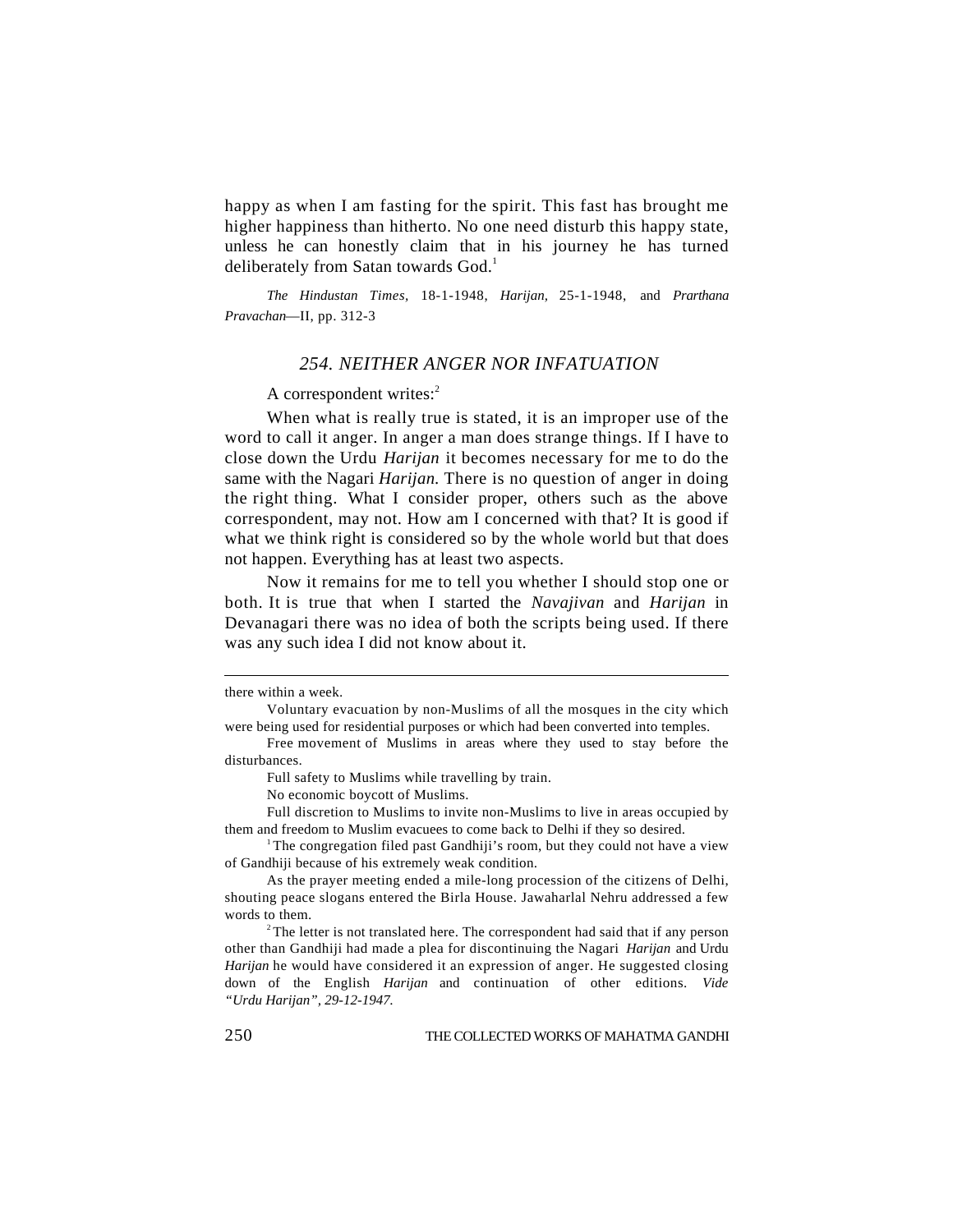In the meantime the Hindustani Prachar Sabha was set up as desired by the late Jamnalal. It made the publication of the Urdu edition necessary. In my opinion it will be very unjust if the Nagari edition continues and the Urdu is stopped. Because according to the Hindustani Prachar Sabha Hindustani can be written in the Urdu script as well as in the Nagari.

Therefore the journal should be continued to be published in both the scripts. And that too at a time when people all over India say that Hindi alone should be their national language and it should be written only in the Nagari script. It is my duty to tell them that this view is not right. If my argument is correct it becomes my duty to retain the Urdu script along with the Nagari script, and if I don't then I have to sacrifice the Nagari *Harijan Sevak* along with the Urdu *Harijan.*

Among all the scripts I consider Nagari as the best. I make no secret of it. So much so that I had started writing Gujarati letters in the Nagari script even while in South Africa. I have not been able to continue it because of lack of time. There is scope for improvement in the Nagari script as there is in almost all the scripts. However, that is a different question. I have mentioned it only to show that I am not at all opposed to the Nagari script. But when the protagonists of the Nagari script oppose the Urdu script, I smell malice and intolerance in their attitude. The opponents of the Urdu script do not even have the confidence that ultimately the Nagari script will have sway if it is more perfect than the other scripts. Looked at thus, my decision must appear flawless as well as necessary.

I am right in my preference for Hindustani. I do believe that as between the Nagari script and the Urdu script, the former will win. In the same way if we leave out the question of the script and consider the language only, Hindustani will certainly win. That is so because Sanskritized Hindi is wholly artificial while Hindustani is entirely natural. In the same way Persianized Urdu is unnatural and artificial. There are very few Persian words in my Hindustani; even then my Muslim friends and the Hindus of Punjab and the North say that they have no difficulty in understanding my Hindustani. I can find few arguments in favour of Hindi. Strange as it seems, when I defined Hindi for the first time at the Hindi Sahitya Sammelan,<sup>1</sup> there was almost no opposition to it. How the opposition started is a tragic story. I do not even want to remember it. I even said that the name Hindi Sahitya Sammelan was not, and even today is not, appropriate for the

<sup>1</sup> On March 29,1918, at Indore. *Vide* "Statement of Transvaal Indian Case", 16-7-1909.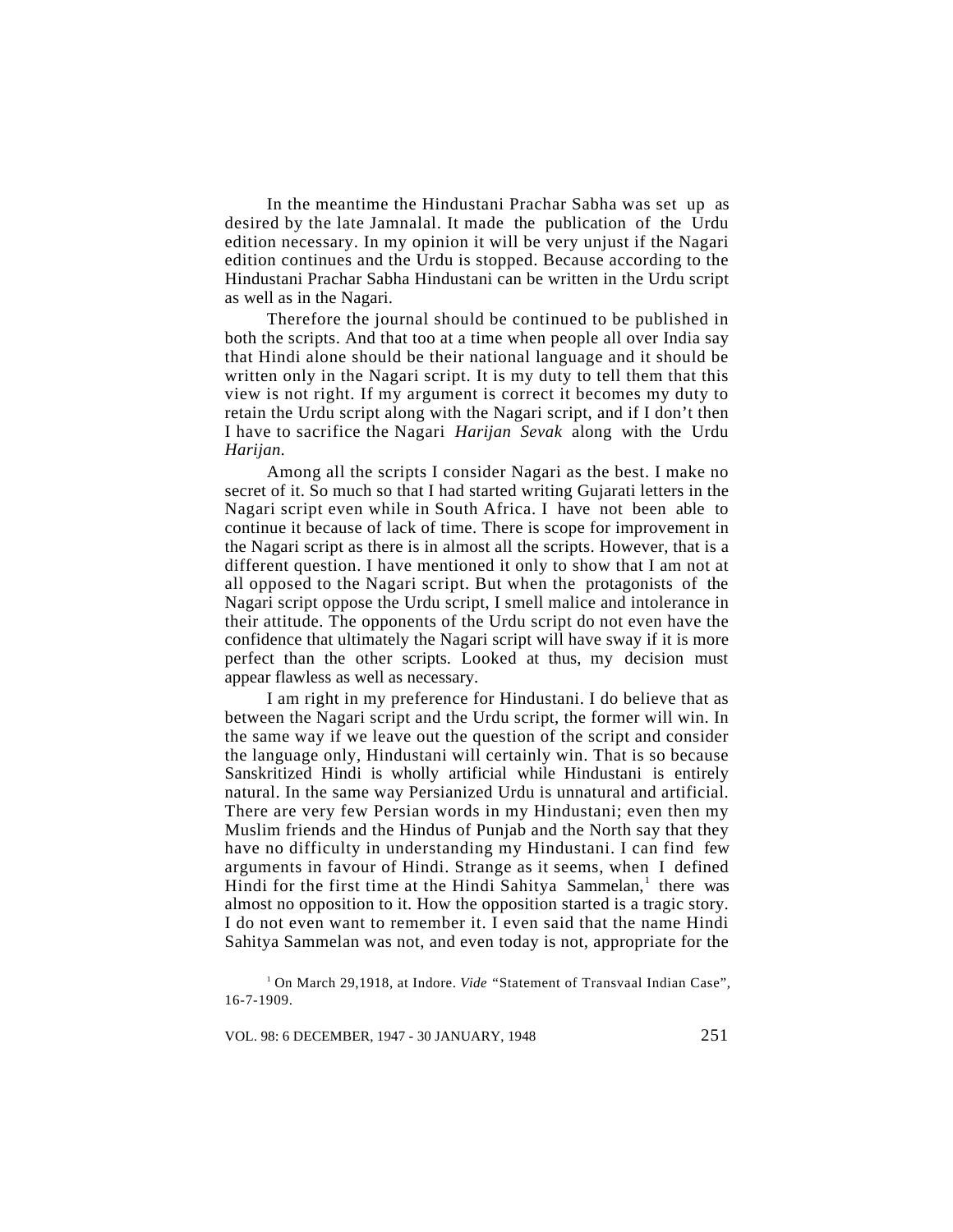propagation of the national language.

But I had not become the president in order to propagate Hindi literature. The late Jamnalal and other friends told me that whatever might be the name they were interested only in the national language and not in Hindi literature. And it was for that reason alone that I started propagating Hindi in the South with great vigour.

I am writing this after prayer in the morning of the sixth day of my fast. Many painful memories come to my mind but I do not like to recollect them.

I do not at all like this quarrel over the name. Whatever may be the name, its activities should do good to the entire country or the nation. We should not squabble over a name.

Is there any Indian whose heart will not exult after listening to Iqbal's *"Sare jahan se achchha Hindostan hamara"?* If there is any, I will consider him unlucky. Should I regard these lines of Iqbal as Hindi or Hindustani or Urdu? Who can say that it is not the national language or that it is not sweet or that it does not express maturity of thought? It may well be that today I am alone in my view but it is clear that neither Sanskritized Hindi nor Persianized Urdu will win. Victory will go only to Hindustani. We shall forget this artificial quarrel and feel ashamed of it only when we forget our internal jealousies.

Now remains the English *Harijan.* I consider it a very small thing. I cannot discontinue the English *Harijan.* Englishmen and Indian scholars of English believe that there is something special in my English. My contact with the West is also widening. I was never opposed to the British or any Westerner nor am I today. Their welfare is as dear to me as that of my own country. So English will never be excluded from my small store of knowledge. I do not want to forget that language nor do I want the country to forget it or give it up. My insistence has always been on not taking English beyond its rightful place. It cannot become our national language or the medium of instruction. In making it so, we have impoverished our languages. We have put great burden on our students. As far as my knowledge goes, such a sad spectacle is seen only in India. Slavery to this language has deprived crores of our people of considerable knowledge for years. We neither realize it nor feel ashamed of it nor repent it. How strange it is ! Knowing all this pretty well, I cannot boycott English. Just as Tamil and other languages are the regional languages and Hindi is the national language, who can deny that similarly English is an international language? The rule of the British will go because it was corrupt, but the prevalence of English will never go.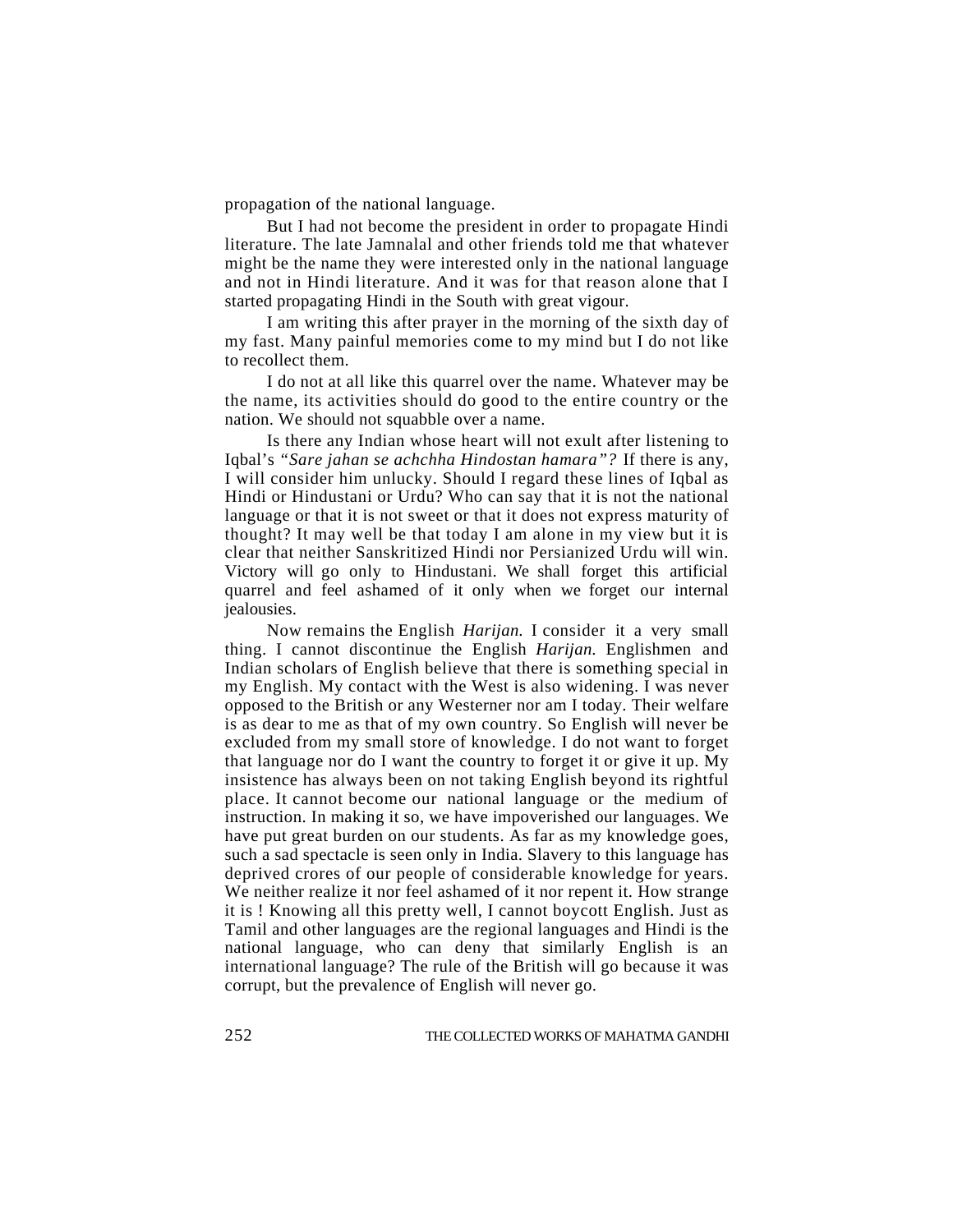I feel that whatever I write in Gujarati or English, the English *Harijan* and the Gujarati *Harijanbandhu* will continue to be self-supporting.

NEW DELHI, 5.45 a. m., January 18, 1948 [From Hindi] *Harijan Sevak,* 25-1-1948

## *255. SPEECH BEFORE BREAKING FAST*<sup>1</sup>

#### BIRLA HOUSE, NEW DELHI, *January 18, 1948*

Dr. Rajendra Prasad opened the proceedings by narrating to Gandhiji how they had all assembled on the previous night at the former's residence and after full discussion decided to sign the declaration<sup>2</sup> then and there. But as representatives of

 $1$ Over a hundred representatives of various groups and organizations in Delhi, including Hindu Mahasabha, Rashtriya Swayamsevak Sangh, Jamiat-ul-Ulema and others who had assembled earlier at Rajendra Prasad's residence, called on Gandhiji at 11.30 a.m. Prominent among others were Jawaharlal Nehru, Abul Kalam Azad, Rajendra Prasad, Shah Nawaz Khan, Hifzur Rahman and Zaheed Hussain, Pakistan's High Commissioner.

The report in *Harijan* has been collated with the Hindi version in *Dilhiman Gandhiji*.

 $2^2$ The seven-point declaration written in the Persian and the Devanagari scripts at Gandhiji instance, read:

"We wish to announce that it is our heart-felt desire that the Hindus, Muslims and Sikhs and members of the other communities should once again live in Delhi like brothers and in perfect amity and we take the pledge that we shall protect the life, property and faith of Muslims and that the incidents which have taken place in Delhi will not happen again.

"We want to assure Gandhiji that the annual fair at Khwaja Qutub-ud-Din Mazar will be held this year as in the previous years.

"Muslims will be able to move about in Subzimandi, Karol Bagh, Paharganj and other localities just as they could in the past.

"The mosques which have been left by Muslims and which now are in the possession of Hindus and Sikhs will be returned. The areas which have been set apart for Muslims will not be forcibly occupied.

"We shall not object to the return to Delhi of the Muslims who have migrated from here if they choose to come back and Muslims shall be able to carry on their business as before.

"We assure that all these things will be done by our personal effort and not with the help of the police or military.

"We request Mahatmaji to believe us and to give up his fast and continue to lead us as he has done hitherto."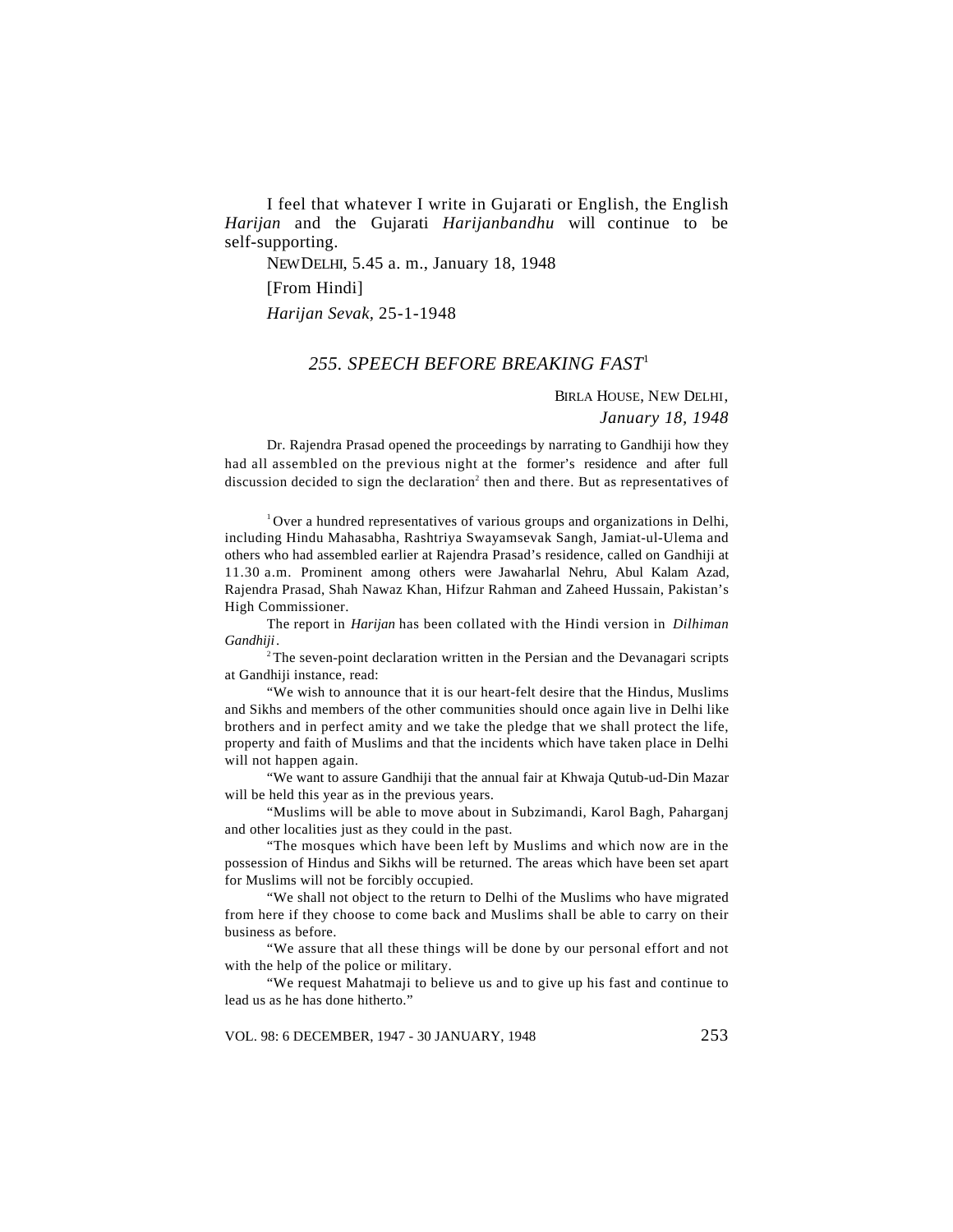some organizations were not present in that meeting, they felt that they should not go to Gandhiji immediately with the signed document but wait till the remaining signatures were obtained. They had accordingly met again in the morning when all those who were absent during the previous night's meeting came and gave their signatures. It was found in the course of the morning meeting, Dr. Rajendra Prasad reported, that even those who had some lingering doubts on the previous night were now confident that they could ask Gandhiji with a full sense of their responsibility to break the fast. As the President of the Congress, Dr. Rajendra Prasad said that he had signed the document in view of the guarantee which they had all jointly and severally given. Khurshid, the Chief Commissioner and Randhawa, Deputy Commissioner of Delhi, who were present had signed the document on behalf of the administration. It had been decided to set up a number of committees to implement the pledge. Dr. Rajendra Prasad hoped that Gandhiji would now terminate his fast.

Deshbandhu Gupta, speaking next, described some touching scenes of fraternization between the Hindus and Muslims which he had witnessed when a procession of about 150 Muslims was taken out that morning in Subzimandi and was received with ovation and offered fruit and refreshments by the Hindu inhabitants of that locality.

Gandhiji replying said: $<sup>1</sup>$ </sup>

I am happy to hear what you have told me, but if you have overlooked one point all this will be worth nothing. If this declaration means that you will safeguard Delhi and whatever happens outside Delhi will be no concern of yours, you will be committing a grave error and it will be sheer foolishness on my part to break my fast. You must have seen the Press reports of the happenings in Allahabad, if not, look them up. I understand that the Rashtriya Swayamsevak Sangh and the Hindu Mahasabha are among the signatories to this declaration. It will amount to breach of faith on their part if they hold themselves responsible for peace in Delhi, but not in other places. I have been observing that this sort of deception is being practised in the country these days on a large scale.

Delhi is the heart—the capital of India. The leaders from the whole of India have assembled here. Men had become beasts. But if those who have assembled here, who constitute the cream among men cannot make the whole of India understand that Hindus, Muslims and followers of other religions are like brothers, it bodes ill for both the Dominions. What will be the fate of India if we continue to quarrel

<sup>&</sup>lt;sup>1</sup>Gandhiji was so weak that his voice was hardly audible. Pyarelal and Sushila Nayyar repeated aloud his words.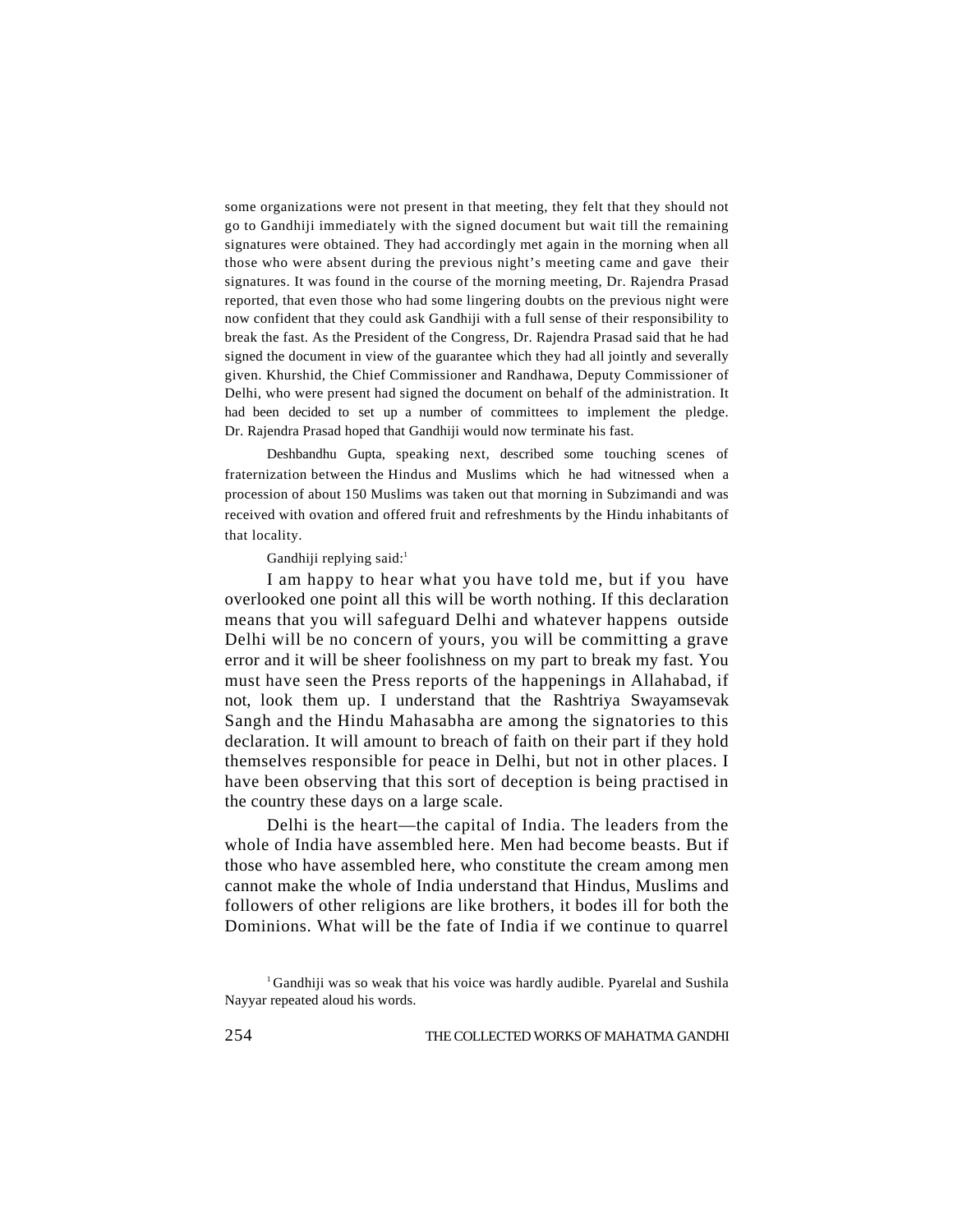with one another  $2^1$ 

I could not finish what I was saying as I was overcome by exhaustion. Let us take no step that may become a cause for repentance later on. The situation demands courage of the highest order from us. We have to consider whether or not we can accomplish what we are going to promise. If you are not confident of fulfilling your pledge, do not ask me to give up my fast. It is for you and the whole of India to translate it into reality. It may not be possible to realize it in a day. I do not possess the requisite strength for it. But I can assure you that till today our face was turned towards Satan, we have now resolved to turn towards God. If what I have told you fails to find an echo in your hearts or if you are convinced that it is beyond you, tell me so frankly.

What greater folly can there be than to claim that Hindustan is only for Hindus and Pakistan is for Muslims alone? The refugees here should realize that things in Pakistan will be set right by the example set in Delhi.

I am not one to be afraid of fasting. Time and again I have gone on fasts and if occasion arises I may again do so. Whatever therefore you do, do after careful thought and consideration.

The Muslim friends frequently meet me and assure me that peaceful atmosphere has been restored in Delhi and Hindus and Muslims can live in amity here. If these friends have any misgivings in their hearts and feel that today they have perforce to stay here—as they have nowhere else to go to—but ultimately they will have to part company, let them admit it to me frankly. To set things right in the whole of India and Pakistan is no doubt a Herculean task. But I am an optimist. Once I resolve to do something I refuse to accept defeat. Today you assure me that Hindus and Muslims have become one but if Hindus continue to regard Muslims as *Yavans* and *asuras,* incapable of realizing God, and Muslims regard Hindus likewise, it will be the worst kind of blasphemy.

A Muslim friend presented me with a book in Patna. Its author is an eminent Muslim. The book says: "God ordains that a *kafir*  and a Hindu is a *kafir—is* worse than a poisonous creature. He should be exterminated. It is one's duty to be treacherous to him. Why should one treat him with any courtesy?" If Muslims still harbouring

<sup>1</sup> Here Gandhiji broke down due to exhaustion.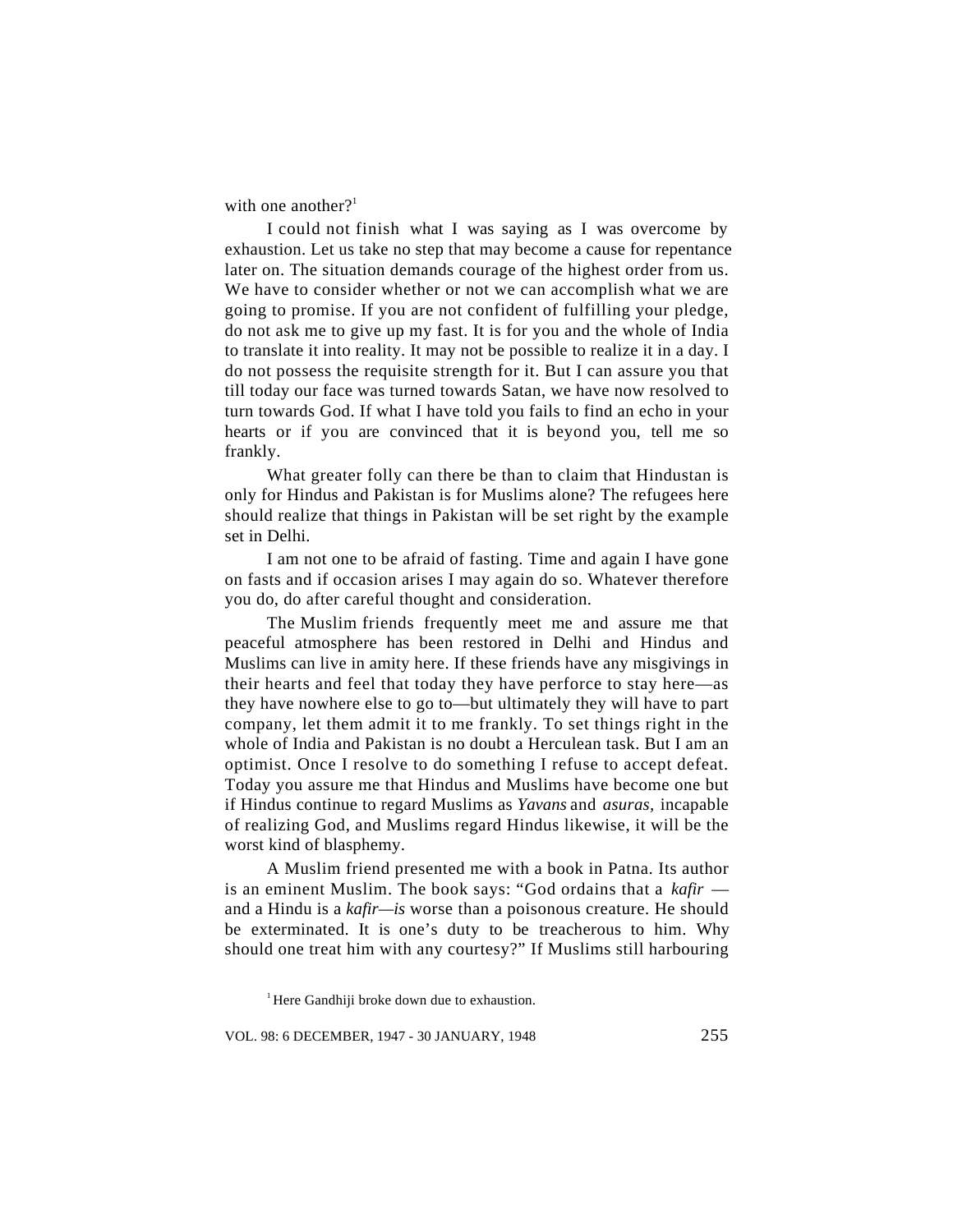such thoughts assure Hindus about their good behaviour, they will only be deceiving Hindus. If you betray one you betray all.

If I truly worship a stone image I deceive no one. For me God resides in that stone image. I feel that if the hearts of both Hindus and Muslims are full of deceipt and treachery, why need I continue to live?

 The telegrams I have received today include some from prominent Muslims. They have made me happy. It seems they have realized that the method adopted by them so far was not proper to run a government.

After listening to all that I have said, if you still ask me to end my fast I shall end it. Afterwards you have to release me. I had taken the vow to do or die in Delhi and now if I am able to achieve success here I shall go to Pakistan and try to make Muslims understand their folly. Whatever happens in other places, people in Delhi should maintain peace. The refugees here should realize that they have to welcome as brothers the Muslims returning from Pakistan to Delhi. The Muslim refugees in Pakistan are suffering acute hardships and so are the Hindu refugees here. Hindus have not learnt all the crafts of Muslim craftsmen. Therefore they had better return to India. There are good men as well as bad men in all the communities. Taking into consideration all these implications, if you ask me to break my fast I shall abide by your wish. India will virtually become a prison if the present conditions continue. It may be better that you allow me to continue my fast and if God wills it He will call me.

Maulana Abul Kalam Azad remarked that the remarks to which Gandhiji had referred were abhorrent to the teachings of Islam. They were only indicative of the insanity that had of late seized some sections of the people.

He was followed by Maulana Hifzur Rahman<sup>1</sup> who categorically repudiated the allegation that his co-religionists did not regard India as their country. They all wanted to remain in India as citizens of India with self-respect and honour. . . .Describing next the change that had come over the city as a result of Gandhiji's fast, he said that they regarded it as a happy augury and a presage of things to come. He joined Dr. Rajendra Prasad in his appeal that Gandhiji should break the fast.

After Ganesh Datt had on behalf of the Hindu Mahasabha and the R. S. S.

<sup>1</sup> Who along with Ahmed Saeed and Habib-ur-Rahman represented the Muslims of Delhi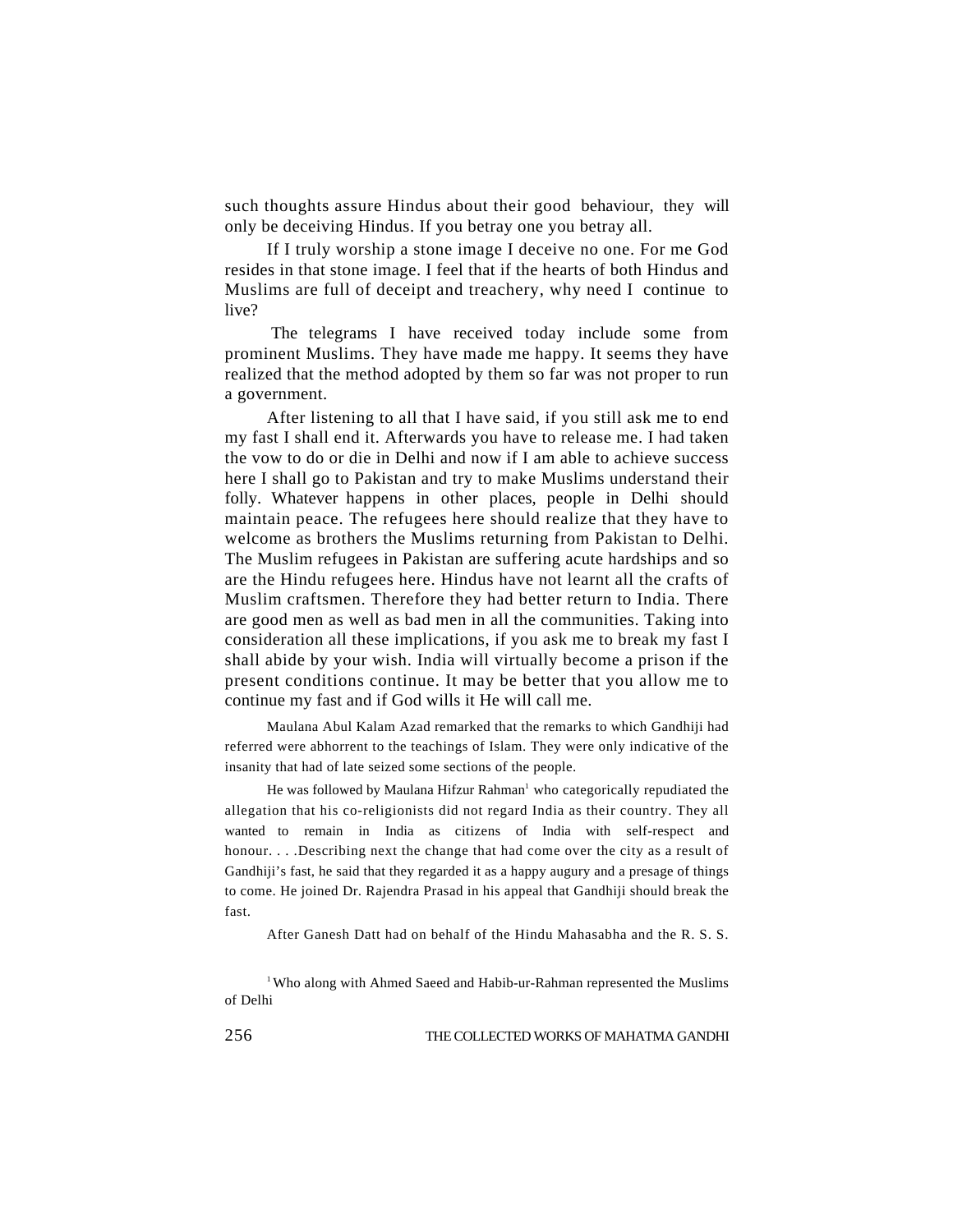reiterated that appeal. . . . Zaheed Hussain addressed a few words to Gandhiji. He was there, he said, to convey to Gandhiji how deeply concerned the people in Pakistan were about him and how they were daily inundating him with anxious inquiries about his (Gandhiji's) health. It was their hearts' desire that circumstances might soon prevail which would enable him to break the fast. If there was anything that he could fittingly do towards that end he was ready and so were the people of Pakistan.

 Zaheed Hussain was followed by Khurshid and Randhawa who on behalf of the administration reiterated the assurance that all the conditions mentioned in the citizens' pledge would be duly implemented, and no effort would be spared to restore to the Indian capital its glorious old tradition of communal harmony and peace.

Sardar Harbans Singh endorsed the appeal on behalf of the Sikhs.

Rajendra Prasad again appealed saying: "I have signed on behalf of the people, please break your fast." Gandhiji said:

I shall break my fast. Let God's will prevail. You all be witness today.<sup>1</sup>

*Harijan,* 25-1-1948, and *Dilhiman Gandhiji—*II, pp. 337-42

### *256. MESSAGE TO SIKHS*<sup>2</sup>

*January 18, 1948*

The Sikhs have shown courage in that they have eschewed anger. This in truth is real courage. This is the true teaching of Guru Maharaj. That one Sikh is equal to one and a half lakhs of people has this very meaning. Victory to Sikhs!

[From Hindi]

*Dilhiman Gandhiji—*II, p. 344

<sup>&</sup>lt;sup>1</sup>This was followed by recitations from the Hindu, Buddhist, Islamic and Parsi scriptures, and singing of a Christian hymn, a *bhajan* and *Ramdhun.* Abul Kalam Azad offered a glass of juice to Gandhiji who broke his fast at 12.15 p. m.

<sup>&</sup>lt;sup>2</sup>It being Guru Govind Singh's birthday, Gandhiji dictated a special message for the Sikhs.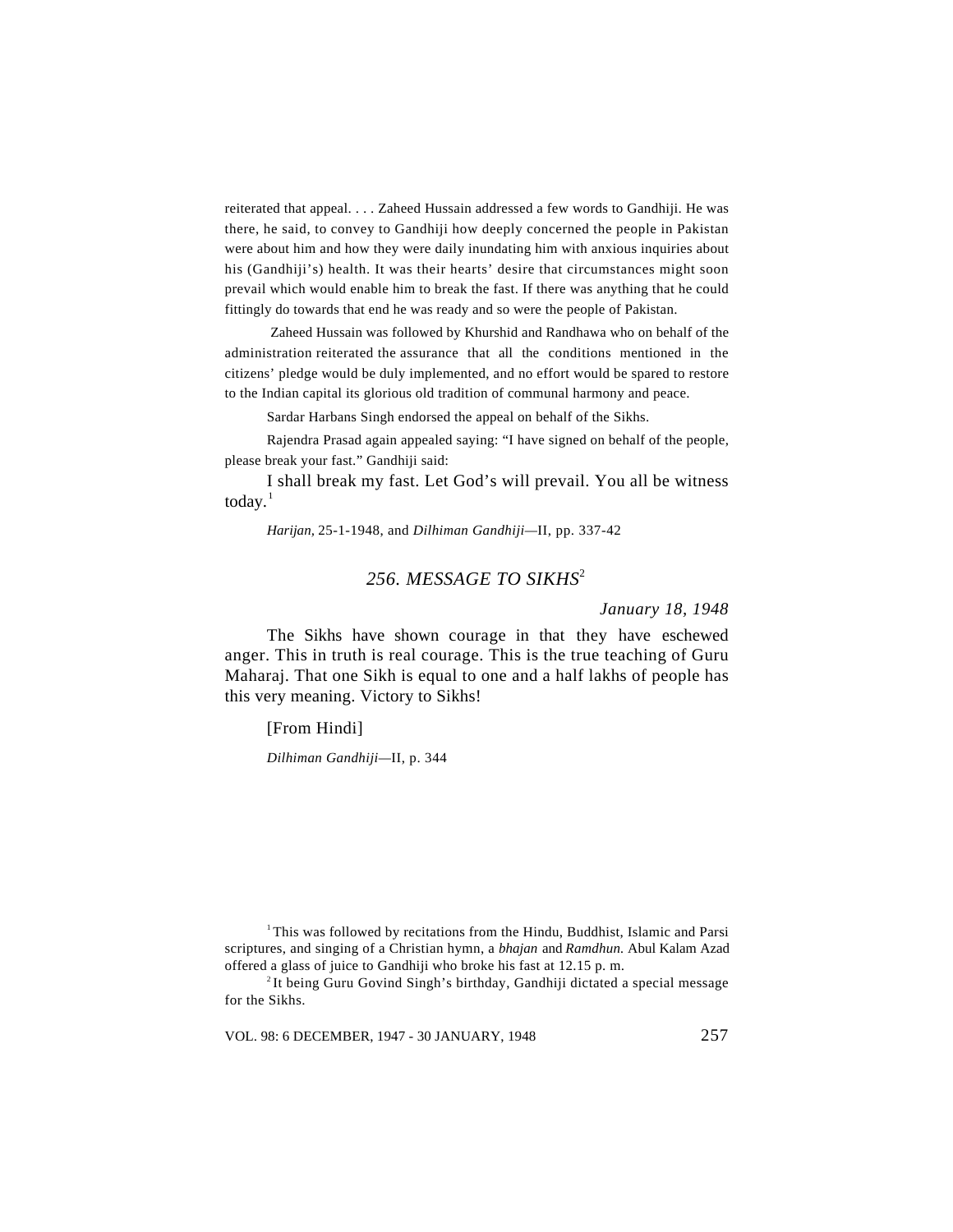## *257. TALK WITH MUSLIM WOMEN*<sup>1</sup>

NEW DELHI, *January 18, 1948*

No one can observe *purdah* with me. I am your brother, your father, then why this *purdah* before me? *Purdah* should be of the heart. $^{2}$ 

No Hindu or Sikh harasses you, I hope? If I have the blessings of all of you sisters, I shall regain my health. Your blessings will be blessed by God.

[From Hindi]

*Dilhiman Gandhiji—*II*,* p. 344

## *258. LETTER TO JAWAHARLAL NEHRU*<sup>3</sup>

*January 18, 1948*

CHI. JAWAHARLAL,

Give up your fast.

I am sending herewith a copy of the telegram received from the Speaker of West Punjab. Zaheed Hussain had said exactly what I had told you.

May you live long and continue to be the jewel of India.

*Blessings from* **BAPU** 

From a photostat of the Hindi: G. N. 2210

## *259. TALK WITH MAJ-GEN. K. M. CARIAPPA*<sup>4</sup>

NEW DELHI, *January 18, 1948*

"I am going to Kashmir in a few days' time," the General said. Gandhiji

<sup>1</sup> About a hundred *burga-clad* Muslim women had called on Gandhiji.

<sup>2</sup>The women then removed their *burqas.*

<sup>3</sup> After breaking his fast, when Gandhiji came to know that Jawaharlal Nehru was also fasting, he promptly wrote the letter in his own hand in spite of his extreme weakness.

<sup>4</sup> Who had come to Delhi to take over charge of the Delhi and East Punjab Command under which operations in Jammu and Kashmir were conducted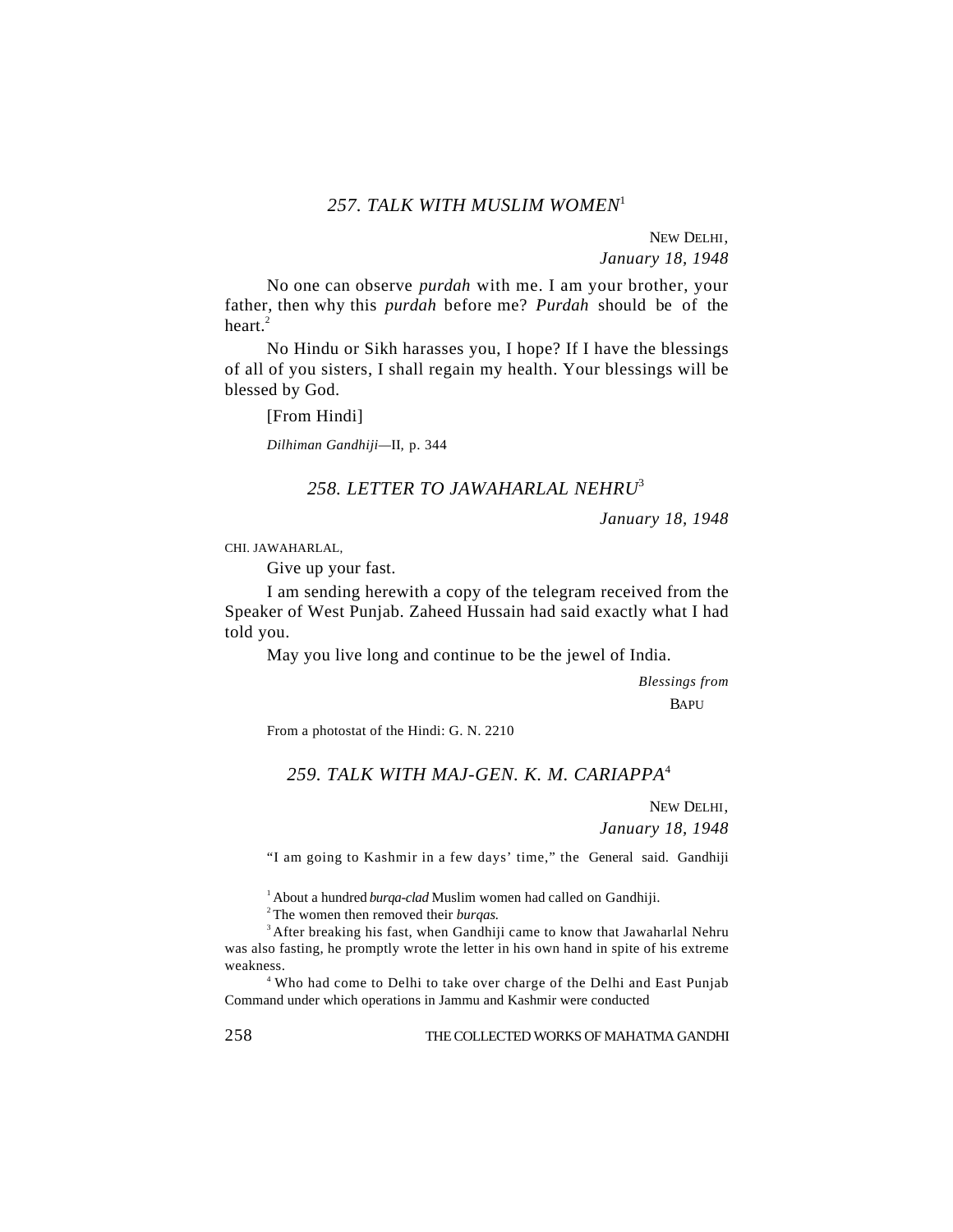replied:

I hope you will succeed in solving the Kashmir problem non-violently. Come and see me after your return from Kashmir.

*Mahatma Gandhi—The Last Phase*, Vol. II, pp. 524-5

*260. SPEECH AT PRAYER MEETING*<sup>1</sup>

NEW DELHI, *January 18, 1948*

#### BROTHERS AND SISTERS,

I have dictated a short message for today which Sushila will read out to you.

This is an auspicious day for me and it should be auspicious for you too. This is also the birthday of Guru Govind Singh. On this happy day I terminated the fast. The kindness I have received from the people of Delhi, including the refugees, and from the Government, I shall never forget. I experienced the same love in Calcutta. How can I at this moment forget the great work Shaheed Saheb did in Calcutta?<sup>2</sup> Had he not been there I could not have stood up there for long. We had quite a few suspicions concerning Shaheed Saheb and we still suspect him. But that should not concern us here. We must learn that however bad a man may be we must treat him as a friend and work with him. We must never under any circumstances treat anyone as an enemy. There is Shaheed Saheb and there are four crores of other Muslims. They are not all angels just as all the Hindus and Sikhs are not angels. There are amongst us good men as well as bad men. Only, bad men are fewer. We also have in our country what are called criminal tribes. We also have aborigines. We have to live with them in harmony. Muslims are a large community. They are not confined to this land but are spread all over the world. If we hope to be friends with the whole world, there is no

 $<sup>1</sup>$  In spite of a drizzle a huge gathering had assembled at the prayer meeting.</sup> Gandhiji, Iying in bed, spoke in Hindi for about twenty minutes on the microphone.

The Hindi version in *Prarthana Pravachan* has been collated with the report in *Harijan.*

<sup>2</sup>*Vide* "Speech at Prayer Meeting", 13-11-1947.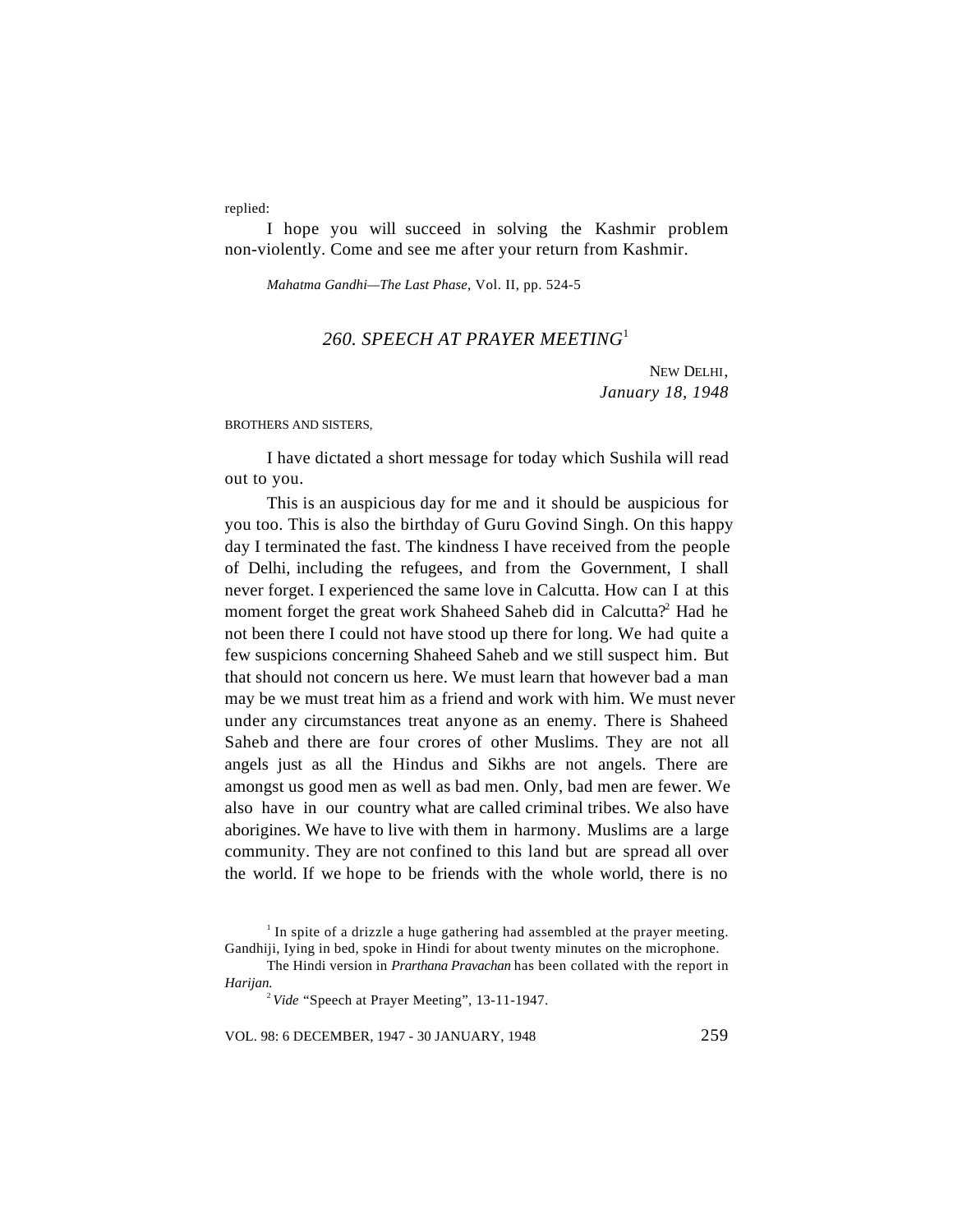reason why we should be enemies of the Muslims who are here. I am not a prophet but God has granted me the power of reason and a heart. My reason and my heart tell me that if for some reason or other we are unable to forge friendship between Hindus and Muslims, not only here but also in Pakistan and in the whole world, we shall not be able to keep India for long. It will pass into the hands of others and become a slave country again. Pakistan too will become a slave country and the freedom we have gained will be lost again.

Many people have showered blessings on me today. They have assured me that from now on Hindus, Sikhs and Muslims will live as brothers and under no conditions and on no provocation will the residents of Delhi, including the refugees, become enemies of each other. This is not a small thing. It means that from now on our endeavour will be to see that the people of Pakistan and India remain friends. Although India has been partitioned because of our weakness we must unite our hearts. If this is not the meaning of my breaking the fast, then I shall humbly say that you have not done a good thing in making me break the fast. The spirit behind the fast must be preserved. What happens in Delhi will happen in the whole of India. And what happens in India will happen in Pakistan. Have no doubt about it. Let no one be afraid, not even a child. So long, in my view, we were heading towards Satan. From now on I hope we shall begin to move towards God. But we must pledge that once we have turned our face towards God we shall never turn away. When that happens India and Pakistan will unitedly be able to serve the world and make the world nobler. I do not wish to live for any other purpose. A man lives only to raise humanity. The only duty of man is to move towards God. One may call Him by any name—God, Khuda or Satshri Akal, but if He is not enthroned in one's heart it is all delusion. He is one though called by different names. Then why should we forget Him and become one another's enemies?

 I do not want to make a long speech. Let the Hindus take a pledge that they will not give themselves up to strife. I wish that Hindus should read the Koran as they read the *Bhagavadgita.* Let the Sikhs also do the same. I wish too that Muslim brothers and sisters should keep the *Granthsaheb* in their homes and try to follow its meaning. Let us uphold another's religion as we uphold our own. A good thing remains a good thing in whatever language it may be written. The Koran is the same to me as the *Gita* or the *Granthsaheb.*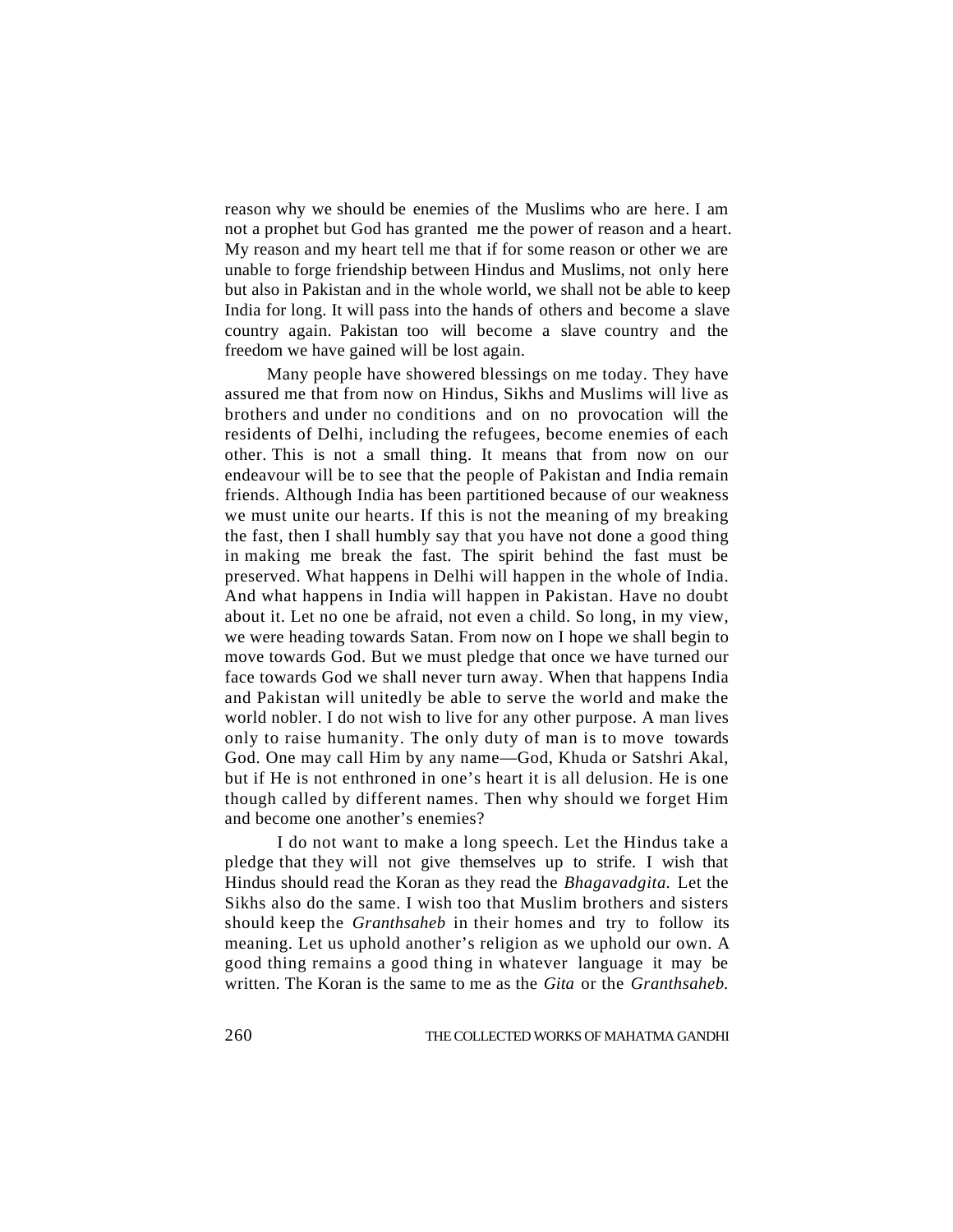This has been my principle and whether you believe it or not I have been following it. I tell you clearly that I do not offer worship to a stone, but I am a *sanatani* Hindu. I do not hate those who worship a stone. God lives even in the stone. He who worships stone sees in it not stone but God. If you do not see God in stone, how can you say that the Koran is a divine scripture? Is this not idol worship? If you learn this we will also learn that there is no difference between Hindus, Sikhs and Muslims. All are brothers and must live together. Then the barbarities that are perpetrated today, like men and women being thrown out of trains, will cease. All will be able to live safely anywhere without fear. I shall never have peace so long as the refugees who have come here from Pakistan do not return to their homes and so long as the Muslims whom we have driven out and who want to return cannot come back and live here in peace.

That is all I have to say. May God grant good sense to us and to all everywhere in the world. May He awaken and draw us all to Him so that India and the world may be happy.<sup>1</sup>

I embarked on the fast in the name of Truth whose familiar name is God. Without a living Truth God is nowhere. In the name of God we have indulged in lies, massacres of people, without caring whether they were innocent or guilty, men or women, children or infants. We have indulged in abductions, forcible conversions and we have done all this shamelessly. I am not aware if anybody has done these things in the name of Truth. With that same name on my lips I have broken the fast. The agony of our people was unbearable. Rashtrapati Dr. Rajendra Babu brought over a hundred people representing the Hindus, Muslims, Sikhs, representatives of the Hindu Mahasabha, the Rashtriya Swayamsevak Sangh and representatives of refugees from the Punjab, the Frontier Province and Sind. In this very representative company were present Zaheed Hussain, the High Commissioner for Pakistan, the Chief Commissioner of Delhi and the Deputy Commissioner, Gen. Shah Nawaz Khan, representing the Azad Hind Fauj (I. N. A.). Pandit Nehru, sitting like a statue, was of course there, as also Maulana Saheb. Dr. Rajendra Babu read out a document in Hindustani signed by these representatives, asking me not to put any further strain on them and to end the agony by breaking the fast. Telegrams after telegrams have come from Pakistan and the Indian Union urging me to do the same. I could not resist the counsel of all

<sup>1</sup> What follows was read out by Sushila Nayyar.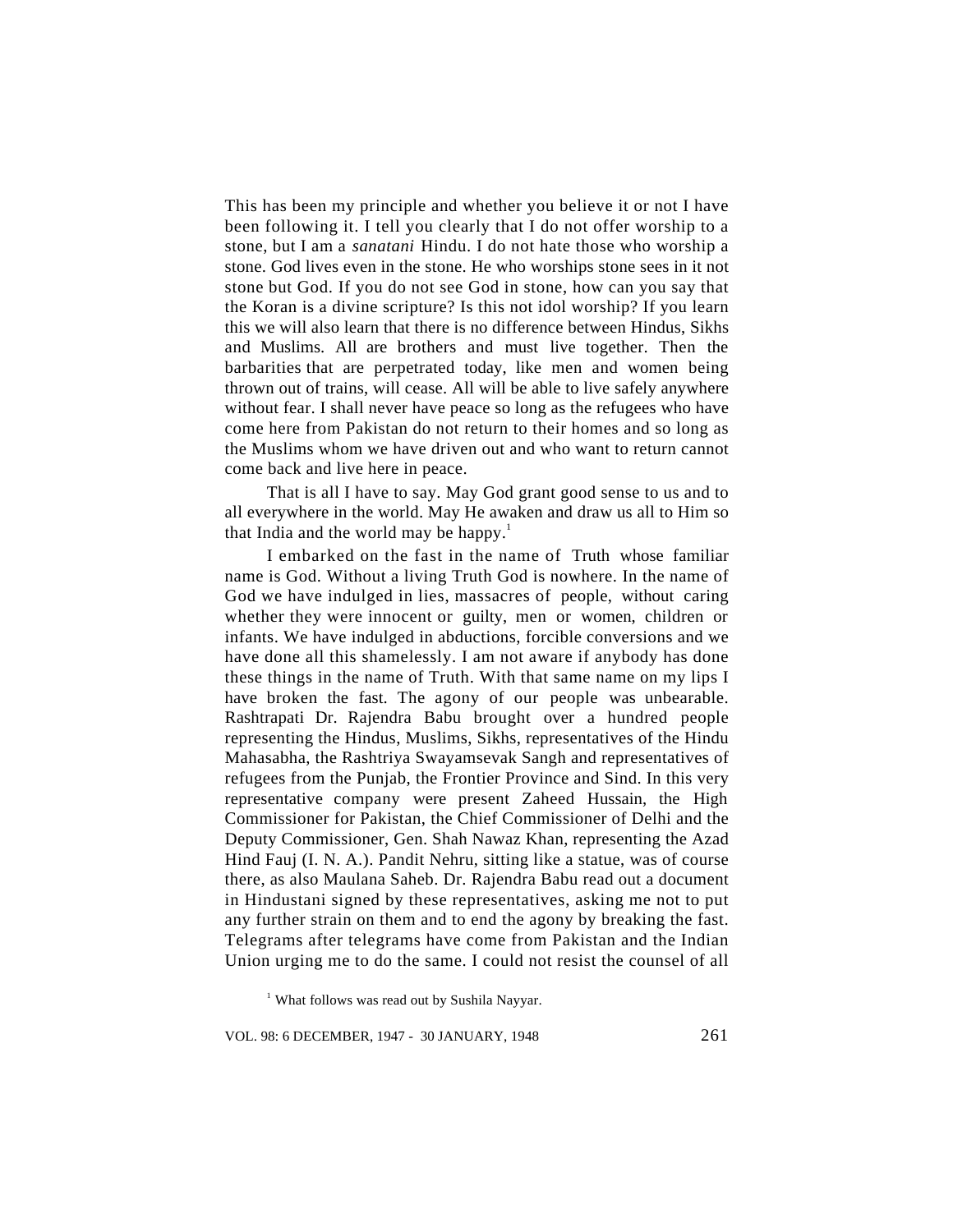these friends. I could not disbelieve their pledge that, come what may, there would be complete friendship between the Hindus, Muslims, Sikhs, Christians, Parsis and Jews, a friendship not to be broken. To break that friendship would be to break the nation.

As I write, comforting telegrams are deluging me. How I wish that God will keep me fit enough and sane enough to render the service to humanity that lies in front of me! If the solemn pledge made today is fulfilled, I assure you that it will revive with redoubled force my intense wish and prayer before God that I should be enabled to live the full span of life doing service of humanity till the last moment. That span according to learned opinion is at least one hundred and twenty-five years, some say one hundred and thirty-three. The letter of my vow has been fulfilled beyond expectation through the great goodwill of all the citizens of Delhi, including leaders of the Hindu Mahasabha and the Rashtriya Swayamsevak Sangh. The result could not be otherwise when I find that thousands of refugees and others have been fasting since yesterday. Signed assurances of heart-friendship have been pouring in upon me from thousands. Telegraphic blessings have come from all over the world. Can there be a better sign of God's hand in this act of mine? But beyond the letter of fulfilment of my solemn vow lies its spirit without which the letter killeth. The spirit of the vow is sincere friendship between the Hindus, Muslims and Sikhs of the Union and a similar friendship in Pakistan. If the first is assured, the second must follow, as sure as day follows night. If there is darkness in the Union, it would be folly to expect light in Pakistan. But if the night in the Union is dispelled beyond a shadow of doubt, it cannot be otherwise in Pakistan, nor are signs wanting in that direction. Numerous messages have come from Pakistan, not one of dissent. May God, who is Truth, guide us as He visibly guided us during all these six days.

*Harijan*, 25-1-1948, and *Prarthana Pravachan*—II, pp. 314-20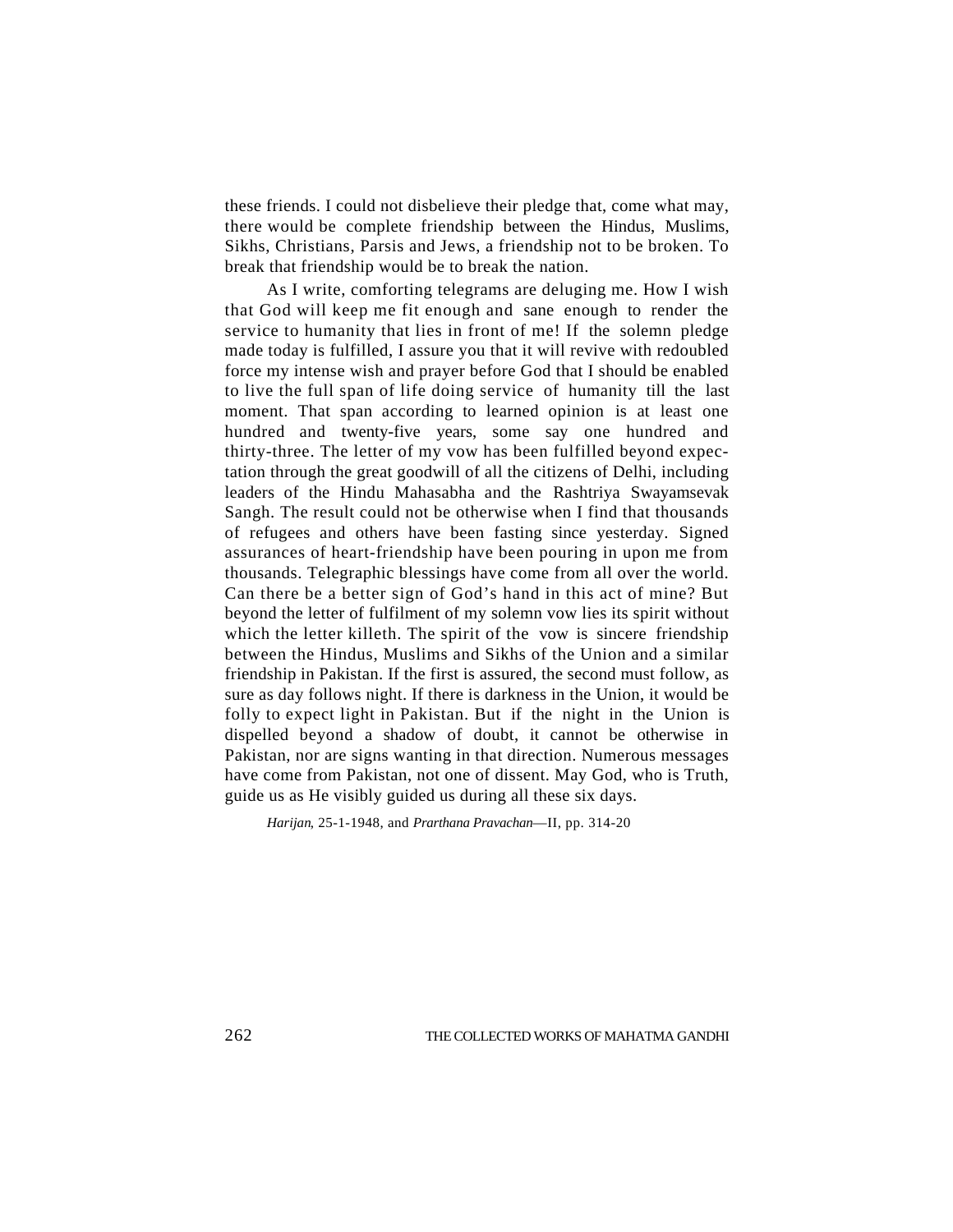## *261. LETTER TO NARAHARI D. PARIKH*

NEW DELHI, *January 18, 1948*

#### CHI. NARAHARI,

So now you are able to write yourself. I regard it as a great improvement indeed. I expected it all along. I don't understand at all how you got the stroke. How straightforward, truthful and pure your life has been. Those qualities of your character have cured you in an incredibly short time. But let not this happy outcome make you complacent. Take as much rest as possible. If you do, your asthma also may disappear now. There is no need at all for you to run about.

As I was dictating the above lines in the morning before I broke the fast, I dozed off and the letter remained unposted. The fast has now become a mere dream. The physical effect remains, but it will probably disappear in about fifteen days' time. I will not write more today. There is plenty of work lying in front of me.

I will not write to Vanudi now. I had meant to. But now that from calm I have entered storm, how can I get time?

> *Blessings from* **BAPU**

From a photostat of the Gujarati: G. N. 9149

## *262. LETTER TO KONDA VENKATAPPAYYA*

NEW DELHI, *January 19, 1948*

MY DEAR DESHABHAKTA,

Your letter. What do we care what others say?

I forgot to mention your fracture. Are you permanently cured? As you know the fast was broken yesterday.

*Yours,*

BAPU

#### KONDA VENKATAPPAYYA

**GUNTUR** 

From a photostat: G. N. 3234. Also Pyarelal Papers. Courtesy: Pyarelal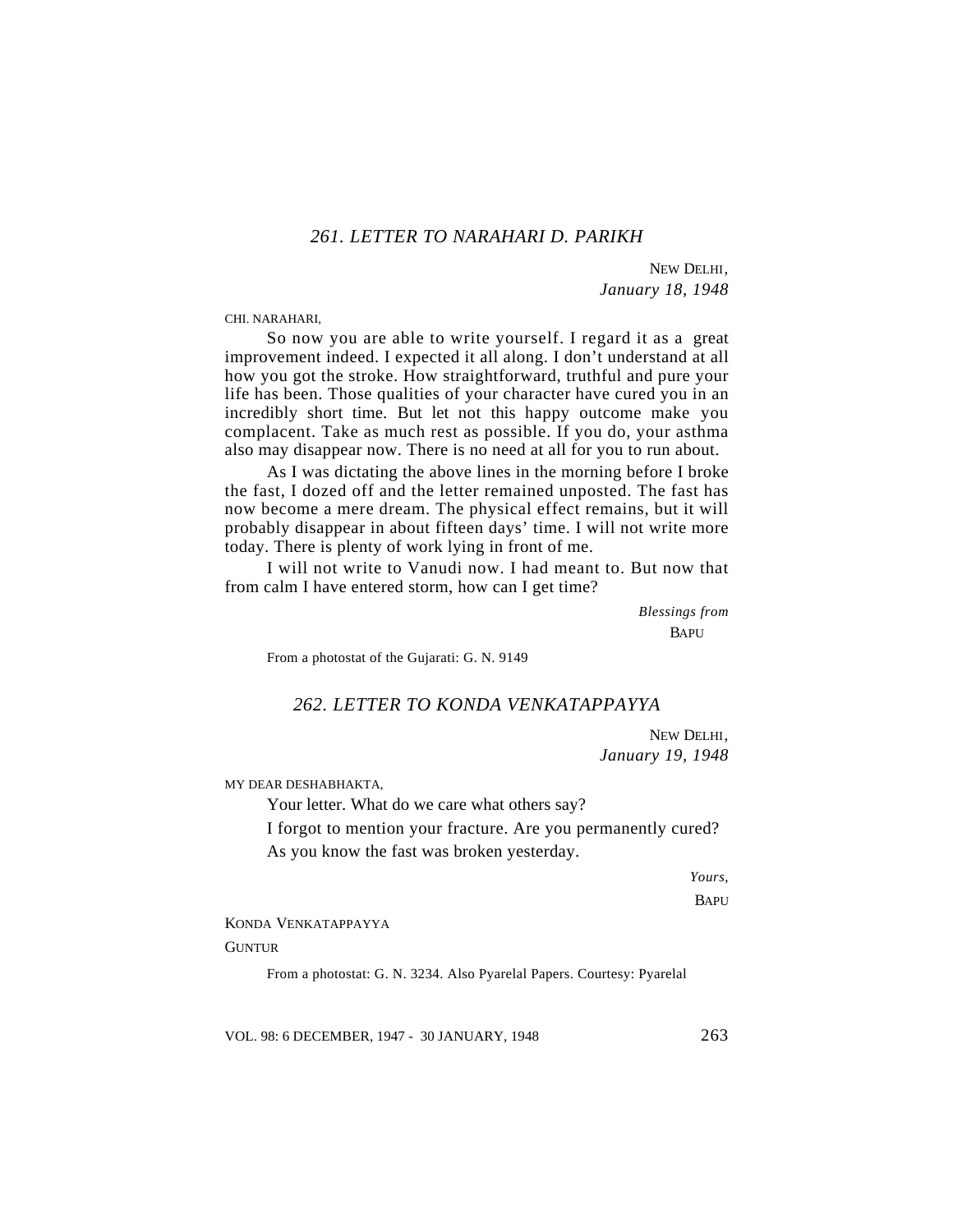## *263. LETTER TO MIRABEHN*

NEW DELHI, *January 19, 1948*

CHI. MIRA,

Your note. All anxiety is over. I hope you got my letter dictated during the fast.<sup>1</sup> I was working top speed. Your note for *Harijan* will receive attention.<sup>2</sup>

Love.

**BAPU** 

SHRI MIRABEHN P. O. RISHIKESH

DIST. DEHRA DUN

From the original: C. W. 6533. Courtesy: Mirabehn. Also G. N. 9928

## *264. LETTER TO ABDUL HALIM GAZNAVI*

NEW DELHI, *January 19, 1948*

#### DEAR SIR ABDUL HALIM,

Many thanks for your letter and the newspaper cuttings. AS you know my fast was broken yesterday as a result of world-wide co-operation.  $\ldots$ <sup>3</sup> is the effect of heartfelt prayer.

> *Yours sincerely,* M. K. GANDHI

SIR ABDUL HALIM GAZNAVI 18 CANNING STREET **CALCUTTA** 

From a copy: Pyarelal Papers. Courtesy: Pyarelal

<sup>&</sup>lt;sup>1</sup> *Vide* "Letter to Mirabehn", 16-1-1948.

<sup>&</sup>lt;sup>2</sup> The addressee's note entitled "The New Family Member" regarding compost manure appeared in *Harijan,* 1-2-1948.

<sup>3</sup> Omission as in the source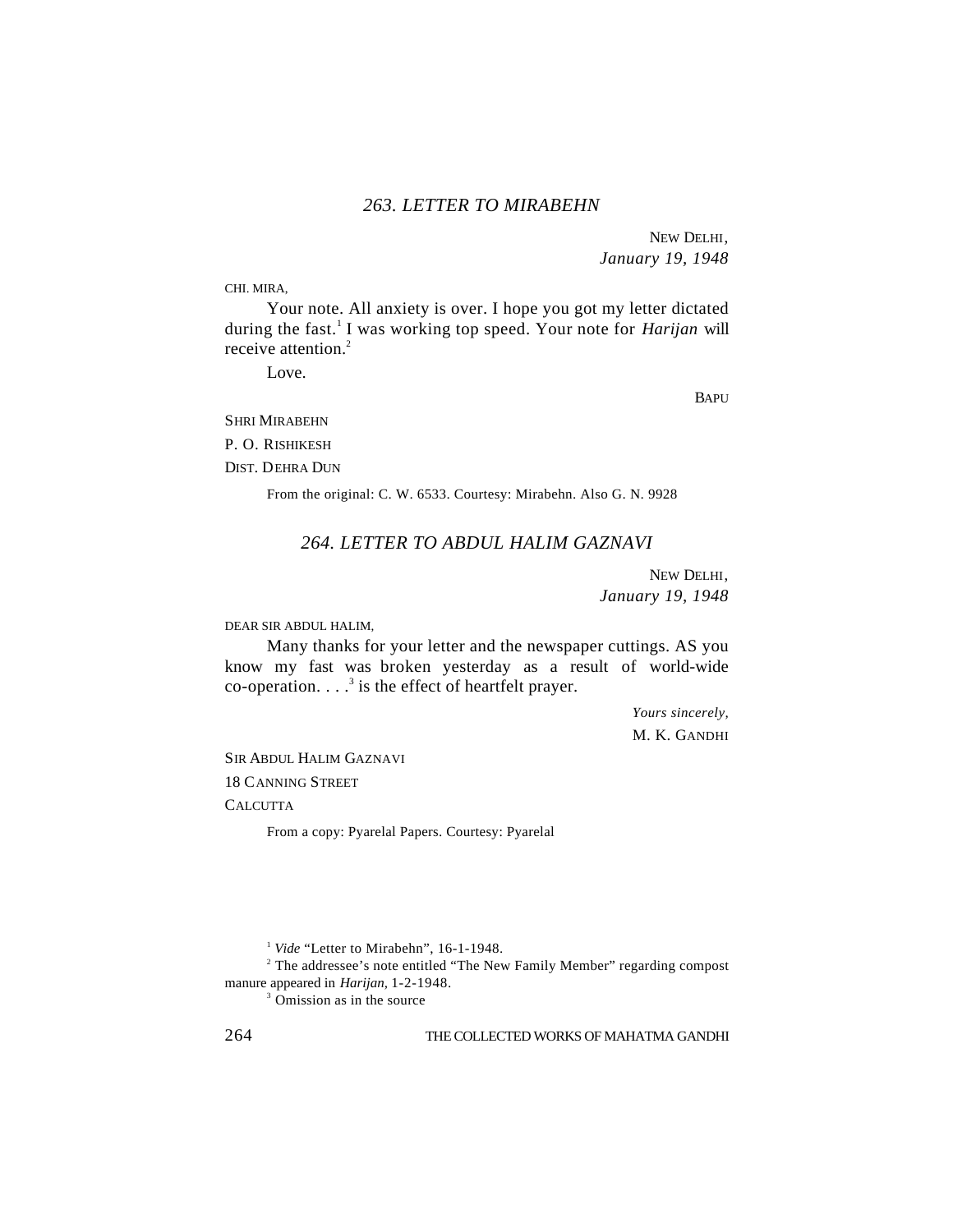## *265. LETTER TO MANU MASHRUWALA*

NEW DELHI, *January 19, 1948*

CHI. MANU<sup>1</sup>,

I had your letter. Now there is no more reason for worry. Ramdas was so worried that he came running here yesterday, but by that time the fast was over. All of you will be well. Do not worry about me.

> *Blessings from* **BAPU**

From Gujarati: C. W. 2683. Courtesy: Kanubhai Nanalal Mashruwala

### *266. LETTER TO B. D. KALELKAR*

NEW DELHI, *January 19, 1948*

CHI. BAL,

Your letter. I did think of you during the fast. My pledge has been kept. How is your mental state? Keep writing to me.

> *Blessings from* **BAPU**

From a photostat of the Gujarati: G. N. 2175

## *267. LETTER TO MUNNALAL G. SHAH*

*January 19, 1948*

CHI. MUNNALAL,

Why did you use khadi paper? For such purposes one should use only waste paper, which costs nothing. Wait and see what happens here.

I should be very happy to have you with me. I know your worth. But just now this place is overcrowded, and I shall not be able to give you work which will do you justice. When I go out, I need

<sup>1</sup> Daughter of Harilal Gandhi, married to Surendra Mashruwala

VOL. 98: 6 DECEMBER, 1947 - 30 JANUARY, 1948 265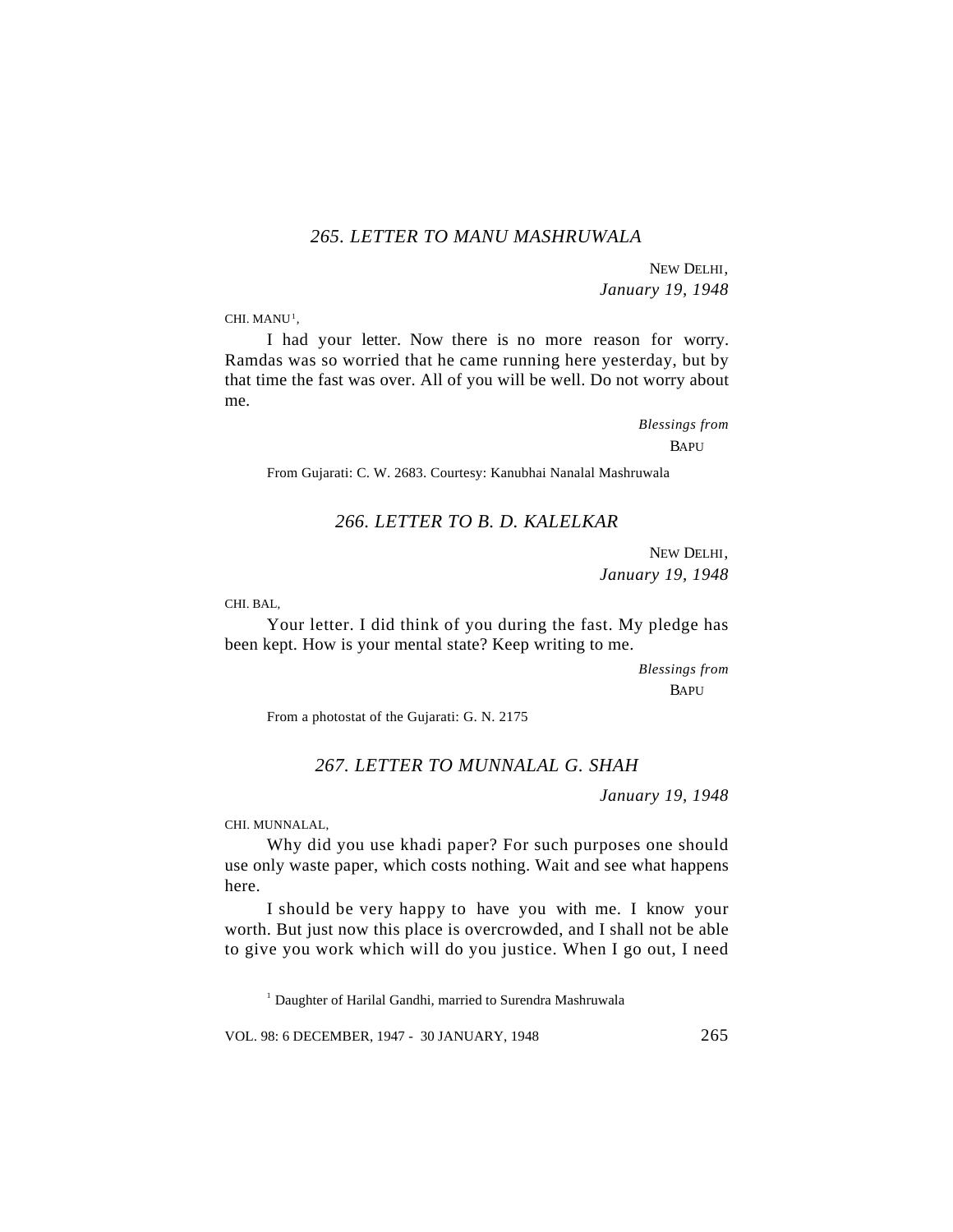only a few persons to accompany me.

Learn to read and write Urdu as soon as possible.

If living together Kanchan and you cannot free yourselves from passion you are not likely to do so living apart either. You should be able to do so. Only it requires mental self-control of the highest order. Being alone together has to be avoided. Likewise all touch with impure thoughts must be avoided. Whatever you do must have her fullest co-operation. She is right in believing you to be weak.

My intention ultimately is to keep you with me. And I seem to be free, too. I may, therefore, reach Sevagram even earlier than expected.

It is perfectly true that khadi, to which we had dedicated ourselves from the beginning, seems dead today. The fault is entirely ours. We have not mastered its science. The science died with Maganlal. We made ourselves, and remained, mere labourers. Nayee Talim played some part in making the production of khadi a science, but we have still much distance to cover. That is why I say that the most important work for the Ashram is to develop khadi into a science. One must learn to do the spinning with perfect concentration. Merely drawing yarn is not enough. What this means, I will explain to you some time if you ask me, or will write. But I don't want to have you here just for this purpose.

Regarding Nayakum<sup>1</sup> the solution is clear. Let him have whatever he wants for the Nayee Talim work. There is no question of money at all. If this means that you have to give up the land and the building in Sevagram, you may do even that. Ask me what to do when such a situation arises. I will guide you then. There is, therefore, no reason for worry. You must not lose your sleep because of the noise of any celebrations. Pay no attention to it at all. If, however, it becomes unbearable, draw Nayakum's attention to it.

If Prabhakar has got the entire area paved with stones, he must have had some reason for doing so. Discuss the matter with Sushila. No notice need be taken of the foundation work having been wasted.

I have sent the reply to Prabhakar's letter through Sushila. Pass it on to him. If you tell me what it is in the hospital which you don't approve of, I will think over the matter.

<sup>1</sup> E. W. Aryanayakum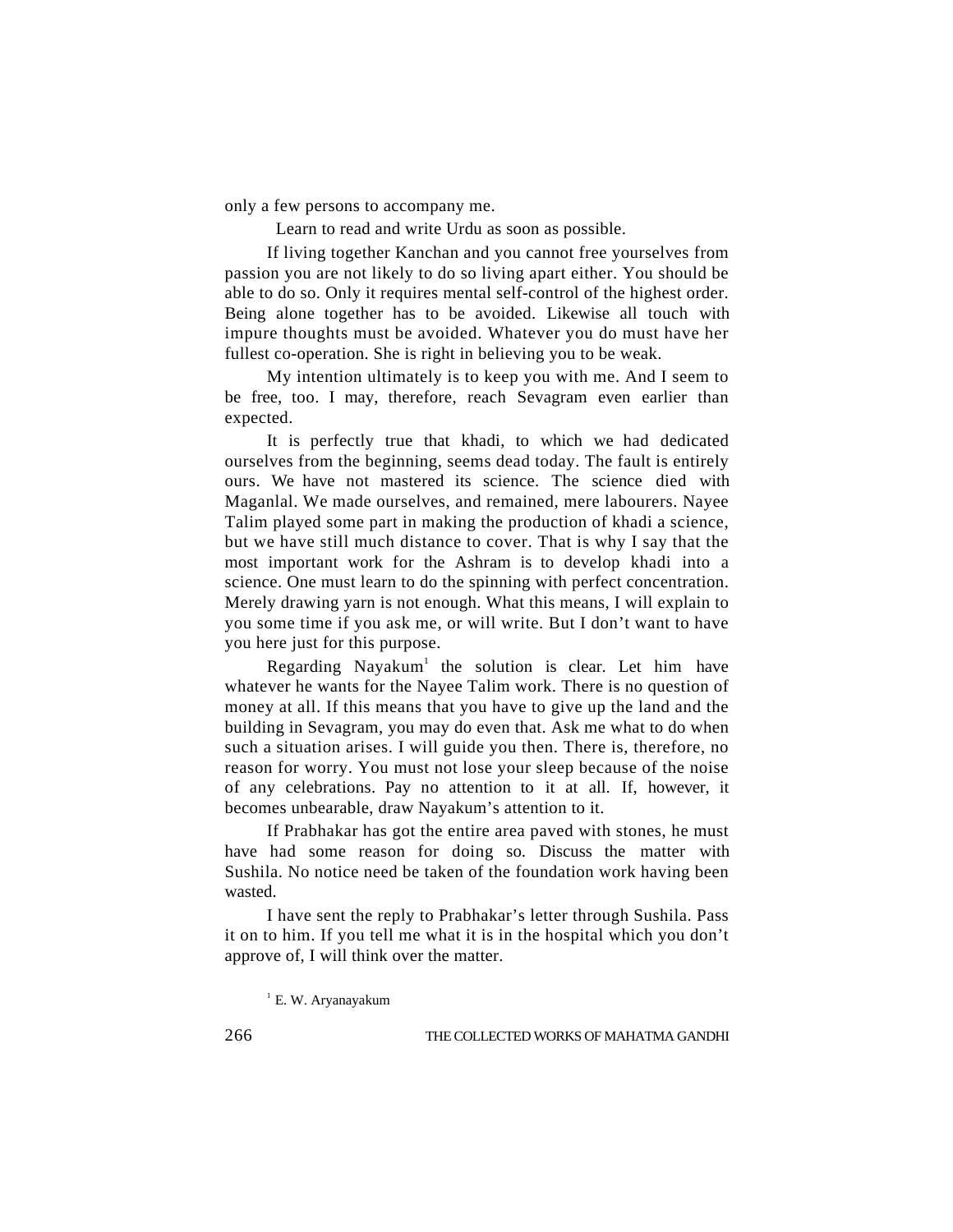You may unhesitatingly write to me whenever and whatever you wish to. Learn to write briefly but fully. If I stay away, by all means free yourself from Sevagram for some time and come and stay with me for a week or two. I shall like it.

Go and see Ramdas Gulati.

I have already written about Kanchan. If you want me to write in greater detail, please let me know. If you want me to give you a letter for her, I will do even that.

> *Blessings from* BAPU

From a photostat of the Gujarati: G. N. 8386. Also C. W. 7208. Courtesy: Munnalal G. Shah

## *268. LETTER TO PIROJ WADIA*

NEW DELHI , *January 19, 1948*

DEAR SISTER,

Did you do your Gujarati? Can you read this? I read your letter to Sushila. God has seen us through this penance. It remains to be seen how the people behave now. You should both do there what you can.

> *Blessings from* **BAPU**

PIROJ WADIA

**BOMBAY** 

From a copy of the Gujarati: Pyarelal Papers. Courtesy: Pyarelal

## *269. LETTER TO JUGATRAM DAVE*

NEW DELHI , *January 19, 1948*

CHI. JUGATRAM,

How could I write to you during the fast? Yet I used to dictate for *Harijan* and attend to some very important matters too. Right now everything seems to be very fine; God knows what happens in the end.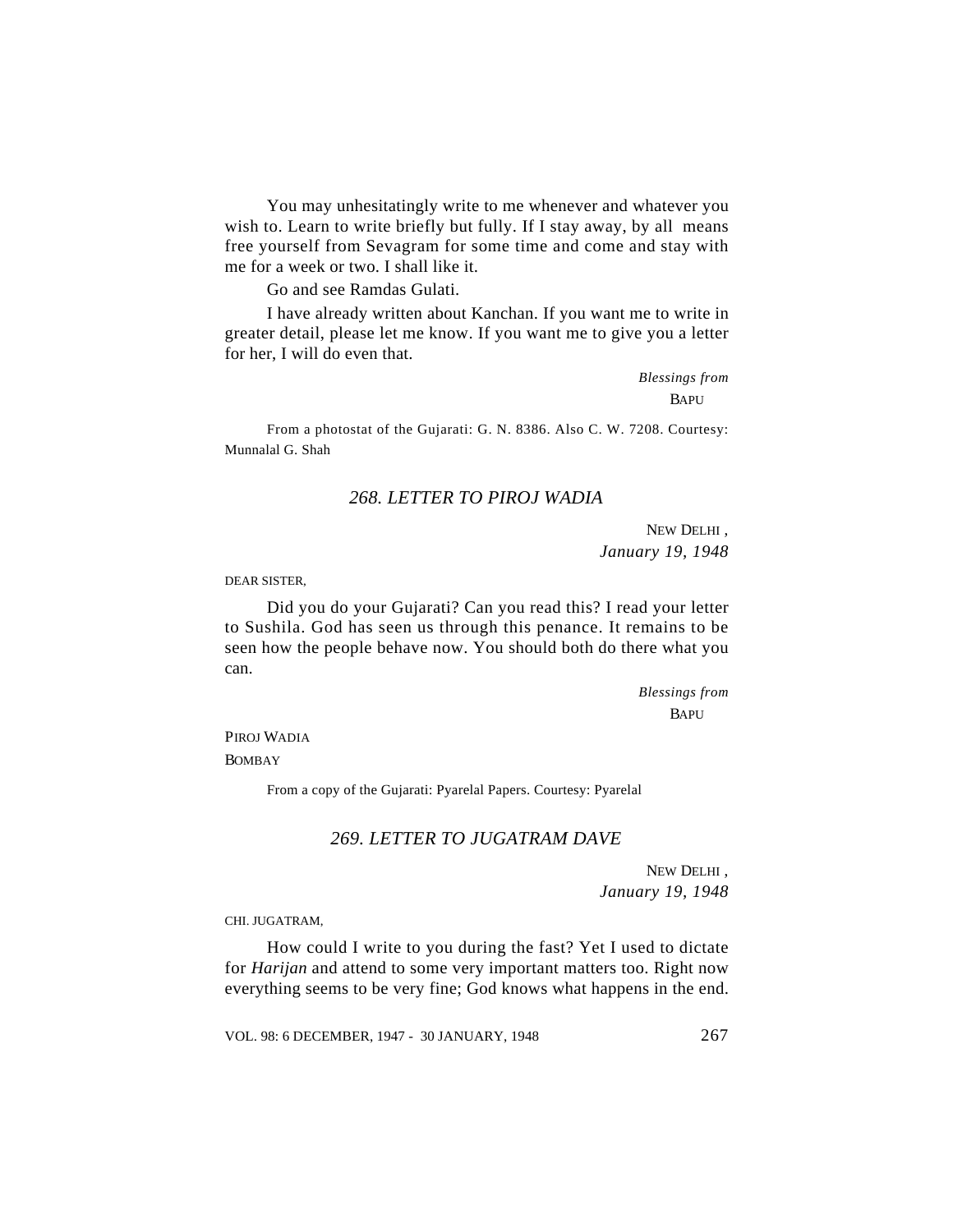The whole world has turned topsyturvy. Everyone has to stand face to face with God, else there is perdition.

> *Blessings from* **BAPU**

From a copy of the Gujarati: Pyarelal Papers. Courtesy. Pyarelal

## *270. LETTER TO DEV PRAKASH NAYYAR*

NEW DELHI , *January 19, 1948*

CHI. DEV

I have your two letters. You are observing restraint very well. Write to me when you are well and truly free from work at Patna. The caste problem in Bihar is extremely tough. Do whatever you can. Look at everything from the view-point of Nayee Talim. Cattle wealth and welfare too must be in the same mould.

Chand is getting on well. I am referring to her physical health only. Her mother came yesterday. She is going to Bhilsa to give evidence. On her return Chand might accompany her to Amritsar. All the books you have there must be listed. If no list exists prepare one and send me a copy.

Pyarelal is now trying to go to Noakhali. He would like to take you for a short while. You should agree only if you can be conveniently spared from there.

> *Blessings from* **BAPU**

From the Hindi original: Documents relating to Gandhiji. Courtesy: National Archives of India

### *271. LETTER TO ANAND AND GANGI HINGORANI*

NEW DELHI , *January 19, 1948*

CHI. ANAND AND GANGI,

I have your letter.

How good it was that you did not come! How can they allow me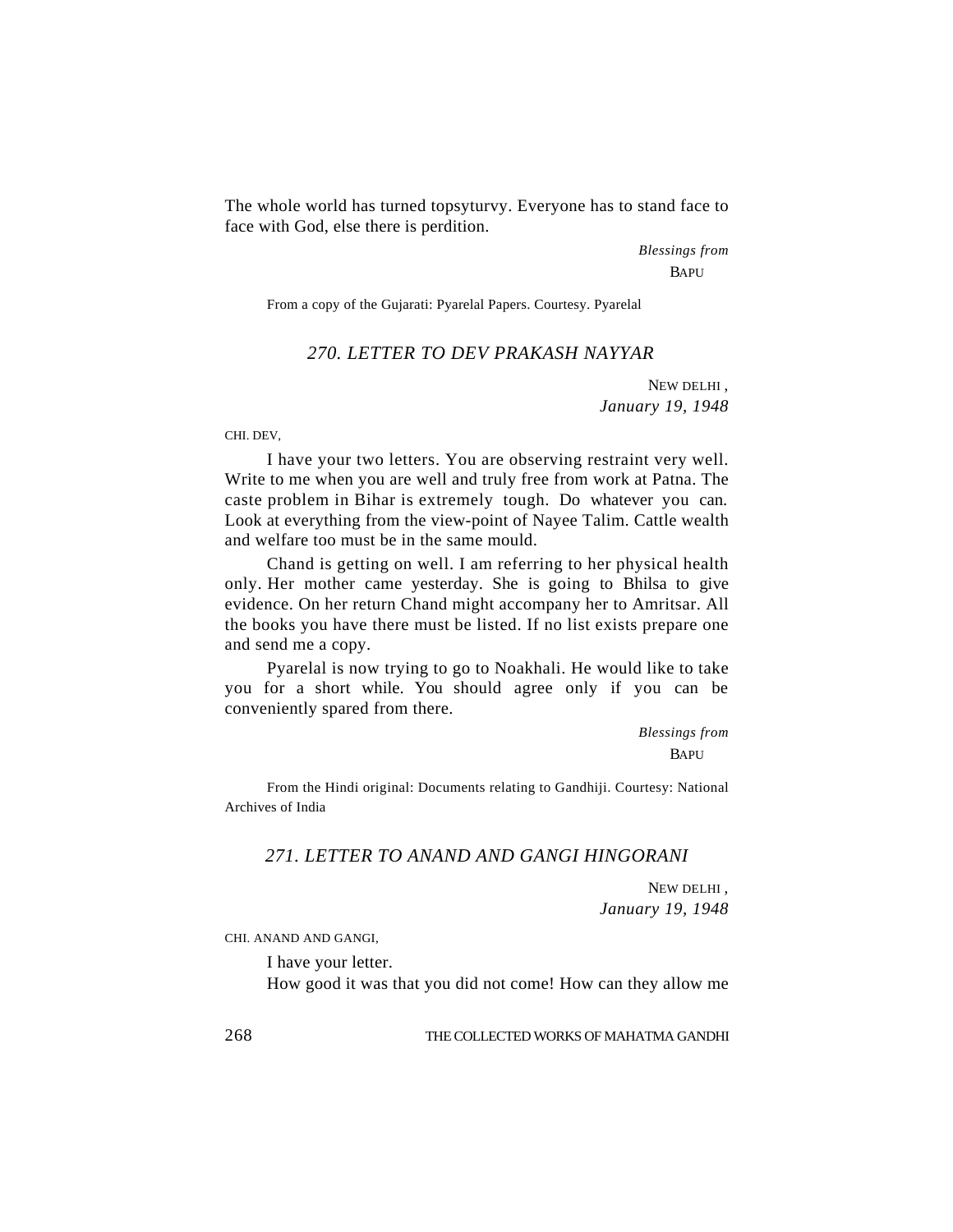a long fast? God is merciful. Stay on there and do whatever service you can.

To you both,

*Blessings from* **BAPU** 

From a microfilm of the Hindi. Courtesy: National Archives of India and Anand T. Hingorani

## *272. LETTER TO M. S. ANEY*

NEW DELHI , *January 19, 1948*

 $B$ HAI BAPU JI ANEY<sup>1</sup>,

I have your beautiful letter. Keep up the practice of writing in Hindi.

God is always present in all good work. All success to you! There is a lot of work to do in Bihar.

My fast is now a thing of the past. Who knows what God wills us to do!

Do keep writing to me whenever you feel like it.

*Blessings from* **BAPU** 

From a copy of the Hindi: Pyarelal Papers. Courtesy: Pyarelal

# *273. SPEECH AT PRAYER MEETING*<sup>3</sup>

NEW DELHI, *January 19, 1948*

BROTHERS AND SISTERS,

My thanks go out to the senders of the numerous wires from all over the world, from Indians and non-Indians, expressing their

<sup>1</sup> (1880-1968); President of Vidharbha Congress Committee; member of Congress Working Committee, 1924-25 and 1931-34; India's High Commissioner in Ceylon, 1943-47; member, Constituent Assembly; Governor of Bihar, 1948; member Lok Sabha, 1959-66; wrote a biography of Bal Gangadhar Tilak in Sanskrit verse

<sup>2</sup> The addressee was sworn in as Governor of Bihar on January 12.

<sup>3</sup> Gandhiji was carried in a chair to the prayer ground. It being his silence day, his written speech was read out by Sushila Nayyar after the prayer.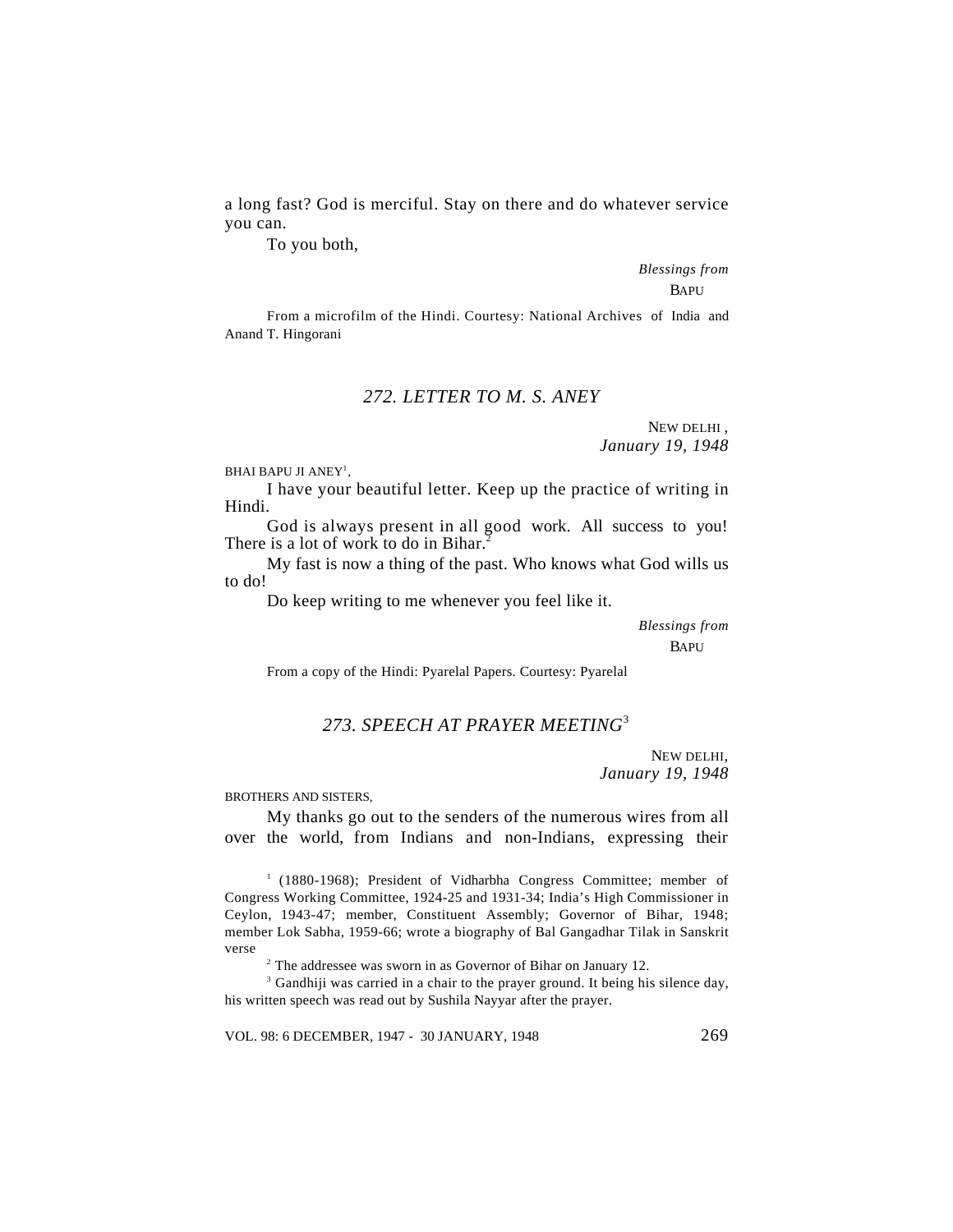goodwill and anxiety. These show the correctness of the step I had taken. Not that I had the slightest doubt about it. I had none about this, as I never have had about the reality that God is and that His most graphic name is Truth. Now has begun a stream of wires of congratulations expressing relief. These friends will forgive me for not sending personal acknowledgements. It is physically impossible to do so. I hope too that no such acknowledgment is expected by the senders. I feel constrained to single out two—-one from the Premier of West Punjab and the other from the Nawab of Bhopal. They are today labouring under grave distrust. Let the extracted passages speak for themselves. If the senders were not sincere, they would have spared themselves and me on the solemn occasion that the fast was.

Here is the message from the Nawab of Bhopal:

Your appeal for a reunion of hearts of all communities cannot fail to find support from all people of goodwill in both Dominions as will also any appeal for an understanding and friendly relations between India and Pakistan. We, in Bhopal, have been able happily to face our troubles during the past year in a spirit of concord, amity and goodwill between all communities with the result that not a single untoward incident has occurred to mar the peace of the State. We assure you that we shall strive to further this friendly spirit with all the strength at our command.

I give the full text of the wire from the Premier of West Punjab:

West Punjab Ministry expresses deep admiration and sincere appreciation for your great gesture for furtherance of a noble cause. This Ministry has always stood for the principle of doing everything possible to protect the lives, honour and property of minorities, and giving them equal rights of citizenship. We assure you that this Ministry will follow this policy with redoubled vigour. We are anxious to see an immediate improvement in the situation throughout the Indian sub-continent which may enable you to break your fast. No efforts will be spared in this province to help in saving a life as precious as yours.

In this age of senseless imitation, my warning is that it would be foolish for anybody to embark on such a fast expecting identical results in an identically short space of time. If anyone does, he will face severe disappointment and will discredit what is a hoary and infallible institution. Two severe qualifications are necessary—a living faith in God and a peremptory call from Him. I am tempted to add a third, but it is superfluous. A peremptory call from God within presupposes the rightness, timeliness and propriety of the cause for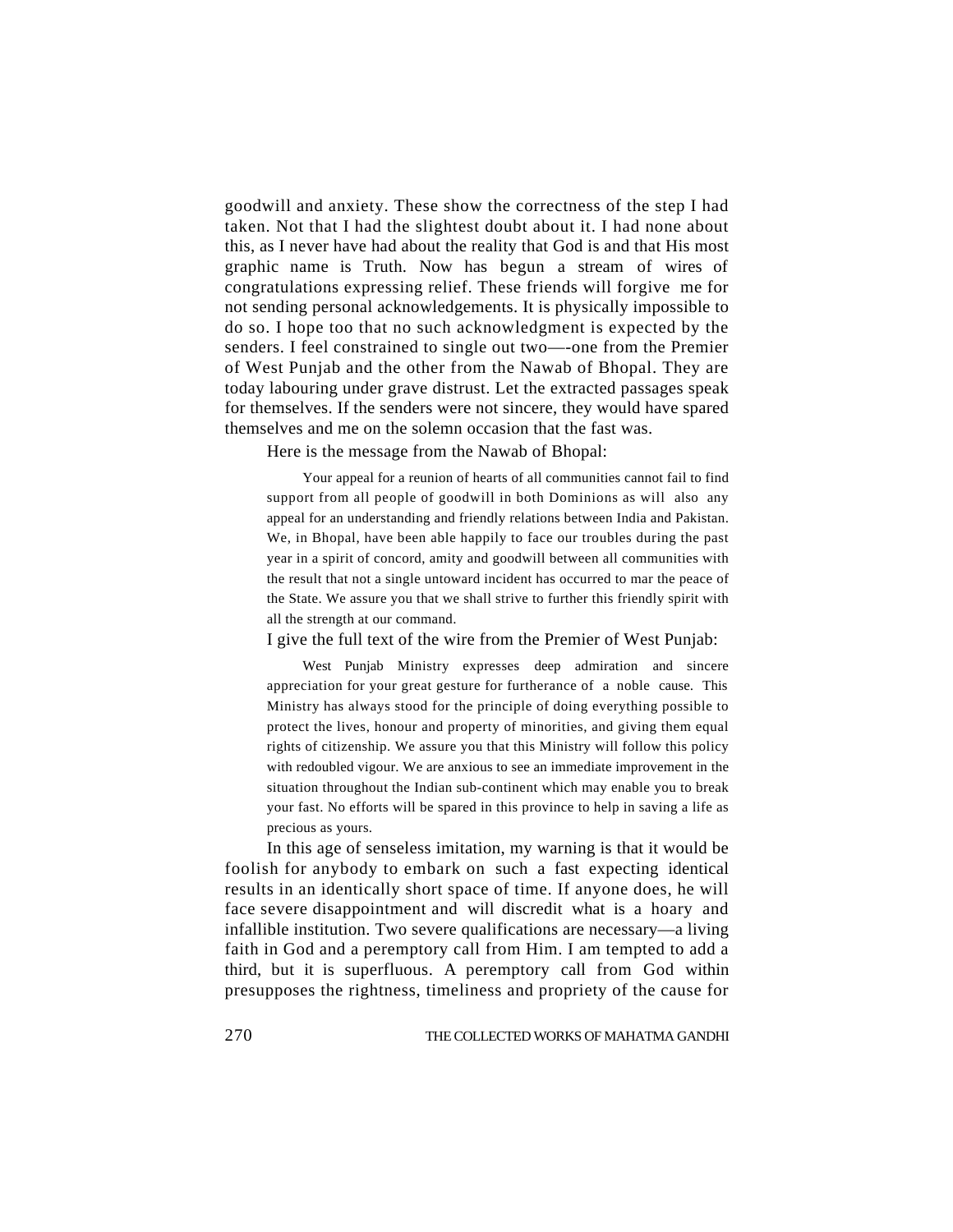which the fast is undertaken. It follows that a long previous preparation is required. Let no one, therefore, lightly embark on such a fast.

The citizens of Delhi and the refugees have a heavy task before them. Let them seek occasions for meeting together as often as possible in perfect mutual trust. It was a soul-stirring sight for me to meet Muslim sisters in large numbers yesterday.<sup>1</sup> Girls in my party told me the sisters were sitting in Birla Hourse uncertain whether they could come to me. They were in *purdah,* most of them. I asked them to be brought in and they came. I suggested that they would not have the *purdah* before their fathers or brothers. Why should they think me less? And off went the *purdah* without exception. This is not the first time that the *purdah* has disappeared before me. I mention the incident to illustrate what genuine love, as I claim mine to be, is able to do.

Hindu and Sikh women should go to the Muslim sisters and establish friendship with them. They should invite them on ceremonial occasions and be invited. Muslim girls and boys should be attracted to common schools, not communal. They should mix in sports. Not only should there be no boycott of Muslims but they should be induced to resume their previous occupations.

Delhi is poorer for the disappearance of the exquisite workmanship of the Muslims. It is a miserable and miserly thing for Hindus and Sikhs to wish to take away from them their means of livelihood. On the one hand, there should be no monopoly and, on the other, there should be no attempt at deprivation.

In this great country of ours, there is room for all. The peace committees<sup>2</sup> that have been formed must not go to sleep as many committees unfortunately do in all countries. The condition of keeping me in your midst is that all communities in India live at peace with one another, not by force of arms but that of love than which there is no better cement to be found in the world.

*Harijan*, 25-1-1948, and *The Hindustan Times*, 20-1-1948

<sup>1</sup> *Vide* "talk with Muslim Women", 18-1-1948.

 $2^2$  A Central Peace Committee was formed to take effective steps to implement the terms of the written pledge submitted to Gandhiji.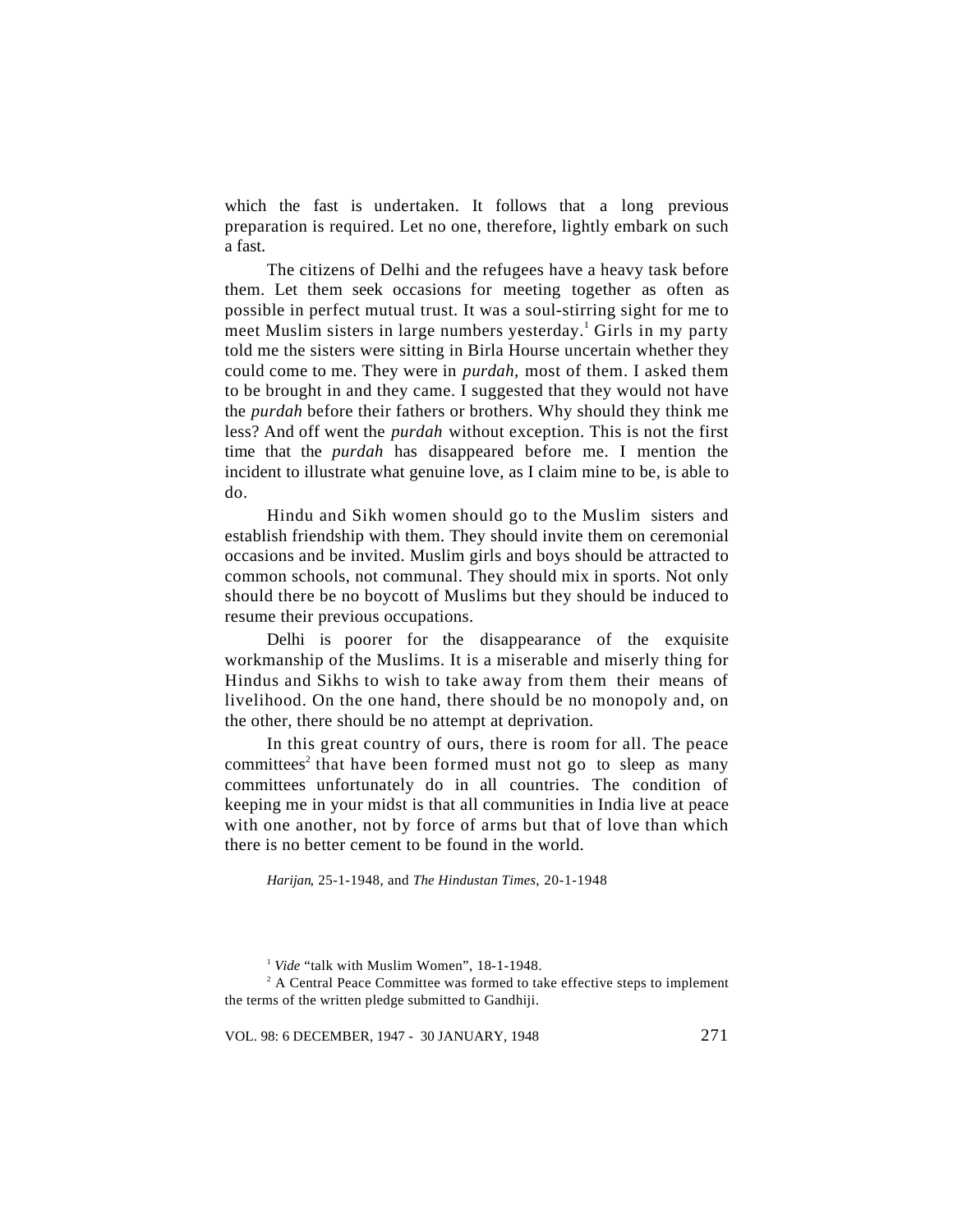## *274. KASTURBA FORTNIGHT*

With a view to enlarging the activities of the Kasturba Trust its Working Committee, on the advice of its Provincial representatives, has decided to celebrate the fortnight from February 22 to March 9 as the Kasturba Fortnight. During the fortnight we should:

(1) explain the aims and activities of the Trust in the villages;

- (2) provide information about our activities so far;
- (3) make special efforts to enlist women from rural areas for training in midwifery, basic education and as *gram sevikas*<sup>1</sup>; and
- (4) collect the required portion of the expenditure from the local sources in the districts and provinces in addition to the actual Trust fund sanctioned according to the budget for the year 1948.

According to the Gregorian calendar Kasturba died on February 22, 1944. According to the Vikram calendar this date falls around March 9 [this year]. It has been seen that its activities are neither given any publicity, nor has any publicity booklet been or is being printed. I do not care for such things. Moreover work in rural areas cannot be done in that way. Those who are interested in this work can know about it from the annual report. However, the difficulties of its representatives deserve to be considered sympathetically. The programme chalked out for the Kasturba Fortnight is quite good. The most important thing for its implementation is that the workers who are selected for the purpose should be interested in the work and should be familiar with rural life. Such workers will find out if, in addition to the work done today, there is anything else they can do and they will consult the men and women in the villages about this. It is possible that the villagers are not bothered about improving their lot. Even if it is so the women volunteers will make a note of it in their reports. So far we have organized a few camps, started a few maternity homes and a few kindergarten schools. As this work is entirely new we have to proceed slowly. What occupations can we introduce for rural women and children which will augment their income, increase their knowledge and improve their health? As a matter of fact we know

<sup>1</sup> Women workers for villages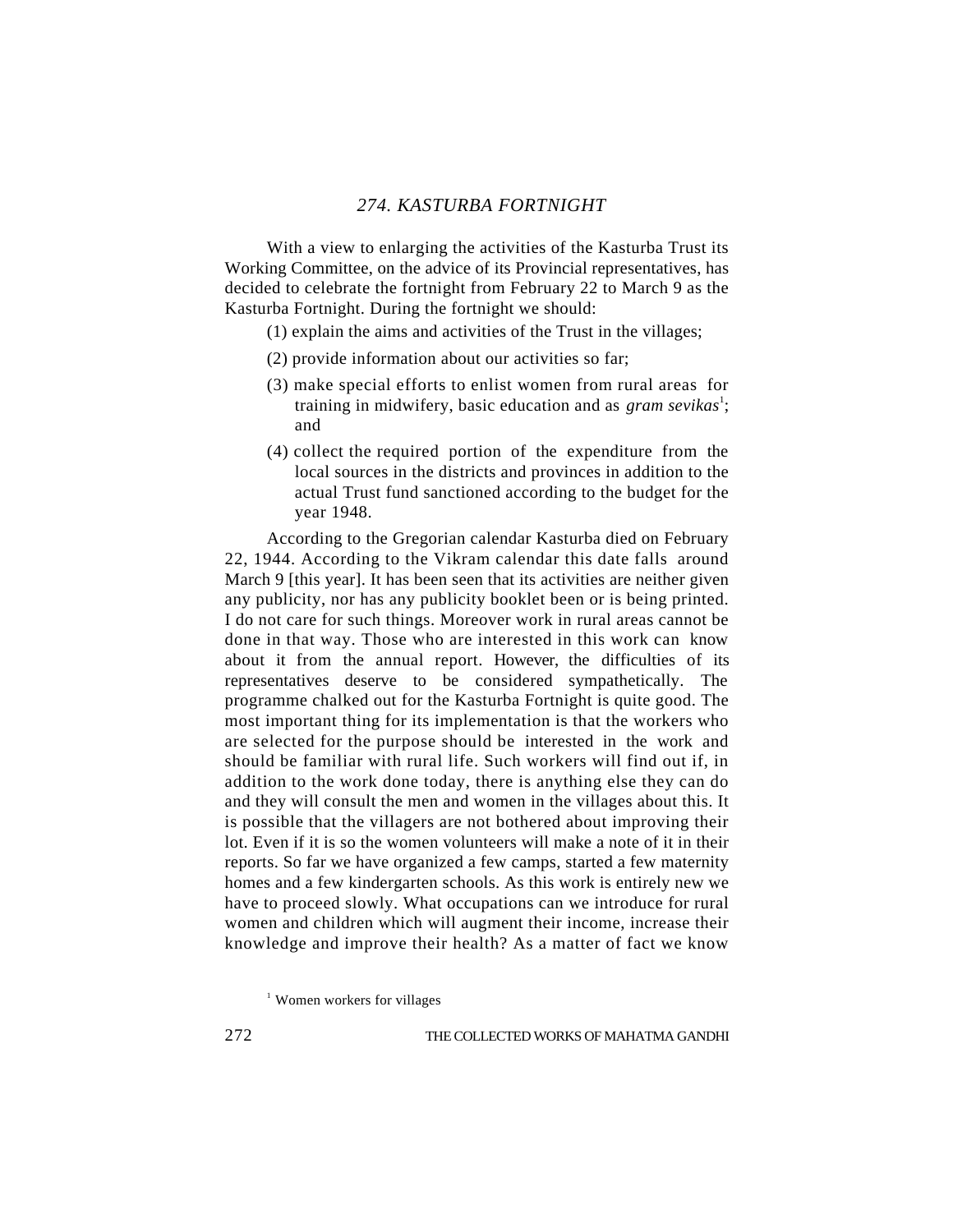what has to be done. The question here is, will the village women do anything in this direction or not?

NEW DELHI, *January 20, 1948* [From Hindi] *Harijan Sevak,* 1-2-1948

## *275. SPEECH AT PRAYER MEETING*<sup>1</sup>

NEW DELHI, *January 20, 1948*

#### BROTHERS AND SISTERS,

The first thing I would say to you is that I hope that those who have signed the document have signed it with God as witness. There are still voices being raised in Calcutta expressing the fear that what has happened here may all be a show. If the people of Delhi and the refugees who have come here stand firm, then whatever may happen outside I am certain they will be able to save India as well as Pakistan. Delhi after all is an ancient city and what is achieved in Delhi is bound to have an impact on the whole of India and Pakistan.

If you read carefully what the Sardar has said in Bombay you will realize there is no rift between Pandit Nehru and the Sardar. They may talk in different ways but they do the same thing. They cannot be enemies of the Muslims. I have no doubt that one who is an enemy of the Muslims is also an enemy of India. Let us realize the truth of this. Elsewhere in the world they have already realized this except perhaps in America where Negroes are still lynched. There are a good many white men there who do not consider this repugnant. They have no shame in their hearts. But elsewhere people do not approve of it. They consider it barbaric. Our own newspapers have described the acts of American whites as barbaric. Though Americans are so much given to reform, they still indulge in such behaviour. We assume we are better people and cannot do such things. And yet, think of what happens here. I would therefore ask your categorical assurance that irrespective of any injustice perpetrated here or elsewhere, you are not going to

<sup>&</sup>lt;sup>1</sup> Gandhiji was carried in a chair to the prayer meeting. As the microphone was not working and Gandhiji's voice was feeble the substance of his speech was repeated aloud by Sushila Nayyar.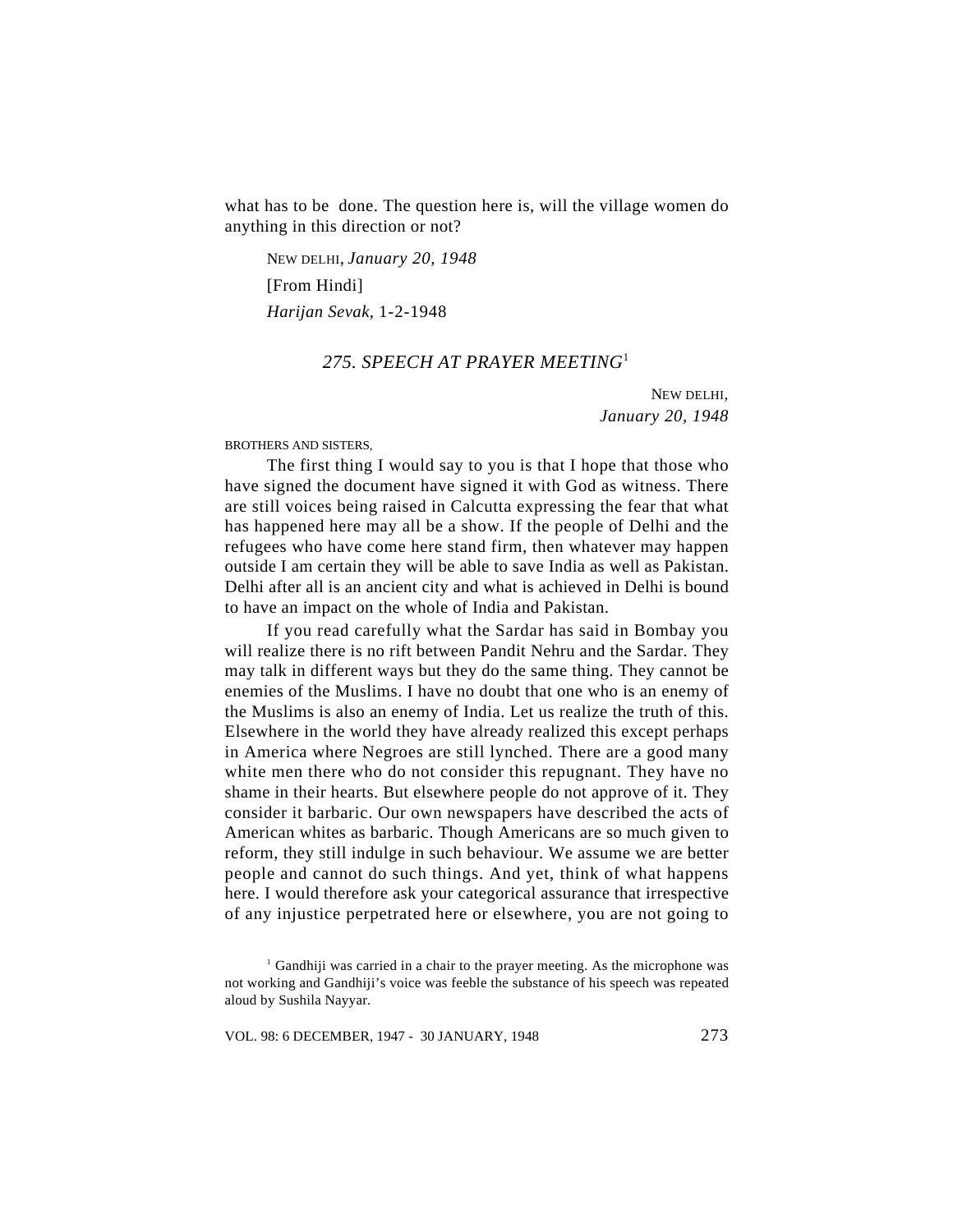seek revenge privately, but will leave it to the Government to deal with. If this at least is agreed to, people can move about freely.<sup>1</sup>

I told you it was possible I might go to Pakistan. But I shall go to Pakistan only when the Government invites me as a friend of the Muslims as well as Hindus and the Sikhs. Of course the doctors insist that I must first recoup from the effects of the fast which may take another 15 days and that during the next 15 days I cannot go anywhere or eat anything solid. I can only take liquid diet which may be milk or fruit juice. Milk can of course sustain a man all his life.

I may tell you that Panditji is a man who will do everything for the refugees. If there is only one dry bed available he will offer it to a refugee to sleep on and himself go without sleep. He says there is no room left in his house and still people keep coming. He is our Prime Minister. He has visitors, some of them Englishmen. Is he to turn them out? And still he says that he will spare for the refugees one or two rooms or whatever he can. If other ministers as well as the army officers follow his example no one will be left unhappy. I congratulate Jawahar and I congratulate you on possessing such a jewel. I am told that wealthy people such as Birla will also do something in this direction. After all when the Prime Minister can do such a thing, why cannot the others? Thus vigorous efforts are being made to alleviate the distress of the refugees. Let us learn from this that we shall not treat Muslims as enemies.

I have a letter. In fact it arrived on January 16 when my fast was in progress. I am told some wicked people forged a great quantity of currency notes and started selling them to the poor. I humbly request

<sup>1</sup> At this stage there was a loud explosion. Gandhiji remained unruffled and said to Manu Gandhi, who was visibly shaken: "Why did you get so scared? Some military personnel must have been taking training in shooting. What will you do if someone really comes to kill us?" He tried to pacify the people and resumed his speech when order was restored.

It was later discovered that a guncotton slab had exploded about 75 feet away from where Gandhiji was sitting and that it was part of a conspiracy to assassinate him. The conspirators had planned to divert the attention of the people by the explosion. Their original plan to throw a hand-grenade from a servant's room behind the dais having failed, they mixed with the crowd. After the explosion Digambar Badge was to dash to the dais and throw a hand-grenade at Gandhiji, but his courage failed at the last moment. Six of the conspirators, viz., Nathuram Godse, Narayana Apte, Vishnu Karkare, Gopal Godse, Digambar Badge and Shankar Kistayya, escaped in a waiting taxi but Madanlal Pahwa was apprehended.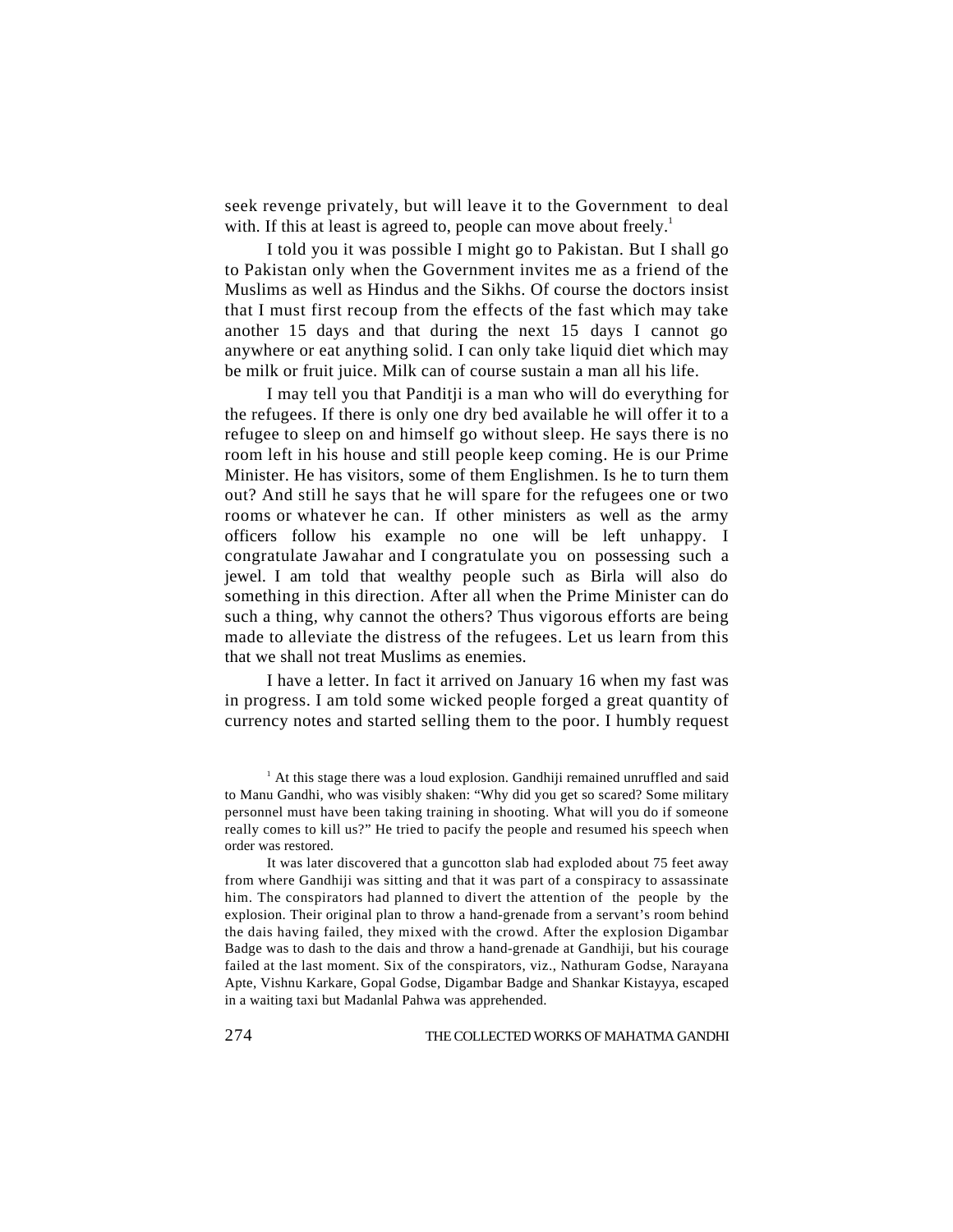the forgers not to indulge in such activities. Can they not find some honest livelihood? I must at the same time warn the poor not to be taken in. They must not for ever remain simple and gullible.

I have a wire from Lahore, from the President of the Kashmir Freedom League. He says:

Highly appreciate your magnanimous gesture for Hindu-Muslim unity. Kashmir is the root cause of the present tension and a stumbling-block in the way of any rapprochement. Must receive top priority if peace actually desired. Withdrawal of aggressive Indian troops from Kashmir and handing it over to whom it rightfully belongs to is the only satisfactory solution of the problem.

The wire distresses me. If there is no settlement over Kashmir, does it mean that things must continue in their present state? Must Muslims be enemies of Hindus and Sikhs and must Hindus and Sikhs be enemies of Muslims simply on account of Kashmir? Besides, I do not agree that the armed force our Government has dispatched to Kashmir has committed aggression there. The armed force was sent in response to the appeals of Sheikh Abdullah, the Premier of Kashmir, and the Maharaja. It is true that Kashmir should go to whom it belongs. In that case all those who have gone there from outside, be they Afridis or any other, should get out of Kashmir. I cannot object to people in Poonch revolting but I object to their rebelling in order to grab the whole of Kashmir. I can understand it if every outsider leaves Kashmir and no one interferes from outside or sends help or complains. But I cannot understand it if they say that they themselves will remain in Kashmir but that others should get out. And to whom does Kashmir belong? Right now I shall say it belongs to the Maharaja because the Maharaja still exists. In the eyes of the Government the Maharaja is still the legitimate ruler. Of course if the Maharaja is a wicked man, if he does nothing for the people, I think it is for the Government to displace him. But so far no such eventuality has arisen. If the Muslims of Kashmir say that they do not want the Maharaja, that they want to accede either to India or to Pakistan, no one can complain. I have just emerged from a fast. I am enemy of none. So how can I be an enemy of Muslims? Let them come and convince me of my error. A Muslim gentleman of Gwalior has sent me a telegram from Ratlam. In it he says:

We Muslim inhabitants Jahangirpur, District Ujjain, Gwalior inform your honour that on 15th and 16th instant our village was surrounded by a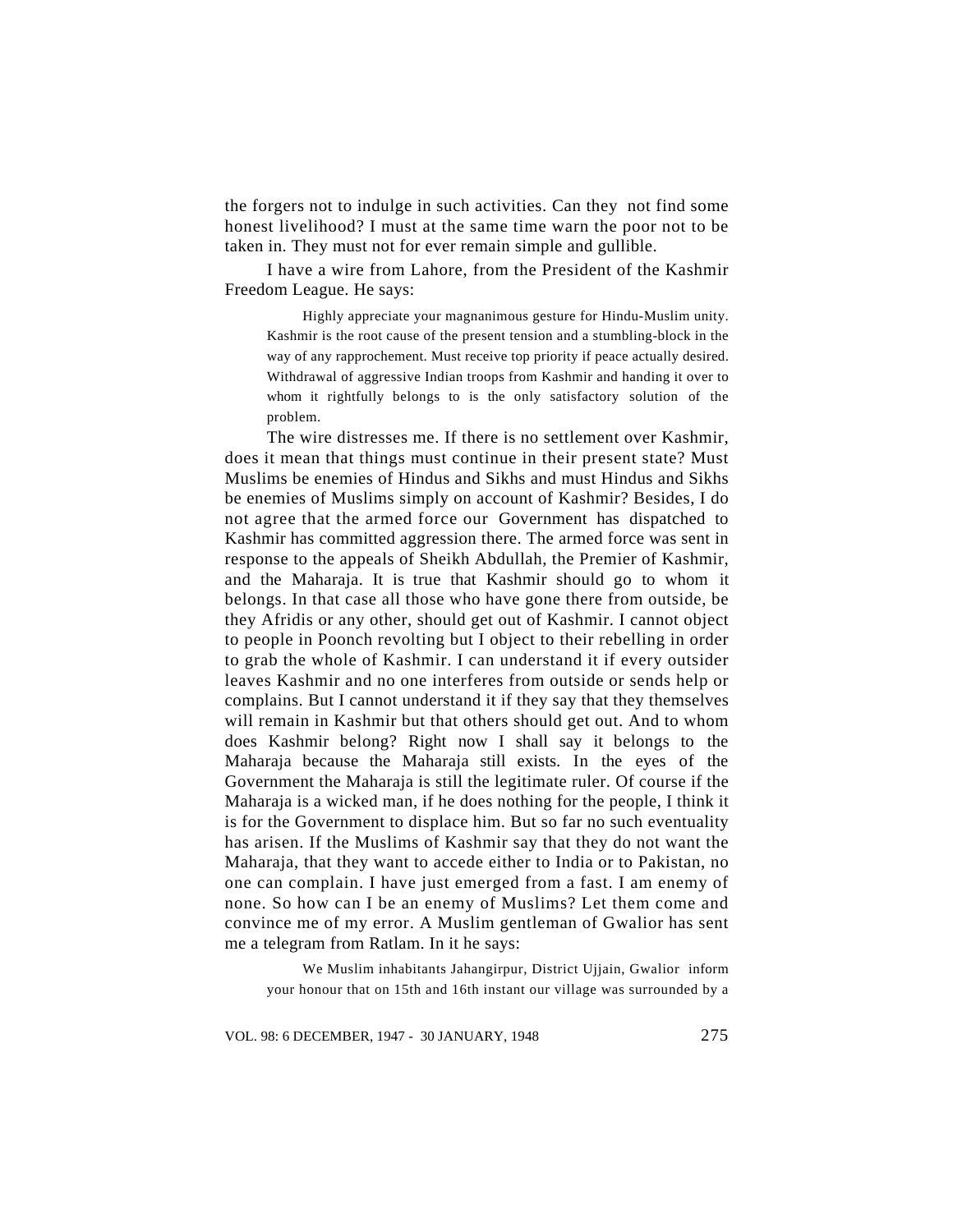Hindu party who beat us severely. Several injured, one died. Our crops and houses destroyed. Officer of State not taking any action. We are in danger. Kindly arrange urgently.

It was sent on the 15th or the 16th- of January when my fast was going on. If this is true I must tell the Gwalior Hindus that they are going to undo the achievement of Delhi. The correspondent says that those running the administration were of no help to them. But how can this be? If this happens in any part of India, then it is a matter of shame for the Government and for all of us. I hope matters in Gwalior will be put right.

I see from the papers that all the Rajas of Kathiawar— there are more than two hundred of them—have met together and decided to merge all their States to form one large State which will have an assembly of its own.<sup>1</sup> If this is true, it is a great thing. I must congratulate all the Rajas of Kathiawar on this step.

In Bhavnagar the Maharaja has handed over all power to the people and has himself become a servant of the people. I congratulate him on this great step.

[From Hindi]

Courtesy: All India Radio. Also *Prarthana Pravachan—II,* pp. 323-7

## *276. LETTER TO H. S. SUHRAWARDY*

NEW DELHI, *Early morning, January 21, 1948*

MY DEAR SHAHEED,

I was much concerned about your financial obligations. This letter is the measure of my concern. I have seen many Muslim friends go under because of their extravagant habits. Do not say you are no better than Hindus, etc. The remedies you suggest are worse than the disease. I would like you to do what I have induced my Muslim clients to do to their credit. Thereby they gained in self-esteem and in the esteem of their friends. Honourable insolvency is the straight line. Of this more when you return from Sind and if you would then discuss

<sup>&</sup>lt;sup>1</sup> The Kathiawar Rulers signed a covenant on January 23 at Nawanagar, approving the creation of Saurashtra Province, a united State of Kathiawar.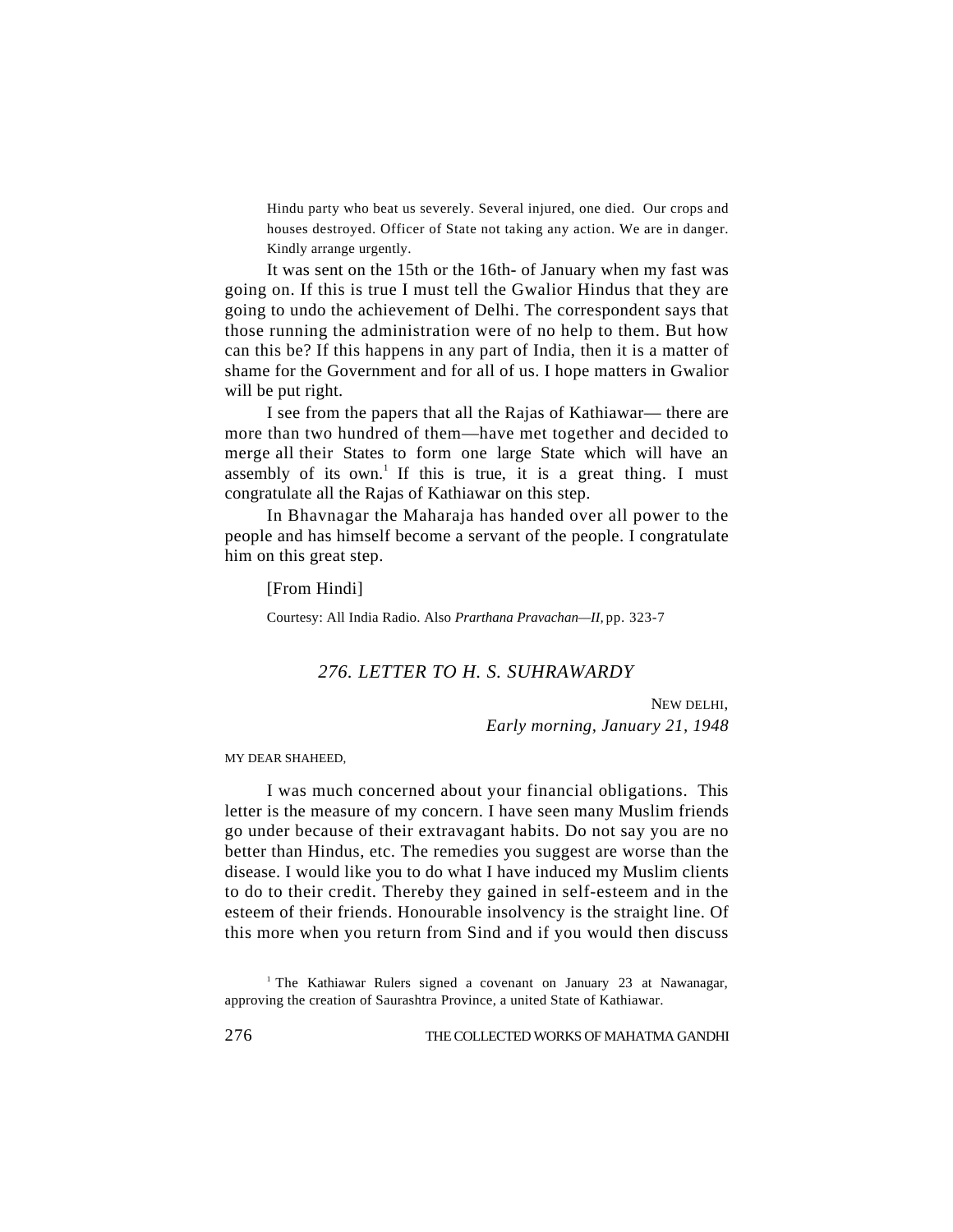the thing with me. In politics you have much to correct, if I am right. The Sardar is not bad.

Love.

*Yours,* **BAPU** 

*Mahatma Gandhi—The Last Phase*, Vol. II, p. 485

## *277. LETTER TO C. RAJAGOPALACHARI*

NEW DELHI, *January 21, 1948*

MY DEAR C. R.,

Of course you were right in speaking to me through your silence. You might not have broken it as you did through yours of 16th instant.<sup>1</sup> From calm I have entered storm. Thank God I have fairly learnt to face either with some amount of indifference. I hope you are faring well in every respect. I observe that you have lighted upon the fittest job for you. $2$ 

Love.

**BAPU** 

From a photostat: G. N. 2194

<sup>1</sup> In response to an appeal issued by the addressee, special prayers were held in places of worship in Calcutta on January 16 for the fulfilment of Gandhiji's mission. Addressing one of these functions, C. Rajagopalachari said that Gandhiji had become insolvent because he had taken upon himself the debts of all other people. His sorrows had accumulated like the interest of a money-lender and he had gone to a great banker, namely, God, in order to repay all debts. He expressed the hope that God would "help us in spite of the difficulties which appear to be insurmountable".

At another meeting Rajagopalachari exhorted the Hindus to treat Muslims as their own kith and kin.

<sup>2</sup> Presumably the reference is to the addressee's efforts to restore communal harmony in the strife-ridden Calcutta.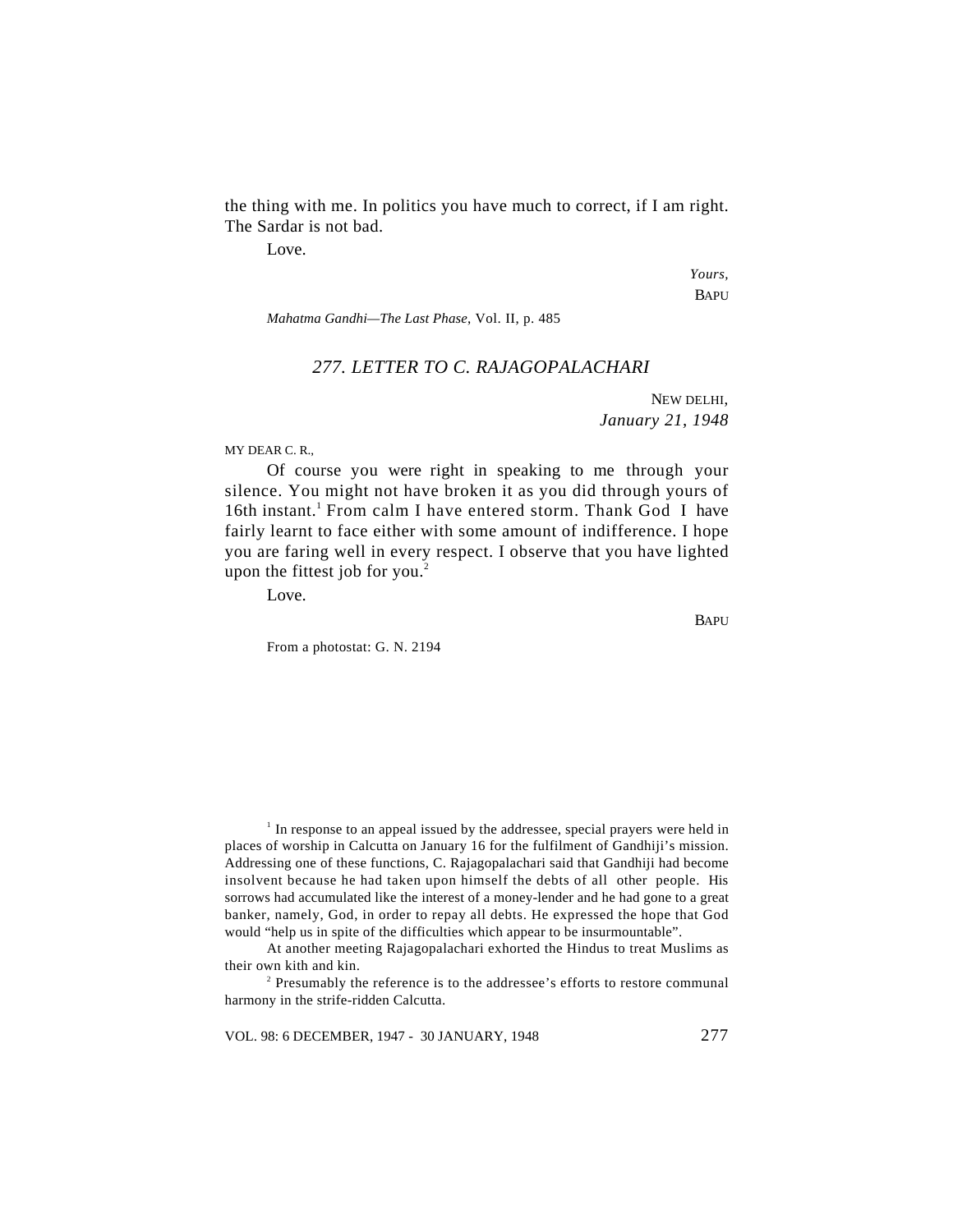NEW DELHI , *January 21, 1948*

DEAR SISTER<sup>1</sup>,

So your hope has been fulfilled. I am drinking not merely water which I was  $[taking]<sup>2</sup>$  when on fast, [but also] sweet fruit juices, clear vegetable soup and milk. Though or because I am taking substantial things, the zone of calm has been left for that of storm.

I hope now you have got the work for which you are most fitted.

Love.

**BAPU** 

KHURSHEDBEHN NAOROJEE

KANYA MAHAVIDYALAYA

**JULLUNDER** 

From a copy: Pyarelal Papers. Courtesy: Pyarelal

# *279. LETTER TO REPRESENTATIVE, REPUBLIC OF INDONESIA*

NEW DELHI , *January 21, 1948*

DEAR FRIEND,

Many thanks for the kind message from the President. Please accept them for yourself too, for your own good wishes.

I hope the Republic of Indonesia will flourish.

*Yours sincerely,* M. K. GANDHI

REPRESENTATIVE

REPUBLIC OF INDONESIA

From a copy: Pyarelal Papers. Courtesy: Pyarelal

<sup>1</sup> The superscription is in Gujarati.

<sup>2</sup> The source has "eating".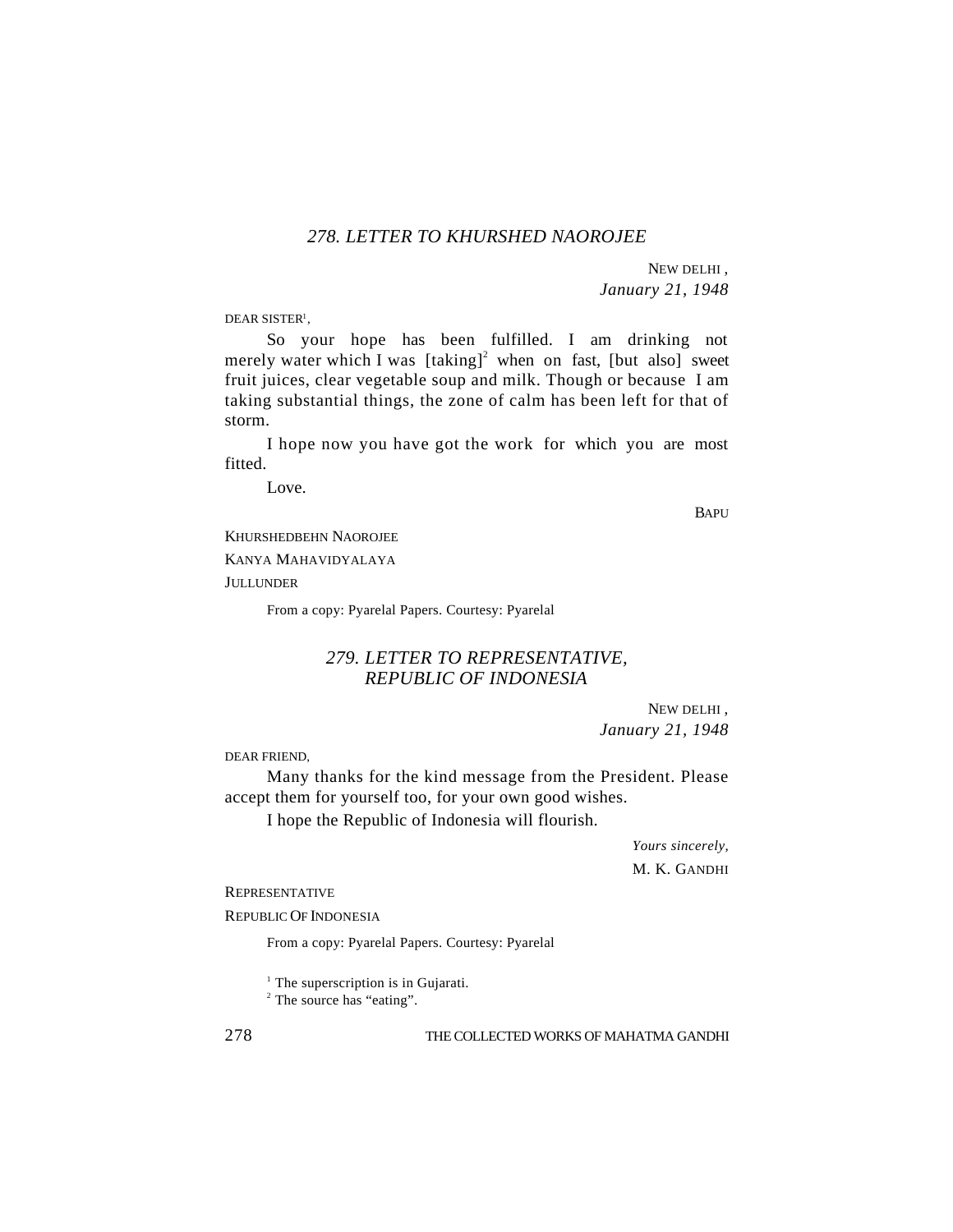NEW DELHI , *January 21, 1948*

I do not find this as shocking as you do.<sup>1</sup> Because if I say no, the Sardar and Jawaharlal, who are hemmed in by so many worries, will be haunted by the added worry concerning my safety. These friends are shouldering a great responsibility today. I personally believe that I am in the keeping of Rama. If He wants to take me away, even a hundred thousand men cannot save me. But those in the Government do not share my faith in ahimsa and if they believe that I can be protected by these police guards, so be it. Today perhaps I am the only one left who has faith in ahimsa. I pray to God that He may grant me the strength to demonstrate this ahimsa even if it be in my own person. So it is all the same to me whether there are or there are not all these police and military personnel posted here for my protection. Because it is Rama who protects me and I become more and more convinced that everything else is futile. $2$ 

[From Gujarati] *Dilhiman Gandhiji*—II, p. 364

<sup>1</sup> The addressee had expressed his fear that Gandhiji might not allow so many police personnel to be posted in the Birla House.

 $2<sup>2</sup>$  After the bomb explosion on January 20 and on receiving information from the Bombay Government about a conspiracy to assassinate Gandhiji, Vallabhbhai Patel tightened the security measures at Birla House by posting army and police personnel along with plainclothes men. As a precautionary measure the police wanted to search everyone entering the compound. According to a statement made by Vallabhbhai Patel in Parliament on February 6 "the D. I. G. met Gandhiji and represented to him that there was danger and they should be allowed the facilities asked for, otherwise they would be discredited if anything untoward happened, but Gandhiji would not agree. He said that his life was in the hands of God, that if he had to die, no precautions could save him and that he would not agree to anybody being restricted from coming to prayer meetings or anybody being allowed to come between his audience and himself. I myself pleaded with Gandhiji for allowing the police to do their duty in regard to his protection, but without success."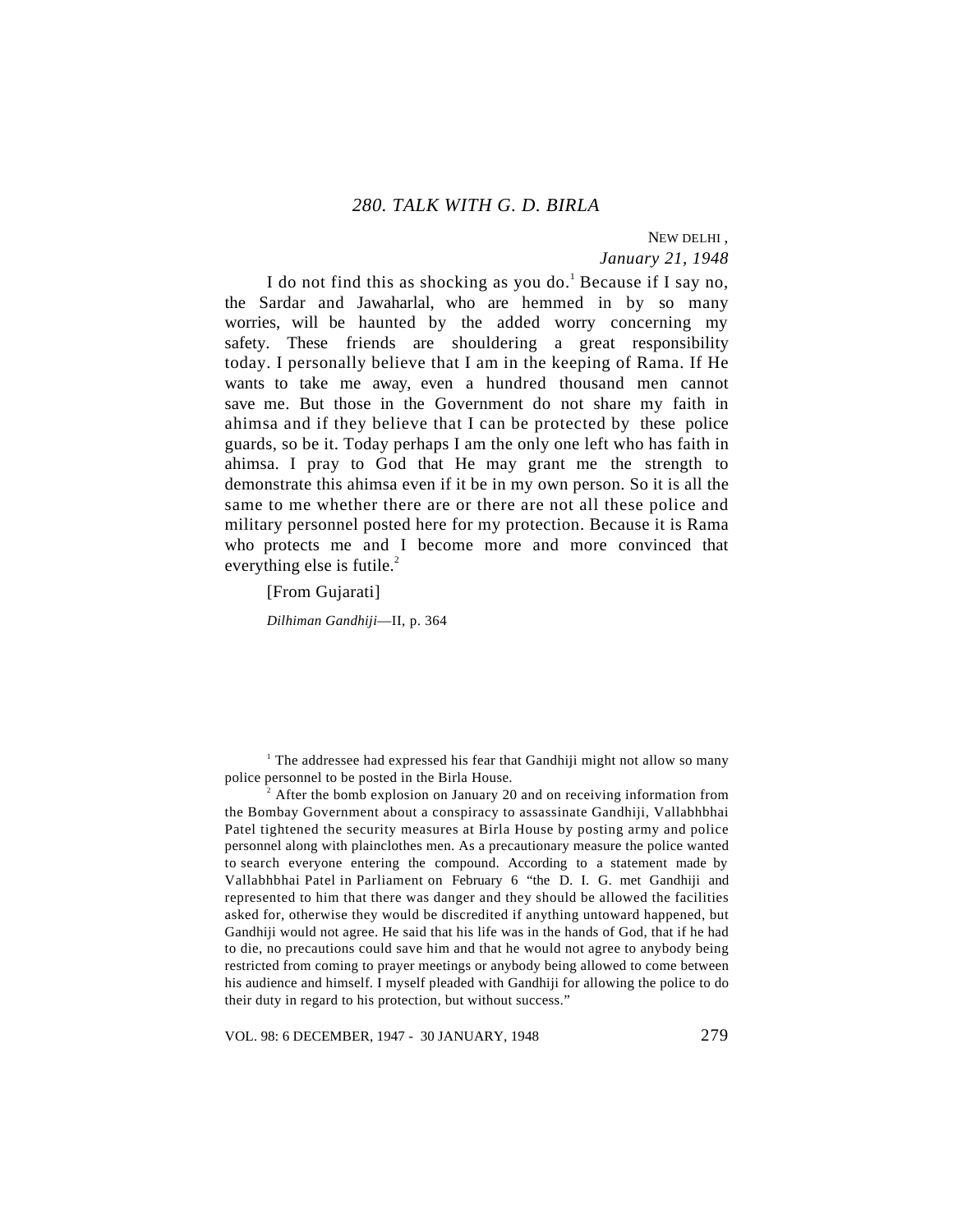## *281. TALK WITH SIKH DEPUTATION*

NEW DELHI, *January 21, 1948*

GANDHIJI: I know what is happening there.<sup>1</sup> But nothing is to be gained by our showing cowardice. Someone tells me that in U. P. Hindus have started growing beards with the notion that thereby they will become brave. But that is no way to become brave. I read your *Granthsaheb.* But I do not do so to please you. Nor shall I seek your permission to do so. But the Guru has not said anywhere that you must grow beards, carry *kirpans* and so on. If the Muslims treat the Hindus as poison you should not have persuaded me to give up the fast. If that be so, food to me will be like poison. If I know that it is all deception then all effort is futile. I had told the Muslims so very clearly.

 The spectacle today is one of supreme bravery. From now on we will not seek revenge for enmity but we will return it with friendship. I have given in to your pleading. It is good you have told me everything. At present there is peace all over Delhi. What security can I need? But if there is betrayal this cup of orange juice shall be as poison to me. It is only the third day today. When I am a little bit stronger you may tell me what you want.

KARTAR SINGH: Afflicted men cannot be balanced men. Everybody cannot be a Mahatma Gandhi.

GANDHIJI: Mahatma Gandhi is neither an angel nor a devil. He is a man like you....The slaughter that took place at Shekhupura was reminiscent of the outrage of Nadirshah<sup>2</sup>. The Wah camp at Rawalpindi presented the same spectacle. It can do no good to dwell on who has killed more people and where. The Sikhs have shown great bravery today for which I am grateful. In spite of their terrible sufferings they have accepted all my conditions for breaking the fast. This is not a small matter. I am doing all that any individual can do.

<sup>1</sup> Giani Kartar Singh had described the excesses perpetrated on Sikhs in Pakistan.

<sup>2</sup> Shah of Persia who invaded India in 1739, defeated Muhammad Shah and ordered a massacre in Delhi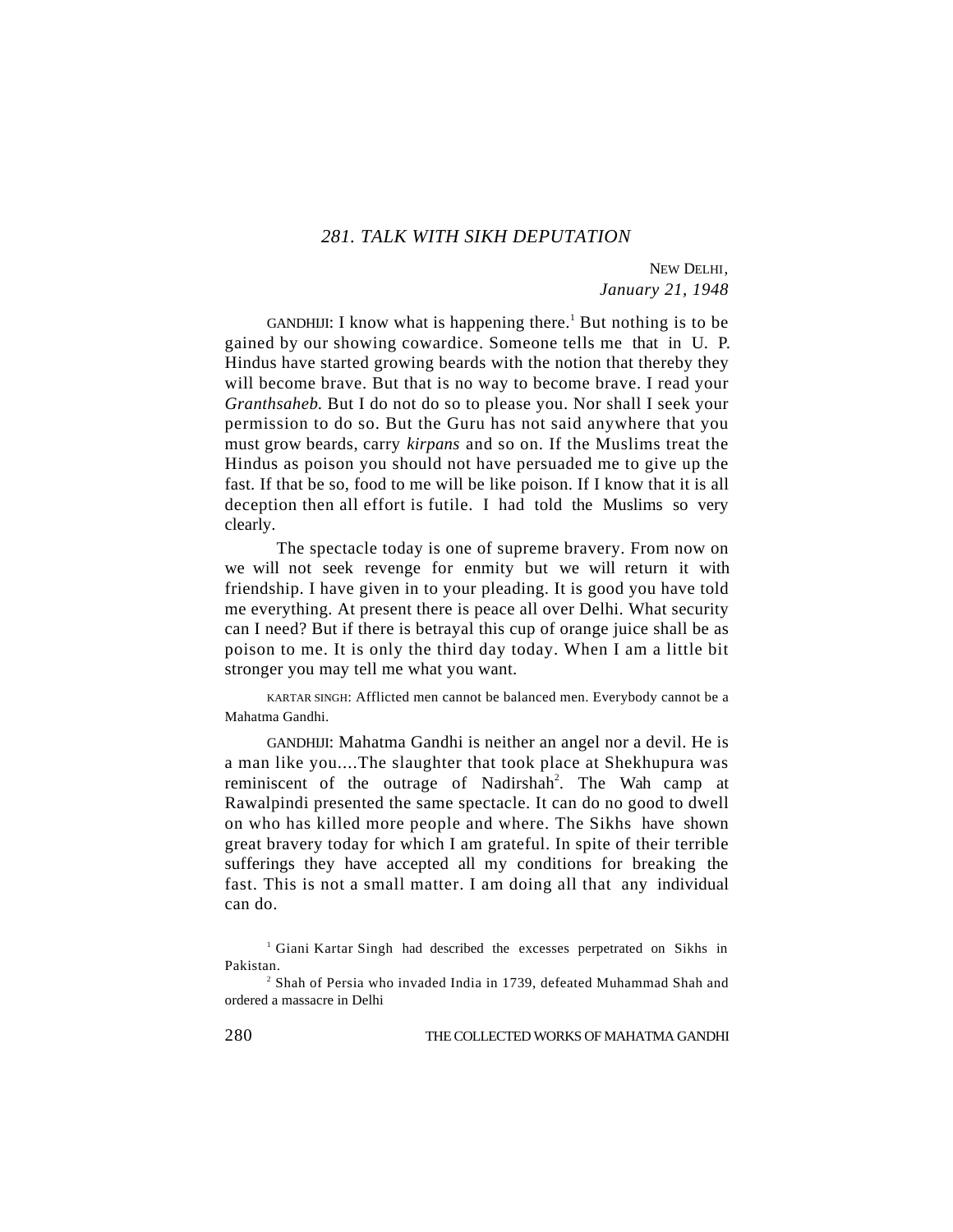I had three Parsi visitors<sup>1</sup> who had come after meeting Mr. Jinnah and other Pakistani leaders. They told me that [non-Muslims] no doubt had suffered immense hardships in Karachi but the people there were also ashamed [of their deeds]. Nobody says that they are not at fault. Now Mr. Jinnah has proclaimed that anyone found guilty of criminal actions will be severely punished. A lot of plundered goods have been seized from the homes of officials. I assure you that I shall do as much as I can. For I have to do or die. You will have seen what happened yesterday, but I know that if there is work that God wants me to do I must do it.

[From Hindi]

*Dilhiman Gandhiji*—II, pp. 365-7

## *282. SPEECH AT PRAYER MEETING*

NEW DELHI , *January 21, 1948*

#### BROTHERS AND SISTERS,

First of all I must ask you to forgive me for being late by ten minutes. I am not well and so could not be punctual. Let me first deal with the bomb incident of yesterday. People have been sending me wires congratulating me and praising me. In fact I deserve no congratulations. I displayed no bravery. I thought it was part of army practice somewhere. I only came to know later that it was a bomb and that it might have killed me if God had not willed it that I should live. But if a bomb explodes in front of me and if I am not scared and succumb, then you will be able to say that I died with a smile on my face. Today I do not yet deserve to be so praised. You should not have any kind of hate against the person who was responsible for this. He had taken it for granted that I am an enemy of Hinduism. Is it not said in chapter  $IV^2$  of the *Gita* that whenever the wicked become too powerful and harm dharma God sends someone to destroy them? The man who exploded the bomb obviously thinks that he has been sent by God to destroy me. I have not seen him. But I am told that is what

<sup>1</sup> Jamshedji Mehta, Jehangir Patel and Dinshaw Mehta  $2$  verse 8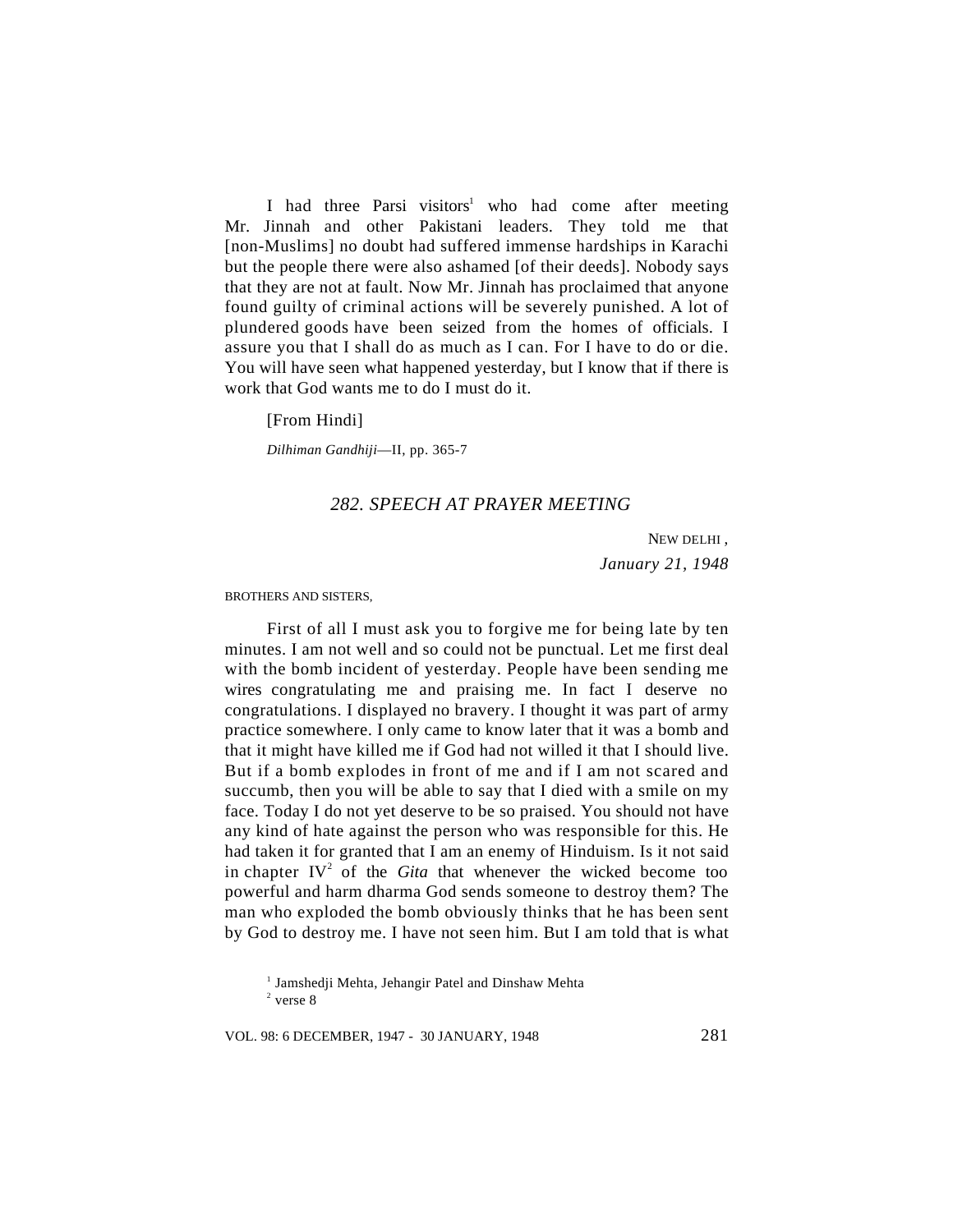he said when questioned by the police. He was well dressed too. But I am sure God is not out of His mind to continue sending such men. If we do not like a man, does it mean that he is wicked? Even if I become wicked in the eyes of everyone I shall not be considered such in the court of God. If then someone kills me, taking me for a wicked man, will he not have to answer before God? Let us pray that God may grant him good sense. It seems he had lodged himself in a mosque. In this he had offended against India, against God and against Hinduism. If everyone thus takes to occupying mosques and, when stopped, assails police officers it will never do. This is not the sort of thing that God will prompt anyone to do. When he says he was doing the bidding of God he is only making God an accomplice in a wicked deed. But it cannot be so. Therefore those who are behind him or whose tool he is, should know that this sort of thing will not save Hinduism.If Hinduism has to be saved it will be saved through such work as I am doing. I have been imbibing Hindu dharma right from my childhood. My nurse, who literally brought me up, taught me to invoke Rama whenever I had any fears. With God's grace, later in life I came in contact with noble and good persons—who were Hindus. I had the good company of Christian and Muslim friends as well, who too could not influence me otherwise. Therefore having passed all the tests I am as staunch a Hindu today as intuitively I was at the age of five or six. If God deems it fit to make anyone the instrument for saving Hindu dharma, it could be none but me. Do you want to annihilate Hindu dharma by killing a devout Hindu like me?

Some Sikhs came to me and asked me if I suspected that a Sikh was implicated in the deed. I know he was not a Sikh. But what even if he was? What does it matter if he was a Hindu or a Muslim? May God bless him with good sense. I have told the Inspector-General of Police not to harass the man. They should try to win him over. I cannot ask that he should be released because that is not my function. If he can realize that he has committed a crime against Hinduism, against India, against the Muslims and against the whole world, we should not be severe with him. We should pity him. If you all think that my fast was worthless and at the same time you would not let me die because you would not want to take the blame for it, then I think you have deceived me as well as yourselves and what the man did was only right and no sin. If you whole-heartedly disapprove of his action his heart will change of itself, because in this world sin cannot stand by itself. It always wants support. Only God and his devotees are self-sustained.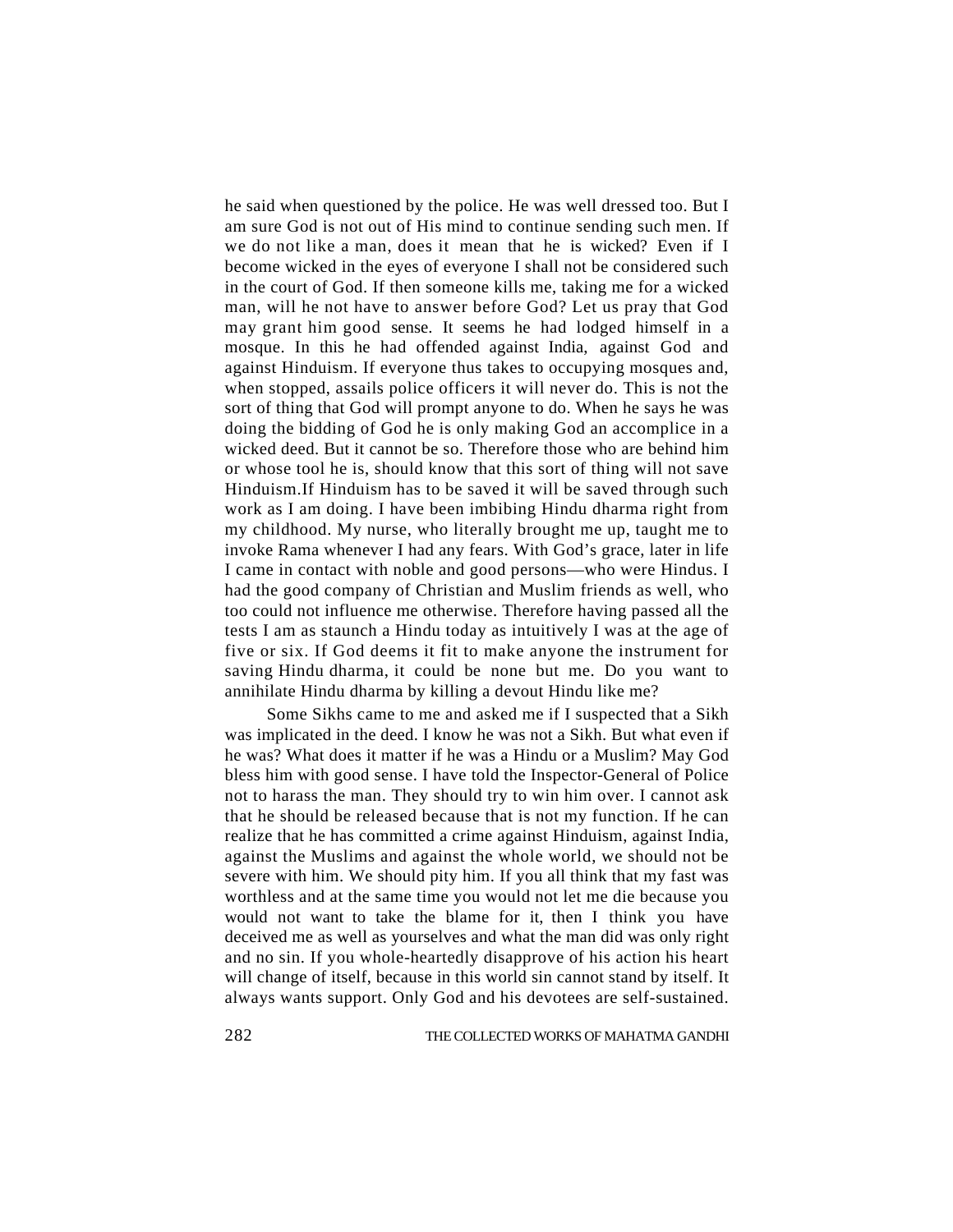This is the premise from which our non-co-operation is derived. I pray to God to give us enough strength that we may maintain our self-possession and continue the prayer and not budge from our places, even if a bomb should be thrown in our midst, and even if a police party should come and try to make us leave. Only then shall I deserve to be congratulated. I want to go on uttering Ramanama even if there should be shooting taking place all around me.

Yesterday an illiterate woman<sup>1</sup> displayed courage in having the culprit arrested. I admire her courage. It is my belief that however illiterate or uneducated one may be, it does not matter so long as one has a stout heart.

 Bahawalpur people have written urging that we should hurry and get them out or they will all be killed. I must ask them not to become panicky. I have another wire from the Nawab Saheb only today in which he says that he is doing his utmost for these people. I have also not forgotten them.

I have also a telegram from Bombay sent by Sindhi Sikhs there. They say there are still some fifteen thousand Sikhs in Sind. Some have already been slaughtered. Their lives and their faith are in peril. They request that some arrangement should be made to get them out of Sind, if possible by plane. What I say here will reach them. Even a telegram takes longer. I shall not tolerate it if these 15,000 Sikhs are cut down or their faith or dignity attacked. I will do what a single individual can do. Panditji himself thinks of everybody. I shall request the Pakistan and Sind Governments to reassure the Sikhs that so long as they are there they are not in any kind of danger. If they cannot give such an assurance they should collect them in one place or send them to India under escort. Sikhs are a brave people. Who can dare to attack their faith? Let the Sikh brethren be reassured. I have sent some Parsee friends to see their condition.

A correspondent writes that when I was in jail in 1942 people had indulged in acts which were sometimes violent. If I should die while fasting there would be such a wave of violence in the country that even my God would cry out. My fast therefore would be violent and I should give it up. There is love as well as ignorance behind what the correspondent says. It is true that there was violence in the country following my imprisonment. The present situation is a consequence of

<sup>&</sup>lt;sup>1</sup> Sulochana Devi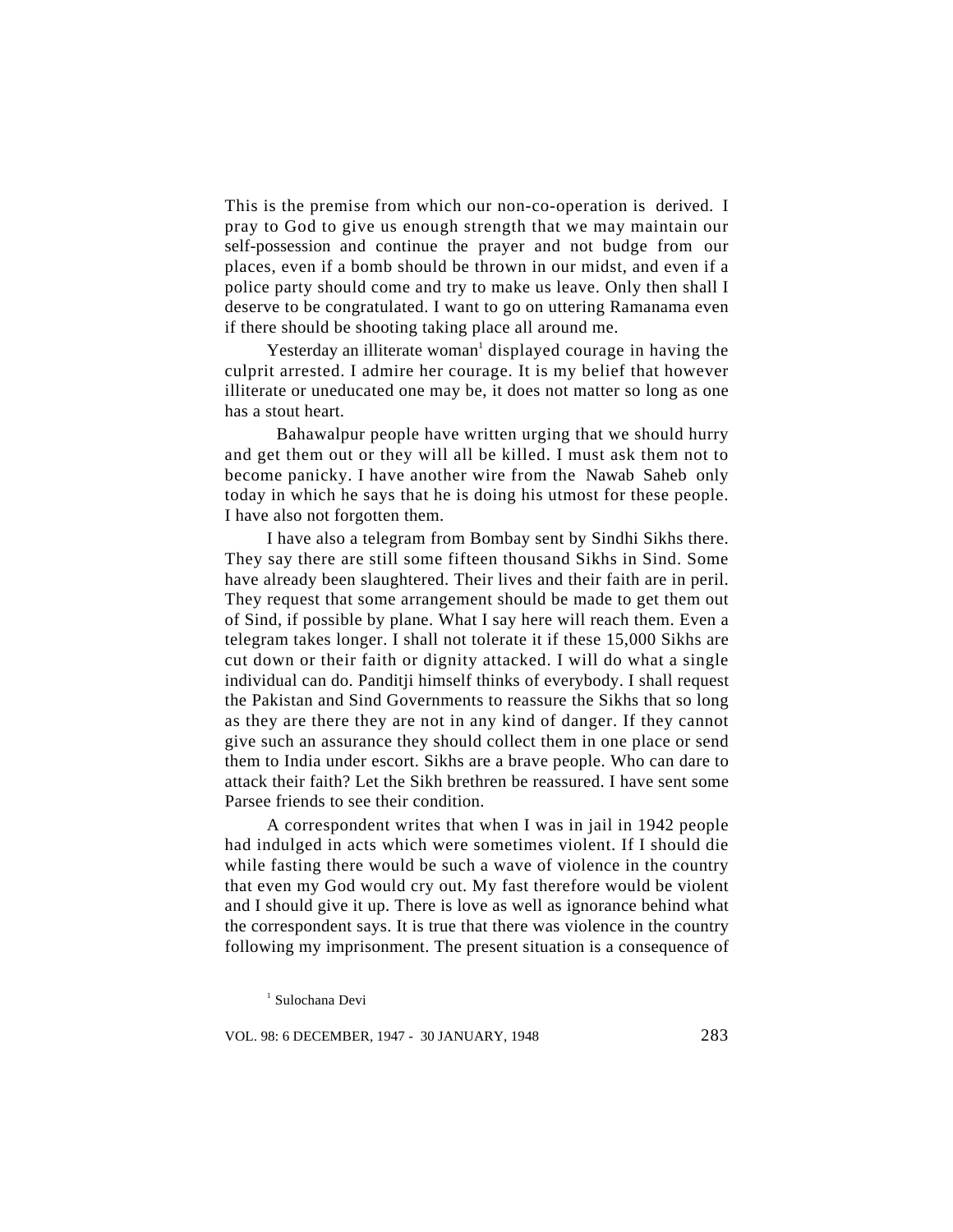that. Had the country then remained wholly non-violent, we would not have been in the plight that we are in today. I have also thought over the possibility that after I am no more there may be further strife. If God wants to save me He will do so. The death of a non-violent man will always have desirable consequences. But when Krishna was no more the Yadavas did not become better and purer. They destroyed themselves in fratricidal strife. I shall not weep over it. But I am a poor lowly individual. Why should anyone take to fighting after I am gone? But God sometimes makes the very lowly His instrument. I am told Hindus and Muslims will not fight here any more. Muslim women too have begun to come out of their houses. This makes me happy. I must ask all to make their hearts the temple of God.

#### [From Hindi]

Courtesy: All India Radio. Also *Prarthana Pravachan—*II, pp. 328-30

## *283. CABLE TO ARUNA ASAF ALI*<sup>1</sup>

[Before *January 22, 1948*] 2

YOUR PLACE IS IN INDIA.

*The Hindustan Times,* 23-1-1948

### *284. LETTER TO ISMAT IFTIKHAR-UD-DIN*

NEW DELHI , *5 a. m., January 22, 1948*

MY DEAR ISMAT,

You had no business to get ill again. You discredit your doctor. I was disappointed when Iftikhar appeared without you and was sorry when I learnt that the cause was your illness. Your services are required much more than ever before. Therefore be up and doing. I assure you I am eager to go to Lahore as soon as my convalescence is

<sup>&</sup>lt;sup>1</sup> The addressee had cabled from Washington to inquire if she could be of help in India.

<sup>&</sup>lt;sup>2</sup> The report of the cable appeared under the date-line "Washington, January 22".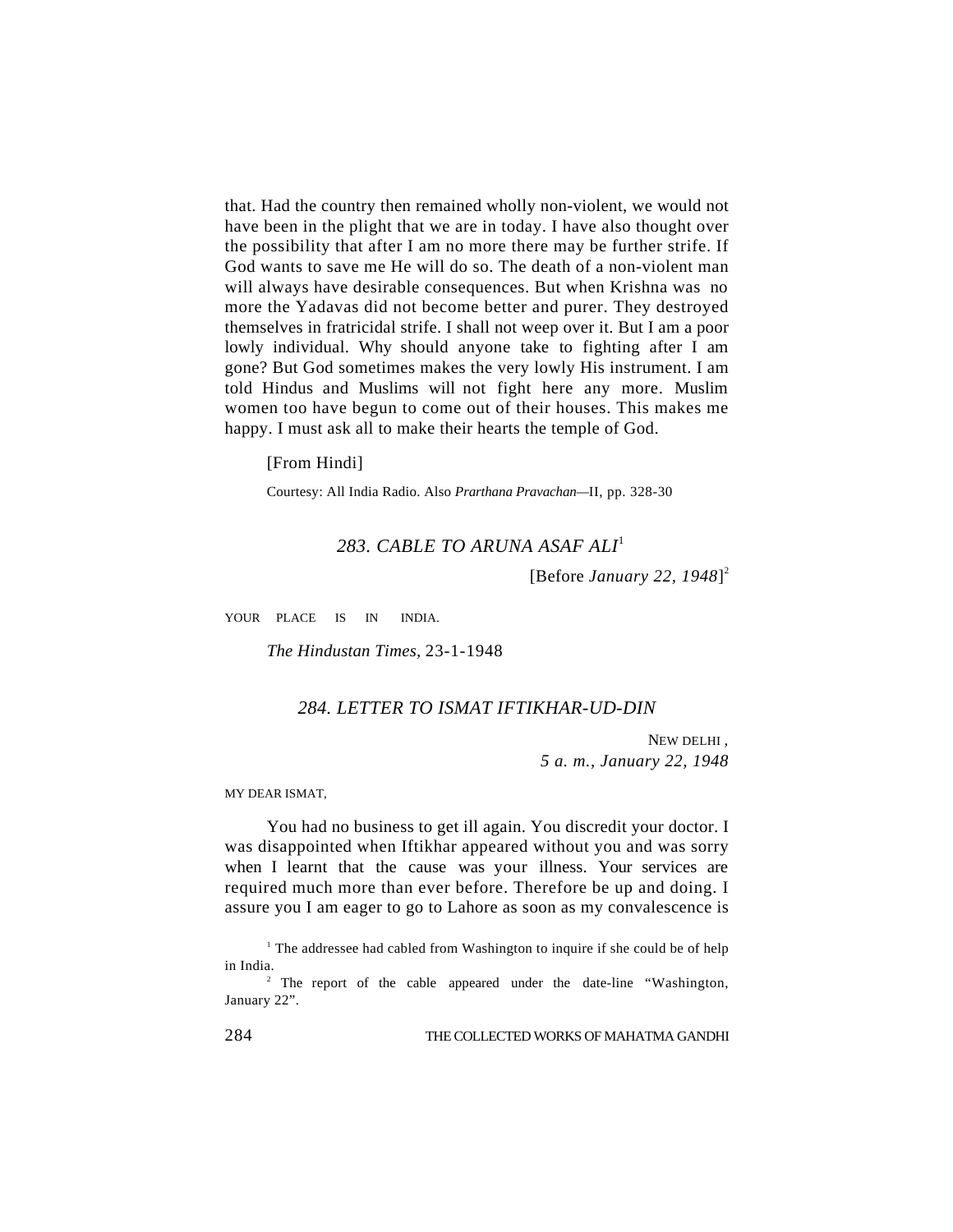finished and the way is open for me to go to Lahore or better still to Pakistan.

Love.

BAPU

# BEGUM ISMAT IFTIKHAR-UD-DIN LAHORE

From a copy: Pyarelal Papers. Courtesy: Pyarelal

# *285. LETTER TO DR. CHARLES MOORE*

NEW DELHI , *January 22, 1948*

DEAR DR. MOORE*,*

Many thanks for your good wishes. I was glad to meet you.

*Yours sincerely,* M. K*.* GANDHI

DR. CHARLES MOORE B. H. U.

BENARES

From a copy: Pyarelal Papers. Courtesy: Pyarelal

## *286. LETTER TO AMBASSADOR OF NETHERLANDS*

NEW DELHI, *January 22, 1948*

DEAR FRIEND,

I have to thank you for your good wishes. Ours meeting was a pleasure.

> *Yours sincerely,* M. K*.* GANDHI

#### AMBASSADOR OF NETHERLANDS

From a copy: Pyarelal Papers. Courtesy: Pyarelal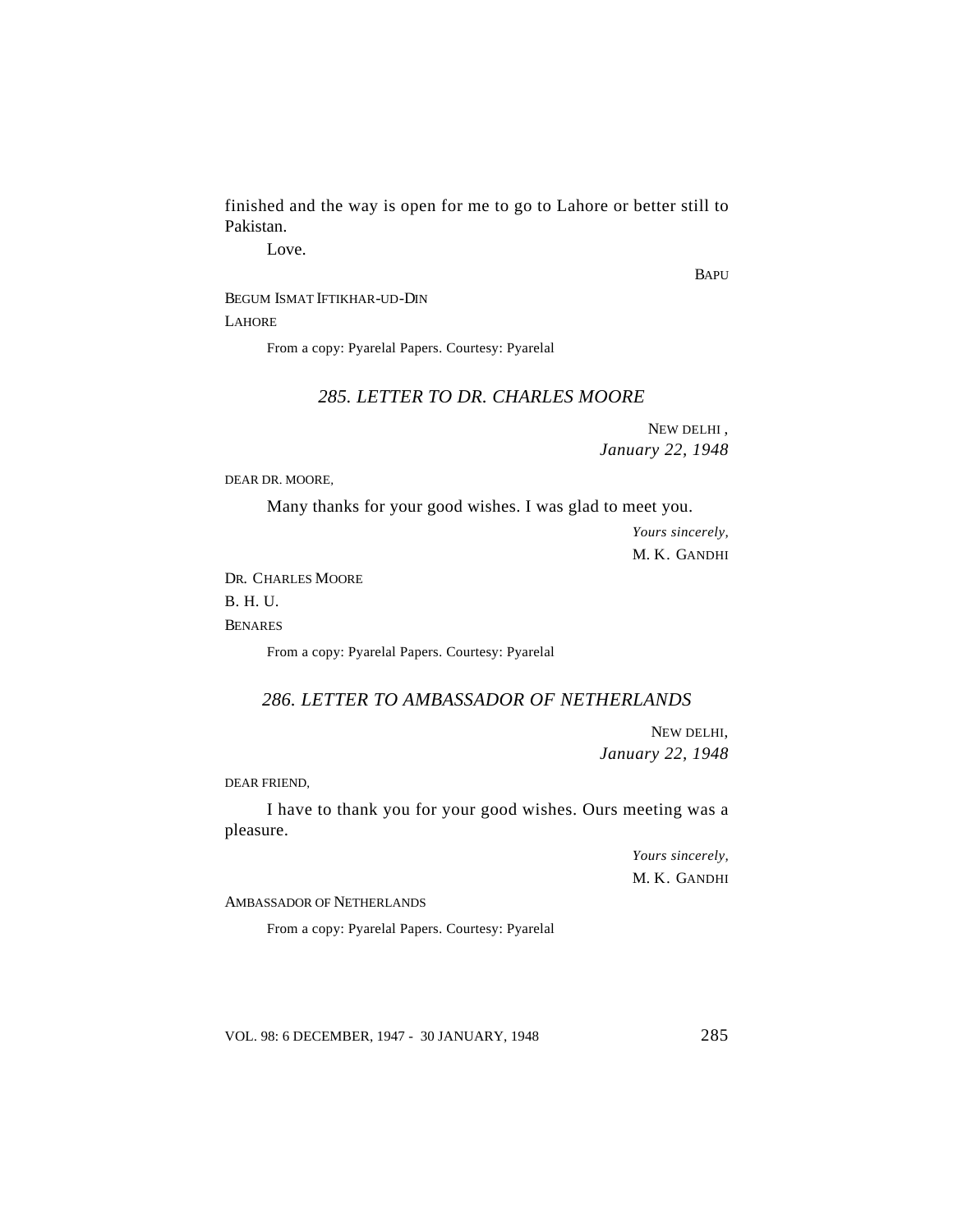## *287. SPEECH AT PRAYER MEETING*

NEW DELHI , *January 22, 1948*

#### BROTHERS AND SISTERS,

By the grace of God, I am as you see slowly recovering my strength.<sup>1</sup> I hope very soon I shall be as strong as ever. But it is in the hands of God. A friend writes saying that Jawaharlal may spare a room or two in his large house for the refugees, and other ministers, army officers and Government executives may also similarly spare some accommodation in their houses, but then, he asks, how many refugees can we house in this way? There are many who give verbal assurance but only a few act on them.

I agree that only a few thousand refugees can be housed in this way. But that is not important. What is important is that leading men and officers will have set an example. In England if the King makes the smallest sacrifice, like giving up a glass of wine, the gesture is greatly appreciated. Every civilized country appreciates such gestures. It also creates a good impression among the refugees who feel that people are doing the best for them and they too should try and face difficulties bravely. But if this leads to people rushing to Delhi in the belief that they will be better looked after here it will spoil things.

Another difficulty has been placed before me. People say that formerly the Congress could collect even a lakh of rupees only with the greatest difficulty. Today it can disburse crores of rupees. This is the power which it had been fighting for. But they are following in the footsteps of the British Government in the matter of spending lavishly. Some say that since we are now running the Government we must spend lavishly and live in style, otherwise our prestige outside India will suffer. But if we want to compete with the British in the lavishness they show in maintaining their dignity, we shall have to be as well off as they are. But our per capita income is nowhere near that of England. We are an extremely poor country. If, therefore, we compete with others in the matter of spending we shall be destroyed. I

<sup>&</sup>lt;sup>1</sup> For the first time after his fast, Gandhiji was able to walk up to the prayer ground.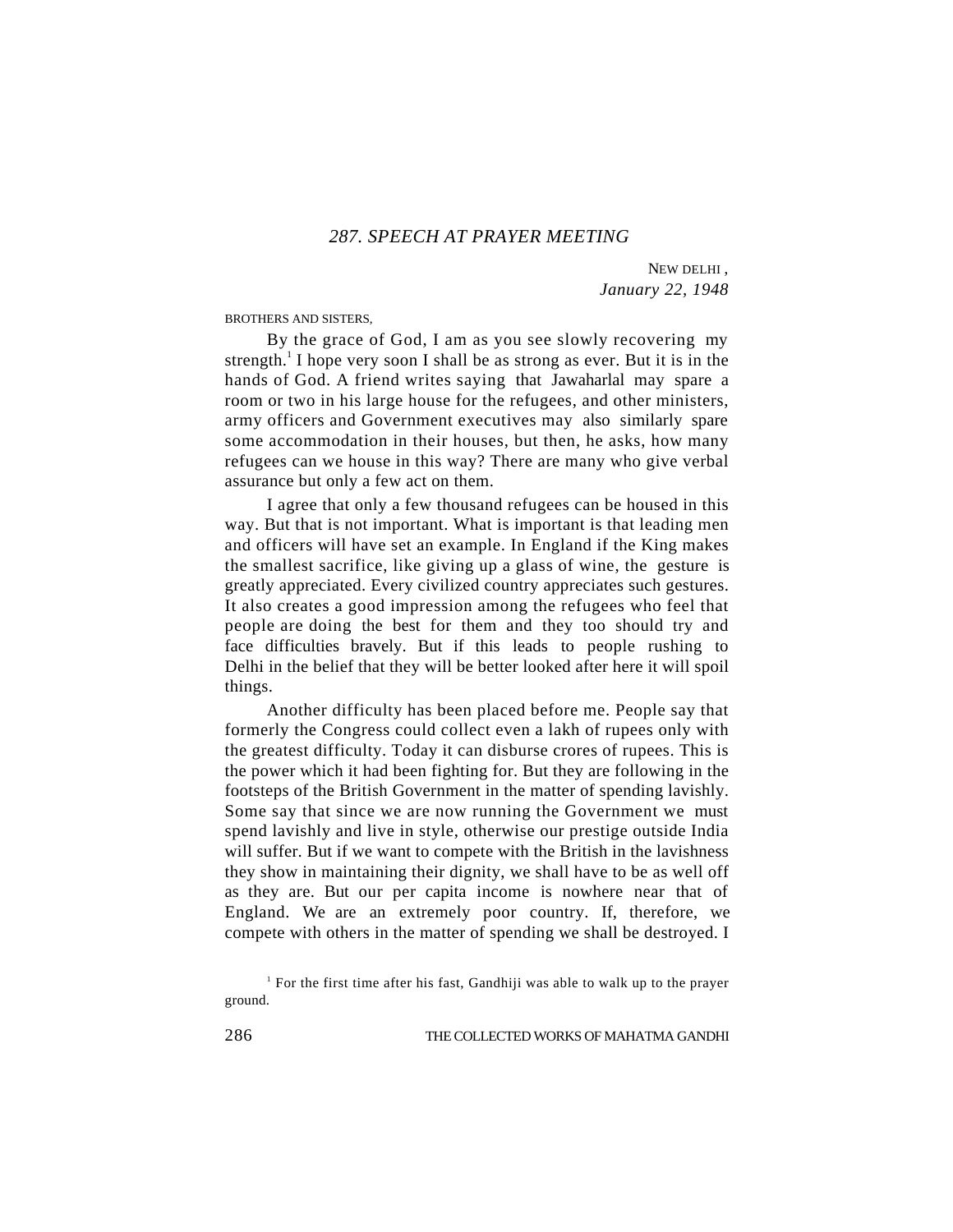hope our representatives abroad will realize this. They should not try to compete with America in throwing dinners, banquets and parties. That even our self-sacrificing Congressmen should fall into such erroneous ways is something that should make us sit up and think. People also object to ministers getting higher salaries than other people. If Sardar Patel is paid Rs. 1,500 a month, then they say they should at least be paid Rs. 500. This is not the way of living in India. When we are all trying to purify ourselves why should we think along such lines? We do not judge people by the money they have.

I have read out to you the wire describing the plight of certain Muslims in Gwalior.<sup>1</sup> A worker from there came to me saying that he had good news. He says that the Maharaja of Gwalior has handed over all power to the people.<sup>2</sup> But if the Praja Mandal people show discrimination and drive out Muslims, how can I be happy over it? I shall be happy if you tell me that there will be no discrimination and that no ill will would be shown against anyone, be he a Hindu or Muslim or Parsi or Christian. Then I shall congratulate you and bless you. The Maharaja has become the servant of the people. In this *yajna* of self-purification everyone, including the ruler and the ruled, should participate. Only then shall we be able to stand before the world. If we want to carry the world on the right path and save it there is no other way before us.

[From Hindi]

Courtesy: All India Radio. Also *Prarthana Pravachan—*II, pp. 331-2

## *288. WORTHY OF REFLECTION*<sup>3</sup>

A young man<sup>4</sup> writes<sup>5</sup>:

Today at noon I learnt that you had commenced fasting. I resisted the temptation of writing to you during the fast. But I can do so no longer.

1. It is idle to think that a fast of five or seven days on your part can establish heart-unity between the Hindus and Muslims. . . . What your fast will do will be to make the Hindus suppress their anger . . . . And I think it

<sup>1</sup> *Vide* "Speech at Prayer Meeting", 20-1-1948.

<sup>2</sup> The Maharaja of Gwalior had announced his decision to form an interim government having the support of the majority party in the legislature.

3 The Gujarati original of this appeared in *Harijanbandhu,* 1-2-1948.

4 Kanti Gandhi; *vide* "Letter to Kanti Gandhi", 23-1-1948.

<sup>5</sup> Only excerpts from the letter are reproduced here.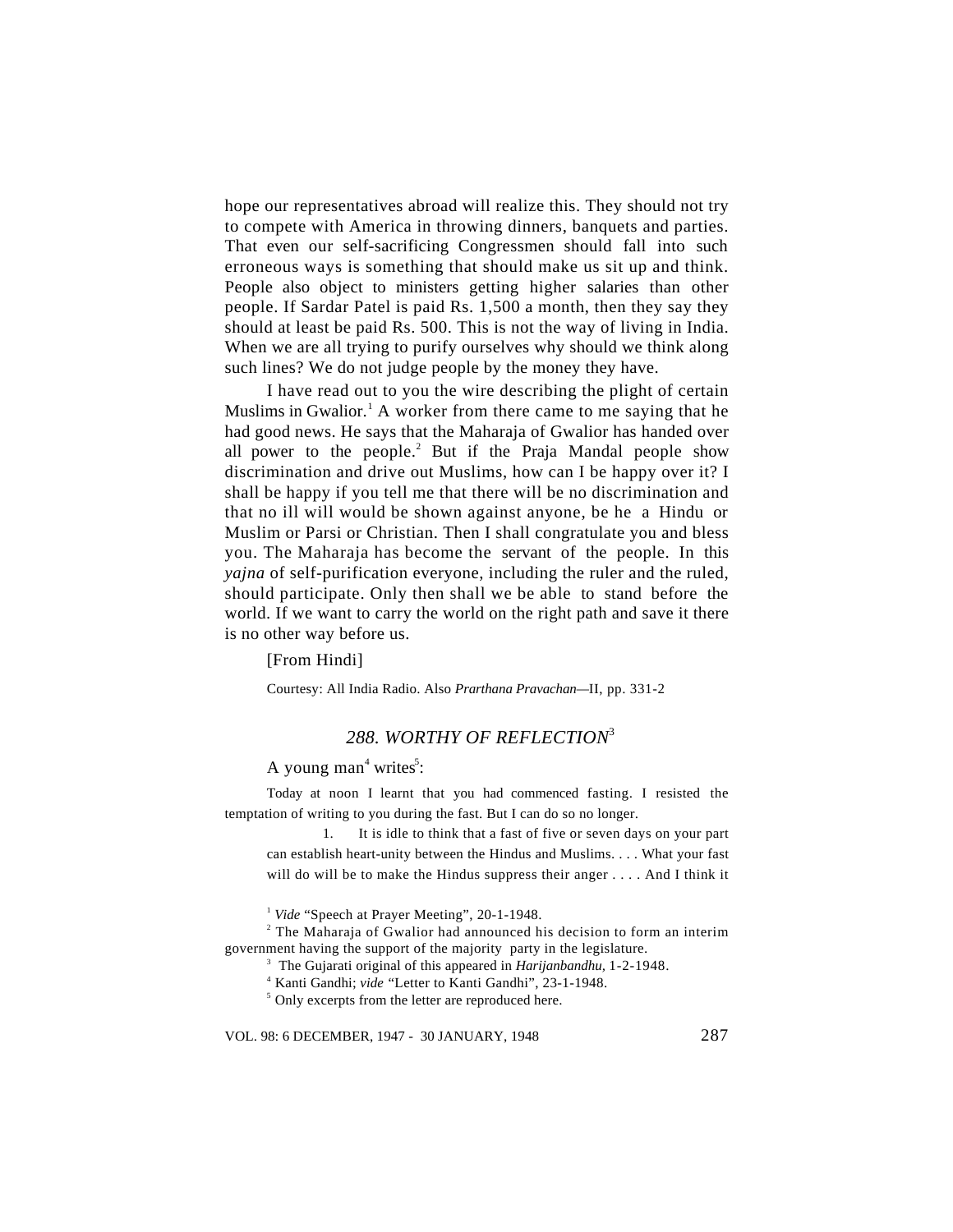should be enough to induce you to end your fast.

2. By your penance you have gained a unique place in the hearts and affection of the people. . . .They will, therefore, suppress their anger and hatred in order to save your life. But this pent-up anger is sure to burst out at the first opportunity. . . .

3. If anger and hatred are to be purged out of the hearts of the people, the Government ought to teach them to base their lives on constructive work. . . .In America, they are tending more and more to revert to natural manures. We seem to be going in for the production of chemical fertilizers.

4. I can say from my experience that the Indian Muslims are not so innocent as they might appear....a large majority of them are simply biding their time and waiting for an opportunity to play the fifth-columnists when Pakistan invades India. . . .

5. In view of the foregoing, I feel that your fast was not meant to achieve anything more than making the Hindus restrain their passions.

6. I hold that the Hindu-Muslim trouble can be resolved only in two ways. First, by the Hindus completely cleansing their hearts. That expectation may be said to have been belied long ago. As you have observed, the Congress struggle has so far been based on the passive resistance of the weak. Therefore, now that power has come to it, it will rush towards *himsa* with redoubled speed. . . . The other way is for the Indian Government to handle the situation with firmness. This, it seems to me, it has failed to do so far and to that extent— thanks to your influence—the interest of the country has suffered.

 The foregoing letter deserves careful attention. Contrary to what the correspondent holds, instances can be adduced of instantaneous change of heart. It would have been more apt to say that such heart change is transitory. Now that my fast is over, it remains to be seen what result it produces. I say this not to deprecate or detract from what the writer of the foregoing letter has said. Hindus, Muslims, Sikhs—all may learn something from it. The ideal of communal unity is not a new one. It has always been before the country as one of the pillars of national independence. Without it independence cannot last. This has been regarded as more or less axiomatic. the transition period, which I hope is now over, reflected our distemper. We may, therefore, expect that the unity that has been established in Delhi will prove enduring.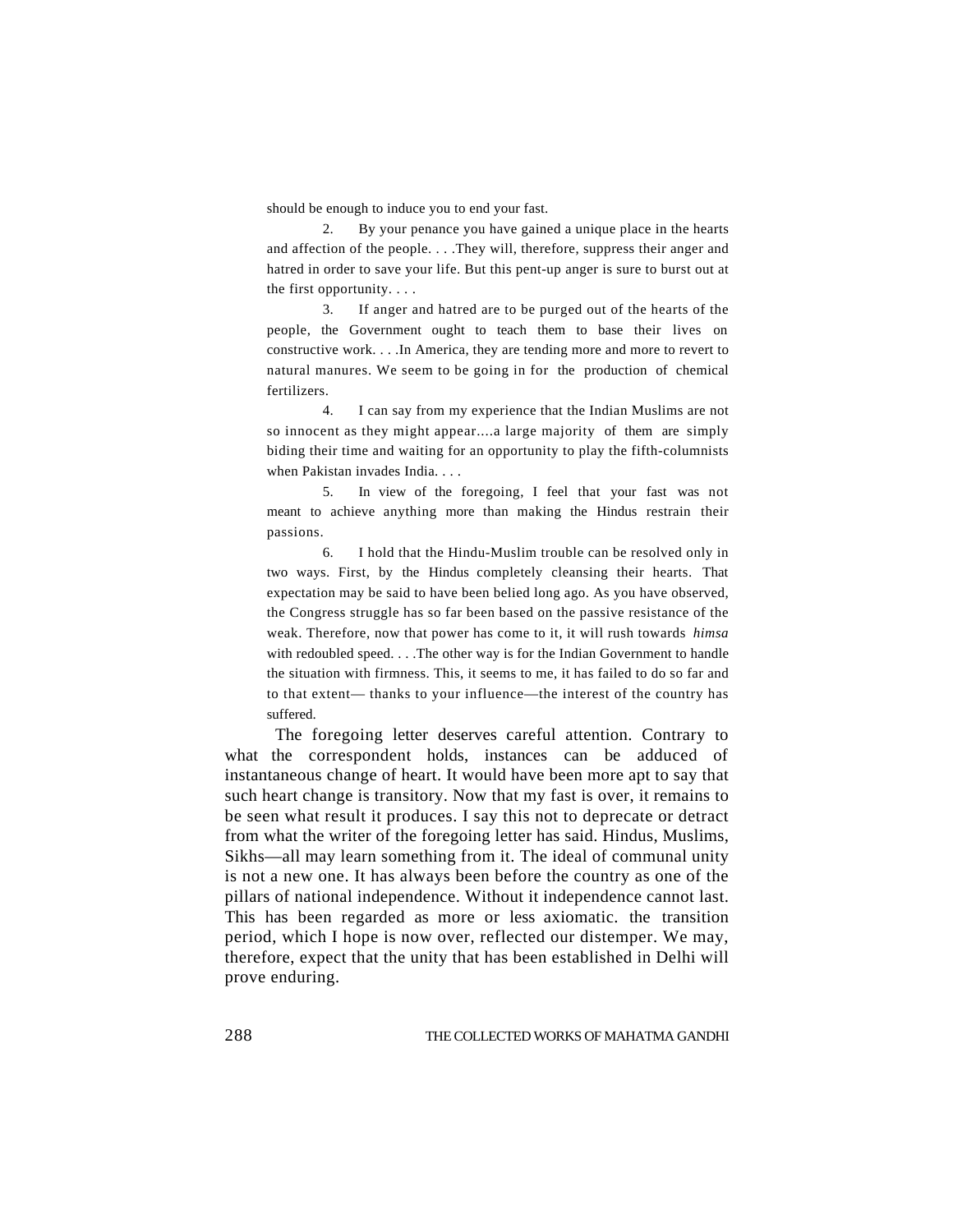That the edifice of unity can rest on constructive work alone is a maxim which everybody should remember. The question is how to realize it. It is up to every worker who believes in it to live it in his life and to bring it home to his neighbours. By explaining the scientific basis of the constructive programme, it can be made interesting. Our daily experience shows that this programme cannot be advanced by mechanical or unintelligent work.

That tractors and chemical fertilizers will spell our ruin, I have not a shadow of a doubt.

I do not regard all the Muslims of India to be innocent. What is obvious is that after the birth of Pakistan the Muslims in the Indian Union have been placed in a very difficult situation and it is up to the majority community to mete out exact justice to them. It would spell the ruin of both the Hindu religion and the majority community if the latter, in the intoxication of power, entertains the belief that it can crush the minority community and establish a purely Hindu Raj. I consider the present occasion to be particularly auspicious for purging out the dross from the hearts of both the communities by a strenuous effort at self-purification.

The meaning of the fifth paragraph is not quite clear. In any case, my fast being for the purification of all, I expected and still expect all—be they Hindu, Muslim or others—to turn the searchlight inward and to cast out all hidden impurity.

In the sixth paragraph I find only dry logic. It ignores the heart. No one has a right to say that what could not be achieved during the struggle for independence is unachievable at all times. On the contrary, today there is a real opportunity to demonstrate the supremacy of ahimsa. True, our people have been sucked into the whirlpool of universal militarization. If even a few can keep out of it, it will be their privilege to set an example of ahimsa of the brave and be reckoned as the first servants of India. This cannot be demonstrated by intellect. Therefore, till it can be realized through experience, it must be accepted on faith.

The Swaraj Government is bound to proceed with firmness and courage. A government which is weak or which allows itself to be led into courses which its reason does not approve of, is not fit to rule. It ought to step aside and make way for a better one. To say or to believe that Pandit Jawaharlal Nehru and Sardar Patel have weakened under my influence is to betray gross ignorance of their character.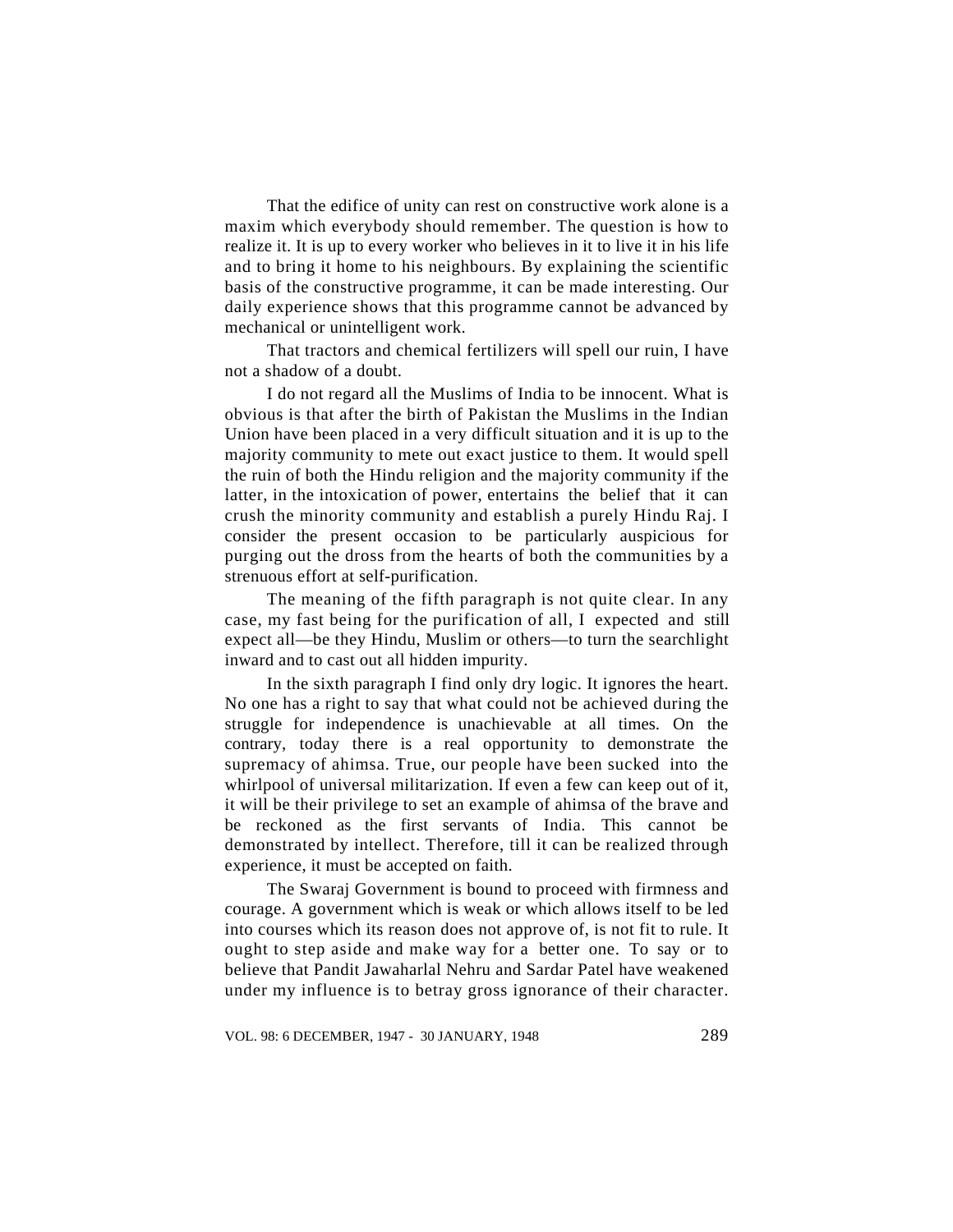And if my influence has really the enervating effect imputed to it by my correspondent, it is a thing for me to be ashamed of and for the country to deplore as detrimental to its very existence.

NEW DELHI , January 23, 1948

*Harijan,* 1-2-1948

#### *289. LETTER TO MANU GANDHI*

BIRLA HOUSE, NEW DELHI , *After prayer, 6 a. m., January 23, 1948*

CHI. MANUDI,

I have been looking into your diary for quite a few days. I am very pleased. You have passed the test. You have shown great devotion in serving me. Whether in the family or outside I have not met a girl of your purity. That is why I became a mother to no one but you. Why is it that though your diary shows your mental anguish you have not expressed it to me? Why should you be concerned about  $\dots$ <sup>1</sup> or anyone else? That girl has been deceiving me but in reality those who seek to deceive me are themselves deceived. The service you have rendered in this great *yajna* is of inestimable value to me. Your only offence is that you have let your body be ruined in the process, not so much from physical work as from your native reticence. Who knows but that there may be another bomb explosion and with Ramanama on my lips I may be taken away from you? If that happens you will have won a total victory, only I shall not be there to watch it. But these scribbled words will remain and so will you. As for me, I shall think I have won a victory only when you transform yourself from an old woman of seventy which you look like today, into a blooming maiden of seventeen. You see how God is helping us. Everyone is appearing in his true colours. In the Congress too there is so much confusion.

Today I have written you a long letter. Please send a copy to Jaisukhlal.

May your service bear fruit.<sup>2</sup>

*Blessings from* **BAPU** 

[From Gujarati]

*Dilhiman Gandhiji—*II, p. 376

<sup>1</sup> The name is omitted in the source.

 $2$  Gandhiji dictated the above to Manu Gandhi and added this sentence before signing.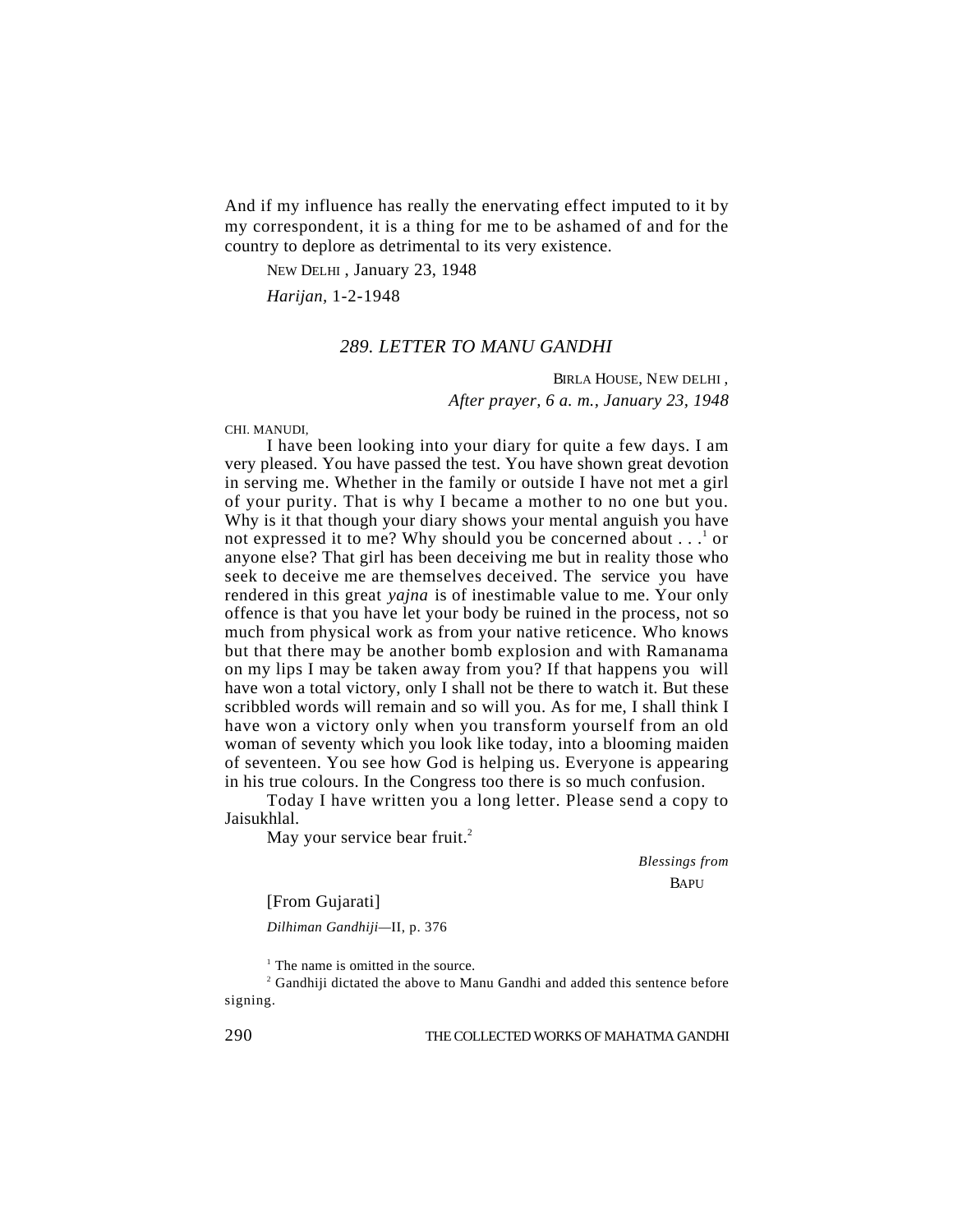## *290. FRAGMENT OF LETTER TO NAWAB OF BAHAWALPUR*<sup>1</sup>

#### *January 23, 1948*

The latest is to the effect that about 500 people have died of illness brought about by exposure and partial starvation and 1,100 were lying ill....<sup>2</sup> I have decided, therefore, to send to your State Mr. Leslie Cross of the Friends' Service Unit to be assisted by Dr. Sushila Nayyar  $\ldots$ <sup>3</sup> who, when she was yet a child  $\ldots$ <sup>4</sup> came under my care and has been with me ever since and is now, among other things, serving Muslim evacuees....<sup>5</sup> They are going to your State in the hope of meeting you and meeting such non-Muslims, Hindus and Sikhs, whom they may be permitted to see and bring me first-hand information  $6\,$ 

Nothing would please me better than to be able to testify personally that things are as happy as they are described in your letter under reply and that I can advise the refugees from your State to return with perfect confidence as to the safety of their lives, honour and faith. I am not inclined to favour the view suggested by you that all these people left under a plot to discredit the State. If you are not confident that these unhappy refugees can return to their homes and resume their former avocations, I know you will not hesitate to say so and in that case I would suggest your sending away, at least for the present, all your Hindu and Sikh subjects including Harijans, to the Union under proper escort. The chief question to consider is whether the Muslims of the State and the Muslim refugees have come under the purificatory influence of the recent fast, so as to welcome back their Hindu and Sikh brothers and sisters.

*Mahatma Gandhi—The Last Phase*, Vol. II, pp. 756-7

<sup>1</sup> The addressee had written to the effect that non-Muslims were all right where they were, if only "communalist busy-bodies" would let them alone.

2 Omissions as in the source

6 *ibid*

<sup>3</sup> *ibid*

<sup>4</sup> *ibid*

<sup>5</sup> *ibid*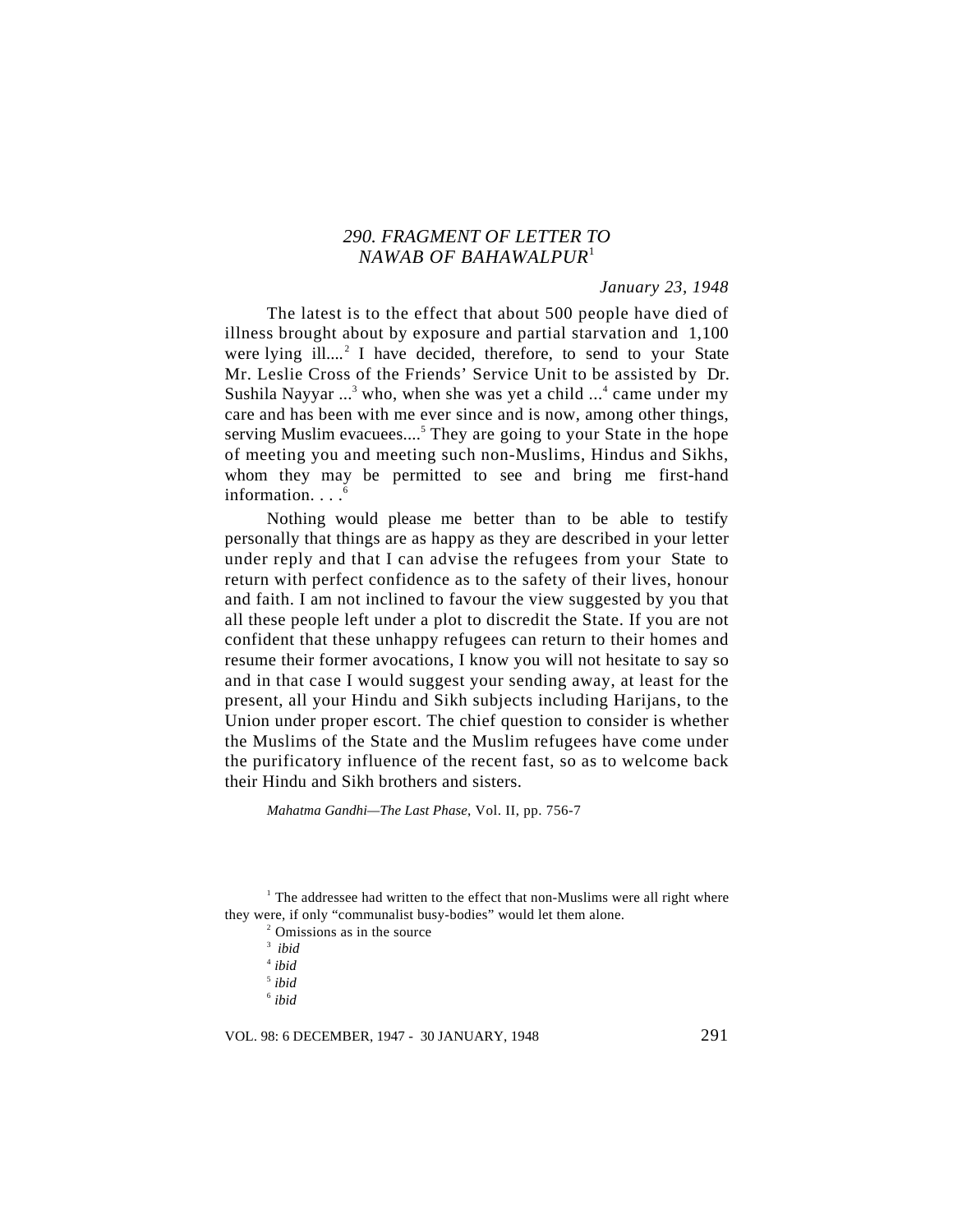## *291. LETTER TO KANTI GANDHI*

NEW DELHI , *January 23, 1948*

CHI. KANTI,

Your letter is beautiful. I am sending it for publication in Harijan<sup>1</sup> omitting the name and other particulars. I am not sending the original, however, only a copy (edited). See the note I have written on it. Ask me if you do not follow it. The fast seems to have done some harm to the body. $^{2}$  To that extent I may be said to be deficient in regard to Ramanama. It requires ceaseless practice, which I have not been able to manage. If God wants my faith to bear fruit, He will give me the experience. Even if I do not get the experience in this life, I think my faith will remain unshaken. I hope all three of you are well. Ask  $Saru<sup>3</sup>$  to write to me.

> *Blessings from* **BAPU**

From the Gujarati original: C. W. 7387. Courtesy: Kanti Gandhi

#### *292. FRAGMENT OF A LETTER*

*January 23, 1948*

My giving up the fast has not lessened my responsibility; it has added to it. I am slowly regaining strength. It will count for something if I can show some achievement in Delhi. On the 20th I might have died. But Rama saved me because He had to take some more work from me. But if I can die with a smile on my lips it will be a great mercy. Do I deserve such grace? It is my endeavour to make myself fit for such death. The endeavour becomes more earnest with each passing day. This morning I had a long frank talk with Manu. I am a servant of Rama. I shall work as long as He commands me to work; I shall go when He commands me to go. I am prepared for both. My

<sup>&</sup>lt;sup>1</sup> *Vide* "Worthy of Reflection", 23-1-1948.

<sup>&</sup>lt;sup>2</sup> Gandhiji's kidneys and liver had been affected.

<sup>3</sup> Saraswati, addressee's wife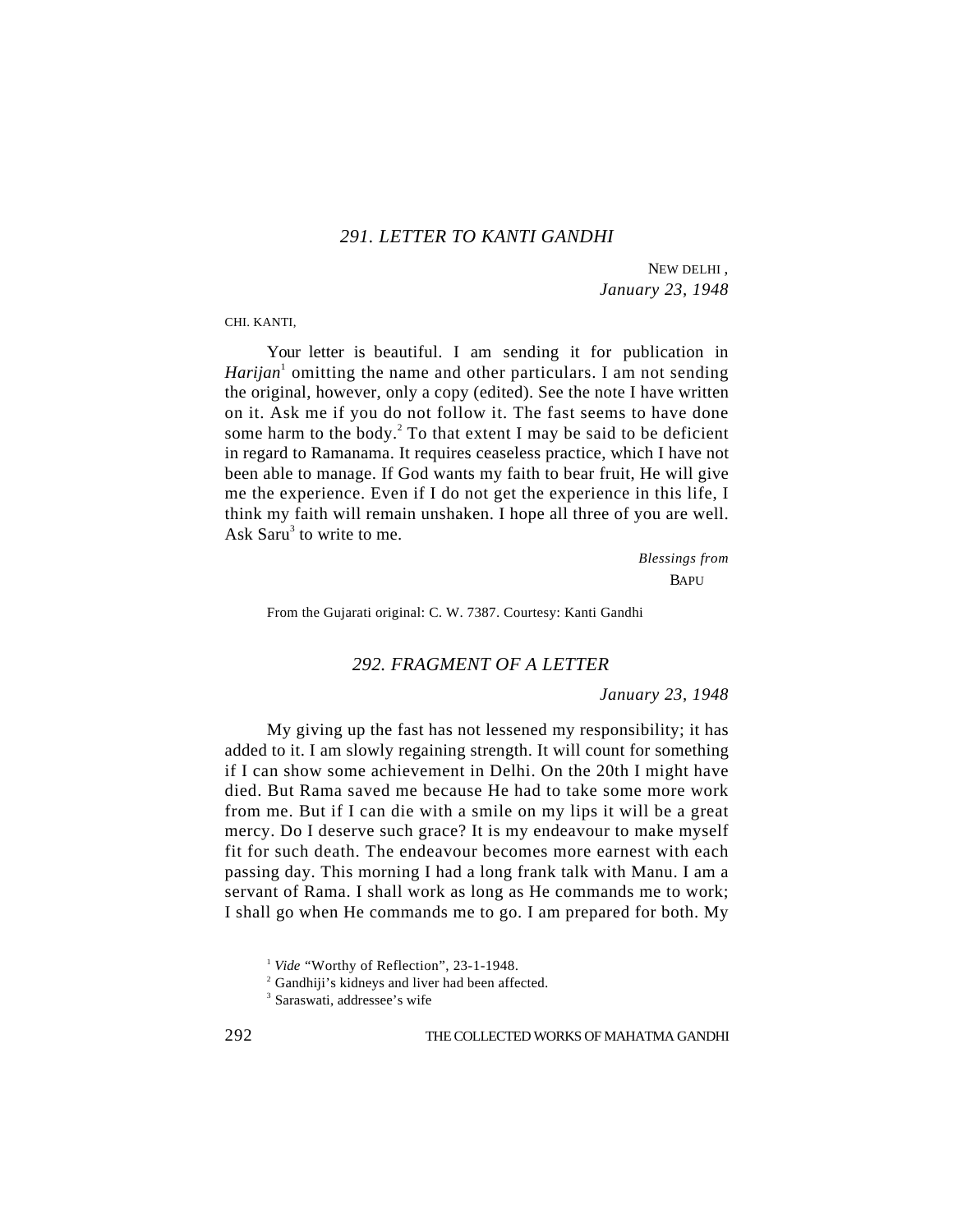only prayer is that I may realize non-violence and make others realize it. You should join me in that prayer.

> *Blessings from* **BAPU**

[From Gujarati]

*Dilhiman Gandhiji*—II, p. 377

## *293. SPEECH AT PRAYER MEETING*

NEW DELHI , January *23, 1948*

#### BROTHERS AND SISTERS,

I have many things to say today. I shall try to deal with as many as I can. Today is Subhas Babu's birthday. I have told you I cannot remember anyone's Birthday or death anniversary. Someone reminded me of Subhas Babu's birthday. Subhas Babu was a votary of violence while I am a devotee of ahimsa. But what does it matter? I know that the most important thing is that we should learn from other people's virtues. As Tulsidas says:

The Lord has created this world full of lifeless and living things and virtues and vices. The wise like the swan take the milk of virtue and leave out the waste of water.

 We should be like the swan and take the milk of virtue. Man has virtues as well as vices. We should emulate him in his virtues and forget his deficiencies. Subhas was a great patriot. He laid down his life for the country. He was not by nature a fighter but he became commander of an army and took up arms against a great empire. The soldiers of that army included Hindus, Muslims, Parsis and Christians. He never considered himself only a Bengali. He had no use for parochialism or caste distinctions. In his eyes all were Indians and servants of India. He treated all alike. It never occurred to him that since he was the commander he deserved more and others less. Let us therefore in remembering Subhas think of his great virtues and purge our hearts of malice.

Once a friend who was an eminent advocate asked me to define Hinduism. I told him I was neither a lawyer like him nor a religious leader and was really unable to define Hinduism, but I would suggest that a Hindu was one who had equal respect for all religions. Subhas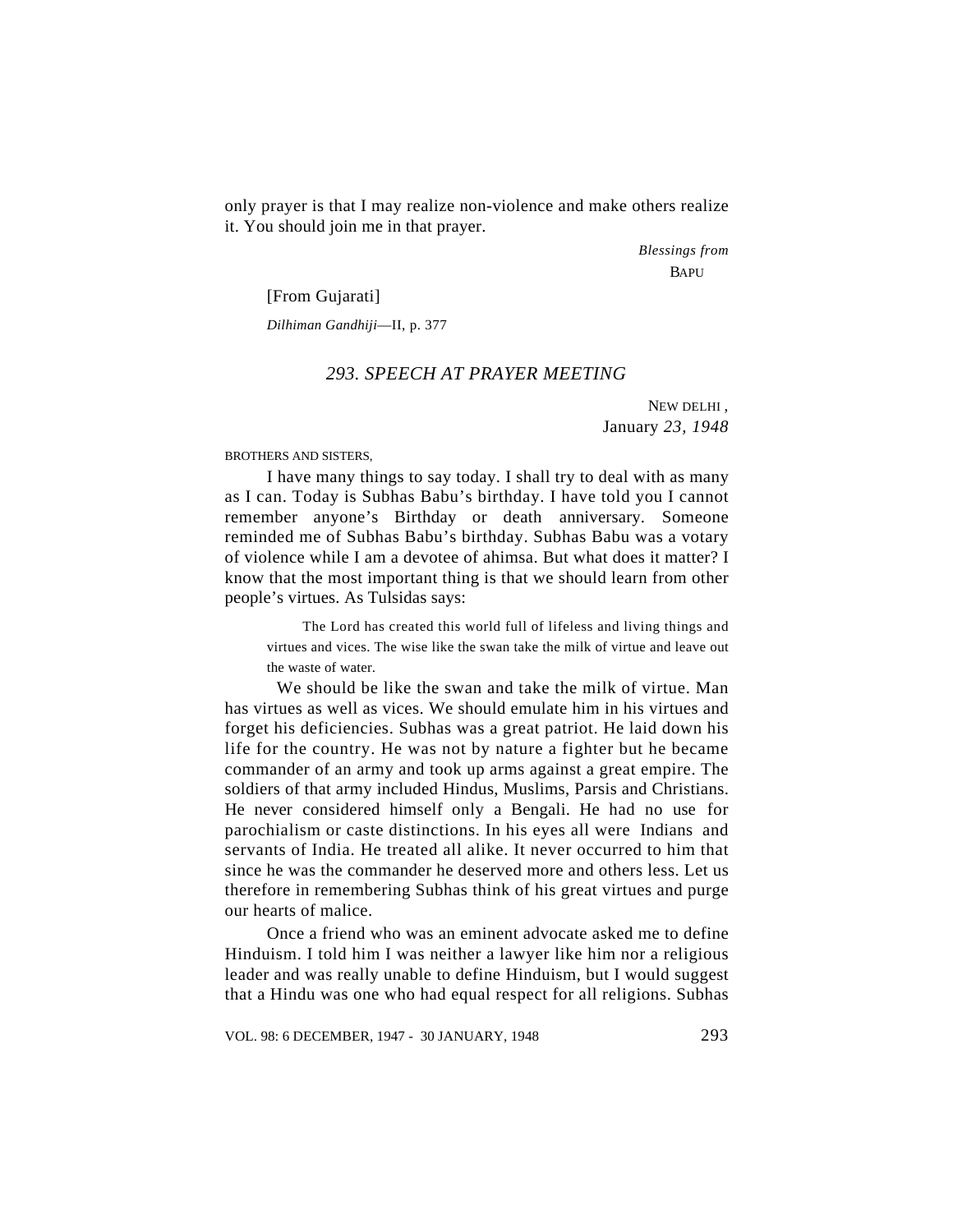had equal respect for all religions and he easily won every heart. It is good to remember such things on this occasion.

I told you some time ago of the tragic happenings in a village of Gwalior in which some Muslims were killed.<sup>1</sup> I have been making inquiries and I have a letter in this regard. The correspondent has given his name. He says I was wrong in saying that the place where murder, arson and looting are said to have occurred was Ratlam. It was really Jahangirpur which is in Gwalior State. He says that the report was not quite accurate. No doubt there was some disturbance but it was a private quarrel involving some Hindus and some Muslims. He says that it was not right to give the incident a communal colour and that no one was killed. I must place before you whatever reaches me. If people fabricate stories in this way, it must lead to widespread misunderstanding. If you must exaggerate, you should exaggerate your own shortcomings. Only then can it be said that we are following the path of self-purification.

I have a telegram from Mysore, saying that although what I have achieved in Delhi is quite creditable, one cannot say that it has had any effect in Mysore for there has been rioting there. There is also news to this effect in the newspapers. I know the Hindus and Muslims of Mysore. I have stayed there many times. I also know the people running the Government there and I have asked them to explain to the world everything that has happened. There is no doubt that some tragic events have taken place in Mysore.

I also have a telegram from some Muslims in Junagadh. It is a lengthy one but it is good. They say that ever since the Sardar took over the administration of Junagadh and a Regional Commissioner was appointed, they have been treated with justice and fairness. They assure me that no one can create a rift between Hindus and Muslims there. A referendum is soon to take place in Junagadh<sup>2</sup> and when that happens Muslims will vote for the continuation of the present arrangement.

There is also a wire from Meerut from the local Hindus. They say that the fast has created a very good effect. They have no malice against the nationalist Muslims but if I think that the Muslim Leaguers

<sup>&</sup>lt;sup>1</sup> *Vide* "Speech at Prayer Meeting", 20-1-1948.

 $2$  The Government of India had decided to hold a referendum in Junagadh, Babariawad, Mangrol, Manavadar, Bantwa and Sardargarh in the third week of February.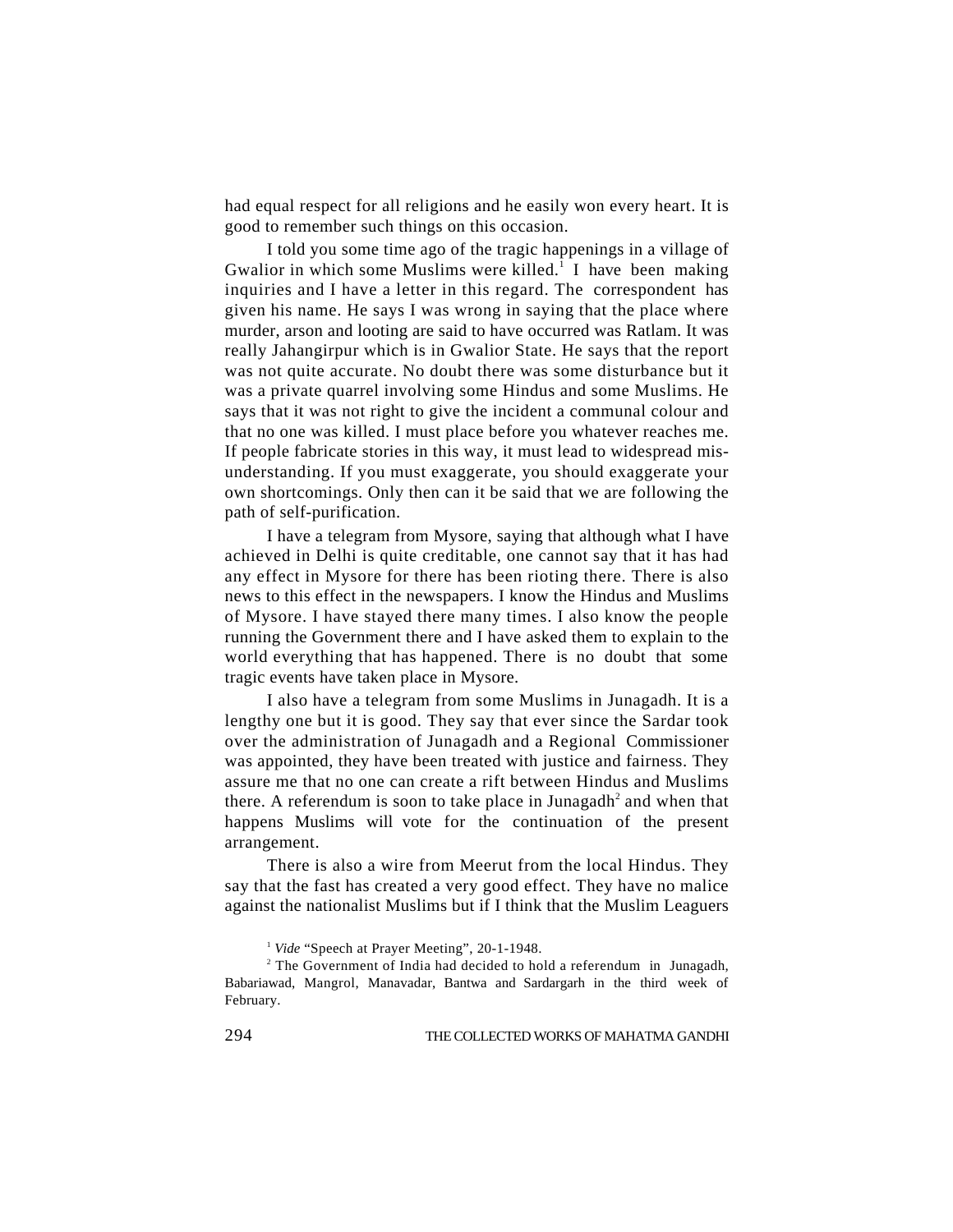have become good or will ever become good, I shall have to repent. They praise my ahimsa but say that it cannot be effective in politics, that it should be confined only to spiritual matters. Then they express their approval of the present Government consisting of Panditji, the Sardar and others and say that it should not be changed. I have not so far heard anything suggesting that a change is impending. I cannot imagine who can change them or dismiss them. But still people talk and exaggerate. The Meerut Hindus have participated fully in the struggle for freedom. But they are in error in what they say. In politics we cannot say that we shall trust some people and not trust others. The people who are in the Government today have got to be trusted. We shall also have to trust the Muslims. If we have decided to live as brothers with Muslims we cannot distrust any Muslim even if he is a Muslim Leaguer. Similarly, if Muslims say that all Hindus and Sikhs are wicked it will be nonsense. All that we can do is to bring it to the notice of the Government that such and such a person is bad and then it will be for the Government to punish him in any way. We must not take the law into our own hands. It will be barbarism.

I continue to receive numerous wires. I cannot answer all the senders individually. I thank all of them through this meeting. May their blessings bear fruit.

[From Hindi]

Courtesy: All India Radio. Also *Prarthana Pravachan—*II, pp. 333-5

# *294. HIS MAJESTY'S OPPOSITION*

. . . Great Britain prides itself on possessing the "Mother of Parliaments". The method prevailing there is to maintain at Government cost "His Majesty's Opposition" to keep the Ministers within bounds by directing the flood-light of public criticism on the steps taken or proposed to be taken by the Government....

Our country has taken up the reins of government. If we desire to pursue non-violence, what shall be the form of our government? Our Government also will need a corrective force to perform the functions of an "Opposition".... What we should aim at is not to replace the ministers, but to hold up models that they should follow. The constructive workers should direct them into proper channels by the beaconlight of their example. This is a great responsibility that would devolve upon the constructive workers in a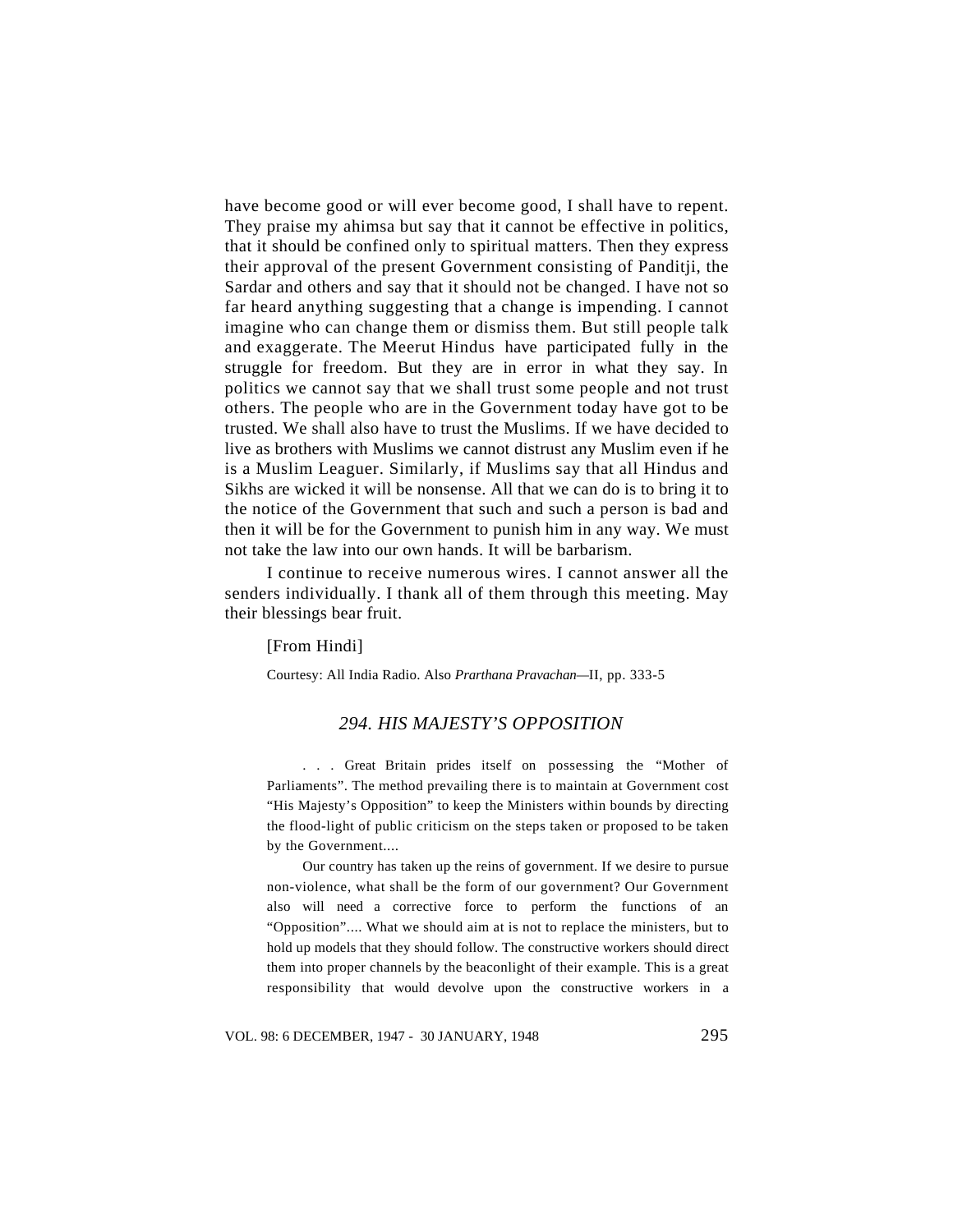non-violent economy.

A well-organized body of constructive workers will be needed to provide this directive force. Their service to the people will be their sanction and the merit of their work will be their charter. The ministers will draw their inspiration from such a body which will advise and guide the secular government.

To be able to discharge this function the constructive workers forming such a body will have to be drawn from men of renunciation, whose one aim and ambition is the service of the people.

In a political structure of this nature the body of constructive workers will form the bulwark of safety for the people against exploitation. A government run on this basis will give the needed emphasis to the affairs of the people and ensure their welfare, bringing in swaraj to the masses.

This is very attractive.<sup>1</sup> But it has to be confessed that we have not the requisite number of selfless workers capable of giving a good account of themselves.

NEW DELHI, January 24, 1948 *Harijan*, 1-2-1948

#### *295. LETTER TO JAISUKHLAL GANDHI*

*January 24, 1948*

CHI. JAISUKHLAL,

I am writing to you after a long time. But Manu does write to you and you write to her, so both you and I have news of each other.

One may say that something has been achieved in Delhi. How long it is going to last remains to be seen. The weakness following the fast persists. But God is slowly giving me back my strength. The kidneys and the liver are not functioning as satisfactorily as they should.

I write this about Manu, whom a year ago you offered as a sacrifice in this great *yajna*. It will not be wrong to say that occasionally I have been harsh in testing her. But the more brutal my treatment the more it was a blessing to her. She unflinchingly went through the ordeal and satisfactorily came out unscathed. As I had

<sup>1</sup> Only extracts from J. C. Kumarappa's article are reproduced above.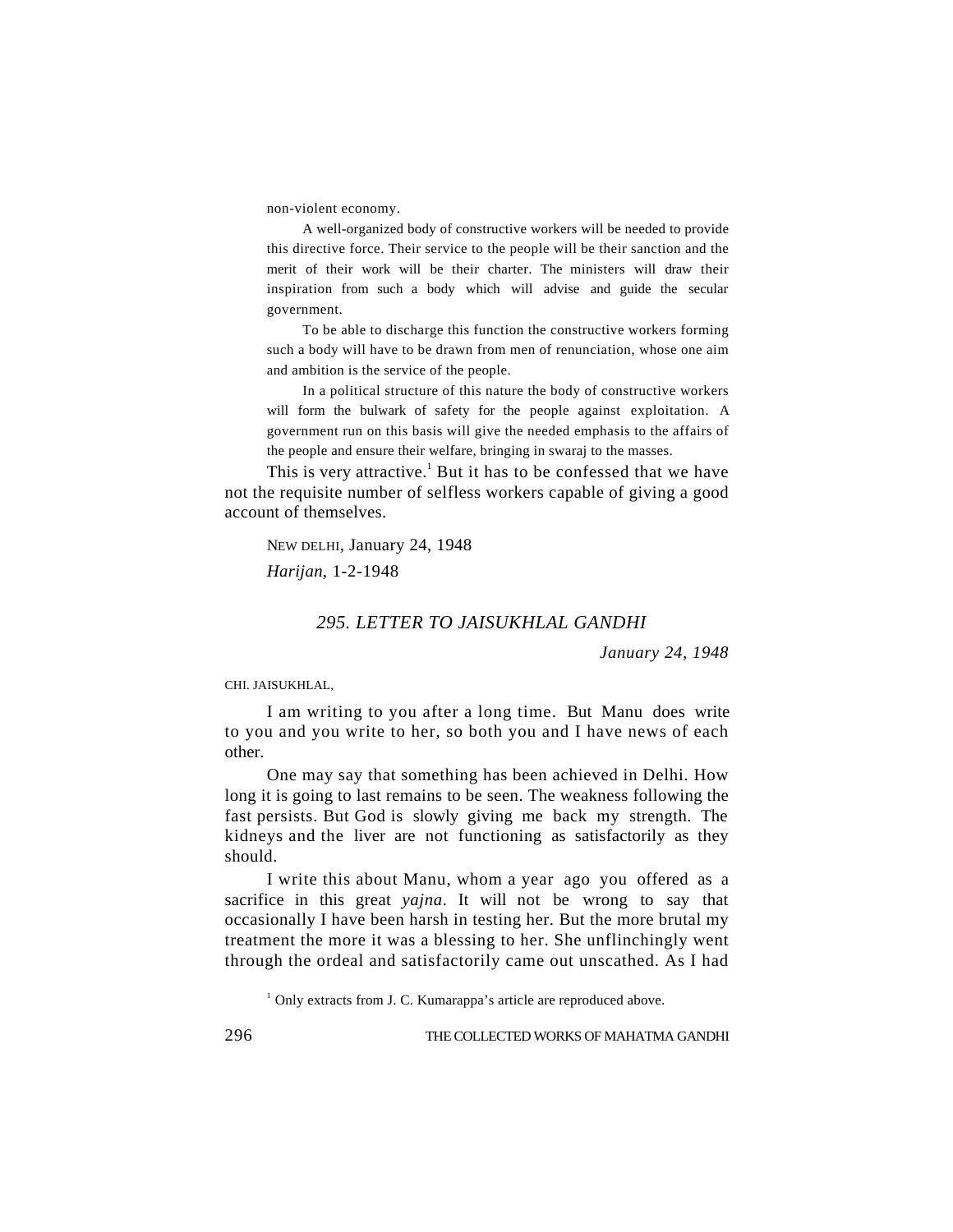said at Srirampore, in this *yajna* we have to do or die. Here both these will be encompassed. On the 20th when the bomb exploded Manu was sitting beside me along with others. So we might both have died. But who can harm one whom Rama protects! Yesterday I had a long talk with Manu. I told her to write to you that if you could free yourself from there, you should come to Sevagram or Delhi. It is possible that I may have to go to Wardha for Jamnalal's death anniversary<sup>1</sup>. But it is not certain. It does not seem likely that I can get away from Delhi. Manu told me that since it was I who had laid down terms for participation in this *yajna* I myself should write to you. The best thing would be for you to see my programme in the newspapers and then come wherever I may be. You will see that I have settled the debt I owed. She has sent you her diaries. She has made great progress in writing the diary. She takes great interest in writing notes and when I see them Mahadev's face appears before my eyes.

I am dictating this immediately after the prayer. There is a heap of letters to be attended to. If God wills we shall be meeting in a few days and when we can talk about the rest.

Manu is enjoying herself. If you have some magic for making her fat you should let me know. The girls will be well with their in-laws.

> *Blessings from* **BAPU**

[From Gujarati]

*Dilhiman Gandhiji* —II, pp. 380-2

#### *296. FRAGMENT OF A LETTER*

*January 24, 1948*

Things are well here but elsewhere there is certainly disorder. In Sind and the N. W. F. P. the situation is deteriorating. I have sent Jehangir Patel and Dinshaw Mehta to have talks with Jinnah, Liaquat Ali and others. I am hoping that I shall get considerable help from Suhrawardy in my projected visit to Pakistan. But all this is daydreaming.

By God's grace I am slowly regaining strength. I am a servant

<sup>1</sup> Which fell on February 11

VOL. 98: 6 DECEMBER, 1947 - 30 JANUARY, 1948 297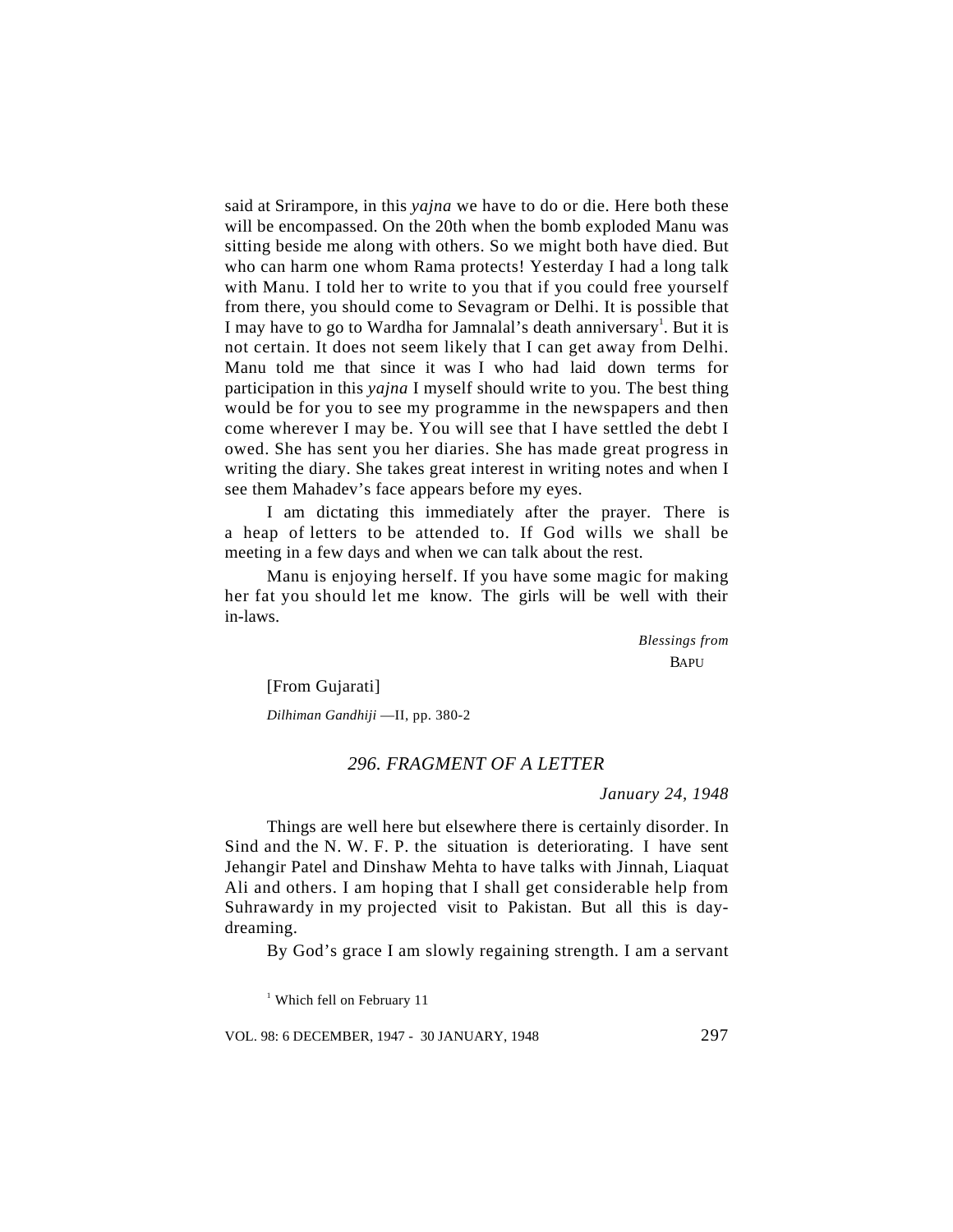of Rama. I will do His work so long as He wills. I shall have won if I am granted a death whereby I can demonstrate the strength of truth and non-violence. I did not display any courage in what happened on the 20th. I thought it was part of some army exercise. Had I known that it was an intimation of my death I cannot tell how I might have reacted. So I am not yet a mahatma. What does it matter if people describe me as one? I am only an ordinary mortal. Yes, if I have been sincere in my pursuit of truth, non-violence, nonstealing, *brahmacharya* and so on and if I have done all this with God as my witness, I shall certainly be granted the kind of death that I seek. I have expressed the wish at the prayer meeting<sup>1</sup> also that should someone kill me I may have no anger against the killer in my heart and I may die with Ramanama on my lips.

Today after the prayer I wrote a letter to Manu's father. This is the next. There is a whole pile of letters to answer. The Working Committee will also start meeting from today. Therefore the post can be attended to only after the morning prayer.

You should keep me informed of things there. Nothing has been decided about my going to Sevagram.

[From Hindi] *Dilhiman Gandhiji*—II, pp. 382-3

# *297. SPEECH AT PRAYER MEETING*

NEW DELHI , *January 24, 1948*

#### BROTHERS AND SISTERS,

I requested you to maintain silence during the prayer meeting. For some time you were quiet, but later when the prayer was going on some women carried on a conversation and children were screaming. I have repeatedly said that when children cry they should be taken out of the meeting. Good manners demand that women should not keep their crying children in the meeting.

Today I will deal with a lengthy telegram, which I had no time to take up yesterday. It says that the agreement that had been signed

<sup>1</sup> On January 21; *vide* "Speech at Prayer Meeting", 21-1-1948.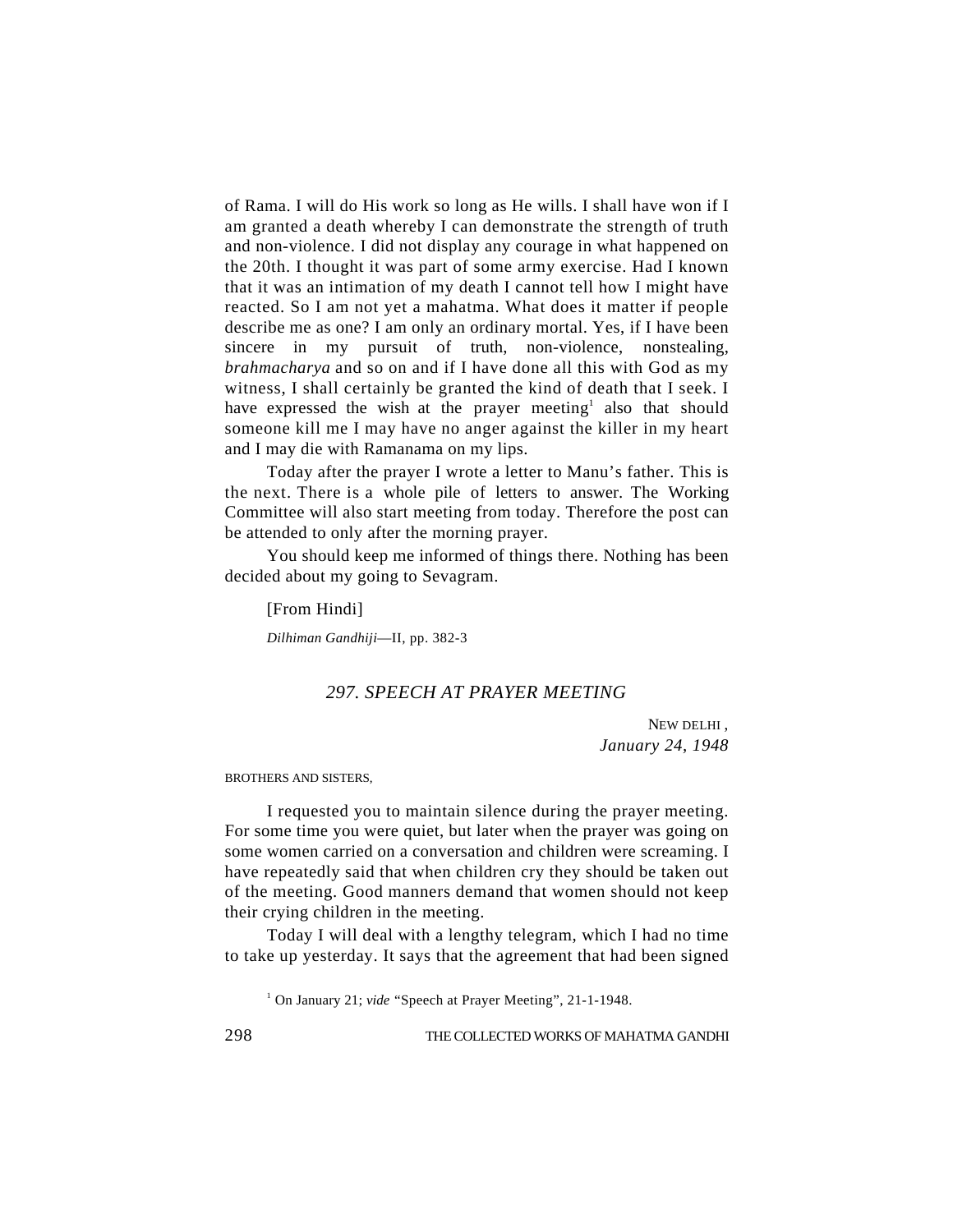between the two Governments for expatriation of the prisoners and abducted girls was a good one but that it only lasted for a short while and has now been broken. The reason for this seems to have been the condition laid down by the West Punjab Government that it would implement the agreement only after all the States in East Punjab had undertaken to return all the Muslim girls held anywhere under their jurisdiction.

I can see no difficulty in this if the same should apply to the States in West Punjab even if there are fewer States there than in East Punjab. It is true that difficulties crop up in implementing such an agreement. When the agreement was signed no difficulties were raised. What does it matter? All the girls whether on this side or that side should be restored. It does not seem to me to be right that if ten girls are returned by the West Punjab Government East Punjab should also return only that number and no more. All the girls held in East Punjab, all the women and men who are prisoners should be returned unconditionally. But today this does not happen because there is ill feeling. What does it matter that there are more girls held in West Punjab than in East Punjab? I say that we should not think on these lines. It is all a mistake. To carry away one person is as much a mistake as to carry away a hundred. If more were not carried away it is only because the ruffians were not able to—not because they did not intend to—carry away so many girls or imprison so many men. A process that has been once set in motion should not be hampered. In fact the agreement should have been extended to cover other things too. If the two Governments meet in a spirit of amity and fully resolve that they will not go to war, the way will become clear. I shall therefore humbly ask the two Governments to forget what has happened and to correct themselves. We must cleanse our hearts. But even if our hearts have not been cleansed we can still do what is clearly our duty. Self-purification means that we purge our hearts.

I have been receiving complaints that not all the girls abducted are returned from West Punjab. I have the same complaint concerning girls held in East Punjab. I have not conducted any investigation and cannot say who is lying and who is telling the truth. But if the complaint is true with regard to West Punjab it is a matter of shame. The same holds good for East Punjab. But there is yet another complaint against West Punjab. It is said they say one thing and do the opposite of it. All I can say is that this should be put right or else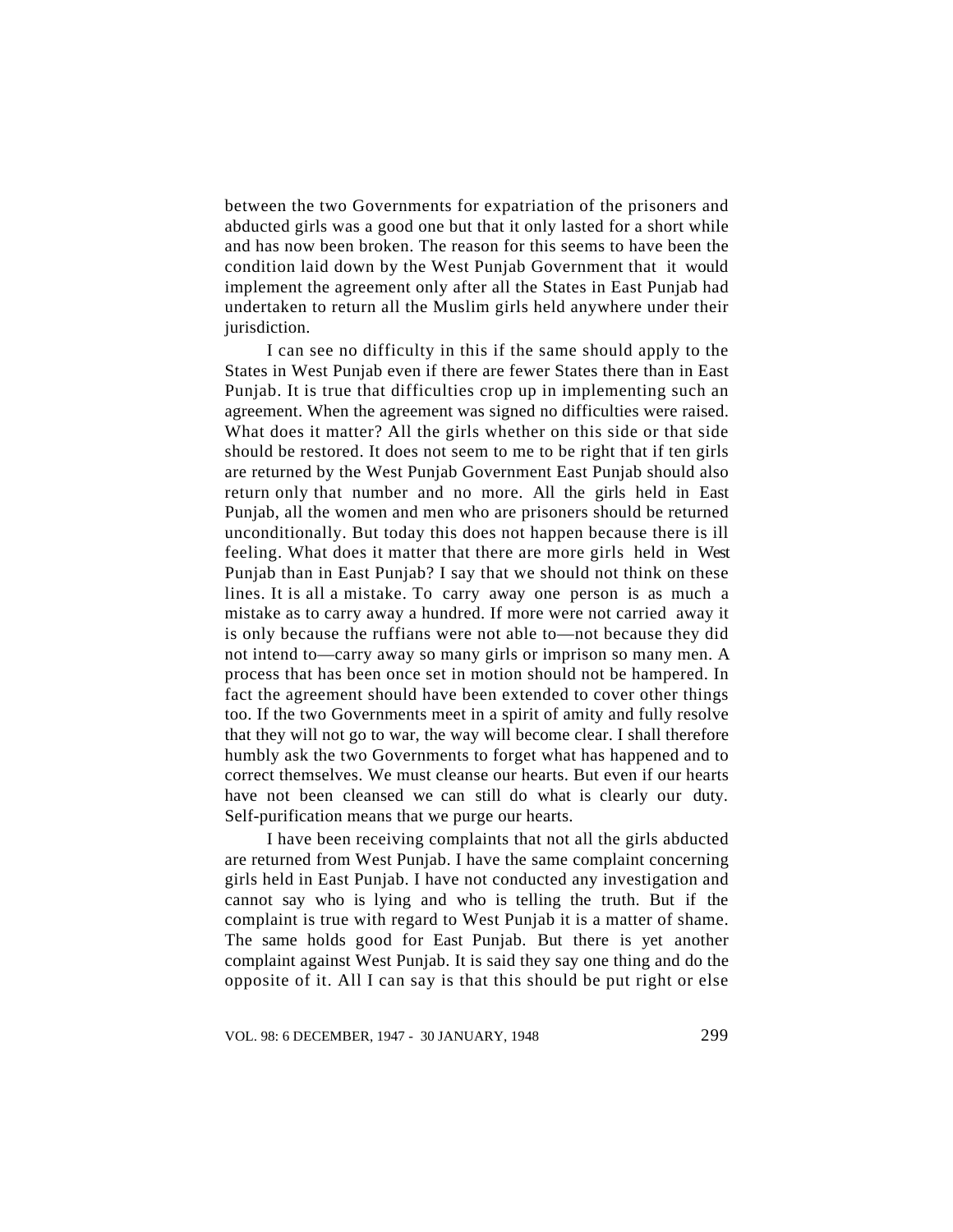the purpose for which I fasted has been fulfilled in letter but not in spirit.<sup>1</sup>

[From Hindi]

Courtesy: All India Radio. Also *Prarthana Pravachan—*II, pp. 335-7

## *298. LETTER TO AMTUSSALAAM*

BIRLA HOUSE, NEW DELHI , *January 25, 1948*

#### DAUGHTER AMTUL SALAAM,

I have your two letters. It is as you say. God is very merciful. Of all my fasts this was the biggest. What the result will be God alone knows.

I am dictating this letter, because after prayer in the morning it is more convenient to dictate than to write.

I am in a dilemma about your coming here. At first I had thought of sending you a telegram, then I gave up the idea. If the work at Borkamta can go on well in your absence and you can be conveniently relieved from there, you can come to me.

I am regaining strength. Do not worry about me.

About Kanu too I am in a dilemma. He can come if he wants to. If I get the time I will write to him.

I am sending Rashid's wife's<sup>2</sup> letter to you. I could not decipher her signature. What is her name? I wrote to her that she could come whenever she wanted. She will stay with me.

> *Blessings from* **BAPU**

From a photostat of the Hindi: G. N. 594

<sup>1</sup> At this stage the chatter had become so loud that Gandhiji said he could not proceed with what he wanted to say and brought the meeting to a close. He stressed the importance of the women observing complete silence at the prayers and suggested that those with children should stand at the fringe so as not to disturb the meeting.

2 Hosa Rashid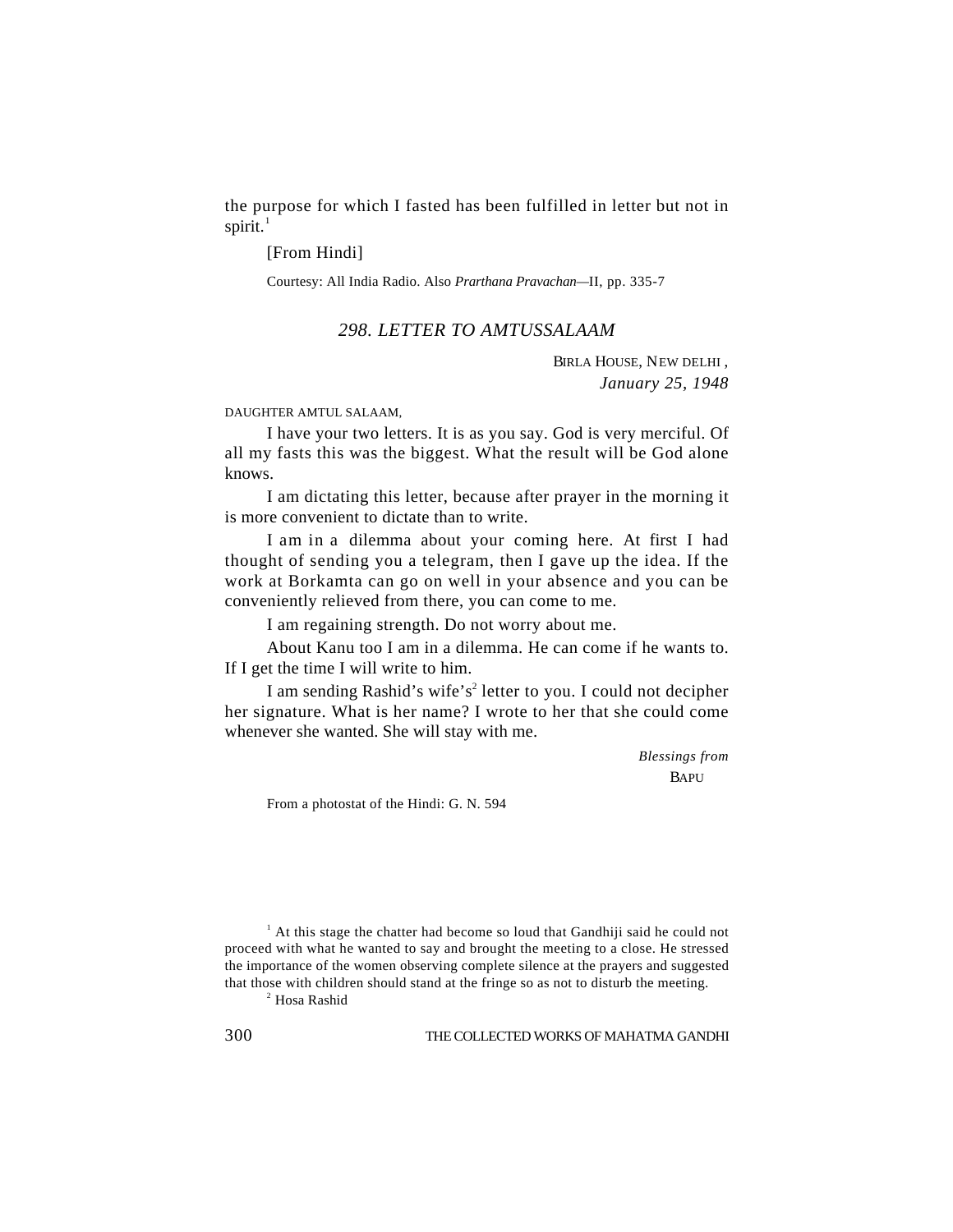BIRLA HOUSE, NEW DELHI , *January 25, 1948*

CHI. PRABHUDAYAL,

I have your letter. You are doing good work. Keep working in the same way. We have never done any work in the villages and therefore the difficulties arise. You have to produce there milk, fruit and vegetables. Leafy vegetables take very little time to grow. Do you not have any cow at all in your village? Meet the zamindars and try to soften their hearts with love. So far we have not seen the true strength of ahimsa. Now is the time.

> *Blessings from* BAPU

From a photostat of the Hindi: G. N. 11666

## *300. SPEECH AT PRAYER MEETING*

NEW DELHI , *January 25, 1948*

BROTHERS AND SISTERS,

People say that we have achieved heart-unity. I question both Muslims and Hindus and they all say that they have realized the futility of going on fighting with each other. I will not ask how many Muslims there are at this meeting. But I shall ask everyone to treat them as their brothers. If you meet any Muslim treat him as a brother and offer him a place to sit. For the last two days more people have been coming to the prayer. If each one of them brings a Muslim with him it will be a great thing.

The Urs<sup>1</sup> will start from tomorrow at the Mehrauli shrine. This fair is an annual feature but this year we had destroyed the shrine. Even the stone lattice work was demolished. Now it has been repaired somewhat and the Urs will take place as usual. I do not know how many Muslims will go there but I know that formerly a large number of them visited the Urs and so did a large number of Hindus. I hope

<sup>1</sup> A religious fair held annually at the shrine of Khwaja Syed Kutub-ud-Din Bakhtiar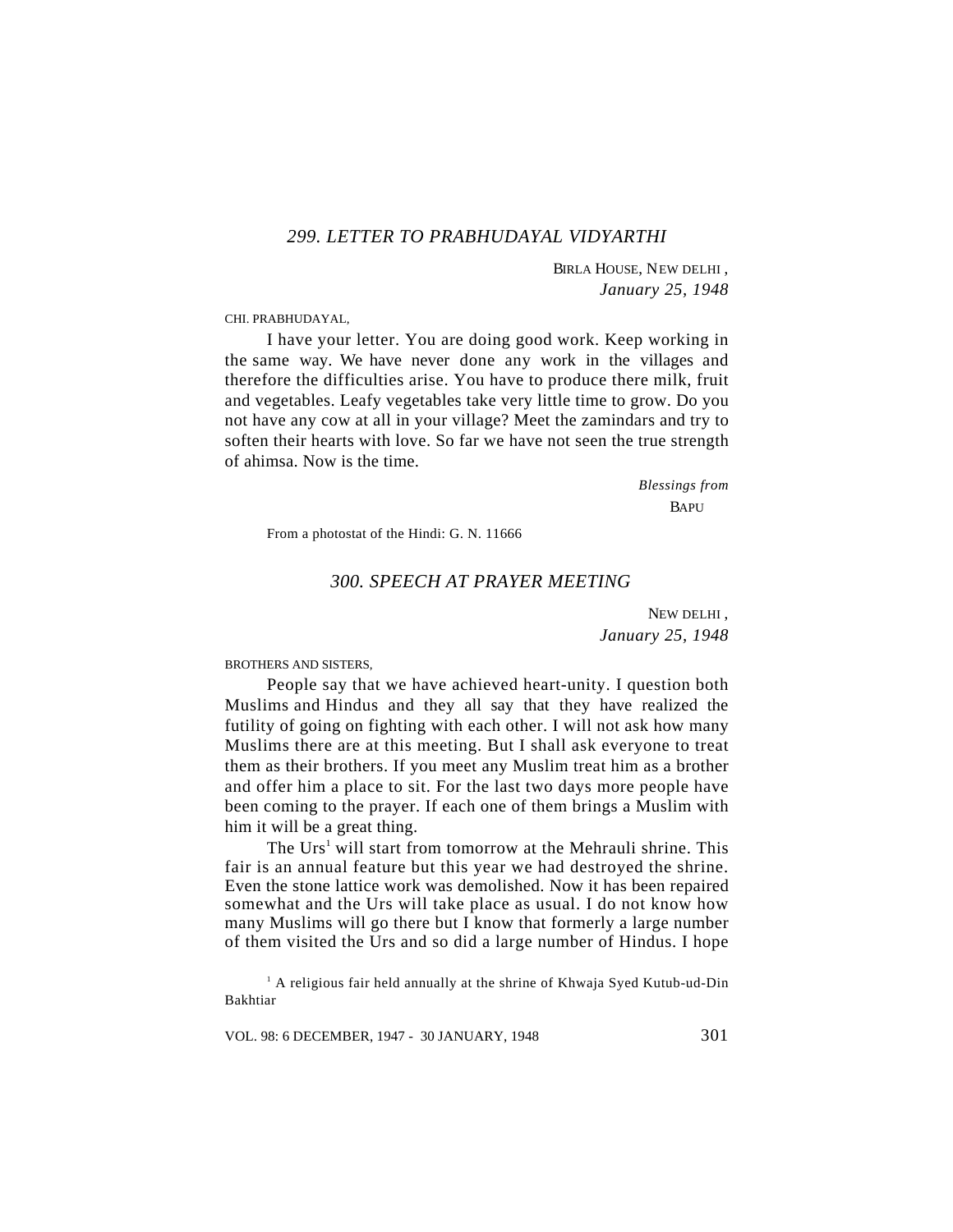that this time too Hindus will go there with peaceful intent and reverent hearts. Let them not mock or malign the Muslims who will be going to the fair. The police of course will be there but these should be as few as possible, you should all act as policemen yourselves and make sure that everything functions smoothly. At any rate you have earned a good name. The newspapers feature it and I continue to receive letters and telegrams from all over the world. I am receiving communications from China and other parts of Asia and from America and Europe as well. All of them say that we have achieved here something very great, that they had been fearing that with the British having left the country we Indians being stupid and inexperienced in the ways of governing would destroy ourselves in a civil war.

I shall be leaving for Wardha on February 2. Rajendra Babu will accompany me. But I shall try to return to Delhi as soon as I can. The newspaper report that I shall be staying there for a month is not correct. I shall go to Wardha only if you will all bless me and assure me that you will not start fighting as soon as I leave. I shall later go to Pakistan also, but for that to be possible the Pakistan Government has to tell me that I can go and carry on my work there. Even if any one of the Provincial Governments of Pakistan invites me I shall go.

Whenever there is a meeting of the Congress Working Committee at which I am present I give you some idea of what is transacted there. Today there was a second meeting of the Congress Working Committee and many matters were discussed there. You may not be interested in everything that was taken up for discussion but one thing I may tell you. The Congress had decided some twenty years ago that there should be as many provinces in the country as there are major languages. The Congress had also said that as soon as power came into its hands such linguistic provinces would be formed. For that matter we have nine or ten provinces even today—all under a central authority. If new provinces are formed and they are all placed under the authority of Delhi there is no harm in it. But it will be very bad if they all want to be free and refuse to accept central authority. It should not be that Bombay then will have nothing to do with Maharashtra and Maharashtra with Karnataka and Karnataka with Andhra. Let all live as brothers. Moreover if linguistic provinces are formed it will also give a fillip to the regional languages. It would be absurd to make Hindustani the medium of instruction in all the regions and it is still more absurd to use English for this purpose.

## [From Hindi]

*Prarthana Pravachan*—II, pp. 338-40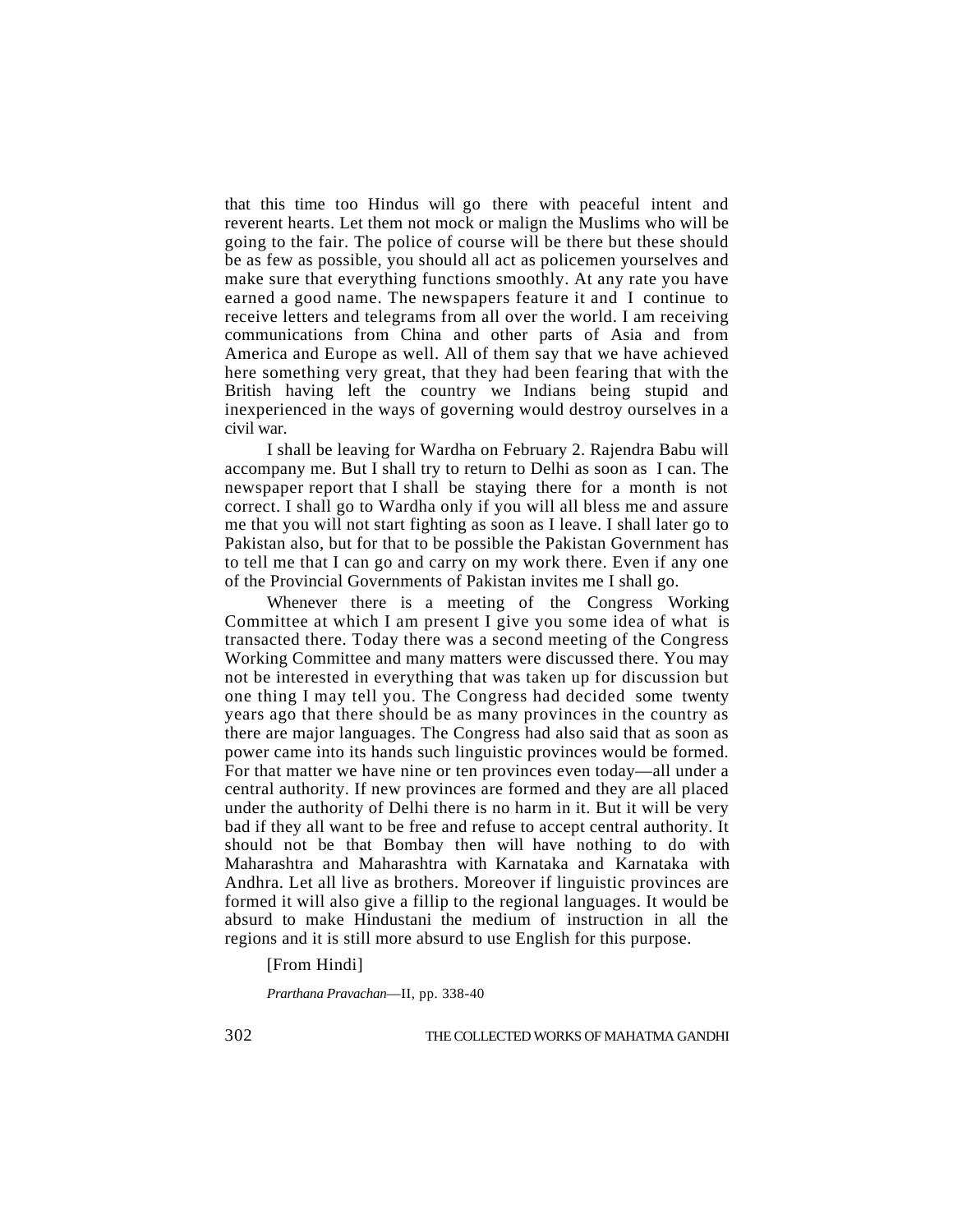## *301. SPEECH AT PRAYER MEETING*<sup>1</sup>

NEW DELHI , *January 26, 1948*

This day, 26th January, is Independence Day. This observance was quite appropriate when we were fighting for independence we had not seen nor handled. Now we have handled it and we seem to be disillusioned. At least I am, even if you are not.

What are we celebrating today? Surely not our disillusionment. We are entitled to celebrate the hope that the worst is over and that we are on the road to showing the lowliest of the villager that it means his freedom from serfdom and that he is no longer a serf born to serve the cities and towns of India but that he is destined to exploit the city-dwellers for the advertisement of the finished fruits of well-thought-out labours, that he is the salt of the Indian earth and that it means also equality of all classes and creeds, never the domination and superiority of the major community over a minor, however insignificant it may be in numbers or influence. Let us not defer the hope and make the heart sick. Yet, what are the strikes and a variety of lawlessnesses but a deferring of the hope? These are symptoms of our sickness and weakness. Let labour realize its dignity and strength. Capital has neither dignity nor strength compared to labour. These the man in the street also has. In a well-ordered democratic society there is no room, no occasion, for lawlessness or strikes. In such a society there are ample lawful means for vindicating justice. Violence veiled or unveiled must be taboo. Strikes in Kanpur, coal mines or elsewhere mean material loss to the whole society not excluding the strikers themselves. I need not be reminded that this declamation does not lie well in the mouth of one like me who has been responsible for so many successful strikes. If there be such critics they ought not to forget that then there was neither independence nor the kind of legislation we now have. I wonder if we can remain free from the fever of power politics or the bid for power which afflicts the political world, the East and the West. Before leaving this topic of the day, let us permit ourselves to hope that though geographically and politically India is divided into two, at heart we shall ever be friends and brothers helping and respecting one another and be one for the outside world.

<sup>&</sup>lt;sup>1</sup> It being Gandhiji's silence day, Pyarelal translated the written speech into Hindustani and read it out after the prayers.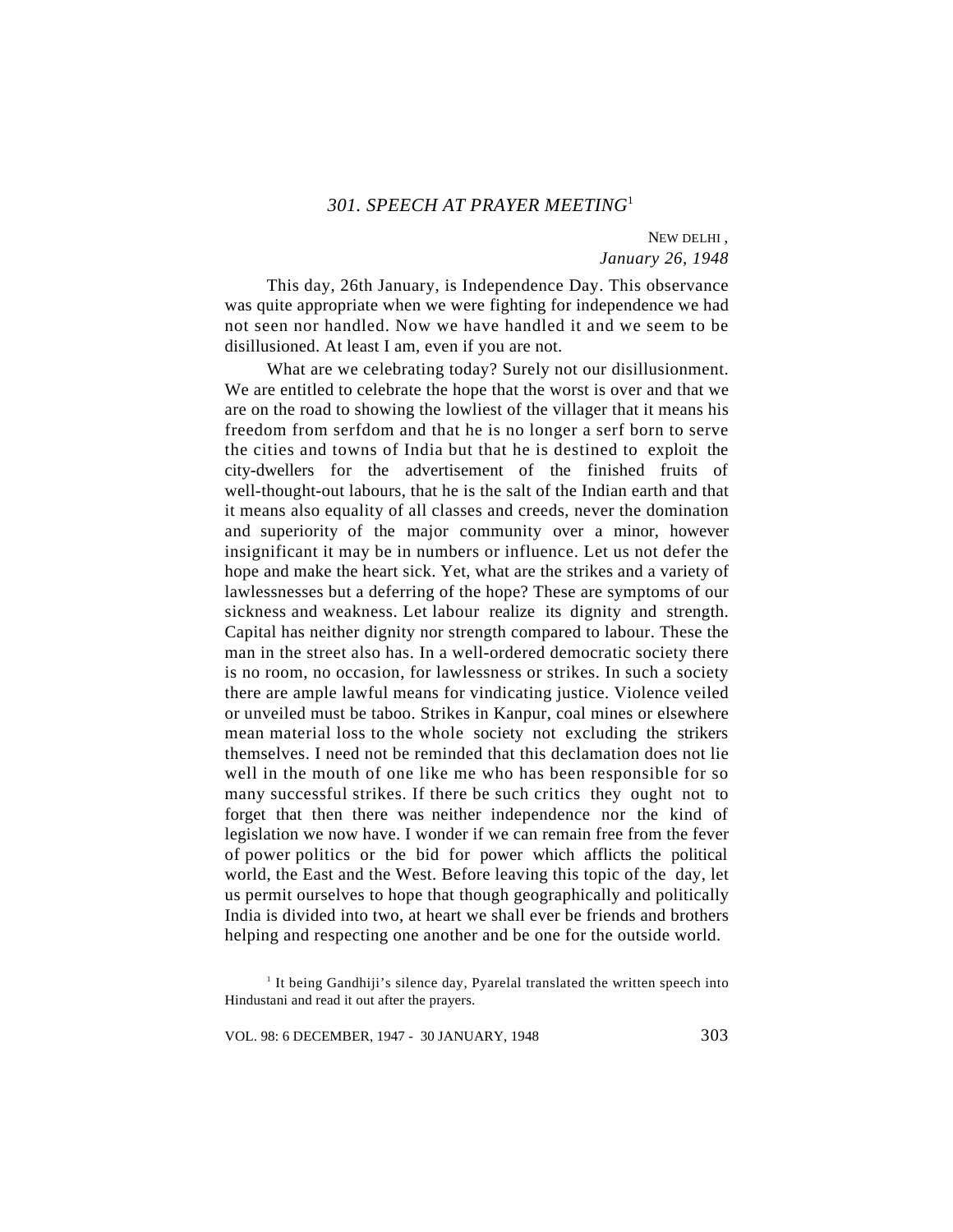Decontrol of cloth<sup>1</sup> has been welcomed in all quarters. There never was a scarcity of cloth. How can it be when there is enough cotton and enough hands in the land for spinning and weaving? Equally welcome is the removal of control on firewood and coal. It is remarkable that there is now a glut in the market of *gur*, the poor man's supply for caloric deficiency. There would be no remedy for glut nor for reaching places outside the boundary of production unless there is quick locomotion. Let a correspondent in the know speak on this subject:

Needless to say that efficiency of the rail and road transport is the chief factor for the success of the decontrol policy. If there is no improvement in the railway transport there is a danger of countrywide famine and the entire collapse of the decontrols. The present working of the railway transport is a living danger to these decontrols and controls alike. The terrible contrast of different prices prevalent in different parts of India for the same commodity is chiefly due to this transport bottleneck. If *gur* is sold at Rs. 8 per maund at Rohtak and at Rs. 50 in Bombay, we must say there is something wrong with the working of the railways. Thousands of wagons in the length and breadth of the country are not kept moving. Wagons are not even unloaded for months and months together. Corruption is rampant in a most virulent form in the booking of these wagons, in the garb of 'scarcity of wagons and coal' and 'priority for different commodities'. For the booking of one wagonload one has to spend hundreds of rupees and spend days together in the railway yards. Even the best efforts of the worthy Transport Minister<sup>2</sup> have cut no ice in so far as the supply of these wagons and their constant moving is concerned.

The entire rail and road transport requires a complete overhauling by the Transport Minister to make the decontrols a thorough success. Then only decontrols shall prove a blessing to the poor for the benefit of whom they are being pursued. Millions of villagers, farmers and labourers are hit owing to the defective system in this rail and road transport as their produce seldom reaches the market.

As stated in my previous letter, the rationing of petrol ought to be removed and monopoly and permit system of the road transport may be abolished altogether. This monopoly system is benefiting a few transport companies only but has rendered the lives of millions and millions of our countrymen difficult.

Ninety-five per cent of the success in decontrols solely depends upon

<sup>&</sup>lt;sup>1</sup> The Government had decided to decontrol cloth from January 19.

<sup>2</sup> John Matthai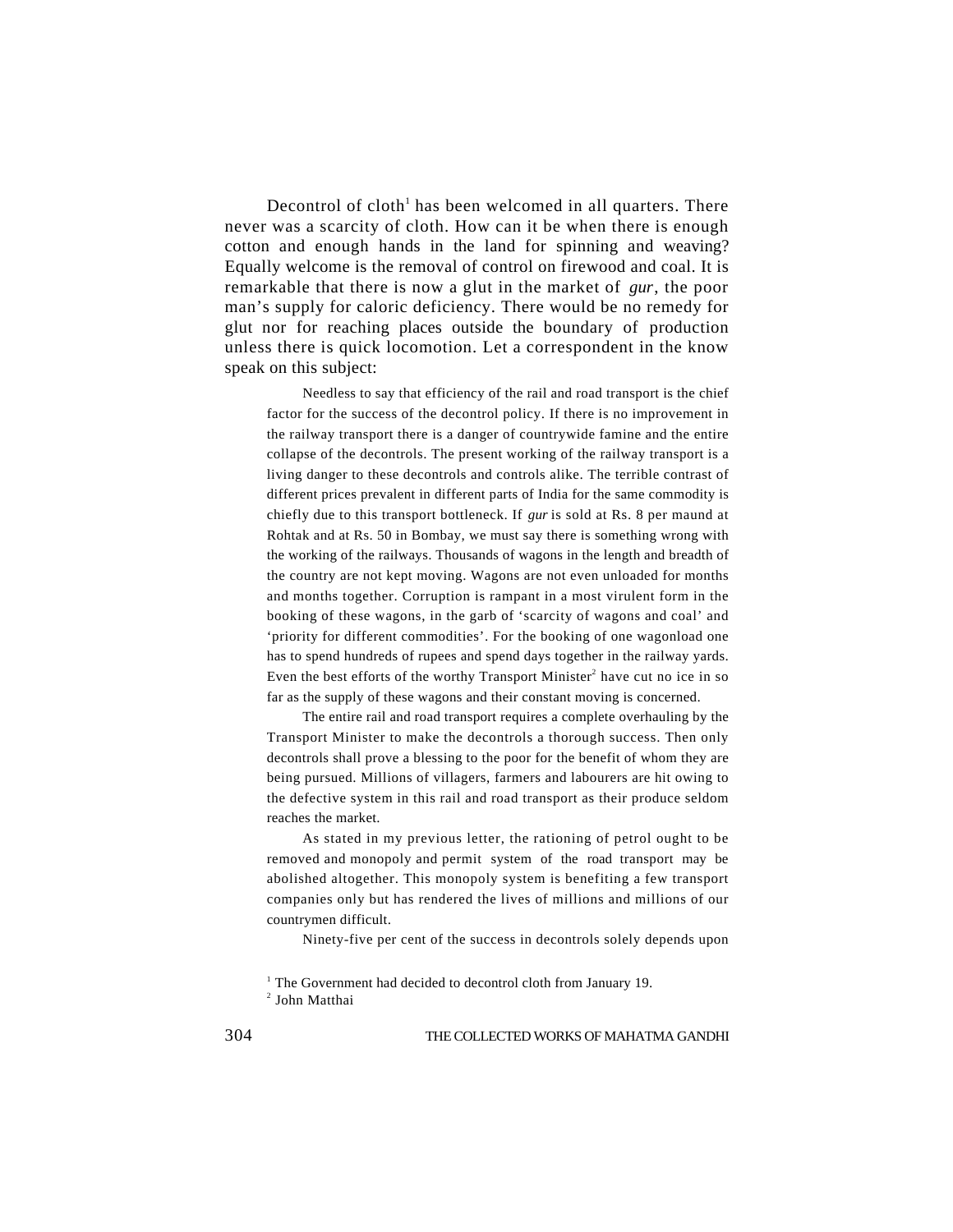the efficient working of the railways and vehicles, i. e., in keeping the wagons moving, and abolishing the rationing of petrol and the permit and monopoly system of the lorries. This shall bring from the remotest corners of the country lakhs of tons of foodstuffs and all other produce profusely to the entire markets of the land.

The subject of corruption referred to by the correspondent is not new. Only it has become much worse than before. Restraint from without has practically gone. Corruption will go when the large number of persons given to the unworthy practice realize that the nation does not exist for them but that they do for the nation. It requires a high code of morals, extreme vigilance on the part of those who are free from the corrupt practice and who have influence over corrupt servants. Indifference in such matters is criminal. If our evening prayers are genuine, they must play no mean part in removing from our midst the demon of corruption.

*The Hindustan Times*, 27-1-1948, and *Harijan*, 1-2-1948

## *302. CONGRESS POSITION*

Indian National Congress which is the oldest national political organization and which has after many battles fought her non-violent way to freedom cannot be allowed to die. It can only die with the nation. A living organism ever grows or it dies. The Congress has won political freedom, but it has yet to win economic freedom, social and moral freedom. These freedoms are harder than the political, if only because they are constructive, less exciting and not spectacular. All-embracing constructive work evokes the energy of all the units of the millions.

The Congress has got the preliminary and necessary part of her freedom. The hardest has yet to come. In its difficult ascent to democracy, it has inevitably created rotten boroughs leading to corruption and creation of institutions popular and democratic only in name. How to get out of the weedy and unwieldy growth?

The Congress *must* do away with its special register of members, at no time exceeding one crore, not even then easily identifiable. It had an unknown register of millions who could never be wanted. Its register should now be co-extensive with all the men and women on the voters' rolls in the country. The Congress business should be to see that no faked name gets in and no legitimate name is left out. On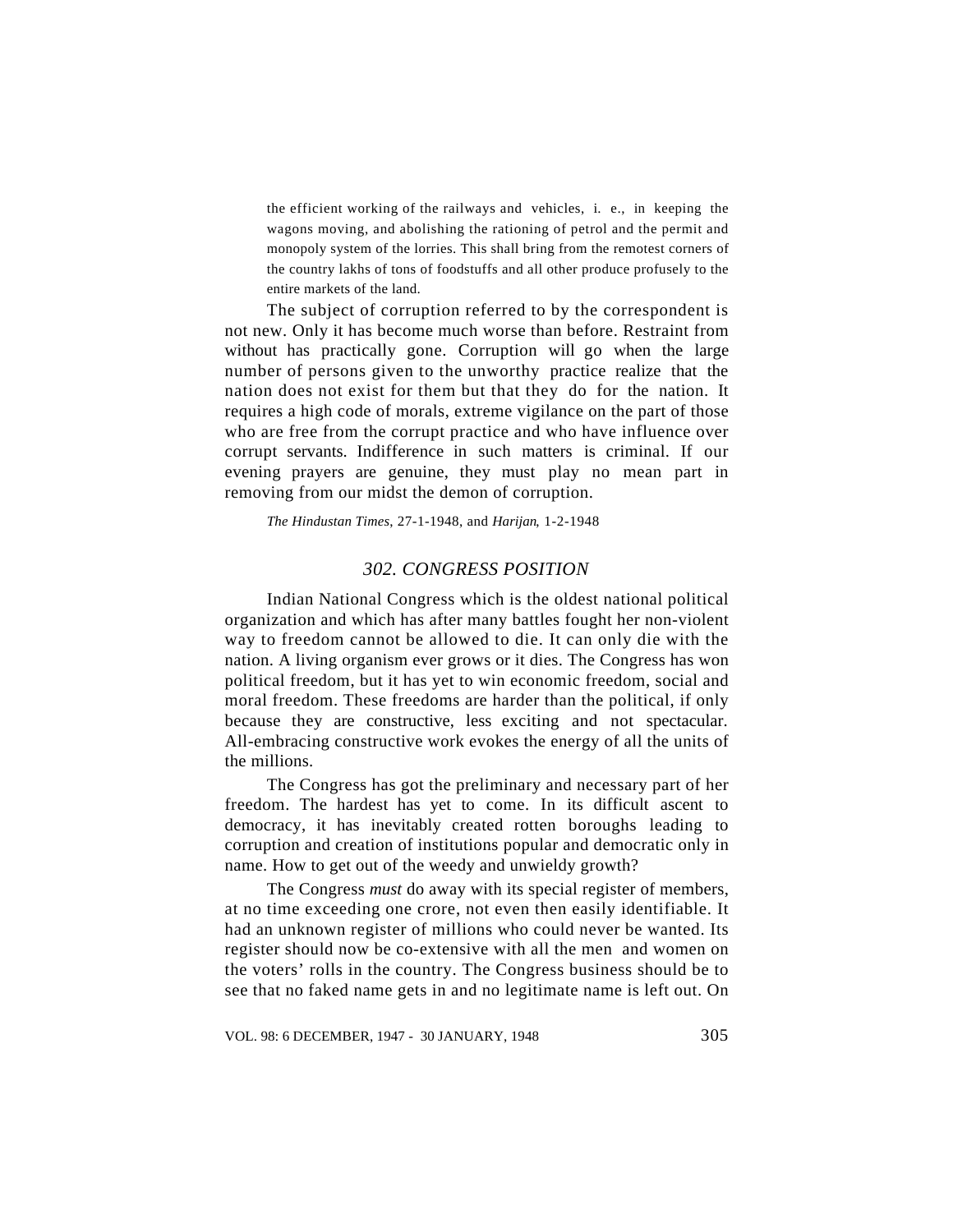its own register it will have a body of servants of the nation who would be workers doing the work allotted to them from time to time.

Unfortunately for the country they will be drawn chiefly for the time being from the city-dwellers, most of whom would be required to work for and in the villages of India. The ranks must be filled in increasing numbers from the villagers.

These servants will be expected to operate upon and serve the voters registered according to law, in their own surroundings. Many persons and parties will woo them. The very best will win. Thus and in no other way can the Congress regain its fast-ebbing unique position in the country. But yesterday the Congress was unwittingly the servant of the nation, it was *Khudai khidmatgar—*God's servant. Let it now proclaim to itself and the world that it is only God's servant—nothing more, nothing less. If it engages in the ungainly skirmish for power, it will find one fine morning that it is no more. Thank God, it is now no longer in sole possession of the field.

I have only opened to view the distant scene. If I have the time and health, I hope to discuss in these columns what the servants of the nation can *do* to raise themselves in the estimation of their masters, the whole of the adult population, male and female.

NEW DELHI, January 27, 1948 *Harijan,* 1-2-1948

## *303. HARIJANS AND TEMPLE-ENTRY*

A friend from Wadhawan writes:  $1$ 

The second letter is from Ahmedabad. It is unsigned, with a subscription "Yours oppressed". The handwriting is well formed. The language and the writing are not of any Harijan I know. I reproduce below its relevant portion.<sup>2</sup>

<sup>1</sup> The letter is not translated here. The correspondent had written that Harijans were admitted into temples anyhow with or without the consent of the trustees and questioned the insistence on getting Harijans admitted into Swaminarayan or Jain temples in which they had no faith.

2 Not translated here. The correspondent had written that on *Makar Sankranti* day some Harijans had gone to the local Swaminarayan temple but the doors of the temple were closed to them and that they had been offering satyagraha for having the temple opened without any change in the attitude of the management.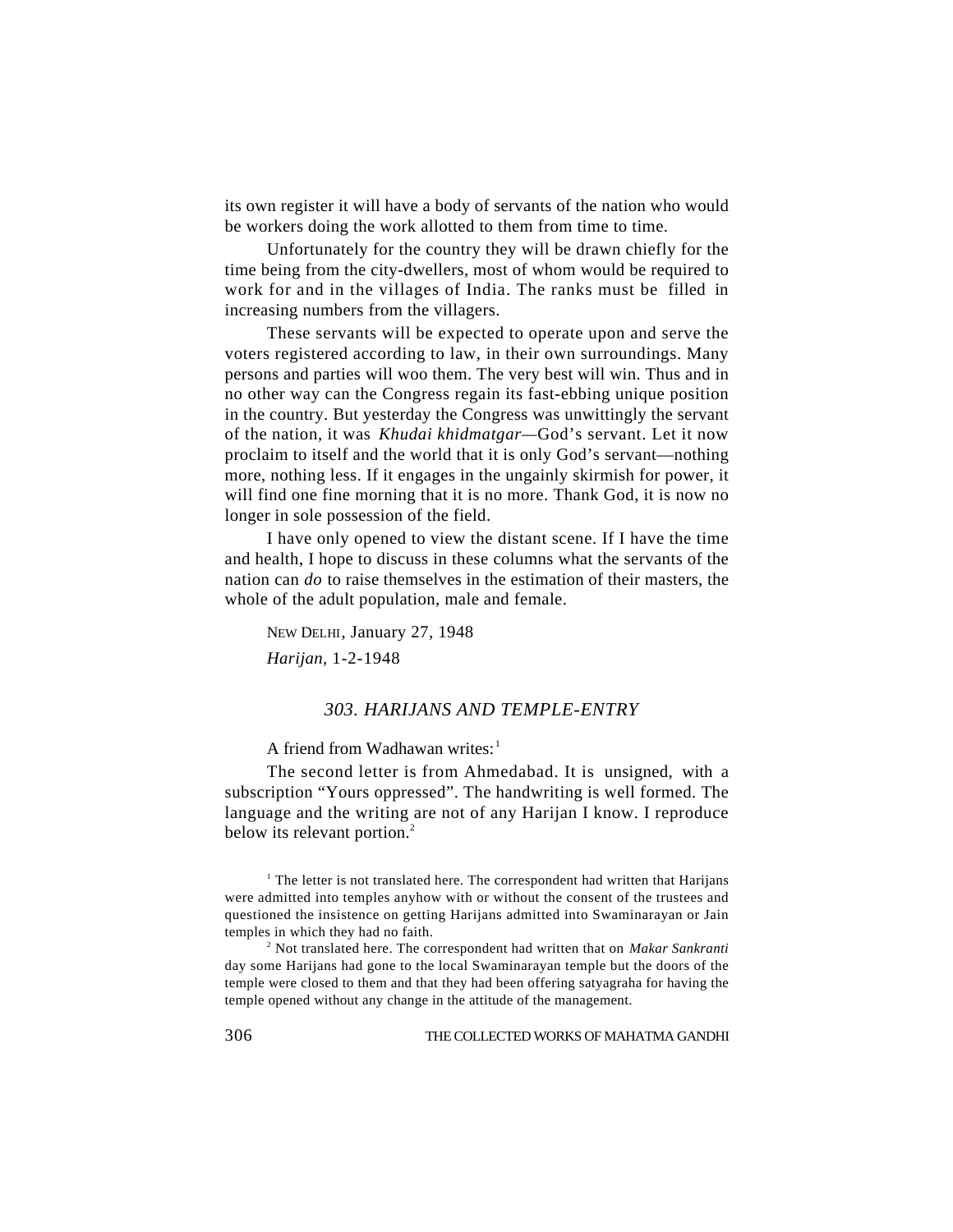The distinction drawn by the writer of the first letter has in my opinion no meaning. Hindus can and do visit Swaminarayan and Jain temples. Harijans should also visit them. For years there has been a movement going on to prove that Brahmins and Harijans have equal rights. It has met with considerable success. Now that the Bombay Government have passed a law to that effect there seems to be no occasion for satyagraha. If the law is in conformity with public opinion it should command respect. If it is against public opinion, its enforcement will be rather slow. In a democracy a law cannot be enforced through coercion. It always calls for discerning circumspection. It will succeed if a reformer takes recourse to it with clear understanding. If he is impatient the law will prove a failure.

Trustees are not the owners of the temples. Even those who get the temples built are not the owners if they are built for public use. The real owners of the temples are the devotees. Devotees are those who visit the temples either for worship or to feign worship. Regarded in this light all Jain and Swaminarayan temples are Hindu temples. I have myself visited these temples. No one even cared to ask me or hundreds like me to which sect we belonged. It was enough that I looked a Hindu. So where Hindus go Harijans can also go. Harijans are not a separate community. Enlightened public opinion and the law which embodies that opinion say that they are one of the *varnas,* be they four or eighteen, comprising Hindu society. Therefore the contrary view cannot prevail. It is the devotees who make of God a living entity. If they are good, the God is good.

Now the second letter. I fail to appreciate the impatience of the Harijans notwithstanding my firm views as stated above. Those who insist on going into the temple are not true devotees. They do not care for *deva-darshan,* they are running only after their right and away from religion. They write anonymous letters or allow others to write for them. True devotees will not do such things; they will do what Nandanar<sup>1</sup> did. He had no one except God. A Brahmin who regards himself as belonging to a higher class gladly worships that Nandanar today. I want to see among the Harijans a Nandanar who has become a man of God by his own choice and those who are born Harijans should also wish for the same. If non-Harijan Hindus want, let them take Harijans to their temples with due respect. As long as that does

An "untouchable" devotee, who became one of the sixty-three Saiv saints of South India.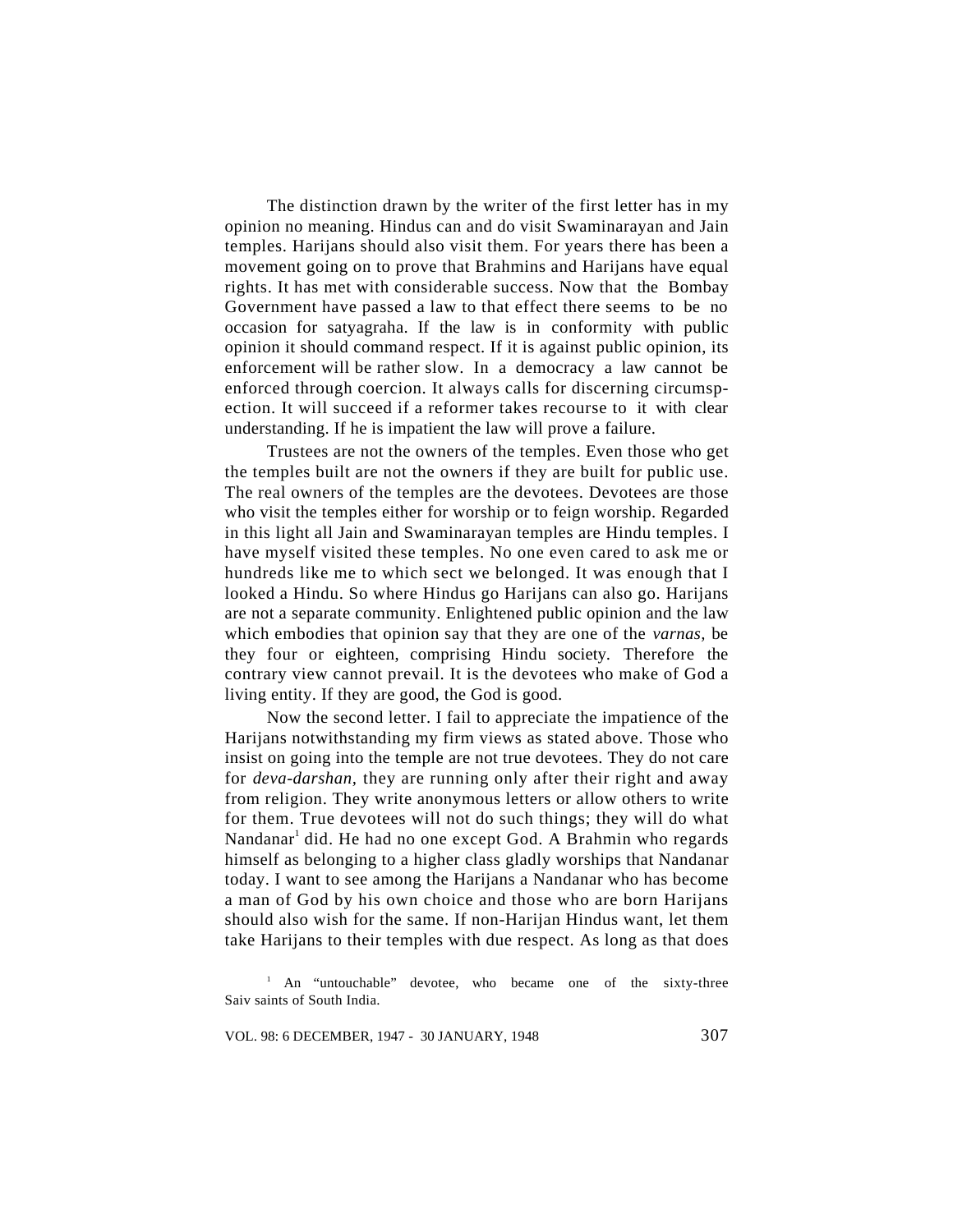not happen, let the Harijans stay at their homes and sanctify themselves with the purifying Ganga of their devotion. There is no need for them to fast before a temple. I believe that it is *adharma* to do so. Such fasts are called *dharnas* in Hindi. In Gujarati it is *langhan* or *tragu.* There is no merit in it. It is certainly sinful and everyone should keep miles away from such sins.

NEW DELHI, January 27, 1948 [From Gujarati] *Harijanbandhu,* 1-2-1948

## *304. FRAGMENT OF A LETTER*

*January 27, 1948*

"I know what is dharma but I do not pursue it; I know what is *adharma* but I do not abjure it."<sup>1</sup>

If I can prove that this is not true in my case, I shall think that I have done enough. But this can only be if I can joyfully take a volley of bullets. I do not think that I deserve to be congratulated on what happened on the 20th. It was only God's blessing. But I am fully prepared to go when the summons comes. For the rest, I am pursuing the idea of going to Wardha but it does not seem likely to me that I shall be able to go. Who knows what tomorrow will bring?

[From Gujarati] *Dilhiman Gandhiji*—II, pp. 392-3

```
ैजानामिं धर्म न च मे प्रवक्ति:
जानाम्यधर्म न च मे निवृत्तिः ।
```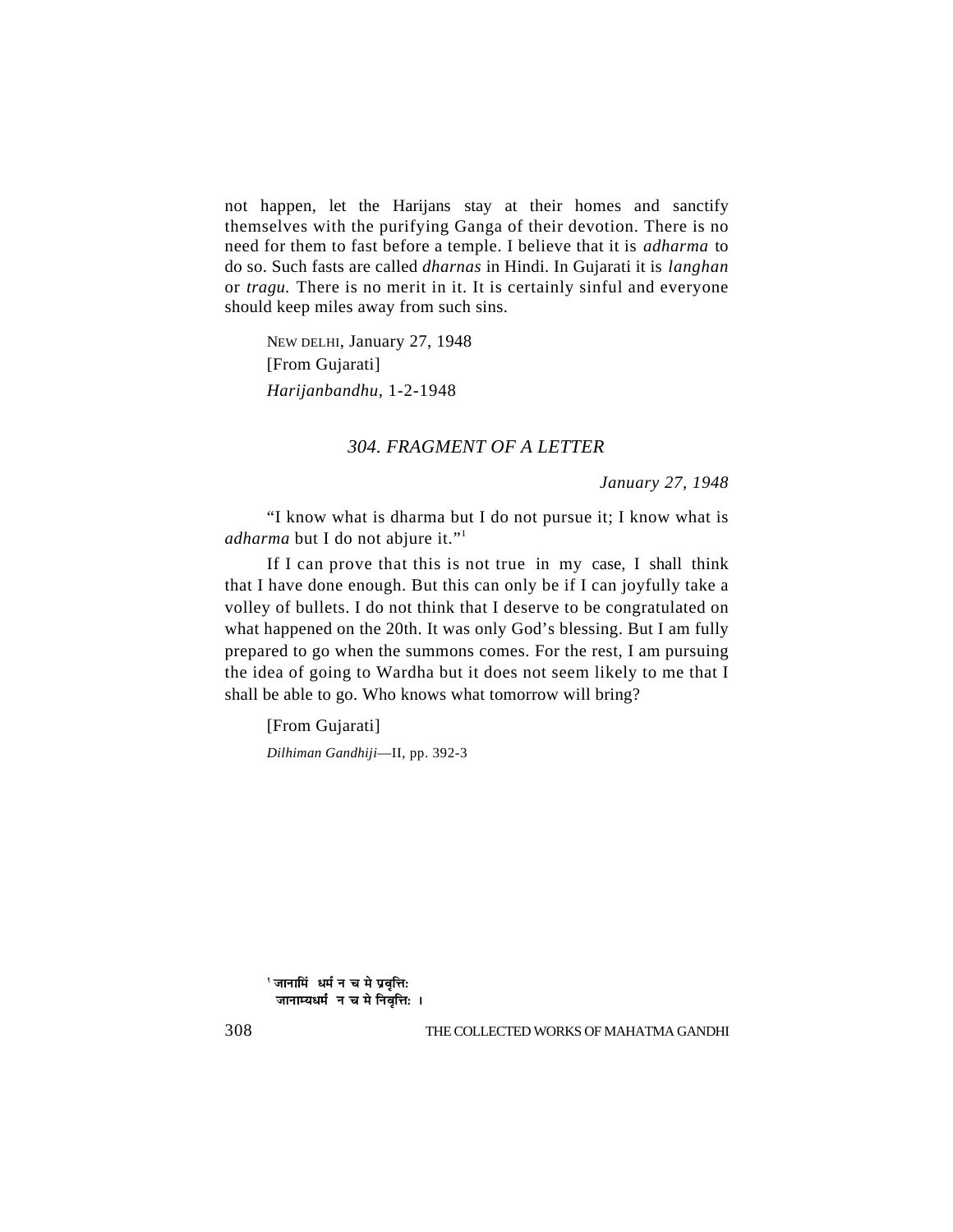## *305. FRAGMENT OF A LETTER*<sup>1</sup>

#### *January 27, 1948*

Only today I have written on the policy of the Congress. You will see it<sup>2</sup>. I am trying to persuade  $\ldots$  says that he cannot do without ... and ... says he cannot do without ... If one talks of resigning ... . is already ready to resign<sup>3</sup>. About Kashmir I feel that there is no need for us to go to Lake Success<sup>4</sup>. Still we shall see what comes about.

I had resolved to do or die here. It looks like something has been achieved. Still a great deal remains to be done.

I am going to Mehrauli today.

[From Hindi]

Dilhiman Gandhiji—II, p. 393

## *306. SPEECH AT URS*<sup>5</sup>

MEHRAULI, *January 27, 1948*

BROTHERS AND SISTERS,

I would request the sisters to remain silent and give me a few minutes. I had hardly imagined that I would be required to speak here. I have come here on pilgrimage. Several days ago I had heard that it might not be possible to hold the Urs at Mehrauli as in the previous years. Had it been so I would have been deeply distressed. I request you—Hindus, Sikhs and Muslims who have come here with cleansed hearts—to take a vow at this holy place that you will never

<sup>1</sup> Omission of names in the letter is as in the source.

<sup>2</sup> *Vide* "Congress Position", 27-1-1948.

<sup>3</sup> Obviously the reference is to the growing differences between Jawaharlal Nehru and Vallabhbhai Patel, both of whom had written detailed notes to Gandhiji, each offering to resign in favour of the other.

4 The United Nations Organization

<sup>5</sup> Gandhiji was taken to the innermost shrine. The usual practice of not allowing women to enter the shrine was waived and the girls accompanying Gandhiji were allowed to enter.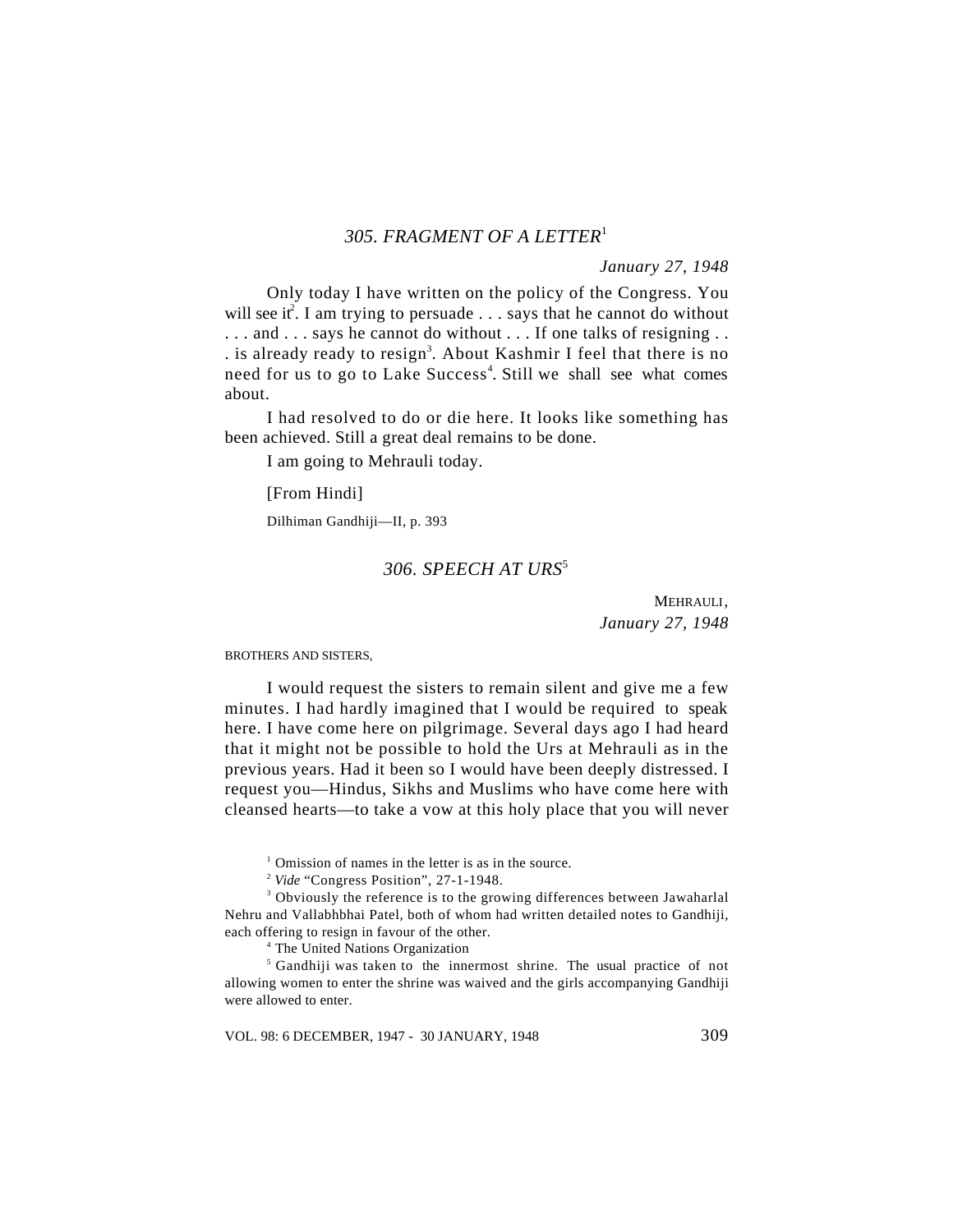allow strife to raise its head, but will live in amity, united as friends and brothers. Then the world will admit that though we quarrelled among ourselves as two brothers, ultimately we have not turned into sworn enemies. We might be different outwardly but after all we are the offshoots of the same tree. I do not want to talk about one who is a slave of Satan. I have seen life. This is nothing new. Even now somewhere or other fighting is going on. Only today I have read that Hindus have been killed in the Frontier.<sup>1</sup> The Muslims here should be ashamed of it. We have to resolve to cleanse our hearts. The people massacred there are not going to come back. But we must declare and say that we are not going to avenge it by killing anyone. We will purify ourselves and meet the opponents with love. It would be well for the Hindus if they understood and assimilated this. When I broke my fast it was on the condition that the Hindus and Muslims of Delhi would thoroughly cleanse their hearts. If, however, you persuaded me to break my fast just to keep me alive, it was folly on your part.

#### [From Hindi]

*Dilhiman Gandhiji—*II, p. 394

## *307. INTERVIEW TO KINGSLEY MARTIN*<sup>2</sup>

NEW DELHI, *January 27, 1948*

Gandhiji explained how the freedom movement had not been a non-violent movement in the highest sense of the term. If it had been the non-violence of the strong no butchery such as had taken place recently could have come about. He discovered this while he was on his pilgrimage in Noakhali and ever since this discovery he had been impressing the fact on everyone. He felt that non-violence during the struggle for independence was an expedient, i. e., resistance to the white man was undertaken in a non-violent manner simply because we had no military strength with which to offer battle.

Gandhiji went on to relate how he had resisted a certain millionaire in South Africa who had introduced him at a public meeting as a mere passive resister and weak

<sup>&</sup>lt;sup>1</sup> Non-Muslims waiting for evacuation in a camp at Parachinar were attacked by tribesmen on the night of January 22. According to the local authorities, 130 were killed, 50 wounded and 50 abducted.

<sup>&</sup>lt;sup>2</sup> A British press correspondent. Notes of this interview taken by Amrit Kaur were approved by Gandhiji.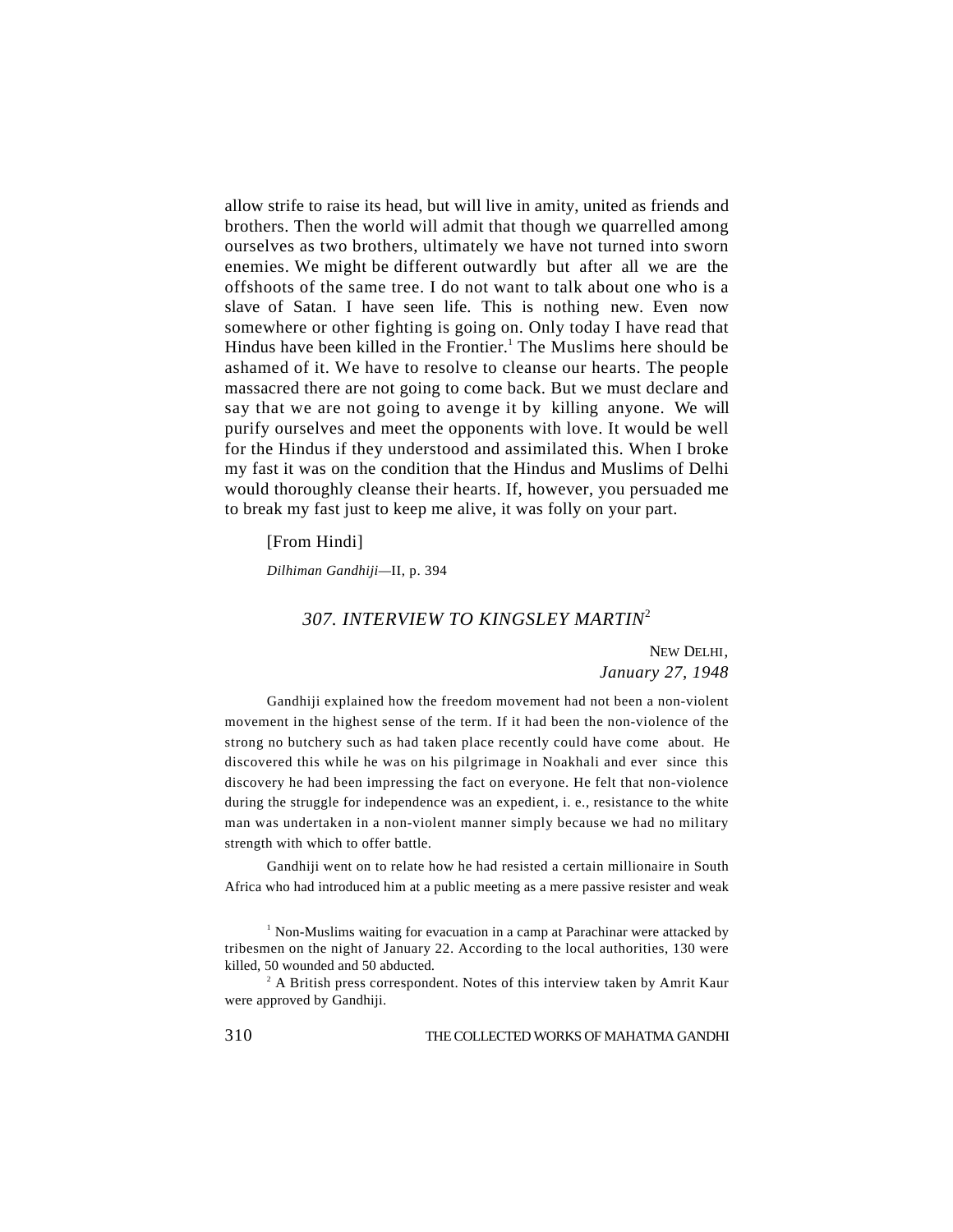because as an Indian there he was landless and without any rights.<sup>1</sup> Gandhiji objected to this description and said that real passive resistance had been miscalled a weapon of the weak. After all Jesus Christ had been called the Prince of passive resisters. Could he, in any sense of the term, be called a weak man? People forget that soulforce, the only weapon of the truly non-violent man, was a weapon of the strong.

In reply to the correspondent's suggestion that many people looked upon non-violence as a good opposition weapon in politics and that they could not understand how it could, for example, be used as a positive weapon in Kashmir today or against a man like Hitler who just killed everybody and stamped out opposition in that manner, Gandhiji laughingly replied that he was not in charge of the Government and therefore could not guide their policies; nor did he think that the members of the present Government believed in non-violence. He recalled how Maulana Saheb had said, "When we gain power we shall not be able to hold it non-violently." Gandhiji said that he had laughed to himself at that time and related the moral of Tolstoy's story of Ivan the Fool which had always remained with him. Hindu scriptures, Gandhiji said, had scores of such stories but he quoted Ivan the Fool because the interviewer might have read the book. Ivan remained non-violent even when he became king. Gandhiji pointed out how the truly non-violent man could never hold power himself. He derived power from the people whom he served. For such a man or such a government, a non-violent army would be a perfect possibility. The voters then would themselves say, 'We do not want any military for our defence.' A non-violent army would fight against all injustice or attack but with clean weapons. Non-violence did not signify that man must not fight against the enemy and by enemy was meant the evil which men did, not human beings themselves. He went on to say that if he were the leader of Kashmir like Sheikh Abdullah, he would have such an army but Sheikh Abdullah quite honestly and humbly thought otherwise.

On the correspondent suggesting a solution of the Kashmir issue on the basis of separation, e. g., a predominantly pro-Pakistan area like Poonch going to Pakistan and the Kashmir Valley remaining in India Gandhiji had no difficulty in giving a firm answer in the negative. He held firmly that India or any part of India could not be divided in this manner. It was an evil that must not be allowed to continue.

<sup>1</sup> According to "A Correction" sent by H. S. L. Polak which appeared in Harijan, 5-9-1948, the reference was obviously to William Hosken who though a well-to-do businessman, was not a millionaire.

William Hosken had introduced Gandhiji and the passive resistance movement at a meeting at Germiston in 1909 as follows: "The Transvaal Indians have had recourse to passive resistance when all other means of securing redress proved to be of no avail. They do not enjoy franchise. . . . . They are weak and have no arms. Therefore they have taken to passive resistance which is a weapon of the weak."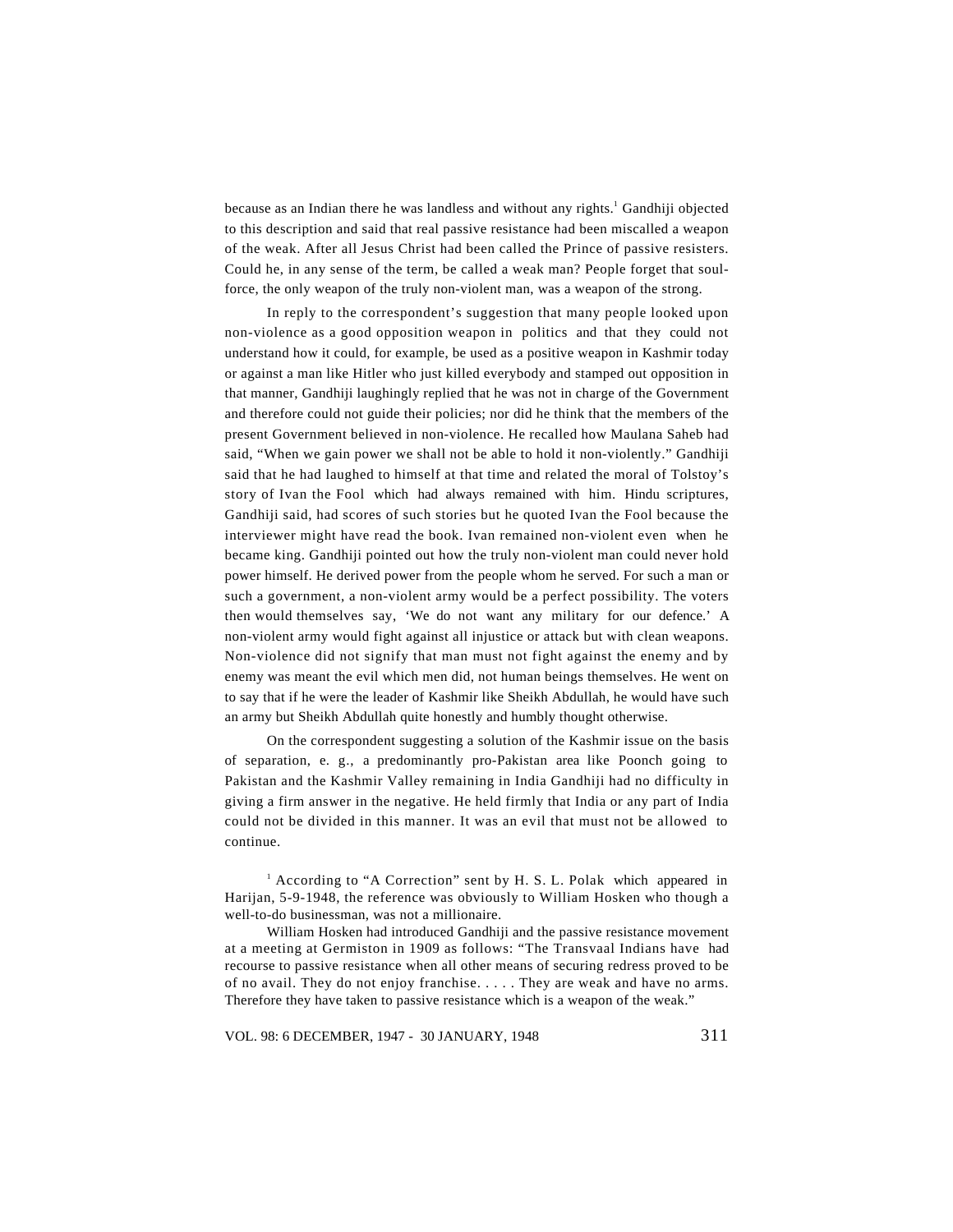Take, for example, Hyderabad; will you separate the town of Hyderabad from the rest of the State? Such pockets exist all over India and separation would then become an endless process spelling the ruination of India.

The interviewer pleaded that the position of Hyderabad was not wholly analogous. Any state on a border area was surely different. But Gandhiji maintained that it was not possible for states even on the border to be either cut up or separated or . . . to call themselves independent. And when the correspondent mentioned Gilgit, Gandhiji recalled that he was in Kashmir<sup>1</sup> when the city of Srinagar was illuminated. On asking what the illuminations were for Gandhiji was told that they were celebrating the accession of Gilgit to Kashmir. He was sad when he heard the news because he wondered how long Kashmir would hold Gilgit. It had been a big bite even for Britain. Britain's policy of keeping on adding to her territories in India had not been either a wise or right policy. If Kashmir acceded to India, it would be because of the will of the people as a whole and they would do so well knowing that Gilgit was no part of the Indian Union today. There were people who said they would reconquer Gilgit. All sorts of complications would then arise. Gandhiji said that Britain had made of India a political whole and India must continue as such.

In reply to a question as to what Pakistan could do with tribal people Gandhiji said:

I would accept a challenge of conquering the tribal areas but as a non-violent man. I would not bribe them, nor kill them; I would serve them. Have not missionaries allowed themselves to be eaten by cannibals?

The correspondent exclaimed, "Alas! there are no Gandhis in Palestine, in Russia or in the U. S. A. !", to which Gandhiji laughingly replied:

So much the worse for them.

In reply to a query as to why Poonch going over to Pakistan was not practicable and that a war between India and the Frontier would be unending, Gandhiji replied that it would be a very bad example to others. There were pockets everywhere, for example, Murshidabad in West Bengal. The vital difference between the policy of the Indian Union and that of Pakistan was that the former never believed in dismemberment while the Pakistan leaders did. Gandhiji quoted the example of Kathiawar. Pakistan wanted to vivisect Kathiawar by getting Junagadh to accede to that Dominion. Vivisection of Kathiawar which was indivisible was quite unthinkable. The whole basis of partition was, in his opinion, wrong. Gandhiji admitted that two distinguished persons had suggested the idea of partition of

<sup>1</sup> From August I to 4, 1947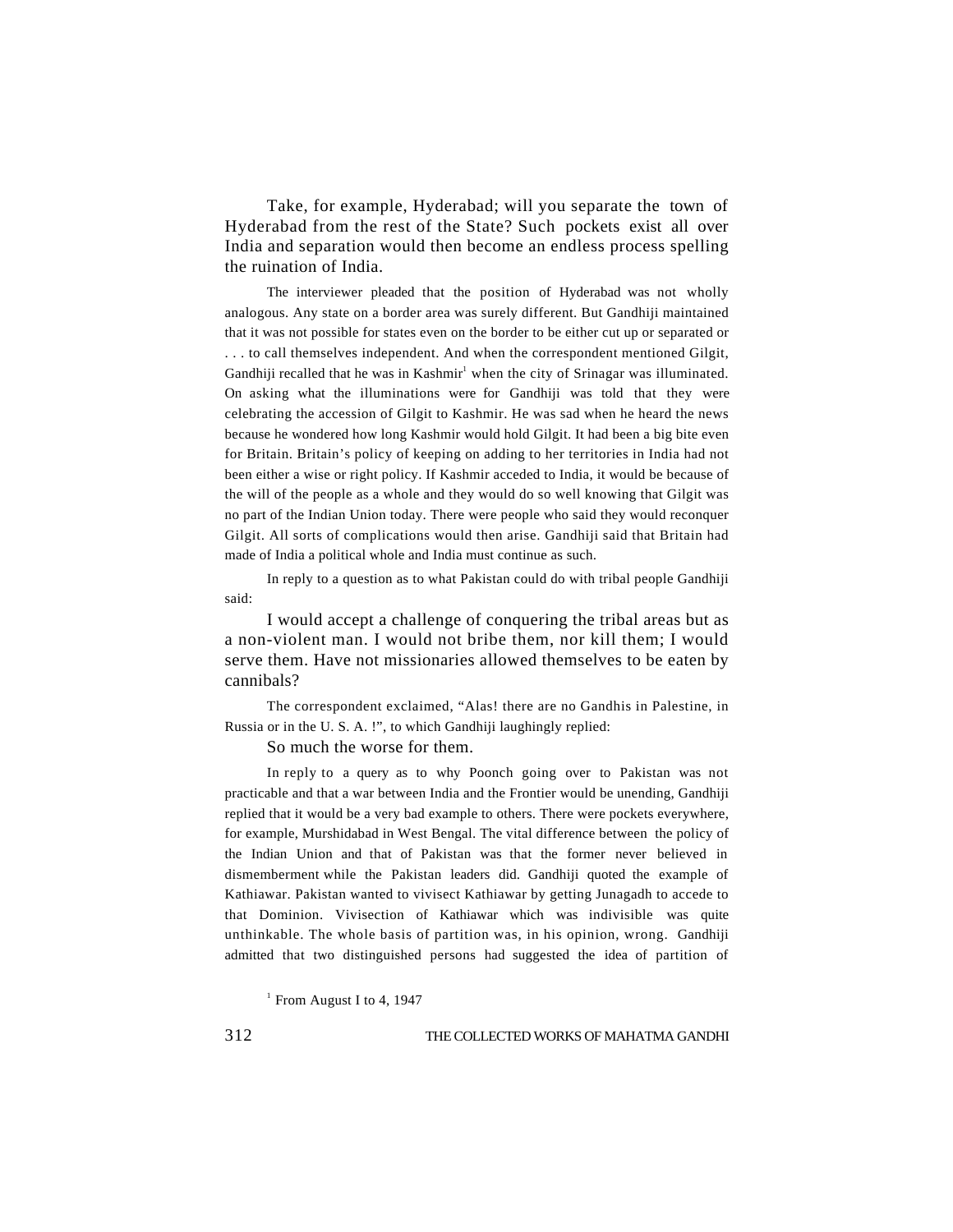Kashmir to him but he had very firmly said "no" for reasons he had already explained.

In conclusion he asked the correspondent to study things deeply and not superficially. He himself was working for a heart-union between Hindus and Muslims not only in India but in Pakistan also and would continue his efforts in that direction.

*Harijan,* 20-6-1948

#### *308. A DISCUSSION*<sup>1</sup>

*January* [*27*]*,* 2  *1948*

Mr. Diwakar and myself<sup>3</sup>met Mahatmaji to consult him on some of the important points relating to the changes in the Congress Constitution. The following is a summary of the talk we had with him:

On the question of general membership, on being asked whether the membership of the Congress should be open to all who subscribed to its creed or whether it should be further restricted to those who also agreed with the fundamentals of its socio-economic programme, Mahatmaji was of opinion that there need be no necessity for enrolment of members even on the present basis. Instead, he suggested that the constituencies should be so limited in area that all adults residing in that locality could participate in the elections to the primary committees, irrespective of the fact whether they formally subscribed to the creed and programme of the Congress or not. The reason he advanced in favour of this was, firstly, that the constituency being small every adult in it would be able to exercise his or her judgment in favour of a candidate about whose conduct and work he or she could properly judge. The Congress should henceforward be an organization of *sevaks* who possessed missionary zeal to be able to effect a radical change in the society ensuring justice, tolerance and economic equality. Only through such a change in the social outlook could the state be reformed and restrained.

Secondly, and consequently he wants to avoid the present system of election with its pocket or rotten boroughs and the corruption incidental to it.

<sup>1</sup> According to the introductory note issued with the "Draft Constitution of Congress" the Constitution Committee met Gandhiji in the morning after the Working Committee meeting held on January 26 and "had the privilege of discussing many important points". Gandhiji was requested to prepare a draft embodying his proposals which he undertook to hand over on January 30. *Vide* "Draft Constitution of Congress", 29-1-1948.

*ibid*

<sup>3</sup> Presumably Acharya Jugal Kishore, one of the General Secretaries of the Congress and a member of the Constitution Committee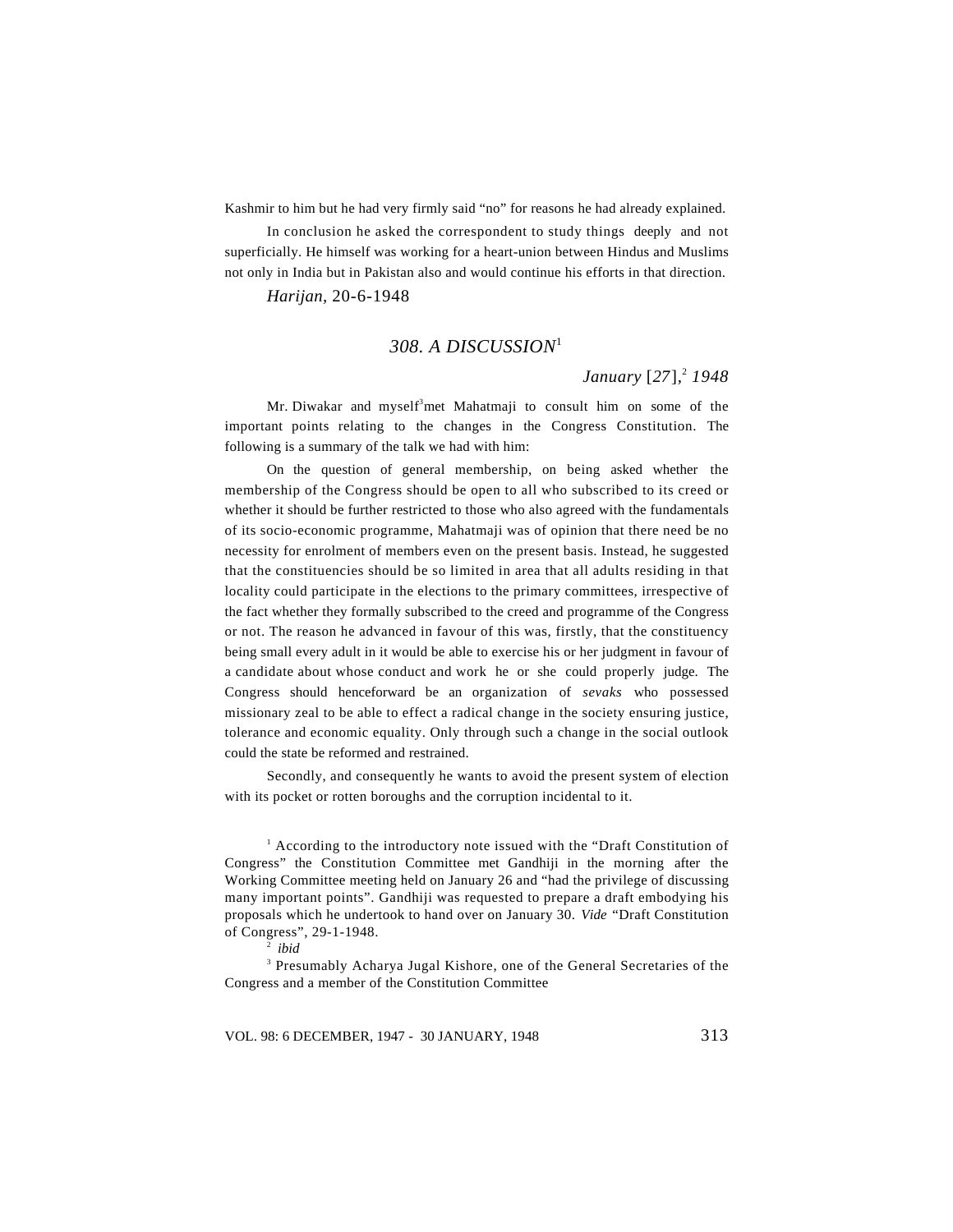Regarding the qualifications of those who are to be eligible to stand as candidates for election to the various Congress Committees he would require everyone to subscribe not only to the creed but also to the fundamentals of the socio-economic programme and also to put in some kind of constructive work such as plying the charkha for a stated period or any other manual work besides doing some kind of public work.

On the question whether the Congress, now that the political power had been transferred to the representatives of Indians, had any role other than that of carrying out the parliamentary activities, Mahatmaji was very emphatic that even for carrying out parliamentary activities the Congress had to carry on constructive activities in the country to maintain contact with the people and to educate them to understand Congress policies and programmes. But apart from this kind of activities the Congress had also to rebuild a new society based upon truth and non-violence—a society not so much dependent on the existence of a strong and centralized government as on the intelligent co-operation of the people organized on a voluntary basis and inspired by the ideals of justice, tolerance and truthfulness. He was of opinion that unless the Congress took up this role, the Congress would gradually lose its moral influence and was likely to degenerate into a political party hankering only after power and position. Viewed in this context, the Congress must reorganize itself on the basis proposed by him and become eventually a strong and efficient instrument of public service and of public will. His suggestion regarding the question of jurisdiction of the Congress was that it should not function in the Pakistan area. He said that formerly he was of opinion that it could function in that area but in the changed circumstances brought about by the communal frenzy it would not be proper to function there directly. In the case of East Bengal his suggestion was that the Congress could function there if the Government of East Bengal had no objection. Regarding States, he was of opinion that the States Peoples' Conference should continue to function but they should have representatives on the A. I. C. C. and Provincial Congress Committees.

A. I. C. C. File No. 1876. Courtesy: Nehru Memorial Museum and Library

# *309. SPEECH AT PRAYER MEETING*<sup>1</sup>

NEW DELHI, *January 27, 1948*

Gandhiji began his post-prayer address by asking how many Muslims were present and expressed his disappointment when only one hand went up. The other day

<sup>1</sup> The Hindi version in *Prarthana Pravachan* has been collated with the report in *The Hindustan Times.*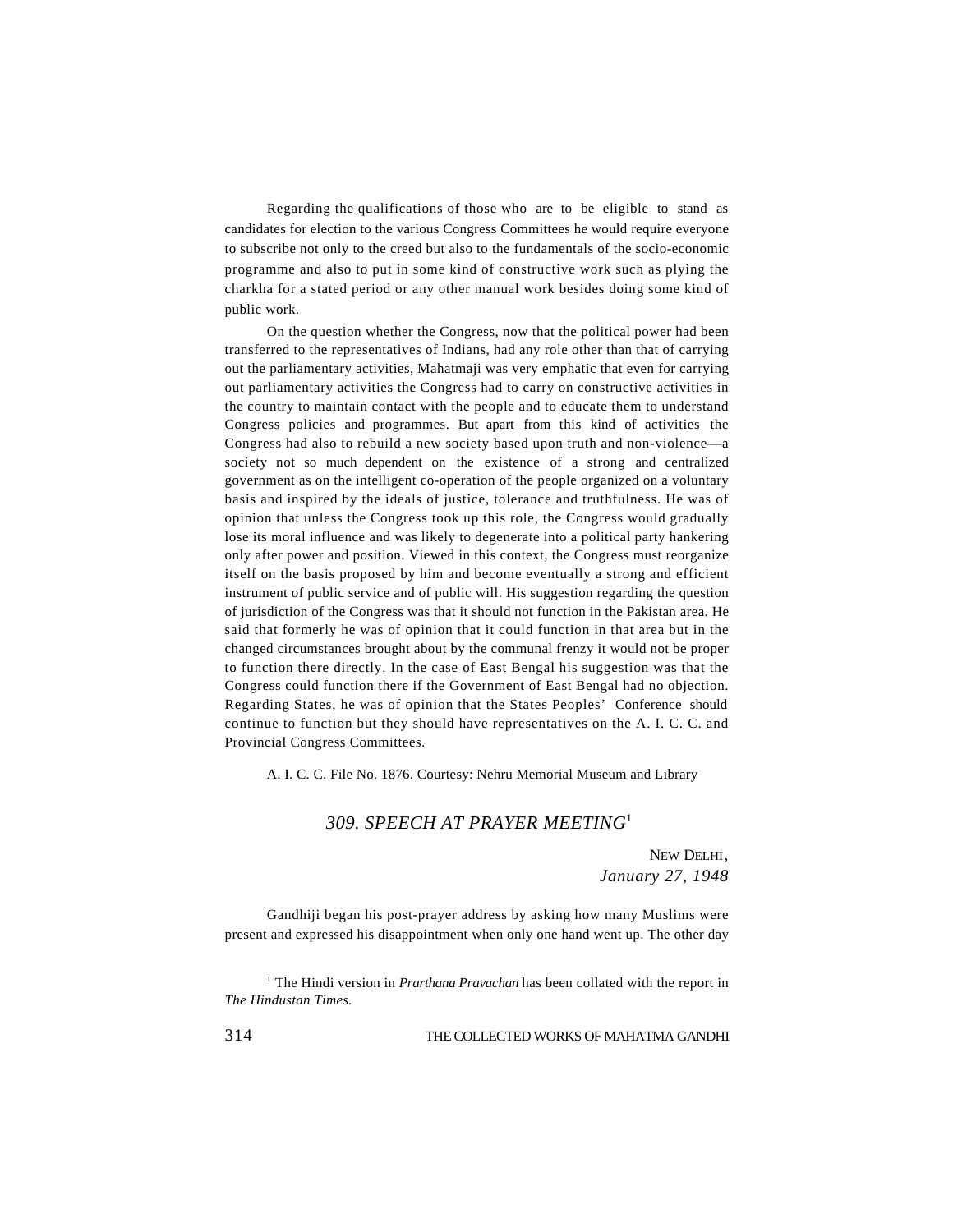he had advised that each Hindu or Sikh should bring at least one Muslim friend along and he had expected they would do that.

Gandhiji next described his morning visit to the Dargah Sharif at Mehrauli.

No one had difficulty in visiting the fair. When I asked the Muslims whether as many people visited the shrine this year as in the previous years, they said that some at least must have been too frightened to go. This shows that there are amongst us people who cause a scare. They say that what happened in Allahabad could happen here and ask what the Hindus would do then. It is a shameful situation that one man should be frightened of another man. But at least I observed at the fair that there were as many Hindus and Sikhs as there were Muslims. I also saw something that distressed me. The shrine is very ancient. It is second only to the Ajmer shrine. The chief thing about it was the beauty of its marble carvings and inlay work. Much of it, though not all, has been destroyed. I was sorry to see it. It is sheer vandalism. Have we fallen so low that we should violate and desecrate a tomb of a saint on which thousands of rupees had been spent? I cannot go into the account that says that what happened in Pakistan was ten times worse. To me it is meaningless to consider whether the crime committed was of greater or less magnitude. To me it is a shameful thing. If the whole world indulges in shameful acts does it mean that we should do the same?

You will surely agree with me that we should not resort to such shameful conduct. I am told the shrine has always attracted large crowds both of Hindus and Muslims who go there to seek fulfilment of some wish. It is associated with the name of a saint in whose eyes Hindus and Muslims were all equal. This is a matter of history and it does not do to falsify history. We should have respect for such men of God and should not be guided by what happens in Pakistan.

I see from the newspapers today that at one place<sup>1</sup> in Pakistan one hundred and thirty Hindus and Sikhs have been murdered. There was also looting. There are many small tribes of Muslims around the borders of the Frontier Province. These tribals attacked the Hindus and killed them. No one says that these Hindus had caused any harm. The Pakistan Government says that it took prompt action and many of the attackers were put to death We do not know how far that is true. But since the Pakistan Government says so we should accept it. Let us

<sup>&</sup>lt;sup>1</sup> At Parachinar; *vide* 2nd footnote of "Speech at Urs", 27-1-1948.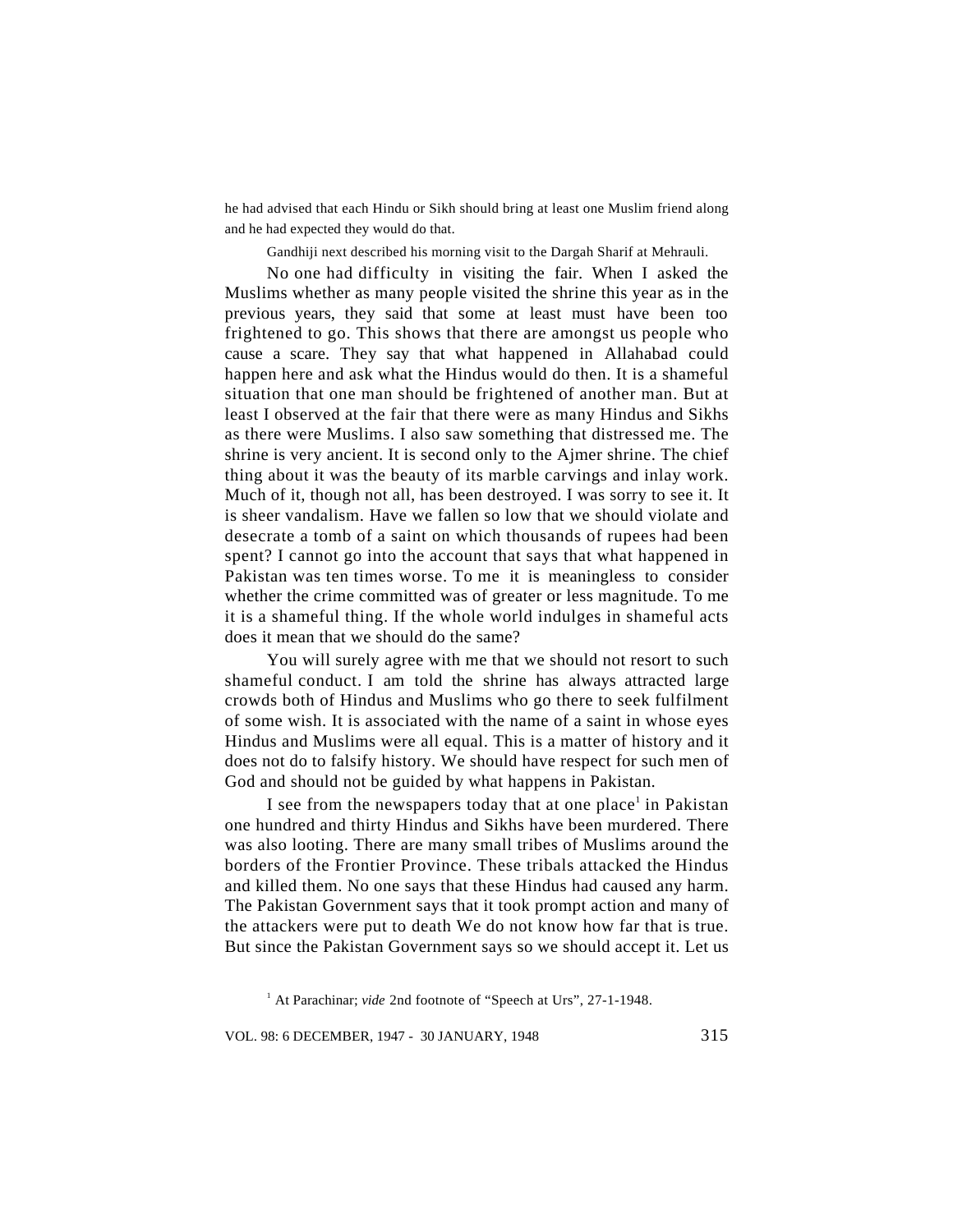not be provoked and start killing the Muslims here. Today you are living like brothers but if you harbour any malice in your heart you will be untrue to the pledge you have taken. It is for our Government to ask for an account from the Pakistan Government. Our part is only to keep our pledge to keep our hearts clean.

Rajkumari<sup>1</sup> had been on a visit to Ajmer. She told me of a tragic and shameful situation. It seems the Harijans there, from whom people take a lot of work which they willingly perform, live surrounded by dirt and filth. The administration there is our own. And the officers— Hindus and Sikhs—work under our Government. How can they allow this disgraceful state of affairs to continue? There are many white-collared Hindus there who earn a lot of money and are quite well-to-do. Why do they not go to the Harijan locality and stay there even for a day? If they went there they would be nauseated and some of them might even die. It is criminal that people whose only sin is that they were born Harijans should be allowed to live in such squalor. I have been to the Harijan locality in Delhi too. The conditions there are pretty bad. But Ajmer seems to be much worse in this respect. We have secured our independence, but it is of no value if we cannot stop such a thing. And it can be done in a day. Can we not provide a piece of dry ground for the Harijans? If they must remove garbage, as they do, must they also be made to live in it? We seem to have lost our reason and we have become heartless. We have forgotten God. That is why we continue to commit such crimes. How can we then find fault with others?

Finally I want to tell you about Mirpur. I have referred to the matter briefly earlier. Mirpur is in Kashmir. It has been occupied by the raiders. A number of women and children there have been abducted. They include not only young women but also some elderly ones. They are in the power of the raiders who, I have no doubt, have violated their honour. The food given to them is very bad. A few of them are within the border of Pakistan. Some of them may have been taken up to the Jhelum in the Gujrat district.

I must tell the raiders that they must exercise a modicum of restraint. What they are doing will bring about the downfall of Islam and yet they say that they are doing all this for a free Kashmir.

I can understand it if people indulge in plunder and rapine for

<sup>1</sup> Amrit Kaur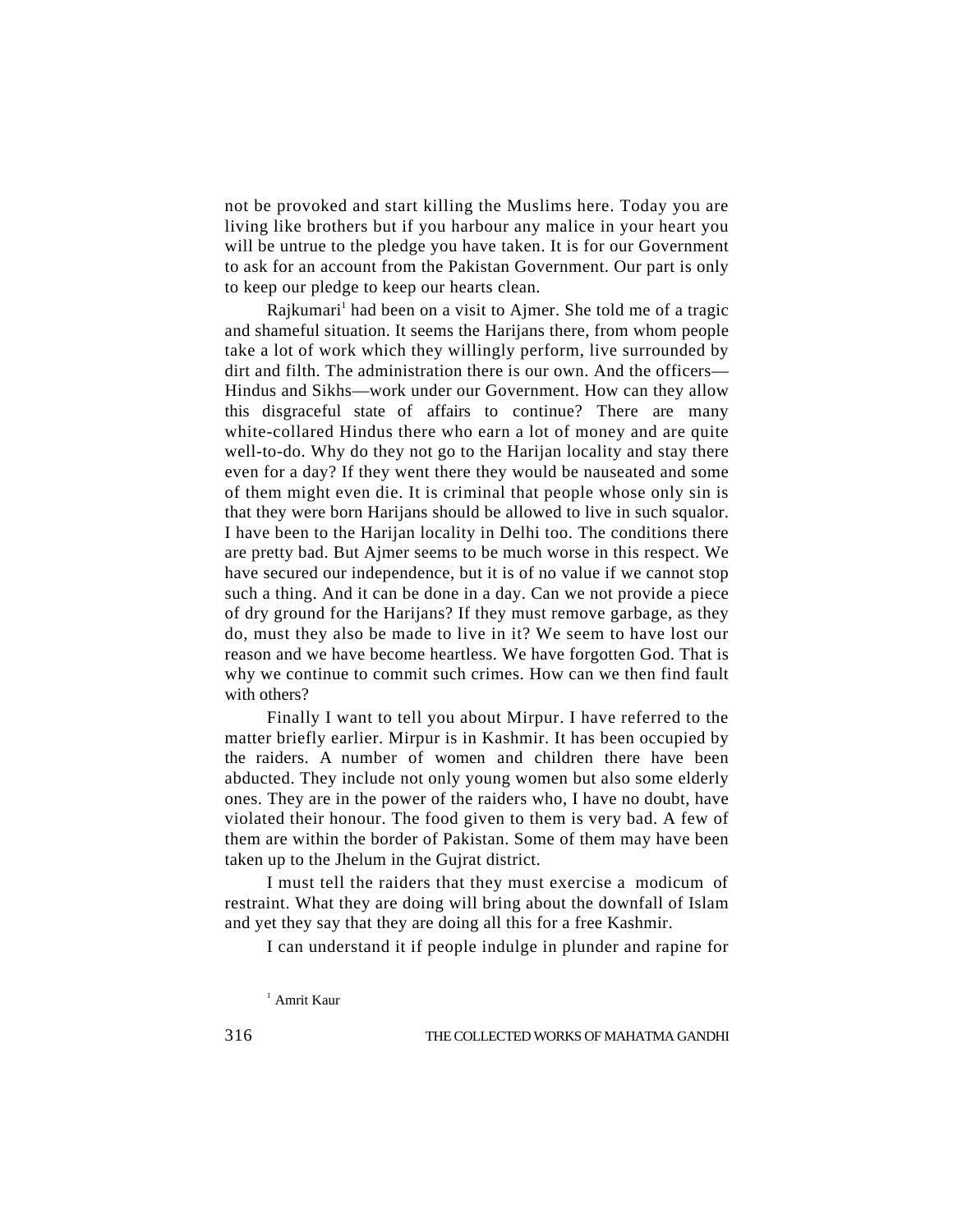food. But it is too much to assault innocent young girls and to deprive them of food and clothing. Is this what the Koran teaches? I must ask the Pakistan Government to recover all the abducted women and girls and let them go back to their homes.

The Mirpur people who came to me are quite strong and sturdy. But they feel disconsolate. They ask me why it is that such a powerful Government cannot do anything about this. I tried to explain matters to them. Jawaharlal himself has been deeply distressed and is trying to do what he can. But how does his grieving or his trying help? How can those who have lost their all, who have been ruined and separated from their nearest and dearest, be comforted? One of the men who came to see me has lost fifteen of his relatives. He asked me what was to happen to those still left there. I must ask the raiders and the Government of Pakistan, for the sake of humanity and for the sake of God, to return all the abducted women with due respect and without waiting to be asked. It is their duty. I have enough knowledge of Islam about which I have read a good deal. Nowhere does Islam bid people to carry away women and keep them in such a disreputable condition. It is irreligion, not religion. It is worship of Satan, not of God.

*The Hindustan Times*, 28-1-1948, and *Prarthana Pravachan*—II, pp. 344-7

# *310. INTERVIEW TO VINCENT SHEEAN*<sup>1</sup>

NEW DELHI, *January 27/28, 1948*

Gandhiji's objection to the use of force was not that force could as well be used to support unrighteous wars; it was fundamental.

I do not know what is intrinsically good. Hence I do not go by results. It is enough if I take care of the means.

For instance, as a nature-curist, he did not believe in the use of sulpha drugs. Suppose he got typhoid. Should he abandon his belief and try to get cured by taking sulpha drugs?

I do not know whether it is good for me or humanity to be

<sup>1</sup> Vincent Sheean, an American author, accompanied Gandhiji on his evening walk on January 27. The interview continued the next day.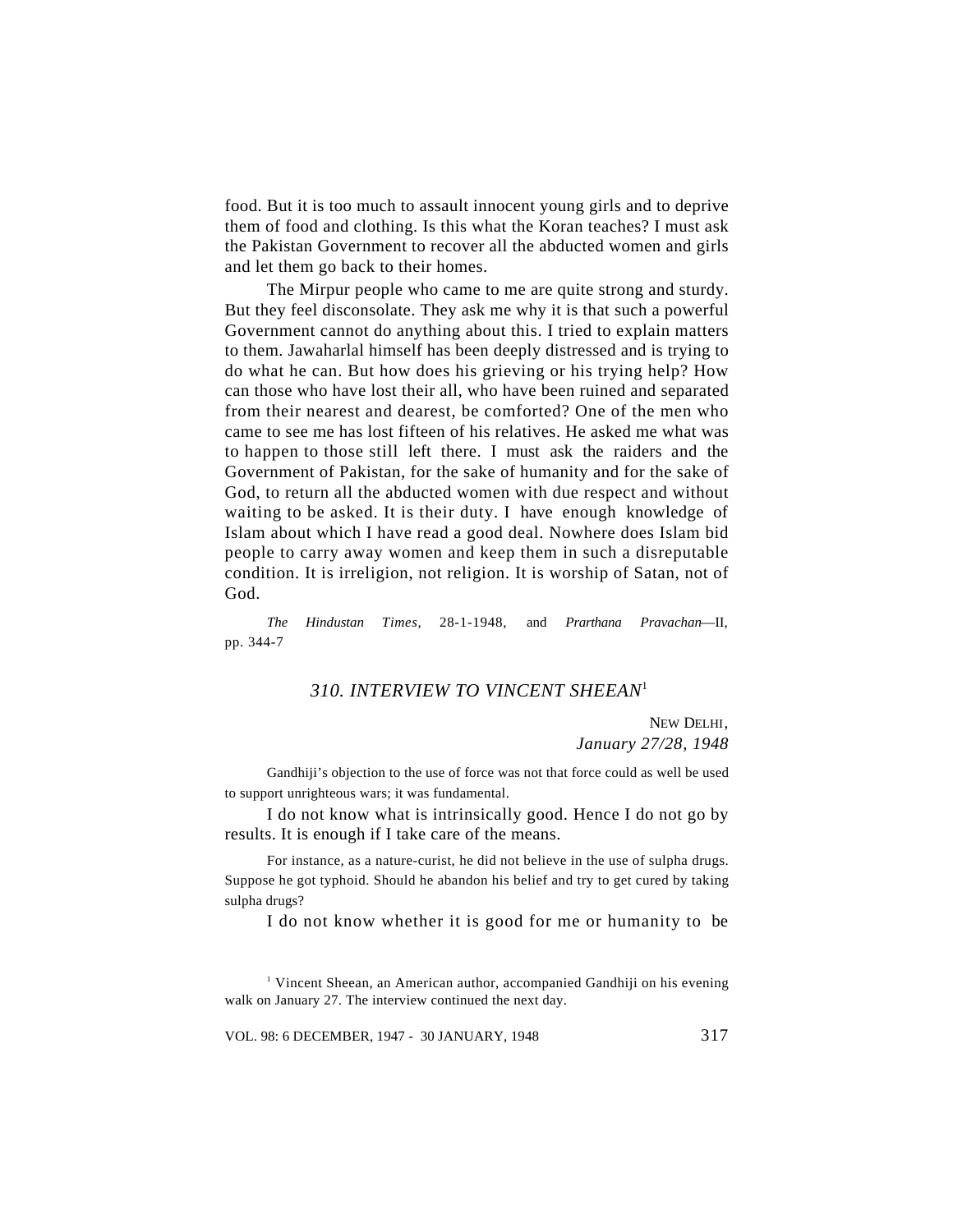cured by the use of sulpha drugs; so I refuse to use sulpha drugs  $\dots$ <sup>1</sup> If evil does seem sometimes to result from good, the inference would be that the means employed were probably wrong.

Good action to produce good results must be supported by means that are pure.

If those who believe in the idea of non-violence keep away from government, government will continue to be carried on by the use of force. How is then the transformation of the existing system of government to be brought about?

Gandhiji admitted that ordinarily government was impossible without the use of force.

I have therefore said that a man who wants to be good and do good in all circumstances must not hold power.

Is all government to come to a standstill then?

No, he (the man of non-violence) can send those to the Government who represent his will. If he goes there himself, he exposes himself to the corrupting influence of power. But my representative holds power of attorney only during my pleasure. If he falls a prey to temptation, he can be recalled. I cannot recall myself. All this requires a high degree of intelligence on the part of the electorate. There are about half a dozen constructive work organizations. I do not send the workers to the Parliament. I want them to keep the Parliament under check by educating and guiding the voters.

You mean to say that power always corrupts? Yes.

Asked further whether this did not call for a very prolonged and high degree of discipline which it would be too much to expect of common people, he answered, "No." It was their inertia that made people think so.

Too much is being made of the study of things that are in my view really of not much consequence to humanity, to the neglect of things eternal. Take, for instance, the exact distance of the sun from the earth or the question whether the earth is round. The discipline that is necessary to discover the laws that govern life is no less important and yet we say that it is so laborious that only a select few can attain it. For instance, we steal in so many ways—not to steal in any shape or form needs some mental poise, contemplation. I have given my time not to abstract studies but to the practice of things that matter.

To Sheean's question whether misuse of atomic energy might not endanger our

<sup>1</sup> Omission as in the source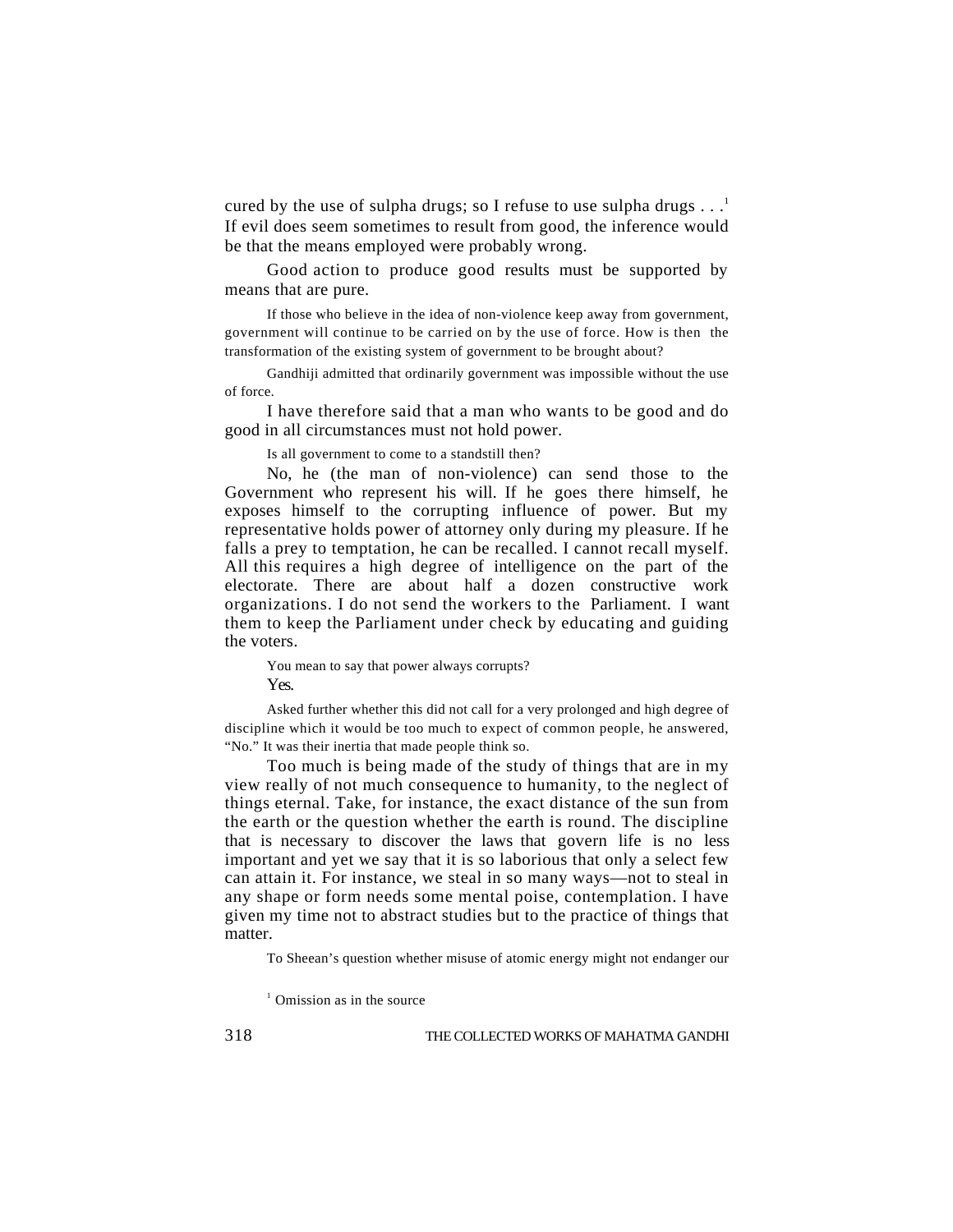planet itself since the phenomenal universe is perishable, Gandhiji answered that everything was possible "including the dissolution of appearances...<sup>1</sup> and the survivors, if any, will then say, 'what a wondrous spectacle' ". He very much doubted that the advent of the atomic era would basically affect human problems.

They claim that one atom bomb changed the entire course of the war and brought the end of war so much the nearer. And yet it is so far. Has it conquered the Japanese spirit? It has not and it cannot. Has it crushed Germany as a nation? It has not and it cannot. To do that would require resorting to Hitler's method, and to what purpose? In the end it will be Hitlerism that will have triumphed.

The whole of the *Gita* was an argument in defence of a righteous war, Gandhiji's visitor argued. The last war was a "war in a righteous cause". Yet violence was more rampant as a result than it was ever before. Gandhiji agreed so far as the result of the last war was concerned. Even in India they had not been able to escape from its back-lash.

See what India is doing. See what is happening in Kashmir. I cannot deny that it is with my tacit consent. They would not lend ear to my counsel. Yet, if they were sick of it, I could today point them a way.

 Again, see the exhibition that the United Nations Organization is making. Yet I have faith. If I live long enough.  $\ldots^2$  they will see the futility of it all and come round to my way.

But he did not agree that the *Gita* was either in intention or in the sum total an argument in defence of a righteous war. Though the argument of the *Gita* was presented in a setting of physical warfare, the "righteous war" referred to in it was the eternal duel between right and wrong that is going on within us. There was at least one authority that supported his interpretation. The thesis of the *Gita* was neither violence nor non-violence but the gospel of selfless action—the duty of performing right action by right means only, in a spirit of detachment, leaving the fruits of action to the care of God.

*Mahatma Gandhi*—*The Last Phase*, Vol. II, pp. 677 and 763-5

#### *311. LETTER TO NARAHARI PARIKH*

NEW DELHI, *4.25 a.m., January 28, 1948*

CHI . NAR AHARI ,

I was very happy to read your letter written in a clear hand. Though I believe every word of what you say, I remain of the same

<sup>1</sup> Omission as in the source 2 Omission as in the source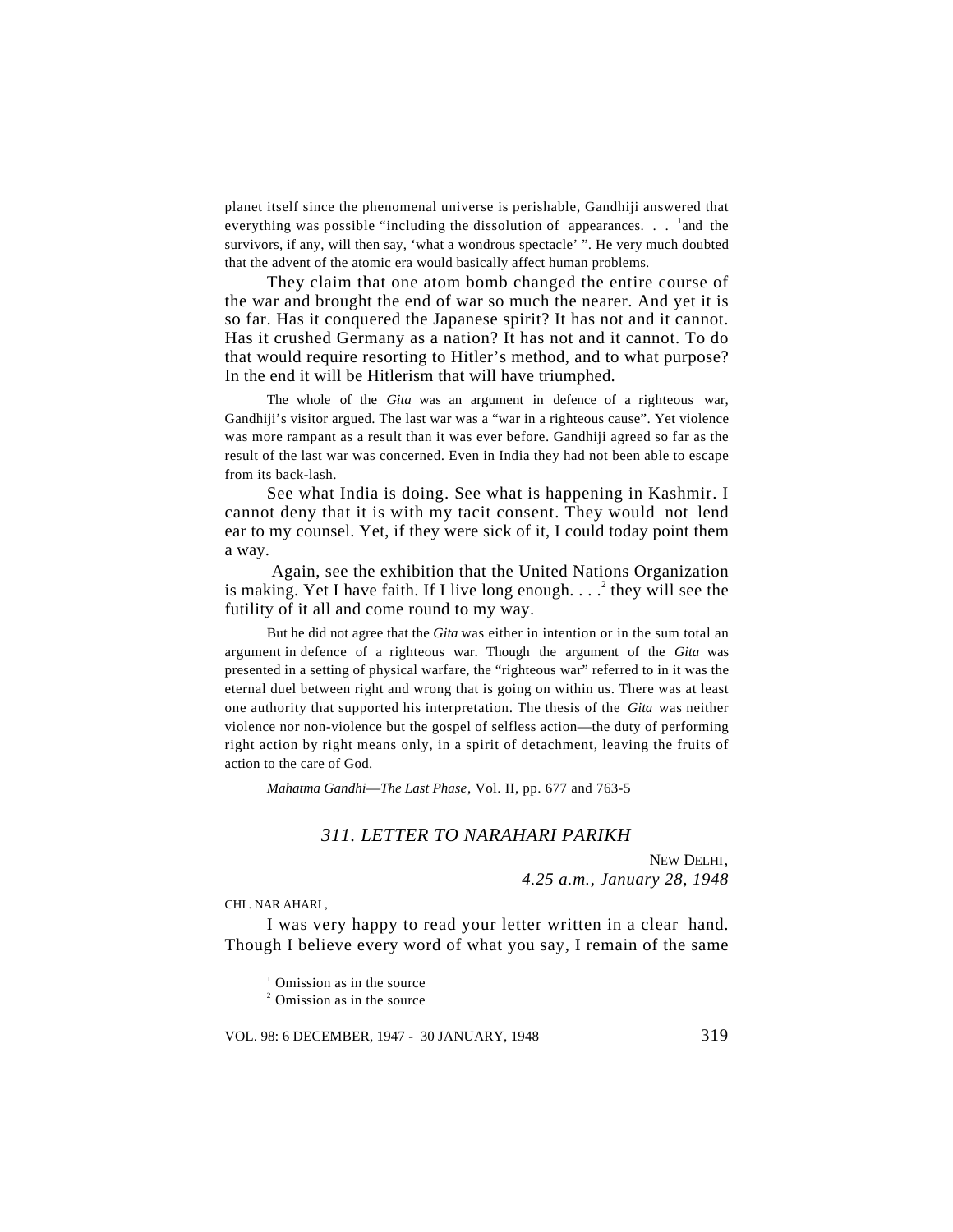view as before. "No one who strives for good meets with an evil fate."<sup>1</sup> This statement is as true today as it was when it was penned. This is proved by your speedy recovery. It will be enough now if you do not throw away through impatience what you have gained.

You have plenty of writing work to do. It will keep you sufficiently occupied. But don't do even that at the cost of sleep or exercise. Any health resort on the sea-coast which Swami finds is bound to be good. But in case he fails, Ghogha, Gopnath, Veraval and Mangarol are excellent. Porbandar used to be equally good, but I am afraid it is no longer so.

Anybody who wishes to avail himself of your experience will take the necessary trouble to come and see you.

Take long baths in shallow and clear water in the sea.

*Blessings from* BAPU

From a photostat of the Gujarati: S. N. 9151

## *312. LETTER TO VANAMALA PARISH*

*January 28,1948*

CHI . VAN UDI,

I write this merely to address you. I should certainly like it if you decided to stay with Father and look after him for the rest of his life. Girls who dedicate their lives to the service of their fathers deserve to be admired. Mani<sup>2</sup> is one such. May you be another. Among Parsis it is quite a common practice; Kabraji's daughters, for instance. They were extremely capable and looked after all their father's work. I do not know what the sisters did after Kabraji's death.

Keep writing to me.

If Delhi releases me, I intend to leave for Wardha on the 2nd. I should like to return from there on the 12th, but will do as Rama ordains.

The Harijan Ashram must have changed completely. I will visit

<sup>1</sup> *Bhagavadgita*, vi. 40 <sup>2</sup> Manibehn Patel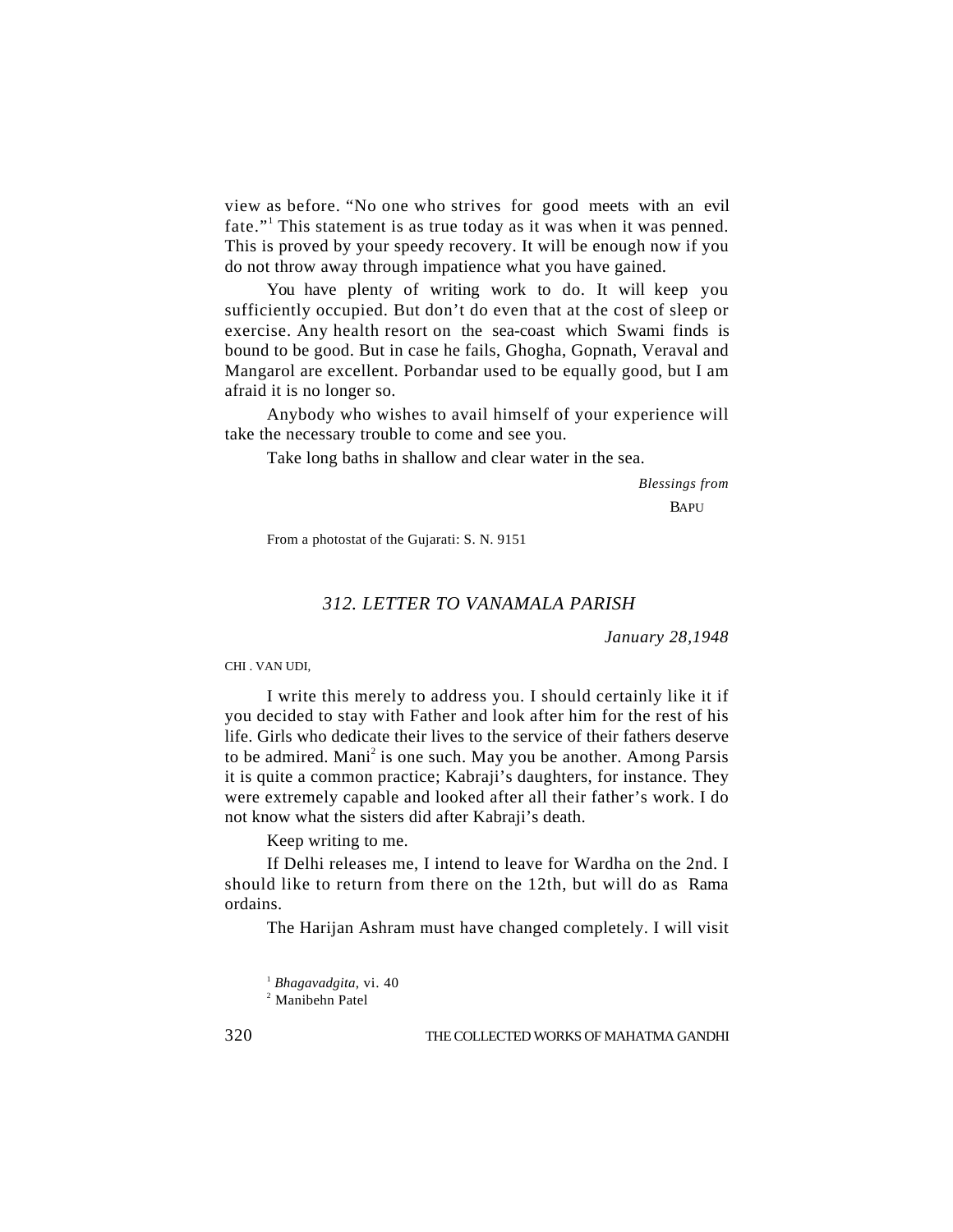it when God permits me to do so.

*Blessings from*

BAPU

From a photostat of the Gujarati: G. N. 5800. Also C. W. 3023. Courtesy: Vanamala Desai

#### *313. LETTER TO LILAVATI ASAR*

NEW DELHI, *January 28, 1948*

#### CHI . LIL I,

I have your letter. It was wise of you to have stayed back. You had better not be impatient. I have given you permission to come when your long vacation begins, and that should be enough. What are my fasts worth? They have become part of me. Who can tell when one will burst forth? I myself never know. This time I have broken the fast in good faith. A lot of work is to be done, and everybody can do it. That may include you also because self-purification can be accomplished wherever one might be. One can forge friendship with Muslims, Christians, Parsis, Jews; they can be accepted as our own. Thus, even if I were on a fast, rushing to me would be nothing but blind love. It is a different thing if I am to be looked after. But they have always been looking after me.

I am writing all this till the Committee<sup>1</sup> arrives. You must have your feet cured. I hope Dwarkadas is all right.

*Blessings from*

**BAPU** 

From the Gujarati original: Pyarelal Papers. Courtesy: Pyarelal

#### *314. FRAGMENT OF A LETTER*

*January 28, 1948*

Now that things here have somewhat settled down, there are disturbances in the N. W. F. P. I am still knocking about in a dark world. I do not intend to stay on here for too long. Whatever has to be

<sup>1</sup> Presumably the Central Relief Committee whose members called on Gandhiji at 2 p. m.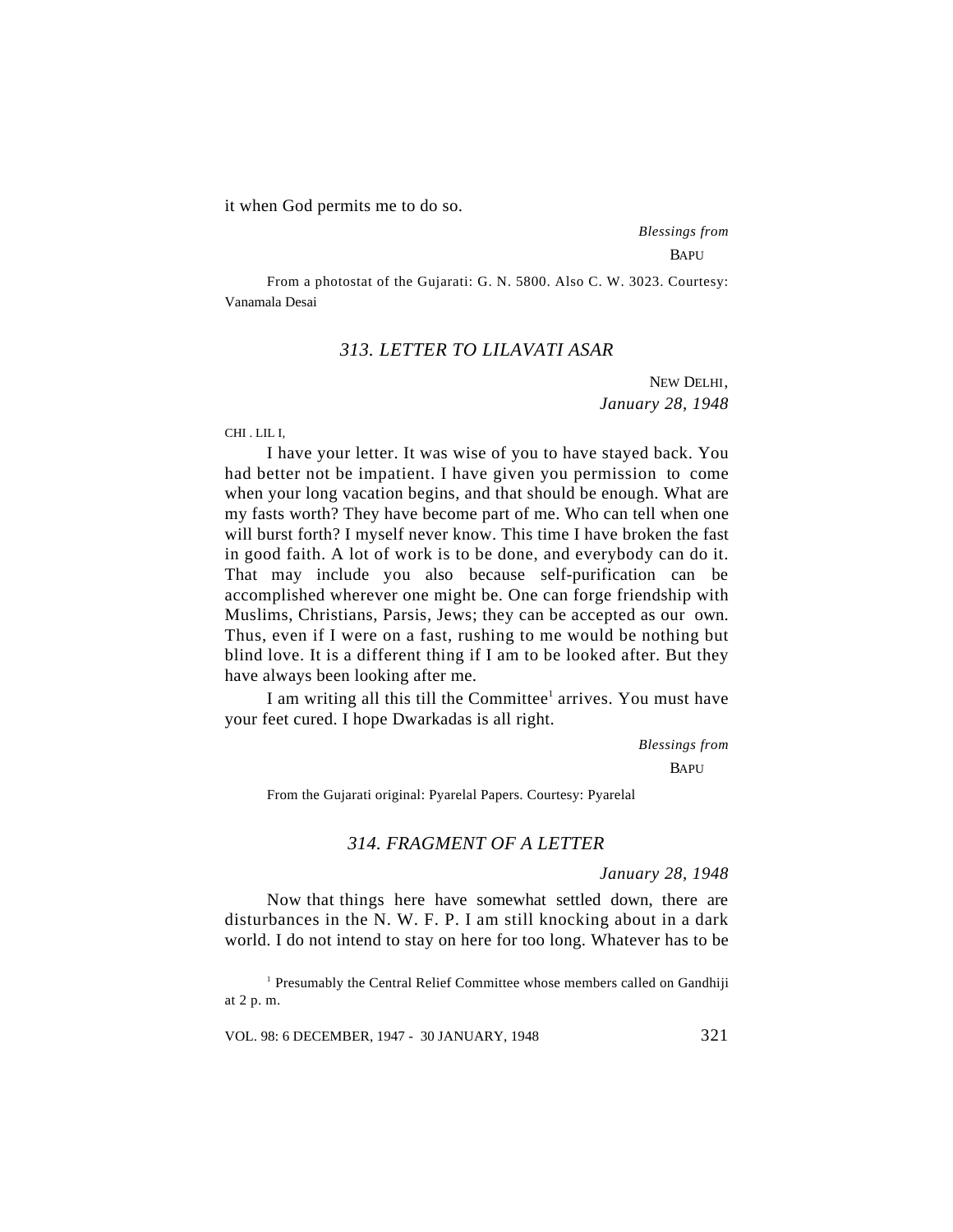decided will be decided in the next four days.

I have not the slightest doubt that if we show the least bit of slackness over Kashmir, Hyderabad and Junagadh are going to meet with the same fate. Sheikh Abdullah is a brave man. But one wonders whether he may not betray in the end. I hold that no man can betray another, for ultimately one is betrayed by oneself. Therefore on this account I have no worry. My health is satisfactory. I am still on liquid diet. It suits me.

[From Gujarati]

*Dilhiman Gandhiji—*II, pp. 397-8

#### *315. FRAGMENT OF A LETTER*

*January 28, 1948*

More than the biting cold the tale of horrors of N. W. F. P. froze me yesterday. How our human nature can degrade us! All nationalist Muslims, indeed all Muslims, should issue a joint statement and expiate this great sin.

[From Hindi]

*Dilhiman Gandhiji—*II, p. 398

## *316. LETTER TO DR. SYED MAHMUD*

BIRLA HOUSE, NEW DELHI, *January 28, 1948*

#### RESPECTED DOCTOR SAHEB,

Jai Hind.

Gandhiji has received your letter. He says that it is not possible for him to go there for rest. Where is any rest for him in this life? If it is possible, he wishes to go to Sevagram for a few days. From there he will return straight here.

Hope you are well.

*Yours,* **BRIJKRISHNA** 

From a photostat of the Urdu: G. N. 5097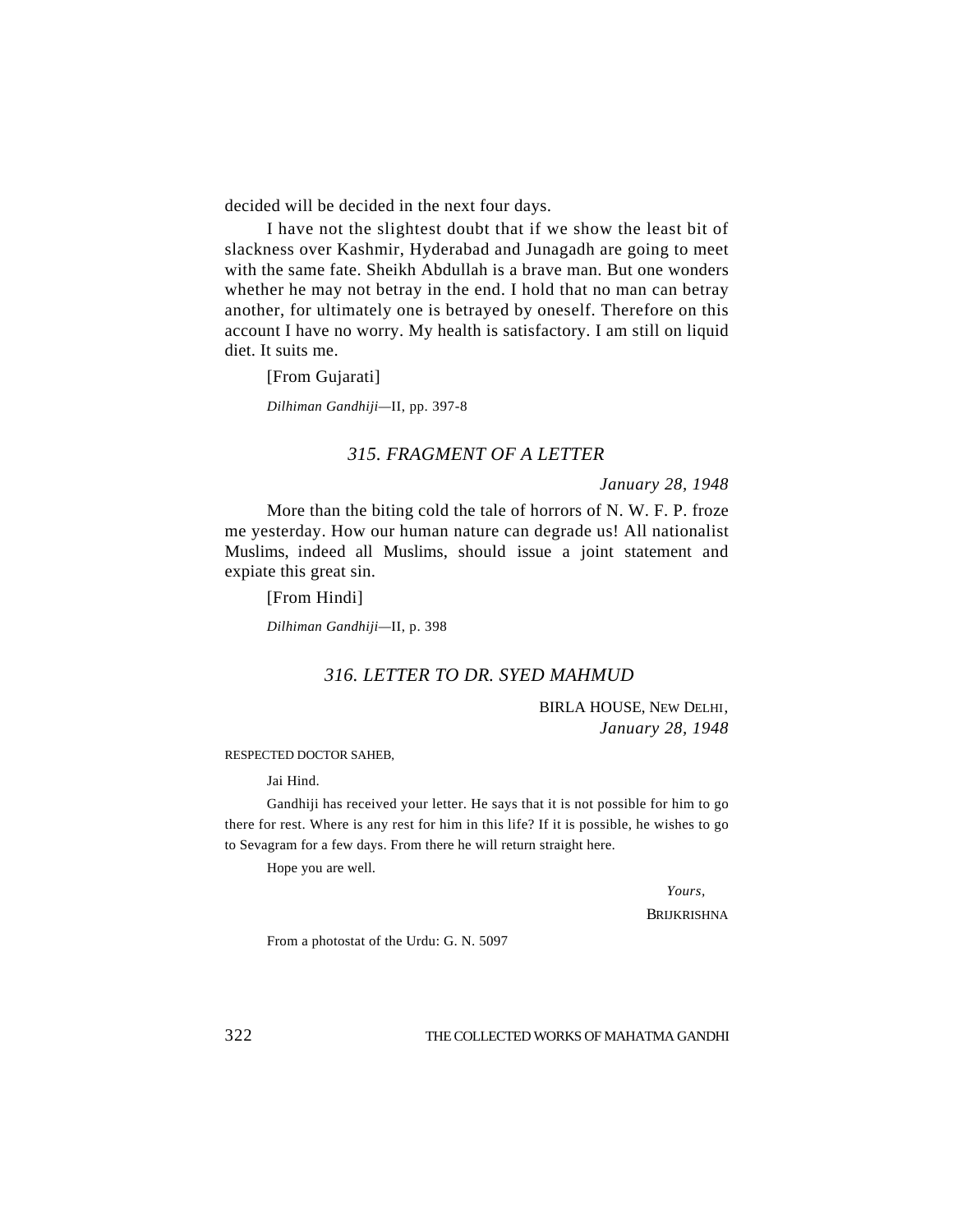## *317. SPEECH AT PRAYER MEETING*<sup>1</sup>

NEW DELHI, *January 28, 1948*

Gandhiji said he had received a complaint from some friends in Bahawalpur that they had asked for an appointment with him but failed to get it. Gandhiji knew they were in distress and he would manage to find time for them if that would comfort them. He, however, desired to assure them that everything possible was being done.

Dr. Sushila Nayyar and Mr. Leslie Cross went to Bahawalpur and the Nawab has promised to help them in every way. In the Union Capital, by the grace of God, there is again peace among the three communities. This will certainly improve the situation all over India.

You know in South Africa our people are fighting for their rights. Here in India there are no laws depriving the people of the right of owning land or living wherever they please. It is true we have reduced Harijans to some such condition but for the rest of society that is not so. But I have seen with my own eyes that that is so in South Africa. The Indians therefore are having to put up a struggle to safeguard their rights and in defence of the honour of India. They can resort to various means in their struggle but they claim to be satyagrahis and their struggle has taken the form of satyagraha. They keep on sending cables. They cannot even move from one province to another without a permit. South Africa is like a continent. It is a very large country. Indians wishing to go to the Transvaal from Natal can do so only if they have a permit. They say it is as much their country as anyone else's and ask why there should be such restrictions imposed on their movements. Many have succeeded in moving to the Transvaal and the Government this time have been decent. They have not been arrested so far. They first went to Volksrust which is the first city after crossing the border. There were policemen present in strength but they only looked on and did not arrest them. There they found a motor vehicle and proceeded in it further on. Then a meeting was held there at which they were given a warm welcome. I thought I should give you this information. Those Indians have performed an act of great courage. Indians in South Africa are few in number but, if they all become true satyagrahis, their victory is certain and no obstacle can stop them. But this has yet to be achieved. There are, as

<sup>&</sup>lt;sup>1</sup> The Hindi version in *Prarthana Pravachan* has been collated with the report in *The Hindustan Times.*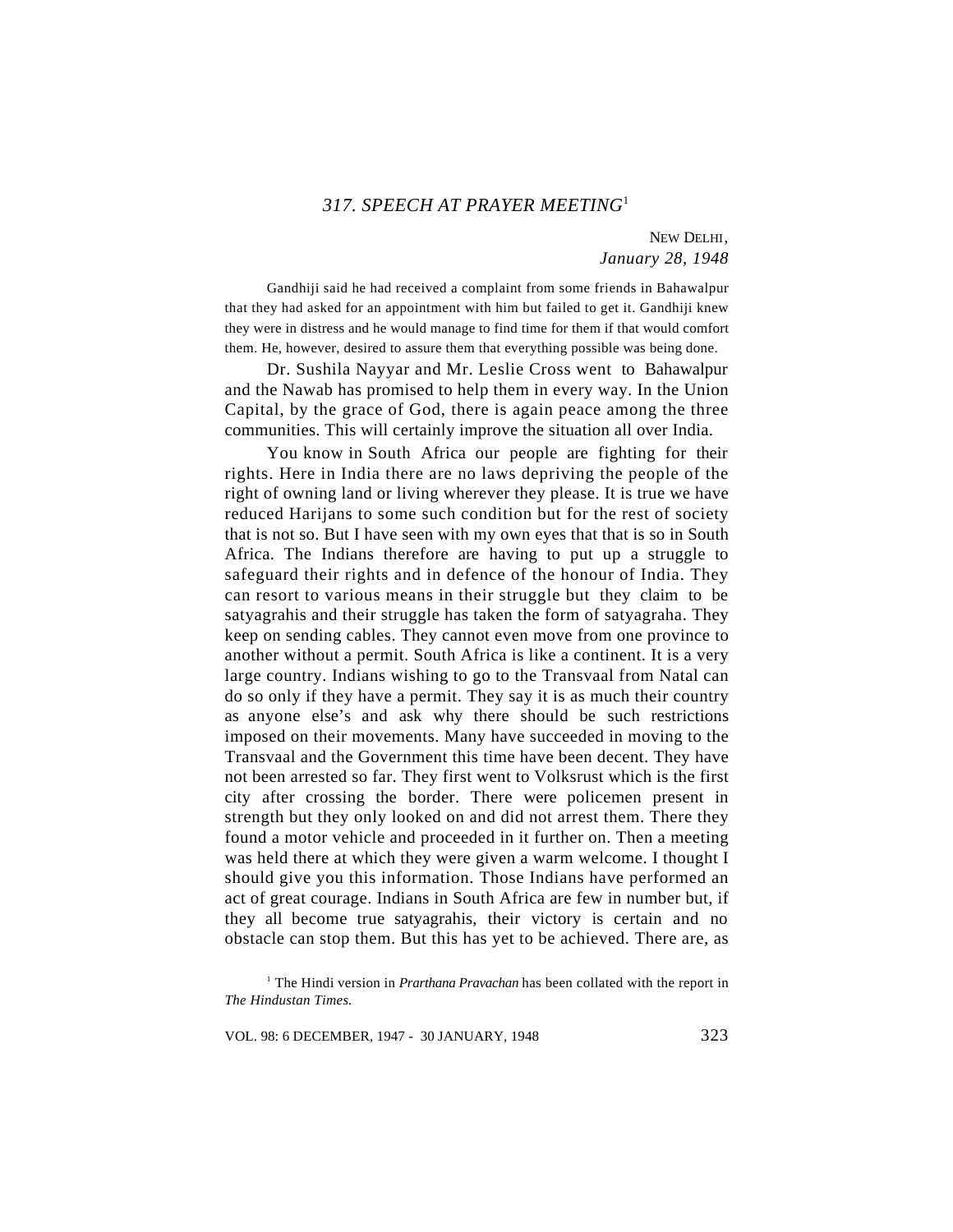here, many kinds of people. There are Hindus and there are Muslims. They all work together. They know they cannot fight their battle separately. They have reached Johannesburg but they cannot stop there. They must go on and on till they are arrested. The Government have a right to arrest them, for satyagraha implies the acceptance of punishment for the violation of a law. They deserve congratulations. I shall ask the Government of South Africa not to be too severe with people who carry on their struggle with such decency. They should understand their grievances and come to a settlement with them. Why should it be that one with a white skin cannot have a dialogue with one with a black skin? Why should Indians have to fight for their legitimate rights? How does it harm the whites if Indians too are allowed to live there? Today we are also a free country as South Africa is and are members of the same Commonwealth, which implies that we should all live like brothers and equals. But if they consider Indians their enemies and deprive them of their basic civic rights, then they are not behaving as friends but as enemies. It is something which is difficult to understand. Why should they look down on the coloured people? Is it because they are industrious and thrifty? I shall tell the Government of South Africa through this meeting that it should mend its ways. I have myself lived in South Africa for twenty years and I can therefore say that it is my country. I should have told you all this yesterday but I could not do so.

Some Muslims from Mysore had sent me a wire a few days ago saying that my fast had produced no effect there and Muslims were still being killed there. I had also said a few words on the matter.<sup>1</sup> Now I have a telegram from the Home Minister of Mysore in which he has refuted the charge made in the wire and has explained that the Government is trying to be just to the Muslims. I must tell the Muslims of Mysore what I have told all others, namely, that they should not indulge in exaggeration. This hampers me and I am able to do nothing. If anything they should try to water down such reports. This is the only way Hindus, Muslims and Sikhs can live as brothers.

Our people are so simple that they send money by post. I recollect an incident from my childhood. My father had some jewellery among which was a valuable pearl. He mailed it by post. That was not cheating but it certainly was risky because, if anybody had suspected it, they could have opened the envelope. In any case the

<sup>&</sup>lt;sup>1</sup> *Vide* "Speech at Prayer Meeting", 23-1-1948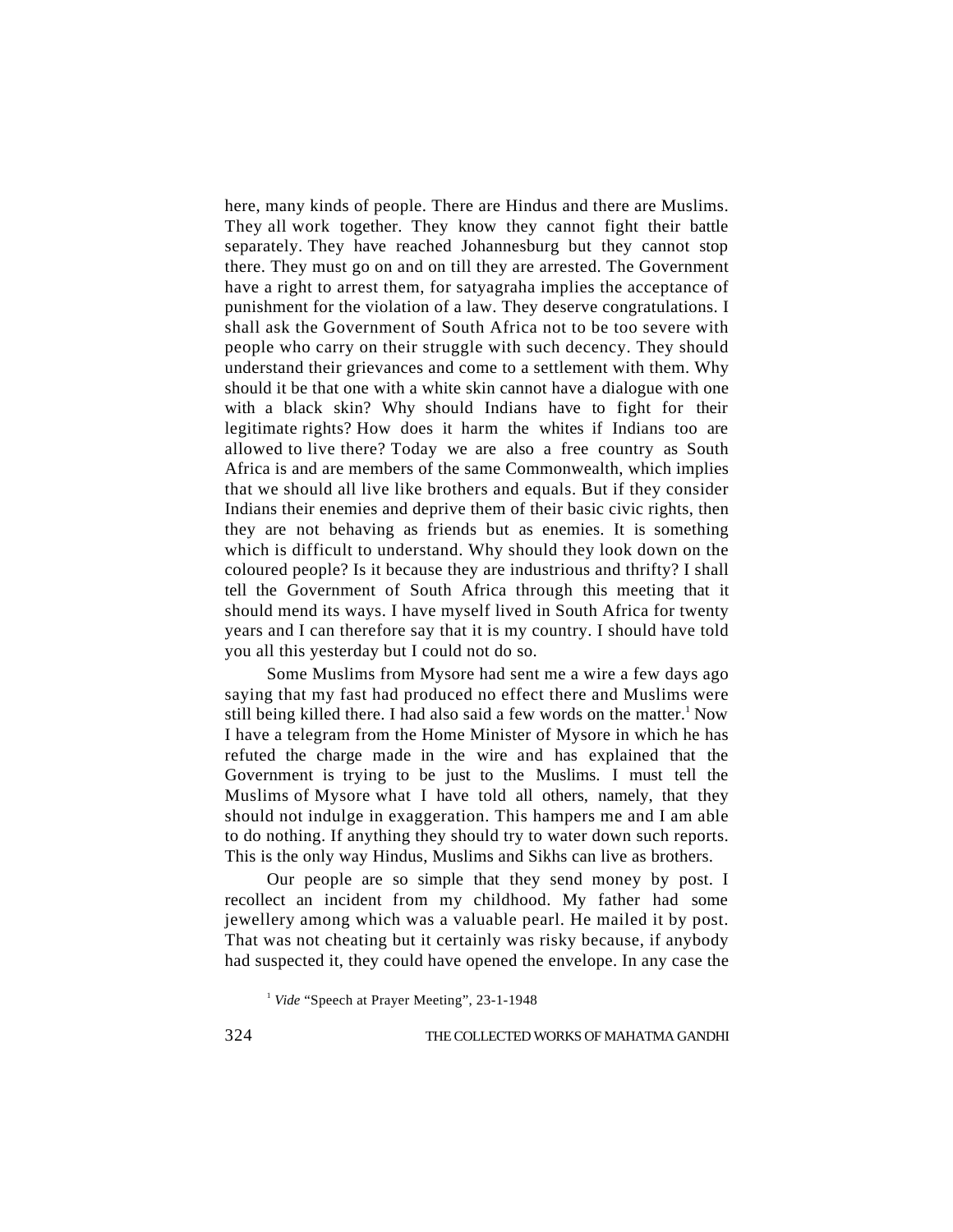money was not saved because he wanted the acknowledgment by wire. It seems there still are innocent people like my father. A friend sent currency notes of over a thousand rupees in this way. He had the envelope neither registered nor insured. He sent it by ordinary post. When there is dishonesty and corruption everywhere it is a matter of great credit to our Post office that envelopes with money are safely delivered. They do not even want to see what an envelope might contain. My advice to people who send money like this is not to take such risk because in the postal department there are bound to be some dishonest men and, if the money is misappropriated in the post, the loss will be mine or that of the Harijans for whom this money is intended, and also of the donor. I congratulate the postal department on displaying such honesty. Let the other departments follow their example and take care of other people's money and keep away from graft and peculation.

*The Hindustan Times,* 29-1-1948, and *Prarthana Pravachan*—II, pp. 348-51

## *318. LETTER TO LILAVATI ASAR*

NEW DELHI, *4.20 a. m., January 29, 1948*

CHI . LIL I,

I got your letter regarding Vijaya<sup>1</sup>. I am taking immediate steps. She must get the money without delay. As you say, there is complete confusion. But even in this case the fruits of patience will be sweet.

I am likely to leave here on the 2nd. It will be decided tomorrow. I have twelve days' work there. Then I will be back here.

You must have received my letter of yesterday.

*Blessings from* **BAPU** 

From a photostat of the Gujarati: G. N. 7181. Also C. W. 10248. Courtesy: Lilavati Asar

<sup>1</sup> Vijaya Walji Sodawala, a final-year Harijan student of M. B. B. S. in Bombay

VOL. 98: 6 DECEMBER, 1947 - 30 JANUARY, 1948 325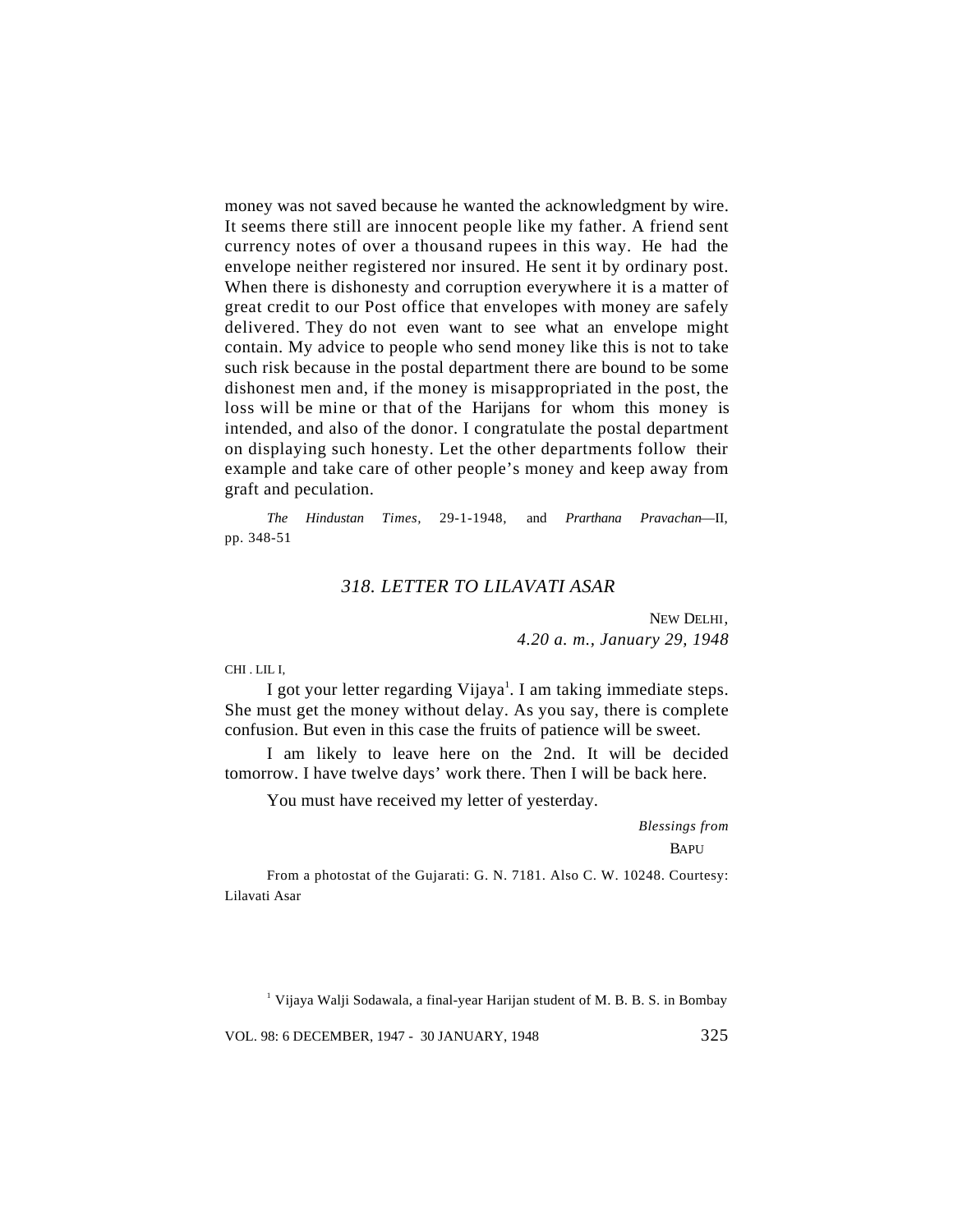## *319. LETTER TO VIJAYA WALJI SODAWALA*

NEW DELHI, *4.30 a. m., January 29, 1948*

CHI . VIJ AYA,

You did well in writing to me. It is a matter of shame that you should be put to such straits. It is being delayed probably because the arrangements are new. I hope everything will be all right.

*Blessings from*

**BAPU** 

From a copy of the Gujarati: K. G. Mashruwala Records. Courtesy: Navajivan Trust, Ahmedabad

#### *320. LETTER TO KANU GANDHI*

NEW DELHI, J*anuary 29, 1948*

CHI . KAN AIYO,

I talk at length with Abha and thus save time by omitting to write to you. On the whole I like your letters. There is scope for a few improvements which can come in course of time. About your coming, I have for the time being left the decision to you. And that seems to be the only right thing to do. Right now I don't feel that you must come over, but when you do, you will be coming in your own right. This is what I have told Abha. And this I think will lead to her development. Also she will be of the maximum use to you. I am writing a postcard because I think it will reach you the earliest. I understand you eat nothing but uncooked food. I wish that you should not undertake this experiment. Your body is like that of Hanuman<sup>1</sup>; if you ruin it you will be liable to punishment. The body is the true temple for God to dwell in. Bear this in mind when you make use of your body. Don't shrink from writing to me. My leaving this place is not definite. Perhaps I may visit Wardha for twelve days.

*Blessings from*

**BAPU** 

From a copy of the Gujarati: Pyarelal Papers. Courtesy: Pyarelal

<sup>1</sup> Who was known for his physical prowess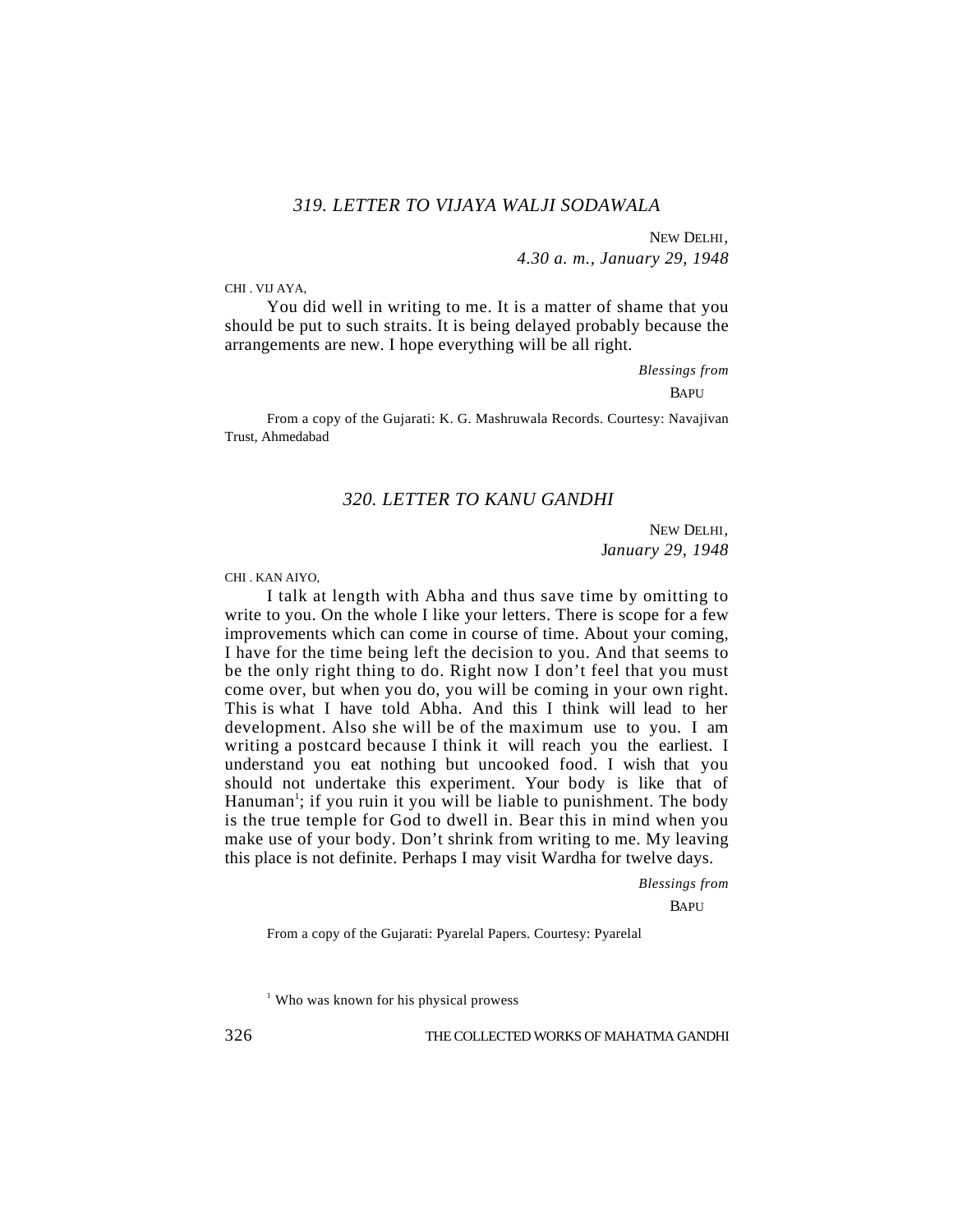#### *321. LETTER TO SANKARAN*

NEW DELHI, *January 29, 1948*

#### BHA I SAN KARAN<sup>1</sup>,

Chi. Kishorelal gave me news of the death of your daughter Sulochana. I had no idea of it at all. What can I write to you? What comfort could I give? Death is a true friend. It is only our ignorance that causes us grief. Sulochana's spirit was yesterday, is today and will remain tomorrow. The body, of course, must die. Sulochana has gone taking her failings with her, leaving the good in her behind. Let us not forget that or her. Be even more true in the discharge of your duty.

> *Blessings from* **BAPU**

From a photostat of the Hindi: C. W. 10420

# *322. LETTER TO KISHORELAL MASHRUWALA*<sup>2</sup>

NEW DELHI, *January 29, 1948*

CHI . KIS HOREL AL,

I am devoting the time after prayer today to writing letters. You did well in writing to me about the death of Sankaran's daughter. I have written to him. My proposed visit there is still in the air. I have mooted the idea of my staying at Sevagram from 3rd to 12th. If my mission is regarded to have been accomplished, I need not stay on here now for the fulfilment of my pledge. Whether or not it can be so regarded will depend on the co-workers here. Probably we shall be able to arrive at some decision tomorrow. The purpose of my visit will be to discuss the possibility of uniting the various organizations for

<sup>1</sup> A teacher at the Hindustani Talimi Sangh at Sevagram

 $2^2$  This letter could not be posted on the 29th. The next day when Manu Gandhi asked Gandhiji if she could add a line in it saying that they were to leave for Wardha on the 2nd, he remarked: "Who has seen tomorrow? If my going is finalized I shall mention it after the prayers today and it will be relayed in the night broadcast. But the letter should not have been left like that. Though it was Bisen's responsibility you cannot be relieved of any of my jobs. It may be a lapse on the part of someone else but I regard it as a lapse on your part."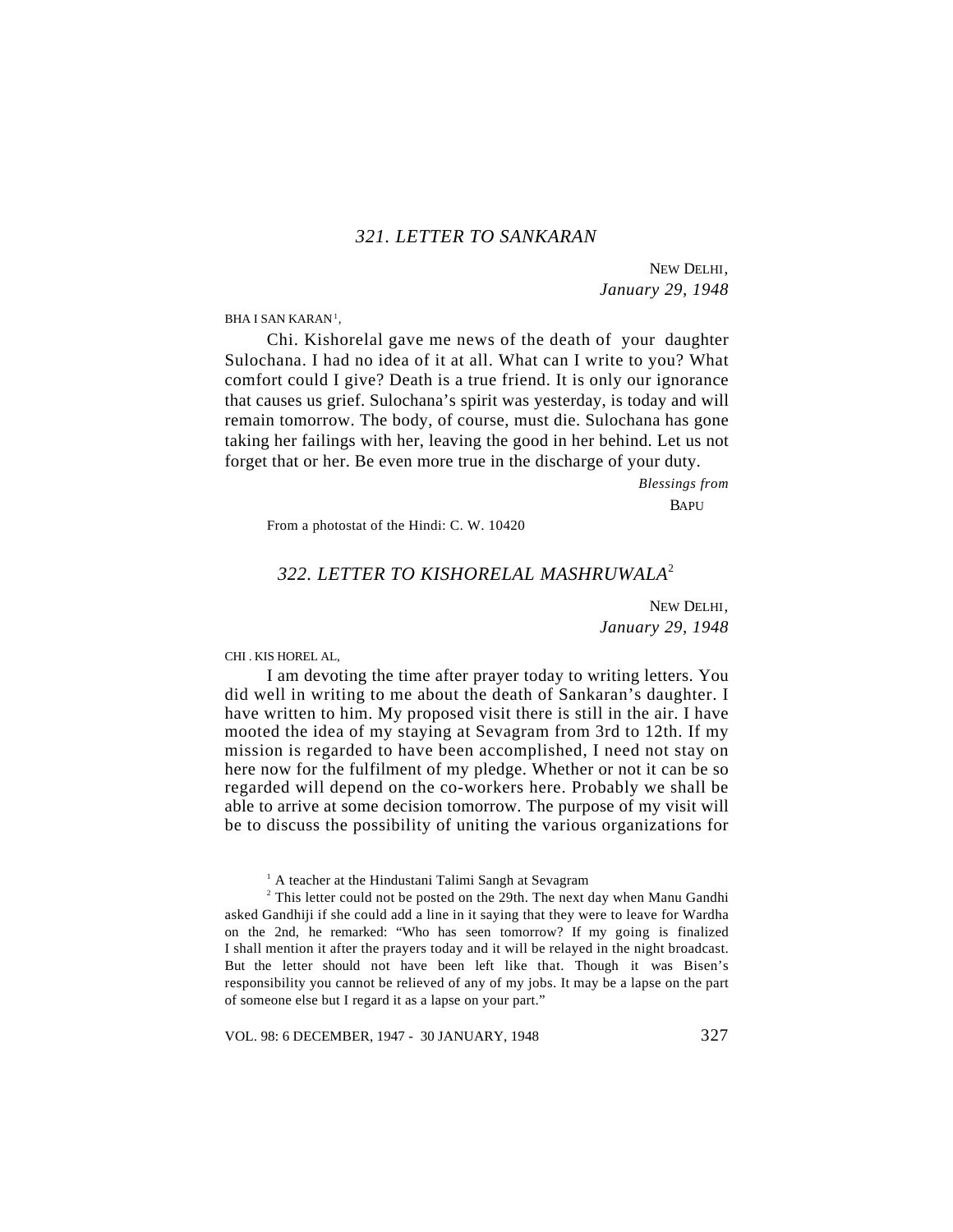constructive work into one body and to join in the observance of Jamnalal's death anniversary. I am regaining strength fairly well. This time both the kidneys and the liver have been affected. According to me, it indicates that my faith in Ramanama is not complete.

> *Blessings to you both from* **BAPU**

[From Gujarati] *Harijanbandhu,* 8-2-1948

#### *323. LETTER TO BALVANTSINHA*

NEW DELHI, *January 29, 1948*

#### SHRI BALVANTSINHAJI,

What Bapuji said I am writing to you in my own words. Hoshiaribehn had gone to Khurja, but she is now back here. She returned only yesterday. She goes back to Khurja today, as some physician there has promised to restore her to health in a month's time. She has decided to take his treatment, and Bapuji has approved of her decision. Bapuji says: "Hoshiari will be able to devote herself fully to serving others only after she is physically all right herself, and so I have agreed to her taking the treatment of this physician."

Please show this letter to Chimanlalbhai also. The rest you will learn from Chimanlalbhai's letter.

With regards,

From a photostat of the Hindi: G. N. 1990

#### *324. INTERVIEW TO MARGARET BOURKE-WHITE*<sup>1</sup>

NEW DELHI, *January 29, 1948*

BISEN

Margaret Bourke-White discussed with Gandhiji the doctrine of trusteeship. Bapu had once said that the rich should be trustees for the poor. How did he define a trustee?

<sup>1</sup> This and the following item are reproduced from P. B. Chandwani's article "The Master at Work".

Margaret Bourke-White, American photographer and *Life* magazine correspondent, introduced herself as the "Torturer", a title Gandhiji had conferred on her earlier in Bengal.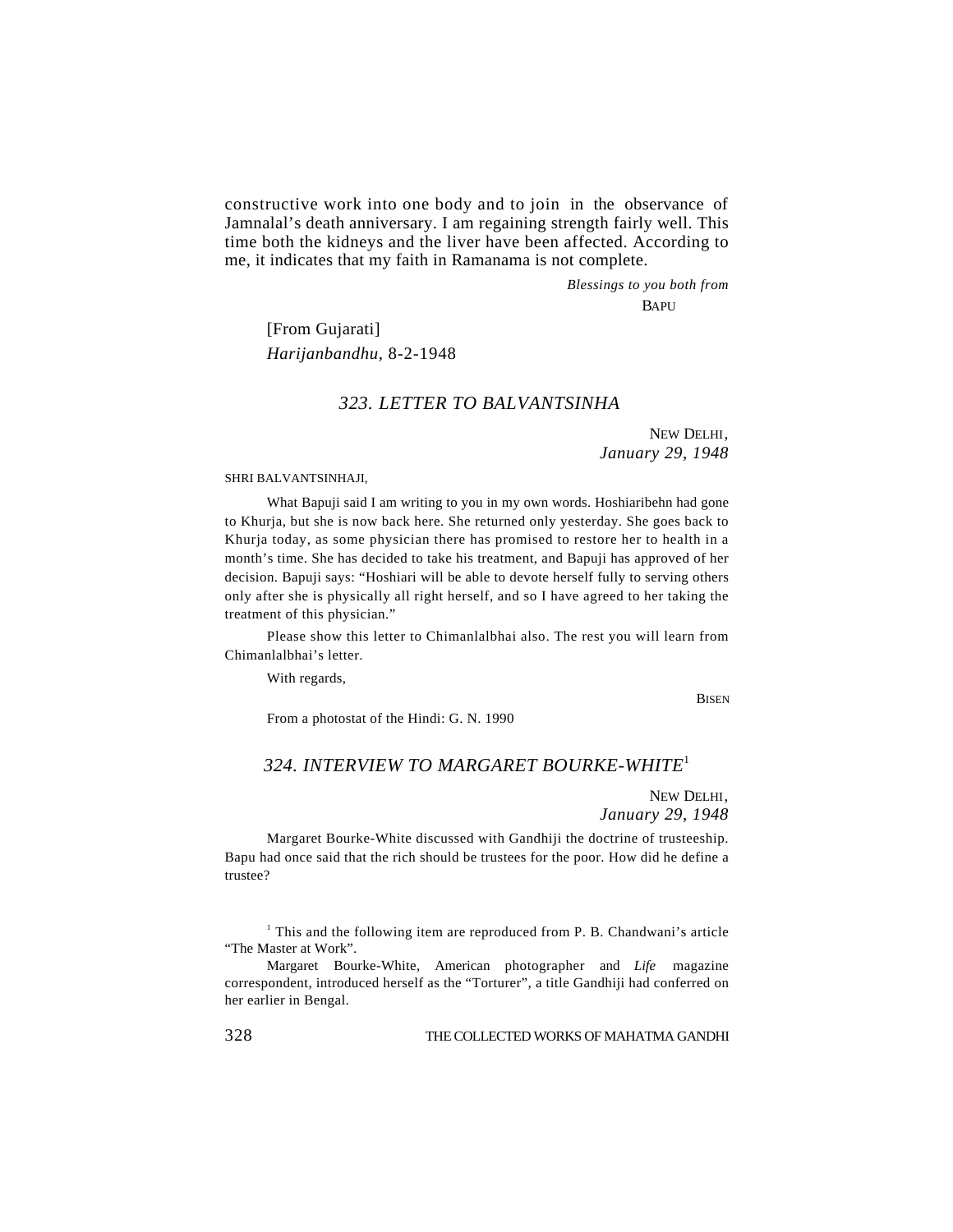A trustee is one who discharges the obligations of his trust faithfully and in the best interests of his wards.

Did he know of any industrialist who lived up to that ideal?

 No, though some are striving in that direction, my host, G. D. Birla, for instance. I hope he is not deceiving me. If I saw him do so, I would not live under his roof.<sup>1</sup>

Did he still cherish the wish and hope to live the full span of life?

He had lost that wish, Gandhiji said, in view of the prevailing darkness. He was, however, groping for light. If things took a turn for the better and the people responded to his call and co-operated to usher in a new era of peace and amity, he would again wish—indeed, he would be "commanded" to wish to live the full span.

"Would you advise America to give up the manufacture of atom bombs?" she finally asked.

Most certainly. As things are, the war ended disastrously and the victors are vanquished by jealousy and lust for power. Already a third war is being canvassed, which may prove even more disastrous. Ahimsa is a mightier weapon by far than the atom bomb. Even if the people of Hiroshima could have died in their thousands with prayer and goodwill in their hearts, the situation would have been transformed as if by a miracle. $^{2}$ 

*Harijan,* 22-2-1948

# *325. INTERVIEW TO GENERAL SECRETARY, Y. W. C. A.*<sup>3</sup>

NEW DELHI, *January 29, 1948*

The interviewer, an American lady, asked Bapu what America with her interest in India and her well-being could do for India.

<sup>1</sup> What follows is reported by Margaret Bourke-White in her book *Halfway to Freedom* under the date January 30, 1948.

<sup>2</sup> At this stage the interviewer presented some pictures taken by her for Gandhiji's autograph in order to complete her questions. *Mahatma Gandhi*—*The Last Phase* carries the following version of the interview:

" How would you meet the atom bomb . . . with non-violence?',

"I will not go underground. I will not go into shelter. I will come out in the open and let the pilot see I have not a trace of ill will against him. The pilot will not see our faces from his great height, I know. But the longing in our hearts—that he will not come to harm—would reach up to him and his eyes would be opened.

"If those thousands who were done to death in Hiroshima, . . . . had died with that prayerful action—died openly with that prayer in their hearts—their sacrifice would not have gone in vain."

<sup>3</sup> Of the World Headquarters in Switzerland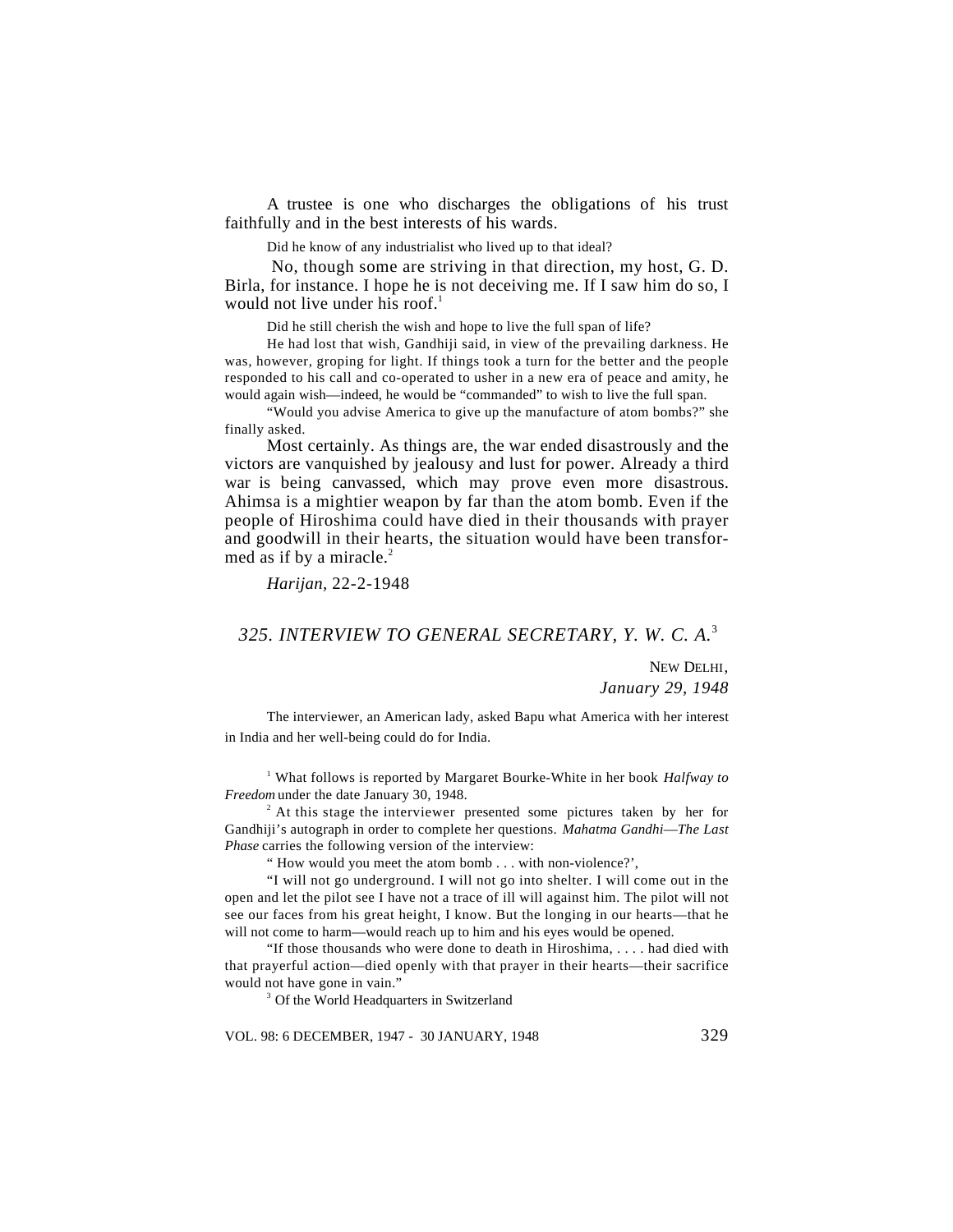Gandhiji said that American visitors should endeavour to see India through Indian spectacles. They could go round and offer friendly and constructive criticism but to describe its dirty spots as India would be a caricature. Here Bapu recalled the instance of Emily Kinnaird<sup>1</sup>, who had invited herself to be Gandhiji's guest in Bombay<sup>2</sup>. She was content with the vegetarian food and modest comforts she could get and always insisted on walking with him to the prayer ground. Till the moment of her death, she continued to write long and delightful letters to Bapu, pouring out her heart and spirit.

Asked what foreign missions could do in the new set-up for Indian Christians or Christian Indians as they would now like to be called, Bapu replied that the best course would be to leave them to their own resources, to help them settle down as sons of the soil.

*Harijan,* 22-2-1948

### *326. SPEECH AT PRAYER MEETING*

NEW DELHI, *January 29, 1948*

BRO THERS AND SIS TERS,

Of the many things I wish to tell you, I have chosen six for today, for I must finish in 15 minutes.

I notice that we are beginning a little late, which is wrong. Sushila has gone to Bahawalpur, to see the refugees still stranded there. She has no other mission. Mr. Leslie Cross of the Friends' Service has gone with her. My idea was that someone from the Friends, Unit should go and observe the conditions of refugees there and report to me. There was no proposal for Sushila to go. But when she heard about the plan she suggested that she be permitted to accompany Mr. Cross. She has known him ever since she went to Noakhali. She is an efficient doctor and she belongs to the Gujrat district in the Punjab. She too has suffered a good deal. She had a large property which she has lost. But her heart has not become poisoned. She said it would help if she went because she could speak Punjabi, Hindustani, Urdu and English and could be of use to Mr. Cross. I was delighted. There are of course hazards but she said

<sup>&</sup>lt;sup>1</sup> Who had met Gandhiji on July 20, 1940 and January 15, 1941 in Sevagram. *Vide* "Discussion with Emile Kinnaird", 20-7-1940.

<sup>&</sup>lt;sup>2</sup> Obviously a. slip for 'Sevagram'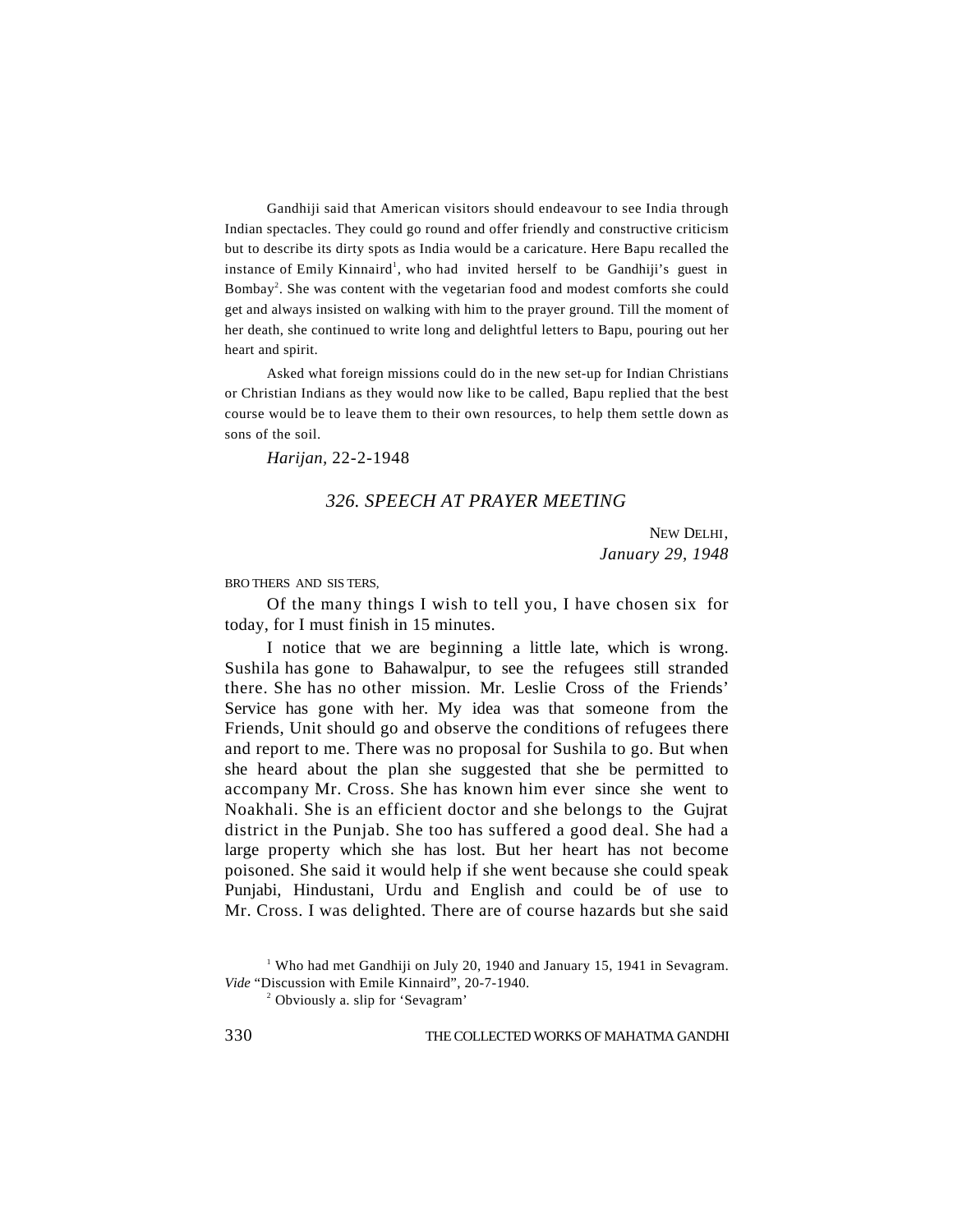she was not afraid. Had she been afraid she would not have gone to work in Noakhali. Many people who live in the Punjab have been completely ruined in every way. At least she. can still find food and other provisions. I consulted Mr. Cross and he welcomed the idea. He said she could act as an interpreter. He is from the Red Cross. The function of the Red Cross is to provide medical relief to war victims. Whether Dr. Sushila went with Mr. Cross or Mr. Cross went with Sushila is a complicated question but they are friends and like each other. They have gone to render service and not to make money. They will observe and give me a report of what they see. The Nawab keeps writing to me. After I have the report from Mr. Cross and Sushila Nayyar I shall tell you more about the matter.

Some people, perhaps forty of them, from Bannu had come to me. They have suffered hardships no doubt but they are able to walk. Some had injured fingers, some had other wounds on other parts of the body. I saw them just now and told them to explain everything to Brijkrishna. They were all respectable men. They must have been full of anger but they accepted my advice. One of them—I did not ask whether he was a refugee—said I had done enough harm already and that I should stop and disappear from the scene. He did not care whether I was a mahatma. I asked him where he wanted me to go. He said that I might go to the Himalayas. I had to rebuke him. He is not as old as I am and is stronger. But I could not afford to become nervous. I asked why I should go to the Himalayas merely because he wished it, when there were many who wanted me to stay. There are many who praise me and there are others who abuse me. What am I to do? I can only do as God bids. You may say that you do not believe in God. But then you must allow me to go my way. God is the help of the afflicted. But an afflicted person is not God. When I claim that every woman is my own sister or daughter, then her suffering becomes my suffering. Why do you presume that I do not understand the sufferings of the refugees? Why do you presume that because I am a friend of Muslims I am an enemy of Hindus and Sikhs? I cannot run away because anyone wants me to run away. I have not taken to service at any one's bidding. I have become what I have become at the bidding of God. God will do what He wills. He may take me away. I shall not find peace by going to the Himalayas. I want to find peace in the midst of turmoil or I want to die in the turmoil. My Himalayas are here.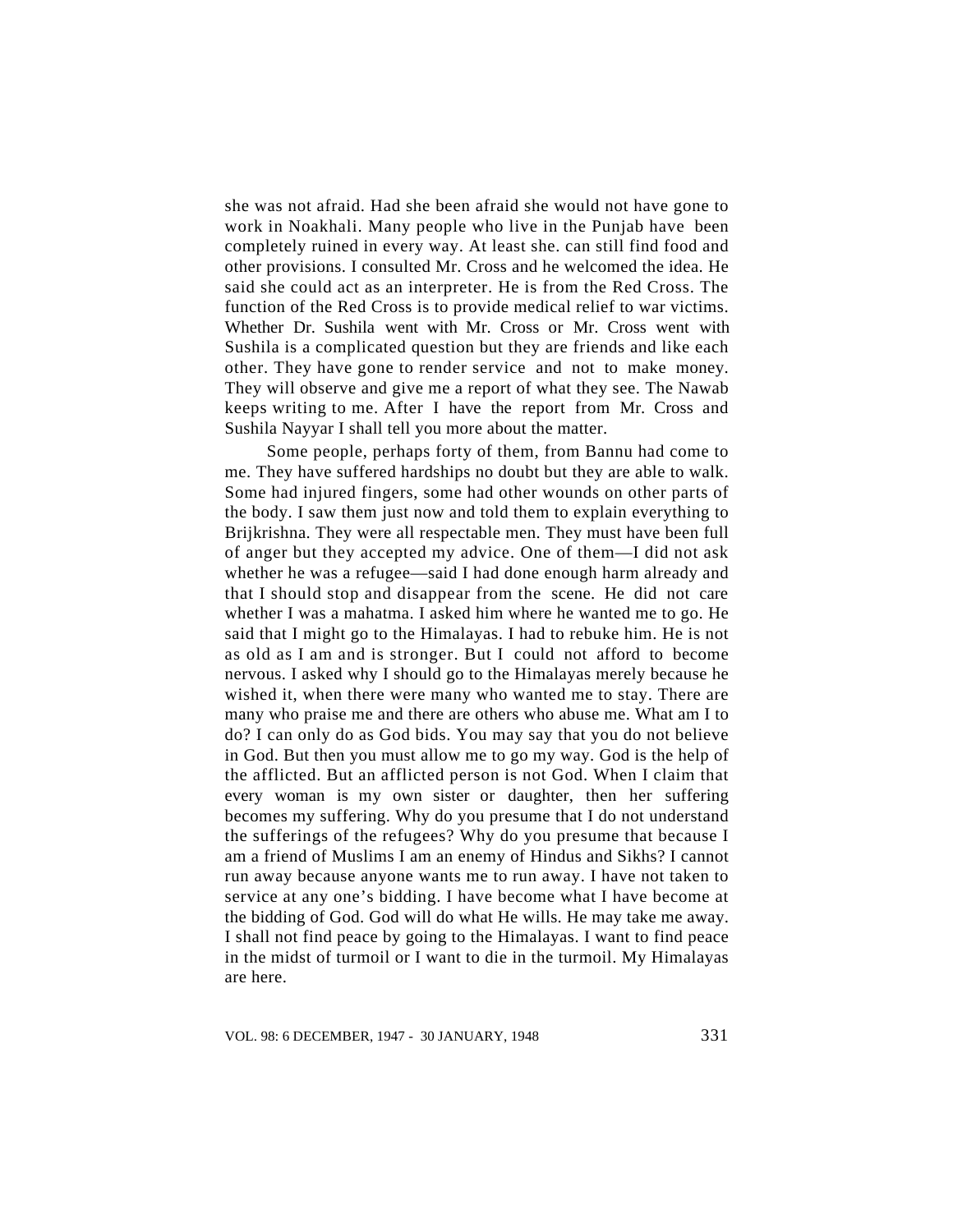I keep receiving complaints about the refugees. They are given food and drink and clothing and they are helped in every possible way. But they do not want to work. I have said that if the refugees want to end their sufferings, if they want to convert suffering into happiness and serve India and serve themselves, they must not shirk work. A refugee has no right to live comfortably without working. The *Gita* says: "Eat only after you have performed *yajna*." Eat what remains after the *yajna*. This has not been said only for me but also for you and all others. It applies also to the refugees. Even if a millionaire eats and does not work, he is a burden on the earth. Of course one can understand if you are a cripple, or if you are blind or too old. But a robust man has no excuse for not working. Let those who are strong of body clean lavatories in the camp; let them spin, let them do any other work that comes to hand. Let them teach their boys.

Someone came to see me today. I forget his name. He mentioned peasants. I said if I had my way our Governor-General would be a peasant; our Prime Minister would be a peasant. In my childhood I learnt a poem which says "O farmer, you are the king, the master of the whole world". What would we eat if the peasant did not produce food? But today we have made him a slave. What can a peasant do? Must he acquire academic degrees such as B.A. and M.A.? If he does that he will be ruined. He will be no more good for wielding the pickaxe. If the man who produced foodgrain out of the earth becomes our Chief, our Prime Minister, the face of India will change.

There is a scarcity of food in Madras. A representative of the Madras Government had come here to plead with Shri Jairamdas<sup>1</sup> that he should make foodgrain available for Madras. This attitude of the people of Madras saddens me. I want to point out to them that they can find enough things to eat in their own province such as groundnut, coconut and various other things. They also have plenty of fish which most of them take. What need is there for them to go out and beg? It is not right for them to insist on rice and that too polished rice which has all its food value removed or to insist on wheat in place of rice. They can mix groundnut flour or coconut flour with rice

<sup>&</sup>lt;sup>1</sup> Jairamdas Doulatram (1891-1979); Editor of The Hindustan Times, 1925-27; General Secretary of Congress, 1931; Governor of Bihar, 1947-48 and of Assam, 1950-56; Minister of Food and Agriculture in the Union Cabinet, 1948-50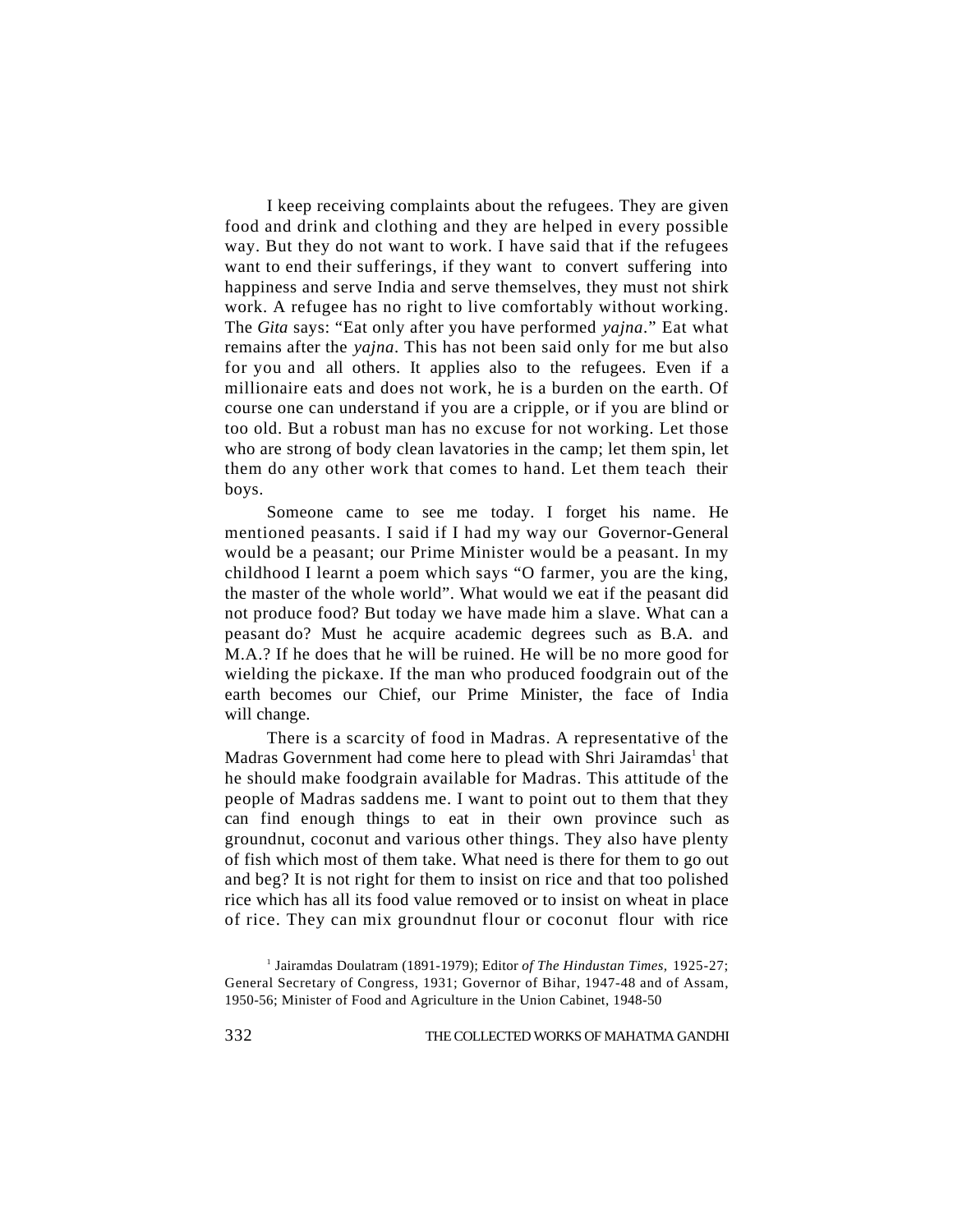flour and thus keep the wolf from the door. What they need is self-confidence and dedication. I know the people of Madras quite well. I had with me in South Africa people drawn from all the linguistic areas of the Province. During the satyagraha march<sup>1</sup> they were given a pound and a half of bread and an ounce of sugar each day. But they surprised me when on our striking camp they would pick out some edible greens or some other thing and cook it singing away in great delight. How can such resourceful people ever feel so helpless? True we were all coolies. But then in honest work lies our freedom and the satisfaction of all our basic needs.

[From Hindi]

Courtesy: All India Radio. Also *Prarthana Pravachan—*II, pp. 352-6

# *327. DRAFT CONSTITUTION OF CONGRESS*<sup>2</sup>

NEW DELHI, *January29, 1948*

Though split into two, India having attained political independence through means devised by the Indian National Congress, the Congress in its present shape and form, i. e., as a propaganda vehicle and parliamentary machine, has outlived its use. India has still to attain social, moral and economic independence in terms of its seven hundred thousand villages as distinguished from its cities and towns. The struggle for the ascendency of civil over military power is bound to take place in India's progress towards its democratic goal. It must be kept out of unhealthy competition with political parties and communal bodies. For these and other similar reasons, the A. I. C. C. resolves to disband the existing Congress organization and flower into a Lok Sevak Sangh under the following rules with power to alter them as occasion may demand.

<sup>1</sup> Which commenced on November 6, 1913.

<sup>2</sup> Acharya Jugal Kishore, General Secretary of A. I. C. C., released this draft to the Press on February 7, with the note: "As something has already appeared in the Press . . . regarding the proposals which Mahatmaji had made concerning changes in the Congress constitution I am releasing the full draft as was handed to me on the fateful forenoon of 30th January. . . ."

This appeared in *Harijan* under the title "His Last Will and Testament".

In his article "The Fateful Friday", in *Harijan,* Pyarelal writes: "The whole of the 29th had been so cram-full with work that at the end of the day Gand hiji felt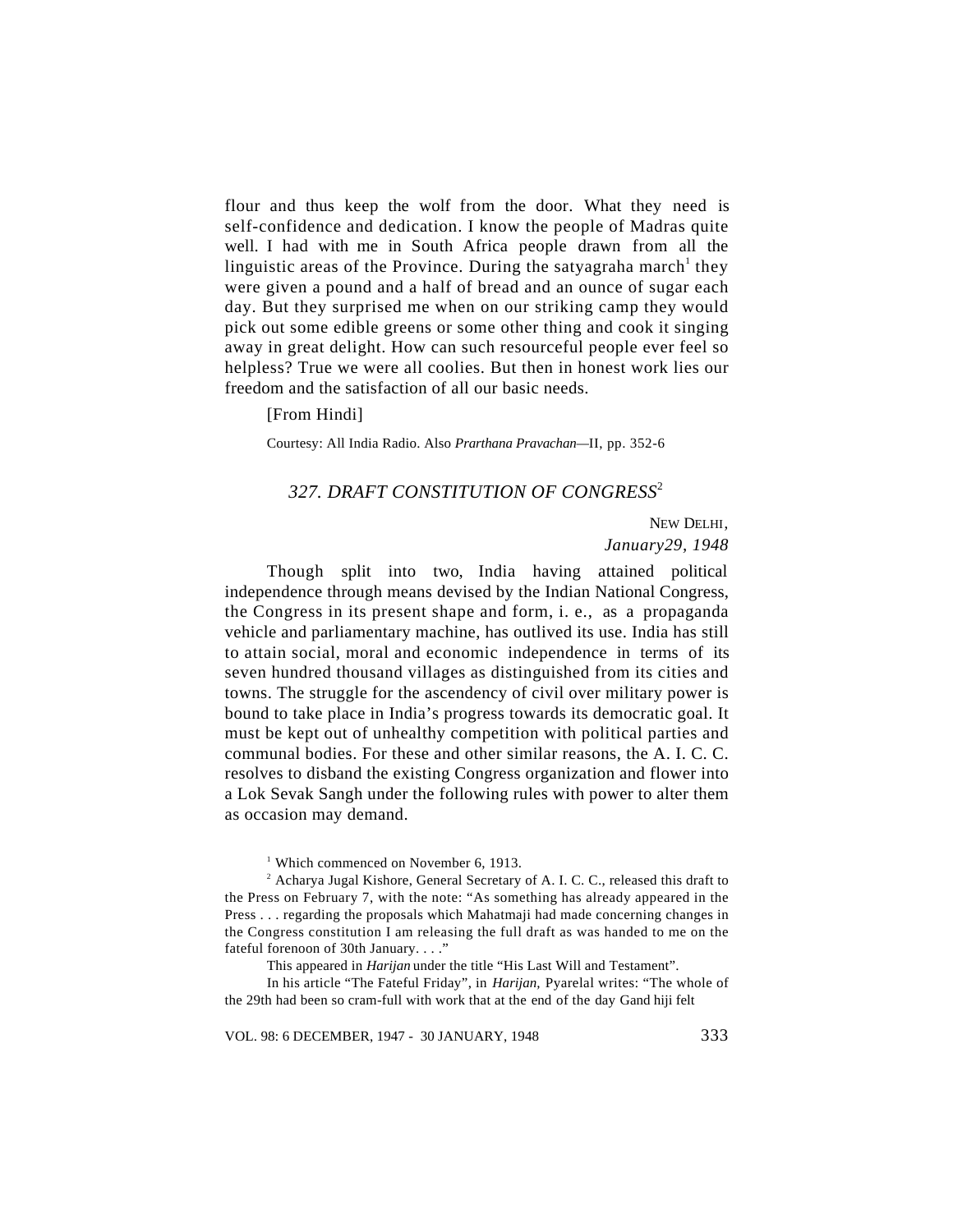Every panchayat of five adult men or women being villagers or village-minded shall form a unit.

Two such contiguous panchayats shall form a working party under a leader elected from among themselves.

When there are one hundred such panchayats, the fifty first grade leaders shall elect from among themselves a second-grade leader and so on, the first-grade leaders meanwhile working under the second-grade leader. Parallel groups of two<sup>1</sup> hundred panchayats shall continue to be formed till they cover the whole of India, each succeeding group of panchayats electing a second-grade leader after the manner of the first. All second-grade leaders shall serve jointly for the whole of India and severally for their respective areas. The second-grade leaders may elect, when. ever they deem necessary, from among themselves a chief who will, during pleasure, regulate and command all the groups.

(As the final formation of provinces or districts is still in a state of flux, no attempt has been made to divide this group of servants into provincial or district councils and jurisdiction over the whole of India has been vested in the group or groups that may have been formed at any given time. It should be noted that this body of servants derive their authority or power from service ungrudgingly and wisely done to their master, the whole of India.)<sup>2</sup>

1. Every worker shall be a habitual wearer of khadi made from self-spun yarn or certified by the A. I. S. A. and must be a teetotaller. If a Hindu, he must have abjured untouchability in any shape or form in his own person or in his family and must be a believer in the ideal of inter-communal unity, equal respect and regard for all religions and equality of opportunity and status for all irrespective of race,

utterly fagged out. "My head is reeling. And yet I must finish this," he remarked to Abha, pointing to the draft constitution for the Congress which he had undertaken to prepare, and then, "I am afraid I shall have to keep late hours."

The next morning Gandhiji revised the draft and gave it to Pyarelal to "go through it carefully". He added: "Fill in any gaps in thought that there might be. I wrote it under a heavy strain." When Pyarelal took the revised draft to him he "went through the additions and alterations point by point with his characteristic thoroughness and removed an error in calculation that had crept in in regard to the number of panchayats."

 $1$  The copy available in the A.I.C.C. files has a question-mark here.

2 A facsimile of the draft up to here is available in *Mahatma Gandhi— The Last Phase.*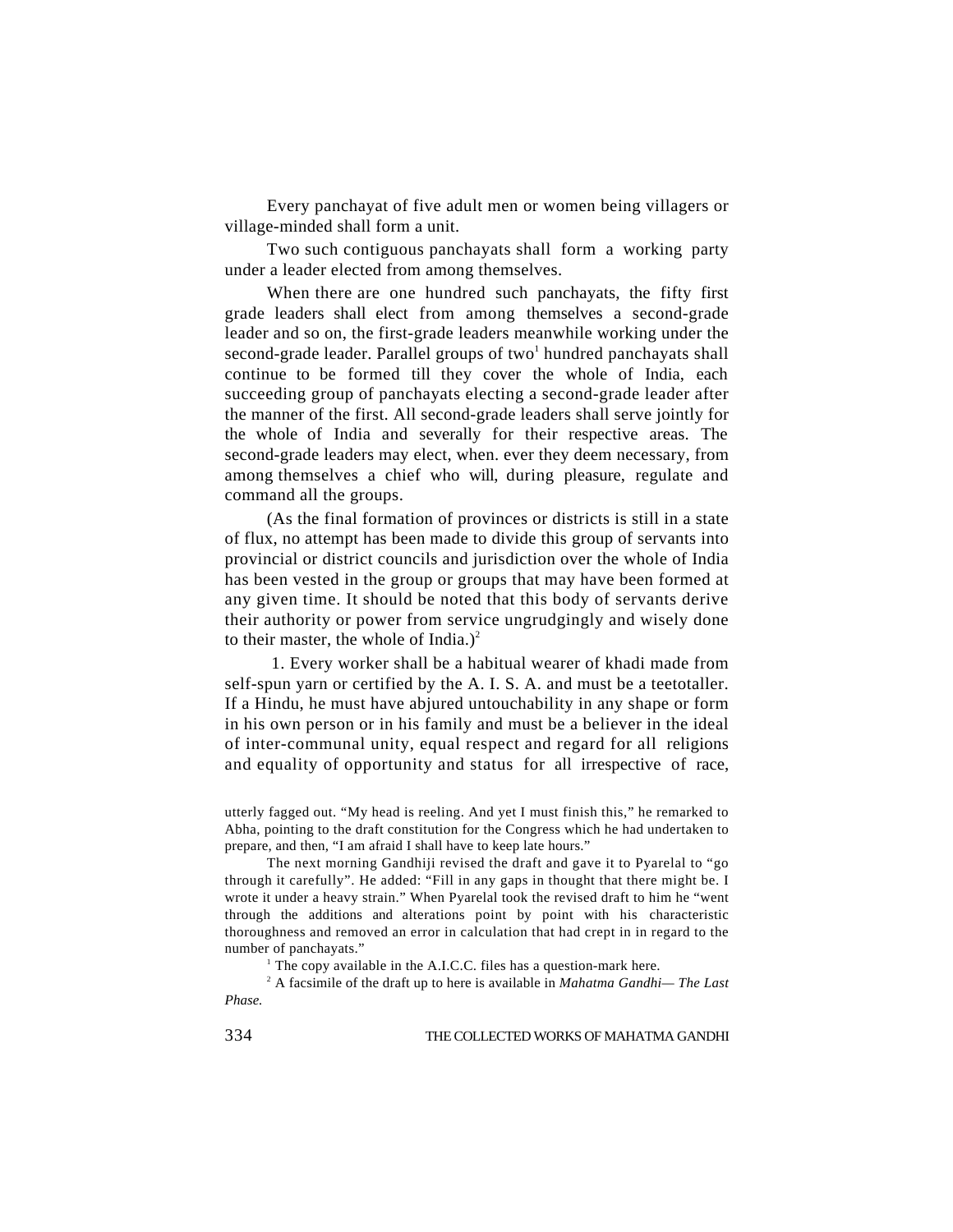creed or sex.

2. He shall come in personal contact with every villager within his jurisdiction.

3. He shall enrol and train workers from amongst the villagers and keep a register of all these.

4. He shall keep a record of his work from day to day.

5. He shall organize the villages so as to make them selfcontained and self-supporting through their agriculture and handicrafts.

6. He shall educate the village folk in sanitation and hygiene and take all measures for prevention of ill health and disease among them.

7. He shall organize the education of the village folk from birth to death along the lines of Nayee Talim, in accordance with the policy laid down by the Hindustani Talimi Sangh.

8. He shall see that those whose names are missing on the statutory voters, roll are duly entered therein.

9. He shall encourage those who have not yet acquired the legal qualification, to acquire it for getting the right of franchise.

10. For the above purposes and others to be added from time to time, he shall train and fit himself in accordance with the rules laid down by the Sangh for the due performance of duty.

The Sangh shall affiliate the following autonomous bodies:

- $1. A I S A$
- 2. A.I.V.I.A.

3. Hindustani Talimi Sangh

4. Harijan Sevak Sangh

5. Goseva Sangh

#### **FINANCE**

The Sangh shall raise finances for the fulfilment of its mission from among the villagers and others, special stress being laid on collection of poor man's pice.

M. K. G.

NEW DELHI, January 29, 1948

Harijan, 15-2-1948. And A.I.C.C. File No. 1578. Courtesy: Nehru Memorial Museum and Library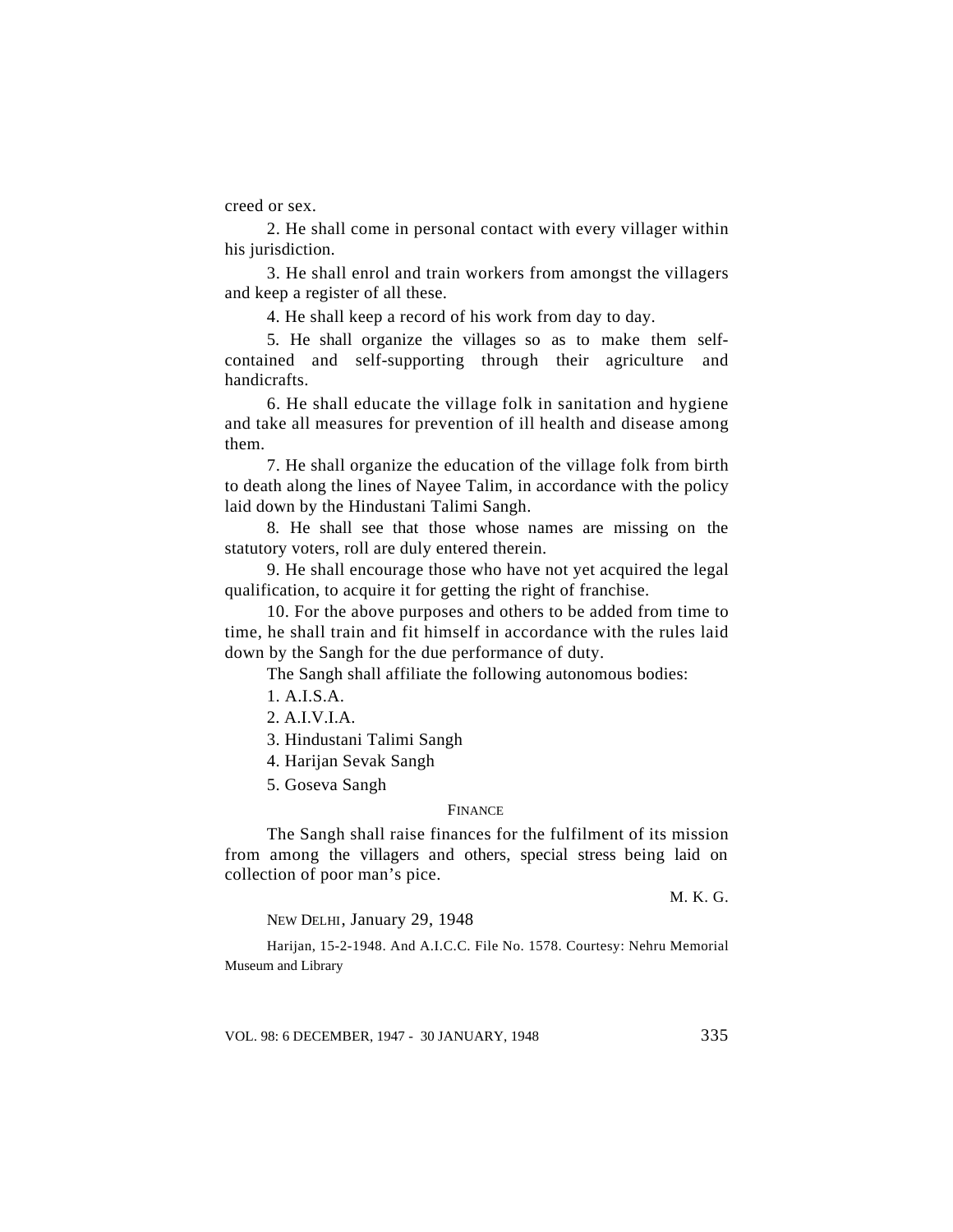### *328. TALK WITH DEVDAS GANDHI*<sup>1</sup>

NEW DELHI, *January 29, 1948*

. . . . I had had one of those rarest of rare experiences, that of being alone with Bapu for a moment. It was my customary call at 9.30. He was in bed. . . . I stepped in and was greeted by "what news?" . . . I . . . had no news to give. So I asked: "How does the ship of State fare?', He said:

I am sure the little differences<sup>2</sup> will vanish. But things may have to await my return from Wardha. That won't be long. The Government is composed of patriots and no one will do anything that is in conflict with the interests of the country. I am sure that they must hold together at all costs and they will. There is no difference of substance.

There was more conversation on the same lines and I would have invited the usual "crowd', even at that hour, had I tarried. So, preparing to leave, I said: "Bapu, will you sleep now?"

No, there is no hurry. You may talk for some time longer if you like.

*Harijan,* 15-2-1948

## *329. LETTER TO ANAND T. HINGORANI*

NEW DELHI, January *30, 1948*

#### SHRI ANANDBHAIYA AND GANGIBEHN,

Bapu had your letter. Bapu is going to Sevagram but only for ten days. So Bapu says that there is no need for Gangi to come. Yes, when he goes there for a long stay she may come. . . .

*Yours,*

BISEN

From a microfilm of the Hindi. Courtesy: National Archives of India and Anand T. Hingorani

<sup>1</sup> Reproduced from Devdas Gandhi's article, "I Speak as an orphan", broadcast by All India Radio on February 5

<sup>2</sup> Between Jawaharlal Nehru and Vallabhbhai Patel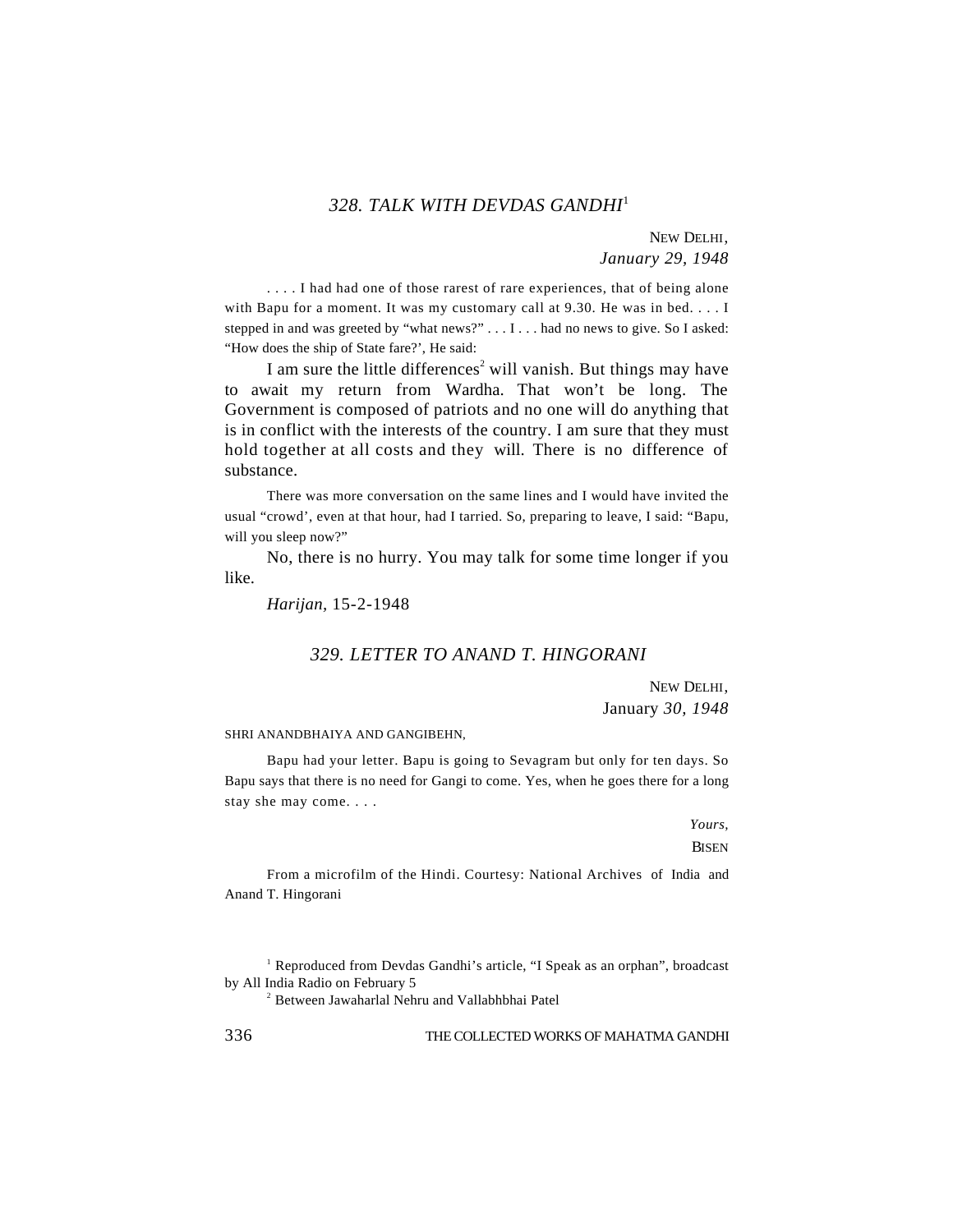## *330. TALK WITH PYARELAL*<sup>1</sup>

NEW DELHI, *January 30, 1948*

Passing out of the room at the end of the massage, Gandhiji . . . . inquired if I had finished the revision<sup>2</sup> and further asked me to prepare a note on how to meet the threatened food crisis in Madras in the light of my experience and experiment in Noakhali.

The Food Ministry is feeling nervous. But I maintain that a province like Madras that is blessed by nature with cocoanut and palm, ground-nut and banana in such plenty, not to mention roots and tubers of various kinds, need not starve, if only the people know how to husband their resources in food.

*Harijan,* 15-2-1948

#### *331. TALK WITH PYARELAL*

NEW DELHI, *January 30, 1948*

I put before Gandhiji the case for orderly evacuation<sup>3</sup>, but his view was emphatic and clear. Just as we, workers, had to "Do or Die", even so had we to prepare our people to "Do or Die" for the vindication of their self-respect, honour and right of religious freedom.

Maybe in the end only a few will be left. But there is no other way of evolving strength out of weakness. Are not ranks decimated in the war of weapons too? How can it be otherwise under non-violence then? What you are doing is the way. You have shed the fear of death and established yourself in the hearts and affections of the people. To love and diligence must be joined knowledge. This you have done. If you alone do your part fully and well, you will cover the whole lot. You know, I need you here, the burden is so heavy. And there is a lot I would like to share with the world which I cannot do now that you are away. But I have steeled myself to it; the work you are doing is more

<sup>3</sup> From Noakhali

<sup>&</sup>lt;sup>1</sup> This and the following two items have been reproduced from Pyarelal's article "The Fateful Friday".

<sup>2</sup> Of the draft constitution of the Congress; *vide* "Draft Constitution of Congress", 29-1-1948.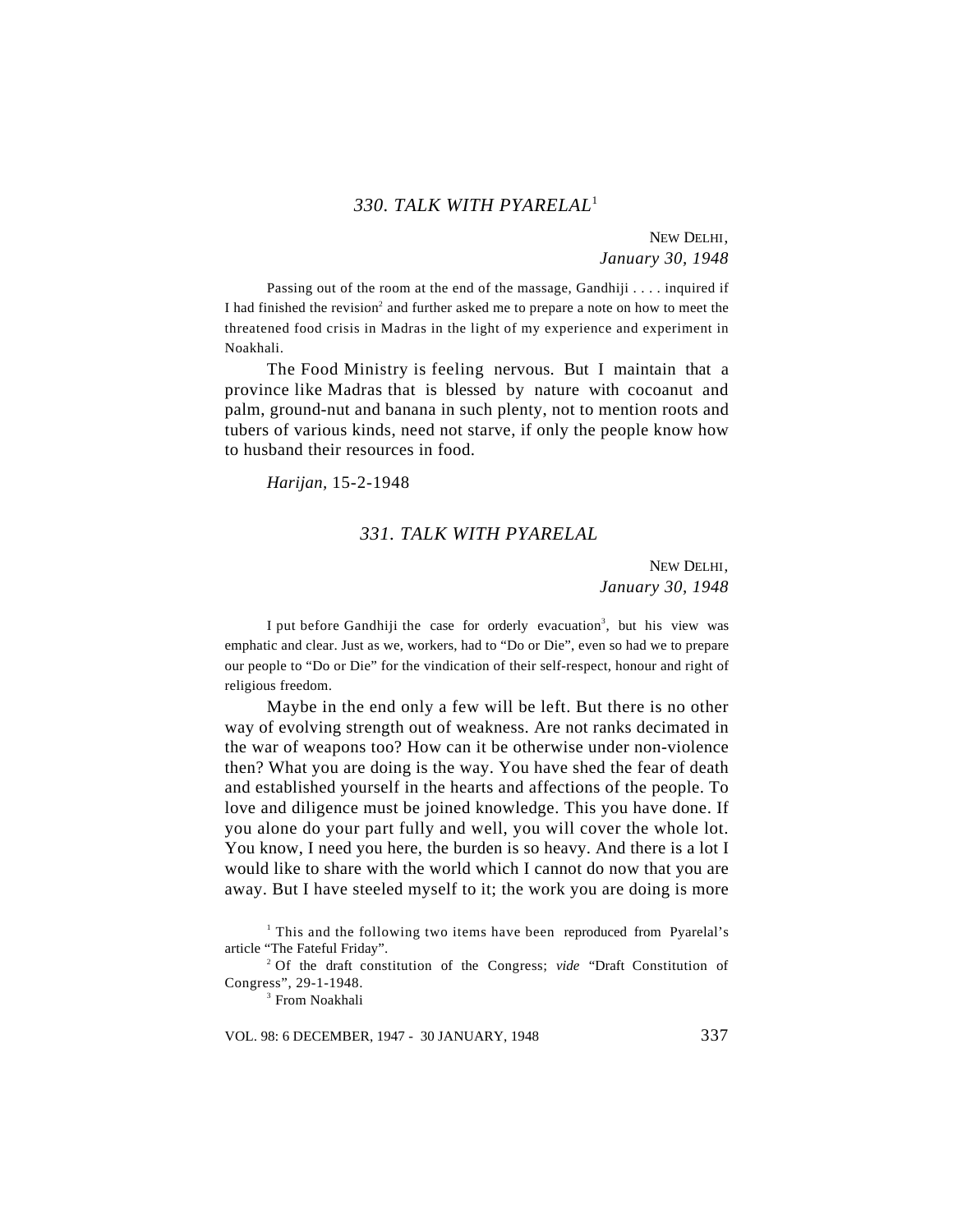important.

He then showed how to deal with miscreants in the event of the Government failing to discharge its duty.

*Harijan,* 15-2-1948

#### *332. TALK WITH SUDHIR GHOSH*<sup>1</sup>

NEW DELHI, *January 30, 1948*

Sudhir Ghosh, among other things, read out to Gandhiji a cutting from the London *Times* and extracts from a letter from an English friend showing how some people were assiduously trying to drive a wedge between Pandit Nehru and Sardar Patel by traducing the latter as a communalist, while pretending to praise the former. Gandhiji remarked that he was aware of the move and was deeply excercised over it. He had already dealt with it, he said, in one of his post-prayer speeches<sup>2</sup>, which had been published in the *Harijan.* But he felt that something more needed to be done. He was thinking what he should do. $3$ 

*Harijan,* 15-2-1948

#### *333. TALK WITH MUSLIM LEADERS*

NEW DELHI, *January 30, 1948*

Gandhiji told them that if he did not leave for Sevagram on the proposed date<sup>4</sup>,

<sup>1</sup> Sudhir Ghosh in his book *Gandhi's Emissary* writes: "As I sat down he handed to me a letter written to him by Agatha Harrison enclosing with it a clipping from the London *Times.* Agatha's letter said that the whispering campaign about a serious rift between his two lieutenants Mr. Nehru and Vallabhbhai Patel had spread to London and *The Times* editorial on this rift between the two men was a bad omen; was Gandhiji not going to do something about it?"

<sup>2</sup> *Vide* "Speech at Prayer Meeting", 20-1-1948.

<sup>3</sup> Sudhir Ghosh reports: He finished the writing of whatever he was working at and said, "I wonder what I am going to do about it"—as if asking himself a question. I said, "Well they are so big that nobody dares to talk to them about it; but people talk behind their backs. Some day you may like to talk to both of them about it. You alone can do it." He pondered over my remark and said, "Well, there is something in what you say. I think I am going to talk about it. I think I will talk about it after prayers this evening. Vallabhbhai is coming to see me at 4. Jawaharlal is coming to see me at 7. You can come and see me just before I go to bed.', *Vide* also "Talk with Vallabhbhai Patel", 30-1-1948.

4 February 2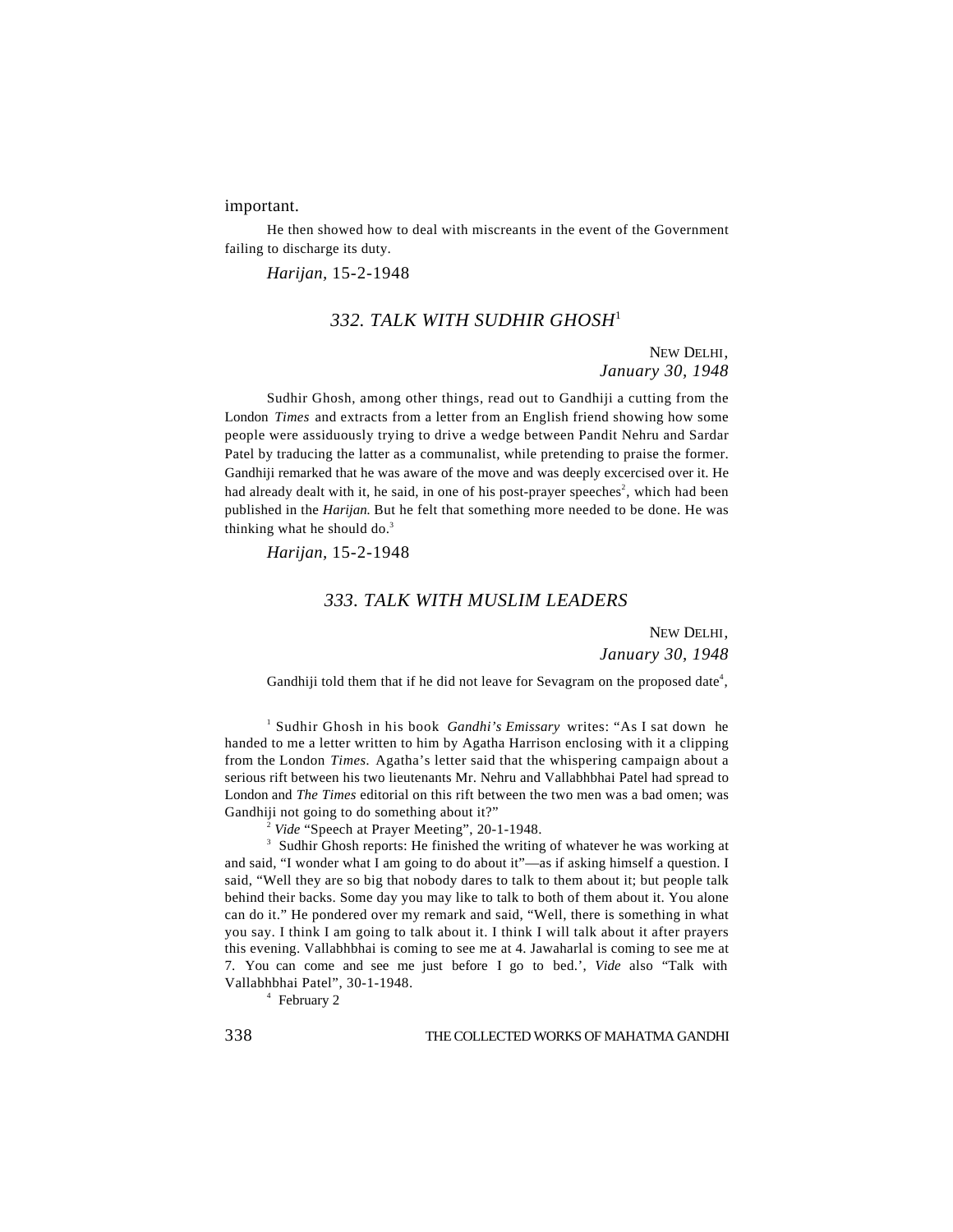all his plans would be upset. The Maulanas said they had no wish to detain him on their account, for they knew that he would be working for them wherever he was. The interval would enable them to assess and report to him how the implementation of the pledges given as a result of his fast was progressing. They hoped he would be able to return to Delhi by the 14th February. Gandhiji replied:

I do expect to be back here by the 14th. But if Providence has decreed otherwise, that is a different matter. I am not, however, sure whether I shall be able to leave here even the day after tomorrow. It is all in God's hands.

*Mahatma Gandhi—The Last Phase*, Vol. II, p. 770

#### *334. A TALK*

NEW DELHI, *January 30, 1948*

Wherever I look I find our plight the same as that of the Yadavas who met their doom killing one another. No one realizes how much harm we are doing to society by being engaged in our personal feuds. But what can you or anyone else do about it? This indicates a failure on my part. What could anyone do when God made me blind to these things? But let me set things right as far as possible, while I am alive, so that the coming generation may not hurl abuses at me. If I succeed in it, I shall regard it as God's grace.

I ought to take up this task.<sup>1</sup> The diaries should be edited well and compiled. Narahari's health does not permit any work and  $\dots$ . has dissociated himself from all my activities. But how can it be said that he has done so without full understanding? Everyone is entitled to freedom of thought. If Chandrashankar<sup>3</sup> shoulders this responsibility he will exhibit his talents as well. What similarity between the handwritings of the two! I shall write to him.<sup>4</sup>

[From Gujarati]

*Dilhiman Gandhiji—*II, p. 425

<sup>1</sup> Of editing and compiling of Mahadev Desai's diaries

- <sup>2</sup> The name is omitted in the source.
- 3 Chandrashanker P. Shukla

4 After this talk Rasikbhai Parikh and U. N. Dhebar from Kathiawar wanted an appointment with Gandhiji. Being busy Gandhiji said: "Tell them I shall talk with them during my walk after the prayers, if I am alive."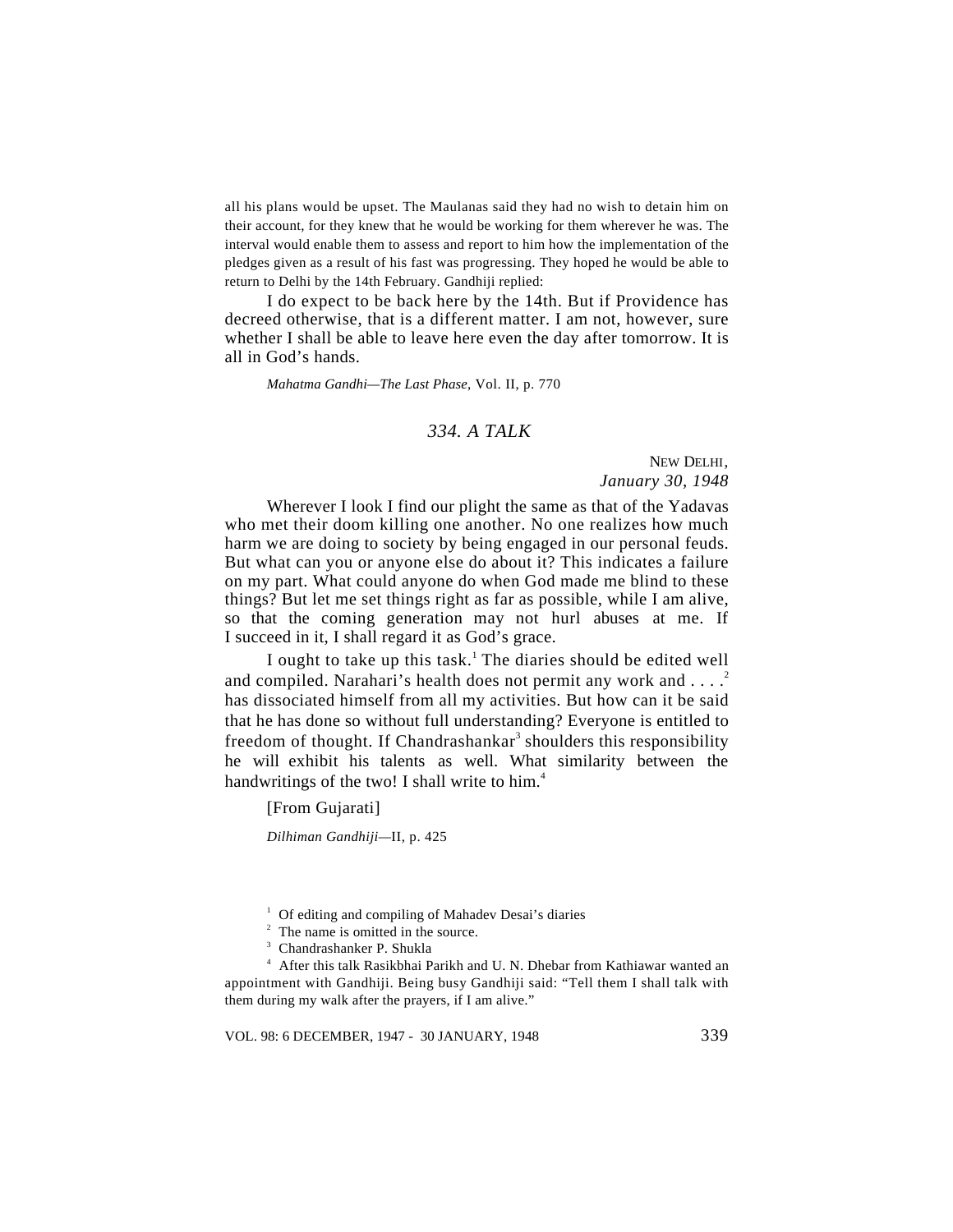## *335. INTERVIEW TO SINDHI DEPUTATION*<sup>1</sup>

NEW DELHI. *January 30, 1948*

Bapu said in an exceedingly tender voice that all this had distressed him beyond measure. Outwardly he seemed light and happy but his heart was smitten with grief at the wave of insanity which was sweeping over the land. Either this must end or he must perish.

He also referred to the advice offered to him by a refugee $^2$  to retire to the Himalayas. Chuckling with laughter he observed that nothing would be better in one sense: he would develop into a double *Mahatma* and attract larger crowds. But what he wanted was not vainglory or ease but such comfort and strength as he could extract out of the prevailing darkness and misery.

*Harijan,* 22-2-1948

# *336. TALK WITH VALLABHBHAI PATEL*<sup>3</sup>

NEW DELHI, *January 30, 1948*

Although he had previously expressed his view, Gandhiji told the Sardar, that one of the two—either the Sardar or Pandit Nehru—should withdraw from the Cabinet, he had since come to the firm conclusion that the presence there of both of them was indispensable. Any breach in their ranks at that stage would be disastrous. He further said he would make that the topic of his post-prayer speech in the evening. Pandit Nehru would be seeing him after the prayer; he would discuss the question with him too. If necessary, he would postpone his going to Sevagram and not leave Delhi till he had finally laid the spectre of disunity between the two...<sup>4</sup>

<sup>1</sup> Reproduced from P. B. Chandwani's article "The Master at Work"

The deputation, led by Choithram Gidwani, narrated the woes of Sindhis and spoke of the restrictions imposed by the Pakistan Government on their evacuation.

<sup>2</sup> From Bannu; *vide* "Speech at Prayer Meeting", 29-1-1948.

<sup>3</sup> Gandhiji carried on his spinning while talking.

<sup>4</sup> According to the source, "the talk with the Sardar continued. At 4.30 p.m. Abha brought Gandhiji his evening meal. It was getting near prayer time. But the Sardar had still not finished. Abha felt fidgety, knowing the great importance that Gandhiji attached to punctuality, particularly in regard to prayer time. But she dared not interrupt. At last, becoming desperate, she picked up his watch and held it before him to draw his attention. But it was no good. Noting her predicament, Manibehn Patel tactfully intervened."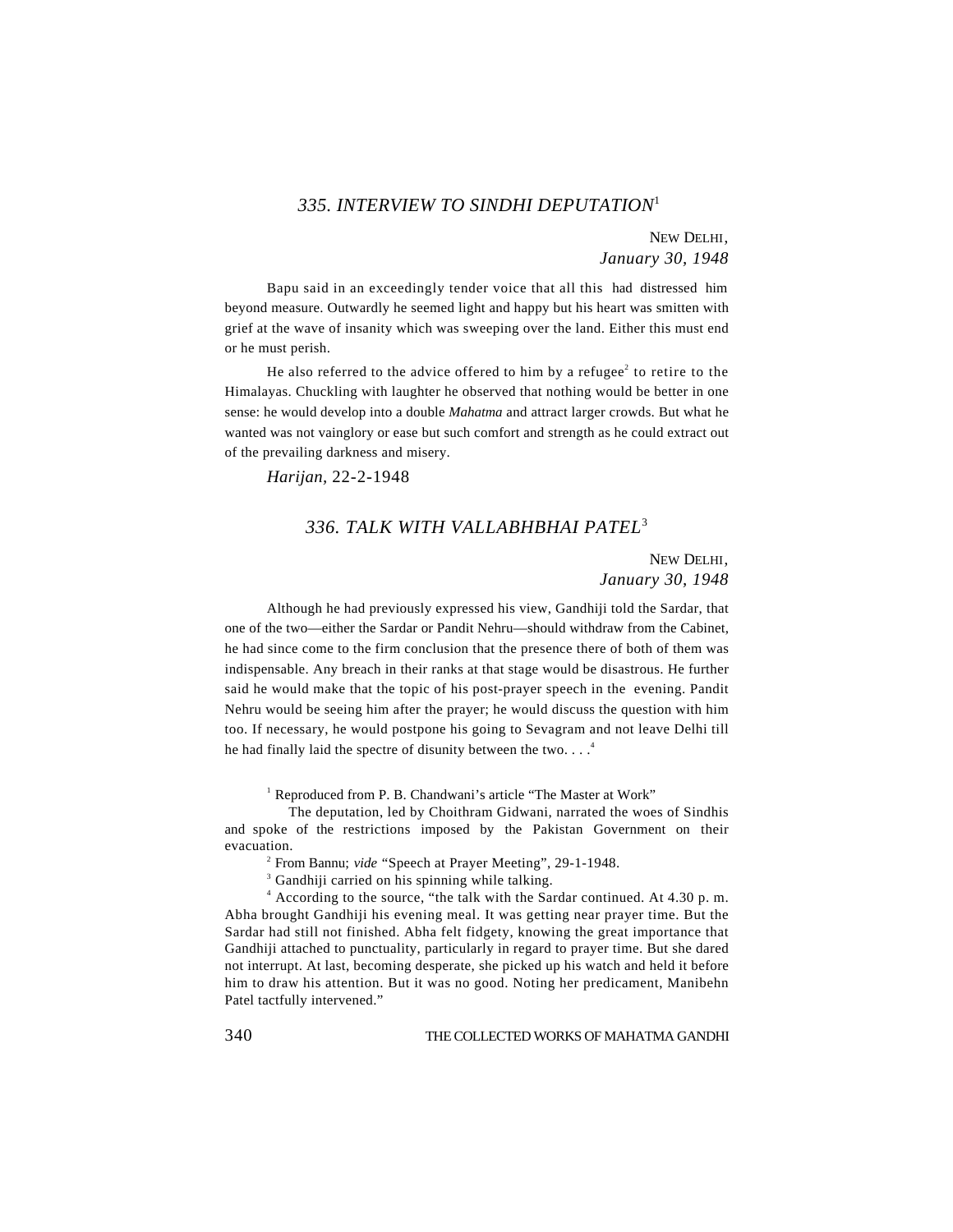Gandhiji said to the Sardar as he rose to get ready to go to the prayer-ground: I must now tear myself away.<sup>1</sup>

*Mahatma Gandhi—The Last Phase*, Vol. II. pp. 771-2

# *337. REMARKS ON WAY TO PRAYER MEETING*<sup>2</sup>

NEW DELHI, *January 30, 1948*

"Bapu, your watch must be feeling very neglected. You would not look at it," remarked Abha.

Why should I, since you are my time-keepers?

"But you do not look at the time-keepers", rejoined one of them. Bapu again laughed. The last remark he uttered as he cleared the steps leading to the prayer-ground was:

It is your fault that I am ten minutes late. It is the duty of nurses to carry on their work even if God himself should be present there. If it is time to give medicine to a patient and one feels hesitant about it, the poor patient will die. So it is with prayers. It irks me if I am late for prayers even by a minute. $3$ 

*Harijan,* 15-2-1948, and *Dilhiman Gandhiji—*II, pp. 426-7

<sup>1</sup> In his letter to Jawaharlal Nehru dated February 5, 1948, while referring to this talk Vallabhbhai Patel wrote: "I had the good fortune to have a last talk with him for over an hour just before his death and he communicated to me what had passed between you and him as well as his talk with H. E. [Lord Mountbatten]. He had also fixed an appointment to meet both of us the next day. His opinion also binds us both and I can assure you that I am fully resolved to approach my responsibilities and obligations in this spirit."

<sup>2</sup> The report in Pyarelal's "The Fateful Friday", has been collated with the Gujarati version in *Dilhiman Gandhiji.*

<sup>3</sup> According to Manu Gandhi's account, as Gandhiji passed along the cordoned lane through the prayer congregation, he took his hands off the shoulders of the two girls to acknowledge the *namaskars* of the prayer congregation. All of a sudden someone from the crowd roughly elbowed his way towards them. Manu Gandhi, thinking that he was coming forward to touch Gandhiji's feet, remonstrated saying something about it being already late for the prayer and tried to stop the intruder by thrusting back his hand. He violently pushed her away, causing the notebook, the spittoon and the *mala,* which she was carrying in her hands, to fall down. As she stooped down to pick up the scattered things, he planted himself in front of Gandhiji and fired in quick succession three shots at point-blank range. The last words Gandhiji uttered were "*Hey Ram*"*.* A spreading crimson spot appeared on the white clothes. The hands which had been raised in *namaskar* to the gathering slowly came down. The limp body softly sank to the ground. Gandhiji breathed his last at 5.17 p. m.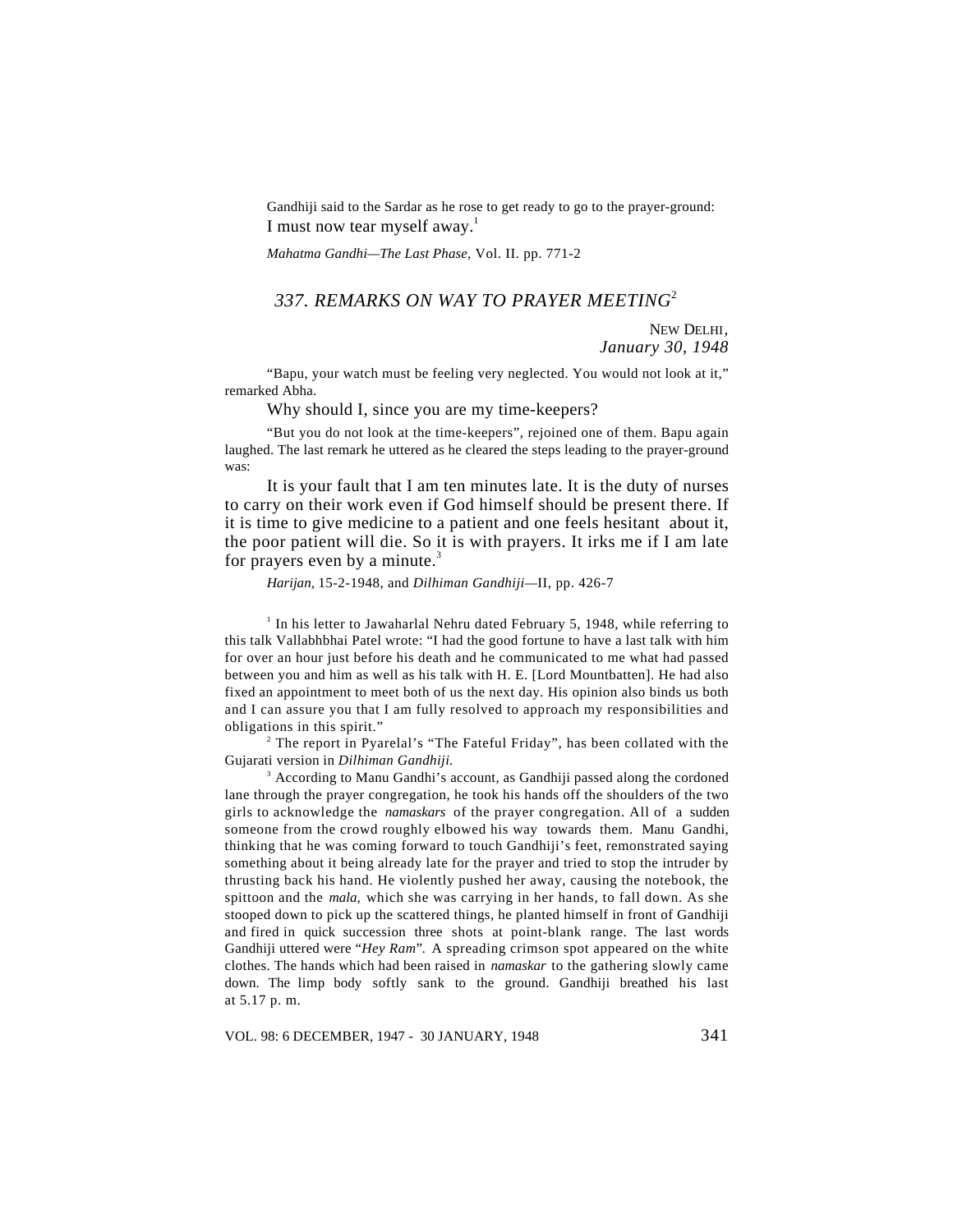# *338. ANSWERS TO QUESTIONS* <sup>1</sup>

Q.1. Is it possible to recite Ramanama from the heart even while talking to someone, doing arduous mental work or when mentally perturbed? If people do so even under such conditions, how do they manage it?

A. Experience tells us that whatever the situation a person may be in, even if he may be asleep, if he has formed the habit, and if Ramanama fills his heart, recitation of Ramanama will continue as long as the heart beats. Otherwise, it may said that he utters Ramanama only with his lips, or if occasionally it enters the heart, it certainly does not reign in the heart. When Ramanama rules the heart, it is needless to ask how the recitation is carried on. For, when the Name has found a place in the heart, recitation is superfluous. It would be correct to say that those whose hearts are thus permeated by Ramanama are few. I have no doubt that Ramanama does indeed possess the power attributed to it. Not everyone can have Ramanama inscribed in his heart by merely wishing it. It requires a tireless effort and also patience. How can one find the philosopher's stone without patience? Ramanama is superior to it.

Q.2. Is it from a certain mental weakness that one sees so many layers of the mind, or is it necessary for the mind to pass through all these stages before reaching a state of steadiness? Why is it that even in the waking state dreamlike visions come and go? How is it that phantoms of things never experienced in life appear in the mind or echo in the heart?

A. Before arriving at steadiness of mind almost everyone has to pass through stages enumerated in the question. That is to say, those who have in the former life striven without achieving success will not need to pass through agony in the present birth. When the mind is calm but one still has dream-like experiences, it only means that though the mind appears calm on the surface, it is not in fact calm. That there are visions of things not related to experience, means, in my view, that apart from memory, there are many other things involved.

<sup>&</sup>lt;sup>1</sup> In this section of undated items, letters and notes from Gandhiji to individuals have been put together in the alphabetical order of surnames, as it has not been possible to establish conclusive evidence of the period to which they belong. However, an occasional inference as regards the date of an item is ventured in a footnote to the title.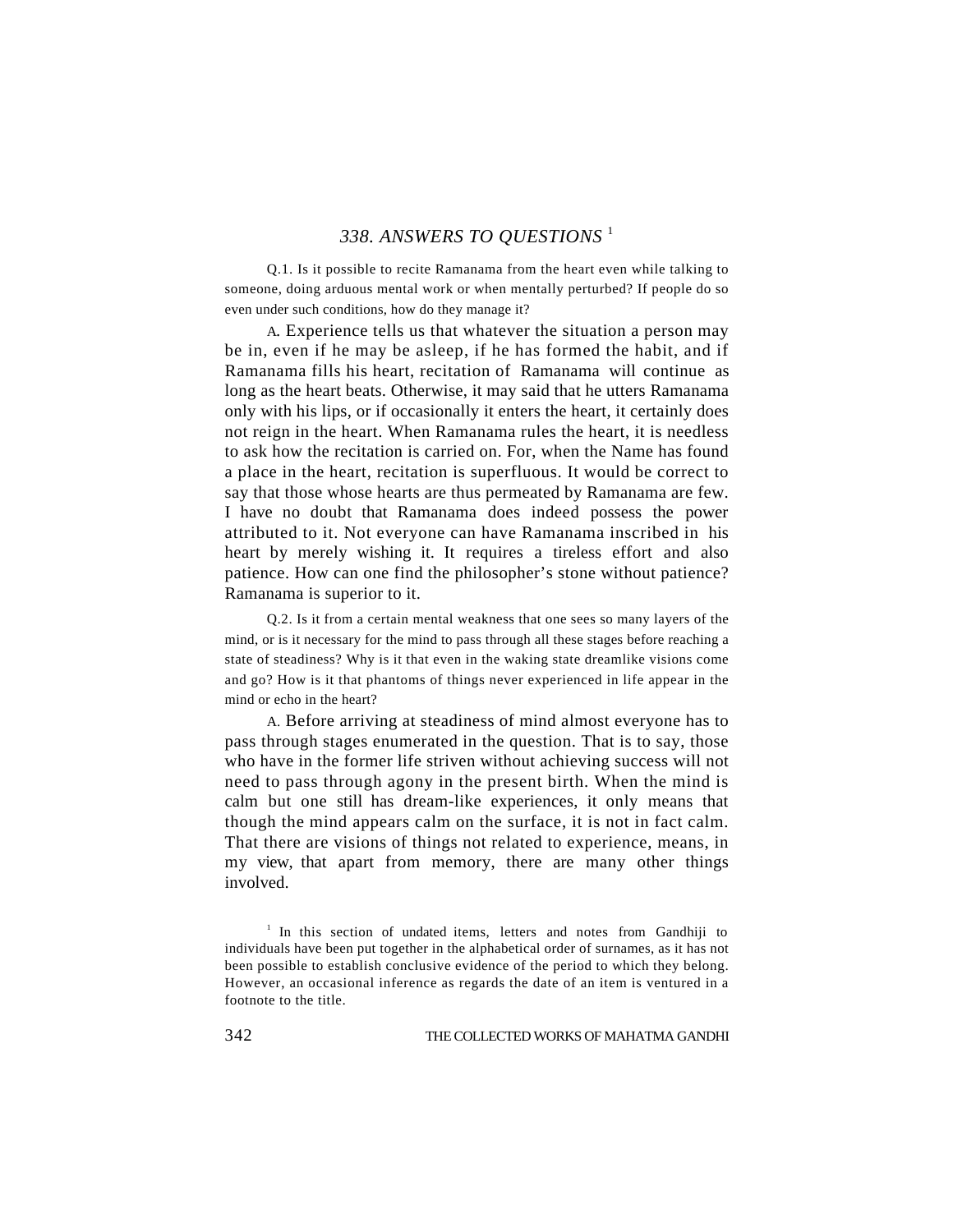Q. 3. When work of service makes demands of one, sometimes it is not possible to pursue devotional activity. Is this harmful? What should be considered more important – service or recitation of God's name?

A. Whether it is the demands of work or even sterner demands, the recitation of the Ramanama may never be stopped. Its outward expression may be modified depending on the circumstances. Even if one does not count the beads, can Ramanama which is inscribed in the heart, be abandoned?

M. K. GANDHI

From a copy of the Hindi: Pyarelal Papers. Courtesy: Pyarelal

# *339. ANSWERS TO QUESTIONS* <sup>1</sup>

1. There is life and there is death. Freedom from all bondage is *moksha.*

2. He who consders himself in bondage is a bound person. It is attachment. He is bound by the bonds of attachment. Knowingly or unknowingly, he seeks freedom from it.

3. Freedom that needs replenishing is not freedom. He who is free is the best.

4. There is not the slightest external difference between a bound and a free man. A free man recognizes himself. Even while doing, he does not do, for he never yearns for reward. He does his deeds by force of the previous *sanskaras*<sup>2</sup>.

5. No activity is possible for the one who is free. For him there is nothing that remains to be attained.

6. Rama, Krishna, etc., who are settled in my imagination are free souls to my mind. My emancipated Rama and Krishna have nothing at all to do with the Rama and Krishna of history. This is a matter of imagina-tion. In truth, only the emancipated can recognize the emancipated. I have not become emancipated myself.

7. Apart from non-vegetarianism, I have written about the historical Buddha. But that would be like proud words from an underserving person. I see no harm in regarding the Buddha as a perfect,

<sup>&</sup>lt;sup>1</sup> Posed by Maganbhai Shankerbhai Patel

 $2$  This is followed by a quotation in Sanskrit, which is not clear in the source,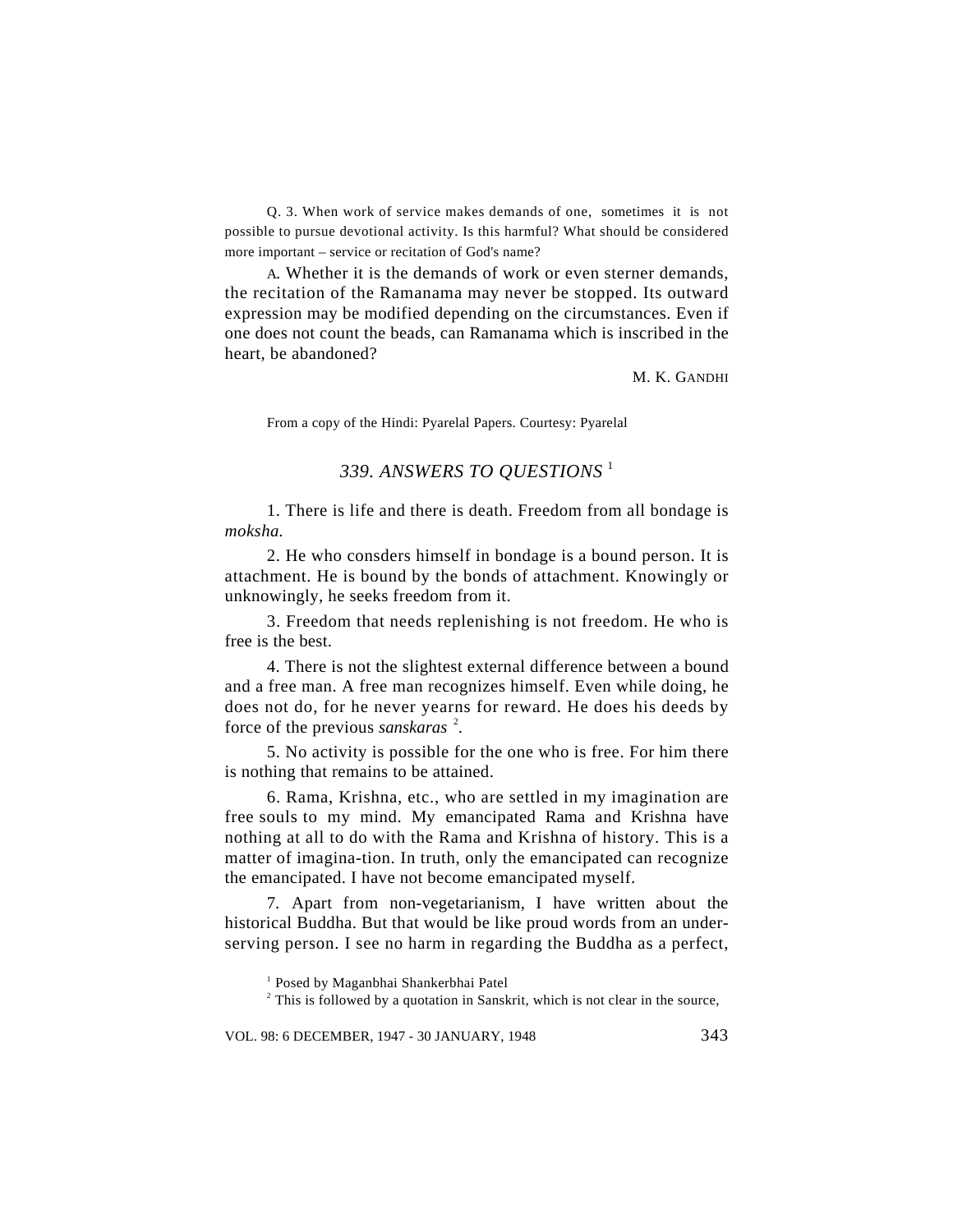and hence, an emancipated being.

8. I started accepting the existence of God when I accepted the existence of soul. Prior to that my condition was similar to that of an atheist if not exactly of an atheist. During my search for Truth I discovered the soul. If there is nothing like soul, then a truthful action may even be a sin. But I got firmly convinced that truthful action is meritorious action at all times and thus I disocvered the soul.

9. God's form is incomprehensible. Reason can somehow grasp it. It is clear from experience. I have the experience as far as faith goes. But that experience is not such that all perversities of (my) mind can be said to have vanished.

10. Faith means belief in something which we cannot prove to others or in something that others cannot prove (to us). I have faith in both these senses. Once we fully believe that faith can do everything, we have no place anywhere, or being in it, our place is everywhere. It is absolutely true that I wanted to live. It was out of pride that I had a yearning that my body still had a function to perform. It is still there. Even while knowing that every disease lies there, it is not destroyed. My physical senses are pulling me perforce and do not let me give up my ego.

11. The greatest endeavour is endeavour for *moksha. Moksha* means elimination of ego. I prevail into everybody. The first step is the intense experience that I am unhappy when others are unhappy and I am happy when others are happy. When that happens, the ego can hardly persist. In the midst of disturbances, I find and experience peace. How can there be peace when there is misery everywhere? But if that misery has to be eliminated, I have got to be calm, and therefore, I remain calm. If I do something grievously wrong for the sake of swaraj, Swami Ramatirtha's<sup>1</sup> description of it as a night would be correct. Swami Vivekananads's view is also correct that our rise with the help of the world implies the welfare of the world.

12. Fate means the acts one has committed. Clearly, I am reaping the reward for what I did yesterday.

13. Truth, non-violence and the keen observance of *brahmacharya,* etc. are a means to attain *moksha.*

14. *Moksha* means elimination of all action, that is, elimination

 $1$  (1873-1906): Hindu religious thinker, philosopher and poet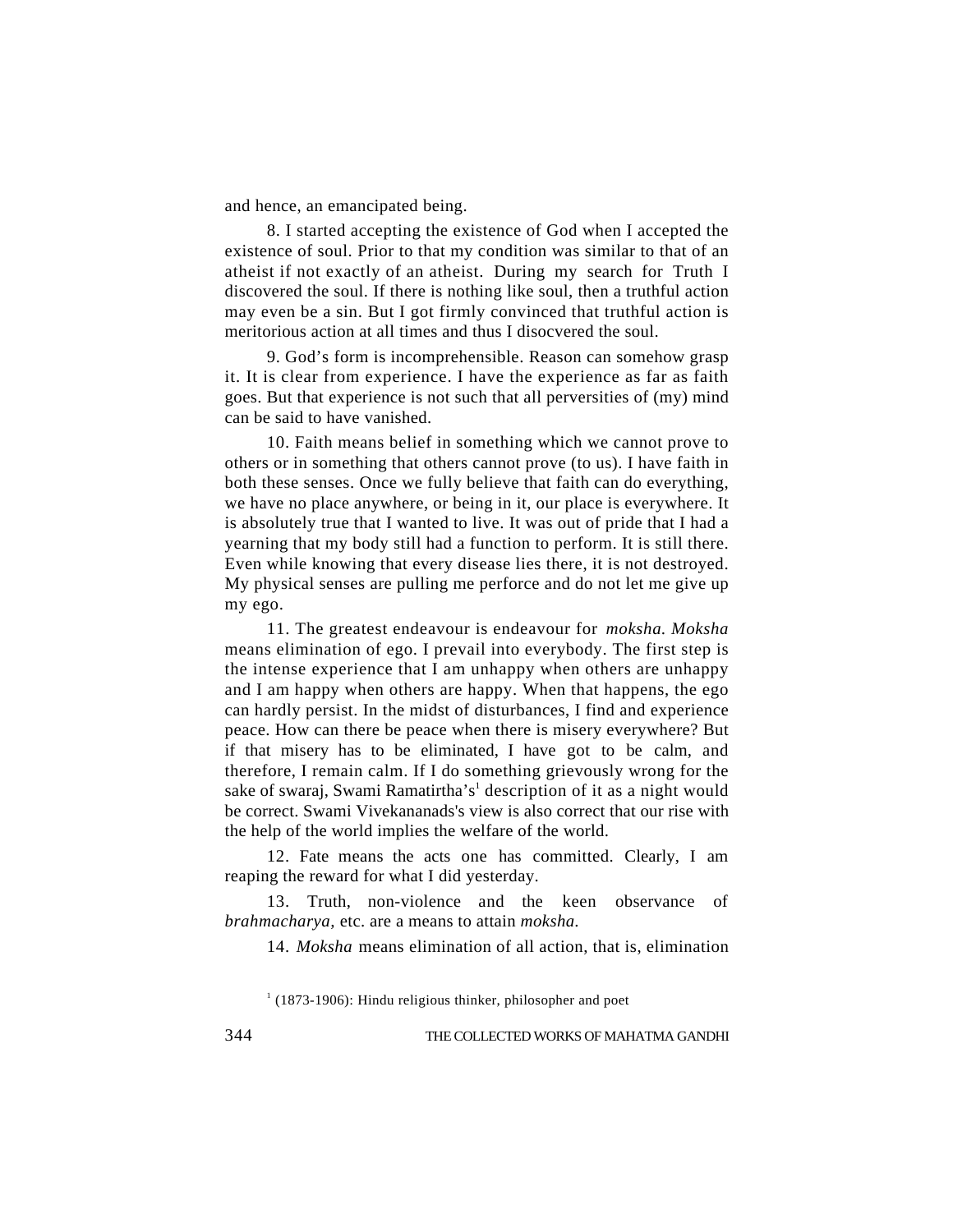of ego. But that elimination is possible only by burning away the desire for reward. Action is connected with the body and it will go on. We must be its witness. That is why I would always read, always spin. And yet I can believe that I am not reading: I am not spinning. This can be experienced. It cannot be explained.

15. And I do not see place for anyone in the Ashram who wishes to merely indulge in meditation without any concrete physical activity. In the Ashram one has to learn to concentrate only on one thought while eating or drinking, sitting or sleeping, or wielding the pick-axe. That alone is true meditation.

One who merely indulges in meditation has a place in the world.

His livelihood depends on God. He subsists only by whatever easily falls into his hands.

16. You must think of action in a wider sense. Thereby you will see that you will act till the end. With that in view, physical labour has been given an unassailable position in the Ashram. The only thing we can do is to take away the element of ego from it. The principle would be that everybody would do physical *yajna* for everybody else. We would work for the sake of the Ashram and so, even though working the whole day, we would feel grateful.

17. Desire for a son is opposed to *moksha.* Hence, it does not behove a person desiring *moksha* to have physical contact with women. And any contact with an outside woman would be worse than an animal pursuit. What more can I explain here? There is only attachment in the article by Andrews. It will vanish in course of time because his heart is pure.

From a copy of the Gujarati: C. W. 8852. Courtesy: Maganbhai S. Patel

# *340. FRAGMENT OF A LETTER*

...<sup>1</sup> has also died. I had the first vision of swaraj. I am ashamed I cannot say what will happen tonight. How can I come there under these circumstances? Hence, I am sending somebody who would give you the information and explain. Now our programme is also likely to change a little. If there are disturbances, we will not be able to

<sup>1</sup> Omission as in the source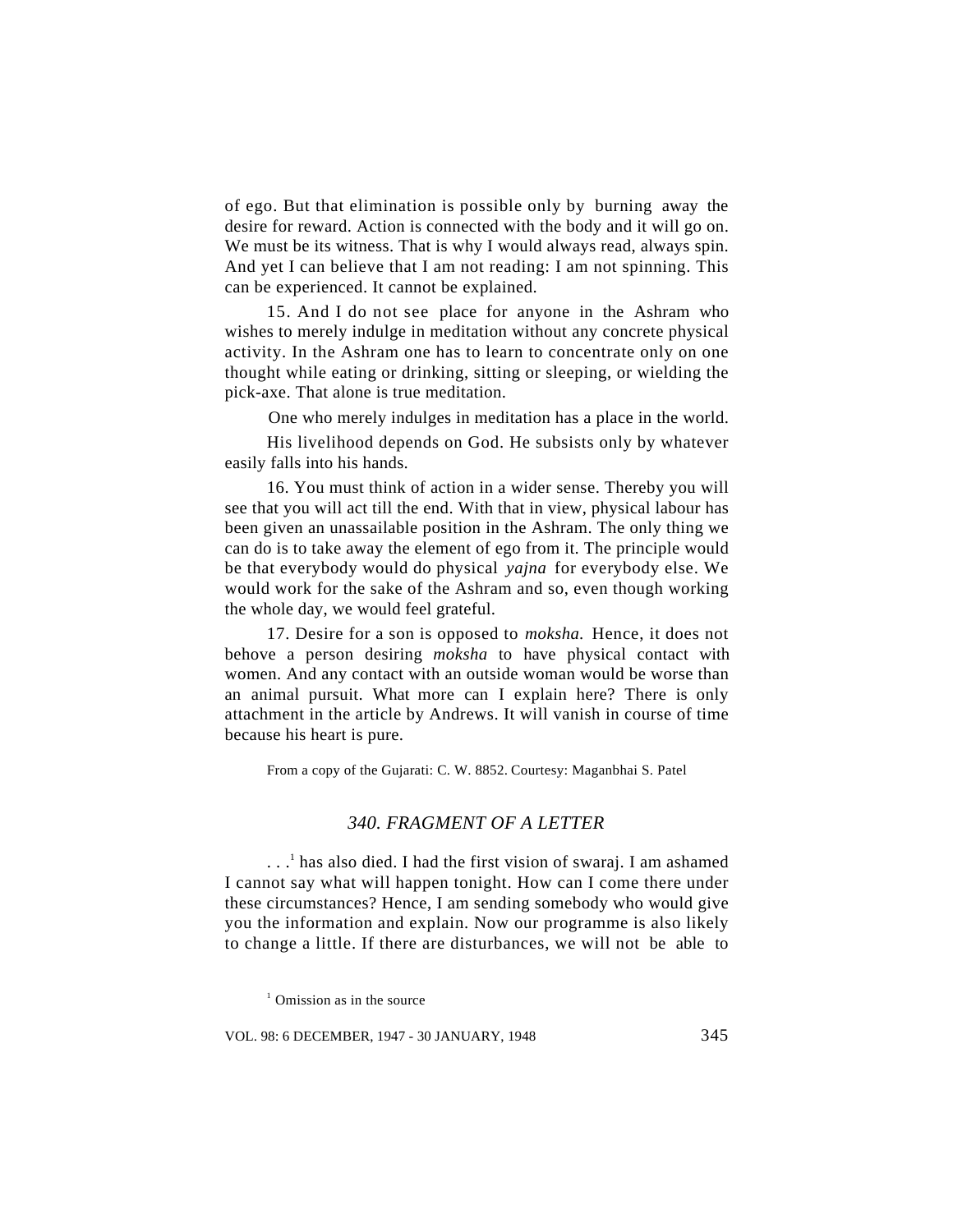realize our expectations and only God's will shall prevail.

I expect it will be completely quiet there.

*Blessings from* **BAPU** 

From a copy of the Gujarati: C. W. 11283. Courtesy: Not known

# *341. A LETTER* <sup>1</sup>

Y. M.

 $CHI.$ ...

The rule about khadi is generally not applicable in jail. If they do not allow us to wear our own clothes, then we can wear whatever is provided. If the jail food does not suit us, we can ask for whatever food that suits us. If that is not given, then we should eat what is given if it agrees with us. If not leave it to the jail authorities to change it. You can certainly ask for the facility for daily spinning routine. Generally it is given.

> *Blessings from* **BAPU**

From a copy of the Gujarati: C. W. 11309. Courtesy: Narandas Gandhi

## *342. A LETTER*

Y. M.

 $CHI. \ldots$ 

Received your beautiful letter. It is beautiful mainly because you have described in it your state of mind at the time of being beaten up. You tried to contain your anger at that time and therein was your non-violence. With such practice non-violence would ultimately become natural and, as a result, everyone would give up the feeling of animosity. But only in the case of one in a million does non-violence become a natural practice.

We are only trying to pursue that path. I experience every moment that nothing else is as interesting as that effort. Just as a

<sup>1</sup> It is presumed that this and the following 22 letters obtained from the diary of Narandas Gandhi were written during Gandhiji's incarceration in Yeravda Central Prison in the years 1930-1933. Gandhiji euphemistically referred to the prison as "Yeravda Mandir." The addressee's names, however, are not ascertainable.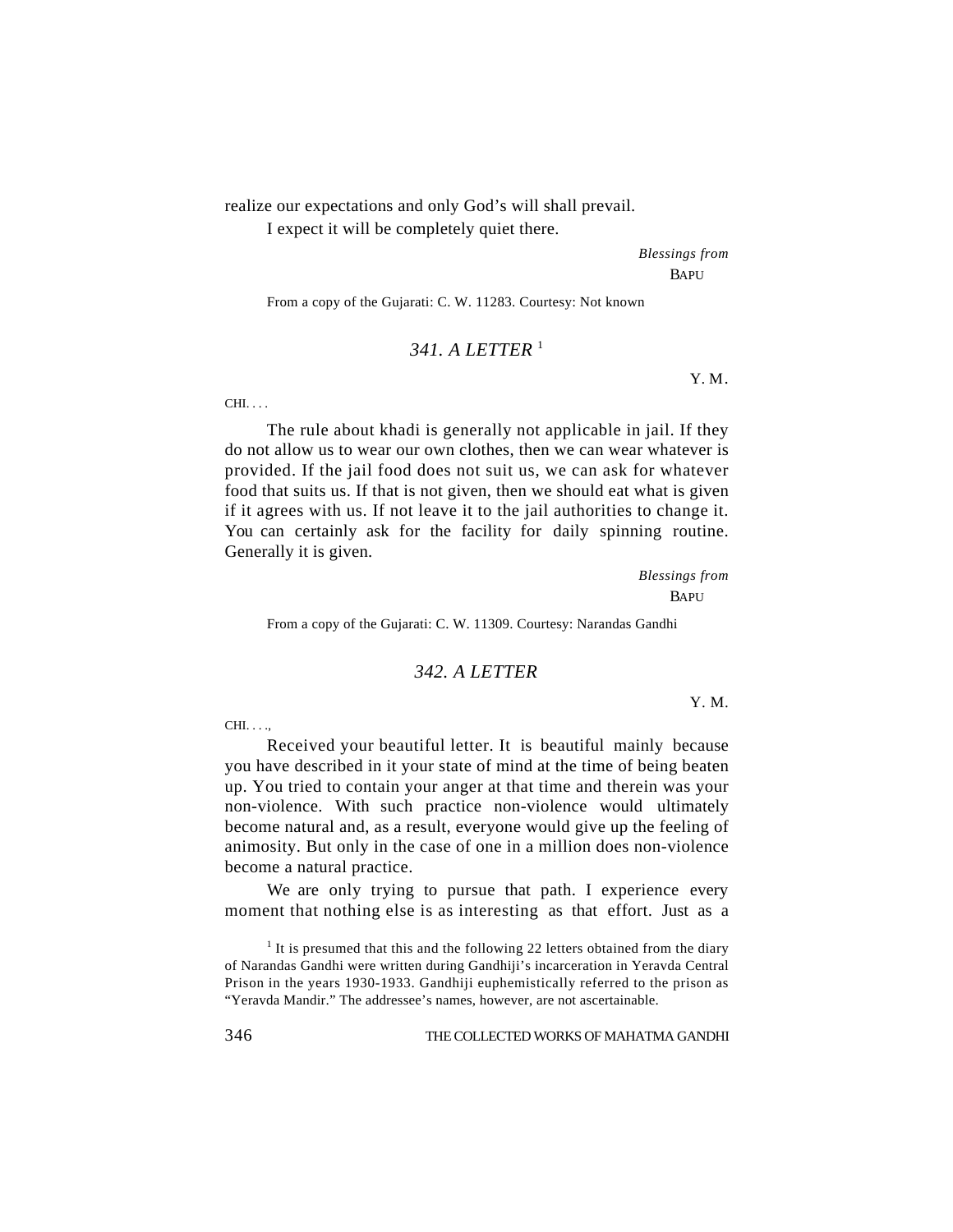hungry man nurtures himself daily by eating nutritious food, so also a man suffering from the hunger of non-violence drinks deep of the nectar of non-violence and nurtures himself and takes long draughts of joy.

> *Blessings from* BAPU

From a copy of the Gujarati: C. W. 11312. Courtesy: Narandas Gandhi

# *343. A LETTER*

Y. M.

 $CHI$  . . .,

There will always be proud and defective people in the world. Even we are not without defects. Remembering that, we should bear with others. The afflicted person should not submit to injustice in spite of having to suffer hardships. The same rule applies to the spectator.

From a copy of the Gujarati: C. W. 11315. Courtesy: Narandas Gandhi

#### *344. A LETTER*

CHI. . . .,

Received your letter. As far as I remember, I have developed in the following manner.

Truth, non-violence, non-possession, *brahmacharya,* fearlessness, indifference to taste.

During my quest for truth, I saw the need for non-violence, and so, I tried to cultivate it. From that arose the need for non-possession. But I felt everything was hard without *brahmacharya.* This led to the discovery of satyagraha. This gave me fearlessness. I have since been practising indifference to taste. But now I realize that indifference to taste was necessary for the observance of *brahmacharya.* This is the main thing. I hope you are not asking similar questions about swadeshi, untouchability, etc.? I have been able to cultivate these qualities due to deep thinking and effort. Behind all that, there is no doubt an unflinching faith in God.

> *Blessings from* **BAPU**

From a copy of the Gujarati: C. W. 11308. Courtesy: Narandas Gandhi

VOL. 98: 6 DECEMBER, 1947 - 30 JANUARY, 1948 347

Y. M.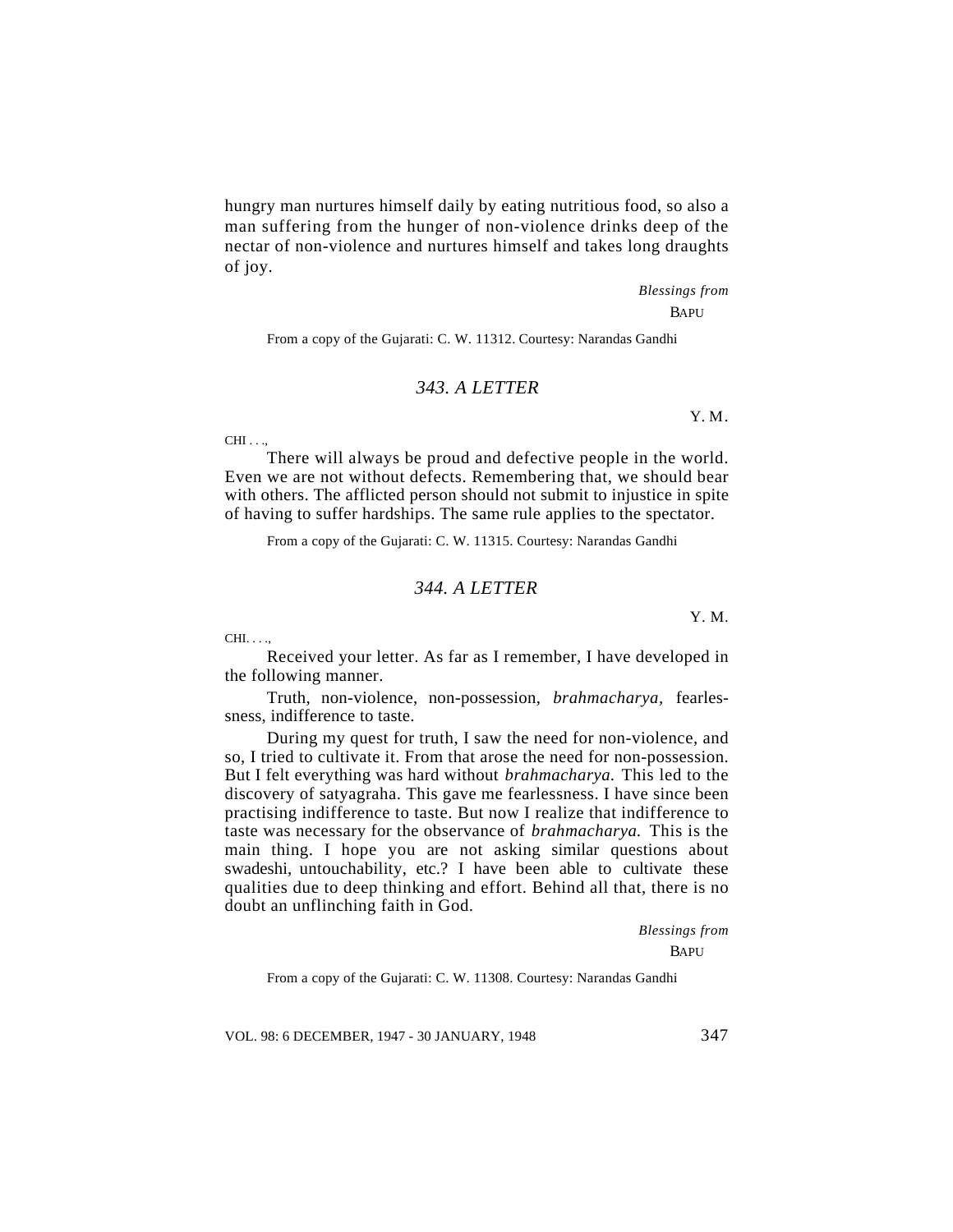DEAR...

What is this I hear, that because of the hardship that Jamnalalji is undergoing, you are torturing yourself by going barefoot? It is not for me to interfere with anybody's acts of self-denial, much less yours. But is this necessary? So far as I know, J. is quite happy but even if it was otherwise, sympathetic suffering would not be called for in such a case. But I am writing in utter ignorance of facts.

From a copy of the Gujarati: C. W. 11328. Courtesy: Narandas Gandhi

#### *346. A LETTER*

 $CHI. \ldots$ 

Forgetting the original point about *avatar,* people have indulged in all kinds of fanciful ideas. There would be no improvement by wading through them, but it can be done by our good behaviour. Good conduct means good work in which we can concentrate ourselves. Now let the world sink or swim, for to the extent that the sinking or the swimming of the world is in our hands, we are making our efforts.

From a copy of the Gujarati: C. W. 11296. Courtesy: Narandas Gandhi

#### *347. A LETTER*

 $CHI. \ldots$ 

Do not be impatient; go on doing whatever work you can within the means available to you. Develop a sense of detachment even with regard to such a noble work. "You must have a feeling of equanimity for "Moh", said Raichandbhai out of experience.... Do not be tired of him. Be content with whatever work he does. Keep on reminding him of his duty, but that too by a mere suggestion. He will do that which you and I would not be able to do. 'That' means passion, and includes also the bad habits of people. Even passion cannot destroy good habits, because that is the essence. Let us forget the scholarliness about the dictum

Telerance in the case of.  $\cdot$   $\cdot$  is the best remedy. The three

 $1$  Omissions as in the source

2 *ibid*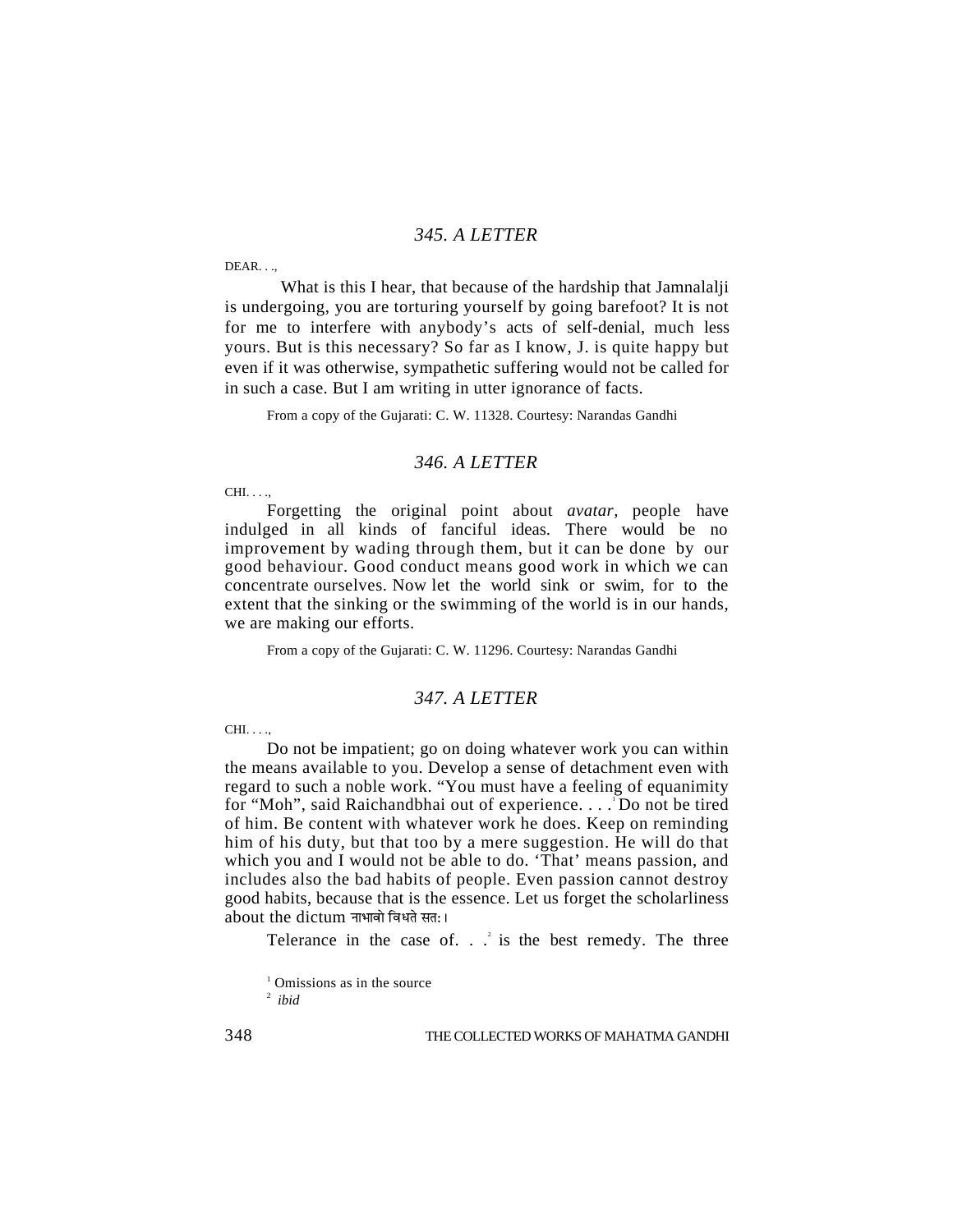powerful factors are active in the case of everyone: previous *samskaras*–environment–endeavour. How is it that two persons with contradictory natures are born in the same house? If such a question is asked, the reply would be that we have not known the good and bad characteristics of Mast and his father and their elders. Hence, we do not have sufficient means to pass any judgement and let us not even have a desire to know that. It would suffice to know the Law of Karma.

From a copy of the Gujarati: C. W. 11299. Courtesy: Narandas Gandhi

# *348. A LETTER*

CHI . . .,

Learn to do service only for the sake of service, so that all your troubles disappear. Give up the temptation of reward. Thinking is more necessary than reading. But if thoughts do not come systematically, then reading is the only recourse. It would suffice even if you can spare a quarter of an hour every day.

The story of the two is a tragic one.

From a copy of the Gujarati: C. W. 11297. Courtesy: Narandas Gandhi

#### *349. A LETTER*

The two questions raised by you are worth consideration. But, if they are rationally considered, many other questions arise from them and they take us to the point when man should resort to fasting and go into *samadhi.* The concept of renunciation seems to have been born only out of such ideas. But what we know as renunciation would prove to be incomplete from the rational point of view. Hence, the ultimate course would be resorting to fast. But man cannot do it, and even if he does make an attempt, his mind is likely to imagine all kinds of things. It seems to me that the origin of the *Gita* lies in such a line of thought. And the *Gita* shows us on the one hand the ideal of life, and on the other, shows us how to conduct ourselves in life while pursuing that ideal. In one sentence it is like this: Keeping the ideal in view, properly discharge whatever duty one may be called upon to do and crave for no reward. It is by following this line that the problems arising at the Ashram get solved. If a thief came to the Ashram, we would let him stay. But we humbly admit our inability to do so, and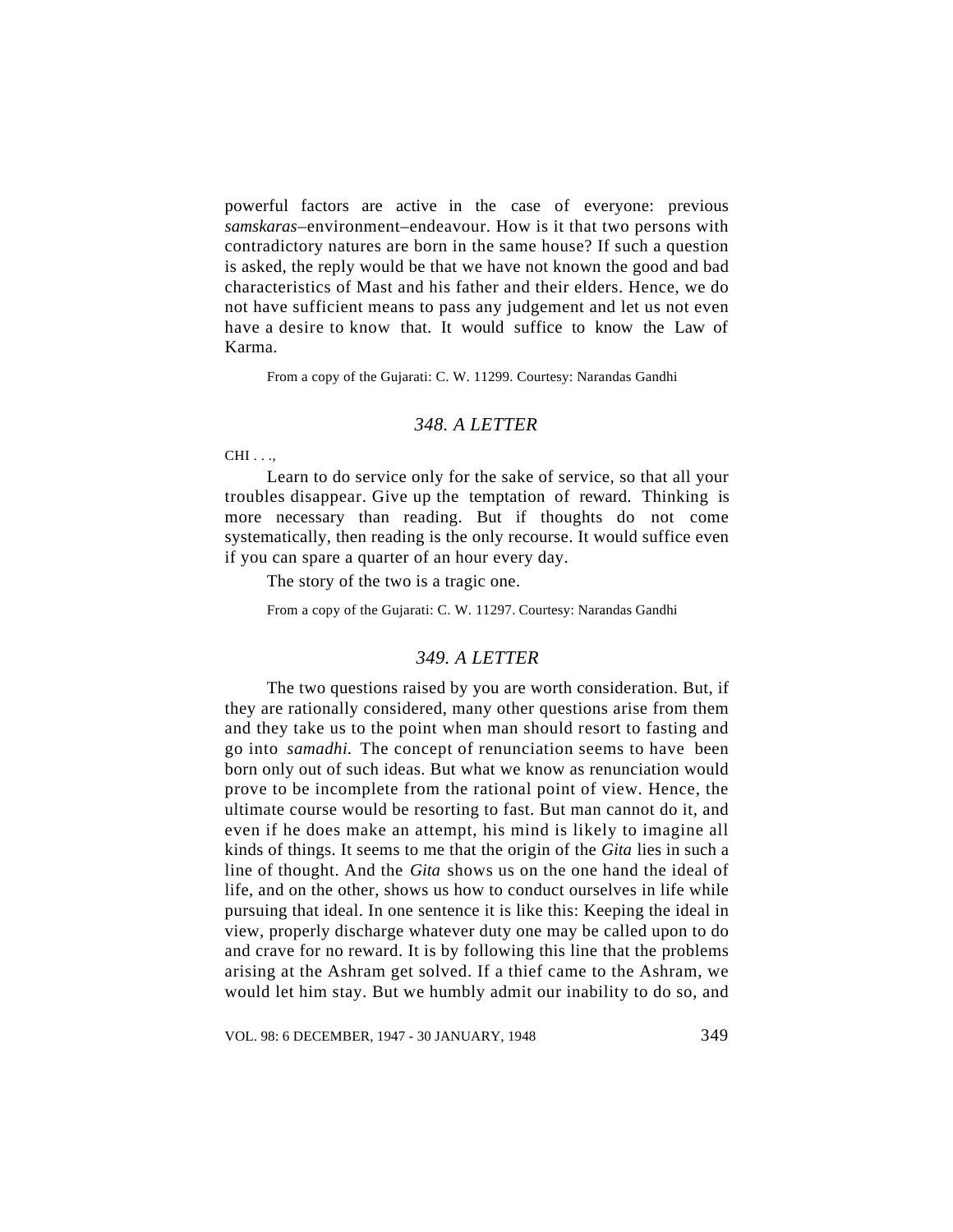solve the situation in a manner that would behove us. We have not discovered a purely non-violent way of dealing with the cattle, animals, birds and the insects that come and destroy our harvests. Hence, we practise certain violence, considering it unavoidable in recognition of our own weakness. Otherwise, I know that driving away the cattle by shouting or hitting them with a stick, creating fright in the heart of a bird by throwing a pebble at it, destroying the insects by crushing them under the plough or by any other method, driving away snakes and such creatures or even permitting killing them, are all against the principle of non-violence. But since the Ashram or the inmates of the Ashram have not reached the stage of perfection, these things are being done even though they are inconsistent with the principle of non-violence. For that way alone is it possible to discover a path to *moksha.* I have no doubt that sitting back after stopping all activity is even worse than doing such things which are against the principle of non-violence. That is exactly why the author of the *Gita* has said that just as behind every fire there is the fault of smoke, human beings are also afflicted with some fault or the other. Man should realize this and be humble. And he should discharge the duty he is destined to discharge in a spirit of service and realize that whatever the consequences may be, he is merely an instrument in the hands of God.

From a copy of the Gujarati: C. W. 11319. Courtesy: Narandas Gandhi

## *350. A LETTER*

You cannot insist that you will never teach women. You must discharge all your duties that come to you as a matter of course and be absorbed in them. That is our duty. No amount of coaching in the Gita would be enough for the women at the Ashram. Hence, you must educate any woman that you are called upon to do.

From a copy of the Gujarati: C. W. 11302. Courtesy: Narandas Gandhi

## *351. A LETTER*

CHI. . . ..

Is it not *brahmacharya* when we devote ourselves wholeheartedly to the service we are called upon to do and give no thought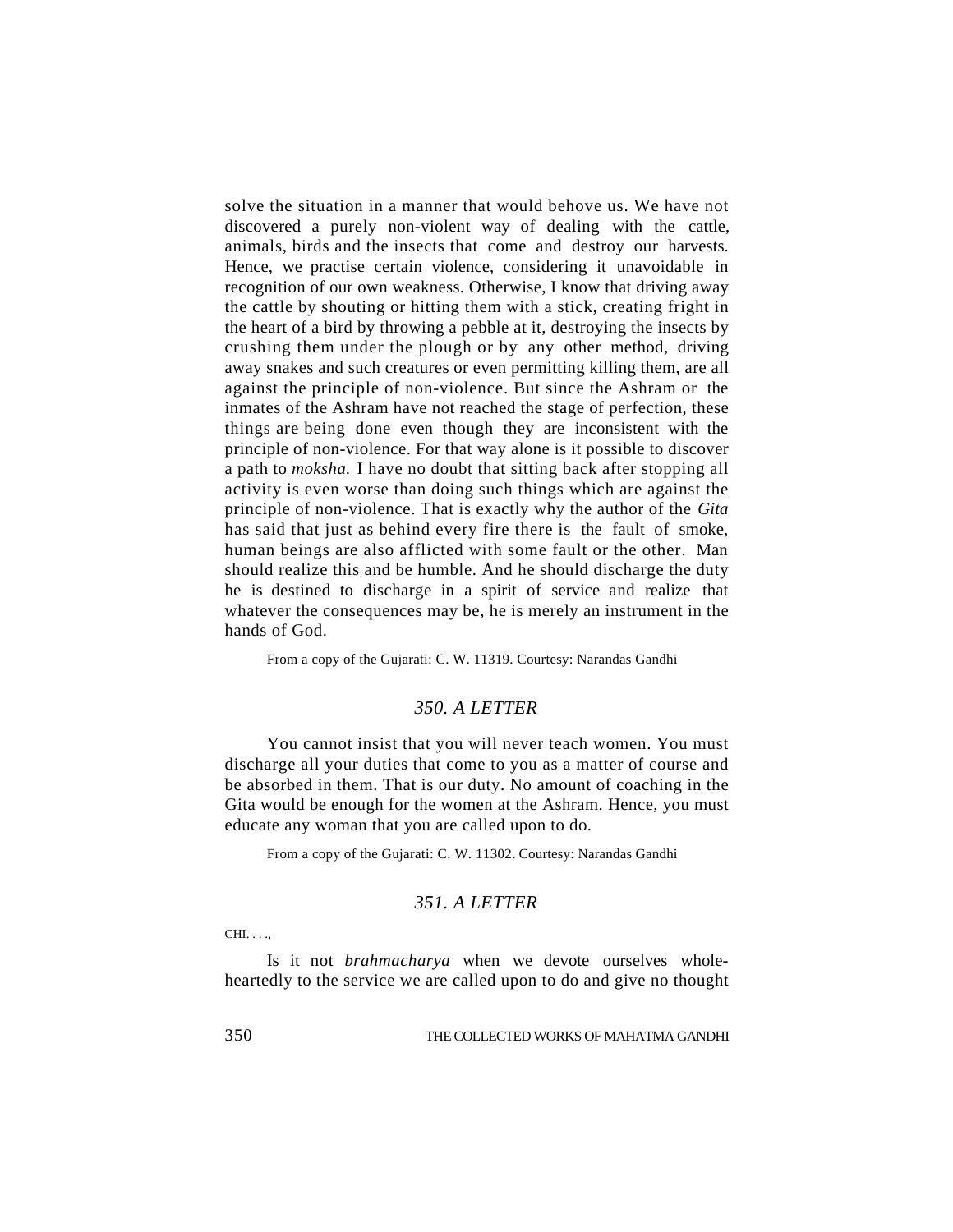to any other service? And how can a *brahmachari* be disturbed in mind?

> *Blessings from* **BAPU**

From a copy of the Gujarati: *C. W. 11305.* Courtesy: Narandas Gandhi

#### *352. A LETTER*

CHI. . . . .

If you have developed the feeling that all the inmates of the Ashram are brothers and sisters, you will not miss anyone. Ultimately what we have to learn is that the whole world is one.

*Blessings from*

**BAPU** 

From a copy of the Gujarati: C. W. 11306. Courtesy: Narandas Gandhi

## *353. A LETTER*

CHI. . .,

When a person has no aspiration, or has only the desire to render service, why should his mind not be at peace? Feeling pity for all living beings is service to all living beings. Otherwise, what is the purpose of pity? We can serve all living beings only by being one with them, and we cannot feel one with them without self-effacement. It is certain that in self-effacement lies self-realization.

**BAPU** 

From a copy of the Gujarari: C. W. 11307. Courtesy: Narandas Gandhi

### *354. A LETTER*

CHI. . .

Remember this much, that no one gives or takes from anyone. This does not mean that we do not take anything from anyone. But that act of taking is to be performed by us. The Ganga flows for everyone. It does not on its own give anything to anyone. But one draws from it according to one's need.

From a copy of the Gujarati: C. W. 11311. Courtesy: Narandas Gandhi

VOL. 98: 6 DECEMBER, 1947 - 30 JANUARY, 1948 351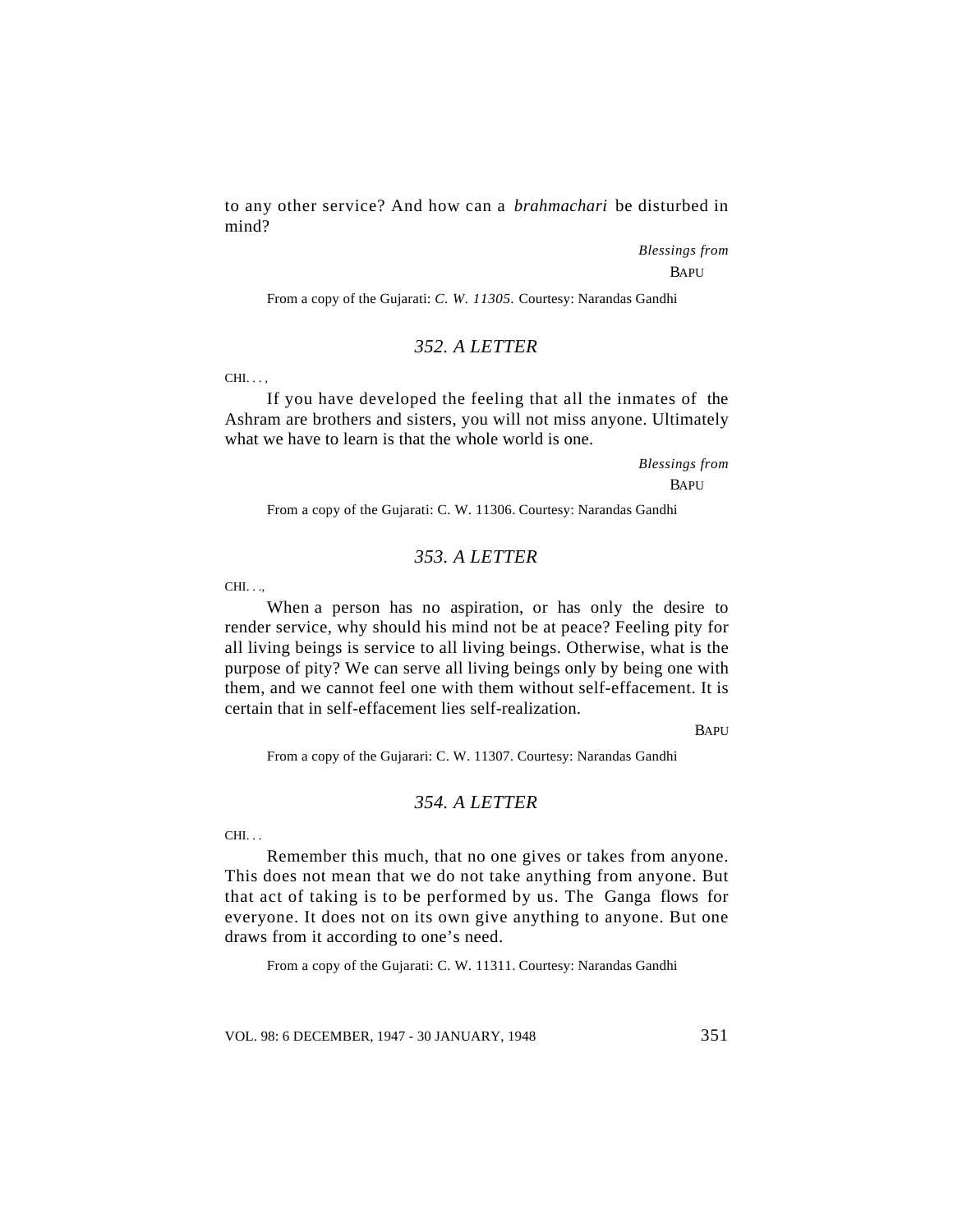CHI. . . .,

I do not think that because of the present-day conditions there is anything wrong in stage performances. We should never think that today's conditions are painful or sad. We should not feel tired if the circumstances of today persist for a long time. If we consider these times something to feel sad about, we are bound to feel tired also. Moreover, from our point of view, activity in itself is useful and is educative in one way or other. Let us discard those activities about which this cannot be said. From this point of view also, it is not necessary to give up stage performances. There is no need at all to make a distinction between a musical concert and drama, physical exercise and sports. And there is no need also to make a distinction between all these activities and the subjects taught in school.

Now, coming to that *bhajan,* whenever we have perfectly understood a particular thing and we have come to like it, we can say that our mind has become completely absorbed in it. Anyone who has become so absorbed, does not proclaim aloud his joy, but remains lost in his joy. Similarly, one who merges in God can also be said to be in a state of ecstasy. And when one has attained that state, what more is there to be said? This is what the poet has sung. The poet has then taken the example of diamond. When one has a diamond in his possession, one does not keep taking it out and looking at it. He knows that he has the diamond with him and that consciousness gives him sufficient satisfaction. Similarly, he who has come to have faith in God, will never lose his faith. Repeatedly taking out the diamond is a sign of lack of faith. That is why the poet has said, now that you have got the diamond in the form of God, why do you show lack of faith and why do you go on bidding with it?

> *Blessings from* **BAPU**

From a copy of the Gujarati: C. W. 11314. Courtesy: Narandas Gandhi

# *356. A LETTER* <sup>1</sup>

 $CHI. \ldots$ 

I have suggested that we should expose our faults before the whole world. I have not made it a compulsion. I cannot even do that.

<sup>1</sup> Omissions in the letter are as in the source.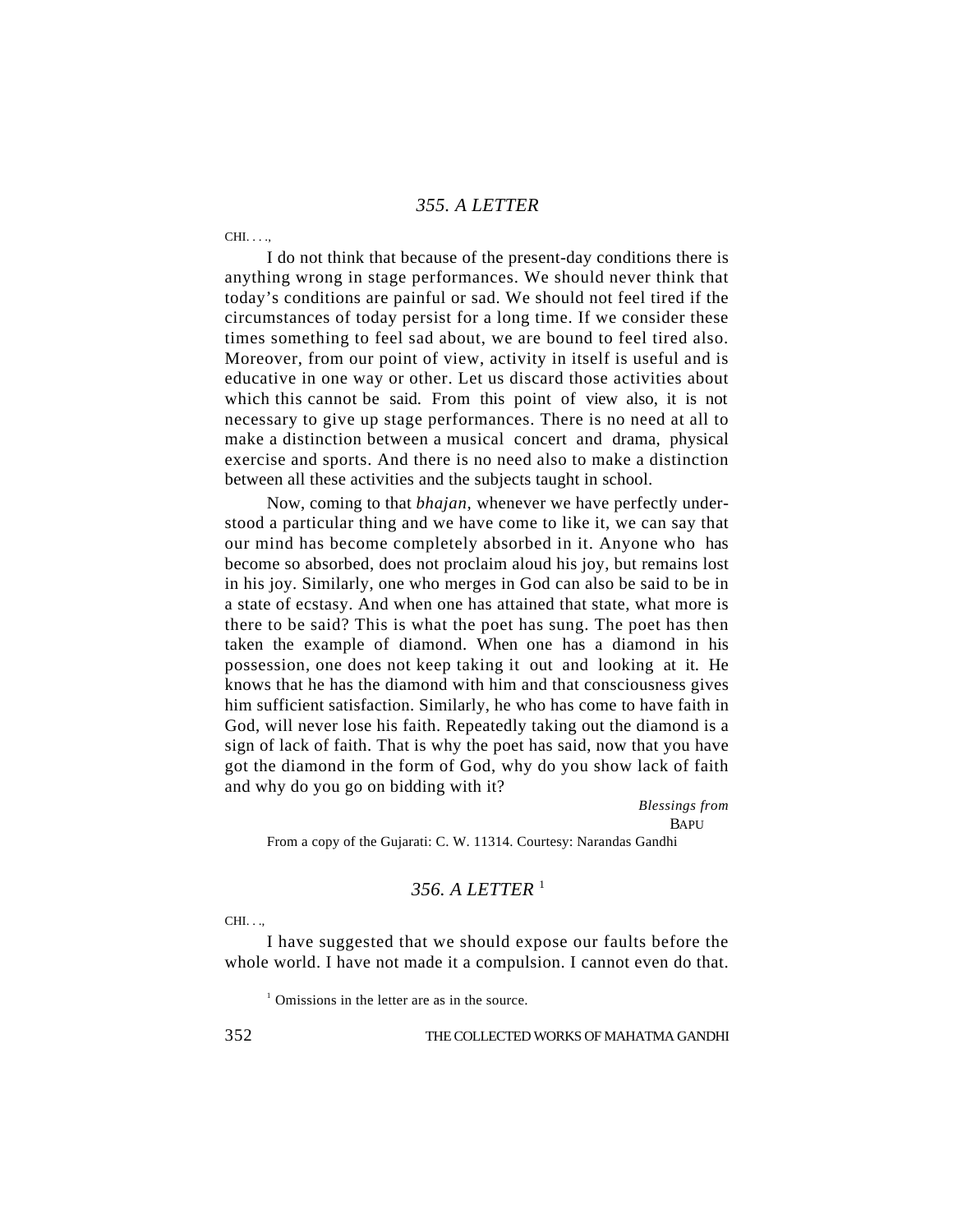But as we become more and more devoted to truth, we feel more and more ashamed to conceal our faults. One feels relieved when the faults are exposed. I can say that at least for myself. But the limit that you have pointed out is not unjustified. We feel at peace by admitting our faults before the One whom we regard as our Advocate. Even this much is more than sufficient. You do know this much. I keep things secret when people request me to keep them to myself. But when matters involving other people are brought to me on condition that I keep them secret, I refuse to hear about them. If you narrate before me the faults of Chi. . . .and ask me not to refer it to Chi. . . it would be wrong on my part ot hear about Chi. . . .'s faults.

> *Blessings from* **BAPU**

From a copy of the Gujarati: C. W. 11313. Courtesy: Narandas Gandhi

# *357. A LETTER*

I was very happy to receive your letter. In a way, it is only good that Pandit Sukhlal is learning English. But I doubt if it would help him in fulfilling his purpose. That requires a very thorough study of English. It is another matter if he can spare that much time. I am reminded of the experience of Narayan Hemachandra. He was under the impression that one can do translations by having working knowledge of languages. He had made such attempts in English and French and I know that there were many errors in his translations. But how could an ordinary student like me convince a well-known writer like Narayan Hemachandra? He did not agree and today I know that his effort was wasted because he was not even able to publish what he had written. And if he did publish something about which I had no knowledge, it is forgotten by now. This instance must be cited to Panditji. He will draw a lesson from it if it is worthwhile. All I know is that whatever we do must be done well or not done at all. And doing it well means doing it correctly, which is the first step. If there is no mastery over language, it often results in howlers like mistaking गया<sup>?</sup> द्वशह'अजमेर गया' There are nearly fifteen English translations of the *Gita.* Some of them are utterly ridiculous. The translators had earned

<sup>1</sup> A favourite analogy used by Gandhiji.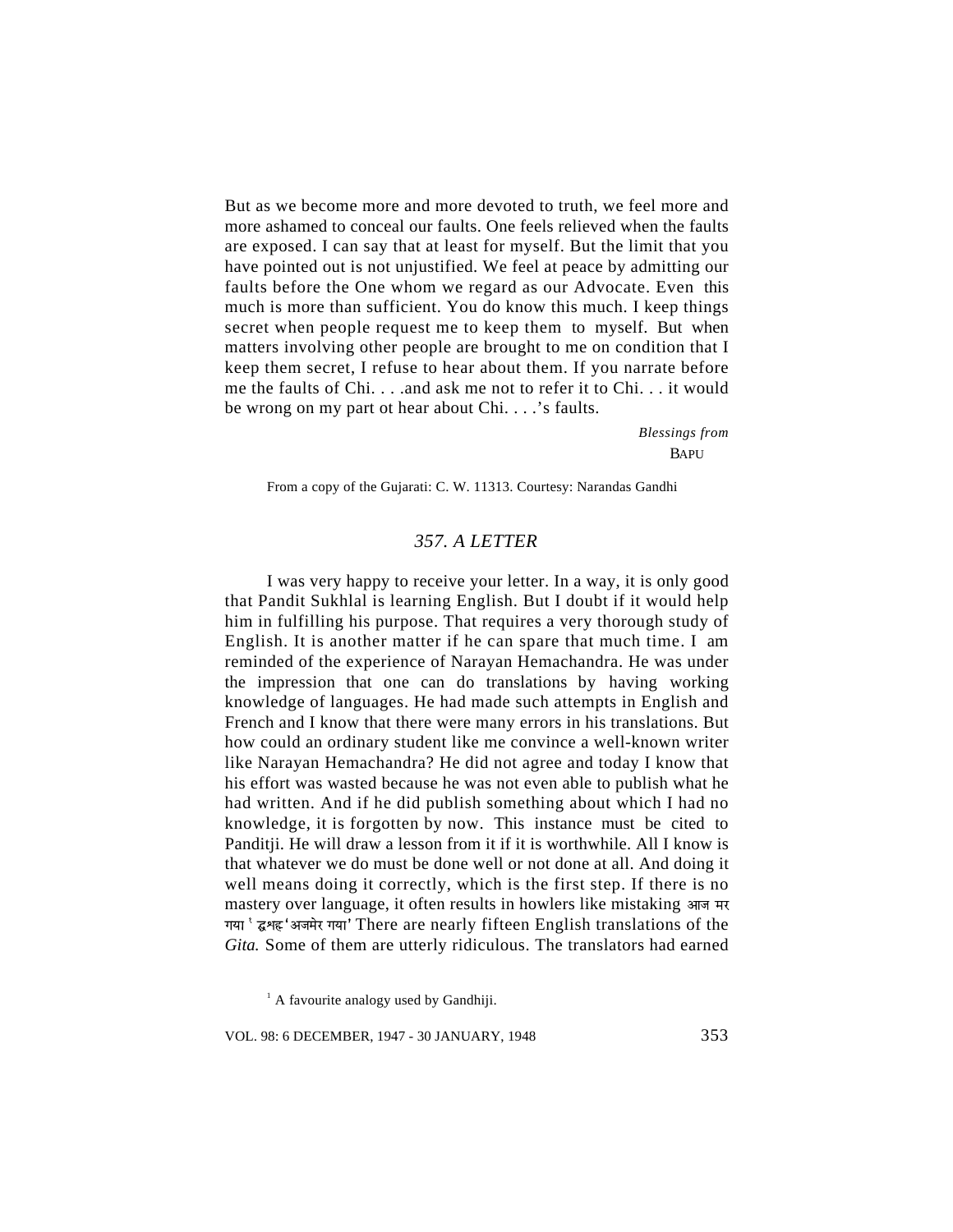a name in their own respective fields, but they do not seem to have considered at all whether or not they were qualified to do the translation. The result is that there is a terrible mess with regard to some *slokas.* Let it be clear to Sukhlalji that all this is said not by way of criticism but in a spirit of friendship. Since Sukhlalji has worked in the field of archaeology, I expect from him correctness, truthfulness and zeal in every matter. And, it is to convey my experience to him that I am writing this much. Feel free to write anything you wish to the Sardar or even to me. Moreover, we both have time to ponder and discuss things. I do not recall our having had such an opportunity ever since we came to know each other. It is all right that you went to Santiniketan. Somehow, we have to render some service. Do write regularly from there too. Keep on sending to me whatever you think I should read. You must be keeping good health.

From a copy of the Gujarati: C. W. 11318. Courtesy: Narandas Gandhi

# *358. A LETTER*

CHI. . .,

From the point of view of natural beauty, I know of no other country which is better than India. The Ganga is revered more because it fertilizes large parts of India.

From a copy of the Gujarati: C. W. 11316. Courtesy: Narandas Gandhi

# *359. A LETTER*

CHI. . . .

Received your letter. Let sister live in whatever way she wants. I am hopeful that she will survive. Just as a woman cannot look after all men, we must also forget about reforming all women. It is our duty to help whenever she asks for it. God will protect everybody's sanctity. You should forget.  $\ldots$ <sup>1</sup> bahen and be absorbed in what you consider is your duty.

> *Blessings from* **BAPU**

From a copy of the Gujarati: C. W. 11301*.* Courtesy: Narandas Gandhi

<sup>1</sup> Omission as in the source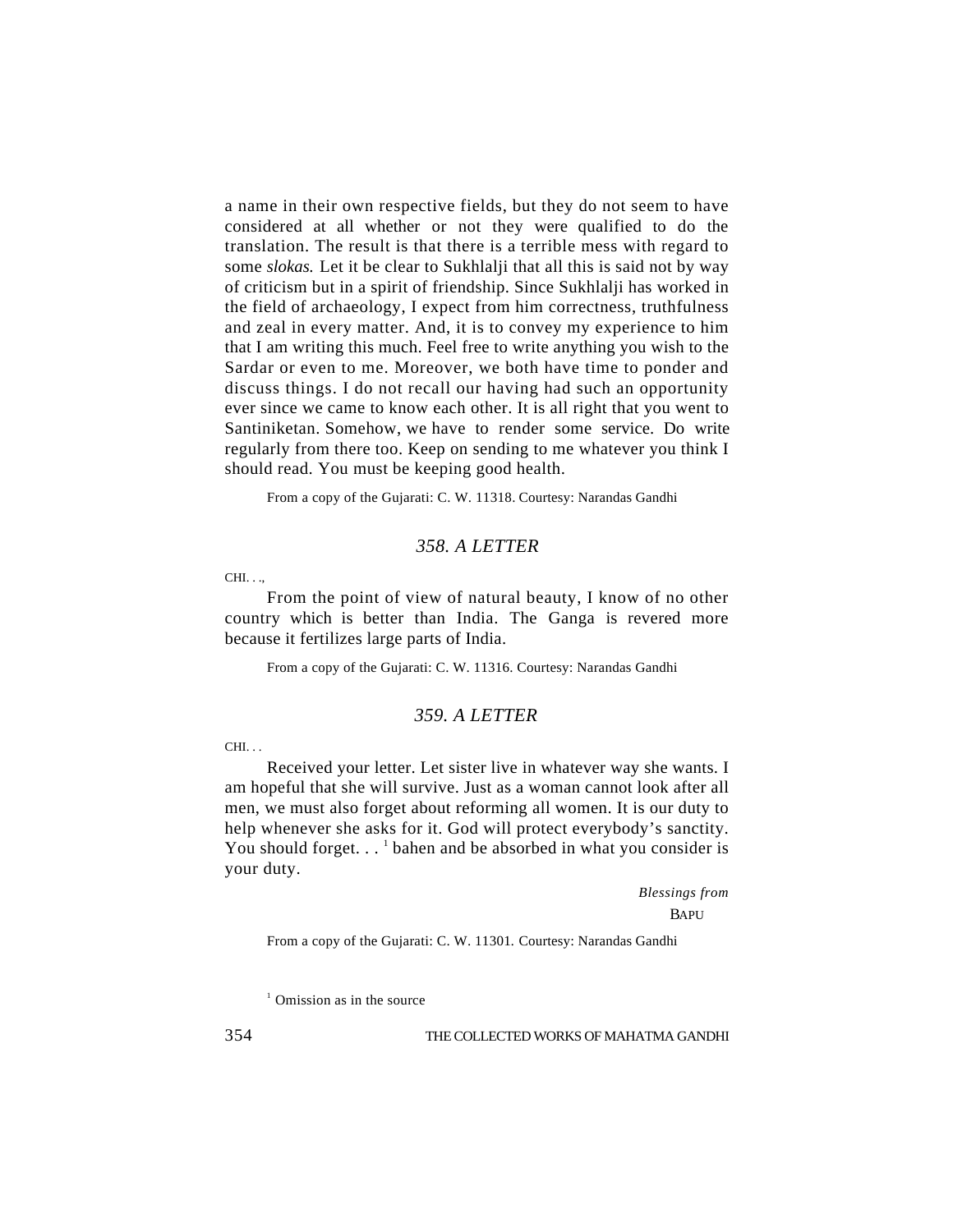CHI. . . ,

You cannot talk to anyone at the cost of sleep. Discard irregularity as an enemy. Do not put yourself in a situation in which you may have to complete the *yajna* by keeping awake at night. I can notice exhaustion and some despondency in your letter this time. We are strictly against despondency. And why should anyone feel exhausted if he works according to his ability?

From a copy of the Gujarati: C. W. 11298. Courtesy: Narandas Gandhi

#### *361. A LETTER*

CHI. . .,

It can be said that I like being at both the places, for I have got accustomed to being outside as well as in jail. And where is the question of choice for one who has accepted the path of service? We must give our services wherever there is scope. You ask me what service one can render in jail ! My reply is that while in jail, one must qualify oneself for service. Moreover, there may be some occasions when one can do some service.

From a copy of the Gujarati: C. W. 11310. Courtesy: Narandas Gandhi

## *362. A LETTER*

ALLAHABAD

CHI. . . ..

It is all right that you asked the question . The answer can be found only from my letters. Happiness and unhappiness are states of mind. But when do we realize that it is a state of mind? Never through reading. It can be realized only through experience. Hence unhappiness is necessary. Here, the meaning of unhappiness is what the world understands by it. Physical illness, onslaughts on the body, scarcity of food, being robbed, being insulted, etc., are the states of unhappiness that are mentally experienced. He who is a devotee, a *yogi,* who is unified with the *Brahman,* who is detached, does not count such situations as unhappiness and remains content even by

VOL. 98: 6 DECEMBER, 1947 - 30 JANUARY, 1948 355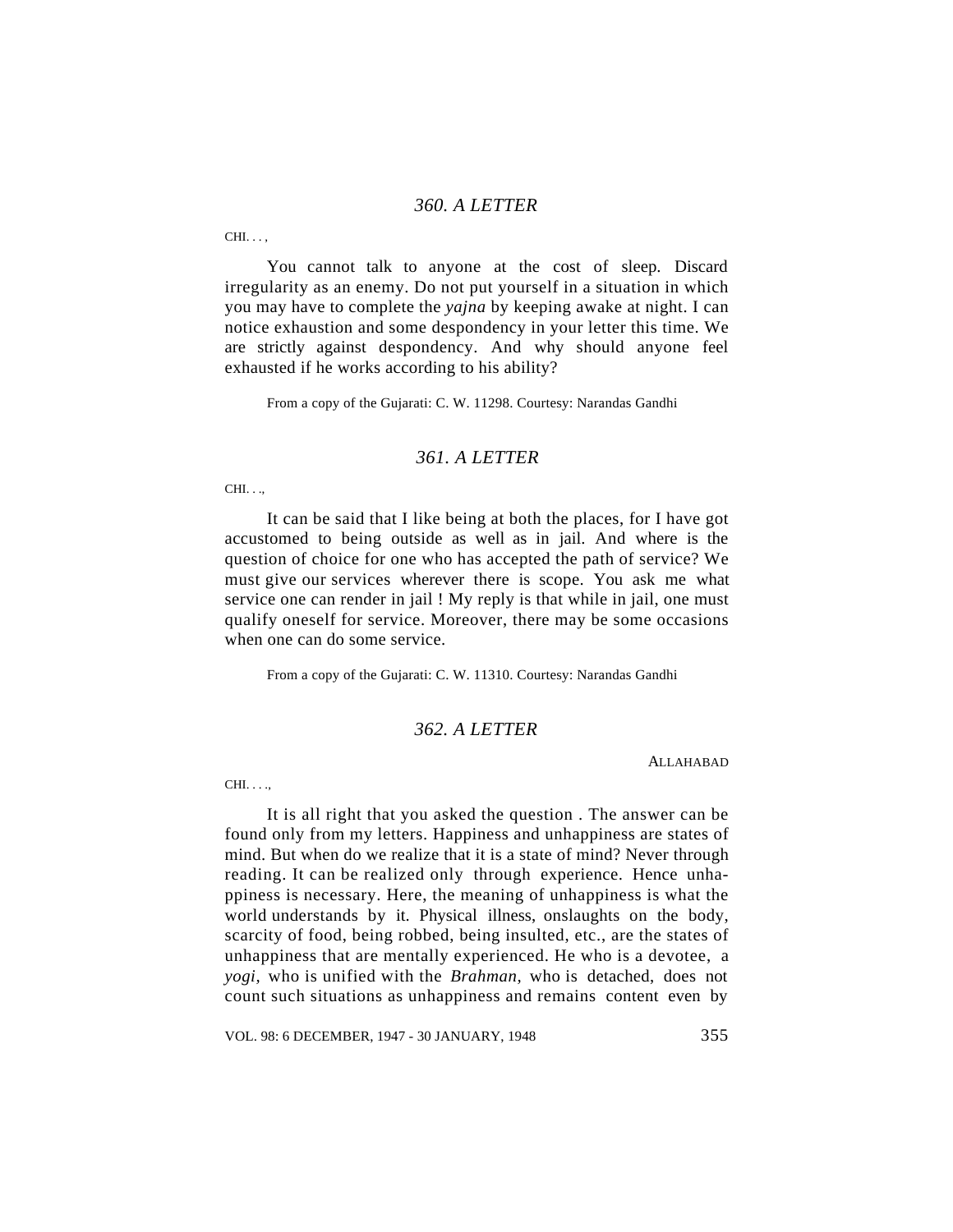them, just as he is content with so-called happiness. Thus, by attaining a sense of indifference, the state of self-knowledge is realized. Do you get the point? She too will have an occasion to get beaten up.

> *Blessings from* **BAPU**

From a copy of the Gujarati: C. W. 11300. Courtesy: Narandas Gandhi

## *363. A LETTER*

CHI. . .,

It is good that true to your name, you are trying to be truthful in your speech and action. You would be called a satyagrahi if you insist on speaking only truth. Instead of speaking the truth as far as possible, why should you not speak the truth as you know it, no matter what happens? I have seen from experience that once you are determined, no vow is as easy to keep as this. Once it is realized that you have to speak only the truth, there is no question at all of speaking an untruth. Think about this. And for one who has started on the path of truth, other vows become easy.

> *Blessings from* BAPU

From a copy of the Gujarati: C. W. 11304. Courtesy: Narandas Gandhi

### *364. A LETTER*

This is easy. Ba has Su. with her. Now she is at ease with A. S., Su. with her and Su. with Sharda.<sup>1</sup> But I do not wish to go into it. I have just conveyed the dream as it was. I have also confessed that it is indicative of the perverse state of my mind. Now you do what you want.

From a copy of the Gujarati: C. W. 11325. Courtesy: Munnalal Shah

 $<sup>1</sup>$  This sentence in the original is unintelligible.</sup>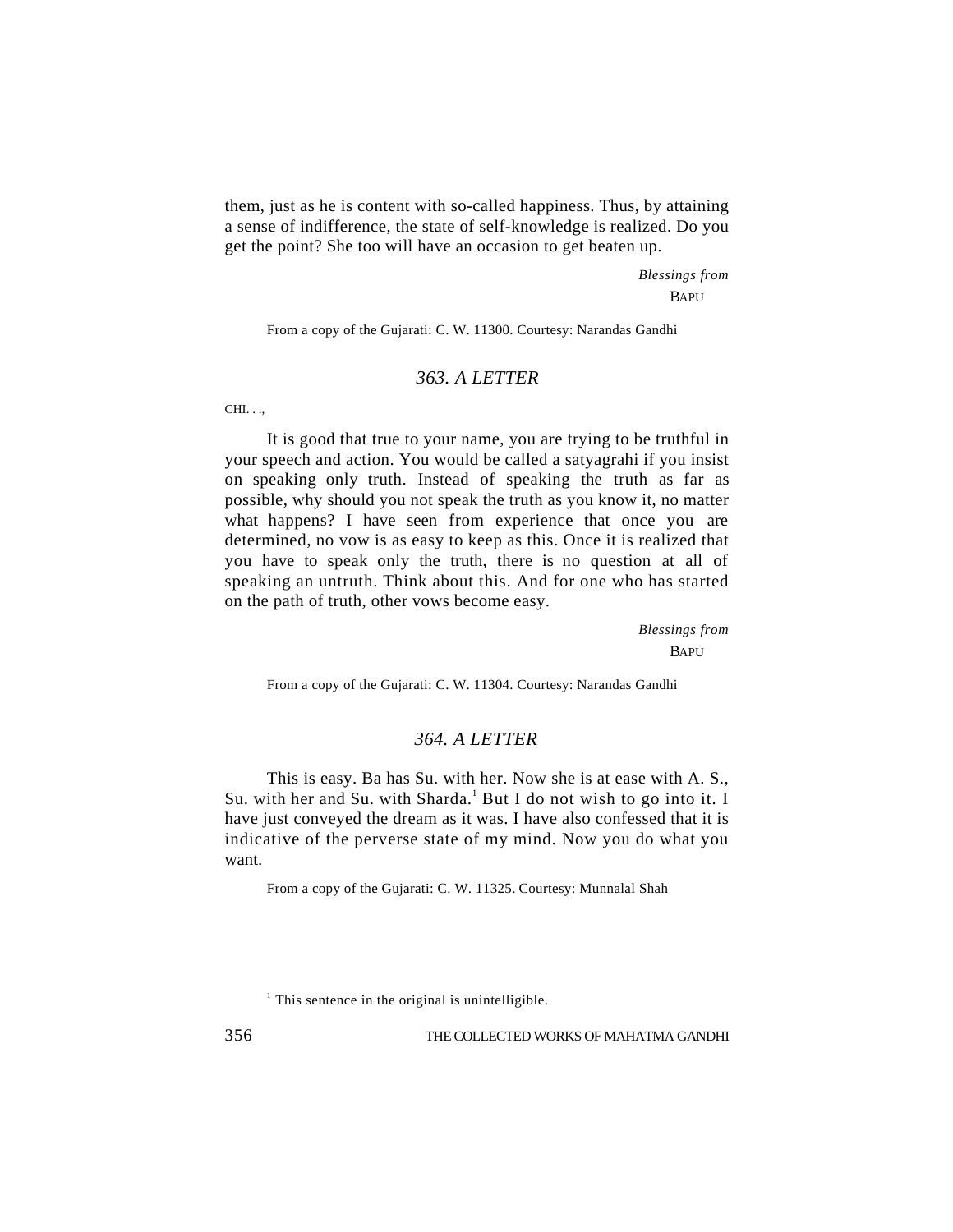## *365. A LETTER*

BROTHERS AND SISTERS,

When the charkha classes are going on before me, everything else appears to me devoid of life. For me, in the cotton yarn my Rama dances. I find swaraj in the cotton yarn because in the cotton yarn there is peace. When I think about how strong the yarn would be when spun by 40 crore hands, I feel content. It is another matter when forty crore hands would start spinning. Such a statement is an expression of our lack of faith. It also speaks of our ignorance. Would not twenty crore people sacrifice one hour of their time for Mother India? If we cannot make even that much sacrifice, what can we do for Mother India? And is it a sacrifice? Ultimately, we ourselves would wear the clothes made from that very yarn, would we not? Let us pray to God that everyone understands such a simple thing.

> M. K. GANDHI [From Gujarati]

*Rashtriya Shala (Rajkot) Diamond Jubilee Issue, 1921-1981*

# *366. A LETTER*

BHAI M.,

If you do everything with proper thought and thoroughly, you will automatically know the next step and you will find satisfaction.

From a copy of the Gujarati: C. W. 1690. Courtesy: Ramniklal Modi. Also G. N. 4216

### *367. A LETTER*

Received your letter after the letter to  $\dots$ <sup>1</sup> was already written. I am much pleased by your utterances. But I am equally dissatisfied with your handwriting. You must improve your handwriting. Your persistent cough makes us anxious. Your cough must be cured. Are

<sup>1</sup> Omission as in the source

VOL. 98: 6 DECEMBER, 1947 - 30 JANUARY, 1948 357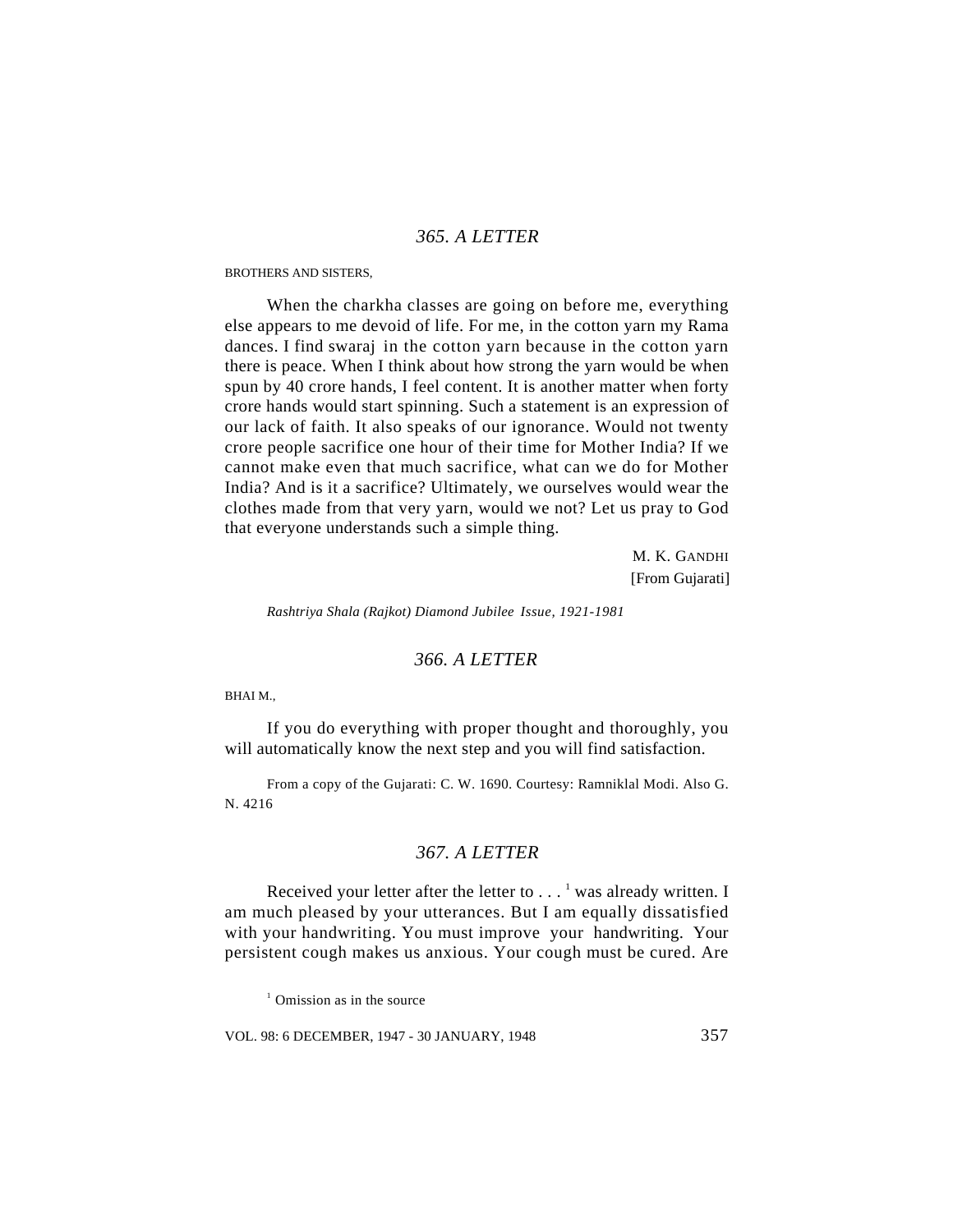you doing deep breathing properly? Whenever you have cough, you should try saltless diet. You should also give up milk and *ghee* and subsist on root and vegetables. That way your system would be cleansed and you will be able to work. But the great thing is that if the cough still does not stop, greater efforts should be made to cure it. The more important remedy is deep breathing, and this should not be done half-heartedly. While sleeping, do you keep your mouth closed and head uncovered?

> *Blessings from* **BAPU**

From a photostat of the Gujarati in Hindi script: G. N. 2036

#### *368. A LETTER*

I will not leave right away, but I have to carry on propaganda for Hindustani. If notwithstanding this I am kept on as member and if their policy is not against Hindustani, I will remain. My stand for the last many years, that is, since the Indore sesion,<sup>1</sup> has been that Hindi is lame without Urdu. Even a resolution to that effect was passed at my instance. I believe that the policy was changed subsequently. Now I wish to do both the things together if I can. If I cannot, I will leave and carry on on my own. If Urdu is a part of Hindi–and it certainly is–it cannot be excluded.

From a photostat of the Gujarati: G. N. 8040

#### *369. A LETTER*

AHMEDABAD, *Friday*

I shall start from here on Monday. I too had joked in response to your joke. I can never give my consent about L.L.B.I gather that it is your responsibility to become a barrister or pass L.L.B.I felt that in that case you would have to pass L.L.B.I would not let you appear for any examination if I can have my way. I would make you undertake the study of Sanskrit. And I will make use of you in activities

<sup>1</sup> Of the Hindi Sahitya Sammelan in March, 1918; *vide* "Statement of Transvaal Indian Case", 16-7-1909.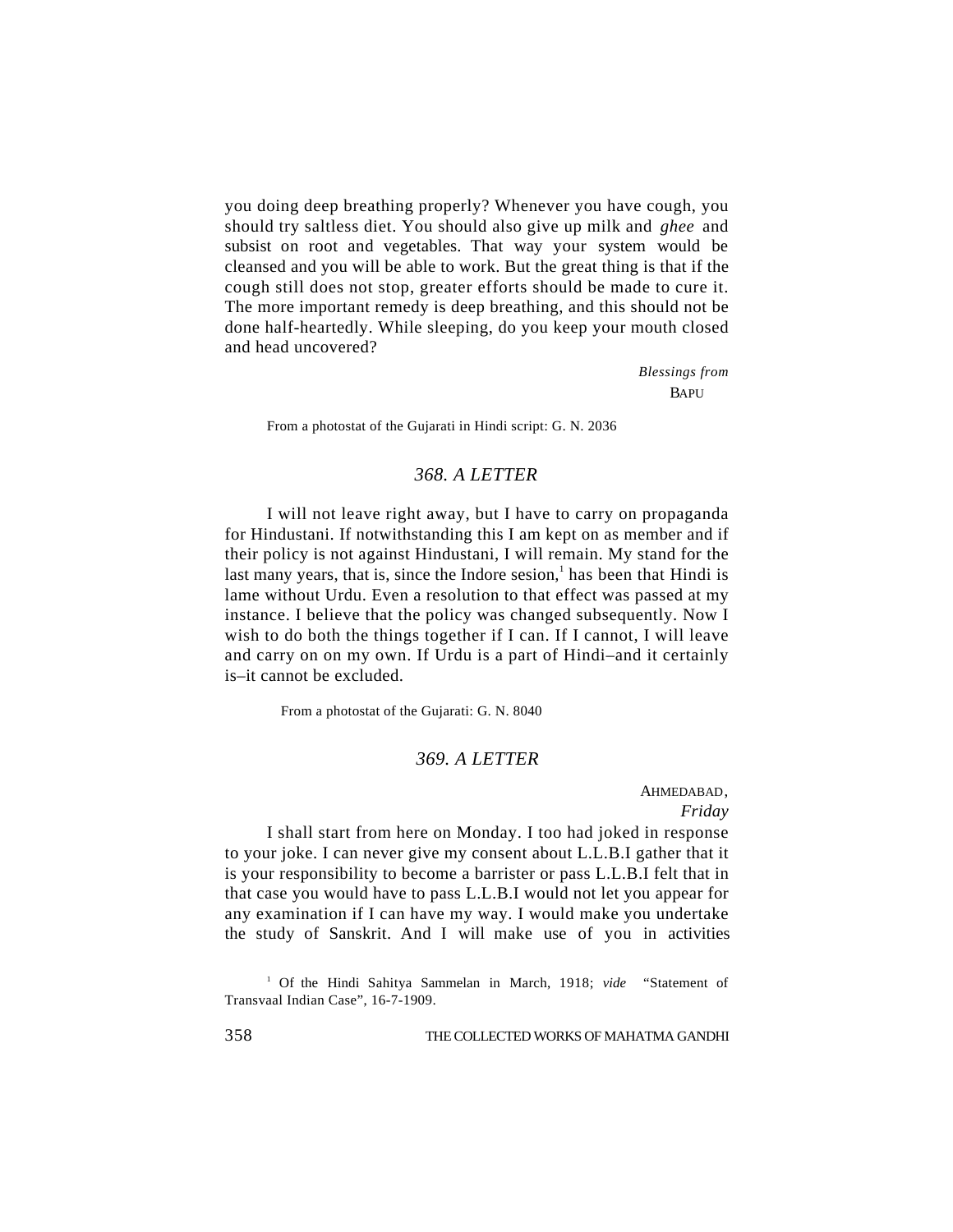connected with...  $\frac{1}{1}$  or something similar. I shall take care to feed more ink into my pen.

> *Vandemataram from* **MOHANDAS**

From the Gujarati original: C. W. 11293. Courtesy: Not known

### *370. A LETTER*

Therein lies your great fault. You are throwing all discretion to the winds and losing all sense of propriety. Getting rid of that fault would be your great endeavour. Ultimately you will become aware of your fault. Now that is over. You have to think about the future. You can go from here only by gaining peace of mind. I am not driving you away. I am only showing you the way to calm yourself. Maganlal lived away like this with the family for one year. Manilal also lived like that. Prabhudas lived like that for four years. Chhaganlal also lived away. All came back. Do not go if you are not convinced. If you go, you should go with pleasure.

From the Gujarati original: C. W. 7232. Courtesy: Not known

#### *371. A LETTER*

I am convinced that you should go for your studies and that also at Ahmedabad. You will have my full co-operation if you study. I would be happy if you shone in your studies. I believe that all learning is useful. It is not possible for you always to serve me. You have already done that. It would also give rise to jealousy, etc. You have done a wise thing in giving up serving me. The reason was wrong, but the act was right. That is why I tell you that I would send you today if you were ready. I shall take full interest in your studies.

From the Gujarati original: C. W. 11284. Courtesy: Not known

## *372. A LETTER*

You may not be living in this locality, and so, nobody can expect anything from you. Come to catch the snake. You will have my full co-operation in your effort. I shall not reprimand you even if

<sup>1</sup> Omission as in the source

VOL. 98: 6 DECEMBER, 1947 - 30 JANUARY, 1948 359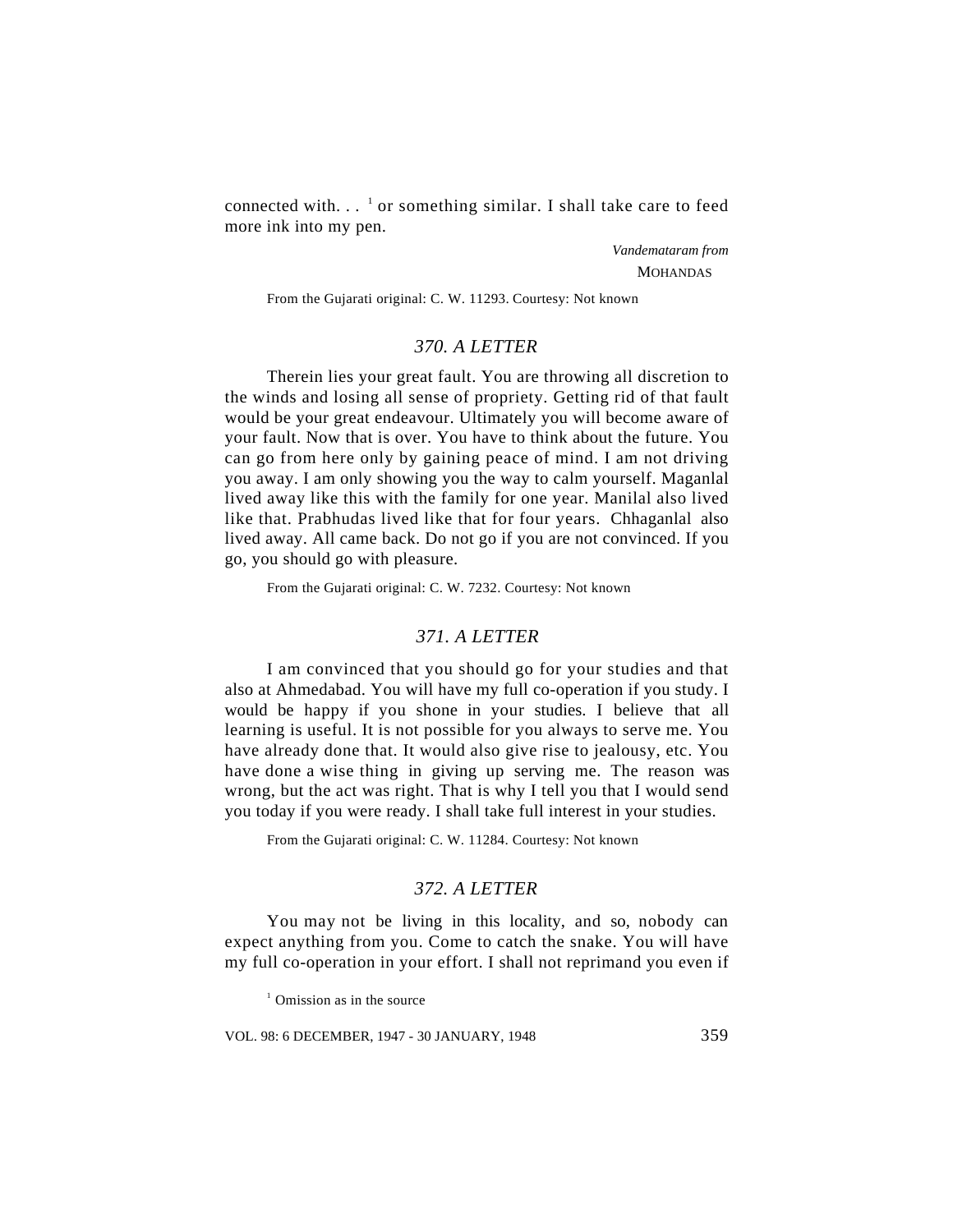you fail. But I shall certainly reprimand if you become lazy, do not keep accounts and give yourself up to dreaming.

From the Gujarati original: C. W. 7248. Courtesy: Not known

## *373. LETTER TO MOOLCHAND AGRAWAL*

*Jye*[*shtha*]

*Kri*[*shna*] 4

BAHI MOOLCHANDJI,

The reply to your letter you will find in the next issue of *Navajivan.* Kindly pardon the delay in acknowledgement.

*Yours,*

MOHANDAS GANDHI

From a photostat of the Hindi: G. N. 829

# *374. LETTER TO AMBUJAMMAL*

CHI. AMBUJAM,

I was glad to get even that short letter from you. I was happy like a father who meets his daughter after a long separation. I expect letters from you because....<sup>1</sup>

From the Hindi original: Ambujammal Papers. Courtesy: Nehru Memorial Museum and Library

# *375. LETTER TO AMTUSSALAAM*

CHI. A. SALAAM,

Your folly has no limit. Your fast was intended for two days only. The period will be over today. You should take orange juice tomorrow with a light heart. Afterwards I shall tell you why I have torn up your letter.

> *Blessings from* **BAPU**

From a photostat of the Hindi: G. N. 665

<sup>1</sup> The letter is incomplete.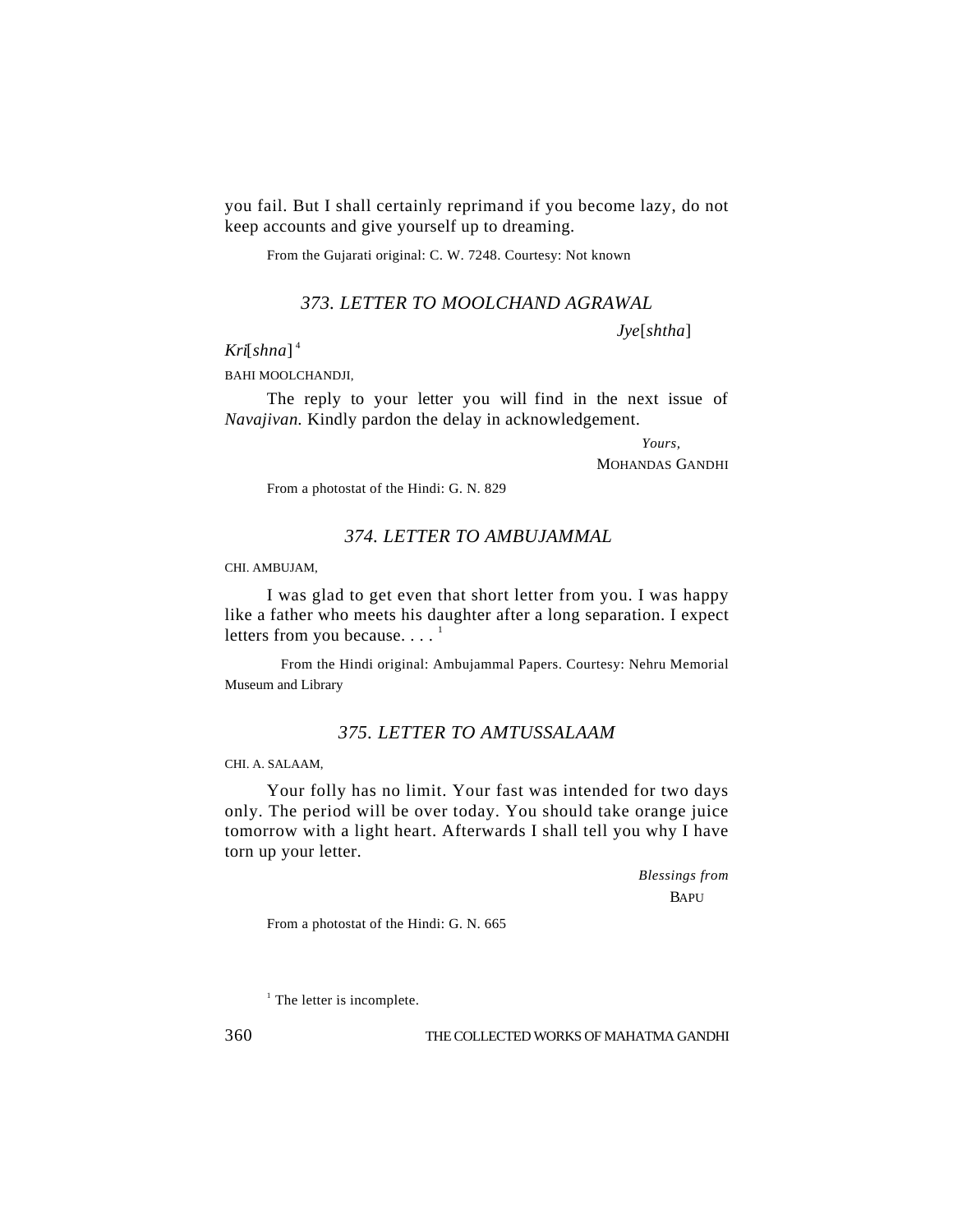FOOLISH DAUGHTER,

You read the opposite meaning of what I write. It is no atonement to do something which gives you pleasure. Your massage gave me pleasure....<sup>1</sup> A man does not display love when he is angry. I showered so much love on you because my anger had cooled down. Do you get me now?

Kanu does not undertake a fast. Apply ointment to the piles. The question of accompanying me remains. There should be no promise to keep you always with me. This insistence has to be abandoned.

**BAPU** 

From a photostat of the Hindi: G. N. 677

### *377. LETTER TO AMTUSSALAAM*

DEAR DAUGHTER<sup>2</sup>,

I intend to transfer you tomorrow —you should be at peace now. Write me a long letter. God's will be done.

> *Blessings from* **BAPU**

From a photostat of the Hindi: G. N. 604

#### *378. LETTER TO AMTUSSALAAM*

Your letter reads well. If you follow it up in action, all our sorrows - yours as well as mine—will end. I never knew that you had given up the bath.

From a photostat of the Hindi: G. N. 605

<sup>&</sup>lt;sup>1</sup> A sentence here is illegible.

<sup>2</sup> This is in Urdu.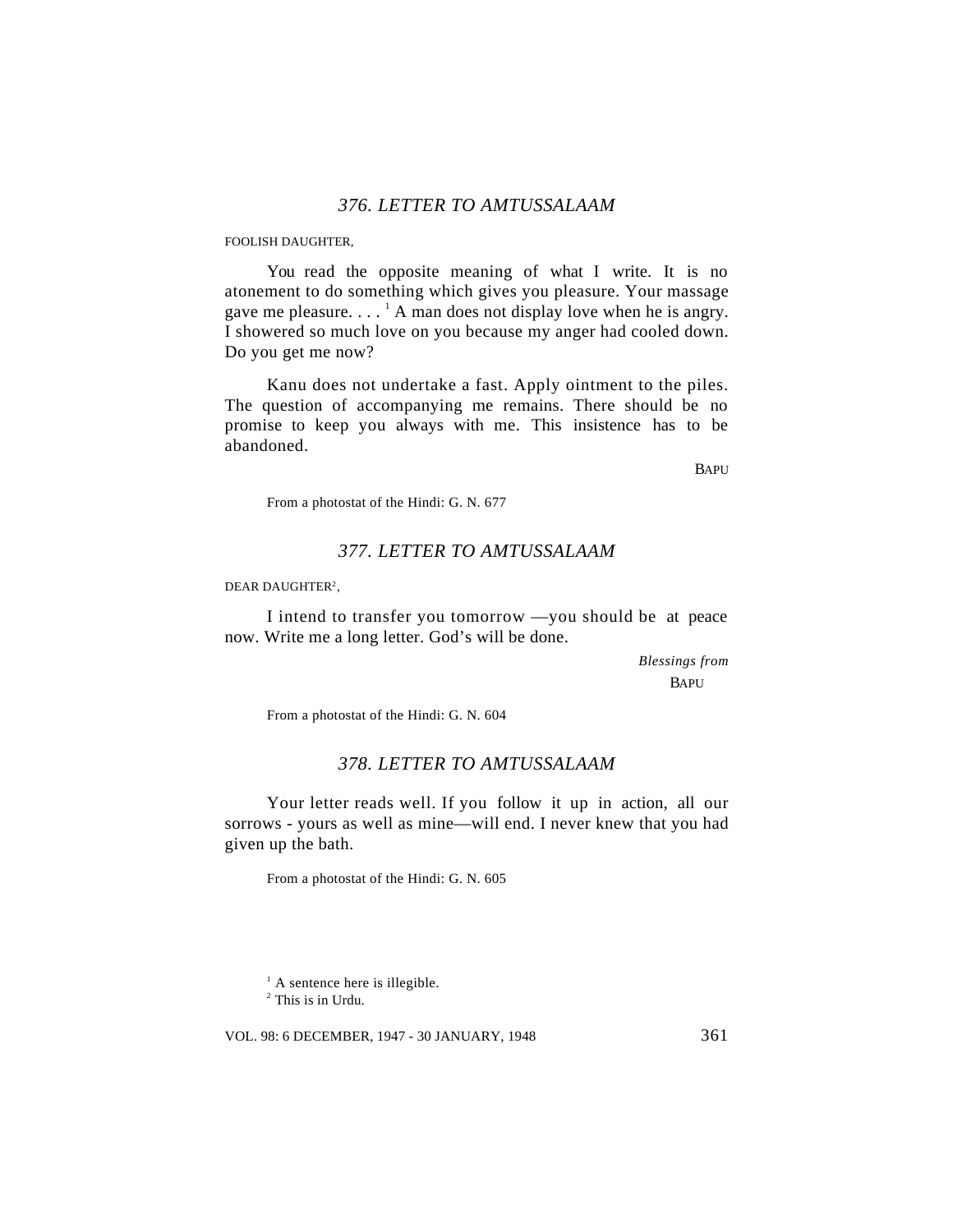## *379. LETTER TO AMTUSSALAAM*

SEVAGRAM, *VIA* WARDHA, [C.P.]

DAUGHTER,

Why would you write? I shall be happier by your being well than by any letter from you. I have received an angry letter from Wahid<sup>1</sup>. If you see it, you will have an idea of his anguish. His being angry did not distress me. He had every right to be. My advice now is that you should return only after making fool-proof arrangements for mother and also after regaining your own health.

I am well. Kanchan sleeps on one side of me and Abha on the other.

Khan saheb writes about you.

*Blessings from* **BAPU** 

From a photostat of the Hindi: G.N. 598

## *380. LETTER TO AMTUSSALAAM*

What can I do if you do not understand? All my actions are motivated by love, not by anger or by displeasure. Your welfare is the only consideration. Everything will turn out well if you have patience. Take care of your health and be happy.

From a photostat of the Hindi: G. N. 666

#### *381. LETTER TO LILAVATI ASAR*

Y. M., *Tuesday*

**BAPU** 

CHI. LILAVATI,

I have not heard from you. Write to me. How are you, physically and mentally? What do you do?

> *Blessings from* **BAPU**

From the Gujarati original: Pyarelal Papers. Nehru Memorial Museum and Library. Courtesy: Beladevi Nayar and Dr. Sushila Nayar

<sup>1</sup> Addressee's brother

362 THE COLLECTED WORKS OF MAHATMA GANDHI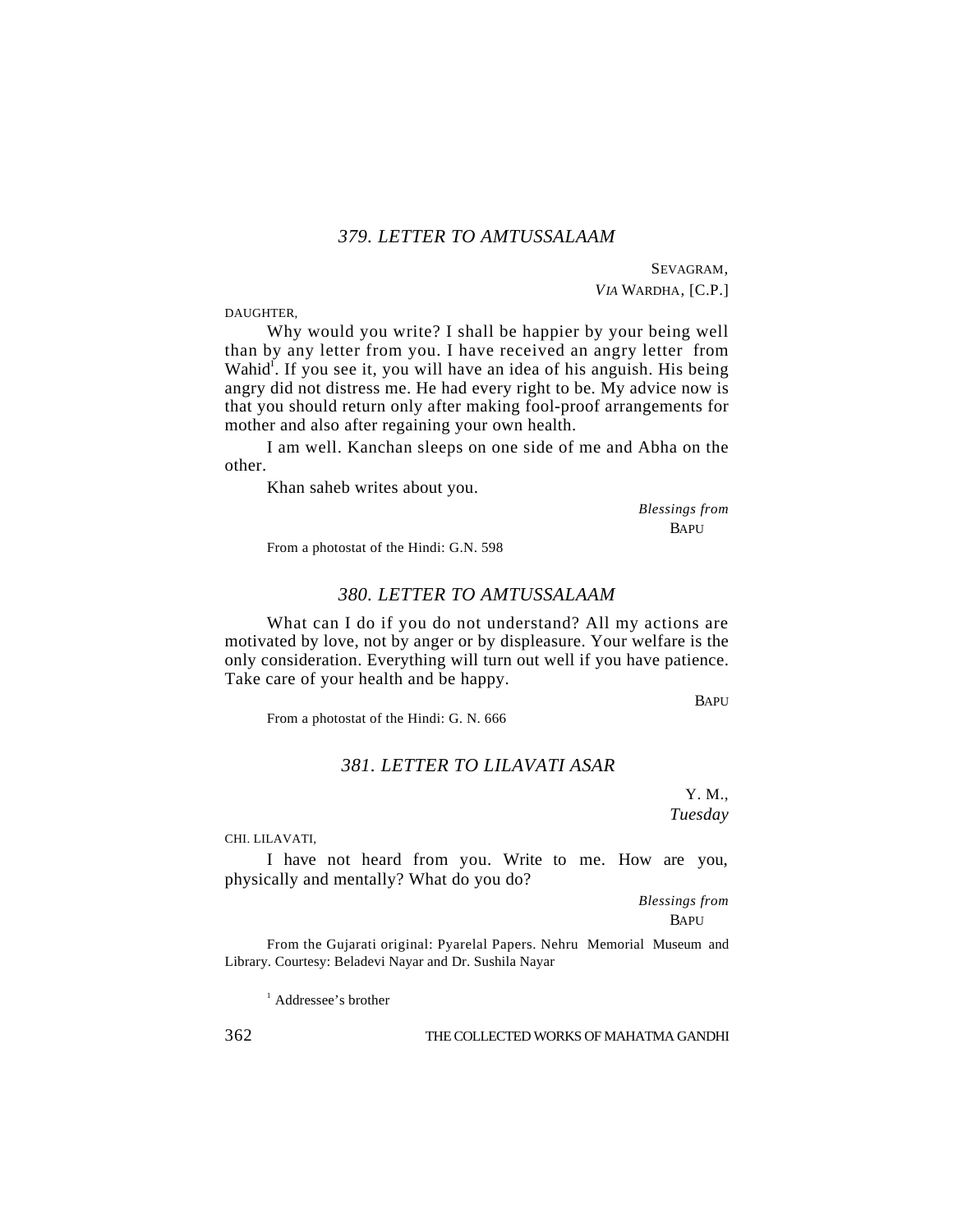*Tuesday*

DEAR SHANKERLAL,

Your letter does credit to you. Why do you ask me to tear it up? With your permission, I intend to send that very letter to Anandanand. In any case you should come here. You say a follower of mine has hurt you. Does it mean that you are not my follower? If you are not my follower, I do not know who else is. In fact, I have and also do not have followers. I have innumberable colleagues. I do not claim they are my followers. Those who believe themselves to be my followers make that claim. I am not responsible for it. I do not exercise my authority on anyone. And it is for this reason that I am not burdened with the party responsibility. I cherish the affection of anyone as long as I can. Therefore, when someone hurts you, it is like hurting me. My colleague is also your colleague. Should we not share his difficulties? You will find that it is very hard to become wealthy and acquire somebody's love at the same time. Moreover, man bows before money. At the same time, he does not wish to bow. That is why a man who thinks himself independent often crosses the limit. For such subtle reasons only I abandoned money. Money is the cause of envy. How can you be free of it? You are modest. You are wise. Therefore, you must bear with impudence in others.

You do not hurt me. But I am certainly pained when you are hurt. If you wish to free me from pain, you tell me whatever you want but do not be unhappy yourself. I shall not worry then but I shall be free from fear if you are not feeling hurt.

You have got to get over your nervousness. You must drive it out in time. Do come here when you have calmed down or, if you are perturbed, to attain peace. I too would feel disturbed so long as you do not come.

> *Vandemataram from* **MOHANDAS**

From a copy of the Gujarati: S. N. 32683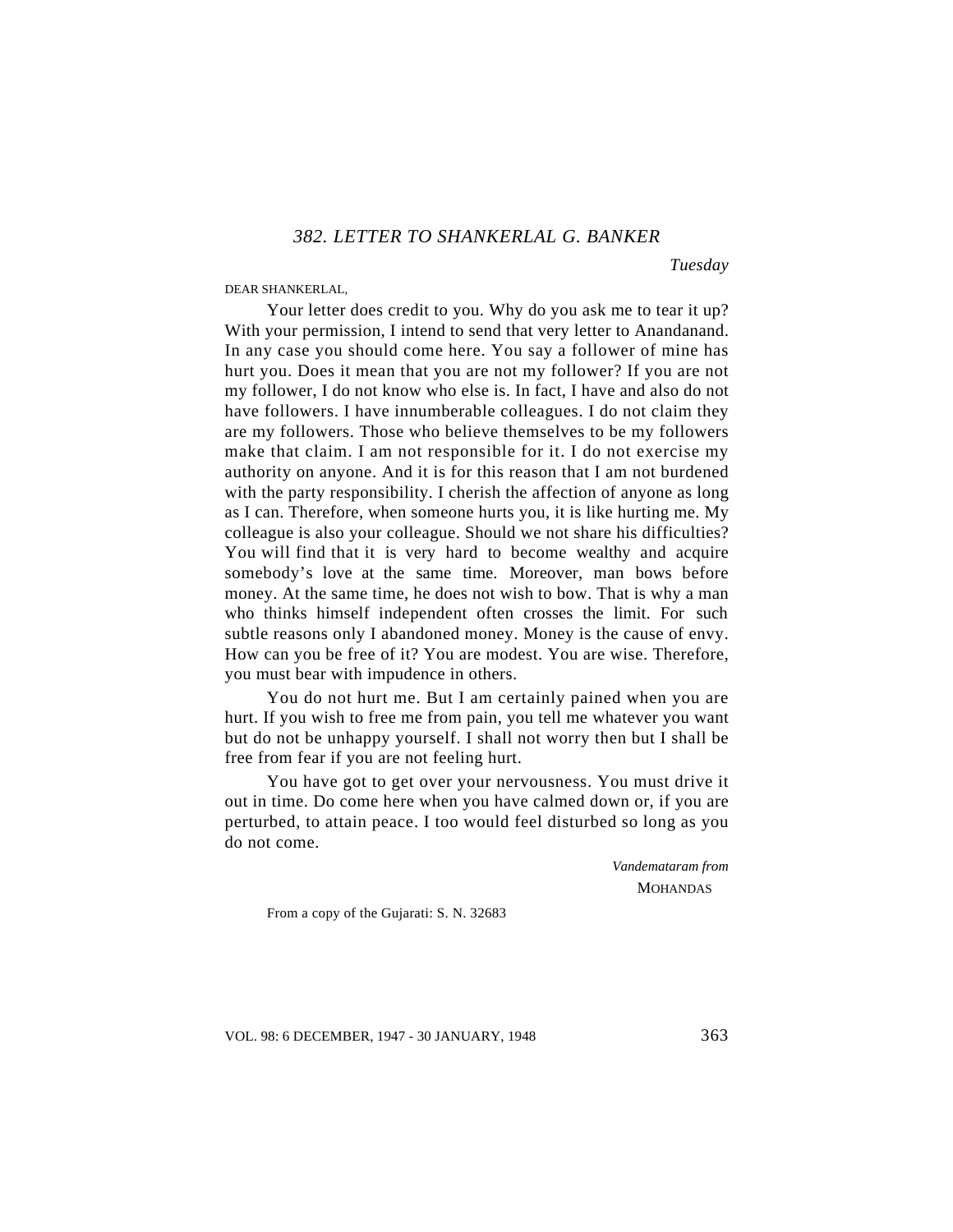# *383. LETTER TO SHANKERLAL G. BANKER*

SABARMATI, *Jeth Sud 8*

#### BHAISHREE SHANKERLAL,

I am sending herewith the statement of income and expenditure on construction work. You and Jamnadas have not yet reached the amount you had promised. Can you do so in the near future? Is it possible to raise some more money as you had said? I have run short of funds and that is the reason why I am reminding you.

> *Vandemataram from* **MOHANDAS**

#### $[PS.]$

The statement of expenditure on construction work I have given is not up to date. The overheads are not included. You will see that I am carrying on the construction work with funds from another head.

**MOHANDAS** 

From a copy of the Gujarati: S. N. 32722

## *384. LETTER TO SHANKERLAL G. BANKER*<sup>1</sup>

*Sunday*

DEAR SHANKERLAL,

I have your letter. You have already seen my letter to Varadachari. We shall see what comes of it. Your reply to him is appropriate.

My health is not bad at all. I do take castor oil occasionally.

Just now Subbaiah has informed me that Anasuyabehn has gone there. I am glad. Of course, it is of no consequence.

I have sent to you the papers regarding the registration.

*Blessings from* **BAPU** 

From a copy of the Gujarati: S. N. 32734

<sup>1</sup> From the references to N. S. Varadachari and Subbaiah this letter appears to have been written in 1927.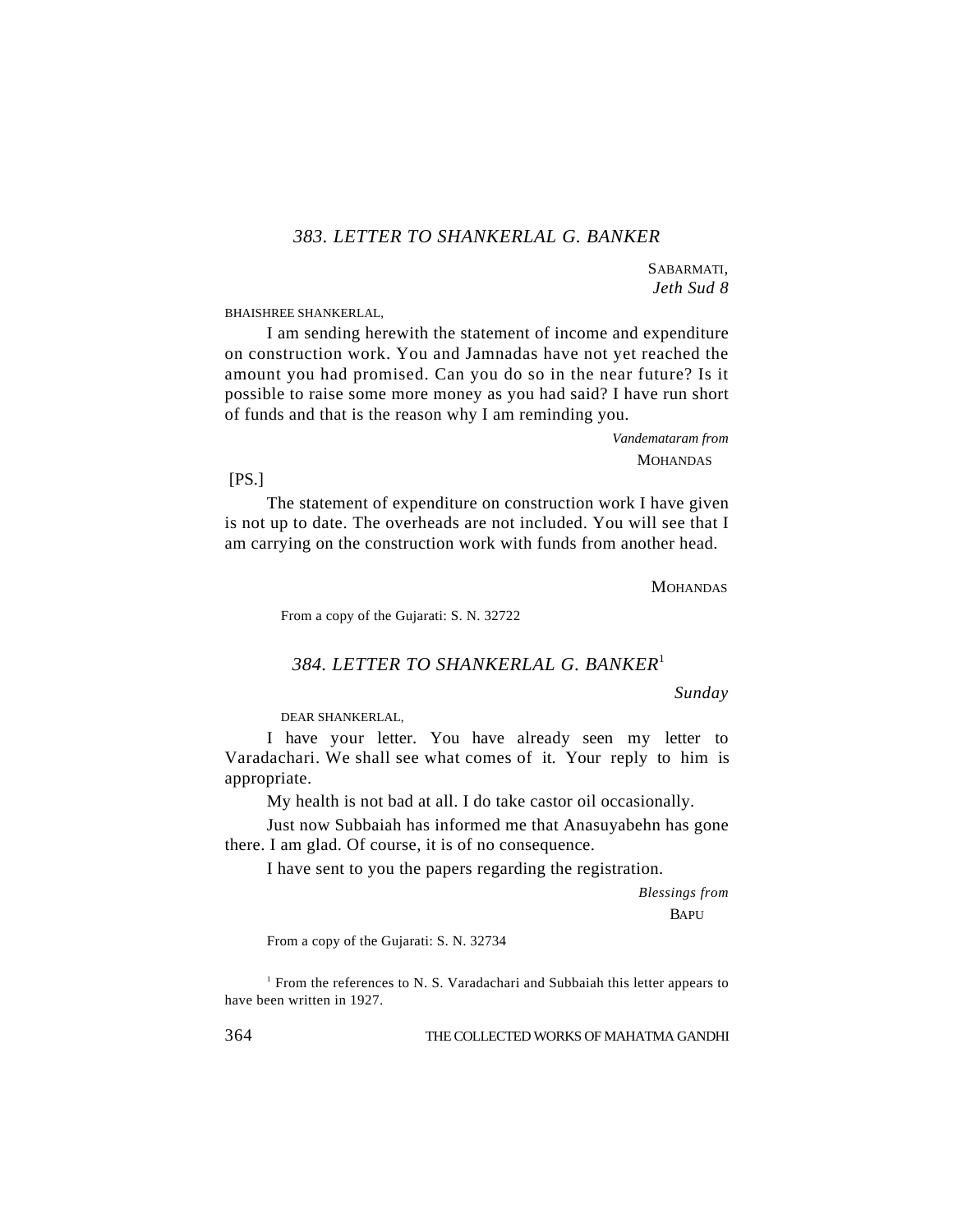## *385. LETTER TO SHANKERLAL G. BANKER*<sup>1</sup>

ASHRAM, *Bhadrapad Vad 7*

DEAR SHANKERLAL,

Sister told me about the censorious remarks. Censure is nothing new to you. It would be cowardice on your part to leave Ahmedabad or sister's house from fear of criticism. There is not the slightest reason to do such a thing. Who would ever take note of such criticism? What is so surprising about people talking? Our duty is to listen and yet not allow our mind to be disturbed by it. It is even more so in the case of those who want to do service. It is necessary that you should come to Ahmedabad and be of service to the mill workers and others. Before that, you should stay at the Ashram and acquire mental peace.

You may certainly not leave Ahmedabad.

I keep getting dried fruit. It will be all right if you send it every eight days instead of every four.

> *Vandemataram from* **MOHANDAS**

From a copy of the Gujarati: S. N. 32739

#### *386. LETTER TO SHANKERLAL G. BANKER*

*Monday*

DEAR SHANKERLAL,

I have your note. I am pained. If you have calmed down, come now or any time. I want you to have peace. If you do not come now, I shall definitely wait for you in the morning. But I want you to come right away.

> *Vandemataram from* **MOHANDAS**

From a copy of the Gujarati: S. N. 32721

VOL. 98: 6 DECEMBER, 1947 - 30 JANUARY, 1948 365

<sup>&</sup>lt;sup>1</sup> The letter was evidently written before 1929, for the last time Gandhiji was in the Sabarmati Ashram on *Bhadrapad Vad 7* was in 1928, viz., October 5.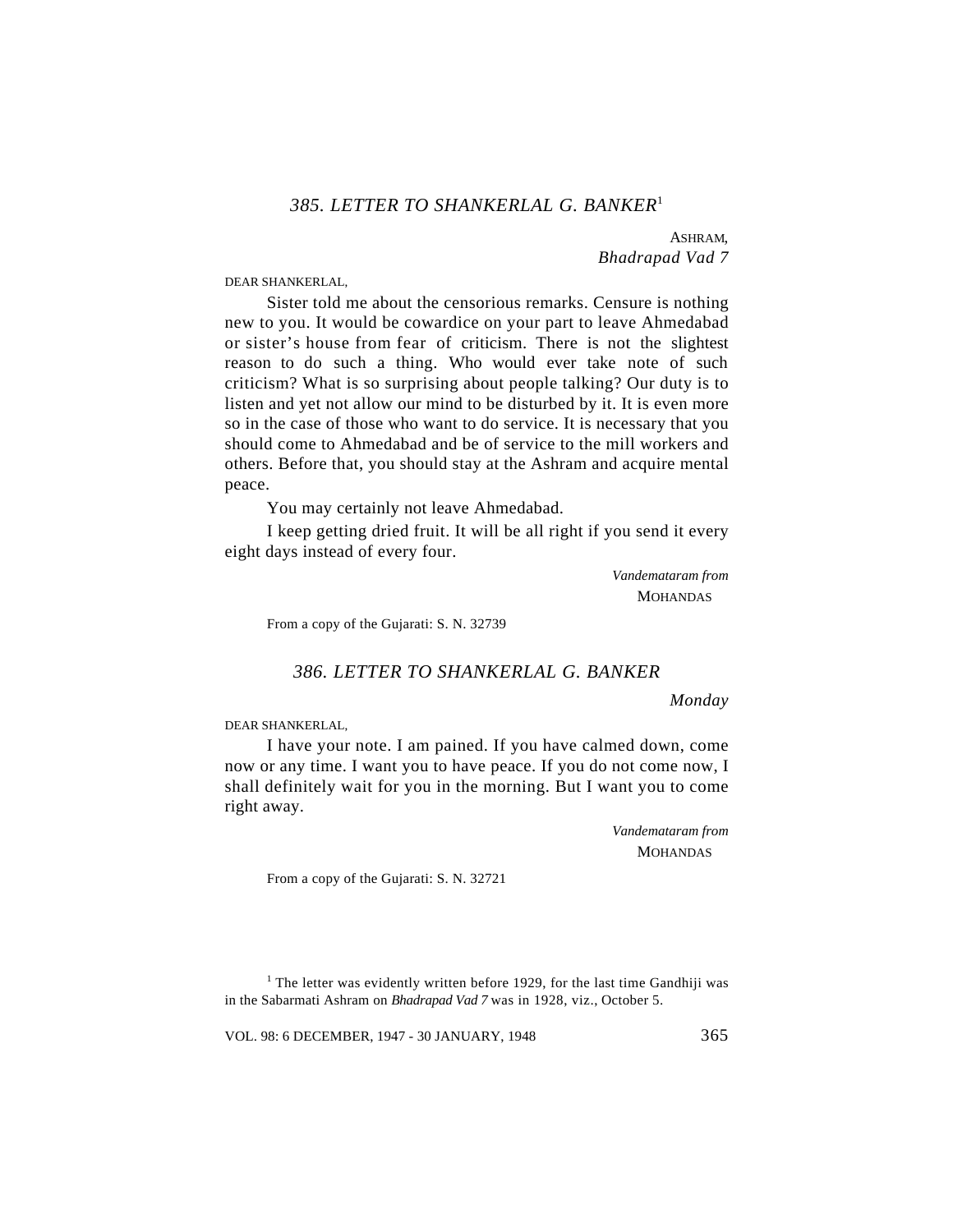ON ARRIVAL AT WADI

DEAR SHANKERLAL,

I keep worrying about you. Though unwittingly, I have hurt you no doubt. Its remedy lies in fortitude. You must contain your anger. Anandanand is not so bad as you seem to think. But even if he is bad, you cannot abandon him altogether as long as he continues to be my colleague. You must agree to this much. You can be modest because you have that power. The rich can always be humble and modest. They have nothing at all to lose thereby. But right now, all I ask is that you should be calm. I feel sad when you feel hurt.

> *Vandemataram from* **MOHANDAS**

From a copy of the Gujarati: S. N. 32687

## *388. LETTER TO SHANKERLAL G. BANKER*

*Tuesday*

DEAR SHANKERLAL,

I think it is only good that I have come away leaving you behind. No matter what disturbances you see on the way, you continue on your path and also do not get angry. Whenever anyone challenges you, give courteous replies. If you are patient, everything will settle down. There are two ways of containing the situation. One is that truth should compromise with untruth. This way is wrong. When truth remains firm on its path, untruth, being illusory, disappears like the water of the mirage. I have seen it happen innumerable times. I do not always argue with you like this because you can grasp the true situation at once. But I am writing this letter to reassure myself. That is why I have started explaining the situation.

> *Vandemataram from* **MOHANDAS**

From a copy of the Gujarati: S. N. 32698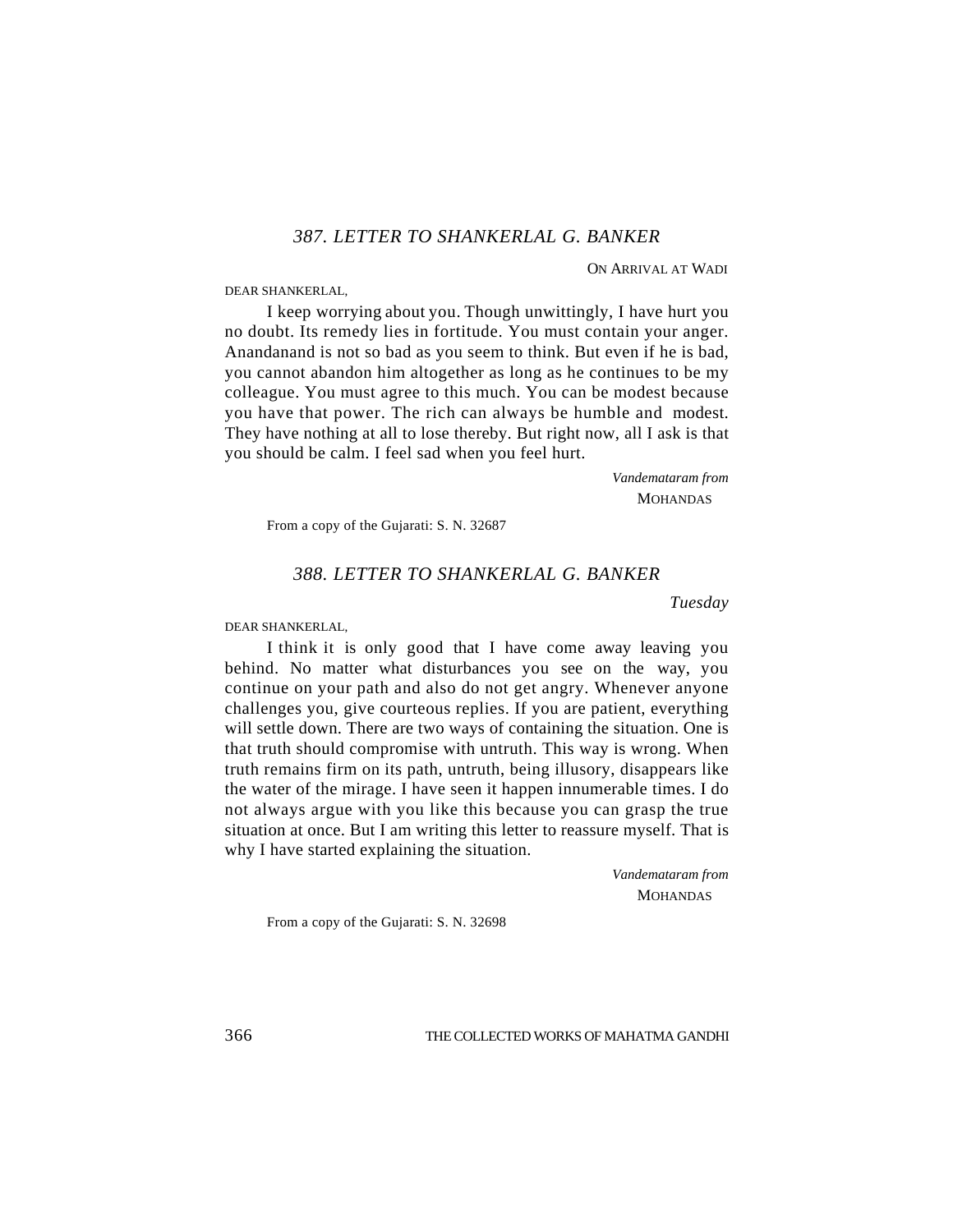DEAR SHANKERLAL,

Received your letter. My mind is constantly hovering around you. This is because I have caused you pain. Now I know in what way you can be pacified. I should have exercised patience and avoided intruding in your territory and should have just watched the developments. I shall try to correct your mistake on my return. I wish you do not lose your peace of mind. Look after your health.

> *Vandemataram from* **MOHANDAS**

From a copy of the Gujarati: S. N. 32694

#### *390. LETTER TO SHANKERLAL G. BANKER*

CHI. SHANKERLAL,

Bhai Jethalal has asked for Rs. 2000 for the purchase of cotton. If something remains from it, give him even one thousand if he wants. I have read Bhai Ratilal's letter. If he gives a satisfactory reply to your question regarding the one-anna grant, there may be no objection to giving it for a year. I have a little doubt because Ratibhai himself does not seem confident that people would store cotton with proper understanding or spin it. It seems from his letter that those who had been spinning at one time have stopped doing so. How long would the people who need to be tempted persist? My attitude at present is to definitely do what can be done with absolute purity. We should not be satisfied if after being provided implements worth five to seven rupees, people turn out work worth two or three rupees. If a person who has been given implements worth five rupees does the work worth about Rs. 100 every year, then those implements would acquire glory. But the person doing work worth Rs. 100 must repay Rs. 5 that very year.

I have noted about the book about weaving....<sup>1</sup> You must have received . . .<sup>2</sup> reply which I have sent yesterday. It must be said that Narayan has been very careless. Let the necessary steps be taken so

<sup>&</sup>lt;sup>1</sup> Omissions as in the source

<sup>&</sup>lt;sup>2</sup> Illegible in the source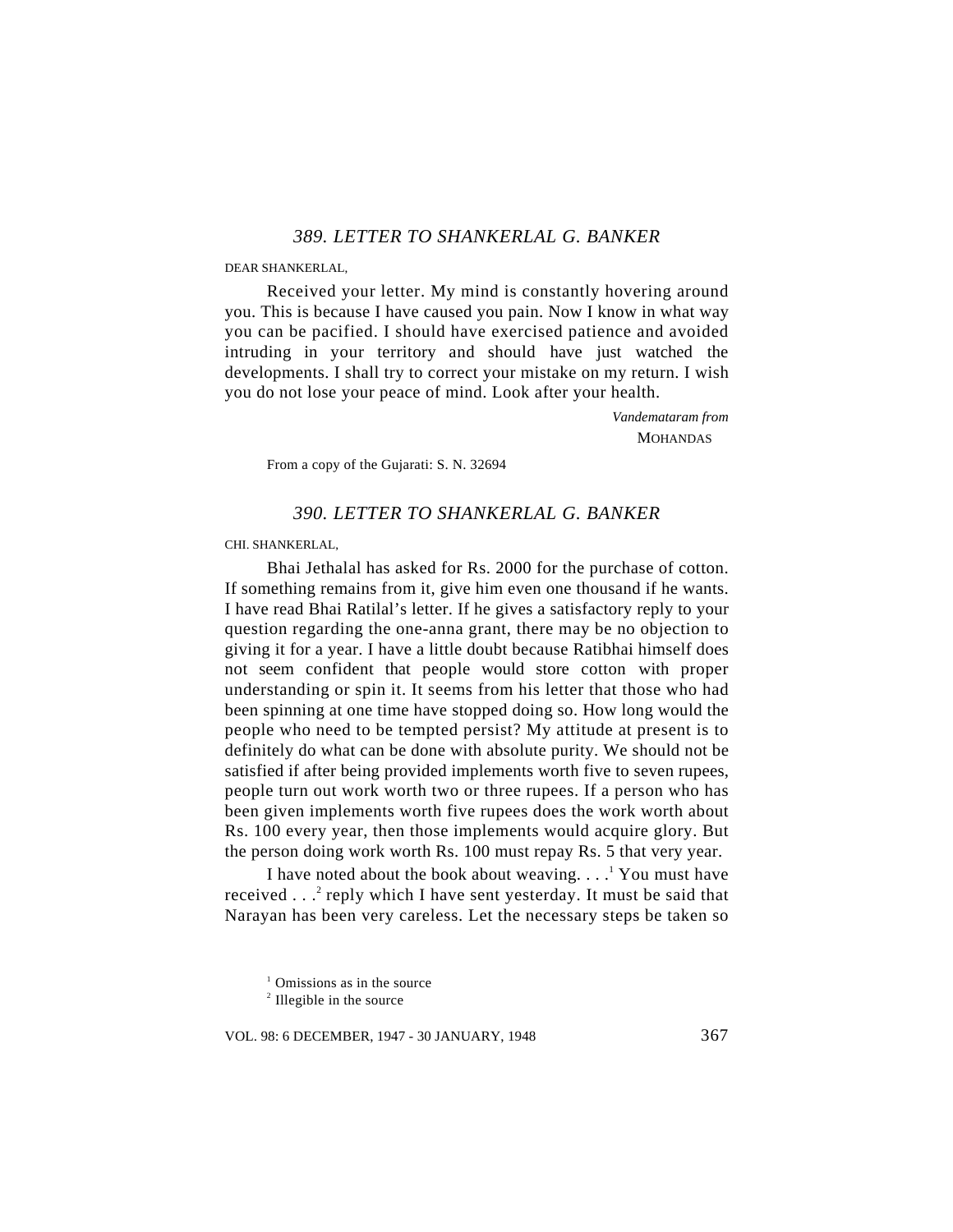that such a thing is not repeated from now on  $\dots$  It seems Harjivan<sup>2</sup> is pacified. There was a letter from him. The Kashmir affair must be well settled.

You must be keeping good health. Try a good homeopath if you know one. I have not yet found out about the experiment of the homeopath Ojha.

From a copy of the Gujarati: Pyarelal Papers. Courtesy: Pyarelal

# *391. LETTER TO SHANKERLAL G. BANKER*

CHI. SHANKERLAL,

Prabhudas's letter to you and Satis Babu's<sup>3</sup> have been given to me.

1. I shall raise not objection if Prabhudas has been given an assurance by you and if you find his scheme appropriate. Will the khadi produced by him have a sale?

2. I am in favour of accepting the resignation of Hemaprabha Devi<sup>4</sup> and Satis Babu. But I have nothing to go by except these letters. Hence my view can have no weight.

From a copy of the Gujarati: Pyarelal Papers. Courtesy: Pyarelal

# *392. LETTER TO THE CHILDREN OF BAL MANDIR*

LITTLE BIRDIES OF BAL MANDIR,

I have got no letter from you during this journey. The fault is not yours. It is the fault of my nature of travelling. I am so far away that post can reach here only three times a week.

Be it so. Now more when we meet.

*Blessings from* **BAPU** 

From the Gujarati original: C. W. 8656. Courtesy: Radhabehn Chowdhari

<sup>1</sup> *ibid*

<sup>&</sup>lt;sup>2</sup> Harjivandas Kotak

<sup>3</sup> Satis Chandra Das Gupta

<sup>4</sup> Wife of Satis Chandra Das Gupta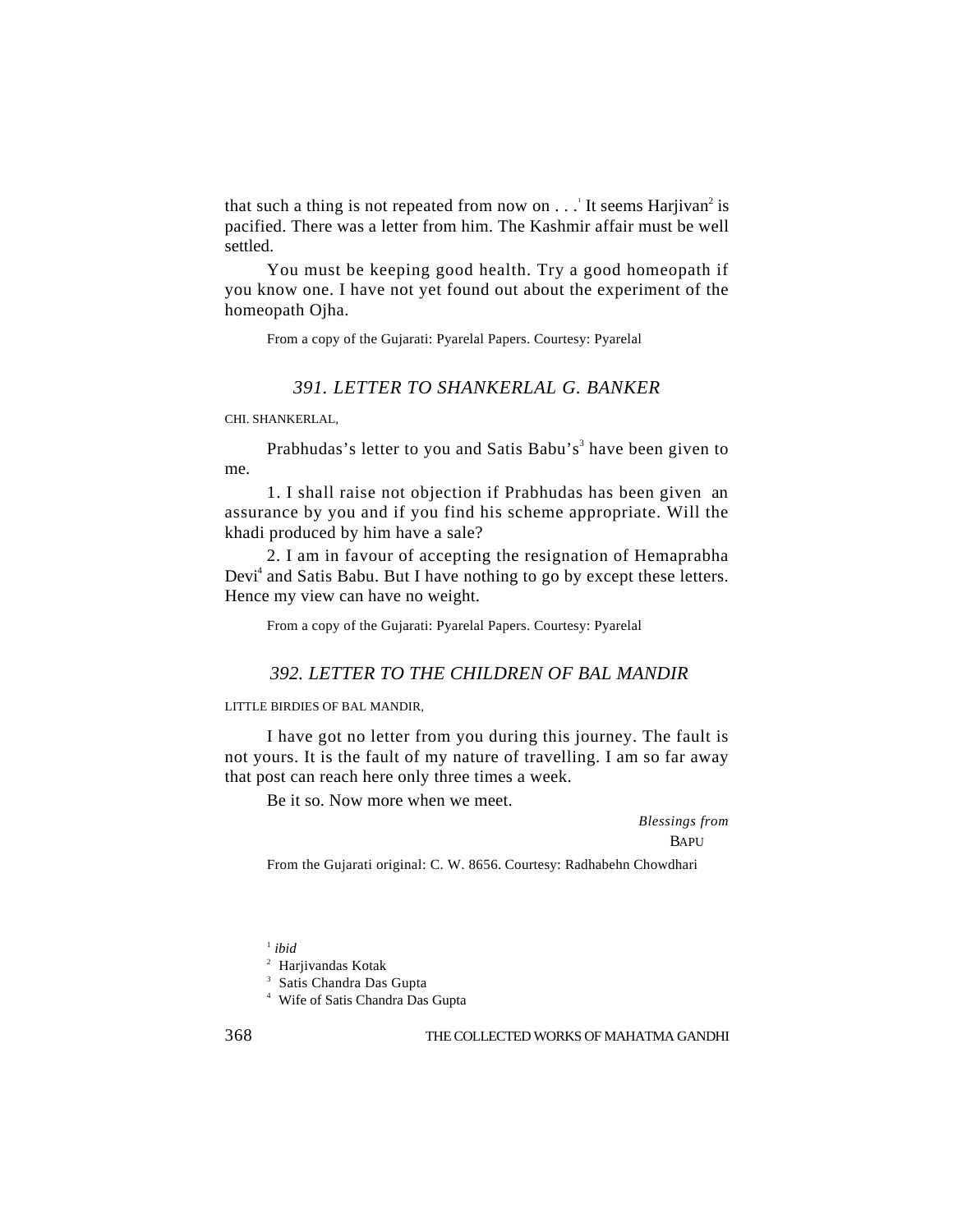### *393. LETTER TO SHARDABEHN G. CHOKHAWALA* <sup>1</sup>

CHI. SHARDA,

Anandi writes to me that you say you are never going to get well. It is not that at all. All you have to do is to learn to exercise restraint and have confidence in yourself. I have discovered after examining you at Wardha that there is nothing else wrong with you.

> *Blessings from* **BAPU**

From the Gujarati original: C. W. 9964. Courtesy: Sharadabehn G. Chokhawala

#### *394. LETTER TO SHARDABEHN G. CHOKHAWALA*

Y. M., *Silence Day*

CHI. BABU,

You may be thinking that I have completely forgotten you!

You would be silly to think so. If all those to whom I do not write start thinking that I have forgotten them, will I not be in a miserable plight? Are you exercising restraint in eating? You should not get asthma. You must be understanding your responsibility now.

> *Blessings from* **BAPU**

From the Gujarati original: C. W. 9882. Courtesy: Shardabehn Chokhawala

### *395. LETTER TO SHARDA G. CHOKHAWALA*

SHARDA,

I have your letter. Tell Shakaribehn that everybody would know what to write to me. I would accept any mad thing one may write to me.

<sup>1</sup> The letter is placed in the source among those of 1933.

VOL. 98: 6 DECEMBER, 1947 - 30 JANUARY, 1948 369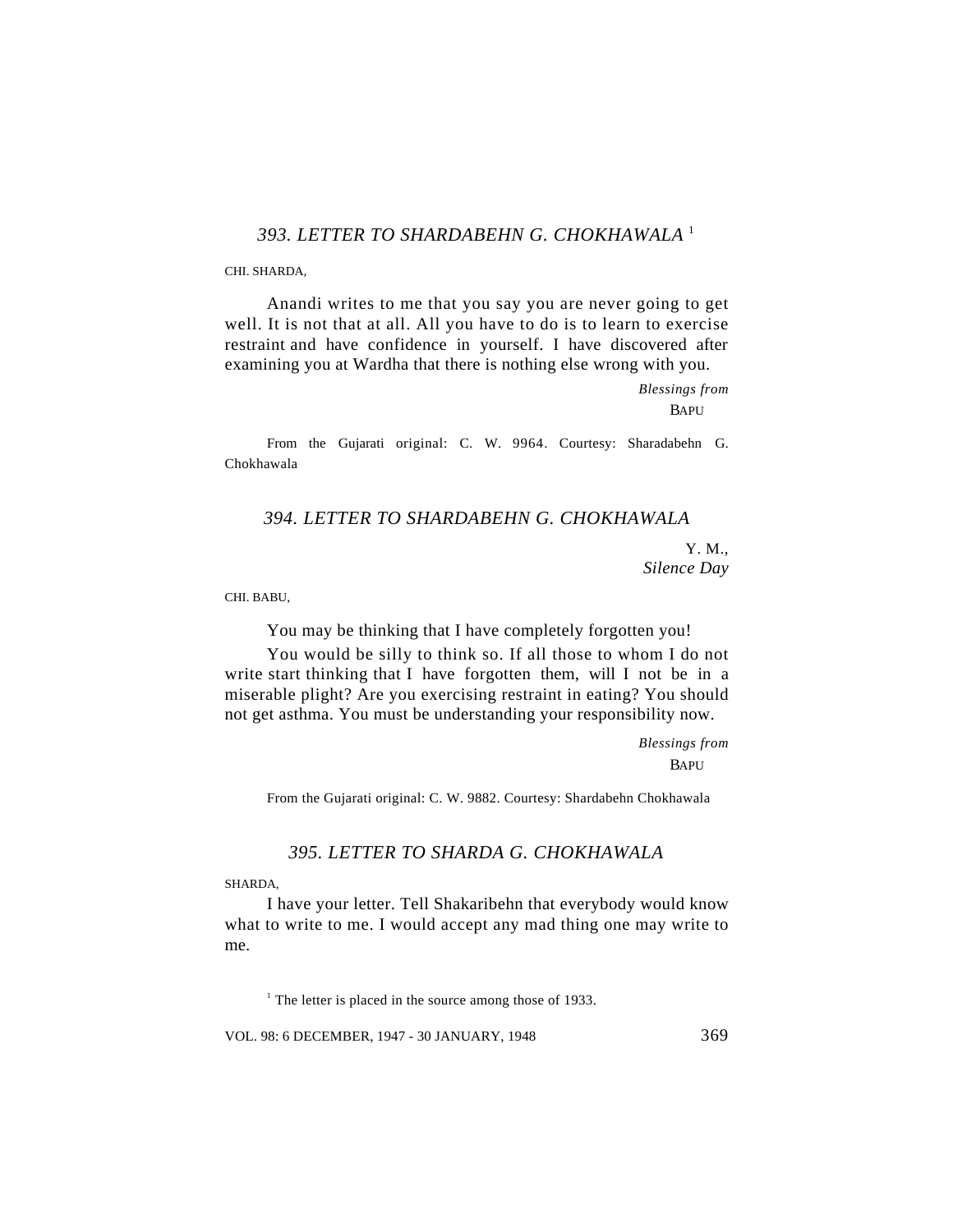How is it that you youngsters consider yourselves alone? Those who want to do service and find joy in doing it find enough company in their work. Of course, those who wish to indulge in small talk would feel lonely. But do we want to indulge in small talk?

> *Blessings from* BAPU

From the Gujarati original: C. W. 9883. Courtesy: Shardabehn Chokhawala

#### *396. LETTER TO SHARDA G. CHOKHAWALA*

*Saturday,* Y. M.,

CHI. SHARADA: BABU

You have been improving your handwriting quite well. Do observe discipline in eating. With whom are you staying at present? But now Chimanlal has come there. Tell him to give me news about his health as also his experiences in Orissa, and news about the two sisters, too.

> *Blessings from* BAPU

From the Gujarati original: C. W. 9884. Courtesy: Shardabehn G. Chokhawala

## *397. LETTER TO SHANKERLAL AMRITLAL DAVE*

DEAR SHANKERLAL,

I have received your letter. If I really became an emperor, I would not have the same thoughts I am having now because of intoxication of power. I perfectly agree with your view that this is quite possible. That is exactly why I like the work of a sweeper, spinner, weaver.

I think you have judged V. bhai in a hurry. I do not recall anybody else making such a complaint. On the contrary, I have heard even from his adversaries that Vallabhbhai's administration in the municipality is absolutely clean. Everybody has said that he has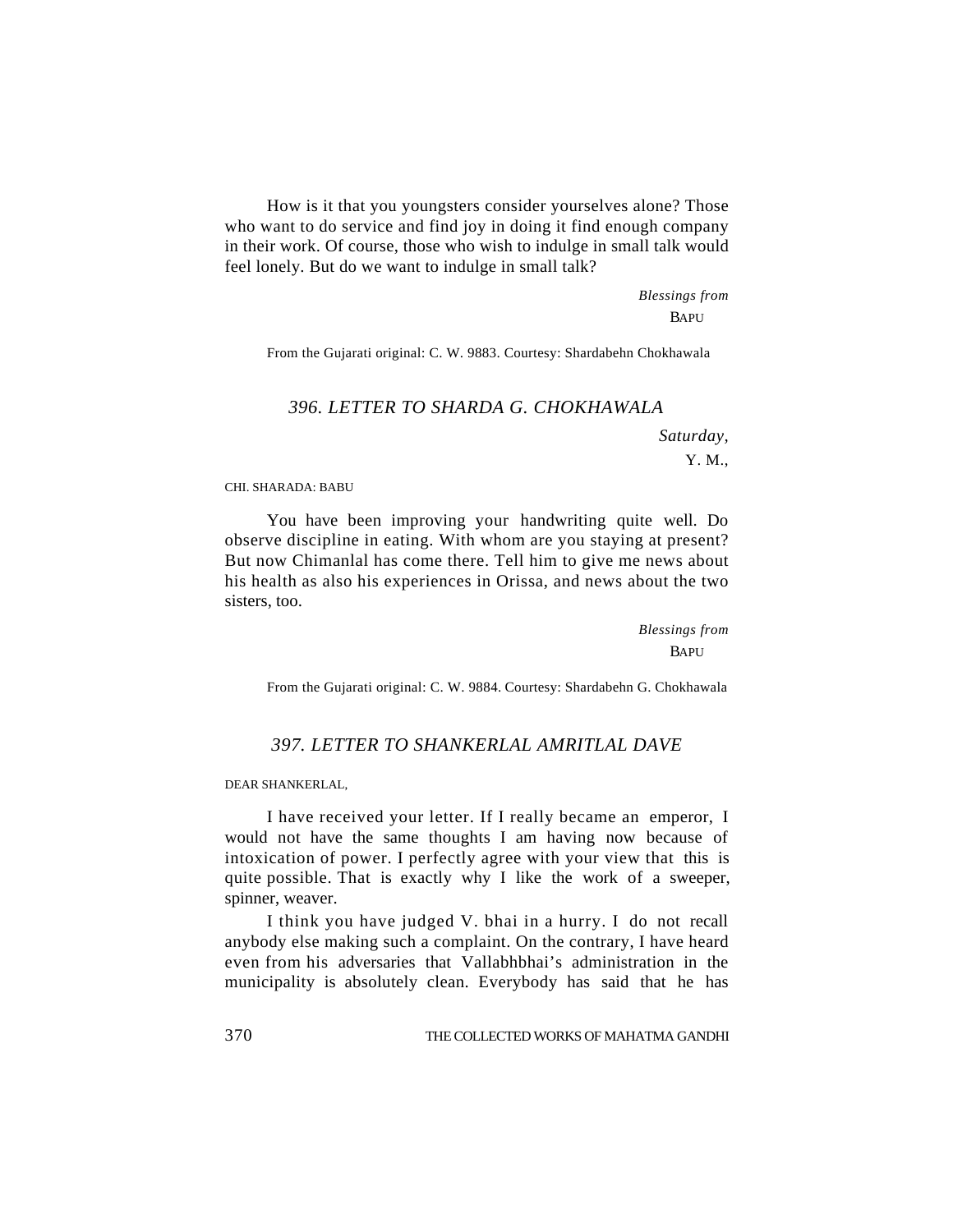served the municipality with extraordinary devotion.

*Vandemataram from* **MOHANDAS** 

S. A. DAVE HAJAM'S POLE DARIYAPUR AHMEDABAD

From a photostat of the Gujarati: S. N. 19929

# *398. LETTER TO DURGA DESAI*

*Monday*

CHI. DURGA,

Received your letter. Since you continue to have the same feelings, your health will some day permit you to render greater services. Let there be nothing wanting in our observance of restraint and then, we will have fully performed our duty. Even after that, if we do not succeed, the blame should lie with God. When we do not ask from Him the reward of our good deeds, should He punish us for our unavoidable shortcomings? And if He does, let us bear the punishment and not blame Him for having made us what we are. This is the main road which can be followed by men of merit as well as hypocrites. The one falls back while the other goes forward.

> *Blessings from* **BAPU**

[PS.]

There is one reply that I forgot to give to Mahadev. Here too there has been sufficient expiation. But all that contains Durga's share should be passed on to her.

From the Gujarati original: C. W. 11292. Courtesy: Not knwon

## *399. LETTER TO MAHADEV DESAI*

*Silence day*

CHI. MAHADEV,

This is not right. There is no question of your finding the time. Does a carpenter have to find time for his son? The son works with him and becomes like him. It is true, of course, that you have to be an ideal father. This thought should help you to have sound sleep. This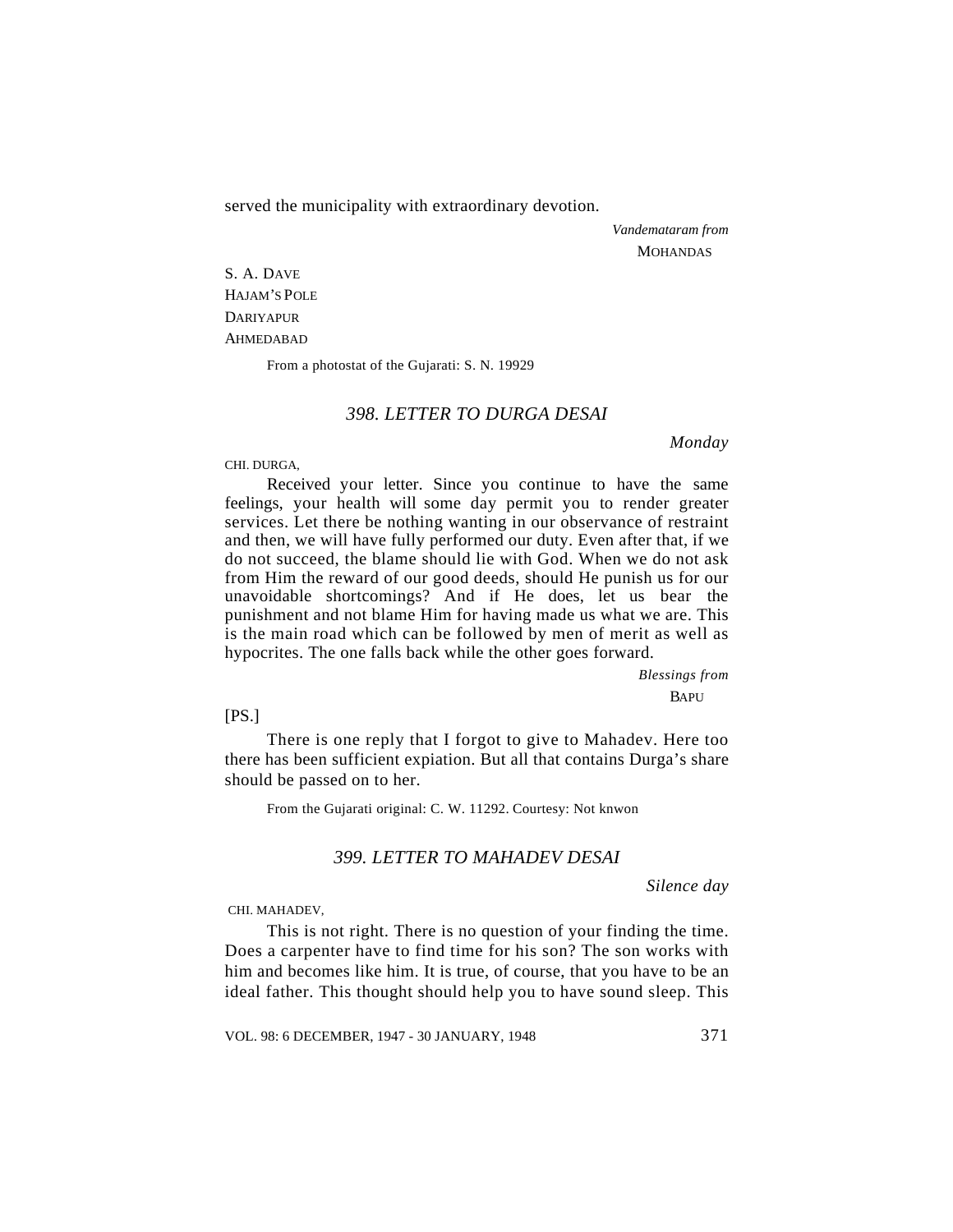means that what you do, say or think, the same he will do, say or think. And Durga? She also should live in the same way.

**BAPU** 

From a photostat of the Gujarati: S. N. 11598

#### *400. LETTER TO MAHADEV DESAI*

You had written to me about Anand as well as your father's ticket. I had not understood the significance. In the meantime there is this letter from Mathuradas which I can somewhat understand. I am pained even more than he would have been. I for one have not been able to understand it. I do not like *pujas* at all. What then to talk about *arati?* I do not even know that the Maharashtrian ladies had done the *arati.* I only thought they were blessing me as a sister would bless her brother on his birthday. But if the ladies had gathered for doing the *arati,* it was sinful on their part. I did not accept the *arati* with that view. But even the coconut irks me. Anyone prostrating before me also irritates me. I do not wish any obeisance done to me. This is the truth of my soul. But being close to me, perhaps you asked them to do so? Do I have to explain all this to you? If you have not understood that, I have to accept that it is my innermost desire to get such adulation. In that case, how can anyone be blamed if I find myself in the same situation as Caesar who desired the crown and did not get it? I am writing all this because you did not meet me yesterday. I received the letter only yesterday. Mathuradas has not received the letter. And Durga has said that you are going today and therefore I wish that you do not forget discussing the matter with him. Now both of you should talk it over. Ask Avantikabehn about what the Maharashtrian ladies had done. After that inform me about whatever tangible or subtle thing you might have observed, so that I would go deeper in examining myself.

I have still to discuss one thing with him. M. believes that you should stay only with me. I have partially understood it. This should also be fully understood that I do not have to write about it to you again. I have not fully understood his purpose. Anandanand has also stressed it. He says that he has written to you at great length. He is very hurt. I wish he is convinced. I did not know that he desired your presence for the *Navajivan* to that extent. That is how I had understood you. But if it is possible to interpret your letter in the manner of Mathuradas, then you two should first discuss the matter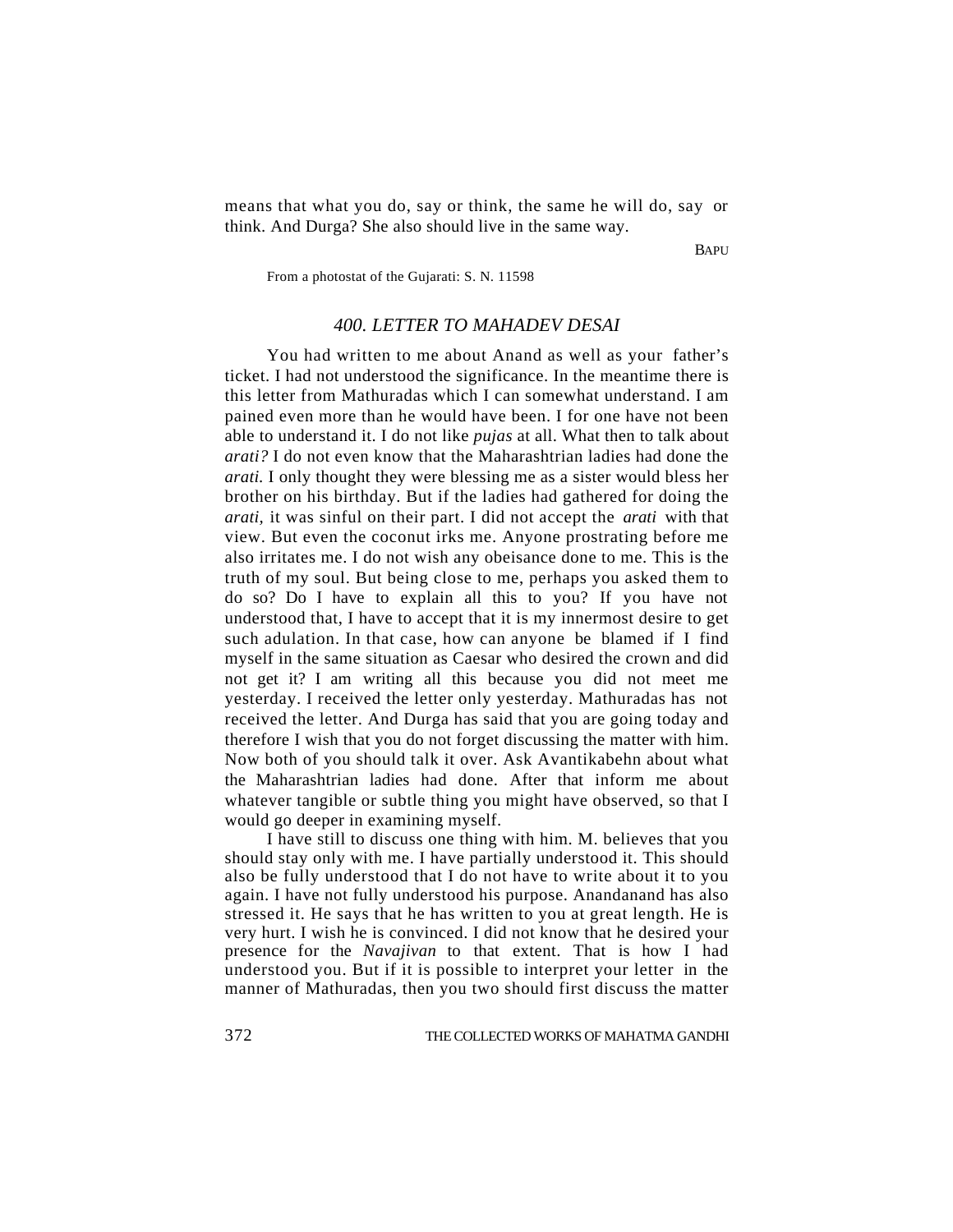and analyse me and then express your view. This is the purpose of my writing to you now.

This again is the third point. I do believe that then I too would have the qualities of absolute truth, non-violence, *brahmacharya,* etc. But surely I can take such an objective view at present? I had no idea that the matter was already discussed between you and Mathuradas. Why did you wirte that it was not a matter of question or complaint but that you two should discuss it together?

From a copy of the Gujarati: S. N. 11749

#### *401. LETTER TO VALJI G. DESAI*

CHI. VALJI,

Received your letter.

It is our duty to cure the crippled. But I do not think that forcibly castrating him is our duty. There are many ways to prevent the crippled from turning lunatic. But these involve hard work. With a stroke of legislation, castrating the ones that are considered crippled or making them impotent is neither a brave act nor a good effort. It is sheer despotism.

The statistics you send me do not impress me. We may be few but it is desirable that we are good. Many factors like diversities of food, customs, etc., lower our birth-rate. I am not sorry about that. My question is whether what is born is a human being or a beast. It would be wonderful if instead of male and female, we are born as man and woman.

Are you tempting Chitre to come over there? I am thoroughly convinced that his good lies only in remaining here. He has decided to stay [here] many times and then again wavered. Now he has taken a vow [to stay] for six months. Madan Mohan's letter is enclosed.

*Blessings from*

BAPU

From a photostat of the Gujarati: C. W. 11171. Courtesy: Valji G. Desai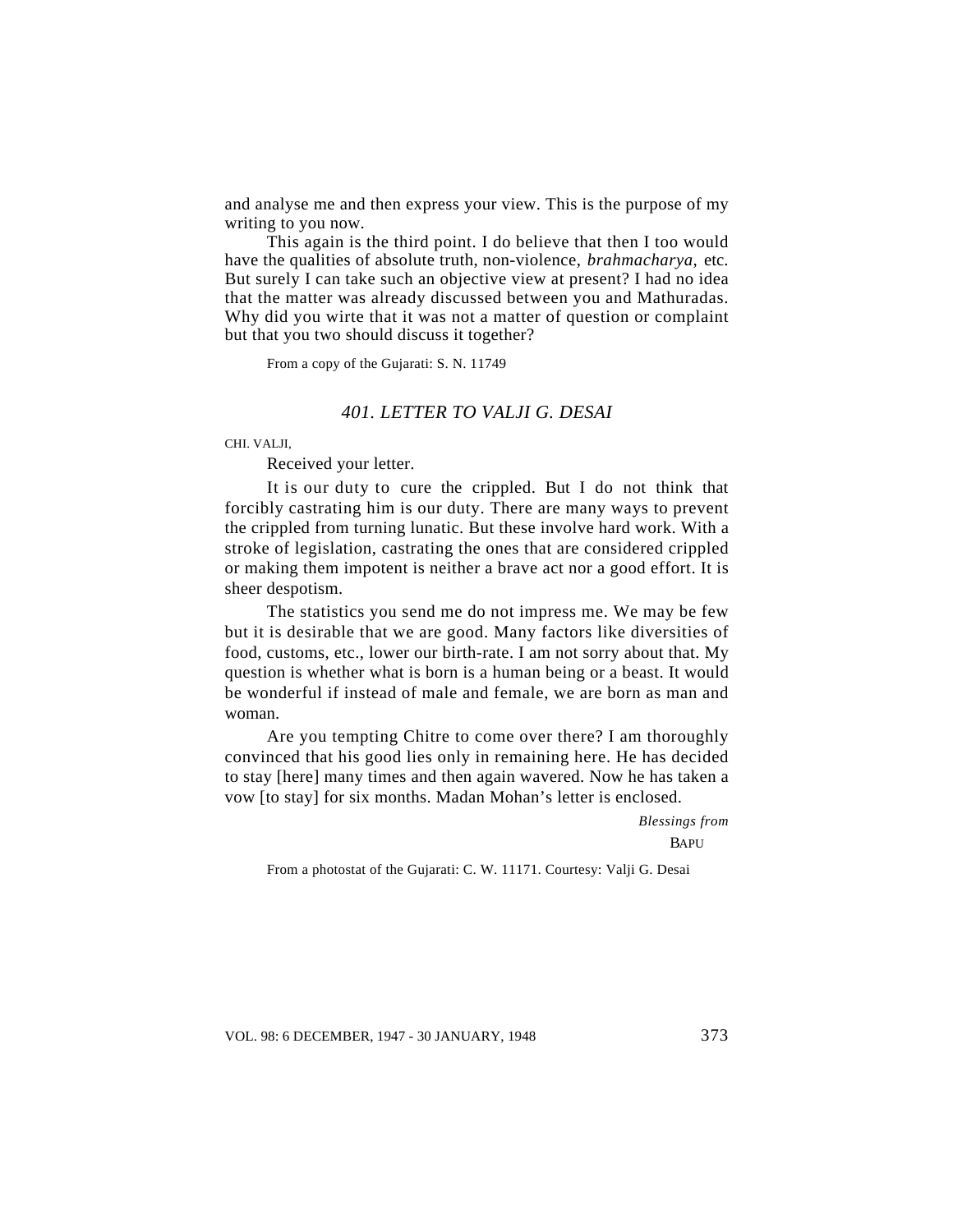## *402. LETTER TO VALJI G. DESAI*

*Ashwin Sud 9*

BHAISHRI VALJI,

I re-read the extract you sent from Anandshankarbhai's letter. Based on that, I have prepared the enclosed draft. If you like it, print it after making the necessary insertions and also give its translation in the *Navajivan.* If you do not like it, send me the draft of your choce. If there are any factual errors in my draft, correct them and make other necessary changes. Your quotation with the heading 'Which Is The Nobler Point' is indeed beautiful. But do you think no one is aware of it? Quotations from books are appropriate when they are either incorporated in one's own writing or when they are very good and yet unfamiliar. I think some of the stories of Buddhadev<sup>1</sup> are very well known. Even then I have kept them in reserve till today. But when my doubt persisted, I wanted to know your intention in sending such stories.

You must be looking after your health. You must have gathered a lot of information about leather workshop and dairies.

Is it necessary to be so stingy about paper as you are trying to be? Even if you want to use such paper, why should there not be aesthetic sense and uniformity? Is there any virtue in rags or in joining the rags together and showing that as artistic effort?

> *Vandemataram from* **MOHANDAS**

From a photostat of the Gujarati: C. W. 11173. Courtesy: Valji G. Desai

#### *403. LETTER TO VALJI G. DEASI*

*Silence Day*

BHAI SHRI VALJI,

Herewith the preface you had asked for.

It seems to me the proper thing to hand over the money collected for the students to the Go-raksha fund with the consent of the donors. If there is no need to consult the donors or anyone else,

<sup>1</sup> Buddhadev Bose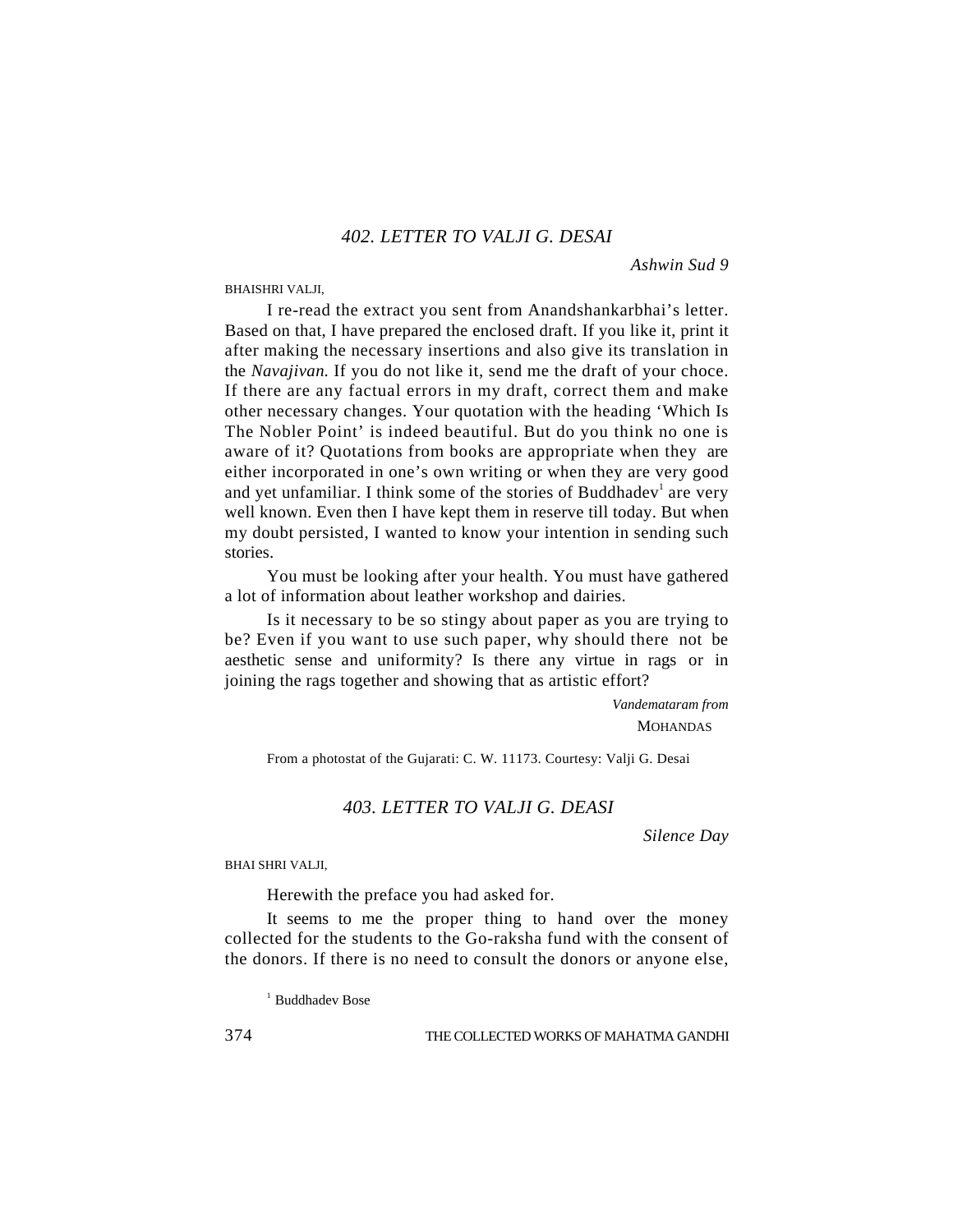your way is clear.

The answers to your questions have been sent to the *Navajivan.*

*Vandemataram from*

**MOHANDAS** 

From a photostat of the Gujarati: C. W. 11174. Courtesy: Valji G. Desai

#### *404. LETTER TO DWARKANATH*

DEAR DWARKANATH,

I have your beautiful letter. Keep writing about starching the yarn and the new spinning-wheels. I cannot do anything about Ba from here. Ba's reply was absolutely correct. None of us is small or big. We are all volunteers. But who could convince Mithubehn there or tell her anything? It is right that Ba should stay wherever she can be of greatest service. But it is Mithubehn who is holding the strings. Make your application to her. Blessings to Digambar.

> *Blessings from* **BAPU**

From a copy of the Gujarati: G. N. 86

#### *405. LETTER TO AHMEDALI ESSOPALI*

[BHAISHRI] AHMEDALI ESSOPALI,

I have your letter and the 100 franc note. The letter has been changed and the amount deposited with the *Navajivan* office. Many temples have separate courts for men and women desiring *darshan.* It is not my view that these ought to be separate. A time will surely come when men and women will be able to pray with a clear conscience and without being disturbed by evil thoughts. This is to be found in the western countries, where it is not known to have had any bad effects.

I find some of the pictures of Lord Krishna and the *gopis* very improper. Religious education alone can put a stop to this tendency.

> *Vandemataram from* MOHANDAS GANDHI

From a microfilm of the Gujarati: S. N. 19920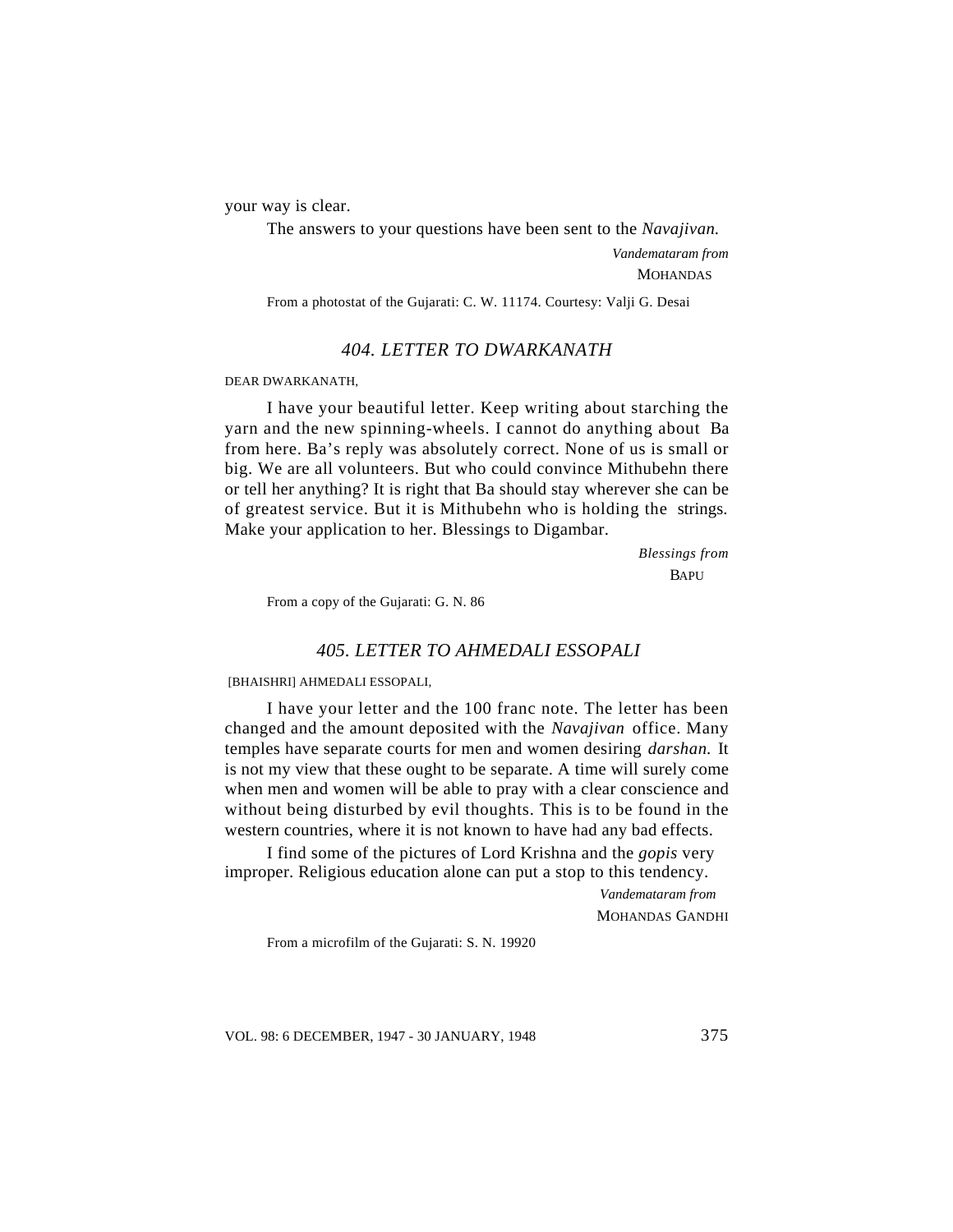CHI. HARILAL,

Received your letter. If you are really repenting, if you have seen your bad habits, God will certainly help you. If you find peace, the help rendered by generous people like Mukundlalji would have served its purpose. Be firm and get rid of the filth of many years. Be calm. Do not run to the newspapers.

Keep writing to me. Your task is difficult, no doubt. However, nothings is difficult for God. Everything would be well if you seek His protection.

From a copy of Gujarati: Pyarelal Papers. Courtesy: Pyarellal

## *407. LETTER TO JAISUKHLAL GANDHI*

CHI. JAISUKHLAL,

Why do you keep falling ill? The remedy for malaria is quinine and purgatives. You can have only milk for your diet. How is Umia?

> *Blessings from* BAPU

From a copy of the Gujarati: M.M.U. III. Courtesy: Nehru Memorial Museum and Library

# *408. LETTER TO JAMNADAS GANDHI*

*Jeth Sud 12*

CHI. JAMNDAS,

You have done well to reply Dorabji<sup>1</sup>, "I shall reply when you talk like a gentleman". It was also proper that you did not greet him by saying "Sahebji", though I have my doubts about it. Nevertheless, the sentiment behind your not greeting him was justified. It is best to withdraw when such things are being discussed. I have known from experience that when it is not possible to withdraw, it is best to keep quiet. You should have kept quiet when you heard the comment in the train. When two persons not known to us indulge in such talk between them, why should we interfere?

<sup>1</sup> Parsee Dorabji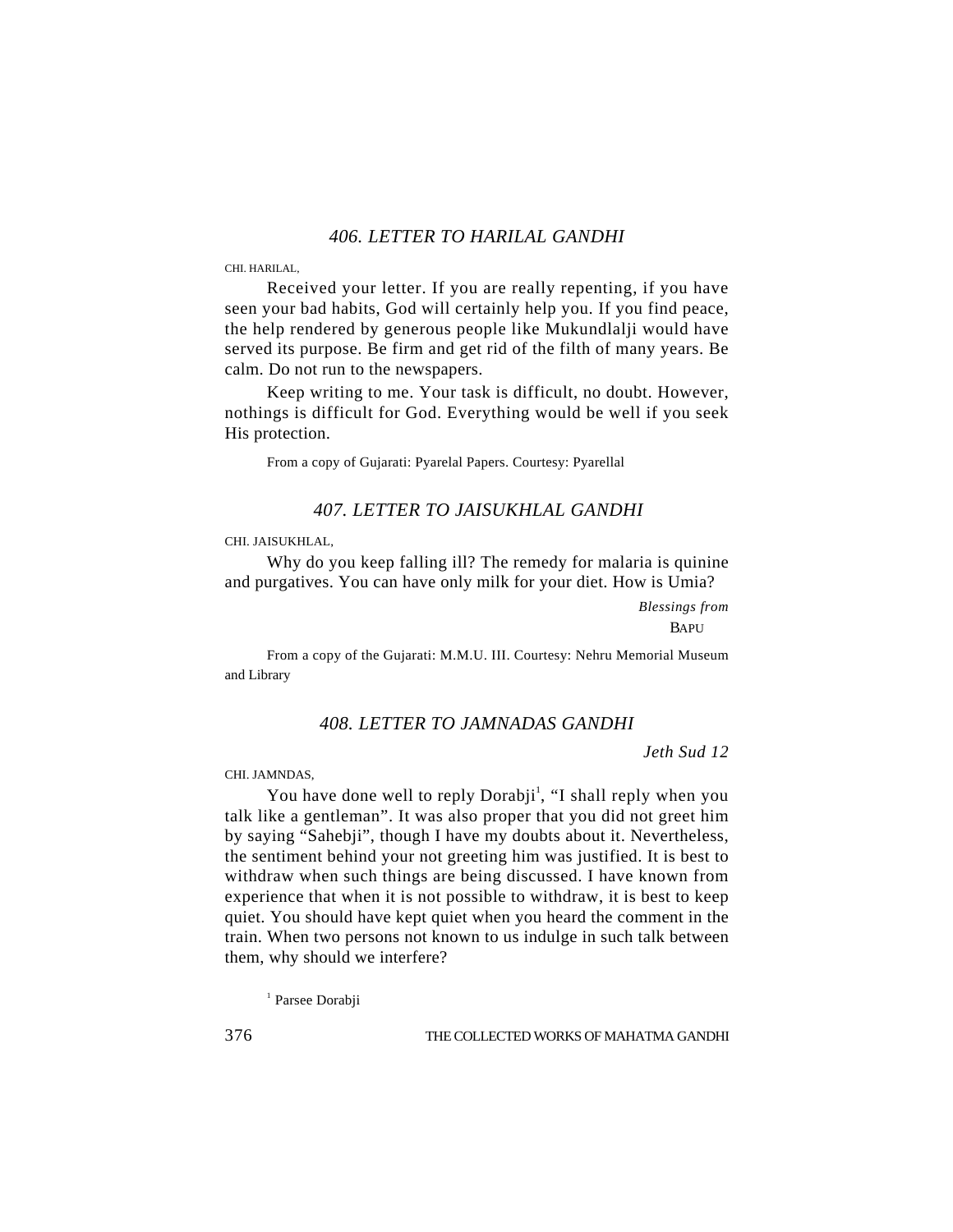We should feel kindly towards such people and pity them, knowing that they are talking out of ignorance. Even if we cannot feel genuine pity, we should certainly have no comtempt for them. From what these people talk we should learn the lesson that we must think before finding fault with people, and remain neutral when someone not known to us is being criticized. Dorabji talked nonsense under the influence of liquor. As for the other two Muslims, why should they not have spoken out when they believed in it at heart?

> *Blessings from* **BAPU**

From the Gujarati original: Chhaganlal Gandhi Papers. Courtesy: Sabarmati Museum. Ahmedabad

#### *409. LETTER TO MANILAL GANDHI*

#### CHI. MANILAL,

I had your letter. There was nothing worth replying to, so I saved time [by not writing]. What can I say if the family wants to travel and even if the children have to put up with the heat?

> *Blessings from* **BAPU**

From the Gujarati original: C.W. 1438. Courtesy: Sushilabehn Gandhi; also G.N. 5023

#### *410. LETTER TO MANU H. GANDHI*<sup>1</sup>

*Silence Day*

CHI. MANUDI,

Do you ever forget eating as you do writing to me? Do you write regularly to Ba? I hope you know that because of Ba's constant nursing, you had got up from your death-bed. So never forget Ba. What exercise do you do? What do you read? How much arithmetic do you know? How much do you spin daily? Do you card [cotton] with hand?

> *Blessings from* BAPU

From a photostat of the Gujarati: C.W. 1504. Courtesy: Manu S. Mashruwala

<sup>1</sup> From the contents, it appears that this and the following letter were written in 1993; *vide* "Letter to Manu Gandhi", 23-1-1933 and "Letter to Manu Gandhi', 4-5-1933.

VOL. 98: 6 DECEMBER, 1947 - 30 JANUARY, 1948 377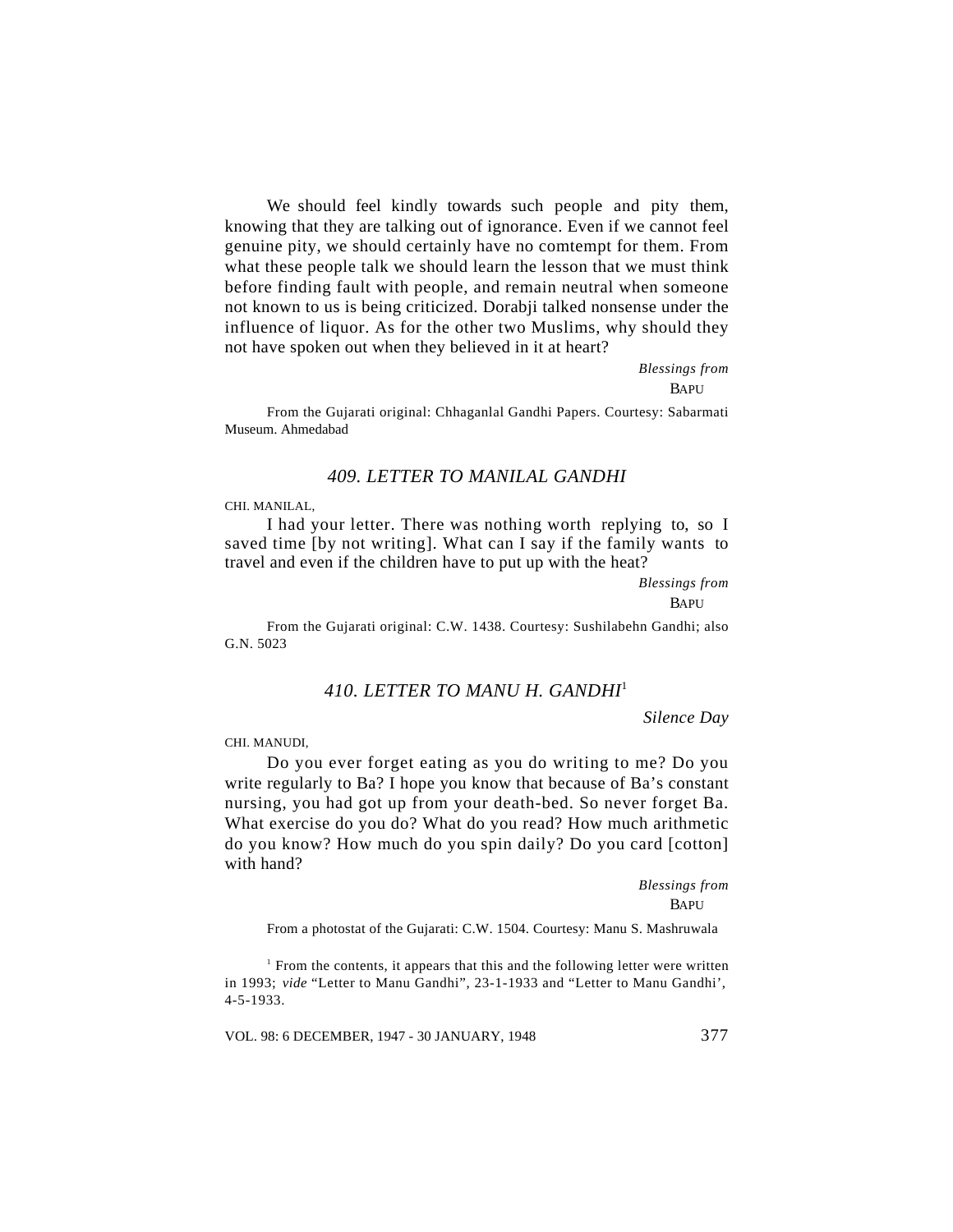## *411. LETTER TO MANU H. GANDHI*

SATYAGRAHA ASHRAM, SABARMATI, *Wednesday*

CHI. MANU,

I have your letter. Improve your handwriting still further. Your letter pleases Ba more than me. Take care of your health. Pay attention to your studies. Do not make noise during prayers and in the kitchen.

Ba is all right now.

*Blessings from* BAPU

From a photostat of the Gujarati: C.W. 1501 Courtesy: Manu S. Mashruwala

## *412. LETTER TO MANU H. GANDHI*

CHI. MANUDI,

It is certainly ordained that you sisters shall suffer. I would only say: May God grant you the strength to bear your lot.

> *Blessings from* **BAPU**

From a photostat of the Gujarati: C.W. 9734. Courtesy: Manubehn Mashruwala

#### *413. LETTER TO GAURISHANKAR*

BHAI GAURISHANKARJI,

I liked your book very much. I heartily congratulate you.

I honour your work of service. May it continue.

M. K. GADNHI

From a facsimile in *Ajkal,* April, 1982, p. 26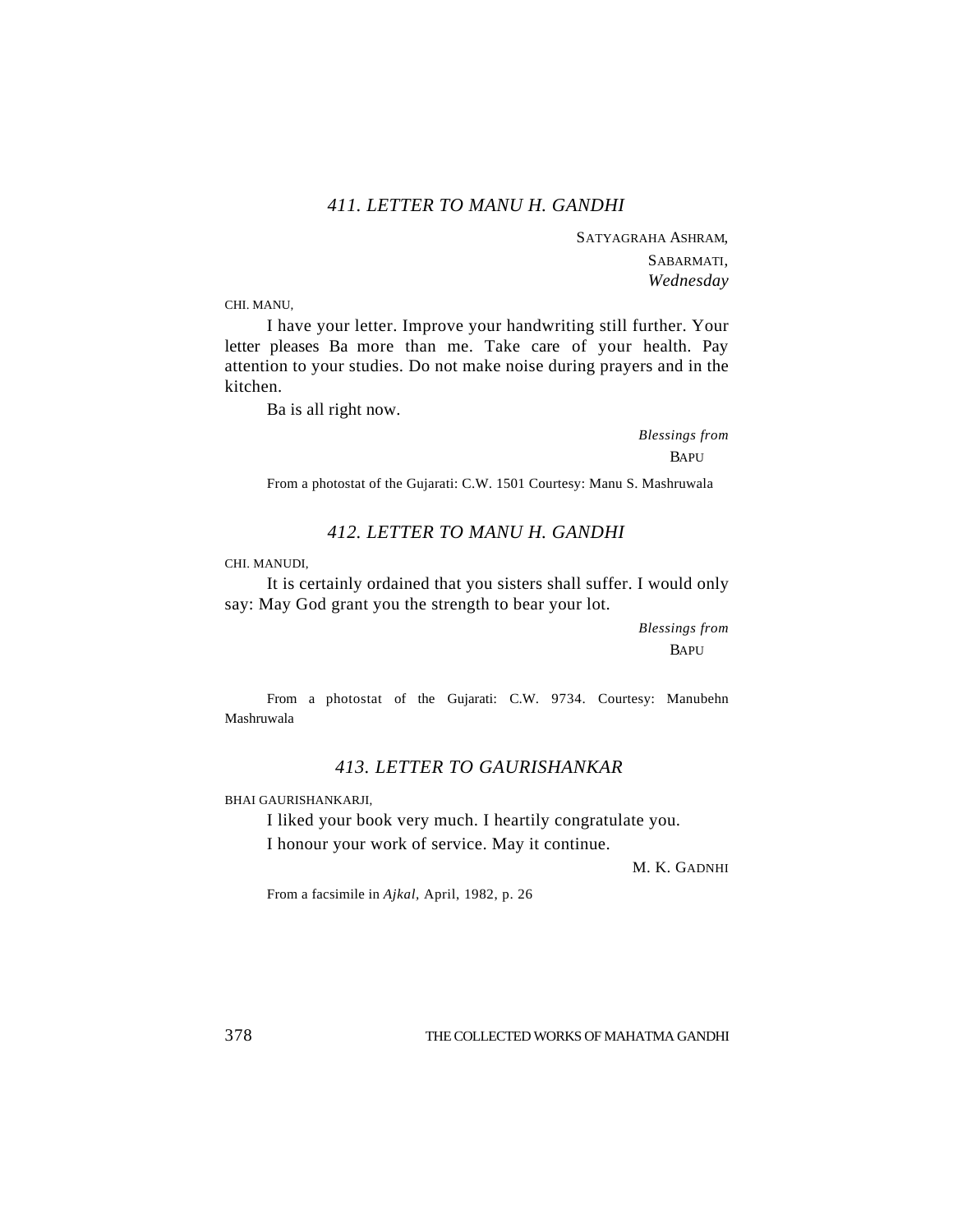## *414. LETTER TO DHIRU JOSHI*

CHI. DHIRU,

Why don't you write to me? What is your weight at present? Do you regularly join the prayers? Do you like doing so?

> *Blessings from* **BAPU** [From Gujarati]

*Bapuna Patro— Shri Chhaganlal Joshine,* p. 304

#### *415. LETTER TO VIMALA JOSHI*

*Tuesday*

CHI. VIMU,

Your letter can be considered good for you. I thought you had completely forgotten me. Now keep writing. Grow strong quickly. You should go to the Ashram if you feel inclined. Write to me if you want.

> *Blessings from* **BAPU**

From a copy of the Gujarati: G.N. 5308; also *Bapuna Patro—Chhaganlal Joshine,* p. 301

## *416. LETTER TO D. B. KALELKAR*

CHI. KAKA,

Herewith a beautiful letter from  $Bal<sup>1</sup>$ .

You should be given a certificate as an expert in making dentures.

Shriman<sup>2</sup> has written and asked for exemption from having to come on the 2nd. I have replied that he need not come. We shall do without him. Why send for him in this weather?

> *Blessings from* **BAPU**

From a photostat of the Gujarati: G. N. 10955

1 Addressee's son

<sup>2</sup> Shriman Narayan Agarwal, son-in-law of Jamnalal Bajaj

VOL. 98: 6 DECEMBER, 1947 - 30 JANUARY, 1948 379

SIMLA,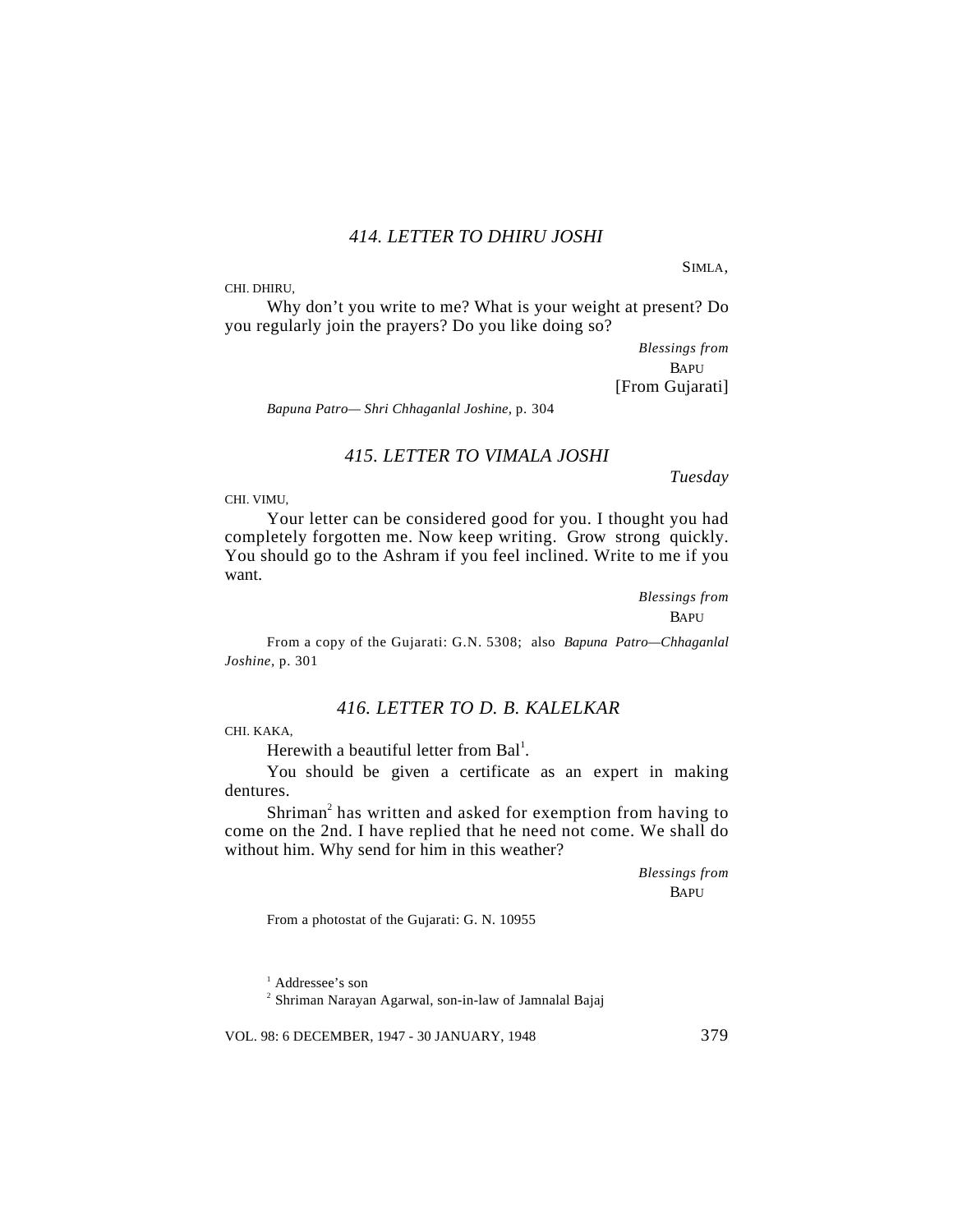CHI KAKA

1.How much fuel is consumed in the oven? Has it gone up or down after the use of the cooker? Do they do all the cooking at one time or does the kitchen fire burn in the afternoon also? Examine all this minutely. You have to finish the job while you are at the place. This can be arranged in a day or two.

2.How long are Gangabehn and Gomati going to stay? What is their purpose? What does Gangabehn want? What services can be taken from them? I could not ascertain all this as I had been observing my silence. Try to know about it and guide them.

**BAPU** 

From a photostat of the Gujarati: G.N. 7701

# *418. LETTER TO D. B. KALELKAR*

[CHI.] KAKA,

Although the pressure of time is perhaps equally the same to us, I want to pass over from me to you. My opinion is that the matter of Talimi Sangh should be printed in *Harijanbandhu.* I am neutral regarding the changing [of the script] to *Nagari.* But to me it is not that that should not be done. Therefore, Mahadev only remains. Both of you discuss it. Since you are there, go there today itself for half an hour, have it discussed. If you have any hesitation write to me so that I shall have the talk.

5th July will do. Send a wire. Cannot we get a rosary of 108 beads in Wardha? I want four. Please inquire.

> *Blessings from* **BAPU**

From a photostat of the Gujarati: G.N. 7967

## *419. LETTER TO MR. KHAMBATTA*

**SABARMATI** 

DEAR MR. KHAMBATTA,

I thank you for the Rs. 1,000 note and the sentiments expressed in your letter. I am not sure that I am justified in accepting your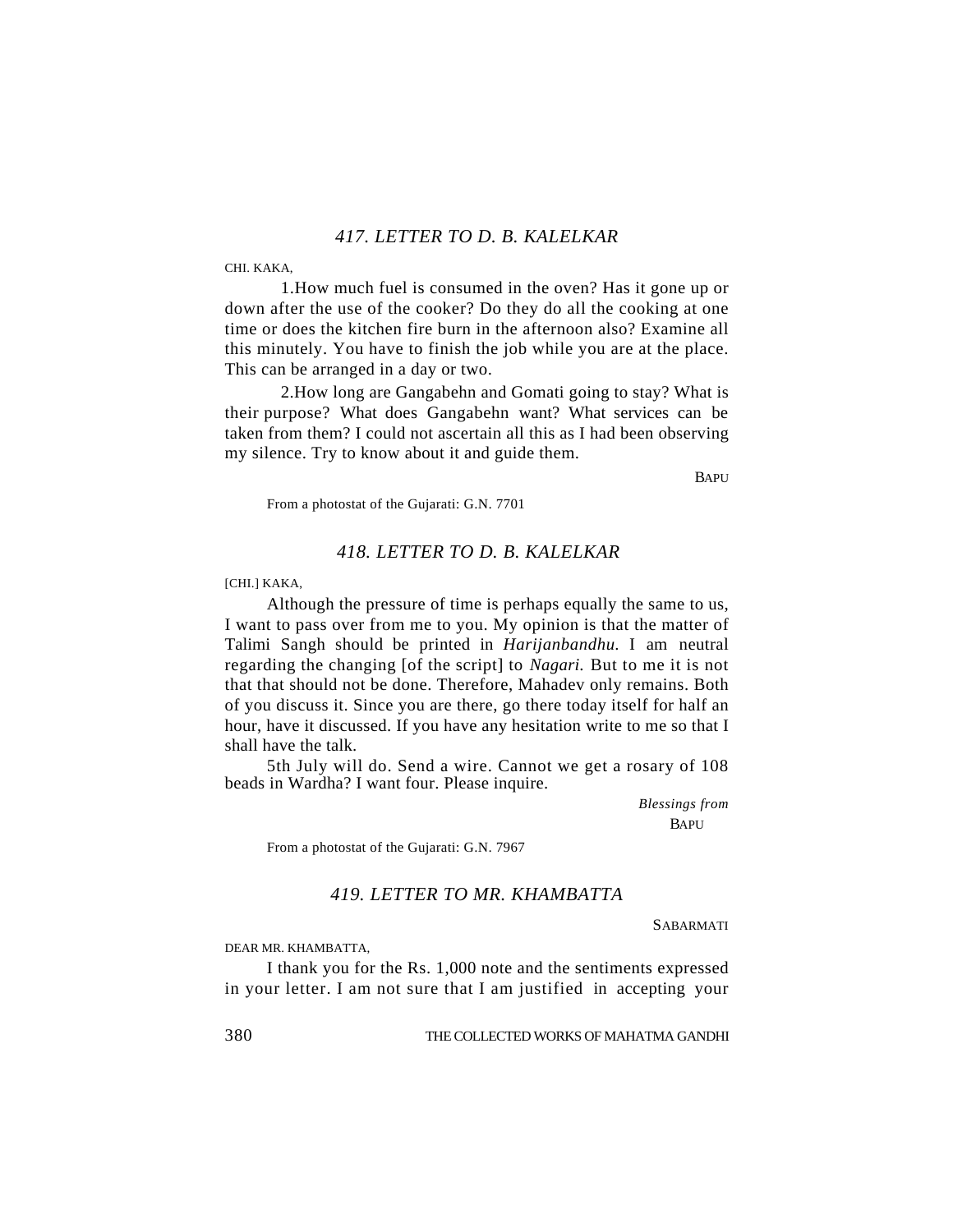contribution which is evidently not out of an overflowing purse. But I shall hope that you have not put yourself out for sending the donation.

> *Yours sincerely,* M. K. GANDHI

From a photostat: G.N. 7564; also C.W. 5039

## *420. LETTER TO ABDUL GHAFFAR KHAN*

BHAI BADSHAH KHAN,

I want a trustee for the Charakha Sangh who is a true Khudai Khidmatgar and also a Muslim. Who else can I find but you? Shall I make you a trustee?

#### BADSHAH KHAN

From the Hindi original: Pyarelal Papers. Courtesy: Beladevi Nayyar and Dr. Sushila Nayyar

#### *421. LETTER TO NARAYAN MORESHWAR KHARE*

CHI. PANDITJI,

I received you letter yesterday. Of course, you have my blessings for your new enterprise. We are bound to achieve success to the extent we make efforts. May your pupils imbibe music in their lives and learn that music is meant for service.

*Blessings from*

**BAPU** 

From the Gujarati original: Pyarelal Papers: Coutesy: Pyarelal

### *422. LETTER TO KRISHNACHANDRA*

CHI. K.C.,

It is our duty to do as Shakaribehn says. If after Sharadabehn comes Shakaribehn wants to cook separately, we must beat the expense. If Shakaribehn wants some fruit, we must lovingly satisfy her. Shakaribehn has suffered much. Whether Shardabehn pays anything or not is a separate question. We cannot insist on it. Her parents are here. I am her grandfather. She reposes more trust in me.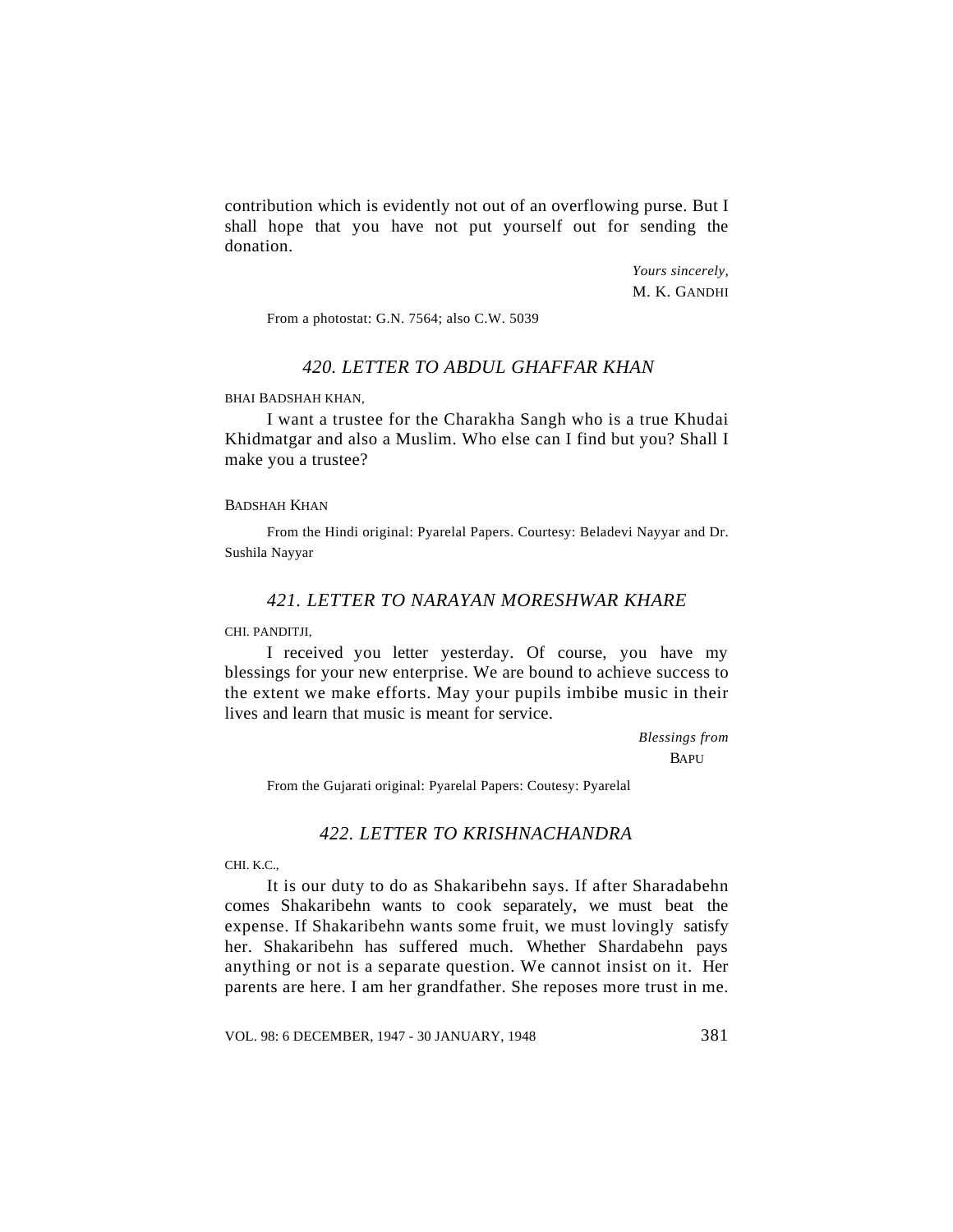She should always be welcome. I want you to invite her too. I have already written.

> *Blessing from* **BAPU**

From a photostat of the Gujarati: G. N. 4541

#### *423. LETTER TO KRISHNACHANDRA*

BHAI KRISHNACHANDRA,

Among all his activities. Tyagiji showed special preference for *brahamacharya* and Harijans. How nice it would be if in this  $[rainy]$ <sup>1</sup> season all the students and others of the Gurukul could be more firm on these two issues.

> *Blessings from* **BAPU**

From a copy of the Hindi: Pyarelal Papers: Coutesy: Pyarelal

### *424. LETTER TO KRISHNACHANDRA*

CHI. KRISHNACHANDRA,

Your recitation of the *Gita* is defective. You ought to read it absolutely correctly and sweetly. Strive to do so. You may seek guidance from anyone among us who knows the right style. This should be done quickly. I have spoken to Munnalal.

> *Blessings from* **BAPU**

From a photostat of Hindi: G.N. 4543

## *425. LETTER TO MADALASA*

CHI. MADALASA,

Don't get scared. One should not place oneself under the treatment of any Tom, Dick or Harry. Do only what the doctor advises.

No solid food must be given. If you do nothing but give fruit

 $<sup>1</sup>$  The word here in the original appears to be of ambiguous meaning.</sup>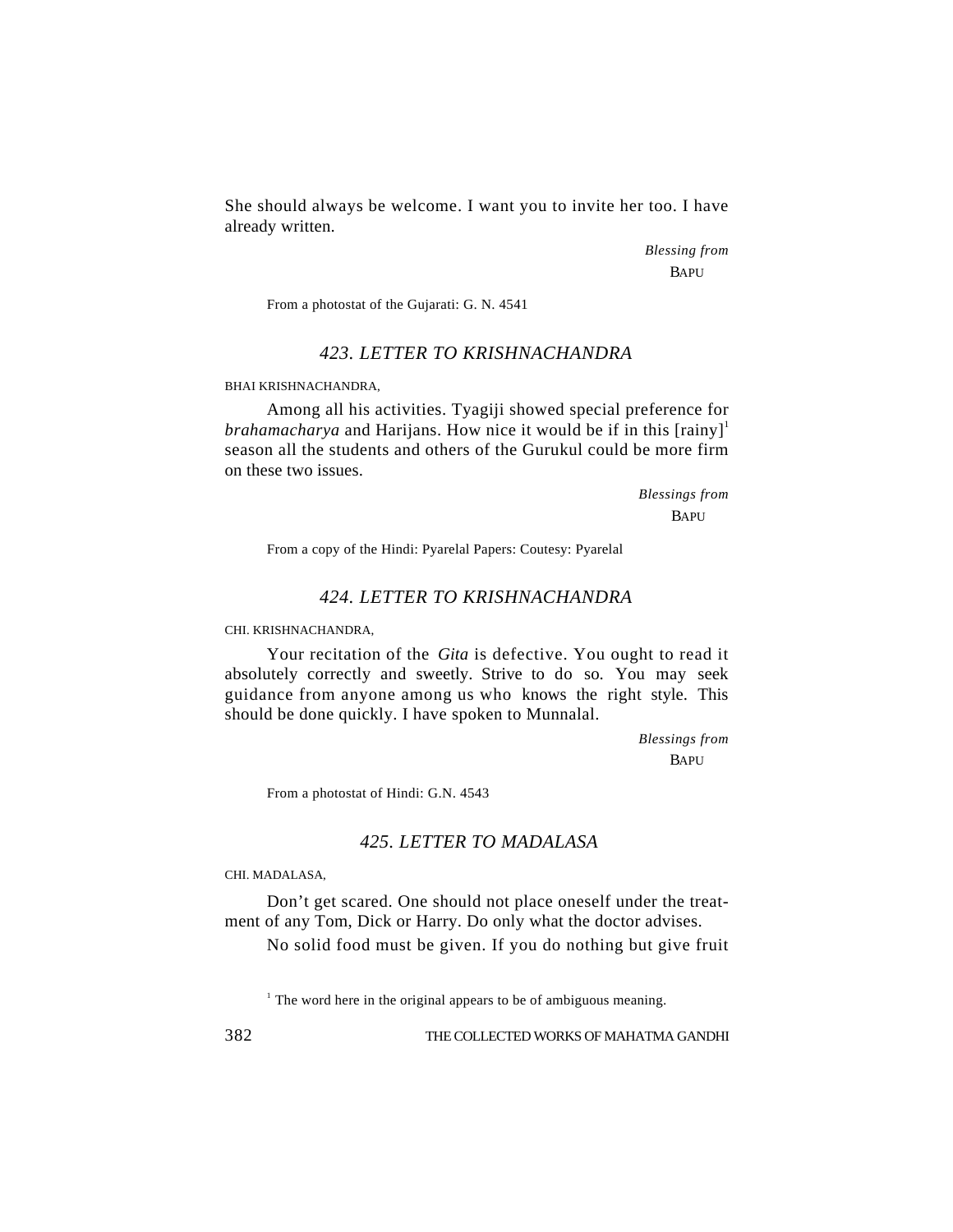juice and glucose, give enemas, use mud-packs and ensure pefect quiet, the patient is bound to get well. I hope to come tomorrow.

> *Blessings from* **BAPU**

[From Gujarati] *Panchven Putrako Bapuke Ashirwad,* p. 318

## *426. LETTER TO MAGANLAL*

CHI. MAGANLAL,

Do not fall prey to the mistaken notion that what belongs to others is good and what belongs to us is bad. Much that belongs to others is good. But there is more that is less than good. You will gradually realize that our good is better than what is bad.

> *Blessings from* **BAPU**

From a copy of the Gujarati: Pyarelal Papers. Courtesy: Pyarelal

#### *427. LETTER TO CHHOTALAL MANSINGHA*

*Sunday*

#### BHAI CHHOTALAL MANSINGHA,

I have your letter. The decision will depend upon whether the sale of *Young India* is likely to increase if the price is reduced as suggested by you. I have inquired.

> *Vandemataram from* MOHANDAS GANDHI

From a photostat of the Gujarati: G.N. 5684

## *428. LETTER TO KISHORELAL MASHRUWALA*

Tuesday, [Before *Apirl 10, 1930*] 1

CHI. KISHORELAL,

Received your letter. I shall of course note down you birthday. There is no need to come right now. I shall write to you when it is necessary. I am, no doubt, very eager to read your book. Now I shall be able to read it only in jail. How can I write a preface to such a book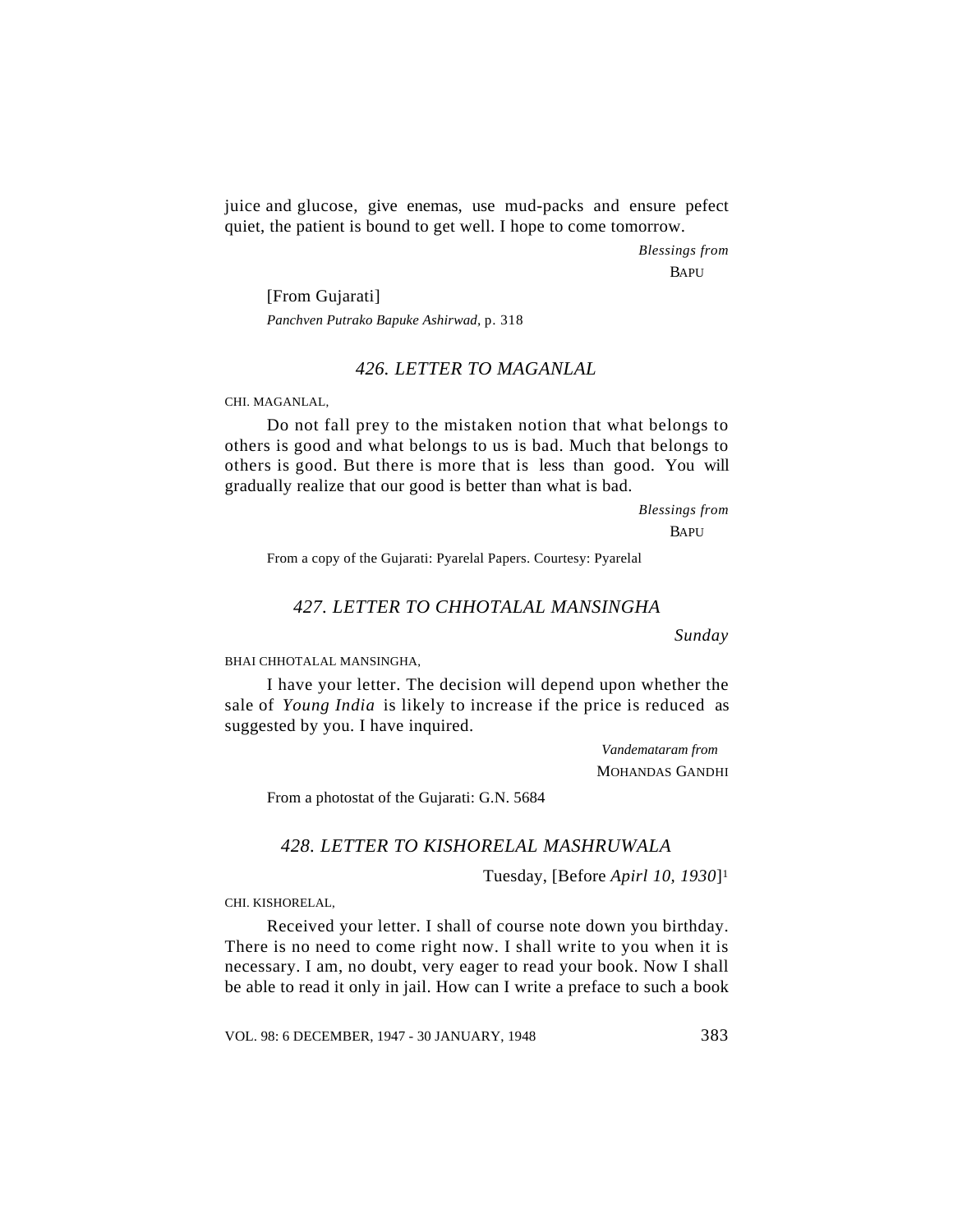without reading? Let me see. There is, of course, Kaka. Improve your health. Nath is here, bu I have not been able even to look at his face.

> *Blessings from* **BAPU**

From a copy of the Gujarati: C.W. 10717. Courtesy: Gomatibehn Mashruwala

#### *429. LETTER TO JIVRAJ METHA*

*Wednesday, Pausa Sud*

DEAR JIVRAJ,

Both of us seem to be in good health so far. The pain in my ribs has neither increased nor decreased. The weather has been very inclement. There should be some improvement tomorrow. My diet consists of fresh chapatis and fruits. I have not felt the need to have anything else. I would not forget your affection. You must have passed the examination. Keep writing to me.

> *Vandemataram from* MOHANDAS

From the Gujarati original: Jivraj Mehta Papers. Courtesy: Nehru Memorial Museum and Library

## *430. LETTER TO KUNVARJI V. MEHTA*

BHAI KUNVARJI,

I have your letter. Sitting here and not knowing your ailment, I cannot suggest a remedy. There is a general remedy of course. We should become absorbed in some activity beyond our capacity. Weakness of the brain can be cured by this means. One who is thus conscious of his duty will not neglect his work. Doing his work he will gain in virtues such as truthfulness, firmness, fearlessness and so on.

My health is all right. There is still some weakness, but it will go.

*Vandemataram from* **MOHANDAS** 

From a photostat of of the Gujarati: G.N. 2666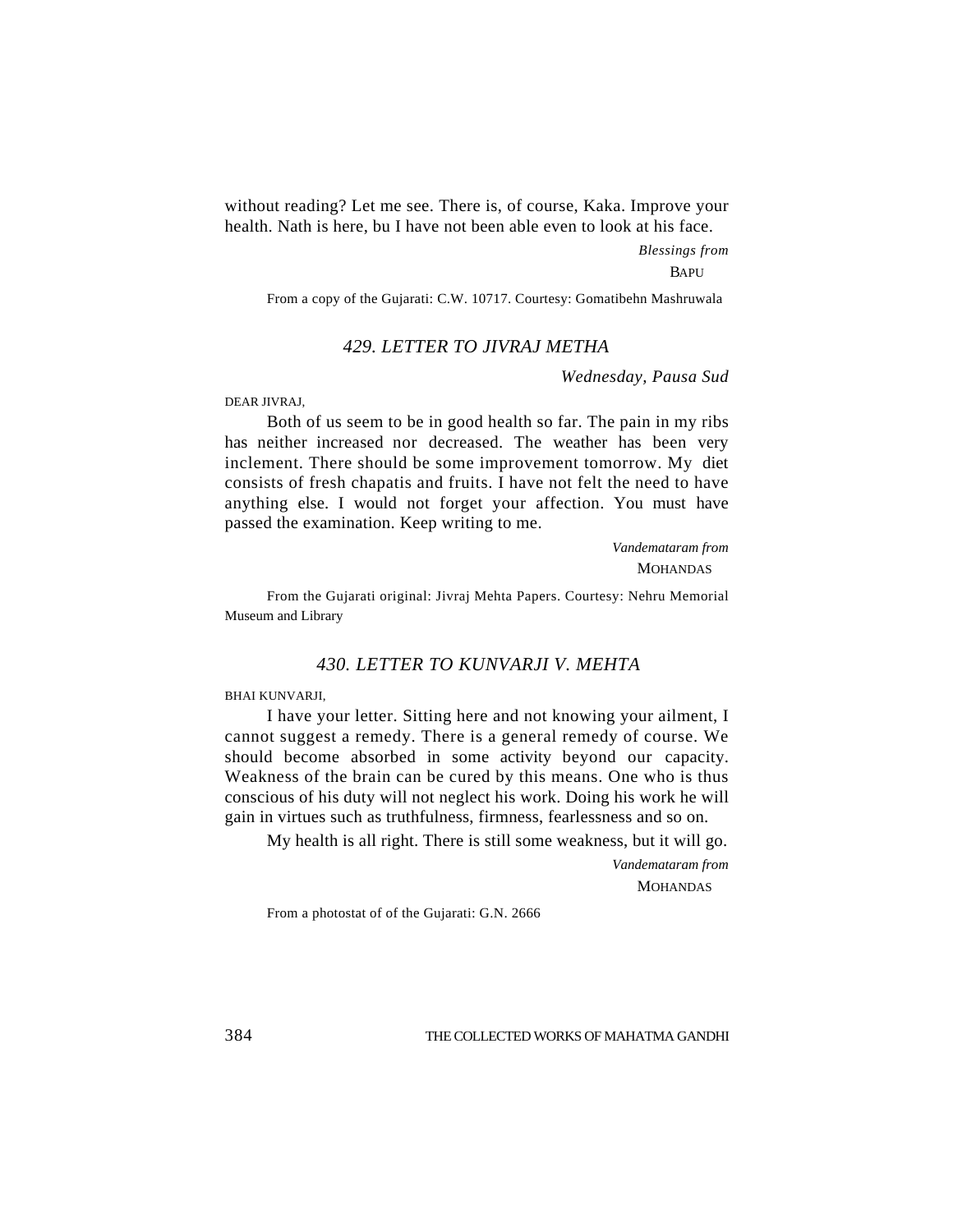#### *431. LETTER TO VIRJI MEHTA*

*Shravan Sud 12*

DEAR VIRJI,

Chi. Jeki refuses to come. I am giving her the permission. But if you and Chi. Jayashankar wish to understand her condition, it is your duty to come here and spend a couple of days. Business should not come in the way of true love. You should go to Durban at night if it is necessary to spend the night there. If you cannot go before Saturday, you should go on Saturday and return on Monday. I would like both of you to discuss the matter with Jeki. It is also your duty to do so.

I am not afraid of what people talk there. Since they have been provided a talking point, there would naturally be some talk. So far, I do not see anything wrong in the step I have taken. You can write to me freely whatever needs to be written. I shall not take it as discourtesy, but I shall be greateful to you both. I can understand your sentiment.

> *Yours sincerely,* MOHANDAS

From the copy of the Gujarati: C.W. 1633. Courtesy: Gunavant Umiyashankar Mehta

### *432. LETTER TO VIRJI MEHTA*

*Monday*

DEAR VIRJI,

I had told you that I shall send you Jeki's letters to read. As I have decided not to send the letters to Doctor, I am sending the original letters. Return them to me after you have both read them. The wound you two have inflicted on me cannot be easily healed. I have still a lot to tell you, but you have decided not to listen. In spite of that, I must be grateful to both of you. You both have taught me very fast the meaning of wordly wisdom. For the present at least my conscience tells me that as a result of what I have learnt from you, I shall always have a feeling of detachment towards worldly wisdom.

I have told you bitter things because you have called me your elder. I shall do so again when you give me an opportunity.

*Yours sincerely,*

**MOHANDAS** 

From the Gujarati original: C.W. 1636. Courtesy: Gunavant Umiyashnaker Mehta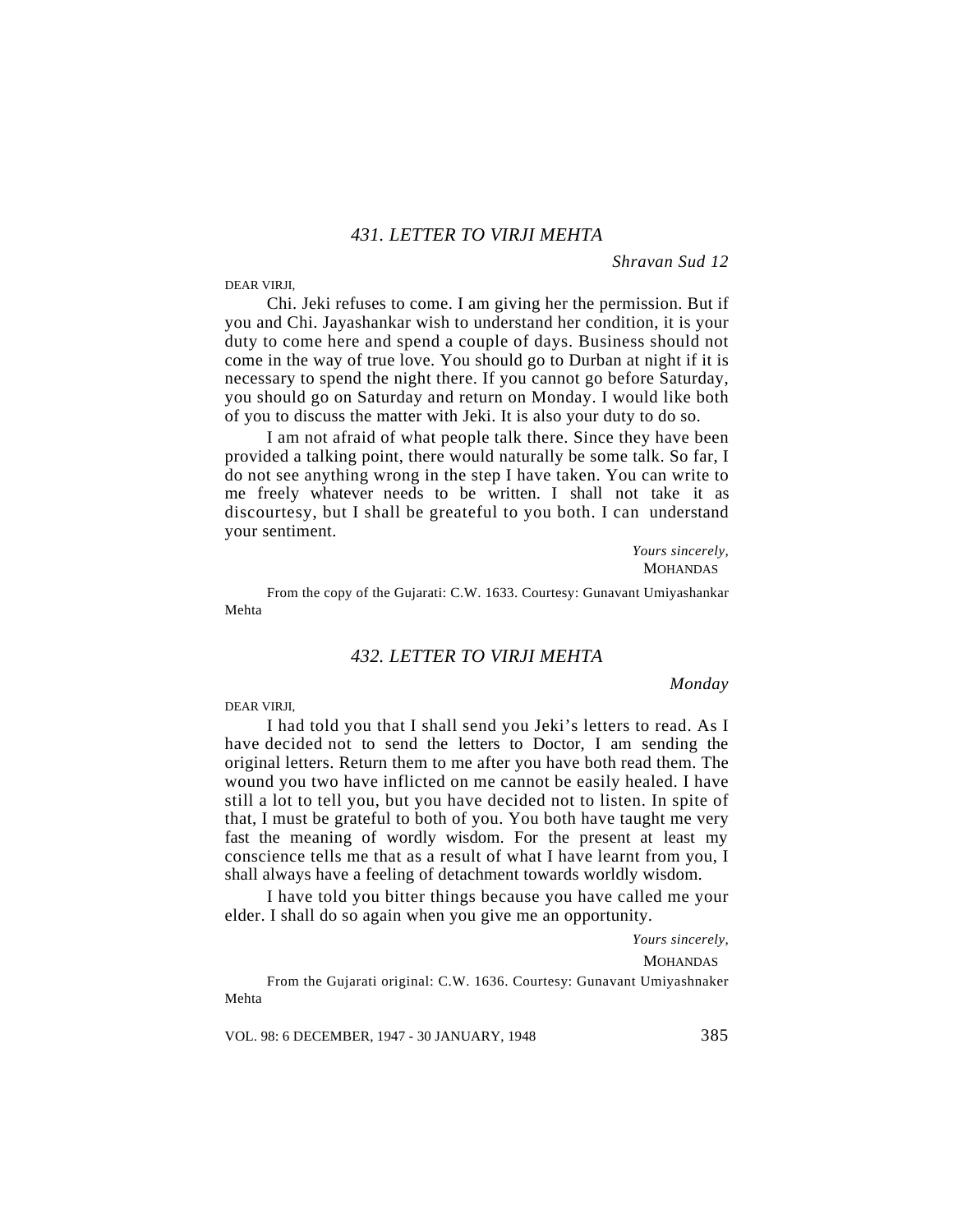### *433. LETTER TO KHOOSHAL SOOKHA MISTRY*

BROTHER KHOOSHAL SOOKHA MISTRY,

Received your letter. I am doing my bit. There is another letter that Lallu Jogi is not in a position to pay instalments. I have wirtten again.

M. K. GANDHI

MR. KHOOSHAL SOOKHA 182 QUEENS STREET **DURBAN** 

From a photostat of the Gujarati: S.N. 10210

#### *434. LETTER TO RAMNIKLAL AND TARA MODI*

#### BHAISHRI RAMNIKLAL,

Now that you have recovered, do not fall ill again. You may go to Girnar, but tell Tarabehn that we must find our Girnar and our Ganga in the Ashram, and ultimately in our own hearts. I have seen many disgusting things happening in the caves of the Girnar. I have seen totally immoral people living there. I have seen the priest at Ambaji, who should be kept an at arm's length. If there is no peace in the mind, where can we find it? I have not written this to stop you from undertaking the journey to the Girnar but to tell you that even after going there peace has to be sought only in one place. There is no doubt that people find peace on visiting such places. But for you, such sacred places can only be instrumental. Peace can be found only within.

> *Blessings from* **BAPU**

 $[PS.]$ 

I hope to be there before the 1st of January.

From a copy of Gujarati: G.N. 4194

### *435. LETTER TO RAMNIKLAL AND TARA MODI*

*Silence day*

CHI. RAMNIKLAL AND TARA,

It seems both of you are yet to to recover properly. You must decide on the diet yourselves by observation. It would be nice if both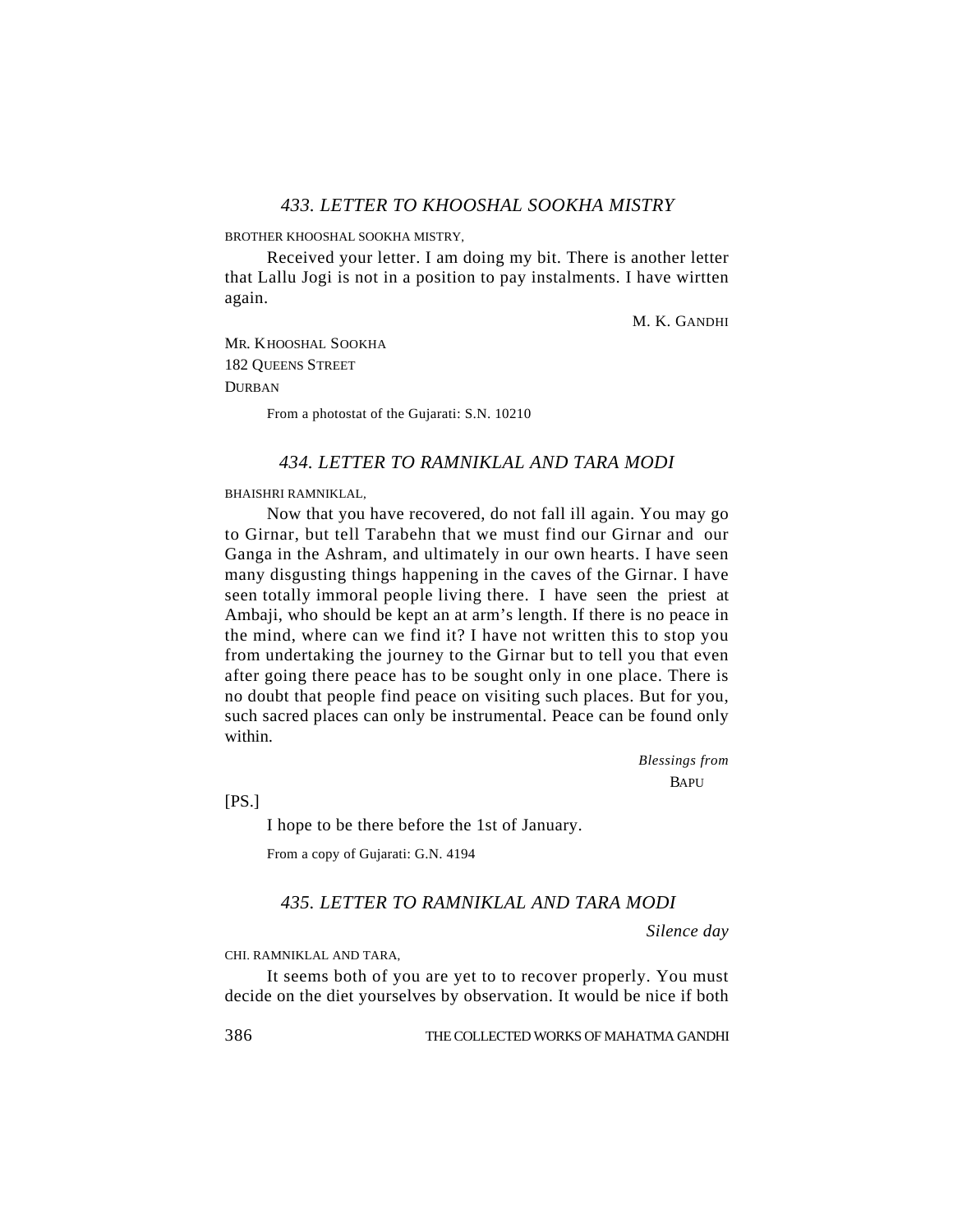of you followed the example of Shivaji, who had built his physical strength with the help of books. I think ultimately everyone must recognize his own body. Even a person like me can only talk about his own experiences. But it appears that each person's body has certain peculiarities. Hence only the person himself can carry out the necessary changes. You must also give thought to three things: hipbath, sun-bath and light exercise. You must save the necessary time to recoup your health. Tara should not be impatient. If she can work only for four hours, she should consider it against dharma to give the fifth hour.

> *Blessings from* BAPU

From a copy of the Gujarati: G.N. 4193

## *436. LETTER TO MUNNALAL*

LUCKNOW, *Silence day*

BHAI MUNNALAL,

I have your letters with me. I do not have a moment to spare. The letters are difficult to answer. It is better that you adopt a course which your inner self prompts you to follow.

> *Blessings from* **BAPU**

From a photostat of the Gujarati: G.N. 8368

### *437. LETTER TO SUSHILA NAYYAR*

SEVAGRAM, WARDHA

CHI. SUSHILA,

I have not received the letter which you would not decipher. You have forgotten. I shall rewrite if you send it. I have never considered you an insensitive being. I do not know how you got that idea. Looking at your unhappiness I would wish you would become insensitive and forget me. Absorb yourself in the work there and when God pushes you here, come without any condition. Ask forgiveness of those whom you have hurt without reason. Then you would feel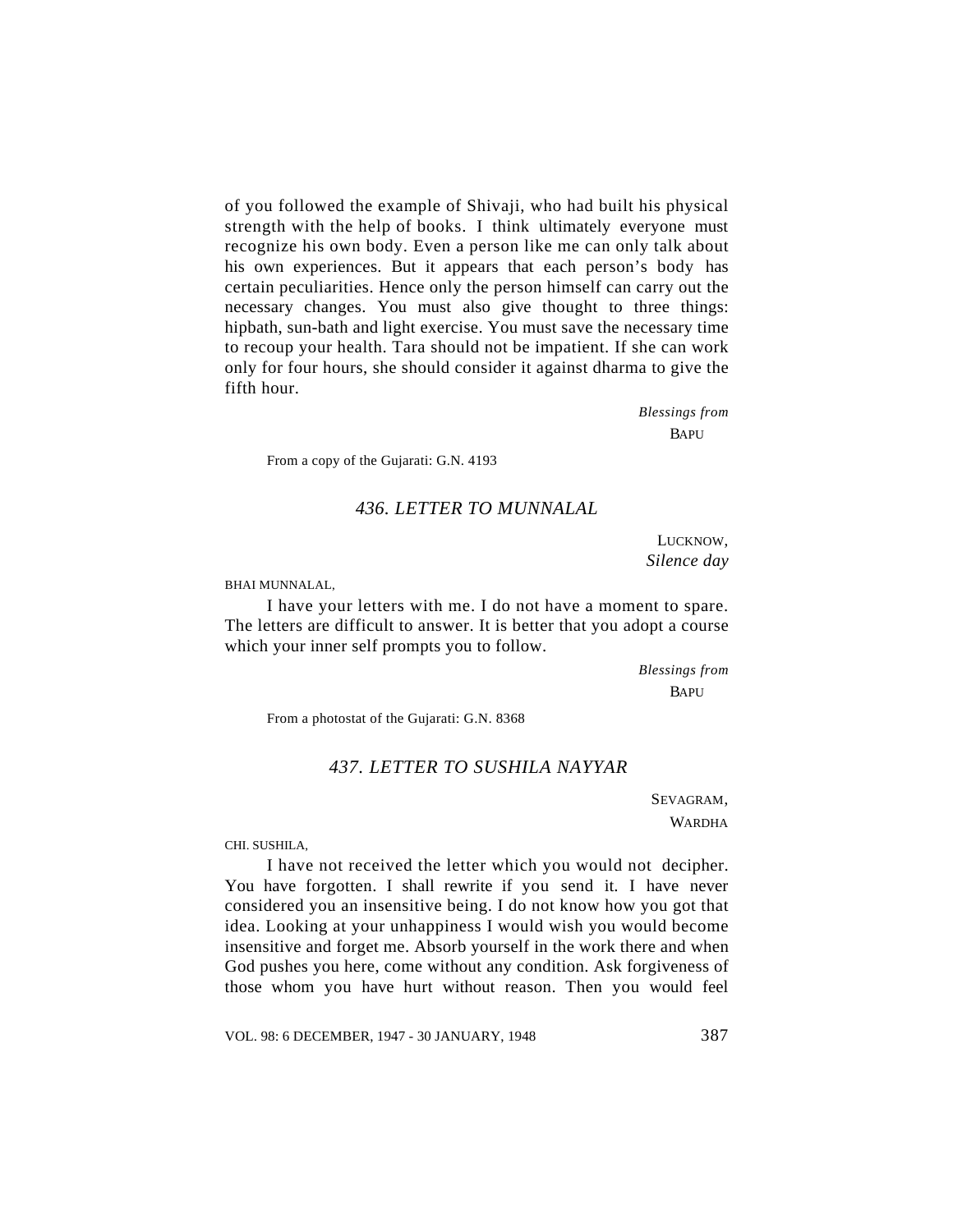ecstatic here and would not find it hard to live here. Come when your mind is in such a state that you cannot afford not to live here. I shall be happy if that day comes soon.

> *Blessings from* BAPU

From the Gujarati original: Pyarelal Papers. Nehru Memorial Museum and Library. Courtesy: Dr. Sushila Nayyar

## *438. LETTER TO SUSHILA NAYYAR*

STUPID DAUGHTER,

You are no longer stupid, because you have abandoned your stupidity. I like to hear you say that in the end, it is I who will understand. If that happens I shall dance with joy. But if I had time, I would answer every assertion in your letter. Not today. Some other time. I say that in the end you will admit your foolishness. You see everything where I see nothing.

> *Blessings from* BAPU

From the Hindi original: Pyarelal Papers. Nehru Memorial Museum and Library Courtesy: Dr. Sushila Nayyar

## *439. LETTER TO SUSHILA NAYYAR*

CHI. SUSHILA,

What madness? How would you atone for a guilty act of yours? Why did you write in English to Mahadev? Did you not promise me? Do you remember? How many slaps do you want?

**BAPU** 

From the Hindi original: Pyarelal Papers. Nehru Memorial Museum and Library. Courtesy: Dr. Sushila Nayyar

## *440. LETTER TO NYAYAVIJAYJI*

*Kartik Sud 14*

MUNISHRI NYAYAVIJAYAJI,

If you are coming, arrangements can be made to provide you a seat. I cannot say where it will be. I am sending your card to the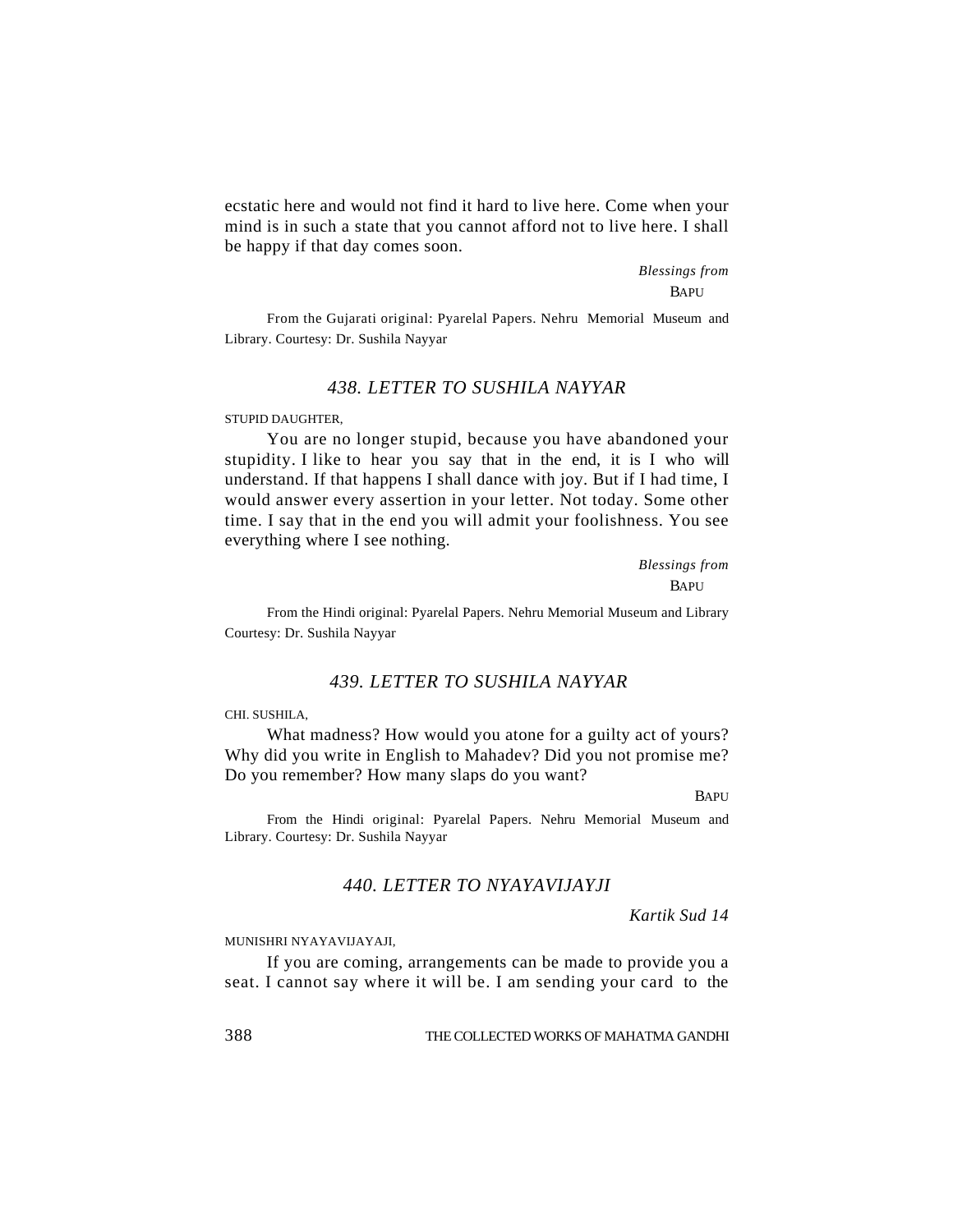Executive Committee. Shri Punjabhai<sup>1</sup> will look after the comforts of the *Munis*.

> *Vandemataram from* MOHANDAS GANDHI

From a copy of the Gujarati: G.N. 103

## *441. LETTER TO VASUMATI PANDIT*

CHI. VASUMATI,

I have received your letter. You should certainly not spoil your health. You must do only as much work as you can do without straining yourself. Keep sending your diary. I get a lot even from that.

> *Blessings from* **BAPU**

[*1927*]

From a copy of the Gujarati: S.N. 9360

## *442. LETTER TO VASUMATI PANDIT<sup>2</sup>*

CHI. VASUMATI,

I am not getting your letters regularly. I must have them. I want your diary. How is your health?

> *Blessings from* **BAPU**

From a copy of the Gujarati: S.N. 9359

## *443. LETTER TO VASUMATI PANDIT*

CHI. VASUMATI,

You must be keeping good health. Has that stupid one fallen in line? Are the studies proceding? What is Shanta doing?

I shall not write more for the present.

*Blessings from* **BAPU** 

1 Punjabhai Hirachand Shah

 $2$  This and the preceding letters appear to be of 1927, in which year the addressee had begun the practice of maintaining a diary; *vide* "Letter to Vasumati Pandit", 20-5-1927, "Letter to Vasumati Pandit", 28-5-1927 and "Letter to Vasumati Pandit", 9-6-1927.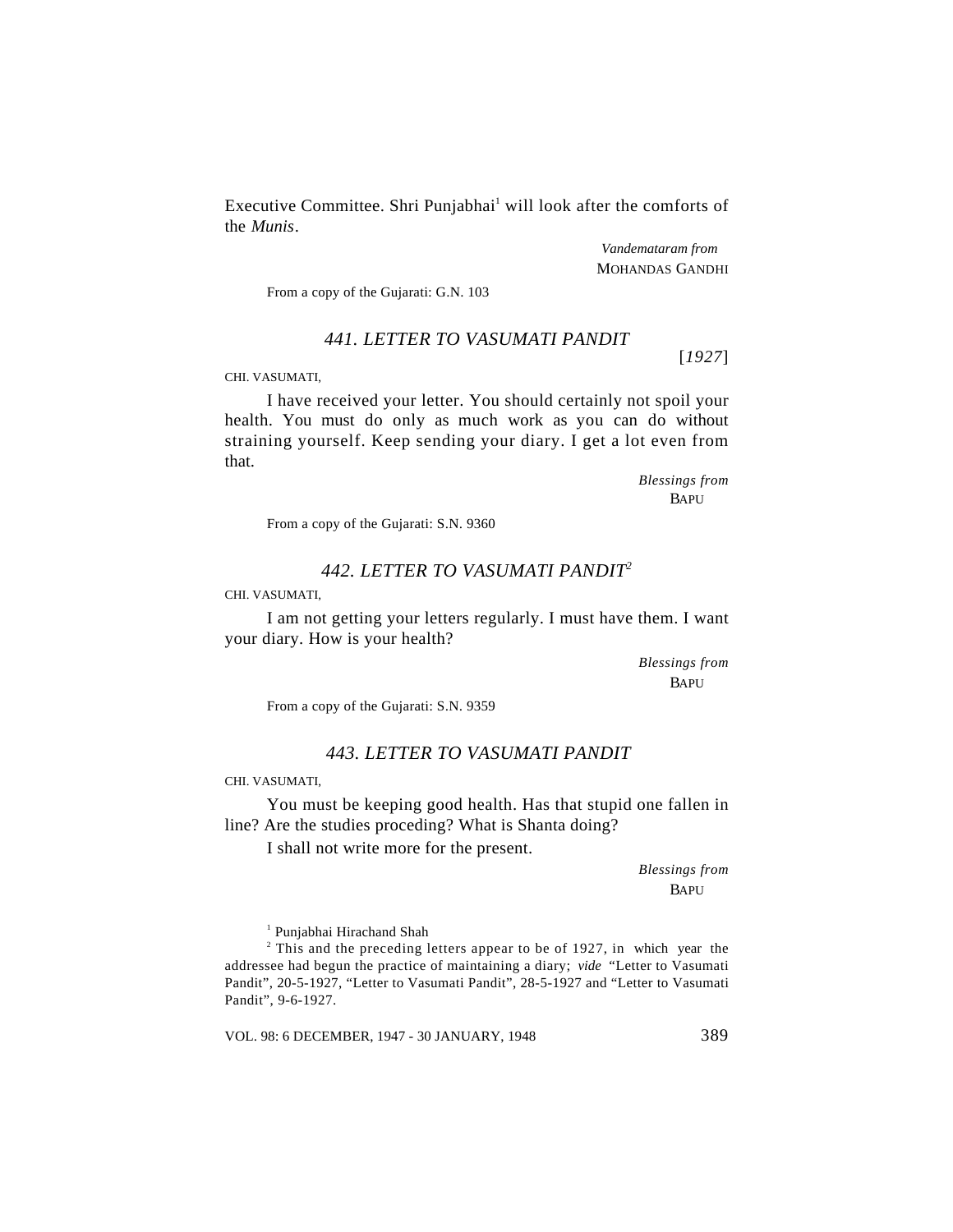$[PS.]$ 

Ba has returned from Rajkot.

From a copy of the Gujarati: S.N. 9311

#### *444. LETTER TO VASUMATI PANDIT*

*Sunday morning*

CHI. VASUMATI,

I learnt about your release. About [your] meeting [me] I learnt from your letter to Gangabehn. If I write more, I would miss the posting time or the sleep which is weighing my eyes down.

> *Blessings from* **BAPU**

From a copy of the Gujarati: S.N. 9380

## *445. LETTER TO VASUMATI PANDIT*

*Silence Day*

CHI. VASUMATI,

I would expect to hear the description of how you are carrying out your new responsibility. Let me know the whereabouts of everyone. Are there noises at night? Even a moment's peace should not be allowed to be disturbed. Then I would not worry about how much and which responsiblity you are shouldering. Do not think about what Bapu would like.Think about 'what I can do'.

> *Blessings from* **BAPU**

From a copy of the Gujarati: S. N. 9381

## *446. LETTER TO VASUMATI PANDIT*

*Silence Day*

CHI. VASUMATI,

Received your letter and also the one from Kishorelal. You need not have asked for pardon. Such mistakes are signs of our delusion. If you know this much that is enough. No one has escaped from delusion. We can only strive to get out of it.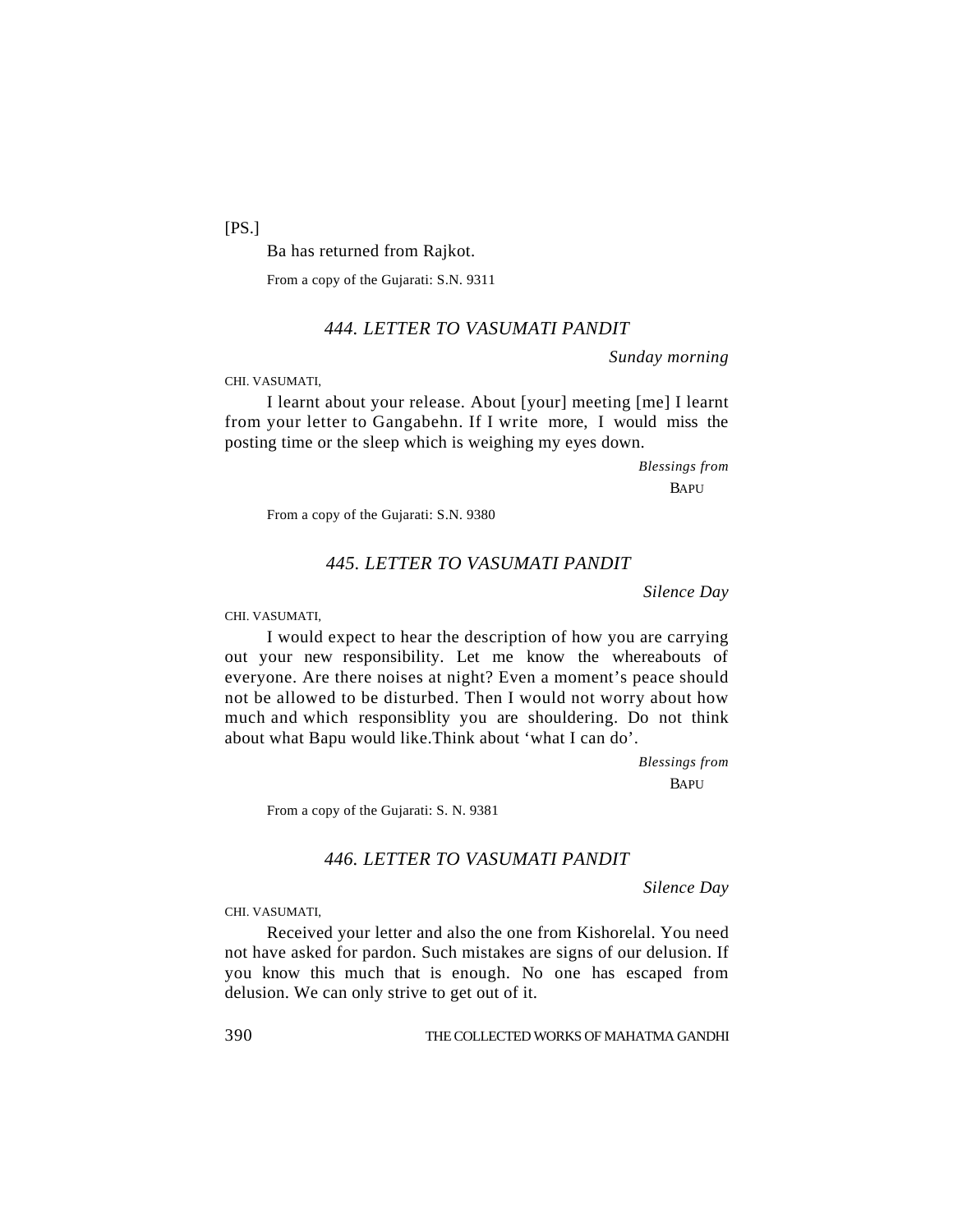I have understood the changes you are making. Do everything thoughtfully. Then that should be all right. Don't let your improved health suffer a set-back. Remember what I have said. You should not render any service while suffering mental agony. You should not be afraid of hurting me. That should not worry you. I am not easily hurt and if hurt, I suffer only for moment. Even that should not happen.

> *Blessings from* **BAPU**

From a photostat of the Gujarati: S.N. 9363

## *447. LETTER TO VASUMATI PANDIT*

*Silence Day*

CHI. VASUMATI,

Whatever changes have been made are appropriate. I am more confident because Gangabehn has started staying with you. The fact that Premabehn has mixed with everyone is a good thing according to me.

The situation about the prayers would continue to remain the same so long as it does not acquire life.

> *Blessings from* **BAPU**

From a copy of the Gujarati: S.N. 9315

#### *448. LETTER TO VASUMATI PANDIT*

*Tuesday*

CHI. VASUMATI,

I have received your letter. God will take care of Ramdas.

You may come whenever you feel like. We shall look after Shanta here. It is good that Kusum would also accompany her.

Do you write to Devdas?

My health is fine.

*Blessings from* **BAPU** 

From a copy of the Gujarati: S.N. 9379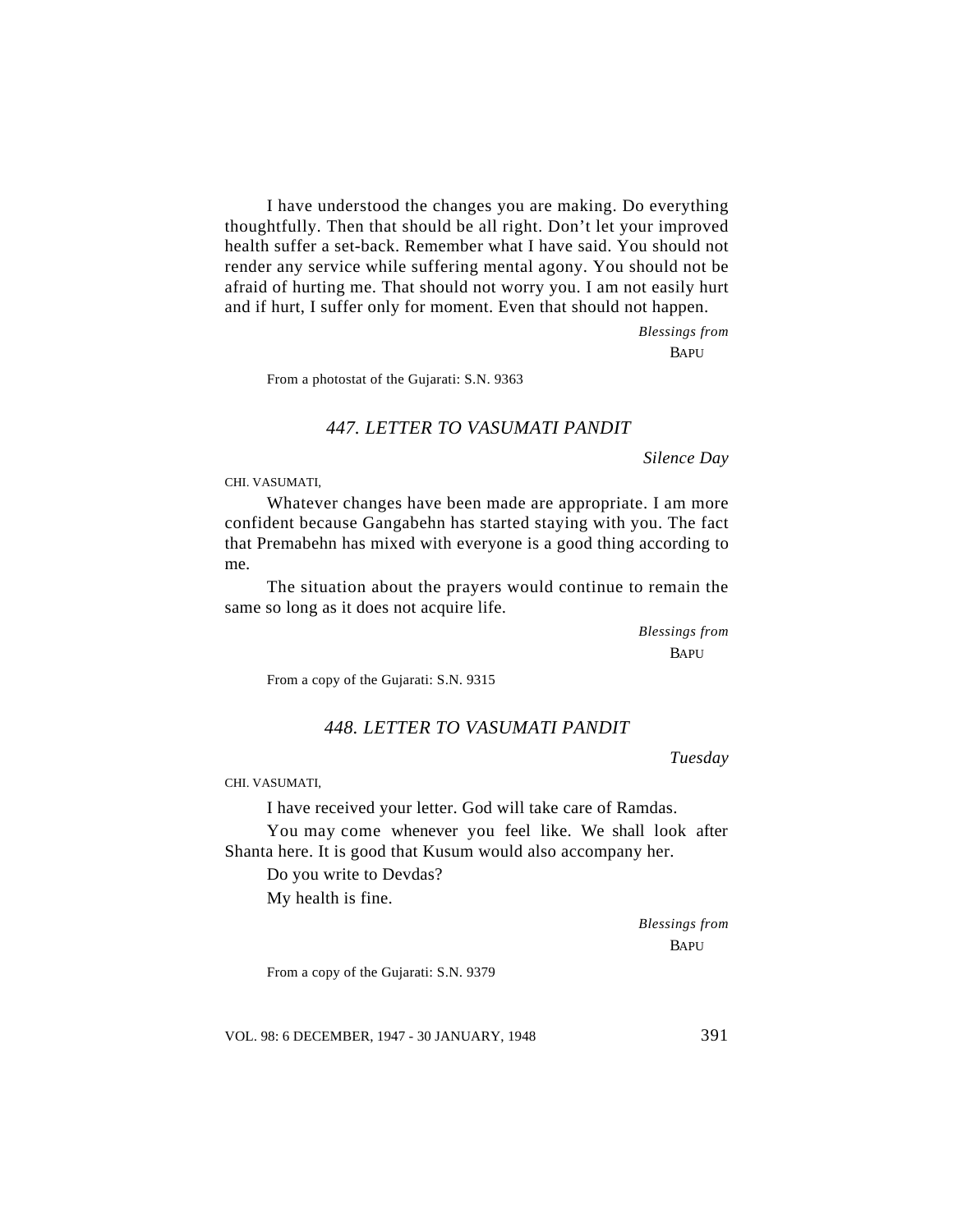### *449. LETTER TO VASUMATI PANDIT*

*Tuesday*

CHI. VASUMATI,

Whether I write or not, you have to write regular letters to me. How did you get fever? It is time you became absolutely healthy now. Exert your body also only to the extent it can take the strain.

> *Blessings from* **BAPU**

From a copy of the Gujarati: S.N. 9349

#### *450. LETTER TO VASUMATI PANDIT*

CHI. VASUMATI,

I have received both your letters. I shall not use them for a public purpose. Can all letters be so used? I could not contain whatever I came to know. Right now everything is messed up. But everything will turn out well if all women are truthful. I am keeping fairly good health. Where has Manibehn gone? I am satisfied that your health is good.

> *Blessings from* **BAPU**

From a copy of the Gujarati: S.N. 9357

#### *451. LETTER TO VASUMATI PANDIT*

*Silence Day*

CHI. VASUMATI,

How are things? Are you two sisters together or have you made some other arrangement? You can write to me. Look after your health. Do not be perplexed. Do not worry. Tell Kamalabehn that she should also write.

> *Blessings from* **BAPU**

From a copy of the Gujarati: S.N. 9361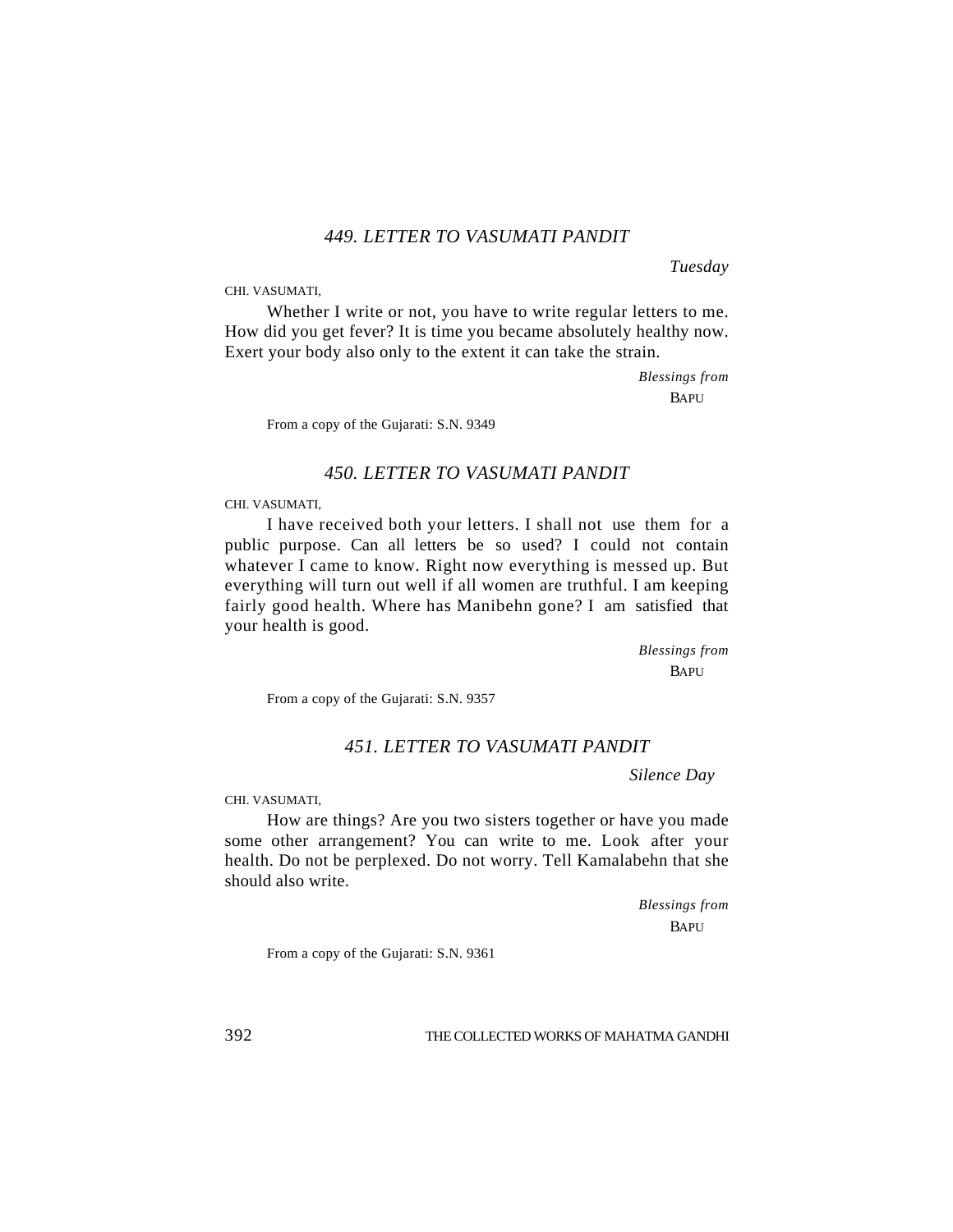*Silence Day*

CHI. VASUMATI,

I have received your Hindi letter too. We have won the world if you keep good health. Don't strain yourself by going to the kitchen. It will be all right if you go there at your own convenience. Your Hindi seems to have improved. I did not understand the first sentence. I had asked you to write, or were you reminded of your promise to write? Have you written this letter to keep that promise? Your words are capable of both these interpretations.

> *Blessings from* **BAPU**

From a copy of the Gujarati: S.N. 9364

#### *453. LETTER TO VASUMATI PANDIT*

CHI. VASUMATI,

Received your latter. It is all right. Stay there only for the present and improve your health. You are already having good company. Hence, the only complaint can be about the absence of my letter, is it not? I shall not leave any cause for that complaint. Moreover, the climate would soon be cold there.

Let us see what happens when I go to Ahmedabad in July. Come there if you cannot help.

> *Blessings from* **BAPU**

From a copy of the Gujartati: S. N. 9366

#### *454. LETTER TO VASUMATI PANDIT*

CHI. VASUMATI,

I hope you are not expecting letters from me even when Kishorelal and Prabhavati write to you? If you do expect, how can I cope with it? You went there to fall ill, is it? Now get well quickly.

> *Blessings from* **BAPU**

From a copy of the Gujarati: S. N. 9368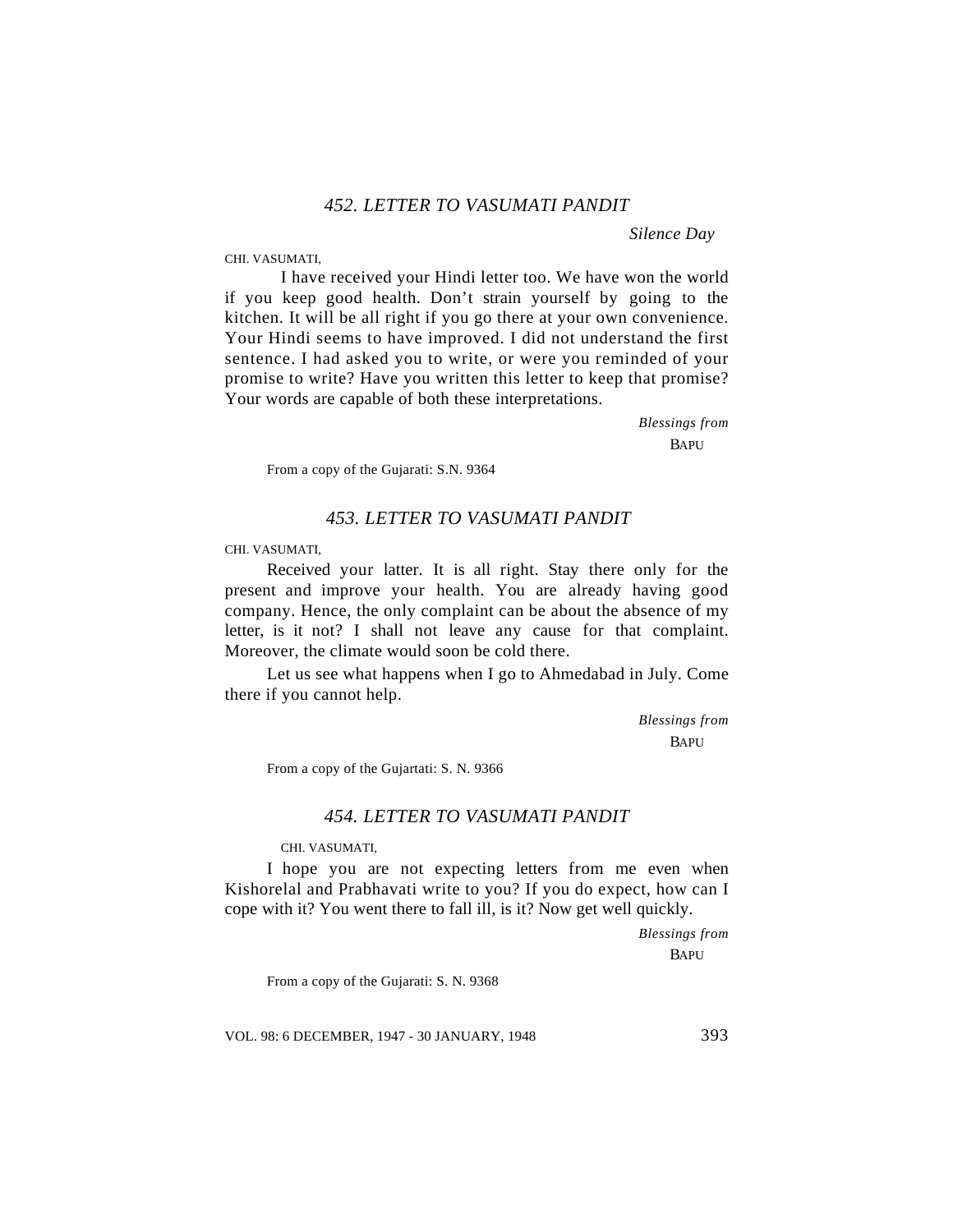# *455. LETTER TO VASUMATI PANDIT*

*Silence Day*

CHI. VASUMATI,

Lately there has been no letter from you at all. Even my last letter has not been replied to. You must have recovered your health. Now we shall meet soon.

> *Blessings from* **BAPU**

From a copy of the Gujarati: S. N. 9353

## *456. LETTER TO VASUMATI PANDIT*

*Sunday*

CHI. VASUMATI,

I had expected your telegram saying you had reached. You must have reached there safely. I would be a little anxious till you settle there. You must definitely drop me a post card every day. What do you eat? How are you keeping? What are your activities? How is your health? You must give me all this news. Do not hesitate to ask anything whatever.

Things are going on the same way here.

*Blessings from* **BAPU** 

From a copy of the Gujarati: S.N. 9374

## *457. LETTER TO VASUMATI PANDIT*

*Silence Day*

CHI. VASUMATI,

I have received your letter. It is not possible to write more today. If you are at peace, there is no harm in staying there only. The key to health lies in being at peace.

> *Blessings from* **BAPU**

From a copy of the Gujarati: S.N. 9376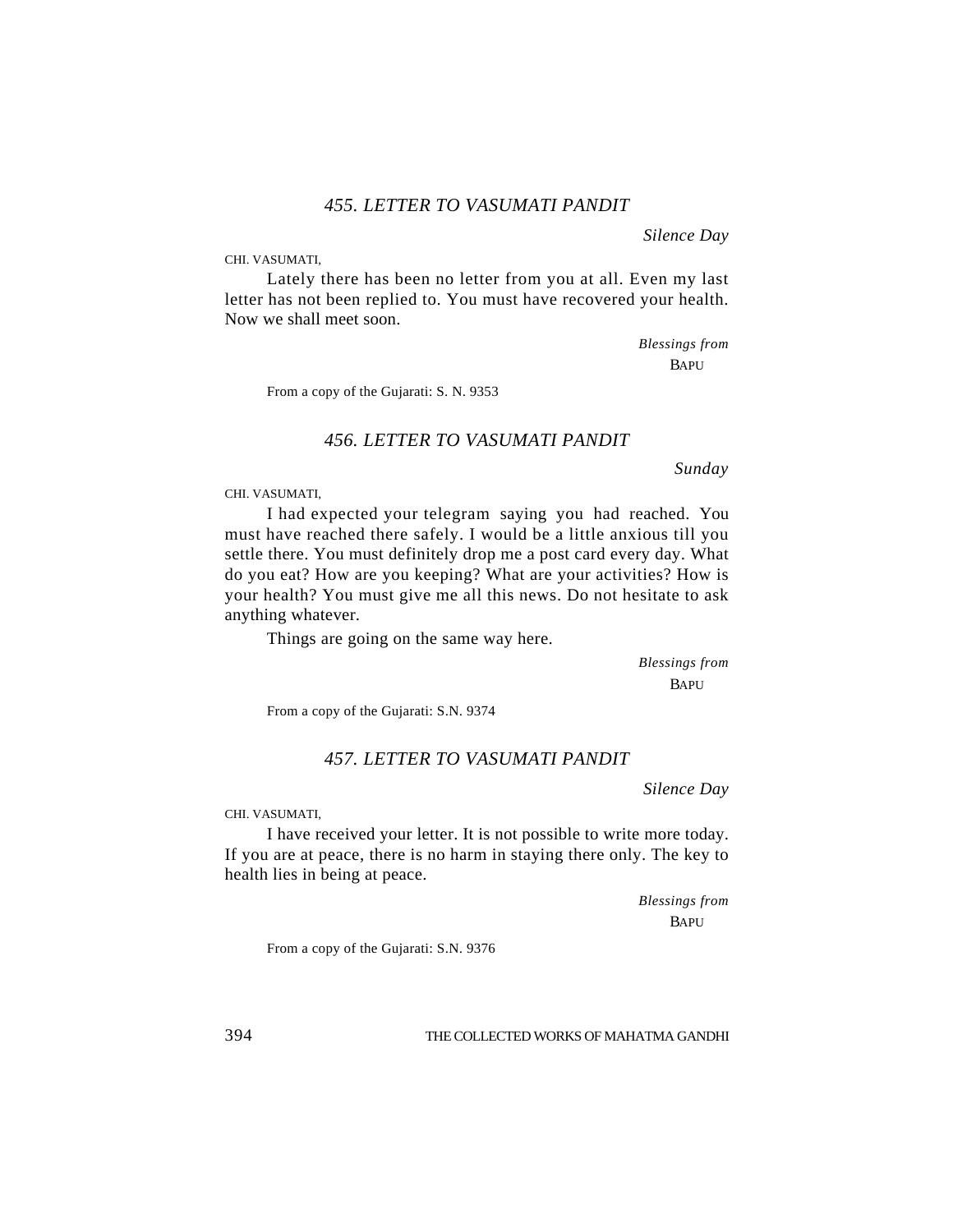#### *458. LETTER TO VASUMATI PANDIT*

CHI. VASUMATI,

I have received your letter. I am writing this before the posting time only to tell you that I remember you.

> *Blessings from* BAPU

From a copy of the Gujarati: S.N. 9314

### *459. LETTER TO VASUMATI PANDIT*

*Shivratri*

#### CHI. VASUMATI,

I have received your letter. You have done well to start (playing) the *sitar*. If your health becomes all right, everything can be afforded. I like your resolve to adhere to whatever you have taken up. In my opinion, a person who cannot sing, i.e. who cannot recognize the tune, cannot play in instrument. God alone knows how far this is right. Or Panditji<sup>1</sup> knows.

> *Blessings from* **BAPU**

From a copy of the Gujarati: S.N. 9378

## *460. LETTER TO VASUMATI PANDIT*

*Silence Day*

CHI. VASUMATI,

I could not find time even to talk a little this time. Could there be anything to talk? I saw that you have not yet gone to the new room. After realizing that I have permitted you unhesitatingly, you may continue to stay where you are. You must make full use of the *Jodani Kosh*<sup>2</sup> while writing Gujarati.

I hope now there are no noises at night.

*Blessings from* **BAPU** 

<sup>1</sup> Narayan Moreshwar Khare

<sup>2</sup> Gujarati dictionary published in 1929

From a copy of the Gujarati: S.N. 9373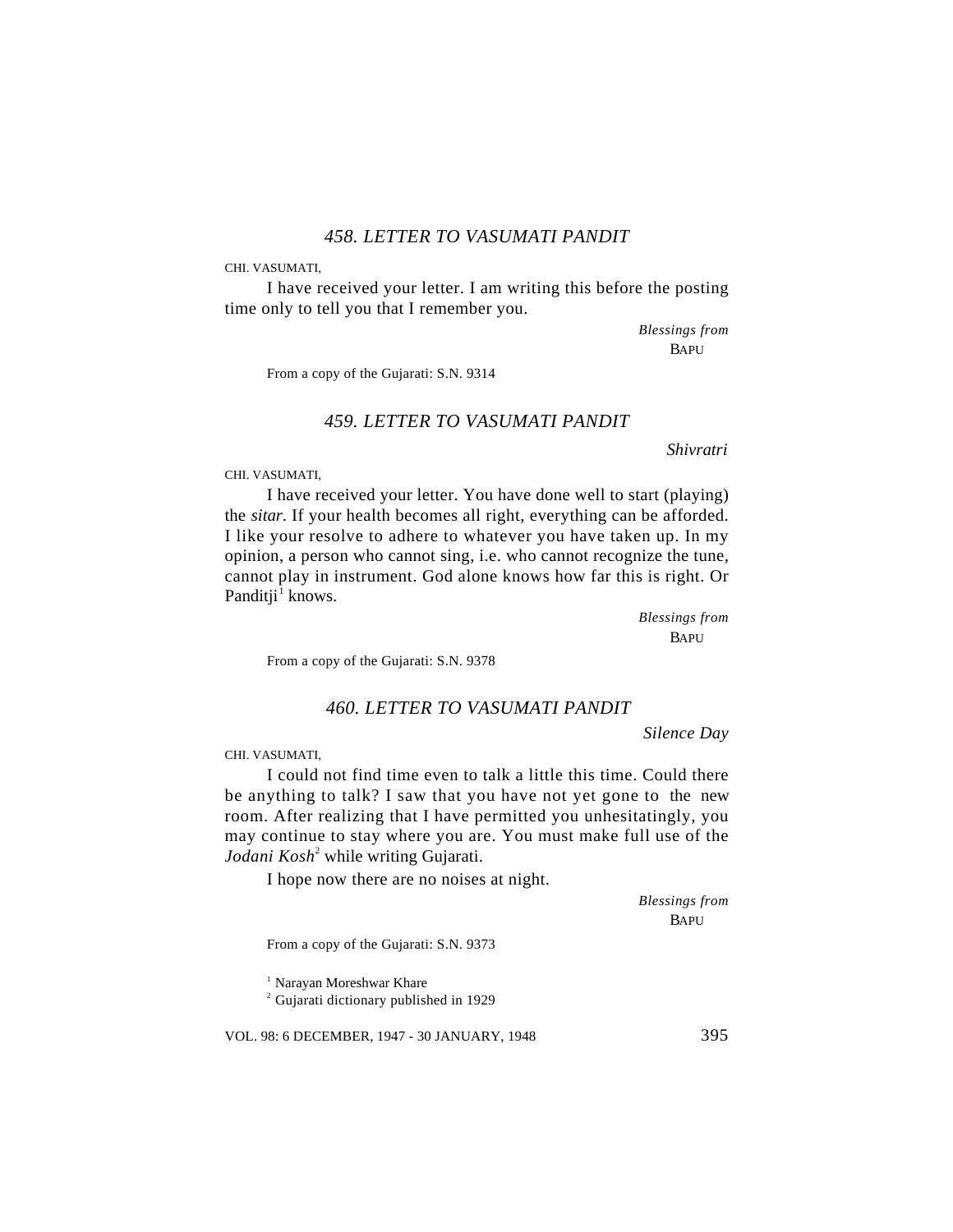## *461. LETTER TO BHAGWANJI PANDYA*

Y[ERAVDA] P[RISON]

CHI. BHAGWANJI,

You have asked me why the work of the removal of untouchability is proceeding at a slow pace. The reason is clear. What is not found elsewhere is found here. Understanding and explaining the point that irreligion has taken the place of religion is bound to take time. Moreover, it requires immense powers of penance to show that what is known as religion is irreligion. Those who would show it unmistakably should be the embodiments of religion themselves. None of us is that. We are possessed with attachments and jealousies. We are given to physicial passions. We do not love evil men, we have no courage, no restraint. Hence, who would take us seriously? This requires less of intellectual power. What is needed is spiritual strength. If you consider other constructive works, you will clearly see the distinction I have made.

Have patience and inculcate the qualities indicated above.

*Blessings from* **BAPU** 

From the Gujarati original: C.W. 9783. Courtesy: Bhagwanji Pandya

### *462. LETTER TO BHAGWANJI PANDYA*

Y[ERAVDA] P[RISON]

CHI. BHAGWANJI,

Balwant Singh wants to go to Deoli tomorrow. Let him go. He will return on Wednesday. Harilal will take charge. Help him. Ask for the accounts tonight. Jaggery and sugar arrived yesterday; weigh these items and determine the price and pay the money to Jajuji and debit the amount to the kitchen account. Put the jaggery and sugar in earthen pots tomorrow and tie up the tops of the pots well.

**BAPU** 

From the Gujarati original: C.W. 9787. Courtesy: Bhagwanji Pandya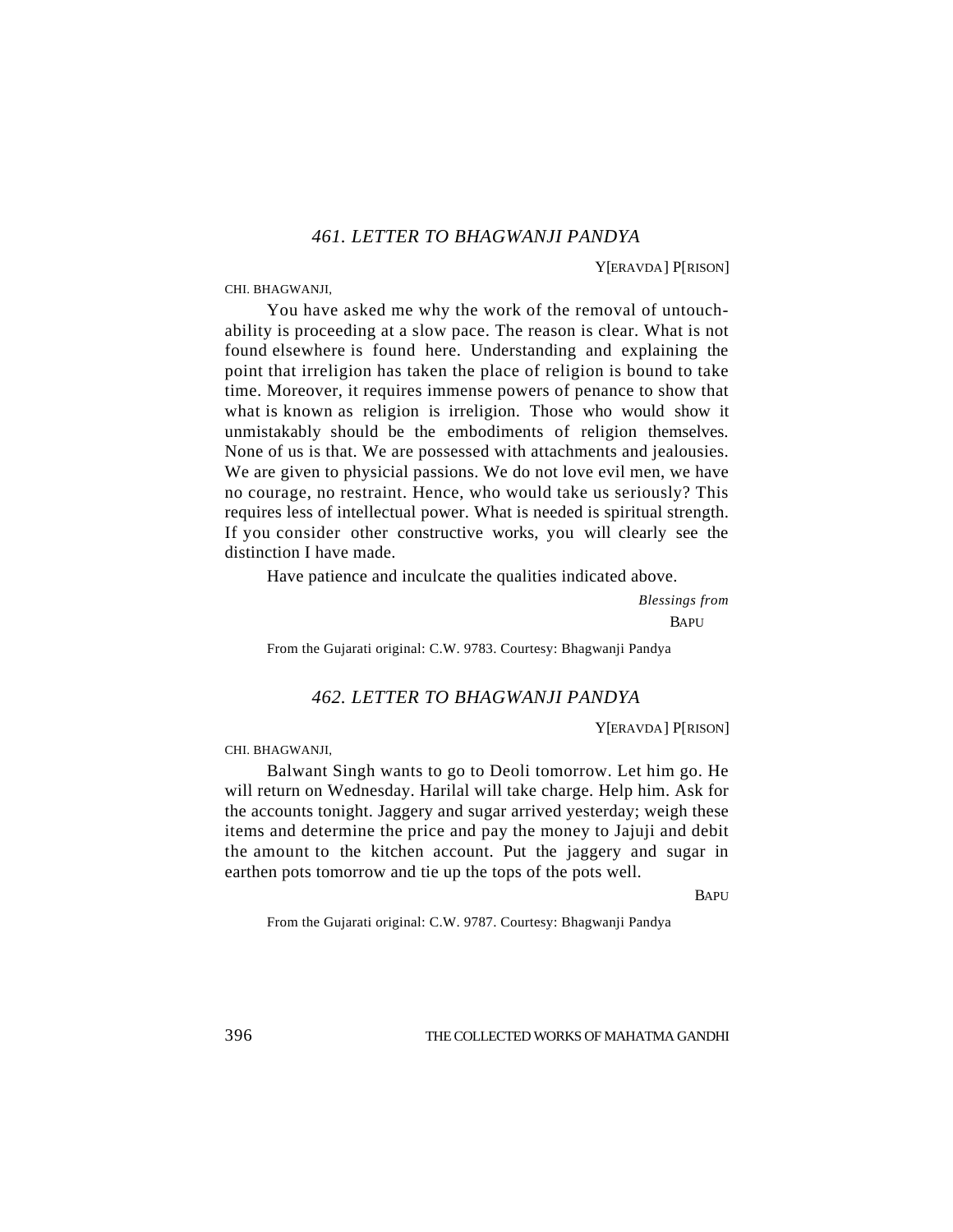CHI RHAU

I feel that it is harmful to carry the restrictions about food very far and say that it is irreligious to take potatoes and religious to take wheat [preparations]. It is enough to decide what diet is appropriate to keep one's body clean and healthy. Its relation with physical *brahmacharya* has got to be understood.

If *roti* causes constipation, it should be given up for the present. You should take milk along with vegetables and fruits. It has been my experience that milk is digested easily if taken with vegetables. If even milk causes hardship in passing motion, then you should subsist on fruits and leafy vegetables. These would not cause any harm. If necessary, you can drop me a postcard every day.

BAPU

From the Gujarati original: C.W. 4498. Courtesy: Not known

# *464. LETTER TO DAHIBEHN R. PATEL*

*Silence Day*

CHI. DAHIBEHN,

Enhance the prestige of presidentship. With your open-hearted nature you will certainly glorify it. You should cease to worry about anything and should take fresh air as much as you can. Then you will not have epilepsy, etc. Do not worry even about the responsibility you have undertaken. If you have accepted that burden is the name of Rama, then Rama will carry that burden. There is no rule that a semiliterate cannot become the president. The one who is liberal, who has equal love for all, who is temperate, is in every way fit to be the president.

> *Blessings from* **BAPU**

From a photostat of the Gujarati: G.N. 9208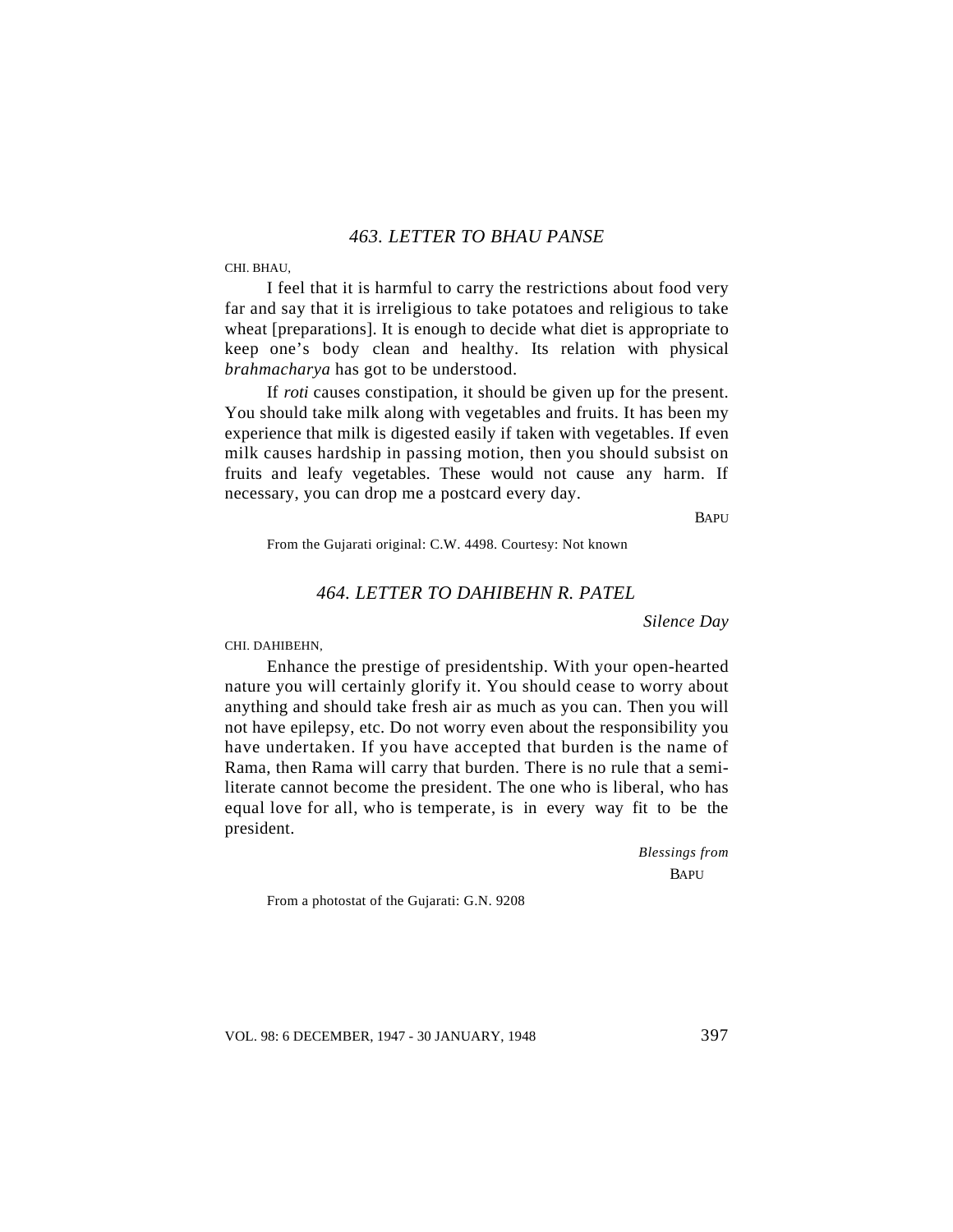CHI. LALITA

I would certainly write letters to the girls who write to me. It was good to receive your letter. Continue to write like that. Many boys were caught telling lies. Have you also been caught along with them? Write to me if you are given to telling lies. There is nothing to hide in that.

Tell Kamala that I had expected much from her. But right now I see very little of it.

> *Blessings from* **BAPU**

From a copy of the Gujarati: G.N. 9219

# *466. LETTER TO MANGALABEHN PATEL*

*Silence Day,* BORSAD

CHI. MANGALA,

I have your letter. The news is correct. You are not scared on hearing about Kamubehn, are you? We have learnt not to be scared of death and to treat birth and death alike. He who is born, dies, and he who dies is born. Where then is the reason to feel sad?

> *Blessings from* **BAPU**

From a copy of the Gujarati: C.W. 11104. Courtesy: Pushpa Naik

# *467. LETTER TO RAOJIBHAI N. PATEL*

IN MOVING TRAIN

CHI. RAOJIBHAI,

I have received all your letters. I shall reply when I am free. I am helpless till I find some time.

Certainly there should be picketing of the main godown at Anand. *Tongawallas* and others cannot be boycotted right now. They can be persuaded. Immediate boycott would mean violence. A minute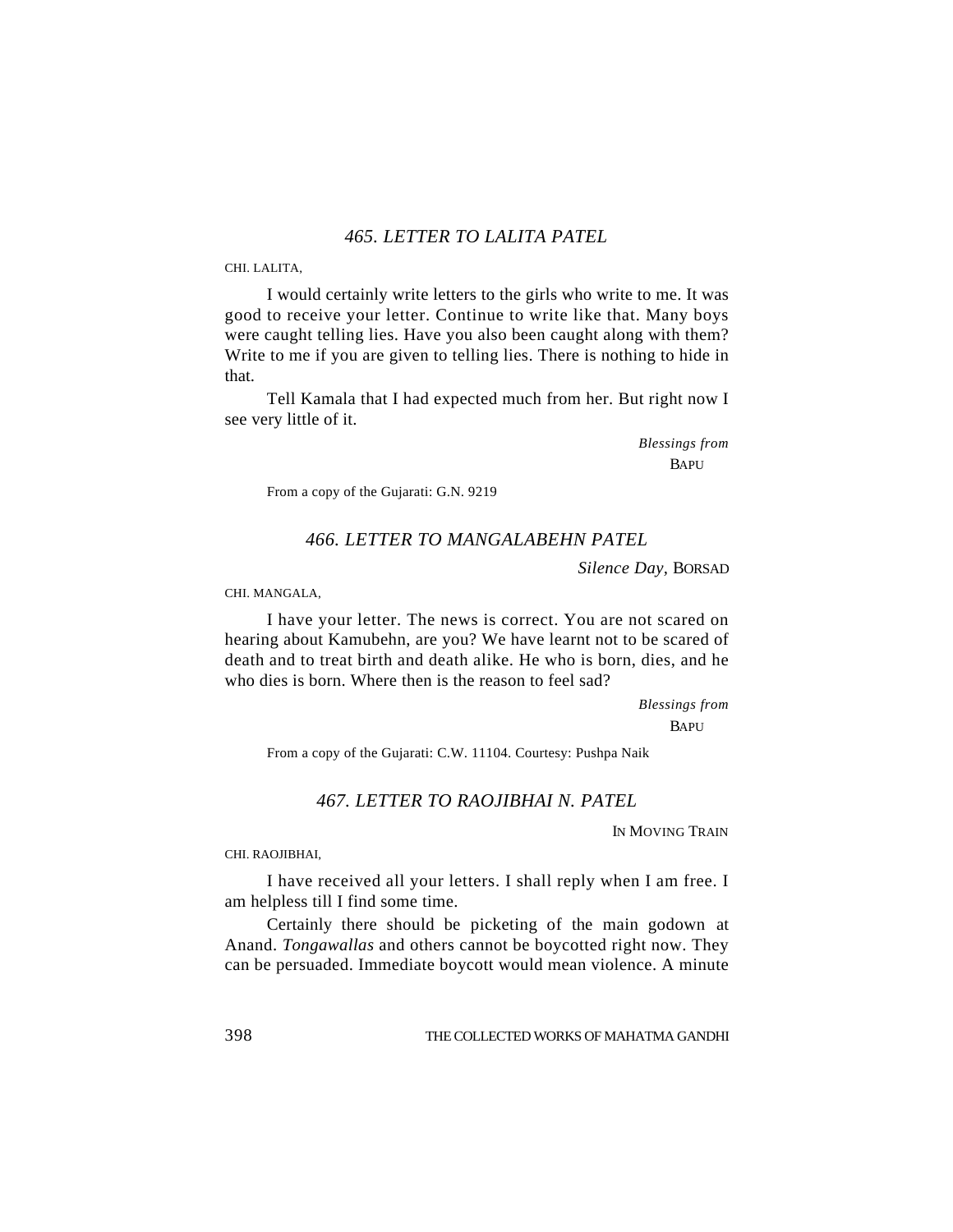dose of *somal* given with love can be life-saving. But a gram of *somal* given with envy can take life.

From the photostat of the Gujarati: G.N. 9012

# *468. LETTER TO RAOJIBHAI N. PATEL*

CHI. RAOJIBHAI,

I have received your letter. Now it is midnight and hence I shall not be able to give you detailed replies. I am thinking about sending Maganbhai. I shall try to send you a reply tomorrow.

> *Blessings from* **BAPU**

**RAOJIBHAI** SATYAGRAHA CAMP NADIAD

From a copy of the Gujarati: G.N. 9013

# *469. LETTER TO SHANTA PATEL*

*Silence Day* [*1932-1933*]

CHI. NAUGHTY SHANTA,

Is it called coercion or slavery if one abides by the rules of the institution in which one lives? Does freedom mean doing what one's whim dictates? Is there no joy in the Ashram? If it is not there, do you think you can settle the account by being self-willed for a day? But now in the context of Kamala's widowed state, you must have forgotten about taking leave. I have written to Shankarbhai that Kamala should come over here.

> *Blessings from* **BAPU**

From a copy of the Gujarati: G.N. 4062

# *470. LETTER TO SHANTA S. PATEL*

*Monday Night,* WARDHA

CHI. SHANTA,

Since you have written me two letters, I too must write. Now that you are studying and spinning, you will have to be called a good girl.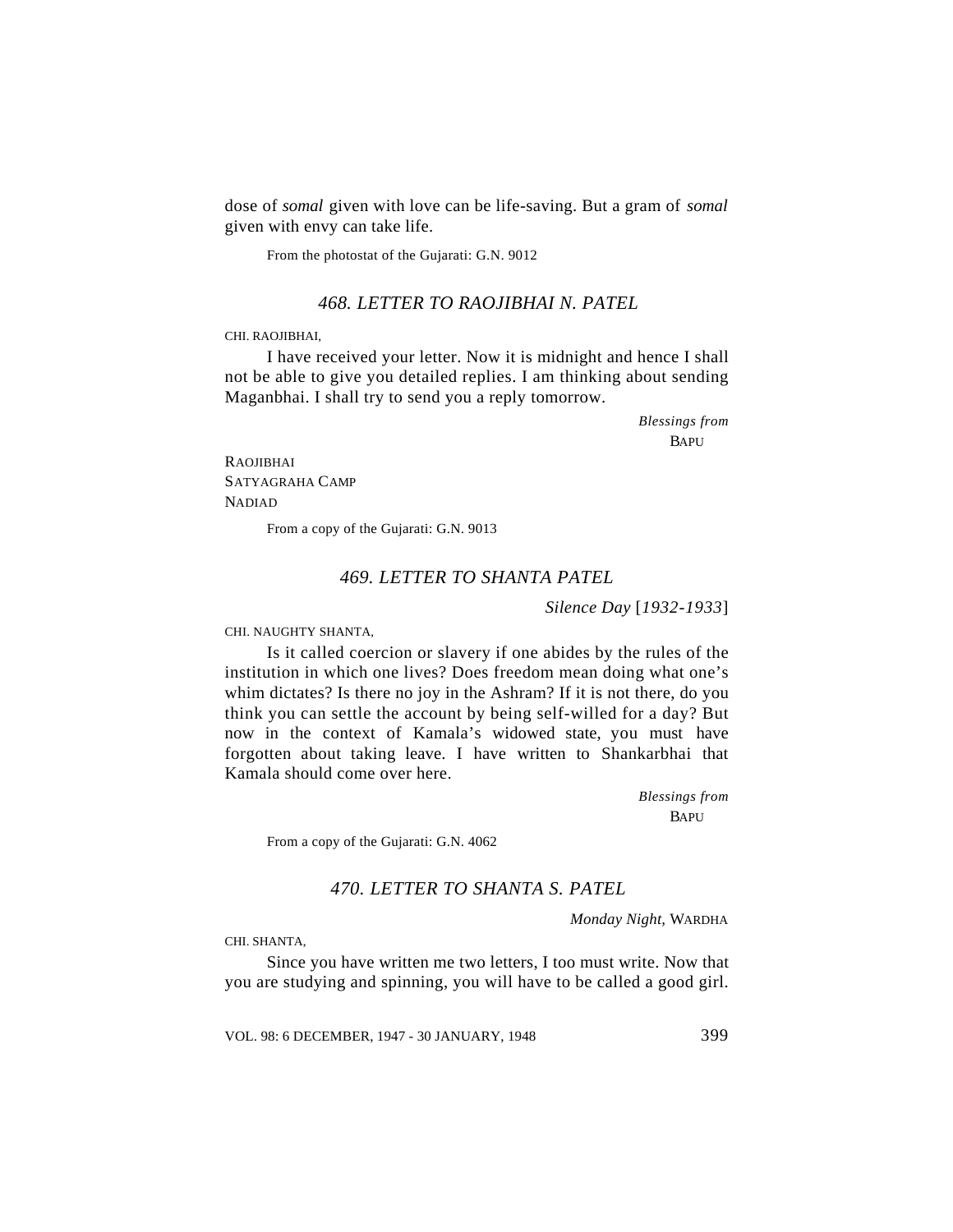Be such a good girl always. Write letters to me. You must always write with good spacing and clearly.

Do not take chillies.

*Blessings from* **BAPU** 

From a copy of the Gujarati: S.N. 9418

# *471. LETTER TO SHANTA S. PATEL*

*Tuesday*

CHI. SHANTA,

Vasumatibehn writes that now you are taking some interest in your studies. Keep your mind on studies. Write to me in clean hand in ink. That also is a part of studies.

> *Blessings from* **BAPU**

From a photostat of the Gujarati: S.N. 9419

# *472. LETTER TO SHANTA S. PATEL*

*Tuesday*

CHI. SHANTA,

It will not do if you do not study. Can one ever feel lazy about studying? You must always study regularly even if it is little. Maybe chillies are causing constipation. You must take some fruit with milk and drink plenty of water.

> *Blessings from* **BAPU**

From a copy of the Gujarati: S.N. 9420

# *473. LETTER TO SHANTA S. PATEL*

CHI. SHANTA,

I could not talk to you at all. I wanted to talk lots of things. Now you write to me to your heart's content and open your mind.

> *Blessings from* **BAPU**

From a photostat of the Gujarati: G.N. 4051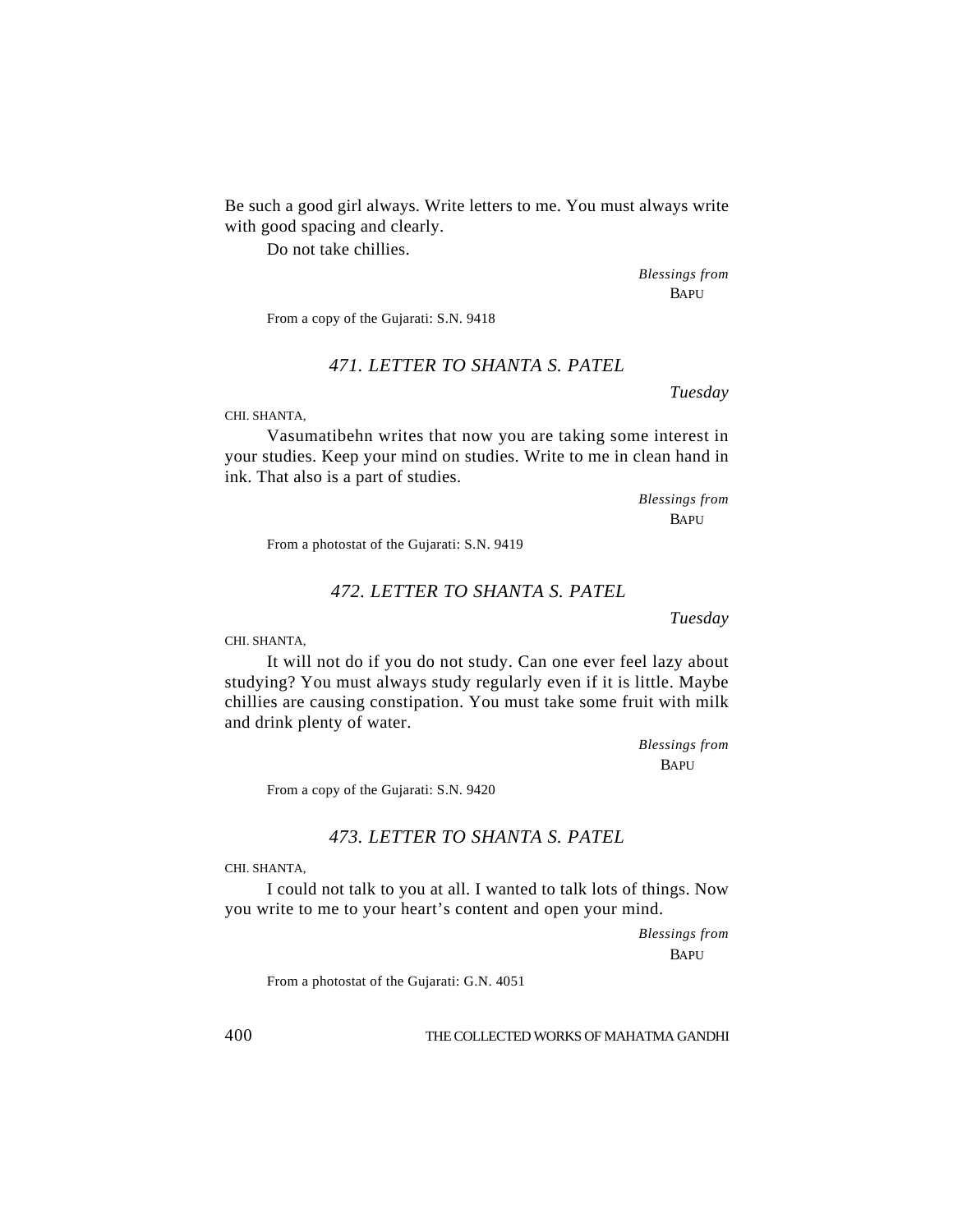# *474. LETTER TO SHANTA S. PATEL<sup>1</sup>*

*To be sent to Shanta (Shankarbhai's) without reading*

CHI. SHANTA,

Received your letter. There is no harm at all in going round with any man, particularly a married man, if you regard him as your brother. But in view of bitter experiences, and because such company is rare in our country, people condemn such a practice. Where one has the permission from parents, there is no need to bother about public criticism. But where a man or a woman becomes habituated to the company of the opposite sex, it is necessary to be cautious in spite of the initial innocent relationship. It is another matter if such a relationship is naturally built up. But it happens rarely. The common and wonderful rule is that a woman should seek a woman's company and a man should seek a man's company. Who can negate the distance that nature has created between man and woman? Be sure that it is futile to marry out of a desire for friendship and after doing that not to have sexual relations. It is quite possible that a man and a woman may avoid sexual relations after getting married with the desire to have such relations. We can see that happening in the Ashram. But where there is no desire at all for such indulgence, where is the need for marriage? Does not marriage mean a desire to be something more than brother and sister? That very thing is wrong. But if you want to have a sexual relationship, do not deceive your mind. There is nothing wrong in it. Tell me. Tell Shankarbhai. Try to exercise restraint during the quarrel. Write to me frankly.

> *Blessings from* **BAPU**

From a photostat of the Gujarati: G. N. 4063

# *475. LETTER TO PRABHAKAR*

*Silence Day*

CHI. PRABHAKAR,

We always come across.  $\ldots$  <sup>2</sup> and in many forms. There is only one remedy for it. Our lives should become virtuous so that we

<sup>&</sup>lt;sup>1</sup> *Vide* also "Letter to Shanta S. Patel", 6-11-1932

 $2$  A word here is unintelligible.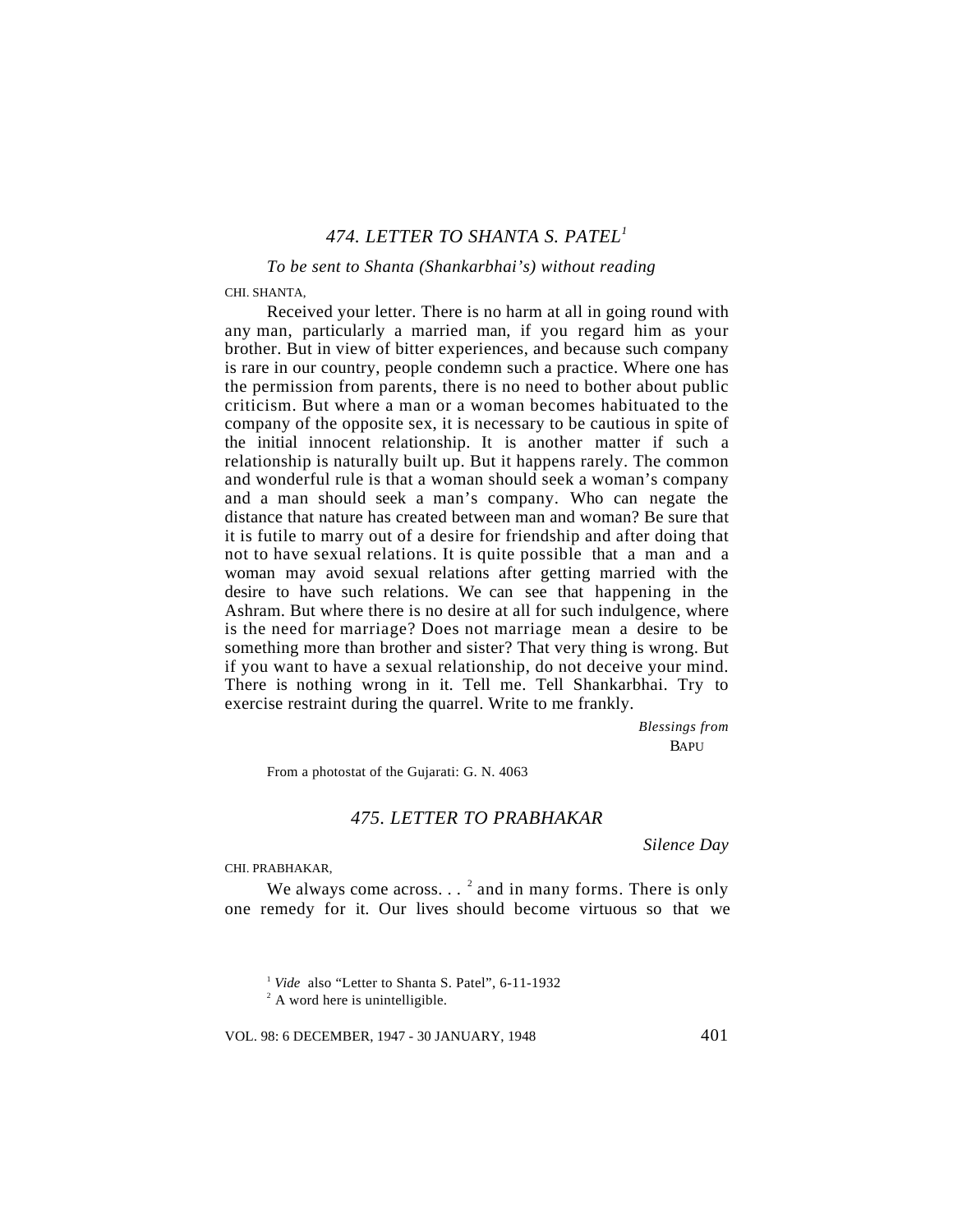become pure and influence others. It you wish to say anything more, tell me everything during the evening walk. I will reply in writing.

**BAPU** 

From a copy of the Hindi in Gujarati script: G. N. 9018

### *476. LETTER TO PRABHAKAR*

BARDOLI

This is just to say that H[industani] music and *Ramayana* would be all right. I hope you and Govindrao are keeping good health. This letter may be taken to have been addressed to all to whom I have not written.

> *Blessings from* **BAPU**

From a copy of the Hindi in Gujarati script: G. N. 9019

# *477. LETTER TO PRABHAVATI*

CHI. PRABHAVATI,

I have received your letters. I have no time today to write anything more.

> *Blessings from* **BAPU**

From a photostat of the Hindi: G. N 3334

# *478. LETTER TO PYARELAL*

CHI. PYARELAL,

I am writing this much in a very perturbed state of mind. I am in no position to argue. I have come to realize that I should not argue. It is enough that my instructions are carried out. In taking you to Simla, I may take less work from you, but there is plenty to be done on the way. And even at Simla, my physical needs are there. Now I shall do as you say.

**BAPU** 

From the Gujarati original: Pyarelal Papers. Nehru Memorial Museum and Library. Courtesy: Beladevi Nayyar and Dr. Sushila Nayyar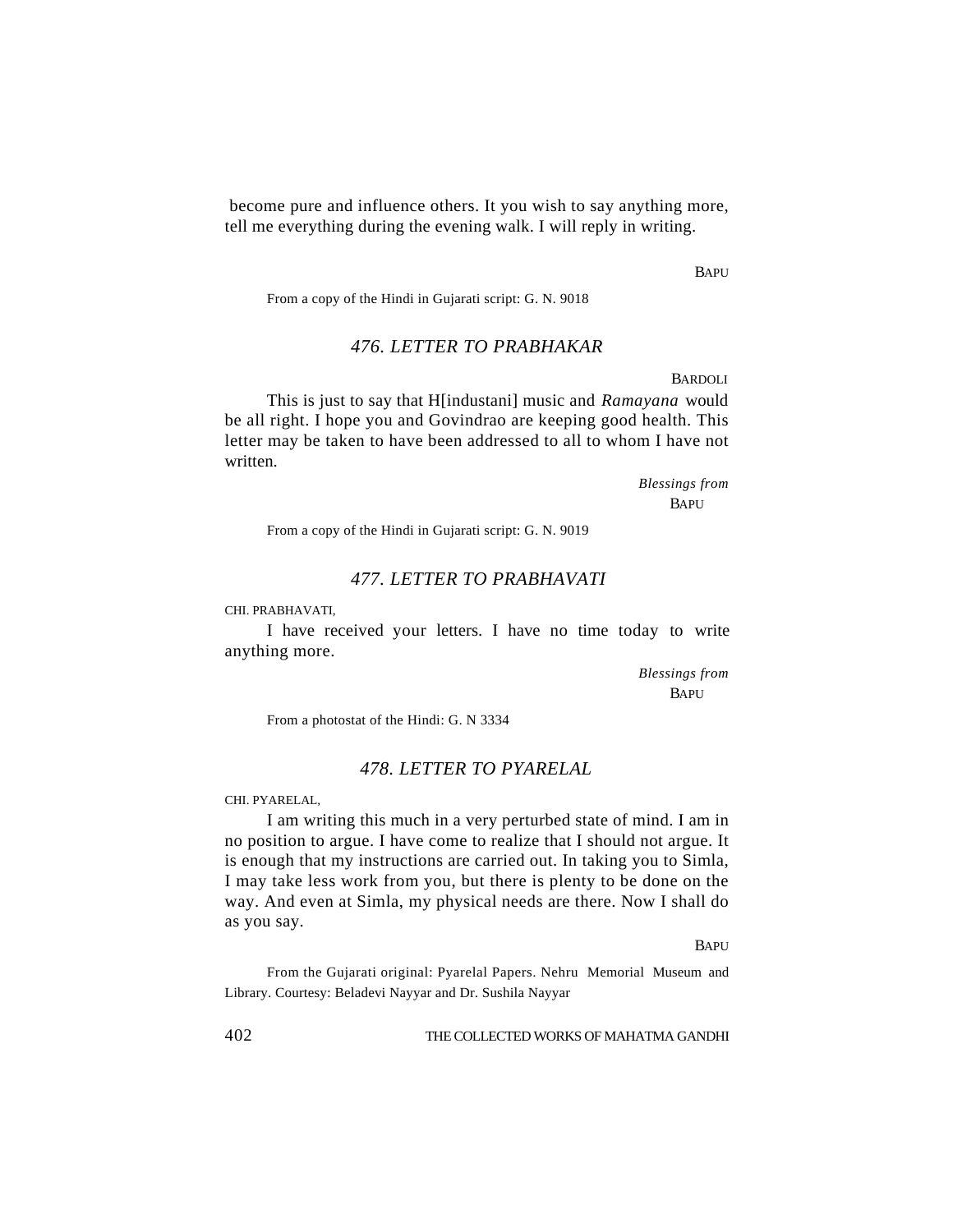# *479. LETTER TO PYARELAL*

*Saturday*

CHI. PYARELAL,

Are you planning to accompany me tomorrow or do you want to stay here?

**BAPU** 

From the Gujarati original: Pyarelal Papers. Nehru Memorial Museum and Library. Courtesy: Beladevi Nayyar and Dr. Sushila Nayyar

# *480. LETTER TO PYARELAL*

CHI. PYARELAL,

Manu has read out this letter. It is now 8.15 in the night. I am tired, hence this is all.

> *Blessings from* **BAPU**

From the Gujarati original: Pyarelal Papers. Nehru Memorial Museum and Library. Courtesy: Beladevi Nayyar and Dr. Sushila Nayyar

# *481. LETTER TO PYARELAL*

CHI. PYARELAL,

I have written to you after great thought. Keep my last postcard with you. We shall consider further in Delhi. So, keep yourself ready. About the mail, you can consult Sushila and then decide. It seems to me we shall have to come here from Delhi. The rest is up to God.

> *Blessings from* **BAPU**

From the Gujarati original: Pyarelal Papers. Nehru Memorial Museum and Library. Courtesy: Beladevi Nayyar and Dr. Sushila Nayyar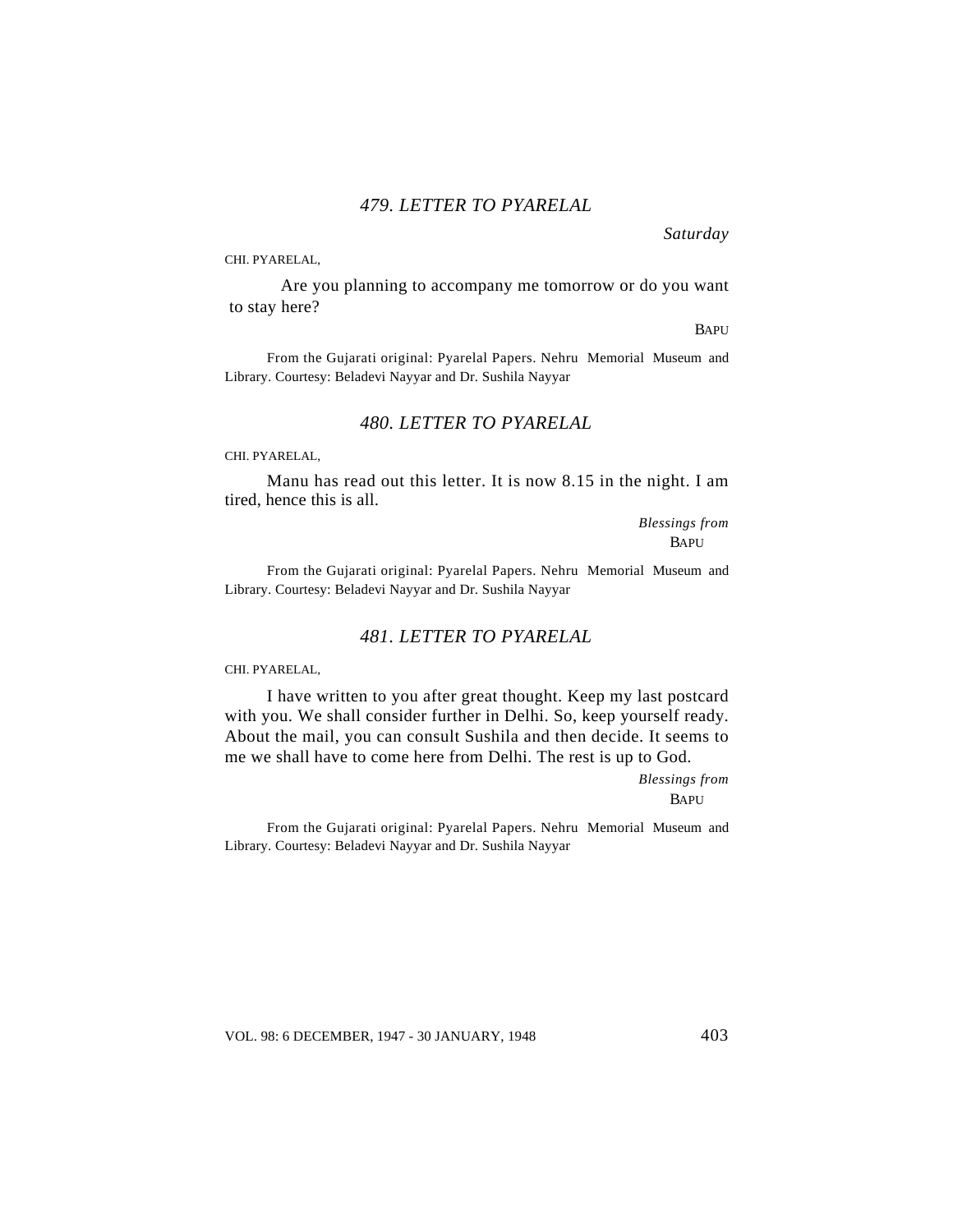*Tuesday, 1.30 a.m.*

CHI. PYARELAL,

I am writing this is pencil. You must make do with it. I had intended to write sooner, but I have had to endure a lot of pain during the day. For Sushila I have taken mother's place. As a mother becomes distraught when the daughter is out of her sight, so is it with me. But only when I am thus moved will I be entitled to take some service from Sushila.

But Sushila is altogether disorganized. She may be a genius. But a genius moulds other in his own image. He is not moulded by others. I am trying to mould Sushila after myself. But at times I wonder if Sushila is not wholly unaffected. I would consider my efforts in vain if she were observing punctuality, which I am inculcating in her with so much care, only to please me. What I am hoping is that what Sushila is learning from me will remain with her even when she is away and that it will influence mother and the rest of the family too. Your way is of course different. But if Sushila became genuinely strong, maybe even you would start observing rules for her sake. I do not at all approve of your working till midnight. It is not as if I was letting you do it because I am in need of it. It is because I am afraid of you. What if Pyarelal should feel hurt and throw up everything? So I do not say anything. But I think you are going too far in making even Sushila keep late hours. I know that nobody else can give you the satisfaction she can give. You can take work from her at fixed hours during the day. I would even like it. She can give up the night massage and work for you at night till 9.30. I see many minutes and hours of her time being wasted. But how far can I control her? With that thought in mind I do not interfere.

The purpose of writing this is only to know what you wish about Sushila. I shall abide by your wish. If you approve of what I am doing and if she follows it with interest and knowledge, I shall need all help from you. It would be beyond me to tolerate her again going to bed at 12.15.

Let me also make another demand. After dinner, everybody should go to sleep. And you should not work at night. I shall be content with what you can give during the day.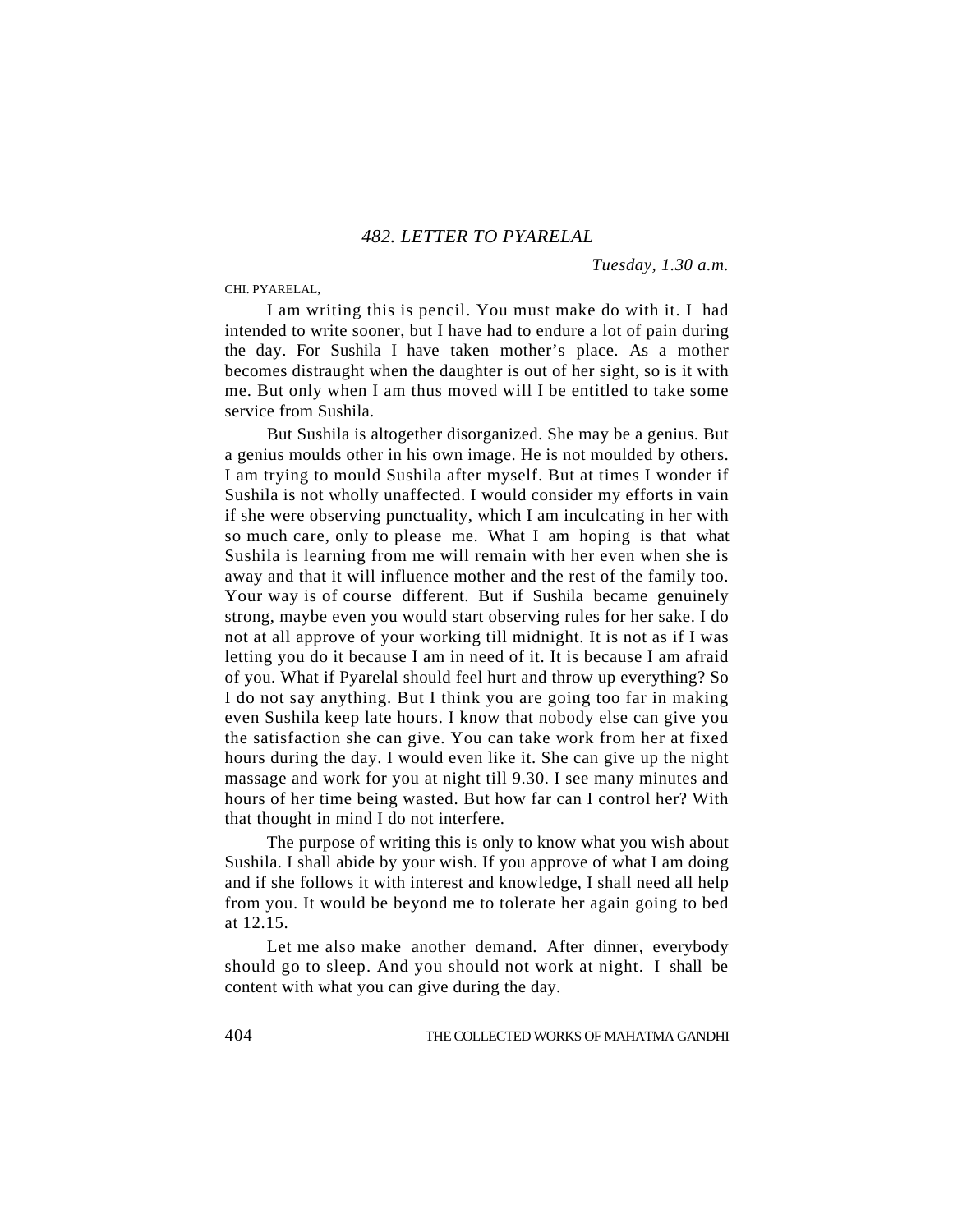Both you brother and sister should consider this carefully and inform me about your decision. Sushila should not feel that I am putting on her more than necessary pressure so that she loses her independence. There is certainly this much difference between mother and me. It is Sushila's duty to remain within the limits mother lays down. It is not her duty to offer anything to me. Whatever she offers, she should offer with her whole heart—nothing at all to please me.

> *Blessings from* **BAPU**

From the Gujarati original: Pyarelal Papers. Nehru Memorial Museum and Library. Courtesy: Beladevi Nayyar and Dr. Sushila Nayyar

# *483. LETTER TO AMBALAL SARABHAI*

*Wednesday*

DRAR BROTHER,

I have received your gift. I cannot say to what extent I shall be able to make use of it. Do not worry at all that you could not come for my birthday. You good wishes are always with me.

We have constructed a *tandoor* here in which we make very good *rotis.* I am sending a sample. They are of two kinds: one with a little salt and the other without salt. I can send more if you want to see them with a view to their use in the household.

> *Vandemataram from* **MOHANDAS**

From the Gujarati original: C. W. 11129. Courtesy: Sarabhai Foundation

#### *484. LETTER TO AMBALAL SARABHAI*

*Wednesday,* SATYAGRAHA ASHRAM, **SABARMATI** 

DEAR BROTHER,

I have received your letter. Since you have left no scope for me to refuse, please send the car. Ultimately, one man has won against two women, because poor Indu had also excused me.

I have written this with the left hand.

*Vandemataram from* **MOHANDAS**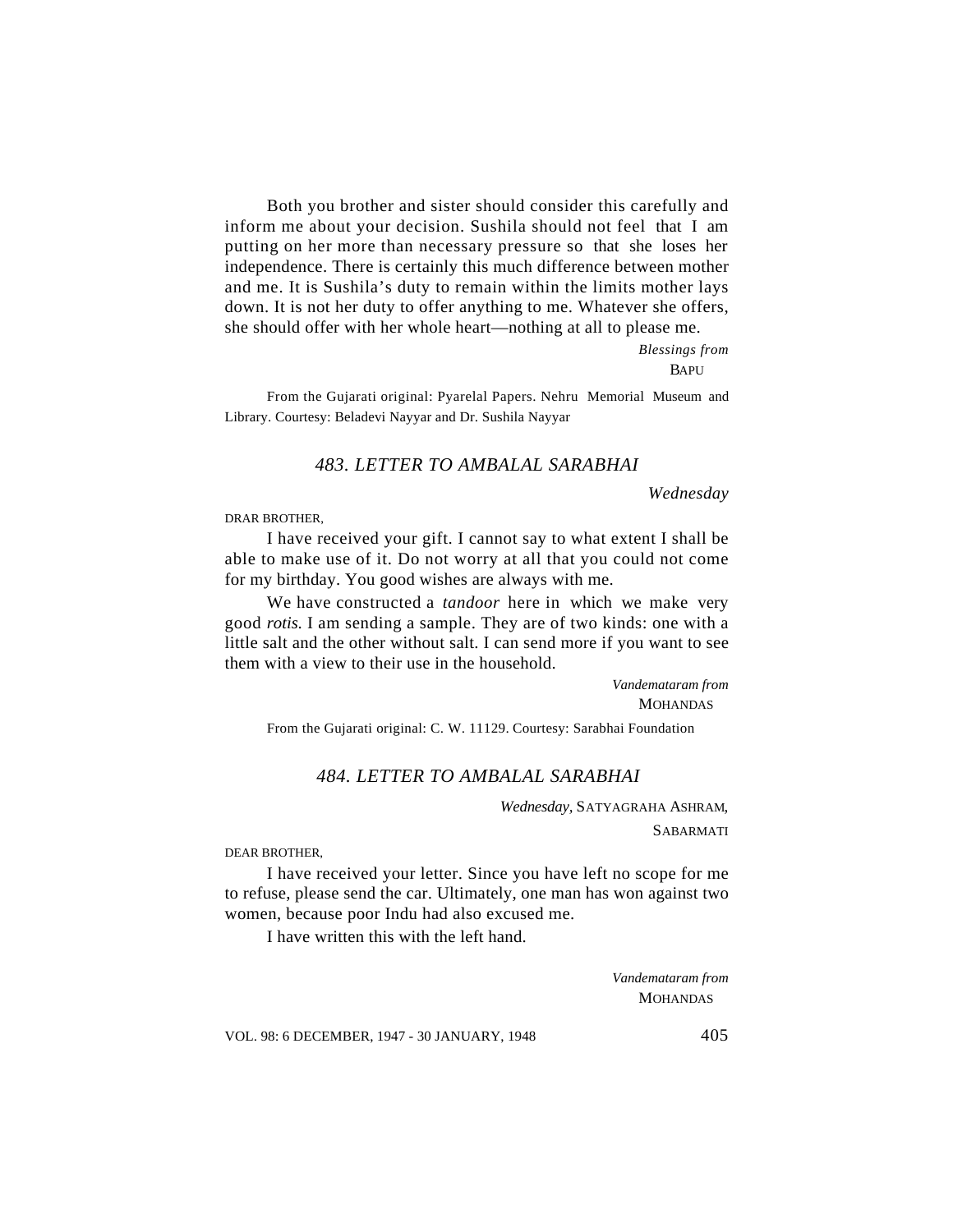[PS.]

Your Gujarati is becoming sweet.

From the Gujarati original: C. W. 11130. Courtesy: Sarabhai Foundation

# *485. LETTER TO ANASUYABEHN SARABHAI*

*Silence Day,* WARDHA

CHI. ANASUYABEHN,

I got your telegram regarding Keshavlal. I had expected to hear from him today. But there has been no letter. So I take it everything is all right. See to it that he resumes going to work only after recovering fully.

Here the air is cool and good. How nice it would be if you were here!

> *Blessings from* **BAPU**

From a photostat of the Gujarati: S. N. 32787

# *486. LETTER TO ANASUYABEHN SARABHAI*

*Tuesday*

#### CHI. ANASUYABEHN,

I am a little worried because you were to come the next day. And it is now four days. I hope you are not ill. If you are, do let me know. It is needless to write if you are all right. Of course, I know you will come as soon as you are free.

> *Blessings from* **BAPU**

From a photostat of the Gujarati: S. N. 32775

# *487. LETTER TO ANASUYABEHN SARABHAI*

*Friday*

CHI. ANASUYABEHN,

If you have not been able to see Vallabhbhai so far and if you think it is proper, I would like you to go and see him.

> *Blessings from* **BAPU**

From a photostat of the Gujarati: S. N. 32802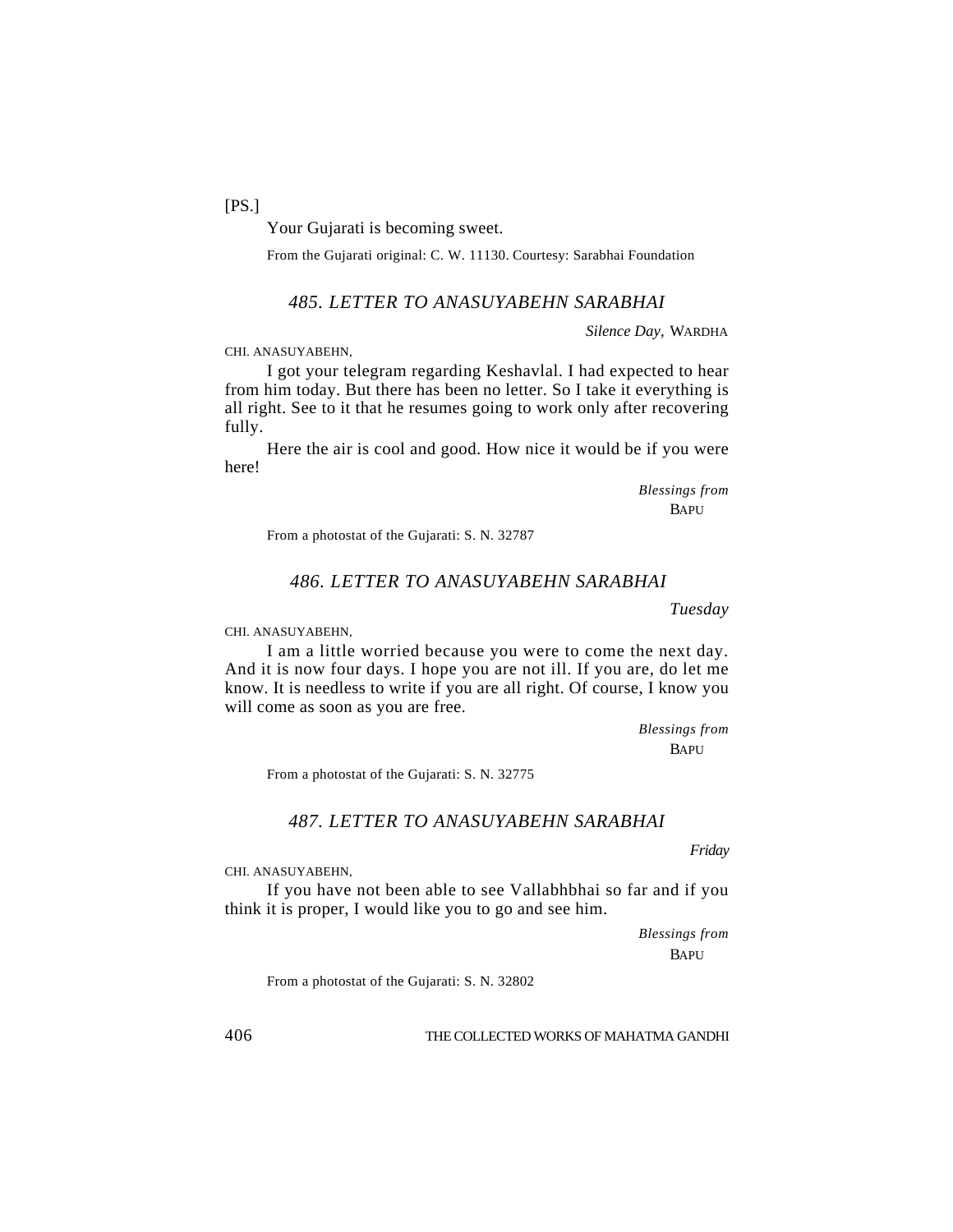*488. LETTER TO ANASUYABEHN SARABHAI*

PUJYA ANASUYABEHN,

I have just heard that Narhar had fallen into a well but he has been rescued and is conscious and well. I have sent Mahadev over there. Do not get into a flutter, but go there. Thereafter come and see me.

From a photostat of the Gujarati: S. N. 32808

# *489. LETTER TO ANASUYABEHN SARABHAI*

*Thursday*

CHI. ANASUYABEHN,

I have your letter. Most probably I will leave from here on Sunday evening and reach there on Monday morning at 6 o'clock. Please send the car.

> *Blessings from* **BAPU**

From a photostat of the Gujarati: S. N. 32767

# *490. LETTER TO ANASUYABEHN SARABHAI*

*Sunday*

CHI. ANASUYABEHN,

Pratap Pandit should be returning to Bombay this evening by the Gujarat Mail. Please send the car for him at 7.30 p.m. Sir Prabhashanker Pattani is here these days. Come over in a day or two and meet him.

> *Blessings from* **BAPU**

From a photostat of the Gujarati: S. N. 32771

# *491. LETTER TO ANASUYABEHN SARABHAI*

*Monday*

RESPECTED ANASUYABEHN,

You of course have my blessings if I can bless you. I do not know how I have been able to accept love. It is my great desire that

VOL. 98: 6 DECEMBER, 1947 - 30 JANUARY, 1948 407

#### *Sunday*

**BAPU**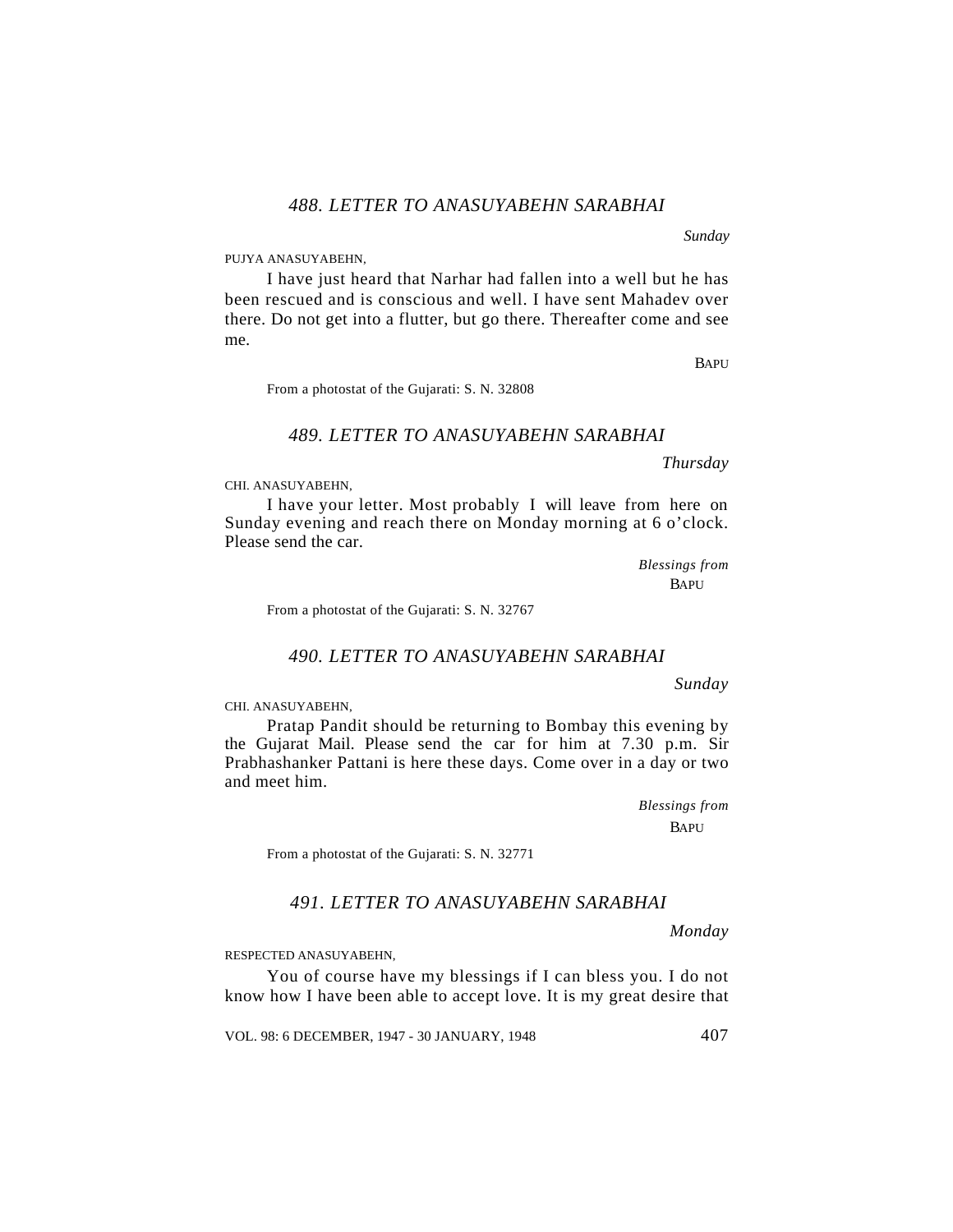you have Mirabai's power and devotion. You can have both these provided you can maintain your health.... Bhai Shankar...<sup>1</sup>.

> *Vandemataram from* **MOHANDAS**

From the Gujarati original: G. N. 11579

#### *492. LETTER TO ANASUYABEHN SARABHAI*

SEGAON, WARDHA

CHI. ANASUYABEHN,

If the water for the hip-bath is not cooler than the body temperature, then cool it by putting some ice. Use the special thermometer which is available for the purpose. It is cheap. It is fixed to a wooden frame. The body temperature is 99 ; so it is better to have a water temperature of 98 . Being unaccustomed to it, you may get a shock. In that case put the ice after you are seated in the water. Sit as long as you like. You can continue for half an hour, while rubbing the abdomen with a light hand. Use the mud-packs only at night. What kind of tea do you drink? There is no harm in it if it is of light straw colour. Stronger than that may prove harmful. Tea leaves should not be put directly into the water. They should be kept in a strainer and boiling water should be poured over it. There is no harm in taking such tea. Lemon juice with honey in hot water will serve the purpose of tea.

The other diet seems all right. The less starch you consume the better. You can't take jam, etc. You may eat all varieties of gourds, brinjal, etc. Leafy vegetables such as *tandaljo* are best.

> *Blessings from* **BAPU**

From a photostat of the Gujarati: S. N. 32790

<sup>1</sup> Omissions indicate damage in the source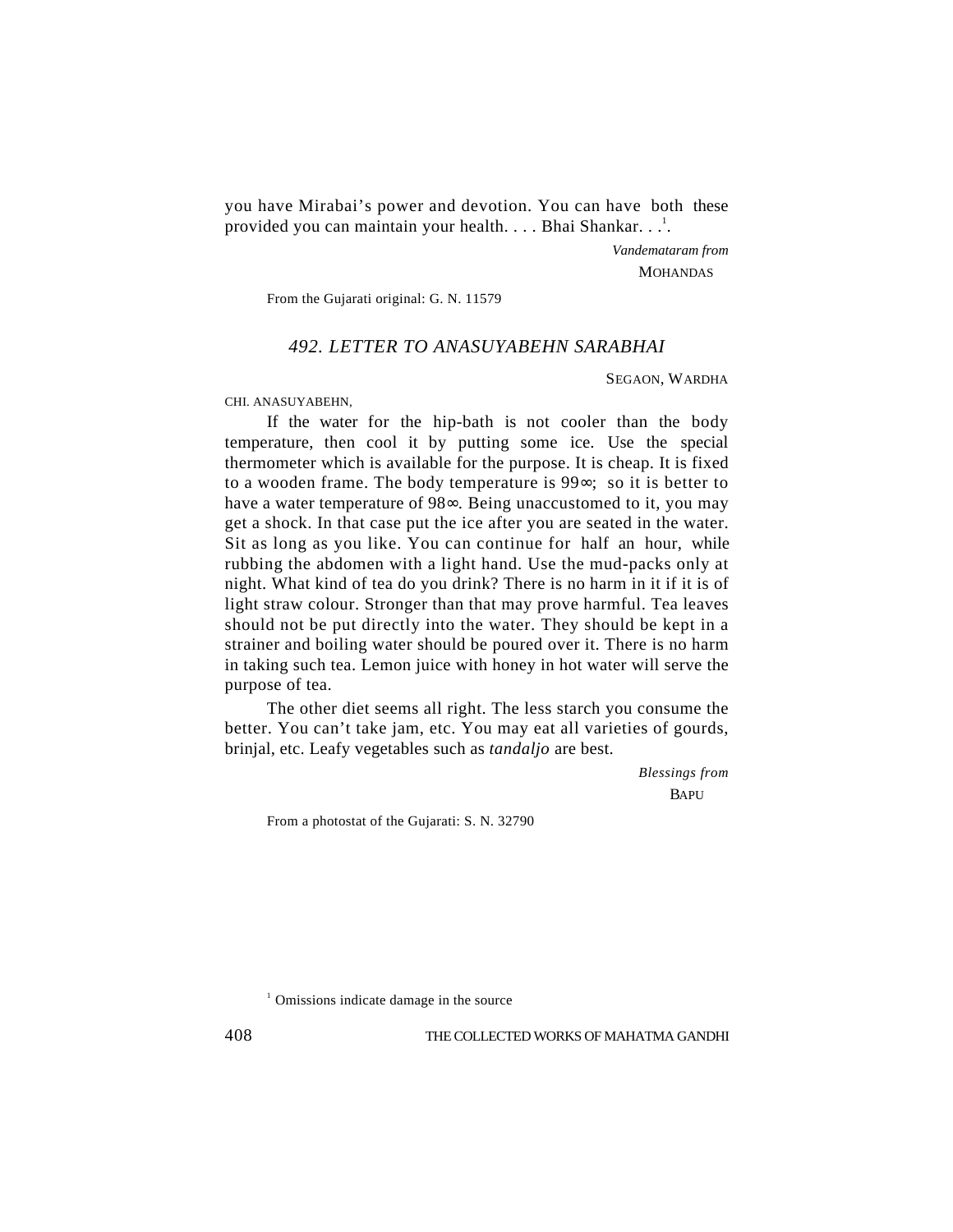#### *Saturday*

#### CHI. ANASUYABEHN,

I have your letter. It is possible that Vallabhbhai is at fault in his dealings with the workers. But you cannot say for that reason there is authoritarianism in Gujarat. I can, however, understand your anger arising from anguish. I hear praise for Vallabhbhai in news wherever I get it from. Sitting here I feel the same way about his work. Man is full of faults. Vallabhbhai may have made mistakes. We must try and understand them. And our dharma consists in drawing his attention if we can, to these mistakes so that he may rectify his faults. If he does not mend himself, we should not get angry but remian patient. So much for your general criticism.

Now about the workers. Did you or Shankerlal meet Vallabhbhai in person? If so, did you speak your mind freely to him? You should not fight shy of being snubbed. We should quarrel with Vallabhbhai if justice has to be got done. Friendship consists in that and so does training for public life. In public institutions, those whom we consider our opponents are sometimes really that, but often they are friends. We should regard both kinds as equals and seek justice from them. In the immediate present, I do not expect much from the the owners. Our views are so divergent that they cannot be easily reconciled. We should be content to take from them as much as we can or fight them. What I like best is that the workers should build their own chawls. But is that possible at present? However, I feel that even if a small number of workers come forward to do so, we should encourage it. If you are hesitant to write to Vallabhbhai about what you should get from him, let me know and I shall do so readily. So far I have not written to him. If you can manage that on your own, there will be no need for me to write. Both of you should reflect on this and let me know. I shall then do what I feel is proper.<sup>1</sup>

[I quote] the above so that you can act upon what you believe in from among the things you read. Ponder over it and cool down.

*Blessings from*

BAPU

From a photostat of the Gujarati: S. N. 32793

<sup>1</sup> Gandhiji follows this with a quotation from the *Bhagavad Gita*, Ch. XII, 18, 19.

VOL. 98: 6 DECEMBER, 1947 - 30 JANUARY, 1948 409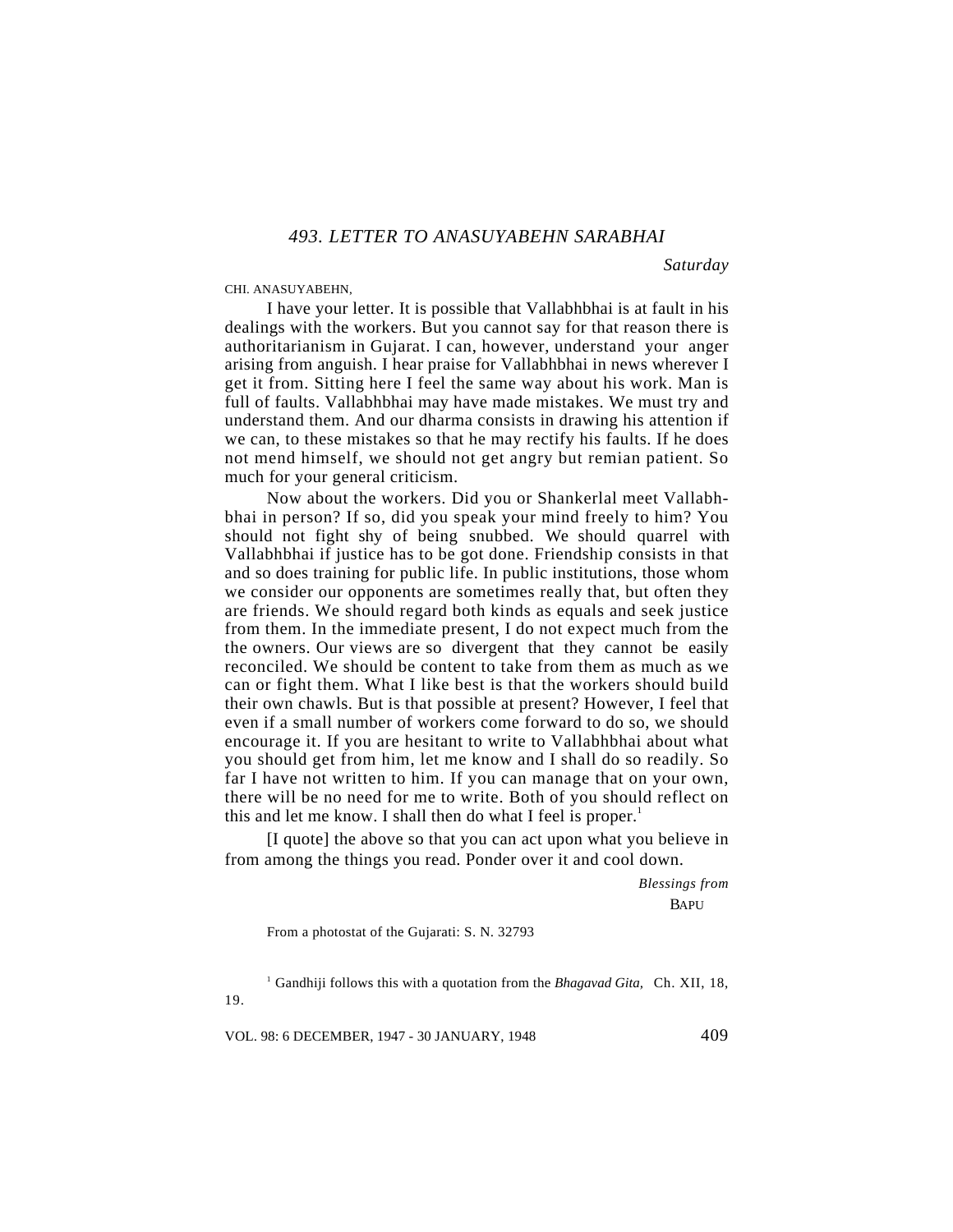SEGAON, WARDHA

CHI. MRIDU,

I received your letter after a long time. I had expected you to come for the Working Committee. When I asked Jawaharlal I learnt that you and Lakshmi Babu had not been invited this time.

You have given good information about the family. From one point of view, Veena can be said to have made a good choice. Your brothers and sisters would not do anything without the blessings of the elders. All of you can get their blessings easily. I have not seen other parents taking care of the freedom of their children. My blessings to Veena and Madan Mohan.

You may come any time you want.

I have understood about the Muslims. It is correct.

Your letter to the Trade Union is beautiful. I shall think more when that work comes to me. There is the Gujarati typewriter. Is there [Gujarati] shorthand too?

Have you written your letter with a reed or with a new pen? Your handwriting is thick and though appearing big, is confusing. It cannot be called clear. I found it difficult to read. I am sending back one page with my scribbling. Perhaps with that you will understand my point better. You have still many years before you. If you try right from now, you would write a handwriting which would be beautiful like pearls. Do not say to yourself that this is like the pot calling the kettle black. It is because my handwriting is bad that I at once notice the bad handwriting of others.

It is good news that mummy has got well.

*Blessings from* **BAPU** 

From the Gujarati original: C. W. 11267. Courtesy: Sarabhai Foundation

# *495. LETTER TO MRIDULA SARABHAI*

*Monday*

CHI. MRIDULA,

Mahadev told me about the difficulty you have in obtaining slivers. If you want special slivers, I can send you. But it would of

<sup>1</sup> The contents point to the year 1936.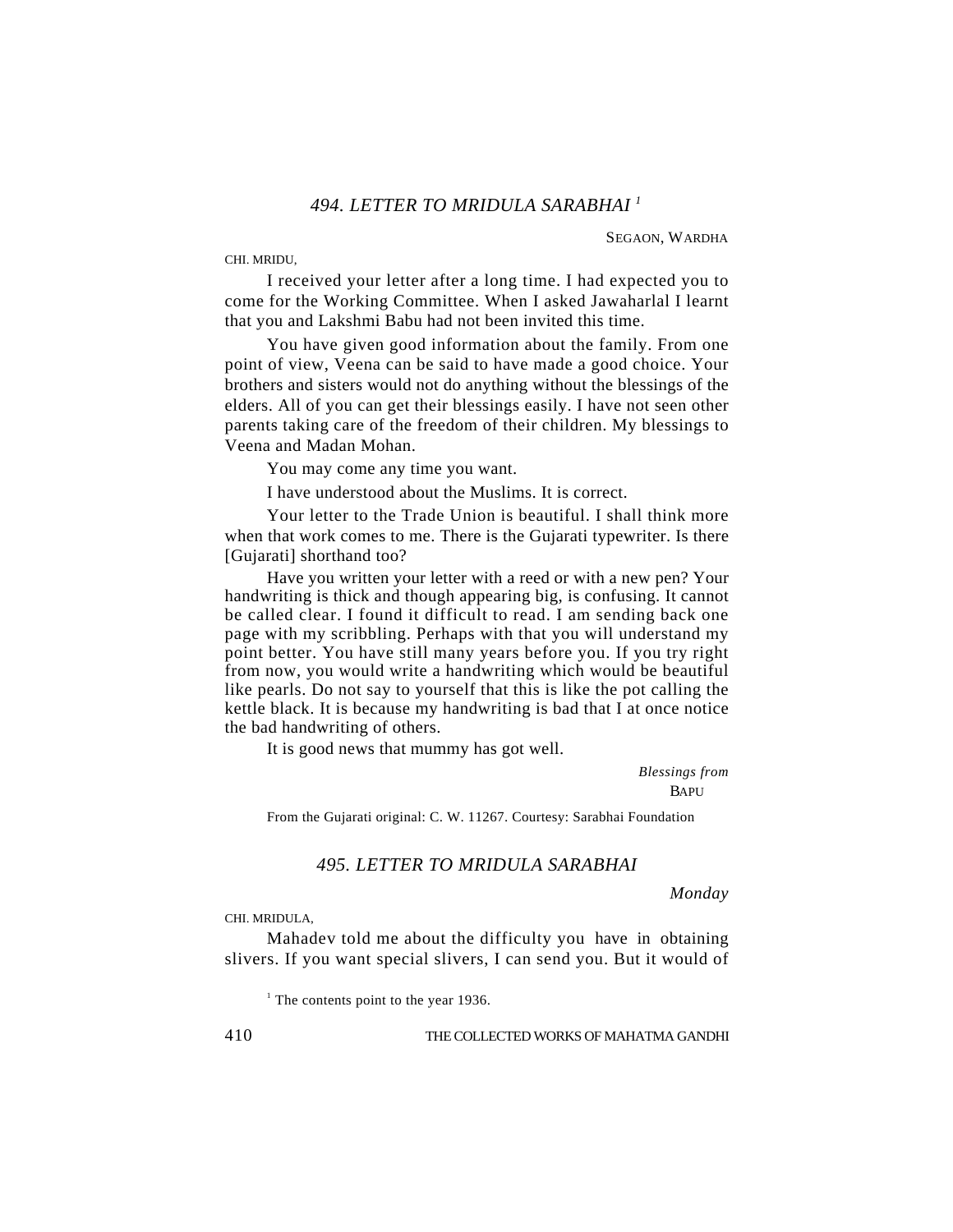course be better for you to do the carding yourself. It is very easy to learn carding. You can learn the technique when you come here, or a teacher can be sent there. The time it takes to spin is ten times longer than the time it takes to card. It means that half an hour's carding would suffice for ten day's spinning. Anyone who does not know carding can never be said to know spinning. But in writing this I do not intend to add to your burden. You must do only as much as you can do and what you have time to do.

I hope all you brothers and sisters are serving your mother. I get *roti* regularly.

> *Blessings from* MOHANDAS

From the Gujarati original: C. W. 11118. Courtesy: Sarabhai Foundation

# *496. LETTER TO MRIDULA SARABHAI*

*Jeth vad 8*

CHI. MRIDULA,

You have never been absent from my thoughts. Your album is constantly with me. I have been late in writing not because I thought that you being a child, delay would not matter, but because I could not decide what I should write. Writing for you was as difficult as it was easy to write for *Navajivan.* I have now written it and today I have forgotten where and how it should be sent. I shall ask the elder sister when she comes. I shall follow her advice. Mother will have fully recovered.

> *Blessings to all of you from* **MOHANDAS**

From the Gujarati original: C. W. 11107

# *497. LETTER TO SARALADEVI SARABHAI*

SATYAGRAHA ASHRAM, SABARMATI, *TUESDAY,*

DEAR SISTER,

Mahadev is somewhere in the Ashram, but I do not know where. I have read your note. Please go to the station if you can. There is no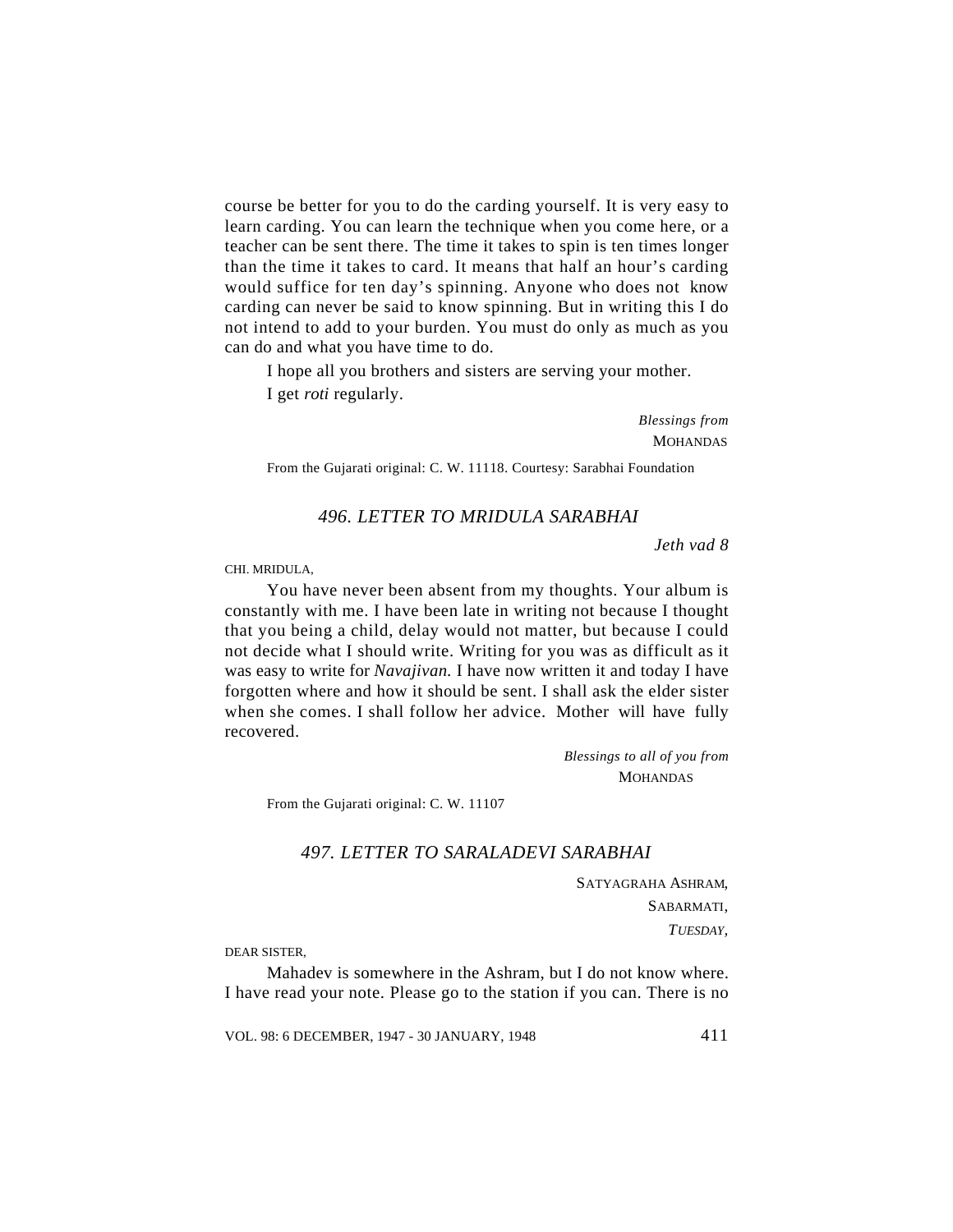need to escort Dr. Ansari to the Ashram. It will be enough if you can arrange to have him brought here. Jamnalalji and Zakir Husain will be accompanying him.

> *Vandemataram from* **MOHANDAS**

From the Gujarati original: C. W. 11154. Courtesy: Sarabhai Foundation

# *498. LETTER TO SARALADEVI SARABHAI*

ANDHERI, *Monday*

DEAR SISTER,

Radha has just informed me that you are feeling very weak and so would be going to Simla. I was very sorry to hear about your illness. I pray to God that you may regain your health quickly. I have never forgotten your priceless love. I have always thought of you and the children. I was looking forward to meet you here, but now I shall hope to see you only after you recover and come back. In the meantime, I shall remember your love and shall try to qualify myself for such true affection.

> *Vandemataram from* **MOHANDAS**

From the Gujarati original: C. W. 11156. Courtesy: Sarabhai Foundation

# *499. LETTER TO SARALADEVI SARABHAI*

*Tuesday*

DEAR SISTER,

The courier brought your letter as I was about to set out for a walk with our guest. It you can send the man tomorrow, that is, on Wednesday, I shall let you know my opinion after seeing the letter.

> *Blessings from* **MOHANDAS**

From the Gujarati original: C. W. 11157. Courtesy: Sarabhai Foundation

412 THE COLLECTED WORKS OF MAHATMA GANDHI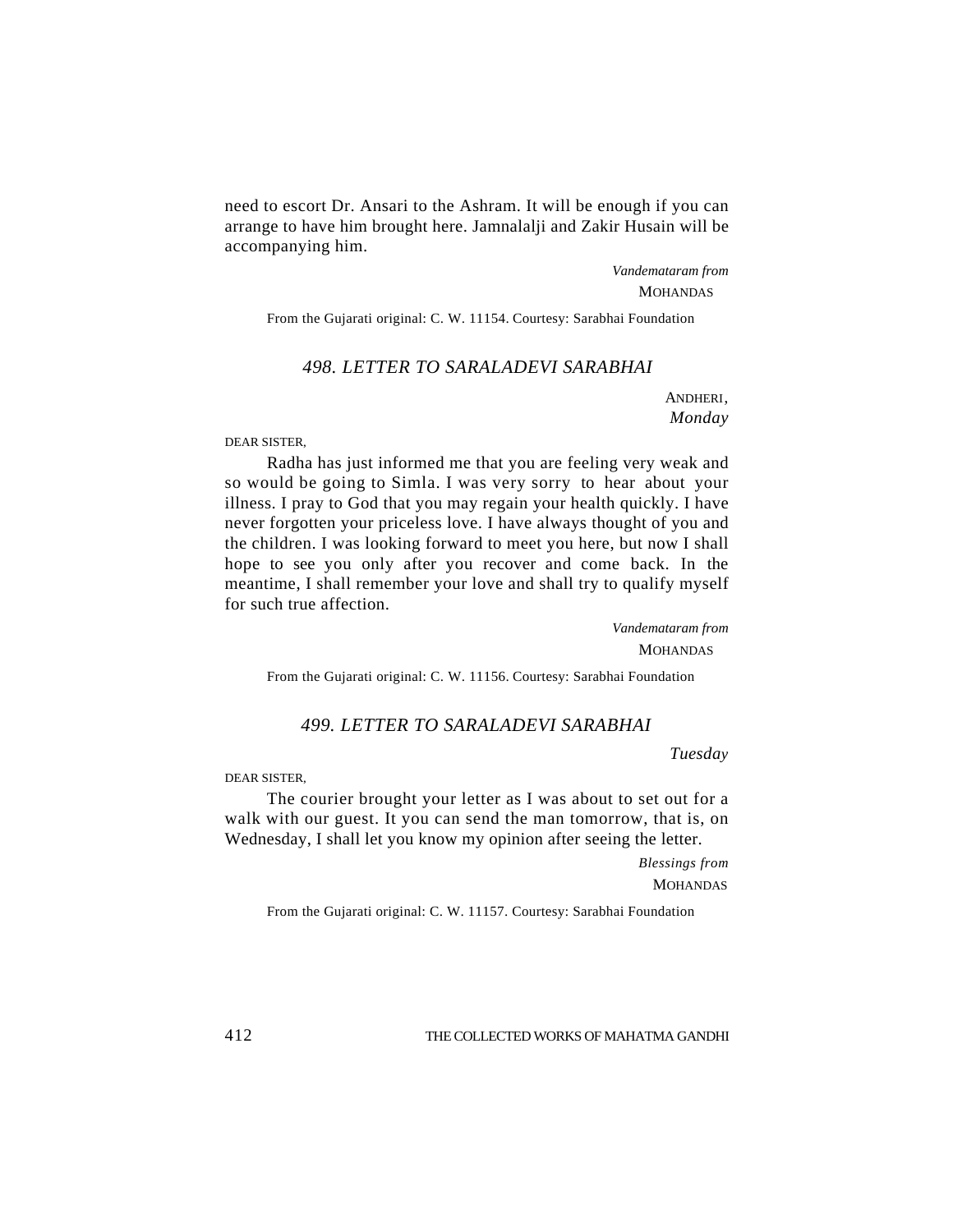# *500. LETTER TO SARALADEVI SARABHAI*

*Vasant Panchami,* SATYAGRAHA ASHRAM,

**SABARMATI** 

DEAR SISTER,

What shall I write to you? I cannot spurn the affection of both of you and at the same time, it embarrasses me to accept what you have sent for Ramdas as also the sweets. I am keeping both for the time being. May your love be directed not to me but to my work.

> *Vandemataram from* **MOHANDAS**

From the Gujarati original: C. W. 11155. Courtesy: Sarabhai Foundation

# *501. LETTER TO CHIMANLAL N. SHAH*

*Silence Day,* Y. M.

CHI. CHIMANLAL,

I am writing to you merely of the sake of writing. What need I write to you? Take care of your health.

> *Blessings from* **BAPU**

From a photostat of the Gujarati: G. N. 10660

# *502. LETTER TO MUNNALAL G. SHAH*

Y. M.

CHI. MUNNALAL,

Received your frank letter. The best medicine for you is that you. . . . <sup>1</sup> This universe is like a big machine. If its various components do not observe the rules, the machine will break down. One who does not observe the rules will certainly not become a part of the machine and therefore "he will perish like a scattered cloud"<sup>2</sup>. My advice to you is that you should live in the Vidyapith the way your inner self guides you. Find peace of mind anyhow.

<sup>1</sup> Two words are illegible here.

2 The *Bhagavad Gita,* VI, 38.

VOL. 98: 6 DECEMBER, 1947 - 30 JANUARY, 1948 413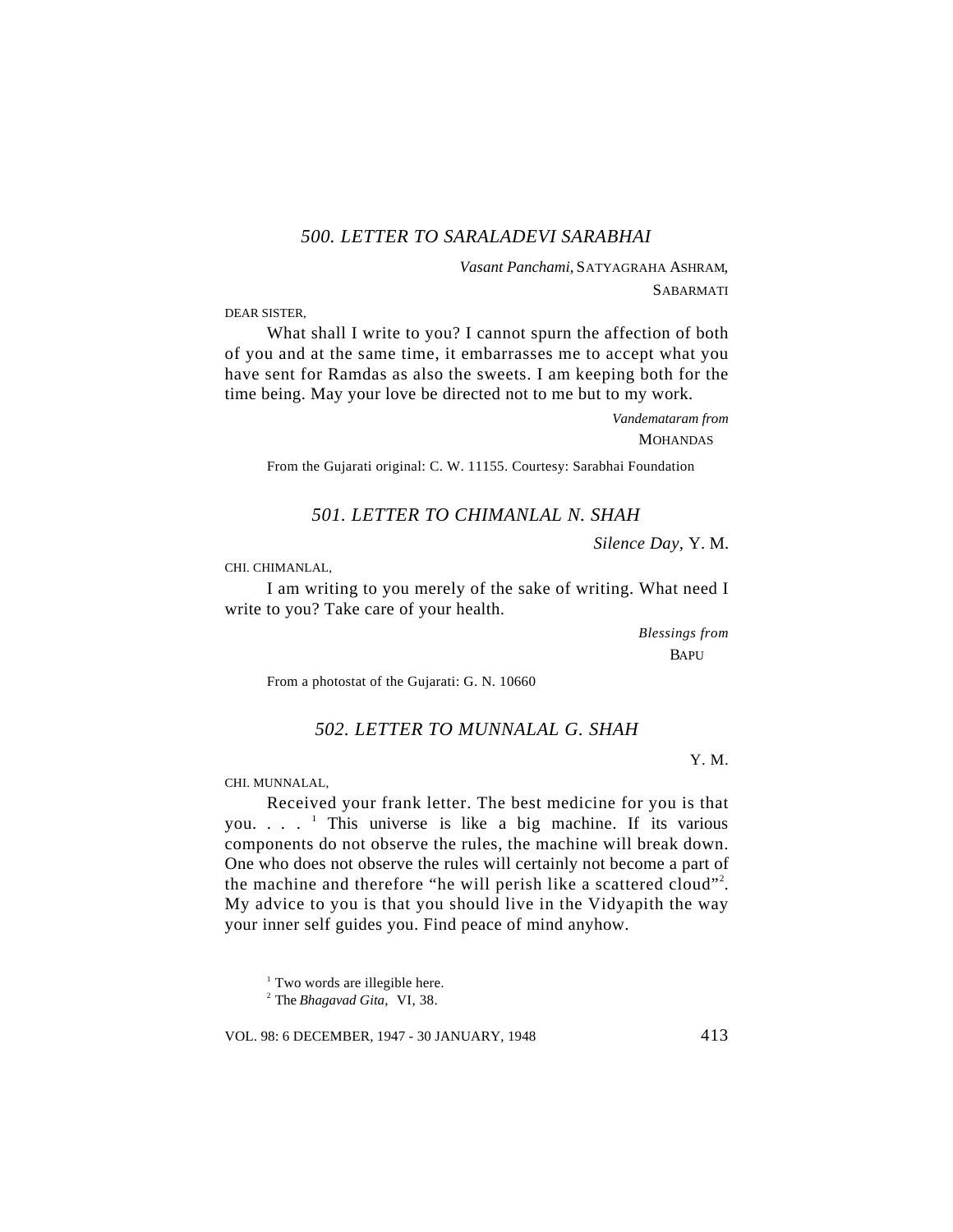There is truth in what you write about prayers. We are all seekers. No one is perfect. Therefore, there is no limit to our shortcomings. But our dharma is clear.

"God's whole creation, living and non-living, contains both good and evil. The wise accept the good and leave the evil (like the swan) which drinks the milk and leaves the water behind."

Keep writing to me.

*Blessings from* **BAPU** 

From a photostat of Gujarati: G. N. 8606

### *503. LETTER TO MUNNALAL G. SHAH*

CHI. MUNNALAL,

This is something you must find today. When it is needed for a patient you must get it even at the cost of some inconvenience. Of course carrots and leafy vegetables are there.

> *Blessings from* **BAPU**

From a photostat of the Gujarati: G. N. 8377

# *504. LETTER TO MUNNALAL G. SHAH*

*Silence Day,* SODEPUR,

CHI. MUNNALAL,

Your letter.

I like it that you are absorbed in work. I have, of course, replied to your earlier letter.

Keep your mind, body and speech pure while you are there. I am glad that you are there. It's good too that your mother-in-law has come.

> *Blessings from* **BAPU**

From a photostat of the Gujarati: G. N. 8372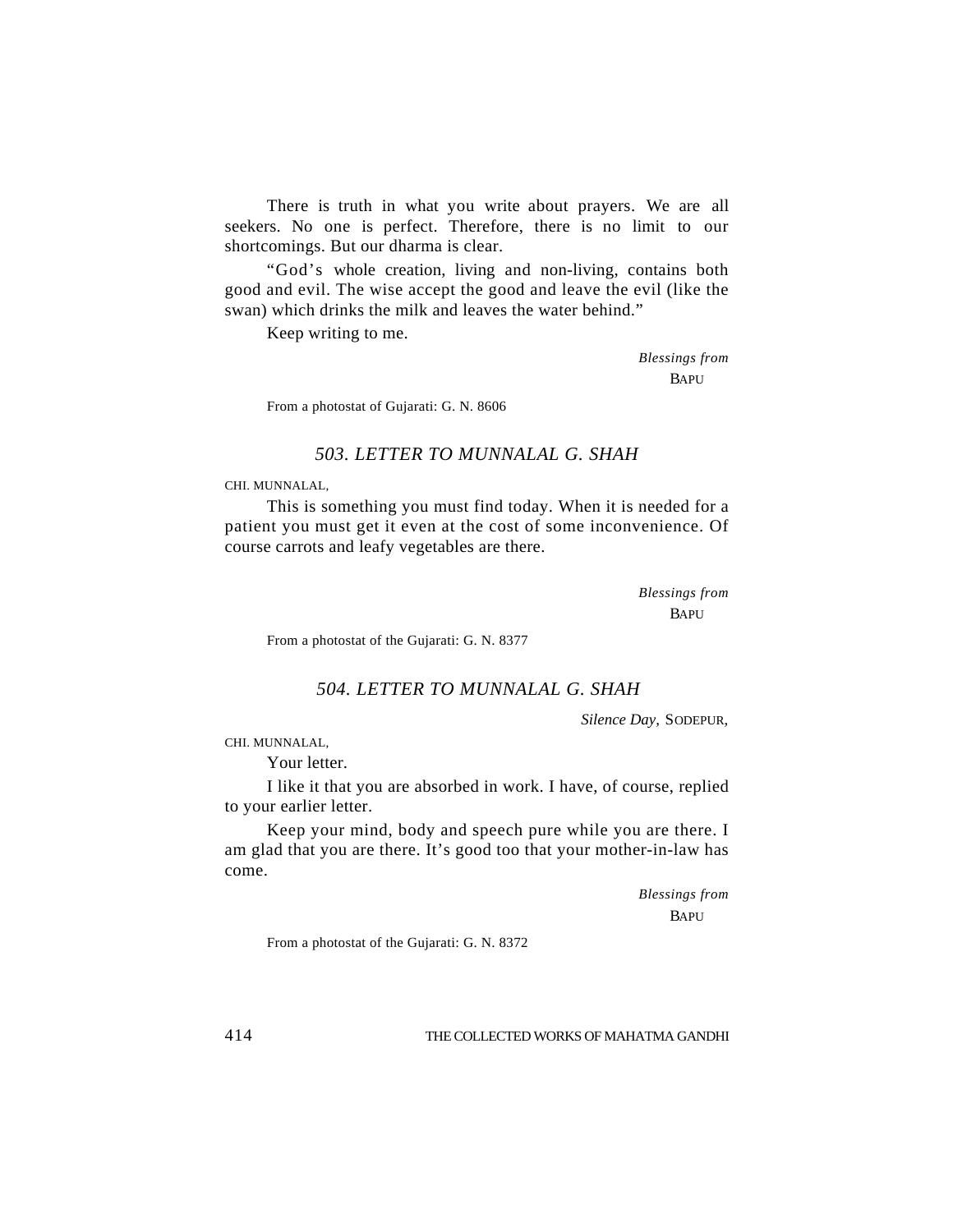CHI. MUNNALAL,

What about the curd today? Three day's stale curd cannot be served. You should calmly have a talk with everyone. Do not write to the doctor. Tell me whatever you have to say. The doctor is himself disturbed and is old. He must be spared.

**BAPU** 

From a photostat of the Gujarati: G. N. 8515

# *506. LETTER TO MUNNALAL G. SHAH*

*Silence day*

CHI. MUNNALAL,

It seems you talk too much. It will do you good if you take a vow of silence. Eat whatever you get without criticizing it.

> *Blessings from* **BAPU**

From a photostat of the Gujarati: G.N. 8380

# *507. LETTER TO MUNNALAL G. SHAH*

CHI. MUNNALAL,

I would not like you to go leaving the work incomplete; that is not even proper. Now the work is such that tthere should be no room for dissatisfaction. It will be tantamount to forsaking your duty. Think over this and do what you feel is right.

> *Blessings from* **BAPU**

From a photostat of the Gujarati: G.N. 8370

# *508. LETTER TO MUNNALAL G. SHAH*

CHI. MUNNALAL,

Your letter is good. Only gradually you will win over your

VOL. 98: 6 DECEMBER, 1947 - 30 JANUARY, 1948 415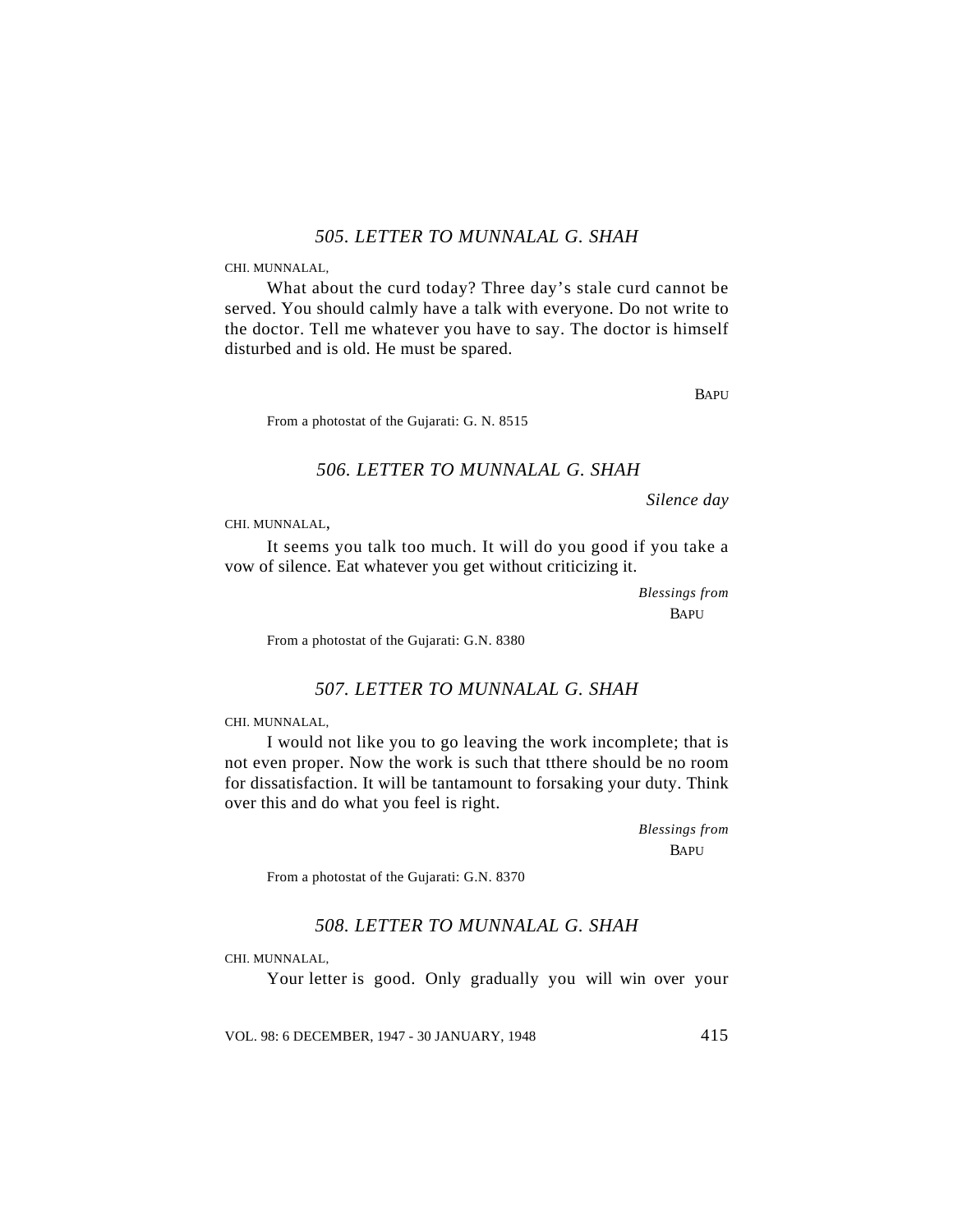enemy—anger. What more can be expected of Prahlad? I may reach there on the 30th.

*Blessings from*

**BAPU** 

From a photostat of the Gujarati: G.N. 8367

# *509. LETTER TO MUNNALAL G. SHAH*

CHI. MUNNALAL,

For now I can only ask people, make enquiries. The straight answer to your question is that I must have my separate kitchen. The rule about the guests.  $\cdot \cdot \cdot$ <sup>1</sup>.

From a photostat of the Gujarati: G. N. 8376

# *510. LETTER TO MUNNALAL G. SHAH*

CHI. MUNNALAL,

I have compared myself to an ass. It is said that however much you flog an ass, he will remain what he is. In some respect that is true of me also. It seems I shall never give up my assinine nature. I liked your letter. It reveals your anger no doubt but it also reveals your simplicity. I therefore gave it to the concerned persons to read. On realizing my mistake, I should have done what was necessary to set it right. Your letter has not been given a simple meaning. I had expected that everyone would ignore the exaggeration and read it with due corrections. I failed in that. Now I am giving you these letters. The wrong will be righted if you can laugh over it, learn a lesson from it and get everyone to laugh over it. If you do not have that capability, then forget about the letters. I will think over them and see how the train can be put back on the rails.

**BAPU** 

From a photostat of the Gujarati: G. N. 8322

<sup>1</sup> The letter is incomplete.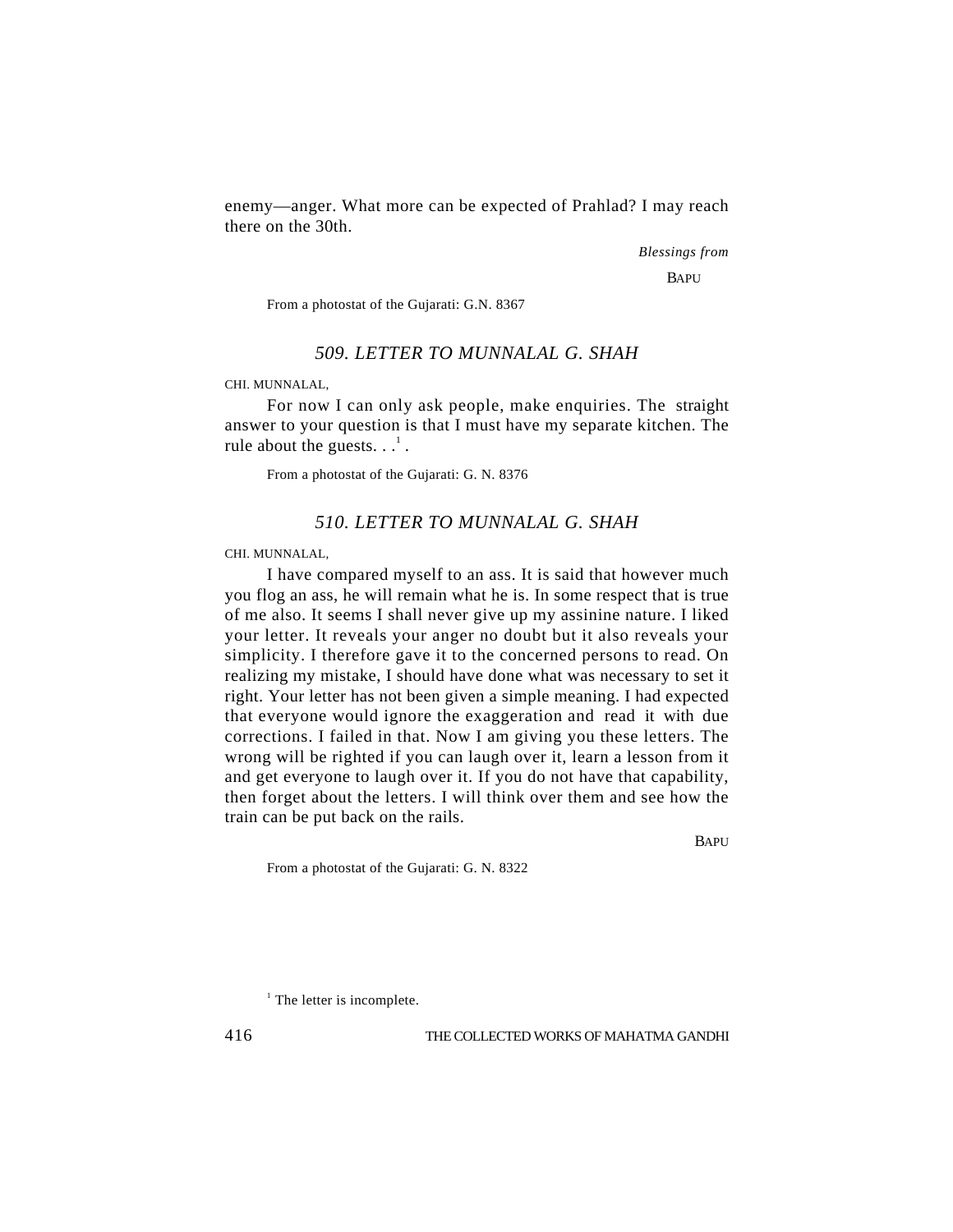CHI. MUNNALAL,

You have given a good summary. It can be improved upon. But for the time being it will do for you. Do not be impetuous or impatient. Lethargy developed over the years cannot go in a moment. The lethargy primarily was from my side in overlooking so many things. I intend not doing so any more.

Rest when I receive your next [summary]. It is possible to solve Dhirendra's problem without bothering Jajuji.

> *Blessings from* BAPU

From a photostat of the Gujarati: G. N. 8374

# *512. LETTER TO MUNNALAL G. SHAH*

CHI. MUNNALAL,

Although the [blood] pressure has gone up, I must write to you. Your letter is very long but the thing is.  $\ldots$ <sup>1</sup> work and Kanchan.  $\ldots$ <sup>2</sup> I have already given to you. When I have not entrusted you with anything, you should observe silence and spin. Either you should completely forget Kanchan or set up a home with her. If you read the *Gita*, put it into practice. The soul alone is the refuge of the soul.

> *Blessings from* **BAPU**

From a photostat of the Gujarati: G. N. 8237

### *513. LETTER TO PUNJABHAI H. SHAH*

*Kartik Vad 1*

#### CHI. PUNJABHAI,

I have your letter. It does not matter if you give up hip-baths. It is sufficient if you continue with the mud-packs. Take buttermilk only

<sup>1</sup> Omissions as in the source 2 *ibid*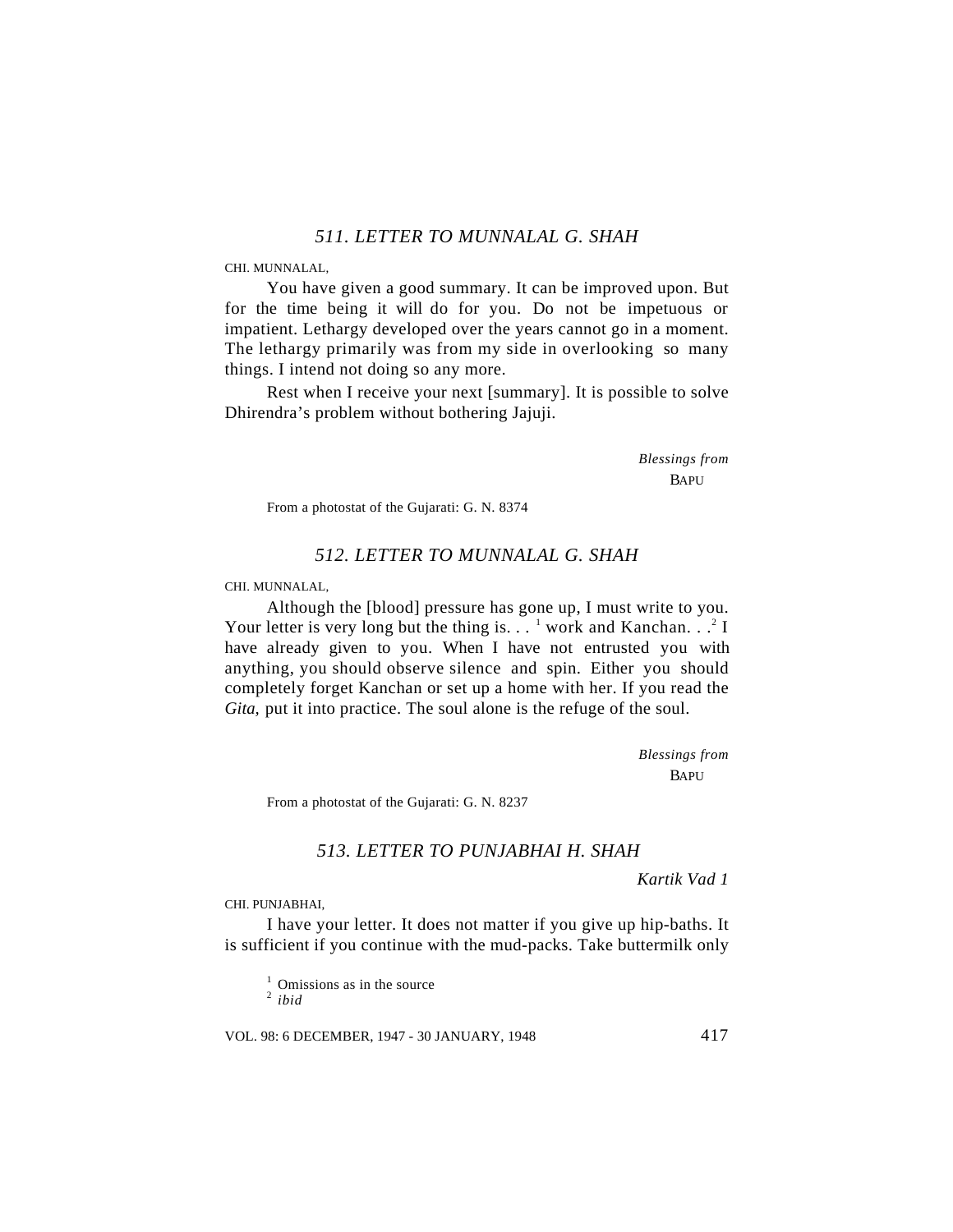in the quantity you like to have. Take sugarcane and oranges as much as you like.

> *Blessings from* **BAPU**

From a copy of the Gujarati: G. N. 4012

# *514. NOTE TO PUNJABHAI H. SHAH*

Every time the enemy attacks, we must think of the nature of the attack and keeping in mind the bodily structure, drive back the enemy. Why is the soul related to the body? You must realize that it is not for the satisfaction of physical passions.

**BAPU** 

From a photostat of the Gujarati: G. N. 4019

### *515. LETTER TO PUNJABHAI H. SHAH*

CHI. PUNJABHAI,

I have your letter. You will have regained your health. I was relieved to know that you would come over as soon as you recovered. You must listen carefully to what I say and then do as seems right to you.

> *Blessings from* **BAPU**

From a copy of the Gujarati: G. N. 4018

#### *516. LETTER TO SHANKARBHAI*

DEAR SHANKARBHAI,

I may not be able to convince you as regard temple entry, but how can you, on account of that activity, abandon me like others? Temple entry is not a new activity for me; still on occasions I have been able to get help from you. Shankerlal says that now he is not able to have any help from you for Harijan work. I hope that except for temple entry, you will certainly provide funds for other activities.

> *Vandemataram from* **MOHANDAS**

From a copy of the Gujarati: S. N. 32754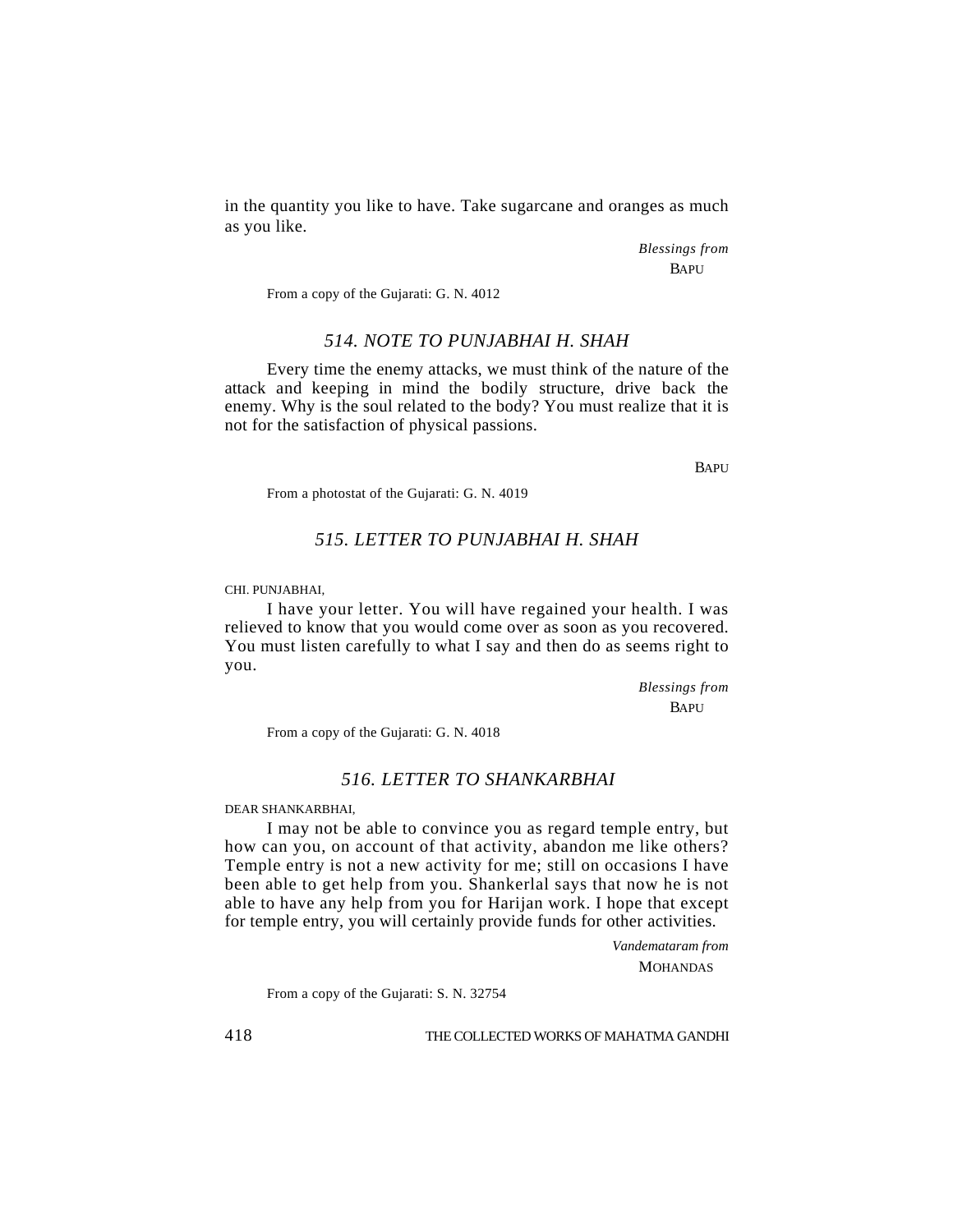**WARDHA** 

BHAI JANGABAHADUR SINGH,

I have your letter. Do come over. Your will stay at Nalwadi Ashram, which is a mile away from Wardha, and learn carding, weaving, etc. More when you arrive.

> *Blessings from* BAPU

From a photostat of the Hindi: G. N. 1336

### *518. LETTER TO UMAR SOBHANI*

*Wednesday*

DEAR UMAR SOBHANI,

I must inform you that Bhai Shankerlal has eaten nothing since yesterday. Why are you being obstinate? You would not humiliate yourself by confessing your mistake. Those who do not confess their mistakes fall--they are humiliated. You have made me a leader. Can a soldier cheat his captain? I really suspect that you have cheated me. Is it not your duty to dispel that suspicion? I am afraid Bhai Shankarlal would go hungry till your matter is clarified. Even if you consider me a brother, you should satisfy me. I wish you would come over.

> *Vandemataram from* MOHANDAS GANDHI

From a copy of the Gujarati: S. N. 32764

# *519. LETTER TO SURENDRA*

*Silence Day*

CHI. SURENDRA,

I have received your letter. I have written about the tannery in my letter to Ramniklal. It irks me also that we could not talk. But there was no alternative. You have taken my worry about the tannery off my mind. Hence I was not impatient to talk.

I do not think you have to permanently remain at Ranchi. But I do think it necessary that a couple of responsible persons should learn that art.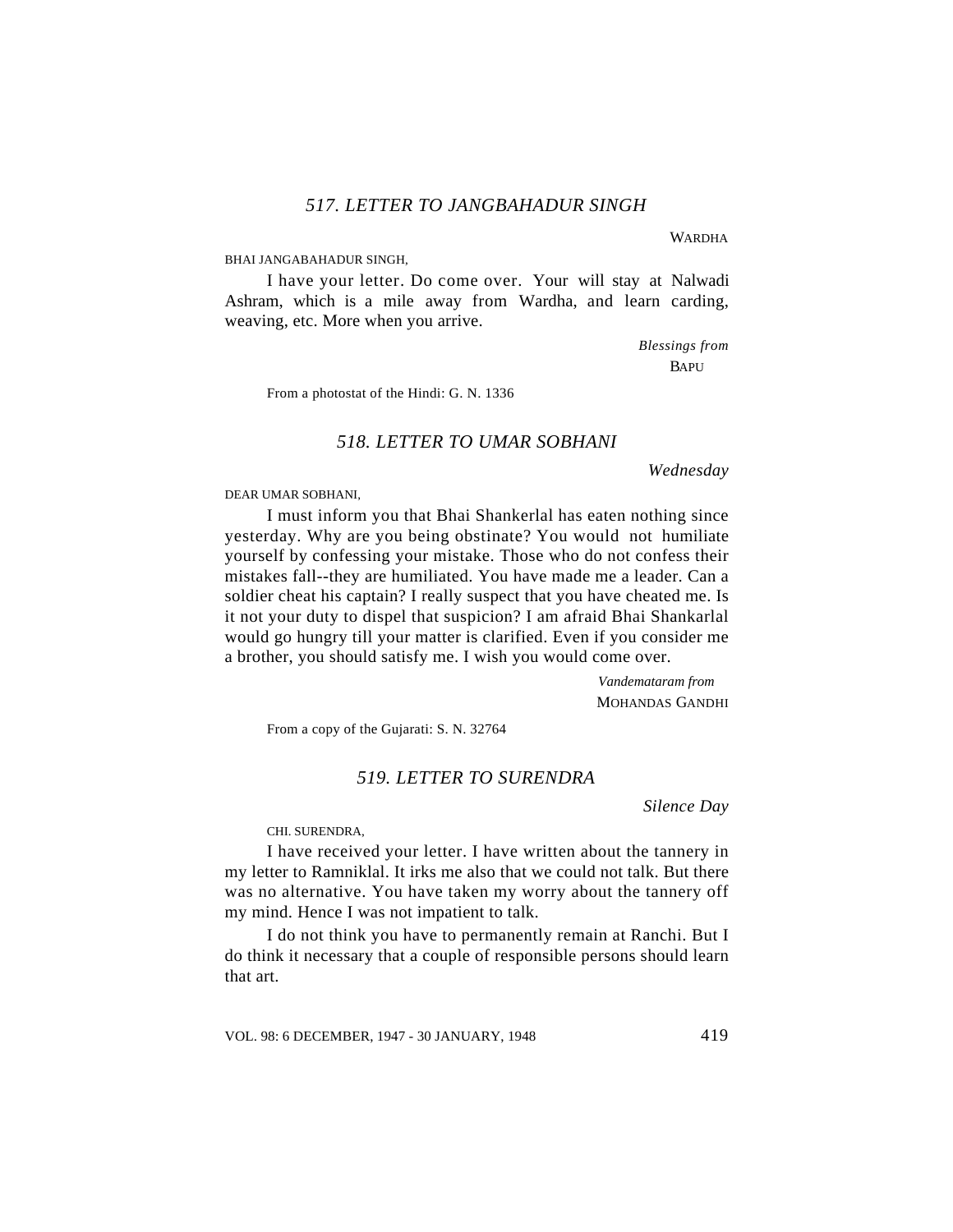Encourage the students who can take consolation from you. Do not avoid ladies altogether. Be guided by Nathji in the matter.

> *Blessings from* **BAPU**

From a copy of the Gujarati: G. N. 3133

# *520. LETTER TO SURENDRA*

*Monday*

CHI. SURENDRA,

Once again there has been no letter from you. 'Slowly' is a good word. One can achieve nothing in a hurry. We have to be patient and firm. Everything will be all right in the course of time. Bearing that in mind, observe the happenings and do as much as you can.

> *Blessings from* **BAPU**

From a photostat of the Gujarati: G. N. 3132

# *521. NOTES FOR SURENDRANATH* <sup>1</sup>

9. The instinctive qualities attributed to the soul are the *gunas* of the individual. He who possesses the quality of maximum calm is *sattvika* or righteous. He who possesses the quality of maximum disquiet is *rajasi* or passionate. And he who lacks in both these qualities and is also wanting in awareness or knowledge is *tamasi,* which signifies darkness and ignorance.

10. Every wise person must possess the same qualities. He may appear to be impractical, but in reality, he is not so.

11. Ba is still so stupid that she does not understand even common duty. It pained me. There was only pity behind it.

12. The body can certainly reach the state of absolute *brahmacharya* and absolute truth. There can be no freedom from unavoidable violence like breathing.

13. That a passionless, perfect man should commit a blunder is a contradiction in terms like a son being born to a barren woman. It is

<sup>1</sup> Reproduced as serialized in the source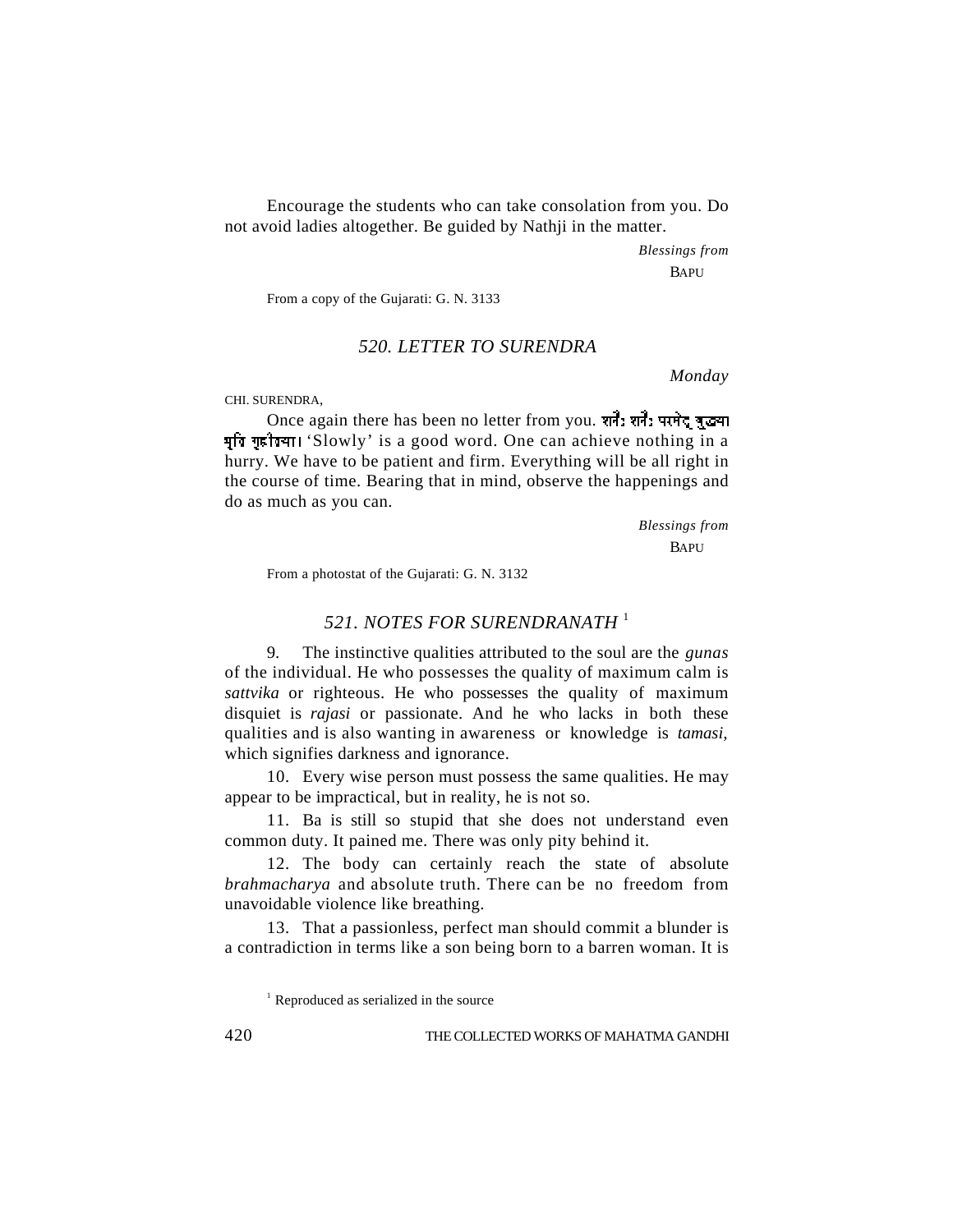possible that man would become free in spite of wearing foreign clothes. But let us not attain freedom by wearing foreign clothes. 14.

A one-sided statement that the Buddha did not attain emancipation only because he ate non-vegetarian food cannot be true.

15. A person who has controlled the senses ultimately becomes incapable of sensual pleasures. But that is the capacity of the strong.

16. With growing compassion, there is greater calm, because then one is experiencing pain. It is the calm resulting from a sense of duty. Hence, a saintly man experiences calm in the midst of disquiet.

17. Truth means existing at all times. That passionless state pertains to *Brahman.* Hence it is that Truth is *Brahman.*

18. Self-introspection means constant awareness about the existence of soul, etc.

19. Being omniscient means having complete knowledge of soul. Liberation means absolute detachment with regard to worldly existence. Equanimity means being unconcerned about pleasure and pain, non-possession, neutrality, being and non-being, a state of nothingness, liberation.

20. Kindness, compassion, grace, love, justice. All prevailing everywhere in totality.

Doer: One who does. A cobbler is not the doer of shoes.

Equanimous: fair-minded.

21. Some other time.

22. The meaning of the first part is not clear. I have not yet come across a perfect *brahmachari.* Perfect *brahamchari* means an absolutely passionless man or woman.

23. Being unselfish is discarding selfishness. If we eliminate the self, we become selfless. Being unhappy at the unhappiness of the world menas to continue to serve without any reward. Renouncing the world for the sake of the soul. Even while interpreting to simply mean that we should renounce the world for *moksha,* it means that the world should be renounced even for the sake of the protection of the body. The soul is very often said to mean both the body and the physical. Where its meaning as the body creates a wrong impression, it should be taken to mean the physical.

BAPUJI

From a copy of the Gujarati: C. W. 8853. Courtesy: Not known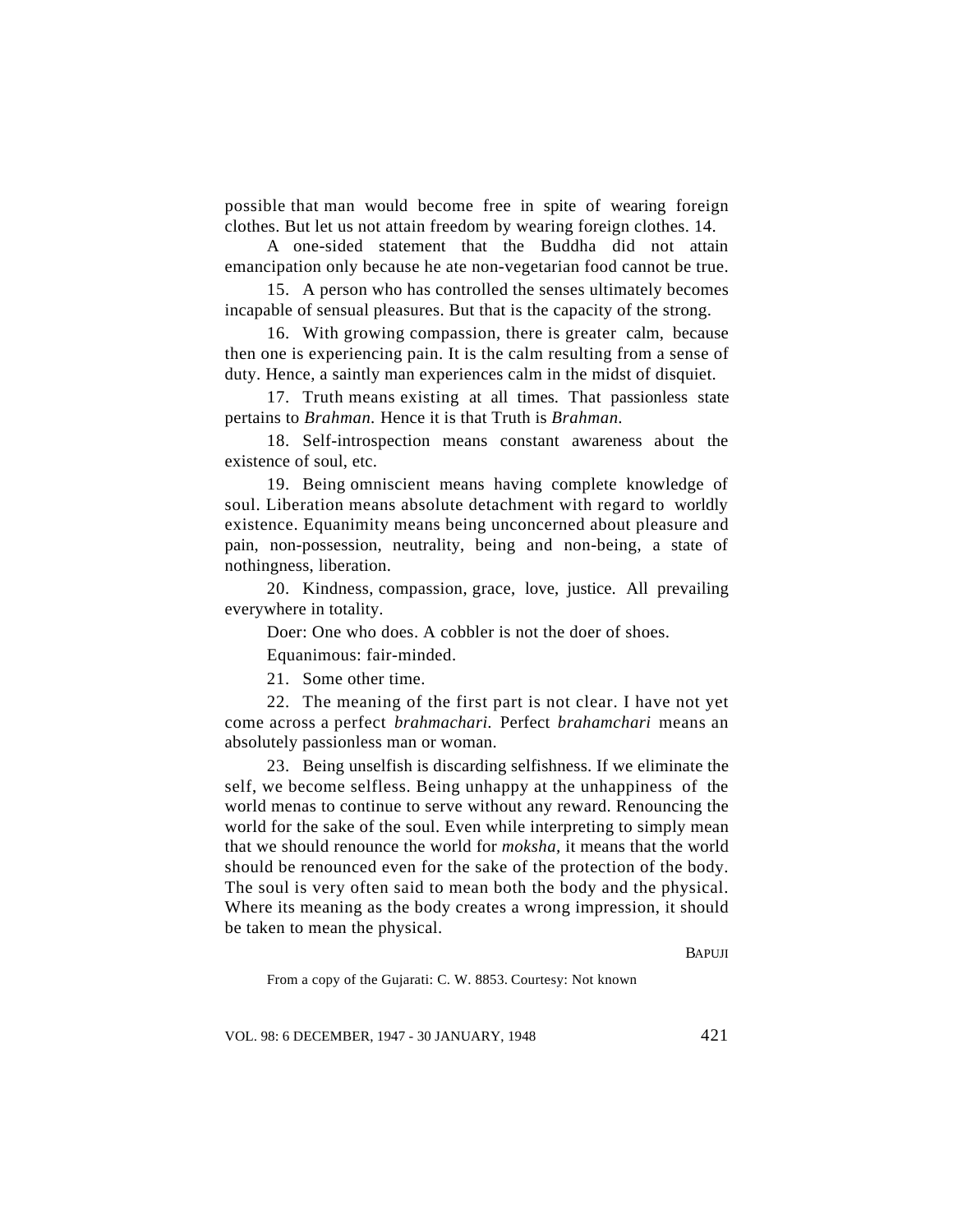#### *522. LETTER TO MATHURADAS TRIKUMJI*

I want to prove to the Government and the tyrant that nonviolence is a successful means; that through it, every proper thing, including independence, can be gained. This is the greatest task of my life and I should get complete freedom to act accordingly.

[From Gujarati] *Bapuni Prasadi,* p. 151

# *523. LETTER TO KASHINATH TRIVEDI*

CHI. KASHINATH,

I do not understand how I forgot about writing a letter to Kalavati. It is possible that since I had wanted to write, I must have taken it for granted that I had written it, and in fact it must have remained unwritten. I do not think the letter to Shanta still remains to be written. Still I am writing. I am also writing to Kalavati today. The one who has become aware of his soul does do *karma* but does not think that the burden lies on him. He should never feel that way. A person sold into slavery does everything, yet keeps no responsibility on his head. Once we realize this, we would feel ourselves light as flowers. Give consolation to Nathmalji on my behalf. I feel like describing the process of going to the place, where everyone has to go, by some name other than death. Convey my blessings to all inmates in jail.

> *Blessings from* **BAPU**

From a photostat of the Gujarati: G. N. 5286

# *524. LETTER TO GANGABEHN VAIDYA*

*Monday*

CHI. GANGABEHN,

There was no letter from you this week. I hope your health is all right.

It will still be some time before I visit the Ashram. My spirit of course is there. We also have daily prayers and use the same hymns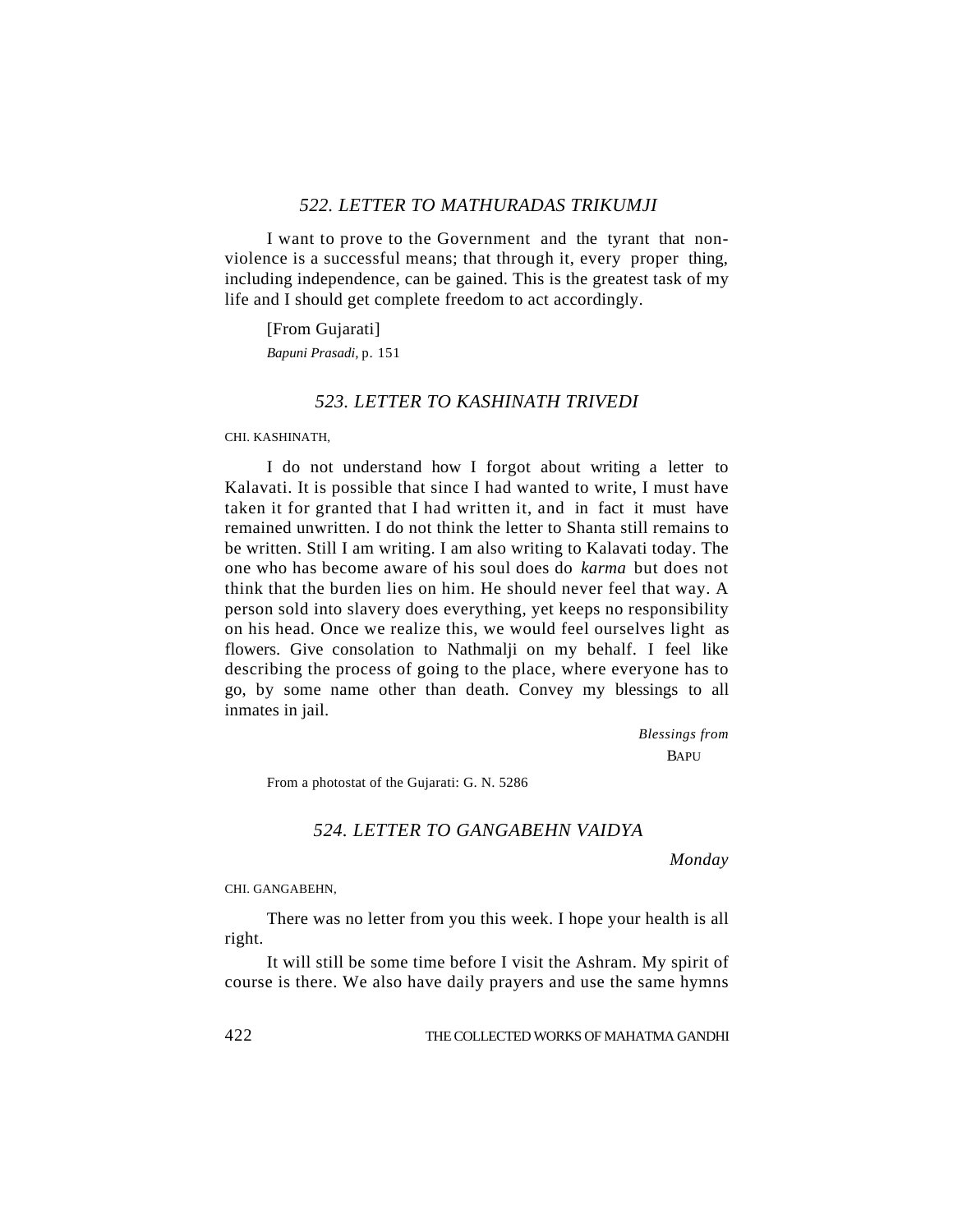that are used for morning and evening prayers there. In the morning the time also is the same. We spin here, too, just as you do there.

> *Blessings from* **BAPU**

From the Gujarati original: C. W. 8829. Courtesy: Gangabehn Vaidya. Also G. N. 11385

# *525. LETTER TO GANGABEHN VAIDYA*

CHI. GANGABEHN,

Received your letter. It is good that you have recovered quickly. Your reassurance has dispelled my anxiety. There is no time for the present to write more.

> *Blessings from* **BAPU**

*Bapuna Patro— 6, Gangabehnne* p. 18. Also G. N. 11266

#### *526. LETTER TO GANGABEHN ZHAVERI*

*Saturday*

CHI. GANGABEHN,

I have received both your letters. I opened them myself and then tore them up. It does not matter that you have wasted two postage stamps. Write frankly whatever you want to write. As for me, I saw in your letter itself the picture you have given of yourself. Man can never hide himself with his own language. The more he conceals himself, the more he reveals. Artificiality eats up man. I did not have any charges to make against you. But I wrote to you because I did not feel you were simple-hearted and I did not get that impression from your letter either. The reasons for it are the same that you mention. Having known them, they have to be removed. It can be done with practice. We can say we have acquired knowledge only when we can derive joy from whatever situation we may be in. In my view, your present circumstances are favourable. Seeking more facilities will mean being self-willed.

I only wish to give you true happiness even if it means hurting you. I am interested in your true happiness.

Rather than be agitated, you should be cheerful, welcome my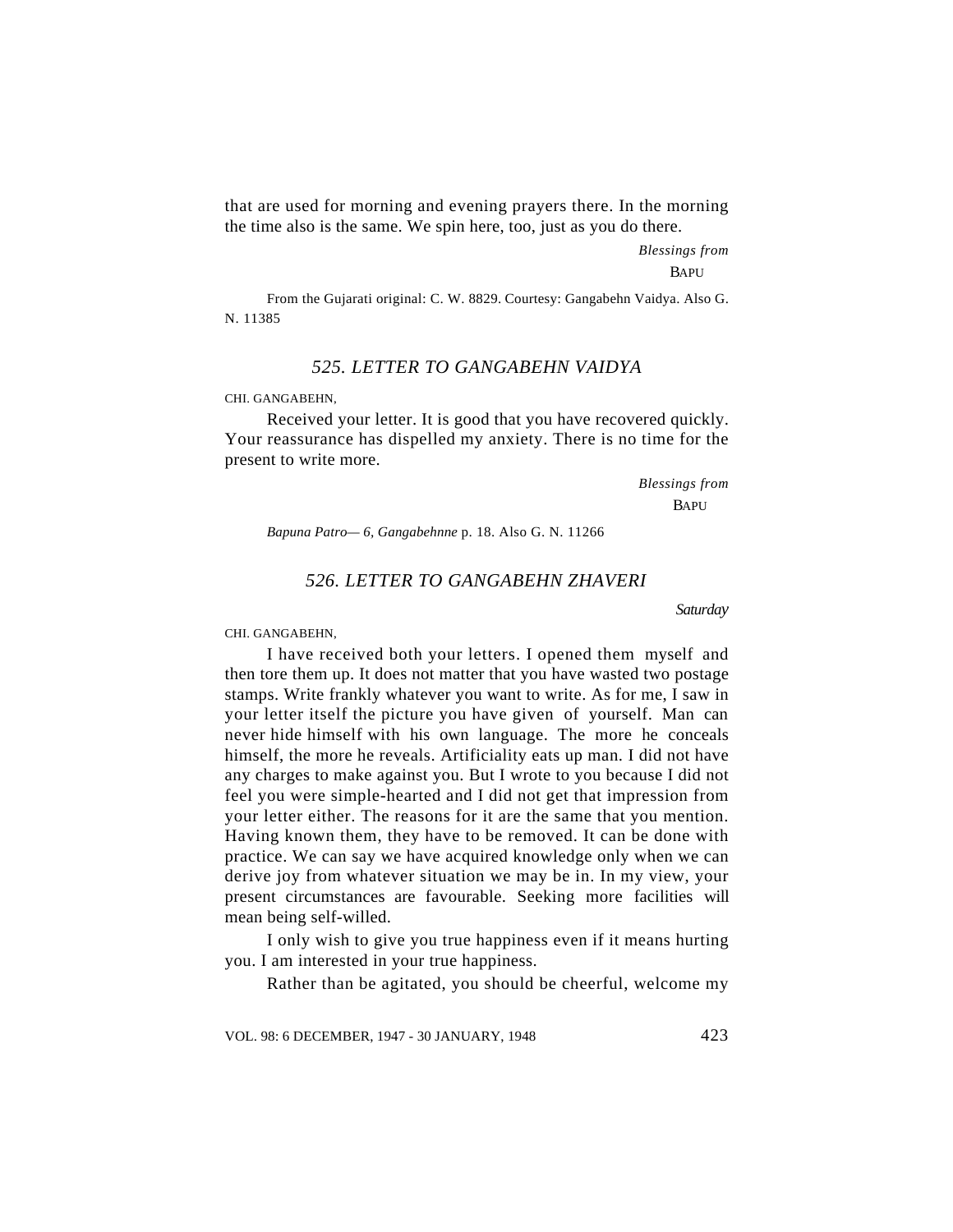letters as medicine. Everything will turn out well and your pain also will go.

> *Blessings from* **BAPU**

From a photostat of the Gujarati: G. N. 3130

### *527. LETTER TO GANGABEHN ZHAVERI*

*Tuesday, Y. M.*

CHI. GANGABEHN ZHAVERI,

What are you both doing there at present? Tell Mithubehn to write to me.

> *Blessings from* **BAPU**

From a copy of the Gujarati: G. N. 3127

# *528. A NOTE*

There are opportunities for service everywhere. A kind word spoken at the right moment is good service. Even a kind thought that would translate itself into action is good service. It is idolatory to think that there is no service but what is rendered through the body.

From a copy: C. W. 11329. Courtesy: Narandas Gandhi

# *529. A NOTE*

It is unreasonable to expect coincidence of views. Mutual respect and toleration is the only thing one may expect and for one's own part must cultivate.

From a copy. C. W. 11327. Courtesy: Narandas Gandhi

# *530. A NOTE*

Every minute of my time I am fully conscious of the fact that if those who have consecrated their lives to khadi will not incessantly insist on purity of life, khadi is bound to stink in the nostrils of our countrymen.

From a photostat: S. N. 15851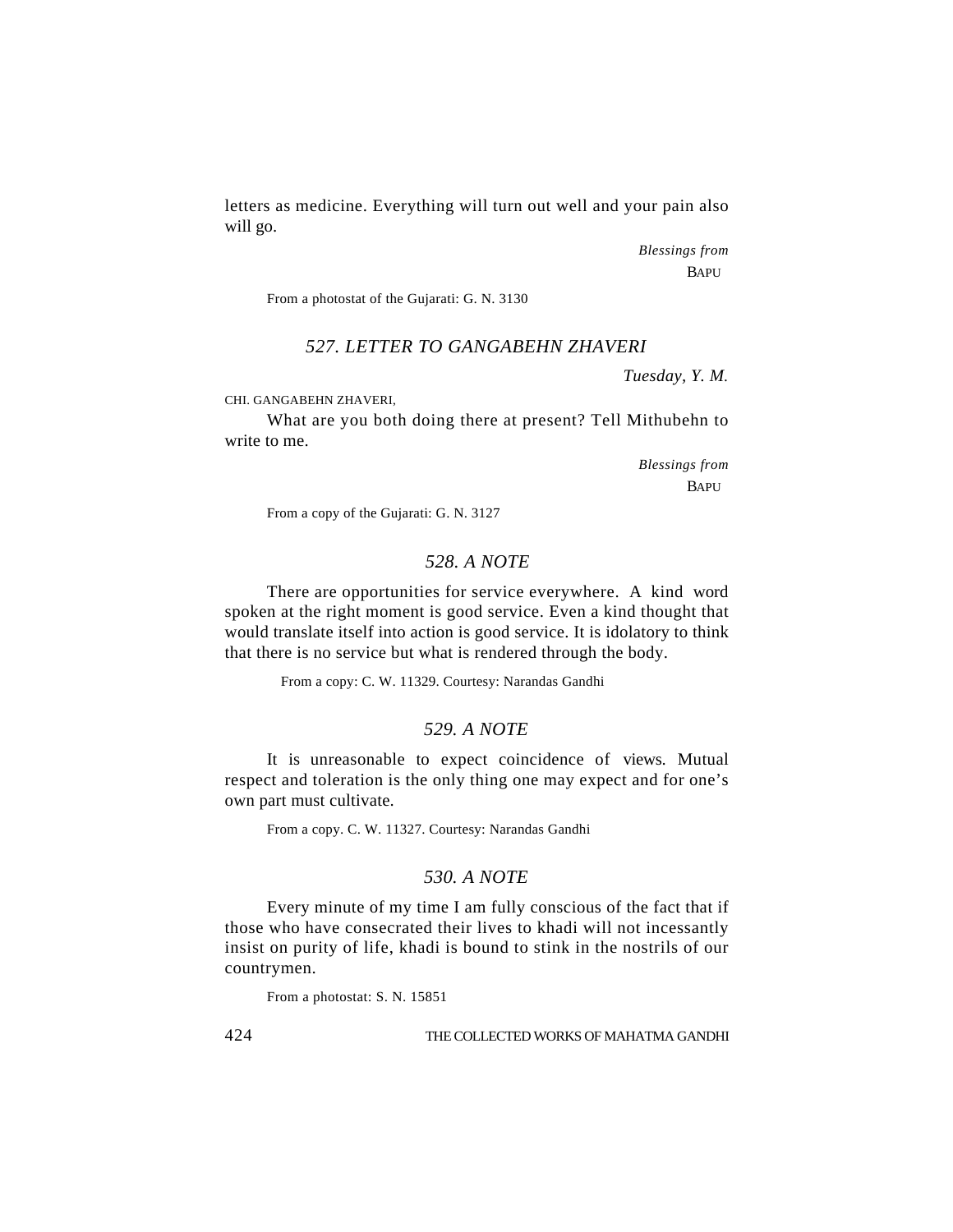# *531. A NOTE*

As I said I should stay specially for the talk or talks if we could not finish in time. In any case I see that I can't leave before 7th if by then the constitution work is finished. Tomorrow we may talk to begin with between 1-2.

I have said up to 2 for the constitution committee but let us keep 1-30 to 2-30.

From a copy: Gandhi-Nehru Papers. Courtesy: Nehru Memorial Museum and Library.

# *532. A NOTE*

You should simply do what duty demands and nothing more. If she is obstinate and dies, let her die and die disgraced. If she is right and the right is not vindicated in her lifetime, the death will be a fit atonement. I shall certainly bring all these things to her notice.

From a copy: Pyarelal Papers. Nehru Memorial Museum and Library. Courtesy: Beladevi Nayyar and Dr. Sushila Nayyar

### *533. A NOTE*

I have written to Brijkishan<sup>1</sup>. Big book, Nature Cure. You have suggested all these changes, and now what is this? That is why I say that these are the changes.

I have read it in great detail. I only wanted to understand. I have understood. I have accepted whatever was worth accepting. Go through it and send it on.

From the Gujarati original: C. W. 7261

# *534. A NOTE*

I should have one copy for myself, is it not? How long will its translation take? I have no doubt about the growing poverty. But the details given by you are not sufficient to prove it. In order to launch the struggle, it is not enough to have conviction ourselves. We must also have the capacity to accomplish it.

<sup>1</sup> Brijkrishna Chandiwala

VOL. 98: 6 DECEMBER, 1947 - 30 JANUARY, 1948 425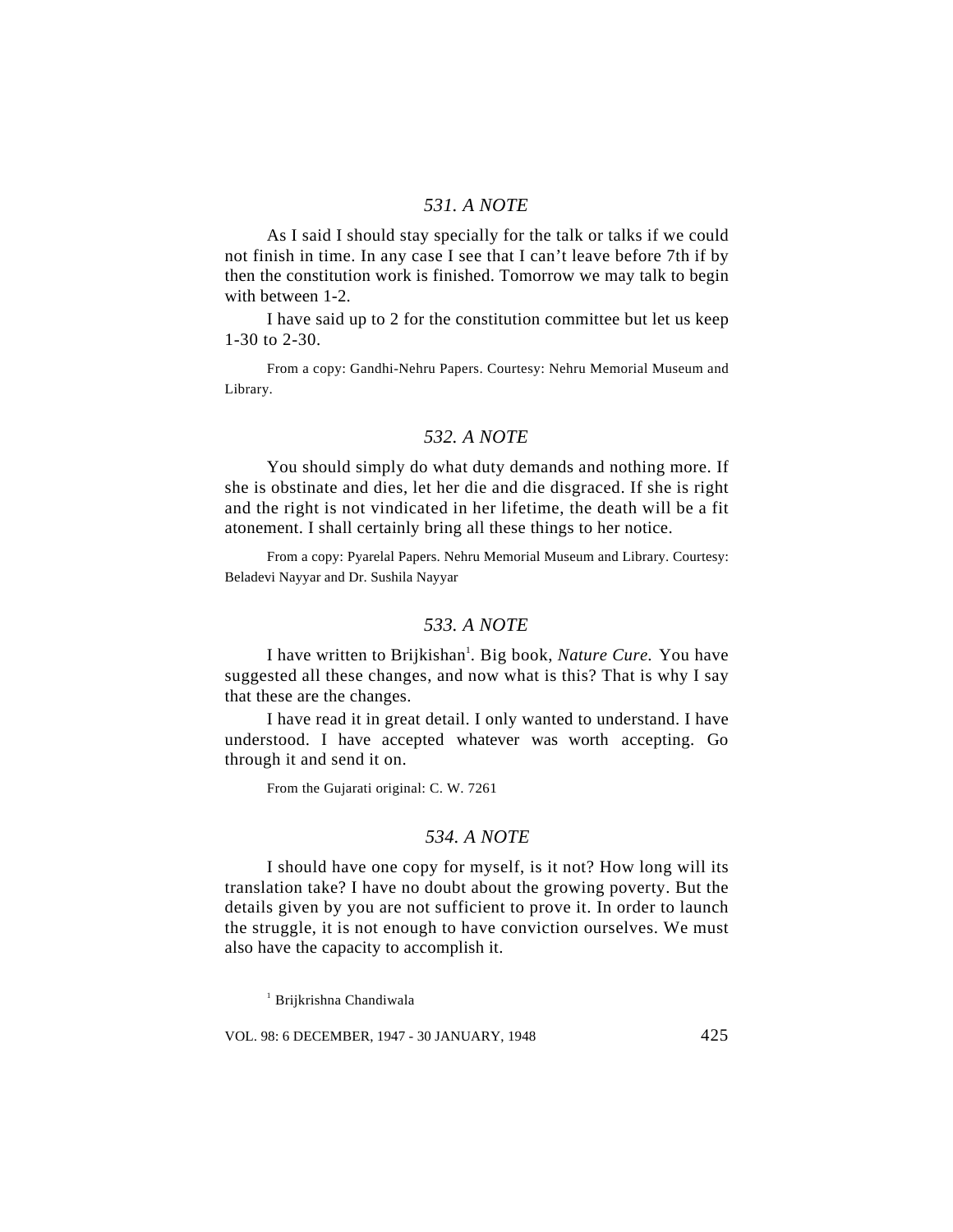If I had to start the struggle, I would have first gathered the equipment for it. But now let Vallabhbhai examine the situation. I would not dare to involve the people in the struggle depending on such scanty evidence. There should generally be enlightened public opinion behind satyagraha. Not everybody would be as foolish as you. A word is enough for the wise. For the foolish, cartloads of papers would not be sufficient.

From a photosat of the Gujarart: S. N. 11449

# *535. A NOTE*

Zohra<sup>1</sup> is to be sent to Indore. She needs an escort up to Khandwa. You will find many persons travelling there. Take her to the station and entrust her to somebody. If you do not find anybody going to Khandwa, you will surely find someone going to Bhusawal. At Bhusawal, he can put her on the train going to Khandwa and entrust her to somebody going there. He should be someone reliable. If this is possible, take her today or tomorrow.

From a photostat of the Gujarati: G. N. 3241

# *536. A NOTE*

Serving women for their uplift means:

 (a) Drawing their attention to social evils like child marriage, marriage of old men with young girls, sale of daughters, meaningless community feasts, lewd dancing, bringing up of young girls in sin in the name of religion, marrying of young widows, the *purdah* system etc., and encouraging them to do away with them.

(b) Spreading true female education.

 (c) Many women starve becuase they are unemployed and many are driven by hunger to sell their virtue. To prevent this, propagate spinning among them and spread the use of khadi produced thereby.

 (d) Education of boys and girls is a special duty of women. We must draw their attention to it and prepare them for the task.

 (e) Set up and run ashrams to carry out this and other similar tasks.

1 Zohra Ansari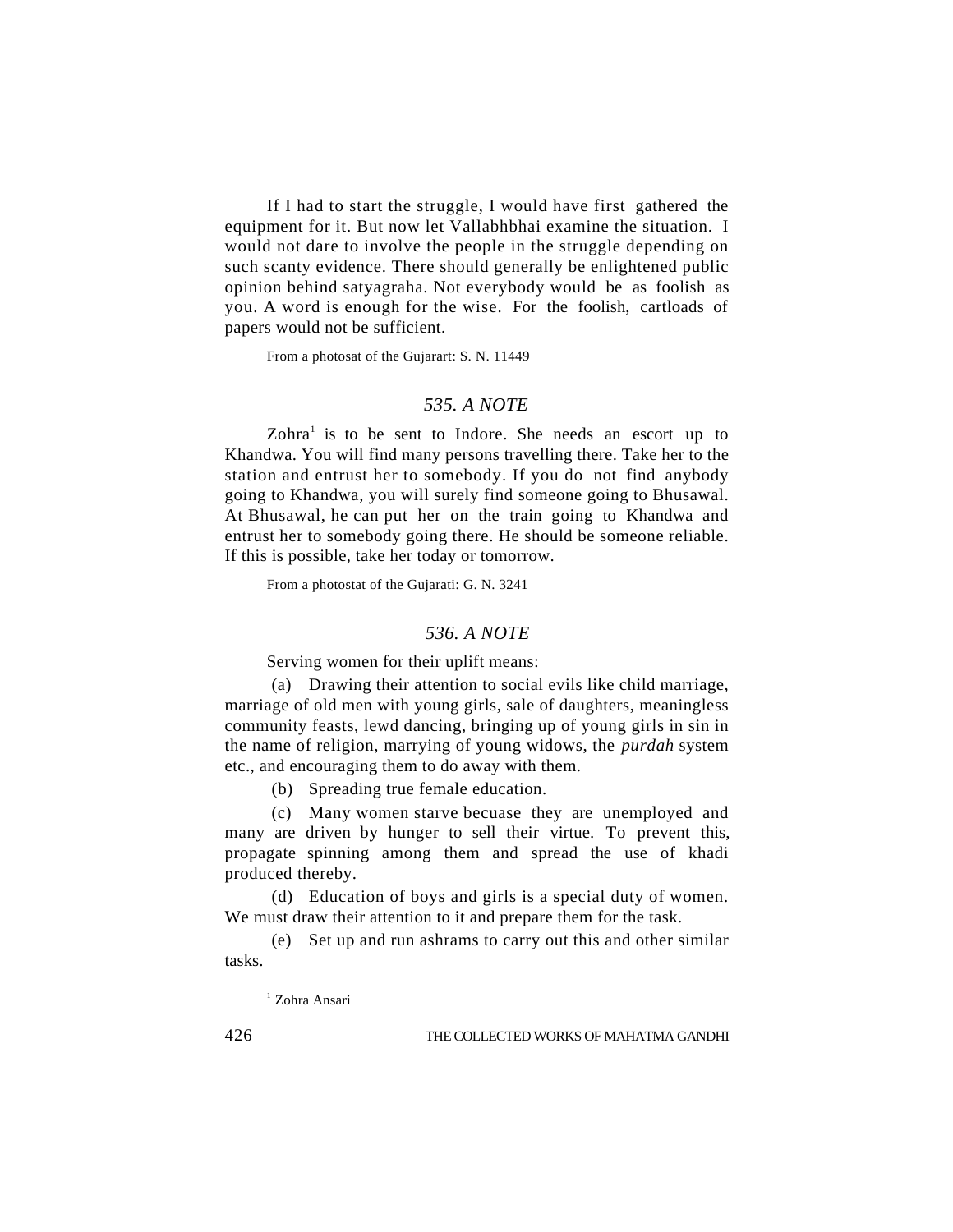(f) Publish papers, bulletins or books.

 (g) Try to regain for women their rights wherever they have been deprived of these rights by law or custom.

NOTE. So long as they have not earned self-respect it is forbidden to acquire these rights through government or legislative measures.

 (h) Campaign among menfolk for the attainment of these objectives and encourage them to do their duty.

From the Gujarati original: Chhaganlal Gandhi Papers. Courtesy: Sabarmati Ashram Museum, Ahmedabad

# *537. A NOTE*

She is haughty beyond words. In spite of her bad spelling, only she would do the copies, not Munnalal. Now she does not even want to read what I have written.

Go through the corrections I have made. Part of the portion about Sind is re-written.

From the Gujarati origianl: Pyarelal Papers. Nehru Memorial Museum and Library. Courtesy: Beladevi Nayyar and Dr. Sushila Nayyar

# *538. A NOTE*

Please speak to Shankerlal in any case. I think what Patel says is right. I do not see the need for making me secretary. Am I not already a member of the Committee? Even now nobody does anything without consulting me. I do not understand what the trouble is about.

The old Committee should of course be renominated, and till they are released, there should be new acting members. I have said that (they should be)

> Shankerlal (working) Rajendra Prasad Ansari or Dr. Mahmud Rajendra Prasad Ansari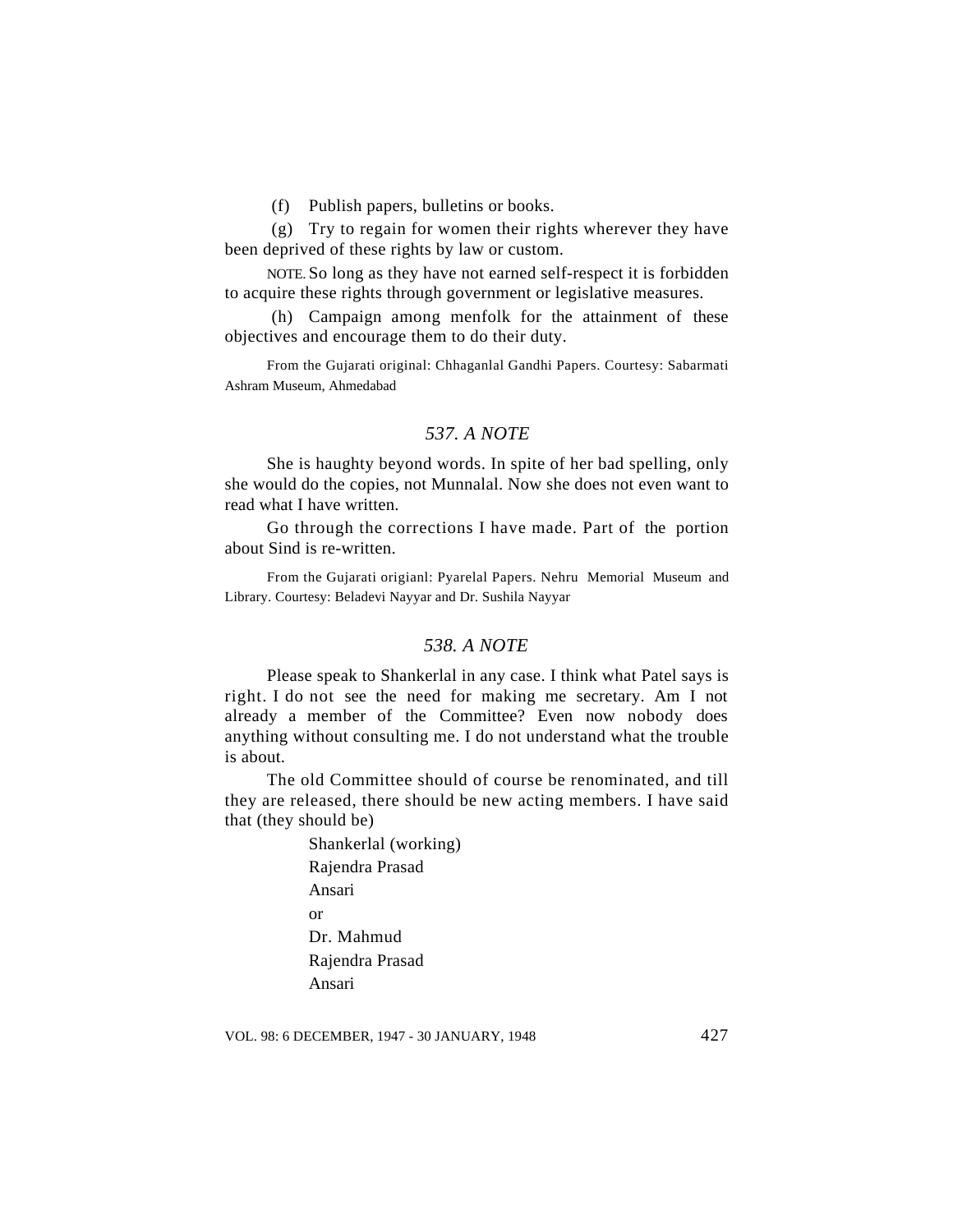or Patel Dr. Mahmud Ansari

I am not well. I do not think it is necessary to nominate me. It would be right not to nominate me.

From the Gujarati original: G. N. 11574 and 11575

# *539. A NOTE*

I like all activities connected with village industries. But I have seen from experience that the primary objective of such exhibitions should be only to educate. And today it is necessary to draw attention particularly to these things which would show the rural people how to make and wear their own khadi and how and what to produce by way of food.

From a copy of the Hindi: Pyarelal Papers. Courtesy: Pyarelal

#### *540. NOTE TO PYARELAL*

"You must shout to sell your wares" is a well-known song. Only once did hear it being sung by the Kabraji girls. There is another saying: "Even mother would not serve food unless you ask". The third one is "Some people are so shy that they would feel hot even under the shade of a tree". All these three apply to you. They applied to me also. I could not push myself anywhere. My mother used to get angry with me. In England, Oldfield considered me crone<sup>1</sup>. I do not push anybody anywhere. Devdas finds his own way. Mahadev is wanted by everybody because of his mixing nature. Sardar got him on the Working Committee and now he continues to be there.

From a copy of the Gujarati: Pyarelal Papers. Nehru Memorial Museum and Library. Courtesy: Beladevi Nayyar and Dr. Sushila Nayyar

1 *Sic*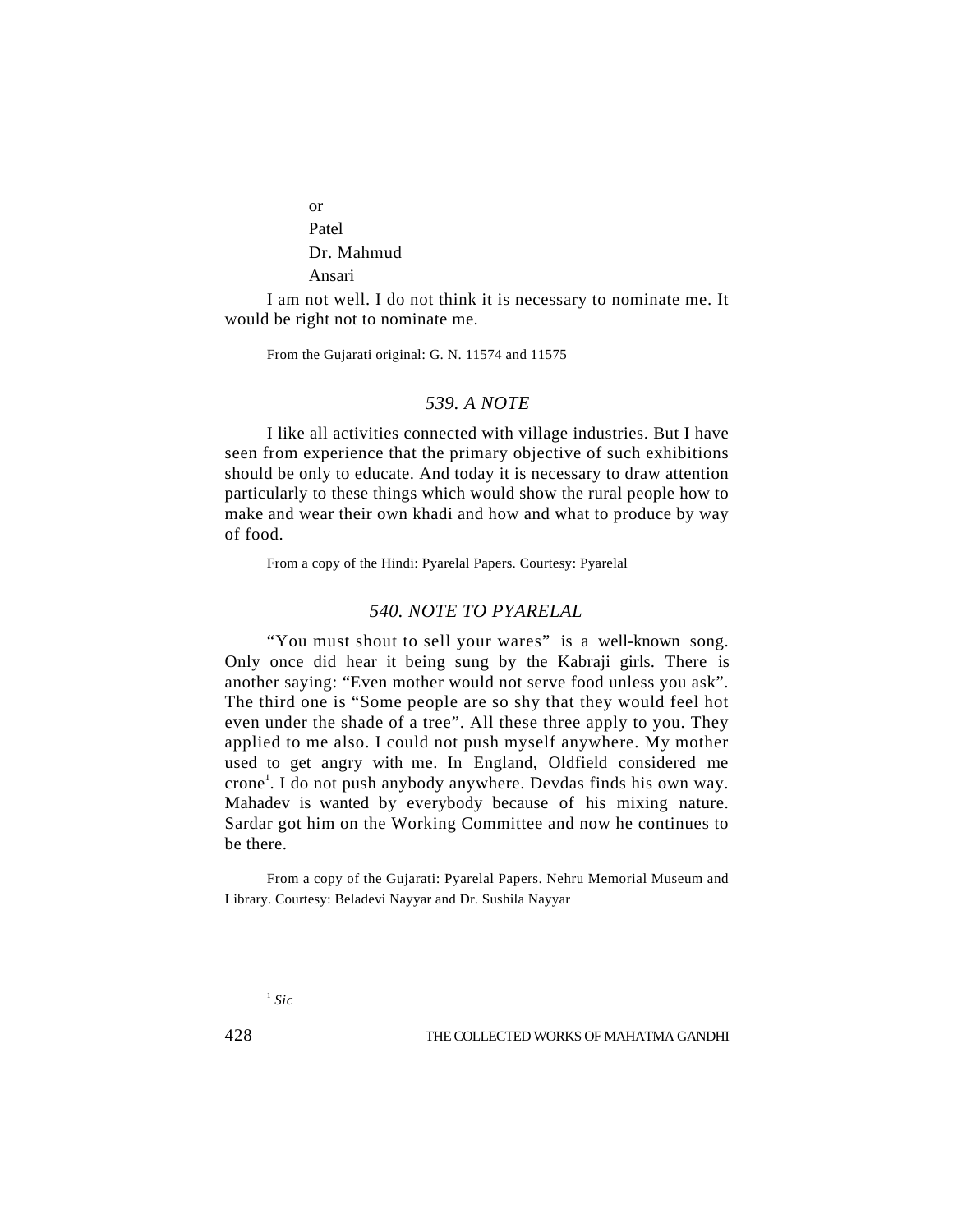# *541. NOTE TO PYARELAL*

Write to him in Urdu<sup>1</sup>.

'Kasturba's name should not be used in that way. No money for that should be taken from any Hindu. If the book cannot be independently published, it should be postponed.'

From a copy of the Gujarati: Pyarelal Papers. Nehru Memorial Museum and Library. Courtesy: Beladevi Nayyar and Dr. Shshila Nayyar

# *542. NOTE TO PYARELAL*

She had a right. I did not get any point about Mataji yesterday. I can understand her keen desire to live with both of you. But I think it is improper for her to go to Mussoorie. If either you or Sushila or both of you have the slightest desire, do stay on. The Harijan work for this week is over. Hence, it is now for you to decide. Consult Mataji.

From the Gujarati original: Pyarelal Papers. Nehru Memorial Museum and Library. Courtesy: Beladevi Nayyar and Dr. Sushila Nayyar

# *543. NOTE TO PYARELAL*

I would be happy even if you can draw her to you. She can stay here and be happily absorbed in her work. She can render some service if there is any need. she should not do it under force. Or, she can look after Sevagram or be near Mataji.

Bal's matter also needs to be considered. It would not at all be proper to leave him in the lurch.

I just cannot understand why he should be restless. I shall be happy if you could go [to him] every day. It would be nice if you take him with you even for a few days.

Think over your mental state. If your condition is different from what I have understood, let me know.

From the Gujarati original: Pyarelal Papers. Nehru Memorial Museum and Library. Courtesy: Beladevi Nayyar and Dr. Sushila Nayyar

<sup>1</sup> In reply to a letter from a Muslim organization about Islam and cowprotection.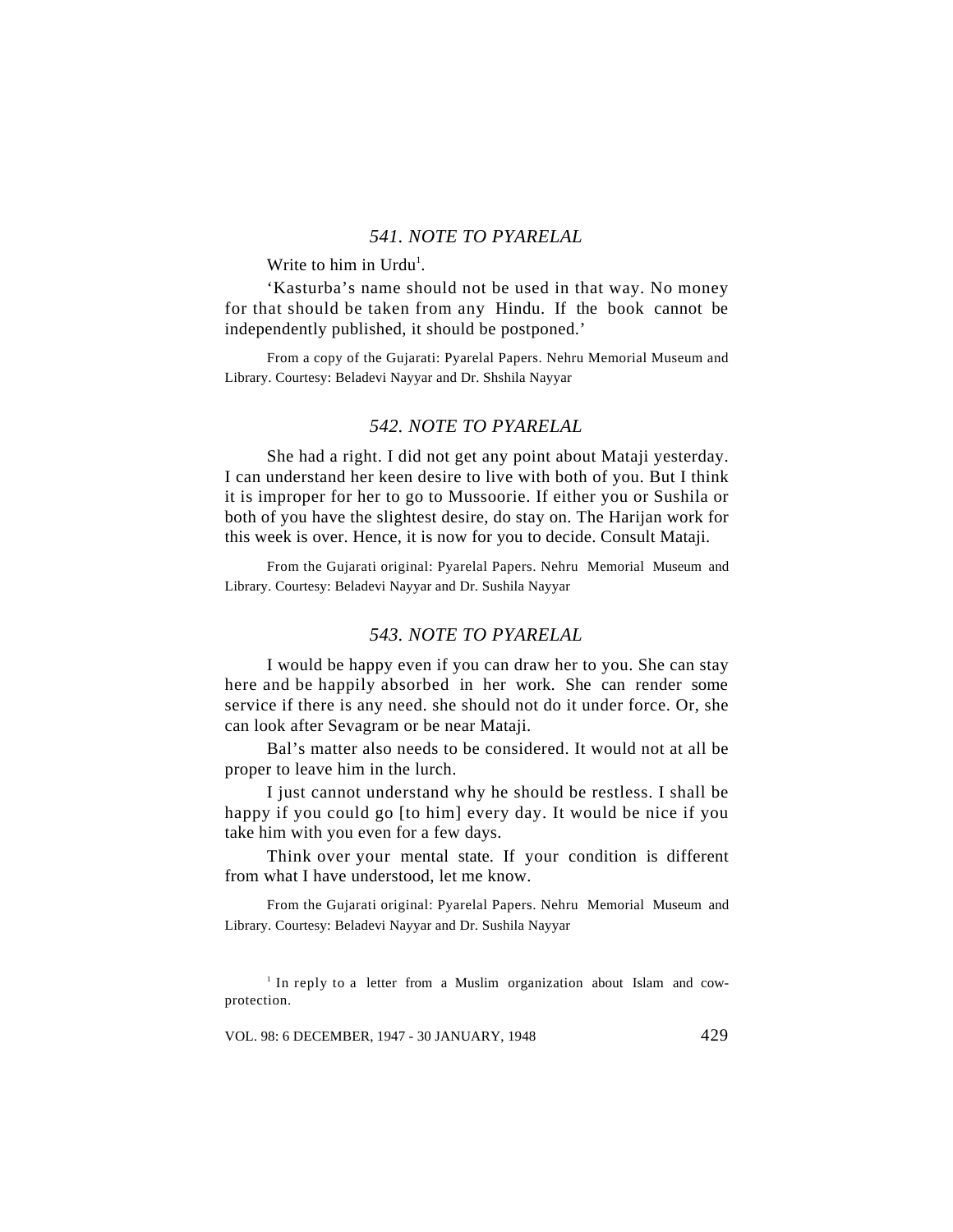# *544. NOTE TO PYARELAL*

I do not even remember to have written in Hindi. I have no time to talk to anyone. Where then is the question about Lilavati? Here is Manu's letter. I want it back. You may keep a copy if you want. I confess I am like a child before you.

**BAPU** 

From the Gujarati original: Pyarelal Papers. Nehru Memorial Museum and Library. Courtesy: Beladevi Nayyar and Dr. Sushila Nayyar

# *545. NOTE TO PYARELAL*

Do stay back. I shall somehow pick you up from [your] home on my return journey. I am going to Malaviyaji today and so I may be delayed. Only after the prayer I shall go to Malaviyaji, but where would I go after that?

So, she is on the way. That is good.

From the Gujarati original: Pyarelal Papers. Nehru Memorial Museun and Library. Courtesy: Beladevi Nayyar and Dr. Sushila Nayyar

# *546. NOTE TO KANCHAN M. SHAH*

I do not like this at all. I can understand their going if they have the need. For you some other remedy should be found. I would not like the idea of the Mahilashram. You can give the necessary services at the Ashram. And you can maintain good health. If your mind is steady and you like the work, then it may be proper for you to stay on at the Ashram. Show this to Munnalal. It is your duty to do as he says. What I have said above should be taken as my personal opinion.

From a photostat of the Gujarati original: C. W. 11321. Courtesy: Munnalal Shah

#### *547. SILENCE-DAY NOTE*

If you have been able to enter into the spirit of the morning and the evening prayers, I would suggest your continuing them. The hours may be changed if they are unsuitable. But both the prayers as an institution are according to my experience most elevating.

From a copy: Gandhi-Nehru Papers. Courtesy: Nehru Memorial Museum and Library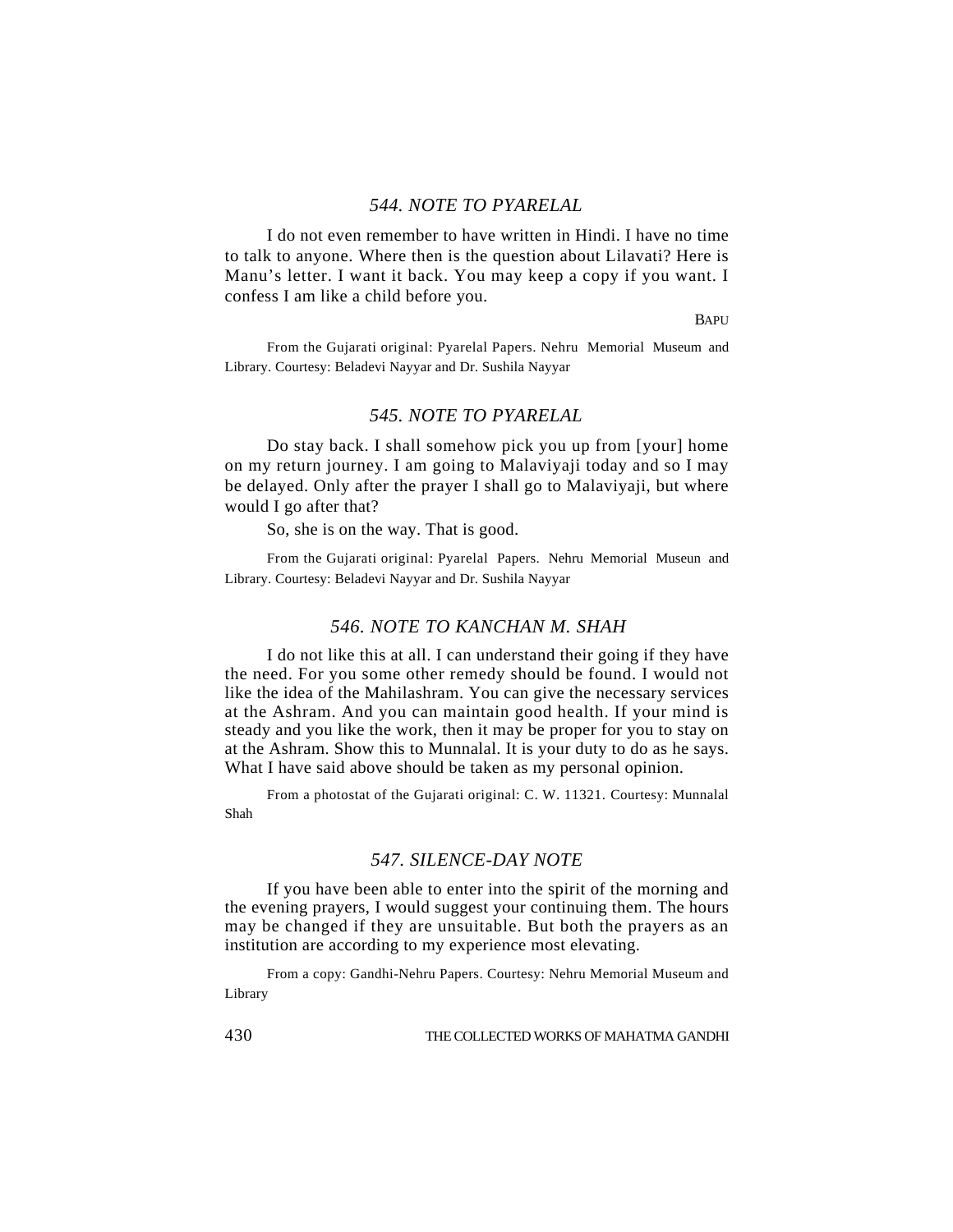# *548. A SILENCE DAY NOTE*

If you think it at all proper show me the reply also. I take a very serious view of this thing. It does not matter whether Liaquat sent it or someone in his name.

From a copy: Gandhi-Nehru Papers. Courtesy: Nehru Memorial Museum and Library

# *549. A SILENCE DAY NOTE*

You have put me a difficult if not awkward question. I hold extreme views about British connection. In spite of my love of the British people, I think that their imperialism has been their greatest crime against humanity and specially against India which has been studiously humiliated and emasculated.

The wrong is all the greater because they have turned it into a virtue of which they are proud. The immediate thing therefore the British Government should do is to confess the wrong and undo it. Of the undoing, there is no sign as yet visible in the Indian sky. And yet I cannot help thinking that before Britain can claim to have moral supremacy she has to take the first step. Then all else will follow as day follows night. I will not make impertinent suggestions by way of practical steps. The conviction of the wrong will show the way.

From the original: C. W. 4226. Courtesy: Amrit Kaur. Also G. N. 7862

#### *550. A SILENCE DAY NOTE*

If possible, try to write the diary in Hindi. The prayers should cause no difficulty if you will previously learn the meaning. The evening verses are beautifully translated in the *Song Celestial* which you can borrow from Mirabai. The morning prayer is translated in Hindi and can be had in pamphlet-form and by practice you can accustom yourself to the Sanskrit tone.

M. K. G.

From a photostat: G. N. 1290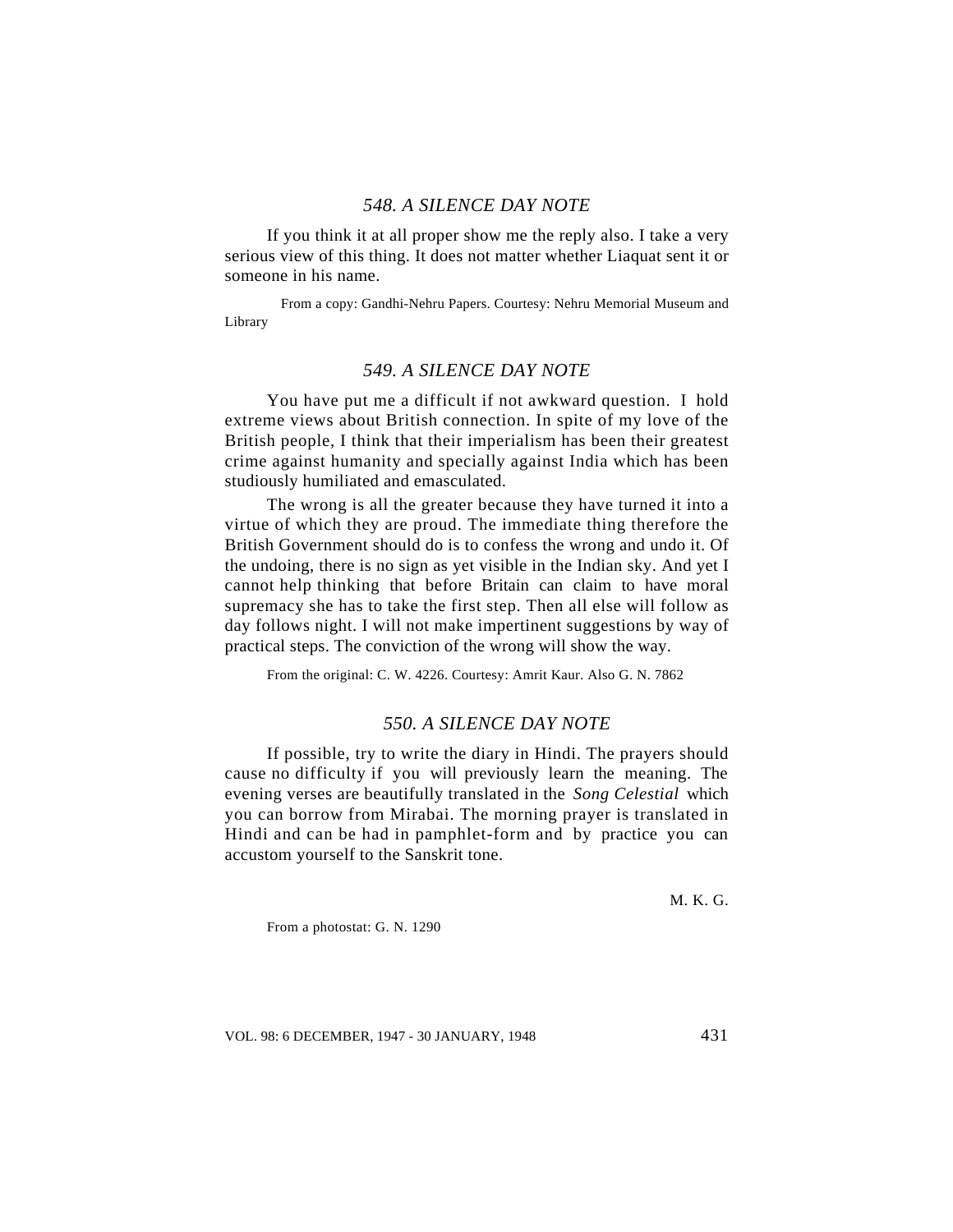#### *551. A SILENCE DAY NOTE*

If you feel like talking about this or any other thing, I am prepared and will gladly set apart the time. I simply do not worry you for I have nothing to ask. Your presence gives me and strength. What more do I want? I understand you and you, me.

From a photostat: G. N. 2105

#### *552. A SILENCE DAY NOTE*

You met Balwantrai abo[u]t Bhatnagar? There are 5 lacs for A. I. V. I. A. work.

From a photostat: G. N. 10200

#### *553. A SILENCE DAY NOTE*

Tell Thakkar Bapa he shall have his tour at 12 noon tomorrow. Bring me a writing pad.

From a photostat: G. N. 10454

### *554. A SILENCE DAY NOTE*

Then do start at two o'clock for your convenience. I would have encouraged you if you had consulted me. I was not at all sleeping. I heard all the *slokas* with attention. If I had been speaking I would have got a lot more done. But I did not wish to create trouble by asking for a lamp. It would not come out well before full preparation. How would I know that it was all ready?

From the Gujarati original: C. W. 7198

#### *555. A SILENCE DAY NOTE*

Have you thought about it? Quite a lot can be done for the hospital and that amounts to doing Kamala's work. I had asked Kamala today to meet the patients and look after them. You can very well understand the plight of the patients, having yourself gone through a long illness. You won't be able to do nursing and such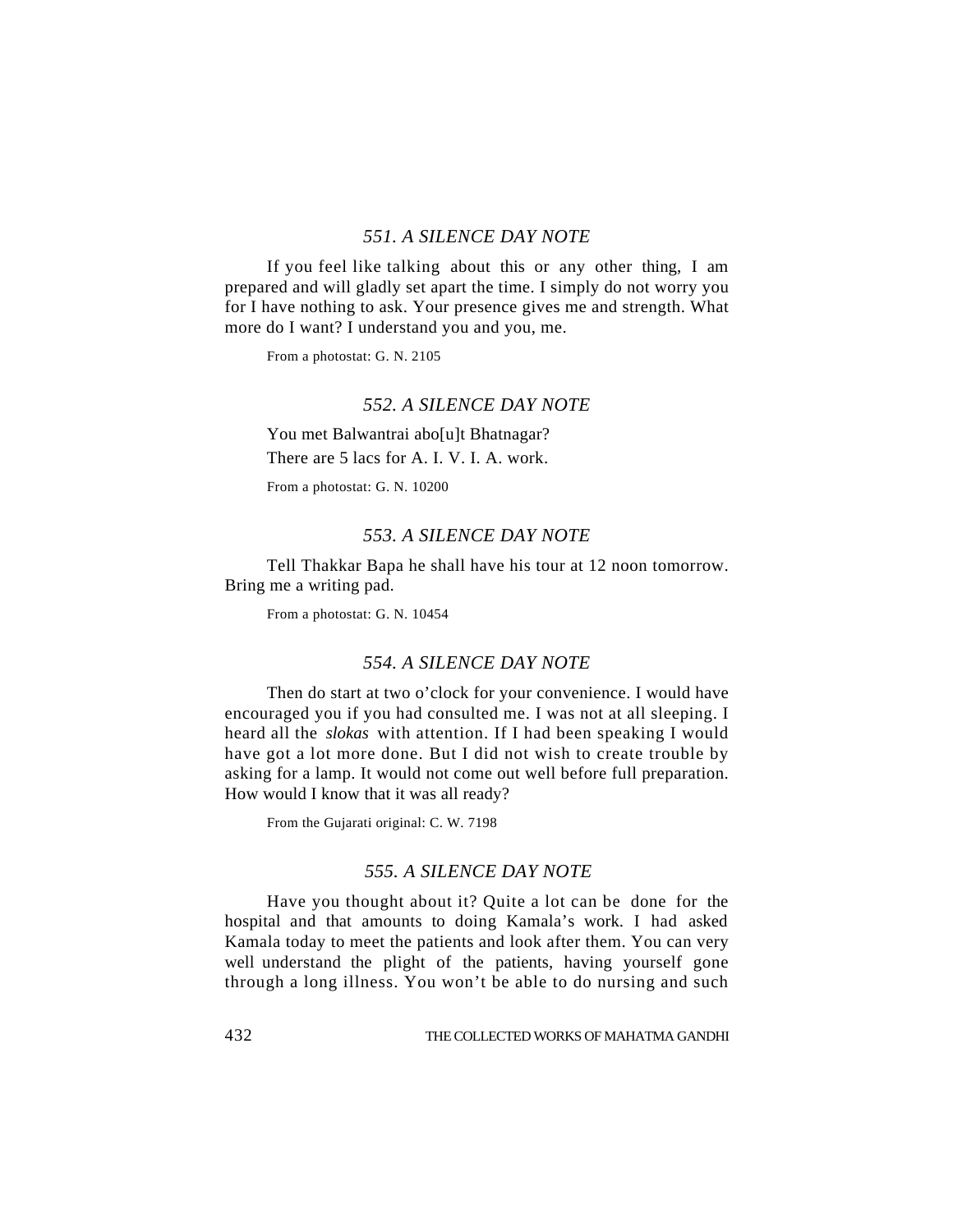other activities but you can certainly do what a supervisor can do. It is not possible to allot you some states. But this will become your responsibility. If there is a quarrel among the members of the staff, you can settle it. If the patients have any complaints you can resolve them. Once you take a decision, other arrangements will be made easily.

This is the best course. The result can be very good, if you take up this work. I do not think you will be there even at 10.30 tomorrow. At least I shall be free. [Start] with the presumption that you are the managing trustee.

That you will do later on. Work begets work. Even if she is not willing, you alone will do whatever you can.

From a photostat of the Hindi: G. N. 11424

# *556. A SILENCE DAY NOTE*

Pride rules her will. She is obstinate, irritable, wayward, incoherent in conversation, she imagines evil, is easily angered. She has become a mystery to me. She is unconscious of her amazing limitations. Her virtues I know and treasure. But this is no place for mentioning them. But for them she could not be here.

From a photostat: G. N. 636

## *557. SILENCE DAY NOTE TO AMRIT KAUR*

Your Urdu letter is good. I could read the whole of it. No more today.

> Love. **BAPU**

From the original: C. W. 4199. Courtesy: Amrit Kaur. Also G. N. 7835

## *558. SILENCE DAY NOTE TO AMRIT KAUR*

You are not everybody else. Will you like to be? If not, don't throw everybody else at once. Does your love require consideration and can't a poor man feel absolutely safe with someone? I thought that one was you. Are you not? Are your jokes always only jokes?

From the original: C. W. 4211. Courtesy: Amrit Kaur. Also G. N. 7848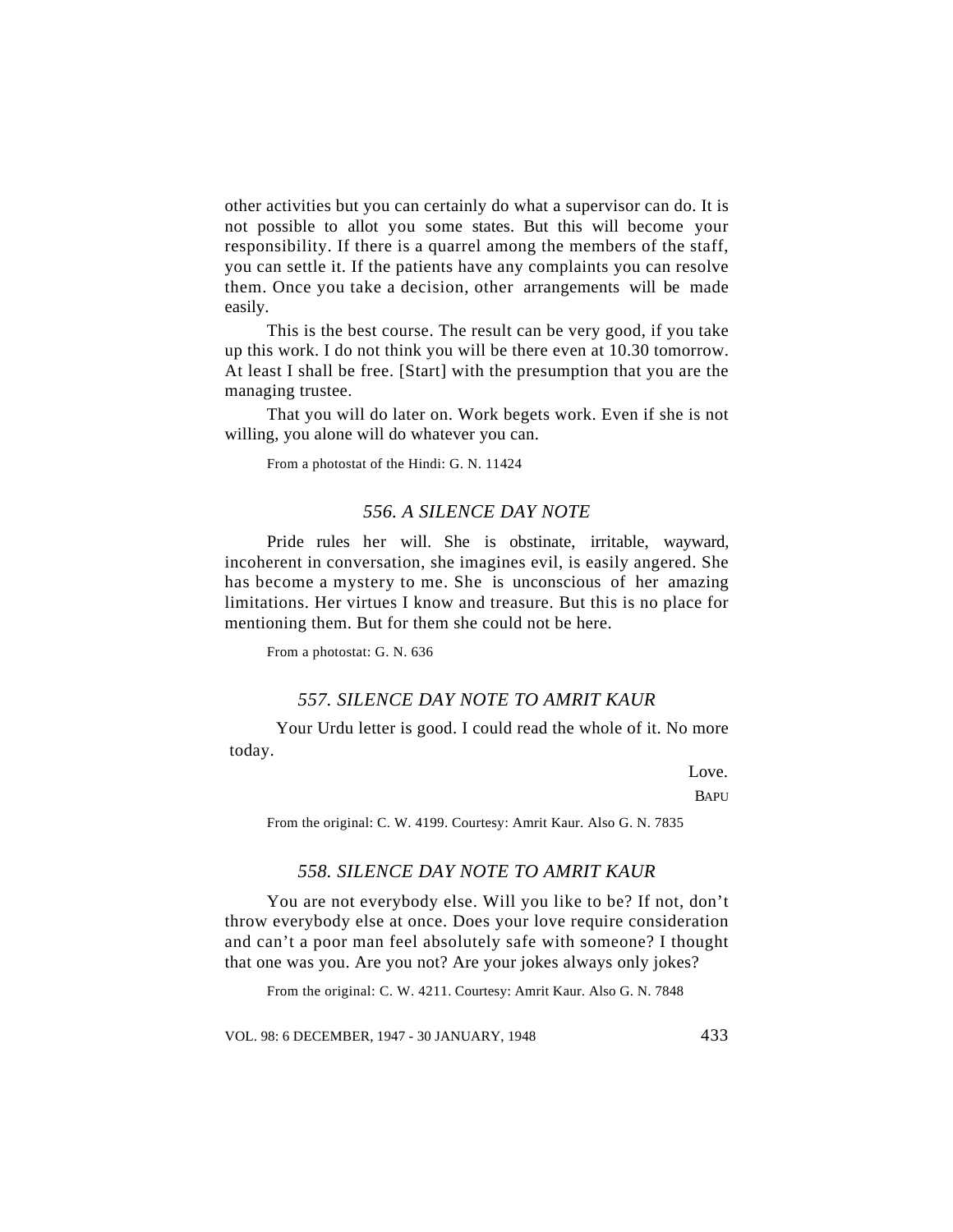# *559. SILENCE DAY NOTE TO AMRIT KAUR*

One tooth against one or many teeth against one? Many men against one, tooth for tooth, I know. That is an idiom whose meaning I cannot vary. Tooth against tooth is grammatical and can be given its ordinary meaning.

From the original: C. W. 4212. Courtesy: Amrit Kaur. Also G. N. 9848

# *560. SILENCE DAY NOTE TO AMRIT KAUR*

Cannot stir before 7 o'clock. I have still to give wire at 7.00 p.m.

From the original: C. W. 4213. Courtesy: Amrit Kaur. Also G. N. 7849

## *561. SILENCE DAY NOTE TO AMRIT KAUR*

On his own showing Shukla did say that there would be retaliatory treatment. Well, it you are satisfied I have nothing to say.

From the original: C. W. 4216. Courtesy: Amrit Kaur. Also G. N. 7852

## *562. SILENCE DAY NOTE TO AMTUSSALAAM*

There is no faith at all, let alone imperfect faith. I have daily demonstration of failure. I have to argue out every point and then too conviction is rare-obedience is non-existent. It is not obedience.

From a photostat: G. N. 640

# *563. SILENCE DAY NOTE TO CHARU BHUSHAN CHOUDHARY*

The work you are doing is of the greatest importance. You have done more than enough for my comfort. You may neglect me. The workers do their best. $<sup>1</sup>$ </sup>

From a photostat: G. N. 8724

<sup>1</sup> *Vide* also "A Challenge", 18-6-1942.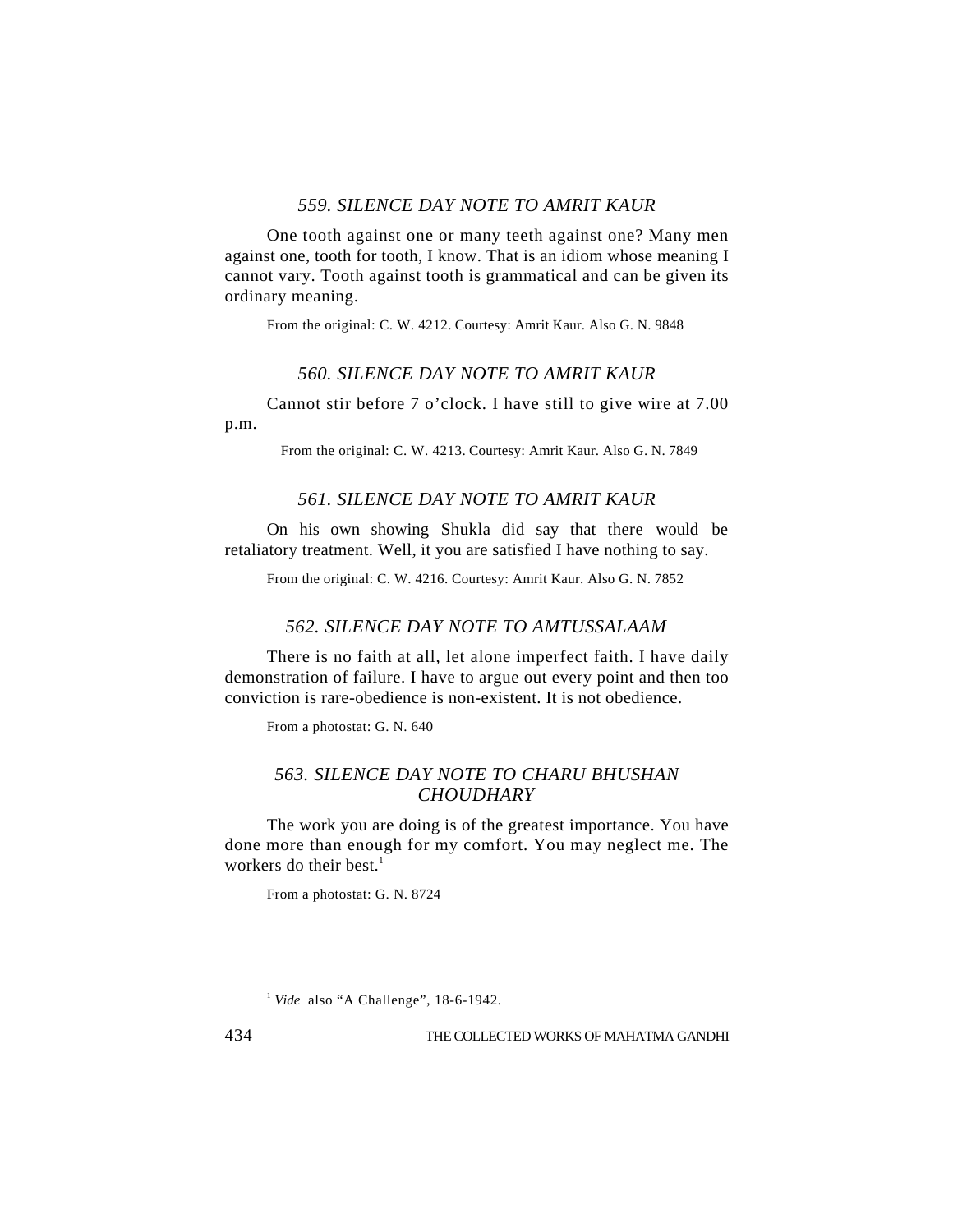## *564. SILENCE DAY NOTE TO SATIS CHANDRA DAS GUPTA*

Which Amrit Babu is this? Can I show this to the Sikh friends? I said as much to the audience today.

Don't worry about the road. It will be all right.

From a photostat: G. N. 8718

# *565. DRAFT TELEGRAM TO ALLAH BUX*

KHAN BAHADUR ALLAHBUX PREMIER **KARACHI** IF YOU PERMIT ME I WOULD SEE PIR PAGARO AND TRY GET LETTER HIS FOLLOWERS. AMTUSSALAM From a photostat in Gandhiji's hand: G. N. 750

## *566. TELEGRAM TO KSHTISH CHANDRA DAS GUPTA*

DELHI

SEVAGRAM

**KSHITISH** KHADI PRATISTHAN SODEPUR ESS. DELIGHTED COME HERE REPLY.

GANDHI

From a photostat: G. N. 8729

## *567. TELEGRAM TO JAISUKHLAL GANDHI*

JAISUKHLAL GANDHI **SHEPHERD** MAHUA IF YOU AND MANU SINCERELY ANXIOUS FOR HER TO BE WITH ME AT ANY RISK YOU CAN BRING HER TO BE WITH ME. **BAPU** 

From a copy: Pyarelal Papers. Nehru Memorial Museum and Library. Courtesy: Beladevi Nayyar and Dr. Sushila Nayyar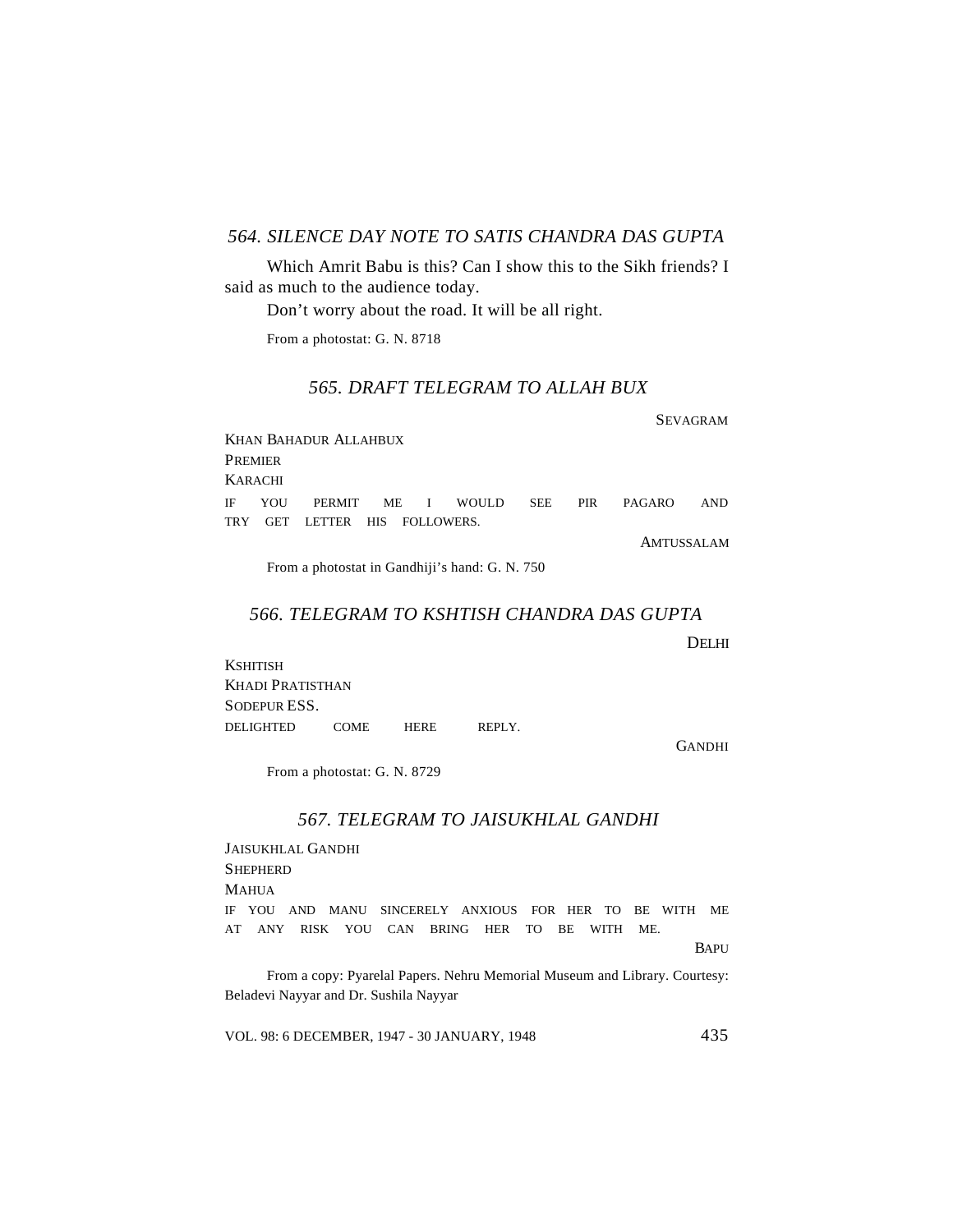# *568. TELEGRAM TO ESSOP MOOSA*

BHANGI COLONY, READING ROAD, NEW DELHI ESSOP MOOSA PRETORIA REMEMBER WELL HAJEE SAHEB. MY CONDOLENCES FAMILY. GANDHI

From a copy: Pyarelal Papers. Nehru Memorial Museum and Library. Courtesy: Beladevi Nayyar and Dr. Sushila Nayyar

### *569. TELEGRAM TO NEPALI RASHTRIYA CONGRESS*

NEPALI RASHTRIYA CONGRESS RAKSAUL

SORRY FOR TULSIMAHE. AM WIRING AUTHORITIES.

GANDHI

From the original: Pyarelal Papers. Nehru Memorial Museum and Library. Courtesy: Beladevi Nayyar and Dr. Sushila Nayyar

## *570. TELEGRAM TO PRIME MINISTER OF NEPAL*

PRIME MINISTER

**KATHMANDU** 

| LEARN       | TULSIMAHE   | LOYALIST | FASTING | IN  | <b>PRISON</b> | <b>FOR</b> |
|-------------|-------------|----------|---------|-----|---------------|------------|
| DEPRIVATION | ΩF          | GITA     | CHARKHA | AND | GANDHIKHARAN. |            |
| HOPE        | <b>NEWS</b> | NOT.     | TRUE.   |     | <b>PLEASE</b> | WIRE       |
| REPLY.      |             |          |         |     |               |            |
|             |             |          |         |     |               |            |

GANDHI

From the original: Pyarelal Papers. Nehru Memorial Museum and Library. Courtesy: Beladevi Nayyar and Dr. Sushila Nayyar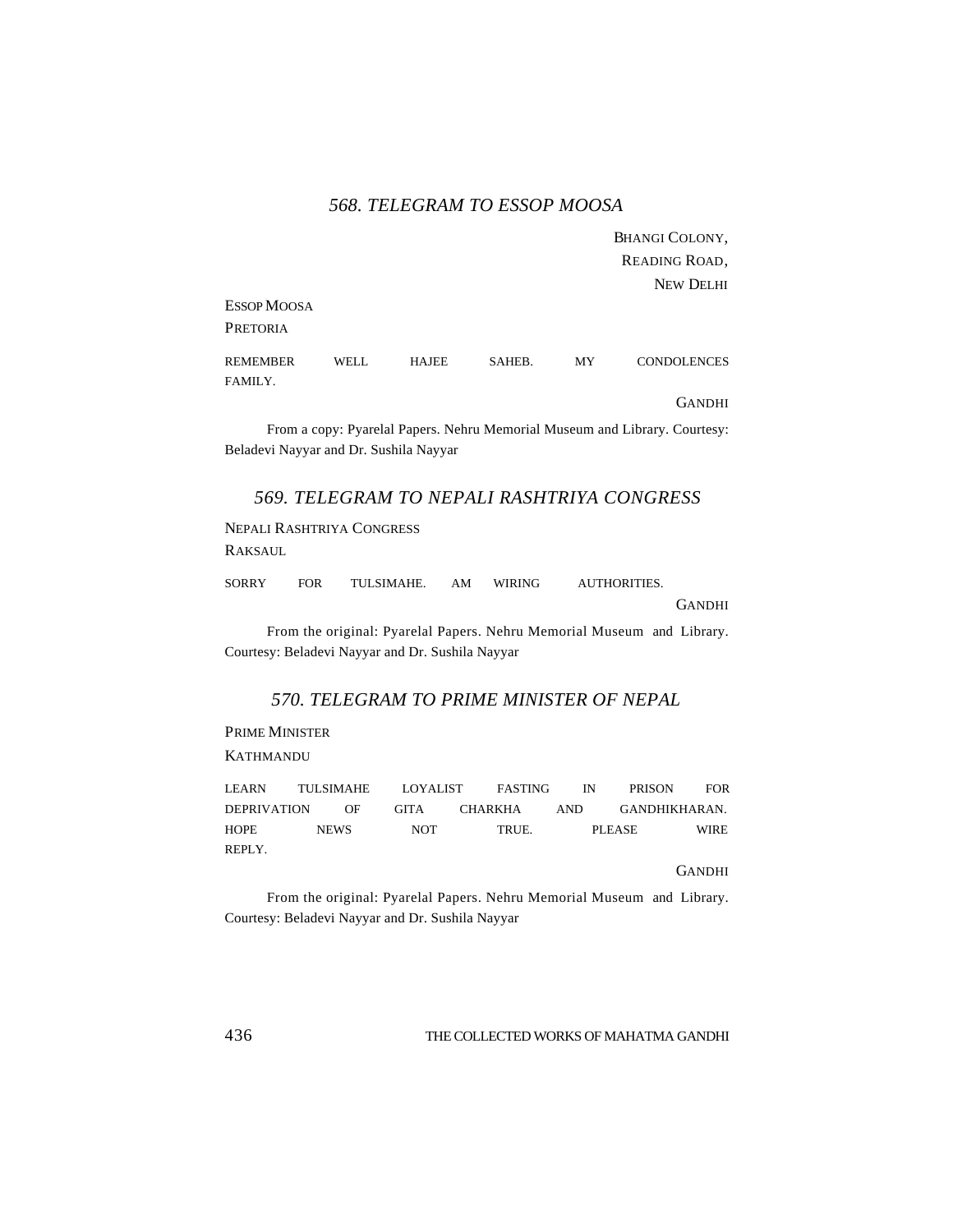*Saturday*

MY DEAR LOWER HOUSE,

I was reading Carlyle yesturday. I copied the accompanying<sup>2</sup> for you. Is it not splendid? May you and I make it part of our lives! With love,

> *Yours sincerely,* M.K. GANDHI

From the original: Gandhi-Kallenbach Correspondence. Courtesy: National Archives of India

#### APPENDIX

### *EXTRACT FROM A WRITING OF THOMAS CARLYLE* <sup>3</sup>

It is only with renunciation that life, properly speaking, can be said to begin. What is this that thou hast been fretting and fuming on account of? Say in a word: Is it not because thou art not happy? Because thee (who art a sweet gentleman) is not sufficiently honoured, nourished, soft-bedded and lovingly cared for? Foolish soul! What Act of Legislature was there thou shouldst be happy? A little while ago thou hadst no right to be at all. What if thou weren't born and predestined not to be happy, but to be unhappy? Art thou nothing other than a vulture that flying through the universe seeking after somewhat to eat and shrieking dolefully because carrion enough is not given thee? Man can do without anything and instead find blessedness. Was it not to preach forth the same Higher [Truth] that sages and martyrs have spoken and suffered, bearing testimony through life and through death of the God-like that is in man and how in the God-like only he has strength and freedom? Oh, thank thy destiny for afflictions. Thankfully bear what yet remain. Thou hadst need of them. The self in thee needed to be annihilated. By benignant fever paroxysms is life rooting out the deep-seated chronic disease and triumphs over death.

From the original: Gandhi-Kallenbach Correspondence. Courtesy: National Archives of India

 $<sup>1</sup>$  This and the following items bear no dates in the source.</sup>

<sup>2</sup> The source has "accompanied". For the enclosure, vide Appendix "Extract from a Writing of Thomas Carlyle", after 17-5-1914.

<sup>3</sup> Vide "Letter to Hermann Kallenbach", after 3-12-1944.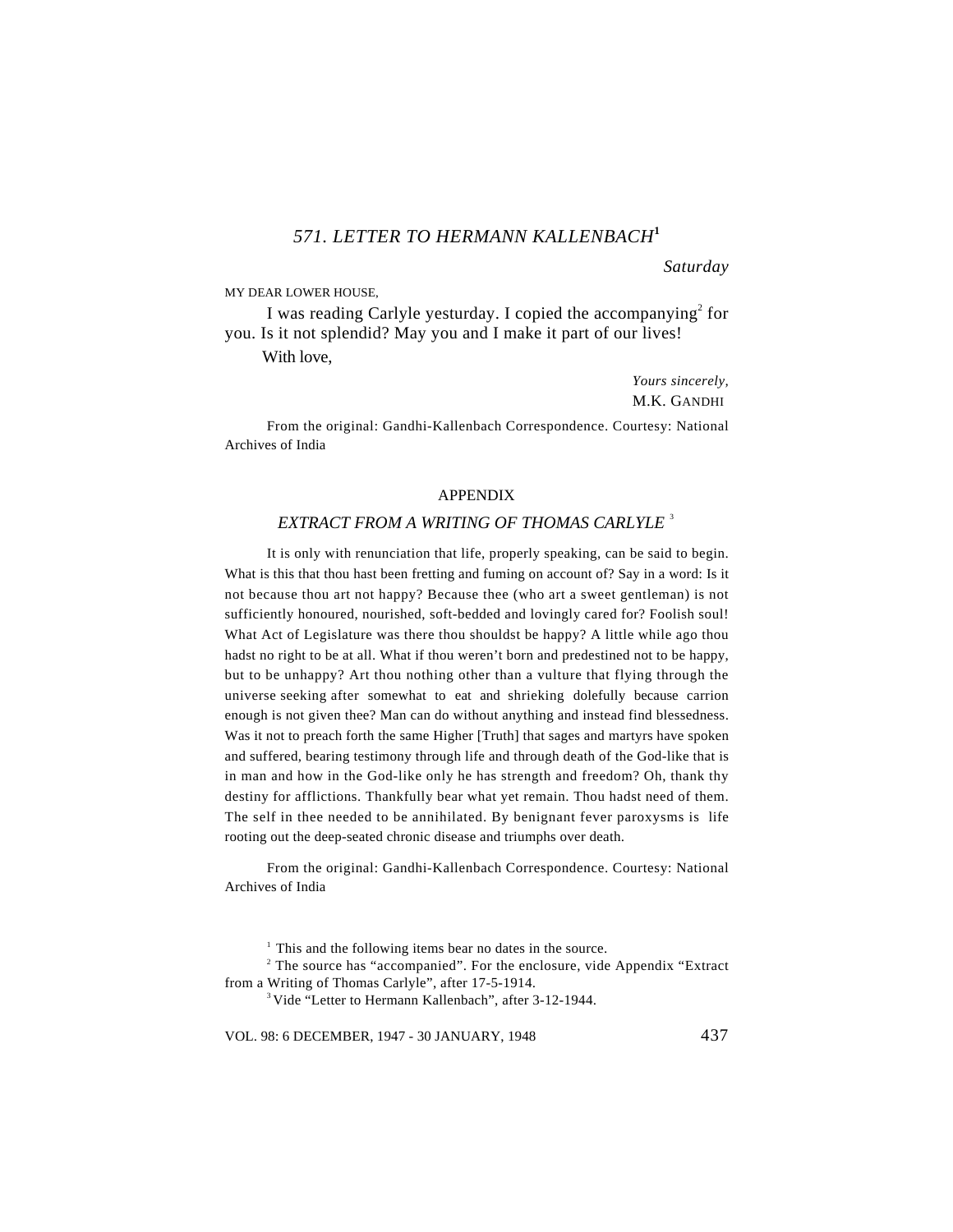# *572. LETTER TO HERMANN KALLENBACH*

I follow, follow sure to meet the sun

and confident that what the future yields, will be the right unless myself be wrong.

## MY DEAR LOWER HOUSE,

Let the above comfort and cheer you. Here is your letter.

*Yours sincerely,* UPPER HOUSE

From the original: Gandhi-Kallenbach Correspondence. Courtesy: National Archives of India

## *573. LETTER TO HERMANN KALLENBACH*

*Thursday night*

DEAR MR. KALLENBACH,

The Upper House was delighted to receive a note from the Lower House, but the Upper House strongly resents and protests against the insult implied in the titles used by the Lower House in addressing the Upper House. If the Lower House persists in such disrespectful and inappropriate language, all the liberty granted by the Constitution to the Lower House will be withdrawn and the Lower House will be called upon to return to Phoenix at once and before Tuesday in order to give a good account to the Lower House's doings. 'Master me no Master' says the Upper House. Whether the Upper House can fairly enjoy the privilege of the friendship of the Lower is a question to be jointly determined after due deliberation by both the Houses. In the meanwhile, the Upper House must undergo a period of probation before claiming the high title of a true friend.

The time-table is good, but how can you think of remaining there the whole of the other week when the progress is spelt retrogression! From good to medium and from medium to bad is a startling thing. I really, therefore, think that it will be as well to pass next week at Phoenix. There is not much chance of my going there during the week. There is much to do and see at Phoenix and if necessary you can pay a visit to Durban in the meanwhile, returning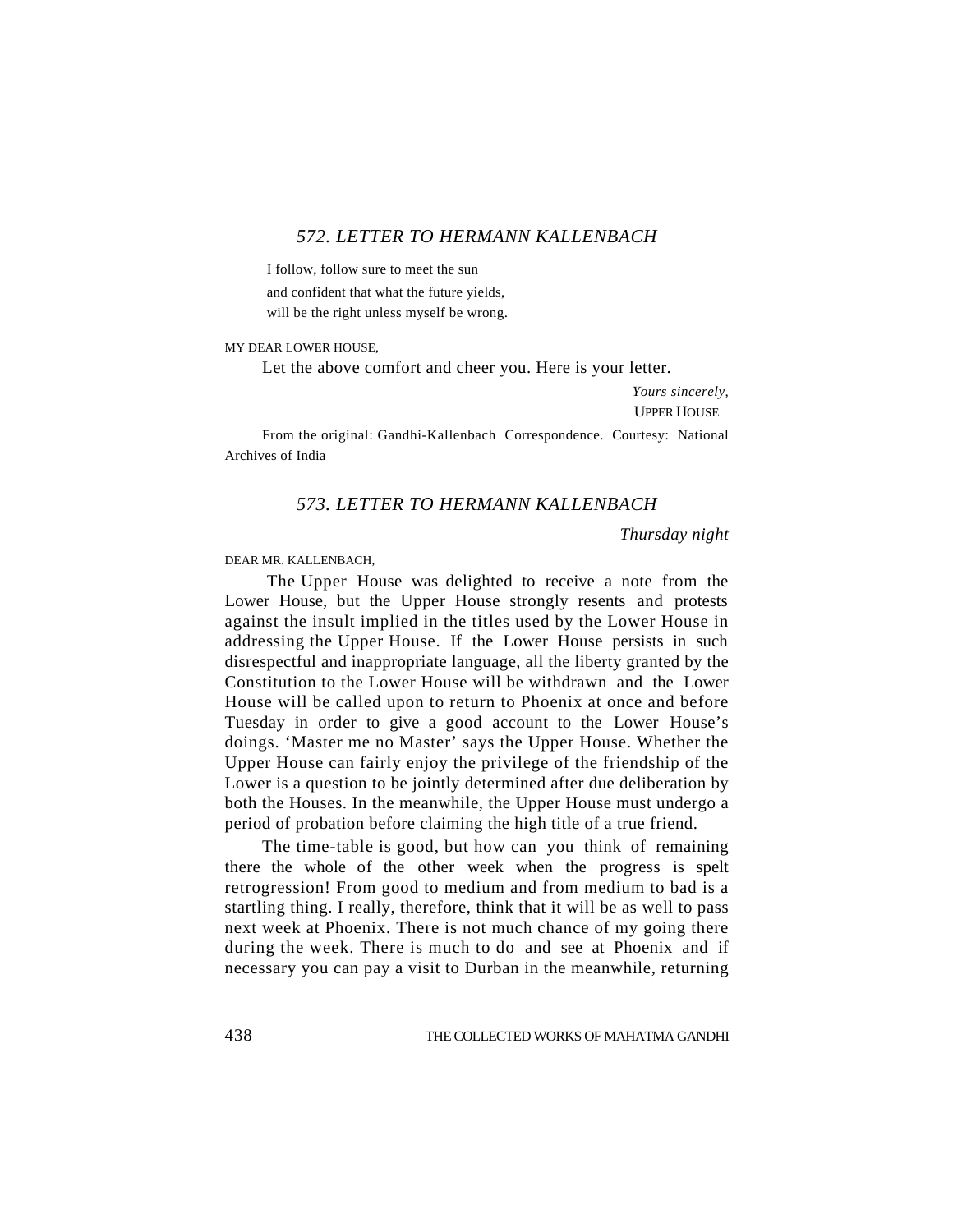here for the night. However, if you think that Durban is giving you mental peace and progress, by all means stay there. You need not fear t he food here now because it is most like what we have at Orchards.

> *Yours sincerely,* M.K. GANDHI

[PS.]

What about Dickson's advice?

M.K.G.

From the original: Gandhi-Kallenbach Correspondence. Courtesy: National Archives of India

## *574. LETTER TO HERMANN KALLENBACH*

*Sunday*

MY DEAR LOWER HOUSE,

I hope to leave here on Thursday, Pragji Desai with me, probably also Mr. Omar's son.

Here is my bill of fare.

| 4 bananas (even less)      | 2 d. |
|----------------------------|------|
| Olive oil                  | 1 d. |
| monkey-nuts                | 1 d. |
| lb. dates (a special kind) | 1 d. |
| papaw from the garden      | 1 d. |
| lemon                      | 1 d. |
|                            | 7 d  |

My second meal is also of the same style. Monkey-nuts I use in the shape of butter. My meal takes me no more than 20 minutes. Whether it is the oil or monkey-nuts or both I am feeling much stronger.

Here is my day's work. To get up with the boys 4.45 a.m. Garden works 5 a.m. to 7 a.m. with the boys. I work a little after that. The boys have their bath and breakfast between 7 and 8. I attend to the patients during the time. From 8 to 11 the boys do their lessons which I take and set between 8 and 9. From 9 to 11, I work at the press, 11 to 12 meal time, 12 to 4.30 press work, attending patients, etc., 4.45 to 5.45 gardening with the boys. Dinner 6 to 7 p.m. More lessons with the boys, who retire at 8.30 p.m. I receive visitors and try to retire at 10 p.m.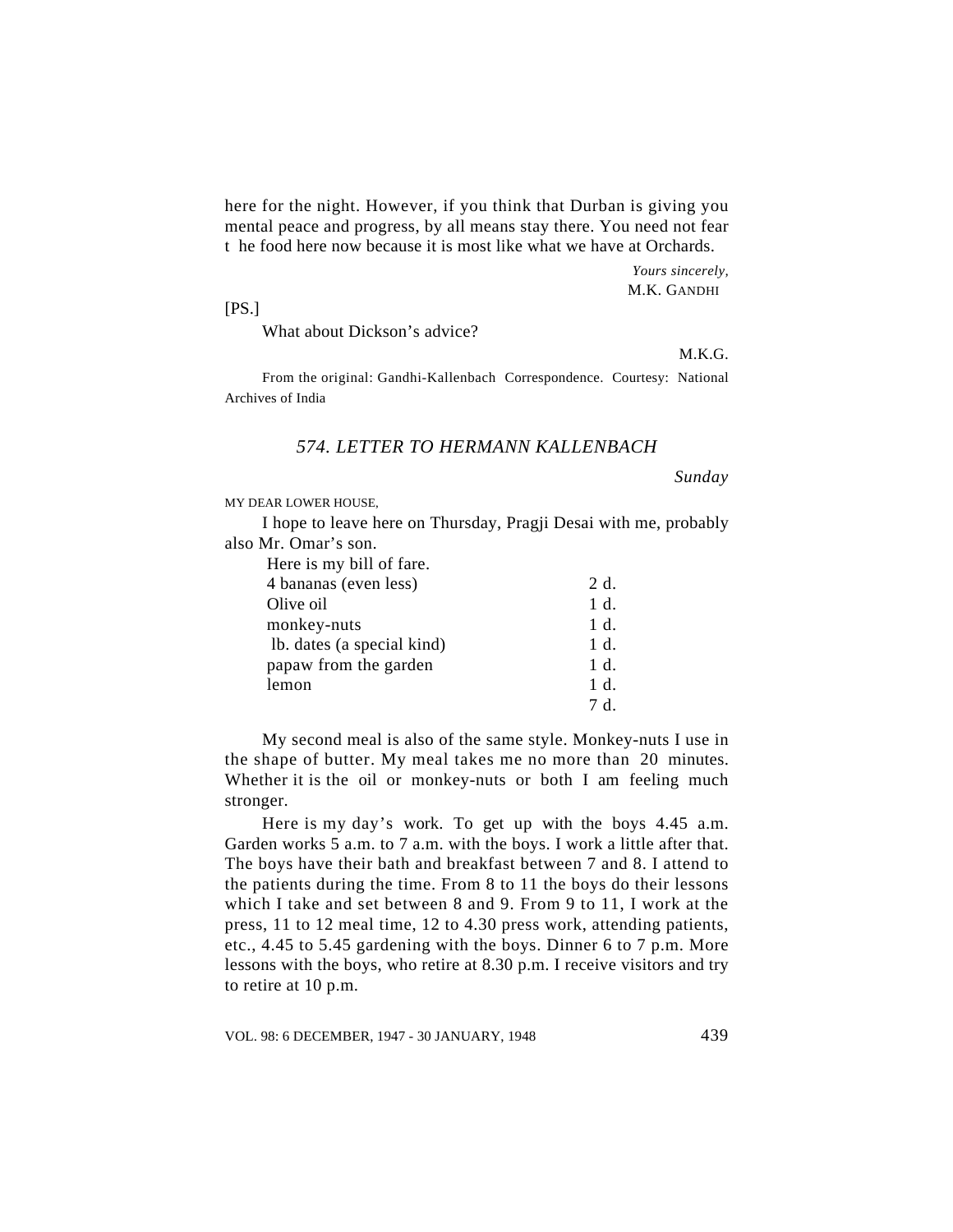If you were here I could certainly profit by your knowledge of gardening. I am discussing with the press people as to the gardening and the proposal is that all but Kababhai should give 4 hours togardening every day. If we can but carry out the programme, what a glorious thing it would be! We propose to do joint cultivation on Cordes' ground as it is fenced and put in there fruit trees which would give a return enough to support at least a few. There are two Kaffir boys working at the press. I am suggesting that we should use them mostly for field work.

Reverting to the food question, I see that I could easily live on the products of Phoenix, barring oil. All fruit just now is very dear. Otherwise I should live on 8 d. per day and not 1/3 as now. 8 d. per day would be exactly £1 per month. I often substitute lemons by raw mangoes which are soaked in olive oil. Mangoes are home grown not so lemons just now.

I am writing this amid many interruptions. So I shall close with love. Will you please read this to Mr. Kotwal and others so that they may understand the progress of my experiment.

> *Yours sincerely,* UPPER HOUSE

From the original: Gandhi-Kallenbach Correspondence. Courtesy: National Archives of India

# *575. LETTER TO H.S.L. POLAK*

DEAR HENRY,

This will be presented to you by Kamalnayan Bajaj, the eldest son of Jamnalalji. However much we may fight Great Britain, London is increasingly becoming out ancient Kashi. Kamalnayan is no exception. I have advised him to take up a course in the London School of Economics. Perhaps.  $\cdot \cdot$ <sup>1</sup>

From the original: Gandhi-Polak Correspondence. Courtesy: National Archives of India

<sup>1</sup> Incomplete in the source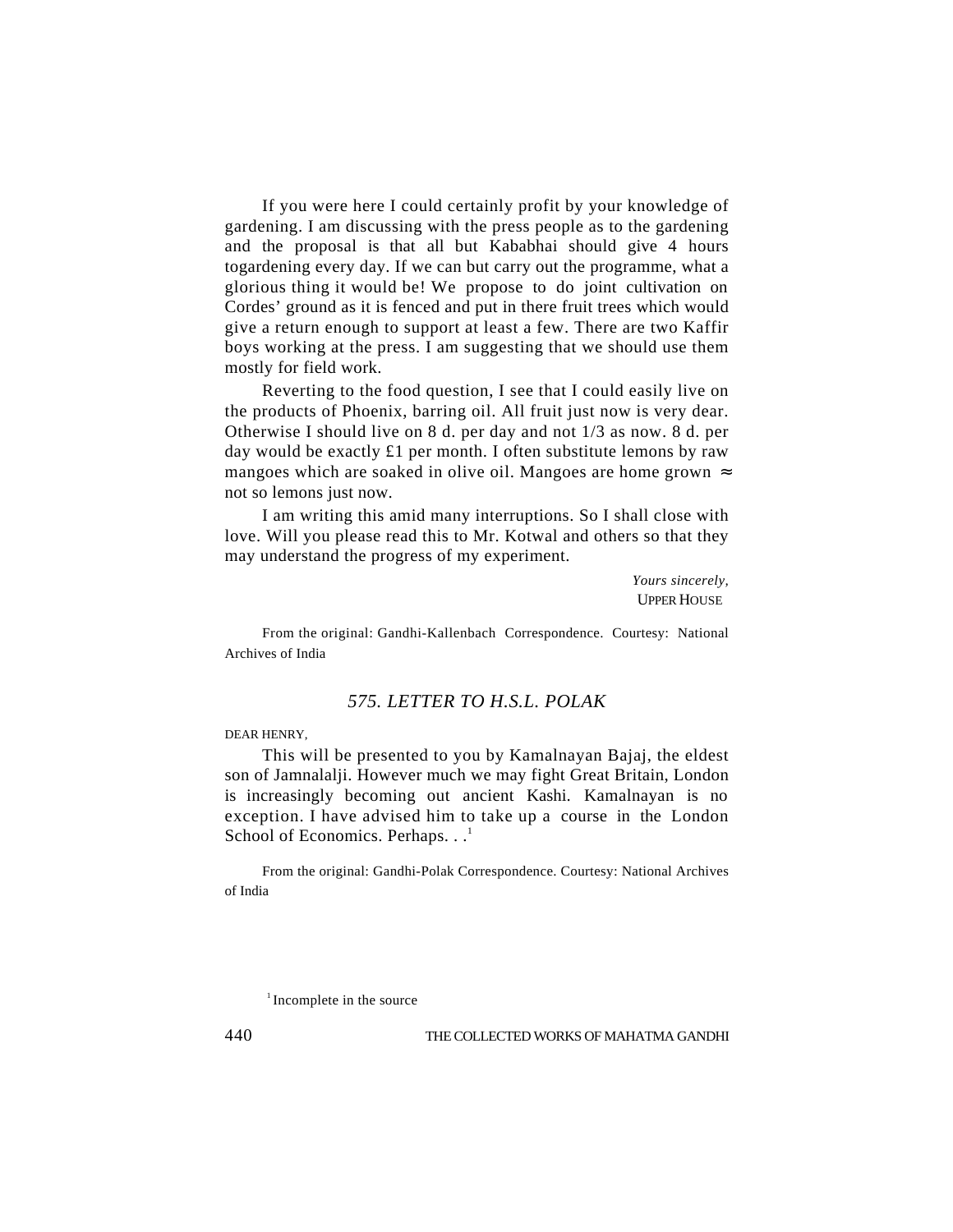#### MY DEAR HENRY,

I have your letter. I am dealing with the blue books as you suggest. Joseph Royappen you will see from the enclosed may go to India. He is on the wrong track. Restrain him in India as much as you can. The whole affair is shocking. The article on the Protector is West's. He has been corresponding with the Campbell. I am asking West to send you copies. You will carefully read the Gold Law case. It is a great victory. But the fight will have to go on.

The Registrar's office is here today.

I had a long chat with General Smuts last week on his invitation. He told me that as the resolution of the Imperial Conference contemplates. . . Royal Commission on Immigration into the Dominions, it might be necessary postpone the introduction of the Bill until after the report of the Commission. I told Smuts that even then he should fulfil his promise and do so by amending the Transvaal legislation only. He then suggested that I should send him draft Bill which I shall do. The talk was very cordial.

> *Yours,* BHAI

From the original: Gandhi-Polak Correspondence. Courtesy: National Archives of India

#### *577. LETTER TO MILLIE GRAHAM POLAK*

*Monday*

MY DEAR MILLIE,

I cannot undertake to answer your prose poem. You have at times flights which baffle me. I shall not comment. Let our hearts speak to each other.

Bapu has become the conventional name and that may remain without the signification attached to it. We are and must remain brother and sister, always confiding, always trusting, always loving and helping, but neither entirely leaning on the other.

We have kept the fast splendidly. I do not feel it at all. All the boys and Chhaganlal's family are fasting today. Maganlal has been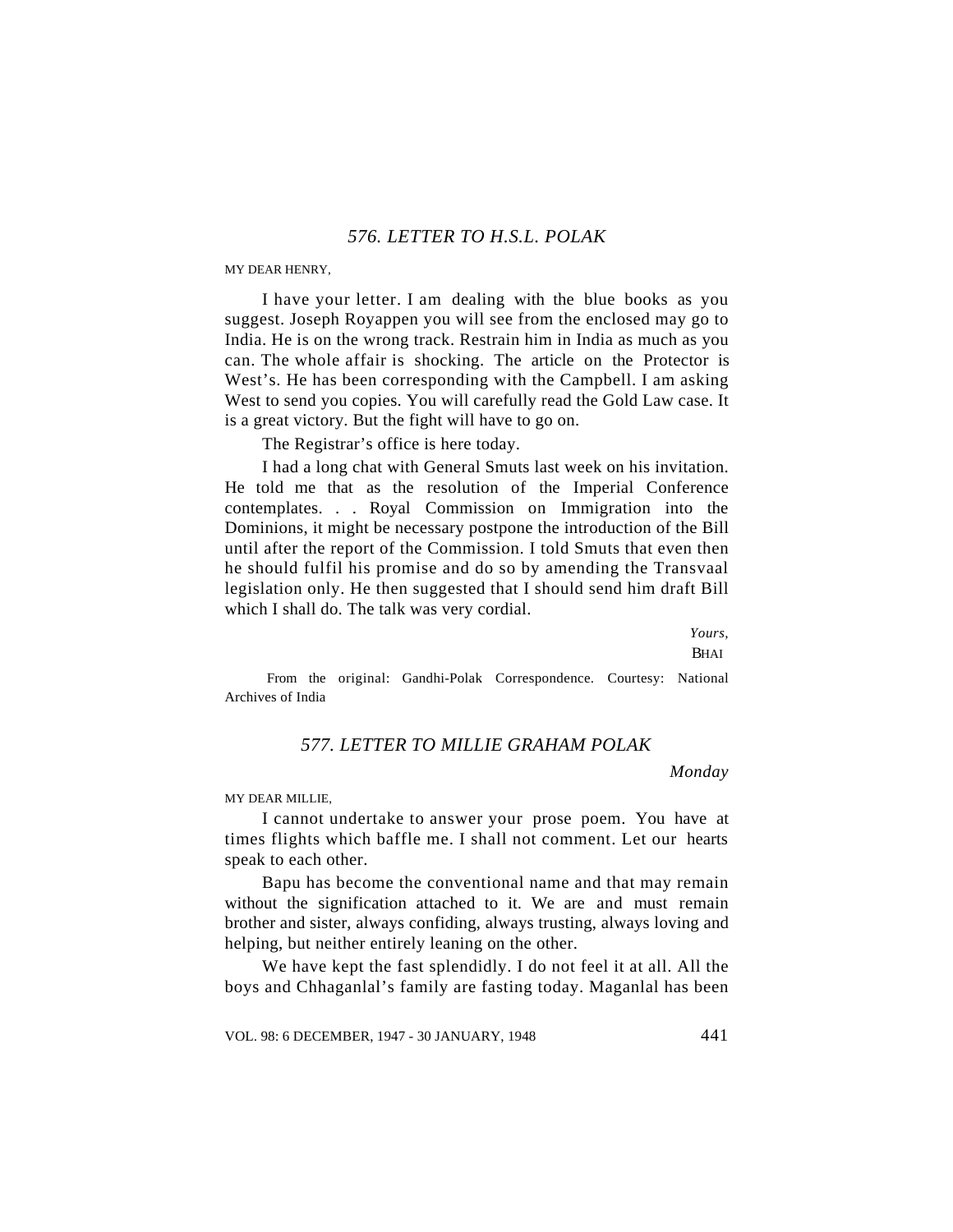fasting 3 days, Ramdas and Revashankar 2 days. Miss Bush came in today. She will go away on Friday. You should try to come before then if you can.

 I hope you received my letter. Suliman and that you were able to get Mr. Laughton to fix the matter up.

With love,

*Yours,*

**BAPU** 

From the original: Gandhi-Polak Correspondence. Courtesy: National Archives of India

## *578. LETTER TO A.H. WEST*

*Monday night*

MY DEAR WEST,

The Obligadu matter is a dastardly affair. The Protector should be asked not to sanction the contract. I was going to write but I suppose the mischief is done. But certainly a letter should be written to the police inquiring why the friend was prevented and then a letter may go to the Minister of Justice. The Protector should also be written to. Could not someone still see Obligadu and get from him a clear statement? Why has he signed the contract? Who was present? Who interpreted?

You will make sure of course of your facts in the report.

You know all about the Immigration Bill now. The Council's reply is very clever. The Council has bluffed poor Joseph and he can do nothing. Its reply regarding licences is technically correct. It is no use writing a leader on it. That is to say we could not give an effective leader. If the deputation were plucky men, they could send an effective reply and challenge the Council on some of the matters.

On this side of course, you will understand that I am still in telegraphic communication with General Smuts on the Bill. If his reply is not satisfactory, the campaign will reopen, we are all quite ready here.

I will not now worry about the Dundee licensing leadrette.

*Yours,* M.K.G.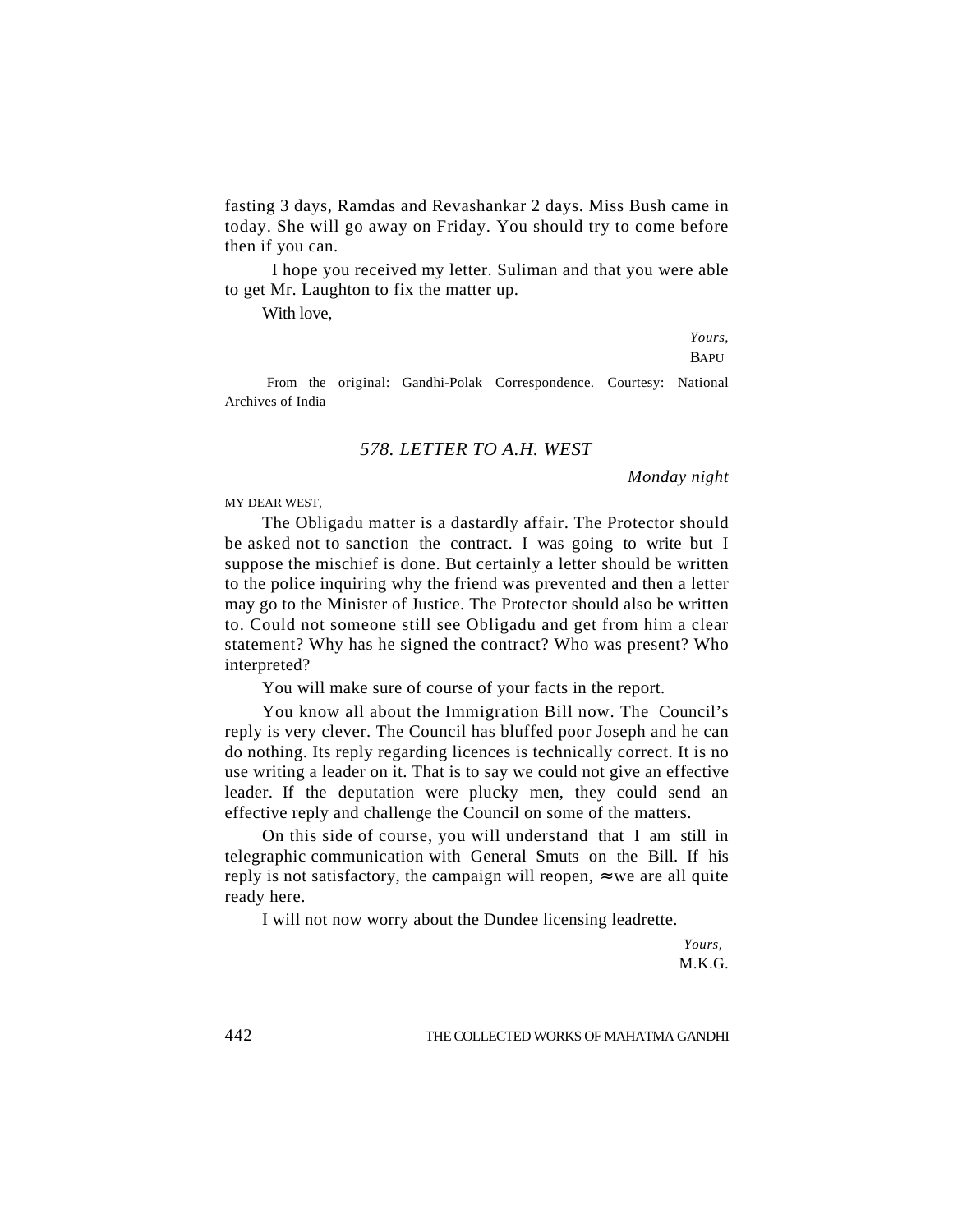[PS.]

You may condense the Malay location report.

From the original: Gandhi-Polak Correspondence. Courtesy: National Archives of India

### *579. LETTER TO A.H. WEST*

*Thursday night*

MY DEAR WEST,

So we are in trouble again. I cannot however think otherwise than that the notice is impertinent. If the name of the magistrate was not given and if only the Umlazi magistrate was mentioned, I do not think that the man has any cause of action. I hope none of you has got alarmed over the matter. I hope too that the Congressmen do not blame you in the matter. The magistrate is evidently in a hurry to get rich. I have absolute faith in your keeping cool and doing the right thing.

But such cases show how careful we have to be in using names. We must simply take our time in finding out full facts. And note that we are responsible even when we copy from other newspapers. Whenever therefore any matter reflecting upon particular persons occurs, we should make sure of our facts.

> *Yours sincerely,* M.K. GANDHI

From the original: Gandhi-Polak Correspondence. Courtesy: National Archives of India

### *580. TELEGRAM TO H.S.L. POLAK*

TO POLAK 7 MAPESBURY ROAD **BRONDESBURY** 

GOD HELP.

**BHAI** 

From the original: Gandhi-Polak Correspondence. Courtesy: National Archives of India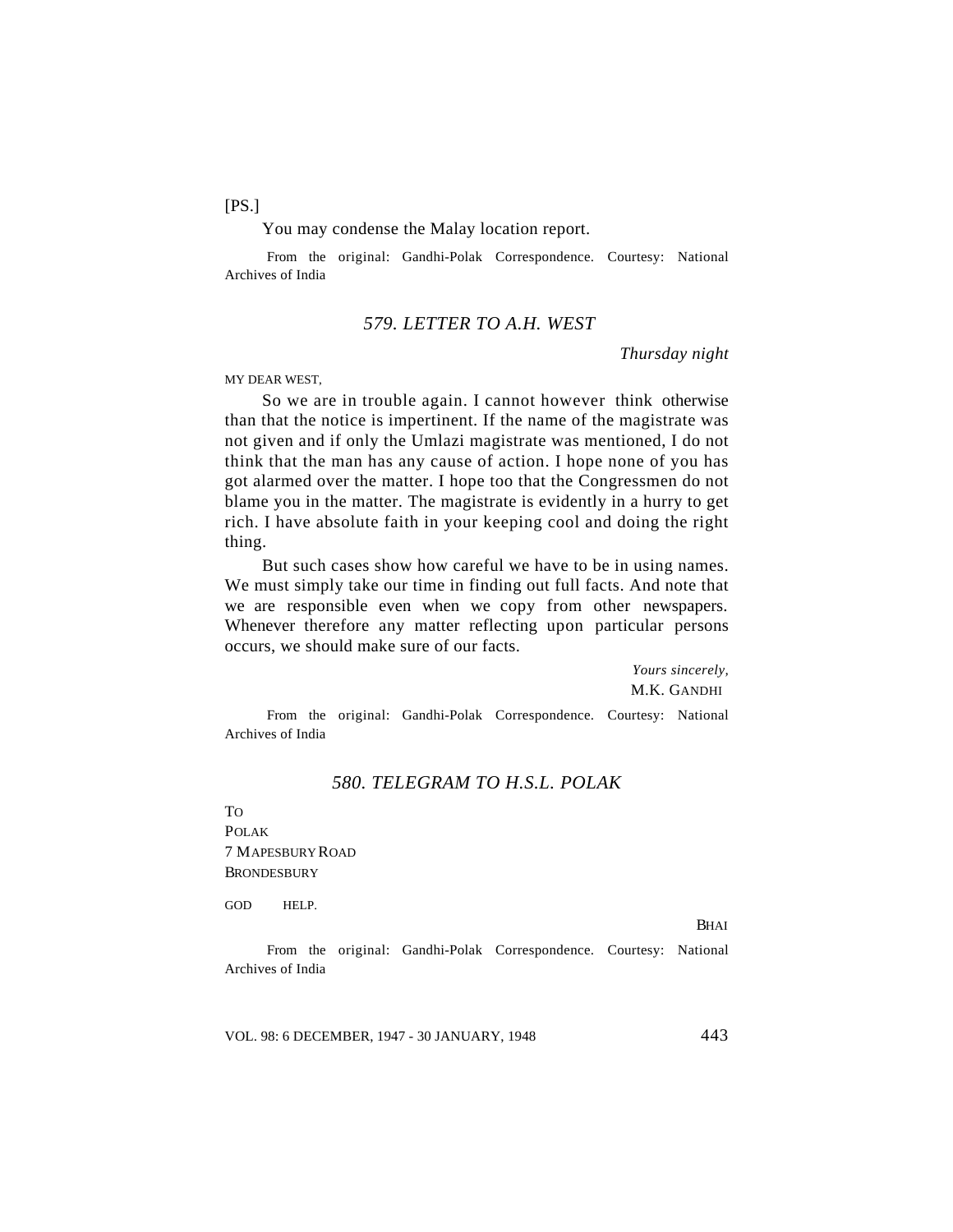# *581. FRAGMENT OF A LETTER*<sup>1</sup>

I am returning the letter which you have sent to me by mistake.

Write to Chhaganlal to send the book on man and woman directly to Narandas from England. That is the easiest way. But if you feel it very necessary, send the one after Mr. West has read it. However, if there is [a possibility of] delay, it would be better to send it from England. Your activities will gradually become purer because that is what you desire. Bear it in mind that there is no reward for true love.

It is good that you have arranged to sleep separately. Keep it up.

You have done right in eschewing salt. Eschewing any one thing is the way to acquire equanimity.

> *Blessings from* BAPU

From the Gujarati original: S.N. 32918

# *582. LETTER TO CHHAGANLAL GANDHI*

*7* BUITENCINGEL, *Phagun Vad 6*

CHI. CHHAGANLAL,

We cannot publish Sarfuddin's letter. I have written to him.

We are not going to publish anything about Mangalanand Puri. There is no harm if there is an indirect reference to him. We have to be non-committal about him. One of his letters is worth reading. I am sending it to you. Destroy it after reading.

Jekibehn's health requires great care. I send herewith a *hundi* of £350 from Doctor. Deposit it in the fund and send him a receipt. Doctor writes to say that he has not received the receipt for £1,500 he had sent earlier. Find out about it and write to me as well as to Doctor. Send him a receipt also.

Deposit the enclosed £13. Khandubhai writes that what he had said should be published in the *Indian Opinion.* Send him receipts of

<sup>&</sup>lt;sup>1</sup> This and the following letters have been put together in the alphabetical order of surnames as it has not been possible to assign their dates on the basis of circumstantial evidence.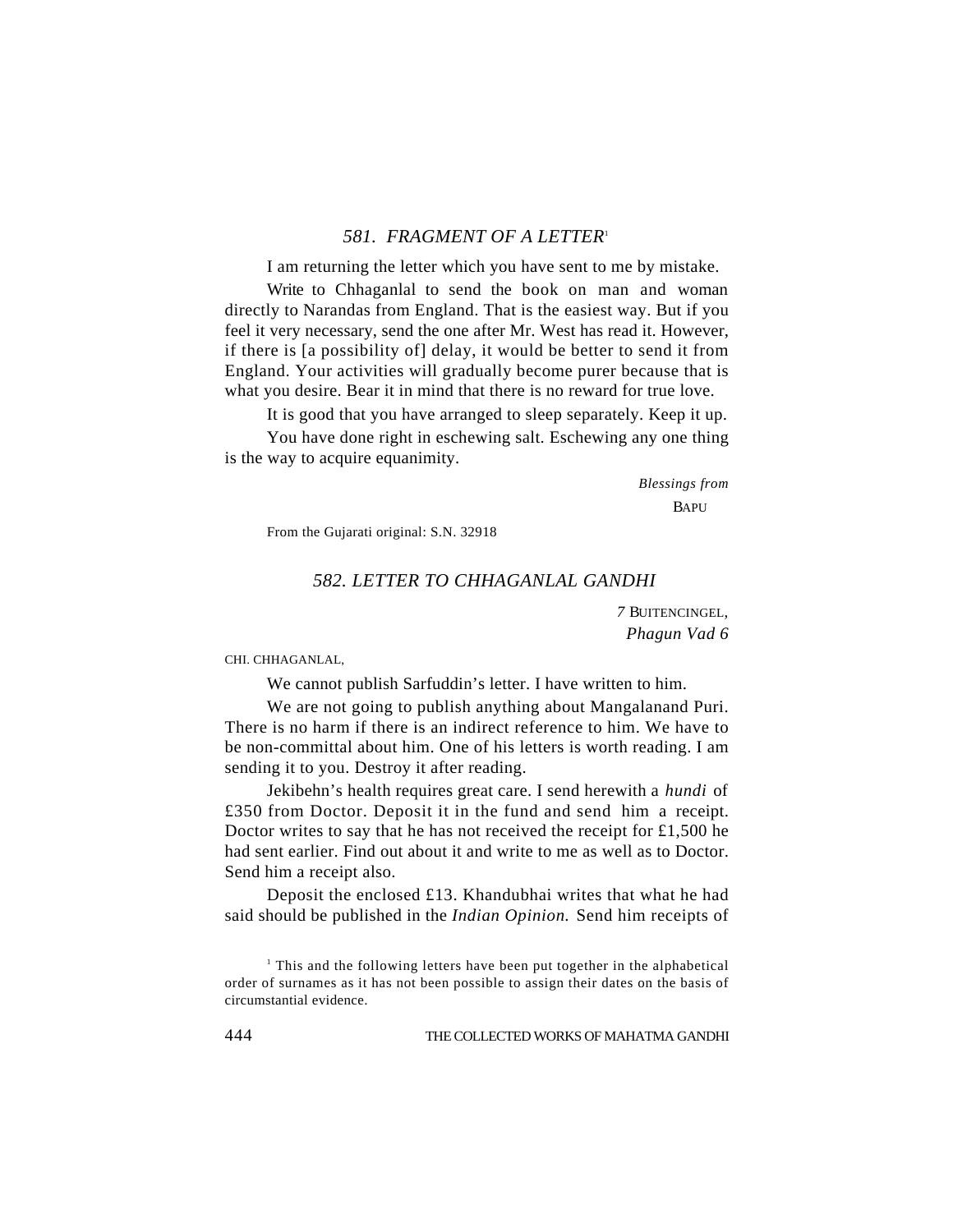£3 and £10. I am keeping his letter along with this, so you will know. Send a pay order of £3 to Home Secretary, Tokio (sic) by registered post. Mention the sender's name in it and write to him that if the Relief Fund has already been opened, the money should be sent to its Secretary. Otherwise it may be spent in whatever way he deems fit. Ask Miss Schlesin to write to him.

Ba has heavy swelling but is putting up with it bravely and is moving about.

> *Blessings from* BAPU

From the Gujarati original: S.N. 32883

## *583. LETTER TO CHHAGANLAL GANDHI*

#### CHI. CHHAGANLAL,

Just now the third post has arrived. In that, I read the news of yours and Kashi's illness. How is that so? It will be good if you write to Joshi also for the help you want. I do not think that Umiya will come there now. Kusum and Dhiru too [won't come]. I do not know who to send for now. Suggest someone. My inability to send you telegrams has become a hurdle.

> *Blessings from* **BAPU**

From the Gujarati original: S.N. 32879

# *584. LETTER TO JAMNADAS GANDHI*

CHI. JAMNADAS,

You must have received Rs. 1000. You have not sent me the copy of your reply which was to be preserved with me. If you have still not posted it, I must have it.

> *Blessings from* **BAPU**

[PS.]

After writing the above, I got your letter. It is true that I was angry. I was vexed by your intention not to give me what you had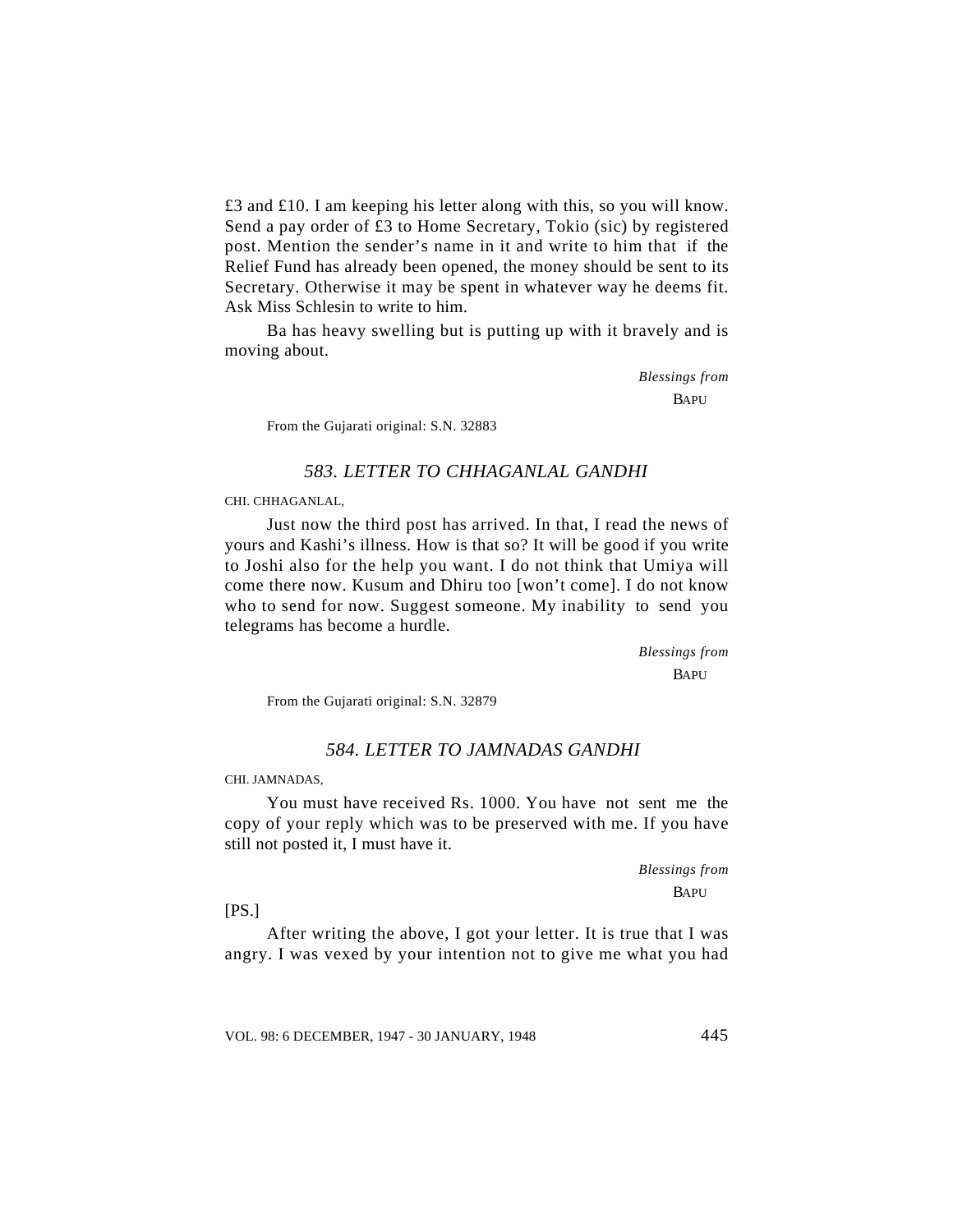written out. I saw in it an unsettled state of mind. Each day I kept thinking of your report.

**BAPU** 

From the Gujarati original: S.N. 33827

## *585. LETTER TO JAMNADAS GANDHI*

CHI. JAMNADAS,

I have had a talk with Vallabhbhai about you. This is his charge against you. You were sent as a representative of the Provincial [Congress] Committee, but instead of regarding yourself as a representative, you started working independently on your own. He does not know how much you collected, has no account of it; in fact he knows nothing. If all behave in this manner, how can the nation's work go on? A great many people in Kathiawad have worked in this manner. Vallabhbhai, therefore, has lost some of his enthusiasm.

I place this argument before you exactly as Vallabhbhai advanced it. Send me a detailed reply to this. This letter will be posted in Delhi. I will return to Ahmedabad on Saturday at the latest. Send your reply there and not here.

Inform me about Radha's state of health.

*Blessings from* **BAPU** 

 $[PS.]$ 

Why have not the other teachers sent you your 3000 yards of yarn?

From the Gujarati original: S.N. 33826

## *586. LETTER TO KASTURBHAI LALBHAI*

*Monday*

BHAISHRI KASTURBHAI,

I have gone through your speech. I have no improvement to suggest in it.

*Vandemataram from*

**MOHANDAS** 

From the Gujarati original: S.N. 33139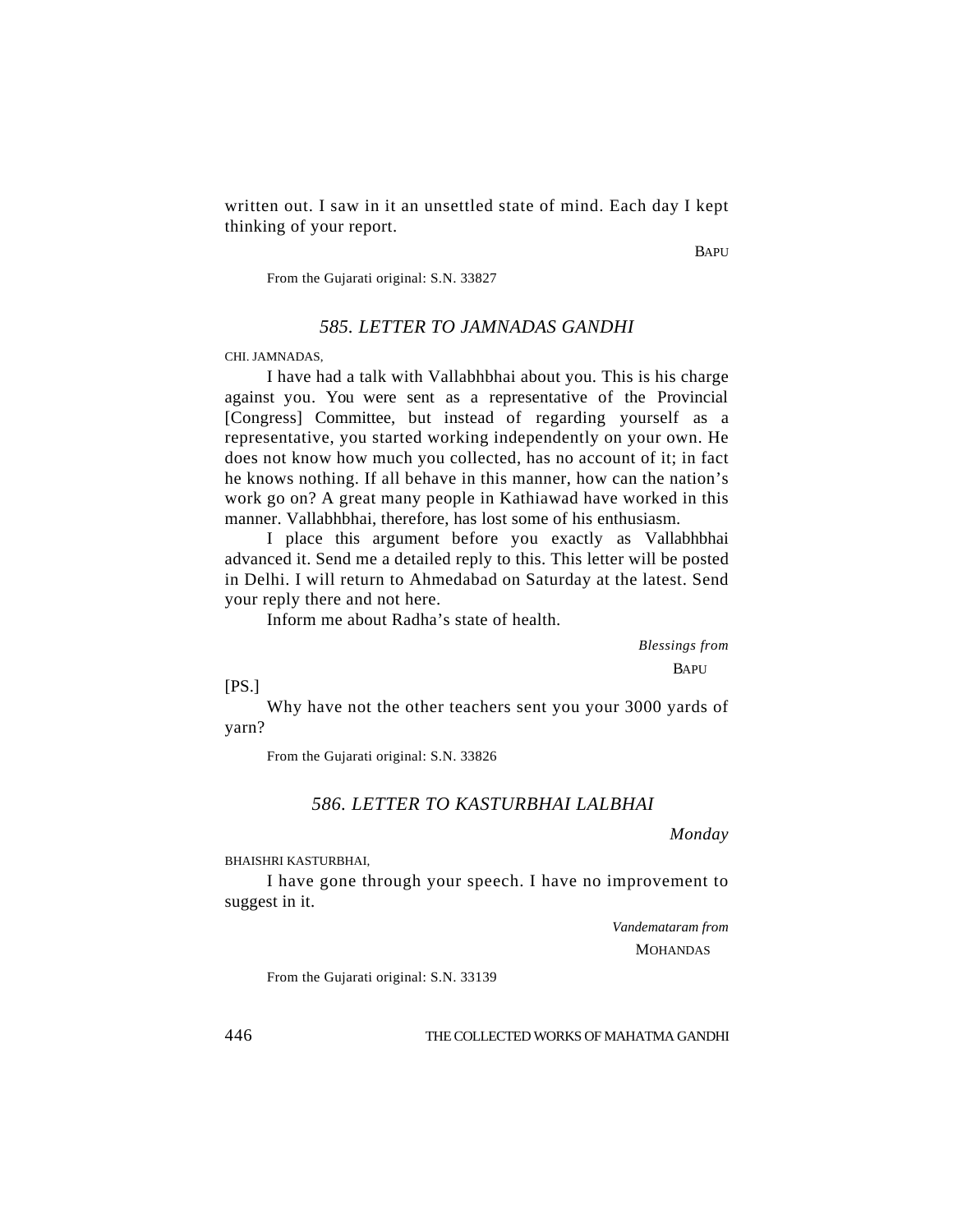*Thursday, 10 p.m.*

CHI. NARANDAS,

Now what? However, since you have the firmess to keep your pledge, let all be arrested.

You must have got the bag of letters sent yesterday. About the other things, in other letters.

> *Blessings from* **BAPU**

From the Gujarati original: S.N. 33254

#### *588. LETTER TO NARANDAS GANDHI*

CHI. NARANDAS,

I hope the atmosphere there will have improved by now, but even if it has worsened, you need not worry over it. When a river is flooded, its water is muddier than at any other time, but when the flood has subsided, it becomes clearer than it was before. You need not lose courage. Express your own views freely. When an occasion arrives, invite someone. Rajendra Babu or Satis Babu may come. Invite Kaka once a fortnight. It is desirable that you should come into more intimate contact with him. You should not undervalue his knowledge. Believe it for certainty that his heart is straightforward, the mind is pure and he is striving to make it purer still. But the mind is not strong because he woke up rather late. He cannot immediately put into practice what he wants to and feels unhappy on not being able to do so. However, even in this respect, he has made good progress. He has respect for you and recognizes your worth. It is 8.45 p.m. now. Since I cannot complete the letter, I am sending it as it is.

> *Blessings from* **BAPU**

From the Gujarati original: S.N. 33588

### *589. LETTER TO NARANDAS GANDHI*

CHI. NARANDAS,

I remember to have written to you to write off the expense which may have been incurred on Chi. Prabhavati's account. If you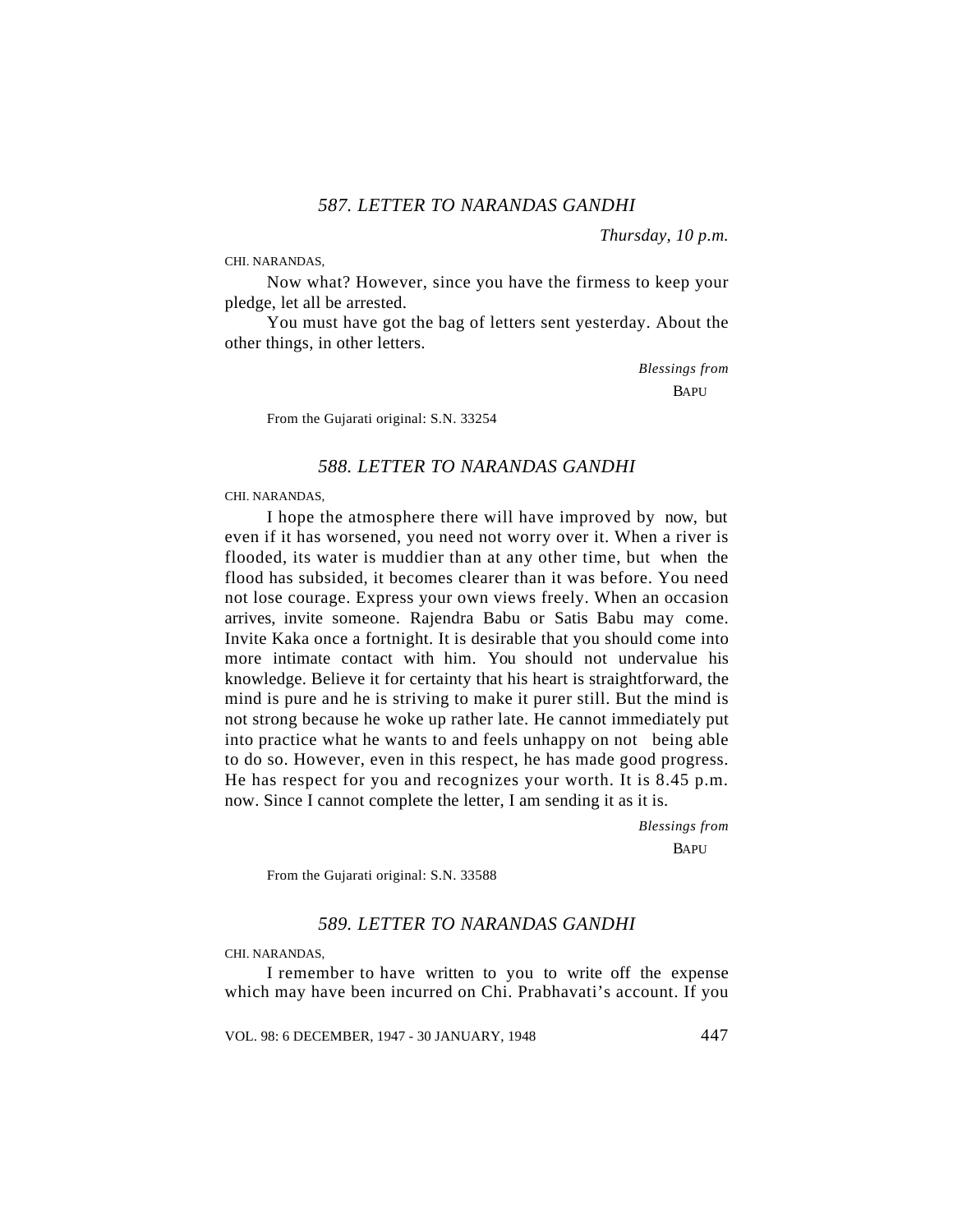have not done so, do it on reading this letter. If she asks for any money hereafter, send it and keep me informed. Do you get any letters from her? Enclosed is a letter from Mr. Needu. I have replied to him to the effect that if he comes over to stay in the Ashram, we will pay him Rs. 33 per month for his parents with free meals in the Ashram. See to this when he comes.

> *Blessings from* BAPU

From the Gujarati original: S.N. 33888

# *590. LETTER TO NARANDAS GANDHI*

CHI. NARANDAS,

If the Ashram's car is used for Shashi and the charge for its use comes to sixty rupees, it would be better to hire a car from outside for the same sum. If Champa's sister, Nimu, comes and lives in the Sharda Mandir and Shashi becomes friendly with her, it seems to me that then it would be good if Nimu too lives there.

Lilavati was extremely keen on staying on, but when I explained to her that she could not do so without your permission, she came round. She is still very agitated. It will take some time before she calms down.

> *Blessings from* **BAPU**

From the Gujarati original: S.N. 33889

## *591. LETTER TO NIRMALA GANDHI*

*Saturday*

CHI. NIMU

Even if all the people there oppose your new diet, you should politely disregard the opposition and stick to it provided, that is, you have faith in it and feel that it benefits you.

How did you come to think of Wardha? You do know, do you not, that there are not many women there.

You should learn to open out your heart when writing to me.

*Blessings from* **BAPU** 

From the Gujarati original: Mrs. Sumitra Kulkarni Papers. Courtesy: Nehru Memorial Museum and Library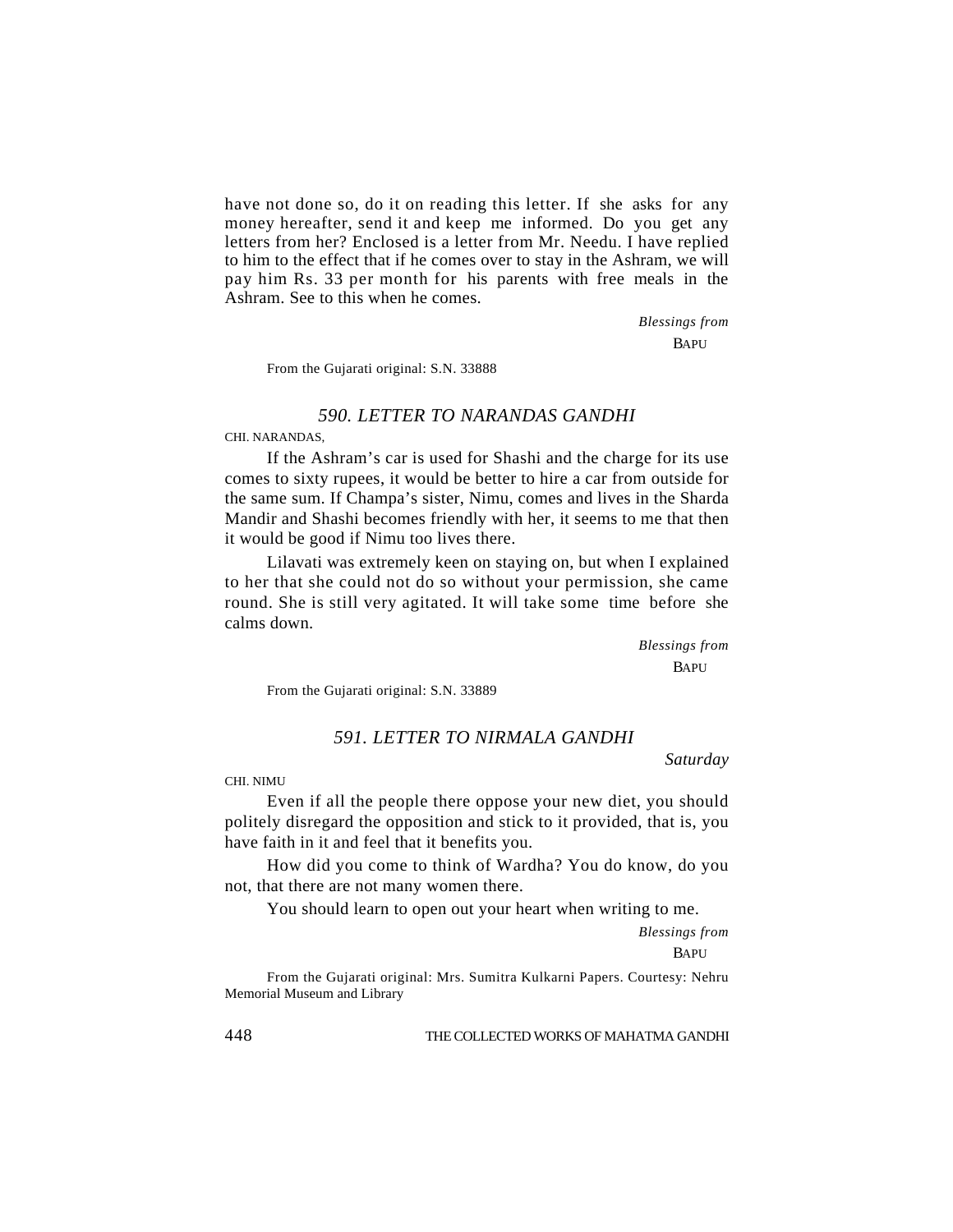*Phagun Sud 11, Tuesday*

CHI. PRABHUDAS.<sup>1</sup>

I have your letter. If you do not find it strenuous, make it a rule to write at least once a week. You have asked four questions but all of them seem to originate from one issue and that has arisen either due to misunderstanding or loss of memory. I have not commented on your reading Tulsidas, Akho, etc., but you had expressed a desire to learn geology also, and that I had criticized a little. I regard it as superficial knowledge. It is not that this desire is base. The only thing is that even if a person strives to imbibe such knowledge, he will gain very little. My intention was only to say that one should be satisfied with what he easily gets. Reading from Tulsidas cannot be considered pursuit of superficial knowledge. It is only an external means of gaining knowledge of the self. But study of geology, etc., is superficial knowledge. It is a different thing if it helps someone in acquiring knowledge of the self. I did not want to go so deep into the subject, nor did I want you to do that. In youth, everyone feels like gaining knowledge of such science. That's justified too. The intention of my criticism was to reduce the intensity of such desire. However, I will not have any objection if you can easily find a person who has a thorough knowledge of geology and from whom you can easily learn. I will not consider such knowledge useless. One who has given his heart to God will use even that knowledge in praise of Him.

Now, I hope I do not have to clarify the difference between true knowledge and superficial knowledge. Should I assume from your letter that there is a slight improvement in your health?

> *Blessings from* **BAPU**

From the Gujarati original: S.N. 32969

### *593. LETTER TO PRABHUDAS GANDHI*

BOMBAY, *Saturday*

CHI. PRABHUDAS,

I have read your letter to Chi. Kashi. There is a difference between thoughts and fancies. Man falls through fancies and becomes a prey to worrying, thoughts mature him. In the sentence, 'This man

 $<sup>1</sup>$  The letter is in a different hand but the subscription is by Gandhiji.</sup>

VOL. 98: 6 DECEMBER, 1947 - 30 JANUARY, 1948 449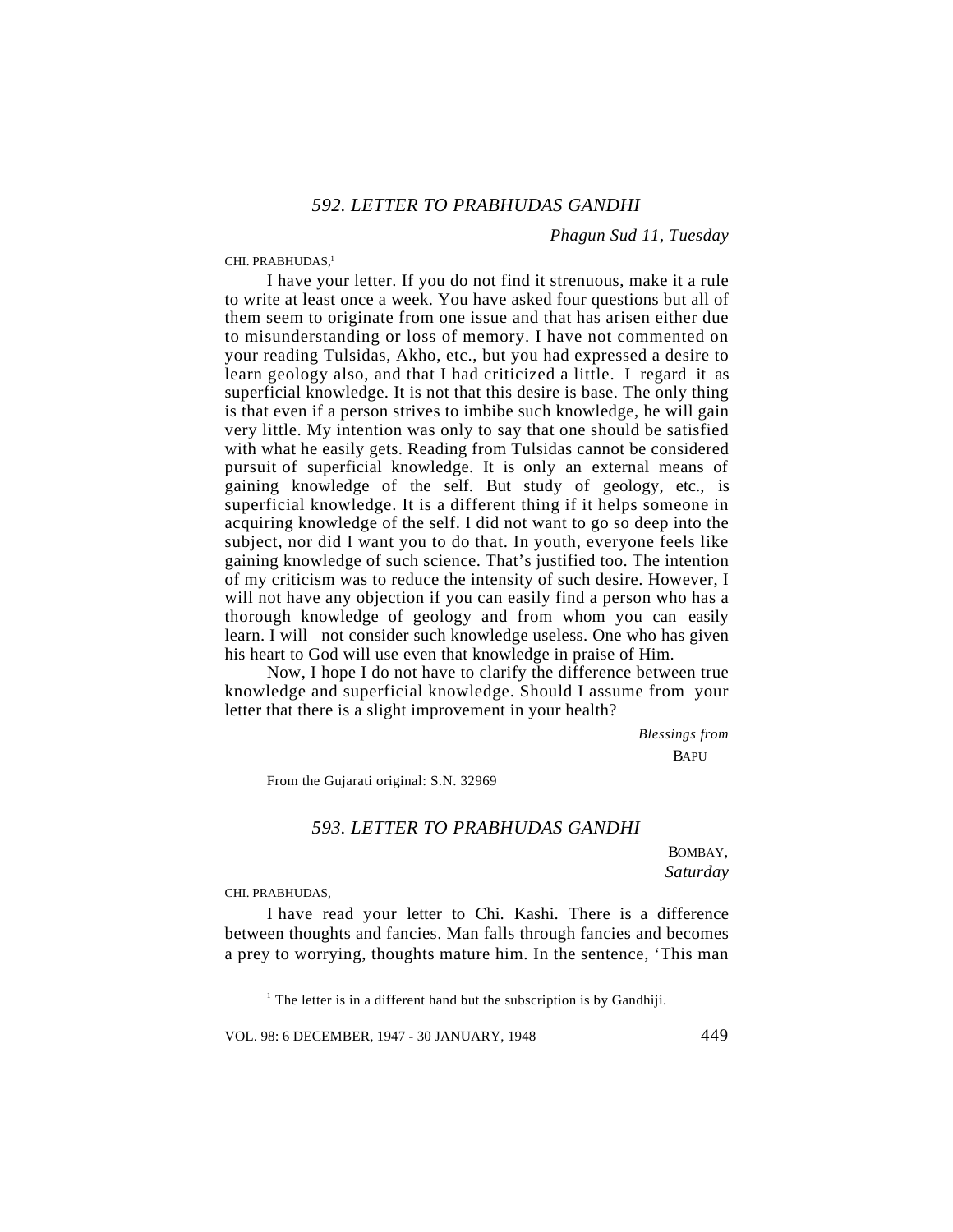is ever thinking', 'thinking' means 'worrying'. You should give that up. But it is essential that we use our judgement and discriminate between our good and bad tendencies. By thinking systematically in this matter, we become mature. You should not worry or indulge in fancies while plying the spinning-wheel. If impure thoughts forcibly invade your mind, you should, with equal energy, force yourself to think differently. He who is devoted to his work, has no time to indulge in useless thoughts. Always remember that there is One Witness to all our thoughts. How can we entertain impure thoughts in the presence of that Witness? Take this to be the meaning of the verse, 'It ceases when the Supreme is seen'. Who, after seeing the Supreme, can take pleasure in the objects of the senses? We do not know the *atman.* That is why we commit sins everyday. If we but know that He sees our thoughts also, then, just as we are ashamed to commit any sin in the presence of our dearest friend, we would, if we are definitely convinced that our *atman* always stands there as a witness, be ashamed of thinking impure thoughts or doing impure things. How, then, can hypocrisy remain in us?

Lakshmidas and Velanbehn are generous. They will certainly forgive you. But it is your *atman's* forgiveness that you really need. Once you have become pure, you will as a matter of course be forgiven. It is not in the nature of the *atman* to be impure. So, if the impurity has left you, it has left you for good. When even the worst of sinners becomes clean, he can stand on a footing of equality with one who has committed no sin at any time. There is no distinction of high and low in the state of *moksha*<sup>1</sup>. When that one indescribable state is attained, it is the same for all. All of us commit sins. But manliness lies in seeing and recognizing them and then destroying them. You committed sins. But you need not feel frightened for that reason. If you do not desist from sins even after knowing that they are sins, then indeed you will have great reason to feel frightened. But now you know that they were sins. Having known that, why need you fear? Be alert and suppress that disturbing impulse.

*Blessings from*

BAPU

From the Gujarati original: S.N. 33014

<sup>1</sup> Spiritual liberation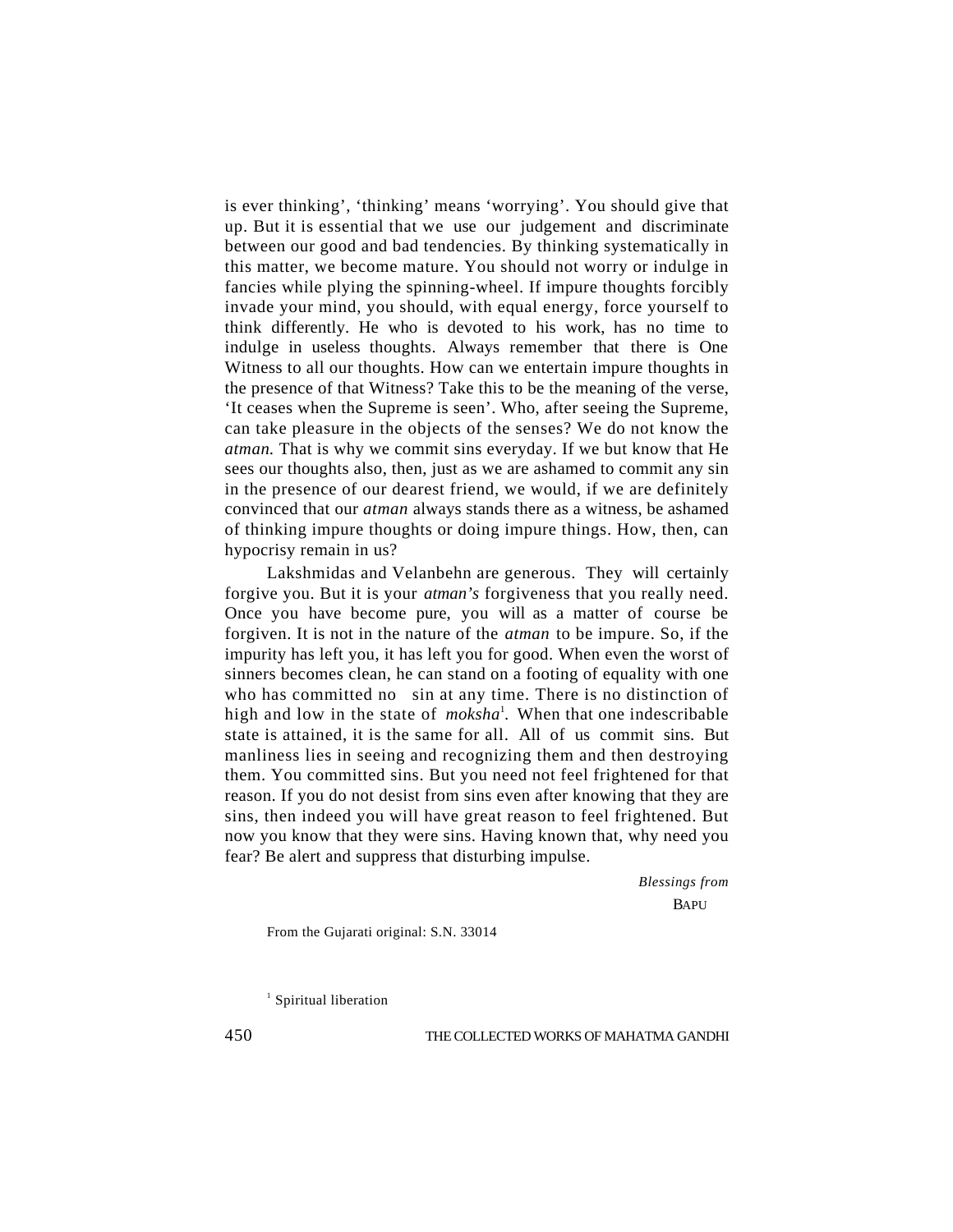*Silence Day*

#### CHI. PRABHUDAS,

I have your letter. May you live long and succeed in realising your ambitions. I consider plying of the spinning-wheel the best activity if it does not affect your health. Whatever one does cheerfully is good for health. It would be a big achievement if spinning-wheel becomes successful. Even if it does not succeed, I consider some such experiment on a limited scale worth doing.

I will consider it a significant change if you have understood the importance of prayer and it becomes a regular feature.

Write to me about the students whenever you wish to.

I hope to reach Madras on the 23rd.

Ba has gone to Bombay for the sake of Devdas.

Can you give some weaving assignment to Chhotelal? He would not go to a place where there is no weaving work.

> *Blessings from* **BAPU**

From the Gujarati original: S.N. 32968

# *595. LETTER TO PRABHUDAS GANDHI*

#### CHI. PRABHUDAS,

I have your letter. It has made me very happy. Do not worry and improve your health. That even in illness, you have not lost your calm is no mean achievement. Now, I want you to observe complete self-control in building up your body. After recovering from illness, the mind craves for food. Do not listen to the doctors. It is better to eat only as much as you can digest.

Even in the matter of exercise, do only as much as you easily can. It is better for a person who knows his own strength to depend less on what others say. Get up only when you can. Do not force yourself into any activity. Keep on writing to me from time to time.

*Blessings from*

**BAPU** 

From the Gujarati original: S.N. 32953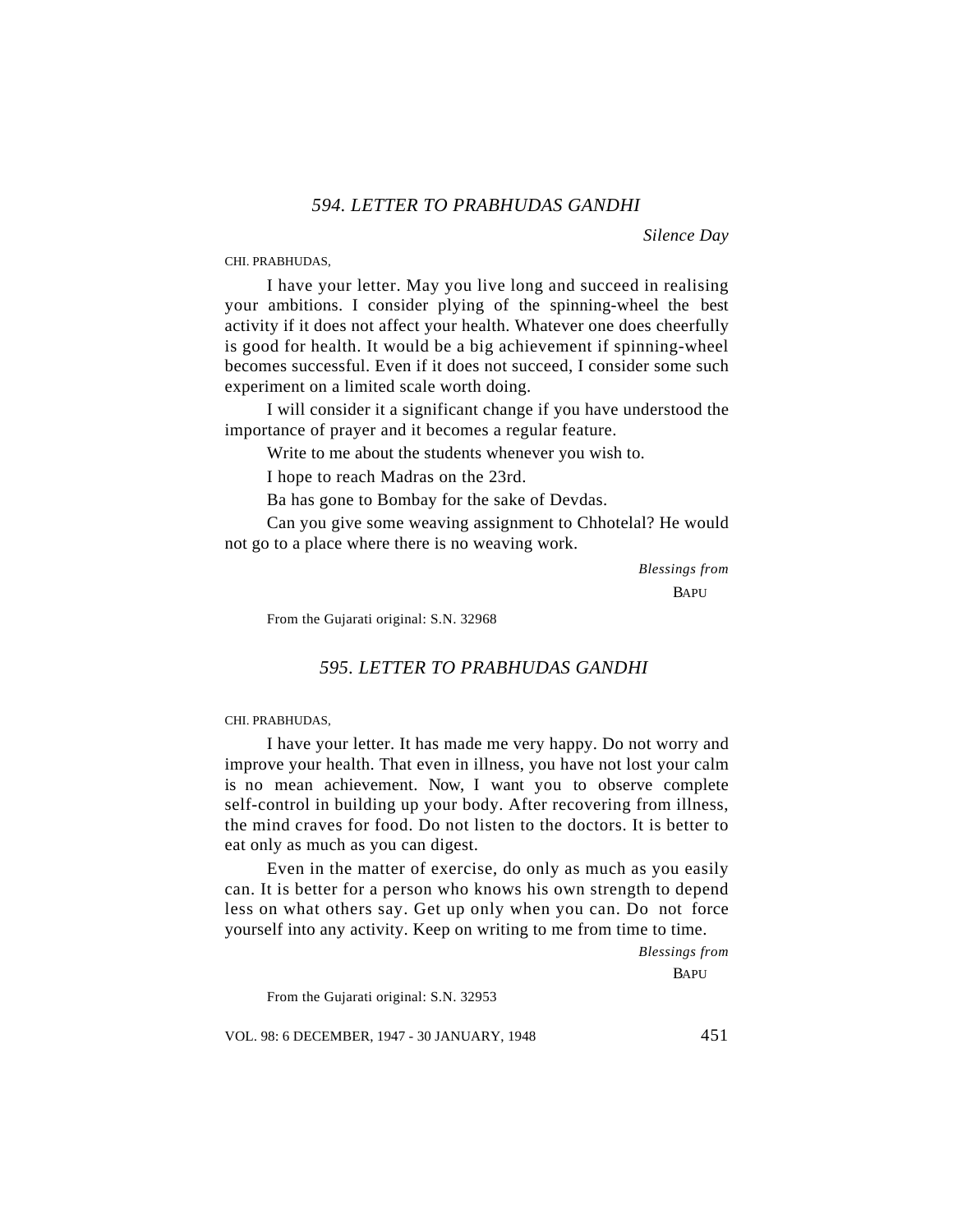## *596. LETTER TO RAMDAS GANDHI*

*Silence Day*

#### CHI. RAMDAS,

These days, I get no time at all. I rise at three o'clock. That does no harm to my health. Have you written to Nimu to come over? I get no letters from her.

*Blessings from*

**BAPU** 

From the Gujarati original: Mrs. Sumitra Kulkarni Papers. Courtesy: Nehru Memorial Museum and Library

### *597. LETTER TO RAMDAS AND NIRMALA GANDHI*

#### CHI. RAMDAS,

Why is there no.  $\cdot$ <sup>1</sup> of Harilal's interview which was attached to his letter.

CHI. NIMU,

I have your letter. [The news] about Sarita is painful. Kanu's. .<sup>2</sup>

From the Gujarati original: Mrs. Sumitra Kulkarni Papers. Courtesy: Nehru Memorial Museum and Library

## *598. LETTER TO RAMDAS AND NIRMALA GANDHI*

#### CHI. RAMDAS AND NIMU,

Ramdas has got a good place. If he keeps good health, everything else will be all right. Nimu should think of sitting for the examination only after she has improved her health. That she has passed the *Madhyama*<sup>3</sup> means one burden less. Kanam thinks of Motiba and of Sumi and then forgets both. He cheerfully eats in my company and sleeps by my side at night.<sup>4</sup>

From the Gujarati original: Mrs. Sumitra Kulkarni Papers. Courtesy: Nehru Memorial Museum and Library

<sup>1</sup> A few words here are illegible in the source.

 $2$  The remaining letter (one page) is illegible.

<sup>3</sup> The second stage in the examination for Hindi, preceding the *Vinit*, which is equivalent to the University Matriculation.

<sup>4</sup> The letter bears no subscription by Gandhiji though it is in his hand.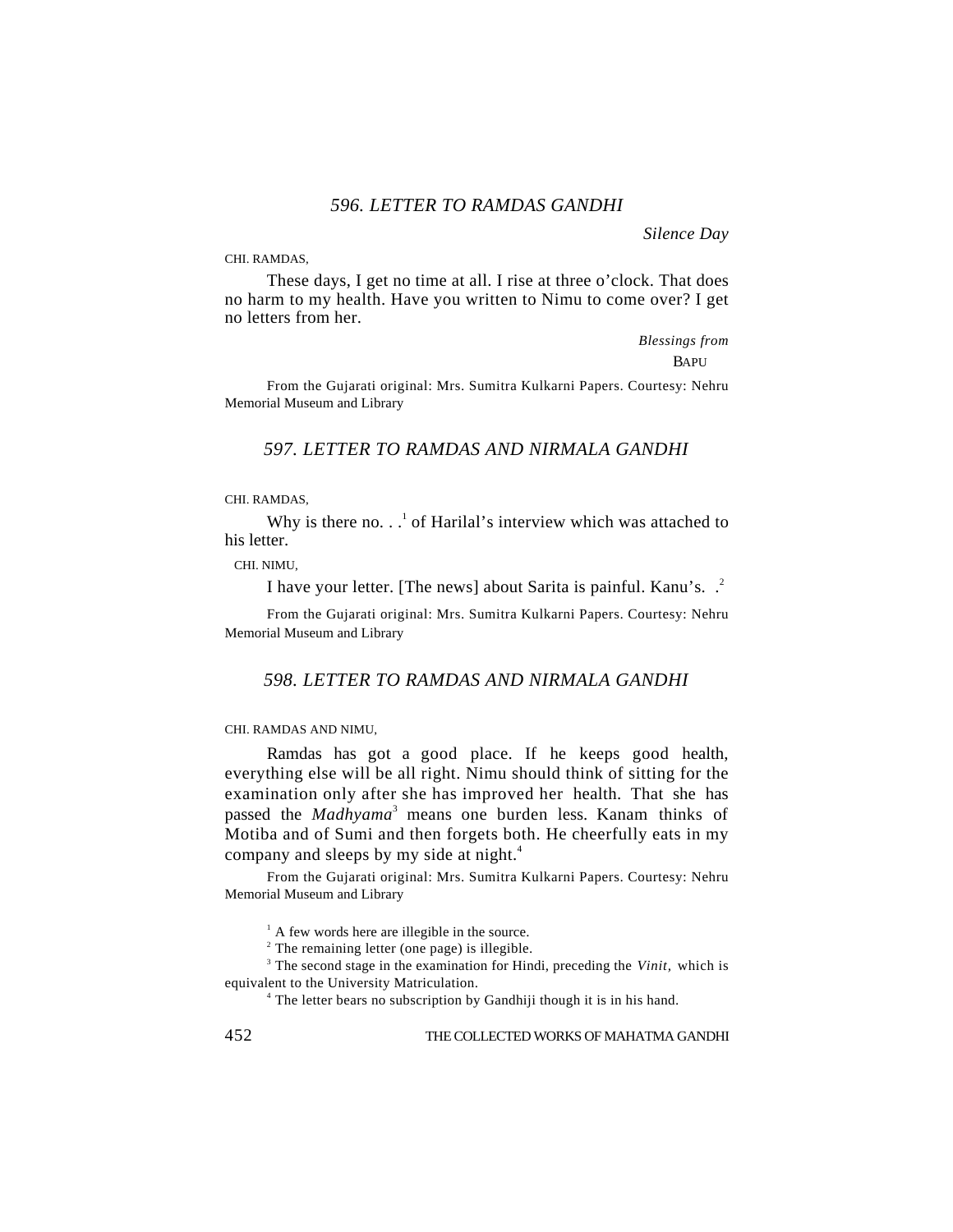#### CHI. SARITA,

I have your postcard. I get no rest from work. Ba sent on to me your letter to her. I liked it very much. I could understand from it your state of mind better. Certainly you need keep back nothing from me.

I brought up my children as I myself was brought up. I behaved towards them in the same way even when they grew up. My elders sent me to Bhavnagar to live with their friends. So also at both places in Ahmedabad, I suffered much more than what you are likely to have done. I had to go hungry but I did not feel hurt. What else could they have done? Should they have set up a separate establishment for me? I learnt much from these experiences.

You ought to have taken Sumitra with you. Where else could I have asked you to go? What is the guarantee that you would have been happier elsewhere? And for Ramdas, too, what more could I have done? He went to Ahmedabad because the Harijan Ashram is there. He is being properly looked after there. What did he lack here? What more could I do for Nimu? Moreover, I am known to be poor. I obtain by begging whatever I spend. I even go a step further. However much poverty.  $\ldots$ <sup>1</sup>

From the Gujarati original: Mrs. Sumitra Kulkarni Papers. Courtesy: Nehru Memorial Museum and Library

 $<sup>1</sup>$  illegible in the source</sup>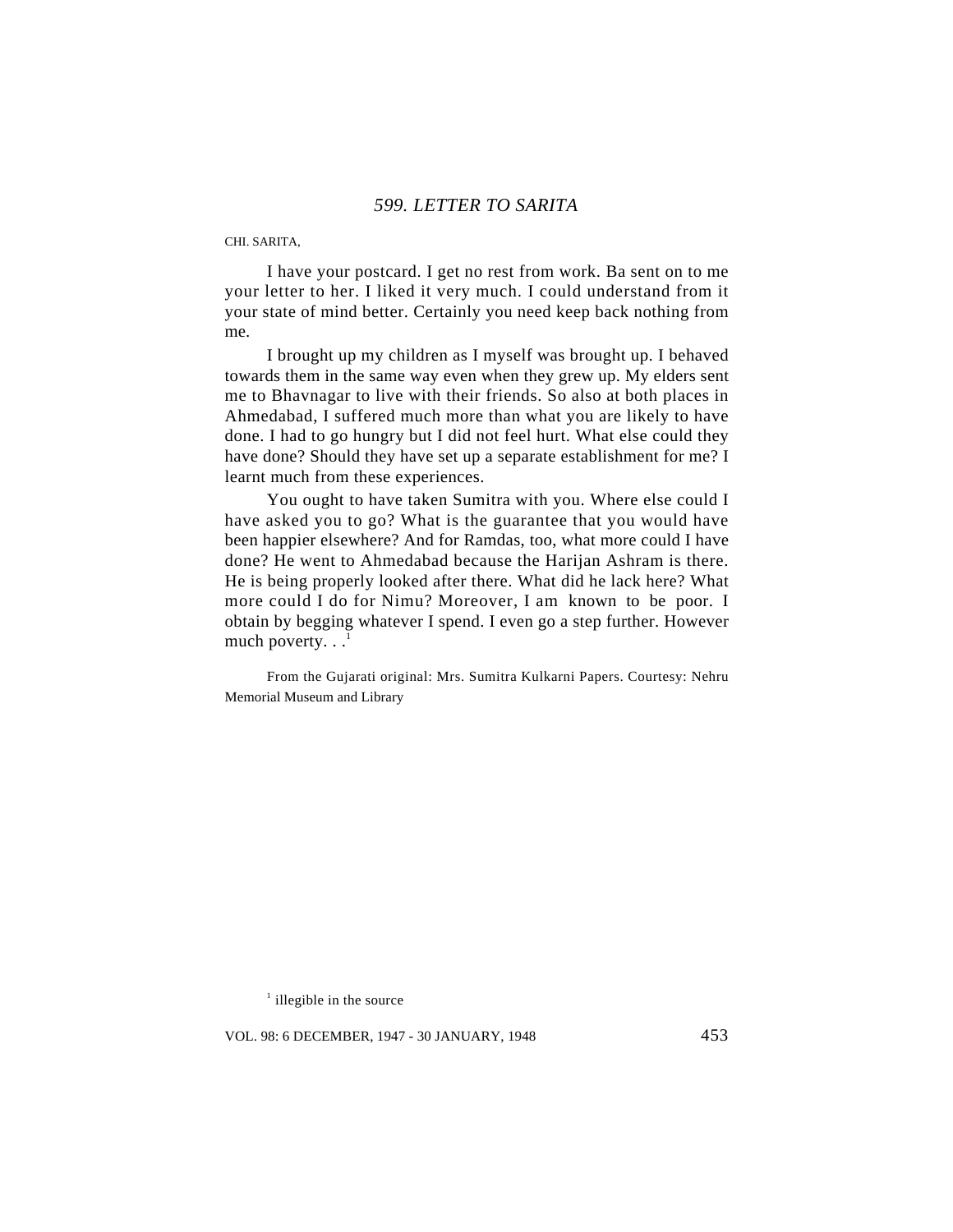# *APPENDICES*

#### APPENDIX I

#### *LETTER FROM KARL STRUVE*<sup>1</sup>

After carefully studying Roy Walker's thrilling story of your admirable work (*Sword of Gold*) I was satisfied that, lifelong as your struggle for non-violence had been, your unlimited devotion had met with success, at least as far as India's leaders and masses were concerned, and the fact that Britain retired from India in apparent goodwill and friendship, seemed to bear out the hope that appreciation of non-violence was no longer restricted to your own country. The first breach into the thick walls of violence seemed made, and the prospects for humanity seemed to have grown more lucid than ever.

All the more depressing were your recent confessions, as reported in the last edition of *Peace News* by George Davies. It grieves me to the heart to read that you had never experienced the dark despair that is today within you. And though it is certainly true that God does not demand success but truth and love from a man, it is a sad sight to behold mankind so deeply entangled by violence as not to yield to the vast extent of soul-force and self-sacrifice given by you and your few friends during a long life.

However, willingly admitting as I do that you are in a far better position to look into the heart of things than I am, I cannot believe that your heroic efforts will be lost upon mankind, that the good seed you have so untiringly sown in all your surroundings, by your words as well as by your example, should be wasted.

Be that as it may, I for one (and I am sure I speak the heart of untold millions) feel it my bounden duty to express my deepest gratitude to you for giving the whole of your life to what you felt to be the one way to salvation for mankind.

*Harijan,* 11-1-1948

#### APPENDIX II

### *LETTER FROM INDIAN REPRESENTATIVE TO THE SECURITY COUNCIL*<sup>2</sup>

*January 1, 1948*

The Government of India have instructed me to transmit to you the following telegraphic communication:

<sup>1</sup> Vide "Letter to Karl Struve", 1-1-1948. <sup>2</sup> *Vide* "Speech at Prayer Meeting", 4-1-1948.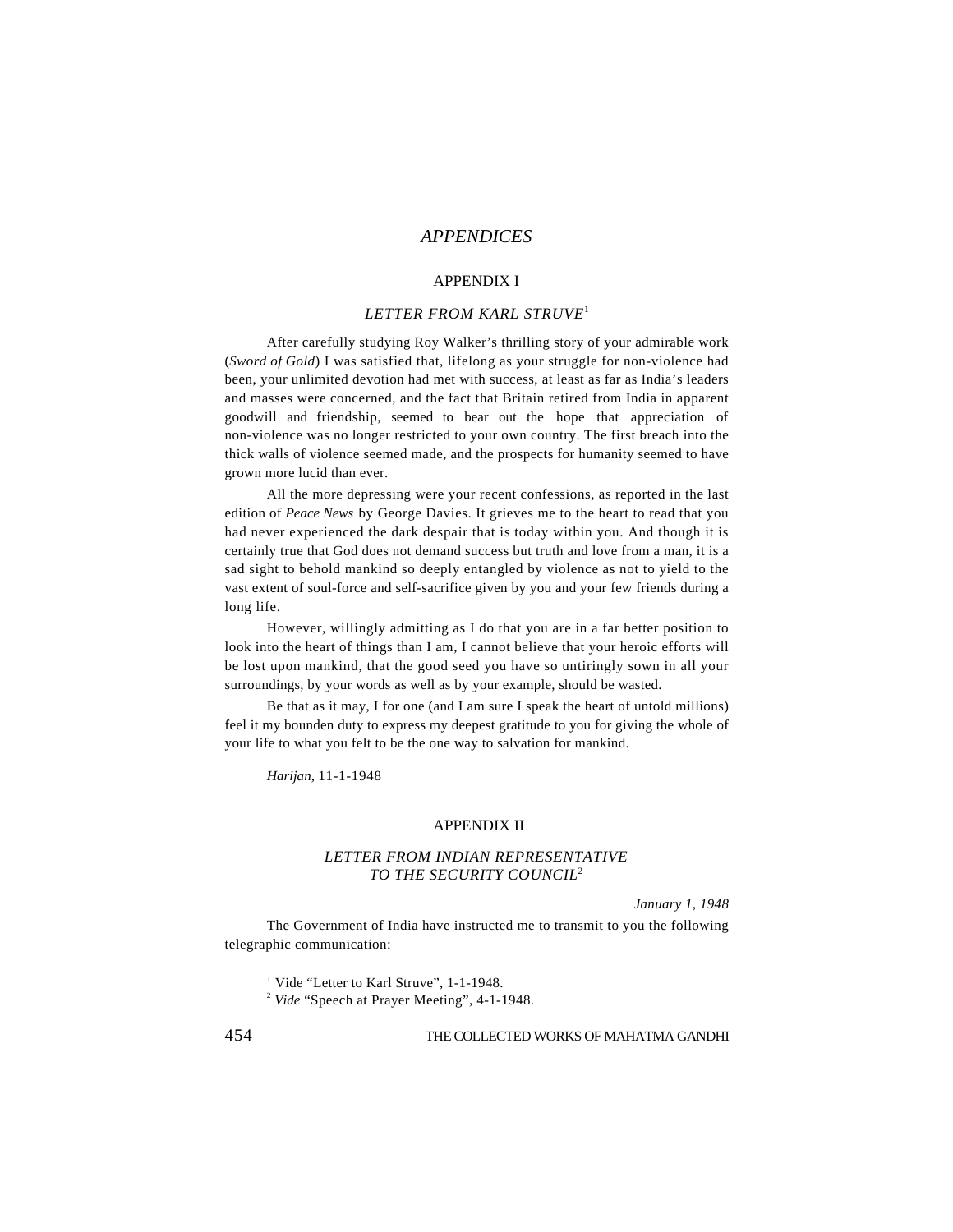1. Under Article 35 of the Charter of the United Nations, any Member may bring any situation whose continuance is likely to endanger the maintenance of international peace and security to the attention of the Security Council. Such a situation now exists between India and Pakistan owing to the aid which invaders, consisting of nationals of Pakistan and of tribesmen from the territory immediately adjoining Pakistan on the north-west, are drawing from Pakistan for operations against Jammu and Kashmir, a State which has acceded to the Dominion of India and is part of India. The circumstances of accession, the activities of the invaders which led the Government of India to take military action against them, and the assistance which the attackers have received and are still receiving from Pakistan are explained later in this memorandum. The Government of India request the Security Council to call upon Pakistan to put an end immediately to the giving of such assistance, which is an act of aggression against India. If Pakistan does not do so, the Government of India may be compelled, in self-defence, to enter Pakistan territory, in order to take military action against the invaders. The matter is, therefore, one of extreme urgency and calls for immediate action by the Security Council for avoiding a breach of international peace.

2. From the middle of September 1947, the Government of India had received reports of the infiltration of armed raiders into the western parts of Jammu province of Jammu and Kashmir State; Jammu adjoins West Punjab, which is a part of the Dominion of Pakistan. These raiders had done a great deal of damage in that area and taken possession of part of the territory of the State. On 24th October, the Government of India heard of a major raid from the Frontier Province of the Dominion of Pakistan into the Valley of Kashmir. Some two thousand or more fully armed and equipped men came in motor transport, crossed over to the territory of the State of Jammu and Kashmir, sacked the town of Muzaffarabad, killing many people and proceeded along the Jhelum Valley road towards Srinagar, the summer capital of Jammu and Kashmir State. Intermediate towns and villages were sacked and burnt, many people killed. These raiders were stopped by Kashmir State troops near Uri, a town some fifty miles from Srinagar, for some time, but the invaders got around them and burnt the power-house at Mahora, which supplied electricity to the whole of Kashmir.

3. The position, on the morning of 26th October, was that these raiders had been held by Kashmir State troops and part of the civil population, who had been armed, at a town called Baramulla. Beyond Baramulla there was no major obstruction up to Srinagar. There was immediate danger of these raiders reaching Srinagar, destroying and massacring large numbers of people, both Hindus and Muslims. The State troops were spread out all over the State and most of them were deployed along the western border of Jammu province. They had been split up into small isolated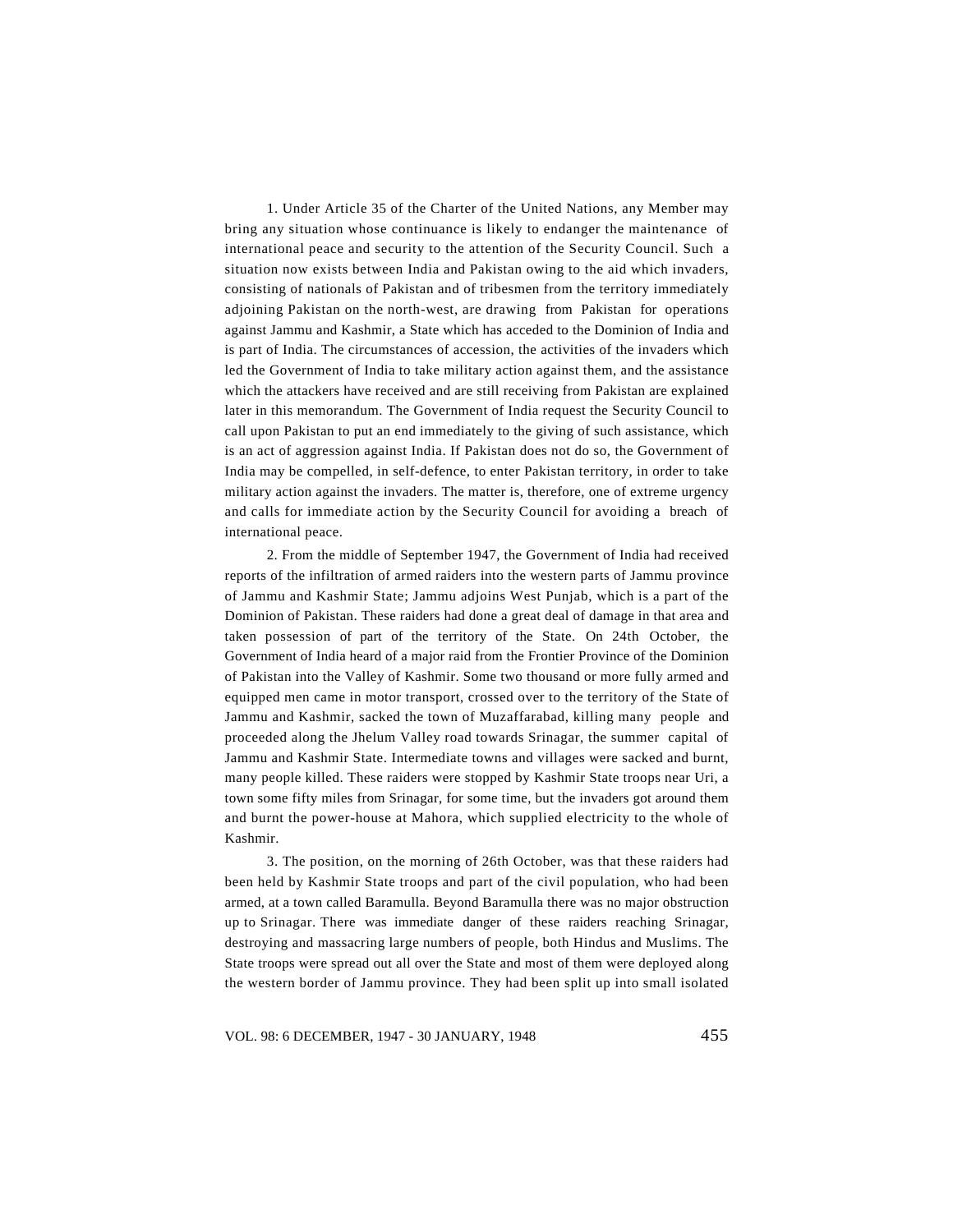groups and were incapable of offering effective resistance to the raiders. Most of the State officials had left the threatened areas and the civil administration had ceased to function. All that stood between Srinagar and the fate which had overtaken the places en route followed by the raiders was the determination of the inhabitants of Srinagar, of all communities, and practically without arms, to defend themselves. At this time Srinagar had also a large population of Hindu and Sikh refugees who had fled there from West Punjab owing to communal disturbances in that area. There was little doubt that these refugees would be massacred-if the raiders reached Srinagar.

4. Immediately after the raids into Jammu and Kashmir State commenced, approaches were informally made to the Government of India for the acceptance of the accession of the State to the Indian Dominion. (It might be explained in parenthesis that Jammu and Kashmir form a State whose ruler, prior to the transfer of power by the United Kingdom to the Dominions of India and Pakistan, had been in treaty relations with the British Crown, which controlled its foreign relations and was responsible for its defence. The treaty relations ceased with the transfer of power on 15th August last, and Jammu and Kashmir like other States acquired the right to accede to either Dominion.)

5. Events moved with great rapidity, and the threat to the Valley of Kashmir became grave. On 26th October, the Ruler of the State, His Highness Maharaja Sir Hari Singh, appealed urgently to the Government of India for military help. He also requested that the Jammu and Kashmir State should be allowed to accede to the Indian Dominion. An appeal for help was also simultaneously received by the Government of India from the largest popular organization in Kashmir, the National Conference, headed by Sheikh Mohammed Abdullah. The Conference further strongly supported the request for the State's accession to the Indian Dominion. The Government of India were thus approached not only officially by the State authorities,but also on behalf of the people of Kashmir, both for military aid and for the accession of the State to India.

6. The grave threat to the life and property of innocent people in the Kashmir Valley and to the security of the State of Jammu and Kashmir that had developed as a result of the invasion of the Valley demanded immediate decision by the Government of India on both the requests. It was imperative on account of the emergency that the responsibility for the defence of Jammu and Kashmir State should be taken over by a government capable of discharging it. But, in order to avoid any possible suggestion that India had utilized the State's immediate peril for her own political advantage, the Government of India made it clear that once the soil of the State had been cleared of the invader and normal conditions restored, its people would be free to decide their future by the recognized democratic method of a plebiscite or referendum which, in order to ensure complete impartiality, might be held under international auspices.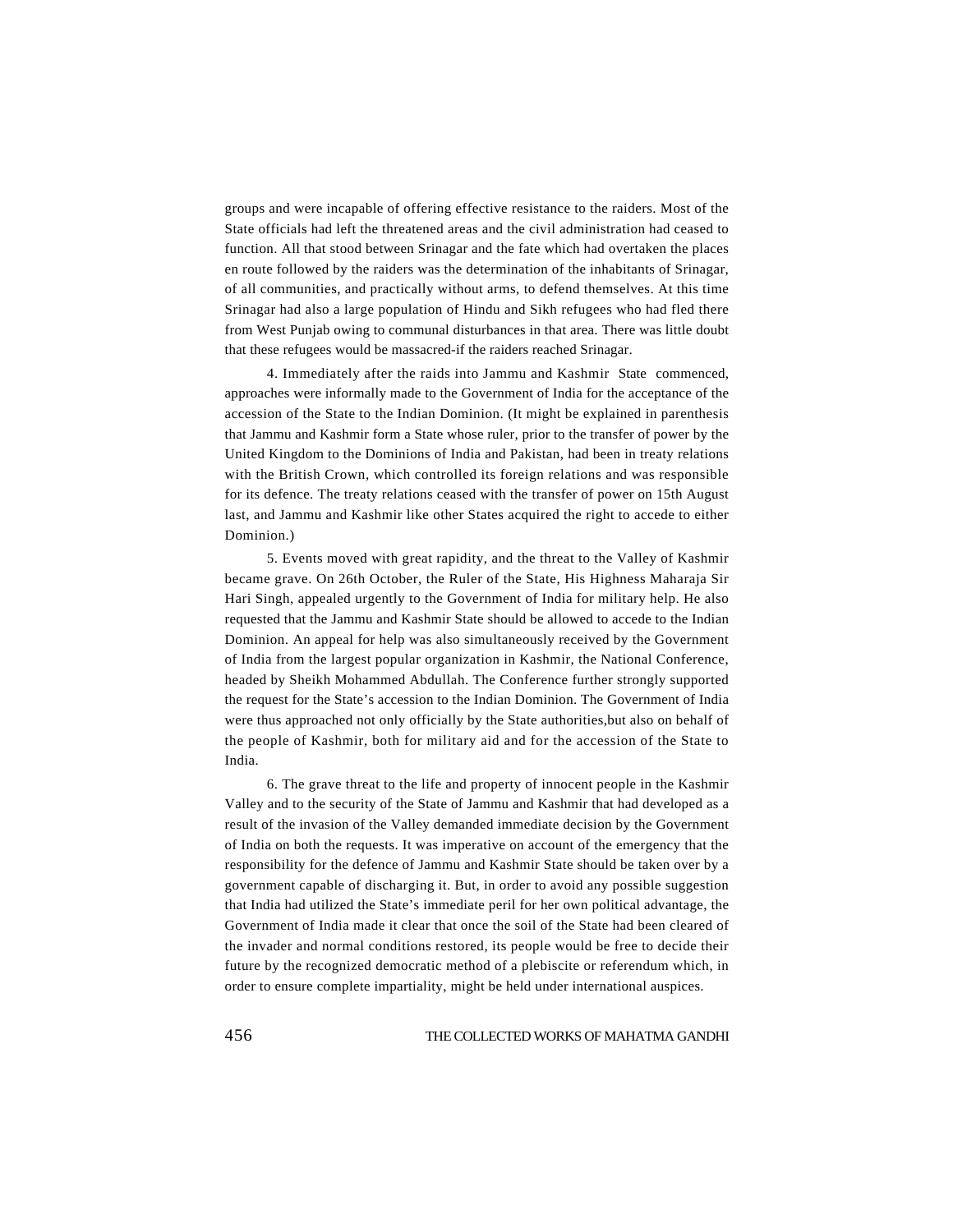7. The Government of India felt it their duty to respond to the appeal for armed assistance because:

- (1) They could not allow a neighbouring and friendly State to be compelled by force to determine either its internal affairs or its external relations;
- (2) The accession of Jammu and Kashmir State to the Dominion of India made India really responsible for the defence of the State.

8. The intervention of the Government of India resulted in saving Srinagar. The raiders were driven back from Baramulla to Uri and are held there by Indian troops. Nearly 19,000 raiders face the Dominion forces in this area. Since operations in the Valley of Kashmir started, pressure by the raiders against the western and south-western borders of Jammu and Kashmir State had been intensified. Exact figures are not available. It is understood, however, that nearly 15,000 raiders are operating against this part of the State. State troops are besieged in certain areas. Incursions by the raiders into the State territory, involving murder, arson, loot, and the abduction of women continue. The booty is collected and carried over to the tribal areas to serve as an inducement to the further recruitment of tribesmen to the ranks of the raiders In addition to those actively participating in the raid, tribesmen and others, estimated at 100,000, have been collected in different places in the districts of West Punjab bordering Jammu and Kashmir State, and many of them are receiving military training under Pakistani nationals, including officers of the Pakistan Army. They are looked after in Pakistan territory, fed, clothed, armed and otherwise equipped, and transported to the territory of Jammu and Kashmir State: with the help, direct and indirect, of Pakistani officials, both military and civil.

9. As already stated, the raiders who entered the Kashmir Valley in October came mainly from the tribal areas to the north-west of Pakistan and, in order to reach Kashmir, passed through Pakistan territory. The raids along the south-west border of the State, which had preceded the invasion of the valley proper, had actually been conducted from Pakistan territory, and Pakistan nationals had taken part in them. This process of transmission across Pakistan territory and utilization of that territory as a base of operations against Jammu and Kashmir State continues. Recently, military operations against the western and south-western borders of the State have been intensified, and the attackers consist of nationals of Pakistan as well as tribesmen. These invaders are armed with modern weapons, including mortars and medium machine-guns, wear the battle-dress of regular soldiers and, in recent engagements, have fought in regular battle formation and are using the tactics of modern warfare. Man-pack wireless sets are in regular use and even mark V mines have been employed. For their transport the invaders have all along used motor vehicles. They are undoubtedly being trained and to some extent led by regular officers of the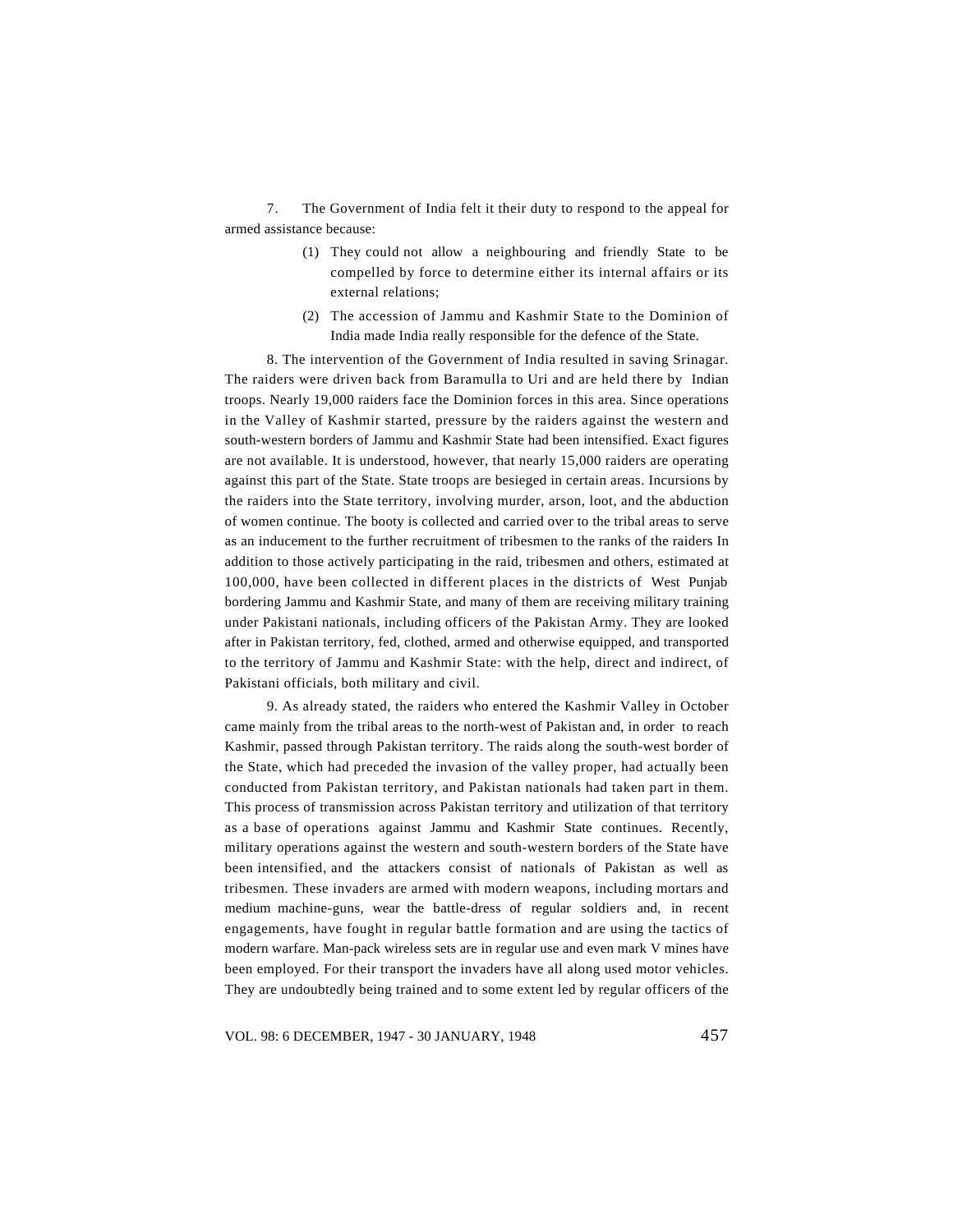Pakistan Army. Their rations and other supplies are obtained from Pakistan territory.

- 10. These facts point indisputably to the conclusion
	- (a) that the invaders are allowed transit across Pakistan territory;
	- (b) that they are allowed to use Pakistan territory as a base of operations;
	- (c) that they include Pakistan nationals;
	- (d) that they draw much of their military equipment, transportation, and supplies (including petrol) from Pakistan; and
	- (e) that Pakistan officers are training, guiding, and otherwise actively helping them.

There is no source other than Pakistan from which they could obtain such quantities of modern equipment, training or guidance. More than once, the Government of India had asked the Pakistan Government to deny to the invaders facilities which constitute an act of aggression and hostility against India, but without any response. The last occasion on which this request was made was on 22nd December, when the Prime Minister of India handed over personally to the Prime Minister of Pakistan a letter in which the various forms of aid given by Pakistan to the invaders were briefly recounted and the Government of Pakistan were asked to put an end to such aid promptly; no reply to this letter has yet been received in spite of a telegraphic reminder sent on 26th December.

11. It should be clear from the foregoing recital that the Government of Pakistan are unwilling to stop the assistance in material and men which the invaders are receiving from Pakistan territory and from Pakistan nationals, including Pakistan Government personnel, both military and civil. This attitude is not only un-neutral, but constitutes active aggression against India, of which the State of Jammu and Kashmir forms a part.

 12. The Government of India have exerted persuasion and exercised patience to bring about a change in the attitude of Pakistan. But they have failed, and are in consequence confronted with a situation in which their defence of Jammu and Kashmir State is hampered and their measures to drive the invaders from the territory of the State are greatly impeded by the support which the raiders derive from Pakistan. The invaders are still on the soil of Jammu and Kashmir and the inhabitants of the State are exposed to all the atrocities of which a barbarous foe is capable. The presence, in large numbers, of invaders in those portions of Pakistan territory which adjoin parts of Indian territory other than Jammu and Kashmir State is a menace to the rest of India. Indefinite continuance of the present operations prolongs the agony of the people of Jammu and Kashmir, is a drain on India's resources and a constant threat to the maintenance of peace between India and Pakistan. The Government of India have no option, therefore, but to take more effective military action in order to rid Jammu and Kashmir State of the invader.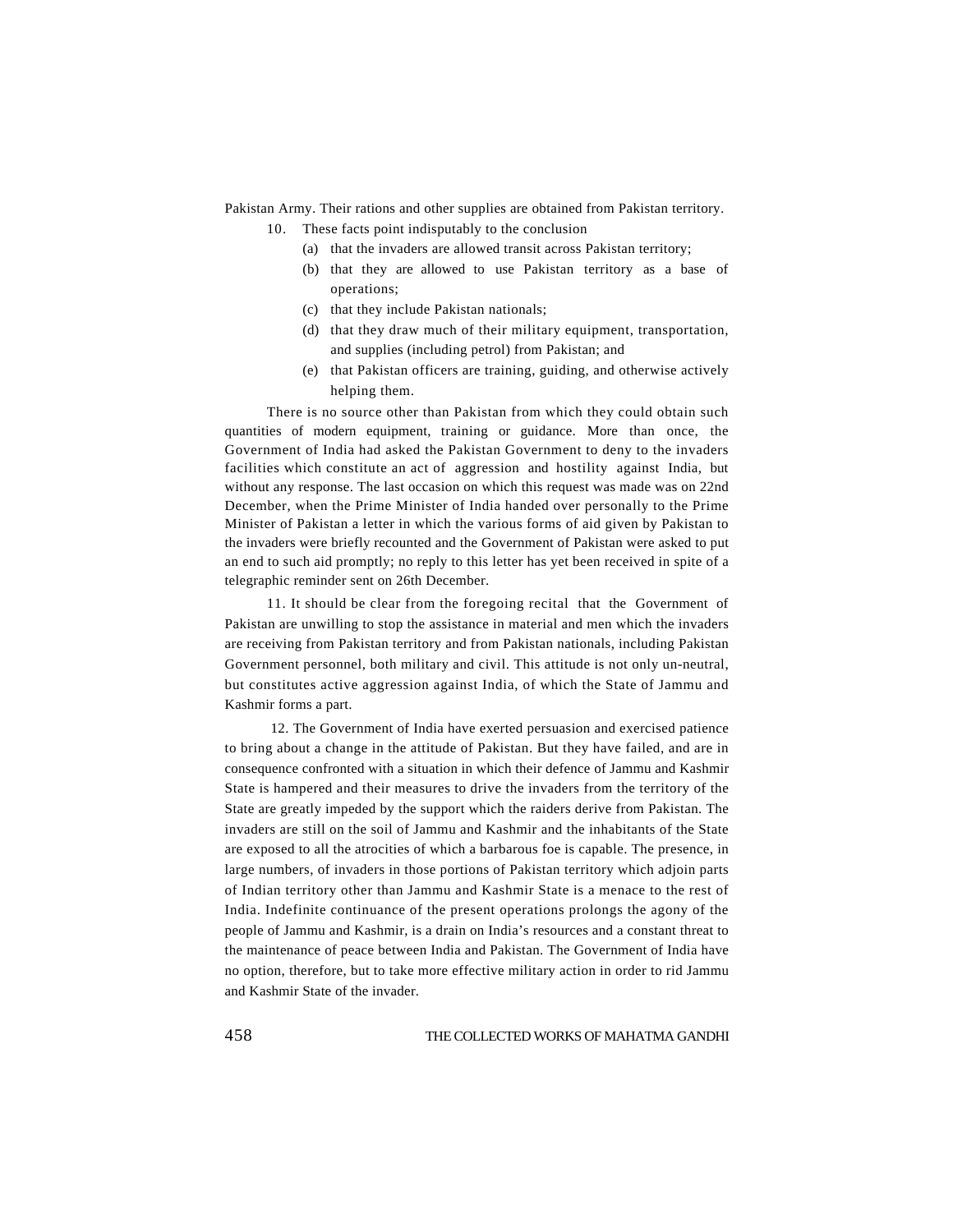13. In order that the objective of expelling the invader from Indian territory and preventing him from launching fresh attacks should be quickly achieved, Indian troops would have to enter Pakistan territory; only thus could the invader be denied the use of bases and cut off from his sources of supplies and reinforcements in Pakistan. Since the aid which the invaders are receiving from Pakistan is an act of aggression against India, the Government of India are entitled, under international law, to send their armed forces across Pakistan territory for dealing effectively with the invaders. However, as such action might involve armed conflict with Pakistan, the Government of India, ever anxious to proceed according to the principles and aims of the Charter of the United Nations, desire to report the situation to the Security Council under Article 35 of the Charter. They feel justified in requesting the Security Council to ask the Government of Pakistan:

- (1) to prevent Pakistan Government personnel, military and civil, from participating or assisting in the invasion of Jammu and Kashmir State;
- (2) to call upon other Pakistani nationals to desist from taking any part in the fighting in Jammu and Kashmir State;
- (3) to deny to the invaders: (a) access to any use of its territory for operations against Kashmir, (b) military and other supplies,(c) all other kinds of aid that might tend to prolong the present struggle.

14. The Government of India would stress the special urgency of the Security Council taking immediate action on their request. They desire to add that military operations in the invaded area have, in the past few days, been developing so rapidly that they must, in self-defence, reserve to themselves the freedom to take, at any time when it may become necessary, such military action as they may consider the situation requires.

 15. The Government of India deeply regret that a serious crisis should have been reached in their relations with Pakistan. Not only is Pakistan a neighbour but, in spite of the recent separation, India and Pakistan have many ties and many common interests. India desires nothing more earnestly than to live with her neighbour-State on terms of close and lasting friendship. Peace is to the interest of both States; indeed to the interest of the world. The Government of India's approach to the Security Council is inspired by the sincere hope that, through the prompt action of the Council, peace may be preserved.

16. The text of this reference to the Security Council is being telegraphed to the Government of Pakistan.

*Sardar Patel's C,orrespondence*, 1945-50, Vol. I, pp. 345-50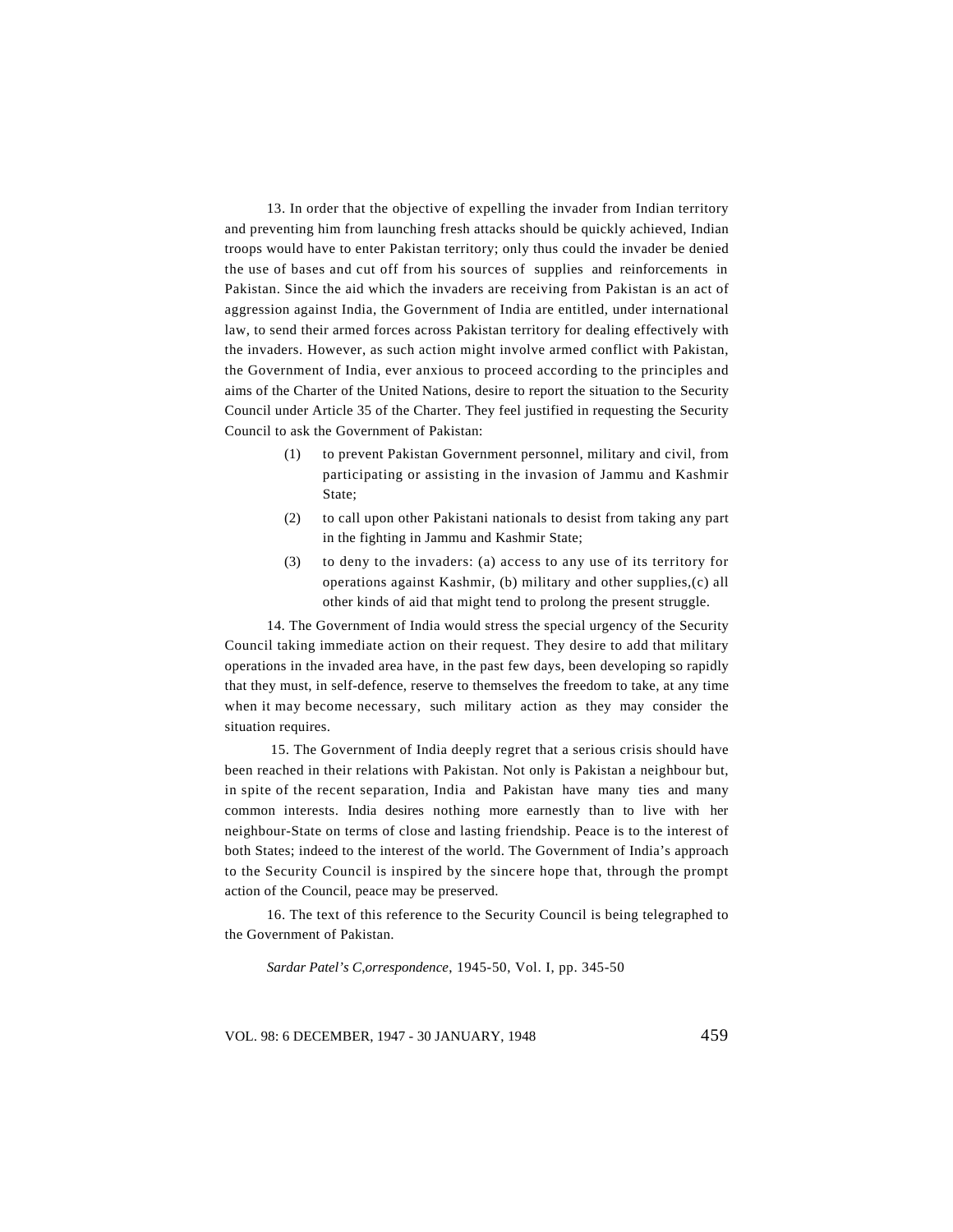#### APPENDIX III (A)

#### *VALLABHBHAI PATEL'S STATEMENT TO THE PRESS*<sup>1</sup>

NEW DELHI, *January 12, 1948*

I am sure all of you have read the Press statement of Mr. Ghulam Mohammad, Finance Minister of Pakistan, on the payment of cash balances to the Pakistan Government. The Finance Minister of Pakistan has had a varied career of responsibility as a civil servant—Finance Minister of Hyderabad State, and a participant in 'big business'. One would not normally expect in his statements the defects of *suppressio veri* and *suggestio falsi.* But I regret to observe that not only does his statement abound in these, but in his utter desperation at seeing his financial anticipations wrecked by the actions of his own Government in regard to Kashmir, he has cast discretion and judgment to the winds and descended down to the familiar arts of a bully and a blackmailer.

I use these epithets deliberately, for to anyone reading his statement dispassionately it would be obvious that he has tried to browbeat the Reserve Bank of India into submission by a liberal use of threats and insinuations, has charged the Government of India with bad faith in the hope that the charge would gain for him his coveted ransom, and has tried to invoke the assistance of international opinion in the expectation that the threatened exposure before the world would make the Government of India bend in its attitude on this subject. I quite concede that the desperate situation in which he finds himself calls for rather drastic remedies but we are entitled to expect of him a balanced approach to this problem rather than these filibustering tactics, the failure of which is as certain as daylight. Further, in his overzeal to achieve his object by all manner of means, the Pakistan Finance Minister has, I would presently show, paid little attention to truth and shown little regard for facts.

Let us first deal with his statement that "none of us had the slightest indication that the Kashmir problem would be dragged in", his accusation of bad faith and similar other statements of an accusatory nature. To deal with these I would give in brief a resume of the course of negotiations. The series of meetings held between the representatives of the Pakistan and the Indian Governments in the last week of November were intended to iron out all our differences including the question of Kashmir. The discussions held were not confined to mere partition issues, but covered Kashmir, refugees and other important evacuation matters as well. On the 26th November talks on Kashmir were held in an atmosphere of hope, goodwill and

<sup>1</sup> *Vide* "Speech at Prayer Meeting", 16-1-1948.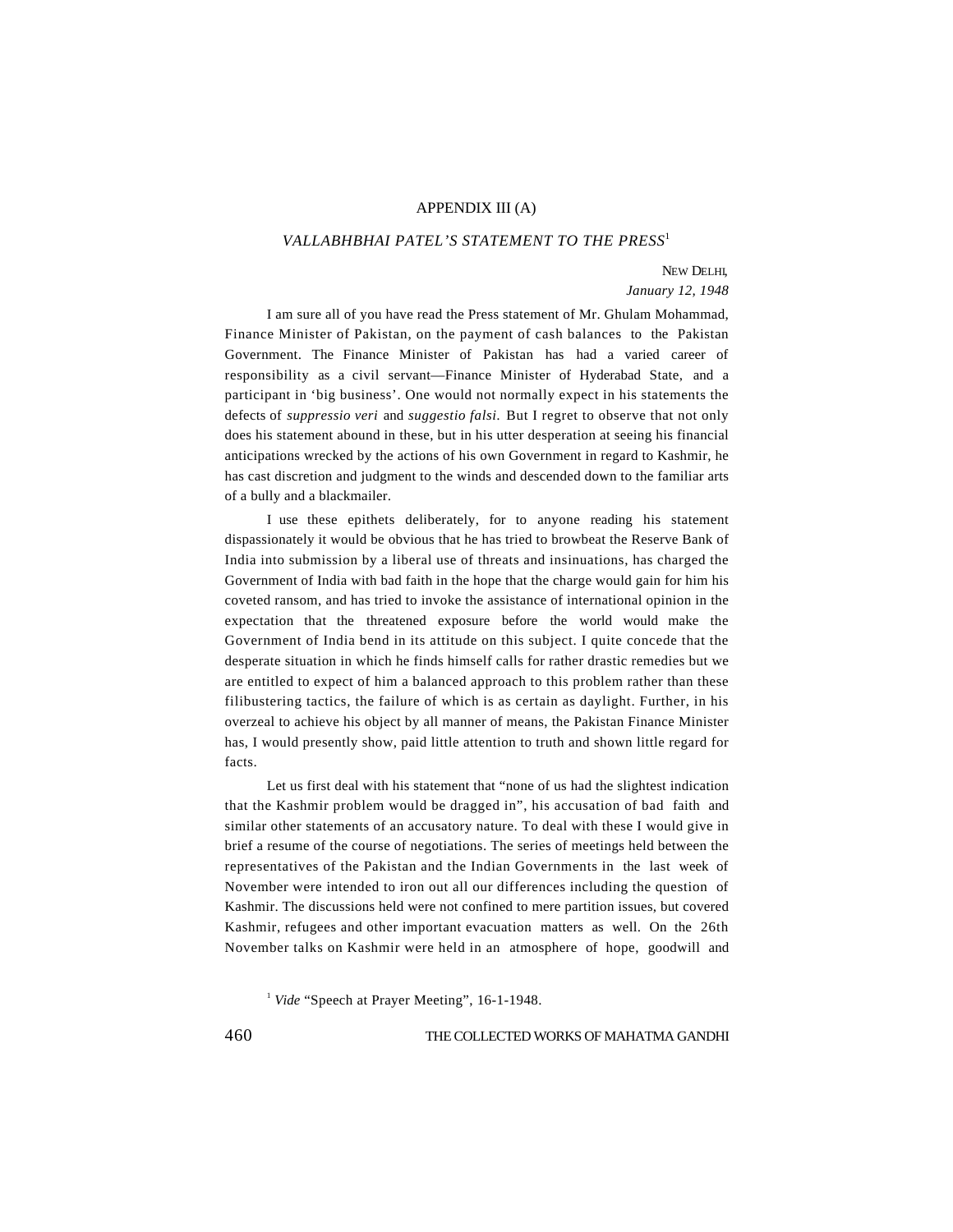cordiality, and were continued simultaneously with the discussions of financial and other questions on subsequent days. On the 27th November, informal and provisional agreement was reached on the two issues of division of cash balances, and the sharing of the uncovered debt. The Pakistan representatives were in some haste and tried to hustle us into agreeing to announce these agreements. We resisted it. Indeed, on the 27th evening, I issued a statement to the Press asking them not to speculate on the nature of the talks, but to wait until an authoritative statement was issued after the talks had concluded.

Here is what I said then: "All-out efforts are being made for a settlement on all outstanding matters, but any speculations on the nature of the talks would do more harm than good. All that I can say at present is that discussions are being held and the Prime Minister and the Finance Minister of the Pakistan Government are staying on till Saturday. A detailed statement will be issued when the talks are concluded. Till then reports about any settlement on any individual item or issue between the two Governments must be regarded as premature and lacking authority."

The next morning my statement which was read at a meeting at Government House at which both the Prime Minister and the Finance Minister of Pakistan were present, that we would not regard the settlement of these issues as final unless agreement had been reached on all outstanding issues. I made it quite clear then that we would not agree to any payment until the Kashmir affair was settled. Accordingly, no announcement of the agreement was made. In the meantime, Pakistan representatives postponed their departure and talks on Kashmir and other matters were continued with rather varying results on different issues. Working in this somewhat improved atmosphere, we reached a settlement on all other out-tanding issues relating to partition, and the informal agreement was reported to the Partition Council at its meeting on the 1st December, though they were to be reduced to writing later. This was completed on the 2nd December, but it was agreed even then not to make an announcement on the subject until after the Lahore discussions on Kashmir and other outstanding issues had been, as was then hoped, successfully concluded.

 The position was further confirmed by the submission made on the 3rd December by both the parties before the Arbitral Tribunal that the prospects of all the references being settled were very good, that a further meeting was to be held on the 8th and 9th at Lahore and the situation would then be clearer. The discussions were resumed at Lahore on the 8th and 9th December. But in the meantime, it was found that feverish attempts were being made by the Pakistan Government to secure the payment of Rs. 55 crores which it had been agreed to allocate to Pakistan out of the cash balances. We resisted these attempts. Nevertheless, evidently in an attempt to isolate the issue and force our hands contrary to the understanding reached, the Pakistan High Commissioner on the 7th December gave a Press interview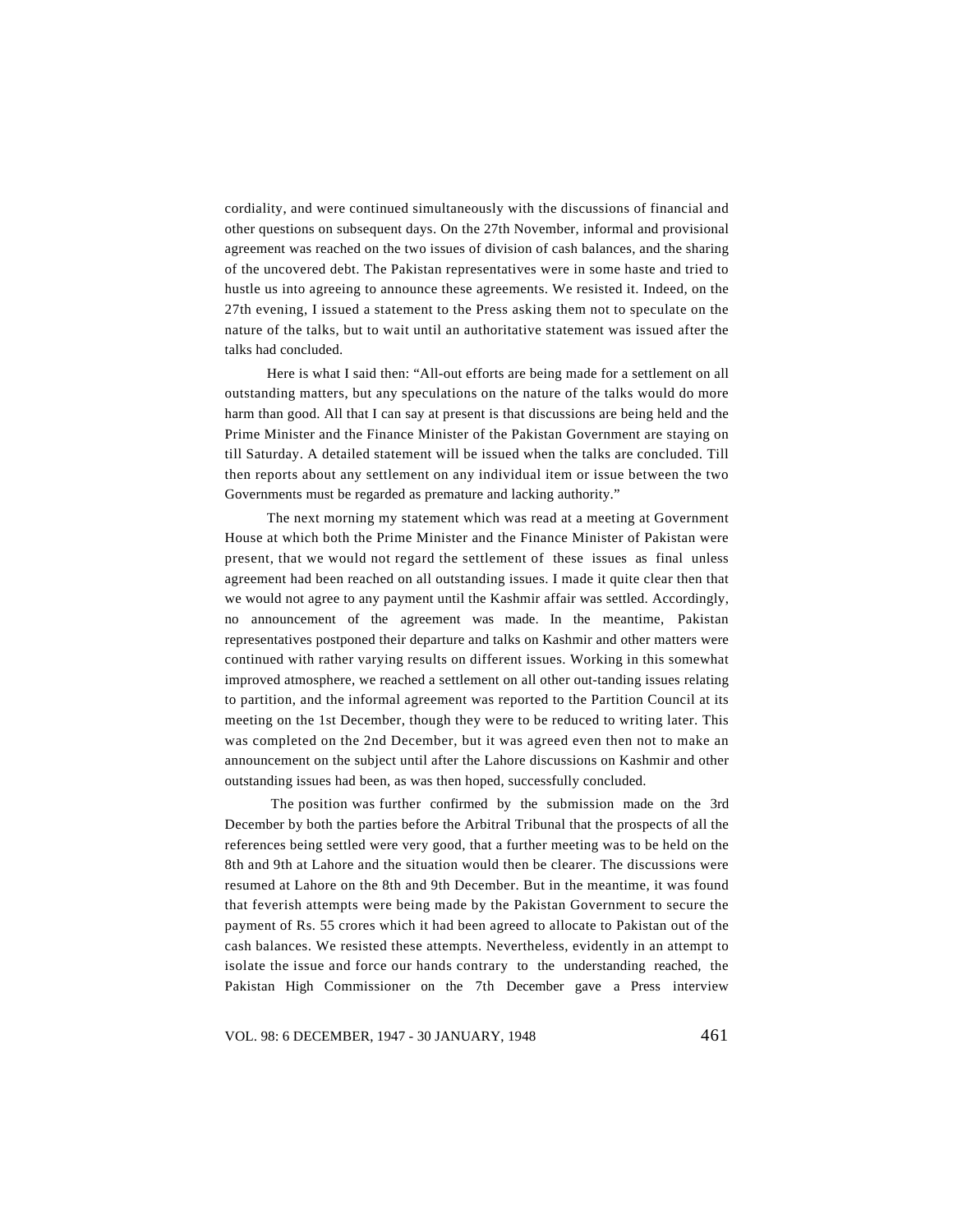announcing the agreement reached on the financial issues. When, however, we stuck to our previous position and reiterated it during the Lahore discussion, though in deference to Pakistan's insistence on the announcement of the agreement on financial issues we agreed to make a short statement on the 9th December in the Legislature, which was then sitting in Delhi, the Pakistan Finance Minister showed also such indecent haste in rushing to the Press in this matter that he actually gave an interview on the subject on the 7th December itself. Pakistan's game was by then quite clear. Armed with this understanding on the question of public announcement by us of the agreement on financial issues, their attitude on the Kashmir stiffened and the prospect of agreement which seemed so near at Delhi receded. I then felt it necessary in my statement to the Assembly on 9th December to make it quite clear that the implementation of this agreement was to be as far as possible simultaneous with the settlement of the Kashmir issue. The Pakistan Government did not take any exception to this statement at the time. In the subsequent detailed statement which I made on the 12th in the presence of the Pakistan High Commissioner, I again repeated that the successful implementation of this agreement depended on the continuation of goodwill, spirit of accommodation and conciliation on the other vital issues. Quite obviously Kashmir was one of such issues. Pakistan still made no protest. To all approaches for payment of the Rs. 55 crores, we returned a negative answer. Then came the final talks on the Kashmir issue on the 22nd December. It was then for the first time during these discussions that the Pakistan Prime Minister took exception to our stand that the financial and Kashmir issues stood together as regards implementation and asked for immediate implementation of the payment of Rs. 55 crores. We made it clear to him then and subsequently in our telegram dated the 30th December that we stood by the agreement but that in view of the hostile attitude of the Pakistan Government in regard to Kashmir the payment of the amount would have to be postponed in accordance with our stand throughout the negotiations.

Thus it is our case that far from our having done anything unfair to Pakistan or in breach of any agreement, it is the Pakistan representatives who were all the time trying to soft-pedal the Kashmir issue in order to secure concessions from us on the financial issues and to manoeuvre us into making an isolated public announcement on the subject without reference to other vital issues between the two Governments. We consistently and successfully resisted this despite attempt by the Pakistan High Commissioner and Finance Minister to force our hands. Far from there being bad faith on our part, we genuinely and sincerely meant this settlement as part of an overall settlement which would have been conducive to the maintenance of friendly and peaceful relations between the two sister Dominions.

It is also our claim that in agreeing to these terms of the financial settlement, we were actuated by generous sentiments towards Pakistan and a sincere desire, as I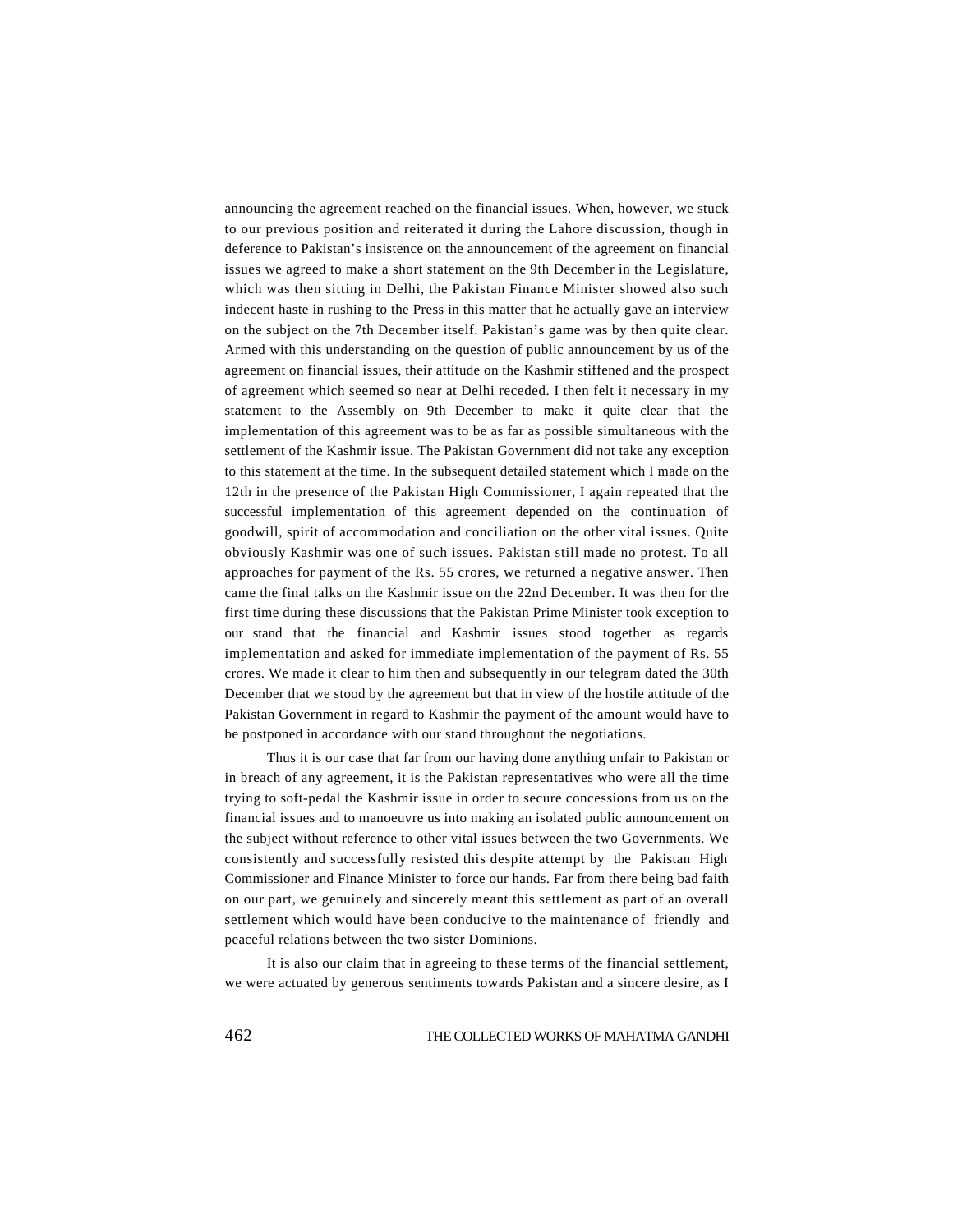made clear in the Partition Council, "to see Pakistan grow into a prosperous neighbour". We hoped that Pakistan would reciprocate on other issues which unfortunately still divided us. That the financial settlement was attractive to Pakistan and would be a great asset to Pakistan's economy is clear from the statements issued by the Pakistan High Commissioner and Sir Archibald Rowlands (former Finance Member of Viceroy's Council). It is, therefore, quite plain that having secured terms which were essential to hold Pakistan's finances together, the Pakistan Government failed in their obligation to respond to India's gesture on other issues.

I would also point out that the Government of India took a more comprehensive view of our obligation to the securing of a just and peaceful settlement than the Pakistan Government. We realized throughout that neighbourly relations between ourselves and Pakistan could be restored and maintained only if the spirit of amity, tolerance and goodwill pervaded throughout the entire field of controversy; the Pakistan Government obviously intended to take undue advantage of our generous attitude and exhibit these virtues in a narrow, restricted and selfish sphere. The need for a comprehensive view was and still is quite clear. Apart from other factors, India has taken over the entire debt of undivided India and depends on Pakistan's bona fides and goodwill to make equated payment by easy and long-term instalments of its debt to India after a four-year moratorium period. We cannot, therefore, afford to let conflicts endanger our credit and security and throw into the melting-pot some of the vital points in the financial agreement itself. Obviously, therefore, India must provide against strained relations worsening into open breach and thereby, as I was careful to point out in my statement of the 12th December, "placing all the good work achieved in jeopardy".

We are, therefore, fully justified in providing against Pakistan's possible continuance of aggressive actions in regard to Kashmir by postponing the implementation of the agreement. We have made it clear to the Pakistan Government more than once that we stand by the agreement which we reached. The agreement does not bind the Government of India to any fixed date for payment and we cannot reasonably be asked to make a payment of cash balances to Pakistan when an armed conflict with its forces is in progress and threatens to assume an even more dangerous character, which is likely to destroy the whole basis of the financial agreement and would endanger other parts of the agreement, such as arrangements for taking over of debt, and division of stores, etc.

The Pakistan Finance Minister claims the amount of Rs. 55 crores as belonging to Pakistan. He has apparently overlooked the fact that on the 14th August 1947, after the Partition Council had decided to allocate the working balance ofRs. 20 crores to the Pakistan Government, the then undivided Government of India issued an order in the following terms to the Reserve Bank: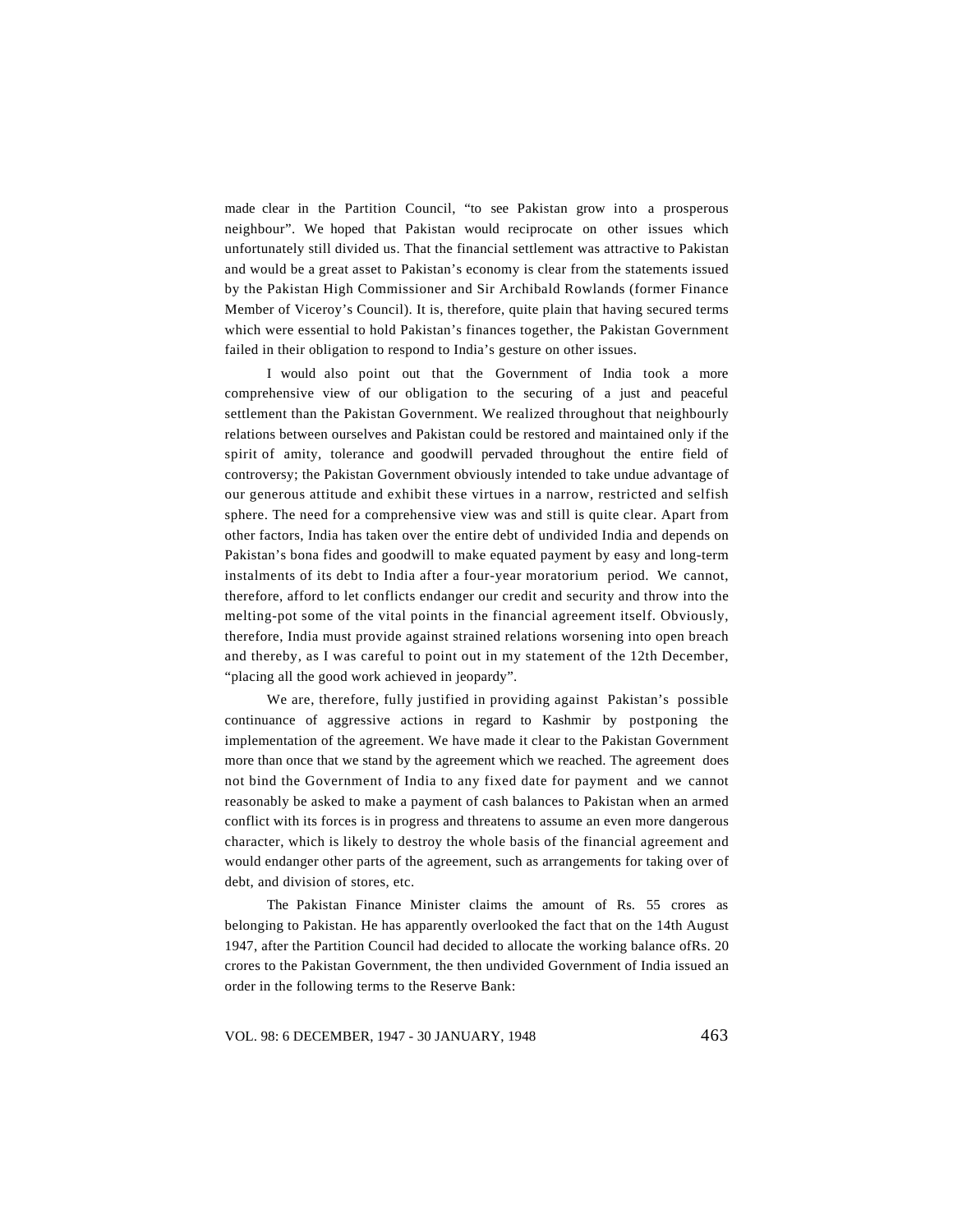PLEASE TRANSFER TWENTY, HALF OF FORTY CRORES, FROM CENTRAL CLOSING CASH BALANCE ON THE 14TH INSTANT TO PAKISTAN AND BALANCE TO INDIAN DOMINION AS OPENING BALANCE ON THE 15TH.

A copy of this telegram was endorsed to the Pakistan wing of the then Finance Department, and no objection was, or has been, raised to this accounting. It follows from this that so far as the bank accounts are concerned, there is no balance of the old undivided Government to be operated upon; the money stands in the name of the Indian Dominion and it is only on the authority of the Indian Dominion that any share can be allocated to the Government of Pakistan. The relevant portion of the Partition Council minutes also runs thus:

"In addition to the 20 crores, already made over to Pakistan, 55 crores will be allocated to Pakistan in full and final settlement of its claim for a share of the undivided Government's cash balance and of the cash balance investment account."

It is clear, therefore, that nothing belongs to Pakistan until the Government of India transfer the amount to its account.

This clear-cut position makes the Pakistan Finance Minister's outburst against the Reserve Bank appear somewhat hysterical and rhetorical. The Reserve Bank cannot do anything without the specific instructions of the Government of India who are the only competent authority to operate the account. He has accused the Government of India of interfering in the discharge of its duties towards the Pakistan Government and has characterized this alleged interference not only as an unfriendly act, but as an act of aggression. I wish to say in the most emphatic terms that this accusation is completely baseless and devoid of any element of truth whatsoever. I understand that the Reserve Bank of India first received the demand for the payment of Rs. 55 crores on the 6th of this month in a memorandum handed over to the Deputy Governor of the Reserve Bank at Karachi. I also understand that the Governor to whom this memorandum was telegraphed by the Deputy Governor has sent an appropriate reply. So far as the Government of India are concerned, I would say that when the Reserve Bank mentioned an approach by the Pakistan Government for temporary accommodation from the Bank, the Government of India made it clear to the Bank that it was a matter for the Bank alone to decide. Indeed, the Government of India have made every effort to avoid dragging the Reserve Bank into the controversy. The blame for attempting to force the Reserve Bank into taking sides must rest with the Pakistan Finance Minister. Neither the manner nor the nature of the attempt reflects creditably on the honesty of purpose and the motives of the Pakistan Government.

Gentlemen, I think I have said enough to prove how unfounded and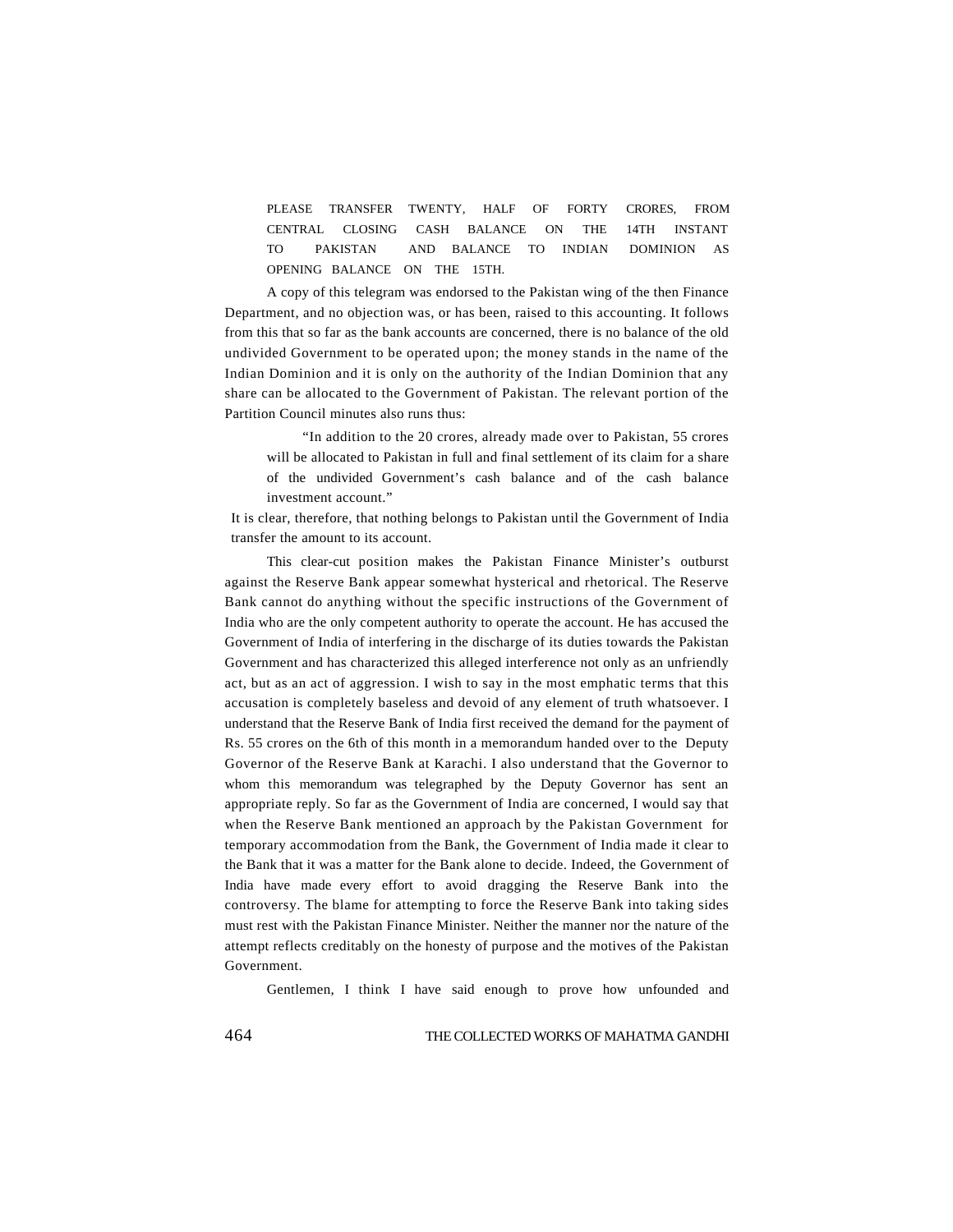insubstantial are the allegations made by the Pakistan Finance Minister against the Government of India. We have also shown how we have held consistently to the position that the settlement of the financial issues cannot be isolated from that of other vital issues and has to be implemented simultaneously. There can be no question of our repudiating the agreement reached. We only desire that the appropriate atmosphere conditioned by the agreement must be created for its implementation. If the Pakistan Government desires for payment of cash balance in advance, it is obvious that they are motivated by factors wholly opposed to the spirit underlying the agreement. We are thus fully justified in resisting these machinations which, if successful, would vitiate the very basis of the agreement and adversely affect, by facilitating Pakistan's aggressive designs on India, the implementation of other vital parts of the agreement.

*The Bombay Chronicle,* 13-1-1948

#### APPENDIX IV(B)

#### *GOVERNMENT COMMUNIQUE*<sup>1</sup>

The Government of India have fully clarified their position in regard to the financial settlement arrived at between them and the Government of Pakistan. They have declared that they abide by that settlement, but that the implementation of it, in regard to the cash balances, must be considered as part of an overall settlement of outstanding questions in issue between India and Pakistan. They regret that the Finance Minister of the Pakistan Government should have advanced arguments which are unsupported by facts and which they cannot accept. The factual position has been clearly stated in the statements issued by the Deputy Prime Minister, and the Finance Minister of the Government of India. The facts and arguments contained in these statements represent the deliberate and unanimous opinion of the Cabinet. They regret that the Finance Minister of the Pakistan Government should have again challenged these incontrovertible facts which justify fully the position taken up by the Government of India both on legal and other grounds.

The Government have, however, shared the world-wide anxiety over the fast undertaken by Gandhiji, the Father of the Nation. In common with him they have anxiously searched for ways and means to remove ill will, prejudice and suspicion, which have poisoned the relations between India and Pakistan. Impelled by the earnest desire to help in every way open to them in the object which Gandhiji has at heart, the Government have sought for some tangible and striking contribution to the movement for ending the physical suffering of the nation's soul and to turn the

<sup>1</sup> *Vide* "Speech at Prayer Meeting", 16-1-1948.

VOL. 98: 6 DECEMBER, 1947 - 30 JANUARY, 1948 465